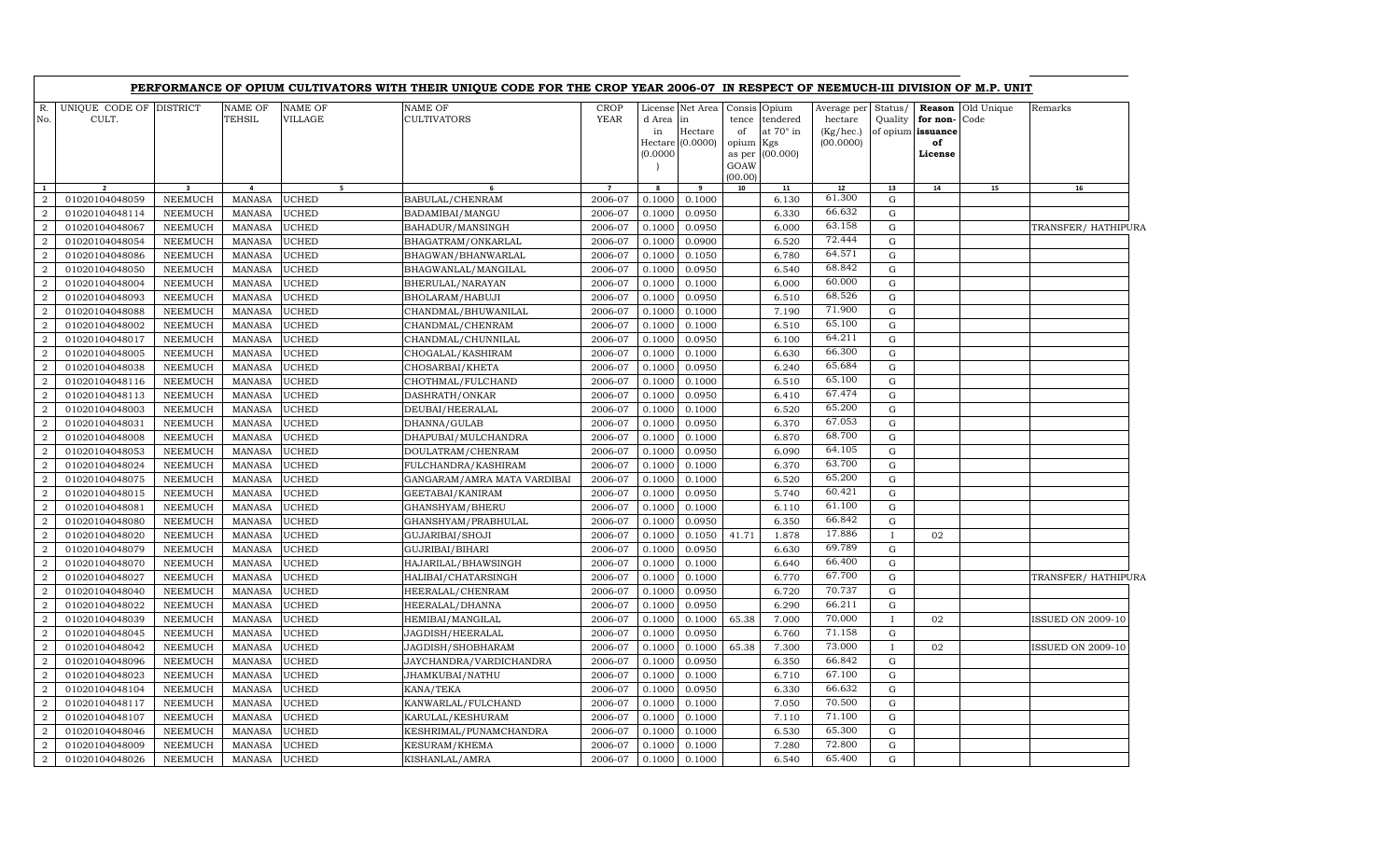| R.                               | UNIQUE CODE OF DISTRICT          |                    | <b>NAME OF</b>                 | NAME OF                      | <b>NAME OF</b>                     | <b>CROP</b>        | License          | Net Area                      | Consis      | Opium            | Average per            | Status/      |                         | <b>Reason</b> Old Unique | Remarks                  |  |
|----------------------------------|----------------------------------|--------------------|--------------------------------|------------------------------|------------------------------------|--------------------|------------------|-------------------------------|-------------|------------------|------------------------|--------------|-------------------------|--------------------------|--------------------------|--|
| No.                              | CULT.                            |                    | TEHSIL                         | VILLAGE                      | CULTIVATORS                        | <b>YEAR</b>        | d Area           | lin                           | tence       | tendered         | hectare                | Quality      | for non-                | Code                     |                          |  |
|                                  |                                  |                    |                                |                              |                                    |                    | in               | Hectare<br>Hectare $(0.0000)$ | of<br>opium | at 70° in<br>Kgs | (Kg/hec.)<br>(00.0000) |              | of opium issuance<br>of |                          |                          |  |
|                                  |                                  |                    |                                |                              |                                    |                    | (0.0000)         |                               | as per      | (00.000)         |                        |              | License                 |                          |                          |  |
|                                  |                                  |                    |                                |                              |                                    |                    |                  |                               | GOAW        |                  |                        |              |                         |                          |                          |  |
|                                  |                                  |                    |                                |                              |                                    |                    |                  |                               | 00.00       |                  |                        |              |                         |                          |                          |  |
| $\overline{2}$                   | 01020104048029                   | NEEMUCH            | <b>MANASA</b>                  | <b>UCHED</b>                 | KISHANLAL/SHOJI                    | 2006-07            | 0.1000           | 0.0950                        |             | 6.490            | 68.316                 | G            |                         |                          |                          |  |
| $\overline{2}$                   | 01020104048090                   | NEEMUCH            | <b>MANASA</b>                  | <b>UCHED</b>                 | KOSHALYABAI/UDAIRAM                | 2006-07            | 0.1000           | 0.0950                        | 68.93       | 7.110            | 74.842                 |              | 02                      |                          | <b>ISSUED ON 2009-10</b> |  |
| 2                                | 01020104048106                   | NEEMUCH            | <b>MANASA</b>                  | <b>UCHED</b>                 | LALCHANDRA/HEERALAL                | 2006-07            | 0.1000           | 0.1000                        |             | 6.550            | 65.500<br>68.100       | $\mathbf G$  |                         |                          |                          |  |
| $\overline{2}$                   | 01020104048033                   | NEEMUCH            | <b>MANASA</b>                  | <b>UCHED</b>                 | LAXMAN/BHAWSINGH                   | 2006-07            | 0.1000           | 0.1000                        |             | 6.810            | 66.400                 | $\mathbf G$  |                         |                          | TRANSFER/ PIPLIYA RAOJI  |  |
| $\overline{2}$                   | 01020104048115                   | NEEMUCH            | <b>MANASA</b>                  | <b>UCHED</b>                 | LAXMINARAYAN/FULCHAND              | 2006-07            | 0.1000           | 0.1000                        |             | 6.640            | 69.900                 | $\mathbf G$  |                         |                          |                          |  |
| 2                                | 01020104048084                   | NEEMUCH            | <b>MANASA</b>                  | <b>UCHED</b>                 | LAXMINARAYAN/HEERALAL              | 2006-07            | 0.1000           | 0.1000                        |             | 6.990            | 70.100                 | G            |                         |                          |                          |  |
| $\overline{2}$                   | 01020104048085                   | NEEMUCH            | <b>MANASA</b>                  | <b>UCHED</b>                 | MADANLAL/BHANWARLAL                | 2006-07            | 0.1000           | 0.1000                        |             | 7.010            | 68.632                 | G            |                         |                          |                          |  |
| $\overline{2}$<br>$\overline{2}$ | 01020104048122                   | NEEMUCH            | <b>MANASA</b>                  | <b>UCHED</b>                 | MADANLAL/LAXMAN                    | 2006-07            | 0.1000           | 0.0950                        |             | 6.520            | 60.316                 | $\mathbf G$  |                         |                          |                          |  |
|                                  | 01020104048049                   | NEEMUCH            | <b>MANASA</b>                  | <b>UCHED</b>                 | MANGILAL/KANHAIYALAL GOYAL         | 2006-07            | 0.1000           | 0.0950                        |             | 5.730            | 68.200                 | ${\rm G}$    |                         |                          |                          |  |
| $\overline{2}$<br>2              | 01020104048048<br>01020104048016 | NEEMUCH<br>NEEMUCH | <b>MANASA</b><br><b>MANASA</b> | <b>UCHED</b><br><b>UCHED</b> | MANGILAL/KANHAIYALAL TEJAWAT       | 2006-07<br>2006-07 | 0.1000           | 0.1000<br>0.0950              |             | 6.820<br>5.800   | 61.053                 | G<br>G       |                         |                          |                          |  |
| $\overline{2}$                   | 01020104048051                   | NEEMUCH            | <b>MANASA</b>                  | <b>UCHED</b>                 | MANGILAL/MODA<br>MANGILAL/SHYAMLAL | 2006-07            | 0.1000<br>0.1000 | 0.0950                        |             | 6.070            | 63.895                 | G            |                         |                          |                          |  |
| $\overline{2}$                   | 01020104048095                   | NEEMUCH            | <b>MANASA</b>                  | <b>UCHED</b>                 | MANOHARLAL/PANNALAL                | 2006-07            | 0.1000           | 0.1000                        |             | 7.250            | 72.500                 | $\mathbf G$  |                         |                          |                          |  |
| 2                                | 01020104048068                   | NEEMUCH            | <b>MANASA</b>                  | <b>UCHED</b>                 | MANSINGH/SHOJI                     | 2006-07            | 0.1000           | 0.0950                        |             | 6.410            | 67.474                 | ${\rm G}$    |                         |                          |                          |  |
| $\overline{2}$                   | 01020104048012                   | NEEMUCH            | <b>MANASA</b>                  | <b>UCHED</b>                 | MODIRAM/RAMLAL                     | 2006-07            | 0.1000           | 0.1000                        |             | 6.510            | 65.100                 | $\mathbf G$  |                         |                          |                          |  |
| 2                                | 01020104048055                   | NEEMUCH            | <b>MANASA</b>                  | <b>UCHED</b>                 | MOTILAL/RAMLAL                     | 2006-07            | 0.1000           | 0.1000                        |             | 6.250            | 62.500                 | G            |                         |                          |                          |  |
| 2                                | 01020104048047                   | NEEMUCH            | <b>MANASA</b>                  | <b>UCHED</b>                 | MULCHANDRA/NATHU                   | 2006-07            | 0.1000           | 0.0950                        |             | 6.380            | 67.158                 | G            |                         |                          |                          |  |
| $\overline{2}$                   | 01020104048044                   | NEEMUCH            | <b>MANASA</b>                  | <b>UCHED</b>                 | MUNNALAL/PANNALAL                  | 2006-07            | 0.1000           | 0.1000                        |             | 7.430            | 74.300                 | G            |                         |                          |                          |  |
| 2                                | 01020104048007                   | <b>NEEMUCH</b>     | <b>MANASA</b>                  | <b>UCHED</b>                 | CHANDAMAL/PANNALAL                 | 2006-07            | 0.1000           | 0.1000                        |             | 6.640            | 66.400                 | G            |                         |                          | NAME CHANGE              |  |
| $\overline{2}$                   | 01020104048032                   | NEEMUCH            | MANASA                         | <b>UCHED</b>                 | PANNALAL/GULAB                     | 2006-07            | 0.1000           | 0.0950                        |             | 6.520            | 68.632                 | G            |                         |                          |                          |  |
| $\overline{2}$                   | 01020104048052                   | NEEMUCH            | <b>MANASA</b>                  | <b>UCHED</b>                 | PIRULAL/SHOJI                      | 2006-07            | 0.1000           | 0.1000                        |             | 6.540            | 65.400                 | G            |                         |                          |                          |  |
| 2                                | 01020104048001                   | NEEMUCH            | <b>MANASA</b>                  | <b>UCHED</b>                 | PRABHULAL/RAMLAL                   | 2006-07            | 0.1000           | 0.0950                        |             | 6.120            | 64.421                 | ${\rm G}$    |                         |                          |                          |  |
| $\overline{2}$                   | 01020104048097                   | NEEMUCH            | <b>MANASA</b>                  | <b>UCHED</b>                 | PRAHALAD/VARDICHANDRA              | 2006-07            | 0.1000           | 0.1000                        |             | 6.680            | 66.800                 | $\mathbf G$  |                         |                          |                          |  |
| 2                                | 01020104048013                   | NEEMUCH            | <b>MANASA</b>                  | <b>UCHED</b>                 | PUNAMCHANDRA/CHENRAM               | 2006-07            | 0.1000           | 0.0950                        |             | 6.520            | 68.632                 | G            |                         |                          |                          |  |
| $\overline{2}$                   | 01020104048119                   | NEEMUCH            | <b>MANASA</b>                  | <b>UCHED</b>                 | RAJARAM/DHANNALAL                  | 2006-07            | 0.1000           | 0.0950                        |             | 6.000            | 63.158                 | G            |                         |                          |                          |  |
| 2                                | 01020104048041                   | <b>NEEMUCH</b>     | <b>MANASA</b>                  | <b>UCHED</b>                 | RAMCHANDRA/NATHU                   | 2006-07            | 0.1000           | 0.0900                        |             | 6.320            | 70.222                 | G            |                         |                          |                          |  |
| 2                                | 01020104048006                   | <b>NEEMUCH</b>     | <b>MANASA</b>                  | <b>UCHED</b>                 | RAMESHLAL/CHUNNILAL                | 2006-07            | 0.1000           | 0.0950                        |             | 6.310            | 66.421                 | G            |                         |                          |                          |  |
| 2                                | 01020104048109                   | NEEMUCH            | <b>MANASA</b>                  | <b>UCHED</b>                 | HEERALAL/PANNALAL                  | 2006-07            | 0.1000           | 0.0950                        |             | 5.720            | 60.211                 | G            |                         |                          | NAME CHANGE              |  |
| 2                                | 01020104048098                   | NEEMUCH            | <b>MANASA</b>                  | <b>UCHED</b>                 | RAMNIWAS/BHONA                     | 2006-07            | 0.1000           | 0.0950                        |             | 5.790            | 60.947                 | G            |                         |                          |                          |  |
| 2                                | 01020104048065                   | NEEMUCH            | <b>MANASA</b>                  | <b>UCHED</b>                 | SAMRATHMAL/BAGDIRAM                | 2006-07            | 0.1000           | 0.1000                        | 67.69       | 7.520            | 75.200                 | $\mathbf{I}$ | 02                      |                          | SSUED ON 2009-10         |  |
| 2                                | 01020104048110                   | NEEMUCH            | <b>MANASA</b>                  | <b>UCHED</b>                 | SEETABAI/VARDA                     | 2006-07            | 0.1000           | 0.0950                        |             | 6.110            | 64.316                 | G            |                         |                          |                          |  |
| 2                                | 01020104048083                   | NEEMUCH            | <b>MANASA</b>                  | <b>UCHED</b>                 | SHAMBHULAL/CHOGMAL                 | 2006-07            | 0.1000           | 0.1000                        |             | 6.360            | 63.600                 | G            |                         |                          |                          |  |
| 2                                | 01020104048011                   | <b>NEEMUCH</b>     | <b>MANASA</b>                  | UCHED                        | SHOJI/KHEMA                        | 2006-07            | 0.1000           | 0.0950                        |             | 6.390            | 67.263                 | G            |                         |                          |                          |  |
| 2                                | 01020104048073                   | ${\tt NEEMUCH}$    | <b>MANASA</b>                  | UCHED                        | SHYAMLAL/SHOJI                     | 2006-07            | 0.1000           | 0.1000                        |             | 6.840            | 68.400                 | G            |                         |                          |                          |  |
| 2                                | 01020104048066                   | NEEMUCH            | <b>MANASA</b>                  | <b>UCHED</b>                 | TEJA/SHOJI                         | 2006-07            | 0.1000           | 0.0950                        |             | 6.580            | 69.263                 | G            |                         |                          |                          |  |
| 2                                | 01020104048082                   | NEEMUCH            | <b>MANASA</b>                  | UCHED                        | TULSIRAM/BHANWARLAL                | 2006-07            | 0.1000           | 0.0950                        |             | 5.770            | 60.737                 | G            |                         |                          |                          |  |
| $\overline{2}$                   | 01020104048057                   | NEEMUCH            | <b>MANASA</b>                  | <b>UCHED</b>                 | VISHNUKUMAR/RATAN                  | 2006-07            | 0.1000           | 0.0950                        |             | 6.500            | 68.421                 | G            |                         |                          |                          |  |
| $\mathbf{3}$                     | 01020104068013                   | NEEMUCH            | <b>MANASA</b>                  | TUMDA                        | AMARSINGH/KACHRUSINGH              | 2006-07            | 0.1000           | 0.0900                        |             | 2.140            | 23.778                 | G            | 04                      |                          |                          |  |
| $\mathbf{3}$                     | 01020104068019                   | NEEMUCH            | <b>MANASA</b>                  | TUMDA                        | BHAWAR SINGH / BHUWANI SINGH       | 2006-07            | 0.1000           | 0.1000                        |             | 6.250            | 62.500                 | G            |                         |                          |                          |  |
| $\mathbf{3}$                     | 01020104068034                   | <b>NEEMUCH</b>     | <b>MANASA</b>                  | TUMDA                        | BHERUSINGH/GOVINDSINGH             | 2006-07            | 0.1000           | 0.1000                        |             | 6.870            | 68.700                 | G            |                         |                          |                          |  |
| $\overline{3}$                   | 01020104068033                   | NEEMUCH            | <b>MANASA</b>                  | TUMDA                        | BHOPALSINGH/KISHANSINGH            | 2006-07            | 0.1000           | 0.1000                        |             | 6.760            | 67.600                 | G            |                         |                          |                          |  |
| $\mathbf{3}$                     | 01020104068020                   | NEEMUCH            | <b>MANASA</b>                  | TUMDA                        | DULESINGH/BHAVANISINGH             | 2006-07            | 0.1000           | 0.1000                        |             | 6.990            | 69.900                 | G            |                         |                          |                          |  |
| $\mathbf{3}$                     | 01020104068023                   | NEEMUCH            | <b>MANASA</b>                  | TUMDA                        | GITABAI/MANGILAL                   | 2006-07            | 0.1000           | 0.1000                        |             | 6.420            | 64.200                 | G            |                         |                          |                          |  |
| $\overline{3}$                   | 01020104068024                   | NEEMUCH            | MANASA                         | <b>TUMDA</b>                 | <b>JADAVBAI/KISHOR</b>             | 2006-07            | 0.1000           | 0.1000                        |             | 6.080            | 60.800                 | G            |                         |                          |                          |  |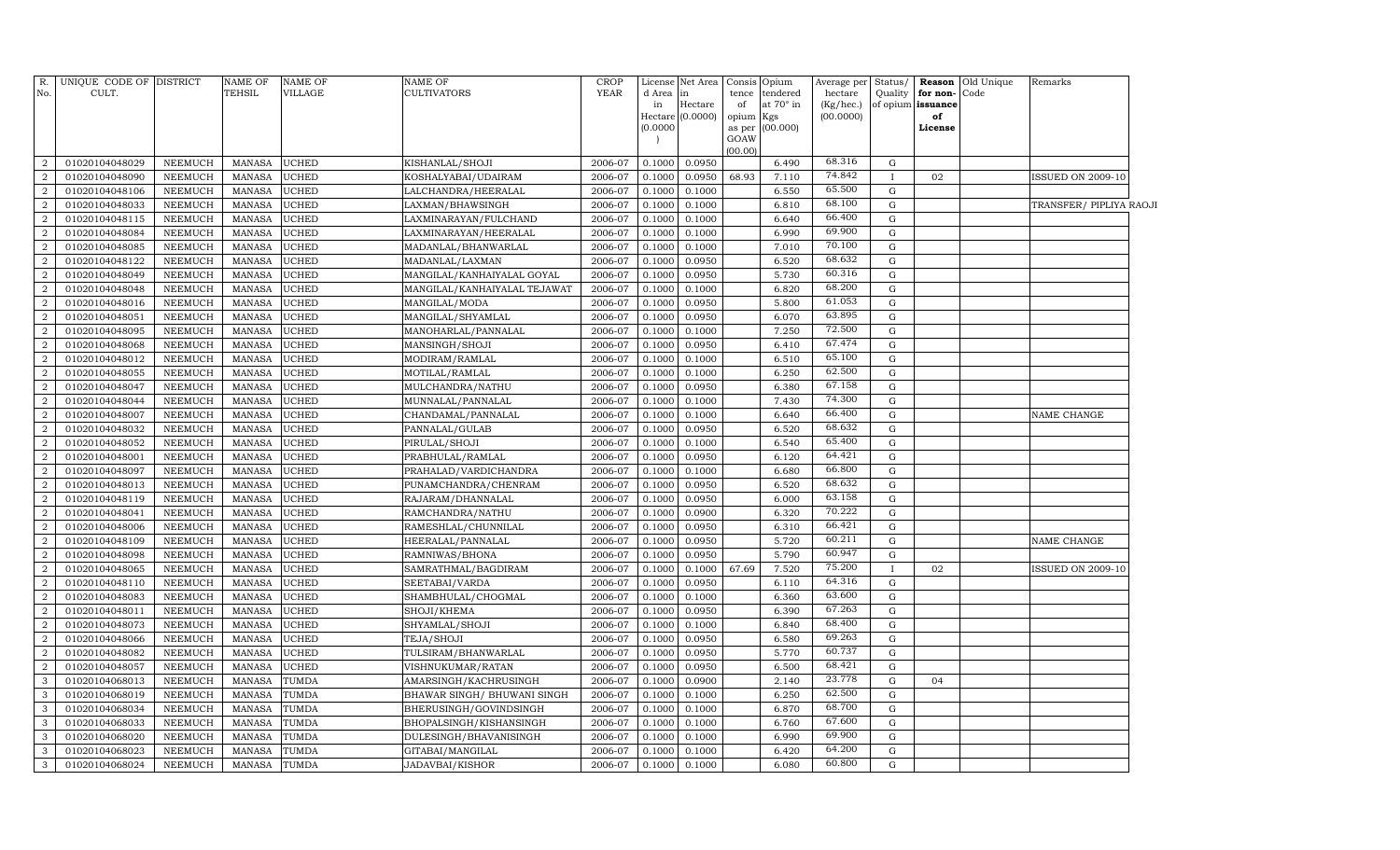| R.<br>No.                          | UNIQUE CODE OF DISTRICT<br>CULT. |                           | <b>NAME OF</b><br>TEHSIL       | <b>NAME OF</b><br><b>VILLAGE</b>     | NAME OF<br><b>CULTIVATORS</b>             | <b>CROP</b><br>YEAR | License<br>d Area | Net Area<br>in   | Consis<br>tence | Opium<br>tendered | Average per<br>hectare | Status/<br>Quality     | Reason<br>for non- | Old Unique<br>Code | Remarks                  |
|------------------------------------|----------------------------------|---------------------------|--------------------------------|--------------------------------------|-------------------------------------------|---------------------|-------------------|------------------|-----------------|-------------------|------------------------|------------------------|--------------------|--------------------|--------------------------|
|                                    |                                  |                           |                                |                                      |                                           |                     | in                | Hectare          | of              | at 70° in         | $(Kg/$ hec. $)$        |                        | of opium issuance  |                    |                          |
|                                    |                                  |                           |                                |                                      |                                           |                     |                   | Hectare (0.0000) | opium           | Kgs               | (00.0000)              |                        | of                 |                    |                          |
|                                    |                                  |                           |                                |                                      |                                           |                     | (0.0000)          |                  | as per          | (00.000)          |                        |                        | License            |                    |                          |
|                                    |                                  |                           |                                |                                      |                                           |                     |                   |                  | GOAW<br>(00.00) |                   |                        |                        |                    |                    |                          |
| 3                                  | 01020104068004                   | <b>NEEMUCH</b>            | <b>MANASA</b>                  | TUMDA                                | KALABAI/RAMSINGH                          | 2006-07             | 0.1000            | 0.1000           |                 | 6.540             | 65.400                 | ${\rm G}$              |                    |                    |                          |
| 3                                  | 01020104068003                   | <b>NEEMUCH</b>            | <b>MANASA</b>                  | TUMDA                                | KALAVATIBAI/BAPUSINGH                     | 2006-07             | 0.1000            | 0.1000           |                 | 6.580             | 65.800                 | ${\rm G}$              |                    |                    |                          |
| 3                                  | 01020104068005                   | <b>NEEMUCH</b>            | <b>MANASA</b>                  | TUMDA                                | KARANSINGH/LALSINGH                       | 2006-07             | 0.1000            | 0.0950           |                 | 6.440             | 67.789                 | ${\rm G}$              |                    |                    |                          |
| 3                                  | 01020104068022                   | <b>NEEMUCH</b>            | <b>MANASA</b>                  | <b>TUMDA</b>                         | KHUMANSINGH/KISHANSINGH                   | 2006-07             | 0.1000            | 0.1000           |                 | 6.680             | 66.800                 | ${\rm G}$              |                    |                    |                          |
| 3                                  | 01020104068002                   | <b>NEEMUCH</b>            | <b>MANASA</b>                  | TUMDA                                | KISHANSINGH/SHIVSINGH                     | 2006-07             | 0.1000            | 0.1000           |                 | 6.070             | 60.700                 | ${\bf G}$              | 05                 |                    | <b>ISSUED ON 2009-10</b> |
| 3                                  | 01020104068012                   | <b>NEEMUCH</b>            | <b>MANASA</b>                  | TUMDA                                | MADANSINGH/SHIVSINGH                      | 2006-07             | 0.1000            | 0.0950           |                 | 6.400             | 67.368                 | ${\rm G}$              |                    |                    |                          |
| 3                                  | 01020104068011                   | <b>NEEMUCH</b>            | <b>MANASA</b>                  | TUMDA                                | MOHANLAL/KHEMCHAND                        | 2006-07             | 0.1000            | 0.0950           |                 | 6.040             | 63.579                 | ${\rm G}$              |                    |                    |                          |
| 3                                  | 01020104068014                   | <b>NEEMUCH</b>            | <b>MANASA</b>                  | TUMDA                                | NAJAR BAI/ GOVER SINGH                    | 2006-07             | 0.1000            | 0.1000           |                 | 6.750             | 67.500                 | ${\rm G}$              |                    |                    |                          |
| 3                                  | 01020104068006                   | <b>NEEMUCH</b>            | <b>MANASA</b>                  | TUMDA                                | SAJJANSINGH/DEVISINGH                     | 2006-07             | 0.1000            | 0.0950           |                 | 7.330             | 77.158                 | $\mathbf G$            |                    |                    |                          |
| 3                                  | 01020104078009                   | <b>NEEMUCH</b>            | <b>MANASA</b>                  | <b>SOJAWAS</b>                       | ARJUNSINGH/RAMSINGH                       | 2006-07             | 0.1000            | 0.0950           |                 | 6.590             | 69.368                 | $\mathbf G$            |                    |                    |                          |
| 3                                  | 01020104078018                   | <b>NEEMUCH</b>            | <b>MANASA</b>                  | <b>SOJAWAS</b>                       | BAPUSINGH/NATHUSINGH                      | 2006-07             | 0.1000            | 0.0950           |                 | 6.520             | 68.632                 | ${\bf G}$              |                    |                    |                          |
| 3                                  | 01020104078005                   | <b>NEEMUCH</b>            | <b>MANASA</b>                  | <b>SOJAWAS</b>                       | BHAGATSINGH/BAPUSINGH                     | 2006-07             | 0.1000            | 0.0950           |                 | 6.600             | 69.474                 | $\mathbf G$            |                    |                    |                          |
| 3                                  | 01020104078007                   | <b>NEEMUCH</b>            | <b>MANASA</b>                  | <b>SOJAWAS</b>                       | BHOPALSINGH/KHUMANSINGH                   | 2006-07             | 0.1000            | 0.0950           |                 | 6.300             | 66.316                 | $\mathbf G$            |                    |                    |                          |
| 3                                  | 01020104078011                   | <b>NEEMUCH</b>            | <b>MANASA</b>                  | <b>SOJAWAS</b>                       | DHAPUBAI/CHITARSINGH                      | 2006-07             | 0.1000            | 0.0950           |                 | 6.320             | 66.526                 | ${\rm G}$              |                    |                    |                          |
| 3                                  | 01020104078010                   | <b>NEEMUCH</b>            | <b>MANASA</b>                  | <b>SOJAWAS</b>                       | FATEHSINGH/SARTANSINGH                    | 2006-07             | 0.1000            | 0.0950           |                 | 5.710             | 60.105                 | ${\bf G}$              |                    |                    |                          |
| 3                                  | 01020104078012                   | <b>NEEMUCH</b>            | <b>MANASA</b>                  | <b>SOJAWAS</b>                       | GOBARSINGH/LALSINGH                       | 2006-07             | 0.1000            | 0.0950           |                 | 6.560             | 69.053                 | ${\bf G}$              |                    |                    |                          |
| 3                                  | 01020104078017                   | <b>NEEMUCH</b>            | <b>MANASA</b>                  | SOJAWAS                              | KHUMANSINGH/LALSINGH                      | 2006-07             | 0.1000            | 0.0950           |                 | 6.060             | 63.789                 | ${\rm G}$              |                    |                    |                          |
| $\mathbf{3}$                       | 01020104078002                   | <b>NEEMUCH</b>            | <b>MANASA</b>                  | SOJAWAS                              | NIRBHAYSINGH/GIRVARSINGH                  | 2006-07             | 0.1000            | 0.0950           |                 | 5.340             | 56.211                 | ${\rm G}$              | 05                 |                    | <b>ISSUED ON 2009-10</b> |
| $\mathbf{3}$                       | 01020104078008                   | <b>NEEMUCH</b>            | <b>MANASA</b>                  | SOJAWAS                              | SAJAJNSINGH/KHUMANSINGH                   | 2006-07             | 0.1000            | 0.0950           |                 | 6.630             | 69.789                 | ${\bf G}$              |                    |                    |                          |
| $\mathbf{3}$                       | 01020104078006                   | <b>NEEMUCH</b>            | <b>MANASA</b>                  | SOJAWAS                              | VINODSINGH/GOBARSINGH                     | 2006-07             | 0.1000            | 0.0950           |                 | 6.920             | 72.842                 | ${\bf G}$              |                    |                    |                          |
| $\overline{2}$                     | 01020104062005                   | NEEMUCH                   | <b>MANASA</b>                  | <b>SHESHPURA</b>                     | AMBALAL/RODA                              | 2006-07             | 0.1000            | 0.1000           | 59.65           | 5.710             | 57.100                 |                        | 02                 |                    | <b>ISSUED ON 2009-10</b> |
| $\overline{2}$                     | 01020104062022                   | <b>NEEMUCH</b>            | <b>MANASA</b>                  | <b>SHESHPURA</b>                     | BADRILAL/KANHAIYALAL                      | 2006-07             | 0.1000            | 0.0950           | 61.54           | 6.140             | 64.632                 | $\mathbf I$            | 02                 |                    | <b>ISSUED ON 2009-10</b> |
| $\overline{2}$                     | 01020104062071                   | NEEMUCH                   | <b>MANASA</b>                  | <b>SHESHPURA</b>                     | BADRILAL/RAMPRHALAD                       | 2006-07             | 0.1000            | 0.1000           |                 | 6.530             | 65.300                 | $\mathbf G$            |                    |                    |                          |
| $\overline{2}$                     | 01020104062056                   | <b>NEEMUCH</b>            | <b>MANASA</b>                  | <b>SHESHPURA</b>                     | BAPULAL/TULSIRAM                          | 2006-07             | 0.1000            | 0.1000           | 61.54           | 6.520             | 65.200                 |                        | 02                 |                    | <b>ISSUED ON 2009-10</b> |
| $\overline{2}$                     | 01020104062073                   | <b>NEEMUCH</b>            | <b>MANASA</b>                  | <b>SHESHPURA</b>                     | BHAGWAN/BAGDIRAM                          | 2006-07             | 0.1000            | 0.1000           |                 | 5.050             | 50.500                 | ${\rm G}$              | 04                 |                    |                          |
| $\overline{2}$                     | 01020104062064                   | <b>NEEMUCH</b>            | <b>MANASA</b>                  | <b>SHESHPURA</b>                     | BHERU/UDA                                 | 2006-07             | 0.1000            | 0.0900           |                 | 4.220             | 46.889                 | ${\bf G}$              | 04                 |                    |                          |
| $\overline{2}$                     | 01020104062053                   | <b>NEEMUCH</b>            | <b>MANASA</b>                  | <b>SHESHPURA</b>                     | CHAGANLAL/BHAGIRATH                       | 2006-07             | 0.1000            | 0.0950           |                 | 6.850             | 72.105                 | ${\bf G}$              |                    |                    |                          |
| $\overline{2}$                     | 01020104062007                   | <b>NEEMUCH</b>            | <b>MANASA</b>                  | <b>SHESHPURA</b>                     | DEUBAI/PRABHULAL                          | 2006-07             | 0.1000            | 0.1000           |                 | 6.010             | 60.100<br>63.700       | ${\bf G}$              |                    |                    |                          |
| $\overline{2}$                     | 01020104062028                   | <b>NEEMUCH</b>            | <b>MANASA</b>                  | <b>SHESHPURA</b>                     | DEVILAL/VARDICHANDRA                      | 2006-07             | 0.1000            | 0.1000           |                 | 6.370             | 72.900                 | ${\bf G}$              |                    |                    |                          |
| $\boldsymbol{2}$<br>$\overline{2}$ | 01020104062067                   | <b>NEEMUCH</b>            | <b>MANASA</b>                  | <b>SHESHPURA</b>                     | HEERALAL/BHAGATRAM                        | 2006-07             | 0.1000            | 0.1000           |                 | 7.290<br>6.810    | 68.100                 | ${\bf G}$<br>${\bf G}$ |                    |                    |                          |
| $\overline{2}$                     | 01020104062046                   | <b>NEEMUCH</b>            | <b>MANASA</b><br><b>MANASA</b> | <b>SHESHPURA</b>                     | JAMUNABAI/NANDA                           | 2006-07             | 0.1000<br>0.1000  | 0.1000           |                 | 6.390             | 71.000                 | $\mathbf G$            |                    |                    |                          |
| $\overline{2}$                     | 01020104062017<br>01020104062031 | NEEMUCH                   | <b>MANASA</b>                  | <b>SHESHPURA</b>                     | LAXMINARAYAN/JETRAM                       | 2006-07<br>2006-07  | 0.1000            | 0.0900<br>0.0950 |                 | 5.270             | 55.474                 | ${\bf G}$              | 04                 |                    | <b>ISSUED ON 2016-17</b> |
| $\overline{2}$                     | 01020104062012                   | NEEMUCH<br><b>NEEMUCH</b> | <b>MANASA</b>                  | <b>SHESHPURA</b><br><b>SHESHPURA</b> | MADANLAL/BHAGIRATH<br>MULCHANDRA/KESHURAM | 2006-07             | 0.1000            | 0.1000           |                 | 5.740             | 57.400                 | $\mathbf G$            | 05                 |                    | <b>ISSUED ON 2009-10</b> |
| $\overline{2}$                     | 01020104062004                   | <b>NEEMUCH</b>            | <b>MANASA</b>                  | <b>SHESHPURA</b>                     | PURALAL/PYARCHANDRA                       | 2006-07             | 0.1000            | 0.1000           |                 | 6.040             | 60.400                 | ${\bf G}$              |                    |                    |                          |
| $\overline{2}$                     | 01020104062037                   | <b>NEEMUCH</b>            | <b>MANASA</b>                  | SHESHPURA                            | RAMCHANDRA/GANESH                         | 2006-07             | 0.1000            | 0.1000           |                 | 3.170             | 31.700                 | $\mathbf G$            | 04                 |                    | <b>ISSUED ON 2016-17</b> |
| $\overline{2}$                     | 01020104062027                   | <b>NEEMUCH</b>            | <b>MANASA</b>                  | <b>SHESHPURA</b>                     | RAMCHANDRA/MOTILAL                        | 2006-07             | 0.1000            | 0.1000           | 61.54           | 6.430             | 64.300                 |                        | 02                 |                    | <b>ISSUED ON 2009-10</b> |
| $\overline{2}$                     | 01020104062023                   | <b>NEEMUCH</b>            | <b>MANASA</b>                  | <b>SHESHPURA</b>                     | SHAMBHULAL/PURALAL                        | 2006-07             | 0.1000            | 0.1000           | 61.54           | 6.040             | 60.400                 |                        | 02                 |                    | <b>ISSUED ON 2009-10</b> |
| $\overline{2}$                     | 01020104062008                   | <b>NEEMUCH</b>            | <b>MANASA</b>                  | <b>SHESHPURA</b>                     | SUKHIBAI/VAJERAM                          | 2006-07             | 0.1000            | 0.1000           |                 | 6.590             | 65.900                 | $\mathbf G$            |                    |                    | NAME CHANGE              |
| $\boldsymbol{2}$                   | 01020104062063                   | <b>NEEMUCH</b>            | <b>MANASA</b>                  | <b>SHESHPURA</b>                     | VARDICHANDRA/BHAGATRAM                    | 2006-07             | 0.1000            | 0.0950           | 61.54           | 6.190             | 65.158                 |                        | 02                 |                    | <b>ISSUED ON 2009-10</b> |
| $\overline{2}$                     | 01020104062051                   | <b>NEEMUCH</b>            | <b>MANASA</b>                  | <b>SHESHPURA</b>                     | PRABHUBAI/BAPULAL                         | 2006-07             | 0.1000            |                  |                 |                   |                        | $\mathbf F$            |                    |                    |                          |
| 3                                  | 01020104073010                   | <b>NEEMUCH</b>            | <b>MANASA</b>                  | <b>SEMLI ANTRI</b>                   | BHAVARLAL/BHONA                           | 2006-07             | 0.1000            | 0.1000           |                 | 5.930             | 59.300                 | $\mathbf G$            |                    |                    |                          |
| 3                                  | 01020104073040                   | NEEMUCH                   | <b>MANASA</b>                  | <b>SEMLI ANTRI</b>                   | BHAVARSINGH/LALSINGH                      | 2006-07             | 0.1000            | 0.1000           |                 | 6.700             | 67.000                 | ${\bf G}$              |                    |                    |                          |
| $\mathbf{3}$                       | 01020104073002                   | NEEMUCH                   | <b>MANASA</b>                  | <b>SEMLI ANTRI</b>                   | FULSINGH/NAVALSINGH                       | 2006-07             | 0.1000            | 0.0950           |                 | 3.660             | 38.526                 | G                      | 04                 |                    | <b>ISSUED ON 2016-17</b> |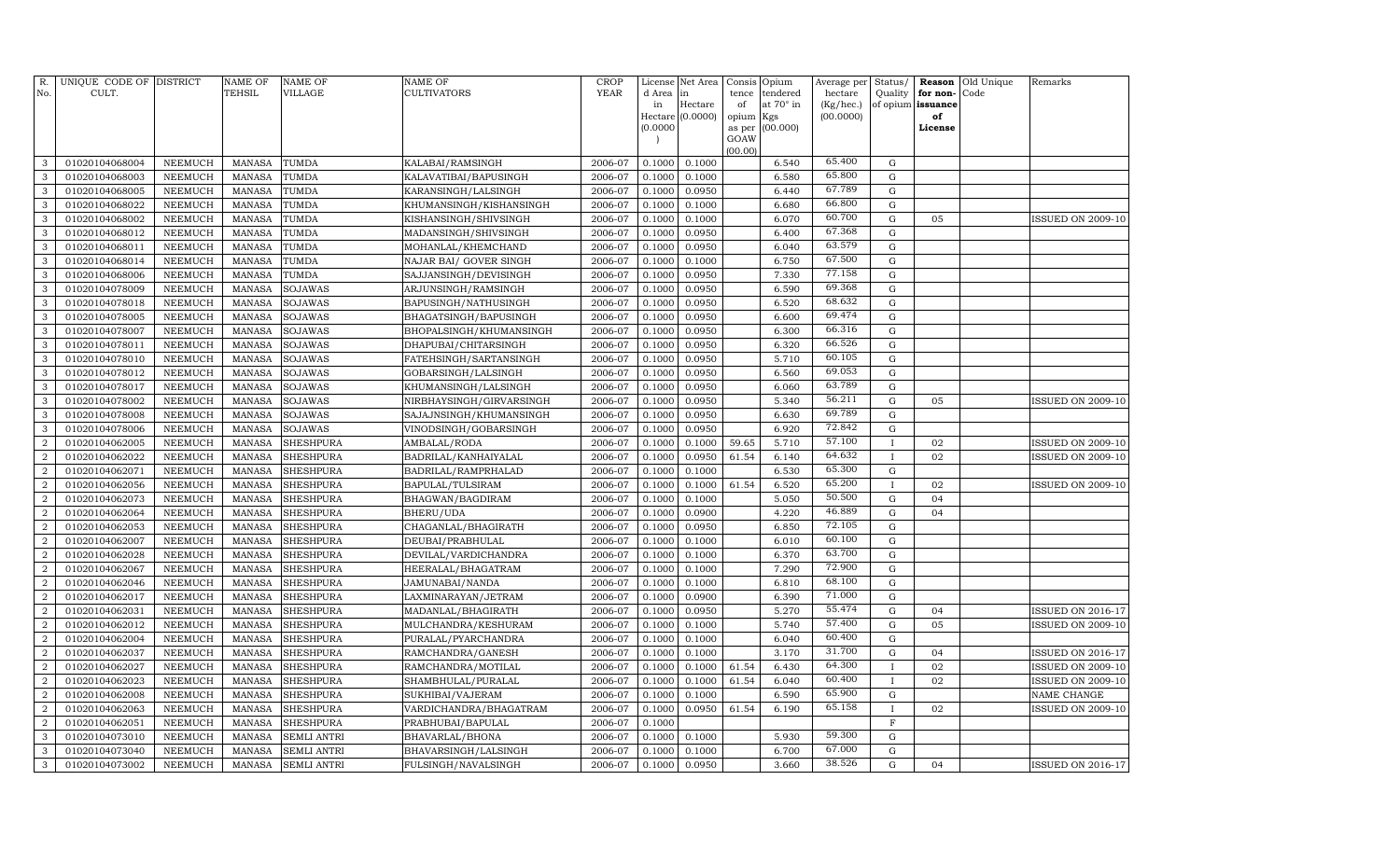| R.<br>No.           | UNIQUE CODE OF DISTRICT<br>CULT. |                                  | <b>NAME OF</b><br>TEHSIL       | <b>NAME OF</b><br><b>VILLAGE</b> | NAME OF<br><b>CULTIVATORS</b>                 | <b>CROP</b><br><b>YEAR</b> | License<br>d Area | Net Area<br>in   | Consis      | Opium<br>tendered | Average per<br>hectare | Status/<br>Quality         | Reason<br>for non- | Old Unique<br>Code | Remarks                                      |
|---------------------|----------------------------------|----------------------------------|--------------------------------|----------------------------------|-----------------------------------------------|----------------------------|-------------------|------------------|-------------|-------------------|------------------------|----------------------------|--------------------|--------------------|----------------------------------------------|
|                     |                                  |                                  |                                |                                  |                                               |                            | in                | Hectare          | tence<br>of | at 70° in         | $(Kg/$ hec. $)$        |                            | of opium issuance  |                    |                                              |
|                     |                                  |                                  |                                |                                  |                                               |                            |                   | Hectare (0.0000) | opium       | Kgs               | (00.0000)              |                            | of                 |                    |                                              |
|                     |                                  |                                  |                                |                                  |                                               |                            | (0.0000)          |                  | as per      | (00.000)          |                        |                            | License            |                    |                                              |
|                     |                                  |                                  |                                |                                  |                                               |                            |                   |                  | GOAW        |                   |                        |                            |                    |                    |                                              |
| 3                   | 01020104073031                   | <b>NEEMUCH</b>                   | <b>MANASA</b>                  | <b>SEMLI ANTRI</b>               | JAGDISH/BASNTILAL                             | 2006-07                    | 0.1000            | 0.1000           | (00.00)     | 6.310             | 63.100                 | ${\rm G}$                  |                    |                    |                                              |
| 3                   | 01020104073036                   | <b>NEEMUCH</b>                   | <b>MANASA</b>                  | <b>SEMLI ANTRI</b>               | KOMALKUMAR/PRABHULAL                          | 2006-07                    | 0.1000            | 0.0950           |             | 5.710             | 60.105                 | ${\rm G}$                  |                    |                    |                                              |
| 3                   | 01020104073047                   | <b>NEEMUCH</b>                   | <b>MANASA</b>                  | <b>SEMLI ANTRI</b>               | NANU RAM / BASANTI LAL                        | 2006-07                    | 0.1000            | 0.0950           |             | 5.180             | 54.526                 | ${\rm G}$                  | 04                 |                    | ISSUED ON 2016-17                            |
| 3                   | 01020104073039                   | <b>NEEMUCH</b>                   | <b>MANASA</b>                  | <b>SEMLI ANTRI</b>               | PARVAT SINGH/SHITALSINGH                      | 2006-07                    | 0.1000            | 0.0950           |             | 5.710             | 60.105                 | ${\rm G}$                  |                    |                    |                                              |
| 3                   | 01020104073038                   | <b>NEEMUCH</b>                   | <b>MANASA</b>                  | <b>SEMLI ANTRI</b>               | RAMDAYAL/BASANTILAL                           | 2006-07                    | 0.1000            | 0.0950           |             | 5.950             | 62.632                 | ${\rm G}$                  |                    |                    |                                              |
| $\overline{2}$      | 01020104056010                   | <b>NEEMUCH</b>                   | <b>MANASA</b>                  | <b>SARSI</b>                     | BADRILAL/HARLAL                               | 2006-07                    | 0.1000            | 0.1000           |             | 5.050             | 50.500                 | G                          | 04                 |                    |                                              |
| $\overline{2}$      | 01020104056008                   | <b>NEEMUCH</b>                   | <b>MANASA</b>                  | <b>SARSI</b>                     | BANSHILAL/BHUWANIRAM                          | 2006-07                    | 0.1000            | 0.1000           |             | 6.730             | 67.300                 | $\mathbf G$                |                    |                    |                                              |
| $\overline{2}$      | 01020104056027                   | <b>NEEMUCH</b>                   | <b>MANASA</b>                  | <b>SARSI</b>                     | BHAGWANLAL/BHANWARLAL                         | 2006-07                    | 0.1000            | 0.1000           |             | 6.070             | 60.700                 | ${\rm G}$                  |                    |                    |                                              |
| $\overline{a}$      | 01020104056042                   | <b>NEEMUCH</b>                   | <b>MANASA</b>                  | <b>SARSI</b>                     | BHURIBAI/BHAGIRATH                            | 2006-07                    | 0.1000            | 0.0950           |             | 6.690             | 70.421                 | ${\bf G}$                  |                    |                    |                                              |
| $\overline{2}$      | 01020104056004                   | <b>NEEMUCH</b>                   | <b>MANASA</b>                  | <b>SARSI</b>                     | BHUWANIRAM/KALU                               | 2006-07                    | 0.1000            | 0.0950           |             | 5.950             | 62.632                 | $\mathbf G$                |                    |                    |                                              |
| $\overline{a}$      | 01020104056007                   | <b>NEEMUCH</b>                   | <b>MANASA</b>                  | <b>SARSI</b>                     | CHAGANIBAI/JAGANNATH                          | 2006-07                    | 0.1000            | 0.0950           |             | 5.480             | 57.684                 | ${\bf G}$                  | 05                 |                    | ISSUED ON 2009-10                            |
| $\overline{2}$      | 01020104056017                   | <b>NEEMUCH</b>                   | <b>MANASA</b>                  | <b>SARSI</b>                     | DHANNALAL/BHANWARLAL                          | 2006-07                    | 0.1000            | 0.1000           |             | 6.420             | 64.200                 | ${\rm G}$                  |                    |                    |                                              |
| $\overline{a}$      | 01020104056028                   | <b>NEEMUCH</b>                   | <b>MANASA</b>                  | <b>SARSI</b>                     | GANGARAM/DAYARAM                              | 2006-07                    | 0.1000            | 0.0950           |             | 5.790             | 60.947                 | ${\rm G}$                  |                    |                    |                                              |
| $\overline{2}$      | 01020104056038                   | <b>NEEMUCH</b>                   | <b>MANASA</b>                  | <b>SARSI</b>                     | JHUNALAL/KHYALIRAM                            | 2006-07                    | 0.1000            | 0.1000           |             | 6.660             | 66.600                 | ${\rm G}$                  |                    |                    |                                              |
| $\overline{2}$      | 01020104056014                   | <b>NEEMUCH</b>                   | <b>MANASA</b>                  | <b>SARSI</b>                     | KAILASHCHANDRA/BHONILAL                       | 2006-07                    | 0.1000            | 0.1000           |             | 6.070             | 60.700                 | ${\rm G}$                  |                    |                    |                                              |
| $\overline{2}$      | 01020104056009                   | <b>NEEMUCH</b>                   | <b>MANASA</b>                  | <b>SARSI</b>                     | KANHAIYALAL/BHUWANIRAM RAWAT                  | 2006-07                    | 0.1000            | 0.0950           |             | 6.480             | 68.211                 | $\mathbf G$                |                    |                    |                                              |
| $\overline{2}$      | 01020104056001                   | <b>NEEMUCH</b>                   | <b>MANASA</b>                  | <b>SARSI</b>                     | KANWARLAL/BHUWANIRAM                          | 2006-07                    | 0.1000            | 0.0950           |             | 6.950             | 73.158                 | ${\rm G}$                  |                    |                    |                                              |
| $\overline{2}$      | 01020104056026                   | <b>NEEMUCH</b>                   | <b>MANASA</b>                  | <b>SARSI</b>                     | KARULAL/BHUWANILAL KACHAWA                    | 2006-07                    | 0.1000            | 0.0950           |             | 6.270             | 66.000                 | $\mathbf G$                |                    |                    |                                              |
| $\overline{2}$      | 01020104056006                   | <b>NEEMUCH</b>                   | <b>MANASA</b>                  | <b>SARSI</b>                     | KARULAL/BHUWANIRAM RAWAT                      | 2006-07                    | 0.1000            | 0.1000           |             | 6.640             | 66.400                 | $\mathbf G$                |                    |                    |                                              |
| $\overline{2}$      | 01020104056041                   | <b>NEEMUCH</b>                   | <b>MANASA</b>                  | <b>SARSI</b>                     | KARULAL/NANDLAL                               | 2006-07                    | 0.1000            | 0.1000           |             | 5.910             | 59.100                 | ${\rm G}$                  |                    |                    |                                              |
| $\overline{a}$      | 01020104056018                   | <b>NEEMUCH</b>                   | <b>MANASA</b>                  | <b>SARSI</b>                     | KISHORE/CHUNNILAL                             | 2006-07                    | 0.1000            | 0.1000           |             | 5.710             | 57.100                 | ${\bf G}$                  |                    |                    |                                              |
| $\overline{a}$      | 01020104056040                   | <b>NEEMUCH</b>                   | <b>MANASA</b>                  | <b>SARSI</b>                     | MAHENDRAKUMAR/BASANTILAL                      | 2006-07                    | 0.1000            | 0.1000           |             | 5.980             | 59.800                 | ${\bf G}$                  |                    |                    |                                              |
| $\overline{2}$      | 01020104056019                   | <b>NEEMUCH</b>                   | <b>MANASA</b>                  | <b>SARSI</b>                     | MANGILAL/BHANWARLAL                           | 2006-07                    | 0.1000            | 0.0900           |             | 5.850             | 65.000                 | ${\rm G}$                  |                    |                    |                                              |
| $\overline{2}$      | 01020104056033                   | <b>NEEMUCH</b>                   | <b>MANASA</b>                  | <b>SARSI</b>                     | MOHANLAL/BHUWANILAL                           | 2006-07                    | 0.1000            | 0.0950           |             | 6.460             | 68.000                 | ${\rm G}$                  |                    |                    |                                              |
| $\overline{2}$      | 01020104056022                   | <b>NEEMUCH</b>                   | <b>MANASA</b>                  | <b>SARSI</b>                     | NANALAL/SITARAM                               | 2006-07                    | 0.1000            | 0.1000           |             | 6.530             | 65.300                 | ${\rm G}$                  |                    |                    |                                              |
| $\overline{2}$      | 01020104056043                   | <b>NEEMUCH</b>                   | <b>MANASA</b>                  | <b>SARSI</b>                     | NARAYANIBAI/RAMSINGH                          | 2006-07                    | 0.1000            | 0.0900           |             | 5.710             | 63.444                 | G                          |                    |                    |                                              |
| 2                   | 01020104056034                   | <b>NEEMUCH</b>                   | <b>MANASA</b>                  | <b>SARSI</b>                     | RAMCHANDRA/GENDMAL                            | 2006-07                    | 0.1000            | 0.1000           |             | 5.450             | 54.500                 | $\mathbf G$                | 04                 |                    | <b>ISSUED ON 2016-17</b>                     |
| $\overline{2}$      | 01020104056015                   | <b>NEEMUCH</b>                   | <b>MANASA</b>                  | <b>SARSI</b>                     | RAMESHCHANDRA/BHERULAL                        | 2006-07                    | 0.1000            | 0.0700           |             | 4.010             | 57.286                 | ${\rm G}$                  |                    |                    |                                              |
| $\overline{2}$      | 01020104056005                   | <b>NEEMUCH</b>                   | <b>MANASA</b>                  | <b>SARSI</b>                     | RAMESHWAR/GENDMAL                             | 2006-07                    | 0.1000            | 0.1000           |             | 6.230             | 62.300                 | $\mathbf G$                |                    |                    |                                              |
| $\overline{2}$      | 01020104056002                   | <b>NEEMUCH</b>                   | <b>MANASA</b>                  | <b>SARSI</b>                     | RATANLAL/BHERU                                | 2006-07                    | 0.1000            | 0.1000           |             | 4.960             | 49.600                 | ${\bf G}$                  | 04                 |                    | <b>ISSUED ON 2016-17</b>                     |
| $\overline{2}$      | 01020104056044                   | <b>NEEMUCH</b>                   | <b>MANASA</b>                  | <b>SARSI</b>                     | SURAJMAL/RAMLAL                               | 2006-07                    | 0.1000            | 0.1000           |             | 6.830             | 68.300                 | ${\bf G}$                  |                    |                    |                                              |
| $\overline{2}$      | 01020104056029                   | <b>NEEMUCH</b>                   | <b>MANASA</b>                  | <b>SARSI</b>                     | SURESH/DOULATRAM                              | 2006-07                    | 0.1000            | 0.1000           |             | 5.930             | 59.300                 | ${\rm G}$                  |                    |                    |                                              |
| $\overline{2}$      | 01020104056030                   | <b>NEEMUCH</b>                   | <b>MANASA</b>                  | <b>SARSI</b>                     | TULSIRAM/PRABHULAL                            | 2006-07                    | 0.1000            | 0.1000           |             | 5.870             | 58.700<br>53.800       | ${\bf G}$                  |                    |                    |                                              |
| $\overline{2}$      | 01020104060029                   | <b>NEEMUCH</b>                   | <b>MANASA</b>                  | <b>SANDIYA</b>                   | JHANAKBAI/BHAWANISHANKAR                      | 2006-07                    | 0.1000            | 0.1000           |             | 5.380             | 50.000                 | ${\rm G}$                  | 04                 |                    | <b>ISSUED ON 2009-10</b>                     |
| 2                   | 01020104060023                   | <b>NEEMUCH</b>                   | <b>MANASA</b>                  | <b>SANDIYA</b>                   | KAILASHCHAND/BHERULAL                         | 2006-07                    | 0.1000            | 0.0950           |             | 4.750             | 56.800                 | ${\rm G}$                  | 04                 |                    |                                              |
| $\overline{2}$      | 01020104060033                   | <b>NEEMUCH</b>                   | <b>MANASA</b>                  | SANDIYA                          | KANHAIYALAL/KACHRU                            | 2006-07                    | 0.1000            | 0.1000           |             | 5.680             | 58.300                 | ${\rm G}$                  | 05                 |                    | <b>ISSUED ON 2009-10</b>                     |
| 2<br>$\overline{2}$ | 01020104060008<br>01020104060041 | <b>NEEMUCH</b><br><b>NEEMUCH</b> | <b>MANASA</b><br><b>MANASA</b> | <b>SANDIYA</b><br><b>SANDIYA</b> | MANGILAL/KISHANLAL<br>MANOHARLAL/LAXMINARAYAN | 2006-07<br>2006-07         | 0.1000<br>0.1000  | 0.1000<br>0.0950 |             | 5.830<br>6.350    | 66.842                 | $\mathbf G$<br>$\mathbf G$ | 05                 |                    | <b>ISSUED ON 2009-10</b><br>TRANSFER/ CHUKNI |
| $\overline{2}$      | 01020104060007                   | <b>NEEMUCH</b>                   | <b>MANASA</b>                  | <b>SANDIYA</b>                   | MOTYABAI/KISHANDAS                            | 2006-07                    | 0.1000            | 0.0950           |             | 5.460             | 57.474                 | ${\bf G}$                  | 05                 |                    | <b>ISSUED ON 2009-10</b>                     |
| $\overline{2}$      | 01020104060012                   | <b>NEEMUCH</b>                   | <b>MANASA</b>                  | <b>SANDIYA</b>                   | MUKANDAS/KISHANDAS                            | 2006-07                    | 0.1000            | 0.1000           |             | 5.750             | 57.500                 | ${\bf G}$                  | 05                 |                    | <b>ISSUED ON 2009-10</b>                     |
| $\overline{2}$      | 01020104060036                   | <b>NEEMUCH</b>                   | <b>MANASA</b>                  | <b>SANDIYA</b>                   | RAMCHANDRA/JAGANNATH                          | 2006-07                    | 0.1000            | 0.0950           |             | 4.790             | 50.421                 | ${\bf G}$                  | 04                 |                    | <b>ISSUED ON 2016-17</b>                     |
| $\overline{a}$      | 01020104060010                   | <b>NEEMUCH</b>                   | <b>MANASA</b>                  | <b>SANDIYA</b>                   | SHIVLAL/DHANNA                                | 2006-07                    | 0.1000            | 0.0950           |             | 5.810             | 61.158                 | ${\rm G}$                  |                    |                    | TRANSFER/ CHUKN                              |
| 3                   | 01020104064007                   | <b>NEEMUCH</b>                   | <b>MANASA</b>                  | <b>SAMIYA</b>                    | BAGDIRAM/BHAVARLAL                            | 2006-07                    | 0.1000            | 0.1000           |             | 6.350             | 63.500                 | ${\rm G}$                  |                    |                    |                                              |
| $\mathbf{3}$        | 01020104064011                   | <b>NEEMUCH</b>                   | MANASA                         | <b>SAMIYA</b>                    | BHERULAL/NANDRAM                              | 2006-07                    | 0.1000            | 0.1000           |             | 6.170             | 61.700                 | ${\rm G}$                  |                    |                    |                                              |
|                     |                                  |                                  |                                |                                  |                                               |                            |                   |                  |             |                   |                        |                            |                    |                    |                                              |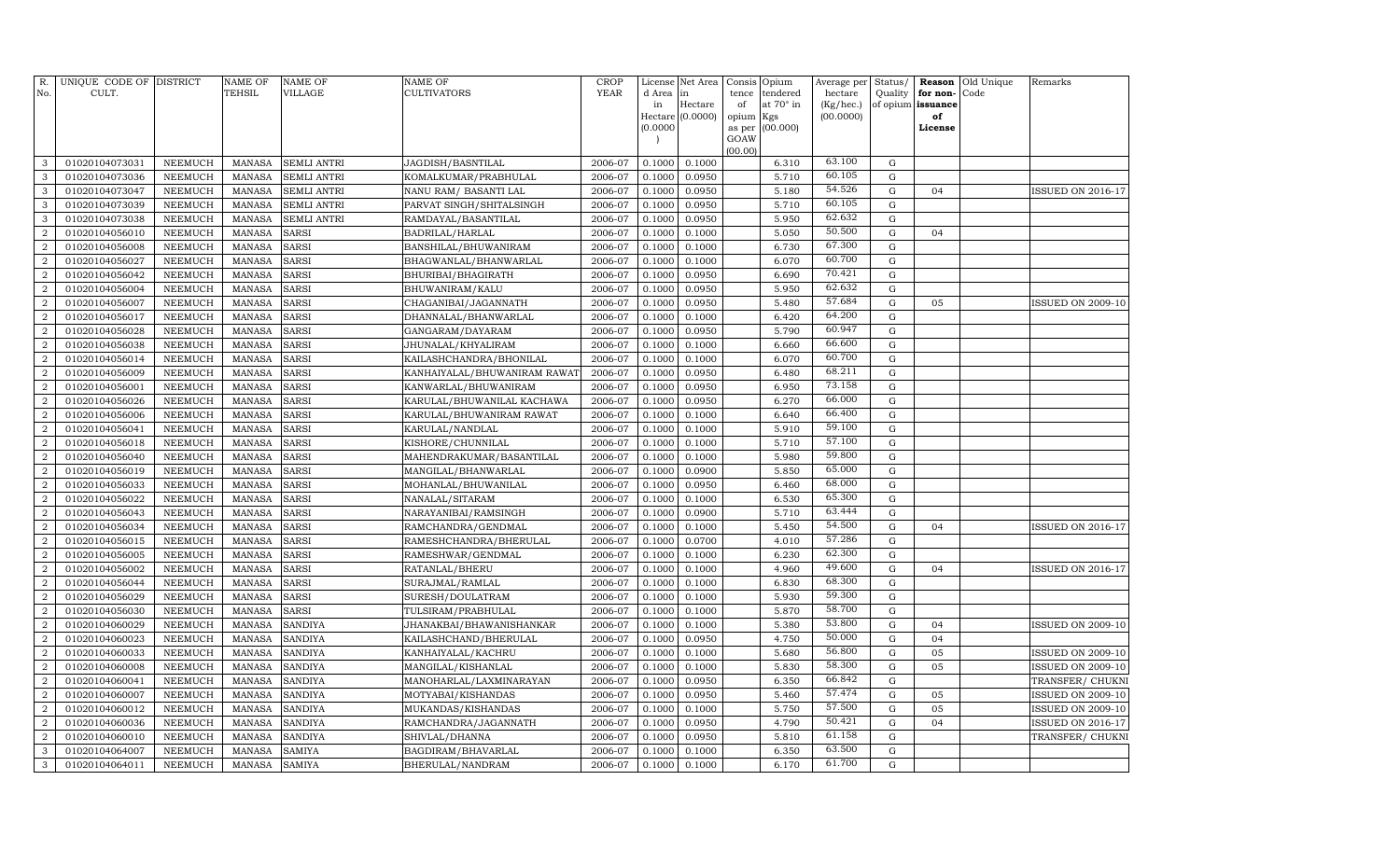| R.             | UNIQUE CODE OF DISTRICT |                | NAME OF       | NAME OF             | NAME OF                  | CROP    |          | License Net Area   | Consis         | Opium     | Average per Status/ |                   |          | <b>Reason</b> Old Unique | Remarks                            |                                           |
|----------------|-------------------------|----------------|---------------|---------------------|--------------------------|---------|----------|--------------------|----------------|-----------|---------------------|-------------------|----------|--------------------------|------------------------------------|-------------------------------------------|
| No.            | CULT.                   |                | TEHSIL        | VILLAGE             | <b>CULTIVATORS</b>       | YEAR    | d Area   | in                 | tence          | tendered  | hectare             | Quality           | for non- | Code                     |                                    |                                           |
|                |                         |                |               |                     |                          |         | in       | Hectare            | of             | at 70° in | (Kg/hec.)           | of opium issuance |          |                          |                                    |                                           |
|                |                         |                |               |                     |                          |         | (0.0000) | Hectare $(0.0000)$ | opium          | Kgs       | (00.0000)           |                   | of       |                          |                                    |                                           |
|                |                         |                |               |                     |                          |         |          |                    | as per<br>GOAW | (00.000)  |                     |                   | License  |                          |                                    |                                           |
|                |                         |                |               |                     |                          |         |          |                    | 00.00          |           |                     |                   |          |                          |                                    |                                           |
| $\mathbf{3}$   | 01020104064013          | NEEMUCH        | <b>MANASA</b> | <b>SAMIYA</b>       | JUJHARSINGH/KAVARLAL     | 2006-07 | 0.1000   | 0.1000             |                | 5.960     | 59.600              | G                 |          |                          |                                    |                                           |
| $\mathbf{3}$   | 01020104064012          | NEEMUCH        | MANASA        | <b>SAMIYA</b>       | KACHRULAL/KALU JI        | 2006-07 | 0.1000   | 0.1050             |                | 5.970     | 56.857              | G                 | 05       |                          |                                    | ISSUED ON 2009-10/TRANSFER KUNDLA 2009-10 |
| $\mathbf{3}$   | 01020104064014          | NEEMUCH        | <b>MANASA</b> | <b>SAMIYA</b>       | MANGILAL/KUKAJI          | 2006-07 | 0.1000   | 0.0950             |                | 5.830     | 61.368              | G                 |          |                          |                                    |                                           |
| $\mathbf{3}$   | 01020104064004          | NEEMUCH        | <b>MANASA</b> | <b>SAMIYA</b>       | NAGUSINGH/RATANLAL       | 2006-07 | 0.1000   | 0.0950             |                | 6.240     | 65.684              | G                 |          |                          |                                    |                                           |
| $\mathbf{3}$   | 01020104064008          | NEEMUCH        | MANASA        | SAMIYA              | NATHU/KUKA               | 2006-07 | 0.1000   | 0.0950             |                | 5.790     | 60.947              | G                 |          |                          |                                    |                                           |
| $\mathbf{3}$   | 01020104064002          | NEEMUCH        | MANASA        | <b>SAMIYA</b>       | SHOBARAM/SHANKARLAL      | 2006-07 | 0.1000   | 0.1000             |                | 6.050     | 60.500              | G                 |          |                          |                                    |                                           |
| $\mathbf{3}$   | 01020104080019          | NEEMUCH        | MANASA        | <b>RUPAWAS</b>      | AMRATRAM/RAMLAL          | 2006-07 | 0.1000   | 0.0950             |                | 6.300     | 66.316              | G                 |          |                          |                                    |                                           |
| $\mathbf{3}$   | 01020104080014          | <b>NEEMUCH</b> | MANASA        | <b>RUPAWAS</b>      | BADRILAL/SEVA            | 2006-07 | 0.1000   | 0.1000             |                | 6.090     | 60.900              | G                 | 05       |                          | <b>ISSUED ON 2009-10</b>           |                                           |
| $\mathbf{3}$   | 01020104080013          | NEEMUCH        | <b>MANASA</b> | <b>RUPAWAS</b>      | BHURIBAI/MOHANLAL        | 2006-07 | 0.1000   | 0.1000             |                | 6.940     | 69.400              | G                 |          |                          |                                    |                                           |
| $\mathbf{3}$   | 01020104080028          | NEEMUCH        | <b>MANASA</b> | <b>RUPAWAS</b>      | SALAGRAM/DHANRAJ         | 2006-07 | 0.1000   | 0.0950             |                | 6.400     | 67.368              | G                 |          |                          | NAME CHANGE                        |                                           |
| $\mathbf{3}$   | 01020104080033          | NEEMUCH        | <b>MANASA</b> | <b>RUPAWAS</b>      | KARU LAL/ NATHU LAL      | 2006-07 | 0.1000   | 0.0950             |                | 6.370     | 67.053              | G                 |          | 01020104067016           |                                    |                                           |
| $\mathbf{3}$   | 01020104080018          | NEEMUCH        | <b>MANASA</b> | <b>RUPAWAS</b>      | MANGILAL/KARULAL         | 2006-07 | 0.1000   | 0.0950             |                | 5.640     | 59.368              | G                 | 05       |                          | ISSUED ON 2009-10                  |                                           |
| $\mathbf{3}$   | 01020104080006          | NEEMUCH        | <b>MANASA</b> | <b>RUPAWAS</b>      | MANGILAL/RAMLAL          | 2006-07 | 0.1000   | 0.0900             |                | 5.940     | 66.000              | G                 |          |                          |                                    |                                           |
| $\mathbf{3}$   | 01020104080007          | NEEMUCH        | <b>MANASA</b> | <b>RUPAWAS</b>      | MOHANLAL/RATANLAL        | 2006-07 | 0.1000   | 0.0950             |                | 6.230     | 65.579              | G                 |          |                          | TRANSFER ANKLI                     |                                           |
| $\mathbf{3}$   | 01020104080023          | NEEMUCH        | <b>MANASA</b> | <b>RUPAWAS</b>      | RAMCHANDRA/NARAYAN       | 2006-07 | 0.1000   | 0.0900             |                | 5.820     | 64.667              | G                 |          |                          |                                    |                                           |
| $\mathbf{3}$   | 01020104080021          | NEEMUCH        | MANASA        | <b>RUPAWAS</b>      | SHIVNARAYAN/MOHANLAL     | 2006-07 | 0.1000   | 0.0900             |                | 6.490     | 72.111              | G                 |          |                          |                                    |                                           |
| $\mathbf{3}$   | 01020104080030          | NEEMUCH        | MANASA        | <b>RUPAWAS</b>      | SUNDARLAL/RAMLAL         | 2006-07 | 0.1000   | 0.0900             |                | 5.710     | 63.444              | G                 |          |                          |                                    |                                           |
| $\mathbf{1}$   | 01020104008013          | <b>NEEMUCH</b> | MANASA        | <b>RAWATPURA</b>    | BAPULAL/BHANWARLAL       | 2006-07 | 0.1000   | 0.1050             |                | 5.660     | 53.905              | G                 | 04       |                          | <b>ISSUED ON 2016-17</b>           |                                           |
| -1             | 01020104008016          | NEEMUCH        | <b>MANASA</b> | <b>RAWATPURA</b>    | CHAINRAM/DHURA           | 2006-07 | 0.1000   | 0.1050             |                | 5.770     | 54.952              | G                 | 04       |                          | ISSUED ON 2016-17                  |                                           |
| <sup>1</sup>   | 01020104008022          | NEEMUCH        | <b>MANASA</b> | <b>RAWATPURA</b>    | <b>JANI BAI/GABBA</b>    | 2006-07 | 0.1000   | 0.1000             |                | 5.340     | 53.400              | G                 | 04       |                          | <b>ISSUED ON 2016-17</b>           |                                           |
| $\overline{1}$ | 01020104008025          | NEEMUCH        | <b>MANASA</b> | <b>RAWATPURA</b>    | LAKKHA/ONKAR             | 2006-07 | 0.1000   | 0.1000             |                | 5.540     | 55.400              | G                 | 04       |                          | ISSUED ON 2016-17                  |                                           |
| -1             | 01020104008004          | NEEMUCH        | <b>MANASA</b> | <b>RAWATPURA</b>    | NANDUBAI/GASHI           | 2006-07 | 0.1000   | 0.1000             |                | 5.530     | 55.300              | G                 | 04       |                          | ISSUED ON 2016-17                  |                                           |
| -1             | 01020104008009          | NEEMUCH        | <b>MANASA</b> | <b>RAWATPURA</b>    | RAMLAL/KANWARLAL         | 2006-07 | 0.1000   | 0.1000             |                | 4.890     | 48.900              | G                 | 04       |                          | ISSUED ON 2016-17                  |                                           |
| $\mathbf{3}$   | 01020104085026          | NEEMUCH        | <b>MANASA</b> | <b>RAISINGHPURA</b> | BALVANTSINGH/AMARSINGH   | 2006-07 | 0.1000   | 0.0950             |                | 5.690     | 59.895              | G                 | 05       |                          | ISSUED ON 2009-10                  |                                           |
| $\mathbf{3}$   | 01020104085015          | NEEMUCH        | <b>MANASA</b> | <b>RAISINGHPURA</b> | BHARATSINGH/RUPSINGH     | 2006-07 | 0.1000   | 0.0950             |                | 5.770     | 60.737              | G                 | 05       |                          | ISSUED ON 2009-10                  |                                           |
| $\mathbf{3}$   | 01020104085040          | NEEMUCH        | MANASA        | <b>RAISINGHPURA</b> | BHAVARSINGH/BHUVANISINGH | 2006-07 | 0.1000   | 0.0850             |                | 5.380     | 63.294              | G                 |          |                          |                                    |                                           |
| $\mathbf{3}$   | 01020104085003          | NEEMUCH        | <b>MANASA</b> | <b>RAISINGHPURA</b> | BHAVARSINGH/MOTISINGH    | 2006-07 | 0.1000   | 0.0950             |                | 5.770     | 60.737              | G                 |          |                          |                                    |                                           |
| $\mathbf{3}$   | 01020104085034          | <b>NEEMUCH</b> | MANASA        | <b>RAISINGHPURA</b> | BHAVRBAI/ISHVARSINGH     | 2006-07 | 0.1000   | 0.0950             |                | 6.240     | 65.684              | G                 |          |                          |                                    |                                           |
| $\mathbf{3}$   | 01020104085012          | NEEMUCH        | <b>MANASA</b> | <b>RAISINGHPURA</b> | BHERULAL/BHAGVAN         | 2006-07 | 0.1000   | 0.0900             |                | 6.350     | 70.556              | G                 |          |                          |                                    |                                           |
| $\mathbf{3}$   | 01020104085001          | NEEMUCH        | <b>MANASA</b> | <b>RAISINGHPURA</b> | RADHESHYAM/NANDRAMDAS    | 2006-07 | 0.1000   | 0.0950             |                | 6.260     | 65.895              | G                 |          |                          |                                    |                                           |
| $\mathbf{3}$   | 01020104085044          | NEEMUCH        | <b>MANASA</b> | RAISINGHPURA        | BHOPALSINGH/MANSINGH     | 2006-07 | 0.1000   | 0.0950             |                | 5.820     | 61.263              | G                 |          |                          |                                    |                                           |
| $\mathbf{3}$   | 01020104085008          | NEEMUCH        | <b>MANASA</b> | <b>RAISINGHPURA</b> | DEVISINGH/BHUVANISINGH   | 2006-07 | 0.1000   | 0.0950             |                | 6.480     | 68.211              | G                 |          |                          |                                    |                                           |
| $\mathbf{3}$   | 01020104085064          | NEEMUCH        | <b>MANASA</b> | RAISINGHPURA        | DHAPUBAI/BAHADUR SINGH   | 2006-07 | 0.1000   | 0.0950             |                | 5.570     | 58.632              | G                 |          |                          | TRANSFER KHEDA KALIYA KHEDI MSD-II |                                           |
| $\mathbf{3}$   | 01020104085052          | NEEMUCH        | <b>MANASA</b> | <b>RAISINGHPURA</b> | DHAPUBAI/BHAVARSINGH     | 2006-07 | 0.1000   | 0.0950             |                | 6.130     | 64.526              | G                 |          |                          |                                    |                                           |
| $\mathbf{3}$   | 01020104085028          | NEEMUCH        | <b>MANASA</b> | RAISINGHPURA        | GOVINDSINGH/DEVISINGH    | 2006-07 | 0.1000   | 0.1000             |                | 6.140     | 61.400              | G                 |          |                          |                                    |                                           |
| $\mathbf{3}$   | 01020104085005          | NEEMUCH        | MANASA        | RAISINGHPURA        | GULABBAI/PREMSINGH       | 2006-07 | 0.1000   | 0.1000             |                | 6.370     | 63.700              | G                 |          |                          |                                    |                                           |
| $\mathbf{3}$   | 01020104085046          | NEEMUCH        | MANASA        | <b>RAISINGHPURA</b> | KALURAM/MANGILAL         | 2006-07 | 0.1000   | 0.0950             |                | 5.770     | 60.737              | G                 |          |                          |                                    |                                           |
| $\mathbf{3}$   | 01020104085002          | NEEMUCH        | MANASA        | <b>RAISINGHPURA</b> | KAMLABAI/BAPUSINGH       | 2006-07 | 0.1000   | 0.0950             |                | 6.070     | 63.895              | G                 |          |                          |                                    |                                           |
| $\mathbf{3}$   | 01020104085031          | NEEMUCH        | <b>MANASA</b> | <b>RAISINGHPURA</b> | KANHYALAL/AMAR           | 2006-07 | 0.1000   | 0.0950             |                | 6.310     | 66.421              | G                 |          |                          |                                    |                                           |
| $\mathbf{3}$   | 01020104085029          | NEEMUCH        | <b>MANASA</b> | RAISINGHPURA        | MADHUSINGH/NAHARSINGH    | 2006-07 | 0.1000   | 0.0950             |                | 6.260     | 65.895              | G                 |          |                          |                                    |                                           |
| $\mathbf{3}$   | 01020104085030          | NEEMUCH        | <b>MANASA</b> | RAISINGHPURA        | MANGILAL/AMRA            | 2006-07 | 0.1000   | 0.0900             |                | 5.470     | 60.778              | G                 |          |                          |                                    |                                           |
| $\mathbf{3}$   | 01020104085033          | NEEMUCH        | <b>MANASA</b> | <b>RAISINGHPURA</b> | MOTISINGH/RUPSINGH       | 2006-07 | 0.1000   | 0.0950             |                | 5.540     | 58.316              | G                 | 05       |                          | <b>ISSUED ON 2009-10</b>           |                                           |
| $\mathbf{3}$   | 01020104085009          | NEEMUCH        | <b>MANASA</b> | RAISINGHPURA        | NAHARSINGH/DEVISINGH     | 2006-07 | 0.1000   | 0.0950             |                | 5.920     | 62.316              | G                 |          |                          |                                    |                                           |
| $\mathbf{3}$   | 01020104085030          | NEEMUCH        |               | MANASA RAISINGHPURA | NANI BAI/ RAM SINGH      | 2006-07 | 0.1000   | 0.1000             |                | 6.000     | 60.000              | G                 | 05       |                          | <b>ISSUED ON 2009-10</b>           |                                           |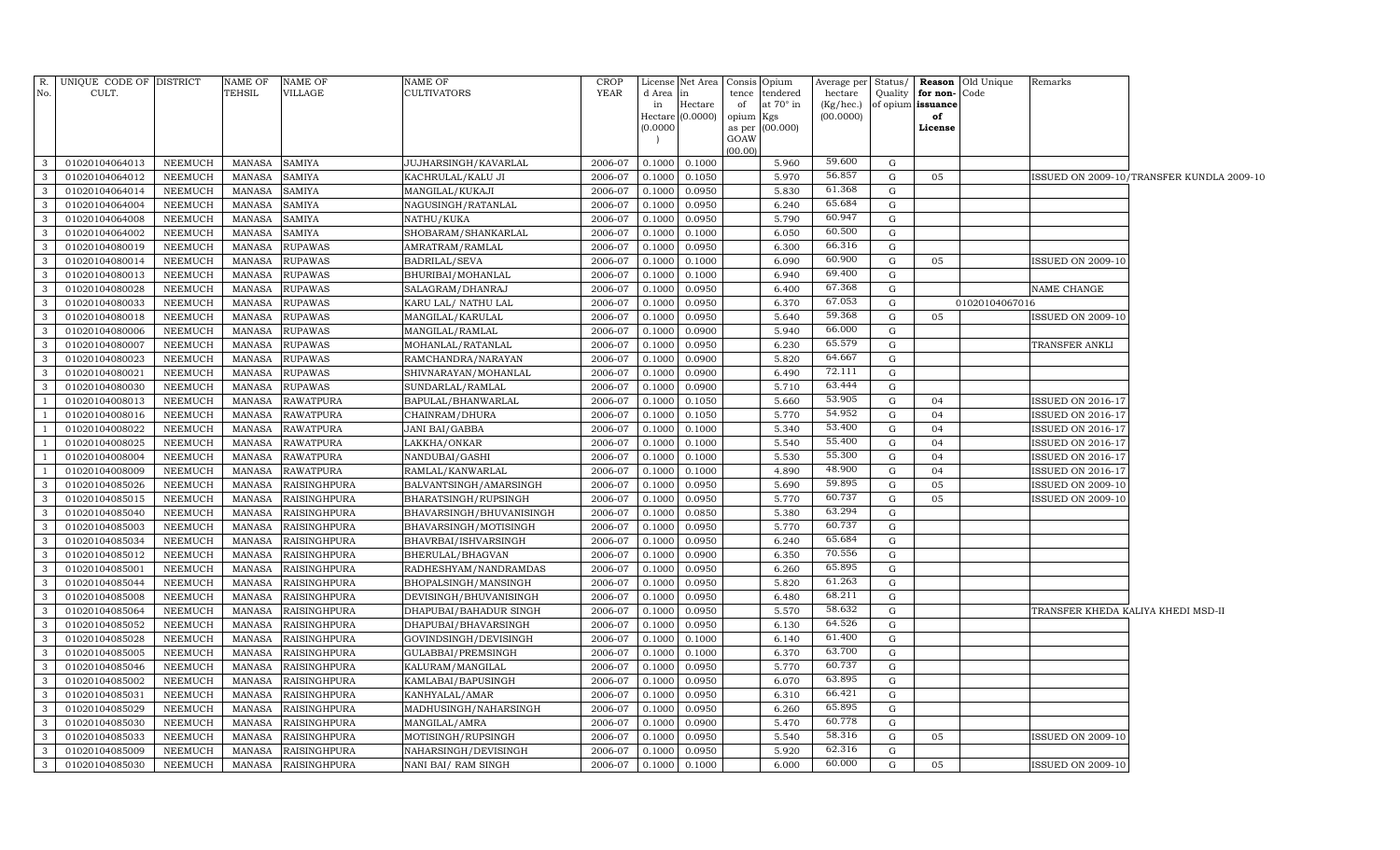| GOAW<br>(00.00)<br>58.842<br>0.0950<br>5.590<br>3<br>01020104085025<br>NEEMUCH<br><b>MANASA</b><br><b>RAISINGHPURA</b><br>PRAKASHSINGH/SAJJANSINGH<br>2006-07<br>0.1000<br>G<br>66.842<br>3<br>01020104085050<br><b>RAISINGHPURA</b><br>0.1000<br>0.0950<br>6.350<br><b>NEEMUCH</b><br><b>MANASA</b><br>RUPSINGH/BHERUSINGH<br>2006-07<br>G<br>65.579<br>3<br>01020104085017<br>0.0950<br>6.230<br><b>NEEMUCH</b><br>MANASA<br><b>RAISINGHPURA</b><br>SAJJANBAI/BHERUSINGH<br>2006-07<br>0.1000<br>$\mathbf{I}$<br>02<br><b>ISSUED ON 2009-10</b><br>63.700<br>$\mathbf{3}$<br>01020104085011<br><b>NEEMUCH</b><br>MANASA<br><b>RAISINGHPURA</b><br>SARJU BAI/ BHERU SINGH<br>2006-07<br>0.1000<br>0.1000<br>6.370<br>G<br>61.474<br>0.0950<br>5.840<br>3<br>01020104085035<br><b>NEEMUCH</b><br>MANASA<br><b>RAISINGHPURA</b><br>UDAYSINGH/BHAVARSINGH<br>2006-07<br>0.1000<br>G<br>64.211<br>0.0950<br>$\mathbf{3}$<br>01020104086054<br><b>NEEMUCH</b><br><b>MANASA</b><br>PRATAPPURA<br>AMBALAL/GAMER<br>2006-07<br>0.1000<br>6.100<br>G<br>64.947<br>0.0950<br>3<br>01020104086052<br><b>NEEMUCH</b><br>MANASA<br>PRATAPPURA<br>AMBALAL/HIRALAL<br>2006-07<br>0.1000<br>6.170<br>G<br>66.737<br>3<br>01020104086013<br><b>NEEMUCH</b><br><b>MANASA</b><br>PRATAPPURA<br>BALKISHAN/NANDLAL<br>2006-07<br>0.1000<br>0.0950<br>6.340<br>G<br>61.789<br>3<br>01020104086012<br><b>NEEMUCH</b><br><b>MANASA</b><br>PRATAPPURA<br>BANSHILAL/ONKARLAL<br>2006-07<br>0.1000<br>0.0950<br>5.870<br>G<br>56.333<br>$\mathbf{3}$<br>01020104086029<br><b>NEEMUCH</b><br><b>MANASA</b><br>PRATAPPURA<br>BAPULAL/GOPAL<br>2006-07<br>0.1000<br>0.0900<br>5.070<br>G<br>55.474<br>3<br>01020104086014<br><b>NEEMUCH</b><br><b>MANASA</b><br>PRATAPPURA<br>BHAGATRAM/BALU<br>2006-07<br>0.1000<br>0.0950<br>5.270<br>G<br>04<br><b>ISSUED ON 2016-17</b><br>61.900<br>$\mathbf{3}$<br>01020104086043<br><b>NEEMUCH</b><br><b>MANASA</b><br>PRATAPPURA<br>BHAVRIBAI/DEVILAL<br>2006-07<br>0.1000<br>0.1000<br>6.190<br>G<br>66.700<br>3<br>01020104086023<br><b>NEEMUCH</b><br><b>MANASA</b><br>PRATAPPURA<br>BHAWARLAL/SALAGRAM<br>2006-07<br>0.1000<br>0.1000<br>6.670<br>G<br>63.000<br>5.670<br>01020104086025<br><b>NEEMUCH</b><br><b>MANASA</b><br>PRATAPPURA<br>DURGASHANKAR/BHAVARLAL<br>0.1000<br>0.0900<br>G<br>3<br>2006-07<br>66.500<br>6.650<br>3<br>01020104086060<br><b>NEEMUCH</b><br>MANASA<br>PRATAPPURA<br>JAMNA BAI/ ONKAR LAL<br>2006-07<br>0.1000<br>0.1000<br>${\rm G}$<br>72.200<br>$\mathbf{3}$<br>01020104086020<br><b>NEEMUCH</b><br><b>MANASA</b><br>PRATAPPURA<br>JASVANTLAL/NANDLAL<br>2006-07<br>0.1000<br>0.1000<br>7.220<br>G<br>68.000<br>3<br>01020104086033<br>NEEMUCH<br>MANASA<br>PRATAPPURA<br>MADANLAL/RATANLAL<br>2006-07<br>0.1000<br>0.0950<br>6.460<br>G<br>57.053<br>$\mathbf{3}$<br>0.0950<br>5.420<br>05<br>01020104086005<br><b>NEEMUCH</b><br>MANASA<br>PRATAPPURA<br>MANGI BAI/BHAWARLAL<br>2006-07<br>0.1000<br>G<br><b>ISSUED ON 2009-10</b><br>55.000<br>3<br>0.1000<br>5.500<br>${\rm G}$<br>04<br>01020104086001<br><b>NEEMUCH</b><br>MANASA<br>PRATAPPURA<br>MANGI LAL/ KISHAN LAL<br>2006-07<br>0.1000<br>SSUED ON 2016-17<br>59.600<br>3<br>0.1000<br>01020104086009<br><b>NEEMUCH</b><br>MANASA<br>PRATAPPURA<br>MANGILAL/TULSIRAM<br>2006-07<br>0.1000<br>5.960<br>G<br>63.000<br>3<br>01020104086047<br><b>MANASA</b><br>$\mathbf G$<br><b>NEEMUCH</b><br>PRATAPPURA<br>MOHANLAL/RAMLAL<br>2006-07<br>0.1000<br>0.1000<br>6.300<br>70.632<br>3<br>01020104086030<br><b>NEEMUCH</b><br><b>MANASA</b><br>PRATAPPURA<br>PARASRAM/JAGANNATH<br>2006-07<br>0.1000<br>0.0950<br>6.710<br>G<br>57.111<br>3<br><b>MANASA</b><br>G<br>01020104086057<br><b>NEEMUCH</b><br>PRATAPPURA<br>RAMESHCHAND/LAXMINARAYAN<br>2006-07<br>0.1000<br>0.0900<br>5.140<br>05<br><b>ISSUED ON 2009-10</b><br>54.211<br>3<br>0.0950<br>04<br>01020104086036<br><b>NEEMUCH</b><br><b>MANASA</b><br>PRATAPPURA<br>RAMKISHAN/RATANLAL<br>2006-07<br>0.1000<br>5.150<br>G<br>SSUED ON 2016-17<br>67.579<br>3<br><b>MANASA</b><br>${\rm G}$<br>01020104086004<br><b>NEEMUCH</b><br>PRATAPPURA<br>SHARDABAI/KISHANLAL<br>2006-07<br>0.1000<br>0.0950<br>6.420<br>68.842<br>3<br><b>NEEMUCH</b><br>01020104086015<br><b>MANASA</b><br>PRATAPPURA<br>SHYAMLAL/ONKARLAL<br>2006-07<br>0.1000<br>0.0950<br>6.540<br>G<br>58.200<br>3<br>01020104086006<br><b>NEEMUCH</b><br><b>MANASA</b><br>2006-07<br>0.1000<br>5.820<br>$\mathbf G$<br>PRATAPPURA<br>BHERULAL/GULAB<br>0.1000<br>63.158<br>01020104012006<br><b>NEEMUCH</b><br><b>MANASA</b><br><b>POKHARDA</b><br>0.1000<br>0.0950<br>$\mathbf G$<br>$\overline{1}$<br>BANSILAL/MANGILAL<br>2006-07<br>6.000<br>56.421<br>01020104012004<br><b>MANASA</b><br><b>POKHARDA</b><br>0.0950<br>5.360<br>G<br><b>NEEMUCH</b><br>CHUNNIBAI/ONKARLAL<br>2006-07<br>0.1000<br>05<br><b>ISSUED ON 2009-10</b><br>61.647<br>01020104012010<br><b>NEEMUCH</b><br><b>POKHARDA</b><br>0.0850<br><b>MANASA</b><br>DURGA/HARJI<br>2006-07<br>0.1000<br>5.240<br>G<br>TRANSFER/DEVRIPARDA<br>56.400<br>01020104012015<br><b>MANASA</b><br><b>POKHARDA</b><br><b>ISSUED ON 2009-10</b><br><b>NEEMUCH</b><br>KAILASIBAI/BHAWRLAL<br>2006-07<br>0.1000<br>0.1000<br>5.640<br>$\mathbf G$<br>05<br>64.235<br>01020104012026<br><b>NEEMUCH</b><br><b>POKHARDA</b><br>0.0850<br><b>MANASA</b><br>MOHAN/BHAGGA<br>2006-07<br>0.1000<br>5.460<br>G<br>63.263<br>01020104012025<br><b>POKHARDA</b><br><b>NEEMUCH</b><br><b>MANASA</b><br>MUSTAK/MOHHAMAD<br>2006-07<br>0.1000<br>0.0950<br>6.010<br>G<br>TRANSFER/ BHATKHEDI I<br>69.158<br>01020104012029<br><b>POKHARDA</b><br>6.570<br><b>NEEMUCH</b><br><b>MANASA</b><br>SABUDI BAI/NANDLAL<br>2006-07<br>0.1000<br>0.0950<br>G<br>53.263<br>01020104012003<br><b>NEEMUCH</b><br><b>MANASA</b><br><b>POKHARDA</b><br>SAJJANBAI/KHEMRAJ<br>2006-07<br>0.1000<br>0.0950<br>5.060<br>$\mathbf G$<br>04<br>SSUED ON 2016-17<br>70.316<br>01020104012002<br><b>NEEMUCH</b><br><b>MANASA</b><br>POKHARDA<br>2006-07<br>0.1000<br>0.0950<br>6.680<br>G<br>SHOJI/MEGHA<br>63.600<br>01020104012007<br><b>NEEMUCH</b><br><b>MANASA</b><br>POKHARDA<br>SHYAMLAL/SHOLA<br>2006-07<br>0.1000<br>0.1000<br>6.360<br>G<br>65.900<br>01020104012023<br><b>NEEMUCH</b><br><b>MANASA</b><br>POKHARDA<br>VALLIBAI/MANSHA<br>2006-07<br>0.1000<br>0.1000<br>6.590<br>$\mathbf G$<br>54.000<br>01020104015015<br><b>NEEMUCH</b><br><b>MANASA</b><br>PIPLON<br>2006-07<br>0.1000<br>0.0900<br>4.860<br>G<br>04<br>SSUED ON 2016-17<br>$\overline{1}$<br>BAGDIRAM/MANGILAL<br>60.700<br>01020104015010<br><b>NEEMUCH</b><br><b>MANASA</b><br>PIPLON<br><b>BALIBAI MANGILAL</b><br>2006-07<br>0.1000<br>0.1000<br>6.070<br>G<br>$\overline{1}$<br>55.158<br>01020104015062<br><b>MANASA</b><br>PIPLON<br>2006-07<br>0.0950<br>5.240<br>G<br>SSUED ON 2016-17<br><b>NEEMUCH</b><br>BAPULAL/DEVA<br>0.1000<br>04<br>55.200<br>01020104015026<br><b>NEEMUCH</b><br><b>MANASA</b><br>PIPLON<br>0.1000<br>0.1000<br>5.520<br>04<br>$\overline{1}$<br>BAPULAL/MANGILAL<br>2006-07<br>G<br>49.810<br>01020104015019<br>PIPLON<br>2006-07<br>0.1050<br>5.230<br>$\mathbf G$<br>04<br>$\overline{1}$<br><b>NEEMUCH</b><br><b>MANASA</b><br>BHERULAL/KALU<br>0.1000<br>51.100<br>01020104015030<br><b>NEEMUCH</b><br><b>MANASA</b><br><b>PIPLON</b><br>2006-07<br>0.1000<br>0.1000<br>5.110<br>G<br>04<br>$\mathbf{1}$<br>DEVILAL/BHAGIRATH<br><b>ISSUED ON 2016-17</b> | R.<br>No. | UNIQUE CODE OF DISTRICT<br>CULT. | <b>NAME OF</b><br>TEHSIL | <b>NAME OF</b><br>VILLAGE | <b>NAME OF</b><br><b>CULTIVATORS</b> | <b>CROP</b><br><b>YEAR</b> | d Area<br>in<br>(0.0000) | License Net Area<br>in<br>Hectare<br>Hectare (0.0000) | tence<br>of<br>opium Kgs<br>as per | Consis Opium<br>tendered<br>at 70° in<br>(00.000) | Average per<br>hectare<br>(Kg/hec.)<br>(00.0000) | Quality for non-Code<br>of opium issuance<br>of<br>License | Status/ Reason Old Unique | Remarks |
|-------------------------------------------------------------------------------------------------------------------------------------------------------------------------------------------------------------------------------------------------------------------------------------------------------------------------------------------------------------------------------------------------------------------------------------------------------------------------------------------------------------------------------------------------------------------------------------------------------------------------------------------------------------------------------------------------------------------------------------------------------------------------------------------------------------------------------------------------------------------------------------------------------------------------------------------------------------------------------------------------------------------------------------------------------------------------------------------------------------------------------------------------------------------------------------------------------------------------------------------------------------------------------------------------------------------------------------------------------------------------------------------------------------------------------------------------------------------------------------------------------------------------------------------------------------------------------------------------------------------------------------------------------------------------------------------------------------------------------------------------------------------------------------------------------------------------------------------------------------------------------------------------------------------------------------------------------------------------------------------------------------------------------------------------------------------------------------------------------------------------------------------------------------------------------------------------------------------------------------------------------------------------------------------------------------------------------------------------------------------------------------------------------------------------------------------------------------------------------------------------------------------------------------------------------------------------------------------------------------------------------------------------------------------------------------------------------------------------------------------------------------------------------------------------------------------------------------------------------------------------------------------------------------------------------------------------------------------------------------------------------------------------------------------------------------------------------------------------------------------------------------------------------------------------------------------------------------------------------------------------------------------------------------------------------------------------------------------------------------------------------------------------------------------------------------------------------------------------------------------------------------------------------------------------------------------------------------------------------------------------------------------------------------------------------------------------------------------------------------------------------------------------------------------------------------------------------------------------------------------------------------------------------------------------------------------------------------------------------------------------------------------------------------------------------------------------------------------------------------------------------------------------------------------------------------------------------------------------------------------------------------------------------------------------------------------------------------------------------------------------------------------------------------------------------------------------------------------------------------------------------------------------------------------------------------------------------------------------------------------------------------------------------------------------------------------------------------------------------------------------------------------------------------------------------------------------------------------------------------------------------------------------------------------------------------------------------------------------------------------------------------------------------------------------------------------------------------------------------------------------------------------------------------------------------------------------------------------------------------------------------------------------------------------------------------------------------------------------------------------------------------------------------------------------------------------------------------------------------------------------------------------------------------------------------------------------------------------------------------------------------------------------------------------------------------------------------------------------------------------------------------------------------------------------------------------------------------------------------------------------------------------------------------------------------------------------------------------------------------------------------------------------------------------------------------------------------------------------------------------------------------------------------------------------------------------------------------------------------------------------------------------------------------------------------------------------------------------------------------------------------------------------------------------------------------------------------------------------------------------------------------------------------------------------------------------------------------------------------------------------------------------------------------------------------------------------------------------------------------------------------------------------------------------------------------------------------------------------------------------------------------------------------------------------------------------------------------------------------------------------------------------------------------------------------------------------------------------------------------------------------------------------------------------------------------------------------------------------------------------------------------------------------------------------------------------------------------------------------------------------------------------------------------------------------------|-----------|----------------------------------|--------------------------|---------------------------|--------------------------------------|----------------------------|--------------------------|-------------------------------------------------------|------------------------------------|---------------------------------------------------|--------------------------------------------------|------------------------------------------------------------|---------------------------|---------|
|                                                                                                                                                                                                                                                                                                                                                                                                                                                                                                                                                                                                                                                                                                                                                                                                                                                                                                                                                                                                                                                                                                                                                                                                                                                                                                                                                                                                                                                                                                                                                                                                                                                                                                                                                                                                                                                                                                                                                                                                                                                                                                                                                                                                                                                                                                                                                                                                                                                                                                                                                                                                                                                                                                                                                                                                                                                                                                                                                                                                                                                                                                                                                                                                                                                                                                                                                                                                                                                                                                                                                                                                                                                                                                                                                                                                                                                                                                                                                                                                                                                                                                                                                                                                                                                                                                                                                                                                                                                                                                                                                                                                                                                                                                                                                                                                                                                                                                                                                                                                                                                                                                                                                                                                                                                                                                                                                                                                                                                                                                                                                                                                                                                                                                                                                                                                                                                                                                                                                                                                                                                                                                                                                                                                                                                                                                                                                                                                                                                                                                                                                                                                                                                                                                                                                                                                                                                                                                                                                                                                                                                                                                                                                                                                                                                                                                                                                                                                                                     |           |                                  |                          |                           |                                      |                            |                          |                                                       |                                    |                                                   |                                                  |                                                            |                           |         |
|                                                                                                                                                                                                                                                                                                                                                                                                                                                                                                                                                                                                                                                                                                                                                                                                                                                                                                                                                                                                                                                                                                                                                                                                                                                                                                                                                                                                                                                                                                                                                                                                                                                                                                                                                                                                                                                                                                                                                                                                                                                                                                                                                                                                                                                                                                                                                                                                                                                                                                                                                                                                                                                                                                                                                                                                                                                                                                                                                                                                                                                                                                                                                                                                                                                                                                                                                                                                                                                                                                                                                                                                                                                                                                                                                                                                                                                                                                                                                                                                                                                                                                                                                                                                                                                                                                                                                                                                                                                                                                                                                                                                                                                                                                                                                                                                                                                                                                                                                                                                                                                                                                                                                                                                                                                                                                                                                                                                                                                                                                                                                                                                                                                                                                                                                                                                                                                                                                                                                                                                                                                                                                                                                                                                                                                                                                                                                                                                                                                                                                                                                                                                                                                                                                                                                                                                                                                                                                                                                                                                                                                                                                                                                                                                                                                                                                                                                                                                                                     |           |                                  |                          |                           |                                      |                            |                          |                                                       |                                    |                                                   |                                                  |                                                            |                           |         |
|                                                                                                                                                                                                                                                                                                                                                                                                                                                                                                                                                                                                                                                                                                                                                                                                                                                                                                                                                                                                                                                                                                                                                                                                                                                                                                                                                                                                                                                                                                                                                                                                                                                                                                                                                                                                                                                                                                                                                                                                                                                                                                                                                                                                                                                                                                                                                                                                                                                                                                                                                                                                                                                                                                                                                                                                                                                                                                                                                                                                                                                                                                                                                                                                                                                                                                                                                                                                                                                                                                                                                                                                                                                                                                                                                                                                                                                                                                                                                                                                                                                                                                                                                                                                                                                                                                                                                                                                                                                                                                                                                                                                                                                                                                                                                                                                                                                                                                                                                                                                                                                                                                                                                                                                                                                                                                                                                                                                                                                                                                                                                                                                                                                                                                                                                                                                                                                                                                                                                                                                                                                                                                                                                                                                                                                                                                                                                                                                                                                                                                                                                                                                                                                                                                                                                                                                                                                                                                                                                                                                                                                                                                                                                                                                                                                                                                                                                                                                                                     |           |                                  |                          |                           |                                      |                            |                          |                                                       |                                    |                                                   |                                                  |                                                            |                           |         |
|                                                                                                                                                                                                                                                                                                                                                                                                                                                                                                                                                                                                                                                                                                                                                                                                                                                                                                                                                                                                                                                                                                                                                                                                                                                                                                                                                                                                                                                                                                                                                                                                                                                                                                                                                                                                                                                                                                                                                                                                                                                                                                                                                                                                                                                                                                                                                                                                                                                                                                                                                                                                                                                                                                                                                                                                                                                                                                                                                                                                                                                                                                                                                                                                                                                                                                                                                                                                                                                                                                                                                                                                                                                                                                                                                                                                                                                                                                                                                                                                                                                                                                                                                                                                                                                                                                                                                                                                                                                                                                                                                                                                                                                                                                                                                                                                                                                                                                                                                                                                                                                                                                                                                                                                                                                                                                                                                                                                                                                                                                                                                                                                                                                                                                                                                                                                                                                                                                                                                                                                                                                                                                                                                                                                                                                                                                                                                                                                                                                                                                                                                                                                                                                                                                                                                                                                                                                                                                                                                                                                                                                                                                                                                                                                                                                                                                                                                                                                                                     |           |                                  |                          |                           |                                      |                            |                          |                                                       |                                    |                                                   |                                                  |                                                            |                           |         |
|                                                                                                                                                                                                                                                                                                                                                                                                                                                                                                                                                                                                                                                                                                                                                                                                                                                                                                                                                                                                                                                                                                                                                                                                                                                                                                                                                                                                                                                                                                                                                                                                                                                                                                                                                                                                                                                                                                                                                                                                                                                                                                                                                                                                                                                                                                                                                                                                                                                                                                                                                                                                                                                                                                                                                                                                                                                                                                                                                                                                                                                                                                                                                                                                                                                                                                                                                                                                                                                                                                                                                                                                                                                                                                                                                                                                                                                                                                                                                                                                                                                                                                                                                                                                                                                                                                                                                                                                                                                                                                                                                                                                                                                                                                                                                                                                                                                                                                                                                                                                                                                                                                                                                                                                                                                                                                                                                                                                                                                                                                                                                                                                                                                                                                                                                                                                                                                                                                                                                                                                                                                                                                                                                                                                                                                                                                                                                                                                                                                                                                                                                                                                                                                                                                                                                                                                                                                                                                                                                                                                                                                                                                                                                                                                                                                                                                                                                                                                                                     |           |                                  |                          |                           |                                      |                            |                          |                                                       |                                    |                                                   |                                                  |                                                            |                           |         |
|                                                                                                                                                                                                                                                                                                                                                                                                                                                                                                                                                                                                                                                                                                                                                                                                                                                                                                                                                                                                                                                                                                                                                                                                                                                                                                                                                                                                                                                                                                                                                                                                                                                                                                                                                                                                                                                                                                                                                                                                                                                                                                                                                                                                                                                                                                                                                                                                                                                                                                                                                                                                                                                                                                                                                                                                                                                                                                                                                                                                                                                                                                                                                                                                                                                                                                                                                                                                                                                                                                                                                                                                                                                                                                                                                                                                                                                                                                                                                                                                                                                                                                                                                                                                                                                                                                                                                                                                                                                                                                                                                                                                                                                                                                                                                                                                                                                                                                                                                                                                                                                                                                                                                                                                                                                                                                                                                                                                                                                                                                                                                                                                                                                                                                                                                                                                                                                                                                                                                                                                                                                                                                                                                                                                                                                                                                                                                                                                                                                                                                                                                                                                                                                                                                                                                                                                                                                                                                                                                                                                                                                                                                                                                                                                                                                                                                                                                                                                                                     |           |                                  |                          |                           |                                      |                            |                          |                                                       |                                    |                                                   |                                                  |                                                            |                           |         |
|                                                                                                                                                                                                                                                                                                                                                                                                                                                                                                                                                                                                                                                                                                                                                                                                                                                                                                                                                                                                                                                                                                                                                                                                                                                                                                                                                                                                                                                                                                                                                                                                                                                                                                                                                                                                                                                                                                                                                                                                                                                                                                                                                                                                                                                                                                                                                                                                                                                                                                                                                                                                                                                                                                                                                                                                                                                                                                                                                                                                                                                                                                                                                                                                                                                                                                                                                                                                                                                                                                                                                                                                                                                                                                                                                                                                                                                                                                                                                                                                                                                                                                                                                                                                                                                                                                                                                                                                                                                                                                                                                                                                                                                                                                                                                                                                                                                                                                                                                                                                                                                                                                                                                                                                                                                                                                                                                                                                                                                                                                                                                                                                                                                                                                                                                                                                                                                                                                                                                                                                                                                                                                                                                                                                                                                                                                                                                                                                                                                                                                                                                                                                                                                                                                                                                                                                                                                                                                                                                                                                                                                                                                                                                                                                                                                                                                                                                                                                                                     |           |                                  |                          |                           |                                      |                            |                          |                                                       |                                    |                                                   |                                                  |                                                            |                           |         |
|                                                                                                                                                                                                                                                                                                                                                                                                                                                                                                                                                                                                                                                                                                                                                                                                                                                                                                                                                                                                                                                                                                                                                                                                                                                                                                                                                                                                                                                                                                                                                                                                                                                                                                                                                                                                                                                                                                                                                                                                                                                                                                                                                                                                                                                                                                                                                                                                                                                                                                                                                                                                                                                                                                                                                                                                                                                                                                                                                                                                                                                                                                                                                                                                                                                                                                                                                                                                                                                                                                                                                                                                                                                                                                                                                                                                                                                                                                                                                                                                                                                                                                                                                                                                                                                                                                                                                                                                                                                                                                                                                                                                                                                                                                                                                                                                                                                                                                                                                                                                                                                                                                                                                                                                                                                                                                                                                                                                                                                                                                                                                                                                                                                                                                                                                                                                                                                                                                                                                                                                                                                                                                                                                                                                                                                                                                                                                                                                                                                                                                                                                                                                                                                                                                                                                                                                                                                                                                                                                                                                                                                                                                                                                                                                                                                                                                                                                                                                                                     |           |                                  |                          |                           |                                      |                            |                          |                                                       |                                    |                                                   |                                                  |                                                            |                           |         |
|                                                                                                                                                                                                                                                                                                                                                                                                                                                                                                                                                                                                                                                                                                                                                                                                                                                                                                                                                                                                                                                                                                                                                                                                                                                                                                                                                                                                                                                                                                                                                                                                                                                                                                                                                                                                                                                                                                                                                                                                                                                                                                                                                                                                                                                                                                                                                                                                                                                                                                                                                                                                                                                                                                                                                                                                                                                                                                                                                                                                                                                                                                                                                                                                                                                                                                                                                                                                                                                                                                                                                                                                                                                                                                                                                                                                                                                                                                                                                                                                                                                                                                                                                                                                                                                                                                                                                                                                                                                                                                                                                                                                                                                                                                                                                                                                                                                                                                                                                                                                                                                                                                                                                                                                                                                                                                                                                                                                                                                                                                                                                                                                                                                                                                                                                                                                                                                                                                                                                                                                                                                                                                                                                                                                                                                                                                                                                                                                                                                                                                                                                                                                                                                                                                                                                                                                                                                                                                                                                                                                                                                                                                                                                                                                                                                                                                                                                                                                                                     |           |                                  |                          |                           |                                      |                            |                          |                                                       |                                    |                                                   |                                                  |                                                            |                           |         |
|                                                                                                                                                                                                                                                                                                                                                                                                                                                                                                                                                                                                                                                                                                                                                                                                                                                                                                                                                                                                                                                                                                                                                                                                                                                                                                                                                                                                                                                                                                                                                                                                                                                                                                                                                                                                                                                                                                                                                                                                                                                                                                                                                                                                                                                                                                                                                                                                                                                                                                                                                                                                                                                                                                                                                                                                                                                                                                                                                                                                                                                                                                                                                                                                                                                                                                                                                                                                                                                                                                                                                                                                                                                                                                                                                                                                                                                                                                                                                                                                                                                                                                                                                                                                                                                                                                                                                                                                                                                                                                                                                                                                                                                                                                                                                                                                                                                                                                                                                                                                                                                                                                                                                                                                                                                                                                                                                                                                                                                                                                                                                                                                                                                                                                                                                                                                                                                                                                                                                                                                                                                                                                                                                                                                                                                                                                                                                                                                                                                                                                                                                                                                                                                                                                                                                                                                                                                                                                                                                                                                                                                                                                                                                                                                                                                                                                                                                                                                                                     |           |                                  |                          |                           |                                      |                            |                          |                                                       |                                    |                                                   |                                                  |                                                            |                           |         |
|                                                                                                                                                                                                                                                                                                                                                                                                                                                                                                                                                                                                                                                                                                                                                                                                                                                                                                                                                                                                                                                                                                                                                                                                                                                                                                                                                                                                                                                                                                                                                                                                                                                                                                                                                                                                                                                                                                                                                                                                                                                                                                                                                                                                                                                                                                                                                                                                                                                                                                                                                                                                                                                                                                                                                                                                                                                                                                                                                                                                                                                                                                                                                                                                                                                                                                                                                                                                                                                                                                                                                                                                                                                                                                                                                                                                                                                                                                                                                                                                                                                                                                                                                                                                                                                                                                                                                                                                                                                                                                                                                                                                                                                                                                                                                                                                                                                                                                                                                                                                                                                                                                                                                                                                                                                                                                                                                                                                                                                                                                                                                                                                                                                                                                                                                                                                                                                                                                                                                                                                                                                                                                                                                                                                                                                                                                                                                                                                                                                                                                                                                                                                                                                                                                                                                                                                                                                                                                                                                                                                                                                                                                                                                                                                                                                                                                                                                                                                                                     |           |                                  |                          |                           |                                      |                            |                          |                                                       |                                    |                                                   |                                                  |                                                            |                           |         |
|                                                                                                                                                                                                                                                                                                                                                                                                                                                                                                                                                                                                                                                                                                                                                                                                                                                                                                                                                                                                                                                                                                                                                                                                                                                                                                                                                                                                                                                                                                                                                                                                                                                                                                                                                                                                                                                                                                                                                                                                                                                                                                                                                                                                                                                                                                                                                                                                                                                                                                                                                                                                                                                                                                                                                                                                                                                                                                                                                                                                                                                                                                                                                                                                                                                                                                                                                                                                                                                                                                                                                                                                                                                                                                                                                                                                                                                                                                                                                                                                                                                                                                                                                                                                                                                                                                                                                                                                                                                                                                                                                                                                                                                                                                                                                                                                                                                                                                                                                                                                                                                                                                                                                                                                                                                                                                                                                                                                                                                                                                                                                                                                                                                                                                                                                                                                                                                                                                                                                                                                                                                                                                                                                                                                                                                                                                                                                                                                                                                                                                                                                                                                                                                                                                                                                                                                                                                                                                                                                                                                                                                                                                                                                                                                                                                                                                                                                                                                                                     |           |                                  |                          |                           |                                      |                            |                          |                                                       |                                    |                                                   |                                                  |                                                            |                           |         |
|                                                                                                                                                                                                                                                                                                                                                                                                                                                                                                                                                                                                                                                                                                                                                                                                                                                                                                                                                                                                                                                                                                                                                                                                                                                                                                                                                                                                                                                                                                                                                                                                                                                                                                                                                                                                                                                                                                                                                                                                                                                                                                                                                                                                                                                                                                                                                                                                                                                                                                                                                                                                                                                                                                                                                                                                                                                                                                                                                                                                                                                                                                                                                                                                                                                                                                                                                                                                                                                                                                                                                                                                                                                                                                                                                                                                                                                                                                                                                                                                                                                                                                                                                                                                                                                                                                                                                                                                                                                                                                                                                                                                                                                                                                                                                                                                                                                                                                                                                                                                                                                                                                                                                                                                                                                                                                                                                                                                                                                                                                                                                                                                                                                                                                                                                                                                                                                                                                                                                                                                                                                                                                                                                                                                                                                                                                                                                                                                                                                                                                                                                                                                                                                                                                                                                                                                                                                                                                                                                                                                                                                                                                                                                                                                                                                                                                                                                                                                                                     |           |                                  |                          |                           |                                      |                            |                          |                                                       |                                    |                                                   |                                                  |                                                            |                           |         |
|                                                                                                                                                                                                                                                                                                                                                                                                                                                                                                                                                                                                                                                                                                                                                                                                                                                                                                                                                                                                                                                                                                                                                                                                                                                                                                                                                                                                                                                                                                                                                                                                                                                                                                                                                                                                                                                                                                                                                                                                                                                                                                                                                                                                                                                                                                                                                                                                                                                                                                                                                                                                                                                                                                                                                                                                                                                                                                                                                                                                                                                                                                                                                                                                                                                                                                                                                                                                                                                                                                                                                                                                                                                                                                                                                                                                                                                                                                                                                                                                                                                                                                                                                                                                                                                                                                                                                                                                                                                                                                                                                                                                                                                                                                                                                                                                                                                                                                                                                                                                                                                                                                                                                                                                                                                                                                                                                                                                                                                                                                                                                                                                                                                                                                                                                                                                                                                                                                                                                                                                                                                                                                                                                                                                                                                                                                                                                                                                                                                                                                                                                                                                                                                                                                                                                                                                                                                                                                                                                                                                                                                                                                                                                                                                                                                                                                                                                                                                                                     |           |                                  |                          |                           |                                      |                            |                          |                                                       |                                    |                                                   |                                                  |                                                            |                           |         |
|                                                                                                                                                                                                                                                                                                                                                                                                                                                                                                                                                                                                                                                                                                                                                                                                                                                                                                                                                                                                                                                                                                                                                                                                                                                                                                                                                                                                                                                                                                                                                                                                                                                                                                                                                                                                                                                                                                                                                                                                                                                                                                                                                                                                                                                                                                                                                                                                                                                                                                                                                                                                                                                                                                                                                                                                                                                                                                                                                                                                                                                                                                                                                                                                                                                                                                                                                                                                                                                                                                                                                                                                                                                                                                                                                                                                                                                                                                                                                                                                                                                                                                                                                                                                                                                                                                                                                                                                                                                                                                                                                                                                                                                                                                                                                                                                                                                                                                                                                                                                                                                                                                                                                                                                                                                                                                                                                                                                                                                                                                                                                                                                                                                                                                                                                                                                                                                                                                                                                                                                                                                                                                                                                                                                                                                                                                                                                                                                                                                                                                                                                                                                                                                                                                                                                                                                                                                                                                                                                                                                                                                                                                                                                                                                                                                                                                                                                                                                                                     |           |                                  |                          |                           |                                      |                            |                          |                                                       |                                    |                                                   |                                                  |                                                            |                           |         |
|                                                                                                                                                                                                                                                                                                                                                                                                                                                                                                                                                                                                                                                                                                                                                                                                                                                                                                                                                                                                                                                                                                                                                                                                                                                                                                                                                                                                                                                                                                                                                                                                                                                                                                                                                                                                                                                                                                                                                                                                                                                                                                                                                                                                                                                                                                                                                                                                                                                                                                                                                                                                                                                                                                                                                                                                                                                                                                                                                                                                                                                                                                                                                                                                                                                                                                                                                                                                                                                                                                                                                                                                                                                                                                                                                                                                                                                                                                                                                                                                                                                                                                                                                                                                                                                                                                                                                                                                                                                                                                                                                                                                                                                                                                                                                                                                                                                                                                                                                                                                                                                                                                                                                                                                                                                                                                                                                                                                                                                                                                                                                                                                                                                                                                                                                                                                                                                                                                                                                                                                                                                                                                                                                                                                                                                                                                                                                                                                                                                                                                                                                                                                                                                                                                                                                                                                                                                                                                                                                                                                                                                                                                                                                                                                                                                                                                                                                                                                                                     |           |                                  |                          |                           |                                      |                            |                          |                                                       |                                    |                                                   |                                                  |                                                            |                           |         |
|                                                                                                                                                                                                                                                                                                                                                                                                                                                                                                                                                                                                                                                                                                                                                                                                                                                                                                                                                                                                                                                                                                                                                                                                                                                                                                                                                                                                                                                                                                                                                                                                                                                                                                                                                                                                                                                                                                                                                                                                                                                                                                                                                                                                                                                                                                                                                                                                                                                                                                                                                                                                                                                                                                                                                                                                                                                                                                                                                                                                                                                                                                                                                                                                                                                                                                                                                                                                                                                                                                                                                                                                                                                                                                                                                                                                                                                                                                                                                                                                                                                                                                                                                                                                                                                                                                                                                                                                                                                                                                                                                                                                                                                                                                                                                                                                                                                                                                                                                                                                                                                                                                                                                                                                                                                                                                                                                                                                                                                                                                                                                                                                                                                                                                                                                                                                                                                                                                                                                                                                                                                                                                                                                                                                                                                                                                                                                                                                                                                                                                                                                                                                                                                                                                                                                                                                                                                                                                                                                                                                                                                                                                                                                                                                                                                                                                                                                                                                                                     |           |                                  |                          |                           |                                      |                            |                          |                                                       |                                    |                                                   |                                                  |                                                            |                           |         |
|                                                                                                                                                                                                                                                                                                                                                                                                                                                                                                                                                                                                                                                                                                                                                                                                                                                                                                                                                                                                                                                                                                                                                                                                                                                                                                                                                                                                                                                                                                                                                                                                                                                                                                                                                                                                                                                                                                                                                                                                                                                                                                                                                                                                                                                                                                                                                                                                                                                                                                                                                                                                                                                                                                                                                                                                                                                                                                                                                                                                                                                                                                                                                                                                                                                                                                                                                                                                                                                                                                                                                                                                                                                                                                                                                                                                                                                                                                                                                                                                                                                                                                                                                                                                                                                                                                                                                                                                                                                                                                                                                                                                                                                                                                                                                                                                                                                                                                                                                                                                                                                                                                                                                                                                                                                                                                                                                                                                                                                                                                                                                                                                                                                                                                                                                                                                                                                                                                                                                                                                                                                                                                                                                                                                                                                                                                                                                                                                                                                                                                                                                                                                                                                                                                                                                                                                                                                                                                                                                                                                                                                                                                                                                                                                                                                                                                                                                                                                                                     |           |                                  |                          |                           |                                      |                            |                          |                                                       |                                    |                                                   |                                                  |                                                            |                           |         |
|                                                                                                                                                                                                                                                                                                                                                                                                                                                                                                                                                                                                                                                                                                                                                                                                                                                                                                                                                                                                                                                                                                                                                                                                                                                                                                                                                                                                                                                                                                                                                                                                                                                                                                                                                                                                                                                                                                                                                                                                                                                                                                                                                                                                                                                                                                                                                                                                                                                                                                                                                                                                                                                                                                                                                                                                                                                                                                                                                                                                                                                                                                                                                                                                                                                                                                                                                                                                                                                                                                                                                                                                                                                                                                                                                                                                                                                                                                                                                                                                                                                                                                                                                                                                                                                                                                                                                                                                                                                                                                                                                                                                                                                                                                                                                                                                                                                                                                                                                                                                                                                                                                                                                                                                                                                                                                                                                                                                                                                                                                                                                                                                                                                                                                                                                                                                                                                                                                                                                                                                                                                                                                                                                                                                                                                                                                                                                                                                                                                                                                                                                                                                                                                                                                                                                                                                                                                                                                                                                                                                                                                                                                                                                                                                                                                                                                                                                                                                                                     |           |                                  |                          |                           |                                      |                            |                          |                                                       |                                    |                                                   |                                                  |                                                            |                           |         |
|                                                                                                                                                                                                                                                                                                                                                                                                                                                                                                                                                                                                                                                                                                                                                                                                                                                                                                                                                                                                                                                                                                                                                                                                                                                                                                                                                                                                                                                                                                                                                                                                                                                                                                                                                                                                                                                                                                                                                                                                                                                                                                                                                                                                                                                                                                                                                                                                                                                                                                                                                                                                                                                                                                                                                                                                                                                                                                                                                                                                                                                                                                                                                                                                                                                                                                                                                                                                                                                                                                                                                                                                                                                                                                                                                                                                                                                                                                                                                                                                                                                                                                                                                                                                                                                                                                                                                                                                                                                                                                                                                                                                                                                                                                                                                                                                                                                                                                                                                                                                                                                                                                                                                                                                                                                                                                                                                                                                                                                                                                                                                                                                                                                                                                                                                                                                                                                                                                                                                                                                                                                                                                                                                                                                                                                                                                                                                                                                                                                                                                                                                                                                                                                                                                                                                                                                                                                                                                                                                                                                                                                                                                                                                                                                                                                                                                                                                                                                                                     |           |                                  |                          |                           |                                      |                            |                          |                                                       |                                    |                                                   |                                                  |                                                            |                           |         |
|                                                                                                                                                                                                                                                                                                                                                                                                                                                                                                                                                                                                                                                                                                                                                                                                                                                                                                                                                                                                                                                                                                                                                                                                                                                                                                                                                                                                                                                                                                                                                                                                                                                                                                                                                                                                                                                                                                                                                                                                                                                                                                                                                                                                                                                                                                                                                                                                                                                                                                                                                                                                                                                                                                                                                                                                                                                                                                                                                                                                                                                                                                                                                                                                                                                                                                                                                                                                                                                                                                                                                                                                                                                                                                                                                                                                                                                                                                                                                                                                                                                                                                                                                                                                                                                                                                                                                                                                                                                                                                                                                                                                                                                                                                                                                                                                                                                                                                                                                                                                                                                                                                                                                                                                                                                                                                                                                                                                                                                                                                                                                                                                                                                                                                                                                                                                                                                                                                                                                                                                                                                                                                                                                                                                                                                                                                                                                                                                                                                                                                                                                                                                                                                                                                                                                                                                                                                                                                                                                                                                                                                                                                                                                                                                                                                                                                                                                                                                                                     |           |                                  |                          |                           |                                      |                            |                          |                                                       |                                    |                                                   |                                                  |                                                            |                           |         |
|                                                                                                                                                                                                                                                                                                                                                                                                                                                                                                                                                                                                                                                                                                                                                                                                                                                                                                                                                                                                                                                                                                                                                                                                                                                                                                                                                                                                                                                                                                                                                                                                                                                                                                                                                                                                                                                                                                                                                                                                                                                                                                                                                                                                                                                                                                                                                                                                                                                                                                                                                                                                                                                                                                                                                                                                                                                                                                                                                                                                                                                                                                                                                                                                                                                                                                                                                                                                                                                                                                                                                                                                                                                                                                                                                                                                                                                                                                                                                                                                                                                                                                                                                                                                                                                                                                                                                                                                                                                                                                                                                                                                                                                                                                                                                                                                                                                                                                                                                                                                                                                                                                                                                                                                                                                                                                                                                                                                                                                                                                                                                                                                                                                                                                                                                                                                                                                                                                                                                                                                                                                                                                                                                                                                                                                                                                                                                                                                                                                                                                                                                                                                                                                                                                                                                                                                                                                                                                                                                                                                                                                                                                                                                                                                                                                                                                                                                                                                                                     |           |                                  |                          |                           |                                      |                            |                          |                                                       |                                    |                                                   |                                                  |                                                            |                           |         |
|                                                                                                                                                                                                                                                                                                                                                                                                                                                                                                                                                                                                                                                                                                                                                                                                                                                                                                                                                                                                                                                                                                                                                                                                                                                                                                                                                                                                                                                                                                                                                                                                                                                                                                                                                                                                                                                                                                                                                                                                                                                                                                                                                                                                                                                                                                                                                                                                                                                                                                                                                                                                                                                                                                                                                                                                                                                                                                                                                                                                                                                                                                                                                                                                                                                                                                                                                                                                                                                                                                                                                                                                                                                                                                                                                                                                                                                                                                                                                                                                                                                                                                                                                                                                                                                                                                                                                                                                                                                                                                                                                                                                                                                                                                                                                                                                                                                                                                                                                                                                                                                                                                                                                                                                                                                                                                                                                                                                                                                                                                                                                                                                                                                                                                                                                                                                                                                                                                                                                                                                                                                                                                                                                                                                                                                                                                                                                                                                                                                                                                                                                                                                                                                                                                                                                                                                                                                                                                                                                                                                                                                                                                                                                                                                                                                                                                                                                                                                                                     |           |                                  |                          |                           |                                      |                            |                          |                                                       |                                    |                                                   |                                                  |                                                            |                           |         |
|                                                                                                                                                                                                                                                                                                                                                                                                                                                                                                                                                                                                                                                                                                                                                                                                                                                                                                                                                                                                                                                                                                                                                                                                                                                                                                                                                                                                                                                                                                                                                                                                                                                                                                                                                                                                                                                                                                                                                                                                                                                                                                                                                                                                                                                                                                                                                                                                                                                                                                                                                                                                                                                                                                                                                                                                                                                                                                                                                                                                                                                                                                                                                                                                                                                                                                                                                                                                                                                                                                                                                                                                                                                                                                                                                                                                                                                                                                                                                                                                                                                                                                                                                                                                                                                                                                                                                                                                                                                                                                                                                                                                                                                                                                                                                                                                                                                                                                                                                                                                                                                                                                                                                                                                                                                                                                                                                                                                                                                                                                                                                                                                                                                                                                                                                                                                                                                                                                                                                                                                                                                                                                                                                                                                                                                                                                                                                                                                                                                                                                                                                                                                                                                                                                                                                                                                                                                                                                                                                                                                                                                                                                                                                                                                                                                                                                                                                                                                                                     |           |                                  |                          |                           |                                      |                            |                          |                                                       |                                    |                                                   |                                                  |                                                            |                           |         |
|                                                                                                                                                                                                                                                                                                                                                                                                                                                                                                                                                                                                                                                                                                                                                                                                                                                                                                                                                                                                                                                                                                                                                                                                                                                                                                                                                                                                                                                                                                                                                                                                                                                                                                                                                                                                                                                                                                                                                                                                                                                                                                                                                                                                                                                                                                                                                                                                                                                                                                                                                                                                                                                                                                                                                                                                                                                                                                                                                                                                                                                                                                                                                                                                                                                                                                                                                                                                                                                                                                                                                                                                                                                                                                                                                                                                                                                                                                                                                                                                                                                                                                                                                                                                                                                                                                                                                                                                                                                                                                                                                                                                                                                                                                                                                                                                                                                                                                                                                                                                                                                                                                                                                                                                                                                                                                                                                                                                                                                                                                                                                                                                                                                                                                                                                                                                                                                                                                                                                                                                                                                                                                                                                                                                                                                                                                                                                                                                                                                                                                                                                                                                                                                                                                                                                                                                                                                                                                                                                                                                                                                                                                                                                                                                                                                                                                                                                                                                                                     |           |                                  |                          |                           |                                      |                            |                          |                                                       |                                    |                                                   |                                                  |                                                            |                           |         |
|                                                                                                                                                                                                                                                                                                                                                                                                                                                                                                                                                                                                                                                                                                                                                                                                                                                                                                                                                                                                                                                                                                                                                                                                                                                                                                                                                                                                                                                                                                                                                                                                                                                                                                                                                                                                                                                                                                                                                                                                                                                                                                                                                                                                                                                                                                                                                                                                                                                                                                                                                                                                                                                                                                                                                                                                                                                                                                                                                                                                                                                                                                                                                                                                                                                                                                                                                                                                                                                                                                                                                                                                                                                                                                                                                                                                                                                                                                                                                                                                                                                                                                                                                                                                                                                                                                                                                                                                                                                                                                                                                                                                                                                                                                                                                                                                                                                                                                                                                                                                                                                                                                                                                                                                                                                                                                                                                                                                                                                                                                                                                                                                                                                                                                                                                                                                                                                                                                                                                                                                                                                                                                                                                                                                                                                                                                                                                                                                                                                                                                                                                                                                                                                                                                                                                                                                                                                                                                                                                                                                                                                                                                                                                                                                                                                                                                                                                                                                                                     |           |                                  |                          |                           |                                      |                            |                          |                                                       |                                    |                                                   |                                                  |                                                            |                           |         |
|                                                                                                                                                                                                                                                                                                                                                                                                                                                                                                                                                                                                                                                                                                                                                                                                                                                                                                                                                                                                                                                                                                                                                                                                                                                                                                                                                                                                                                                                                                                                                                                                                                                                                                                                                                                                                                                                                                                                                                                                                                                                                                                                                                                                                                                                                                                                                                                                                                                                                                                                                                                                                                                                                                                                                                                                                                                                                                                                                                                                                                                                                                                                                                                                                                                                                                                                                                                                                                                                                                                                                                                                                                                                                                                                                                                                                                                                                                                                                                                                                                                                                                                                                                                                                                                                                                                                                                                                                                                                                                                                                                                                                                                                                                                                                                                                                                                                                                                                                                                                                                                                                                                                                                                                                                                                                                                                                                                                                                                                                                                                                                                                                                                                                                                                                                                                                                                                                                                                                                                                                                                                                                                                                                                                                                                                                                                                                                                                                                                                                                                                                                                                                                                                                                                                                                                                                                                                                                                                                                                                                                                                                                                                                                                                                                                                                                                                                                                                                                     |           |                                  |                          |                           |                                      |                            |                          |                                                       |                                    |                                                   |                                                  |                                                            |                           |         |
|                                                                                                                                                                                                                                                                                                                                                                                                                                                                                                                                                                                                                                                                                                                                                                                                                                                                                                                                                                                                                                                                                                                                                                                                                                                                                                                                                                                                                                                                                                                                                                                                                                                                                                                                                                                                                                                                                                                                                                                                                                                                                                                                                                                                                                                                                                                                                                                                                                                                                                                                                                                                                                                                                                                                                                                                                                                                                                                                                                                                                                                                                                                                                                                                                                                                                                                                                                                                                                                                                                                                                                                                                                                                                                                                                                                                                                                                                                                                                                                                                                                                                                                                                                                                                                                                                                                                                                                                                                                                                                                                                                                                                                                                                                                                                                                                                                                                                                                                                                                                                                                                                                                                                                                                                                                                                                                                                                                                                                                                                                                                                                                                                                                                                                                                                                                                                                                                                                                                                                                                                                                                                                                                                                                                                                                                                                                                                                                                                                                                                                                                                                                                                                                                                                                                                                                                                                                                                                                                                                                                                                                                                                                                                                                                                                                                                                                                                                                                                                     |           |                                  |                          |                           |                                      |                            |                          |                                                       |                                    |                                                   |                                                  |                                                            |                           |         |
|                                                                                                                                                                                                                                                                                                                                                                                                                                                                                                                                                                                                                                                                                                                                                                                                                                                                                                                                                                                                                                                                                                                                                                                                                                                                                                                                                                                                                                                                                                                                                                                                                                                                                                                                                                                                                                                                                                                                                                                                                                                                                                                                                                                                                                                                                                                                                                                                                                                                                                                                                                                                                                                                                                                                                                                                                                                                                                                                                                                                                                                                                                                                                                                                                                                                                                                                                                                                                                                                                                                                                                                                                                                                                                                                                                                                                                                                                                                                                                                                                                                                                                                                                                                                                                                                                                                                                                                                                                                                                                                                                                                                                                                                                                                                                                                                                                                                                                                                                                                                                                                                                                                                                                                                                                                                                                                                                                                                                                                                                                                                                                                                                                                                                                                                                                                                                                                                                                                                                                                                                                                                                                                                                                                                                                                                                                                                                                                                                                                                                                                                                                                                                                                                                                                                                                                                                                                                                                                                                                                                                                                                                                                                                                                                                                                                                                                                                                                                                                     |           |                                  |                          |                           |                                      |                            |                          |                                                       |                                    |                                                   |                                                  |                                                            |                           |         |
|                                                                                                                                                                                                                                                                                                                                                                                                                                                                                                                                                                                                                                                                                                                                                                                                                                                                                                                                                                                                                                                                                                                                                                                                                                                                                                                                                                                                                                                                                                                                                                                                                                                                                                                                                                                                                                                                                                                                                                                                                                                                                                                                                                                                                                                                                                                                                                                                                                                                                                                                                                                                                                                                                                                                                                                                                                                                                                                                                                                                                                                                                                                                                                                                                                                                                                                                                                                                                                                                                                                                                                                                                                                                                                                                                                                                                                                                                                                                                                                                                                                                                                                                                                                                                                                                                                                                                                                                                                                                                                                                                                                                                                                                                                                                                                                                                                                                                                                                                                                                                                                                                                                                                                                                                                                                                                                                                                                                                                                                                                                                                                                                                                                                                                                                                                                                                                                                                                                                                                                                                                                                                                                                                                                                                                                                                                                                                                                                                                                                                                                                                                                                                                                                                                                                                                                                                                                                                                                                                                                                                                                                                                                                                                                                                                                                                                                                                                                                                                     |           |                                  |                          |                           |                                      |                            |                          |                                                       |                                    |                                                   |                                                  |                                                            |                           |         |
|                                                                                                                                                                                                                                                                                                                                                                                                                                                                                                                                                                                                                                                                                                                                                                                                                                                                                                                                                                                                                                                                                                                                                                                                                                                                                                                                                                                                                                                                                                                                                                                                                                                                                                                                                                                                                                                                                                                                                                                                                                                                                                                                                                                                                                                                                                                                                                                                                                                                                                                                                                                                                                                                                                                                                                                                                                                                                                                                                                                                                                                                                                                                                                                                                                                                                                                                                                                                                                                                                                                                                                                                                                                                                                                                                                                                                                                                                                                                                                                                                                                                                                                                                                                                                                                                                                                                                                                                                                                                                                                                                                                                                                                                                                                                                                                                                                                                                                                                                                                                                                                                                                                                                                                                                                                                                                                                                                                                                                                                                                                                                                                                                                                                                                                                                                                                                                                                                                                                                                                                                                                                                                                                                                                                                                                                                                                                                                                                                                                                                                                                                                                                                                                                                                                                                                                                                                                                                                                                                                                                                                                                                                                                                                                                                                                                                                                                                                                                                                     |           |                                  |                          |                           |                                      |                            |                          |                                                       |                                    |                                                   |                                                  |                                                            |                           |         |
|                                                                                                                                                                                                                                                                                                                                                                                                                                                                                                                                                                                                                                                                                                                                                                                                                                                                                                                                                                                                                                                                                                                                                                                                                                                                                                                                                                                                                                                                                                                                                                                                                                                                                                                                                                                                                                                                                                                                                                                                                                                                                                                                                                                                                                                                                                                                                                                                                                                                                                                                                                                                                                                                                                                                                                                                                                                                                                                                                                                                                                                                                                                                                                                                                                                                                                                                                                                                                                                                                                                                                                                                                                                                                                                                                                                                                                                                                                                                                                                                                                                                                                                                                                                                                                                                                                                                                                                                                                                                                                                                                                                                                                                                                                                                                                                                                                                                                                                                                                                                                                                                                                                                                                                                                                                                                                                                                                                                                                                                                                                                                                                                                                                                                                                                                                                                                                                                                                                                                                                                                                                                                                                                                                                                                                                                                                                                                                                                                                                                                                                                                                                                                                                                                                                                                                                                                                                                                                                                                                                                                                                                                                                                                                                                                                                                                                                                                                                                                                     |           |                                  |                          |                           |                                      |                            |                          |                                                       |                                    |                                                   |                                                  |                                                            |                           |         |
|                                                                                                                                                                                                                                                                                                                                                                                                                                                                                                                                                                                                                                                                                                                                                                                                                                                                                                                                                                                                                                                                                                                                                                                                                                                                                                                                                                                                                                                                                                                                                                                                                                                                                                                                                                                                                                                                                                                                                                                                                                                                                                                                                                                                                                                                                                                                                                                                                                                                                                                                                                                                                                                                                                                                                                                                                                                                                                                                                                                                                                                                                                                                                                                                                                                                                                                                                                                                                                                                                                                                                                                                                                                                                                                                                                                                                                                                                                                                                                                                                                                                                                                                                                                                                                                                                                                                                                                                                                                                                                                                                                                                                                                                                                                                                                                                                                                                                                                                                                                                                                                                                                                                                                                                                                                                                                                                                                                                                                                                                                                                                                                                                                                                                                                                                                                                                                                                                                                                                                                                                                                                                                                                                                                                                                                                                                                                                                                                                                                                                                                                                                                                                                                                                                                                                                                                                                                                                                                                                                                                                                                                                                                                                                                                                                                                                                                                                                                                                                     |           |                                  |                          |                           |                                      |                            |                          |                                                       |                                    |                                                   |                                                  |                                                            |                           |         |
|                                                                                                                                                                                                                                                                                                                                                                                                                                                                                                                                                                                                                                                                                                                                                                                                                                                                                                                                                                                                                                                                                                                                                                                                                                                                                                                                                                                                                                                                                                                                                                                                                                                                                                                                                                                                                                                                                                                                                                                                                                                                                                                                                                                                                                                                                                                                                                                                                                                                                                                                                                                                                                                                                                                                                                                                                                                                                                                                                                                                                                                                                                                                                                                                                                                                                                                                                                                                                                                                                                                                                                                                                                                                                                                                                                                                                                                                                                                                                                                                                                                                                                                                                                                                                                                                                                                                                                                                                                                                                                                                                                                                                                                                                                                                                                                                                                                                                                                                                                                                                                                                                                                                                                                                                                                                                                                                                                                                                                                                                                                                                                                                                                                                                                                                                                                                                                                                                                                                                                                                                                                                                                                                                                                                                                                                                                                                                                                                                                                                                                                                                                                                                                                                                                                                                                                                                                                                                                                                                                                                                                                                                                                                                                                                                                                                                                                                                                                                                                     |           |                                  |                          |                           |                                      |                            |                          |                                                       |                                    |                                                   |                                                  |                                                            |                           |         |
|                                                                                                                                                                                                                                                                                                                                                                                                                                                                                                                                                                                                                                                                                                                                                                                                                                                                                                                                                                                                                                                                                                                                                                                                                                                                                                                                                                                                                                                                                                                                                                                                                                                                                                                                                                                                                                                                                                                                                                                                                                                                                                                                                                                                                                                                                                                                                                                                                                                                                                                                                                                                                                                                                                                                                                                                                                                                                                                                                                                                                                                                                                                                                                                                                                                                                                                                                                                                                                                                                                                                                                                                                                                                                                                                                                                                                                                                                                                                                                                                                                                                                                                                                                                                                                                                                                                                                                                                                                                                                                                                                                                                                                                                                                                                                                                                                                                                                                                                                                                                                                                                                                                                                                                                                                                                                                                                                                                                                                                                                                                                                                                                                                                                                                                                                                                                                                                                                                                                                                                                                                                                                                                                                                                                                                                                                                                                                                                                                                                                                                                                                                                                                                                                                                                                                                                                                                                                                                                                                                                                                                                                                                                                                                                                                                                                                                                                                                                                                                     |           |                                  |                          |                           |                                      |                            |                          |                                                       |                                    |                                                   |                                                  |                                                            |                           |         |
|                                                                                                                                                                                                                                                                                                                                                                                                                                                                                                                                                                                                                                                                                                                                                                                                                                                                                                                                                                                                                                                                                                                                                                                                                                                                                                                                                                                                                                                                                                                                                                                                                                                                                                                                                                                                                                                                                                                                                                                                                                                                                                                                                                                                                                                                                                                                                                                                                                                                                                                                                                                                                                                                                                                                                                                                                                                                                                                                                                                                                                                                                                                                                                                                                                                                                                                                                                                                                                                                                                                                                                                                                                                                                                                                                                                                                                                                                                                                                                                                                                                                                                                                                                                                                                                                                                                                                                                                                                                                                                                                                                                                                                                                                                                                                                                                                                                                                                                                                                                                                                                                                                                                                                                                                                                                                                                                                                                                                                                                                                                                                                                                                                                                                                                                                                                                                                                                                                                                                                                                                                                                                                                                                                                                                                                                                                                                                                                                                                                                                                                                                                                                                                                                                                                                                                                                                                                                                                                                                                                                                                                                                                                                                                                                                                                                                                                                                                                                                                     |           |                                  |                          |                           |                                      |                            |                          |                                                       |                                    |                                                   |                                                  |                                                            |                           |         |
|                                                                                                                                                                                                                                                                                                                                                                                                                                                                                                                                                                                                                                                                                                                                                                                                                                                                                                                                                                                                                                                                                                                                                                                                                                                                                                                                                                                                                                                                                                                                                                                                                                                                                                                                                                                                                                                                                                                                                                                                                                                                                                                                                                                                                                                                                                                                                                                                                                                                                                                                                                                                                                                                                                                                                                                                                                                                                                                                                                                                                                                                                                                                                                                                                                                                                                                                                                                                                                                                                                                                                                                                                                                                                                                                                                                                                                                                                                                                                                                                                                                                                                                                                                                                                                                                                                                                                                                                                                                                                                                                                                                                                                                                                                                                                                                                                                                                                                                                                                                                                                                                                                                                                                                                                                                                                                                                                                                                                                                                                                                                                                                                                                                                                                                                                                                                                                                                                                                                                                                                                                                                                                                                                                                                                                                                                                                                                                                                                                                                                                                                                                                                                                                                                                                                                                                                                                                                                                                                                                                                                                                                                                                                                                                                                                                                                                                                                                                                                                     |           |                                  |                          |                           |                                      |                            |                          |                                                       |                                    |                                                   |                                                  |                                                            |                           |         |
|                                                                                                                                                                                                                                                                                                                                                                                                                                                                                                                                                                                                                                                                                                                                                                                                                                                                                                                                                                                                                                                                                                                                                                                                                                                                                                                                                                                                                                                                                                                                                                                                                                                                                                                                                                                                                                                                                                                                                                                                                                                                                                                                                                                                                                                                                                                                                                                                                                                                                                                                                                                                                                                                                                                                                                                                                                                                                                                                                                                                                                                                                                                                                                                                                                                                                                                                                                                                                                                                                                                                                                                                                                                                                                                                                                                                                                                                                                                                                                                                                                                                                                                                                                                                                                                                                                                                                                                                                                                                                                                                                                                                                                                                                                                                                                                                                                                                                                                                                                                                                                                                                                                                                                                                                                                                                                                                                                                                                                                                                                                                                                                                                                                                                                                                                                                                                                                                                                                                                                                                                                                                                                                                                                                                                                                                                                                                                                                                                                                                                                                                                                                                                                                                                                                                                                                                                                                                                                                                                                                                                                                                                                                                                                                                                                                                                                                                                                                                                                     |           |                                  |                          |                           |                                      |                            |                          |                                                       |                                    |                                                   |                                                  |                                                            |                           |         |
|                                                                                                                                                                                                                                                                                                                                                                                                                                                                                                                                                                                                                                                                                                                                                                                                                                                                                                                                                                                                                                                                                                                                                                                                                                                                                                                                                                                                                                                                                                                                                                                                                                                                                                                                                                                                                                                                                                                                                                                                                                                                                                                                                                                                                                                                                                                                                                                                                                                                                                                                                                                                                                                                                                                                                                                                                                                                                                                                                                                                                                                                                                                                                                                                                                                                                                                                                                                                                                                                                                                                                                                                                                                                                                                                                                                                                                                                                                                                                                                                                                                                                                                                                                                                                                                                                                                                                                                                                                                                                                                                                                                                                                                                                                                                                                                                                                                                                                                                                                                                                                                                                                                                                                                                                                                                                                                                                                                                                                                                                                                                                                                                                                                                                                                                                                                                                                                                                                                                                                                                                                                                                                                                                                                                                                                                                                                                                                                                                                                                                                                                                                                                                                                                                                                                                                                                                                                                                                                                                                                                                                                                                                                                                                                                                                                                                                                                                                                                                                     |           |                                  |                          |                           |                                      |                            |                          |                                                       |                                    |                                                   |                                                  |                                                            |                           |         |
|                                                                                                                                                                                                                                                                                                                                                                                                                                                                                                                                                                                                                                                                                                                                                                                                                                                                                                                                                                                                                                                                                                                                                                                                                                                                                                                                                                                                                                                                                                                                                                                                                                                                                                                                                                                                                                                                                                                                                                                                                                                                                                                                                                                                                                                                                                                                                                                                                                                                                                                                                                                                                                                                                                                                                                                                                                                                                                                                                                                                                                                                                                                                                                                                                                                                                                                                                                                                                                                                                                                                                                                                                                                                                                                                                                                                                                                                                                                                                                                                                                                                                                                                                                                                                                                                                                                                                                                                                                                                                                                                                                                                                                                                                                                                                                                                                                                                                                                                                                                                                                                                                                                                                                                                                                                                                                                                                                                                                                                                                                                                                                                                                                                                                                                                                                                                                                                                                                                                                                                                                                                                                                                                                                                                                                                                                                                                                                                                                                                                                                                                                                                                                                                                                                                                                                                                                                                                                                                                                                                                                                                                                                                                                                                                                                                                                                                                                                                                                                     |           |                                  |                          |                           |                                      |                            |                          |                                                       |                                    |                                                   |                                                  |                                                            |                           |         |
|                                                                                                                                                                                                                                                                                                                                                                                                                                                                                                                                                                                                                                                                                                                                                                                                                                                                                                                                                                                                                                                                                                                                                                                                                                                                                                                                                                                                                                                                                                                                                                                                                                                                                                                                                                                                                                                                                                                                                                                                                                                                                                                                                                                                                                                                                                                                                                                                                                                                                                                                                                                                                                                                                                                                                                                                                                                                                                                                                                                                                                                                                                                                                                                                                                                                                                                                                                                                                                                                                                                                                                                                                                                                                                                                                                                                                                                                                                                                                                                                                                                                                                                                                                                                                                                                                                                                                                                                                                                                                                                                                                                                                                                                                                                                                                                                                                                                                                                                                                                                                                                                                                                                                                                                                                                                                                                                                                                                                                                                                                                                                                                                                                                                                                                                                                                                                                                                                                                                                                                                                                                                                                                                                                                                                                                                                                                                                                                                                                                                                                                                                                                                                                                                                                                                                                                                                                                                                                                                                                                                                                                                                                                                                                                                                                                                                                                                                                                                                                     |           |                                  |                          |                           |                                      |                            |                          |                                                       |                                    |                                                   |                                                  |                                                            |                           |         |
|                                                                                                                                                                                                                                                                                                                                                                                                                                                                                                                                                                                                                                                                                                                                                                                                                                                                                                                                                                                                                                                                                                                                                                                                                                                                                                                                                                                                                                                                                                                                                                                                                                                                                                                                                                                                                                                                                                                                                                                                                                                                                                                                                                                                                                                                                                                                                                                                                                                                                                                                                                                                                                                                                                                                                                                                                                                                                                                                                                                                                                                                                                                                                                                                                                                                                                                                                                                                                                                                                                                                                                                                                                                                                                                                                                                                                                                                                                                                                                                                                                                                                                                                                                                                                                                                                                                                                                                                                                                                                                                                                                                                                                                                                                                                                                                                                                                                                                                                                                                                                                                                                                                                                                                                                                                                                                                                                                                                                                                                                                                                                                                                                                                                                                                                                                                                                                                                                                                                                                                                                                                                                                                                                                                                                                                                                                                                                                                                                                                                                                                                                                                                                                                                                                                                                                                                                                                                                                                                                                                                                                                                                                                                                                                                                                                                                                                                                                                                                                     |           |                                  |                          |                           |                                      |                            |                          |                                                       |                                    |                                                   |                                                  |                                                            |                           |         |
|                                                                                                                                                                                                                                                                                                                                                                                                                                                                                                                                                                                                                                                                                                                                                                                                                                                                                                                                                                                                                                                                                                                                                                                                                                                                                                                                                                                                                                                                                                                                                                                                                                                                                                                                                                                                                                                                                                                                                                                                                                                                                                                                                                                                                                                                                                                                                                                                                                                                                                                                                                                                                                                                                                                                                                                                                                                                                                                                                                                                                                                                                                                                                                                                                                                                                                                                                                                                                                                                                                                                                                                                                                                                                                                                                                                                                                                                                                                                                                                                                                                                                                                                                                                                                                                                                                                                                                                                                                                                                                                                                                                                                                                                                                                                                                                                                                                                                                                                                                                                                                                                                                                                                                                                                                                                                                                                                                                                                                                                                                                                                                                                                                                                                                                                                                                                                                                                                                                                                                                                                                                                                                                                                                                                                                                                                                                                                                                                                                                                                                                                                                                                                                                                                                                                                                                                                                                                                                                                                                                                                                                                                                                                                                                                                                                                                                                                                                                                                                     |           |                                  |                          |                           |                                      |                            |                          |                                                       |                                    |                                                   |                                                  |                                                            |                           |         |
|                                                                                                                                                                                                                                                                                                                                                                                                                                                                                                                                                                                                                                                                                                                                                                                                                                                                                                                                                                                                                                                                                                                                                                                                                                                                                                                                                                                                                                                                                                                                                                                                                                                                                                                                                                                                                                                                                                                                                                                                                                                                                                                                                                                                                                                                                                                                                                                                                                                                                                                                                                                                                                                                                                                                                                                                                                                                                                                                                                                                                                                                                                                                                                                                                                                                                                                                                                                                                                                                                                                                                                                                                                                                                                                                                                                                                                                                                                                                                                                                                                                                                                                                                                                                                                                                                                                                                                                                                                                                                                                                                                                                                                                                                                                                                                                                                                                                                                                                                                                                                                                                                                                                                                                                                                                                                                                                                                                                                                                                                                                                                                                                                                                                                                                                                                                                                                                                                                                                                                                                                                                                                                                                                                                                                                                                                                                                                                                                                                                                                                                                                                                                                                                                                                                                                                                                                                                                                                                                                                                                                                                                                                                                                                                                                                                                                                                                                                                                                                     |           |                                  |                          |                           |                                      |                            |                          |                                                       |                                    |                                                   |                                                  |                                                            |                           |         |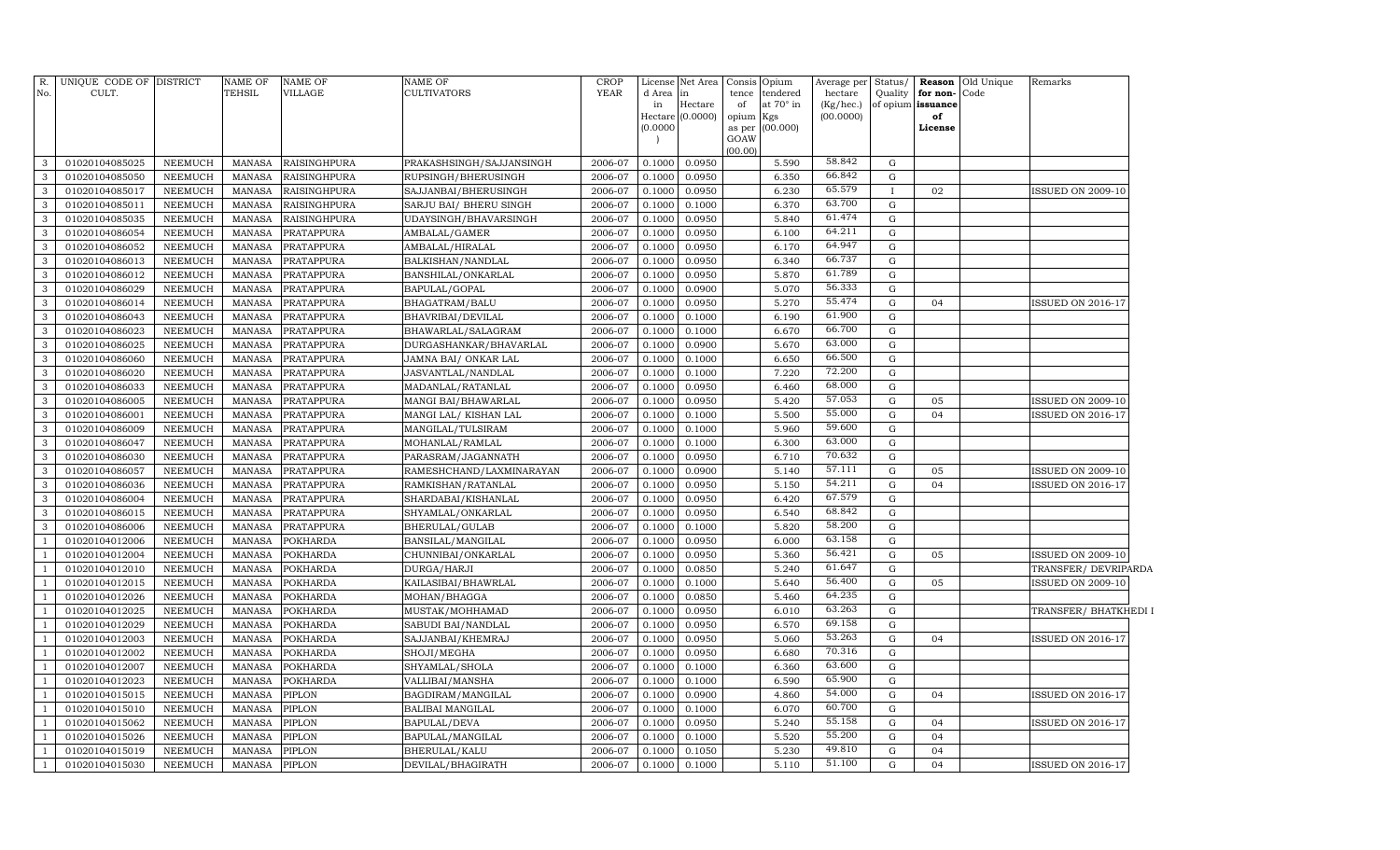| R.<br>No.        | UNIQUE CODE OF DISTRICT<br>CULT. |                | <b>NAME OF</b><br>TEHSIL | <b>NAME OF</b><br><b>VILLAGE</b> | NAME OF<br>CULTIVATORS  | <b>CROP</b><br>YEAR | License<br>d Area<br>in<br>Hectare | Net Area<br>in<br>Hectare<br>(0.0000) | Consis<br>tence<br>of<br>opium | Opium<br>tendered<br>at 70° in<br>Kgs | Average per<br>hectare<br>(Kg/hec.)<br>(00.0000) | Status/<br>Quality<br>of opium | Reason<br>for non-<br>issuance<br>of | Old Unique<br>Code | Remarks                  |
|------------------|----------------------------------|----------------|--------------------------|----------------------------------|-------------------------|---------------------|------------------------------------|---------------------------------------|--------------------------------|---------------------------------------|--------------------------------------------------|--------------------------------|--------------------------------------|--------------------|--------------------------|
|                  |                                  |                |                          |                                  |                         |                     | (0.0000)                           |                                       | as per<br>GOAW<br>(00.00)      | (00.000)                              |                                                  |                                | License                              |                    |                          |
| $\mathbf{1}$     | 01020104015016                   | NEEMUCH        | <b>MANASA</b>            | PIPLON                           | DHANNA/AMRA             | 2006-07             | 0.1000                             | 0.0950                                |                                | 5.880                                 | 61.895                                           | G                              |                                      |                    |                          |
| $\mathbf{1}$     | 01020104015031                   | <b>NEEMUCH</b> | <b>MANASA</b>            | PIPLON                           | GANESHRAM/RUGHNATH      | 2006-07             | 0.1000                             | 0.0950                                |                                | 5.700                                 | 60.000                                           | $\mathbf G$                    |                                      |                    |                          |
| $\mathbf{1}$     | 01020104015022                   | NEEMUCH        | <b>MANASA</b>            | PIPLON                           | GHISALAL/RAMCHANDRA     | 2006-07             | 0.1000                             | 0.1000                                |                                | 6.150                                 | 61.500                                           | G                              |                                      |                    |                          |
| $\mathbf{1}$     | 01020104015032                   | NEEMUCH        | <b>MANASA</b>            | PIPLON                           | HAJARILAL/VARDA         | 2006-07             | 0.1000                             | 0.1000                                |                                | 5.730                                 | 57.300                                           | G                              | 05                                   |                    | ISSUED ON 2009-10        |
| $\mathbf{1}$     | 01020104015024                   | NEEMUCH        | <b>MANASA</b>            | PIPLON                           | HARISHANKAR/BADRILAL    | 2006-07             | 0.1000                             | 0.1000                                |                                | 5.650                                 | 56.500                                           | ${\rm G}$                      | 05                                   |                    | <b>ISSUED ON 2009-10</b> |
| $\mathbf{1}$     | 01020104015045                   | NEEMUCH        | <b>MANASA</b>            | PIPLON                           | KANHAIYALAL/KALU        | 2006-07             | 0.1000                             | 0.1050                                |                                | 5.680                                 | 54.095                                           | G                              | 04                                   |                    | <b>ISSUED ON 2016-17</b> |
| $\mathbf{1}$     | 01020104015061                   | NEEMUCH        | <b>MANASA</b>            | PIPLON                           | KANWARIBAI / VARDIBAI   | 2006-07             | 0.1000                             | 0.0950                                |                                | 5.650                                 | 59.474                                           | ${\rm G}$                      | 09                                   |                    |                          |
| $\mathbf{1}$     | 01020104015037                   | NEEMUCH        | <b>MANASA</b>            | PIPLON                           | KASHIRAM/PARTHA         | 2006-07             | 0.1000                             | 0.1050                                |                                | 5.280                                 | 50.286                                           | G                              | 04                                   |                    | <b>ISSUED ON 2016-17</b> |
| $\mathbf{1}$     | 01020104015064                   | NEEMUCH        | <b>MANASA</b>            | PIPLON                           | MANGILAL/ MOTILAL       | 2006-07             | 0.1000                             | 0.1000                                |                                | 5.570                                 | 55.700                                           | G                              | 04                                   |                    | <b>ISSUED ON 2016-17</b> |
| $\mathbf{1}$     | 01020104015060                   | <b>NEEMUCH</b> | <b>MANASA</b>            | PIPLON                           | PANNALAL/BHAGIRATH      | 2006-07             | 0.1000                             | 0.1000                                |                                | 6.430                                 | 64.300                                           | G                              |                                      |                    |                          |
| $\mathbf{1}$     | 01020104015014                   | <b>NEEMUCH</b> | <b>MANASA</b>            | PIPLON                           | RAMCHANDRA/KANHAIYALAL  | 2006-07             | 0.1000                             | 0.1000                                |                                | 6.180                                 | 61.800                                           | ${\rm G}$                      |                                      |                    |                          |
| $\mathbf{1}$     | 01020104015003                   | NEEMUCH        | <b>MANASA</b>            | PIPLON                           | RUGHNATH/LAXMICHAND     | 2006-07             | 0.1000                             | 0.0950                                |                                | 2.110                                 | 22.211                                           | ${\rm G}$                      | 04                                   |                    |                          |
| $\mathbf{1}$     | 01020104015027                   | <b>NEEMUCH</b> | <b>MANASA</b>            | PIPLON                           | SHIVLAL/VARDICHAND      | 2006-07             | 0.1000                             | 0.1000                                |                                | 5.510                                 | 55.100                                           | ${\rm G}$                      | 04                                   |                    | <b>ISSUED ON 2016-17</b> |
| $\mathbf{1}$     | 01020104015029                   | NEEMUCH        | <b>MANASA</b>            | PIPLON                           | SURESH/MANGILAL         | 2006-07             | 0.1000                             | 0.0950                                |                                | 5.390                                 | 56.737                                           | ${\rm G}$                      | 05                                   |                    | <b>ISSUED ON 2009-10</b> |
| $\overline{a}$   | 01020104051003                   | NEEMUCH        | <b>MANASA</b>            | PIPLIYA RAOJI                    | AMBALAL/FAKIRCHANDRA    | 2006-07             | 0.1000                             | 0.0950                                |                                | 6.110                                 | 64.316                                           | ${\rm G}$                      |                                      |                    |                          |
| $\overline{a}$   | 01020104051028                   | NEEMUCH        | <b>MANASA</b>            | PIPLIYA RAOJI                    | AMRA/DALLA              | 2006-07             | 0.1000                             | 0.0900                                |                                | 5.400                                 | 60.000                                           | G                              |                                      |                    |                          |
| $\overline{2}$   | 01020104051009                   | NEEMUCH        | <b>MANASA</b>            | PIPLIYA RAOJI                    | AMRITRAM/GOKUL          | 2006-07             | 0.1000                             | 0.1050                                |                                | 6.890                                 | 65.619                                           | G                              |                                      |                    |                          |
| $\overline{2}$   | 01020104051017                   | NEEMUCH        | <b>MANASA</b>            | PIPLIYA RAOJI                    | BABLIBAI/SHIVNARAYAN    | 2006-07             | 0.1000                             | 0.1050                                |                                | 6.570                                 | 62.571                                           | ${\rm G}$                      |                                      |                    |                          |
| $\overline{a}$   | 01020104051019                   | NEEMUCH        | <b>MANASA</b>            | PIPLIYA RAOJI                    | BAGDIRAM/PEMA           | 2006-07             | 0.1000                             | 0.1000                                |                                | 5.480                                 | 54.800                                           | ${\rm G}$                      | 04                                   |                    | <b>ISSUED ON 2016-17</b> |
| $\overline{a}$   | 01020104051043                   | NEEMUCH        | <b>MANASA</b>            | PIPLIYA RAOJI                    | BAGDU/HEMA              | 2006-07             | 0.1000                             | 0.1000                                |                                | 6.090                                 | 60.900                                           | ${\rm G}$                      | 05                                   |                    | <b>ISSUED ON 2009-10</b> |
| $\overline{2}$   | 01020104051160                   | NEEMUCH        | <b>MANASA</b>            | PIPLIYA RAOJI                    | BAHANWARLAL/GOVINDRAM   | 2006-07             | 0.1000                             | 0.1000                                |                                | 5.180                                 | 51.800                                           | G                              | 04                                   |                    |                          |
| $\overline{2}$   | 01020104051161                   | <b>NEEMUCH</b> | <b>MANASA</b>            | PIPLIYA RAOJI                    | BANSHILAL/BALUJI        | 2006-07             | 0.1000                             | 0.1000                                |                                | 6.130                                 | 61.300                                           | ${\rm G}$                      |                                      |                    |                          |
| $\overline{a}$   | 01020104051106                   | NEEMUCH        | <b>MANASA</b>            | PIPLIYA RAOJI                    | <b>BANSHILAL/RUPA</b>   | 2006-07             | 0.1000                             | 0.1000                                |                                | 2.950                                 | 29.500                                           | ${\rm G}$                      | 04                                   |                    | <b>ISSUED ON 2016-17</b> |
| $\overline{2}$   | 01020104051076                   | <b>NEEMUCH</b> | <b>MANASA</b>            | PIPLIYA RAOJI                    | BHAGATRAM/GIRDHARI      | 2006-07             | 0.1000                             | 0.1000                                |                                | 2.610                                 | 26.100                                           | ${\rm G}$                      | 04                                   |                    |                          |
| $\overline{2}$   | 01020104051167                   | NEEMUCH        | <b>MANASA</b>            | PIPLIYA RAOJI                    | BHAGULAL/KISHAN PATIDAR | 2006-07             | 0.1000                             | 0.0950                                | 56.00                          | 4.487                                 | 47.232                                           | $\mathbf{I}$                   | 02                                   |                    |                          |
| $\overline{2}$   | 01020104051125                   | NEEMUCH        | <b>MANASA</b>            | PIPLIYA RAOJI                    | BHAGWATIBAI/RAMGOPAL    | 2006-07             | 0.1000                             | 0.0950                                |                                | 5.550                                 | 58.421                                           | ${\rm G}$                      | 05                                   |                    | <b>ISSUED ON 2009-10</b> |
| $\overline{2}$   | 01020104051046                   | <b>NEEMUCH</b> | <b>MANASA</b>            | PIPLIYA RAOJI                    | BHERULAL/BHANWARLAL     | 2006-07             | 0.1000                             | 0.1000                                |                                | 6.390                                 | 63.900                                           | ${\rm G}$                      |                                      |                    |                          |
| $\boldsymbol{2}$ | 01020104051049                   | <b>NEEMUCH</b> | <b>MANASA</b>            | PIPLIYA RAOJI                    | BHIMA/KISHNA            | 2006-07             | 0.1000                             | 0.1050                                |                                | 6.020                                 | 57.333                                           | ${\rm G}$                      | 05                                   |                    | <b>ISSUED ON 2009-10</b> |
| $\overline{2}$   | 01020104051091                   | <b>NEEMUCH</b> | <b>MANASA</b>            | PIPLIYA RAOJI                    | <b>BHONA/HEERA</b>      | 2006-07             | 0.1000                             | 0.0950                                |                                | 6.230                                 | 65.579                                           | ${\rm G}$                      |                                      |                    |                          |
| $\boldsymbol{2}$ | 01020104051082                   | NEEMUCH        | <b>MANASA</b>            | PIPLIYA RAOJI                    | BIHARI/PARTHI           | 2006-07             | 0.1000                             | 0.1000                                |                                | 6.750                                 | 67.500                                           | G                              |                                      |                    |                          |
| $\overline{2}$   | 01020104051101                   | NEEMUCH        | <b>MANASA</b>            | PIPLIYA RAOJI                    | BIHARI/UDA              | 2006-07             | 0.1000                             | 0.1000                                |                                | 6.150                                 | 61.500                                           | ${\rm G}$                      |                                      |                    |                          |
| $\overline{2}$   | 01020104051087                   | NEEMUCH        | <b>MANASA</b>            | PIPLIYA RAOJI                    | CHAGANLAL/UDA           | 2006-07             | 0.1000                             | 0.1000                                |                                | 6.290                                 | 62.900                                           | G                              |                                      |                    |                          |
| $\overline{2}$   | 01020104051011                   | NEEMUCH        | MANASA                   | PIPLIYA RAOJI                    | CHATARBHUJ/MATHURALAL   | 2006-07             | 0.1000                             | 0.0950                                |                                | 6.030                                 | 63.474                                           | ${\rm G}$                      |                                      |                    |                          |
| $\overline{2}$   | 01020104051153                   | <b>NEEMUCH</b> | <b>MANASA</b>            | PIPLIYA RAOJI                    | CHATRA/BHAWSINGH        | 2006-07             | 0.1000                             | 0.1000                                |                                | 6.370                                 | 63.700                                           | G                              |                                      |                    |                          |
| $\overline{2}$   | 01020104051169                   | <b>NEEMUCH</b> | <b>MANASA</b>            | PIPLIYA RAOJI                    | CHATRA/KISHNA           | 2006-07             | 0.1000                             | 0.1000                                |                                | 6.040                                 | 60.400                                           | ${\rm G}$                      |                                      |                    |                          |
| $\overline{2}$   | 01020104051114                   | <b>NEEMUCH</b> | <b>MANASA</b>            | PIPLIYA RAOJI                    | CHOGALAL/BHERA          | 2006-07             | 0.1000                             | 0.0950                                |                                | 5.770                                 | 60.737                                           | $\mathbf G$                    |                                      |                    |                          |
| $\overline{2}$   | 01020104051085                   | <b>NEEMUCH</b> | <b>MANASA</b>            | PIPLIYA RAOJI                    | CHOUSARBAI/GABBA        | 2006-07             | 0.1000                             | 0.1000                                |                                | 6.240                                 | 62.400                                           | ${\rm G}$                      |                                      |                    |                          |
| $\boldsymbol{2}$ | 01020104051089                   | <b>NEEMUCH</b> | <b>MANASA</b>            | PIPLIYA RAOJI                    | CHOUSARBAI/RAMA         | 2006-07             | 0.1000                             | 0.1000                                |                                | 5.340                                 | 53.400                                           | ${\rm G}$                      | 04                                   |                    | <b>ISSUED ON 2016-17</b> |
| $\overline{2}$   | 01020104051130                   | <b>NEEMUCH</b> | <b>MANASA</b>            | PIPLIYA RAOJI                    | DAMARLAL/PEMA           | 2006-07             | 0.1000                             | 0.1000                                |                                | 4.950                                 | 49.500                                           | ${\rm G}$                      | 04                                   |                    | <b>ISSUED ON 2016-17</b> |
| $\boldsymbol{2}$ | 01020104051013                   | <b>NEEMUCH</b> | <b>MANASA</b>            | PIPLIYA RAOJI                    | DAMARLAL/SHANKARLAL     | 2006-07             | 0.1000                             | 0.1000                                |                                | 5.830                                 | 58.300                                           | ${\rm G}$                      | 05                                   |                    | <b>ISSUED ON 2009-10</b> |
| $\boldsymbol{2}$ | 01020104051063                   | NEEMUCH        | <b>MANASA</b>            | PIPLIYA RAOJI                    | DHANRAJ/LALA            | 2006-07             | 0.1000                             | 0.1000                                |                                | 6.460                                 | 64.600                                           | ${\rm G}$                      |                                      |                    |                          |
| $\boldsymbol{2}$ | 01020104051067                   | <b>NEEMUCH</b> | <b>MANASA</b>            | PIPLIYA RAOJI                    | DINESHKUMAR/GANESHRAM   | 2006-07             | 0.1000                             | 0.0950                                |                                | 5.880                                 | 61.895                                           | ${\rm G}$                      |                                      |                    |                          |
| $\overline{a}$   | 01020104051165                   | <b>NEEMUCH</b> | <b>MANASA</b>            | PIPLIYA RAOJI                    | FATEHSINGH/MANAKCHAND   | 2006-07             | 0.1000                             |                                       |                                |                                       |                                                  | $\mathbf F$                    |                                      |                    |                          |
| $\overline{a}$   | 01020104051037                   | NEEMUCH        | MANASA                   | PIPLIYA RAOJI                    | GANESHLAL/PANNALAL      | 2006-07             | 0.1000                             | 0.0950                                |                                | 5.740                                 | 60.421                                           | G                              |                                      |                    |                          |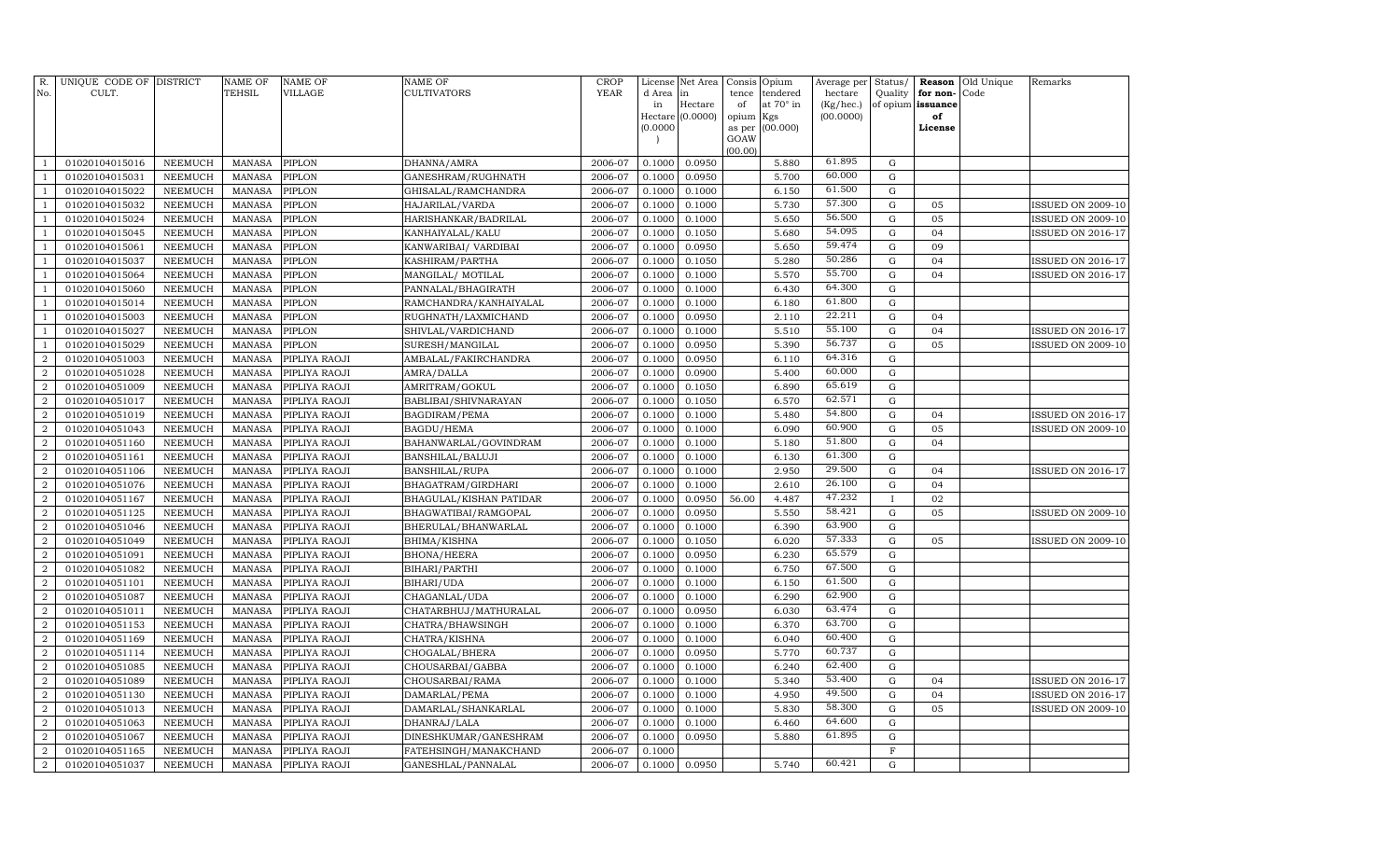| R.<br>No.        | UNIQUE CODE OF DISTRICT<br>CULT. |                | <b>NAME OF</b><br>TEHSIL | <b>NAME OF</b><br><b>VILLAGE</b> | NAME OF<br><b>CULTIVATORS</b> | <b>CROP</b><br>YEAR | License<br>d Area | Net Area<br>in   | Consis<br>tence | Opium<br>tendered | Average per<br>hectare | Status/<br>Quality | Reason<br>for non- | Old Unique<br>Code | Remarks                  |
|------------------|----------------------------------|----------------|--------------------------|----------------------------------|-------------------------------|---------------------|-------------------|------------------|-----------------|-------------------|------------------------|--------------------|--------------------|--------------------|--------------------------|
|                  |                                  |                |                          |                                  |                               |                     | in                | Hectare          | of              | at 70° in         | (Kg/hec.)              |                    | of opium issuance  |                    |                          |
|                  |                                  |                |                          |                                  |                               |                     |                   | Hectare (0.0000) | opium           | Kgs               | (00.0000)              |                    | of                 |                    |                          |
|                  |                                  |                |                          |                                  |                               |                     | (0.0000)          |                  | as per          | (00.000)          |                        |                    | License            |                    |                          |
|                  |                                  |                |                          |                                  |                               |                     |                   |                  | GOAW<br>(00.00) |                   |                        |                    |                    |                    |                          |
| $\overline{a}$   | 01020104051117                   | <b>NEEMUCH</b> | <b>MANASA</b>            | PIPLIYA RAOJI                    | GANESHNATH/KALUNATH           | 2006-07             | 0.1000            | 0.0950           |                 | 5.710             | 60.105                 | ${\rm G}$          |                    |                    |                          |
| $\overline{2}$   | 01020104051124                   | <b>NEEMUCH</b> | <b>MANASA</b>            | PIPLIYA RAOJI                    | GANGABAI/NANURAM              | 2006-07             | 0.1000            | 0.1000           |                 | 6.040             | 60.400                 | ${\rm G}$          |                    |                    |                          |
| $\overline{2}$   | 01020104051157                   | <b>NEEMUCH</b> | <b>MANASA</b>            | PIPLIYA RAOJI                    | GANGARAM/BHAVSINGH            | 2006-07             | 0.1000            | 0.1000           |                 | 6.110             | 61.100                 | ${\rm G}$          |                    |                    |                          |
| $\overline{2}$   | 01020104051094                   | <b>NEEMUCH</b> | <b>MANASA</b>            | PIPLIYA RAOJI                    | GANGARAM/HEERA                | 2006-07             | 0.1000            | 0.1000           |                 | 6.160             | 61.600                 | ${\rm G}$          |                    |                    |                          |
| $\overline{a}$   | 01020104051115                   | <b>NEEMUCH</b> | <b>MANASA</b>            | PIPLIYA RAOJI                    | GANPAT/KESHURAM               | 2006-07             | 0.1000            | 0.1000           | 63.51           | 6.810             | 68.100                 | $\mathbf{I}$       | 02                 |                    | <b>ISSUED ON 2009-10</b> |
| $\overline{a}$   | 01020104051123                   | <b>NEEMUCH</b> | <b>MANASA</b>            | PIPLIYA RAOJI                    | GIRDHARI/KALU                 | 2006-07             | 0.1000            | 0.0950           |                 | 6.030             | 63.474                 | ${\rm G}$          |                    |                    |                          |
| 2                | 01020104051033                   | <b>NEEMUCH</b> | <b>MANASA</b>            | PIPLIYA RAOJI                    | GOPALKRISHNA/CHANDRASHEKHAR   | 2006-07             | 0.1000            | 0.1000           |                 | 5.430             | 54.300                 | ${\rm G}$          | 04                 |                    | <b>ISSUED ON 2016-17</b> |
| $\overline{a}$   | 01020104051014                   | <b>NEEMUCH</b> | <b>MANASA</b>            | PIPLIYA RAOJI                    | HARIRAM/BHUWANA               | 2006-07             | 0.1000            | 0.1000           |                 | 5.260             | 52.600                 | ${\rm G}$          | 04                 |                    | ISSUED ON 2016-17        |
| $\overline{2}$   | 01020104051074                   | <b>NEEMUCH</b> | <b>MANASA</b>            | PIPLIYA RAOJI                    | HIMMATSINGH/BHERUSINGH        | 2006-07             | 0.1000            | 0.1000           | 63.51           | 7.030             | 70.300                 | $\mathbf{I}$       | 02                 |                    | <b>ISSUED ON 2009-10</b> |
| $\overline{2}$   | 01020104051096                   | <b>NEEMUCH</b> | <b>MANASA</b>            | PIPLIYA RAOJI                    | JAGDISH/NATHU                 | 2006-07             | 0.1000            | 0.0950           |                 | 5.710             | 60.105                 | $\mathbf G$        |                    |                    |                          |
| $\overline{a}$   | 01020104051021                   | <b>NEEMUCH</b> | <b>MANASA</b>            | PIPLIYA RAOJI                    | JANKILAL/BHONA                | 2006-07             | 0.1000            | 0.1000           |                 | 4.950             | 49.500                 | ${\bf G}$          | 04                 |                    | ISSUED ON 2016-17        |
| $\overline{2}$   | 01020104051012                   | <b>NEEMUCH</b> | <b>MANASA</b>            | PIPLIYA RAOJI                    | JHAMKUBAI/PRATAP              | 2006-07             | 0.1000            | 0.0950           |                 | 5.770             | 60.737                 | $\mathbf G$        |                    |                    |                          |
| $\overline{2}$   | 01020104051022                   | <b>NEEMUCH</b> | <b>MANASA</b>            | PIPLIYA RAOJI                    | KANCHANBAI/PRABHULAL          | 2006-07             | 0.1000            | 0.1050           |                 | 6.160             | 58.667                 | ${\bf G}$          |                    |                    |                          |
| $\overline{2}$   | 01020104051177                   | <b>NEEMUCH</b> | <b>MANASA</b>            | PIPLIYA RAOJI                    | KANYABAI/LAXMINARAYAN         | 2006-07             | 0.1000            | 0.1000           |                 | 6.090             | 60.900                 | ${\rm G}$          |                    |                    |                          |
| $\overline{a}$   | 01020104051095                   | <b>NEEMUCH</b> | <b>MANASA</b>            | PIPLIYA RAOJI                    | KESHYA/BHAWSINGH              | 2006-07             | 0.1000            | 0.1000           |                 | 5.770             | 57.700                 | ${\bf G}$          | 05                 |                    | <b>ISSUED ON 2009-10</b> |
| $\overline{2}$   | 01020104051128                   | <b>NEEMUCH</b> | <b>MANASA</b>            | PIPLIYA RAOJI                    | KHEMRAJ/RAMA                  | 2006-07             | 0.1000            | 0.0950           |                 | 4.830             | 50.842                 | ${\rm G}$          | 04                 |                    | ISSUED ON 2016-17        |
| $\overline{2}$   | 01020104051152                   | <b>NEEMUCH</b> | <b>MANASA</b>            | PIPLIYA RAOJI                    | LACHHIRAM/PYARCHANDRA         | 2006-07             | 0.1000            | 0.0900           |                 | 5.420             | 60.222                 | ${\rm G}$          | 05                 |                    | <b>ISSUED ON 2009-10</b> |
| $\overline{2}$   | 01020104051058                   | <b>NEEMUCH</b> | <b>MANASA</b>            | PIPLIYA RAOJI                    | MANGILAL/GHASI                | 2006-07             | 0.1000            | 0.1000           |                 | 5.340             | 53.400                 | ${\rm G}$          | 04                 |                    | ISSUED ON 2016-17        |
| $\overline{2}$   | 01020104051112                   | <b>NEEMUCH</b> | <b>MANASA</b>            | PIPLIYA RAOJI                    | MANGILAL/HEERALAL             | 2006-07             | 0.1000            | 0.1000           |                 | 6.090             | 60.900                 | ${\bf G}$          |                    |                    |                          |
| $\overline{2}$   | 01020104051147                   | <b>NEEMUCH</b> | <b>MANASA</b>            | PIPLIYA RAOJI                    | MANGILAL/SHANKARLAL NAYAK     | 2006-07             | 0.1000            | 0.1000           |                 | 5.440             | 54.400                 | ${\bf G}$          | 04                 |                    |                          |
| $\overline{2}$   | 01020104051029                   | NEEMUCH        | <b>MANASA</b>            | PIPLIYA RAOJI                    | MANGU/DHANNA                  | 2006-07             | 0.1000            | 0.1000           |                 | 6.190             | 61.900                 | $\mathbf G$        |                    |                    |                          |
| $\overline{2}$   | 01020104051044                   | NEEMUCH        | <b>MANASA</b>            | PIPLIYA RAOJI                    | MANJUKUMARI/RANJEETSINGH URF  | 2006-07             | 0.1000            | 0.0950           |                 | 6.240             | 65.684                 | ${\bf G}$          |                    |                    |                          |
| $\overline{2}$   | 01020104051118                   | NEEMUCH        | <b>MANASA</b>            | PIPLIYA RAOJI                    | MANKUNWARBAI/KALULAL          | 2006-07             | 0.1000            | 0.1000           |                 | 6.070             | 60.700                 | $\mathbf G$        |                    |                    |                          |
| $\boldsymbol{2}$ | 01020104051093                   | <b>NEEMUCH</b> | <b>MANASA</b>            | PIPLIYA RAOJI                    | MANNA/HEERA                   | 2006-07             | 0.1000            | 0.1000           |                 | 5.910             | 59.100                 | $\mathbf G$        |                    |                    |                          |
| $\overline{2}$   | 01020104051032                   | <b>NEEMUCH</b> | <b>MANASA</b>            | PIPLIYA RAOJI                    | MANNALAL/JORAWARMAL           | 2006-07             | 0.1000            | 0.1000           |                 | 4.570             | 45.700                 | ${\bf G}$          | 04                 |                    |                          |
| $\overline{2}$   | 01020104051132                   | <b>NEEMUCH</b> | <b>MANASA</b>            | PIPLIYA RAOJI                    | MOHANLAL/FATEHLAL             | 2006-07             | 0.1000            | 0.0950           | 63.51           | 6.640             | 69.895                 |                    | 02                 | 010                | <b>ISSUED ON 2009-10</b> |
| $\overline{2}$   | 01020104051131                   | <b>NEEMUCH</b> | <b>MANASA</b>            | PIPLIYA RAOJI                    | NANDLAL/MOHANLAL              | 2006-07             | 0.1000            | 0.1000           |                 | 5.630             | 56.300                 | ${\bf G}$          |                    |                    |                          |
| $\overline{2}$   | 01020104051110                   | <b>NEEMUCH</b> | <b>MANASA</b>            | PIPLIYA RAOJI                    | NANIBAI/RATANLAL              | 2006-07             | 0.1000            | 0.1000           |                 | 4.680             | 46.800                 | ${\bf G}$          | 04                 |                    | ISSUED ON 2016-17        |
| $\overline{2}$   | 01020104051109                   | <b>NEEMUCH</b> | <b>MANASA</b>            | PIPLIYA RAOJI                    | NEMICHANDRA/MANMAL            | 2006-07             | 0.1000            | 0.1000           |                 | 5.380             | 53.800                 | ${\bf G}$          | 04                 |                    | ISSUED ON 2016-17        |
| $\boldsymbol{2}$ | 01020104051053                   | <b>NEEMUCH</b> | <b>MANASA</b>            | PIPLIYA RAOJI                    | OM/MANGILAL                   | 2006-07             | 0.1000            | 0.1050           |                 | 6.280             | 59.810                 | ${\bf G}$          |                    |                    |                          |
| 2                | 01020104051181                   | <b>NEEMUCH</b> | <b>MANASA</b>            | PIPLIYA RAOJI                    | PARASRAM/RAMA                 | 2006-07             | 0.1000            | 0.1050           |                 | 6.000             | 57.143                 | ${\bf G}$          |                    |                    |                          |
| $\overline{2}$   | 01020104051081                   | NEEMUCH        | <b>MANASA</b>            | PIPLIYA RAOJI                    | PRAHALAD/GANESHLAL            | 2006-07             | 0.1000            | 0.0950           |                 | 5.530             | 58.211                 | $\mathbf G$        | 05                 |                    | <b>ISSUED ON 2009-10</b> |
| $\overline{2}$   | 01020104051174                   | NEEMUCH        | <b>MANASA</b>            | PIPLIYA RAOJI                    | PYARIBAI/MOHANLAL             | 2006-07             | 0.1000            | 0.0900           |                 | 5.480             | 60.889                 | $\mathbf G$        |                    |                    |                          |
| $\overline{2}$   | 01020104051104                   | <b>NEEMUCH</b> | <b>MANASA</b>            | PIPLIYA RAOJI                    | RADHESHYAM/MANGILAL           | 2006-07             | 0.1000            | 0.0950           |                 | 6.820             | 71.789                 | $\mathbf G$        |                    |                    |                          |
| $\overline{2}$   | 01020104051026                   | <b>NEEMUCH</b> | <b>MANASA</b>            | PIPLIYA RAOJI                    | RADHESHYAM/RAMNATH            | 2006-07             | 0.1000            | 0.1000           | 42.22           | 4.433             | 44.330                 |                    | 02                 |                    |                          |
| $\overline{2}$   | 01020104051077                   | <b>NEEMUCH</b> | <b>MANASA</b>            | PIPLIYA RAOJI                    | RADHESHYAM/SHANKARJI          | 2006-07             | 0.1000            | 0.1000           |                 | 6.610             | 66.100                 | $\mathbf G$        |                    |                    |                          |
| $\overline{2}$   | 01020104051071                   | <b>NEEMUCH</b> | <b>MANASA</b>            | PIPLIYA RAOJI                    | RAJESHKUMAR/MANOHARLAL        | 2006-07             | 0.1000            | 0.0950           |                 | 6.790             | 71.474                 | ${\bf G}$          |                    |                    |                          |
| $\boldsymbol{2}$ | 01020104051084                   | <b>NEEMUCH</b> | <b>MANASA</b>            | PIPLIYA RAOJI                    | RAJMAL/GORA                   | 2006-07             | 0.1000            | 0.1000           |                 | 6.710             | 67.100                 | ${\bf G}$          |                    |                    |                          |
| $\overline{2}$   | 01020104051122                   | <b>NEEMUCH</b> | <b>MANASA</b>            | PIPLIYA RAOJI                    | RAMESHCHANDRA/RAMNARAYAN      | 2006-07             | 0.1000            | 0.0950           |                 | 6.830             | 71.895                 | $\mathbf G$        |                    |                    |                          |
| $\boldsymbol{2}$ | 01020104051051                   | <b>NEEMUCH</b> | <b>MANASA</b>            | PIPLIYA RAOJI                    | RAMESHWAR/HEERALAL            | 2006-07             | 0.1000            | 0.1000           |                 | 5.960             | 59.600                 | ${\bf G}$          |                    |                    |                          |
| $\boldsymbol{2}$ | 01020104051045                   | <b>NEEMUCH</b> | <b>MANASA</b>            | PIPLIYA RAOJI                    | RAMSINGH/NANDSINGH            | 2006-07             | 0.1000            | 0.1000           |                 | 5.310             | 53.100                 | ${\bf G}$          | 04                 |                    | <b>ISSUED ON 2009-10</b> |
| $\boldsymbol{2}$ | 01020104051092                   | <b>NEEMUCH</b> | <b>MANASA</b>            | PIPLIYA RAOJI                    | RATAN/HEERA                   | 2006-07             | 0.1000            | 0.1000           |                 | 6.450             | 64.500                 | $\mathbf G$        |                    |                    |                          |
| $\overline{2}$   | 01020104051020                   | NEEMUCH        | <b>MANASA</b>            | PIPLIYA RAOJI                    | RATANLAL/NANALAL              | 2006-07             | 0.1000            | 0.0950           |                 | 6.050             | 63.684                 | ${\bf G}$          |                    |                    |                          |
| $\overline{a}$   | 01020104051068                   | NEEMUCH        | MANASA                   | PIPLIYA RAOJI                    | RATANLAL/SHANKARJI            | 2006-07             | 0.1000            | 0.1000           |                 | 5.010             | 50.100                 | G                  | 04                 |                    | <b>ISSUED ON 2016-17</b> |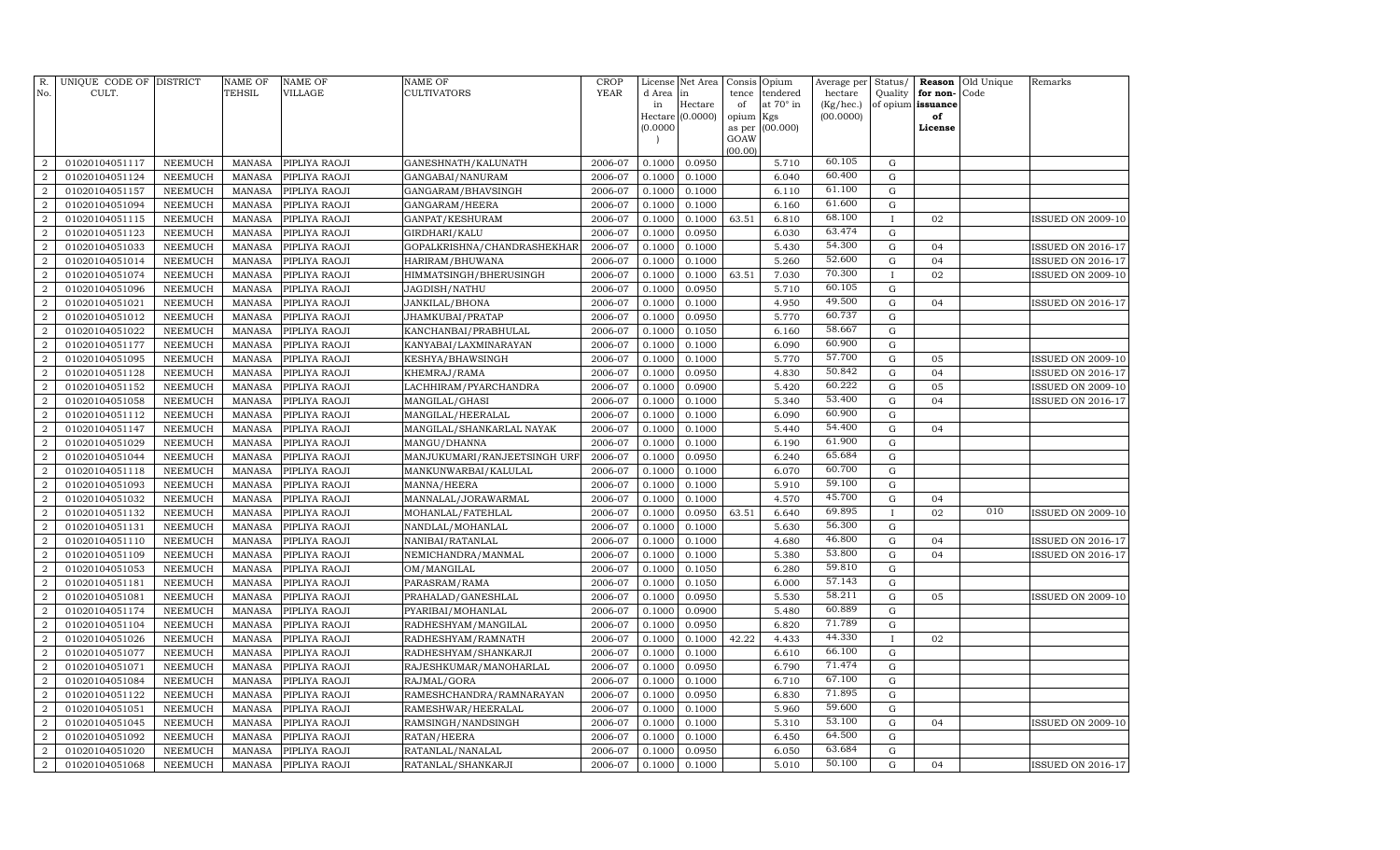| R.<br>No.        | UNIQUE CODE OF DISTRICT<br>CULT. |                | <b>NAME OF</b><br><b>TEHSIL</b> | <b>NAME OF</b><br><b>VILLAGE</b> | <b>NAME OF</b><br><b>CULTIVATORS</b> | <b>CROP</b><br><b>YEAR</b> | License<br>d Area        | Net Area<br>in   | Consis Opium<br>tence | tendered  | Average per Status/<br>hectare | Quality      | for non-          | Reason Old Unique<br>Code | Remarks                  |
|------------------|----------------------------------|----------------|---------------------------------|----------------------------------|--------------------------------------|----------------------------|--------------------------|------------------|-----------------------|-----------|--------------------------------|--------------|-------------------|---------------------------|--------------------------|
|                  |                                  |                |                                 |                                  |                                      |                            | in                       | Hectare          | of                    | at 70° in | (Kg/hec.)                      |              | of opium issuance |                           |                          |
|                  |                                  |                |                                 |                                  |                                      |                            |                          | Hectare (0.0000) | opium                 | Kgs       | (00.0000)                      |              | of                |                           |                          |
|                  |                                  |                |                                 |                                  |                                      |                            | (0.0000)                 |                  | as per                | (00.000)  |                                |              | License           |                           |                          |
|                  |                                  |                |                                 |                                  |                                      |                            | $\overline{\phantom{a}}$ |                  | GOAW<br>(00.00)       |           |                                |              |                   |                           |                          |
| $\overline{2}$   | 01020104051100                   | <b>NEEMUCH</b> | <b>MANASA</b>                   | PIPLIYA RAOJI                    | RODILAL/MANGILAL                     | 2006-07                    | 0.1000                   | 0.0950           |                       | 5.570     | 58.632                         | $\mathbf G$  | 05                |                           | ISSUED ON 2009-10        |
| $\overline{2}$   | 01020104051059                   | <b>NEEMUCH</b> | <b>MANASA</b>                   | PIPLIYA RAOJI                    | RUPCHANDRA/FAKIRCHANDRA              | 2006-07                    | 0.1000                   | 0.1000           |                       | 6.100     | 61.000                         | ${\rm G}$    |                   |                           |                          |
| $\overline{2}$   | 01020104051099                   | <b>NEEMUCH</b> | <b>MANASA</b>                   | PIPLIYA RAOJI                    | SABUBAI/GORULAL                      | 2006-07                    | 0.1000                   | 0.1000           |                       | 6.780     | 67.800                         | ${\rm G}$    |                   |                           |                          |
| $\overline{2}$   | 01020104051079                   | <b>NEEMUCH</b> | <b>MANASA</b>                   | PIPLIYA RAOJI                    | SAMRATHSINGH/KALYANSINGH             | 2006-07                    | 0.1000                   | 0.0950           |                       | 6.200     | 65.263                         | ${\rm G}$    |                   |                           |                          |
| $\overline{a}$   | 01020104051108                   | <b>NEEMUCH</b> | <b>MANASA</b>                   | PIPLIYA RAOJI                    | SHANIBAI/BHERULAL                    | 2006-07                    | 0.1000                   | 0.0950           |                       | 6.960     | 73.263                         | ${\rm G}$    |                   |                           |                          |
| $\boldsymbol{2}$ | 01020104051164                   | <b>NEEMUCH</b> | <b>MANASA</b>                   | PIPLIYA RAOJI                    | SHANTIBAI/MOHANLAL                   | 2006-07                    | 0.1000                   | 0.1050           |                       | 5.600     | 53.333                         | ${\rm G}$    | 04                |                           |                          |
| $\overline{2}$   | 01020104051080                   | <b>NEEMUCH</b> | <b>MANASA</b>                   | PIPLIYA RAOJI                    | SHANTILAL/CHATARBHUJ                 | 2006-07                    | 0.1000                   | 0.1000           | 55.27                 | 5.720     | 57.200                         | $\mathbf I$  | 02                |                           | <b>ISSUED ON 2009-10</b> |
| $\overline{2}$   | 01020104051073                   | <b>NEEMUCH</b> | <b>MANASA</b>                   | PIPLIYA RAOJI                    | SHYAMLAL/KARULAL                     | 2006-07                    | 0.1000                   | 0.1000           |                       | 5.800     | 58.000                         | ${\rm G}$    | 05                |                           | <b>ISSUED ON 2009-10</b> |
| $\overline{2}$   | 01020104051098                   | <b>NEEMUCH</b> | <b>MANASA</b>                   | PIPLIYA RAOJI                    | SHYAMLAL/NATHU                       | 2006-07                    | 0.1000                   | 0.0950           |                       | 6.250     | 65.789                         | ${\rm G}$    |                   |                           |                          |
| $\boldsymbol{2}$ | 01020104051086                   | <b>NEEMUCH</b> | <b>MANASA</b>                   | PIPLIYA RAOJI                    | SURAJMAL/NATHU                       | 2006-07                    | 0.1000                   | 0.0950           |                       | 6.030     | 63.474                         | ${\rm G}$    |                   |                           |                          |
| $\overline{2}$   | 01020104051143                   | <b>NEEMUCH</b> | <b>MANASA</b>                   | PIPLIYA RAOJI                    | SURATRAM/LALJI                       | 2006-07                    | 0.1000                   | 0.0950           | 56.00                 | 4.379     | 46.095                         | $\mathbf{I}$ | 02                |                           |                          |
| $\boldsymbol{2}$ | 01020104051102                   | <b>NEEMUCH</b> | <b>MANASA</b>                   | PIPLIYA RAOJI                    | SURESHCHANDRA/CHATARBHUJ             | 2006-07                    | 0.1000                   | 0.1000           |                       | 6.660     | 66.600                         | $\mathbf G$  |                   |                           |                          |
| $\overline{2}$   | 01020104051138                   | <b>NEEMUCH</b> | <b>MANASA</b>                   | PIPLIYA RAOJI                    | SWAROOPKUNWAR/KALYANSINGH            | 2006-07                    | 0.1000                   | 0.1000           |                       | 5.400     | 54.000                         | ${\rm G}$    | 04                |                           | <b>ISSUED ON 2016-17</b> |
| $\boldsymbol{2}$ | 01020104051155                   | <b>NEEMUCH</b> | <b>MANASA</b>                   | PIPLIYA RAOJI                    | TAMMUBAI/GIRDHARI                    | 2006-07                    | 0.1000                   | 0.0950           |                       | 6.240     | 65.684                         | ${\rm G}$    |                   |                           |                          |
| $\overline{2}$   | 01020104051158                   | NEEMUCH        | <b>MANASA</b>                   | PIPLIYA RAOJI                    | TEJA/DHANNA                          | 2006-07                    | 0.1000                   | 0.1000           |                       | 6.610     | 66.100                         | ${\rm G}$    |                   |                           |                          |
| $\boldsymbol{2}$ | 01020104051036                   | <b>NEEMUCH</b> | <b>MANASA</b>                   | PIPLIYA RAOJI                    | UDA/DHANNA                           | 2006-07                    | 0.1000                   | 0.0950           |                       | 6.250     | 65.789                         | $\mathbf G$  |                   |                           |                          |
| $\overline{1}$   | 01020104014003                   | NEEMUCH        | <b>MANASA</b>                   | PAROT PIPLIYA                    | AMRITRAM/HAJARI                      | 2006-07                    | 0.1000                   | 0.1000           |                       | 5.640     | 56.400                         | ${\rm G}$    | 05                |                           |                          |
|                  | 01020104014002                   | NEEMUCH        | <b>MANASA</b>                   | PAROT PIPLIYA                    | BAGDIRAM/BHERULAL                    | 2006-07                    | 0.1000                   | 0.1050           |                       | 5.890     | 56.095                         | ${\rm G}$    | 05                |                           |                          |
| $\overline{1}$   | 01020104014012                   | NEEMUCH        | <b>MANASA</b>                   | PAROT PIPLIYA                    | BASANTIBAI/KACHRU                    | 2006-07                    | 0.1000                   | 0.1050           |                       | 5.840     | 55.619                         | ${\rm G}$    | 04                |                           | <b>ISSUED ON 2016-17</b> |
| $\overline{1}$   | 01020104014023                   | <b>NEEMUCH</b> | <b>MANASA</b>                   | PAROT PIPLIYA                    | DALLUBAI/RADHESHYAM                  | 2006-07                    | 0.1000                   |                  |                       |           |                                | F            |                   |                           | TRANSFER/ PIPLON         |
| $\mathbf{1}$     | 01020104014009                   | NEEMUCH        | <b>MANASA</b>                   | PAROT PIPLIYA                    | GHISALAL/DHANNA                      | 2006-07                    | 0.1000                   | 0.1000           |                       | 5.700     | 57.000                         | G            | 05                |                           |                          |
|                  | 01020104014001                   | <b>NEEMUCH</b> | <b>MANASA</b>                   | PAROT PIPLIYA                    | GHISALAL/JAGANNATH                   | 2006-07                    | 0.1000                   | 0.1000           |                       | 5.670     | 56.700                         | G            | 05                |                           |                          |
|                  | 01020104014018                   | NEEMUCH        | <b>MANASA</b>                   | PAROT PIPLIYA                    | KAMLIBAI/BANSI                       | 2006-07                    | 0.1000                   | 0.0500           |                       | 2.980     | 59.600                         | ${\rm G}$    |                   |                           | TRANSFER/PIPLON          |
| 1                | 01020104014024                   | <b>NEEMUCH</b> | <b>MANASA</b>                   | PAROT PIPLIYA                    | KANHAIYALAL/NANALAL                  | 2006-07                    | 0.1000                   | 0.1000           |                       | 5.590     | 55.900                         | ${\rm G}$    | 04                |                           | <b>ISSUED ON 2016-17</b> |
|                  | 01020104014006                   | <b>NEEMUCH</b> | <b>MANASA</b>                   | PAROT PIPLIYA                    | RADHESHYAM/DHANNA                    | 2006-07                    | 0.1000                   | 0.0950           |                       | 5.290     | 55.684                         | ${\rm G}$    | 04                |                           |                          |
|                  | 01020104027122                   | <b>NEEMUCH</b> | <b>MANASA</b>                   | PARDA-II                         | AKBAR/FIDA HUSAIN                    | 2006-07                    | 0.1000                   | 0.1000           |                       | 5.190     | 51.900                         | ${\rm G}$    | 04                |                           |                          |
|                  | 01020104027020                   | <b>NEEMUCH</b> | <b>MANASA</b>                   | PARDA-II                         | AMARLAL/BHANWARLAL                   | 2006-07                    | 0.1000                   | 0.0950           |                       | 4.760     | 50.105                         | ${\rm G}$    | 04                |                           | <b>ISSUED ON 2016-17</b> |
|                  | 01020104027163                   | <b>NEEMUCH</b> | <b>MANASA</b>                   | PARDA-II                         | BHAGUBAI/CHAGANLAL                   | 2006-07                    | 0.1000                   | 0.1000           |                       | 5.100     | 51.000                         | G            | 04                |                           |                          |
|                  | 01020104027141                   | <b>NEEMUCH</b> | <b>MANASA</b>                   | PARDA-II                         | DAYARAM / CHHAGANLAL                 | 2006-07                    | 0.1000                   | 0.0950           |                       | 5.160     | 54.316                         | ${\rm G}$    | 04                |                           | ISSUED ON 2016-17        |
|                  | 01020104027094                   | <b>NEEMUCH</b> | <b>MANASA</b>                   | PARDA-II                         | GANGARAM/GOKUL                       | 2006-07                    | 0.1000                   | 0.1000           |                       | 5.670     | 56.700                         | G            | 05                |                           | <b>ISSUED ON 2009-10</b> |
|                  | 01020104027100                   | <b>NEEMUCH</b> | <b>MANASA</b>                   | PARDA-II                         | GANPAT/GABURLAL                      | 2006-07                    | 0.1000                   | 0.1000           |                       | 4.790     | 47.900                         | G            | 04                |                           | ISSUED ON 2016-17        |
|                  | 01020104027168                   | <b>NEEMUCH</b> | <b>MANASA</b>                   | PARDA-II                         | GHISALAL/CHHAGANLAL                  | 2006-07                    | 0.1000                   | 0.1000           |                       | 5.390     | 53.900                         | G            | 04                |                           | <b>ISSUED ON 2016-17</b> |
|                  | 01020104027142                   | <b>NEEMUCH</b> | <b>MANASA</b>                   | PARDA-II                         | GIRIJAPRASAD/CHHAGANLAL              | 2006-07                    | 0.1000                   | 0.1000           |                       | 5.170     | 51.700                         | G            | 04                |                           |                          |
|                  | 01020104027155                   | <b>NEEMUCH</b> | <b>MANASA</b>                   | PARDA-II                         | HANSRAJ/PURALAL                      | 2006-07                    | 0.1000                   | 0.1000           |                       | 5.560     | 55.600                         | G            | 04                |                           |                          |
|                  | 01020104027182                   | <b>NEEMUCH</b> | <b>MANASA</b>                   | PARDA-II                         | JAYCHAND/RATANA                      | 2006-07                    | 0.1000                   | 0.1000           |                       | 8.280     | 82.800                         | ${\rm G}$    |                   |                           |                          |
|                  | 01020104027174                   | <b>NEEMUCH</b> | <b>MANASA</b>                   | PARDA-II                         | KACHRIBAI/MOHANLAL                   | 2006-07                    | 0.1000                   | 0.1000           |                       | 5.080     | 50.800                         | ${\rm G}$    | 04                |                           | <b>ISSUED ON 2016-17</b> |
|                  | 01020104027164                   | NEEMUCH        | <b>MANASA</b>                   | PARDA-II                         | KACHRULAL/RUPA                       | 2006-07                    | 0.1000                   | 0.0950           |                       | 5.930     | 62.421                         | ${\rm G}$    | 05                |                           | <b>ISSUED ON 2009-10</b> |
|                  | 01020104027089                   | <b>NEEMUCH</b> | <b>MANASA</b>                   | PARDA-II                         | KACHRULAL/PYARCHAND                  | 2006-07                    | 0.1000                   | 0.1050           |                       | 6.760     | 64.381                         | $\mathbf G$  |                   |                           |                          |
| $\overline{1}$   | 01020104027175                   | <b>NEEMUCH</b> | <b>MANASA</b>                   | PARDA-II                         | KALU/AMRA                            | 2006-07                    | 0.1000                   |                  |                       |           |                                | N            |                   |                           |                          |
|                  | 01020104027119                   | <b>NEEMUCH</b> | <b>MANASA</b>                   | PARDA-II                         | KANHAIYALAL/AMRAJI                   | 2006-07                    | 0.1000                   | 0.0950           |                       | 3.870     | 40.737                         | G            | 04                |                           | <b>ISSUED ON 2016-17</b> |
| $\mathbf{1}$     | 01020104027160                   | NEEMUCH        | MANASA                          | PARDA-II                         | KAWARLAL/UDAYRAM                     | 2006-07                    | 0.1000                   | 0.1000           |                       | 5.880     | 58.800                         | G            |                   |                           |                          |
| $\mathbf{1}$     | 01020104027167                   | <b>NEEMUCH</b> | <b>MANASA</b>                   | PARDA-II                         | LILA BAI/RATANLAL                    | 2006-07                    | 0.1000                   | 0.1000           |                       | 5.050     | 50.500                         | G            | 04                |                           | ISSUED ON 2016-17        |
| $\overline{1}$   | 01020104027085                   | <b>NEEMUCH</b> | <b>MANASA</b>                   | PARDA-II                         | MANGIBAI/SATAYNARAYAN                | 2006-07                    | 0.1000                   | 0.1000           |                       | 5.650     | 56.500                         | $\mathbf G$  |                   |                           |                          |
| $\mathbf{1}$     | 01020104027101                   | <b>NEEMUCH</b> | <b>MANASA</b>                   | PARDA-II                         | MATHURALAL/BHONA                     | 2006-07                    | 0.1000                   | 0.1000           |                       | 4.310     | 43.100                         | $\mathbf G$  | 04                |                           | <b>ISSUED ON 2016-17</b> |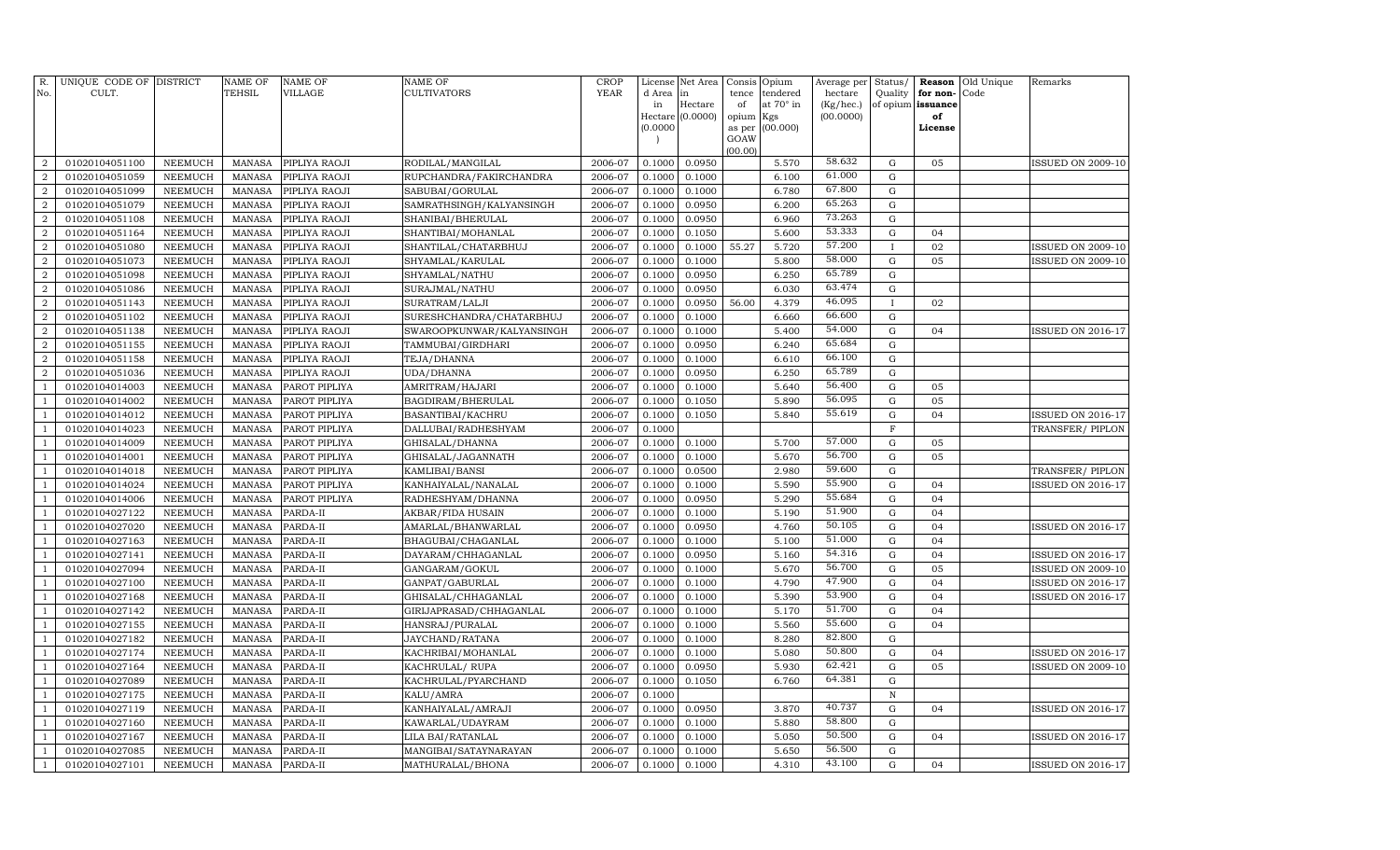| R.             | UNIQUE CODE OF DISTRICT |                | <b>NAME OF</b> | <b>NAME OF</b> | <b>NAME OF</b>              | <b>CROP</b> | License  | Net Area         | Consis         | Opium     | Average per | Status/      | Reason            | Old Unique | Remarks                  |
|----------------|-------------------------|----------------|----------------|----------------|-----------------------------|-------------|----------|------------------|----------------|-----------|-------------|--------------|-------------------|------------|--------------------------|
| No.            | CULT.                   |                | TEHSIL         | <b>VILLAGE</b> | <b>CULTIVATORS</b>          | YEAR        | d Area   | in               | tence          | tendered  | hectare     | Quality      | for non-          | Code       |                          |
|                |                         |                |                |                |                             |             | in       | Hectare          | of             | at 70° in | (Kg/hec.)   |              | of opium issuance |            |                          |
|                |                         |                |                |                |                             |             |          | Hectare (0.0000) | opium          | Kgs       | (00.0000)   |              | of                |            |                          |
|                |                         |                |                |                |                             |             | (0.0000) |                  | as per<br>GOAW | (00.000)  |             |              | License           |            |                          |
|                |                         |                |                |                |                             |             |          |                  | (00.00)        |           |             |              |                   |            |                          |
| $\overline{1}$ | 01020104027083          | <b>NEEMUCH</b> | <b>MANASA</b>  | PARDA-II       | MOHANLAL/BANSILAL           | 2006-07     | 0.1000   | 0.1000           |                | 5.100     | 51.000      | ${\bf G}$    | 04                |            | <b>ISSUED ON 2016-17</b> |
| $\overline{1}$ | 01020104027157          | <b>NEEMUCH</b> | <b>MANASA</b>  | PARDA-II       | MOHANLAL/BHANWARLAL         | 2006-07     | 0.1000   | 0.1000           |                | 6.370     | 63.700      | ${\rm G}$    |                   |            |                          |
| $\overline{1}$ | 01020104027028          | <b>NEEMUCH</b> | <b>MANASA</b>  | PARDA-II       | NARAYANIBAI/NANDA           | 2006-07     | 0.1000   | 0.1000           | 37.79          | 1.870     | 18.700      | $\mathbf{I}$ | 02                |            |                          |
| $\overline{1}$ | 01020104027092          | <b>NEEMUCH</b> | <b>MANASA</b>  | PARDA-II       | OKARLAL/BHUVANA             | 2006-07     | 0.1000   | 0.0950           |                | 5.760     | 60.632      | ${\bf G}$    |                   |            |                          |
| $\overline{1}$ | 01020104027105          | NEEMUCH        | <b>MANASA</b>  | PARDA-II       | SAVITRI BAI/KANHEYALAL      | 2006-07     | 0.1000   | 0.1000           |                | 5.150     | 51.500      | ${\bf G}$    | 04                |            |                          |
| $\mathbf{1}$   | 01020104027044          | <b>NEEMUCH</b> | <b>MANASA</b>  | PARDA-II       | SHYAMLAL/SHANKARLAL         | 2006-07     | 0.1000   | 0.0900           |                | 5.180     | 57.556      | $\mathbf G$  | 05                |            | <b>ISSUED ON 2009-10</b> |
| $\overline{1}$ | 01020104027091          | NEEMUCH        | <b>MANASA</b>  | PARDA-II       | SUNDERLAL/NANALAL           | 2006-07     | 0.1000   | 0.0950           |                | 5.560     | 58.526      | $\mathbf G$  | 05                |            | <b>ISSUED ON 2009-10</b> |
| $\overline{1}$ | 01020104027127          | <b>NEEMUCH</b> | <b>MANASA</b>  | PARDA-II       | <b>UDAYRAM/KHUMAN SINGH</b> | 2006-07     | 0.1000   | 0.1000           |                | 6.310     | 63.100      | $\mathbf G$  |                   |            |                          |
| $\overline{1}$ | 01020104027074          | <b>NEEMUCH</b> | <b>MANASA</b>  | PARDA-II       | UMESHCHAND/NANALAL          | 2006-07     | 0.1000   | 0.1000           |                | 5.100     | 51.000      | $\mathbf G$  | 04                |            | ISSUED ON 2016-17        |
| $\mathbf{1}$   | 01020104027078          | <b>NEEMUCH</b> | <b>MANASA</b>  | PARDA-II       | VISHNULAL/BALMUKUND         | 2006-07     | 0.1000   | 0.1000           |                | 6.830     | 68.300      | ${\bf G}$    |                   |            |                          |
| $\overline{1}$ | 01020104027016          | <b>NEEMUCH</b> | <b>MANASA</b>  | PARDA-I        | BANSHILAL/JAGANNATH         | 2006-07     | 0.1000   | 0.0950           |                | 5.000     | 52.632      | $\mathbf G$  | 04                |            | ISSUED ON 2016-17        |
| $\overline{1}$ | 01020104027201          | <b>NEEMUCH</b> | <b>MANASA</b>  | PARDA-I        | BANSHILAL/NANALAL           | 2006-07     | 0.1000   | 0.1000           |                | 5.270     | 52.700      | ${\bf G}$    | 04                |            | ISSUED ON 2016-17        |
| $\overline{1}$ | 01020104027055          | NEEMUCH        | <b>MANASA</b>  | PARDA-I        | BHAVARLAL/KISHANA           | 2006-07     | 0.1000   | 0.1000           |                | 6.100     | 61.000      | ${\bf G}$    |                   |            |                          |
| $\mathbf{1}$   | 01020104027210          | <b>NEEMUCH</b> | <b>MANASA</b>  | PARDA-I        | BHAWARLAL/NATHU             | 2006-07     | 0.1000   | 0.1000           |                | 5.390     | 53.900      | ${\bf G}$    | 04                |            | <b>ISSUED ON 2016-17</b> |
| $\overline{1}$ | 01020104027008          | NEEMUCH        | <b>MANASA</b>  | PARDA-I        | CHHAGANIBAI/NARAYAN         | 2006-07     | 0.1000   | 0.1000           |                | 6.870     | 68.700      | $\mathbf G$  |                   |            |                          |
| 1              | 01020104027005          | <b>NEEMUCH</b> | <b>MANASA</b>  | PARDA-I        | DHAPUBAI/BABRU              | 2006-07     | 0.1000   | 0.1000           |                | 6.100     | 61.000      | ${\rm G}$    |                   |            |                          |
| $\overline{1}$ | 01020104027002          | NEEMUCH        | <b>MANASA</b>  | PARDA-I        | GABUR/MODA                  | 2006-07     | 0.1000   | 0.1000           |                | 7.020     | 70.200      | $\mathbf G$  |                   |            |                          |
| $\overline{1}$ | 01020104027077          | <b>NEEMUCH</b> | <b>MANASA</b>  | PARDA-I        | GHANSHYAM/NANALAL           | 2006-07     | 0.1000   | 0.1000           |                | 5.480     | 54.800      | ${\rm G}$    | 04                |            |                          |
| $\overline{1}$ | 01020104027208          | <b>NEEMUCH</b> | <b>MANASA</b>  | PARDA-I        | GHISALAL/BALMUKUND          | 2006-07     | 0.1000   | 0.1000           |                | 5.420     | 54.200      | $\mathbf G$  | 04                |            | <b>ISSUED ON 2016-17</b> |
| $\overline{1}$ | 01020104027071          | <b>NEEMUCH</b> | <b>MANASA</b>  | PARDA-I        | GIRJASHANKAR/BHERULAL       | 2006-07     | 0.1000   |                  |                |           |             | $\mathbf F$  |                   |            |                          |
| $\overline{1}$ | 01020104027051          | NEEMUCH        | <b>MANASA</b>  | PARDA-I        | HARIRAM/KALU                | 2006-07     | 0.1000   | 0.1000           |                | 5.530     | 55.300      | ${\bf G}$    | 04                |            |                          |
| $\overline{1}$ | 01020104027176          | <b>NEEMUCH</b> | <b>MANASA</b>  | PARDA-I        | KACHRU/KANA                 | 2006-07     | 0.1000   | 0.1000           |                | 5.920     | 59.200      | ${\bf G}$    | 05                |            |                          |
| $\overline{1}$ | 01020104027066          | NEEMUCH        | <b>MANASA</b>  | PARDA-I        | KAILASH/PRABHULAL           | 2006-07     | 0.1000   | 0.0950           |                | 6.010     | 63.263      | $\mathbf G$  | 05                |            | <b>ISSUED ON 2016-17</b> |
| $\overline{1}$ | 01020104027082          | <b>NEEMUCH</b> | <b>MANASA</b>  | PARDA-I        | KANHEYALAL/HIRALAL          | 2006-07     | 0.1000   | 0.1000           |                | 6.490     | 64.900      | ${\rm G}$    |                   |            |                          |
| $\overline{1}$ | 01020104027053          | NEEMUCH        | <b>MANASA</b>  | PARDA-I        | KANHEYALAL/NARAYAN          | 2006-07     | 0.1000   | 0.1000           |                | 5.610     | 56.100      | $\mathbf G$  |                   |            |                          |
| $\overline{1}$ | 01020104027068          | <b>NEEMUCH</b> | <b>MANASA</b>  | PARDA-I        | KARULAL/BHAGIRATH           | 2006-07     | 0.1000   | 0.1000           |                | 5.650     | 56.500      | $\mathbf G$  | 05                |            | <b>ISSUED ON 2009-10</b> |
|                | 01020104027001          | <b>NEEMUCH</b> | <b>MANASA</b>  | PARDA-I        | KESHURAM/GOKUL KHATI        | 2006-07     | 0.1000   | 0.0950           |                | 6.300     | 66.316      | $\mathbf G$  |                   |            |                          |
| $\overline{1}$ | 01020104027041          | <b>NEEMUCH</b> | <b>MANASA</b>  | PARDA-I        | KISHNA/AMRA                 | 2006-07     | 0.1000   |                  |                |           |             | $\mathbf F$  |                   |            |                          |
| $\overline{1}$ | 01020104027059          | <b>NEEMUCH</b> | <b>MANASA</b>  | PARDA-I        | MANNALAL/RATANLAL           | 2006-07     | 0.1000   | 0.0900           |                | 4.970     | 55.222      | ${\bf G}$    | 04                |            | <b>ISSUED ON 2016-17</b> |
| $\mathbf{1}$   | 01020104027019          | <b>NEEMUCH</b> | <b>MANASA</b>  | PARDA-I        | MODIRAM/PRABHU DAS          | 2006-07     | 0.1000   | 0.1000           |                | 4.170     | 41.700      | ${\bf G}$    | 04                |            |                          |
|                | 01020104027023          | <b>NEEMUCH</b> | <b>MANASA</b>  | PARDA-I        | NANIBAI/NARAYAN             | 2006-07     | 0.1000   | 0.0850           |                | 5.950     | 70.000      | $\mathbf G$  |                   |            |                          |
| $\overline{1}$ | 01020104027054          | <b>NEEMUCH</b> | <b>MANASA</b>  | PARDA-I        | NATHU/NAVAL                 | 2006-07     | 0.1000   | 0.1000           |                | 4.900     | 49.000      | ${\bf G}$    | 04                |            | ISSUED ON 2016-17        |
| $\overline{1}$ | 01020104027022          | <b>NEEMUCH</b> | <b>MANASA</b>  | PARDA-I        | PRABHULAL/GHASI             | 2006-07     | 0.1000   | 0.1000           |                | 6.070     | 60.700      | ${\bf G}$    |                   |            |                          |
| $\mathbf{1}$   | 01020104027067          | <b>NEEMUCH</b> | <b>MANASA</b>  | PARDA-I        | RADHAKISHAN/BHAGIRATH       | 2006-07     | 0.1000   | 0.1000           |                | 5.580     | 55.800      | ${\bf G}$    | 04                |            | ISSUED ON 2016-17        |
|                | 01020104027070          | NEEMUCH        | <b>MANASA</b>  | PARDA-I        | RAJMAL/HEERALAL             | 2006-07     | 0.1000   | 0.1000           |                | 5.570     | 55.700      | $\mathbf G$  | 04                |            | <b>ISSUED ON 2016-17</b> |
| $\overline{1}$ | 01020104027045          | <b>NEEMUCH</b> | <b>MANASA</b>  | PARDA-I        | RAMCHANDRA/NARAYAN          | 2006-07     | 0.1000   | 0.1000           |                | 5.640     | 56.400      | $\mathbf G$  |                   |            |                          |
|                | 01020104027058          | NEEMUCH        | <b>MANASA</b>  | PARDA-I        | RAMCHANDRA/BHERULAL         | 2006-07     | 0.1000   | 0.0950           |                | 6.610     | 69.579      | ${\bf G}$    |                   |            |                          |
|                | 01020104027004          | <b>NEEMUCH</b> | <b>MANASA</b>  | PARDA-I        | RAMLAL/KANA                 | 2006-07     | 0.1000   | 0.1000           |                | 4.990     | 49.900      | ${\bf G}$    | 04                |            | ISSUED ON 2016-17        |
|                | 01020104027048          | <b>NEEMUCH</b> | MANASA         | PARDA-I        | RATANLAL/RADHAKISHAN        | 2006-07     | 0.1000   | 0.1000           |                | 3.800     | 38.000      | $\mathbf G$  | 04                |            | <b>ISSUED ON 2016-17</b> |
|                | 01020104027011          | <b>NEEMUCH</b> | <b>MANASA</b>  | PARDA-I        | SALAGRAM/PURAJI             | 2006-07     | 0.1000   | 0.1000           |                | 6.900     | 69.000      | $\mathbf G$  |                   |            |                          |
| $\mathbf{1}$   | 01020104027072          | <b>NEEMUCH</b> | <b>MANASA</b>  | PARDA-I        | SATYANARAYAN/NANALAL        | 2006-07     | 0.1000   | 0.0950           |                | 5.220     | 54.947      | ${\bf G}$    | 04                |            | <b>ISSUED ON 2016-17</b> |
| $\overline{1}$ | 01020104027056          | <b>NEEMUCH</b> | <b>MANASA</b>  | PARDA-I        | SEVARAM/MANNA               | 2006-07     | 0.1000   | 0.0950           |                | 7.430     | 78.211      | $\mathbf G$  |                   |            |                          |
| $\mathbf{1}$   | 01020104027006          | NEEMUCH        | <b>MANASA</b>  | PARDA-I        | SURAJ BAI/BHERULAL          | 2006-07     | 0.1000   | 0.1000           |                | 6.030     | 60.300      | ${\bf G}$    |                   |            |                          |
| $\mathbf{3}$   | 01020104084049          | NEEMUCH        | MANASA         | NALKHEDA       | AMBALAL/BHONA               | 2006-07     | 0.1000   | 0.1000           |                | 6.220     | 62.200      | G            |                   |            |                          |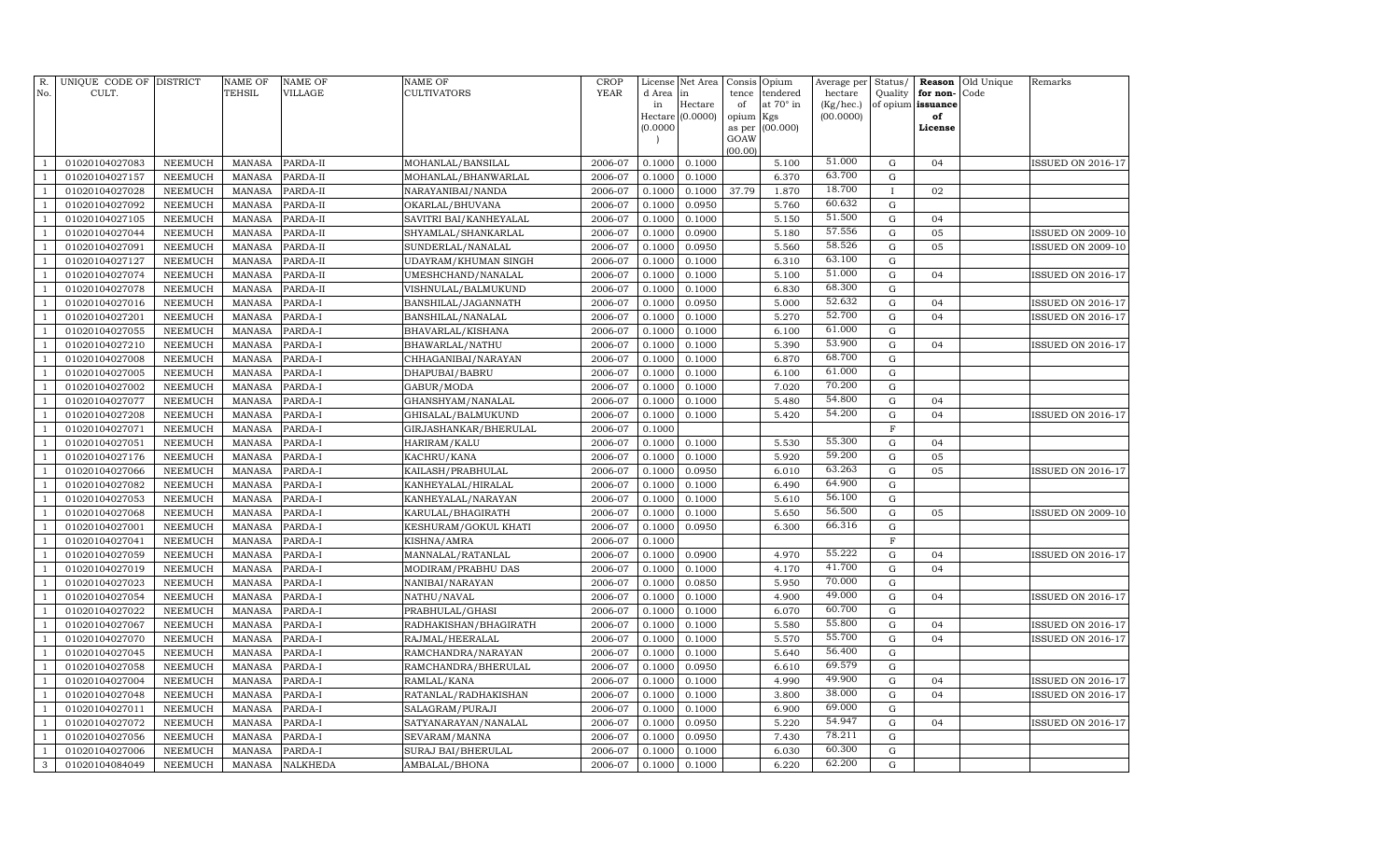| R.<br>No.    | UNIQUE CODE OF DISTRICT<br>CULT. |                                  | <b>NAME OF</b><br>TEHSIL       | <b>NAME OF</b><br><b>VILLAGE</b>       | NAME OF<br><b>CULTIVATORS</b>          | <b>CROP</b><br><b>YEAR</b> | License<br>d Area | Net Area<br>in   | Consis<br>tence | Opium<br>tendered | Average per<br>hectare | Status/<br>Quality     | Reason<br>for non- | Old Unique<br>Code | Remarks                  |
|--------------|----------------------------------|----------------------------------|--------------------------------|----------------------------------------|----------------------------------------|----------------------------|-------------------|------------------|-----------------|-------------------|------------------------|------------------------|--------------------|--------------------|--------------------------|
|              |                                  |                                  |                                |                                        |                                        |                            | in                | Hectare          | of              | at 70° in         | (Kg/hec.)              |                        | of opium issuance  |                    |                          |
|              |                                  |                                  |                                |                                        |                                        |                            |                   | Hectare (0.0000) | opium           | Kgs               | (00.0000)              |                        | of                 |                    |                          |
|              |                                  |                                  |                                |                                        |                                        |                            | (0.0000)          |                  | as per          | (00.000)          |                        |                        | License            |                    |                          |
|              |                                  |                                  |                                |                                        |                                        |                            |                   |                  | GOAW<br>(00.00) |                   |                        |                        |                    |                    |                          |
| 3            | 01020104084069                   | <b>NEEMUCH</b>                   | <b>MANASA</b>                  | <b>NALKHEDA</b>                        | AMBALAL/DEVILAL                        | 2006-07                    | 0.1000            | 0.1000           |                 | 5.750             | 57.500                 | ${\bf G}$              | 05                 |                    | <b>ISSUED ON 2009-10</b> |
| 3            | 01020104084066                   | <b>NEEMUCH</b>                   | <b>MANASA</b>                  | NALKHEDA                               | AMBALAL/RATANLAL                       | 2006-07                    | 0.1000            | 0.1000           |                 | 5.960             | 59.600                 | ${\rm G}$              | 05                 |                    | <b>ISSUED ON 2009-10</b> |
| 3            | 01020104084045                   | <b>NEEMUCH</b>                   | <b>MANASA</b>                  | <b>NALKHEDA</b>                        | ANANDILAL/NANDLAL                      | 2006-07                    | 0.1000            | 0.1000           |                 | 5.840             | 58.400                 | ${\bf G}$              | 05                 |                    | <b>ISSUED ON 2009-10</b> |
| 3            | 01020104084063                   | <b>NEEMUCH</b>                   | <b>MANASA</b>                  | <b>NALKHEDA</b>                        | BAJJIBAI/RAMNARAYN                     | 2006-07                    | 0.1000            | 0.1000           |                 | 6.880             | 68.800                 | ${\rm G}$              |                    |                    |                          |
| 3            | 01020104084070                   | <b>NEEMUCH</b>                   | <b>MANASA</b>                  | NALKHEDA                               | BAPU LAL/ NANU RAM                     | 2006-07                    | 0.1000            | 0.1000           |                 | 7.070             | 70.700                 | ${\rm G}$              |                    |                    |                          |
| 3            | 01020104084017                   | <b>NEEMUCH</b>                   | <b>MANASA</b>                  | NALKHEDA                               | BAPULAL/NARAYAN                        | 2006-07                    | 0.1000            | 0.1000           |                 | 6.240             | 62.400                 | ${\rm G}$              |                    |                    |                          |
| 3            | 01020104084030                   | <b>NEEMUCH</b>                   | <b>MANASA</b>                  | NALKHEDA                               | BHANWARLAL/KESHRIMAL                   | 2006-07                    | 0.1000            | 0.0950           |                 | 5.800             | 61.053                 | ${\rm G}$              | 05                 |                    | ISSUED ON 2009-10        |
| 3            | 01020104084053                   | <b>NEEMUCH</b>                   | <b>MANASA</b>                  | NALKHEDA                               | BHARATSINGH/BHURSINGH                  | 2006-07                    | 0.1000            | 0.0950           |                 | 5.450             | 57.368                 | ${\bf G}$              | 05                 |                    | ISSUED ON 2009-10        |
| 3            | 01020104084058                   | <b>NEEMUCH</b>                   | <b>MANASA</b>                  | NALKHEDA                               | BHANWARLAL/NANURAM                     | 2006-07                    | 0.1000            | 0.0950           |                 | 6.160             | 64.842                 | $\mathbf G$            |                    |                    |                          |
| 3            | 01020104084001                   | <b>NEEMUCH</b>                   | <b>MANASA</b>                  | <b>NALKHEDA</b>                        | CHAGANLAL/NANURAM                      | 2006-07                    | 0.1000            | 0.1050           |                 | 6.830             | 65.048                 | $\mathbf G$            |                    |                    |                          |
| 3            | 01020104084052                   | <b>NEEMUCH</b>                   | <b>MANASA</b>                  | <b>NALKHEDA</b>                        | DEVILAL/ BHAWARLAL                     | 2006-07                    | 0.1000            | 0.0950           |                 | 6.120             | 64.421                 | ${\bf G}$              |                    |                    |                          |
| 3            | 01020104084055                   | <b>NEEMUCH</b>                   | <b>MANASA</b>                  | <b>NALKHEDA</b>                        | DEVILAL/UDAYRAM                        | 2006-07                    | 0.1000            | 0.1000           |                 | 5.090             | 50.900                 | ${\bf G}$              | 04                 |                    | ISSUED ON 2016-17        |
| 3            | 01020104084004                   | <b>NEEMUCH</b>                   | <b>MANASA</b>                  | NALKHEDA                               | DHAPU BAI/ KANHAYA LAL                 | 2006-07                    | 0.1000            | 0.0950           |                 | 5.520             | 58.105                 | $\mathbf G$            | 05                 |                    | <b>ISSUED ON 2009-10</b> |
| 3            | 01020104084011                   | <b>NEEMUCH</b>                   | <b>MANASA</b>                  | <b>NALKHEDA</b>                        | HARISHANKAR/BHANWAR                    | 2006-07                    | 0.1000            | 0.0950           |                 | 5.810             | 61.158                 | ${\bf G}$              | 05                 |                    | <b>ISSUED ON 2009-10</b> |
| 3            | 01020104084002                   | <b>NEEMUCH</b>                   | <b>MANASA</b>                  | NALKHEDA                               | INDERMAL/NANDLAL                       | 2006-07                    | 0.1000            | 0.0950           |                 | 5.520             | 58.105                 | ${\bf G}$              | 05                 |                    | <b>ISSUED ON 2009-10</b> |
| 3            | 01020104084047                   | <b>NEEMUCH</b>                   | <b>MANASA</b>                  | NALKHEDA                               | ISHVARLAL/BHAVARLAL                    | 2006-07                    | 0.1000            | 0.1000           |                 | 6.890             | 68.900                 | ${\bf G}$              |                    |                    |                          |
| 3            | 01020104084054                   | <b>NEEMUCH</b>                   | <b>MANASA</b>                  | NALKHEDA                               | KANHAIYALAL/BHANWARLAL                 | 2006-07                    | 0.1000            | 0.1000           |                 | 5.390             | 53.900                 | ${\bf G}$              | 04                 |                    | <b>ISSUED ON 2016-17</b> |
| $\mathbf{3}$ | 01020104084056                   | <b>NEEMUCH</b>                   | <b>MANASA</b>                  | NALKHEDA                               | KAVARLAL/RAMNARAYAN                    | 2006-07                    | 0.1000            | 0.1000           |                 | 6.100             | 61.000                 | ${\bf G}$              | 05                 |                    | <b>ISSUED ON 2009-10</b> |
| 3            | 01020104084035                   | <b>NEEMUCH</b>                   | <b>MANASA</b>                  | NALKHEDA                               | KESHURAM/MANGILAL                      | 2006-07                    | 0.1000            | 0.0950           |                 | 5.900             | 62.105                 | ${\bf G}$              |                    |                    |                          |
| $\mathbf{3}$ | 01020104084065                   | <b>NEEMUCH</b>                   | <b>MANASA</b>                  | NALKHEDA                               | MANGILAL/BAPULAL                       | 2006-07                    | 0.1000            | 0.0950           |                 | 5.640             | 59.368                 | ${\bf G}$              | 05                 |                    | <b>ISSUED ON 2009-10</b> |
| 3            | 01020104084051                   | NEEMUCH                          | <b>MANASA</b>                  | NALKHEDA                               | MANOHAR LAL/ KACHARU JI                | 2006-07                    | 0.1000            | 0.1000           |                 | 5.330             | 53.300                 | $\mathbf G$            | 04                 |                    | ISSUED ON 2016-17        |
| 3            | 01020104084072                   | <b>NEEMUCH</b>                   | <b>MANASA</b>                  | <b>NALKHEDA</b>                        | MOHAN LAL/ RAM CHAND                   | 2006-07                    | 0.1000            | 0.1000           |                 | 6.270             | 62.700                 | ${\bf G}$              |                    |                    |                          |
| 3            | 01020104084007                   | NEEMUCH                          | MANASA                         | <b>NALKHEDA</b>                        | MOHANLAL/PARSRAM                       | 2006-07                    | 0.1000            | 0.1000           |                 | 5.850             | 58.500                 | $\mathbf G$            | 05                 |                    | <b>ISSUED ON 2009-10</b> |
| 3            | 01020104084040                   | <b>NEEMUCH</b>                   | <b>MANASA</b>                  | <b>NALKHEDA</b>                        | NANDLAL/GASI                           | 2006-07                    | 0.1000            | 0.0950           |                 | 5.890             | 62.000                 | ${\bf G}$              | 05                 |                    | <b>ISSUED ON 2009-10</b> |
| 3            | 01020104084042                   | <b>NEEMUCH</b>                   | <b>MANASA</b>                  | NALKHEDA                               | NIRBHAYRAM/BHUVANIRAM                  | 2006-07                    | 0.1000            | 0.1000           |                 | 7.060             | 70.600                 | ${\bf G}$              |                    |                    |                          |
| 3            | 01020104084029                   | <b>NEEMUCH</b>                   | <b>MANASA</b>                  | NALKHEDA                               | PRABHU LAL/ SAJJAN LAL                 | 2006-07                    | 0.1000            | 0.0950           |                 | 5.990             | 63.053                 | ${\bf G}$              |                    |                    |                          |
| 3            | 01020104084048                   | <b>NEEMUCH</b>                   | <b>MANASA</b>                  | NALKHEDA                               | RADHESHYAM/RAMCHANDRA                  | 2006-07                    | 0.1000            | 0.0900           |                 | 5.780             | 64.222                 | ${\bf G}$              | 05                 |                    | <b>ISSUED ON 2009-10</b> |
| 3            | 01020104084008                   | <b>NEEMUCH</b>                   | <b>MANASA</b>                  | NALKHEDA                               | RAMDAYAL/BHAWARLAL                     | 2006-07                    | 0.1000            | 0.0950           |                 | 5.660             | 59.579                 | $\mathbf G$            | 05                 |                    | <b>ISSUED ON 2009-10</b> |
| 3            | 01020104084057                   | <b>NEEMUCH</b>                   | <b>MANASA</b>                  | NALKHEDA                               | RATANLAL/DOULATRAM                     | 2006-07                    | 0.1000            | 0.1000           |                 | 6.570             | 65.700                 | ${\bf G}$              |                    |                    |                          |
| $\mathbf{3}$ | 01020104084039                   | <b>NEEMUCH</b>                   | <b>MANASA</b>                  | NALKHEDA                               | SATYANARAYAN/NATHULAL                  | 2006-07                    | 0.1000            | 0.1000           |                 | 6.420             | 64.200                 | ${\bf G}$              |                    |                    |                          |
| 3            | 01020104084012                   | <b>NEEMUCH</b>                   | <b>MANASA</b>                  | NALKHEDA                               | SHANKARLAL/PYARCHAND                   | 2006-07                    | 0.1000            | 0.1000           |                 | 6.160             | 61.600<br>60.300       | ${\bf G}$              |                    |                    |                          |
| 3            | 01020104084067                   | NEEMUCH                          | <b>MANASA</b>                  | NALKHEDA                               | SHANTIBAI/RAMESHWAR                    | 2006-07                    | 0.1000            | 0.1000           |                 | 6.030             | 48.400                 | $\mathbf G$            | 05                 |                    | <b>ISSUED ON 2009-10</b> |
| 3            | 01020104084016                   | NEEMUCH                          | <b>MANASA</b>                  | NALKHEDA                               | UDAI RAM/ PYAR CHAND                   | 2006-07                    | 0.1000            | 0.1000           |                 | 4.840             | 59.000                 | ${\bf G}$              | 04<br>05           |                    |                          |
| 3<br>3       | 01020104084027                   | <b>NEEMUCH</b>                   | <b>MANASA</b>                  | NALKHEDA                               | UDAYLAL/BHAVANISHANKAR                 | 2006-07                    | 0.1000            | 0.1000           |                 | 5.900             | 71.800                 | $\mathbf G$            |                    |                    |                          |
|              | 01020104084038                   | <b>NEEMUCH</b>                   | <b>MANASA</b>                  | NALKHEDA                               | UDAYRAM/BHAWANIRAM                     | 2006-07                    | 0.1000            | 0.1000           |                 | 7.180             | 69.800                 | $\mathbf G$            |                    |                    |                          |
| 3            | 01020104074002                   | <b>NEEMUCH</b>                   | <b>MANASA</b>                  | MOKHAMPURA KANCHI                      | BADRILAL/KARULAL                       | 2006-07                    | 0.1000            | 0.1000           |                 | 6.980             | 60.000                 |                        | 02                 |                    | <b>ISSUED ON 2009-10</b> |
| 3<br>3       | 01020104074001<br>01020104074018 | <b>NEEMUCH</b><br><b>NEEMUCH</b> | <b>MANASA</b><br><b>MANASA</b> | MOKHAMPURA KANCHI<br>MOKHAMPURA KANCHI | NARMADABAI/BHAVARLAL                   | 2006-07<br>2006-07         | 0.1000<br>0.1000  | 0.1050<br>0.1000 |                 | 6.300<br>6.300    | 63.000                 | ${\bf G}$<br>${\bf G}$ |                    |                    | NAMECHANGE               |
| 3            | 01020104074005                   | <b>NEEMUCH</b>                   | MANASA                         | MOKHAMPURA KANCHI                      | BHERULAL/NANDA                         | 2006-07                    | 0.1000            | 0.1000           |                 | 7.330             | 73.300                 | $\mathbf G$            |                    |                    |                          |
| 3            | 01020104074009                   | <b>NEEMUCH</b>                   | <b>MANASA</b>                  | MOKHAMPURA KANCHI                      | BHERULAL/SEVA JI                       | 2006-07                    | 0.1000            | 0.1050           |                 | 5.120             | 48.762                 | ${\bf G}$              | 04                 |                    | <b>ISSUED ON 2016-17</b> |
| 3            | 01020104074004                   | <b>NEEMUCH</b>                   | <b>MANASA</b>                  | MOKHAMPURA KANCHI                      | BHULIBAI/BHAGWAN<br>CHUNNILAL/KASHIRAM | 2006-07                    | 0.1000            | 0.1000           | 65.13           | 6.960             | 69.600                 | $\mathbf{I}$           | 02                 |                    | <b>ISSUED ON 2009-10</b> |
| $\mathbf{3}$ | 01020104074021                   | <b>NEEMUCH</b>                   | <b>MANASA</b>                  | MOKHAMPURA KANCHI                      | JANIBAI/BHAGATRAM (MALTU JI)           | 2006-07                    | 0.1000            | 0.1000           |                 | 6.350             | 63.500                 | ${\bf G}$              |                    |                    |                          |
| 3            | 01020104074007                   | NEEMUCH                          | <b>MANASA</b>                  | MOKHAMPURA KANCHI                      | MOHANBAI/BHONA                         | 2006-07                    | 0.1000            | 0.1000           |                 | 2.870             | 28.700                 | ${\bf G}$              | 04                 |                    |                          |
| $\mathbf{3}$ | 01020104074015                   | <b>NEEMUCH</b>                   | <b>MANASA</b>                  | MOKHAMPURA KANCHI                      | MOHANBAI/HIRALAL                       | 2006-07                    | 0.1000            | 0.1000           |                 | 6.330             | 63.300                 | G                      |                    |                    |                          |
|              |                                  |                                  |                                |                                        |                                        |                            |                   |                  |                 |                   |                        |                        |                    |                    |                          |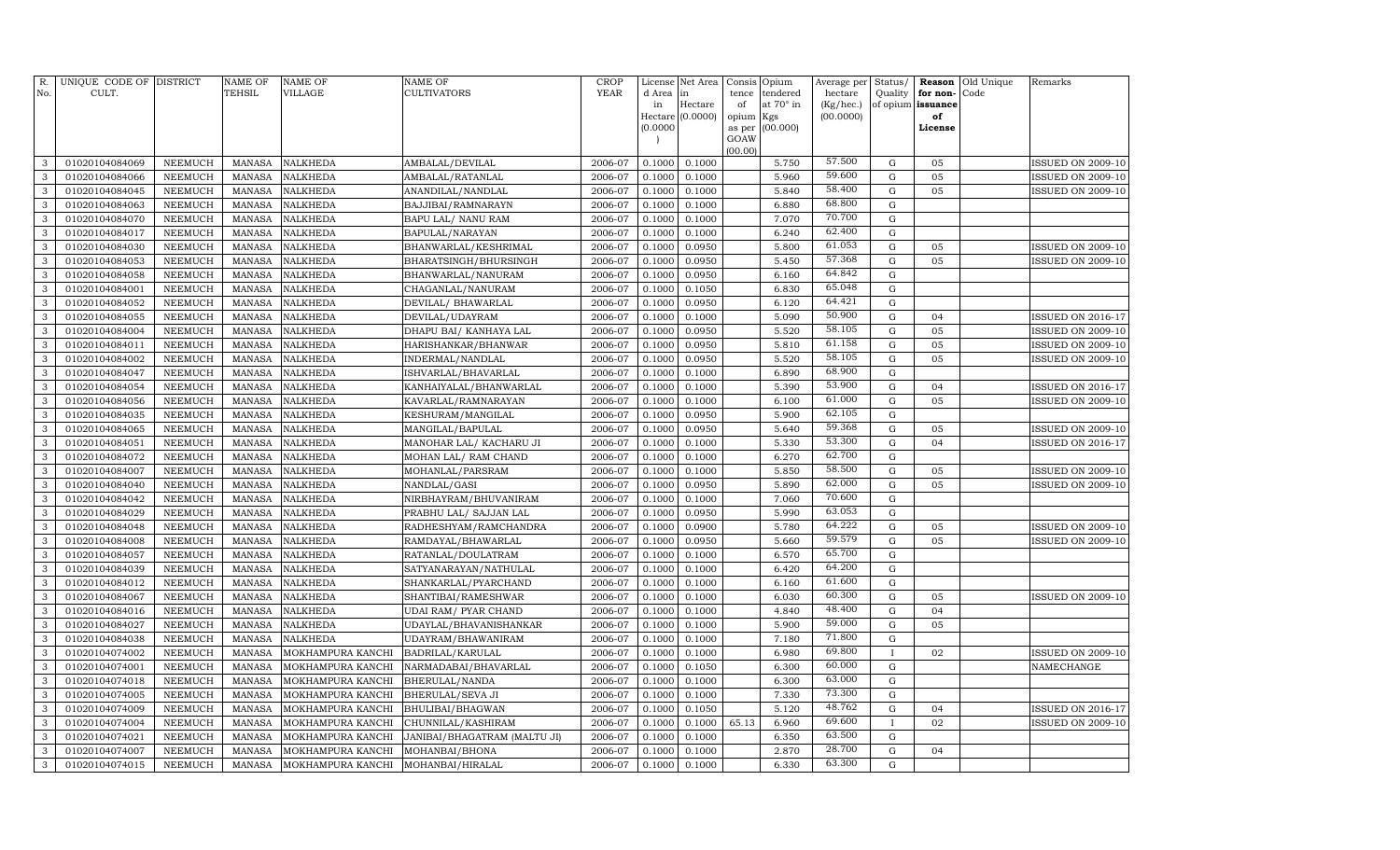|                | R. UNIQUE CODE OF DISTRICT       |                           | NAME OF                 | <b>NAME OF</b>                       | NAME OF                                       | CROP               |                  | License Net Area Consis     |                 | Opium            | Average per            | Status/      |                         | <b>Reason</b> Old Unique | Remarks                   |  |
|----------------|----------------------------------|---------------------------|-------------------------|--------------------------------------|-----------------------------------------------|--------------------|------------------|-----------------------------|-----------------|------------------|------------------------|--------------|-------------------------|--------------------------|---------------------------|--|
| No.            | CULT.                            |                           | TEHSIL                  | VILLAGE                              | <b>CULTIVATORS</b>                            | YEAR               | d Area in        |                             | tence           | tendered         | hectare                | Quality      | for non-Code            |                          |                           |  |
|                |                                  |                           |                         |                                      |                                               |                    | in               | Hectare<br>Hectare (0.0000) | of<br>opium Kgs | at $70^\circ$ in | (Kg/hec.)<br>(00.0000) |              | of opium issuance<br>of |                          |                           |  |
|                |                                  |                           |                         |                                      |                                               |                    | (0.0000)         |                             | as per          | (00.000)         |                        |              | License                 |                          |                           |  |
|                |                                  |                           |                         |                                      |                                               |                    |                  |                             | GOAW            |                  |                        |              |                         |                          |                           |  |
| 3              | 01020104074030                   | NEEMUCH                   | MANASA                  |                                      | MOKHAMPURA KANCHI MOHNI BAI/RAM KUNWAR        | 2006-07            | 0.1000           | 0.1050                      | (00.00)         | 5.880            | 56.000                 | $\mathbf G$  | 05                      |                          | <b>ISSUED ON 2009-10</b>  |  |
| 3              | 01020104074012                   | NEEMUCH                   | <b>MANASA</b>           |                                      | MOKHAMPURA KANCHI NARAYAN/CHATARBHUJ          | 2006-07            | 0.1000           | 0.1000                      |                 | 7.360            | 73.600                 | ${\rm G}$    |                         |                          |                           |  |
| 3              | 01020104074006                   | NEEMUCH                   | MANASA                  |                                      | MOKHAMPURA KANCHI SAMPATBAI/BHAVARLAL         | 2006-07            | 0.1000           | 0.1000                      |                 | 6.560            | 65.600                 | $\mathbf{I}$ | 02                      |                          | <b>ISSUED ON 2009-10</b>  |  |
| $\overline{2}$ | 01020104044015                   | NEEMUCH                   | MANASA                  |                                      | MOKHAMPURA (MAHAGA BHAGATSINGH/RUGHNATHSINGH  | 2006-07            | 0.1000           | 0.1000                      |                 | 5.740            | 57.400                 | $\mathbf G$  | 05                      |                          | <b>ISSUED ON 2009-10</b>  |  |
| $\overline{2}$ | 01020104044014                   | NEEMUCH                   | MANASA                  | MOKHAMPURA (MAHAGA FULCHAND/BHONA    |                                               | 2006-07            | 0.1000           | 0.1000                      |                 | 6.010            | 60.100                 | ${\rm G}$    |                         |                          |                           |  |
| $\overline{2}$ | 01020104044040                   | NEEMUCH                   | <b>MANASA</b>           |                                      | MOKHAMPURA (MAHAGA GANGARAM/RAMNIWAS          | 2006-07            | 0.1000           | 0.1000                      |                 | 6.550            | 65.500                 | G            |                         |                          |                           |  |
| $\overline{2}$ | 01020104044028                   | NEEMUCH                   | <b>MANASA</b>           | MOKHAMPURA (MAHAGA GHISALAL/AMRITRAM |                                               | 2006-07            | 0.1000           | 0.1000                      |                 | 5.740            | 57.400                 | $\mathbf G$  | 05                      |                          | <b>ISSUED ON 2009-10</b>  |  |
| $\overline{2}$ | 01020104044044                   | NEEMUCH                   | MANASA                  |                                      | MOKHAMPURA (MAHAGA GOVINDSINGH/UMMEDSINGH     | 2006-07            | 0.1000           | 0.0950                      |                 | 5.230            | 55.053                 | G            | 04                      |                          |                           |  |
| $\overline{2}$ | 01020104044051                   | NEEMUCH                   | MANASA                  |                                      | MOKHAMPURA (MAHAGA HEERALAL/JAGANNATH         | 2006-07            | 0.1000           | 0.0950                      |                 | 5.380            | 56.632                 | $\mathbf G$  | 05                      |                          | <b>ISSUED ON 2009-10</b>  |  |
| $\overline{2}$ | 01020104044001                   | NEEMUCH                   | <b>MANASA</b>           | MOKHAMPURA (MAHAGA KESHURAM/SEVA     |                                               | 2006-07            | 0.1000           | 0.0950                      |                 | 5.220            | 54.947                 | $\mathbf G$  | 04                      |                          | <b>ISSUED ON 2009-10</b>  |  |
| $\overline{2}$ | 01020104044045                   | NEEMUCH                   | MANASA                  |                                      | MOKHAMPURA (MAHAGA MAGNIRAM/SURATRAM          | 2006-07            | 0.1000           | 0.1000                      |                 | 6.390            | 63.900                 | $\mathbf G$  |                         |                          |                           |  |
| $\overline{2}$ | 01020104044012                   | NEEMUCH                   | <b>MANASA</b>           | MOKHAMPURA (MAHAGA MOHANLAL/KASHIRAM |                                               | 2006-07            | 0.1000           | 0.1000                      |                 | 6.450            | 64.500                 | $\mathbf G$  |                         |                          |                           |  |
| $\overline{2}$ | 01020104044016                   | NEEMUCH                   | <b>MANASA</b>           |                                      | MOKHAMPURA (MAHAGA NARENDRASINGH/SHAMBHUSINGH | 2006-07            | 0.1000           | 0.1050                      |                 | 6.570            | 62.571                 | G            |                         |                          |                           |  |
| $\overline{2}$ | 01020104044049                   | NEEMUCH                   | <b>MANASA</b>           | MOKHAMPURA (MAHAGA RAMDAYAL/KARULAL  |                                               | 2006-07            | 0.1000           | 0.1000                      |                 | 7.060            | 70.600                 | $\mathbf G$  |                         |                          |                           |  |
| $\overline{2}$ | 01020104044034                   | NEEMUCH                   | MANASA                  |                                      | MOKHAMPURA (MAHAGA SATYANARAYAN / RAMNIWAS    | 2006-07            | 0.1000           | 0.1000                      |                 | 6.660            | 66.600                 | ${\rm G}$    |                         |                          |                           |  |
| $\overline{a}$ | 01020104044022                   | NEEMUCH                   | <b>MANASA</b>           |                                      | MOKHAMPURA (MAHAGA SHARWANSINGH/SWAROOPSINGH  | 2006-07            | 0.1000           | 0.1000                      |                 | 5.720            | 57.200                 | $\mathbf G$  | 05                      |                          | <b>ISSUED ON 2009-10</b>  |  |
| $\overline{2}$ | 01020104044046                   | NEEMUCH                   | MANASA                  | MOKHAMPURA (MAHAGA UDAIRAM/SURATRAM  |                                               | 2006-07            | 0.1000           | 0.1000                      |                 | 6.440            | 64.400                 | ${\rm G}$    |                         |                          |                           |  |
| $\overline{2}$ | 01020104044018                   | NEEMUCH                   | MANASA                  |                                      | MOKHAMPURA (MAHAGA UMMEDSINGH/BHUWANISINGH    | 2006-07            | 0.1000           | 0.1000                      |                 | 5.450            | 54.500                 | G            | 0 <sub>4</sub>          |                          | ISSUED ON 2016-17         |  |
| $\overline{2}$ | 01020104044036                   | NEEMUCH                   | MANASA                  |                                      | MOKHAMPURA (MAHAGA UMMEDSINGH/GUMANSINGH      | 2006-07            | 0.1000           | 0.1000                      |                 | 5.460            | 54.600                 | G            | 04                      |                          | ISSUED ON 2016-17         |  |
| $\overline{2}$ | 01020104044023                   | <b>NEEMUCH</b>            | MANASA                  |                                      | MOKHAMPURA (MAHAGA VAKTAWARSINGH/RATANSINGH   | 2006-07            | 0.100C           | 0.1000                      |                 | 5.490            | 54.900                 | G            | 0 <sub>4</sub>          |                          |                           |  |
| $\overline{2}$ | 01020104044003                   | <b>NEEMUCH</b>            | MANASA                  |                                      | MOKHAMPURA (MAHAGA VIJAYSINGH/ROOPSINGH       | 2006-07            | 0.1000           | 0.1000                      |                 | 6.850            | 68.500                 | G            | 05                      |                          | <b>ISSUED ON 2009-10</b>  |  |
|                | 01020104016001                   | NEEMUCH                   | MANASA                  | MOKALPURA                            | DHAPUBAI/MANGILAL                             | 2006-07            | 0.1000           | 0.1050                      |                 | 5.000            | 47.619                 | G            | 04                      |                          |                           |  |
|                | 01020104016003                   | NEEMUCH                   | MANASA                  | MOKALPURA                            | GITA BAI/LAKHMICHAND                          | 2006-07            | 0.1000           | 0.1000                      |                 | 4.410            | 44.100                 | G            | 04                      |                          | <b>ISSUED ON 2016-17</b>  |  |
|                | 01020104016002                   | <b>NEEMUCH</b>            | MANASA                  | MOKALPURA                            | KACHRU/HEERALAL                               | 2006-07            | 0.1000           | 0.1050                      |                 | 4.790            | 45.619                 | $\mathbf G$  | 04                      |                          |                           |  |
|                | 01020104016009                   | NEEMUCH                   | <b>MANASA</b>           | MOKALPURA                            | NANIBAI/BAGDIRAM                              | 2006-07            | 0.1000           | 0.0900                      |                 | 4.700            | 52.222                 | $\mathbf G$  | 04                      |                          |                           |  |
|                | 01020104016007                   | NEEMUCH                   | MANASA                  | MOKALPURA                            | RAMRATAN/JAGANNATH                            | 2006-07            | 0.1000           | 0.1050                      |                 | 6.370            | 60.667                 | G            |                         |                          | TRANSFER/ HADIPIPLIYA     |  |
|                | 01020104016005                   | NEEMUCH                   | <b>MANASA</b>           | MOKALPURA                            | SHYAMLAL/BHAGGA                               | 2006-07            | 0.1000           | 0.1000                      |                 | 6.010            | 60.100                 | ${\rm G}$    |                         |                          | TRANSFER/ KHEDI CHNDRAWAT |  |
| $\overline{2}$ | 01020104053039                   | <b>NEEMUCH</b>            | <b>MANASA</b>           | <b>MANASA</b>                        | BAGDIRAM/RATANLAL                             | 2006-07            | 0.1000           | 0.1000                      |                 | 5.920            | 59.200                 | $\mathbf G$  | 05                      |                          | <b>ISSUED ON 2009-10</b>  |  |
| $\overline{2}$ | 01020104053034                   | NEEMUCH                   | <b>MANASA</b>           | MANASA                               | BHERULAL/NANALAL                              | 2006-07            | 0.1000           | 0.1000                      |                 | 5.790            | 57.900                 | ${\rm G}$    | 05                      |                          | <b>ISSUED ON 2009-10</b>  |  |
| $\overline{2}$ | 01020104053009                   | NEEMUCH                   | MANASA                  | MANASA                               | JAGDISH/BHANWARLAL                            | 2006-07            | 0.1000           | 0.1000                      |                 | 5.770            | 57.700                 | G            | 05                      |                          | <b>ISSUED ON 2009-10</b>  |  |
| $\overline{2}$ | 01020104053037                   | NEEMUCH                   | <b>MANASA</b>           | MANASA                               | JANNATBAI/ABDUL AJIZ                          | 2006-07            | 0.1000           | 0.1000                      |                 | 5.860            | 58.600                 | G            | 05                      |                          |                           |  |
| $\overline{2}$ | 01020104053006                   | NEEMUCH                   | <b>MANASA</b>           | MANASA                               | JUGALKISHORE/HEMRAJ                           | 2006-07            | 0.1000           | 0.1000                      |                 | 5.790            | 57.900                 | G            | 05                      |                          | <b>ISSUED ON 2009-10</b>  |  |
| $\overline{2}$ | 01020104053035                   | NEEMUCH                   | <b>MANASA</b>           | MANASA                               | KHEMRAJ/KALU                                  | 2006-07            | 0.1000           | 0.1000                      |                 | 5.920            | 59.200                 | G            | 05                      |                          | <b>ISSUED ON 2009-10</b>  |  |
| $\overline{2}$ | 01020104053042                   | NEEMUCH                   | <b>MANASA</b>           | MANASA                               | MANGILAL/BHERULAL                             | 2006-07            | 0.1000           | 0.1000                      |                 | 5.940            | 59.400                 | G            | 05                      |                          | <b>ISSUED ON 2009-10</b>  |  |
| $\overline{2}$ | 01020104053005                   | NEEMUCH                   | <b>MANASA</b>           | MANASA                               | NANDLAL/RODA                                  | 2006-07            | 0.1000           | 0.0950                      |                 | 5.570            | 58.632                 | G            | 05                      |                          | <b>ISSUED ON 2009-10</b>  |  |
| $\overline{2}$ | 01020104053002                   | NEEMUCH                   | <b>MANASA</b>           | <b>MANASA</b>                        | RADHABAI/BHUWANIRAM                           | 2006-07            | 0.1000           | 0.1000                      |                 | 6.030            | 60.300                 | $\mathbf G$  | 05                      |                          | <b>ISSUED ON 2009-10</b>  |  |
| $\overline{2}$ | 01020104053014                   | NEEMUCH                   | <b>MANASA</b>           | <b>MANASA</b>                        | RAMCHANDRA/MANGILAL                           | 2006-07            | 0.1000           | 0.1000                      |                 | 6.410            | 64.100                 | G            |                         |                          | TRANSFER/ SARSI           |  |
| $\overline{2}$ | 01020104053024                   | NEEMUCH                   | <b>MANASA</b>           | <b>MANASA</b>                        | REKHABAI/KAILASH                              | 2006-07            | 0.1000           | 0.1000                      |                 | 5.770            | 57.700                 | $\mathbf G$  | 05                      |                          | <b>ISSUED ON 2009-10</b>  |  |
| $\overline{2}$ | 01020104053032                   | NEEMUCH                   | MANASA                  | <b>MANASA</b>                        | REKHABAI/RODILAL                              | 2006-07            | 0.1000           | 0.1050                      |                 | 7.230            | 68.857<br>58.900       | $\mathbf G$  | 08                      |                          | <b>ISSUED ON 2009-10</b>  |  |
| $\overline{2}$ | 01020104053020                   | NEEMUCH                   | MANASA                  | <b>MANASA</b>                        | RUGHNATH/SUKHLAL                              | 2006-07            | 0.1000           | 0.1000                      |                 | 5.890            | 59.048                 | G            | 05                      |                          | <b>ISSUED ON 2009-10</b>  |  |
| $\overline{2}$ | 01020104053001<br>01020104009033 | NEEMUCH<br><b>NEEMUCH</b> | MANASA<br><b>MANASA</b> | <b>MANASA</b><br><b>MALKHEDA</b>     | SHANTIBAI/SUKHLAL<br>ANSIBAI/MANGILAL         | 2006-07<br>2006-07 | 0.1000<br>0.1000 | 0.1050<br>0.1000            |                 | 6.200<br>5.330   | 53.300                 | G<br>G       | 05<br>04                |                          | <b>ISSUED ON 2009-10</b>  |  |
|                | 01020104009001                   | <b>NEEMUCH</b>            | MANASA                  | <b>MALKHEDA</b>                      | <b>BASANTI/BALA</b>                           | 2006-07            | 0.1000           | 0.0950                      |                 | 5.980            | 62.947                 | G            |                         |                          |                           |  |
|                | 01020104009007                   | <b>NEEMUCH</b>            |                         | MANASA MALKHEDA                      |                                               | 2006-07            | 0.1000           | 0.1000                      |                 | 5.310            | 53.100                 | $\mathbf G$  | 04                      |                          |                           |  |
| $\mathbf{1}$   |                                  |                           |                         |                                      | BHUWAN/PRATAP                                 |                    |                  |                             |                 |                  |                        |              |                         |                          |                           |  |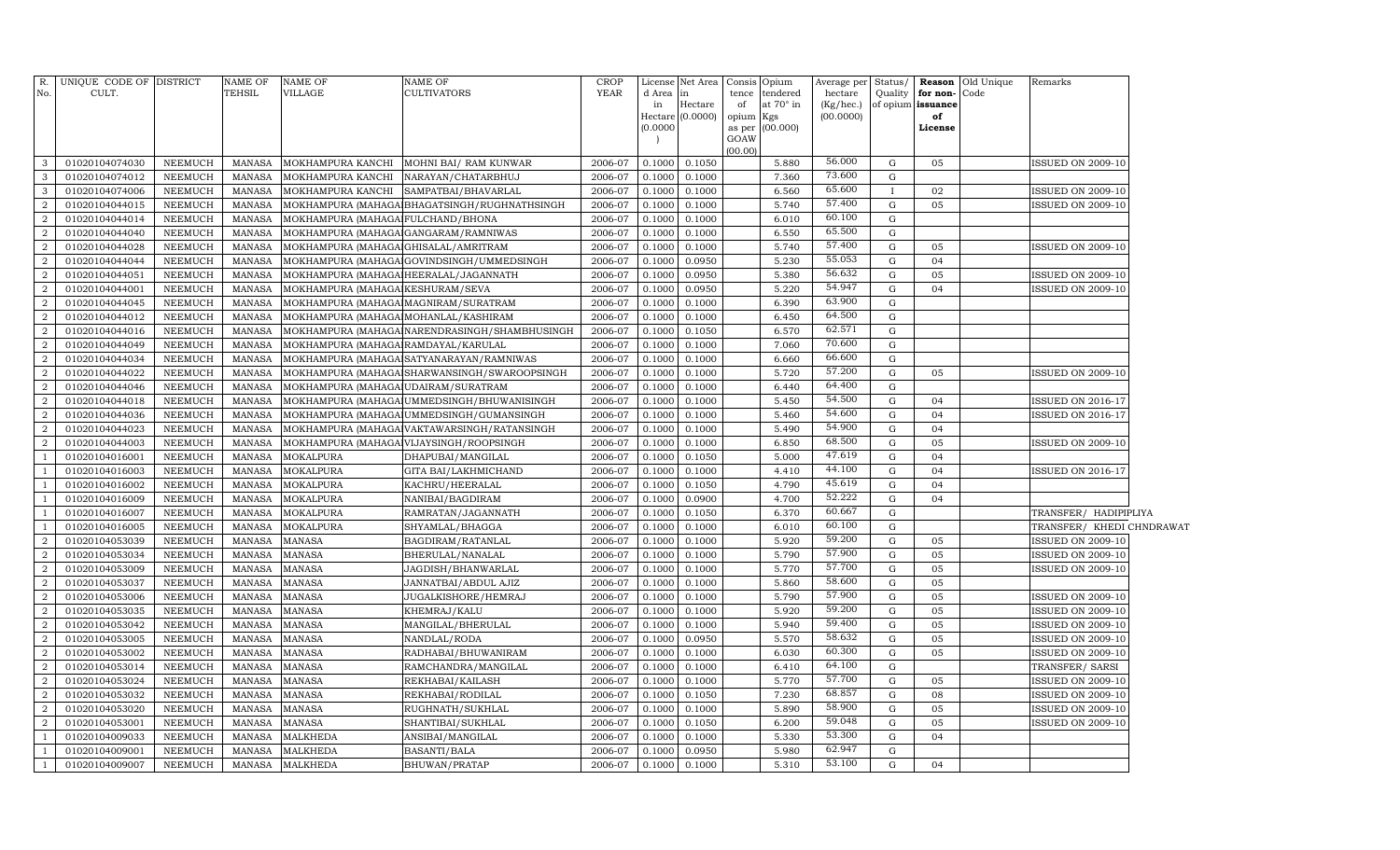| R.<br>No.            | UNIQUE CODE OF DISTRICT<br>CULT. |                           | NAME OF<br>TEHSIL              | <b>NAME OF</b><br>VILLAGE | NAME OF<br>CULTIVATORS                | CROP<br><b>YEAR</b> | d Area           | License Net Area<br>in      | Consis<br>tence     | Opium<br>tendered | Average per<br>hectare | Status/<br>Quality | for non-Code            | Reason Old Unique | Remarks                  |  |
|----------------------|----------------------------------|---------------------------|--------------------------------|---------------------------|---------------------------------------|---------------------|------------------|-----------------------------|---------------------|-------------------|------------------------|--------------------|-------------------------|-------------------|--------------------------|--|
|                      |                                  |                           |                                |                           |                                       |                     | in               | Hectare<br>Hectare (0.0000) | of                  | at 70° in         | (Kg/hec.)<br>(00.0000) |                    | of opium issuance<br>of |                   |                          |  |
|                      |                                  |                           |                                |                           |                                       |                     | (0.0000)         |                             | opium Kgs<br>as per | (00.000)          |                        |                    | License                 |                   |                          |  |
|                      |                                  |                           |                                |                           |                                       |                     |                  |                             | GOAW                |                   |                        |                    |                         |                   |                          |  |
|                      |                                  |                           |                                |                           |                                       |                     |                  |                             | (00.00)             |                   |                        |                    |                         |                   |                          |  |
| $\overline{1}$       | 01020104009023                   | <b>NEEMUCH</b>            | MANASA                         | <b>MALKHEDA</b>           | DHAPUBAI/BHAWSINGH                    | 2006-07             | 0.1000           | 0.1000                      |                     | 6.270             | 62.700                 | G                  |                         |                   |                          |  |
| -1                   | 01020104009030                   | <b>NEEMUCH</b>            | MANASA                         | <b>MALKHEDA</b>           | DHAPUBAI/MANGILAL                     | 2006-07             | 0.1000           | 0.0850                      |                     | 5.030             | 59.176                 | $\mathbf G$        |                         |                   |                          |  |
| -1                   | 01020104009057                   | <b>NEEMUCH</b>            | MANASA                         | <b>MALKHEDA</b>           | GABBA/JASSA                           | 2006-07             | 0.1000           | 0.1050                      |                     | 5.450             | 51.905<br>48.400       | G                  | 04                      |                   |                          |  |
| -1                   | 01020104009009                   | <b>NEEMUCH</b>            | MANASA                         | <b>MALKHEDA</b>           | GORILAL/SOJI                          | 2006-07             | 0.1000           | 0.1000                      |                     | 4.840             | 53.100                 | G                  | 04                      |                   | NAME CHANGE              |  |
| $\overline{1}$       | 01020104009003                   | NEEMUCH                   | <b>MANASA</b>                  | <b>MALKHEDA</b>           | <b>JAISINGH/PARSA</b>                 | 2006-07             | 0.1000           | 0.1000                      |                     | 5.310             | 59.500                 | G                  | 04                      |                   | <b>ISSUED ON 2016-17</b> |  |
| -1                   | 01020104009050                   | NEEMUCH                   | MANASA                         | <b>MALKHEDA</b>           | LACHUBAI/DEEPA                        | 2006-07             | 0.1000           | 0.1000                      |                     | 5.950             | 57.500                 | G                  |                         |                   |                          |  |
| -1                   | 01020104009005                   | NEEMUCH                   | <b>MANASA</b>                  | <b>MALKHEDA</b>           | MANGILAL/DEEPA                        | 2006-07             | 0.1000           | 0.1000                      |                     | 5.750             | 61.368                 | G                  |                         |                   |                          |  |
| -1<br>$\overline{1}$ | 01020104009027                   | <b>NEEMUCH</b>            | <b>MANASA</b>                  | <b>MALKHEDA</b>           | MANGILAL/NAVLA                        | 2006-07             | 0.1000           | 0.0950                      |                     | 5.830             | 55.400                 | G                  | 05<br>04                |                   | ISSUED ON 2009-10        |  |
| $\overline{1}$       | 01020104009024                   | NEEMUCH<br><b>NEEMUCH</b> | <b>MANASA</b><br><b>MANASA</b> | MALKHEDA                  | RAKHI BAI/RUPA                        | 2006-07<br>2006-07  | 0.1000<br>0.1000 | 0.1000                      |                     | 5.540<br>5.760    | 57.600                 | ${\rm G}$<br>G     | 05                      |                   | ISSUED ON 2016-17        |  |
| $\overline{1}$       | 01020104009036                   | <b>NEEMUCH</b>            | <b>MANASA</b>                  | MALKHEDA<br>MALKHEDA      | SHYAMA/BHAWSINGH                      | 2006-07             | 0.1000           | 0.1000                      |                     | 5.260             | 55.368                 | G                  | 04                      |                   | <b>ISSUED ON 2016-17</b> |  |
| $\overline{1}$       | 01020104009055<br>01020104009051 | NEEMUCH                   | MANASA                         | MALKHEDA                  | SOLA/MANGILAL                         | 2006-07             | 0.1000           | 0.0950<br>0.1000            |                     | 5.960             | 59.600                 | G                  |                         |                   |                          |  |
| $\overline{a}$       | 01020104047096                   | NEEMUCH                   | MANASA                         | MAHAGARH-II               | SURAJMAL/MANGU<br>AHMEDNOOR/ABDULJI   | 2006-07             | 0.1000           | 0.1000                      |                     | 5.450             | 54.500                 | G                  | 04                      |                   | ISSUED ON 2016-17        |  |
| $\boldsymbol{2}$     | 01020104047125                   | <b>NEEMUCH</b>            | <b>MANASA</b>                  | MAHAGARH-II               |                                       | 2006-07             | 0.1000           | 0.1000                      |                     | 6.050             | 60.500                 | $\mathbf G$        |                         |                   |                          |  |
| $\overline{a}$       | 01020104047169                   | <b>NEEMUCH</b>            | <b>MANASA</b>                  | MAHAGARH-II               | AJABNOOR/IBRAHIM<br>AMRITRAM/GANGARAM | 2006-07             | 0.1000           | 0.1000                      |                     | 6.700             | 67.000                 | ${\rm G}$          |                         |                   |                          |  |
| $\boldsymbol{2}$     | 01020104047140                   | <b>NEEMUCH</b>            | <b>MANASA</b>                  | MAHAGARH-II               | ANUSIYABAI/GHISALAL                   | 2006-07             | 0.1000           | 0.1000                      |                     | 5.220             | 52.200                 | $\mathbf G$        | 04                      |                   | <b>ISSUED ON 2016-17</b> |  |
| $\overline{a}$       | 01020104047206                   | <b>NEEMUCH</b>            | <b>MANASA</b>                  | MAHAGARH-II               | BABULAL/BHERULAL                      | 2006-07             | 0.1000           | 0.1000                      |                     | 5.090             | 50.900                 | ${\rm G}$          | 04                      |                   | <b>ISSUED ON 2016-17</b> |  |
| $\boldsymbol{2}$     | 01020104047099                   | <b>NEEMUCH</b>            | <b>MANASA</b>                  | MAHAGARH-II               | BABULAL/KANHAIYALAL                   | 2006-07             | 0.1000           | 0.1000                      |                     | 6.060             | 60.600                 | G                  |                         |                   |                          |  |
| $\overline{2}$       | 01020104047043                   | <b>NEEMUCH</b>            | <b>MANASA</b>                  | MAHAGARH-II               | BHANWARLAL/DHANNA                     | 2006-07             | 0.1000           | 0.1000                      |                     | 5.100             | 51.000                 | G                  | 04                      |                   |                          |  |
| $\boldsymbol{2}$     | 01020104047170                   | <b>NEEMUCH</b>            | <b>MANASA</b>                  | MAHAGARH-II               | BHARATRAM/NANALAL                     | 2006-07             | 0.1000           | 0.1000                      |                     | 5.390             | 53.900                 | G                  | 04                      |                   | <b>ISSUED ON 2016-17</b> |  |
| $\boldsymbol{2}$     | 01020104047152                   | <b>NEEMUCH</b>            | <b>MANASA</b>                  | MAHAGARH-II               | BHUWANISHANKAR/ONKARLAL               | 2006-07             | 0.1000           | 0.0900                      |                     | 5.520             | 61.333                 | G                  |                         |                   |                          |  |
| $\boldsymbol{2}$     | 01020104047180                   | <b>NEEMUCH</b>            | <b>MANASA</b>                  | MAHAGARH-II               | DAULATSINGH//MADHAWSINGH              | 2006-07             | 0.1000           | 0.1000                      |                     | 5.760             | 57.600                 | G                  | 05                      |                   | ISSUED ON 2009-10        |  |
| $\boldsymbol{2}$     | 01020104047132                   | <b>NEEMUCH</b>            | <b>MANASA</b>                  | MAHAGARH-II               | DEVILAL/RAMNARAYAN                    | 2006-07             | 0.1000           | 0.1000                      |                     | 6.410             | 64.100                 | G                  |                         |                   |                          |  |
| $\boldsymbol{2}$     | 01020104047120                   | <b>NEEMUCH</b>            | <b>MANASA</b>                  | MAHAGARH-II               | DULICHANDRA/KISHANLAL                 | 2006-07             | 0.1000           | 0.1000                      |                     | 5.470             | 54.700                 | G                  | 04                      |                   | ISSUED ON 2016-17        |  |
| $\boldsymbol{2}$     | 01020104047148                   | NEEMUCH                   | <b>MANASA</b>                  | MAHAGARH-II               | FULSINGH/BADARSINGH                   | 2006-07             | 0.1000           | 0.1000                      |                     | 5.780             | 57.800                 | ${\rm G}$          |                         |                   |                          |  |
| $\boldsymbol{2}$     | 01020104047138                   | NEEMUCH                   | <b>MANASA</b>                  | MAHAGARH-II               | GANESHRAM/KANWARLAL                   | 2006-07             | 0.1000           | 0.1000                      |                     | 6.680             | 66.800                 | G                  |                         |                   |                          |  |
| $\overline{2}$       | 01020104047221                   | NEEMUCH                   | <b>MANASA</b>                  | MAHAGARH-II               | GULABBAI/LAXMANSINGH                  | 2006-07             | 0.1000           | 0.1000                      |                     | 5.800             | 58.000                 | G                  | 05                      |                   | ISSUED ON 2009-10        |  |
| $\overline{2}$       | 01020104047136                   | NEEMUCH                   | <b>MANASA</b>                  | MAHAGARH-II               | IQBALHUSSAIN/SHABBIR                  | 2006-07             | 0.1000           | 0.1000                      |                     | 6.270             | 62.700                 | G                  |                         |                   |                          |  |
| $\overline{2}$       | 01020104047127                   | NEEMUCH                   | <b>MANASA</b>                  | MAHAGARH-II               | JAYCHANDRA/KISHAN PURBIYA             | 2006-07             | 0.1000           | 0.1000                      |                     | 6.670             | 66.700                 | G                  |                         |                   |                          |  |
| $\boldsymbol{2}$     | 01020104047230                   | <b>NEEMUCH</b>            | <b>MANASA</b>                  | MAHAGARH-II               | KANHAIYALAL/KARUJI                    | 2006-07             | 0.1000           | 0.1000                      |                     | 7.050             | 70.500                 | G                  |                         |                   |                          |  |
| $\overline{a}$       | 01020104047149                   | <b>NEEMUCH</b>            | <b>MANASA</b>                  | MAHAGARH-II               | KARULAL/BHANWARLAL                    | 2006-07             | 0.1000           | 0.1000                      |                     | 6.420             | 64.200                 | G                  |                         |                   |                          |  |
| $\boldsymbol{2}$     | 01020104047141                   | <b>NEEMUCH</b>            | <b>MANASA</b>                  | MAHAGARH-II               | LAL MOHAMMAD/VALI MOHAMMAD            | 2006-07             | 0.1000           | 0.0950                      |                     | 5.780             | 60.842                 | G                  |                         |                   |                          |  |
| $\overline{a}$       | 01020104047130                   | <b>NEEMUCH</b>            | <b>MANASA</b>                  | MAHAGARH-II               | LAXMINARAYAN/MANGILAL                 | 2006-07             | 0.1000           | 0.1000                      |                     | 6.500             | 65.000                 | G                  |                         |                   |                          |  |
| $\boldsymbol{2}$     | 01020104047227                   | <b>NEEMUCH</b>            | <b>MANASA</b>                  | MAHAGARH-II               | MADANSINGH/BALWANTSINGH               | 2006-07             | 0.1000           | 0.1000                      |                     | 6.620             | 66.200                 | G                  |                         |                   |                          |  |
| $\overline{a}$       | 01020104047231                   | <b>NEEMUCH</b>            | <b>MANASA</b>                  | MAHAGARH-II               | MANGILAL/BHURAJI                      | 2006-07             | 0.1000           | 0.0950                      |                     | 5.760             | 60.632                 | ${\rm G}$          | 05                      |                   | <b>ISSUED ON 2009-10</b> |  |
| $\boldsymbol{2}$     | 01020104047245                   | <b>NEEMUCH</b>            | <b>MANASA</b>                  | MAHAGARH-II               | MANGILAL/NANURAM PATIDAR              | 2006-07             | 0.1000           | 0.1000                      |                     | 6.180             | 61.800                 | G                  |                         |                   | TRANSFER/BHATKHEDI-1     |  |
| $\overline{2}$       | 01020104047228                   | <b>NEEMUCH</b>            | <b>MANASA</b>                  | MAHAGARH-II               | MANGILAL/NANURAM BALAI                | 2006-07             | 0.1000           | 0.0900                      |                     | 5.730             | 63.667                 | G                  |                         |                   |                          |  |
| $\boldsymbol{2}$     | 01020104047129                   | <b>NEEMUCH</b>            | <b>MANASA</b>                  | MAHAGARH-II               | MARIYAMBAI/SULEMAN                    | 2006-07             | 0.1000           | 0.1000                      |                     | 5.900             | 59.000                 | G                  |                         |                   |                          |  |
| $\overline{a}$       | 01020104047107                   | <b>NEEMUCH</b>            | <b>MANASA</b>                  | MAHAGARH-II               | MOHANLAL/RAMNARAYAN BADA              | 2006-07             | 0.1000           | 0.1000                      |                     | 6.610             | 66.100                 | G                  |                         |                   |                          |  |
| $\boldsymbol{2}$     | 01020104047131                   | <b>NEEMUCH</b>            | <b>MANASA</b>                  | MAHAGARH-II               | MOHANLAL/RAMNARAYAN CHOTA             | 2006-07             | 0.1000           | 0.0950                      |                     | 6.060             | 63.789                 | G                  |                         |                   |                          |  |
| $\boldsymbol{2}$     | 01020104047150                   | <b>NEEMUCH</b>            | <b>MANASA</b>                  | MAHAGARH-II               | NABINOOR/VAJIRKHAN                    | 2006-07             | 0.1000           | 0.1000                      |                     | 6.340             | 63.400                 | G                  |                         |                   |                          |  |
| $\boldsymbol{2}$     | 01020104047235                   | <b>NEEMUCH</b>            | <b>MANASA</b>                  | MAHAGARH-II               | NANDUBAI/RAMESHWAR                    | 2006-07             | 0.1000           | 0.1000                      |                     | 5.960             | 59.600                 | G                  |                         |                   |                          |  |
| $\overline{a}$       | 01020104047159                   | NEEMUCH                   | <b>MANASA</b>                  | MAHAGARH-II               | NANHEKHAN/NATHUKHAN                   | 2006-07             | 0.1000           | 0.0950                      |                     | 5.380             | 56.632                 | G                  | 05                      |                   | <b>ISSUED ON 2009-10</b> |  |
| $\overline{a}$       | 01020104047139                   | <b>NEEMUCH</b>            | MANASA                         | MAHAGARH-II               | NARBADABAI/DEVILAL                    | 2006-07             | 0.1000           | 0.0950                      |                     | 6.100             | 64.211                 | G                  |                         |                   |                          |  |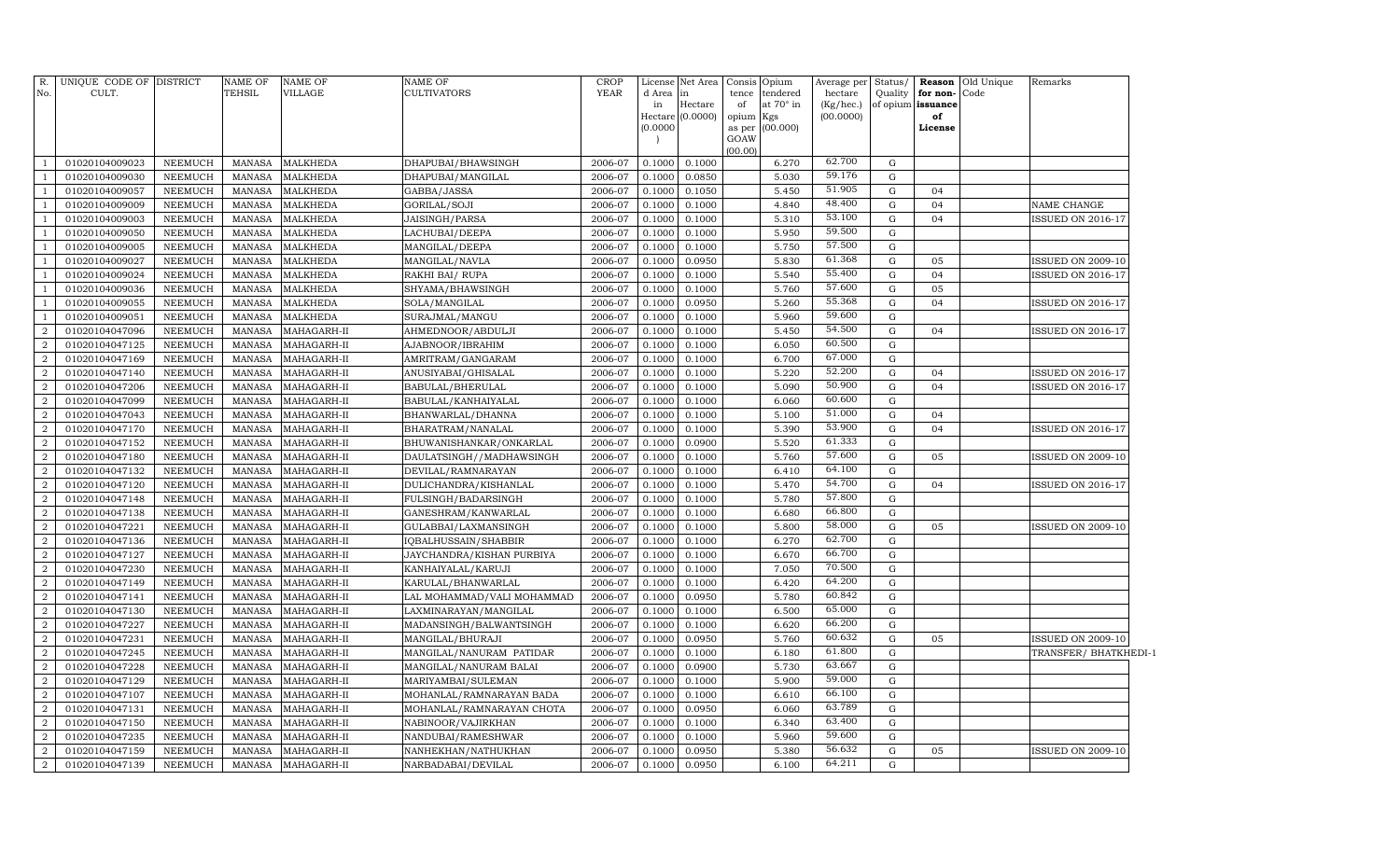| Hectare<br>of<br>at $70^\circ$ in<br>of opium issuance<br>in<br>(Kg/hec.)<br>Hectare (0.0000)<br>(00.0000)<br>opium Kgs<br>of<br>(0.0000)<br>as per<br>(00.000)<br>License<br>GOAW<br>(00.00)<br>49.200<br>0.1000<br>0.1000<br>G<br>04<br>2<br>01020104047158<br>NEEMUCH<br><b>MANASA</b><br>MAHAGARH-II<br>OMPRAKASH/BHANWARLAL<br>2006-07<br>4.920<br><b>ISSUED ON 2016-17</b><br>56.632<br>$\overline{2}$<br>01020104047123<br><b>NEEMUCH</b><br>MAHAGARH-II<br>OMPRAKASH/DAYASHANKAR<br>2006-07<br>0.1000<br>0.0950<br>5.380<br>$\mathbf G$<br><b>MANASA</b><br>$\overline{a}$<br>59.900<br>01020104047242<br>MAHAGARH-II<br>2006-07<br>5.990<br>$\mathbf G$<br>05<br><b>NEEMUCH</b><br><b>MANASA</b><br>OMPRAKASH/KHIMAJI<br>0.1000<br>0.1000<br><b>ISSUED ON 2009-10</b><br>61.800<br>$\overline{2}$<br><b>NEEMUCH</b><br>$\mathbf G$<br>01020104047229<br><b>MANASA</b><br>MAHAGARH-II<br>OMPRAKASH/RAMNARAYAN<br>2006-07<br>0.1000<br>0.1000<br>6.180<br>58.947<br>$\overline{2}$<br>2006-07<br>$\mathbf G$<br>01020104047172<br><b>NEEMUCH</b><br><b>MANASA</b><br>MAHAGARH-II<br>PANNALAL/KACHRU<br>0.1000<br>0.0950<br>5.600<br>05<br><b>ISSUED ON 2009-10</b><br>63.368<br>$\overline{a}$<br><b>NEEMUCH</b><br>0.0950<br>6.020<br>$\mathbf G$<br>01020104047122<br><b>MANASA</b><br>MAHAGARH-II<br>PRABHULAL/KACHRU<br>2006-07<br>0.1000<br>63.200<br>$\overline{2}$<br>2006-07<br>6.320<br>$\mathbf G$<br>01020104047173<br><b>NEEMUCH</b><br><b>MANASA</b><br>MAHAGARH-II<br>PRATAPBAI/PRATAPSINGH<br>0.1000<br>0.1000<br>63.400<br>$\overline{a}$<br>01020104047039<br><b>NEEMUCH</b><br><b>MANASA</b><br>MAHAGARH-II<br>RADHESHYAM/RAMCHANDRA<br>2006-07<br>0.1000<br>0.1000<br>6.340<br>G<br>74.111<br>$\overline{2}$<br>2006-07<br>01020104047151<br><b>NEEMUCH</b><br><b>MANASA</b><br>MAHAGARH-II<br>RAISMOHAMMAD/IMAMBAKSH<br>0.1000<br>0.0900<br>6.670<br>G<br>59.200<br>$\overline{a}$<br>$\mathbf G$<br>01020104047135<br><b>NEEMUCH</b><br><b>MANASA</b><br>MAHAGARH-II<br>RAJARAM/RAMNARAYAN<br>2006-07<br>0.1000<br>0.1000<br>5.920<br>61.900<br>$\overline{2}$<br>2006-07<br>01020104047133<br><b>NEEMUCH</b><br><b>MANASA</b><br>MAHAGARH-II<br>RAJMAL/RAMCHANDRA<br>0.1000<br>0.1000<br>6.190<br>G<br>62.000<br>$\overline{a}$<br>01020104047244<br><b>NEEMUCH</b><br><b>MANASA</b><br>MAHAGARH-II<br>RAMESHCHANDRA/NANDLAL<br>2006-07<br>0.1000<br>6.200<br>G<br>0.1000<br>61.500<br>$\overline{2}$<br>2006-07<br>6.150<br>${\rm G}$<br>01020104047191<br><b>NEEMUCH</b><br><b>MANASA</b><br>MAHAGARH-II<br>RAMESHWAR/KANHAIYALAL<br>0.1000<br>0.1000<br>63.400<br>$\overline{a}$<br>01020104047223<br><b>NEEMUCH</b><br><b>MANASA</b><br>MAHAGARH-II<br>RAMKANYABAI/RAMGOPAL<br>2006-07<br>0.1000<br>6.340<br>G<br>0.1000<br>TRANSFER/DURGPURA<br>$\overline{a}$<br>59.400<br>${\rm G}$<br>01020104047118<br><b>NEEMUCH</b><br><b>MANASA</b><br>MAHAGARH-II<br>RAMNARAYAN/MANNALAL<br>2006-07<br>0.1000<br>5.940<br>0.1000<br>60.000<br>5.700<br>$\mathbf G$<br>$\overline{a}$<br>01020104047143<br><b>NEEMUCH</b><br><b>MANASA</b><br>MAHAGARH-II<br>RAMNATH/DEVA<br>2006-07<br>0.0950<br>TRANSFER/DURGPURA<br>0.1000<br>57.100<br>$\overline{a}$<br><b>NEEMUCH</b><br>RAMNATH/KASHIRAM<br>2006-07<br>5.710<br>G<br>05<br>01020104047167<br><b>MANASA</b><br>MAHAGARH-II<br>0.1000<br>0.1000<br><b>ISSUED ON 2009-10</b><br>63.900<br>$\overline{a}$<br>6.390<br>G<br>01020104047203<br>NEEMUCH<br><b>MANASA</b><br>MAHAGARH-II<br>RAMPRASAD/KANHAIYALAL<br>2006-07<br>0.1000<br>0.1000<br>$\overline{a}$<br>61.100<br><b>NEEMUCH</b><br>2006-07<br>G<br>01020104047029<br><b>MANASA</b><br>MAHAGARH-II<br>RAMPRASAD/PRABHULAL<br>0.1000<br>0.1000<br>6.110<br>56.500<br>$\overline{2}$<br>G<br>01020104047161<br>NEEMUCH<br><b>MANASA</b><br>MAHAGARH-II<br>RAMPRATAP/FAKIRCHANDRA<br>2006-07<br>0.1000<br>0.1000<br>5.650<br>05<br><b>ISSUED ON 2009-10</b><br>$\overline{2}$<br>64.300<br><b>NEEMUCH</b><br>2006-07<br>6.430<br>$\mathbf G$<br>01020104047233<br><b>MANASA</b><br>MAHAGARH-II<br>RAMRATAN/KALURAM<br>0.1000<br>0.1000<br>50.632<br>$\overline{2}$<br>$\mathbf G$<br>01020104047183<br>NEEMUCH<br><b>MANASA</b><br>MAHAGARH-II<br>SAJJANBAI/BHERULAL BALAI(PUTRA<br>2006-07<br>0.1000<br>0.0950<br>4.810<br>04<br>62.000<br>$\overline{2}$<br>$\mathbf G$<br>05<br>01020104047205<br>NEEMUCH<br><b>MANASA</b><br>MAHAGARH-II<br>SAJJANBAI/RAMCHANDRA<br>2006-07<br>0.1000<br>0.0950<br>5.890<br>ISSUED ON 2009-10<br>63.800<br>$\overline{2}$<br><b>NEEMUCH</b><br>6.380<br>$\mathbf G$<br>01020104047174<br><b>MANASA</b><br>MAHAGARH-II<br>SAJJANSINGH/LALSINGH<br>2006-07<br>0.1000<br>0.1000<br>2<br>54.800<br>2006-07<br>G<br>01020104047137<br><b>NEEMUCH</b><br><b>MANASA</b><br>MAHAGARH-II<br>SANTOSH/RAMCHANDRA<br>0.1000<br>0.1000<br>5.480<br>04<br>SSUED ON 2016-17<br>64.211<br>$\mathbf G$<br>$\overline{a}$<br>01020104047126<br><b>NEEMUCH</b><br><b>MANASA</b><br>MAHAGARH-II<br>SHABBIRHUSSAIN/VAJIRMOHANNAD<br>2006-07<br>0.1000<br>0.0950<br>6.100<br>$\overline{a}$<br>61.579<br><b>NEEMUCH</b><br>2006-07<br>5.850<br>$\mathbf G$<br>01020104047134<br><b>MANASA</b><br>MAHAGARH-II<br>SHAMBHU/KACHRULAL<br>0.1000<br>0.0950<br>63.900<br>$\overline{a}$<br><b>NEEMUCH</b><br>$\mathbf G$<br>01020104047038<br><b>MANASA</b><br>MAHAGARH-II<br>SHANTIBAI/RAMSUKH<br>2006-07<br>0.1000<br>0.1000<br>6.390<br>$\overline{a}$<br>63.100<br>2006-07<br>$\mathbf G$<br>01020104047201<br><b>NEEMUCH</b><br><b>MANASA</b><br>MAHAGARH-II<br>SHIVLAL/KISHANLAL<br>0.1000<br>6.310<br>0.1000<br>$\overline{a}$<br>55.900<br>$\mathbf G$<br>01020104047232<br><b>NEEMUCH</b><br><b>MANASA</b><br>MAHAGARH-II<br>VIMALKUNWAR/KARANSINGH<br>2006-07<br>0.1000<br>0.1000<br>5.590<br>04<br><b>ISSUED ON 2016-17</b><br>$\overline{2}$<br>$\mathbf F$<br>01020104047073<br><b>NEEMUCH</b><br><b>MANASA</b><br>MAHAGARH-II<br>GANIMOHAMMAD/VALIMOHAMMAD<br>2006-07<br>0.1000<br>TRANSFER/DEVRIKHAWASA-1<br>$\overline{a}$<br><b>NEEMUCH</b><br>01020104047188<br><b>MANASA</b><br>MAHAGARH-II<br>MANKUNWAR/FAKIRCHANDRA<br>2006-07<br>0.1000<br>$\mathbf F$<br>$\overline{2}$<br>01020104047234<br><b>NEEMUCH</b><br><b>MANASA</b><br>MAHAGARH-II<br>RAMNIWAS/LAXMINARAYAN<br>2006-07<br>$\mathbf F$<br>0.1000<br>$\overline{a}$<br>01020104047071<br><b>NEEMUCH</b><br><b>MANASA</b><br>MAHAGARH-I<br>AHMADNOOR/MOHAMMAD<br>2006-07<br>0.1000<br>0.1000<br>5.860<br>58.600<br>G<br>$\overline{2}$<br>01020104047119<br><b>NEEMUCH</b><br><b>MANASA</b><br>MAHAGARH-I<br>BALARAM/ONKARLAL<br>2006-07<br>0.1000<br>0.1000<br>6.000<br>G<br>60.000<br>$\overline{a}$<br>01020104047005<br>NEEMUCH<br><b>MANASA</b><br>MAHAGARH-I<br>2006-07<br>0.1000<br>0.1000<br>6.550<br>65.500<br>G<br>TRANSFER/BHATKHEDI-I<br>BHAGIRATH/DHANRAJ<br>$\overline{2}$<br>01020104047211<br>NEEMUCH<br>MAHAGARH-I<br>BHAGWATIBAI/KANHAIYALAL<br>2006-07<br>0.1050<br>6.640<br>63.238<br>G<br><b>MANASA</b><br>0.1000<br>$\overline{2}$<br>$\mathbf G$<br>01020104047210<br>NEEMUCH<br><b>MANASA</b><br>MAHAGARH-I<br>BHANWARLAL/NARAYAN<br>2006-07<br>0.1000<br>0.1000<br>6.900<br>69.000<br>$\overline{2}$<br>01020104047042<br><b>NEEMUCH</b><br><b>MANASA</b><br>MAHAGARH-I<br>BHANWARLAL/RATANLAL<br>2006-07<br>0.1000<br>0.1000<br>5.930<br>G<br>59.300<br>$\overline{2}$<br>01020104047049<br><b>NEEMUCH</b><br><b>MANASA</b><br>MAHAGARH-I<br>BHUWANISHANKAR/BHERUBAKSH<br>2006-07<br>0.1000<br>0.0950<br>5.100<br>53.684<br>G<br>04<br><b>ISSUED ON 2016-17</b><br>$\overline{2}$<br>01020104047041<br><b>NEEMUCH</b><br><b>MANASA</b><br>MAHAGARH-I<br>DAMARLAL/BHUWANI<br>2006-07<br>0.1000<br>6.030<br>G<br>0.1000<br>60.300<br>$\overline{2}$<br>01020104047214<br><b>NEEMUCH</b><br><b>MANASA</b><br>MAHAGARH-I<br>DEVILAL/BHERULAL<br>2006-07<br>0.1000<br>0.1000<br>5.940<br>$\mathbf G$<br>59.400<br>05<br>ISSUED ON 2009-10<br>2<br>01020104047215<br><b>NEEMUCH</b><br>MAHAGARH-I<br>DHANSINGH/GOKULSINGH<br>2006-07<br>0.1000<br>5.990<br>59.900<br>$\mathbf G$<br>05<br><b>ISSUED ON 2009-10</b><br><b>MANASA</b><br>0.1000<br>$\overline{a}$<br>01020104047062<br><b>NEEMUCH</b><br><b>MANASA</b><br>2006-07<br>0.1000<br>0.1000<br>7.040<br>$\mathbf G$<br>MAHAGARH-I<br>DINESHKUMAR/RAMESHWAR<br>70.400 | R.<br>No. | UNIQUE CODE OF DISTRICT<br>CULT. | NAME OF<br>TEHSIL | <b>NAME OF</b><br>VILLAGE | NAME OF<br><b>CULTIVATORS</b> | <b>CROP</b><br><b>YEAR</b> | d Area in | License Net Area | Consis Opium<br>tence tendered | Average per<br>hectare | Status/<br>Quality | for non-Code | <b>Reason</b> Old Unique | Remarks |  |
|--------------------------------------------------------------------------------------------------------------------------------------------------------------------------------------------------------------------------------------------------------------------------------------------------------------------------------------------------------------------------------------------------------------------------------------------------------------------------------------------------------------------------------------------------------------------------------------------------------------------------------------------------------------------------------------------------------------------------------------------------------------------------------------------------------------------------------------------------------------------------------------------------------------------------------------------------------------------------------------------------------------------------------------------------------------------------------------------------------------------------------------------------------------------------------------------------------------------------------------------------------------------------------------------------------------------------------------------------------------------------------------------------------------------------------------------------------------------------------------------------------------------------------------------------------------------------------------------------------------------------------------------------------------------------------------------------------------------------------------------------------------------------------------------------------------------------------------------------------------------------------------------------------------------------------------------------------------------------------------------------------------------------------------------------------------------------------------------------------------------------------------------------------------------------------------------------------------------------------------------------------------------------------------------------------------------------------------------------------------------------------------------------------------------------------------------------------------------------------------------------------------------------------------------------------------------------------------------------------------------------------------------------------------------------------------------------------------------------------------------------------------------------------------------------------------------------------------------------------------------------------------------------------------------------------------------------------------------------------------------------------------------------------------------------------------------------------------------------------------------------------------------------------------------------------------------------------------------------------------------------------------------------------------------------------------------------------------------------------------------------------------------------------------------------------------------------------------------------------------------------------------------------------------------------------------------------------------------------------------------------------------------------------------------------------------------------------------------------------------------------------------------------------------------------------------------------------------------------------------------------------------------------------------------------------------------------------------------------------------------------------------------------------------------------------------------------------------------------------------------------------------------------------------------------------------------------------------------------------------------------------------------------------------------------------------------------------------------------------------------------------------------------------------------------------------------------------------------------------------------------------------------------------------------------------------------------------------------------------------------------------------------------------------------------------------------------------------------------------------------------------------------------------------------------------------------------------------------------------------------------------------------------------------------------------------------------------------------------------------------------------------------------------------------------------------------------------------------------------------------------------------------------------------------------------------------------------------------------------------------------------------------------------------------------------------------------------------------------------------------------------------------------------------------------------------------------------------------------------------------------------------------------------------------------------------------------------------------------------------------------------------------------------------------------------------------------------------------------------------------------------------------------------------------------------------------------------------------------------------------------------------------------------------------------------------------------------------------------------------------------------------------------------------------------------------------------------------------------------------------------------------------------------------------------------------------------------------------------------------------------------------------------------------------------------------------------------------------------------------------------------------------------------------------------------------------------------------------------------------------------------------------------------------------------------------------------------------------------------------------------------------------------------------------------------------------------------------------------------------------------------------------------------------------------------------------------------------------------------------------------------------------------------------------------------------------------------------------------------------------------------------------------------------------------------------------------------------------------------------------------------------------------------------------------------------------------------------------------------------------------------------------------------------------------------------------------------------------------------------------------------------------------------------------------------------------------------------------------------------------------------------------------------------------------------------------------------------------------------------------------------------------------------------------------------------------------------------------------------------------------------------------------------------------------------------------------------------------------------------------------------------------------------------------------------------------------------------------------------------------------------------------------------------------------------------------------------------------------------------------------------------------------------------------------------------------------------------------------------------------------------------------------|-----------|----------------------------------|-------------------|---------------------------|-------------------------------|----------------------------|-----------|------------------|--------------------------------|------------------------|--------------------|--------------|--------------------------|---------|--|
|                                                                                                                                                                                                                                                                                                                                                                                                                                                                                                                                                                                                                                                                                                                                                                                                                                                                                                                                                                                                                                                                                                                                                                                                                                                                                                                                                                                                                                                                                                                                                                                                                                                                                                                                                                                                                                                                                                                                                                                                                                                                                                                                                                                                                                                                                                                                                                                                                                                                                                                                                                                                                                                                                                                                                                                                                                                                                                                                                                                                                                                                                                                                                                                                                                                                                                                                                                                                                                                                                                                                                                                                                                                                                                                                                                                                                                                                                                                                                                                                                                                                                                                                                                                                                                                                                                                                                                                                                                                                                                                                                                                                                                                                                                                                                                                                                                                                                                                                                                                                                                                                                                                                                                                                                                                                                                                                                                                                                                                                                                                                                                                                                                                                                                                                                                                                                                                                                                                                                                                                                                                                                                                                                                                                                                                                                                                                                                                                                                                                                                                                                                                                                                                                                                                                                                                                                                                                                                                                                                                                                                                                                                                                                                                                                                                                                                                                                                                                                                                                                                                                                                                                                                                                                                                                                                                                                                                                                                                                                                                                                                                                                                                                                                                                                                                                          |           |                                  |                   |                           |                               |                            |           |                  |                                |                        |                    |              |                          |         |  |
|                                                                                                                                                                                                                                                                                                                                                                                                                                                                                                                                                                                                                                                                                                                                                                                                                                                                                                                                                                                                                                                                                                                                                                                                                                                                                                                                                                                                                                                                                                                                                                                                                                                                                                                                                                                                                                                                                                                                                                                                                                                                                                                                                                                                                                                                                                                                                                                                                                                                                                                                                                                                                                                                                                                                                                                                                                                                                                                                                                                                                                                                                                                                                                                                                                                                                                                                                                                                                                                                                                                                                                                                                                                                                                                                                                                                                                                                                                                                                                                                                                                                                                                                                                                                                                                                                                                                                                                                                                                                                                                                                                                                                                                                                                                                                                                                                                                                                                                                                                                                                                                                                                                                                                                                                                                                                                                                                                                                                                                                                                                                                                                                                                                                                                                                                                                                                                                                                                                                                                                                                                                                                                                                                                                                                                                                                                                                                                                                                                                                                                                                                                                                                                                                                                                                                                                                                                                                                                                                                                                                                                                                                                                                                                                                                                                                                                                                                                                                                                                                                                                                                                                                                                                                                                                                                                                                                                                                                                                                                                                                                                                                                                                                                                                                                                                                          |           |                                  |                   |                           |                               |                            |           |                  |                                |                        |                    |              |                          |         |  |
|                                                                                                                                                                                                                                                                                                                                                                                                                                                                                                                                                                                                                                                                                                                                                                                                                                                                                                                                                                                                                                                                                                                                                                                                                                                                                                                                                                                                                                                                                                                                                                                                                                                                                                                                                                                                                                                                                                                                                                                                                                                                                                                                                                                                                                                                                                                                                                                                                                                                                                                                                                                                                                                                                                                                                                                                                                                                                                                                                                                                                                                                                                                                                                                                                                                                                                                                                                                                                                                                                                                                                                                                                                                                                                                                                                                                                                                                                                                                                                                                                                                                                                                                                                                                                                                                                                                                                                                                                                                                                                                                                                                                                                                                                                                                                                                                                                                                                                                                                                                                                                                                                                                                                                                                                                                                                                                                                                                                                                                                                                                                                                                                                                                                                                                                                                                                                                                                                                                                                                                                                                                                                                                                                                                                                                                                                                                                                                                                                                                                                                                                                                                                                                                                                                                                                                                                                                                                                                                                                                                                                                                                                                                                                                                                                                                                                                                                                                                                                                                                                                                                                                                                                                                                                                                                                                                                                                                                                                                                                                                                                                                                                                                                                                                                                                                                          |           |                                  |                   |                           |                               |                            |           |                  |                                |                        |                    |              |                          |         |  |
|                                                                                                                                                                                                                                                                                                                                                                                                                                                                                                                                                                                                                                                                                                                                                                                                                                                                                                                                                                                                                                                                                                                                                                                                                                                                                                                                                                                                                                                                                                                                                                                                                                                                                                                                                                                                                                                                                                                                                                                                                                                                                                                                                                                                                                                                                                                                                                                                                                                                                                                                                                                                                                                                                                                                                                                                                                                                                                                                                                                                                                                                                                                                                                                                                                                                                                                                                                                                                                                                                                                                                                                                                                                                                                                                                                                                                                                                                                                                                                                                                                                                                                                                                                                                                                                                                                                                                                                                                                                                                                                                                                                                                                                                                                                                                                                                                                                                                                                                                                                                                                                                                                                                                                                                                                                                                                                                                                                                                                                                                                                                                                                                                                                                                                                                                                                                                                                                                                                                                                                                                                                                                                                                                                                                                                                                                                                                                                                                                                                                                                                                                                                                                                                                                                                                                                                                                                                                                                                                                                                                                                                                                                                                                                                                                                                                                                                                                                                                                                                                                                                                                                                                                                                                                                                                                                                                                                                                                                                                                                                                                                                                                                                                                                                                                                                                          |           |                                  |                   |                           |                               |                            |           |                  |                                |                        |                    |              |                          |         |  |
|                                                                                                                                                                                                                                                                                                                                                                                                                                                                                                                                                                                                                                                                                                                                                                                                                                                                                                                                                                                                                                                                                                                                                                                                                                                                                                                                                                                                                                                                                                                                                                                                                                                                                                                                                                                                                                                                                                                                                                                                                                                                                                                                                                                                                                                                                                                                                                                                                                                                                                                                                                                                                                                                                                                                                                                                                                                                                                                                                                                                                                                                                                                                                                                                                                                                                                                                                                                                                                                                                                                                                                                                                                                                                                                                                                                                                                                                                                                                                                                                                                                                                                                                                                                                                                                                                                                                                                                                                                                                                                                                                                                                                                                                                                                                                                                                                                                                                                                                                                                                                                                                                                                                                                                                                                                                                                                                                                                                                                                                                                                                                                                                                                                                                                                                                                                                                                                                                                                                                                                                                                                                                                                                                                                                                                                                                                                                                                                                                                                                                                                                                                                                                                                                                                                                                                                                                                                                                                                                                                                                                                                                                                                                                                                                                                                                                                                                                                                                                                                                                                                                                                                                                                                                                                                                                                                                                                                                                                                                                                                                                                                                                                                                                                                                                                                                          |           |                                  |                   |                           |                               |                            |           |                  |                                |                        |                    |              |                          |         |  |
|                                                                                                                                                                                                                                                                                                                                                                                                                                                                                                                                                                                                                                                                                                                                                                                                                                                                                                                                                                                                                                                                                                                                                                                                                                                                                                                                                                                                                                                                                                                                                                                                                                                                                                                                                                                                                                                                                                                                                                                                                                                                                                                                                                                                                                                                                                                                                                                                                                                                                                                                                                                                                                                                                                                                                                                                                                                                                                                                                                                                                                                                                                                                                                                                                                                                                                                                                                                                                                                                                                                                                                                                                                                                                                                                                                                                                                                                                                                                                                                                                                                                                                                                                                                                                                                                                                                                                                                                                                                                                                                                                                                                                                                                                                                                                                                                                                                                                                                                                                                                                                                                                                                                                                                                                                                                                                                                                                                                                                                                                                                                                                                                                                                                                                                                                                                                                                                                                                                                                                                                                                                                                                                                                                                                                                                                                                                                                                                                                                                                                                                                                                                                                                                                                                                                                                                                                                                                                                                                                                                                                                                                                                                                                                                                                                                                                                                                                                                                                                                                                                                                                                                                                                                                                                                                                                                                                                                                                                                                                                                                                                                                                                                                                                                                                                                                          |           |                                  |                   |                           |                               |                            |           |                  |                                |                        |                    |              |                          |         |  |
|                                                                                                                                                                                                                                                                                                                                                                                                                                                                                                                                                                                                                                                                                                                                                                                                                                                                                                                                                                                                                                                                                                                                                                                                                                                                                                                                                                                                                                                                                                                                                                                                                                                                                                                                                                                                                                                                                                                                                                                                                                                                                                                                                                                                                                                                                                                                                                                                                                                                                                                                                                                                                                                                                                                                                                                                                                                                                                                                                                                                                                                                                                                                                                                                                                                                                                                                                                                                                                                                                                                                                                                                                                                                                                                                                                                                                                                                                                                                                                                                                                                                                                                                                                                                                                                                                                                                                                                                                                                                                                                                                                                                                                                                                                                                                                                                                                                                                                                                                                                                                                                                                                                                                                                                                                                                                                                                                                                                                                                                                                                                                                                                                                                                                                                                                                                                                                                                                                                                                                                                                                                                                                                                                                                                                                                                                                                                                                                                                                                                                                                                                                                                                                                                                                                                                                                                                                                                                                                                                                                                                                                                                                                                                                                                                                                                                                                                                                                                                                                                                                                                                                                                                                                                                                                                                                                                                                                                                                                                                                                                                                                                                                                                                                                                                                                                          |           |                                  |                   |                           |                               |                            |           |                  |                                |                        |                    |              |                          |         |  |
|                                                                                                                                                                                                                                                                                                                                                                                                                                                                                                                                                                                                                                                                                                                                                                                                                                                                                                                                                                                                                                                                                                                                                                                                                                                                                                                                                                                                                                                                                                                                                                                                                                                                                                                                                                                                                                                                                                                                                                                                                                                                                                                                                                                                                                                                                                                                                                                                                                                                                                                                                                                                                                                                                                                                                                                                                                                                                                                                                                                                                                                                                                                                                                                                                                                                                                                                                                                                                                                                                                                                                                                                                                                                                                                                                                                                                                                                                                                                                                                                                                                                                                                                                                                                                                                                                                                                                                                                                                                                                                                                                                                                                                                                                                                                                                                                                                                                                                                                                                                                                                                                                                                                                                                                                                                                                                                                                                                                                                                                                                                                                                                                                                                                                                                                                                                                                                                                                                                                                                                                                                                                                                                                                                                                                                                                                                                                                                                                                                                                                                                                                                                                                                                                                                                                                                                                                                                                                                                                                                                                                                                                                                                                                                                                                                                                                                                                                                                                                                                                                                                                                                                                                                                                                                                                                                                                                                                                                                                                                                                                                                                                                                                                                                                                                                                                          |           |                                  |                   |                           |                               |                            |           |                  |                                |                        |                    |              |                          |         |  |
|                                                                                                                                                                                                                                                                                                                                                                                                                                                                                                                                                                                                                                                                                                                                                                                                                                                                                                                                                                                                                                                                                                                                                                                                                                                                                                                                                                                                                                                                                                                                                                                                                                                                                                                                                                                                                                                                                                                                                                                                                                                                                                                                                                                                                                                                                                                                                                                                                                                                                                                                                                                                                                                                                                                                                                                                                                                                                                                                                                                                                                                                                                                                                                                                                                                                                                                                                                                                                                                                                                                                                                                                                                                                                                                                                                                                                                                                                                                                                                                                                                                                                                                                                                                                                                                                                                                                                                                                                                                                                                                                                                                                                                                                                                                                                                                                                                                                                                                                                                                                                                                                                                                                                                                                                                                                                                                                                                                                                                                                                                                                                                                                                                                                                                                                                                                                                                                                                                                                                                                                                                                                                                                                                                                                                                                                                                                                                                                                                                                                                                                                                                                                                                                                                                                                                                                                                                                                                                                                                                                                                                                                                                                                                                                                                                                                                                                                                                                                                                                                                                                                                                                                                                                                                                                                                                                                                                                                                                                                                                                                                                                                                                                                                                                                                                                                          |           |                                  |                   |                           |                               |                            |           |                  |                                |                        |                    |              |                          |         |  |
|                                                                                                                                                                                                                                                                                                                                                                                                                                                                                                                                                                                                                                                                                                                                                                                                                                                                                                                                                                                                                                                                                                                                                                                                                                                                                                                                                                                                                                                                                                                                                                                                                                                                                                                                                                                                                                                                                                                                                                                                                                                                                                                                                                                                                                                                                                                                                                                                                                                                                                                                                                                                                                                                                                                                                                                                                                                                                                                                                                                                                                                                                                                                                                                                                                                                                                                                                                                                                                                                                                                                                                                                                                                                                                                                                                                                                                                                                                                                                                                                                                                                                                                                                                                                                                                                                                                                                                                                                                                                                                                                                                                                                                                                                                                                                                                                                                                                                                                                                                                                                                                                                                                                                                                                                                                                                                                                                                                                                                                                                                                                                                                                                                                                                                                                                                                                                                                                                                                                                                                                                                                                                                                                                                                                                                                                                                                                                                                                                                                                                                                                                                                                                                                                                                                                                                                                                                                                                                                                                                                                                                                                                                                                                                                                                                                                                                                                                                                                                                                                                                                                                                                                                                                                                                                                                                                                                                                                                                                                                                                                                                                                                                                                                                                                                                                                          |           |                                  |                   |                           |                               |                            |           |                  |                                |                        |                    |              |                          |         |  |
|                                                                                                                                                                                                                                                                                                                                                                                                                                                                                                                                                                                                                                                                                                                                                                                                                                                                                                                                                                                                                                                                                                                                                                                                                                                                                                                                                                                                                                                                                                                                                                                                                                                                                                                                                                                                                                                                                                                                                                                                                                                                                                                                                                                                                                                                                                                                                                                                                                                                                                                                                                                                                                                                                                                                                                                                                                                                                                                                                                                                                                                                                                                                                                                                                                                                                                                                                                                                                                                                                                                                                                                                                                                                                                                                                                                                                                                                                                                                                                                                                                                                                                                                                                                                                                                                                                                                                                                                                                                                                                                                                                                                                                                                                                                                                                                                                                                                                                                                                                                                                                                                                                                                                                                                                                                                                                                                                                                                                                                                                                                                                                                                                                                                                                                                                                                                                                                                                                                                                                                                                                                                                                                                                                                                                                                                                                                                                                                                                                                                                                                                                                                                                                                                                                                                                                                                                                                                                                                                                                                                                                                                                                                                                                                                                                                                                                                                                                                                                                                                                                                                                                                                                                                                                                                                                                                                                                                                                                                                                                                                                                                                                                                                                                                                                                                                          |           |                                  |                   |                           |                               |                            |           |                  |                                |                        |                    |              |                          |         |  |
|                                                                                                                                                                                                                                                                                                                                                                                                                                                                                                                                                                                                                                                                                                                                                                                                                                                                                                                                                                                                                                                                                                                                                                                                                                                                                                                                                                                                                                                                                                                                                                                                                                                                                                                                                                                                                                                                                                                                                                                                                                                                                                                                                                                                                                                                                                                                                                                                                                                                                                                                                                                                                                                                                                                                                                                                                                                                                                                                                                                                                                                                                                                                                                                                                                                                                                                                                                                                                                                                                                                                                                                                                                                                                                                                                                                                                                                                                                                                                                                                                                                                                                                                                                                                                                                                                                                                                                                                                                                                                                                                                                                                                                                                                                                                                                                                                                                                                                                                                                                                                                                                                                                                                                                                                                                                                                                                                                                                                                                                                                                                                                                                                                                                                                                                                                                                                                                                                                                                                                                                                                                                                                                                                                                                                                                                                                                                                                                                                                                                                                                                                                                                                                                                                                                                                                                                                                                                                                                                                                                                                                                                                                                                                                                                                                                                                                                                                                                                                                                                                                                                                                                                                                                                                                                                                                                                                                                                                                                                                                                                                                                                                                                                                                                                                                                                          |           |                                  |                   |                           |                               |                            |           |                  |                                |                        |                    |              |                          |         |  |
|                                                                                                                                                                                                                                                                                                                                                                                                                                                                                                                                                                                                                                                                                                                                                                                                                                                                                                                                                                                                                                                                                                                                                                                                                                                                                                                                                                                                                                                                                                                                                                                                                                                                                                                                                                                                                                                                                                                                                                                                                                                                                                                                                                                                                                                                                                                                                                                                                                                                                                                                                                                                                                                                                                                                                                                                                                                                                                                                                                                                                                                                                                                                                                                                                                                                                                                                                                                                                                                                                                                                                                                                                                                                                                                                                                                                                                                                                                                                                                                                                                                                                                                                                                                                                                                                                                                                                                                                                                                                                                                                                                                                                                                                                                                                                                                                                                                                                                                                                                                                                                                                                                                                                                                                                                                                                                                                                                                                                                                                                                                                                                                                                                                                                                                                                                                                                                                                                                                                                                                                                                                                                                                                                                                                                                                                                                                                                                                                                                                                                                                                                                                                                                                                                                                                                                                                                                                                                                                                                                                                                                                                                                                                                                                                                                                                                                                                                                                                                                                                                                                                                                                                                                                                                                                                                                                                                                                                                                                                                                                                                                                                                                                                                                                                                                                                          |           |                                  |                   |                           |                               |                            |           |                  |                                |                        |                    |              |                          |         |  |
|                                                                                                                                                                                                                                                                                                                                                                                                                                                                                                                                                                                                                                                                                                                                                                                                                                                                                                                                                                                                                                                                                                                                                                                                                                                                                                                                                                                                                                                                                                                                                                                                                                                                                                                                                                                                                                                                                                                                                                                                                                                                                                                                                                                                                                                                                                                                                                                                                                                                                                                                                                                                                                                                                                                                                                                                                                                                                                                                                                                                                                                                                                                                                                                                                                                                                                                                                                                                                                                                                                                                                                                                                                                                                                                                                                                                                                                                                                                                                                                                                                                                                                                                                                                                                                                                                                                                                                                                                                                                                                                                                                                                                                                                                                                                                                                                                                                                                                                                                                                                                                                                                                                                                                                                                                                                                                                                                                                                                                                                                                                                                                                                                                                                                                                                                                                                                                                                                                                                                                                                                                                                                                                                                                                                                                                                                                                                                                                                                                                                                                                                                                                                                                                                                                                                                                                                                                                                                                                                                                                                                                                                                                                                                                                                                                                                                                                                                                                                                                                                                                                                                                                                                                                                                                                                                                                                                                                                                                                                                                                                                                                                                                                                                                                                                                                                          |           |                                  |                   |                           |                               |                            |           |                  |                                |                        |                    |              |                          |         |  |
|                                                                                                                                                                                                                                                                                                                                                                                                                                                                                                                                                                                                                                                                                                                                                                                                                                                                                                                                                                                                                                                                                                                                                                                                                                                                                                                                                                                                                                                                                                                                                                                                                                                                                                                                                                                                                                                                                                                                                                                                                                                                                                                                                                                                                                                                                                                                                                                                                                                                                                                                                                                                                                                                                                                                                                                                                                                                                                                                                                                                                                                                                                                                                                                                                                                                                                                                                                                                                                                                                                                                                                                                                                                                                                                                                                                                                                                                                                                                                                                                                                                                                                                                                                                                                                                                                                                                                                                                                                                                                                                                                                                                                                                                                                                                                                                                                                                                                                                                                                                                                                                                                                                                                                                                                                                                                                                                                                                                                                                                                                                                                                                                                                                                                                                                                                                                                                                                                                                                                                                                                                                                                                                                                                                                                                                                                                                                                                                                                                                                                                                                                                                                                                                                                                                                                                                                                                                                                                                                                                                                                                                                                                                                                                                                                                                                                                                                                                                                                                                                                                                                                                                                                                                                                                                                                                                                                                                                                                                                                                                                                                                                                                                                                                                                                                                                          |           |                                  |                   |                           |                               |                            |           |                  |                                |                        |                    |              |                          |         |  |
|                                                                                                                                                                                                                                                                                                                                                                                                                                                                                                                                                                                                                                                                                                                                                                                                                                                                                                                                                                                                                                                                                                                                                                                                                                                                                                                                                                                                                                                                                                                                                                                                                                                                                                                                                                                                                                                                                                                                                                                                                                                                                                                                                                                                                                                                                                                                                                                                                                                                                                                                                                                                                                                                                                                                                                                                                                                                                                                                                                                                                                                                                                                                                                                                                                                                                                                                                                                                                                                                                                                                                                                                                                                                                                                                                                                                                                                                                                                                                                                                                                                                                                                                                                                                                                                                                                                                                                                                                                                                                                                                                                                                                                                                                                                                                                                                                                                                                                                                                                                                                                                                                                                                                                                                                                                                                                                                                                                                                                                                                                                                                                                                                                                                                                                                                                                                                                                                                                                                                                                                                                                                                                                                                                                                                                                                                                                                                                                                                                                                                                                                                                                                                                                                                                                                                                                                                                                                                                                                                                                                                                                                                                                                                                                                                                                                                                                                                                                                                                                                                                                                                                                                                                                                                                                                                                                                                                                                                                                                                                                                                                                                                                                                                                                                                                                                          |           |                                  |                   |                           |                               |                            |           |                  |                                |                        |                    |              |                          |         |  |
|                                                                                                                                                                                                                                                                                                                                                                                                                                                                                                                                                                                                                                                                                                                                                                                                                                                                                                                                                                                                                                                                                                                                                                                                                                                                                                                                                                                                                                                                                                                                                                                                                                                                                                                                                                                                                                                                                                                                                                                                                                                                                                                                                                                                                                                                                                                                                                                                                                                                                                                                                                                                                                                                                                                                                                                                                                                                                                                                                                                                                                                                                                                                                                                                                                                                                                                                                                                                                                                                                                                                                                                                                                                                                                                                                                                                                                                                                                                                                                                                                                                                                                                                                                                                                                                                                                                                                                                                                                                                                                                                                                                                                                                                                                                                                                                                                                                                                                                                                                                                                                                                                                                                                                                                                                                                                                                                                                                                                                                                                                                                                                                                                                                                                                                                                                                                                                                                                                                                                                                                                                                                                                                                                                                                                                                                                                                                                                                                                                                                                                                                                                                                                                                                                                                                                                                                                                                                                                                                                                                                                                                                                                                                                                                                                                                                                                                                                                                                                                                                                                                                                                                                                                                                                                                                                                                                                                                                                                                                                                                                                                                                                                                                                                                                                                                                          |           |                                  |                   |                           |                               |                            |           |                  |                                |                        |                    |              |                          |         |  |
|                                                                                                                                                                                                                                                                                                                                                                                                                                                                                                                                                                                                                                                                                                                                                                                                                                                                                                                                                                                                                                                                                                                                                                                                                                                                                                                                                                                                                                                                                                                                                                                                                                                                                                                                                                                                                                                                                                                                                                                                                                                                                                                                                                                                                                                                                                                                                                                                                                                                                                                                                                                                                                                                                                                                                                                                                                                                                                                                                                                                                                                                                                                                                                                                                                                                                                                                                                                                                                                                                                                                                                                                                                                                                                                                                                                                                                                                                                                                                                                                                                                                                                                                                                                                                                                                                                                                                                                                                                                                                                                                                                                                                                                                                                                                                                                                                                                                                                                                                                                                                                                                                                                                                                                                                                                                                                                                                                                                                                                                                                                                                                                                                                                                                                                                                                                                                                                                                                                                                                                                                                                                                                                                                                                                                                                                                                                                                                                                                                                                                                                                                                                                                                                                                                                                                                                                                                                                                                                                                                                                                                                                                                                                                                                                                                                                                                                                                                                                                                                                                                                                                                                                                                                                                                                                                                                                                                                                                                                                                                                                                                                                                                                                                                                                                                                                          |           |                                  |                   |                           |                               |                            |           |                  |                                |                        |                    |              |                          |         |  |
|                                                                                                                                                                                                                                                                                                                                                                                                                                                                                                                                                                                                                                                                                                                                                                                                                                                                                                                                                                                                                                                                                                                                                                                                                                                                                                                                                                                                                                                                                                                                                                                                                                                                                                                                                                                                                                                                                                                                                                                                                                                                                                                                                                                                                                                                                                                                                                                                                                                                                                                                                                                                                                                                                                                                                                                                                                                                                                                                                                                                                                                                                                                                                                                                                                                                                                                                                                                                                                                                                                                                                                                                                                                                                                                                                                                                                                                                                                                                                                                                                                                                                                                                                                                                                                                                                                                                                                                                                                                                                                                                                                                                                                                                                                                                                                                                                                                                                                                                                                                                                                                                                                                                                                                                                                                                                                                                                                                                                                                                                                                                                                                                                                                                                                                                                                                                                                                                                                                                                                                                                                                                                                                                                                                                                                                                                                                                                                                                                                                                                                                                                                                                                                                                                                                                                                                                                                                                                                                                                                                                                                                                                                                                                                                                                                                                                                                                                                                                                                                                                                                                                                                                                                                                                                                                                                                                                                                                                                                                                                                                                                                                                                                                                                                                                                                                          |           |                                  |                   |                           |                               |                            |           |                  |                                |                        |                    |              |                          |         |  |
|                                                                                                                                                                                                                                                                                                                                                                                                                                                                                                                                                                                                                                                                                                                                                                                                                                                                                                                                                                                                                                                                                                                                                                                                                                                                                                                                                                                                                                                                                                                                                                                                                                                                                                                                                                                                                                                                                                                                                                                                                                                                                                                                                                                                                                                                                                                                                                                                                                                                                                                                                                                                                                                                                                                                                                                                                                                                                                                                                                                                                                                                                                                                                                                                                                                                                                                                                                                                                                                                                                                                                                                                                                                                                                                                                                                                                                                                                                                                                                                                                                                                                                                                                                                                                                                                                                                                                                                                                                                                                                                                                                                                                                                                                                                                                                                                                                                                                                                                                                                                                                                                                                                                                                                                                                                                                                                                                                                                                                                                                                                                                                                                                                                                                                                                                                                                                                                                                                                                                                                                                                                                                                                                                                                                                                                                                                                                                                                                                                                                                                                                                                                                                                                                                                                                                                                                                                                                                                                                                                                                                                                                                                                                                                                                                                                                                                                                                                                                                                                                                                                                                                                                                                                                                                                                                                                                                                                                                                                                                                                                                                                                                                                                                                                                                                                                          |           |                                  |                   |                           |                               |                            |           |                  |                                |                        |                    |              |                          |         |  |
|                                                                                                                                                                                                                                                                                                                                                                                                                                                                                                                                                                                                                                                                                                                                                                                                                                                                                                                                                                                                                                                                                                                                                                                                                                                                                                                                                                                                                                                                                                                                                                                                                                                                                                                                                                                                                                                                                                                                                                                                                                                                                                                                                                                                                                                                                                                                                                                                                                                                                                                                                                                                                                                                                                                                                                                                                                                                                                                                                                                                                                                                                                                                                                                                                                                                                                                                                                                                                                                                                                                                                                                                                                                                                                                                                                                                                                                                                                                                                                                                                                                                                                                                                                                                                                                                                                                                                                                                                                                                                                                                                                                                                                                                                                                                                                                                                                                                                                                                                                                                                                                                                                                                                                                                                                                                                                                                                                                                                                                                                                                                                                                                                                                                                                                                                                                                                                                                                                                                                                                                                                                                                                                                                                                                                                                                                                                                                                                                                                                                                                                                                                                                                                                                                                                                                                                                                                                                                                                                                                                                                                                                                                                                                                                                                                                                                                                                                                                                                                                                                                                                                                                                                                                                                                                                                                                                                                                                                                                                                                                                                                                                                                                                                                                                                                                                          |           |                                  |                   |                           |                               |                            |           |                  |                                |                        |                    |              |                          |         |  |
|                                                                                                                                                                                                                                                                                                                                                                                                                                                                                                                                                                                                                                                                                                                                                                                                                                                                                                                                                                                                                                                                                                                                                                                                                                                                                                                                                                                                                                                                                                                                                                                                                                                                                                                                                                                                                                                                                                                                                                                                                                                                                                                                                                                                                                                                                                                                                                                                                                                                                                                                                                                                                                                                                                                                                                                                                                                                                                                                                                                                                                                                                                                                                                                                                                                                                                                                                                                                                                                                                                                                                                                                                                                                                                                                                                                                                                                                                                                                                                                                                                                                                                                                                                                                                                                                                                                                                                                                                                                                                                                                                                                                                                                                                                                                                                                                                                                                                                                                                                                                                                                                                                                                                                                                                                                                                                                                                                                                                                                                                                                                                                                                                                                                                                                                                                                                                                                                                                                                                                                                                                                                                                                                                                                                                                                                                                                                                                                                                                                                                                                                                                                                                                                                                                                                                                                                                                                                                                                                                                                                                                                                                                                                                                                                                                                                                                                                                                                                                                                                                                                                                                                                                                                                                                                                                                                                                                                                                                                                                                                                                                                                                                                                                                                                                                                                          |           |                                  |                   |                           |                               |                            |           |                  |                                |                        |                    |              |                          |         |  |
|                                                                                                                                                                                                                                                                                                                                                                                                                                                                                                                                                                                                                                                                                                                                                                                                                                                                                                                                                                                                                                                                                                                                                                                                                                                                                                                                                                                                                                                                                                                                                                                                                                                                                                                                                                                                                                                                                                                                                                                                                                                                                                                                                                                                                                                                                                                                                                                                                                                                                                                                                                                                                                                                                                                                                                                                                                                                                                                                                                                                                                                                                                                                                                                                                                                                                                                                                                                                                                                                                                                                                                                                                                                                                                                                                                                                                                                                                                                                                                                                                                                                                                                                                                                                                                                                                                                                                                                                                                                                                                                                                                                                                                                                                                                                                                                                                                                                                                                                                                                                                                                                                                                                                                                                                                                                                                                                                                                                                                                                                                                                                                                                                                                                                                                                                                                                                                                                                                                                                                                                                                                                                                                                                                                                                                                                                                                                                                                                                                                                                                                                                                                                                                                                                                                                                                                                                                                                                                                                                                                                                                                                                                                                                                                                                                                                                                                                                                                                                                                                                                                                                                                                                                                                                                                                                                                                                                                                                                                                                                                                                                                                                                                                                                                                                                                                          |           |                                  |                   |                           |                               |                            |           |                  |                                |                        |                    |              |                          |         |  |
|                                                                                                                                                                                                                                                                                                                                                                                                                                                                                                                                                                                                                                                                                                                                                                                                                                                                                                                                                                                                                                                                                                                                                                                                                                                                                                                                                                                                                                                                                                                                                                                                                                                                                                                                                                                                                                                                                                                                                                                                                                                                                                                                                                                                                                                                                                                                                                                                                                                                                                                                                                                                                                                                                                                                                                                                                                                                                                                                                                                                                                                                                                                                                                                                                                                                                                                                                                                                                                                                                                                                                                                                                                                                                                                                                                                                                                                                                                                                                                                                                                                                                                                                                                                                                                                                                                                                                                                                                                                                                                                                                                                                                                                                                                                                                                                                                                                                                                                                                                                                                                                                                                                                                                                                                                                                                                                                                                                                                                                                                                                                                                                                                                                                                                                                                                                                                                                                                                                                                                                                                                                                                                                                                                                                                                                                                                                                                                                                                                                                                                                                                                                                                                                                                                                                                                                                                                                                                                                                                                                                                                                                                                                                                                                                                                                                                                                                                                                                                                                                                                                                                                                                                                                                                                                                                                                                                                                                                                                                                                                                                                                                                                                                                                                                                                                                          |           |                                  |                   |                           |                               |                            |           |                  |                                |                        |                    |              |                          |         |  |
|                                                                                                                                                                                                                                                                                                                                                                                                                                                                                                                                                                                                                                                                                                                                                                                                                                                                                                                                                                                                                                                                                                                                                                                                                                                                                                                                                                                                                                                                                                                                                                                                                                                                                                                                                                                                                                                                                                                                                                                                                                                                                                                                                                                                                                                                                                                                                                                                                                                                                                                                                                                                                                                                                                                                                                                                                                                                                                                                                                                                                                                                                                                                                                                                                                                                                                                                                                                                                                                                                                                                                                                                                                                                                                                                                                                                                                                                                                                                                                                                                                                                                                                                                                                                                                                                                                                                                                                                                                                                                                                                                                                                                                                                                                                                                                                                                                                                                                                                                                                                                                                                                                                                                                                                                                                                                                                                                                                                                                                                                                                                                                                                                                                                                                                                                                                                                                                                                                                                                                                                                                                                                                                                                                                                                                                                                                                                                                                                                                                                                                                                                                                                                                                                                                                                                                                                                                                                                                                                                                                                                                                                                                                                                                                                                                                                                                                                                                                                                                                                                                                                                                                                                                                                                                                                                                                                                                                                                                                                                                                                                                                                                                                                                                                                                                                                          |           |                                  |                   |                           |                               |                            |           |                  |                                |                        |                    |              |                          |         |  |
|                                                                                                                                                                                                                                                                                                                                                                                                                                                                                                                                                                                                                                                                                                                                                                                                                                                                                                                                                                                                                                                                                                                                                                                                                                                                                                                                                                                                                                                                                                                                                                                                                                                                                                                                                                                                                                                                                                                                                                                                                                                                                                                                                                                                                                                                                                                                                                                                                                                                                                                                                                                                                                                                                                                                                                                                                                                                                                                                                                                                                                                                                                                                                                                                                                                                                                                                                                                                                                                                                                                                                                                                                                                                                                                                                                                                                                                                                                                                                                                                                                                                                                                                                                                                                                                                                                                                                                                                                                                                                                                                                                                                                                                                                                                                                                                                                                                                                                                                                                                                                                                                                                                                                                                                                                                                                                                                                                                                                                                                                                                                                                                                                                                                                                                                                                                                                                                                                                                                                                                                                                                                                                                                                                                                                                                                                                                                                                                                                                                                                                                                                                                                                                                                                                                                                                                                                                                                                                                                                                                                                                                                                                                                                                                                                                                                                                                                                                                                                                                                                                                                                                                                                                                                                                                                                                                                                                                                                                                                                                                                                                                                                                                                                                                                                                                                          |           |                                  |                   |                           |                               |                            |           |                  |                                |                        |                    |              |                          |         |  |
|                                                                                                                                                                                                                                                                                                                                                                                                                                                                                                                                                                                                                                                                                                                                                                                                                                                                                                                                                                                                                                                                                                                                                                                                                                                                                                                                                                                                                                                                                                                                                                                                                                                                                                                                                                                                                                                                                                                                                                                                                                                                                                                                                                                                                                                                                                                                                                                                                                                                                                                                                                                                                                                                                                                                                                                                                                                                                                                                                                                                                                                                                                                                                                                                                                                                                                                                                                                                                                                                                                                                                                                                                                                                                                                                                                                                                                                                                                                                                                                                                                                                                                                                                                                                                                                                                                                                                                                                                                                                                                                                                                                                                                                                                                                                                                                                                                                                                                                                                                                                                                                                                                                                                                                                                                                                                                                                                                                                                                                                                                                                                                                                                                                                                                                                                                                                                                                                                                                                                                                                                                                                                                                                                                                                                                                                                                                                                                                                                                                                                                                                                                                                                                                                                                                                                                                                                                                                                                                                                                                                                                                                                                                                                                                                                                                                                                                                                                                                                                                                                                                                                                                                                                                                                                                                                                                                                                                                                                                                                                                                                                                                                                                                                                                                                                                                          |           |                                  |                   |                           |                               |                            |           |                  |                                |                        |                    |              |                          |         |  |
|                                                                                                                                                                                                                                                                                                                                                                                                                                                                                                                                                                                                                                                                                                                                                                                                                                                                                                                                                                                                                                                                                                                                                                                                                                                                                                                                                                                                                                                                                                                                                                                                                                                                                                                                                                                                                                                                                                                                                                                                                                                                                                                                                                                                                                                                                                                                                                                                                                                                                                                                                                                                                                                                                                                                                                                                                                                                                                                                                                                                                                                                                                                                                                                                                                                                                                                                                                                                                                                                                                                                                                                                                                                                                                                                                                                                                                                                                                                                                                                                                                                                                                                                                                                                                                                                                                                                                                                                                                                                                                                                                                                                                                                                                                                                                                                                                                                                                                                                                                                                                                                                                                                                                                                                                                                                                                                                                                                                                                                                                                                                                                                                                                                                                                                                                                                                                                                                                                                                                                                                                                                                                                                                                                                                                                                                                                                                                                                                                                                                                                                                                                                                                                                                                                                                                                                                                                                                                                                                                                                                                                                                                                                                                                                                                                                                                                                                                                                                                                                                                                                                                                                                                                                                                                                                                                                                                                                                                                                                                                                                                                                                                                                                                                                                                                                                          |           |                                  |                   |                           |                               |                            |           |                  |                                |                        |                    |              |                          |         |  |
|                                                                                                                                                                                                                                                                                                                                                                                                                                                                                                                                                                                                                                                                                                                                                                                                                                                                                                                                                                                                                                                                                                                                                                                                                                                                                                                                                                                                                                                                                                                                                                                                                                                                                                                                                                                                                                                                                                                                                                                                                                                                                                                                                                                                                                                                                                                                                                                                                                                                                                                                                                                                                                                                                                                                                                                                                                                                                                                                                                                                                                                                                                                                                                                                                                                                                                                                                                                                                                                                                                                                                                                                                                                                                                                                                                                                                                                                                                                                                                                                                                                                                                                                                                                                                                                                                                                                                                                                                                                                                                                                                                                                                                                                                                                                                                                                                                                                                                                                                                                                                                                                                                                                                                                                                                                                                                                                                                                                                                                                                                                                                                                                                                                                                                                                                                                                                                                                                                                                                                                                                                                                                                                                                                                                                                                                                                                                                                                                                                                                                                                                                                                                                                                                                                                                                                                                                                                                                                                                                                                                                                                                                                                                                                                                                                                                                                                                                                                                                                                                                                                                                                                                                                                                                                                                                                                                                                                                                                                                                                                                                                                                                                                                                                                                                                                                          |           |                                  |                   |                           |                               |                            |           |                  |                                |                        |                    |              |                          |         |  |
|                                                                                                                                                                                                                                                                                                                                                                                                                                                                                                                                                                                                                                                                                                                                                                                                                                                                                                                                                                                                                                                                                                                                                                                                                                                                                                                                                                                                                                                                                                                                                                                                                                                                                                                                                                                                                                                                                                                                                                                                                                                                                                                                                                                                                                                                                                                                                                                                                                                                                                                                                                                                                                                                                                                                                                                                                                                                                                                                                                                                                                                                                                                                                                                                                                                                                                                                                                                                                                                                                                                                                                                                                                                                                                                                                                                                                                                                                                                                                                                                                                                                                                                                                                                                                                                                                                                                                                                                                                                                                                                                                                                                                                                                                                                                                                                                                                                                                                                                                                                                                                                                                                                                                                                                                                                                                                                                                                                                                                                                                                                                                                                                                                                                                                                                                                                                                                                                                                                                                                                                                                                                                                                                                                                                                                                                                                                                                                                                                                                                                                                                                                                                                                                                                                                                                                                                                                                                                                                                                                                                                                                                                                                                                                                                                                                                                                                                                                                                                                                                                                                                                                                                                                                                                                                                                                                                                                                                                                                                                                                                                                                                                                                                                                                                                                                                          |           |                                  |                   |                           |                               |                            |           |                  |                                |                        |                    |              |                          |         |  |
|                                                                                                                                                                                                                                                                                                                                                                                                                                                                                                                                                                                                                                                                                                                                                                                                                                                                                                                                                                                                                                                                                                                                                                                                                                                                                                                                                                                                                                                                                                                                                                                                                                                                                                                                                                                                                                                                                                                                                                                                                                                                                                                                                                                                                                                                                                                                                                                                                                                                                                                                                                                                                                                                                                                                                                                                                                                                                                                                                                                                                                                                                                                                                                                                                                                                                                                                                                                                                                                                                                                                                                                                                                                                                                                                                                                                                                                                                                                                                                                                                                                                                                                                                                                                                                                                                                                                                                                                                                                                                                                                                                                                                                                                                                                                                                                                                                                                                                                                                                                                                                                                                                                                                                                                                                                                                                                                                                                                                                                                                                                                                                                                                                                                                                                                                                                                                                                                                                                                                                                                                                                                                                                                                                                                                                                                                                                                                                                                                                                                                                                                                                                                                                                                                                                                                                                                                                                                                                                                                                                                                                                                                                                                                                                                                                                                                                                                                                                                                                                                                                                                                                                                                                                                                                                                                                                                                                                                                                                                                                                                                                                                                                                                                                                                                                                                          |           |                                  |                   |                           |                               |                            |           |                  |                                |                        |                    |              |                          |         |  |
|                                                                                                                                                                                                                                                                                                                                                                                                                                                                                                                                                                                                                                                                                                                                                                                                                                                                                                                                                                                                                                                                                                                                                                                                                                                                                                                                                                                                                                                                                                                                                                                                                                                                                                                                                                                                                                                                                                                                                                                                                                                                                                                                                                                                                                                                                                                                                                                                                                                                                                                                                                                                                                                                                                                                                                                                                                                                                                                                                                                                                                                                                                                                                                                                                                                                                                                                                                                                                                                                                                                                                                                                                                                                                                                                                                                                                                                                                                                                                                                                                                                                                                                                                                                                                                                                                                                                                                                                                                                                                                                                                                                                                                                                                                                                                                                                                                                                                                                                                                                                                                                                                                                                                                                                                                                                                                                                                                                                                                                                                                                                                                                                                                                                                                                                                                                                                                                                                                                                                                                                                                                                                                                                                                                                                                                                                                                                                                                                                                                                                                                                                                                                                                                                                                                                                                                                                                                                                                                                                                                                                                                                                                                                                                                                                                                                                                                                                                                                                                                                                                                                                                                                                                                                                                                                                                                                                                                                                                                                                                                                                                                                                                                                                                                                                                                                          |           |                                  |                   |                           |                               |                            |           |                  |                                |                        |                    |              |                          |         |  |
|                                                                                                                                                                                                                                                                                                                                                                                                                                                                                                                                                                                                                                                                                                                                                                                                                                                                                                                                                                                                                                                                                                                                                                                                                                                                                                                                                                                                                                                                                                                                                                                                                                                                                                                                                                                                                                                                                                                                                                                                                                                                                                                                                                                                                                                                                                                                                                                                                                                                                                                                                                                                                                                                                                                                                                                                                                                                                                                                                                                                                                                                                                                                                                                                                                                                                                                                                                                                                                                                                                                                                                                                                                                                                                                                                                                                                                                                                                                                                                                                                                                                                                                                                                                                                                                                                                                                                                                                                                                                                                                                                                                                                                                                                                                                                                                                                                                                                                                                                                                                                                                                                                                                                                                                                                                                                                                                                                                                                                                                                                                                                                                                                                                                                                                                                                                                                                                                                                                                                                                                                                                                                                                                                                                                                                                                                                                                                                                                                                                                                                                                                                                                                                                                                                                                                                                                                                                                                                                                                                                                                                                                                                                                                                                                                                                                                                                                                                                                                                                                                                                                                                                                                                                                                                                                                                                                                                                                                                                                                                                                                                                                                                                                                                                                                                                                          |           |                                  |                   |                           |                               |                            |           |                  |                                |                        |                    |              |                          |         |  |
|                                                                                                                                                                                                                                                                                                                                                                                                                                                                                                                                                                                                                                                                                                                                                                                                                                                                                                                                                                                                                                                                                                                                                                                                                                                                                                                                                                                                                                                                                                                                                                                                                                                                                                                                                                                                                                                                                                                                                                                                                                                                                                                                                                                                                                                                                                                                                                                                                                                                                                                                                                                                                                                                                                                                                                                                                                                                                                                                                                                                                                                                                                                                                                                                                                                                                                                                                                                                                                                                                                                                                                                                                                                                                                                                                                                                                                                                                                                                                                                                                                                                                                                                                                                                                                                                                                                                                                                                                                                                                                                                                                                                                                                                                                                                                                                                                                                                                                                                                                                                                                                                                                                                                                                                                                                                                                                                                                                                                                                                                                                                                                                                                                                                                                                                                                                                                                                                                                                                                                                                                                                                                                                                                                                                                                                                                                                                                                                                                                                                                                                                                                                                                                                                                                                                                                                                                                                                                                                                                                                                                                                                                                                                                                                                                                                                                                                                                                                                                                                                                                                                                                                                                                                                                                                                                                                                                                                                                                                                                                                                                                                                                                                                                                                                                                                                          |           |                                  |                   |                           |                               |                            |           |                  |                                |                        |                    |              |                          |         |  |
|                                                                                                                                                                                                                                                                                                                                                                                                                                                                                                                                                                                                                                                                                                                                                                                                                                                                                                                                                                                                                                                                                                                                                                                                                                                                                                                                                                                                                                                                                                                                                                                                                                                                                                                                                                                                                                                                                                                                                                                                                                                                                                                                                                                                                                                                                                                                                                                                                                                                                                                                                                                                                                                                                                                                                                                                                                                                                                                                                                                                                                                                                                                                                                                                                                                                                                                                                                                                                                                                                                                                                                                                                                                                                                                                                                                                                                                                                                                                                                                                                                                                                                                                                                                                                                                                                                                                                                                                                                                                                                                                                                                                                                                                                                                                                                                                                                                                                                                                                                                                                                                                                                                                                                                                                                                                                                                                                                                                                                                                                                                                                                                                                                                                                                                                                                                                                                                                                                                                                                                                                                                                                                                                                                                                                                                                                                                                                                                                                                                                                                                                                                                                                                                                                                                                                                                                                                                                                                                                                                                                                                                                                                                                                                                                                                                                                                                                                                                                                                                                                                                                                                                                                                                                                                                                                                                                                                                                                                                                                                                                                                                                                                                                                                                                                                                                          |           |                                  |                   |                           |                               |                            |           |                  |                                |                        |                    |              |                          |         |  |
|                                                                                                                                                                                                                                                                                                                                                                                                                                                                                                                                                                                                                                                                                                                                                                                                                                                                                                                                                                                                                                                                                                                                                                                                                                                                                                                                                                                                                                                                                                                                                                                                                                                                                                                                                                                                                                                                                                                                                                                                                                                                                                                                                                                                                                                                                                                                                                                                                                                                                                                                                                                                                                                                                                                                                                                                                                                                                                                                                                                                                                                                                                                                                                                                                                                                                                                                                                                                                                                                                                                                                                                                                                                                                                                                                                                                                                                                                                                                                                                                                                                                                                                                                                                                                                                                                                                                                                                                                                                                                                                                                                                                                                                                                                                                                                                                                                                                                                                                                                                                                                                                                                                                                                                                                                                                                                                                                                                                                                                                                                                                                                                                                                                                                                                                                                                                                                                                                                                                                                                                                                                                                                                                                                                                                                                                                                                                                                                                                                                                                                                                                                                                                                                                                                                                                                                                                                                                                                                                                                                                                                                                                                                                                                                                                                                                                                                                                                                                                                                                                                                                                                                                                                                                                                                                                                                                                                                                                                                                                                                                                                                                                                                                                                                                                                                                          |           |                                  |                   |                           |                               |                            |           |                  |                                |                        |                    |              |                          |         |  |
|                                                                                                                                                                                                                                                                                                                                                                                                                                                                                                                                                                                                                                                                                                                                                                                                                                                                                                                                                                                                                                                                                                                                                                                                                                                                                                                                                                                                                                                                                                                                                                                                                                                                                                                                                                                                                                                                                                                                                                                                                                                                                                                                                                                                                                                                                                                                                                                                                                                                                                                                                                                                                                                                                                                                                                                                                                                                                                                                                                                                                                                                                                                                                                                                                                                                                                                                                                                                                                                                                                                                                                                                                                                                                                                                                                                                                                                                                                                                                                                                                                                                                                                                                                                                                                                                                                                                                                                                                                                                                                                                                                                                                                                                                                                                                                                                                                                                                                                                                                                                                                                                                                                                                                                                                                                                                                                                                                                                                                                                                                                                                                                                                                                                                                                                                                                                                                                                                                                                                                                                                                                                                                                                                                                                                                                                                                                                                                                                                                                                                                                                                                                                                                                                                                                                                                                                                                                                                                                                                                                                                                                                                                                                                                                                                                                                                                                                                                                                                                                                                                                                                                                                                                                                                                                                                                                                                                                                                                                                                                                                                                                                                                                                                                                                                                                                          |           |                                  |                   |                           |                               |                            |           |                  |                                |                        |                    |              |                          |         |  |
|                                                                                                                                                                                                                                                                                                                                                                                                                                                                                                                                                                                                                                                                                                                                                                                                                                                                                                                                                                                                                                                                                                                                                                                                                                                                                                                                                                                                                                                                                                                                                                                                                                                                                                                                                                                                                                                                                                                                                                                                                                                                                                                                                                                                                                                                                                                                                                                                                                                                                                                                                                                                                                                                                                                                                                                                                                                                                                                                                                                                                                                                                                                                                                                                                                                                                                                                                                                                                                                                                                                                                                                                                                                                                                                                                                                                                                                                                                                                                                                                                                                                                                                                                                                                                                                                                                                                                                                                                                                                                                                                                                                                                                                                                                                                                                                                                                                                                                                                                                                                                                                                                                                                                                                                                                                                                                                                                                                                                                                                                                                                                                                                                                                                                                                                                                                                                                                                                                                                                                                                                                                                                                                                                                                                                                                                                                                                                                                                                                                                                                                                                                                                                                                                                                                                                                                                                                                                                                                                                                                                                                                                                                                                                                                                                                                                                                                                                                                                                                                                                                                                                                                                                                                                                                                                                                                                                                                                                                                                                                                                                                                                                                                                                                                                                                                                          |           |                                  |                   |                           |                               |                            |           |                  |                                |                        |                    |              |                          |         |  |
|                                                                                                                                                                                                                                                                                                                                                                                                                                                                                                                                                                                                                                                                                                                                                                                                                                                                                                                                                                                                                                                                                                                                                                                                                                                                                                                                                                                                                                                                                                                                                                                                                                                                                                                                                                                                                                                                                                                                                                                                                                                                                                                                                                                                                                                                                                                                                                                                                                                                                                                                                                                                                                                                                                                                                                                                                                                                                                                                                                                                                                                                                                                                                                                                                                                                                                                                                                                                                                                                                                                                                                                                                                                                                                                                                                                                                                                                                                                                                                                                                                                                                                                                                                                                                                                                                                                                                                                                                                                                                                                                                                                                                                                                                                                                                                                                                                                                                                                                                                                                                                                                                                                                                                                                                                                                                                                                                                                                                                                                                                                                                                                                                                                                                                                                                                                                                                                                                                                                                                                                                                                                                                                                                                                                                                                                                                                                                                                                                                                                                                                                                                                                                                                                                                                                                                                                                                                                                                                                                                                                                                                                                                                                                                                                                                                                                                                                                                                                                                                                                                                                                                                                                                                                                                                                                                                                                                                                                                                                                                                                                                                                                                                                                                                                                                                                          |           |                                  |                   |                           |                               |                            |           |                  |                                |                        |                    |              |                          |         |  |
|                                                                                                                                                                                                                                                                                                                                                                                                                                                                                                                                                                                                                                                                                                                                                                                                                                                                                                                                                                                                                                                                                                                                                                                                                                                                                                                                                                                                                                                                                                                                                                                                                                                                                                                                                                                                                                                                                                                                                                                                                                                                                                                                                                                                                                                                                                                                                                                                                                                                                                                                                                                                                                                                                                                                                                                                                                                                                                                                                                                                                                                                                                                                                                                                                                                                                                                                                                                                                                                                                                                                                                                                                                                                                                                                                                                                                                                                                                                                                                                                                                                                                                                                                                                                                                                                                                                                                                                                                                                                                                                                                                                                                                                                                                                                                                                                                                                                                                                                                                                                                                                                                                                                                                                                                                                                                                                                                                                                                                                                                                                                                                                                                                                                                                                                                                                                                                                                                                                                                                                                                                                                                                                                                                                                                                                                                                                                                                                                                                                                                                                                                                                                                                                                                                                                                                                                                                                                                                                                                                                                                                                                                                                                                                                                                                                                                                                                                                                                                                                                                                                                                                                                                                                                                                                                                                                                                                                                                                                                                                                                                                                                                                                                                                                                                                                                          |           |                                  |                   |                           |                               |                            |           |                  |                                |                        |                    |              |                          |         |  |
|                                                                                                                                                                                                                                                                                                                                                                                                                                                                                                                                                                                                                                                                                                                                                                                                                                                                                                                                                                                                                                                                                                                                                                                                                                                                                                                                                                                                                                                                                                                                                                                                                                                                                                                                                                                                                                                                                                                                                                                                                                                                                                                                                                                                                                                                                                                                                                                                                                                                                                                                                                                                                                                                                                                                                                                                                                                                                                                                                                                                                                                                                                                                                                                                                                                                                                                                                                                                                                                                                                                                                                                                                                                                                                                                                                                                                                                                                                                                                                                                                                                                                                                                                                                                                                                                                                                                                                                                                                                                                                                                                                                                                                                                                                                                                                                                                                                                                                                                                                                                                                                                                                                                                                                                                                                                                                                                                                                                                                                                                                                                                                                                                                                                                                                                                                                                                                                                                                                                                                                                                                                                                                                                                                                                                                                                                                                                                                                                                                                                                                                                                                                                                                                                                                                                                                                                                                                                                                                                                                                                                                                                                                                                                                                                                                                                                                                                                                                                                                                                                                                                                                                                                                                                                                                                                                                                                                                                                                                                                                                                                                                                                                                                                                                                                                                                          |           |                                  |                   |                           |                               |                            |           |                  |                                |                        |                    |              |                          |         |  |
|                                                                                                                                                                                                                                                                                                                                                                                                                                                                                                                                                                                                                                                                                                                                                                                                                                                                                                                                                                                                                                                                                                                                                                                                                                                                                                                                                                                                                                                                                                                                                                                                                                                                                                                                                                                                                                                                                                                                                                                                                                                                                                                                                                                                                                                                                                                                                                                                                                                                                                                                                                                                                                                                                                                                                                                                                                                                                                                                                                                                                                                                                                                                                                                                                                                                                                                                                                                                                                                                                                                                                                                                                                                                                                                                                                                                                                                                                                                                                                                                                                                                                                                                                                                                                                                                                                                                                                                                                                                                                                                                                                                                                                                                                                                                                                                                                                                                                                                                                                                                                                                                                                                                                                                                                                                                                                                                                                                                                                                                                                                                                                                                                                                                                                                                                                                                                                                                                                                                                                                                                                                                                                                                                                                                                                                                                                                                                                                                                                                                                                                                                                                                                                                                                                                                                                                                                                                                                                                                                                                                                                                                                                                                                                                                                                                                                                                                                                                                                                                                                                                                                                                                                                                                                                                                                                                                                                                                                                                                                                                                                                                                                                                                                                                                                                                                          |           |                                  |                   |                           |                               |                            |           |                  |                                |                        |                    |              |                          |         |  |
|                                                                                                                                                                                                                                                                                                                                                                                                                                                                                                                                                                                                                                                                                                                                                                                                                                                                                                                                                                                                                                                                                                                                                                                                                                                                                                                                                                                                                                                                                                                                                                                                                                                                                                                                                                                                                                                                                                                                                                                                                                                                                                                                                                                                                                                                                                                                                                                                                                                                                                                                                                                                                                                                                                                                                                                                                                                                                                                                                                                                                                                                                                                                                                                                                                                                                                                                                                                                                                                                                                                                                                                                                                                                                                                                                                                                                                                                                                                                                                                                                                                                                                                                                                                                                                                                                                                                                                                                                                                                                                                                                                                                                                                                                                                                                                                                                                                                                                                                                                                                                                                                                                                                                                                                                                                                                                                                                                                                                                                                                                                                                                                                                                                                                                                                                                                                                                                                                                                                                                                                                                                                                                                                                                                                                                                                                                                                                                                                                                                                                                                                                                                                                                                                                                                                                                                                                                                                                                                                                                                                                                                                                                                                                                                                                                                                                                                                                                                                                                                                                                                                                                                                                                                                                                                                                                                                                                                                                                                                                                                                                                                                                                                                                                                                                                                                          |           |                                  |                   |                           |                               |                            |           |                  |                                |                        |                    |              |                          |         |  |
|                                                                                                                                                                                                                                                                                                                                                                                                                                                                                                                                                                                                                                                                                                                                                                                                                                                                                                                                                                                                                                                                                                                                                                                                                                                                                                                                                                                                                                                                                                                                                                                                                                                                                                                                                                                                                                                                                                                                                                                                                                                                                                                                                                                                                                                                                                                                                                                                                                                                                                                                                                                                                                                                                                                                                                                                                                                                                                                                                                                                                                                                                                                                                                                                                                                                                                                                                                                                                                                                                                                                                                                                                                                                                                                                                                                                                                                                                                                                                                                                                                                                                                                                                                                                                                                                                                                                                                                                                                                                                                                                                                                                                                                                                                                                                                                                                                                                                                                                                                                                                                                                                                                                                                                                                                                                                                                                                                                                                                                                                                                                                                                                                                                                                                                                                                                                                                                                                                                                                                                                                                                                                                                                                                                                                                                                                                                                                                                                                                                                                                                                                                                                                                                                                                                                                                                                                                                                                                                                                                                                                                                                                                                                                                                                                                                                                                                                                                                                                                                                                                                                                                                                                                                                                                                                                                                                                                                                                                                                                                                                                                                                                                                                                                                                                                                                          |           |                                  |                   |                           |                               |                            |           |                  |                                |                        |                    |              |                          |         |  |
|                                                                                                                                                                                                                                                                                                                                                                                                                                                                                                                                                                                                                                                                                                                                                                                                                                                                                                                                                                                                                                                                                                                                                                                                                                                                                                                                                                                                                                                                                                                                                                                                                                                                                                                                                                                                                                                                                                                                                                                                                                                                                                                                                                                                                                                                                                                                                                                                                                                                                                                                                                                                                                                                                                                                                                                                                                                                                                                                                                                                                                                                                                                                                                                                                                                                                                                                                                                                                                                                                                                                                                                                                                                                                                                                                                                                                                                                                                                                                                                                                                                                                                                                                                                                                                                                                                                                                                                                                                                                                                                                                                                                                                                                                                                                                                                                                                                                                                                                                                                                                                                                                                                                                                                                                                                                                                                                                                                                                                                                                                                                                                                                                                                                                                                                                                                                                                                                                                                                                                                                                                                                                                                                                                                                                                                                                                                                                                                                                                                                                                                                                                                                                                                                                                                                                                                                                                                                                                                                                                                                                                                                                                                                                                                                                                                                                                                                                                                                                                                                                                                                                                                                                                                                                                                                                                                                                                                                                                                                                                                                                                                                                                                                                                                                                                                                          |           |                                  |                   |                           |                               |                            |           |                  |                                |                        |                    |              |                          |         |  |
|                                                                                                                                                                                                                                                                                                                                                                                                                                                                                                                                                                                                                                                                                                                                                                                                                                                                                                                                                                                                                                                                                                                                                                                                                                                                                                                                                                                                                                                                                                                                                                                                                                                                                                                                                                                                                                                                                                                                                                                                                                                                                                                                                                                                                                                                                                                                                                                                                                                                                                                                                                                                                                                                                                                                                                                                                                                                                                                                                                                                                                                                                                                                                                                                                                                                                                                                                                                                                                                                                                                                                                                                                                                                                                                                                                                                                                                                                                                                                                                                                                                                                                                                                                                                                                                                                                                                                                                                                                                                                                                                                                                                                                                                                                                                                                                                                                                                                                                                                                                                                                                                                                                                                                                                                                                                                                                                                                                                                                                                                                                                                                                                                                                                                                                                                                                                                                                                                                                                                                                                                                                                                                                                                                                                                                                                                                                                                                                                                                                                                                                                                                                                                                                                                                                                                                                                                                                                                                                                                                                                                                                                                                                                                                                                                                                                                                                                                                                                                                                                                                                                                                                                                                                                                                                                                                                                                                                                                                                                                                                                                                                                                                                                                                                                                                                                          |           |                                  |                   |                           |                               |                            |           |                  |                                |                        |                    |              |                          |         |  |
|                                                                                                                                                                                                                                                                                                                                                                                                                                                                                                                                                                                                                                                                                                                                                                                                                                                                                                                                                                                                                                                                                                                                                                                                                                                                                                                                                                                                                                                                                                                                                                                                                                                                                                                                                                                                                                                                                                                                                                                                                                                                                                                                                                                                                                                                                                                                                                                                                                                                                                                                                                                                                                                                                                                                                                                                                                                                                                                                                                                                                                                                                                                                                                                                                                                                                                                                                                                                                                                                                                                                                                                                                                                                                                                                                                                                                                                                                                                                                                                                                                                                                                                                                                                                                                                                                                                                                                                                                                                                                                                                                                                                                                                                                                                                                                                                                                                                                                                                                                                                                                                                                                                                                                                                                                                                                                                                                                                                                                                                                                                                                                                                                                                                                                                                                                                                                                                                                                                                                                                                                                                                                                                                                                                                                                                                                                                                                                                                                                                                                                                                                                                                                                                                                                                                                                                                                                                                                                                                                                                                                                                                                                                                                                                                                                                                                                                                                                                                                                                                                                                                                                                                                                                                                                                                                                                                                                                                                                                                                                                                                                                                                                                                                                                                                                                                          |           |                                  |                   |                           |                               |                            |           |                  |                                |                        |                    |              |                          |         |  |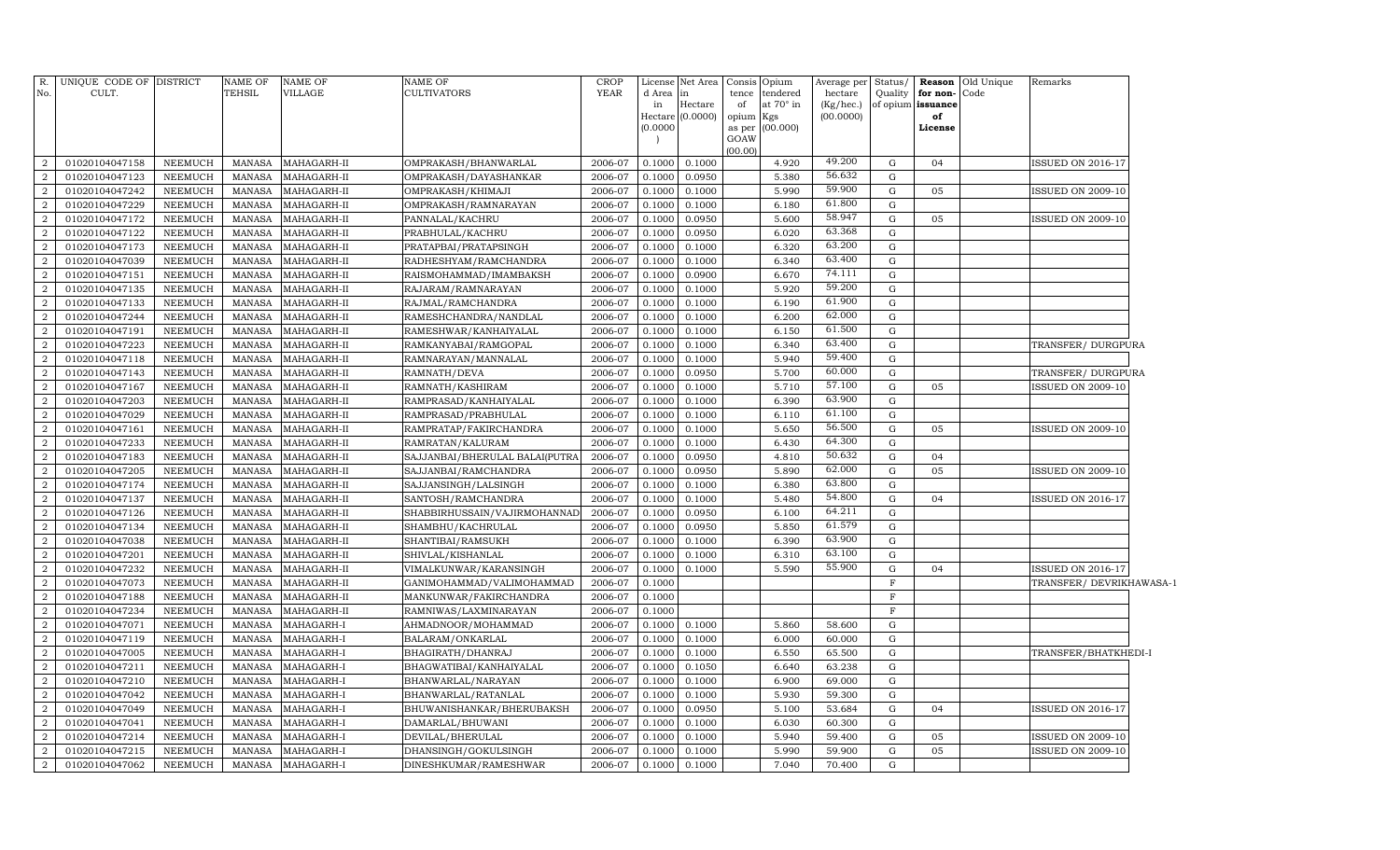| R.<br>No.                          | UNIQUE CODE OF DISTRICT<br>CULT. |                           | NAME OF<br>TEHSIL              | <b>NAME OF</b><br>VILLAGE | NAME OF<br>CULTIVATORS                          | CROP<br><b>YEAR</b> | d Area           | License Net Area<br>in      | <b>Opium</b><br>Consis<br>tendered<br>tence | Average per<br>hectare | Status/<br>Quality | for non-                | <b>Reason</b> Old Unique<br>Code | Remarks                  |
|------------------------------------|----------------------------------|---------------------------|--------------------------------|---------------------------|-------------------------------------------------|---------------------|------------------|-----------------------------|---------------------------------------------|------------------------|--------------------|-------------------------|----------------------------------|--------------------------|
|                                    |                                  |                           |                                |                           |                                                 |                     | in               | Hectare<br>Hectare (0.0000) | of<br>at 70° in<br>opium<br>Kgs             | (Kg/hec.)<br>(00.0000) |                    | of opium issuance<br>of |                                  |                          |
|                                    |                                  |                           |                                |                           |                                                 |                     | (0.0000)         |                             | (00.000)<br>as per                          |                        |                    | License                 |                                  |                          |
|                                    |                                  |                           |                                |                           |                                                 |                     |                  |                             | GOAW                                        |                        |                    |                         |                                  |                          |
|                                    |                                  |                           |                                |                           |                                                 |                     |                  |                             | (00.00)                                     |                        |                    |                         |                                  |                          |
| $\overline{a}$                     | 01020104047085                   | NEEMUCH                   | <b>MANASA</b>                  | MAHAGARH-I                | GHANSHYAM/CHAMPALAL                             | 2006-07             | 0.1000           | 0.1000                      | 6.460                                       | 64.600                 | G                  |                         |                                  |                          |
| $\boldsymbol{2}$                   | 01020104047237                   | NEEMUCH                   | <b>MANASA</b>                  | MAHAGARH-I                | GHANSHYAM/JAGANNATH                             | 2006-07             | 0.1000           | 0.1000                      | 6.590                                       | 65.900                 | G                  |                         | 01020104045132                   |                          |
| $\boldsymbol{2}$                   | 01020104047113                   | NEEMUCH                   | <b>MANASA</b>                  | MAHAGARH-I                | GHISALAL/KANHAIYALAL                            | 2006-07             | 0.1000           | 0.1000                      | 6.850                                       | 68.500                 | G                  |                         |                                  |                          |
| $\overline{2}$                     | 01020104047070                   | NEEMUCH                   | <b>MANASA</b>                  | MAHAGARH-I                | GOPALSINGH/BHUWANISHINGH                        | 2006-07             | 0.1000           | 0.1000                      | 6.380                                       | 63.800                 | G<br>G             |                         |                                  |                          |
| $\boldsymbol{2}$<br>$\overline{2}$ | 01020104047013<br>01020104047002 | NEEMUCH<br><b>NEEMUCH</b> | <b>MANASA</b><br><b>MANASA</b> | MAHAGARH-I<br>MAHAGARH-I  | GOVERDHANSINGH/CHENRAM                          | 2006-07<br>2006-07  | 0.1000<br>0.1000 | 0.1000<br>0.1000            | 5.800<br>6.530                              | 58.000<br>65.300       | G                  |                         |                                  |                          |
| $\overline{2}$                     | 01020104047060                   | <b>NEEMUCH</b>            | <b>MANASA</b>                  | MAHAGARH-I                | IBRAHIM KHAN/VAJIR KHAN<br>JAGDISHCHANDRA/GOPAL | 2006-07             | 0.1000           | 0.0950                      | 5.020                                       | 52.842                 | G                  | 04                      |                                  | <b>ISSUED ON 2016-17</b> |
| 2                                  | 01020104047034                   | NEEMUCH                   | MANASA                         | MAHAGARH-I                | JANAKILAL/RAMNIWAS                              | 2006-07             | 0.1000           | 0.1000                      | 5.850                                       | 58.500                 | G                  |                         |                                  |                          |
| $\overline{a}$                     | 01020104047026                   | <b>NEEMUCH</b>            | <b>MANASA</b>                  | MAHAGARH-I                | JARILAL/BHUWANIRAM                              | 2006-07             | 0.1000           | 0.1000                      | 5.840                                       | 58.400                 | ${\rm G}$          |                         |                                  |                          |
| $\overline{2}$                     | 01020104047025                   | <b>NEEMUCH</b>            | <b>MANASA</b>                  | MAHAGARH-I                | KALURAM/SALAGRAM                                | 2006-07             | 0.1000           | 0.1000                      | 6.450                                       | 64.500                 | G                  |                         |                                  |                          |
| $\overline{2}$                     | 01020104047082                   | NEEMUCH                   | <b>MANASA</b>                  | MAHAGARH-I                | KANHAIYALAL/KACHRU                              | 2006-07             | 0.1000           | 0.1000                      | 4.780                                       | 47.800                 | G                  | 04                      |                                  | ISSUED ON 2016-17        |
| $\boldsymbol{2}$                   | 01020104047018                   | NEEMUCH                   | <b>MANASA</b>                  | MAHAGARH-I                | KANHAIYALAL/MANGILAL                            | 2006-07             | 0.1000           | 0.1000                      | 5.020                                       | 50.200                 | G                  | 04                      |                                  | ISSUED ON 2016-17        |
| $\overline{2}$                     | 01020104047001                   | NEEMUCH                   | <b>MANASA</b>                  | MAHAGARH-I                | KANWARLAL/BHUWANIRAM                            | 2006-07             | 0.1000           | 0.0950                      | 6.200                                       | 65.263                 | G                  |                         |                                  |                          |
| $\boldsymbol{2}$                   | 01020104047003                   | <b>NEEMUCH</b>            | <b>MANASA</b>                  | MAHAGARH-I                | KESHARBAI/UDAIRAM                               | 2006-07             | 0.1000           | 0.0950                      | 6.310                                       | 66.421                 | G                  |                         |                                  |                          |
| $\boldsymbol{2}$                   | 01020104047037                   | <b>NEEMUCH</b>            | <b>MANASA</b>                  | MAHAGARH-I                | MANGIBAI/RAMNARAYAN                             | 2006-07             | 0.1000           | 0.0950                      | 5.580                                       | 58.737                 | ${\rm G}$          |                         |                                  |                          |
| $\overline{2}$                     | 01020104047012                   | NEEMUCH                   | <b>MANASA</b>                  | MAHAGARH-I                | MOHANLAL/HAMERA                                 | 2006-07             | 0.1000           | 0.1000                      | 3.399                                       | 33.990                 | $\bf{I}$           | 02                      |                                  |                          |
| $\overline{2}$                     | 01020104047092                   | NEEMUCH                   | MANASA                         | MAHAGARH-I                | MOHANLAL/HEERALAL                               | 2006-07             | 0.1000           | 0.1000                      | 6.150                                       | 61.500                 | G                  |                         |                                  |                          |
| $\boldsymbol{2}$                   | 01020104047090                   | NEEMUCH                   | <b>MANASA</b>                  | MAHAGARH-I                | MUNNALAL/RATANLAL                               | 2006-07             | 0.1000           | 0.0950                      | 5.890                                       | 62.000                 | ${\rm G}$          |                         |                                  |                          |
| 2                                  | 01020104047020                   | NEEMUCH                   | <b>MANASA</b>                  | MAHAGARH-I                | NANDLAL/DHANRAJ                                 | 2006-07             | 0.1000           | 0.1000                      | 5.940                                       | 59.400                 | G                  |                         |                                  |                          |
| $\boldsymbol{2}$                   | 01020104047078                   | NEEMUCH                   | <b>MANASA</b>                  | MAHAGARH-I                | OMPRAKASH/CHAMPALAL                             | 2006-07             | 0.1000           | 0.1000                      | 6.670                                       | 66.700                 | G                  |                         |                                  |                          |
| $\boldsymbol{2}$                   | 01020104047023                   | NEEMUCH                   | <b>MANASA</b>                  | MAHAGARH-I                | PARASMAL/RAJMAL                                 | 2006-07             | 0.1000           | 0.1050                      | 6.030                                       | 57.429                 | ${\rm G}$          | 05                      |                                  | <b>ISSUED ON 2009-10</b> |
| $\overline{2}$                     | 01020104047106                   | NEEMUCH                   | <b>MANASA</b>                  | MAHAGARH-I                | PRAHALADSINGH/MANGUSINGH                        | 2006-07             | 0.1000           | 0.1000                      | 4.300                                       | 43.000                 | $\bf{I}$           | 02                      |                                  |                          |
| $\overline{2}$                     | 01020104047089                   | <b>NEEMUCH</b>            | <b>MANASA</b>                  | MAHAGARH-I                | PRAKASHCHANDRA/UDAJI                            | 2006-07             | 0.1000           | 0.1000                      | 6.360                                       | 63.600                 | ${\rm G}$          |                         |                                  |                          |
| $\overline{2}$                     | 01020104047108                   | <b>NEEMUCH</b>            | <b>MANASA</b>                  | MAHAGARH-I                | RAJMAL/LAXMINARAYAN                             | 2006-07             | 0.1000           | 0.1000                      | 6.590                                       | 65.900                 | ${\rm G}$          |                         |                                  |                          |
| $\overline{2}$                     | 01020104047103                   | NEEMUCH                   | <b>MANASA</b>                  | MAHAGARH-I                | RAMESHCHANDRA/BADRILAL                          | 2006-07             | 0.1000           | 0.1000                      | 5.730                                       | 57.300                 | ${\rm G}$          | 05                      |                                  | <b>ISSUED ON 2009-10</b> |
| $\overline{2}$                     | 01020104047087                   | <b>NEEMUCH</b>            | <b>MANASA</b>                  | MAHAGARH-I                | RAMESHWAR/BHERULAL                              | 2006-07             | 0.1000           | 0.0950                      | 5.750                                       | 60.526                 | G                  |                         |                                  |                          |
| $\overline{2}$                     | 01020104047028                   | <b>NEEMUCH</b>            | <b>MANASA</b>                  | MAHAGARH-I                | RAMLAL/GOPAL                                    | 2006-07             | 0.1000           | 0.1000                      | 5.460                                       | 54.600                 | G                  | 04                      |                                  | ISSUED ON 2016-17        |
| $\overline{2}$                     | 01020104047009                   | <b>NEEMUCH</b>            | <b>MANASA</b>                  | MAHAGARH-I                | RAMPRASAD/RAMLAL                                | 2006-07             | 0.1000           | 0.1000                      | 5.760                                       | 57.600                 | ${\rm G}$          |                         |                                  |                          |
| $\overline{2}$                     | 01020104047102                   | NEEMUCH                   | <b>MANASA</b>                  | MAHAGARH-I                | SATYANARAYAN/KANHAIYALAL                        | 2006-07             | 0.1000           | 0.1000                      | 6.240                                       | 62.400                 | ${\rm G}$          | 05                      |                                  | <b>ISSUED ON 2009-10</b> |
| $\boldsymbol{2}$                   | 01020104047004                   | <b>NEEMUCH</b>            | <b>MANASA</b>                  | MAHAGARH-I                | SHAMBHULAL/MANGILAL                             | 2006-07             | 0.1000           | 0.0950                      | 5.490                                       | 57.789                 | ${\rm G}$          |                         |                                  |                          |
| $\overline{2}$                     | 01020104047213                   | NEEMUCH                   | <b>MANASA</b>                  | MAHAGARH-I                | SHAMBHUSINGH/DHANSINGH                          | 2006-07             | 0.1000           | 0.1050                      | 5.710                                       | 54.381                 | G                  | 04                      |                                  |                          |
| $\overline{2}$                     | 01020104047063                   | <b>NEEMUCH</b>            | <b>MANASA</b>                  | MAHAGARH-I                | SHARIF KHAN/NANHE KHAN                          | 2006-07             | 0.1000           | 0.0950                      | 6.050                                       | 63.684                 | G                  |                         |                                  |                          |
| $\overline{a}$                     | 01020104047046                   | NEEMUCH                   | <b>MANASA</b>                  | MAHAGARH-I                | SHIVNARAYAN/PRABHULAL                           | 2006-07             | 0.1000           | 0.1000                      | 7.170                                       | 71.700                 | G                  |                         |                                  |                          |
| $\overline{2}$                     | 01020104047110                   | <b>NEEMUCH</b>            | <b>MANASA</b>                  | MAHAGARH-I                | SURESHCHANDRA/RAMPRATAP                         | 2006-07             | 0.1000           | 0.1000                      | 5.990                                       | 59.900                 | ${\rm G}$          | 05                      |                                  | ISSUED ON 2009-10        |
| $\boldsymbol{2}$                   | 01020104047147                   | <b>NEEMUCH</b>            | <b>MANASA</b>                  | MAHAGARH-I                | SUSHILABAI/RAMNIWAS                             | 2006-07             | 0.1000           | 0.1000                      | 6.420                                       | 64.200                 | ${\rm G}$          |                         |                                  |                          |
| $\overline{2}$                     | 01020104047075                   | <b>NEEMUCH</b>            | <b>MANASA</b>                  | MAHAGARH-I                | ABDUL KARIM/VAJIR MOHAMMAD                      | 2006-07             | 0.1000           |                             |                                             |                        | $\mathbf F$        |                         |                                  |                          |
| $\overline{a}$                     | 01020104047095                   | NEEMUCH                   | <b>MANASA</b>                  | MAHAGARH-I                | BALARAM/RAMNIWAS                                | 2006-07             | 0.1000           |                             |                                             |                        | $\mathbf F$        |                         |                                  | TRANSFER/MOKHAMPURA      |
| $\boldsymbol{2}$                   | 01020104047064                   | NEEMUCH                   | <b>MANASA</b>                  | MAHAGARH-I                | BHANWARLAL/BHUWANISHANKAR                       | 2006-07             | 0.1000           |                             |                                             |                        | $\overline{F}$     |                         |                                  | TRANSFER/MOKHAMPURA      |
| 2                                  | 01020104047047                   | NEEMUCH                   | <b>MANASA</b>                  | MAHAGARH-I                | ISHAKH MOHAMMAD/VAJIR MOH.                      | 2006-07             | 0.1000           |                             |                                             |                        | $\mathbf F$        |                         |                                  |                          |
| $\mathbf{3}$                       | 01020104083038                   | NEEMUCH                   | <b>MANASA</b>                  | LUMDI                     | AMRATLAL/MANGILAL                               | 2006-07             | 0.1000           | 0.0900                      | 5.040                                       | 56.000                 | G                  | 05                      |                                  | <b>ISSUED ON 2009-10</b> |
| 3                                  | 01020104083017                   | NEEMUCH                   | <b>MANASA</b>                  | LUMDI                     | DEVILAL/RAMACHARAN                              | 2006-07             | 0.1000           | 0.1000                      | 6.660                                       | 66.600                 | G                  |                         |                                  | TRANSFER/ARNIYAMALI      |
| $\mathbf{3}$                       | 01020104083022                   | <b>NEEMUCH</b>            | <b>MANASA</b>                  | LUMDI                     | RODILAL/KESURAM                                 | 2006-07             | 0.1000           | 0.1000                      | 6.250                                       | 62.500                 | G                  |                         |                                  | TRANSFER/ARNIYAMALI      |
| $\mathbf{3}$                       | 01020104083011                   | <b>NEEMUCH</b>            | <b>MANASA</b>                  | LUMDI                     | KARULAL/HARLAL                                  | 2006-07             | 0.1000           | 0.0950                      | 2.450                                       | 25.789                 | ${\rm G}$          | 04                      |                                  |                          |
| $\mathbf{3}$                       | 01020104083026                   | NEEMUCH                   | <b>MANASA</b>                  | LUMDI                     | DURGABAI/RAMCHAND                               | 2006-07             | 0.1000           | 0.0950                      | 6.230                                       | 65.579                 | G                  |                         |                                  | TRANSFER/ARNIYAMALI      |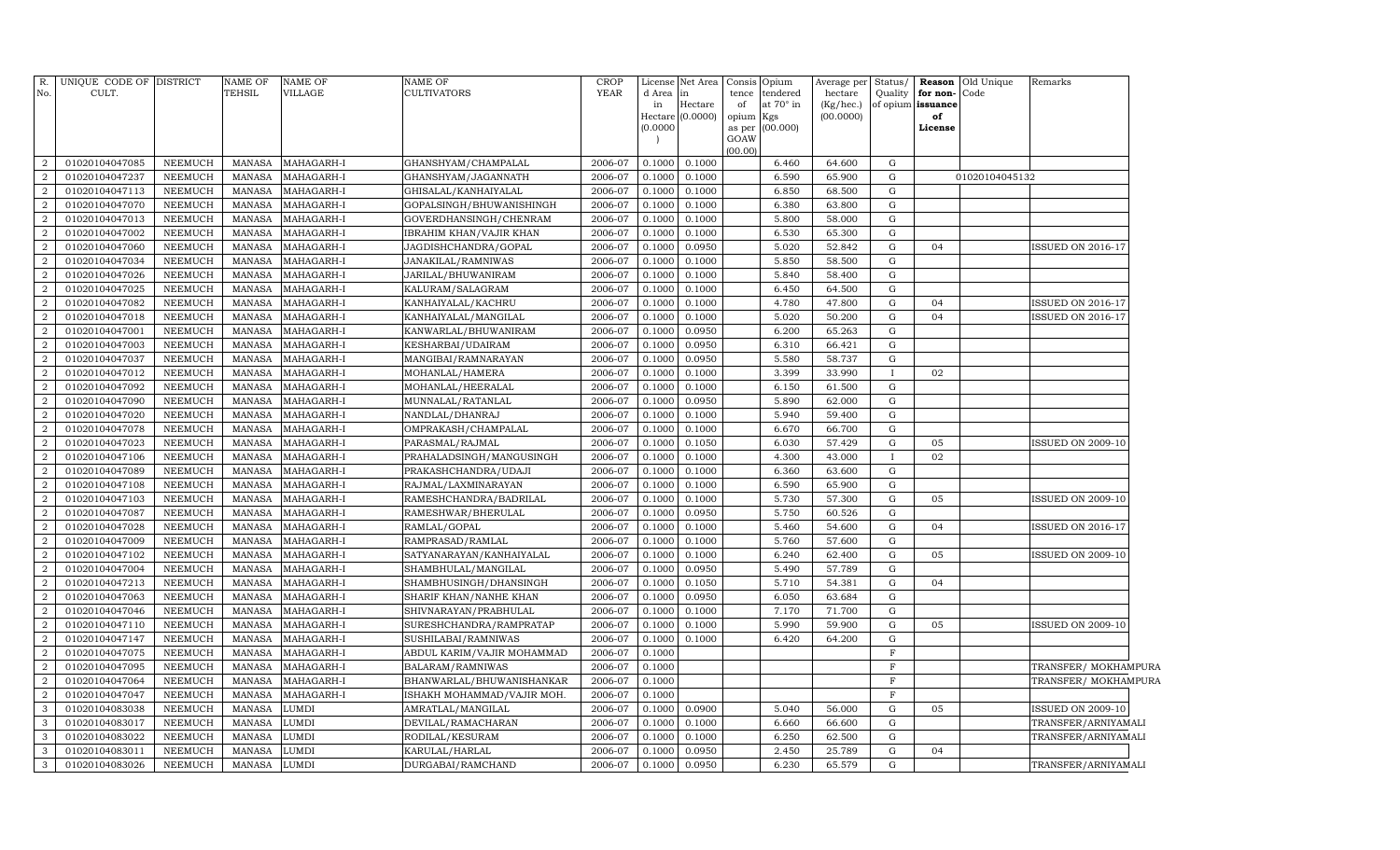| No.                 | R. UNIQUE CODE OF DISTRICT<br>CULT. |                    | <b>NAME OF</b><br><b>TEHSIL</b> | NAME OF<br>VILLAGE               | <b>NAME OF</b><br><b>CULTIVATORS</b>    | CROP<br>YEAR       | d Area              | License Net Area   Consis   Opium<br>in |                     | tence tendered   | Average per Status/<br>hectare | Quality | for non-      | Reason Old Unique<br>Code | Remarks                  |                                              |
|---------------------|-------------------------------------|--------------------|---------------------------------|----------------------------------|-----------------------------------------|--------------------|---------------------|-----------------------------------------|---------------------|------------------|--------------------------------|---------|---------------|---------------------------|--------------------------|----------------------------------------------|
|                     |                                     |                    |                                 |                                  |                                         |                    | in                  | Hectare<br>(0.0000)                     | of                  | at $70^\circ$ in | $(Kg/$ hec.) of opium issuance |         |               |                           |                          |                                              |
|                     |                                     |                    |                                 |                                  |                                         |                    | Hectare<br>(0.0000) |                                         | opium Kgs<br>as per | (00.000)         | (00.0000)                      |         | of<br>License |                           |                          |                                              |
|                     |                                     |                    |                                 |                                  |                                         |                    |                     |                                         | GOAW                |                  |                                |         |               |                           |                          |                                              |
|                     |                                     |                    |                                 |                                  |                                         |                    |                     |                                         | (00.00)             |                  |                                |         |               |                           |                          |                                              |
| $\mathbf{3}$        | 01020104083002                      | NEEMUCH            | MANASA                          | <b>LUMDI</b>                     | KANWARLAL/GOBAR                         | 2006-07            | 0.1000              | 0.1000                                  |                     | 5.680            | 56.800                         | G       | 05            |                           | <b>ISSUED ON 2009-10</b> |                                              |
| $\mathbf{3}$        | 01020104083023                      | NEEMUCH            | MANASA                          | <b>LUMDI</b>                     | MOHANBAI/BHANWARLAL                     | 2006-07            | 0.1000              | 0.0950                                  |                     | 5.610            | 59.053                         | G       |               |                           | TRANSFER/ARNIYAMALI      |                                              |
| $\overline{2}$      | 01020104046052                      | NEEMUCH            | MANASA                          | <b>LODKIYA</b>                   | BAGDIRAM/MANSINGH                       | 2006-07            | 0.1000              | 0.0950                                  |                     | 5.580            | 58.737                         | G       | 05            |                           | <b>ISSUED ON 2009-10</b> |                                              |
| $\overline{2}$      | 01020104046044                      | NEEMUCH            | MANASA                          | <b>LODKIYA</b>                   | BAGDIRAM/NANDLAL                        | 2006-07            | 0.1000              | 0.0950                                  |                     | 6.250            | 65.789                         | G       |               |                           |                          |                                              |
| $\overline{2}$      | 01020104046077                      | NEEMUCH            | MANASA                          | <b>LODKIYA</b>                   | BANSHILAL/KESHURAM                      | 2006-07            | 0.1000              | 0.1000                                  |                     | 6.320            | 63.200                         | G       |               |                           |                          |                                              |
| $\overline{2}$<br>2 | 01020104046078                      | NEEMUCH            | MANASA                          | <b>LODKIYA</b>                   | BHAGWANLAL/BAPULAL                      | 2006-07            | 0.1000              | 0.0950                                  |                     | 6.280            | 66.105                         | G       |               |                           |                          |                                              |
|                     | 01020104046100                      | NEEMUCH            | MANASA                          | <b>LODKIYA</b>                   | BHANWARLAL/KISHANLAL                    | 2006-07            | 0.1000              | 0.0950                                  |                     | 6.000            | 63.158                         | G       |               |                           |                          |                                              |
| $\overline{2}$      | 01020104046056                      | NEEMUCH            | MANASA                          | <b>LODKIYA</b>                   | CHAGANLAL/HEERALAL                      | 2006-07            | 0.1000              | 0.1000                                  |                     | 6.810            | 68.100                         | G       |               |                           |                          |                                              |
| $\overline{2}$<br>2 | 01020104046095                      | NEEMUCH            | MANASA                          | <b>LODKIYA</b>                   | CHATARBHUJ/KISHANLAL                    | 2006-07            | 0.1000              | 0.1000                                  |                     | 6.470            | 64.700                         | G<br>G  |               |                           |                          |                                              |
| $\overline{2}$      | 01020104046033                      | NEEMUCH            | MANASA                          | <b>LODKIYA</b>                   | DEVILAL/BHANWARLAL                      | 2006-07<br>2006-07 | 0.1000              | 0.0950                                  |                     | 6.390            | 67.263                         | G       |               |                           |                          |                                              |
| $\overline{2}$      | 01020104046097<br>01020104046001    | NEEMUCH<br>NEEMUCH | MANASA<br>MANASA                | <b>LODKIYA</b><br><b>LODKIYA</b> | FAKIRIBAI/GABBULAL<br>BAGDIRAM/SALAGRAM | 2006-07            | 0.1000<br>0.1000    | 0.1050<br>0.1000                        |                     | 6.570<br>6.800   | 62.571<br>68.000               | G       |               | 01020104047248            | NAME CHANGE              |                                              |
| 2                   | 01020104046058                      | NEEMUCH            | MANASA                          | <b>LODKIYA</b>                   | HULASMAL/HEERALAL                       | 2006-07            | 0.1000              | 0.1000                                  |                     | 6.570            | 65.700                         | G       |               |                           |                          |                                              |
| $\overline{2}$      | 01020104046043                      | NEEMUCH            | MANASA                          | <b>LODKIYA</b>                   | JAGDISHCHANDRA/BHERULAL                 | 2006-07            | 0.1000              | 0.0950                                  |                     | 5.640            | 59.368                         | G       | 05            |                           | <b>ISSUED ON 2009-10</b> |                                              |
| 2                   | 01020104046063                      | NEEMUCH            | <b>MANASA</b>                   | <b>LODKIYA</b>                   | KAILASHCHANDRA/FAKIRCHANDRA             | 2006-07            | 0.1000              | 0.0950                                  |                     | 6.460            | 68.000                         | G       |               |                           |                          |                                              |
| $\overline{2}$      | 01020104046068                      | NEEMUCH            | MANASA                          | <b>LODKIYA</b>                   | KARULAL/BHERULAL                        | 2006-07            | 0.1000              | 0.1000                                  |                     | 6.020            | 60.200                         | G       |               |                           |                          |                                              |
| $\overline{2}$      | 01020104046084                      | NEEMUCH            | <b>MANASA</b>                   | <b>LODKIYA</b>                   | KARULAL/MANGILAL BALAI                  | 2006-07            | 0.1000              | 0.0950                                  |                     | 6.190            | 65.158                         | G       |               |                           |                          |                                              |
| $\overline{2}$      | 01020104046087                      | NEEMUCH            | <b>MANASA</b>                   | LODKIYA                          | KASTURIBAI/MOHANLAL                     | 2006-07            | 0.1000              | 0.1000                                  |                     | 6.380            | 63.800                         | G       |               |                           |                          |                                              |
| $\overline{2}$      | 01020104046036                      | NEEMUCH            | <b>MANASA</b>                   | LODKIYA                          | LAXMINARAYAN/NANURAM                    | 2006-07            | 0.1000              | 0.1000                                  |                     | 6.820            | 68.200                         | G       |               |                           |                          |                                              |
| $\overline{2}$      | 01020104046049                      | NEEMUCH            | <b>MANASA</b>                   | LODKIYA                          | MADANLAL/BHANWARLAL                     | 2006-07            | 0.1000              | 0.1000                                  |                     | 5.920            | 59.200                         | G       | 05            |                           | <b>ISSUED ON 2009-10</b> |                                              |
| $\overline{2}$      | 01020104046053                      | NEEMUCH            | <b>MANASA</b>                   | LODKIYA                          | MADANLAL/NANDLAL                        | 2006-07            | 0.1000              | 0.0950                                  |                     | 6.470            | 68.105                         | G       |               |                           |                          |                                              |
| $\overline{a}$      | 01020104046002                      | NEEMUCH            | <b>MANASA</b>                   | LODKIYA                          | MANGILAL/FAKIRCHANDRA CHOTA             | 2006-07            | 0.1000              | 0.0950                                  |                     | 6.310            | 66.421                         | G       |               |                           |                          |                                              |
| $\overline{2}$      | 01020104046006                      | NEEMUCH            | <b>MANASA</b>                   | LODKIYA                          | MEGHRAJ/NANDLAL                         | 2006-07            | 0.1000              | 0.0950                                  |                     | 5.660            | 59.579                         | G       |               |                           |                          |                                              |
| 2                   | 01020104046048                      | NEEMUCH            | <b>MANASA</b>                   | LODKIYA                          | NALINIRANJAN/SHYAMSUNDER                | 2006-07            | 0.1000              | 0.1000                                  |                     | 6.830            | 68.300                         | G       |               |                           |                          |                                              |
| $\overline{2}$      | 01020104046035                      | NEEMUCH            | <b>MANASA</b>                   | LODKIYA                          | NANDA/BHERA LAD                         | 2006-07            | 0.1000              | 0.0950                                  |                     | 6.260            | 65.895                         | G       |               |                           |                          |                                              |
| $\overline{a}$      | 01020104046093                      | NEEMUCH            | <b>MANASA</b>                   | LODKIYA                          | RADHESHYAM/NATHULAL                     | 2006-07            | 0.1000              | 0.0900                                  |                     | 5.940            | 66.000                         | G       |               |                           |                          |                                              |
| $\overline{2}$      | 01020104046029                      | NEEMUCH            | <b>MANASA</b>                   | LODKIYA                          | RAMCHANDRA/SALAGRAM                     | 2006-07            | 0.1000              | 0.0950                                  |                     | 5.940            | 62.526                         | G       |               |                           |                          |                                              |
| 2                   | 01020104046010                      | NEEMUCH            | <b>MANASA</b>                   | LODKIYA                          | RAMNARAYAN/DALLA                        | 2006-07            | 0.1000              | 0.1000                                  |                     | 6.470            | 64.700                         | G       |               |                           | TRANSFER/ GANGNIYA KHEDI |                                              |
| $\overline{2}$      | 01020104046067                      | NEEMUCH            | <b>MANASA</b>                   | LODKIYA                          | RATANLAL/BAGDIRAM                       | 2006-07            | 0.1000              | 0.1000                                  |                     | 6.430            | 64.300                         | G       |               |                           |                          |                                              |
| -2                  | 01020104046071                      | NEEMUCH            | <b>MANASA</b>                   | <b>LODKIYA</b>                   | RUKMANBAI/KACHRU                        | 2006-07            | 0.1000              | 0.1000                                  |                     | 6.450            | 64.500                         | G       |               |                           |                          |                                              |
| $\overline{2}$      | 01020104046028                      | NEEMUCH            | <b>MANASA</b>                   | LODKIYA                          | RUKMANIBAI/MANGILAL                     | 2006-07            | 0.1000              | 0.1000                                  |                     | 5.360            | 53.600                         | G       | 04            |                           |                          |                                              |
| 2                   | 01020104046092                      | NEEMUCH            | <b>MANASA</b>                   | LODKIYA                          | SATYANARAYAN/PYARCHANDRA                | 2006-07            | 0.1000              | 0.1000                                  |                     | 6.480            | 64.800                         | G       |               |                           |                          |                                              |
| -2                  | 01020104046090                      | NEEMUCH            | <b>MANASA</b>                   | LODKIYA                          | SATYANARAYAN/RAMCHANDRA                 | 2006-07            | 0.1000              | 0.1000                                  |                     | 6.040            | 60.400                         | G       |               |                           | TRANSFER/BHATKHEDI-I     |                                              |
| 2                   | 01020104046057                      | NEEMUCH            | <b>MANASA</b>                   | <b>LODKIYA</b>                   | TULSIRAM/SURAJMAL                       | 2006-07            | 0.1000              | 0.1000                                  |                     | 6.120            | 61.200                         | G       |               |                           |                          |                                              |
| $\overline{2}$      | 01020104046020                      | NEEMUCH            | <b>MANASA</b>                   | <b>LODKIYA</b>                   | VARDICHANDRA/NANDA                      | 2006-07            | 0.1000              | 0.1000                                  |                     | 6.060            | 60.600                         | G       |               |                           |                          |                                              |
| -2                  | 01020104046064                      | NEEMUCH            | <b>MANASA</b>                   | <b>LODKIYA</b>                   | VISHNULAL/BHANWARLAL                    | 2006-07            | 0.1000              | 0.1000                                  |                     | 5.970            | 59.700                         | G       |               |                           |                          |                                              |
| $\mathbf{3}$        | 01020104070012                      | NEEMUCH            | <b>MANASA</b>                   | <b>KUNDWASA</b>                  | BAGDIRAM/NANALAL                        | 2006-07            | 0.1000              | 0.1000                                  |                     | 6.320            | 63.200                         | G       |               |                           | TRANSFER/KHANKHEDI       |                                              |
| $\mathbf{3}$        | 01020104070004                      | NEEMUCH            | <b>MANASA</b>                   | <b>KUNDWASA</b>                  | BHAGIRATH/KACHRU                        | 2006-07            | 0.1000              | 0.1000                                  |                     | 5.640            | 56.400                         | G       | 05            |                           |                          | ISSUED ON 2009-10/TRANSFER KHANKHEDI 2009-10 |
| $\mathbf{3}$        | 01020104070019                      | NEEMUCH            | <b>MANASA</b>                   | <b>KUNDWASA</b>                  | PYARIBAI/KACHRU                         | 2006-07            | 0.1000              | 0.1000                                  |                     | 5.180            | 51.800                         | G       | 04            |                           | <b>ISSUED ON 2016-17</b> |                                              |
| $\mathbf{3}$        | 01020104070008                      | NEEMUCH            | <b>MANASA</b>                   | <b>KUNDWASA</b>                  | SATYANARAYAN/NANALAL                    | 2006-07            | 0.1000              | 0.0950                                  |                     | 4.980            | 52.421                         | G       | 04            |                           |                          |                                              |
| $\mathbf{3}$        | 01020104070011                      | NEEMUCH            | <b>MANASA</b>                   | <b>KUNDWASA</b>                  | SHAMBHULAL/HIRALAL                      | 2006-07            | 0.1000              | 0.1000                                  |                     | 5.740            | 57.400                         | G       | 05            |                           |                          | ISSUED ON 2009-10/TRANSFER KUNDLA 2009-10    |
| $\mathbf{3}$        | 01020104070002                      | NEEMUCH            | <b>MANASA</b>                   | <b>KUNDWASA</b>                  | SHANKARLAL/KACHRU                       | 2006-07            | 0.1000              | 0.1000                                  |                     | 4.870            | 48.700                         | G       | 04            |                           | <b>ISSUED ON 2016-17</b> |                                              |
| $\mathbf{3}$        | 01020104063028                      | NEEMUCH            | MANASA                          | <b>KUNDLA</b>                    | ABHAYSINGH/KACHRULAL                    | 2006-07            | 0.1000              | 0.1000                                  |                     | 5.880            | 58.800                         | G       | 05            |                           | <b>ISSUED ON 2009-10</b> |                                              |
| $\mathbf{3}$        | 01020104063054                      | NEEMUCH            | MANASA KUNDLA                   |                                  | BAGDIRAM/NANURAM                        | 2006-07            | 0.1000              | 0.0950                                  |                     | 5.160            | 54.316                         | G       | 04            |                           | <b>ISSUED ON 2016-17</b> |                                              |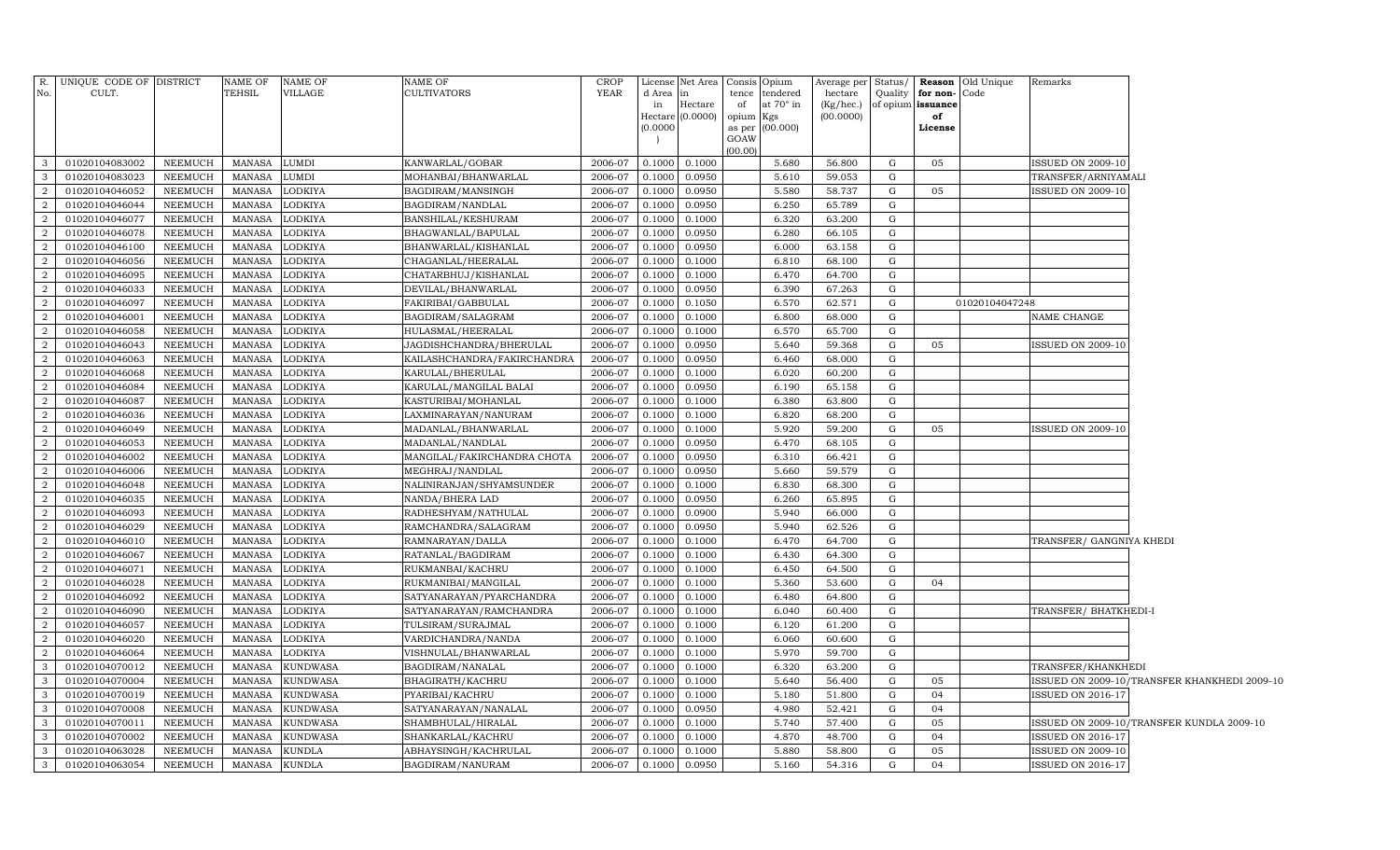| R.<br>No.    | UNIQUE CODE OF DISTRICT<br>CULT. |                | <b>NAME OF</b><br>TEHSIL | NAME OF<br><b>VILLAGE</b> | NAME OF<br><b>CULTIVATORS</b> | <b>CROP</b><br><b>YEAR</b> | License<br>d Area | Net Area<br>in   | Consis<br>tence | Opium<br>tendered | Average per<br>hectare | Status/<br>Quality | Reason<br>for non- | Old Unique<br>Code | Remarks                  |
|--------------|----------------------------------|----------------|--------------------------|---------------------------|-------------------------------|----------------------------|-------------------|------------------|-----------------|-------------------|------------------------|--------------------|--------------------|--------------------|--------------------------|
|              |                                  |                |                          |                           |                               |                            | in                | Hectare          | of              | at 70° in         | (Kg/hec.)              |                    | of opium issuance  |                    |                          |
|              |                                  |                |                          |                           |                               |                            | (0.0000)          | Hectare (0.0000) | opium           | Kgs               | (00.0000)              |                    | of                 |                    |                          |
|              |                                  |                |                          |                           |                               |                            |                   |                  | as per<br>GOAW  | (00.000)          |                        |                    | License            |                    |                          |
|              |                                  |                |                          |                           |                               |                            |                   |                  | (00.00)         |                   |                        |                    |                    |                    |                          |
| 3            | 01020104063049                   | <b>NEEMUCH</b> | <b>MANASA</b>            | <b>KUNDLA</b>             | BALU/NANURAM                  | 2006-07                    | 0.1000            | 0.1000           |                 | 5.960             | 59.600                 | ${\rm G}$          | 05                 |                    | <b>ISSUED ON 2009-10</b> |
| 3            | 01020104063068                   | <b>NEEMUCH</b> | <b>MANASA</b>            | <b>KUNDLA</b>             | BANSHILAL/BHERULAL            | 2006-07                    | 0.1000            | 0.0950           |                 | 5.970             | 62.842                 | ${\rm G}$          |                    |                    |                          |
| 3            | 01020104063121                   | <b>NEEMUCH</b> | <b>MANASA</b>            | <b>KUNDLA</b>             | BAPULAL/RAMLAL CHOTA          | 2006-07                    | 0.1000            | 0.1000           |                 | 6.390             | 63.900                 | ${\rm G}$          |                    |                    |                          |
| 3            | 01020104063086                   | <b>NEEMUCH</b> | <b>MANASA</b>            | <b>KUNDLA</b>             | BAPULAL/RAMLAL B ADA          | 2006-07                    | 0.1000            | 0.1000           |                 | 5.760             | 57.600                 | ${\rm G}$          | 05                 |                    | <b>ISSUED ON 2009-10</b> |
| 3            | 01020104063008                   | <b>NEEMUCH</b> | <b>MANASA</b>            | <b>KUNDLA</b>             | BASANTILAL/BHAWARLAL          | 2006-07                    | 0.1000            | 0.1000           |                 | 5.460             | 54.600                 | ${\rm G}$          | 04                 |                    |                          |
| 3            | 01020104063033                   | <b>NEEMUCH</b> | <b>MANASA</b>            | KUNDLA                    | BHAGWAN / MANGI LAL           | 2006-07                    | 0.1000            | 0.0950           |                 | 4.760             | 50.105                 | G                  | 04                 |                    | <b>ISSUED ON 2016-17</b> |
| 3            | 01020104063109                   | <b>NEEMUCH</b> | <b>MANASA</b>            | KUNDLA                    | BHANWARI BAI/ MOHAN LAL       | 2006-07                    | 0.1000            | 0.1000           |                 | 5.770             | 57.700                 | G                  | 05                 |                    | ISSUED ON 2009-10        |
| 3            | 01020104063081                   | <b>NEEMUCH</b> | <b>MANASA</b>            | <b>KUNDLA</b>             | BHERULAL/KHIMA                | 2006-07                    | 0.1000            | 0.1000           |                 | 6.280             | 62.800                 | ${\rm G}$          |                    |                    |                          |
| 3            | 01020104063101                   | <b>NEEMUCH</b> | <b>MANASA</b>            | <b>KUNDLA</b>             | BHONA/KALU                    | 2006-07                    | 0.1000            | 0.1000           |                 | 3.765             | 37.650                 | $\mathbf I$        | 02                 |                    |                          |
| 3            | 01020104063020                   | <b>NEEMUCH</b> | <b>MANASA</b>            | KUNDLA                    | BIHARILAL/BHERULAL            | 2006-07                    | 0.1000            | 0.1000           |                 | 6.890             | 68.900                 | ${\bf G}$          |                    |                    |                          |
| 3            | 01020104063088                   | <b>NEEMUCH</b> | <b>MANASA</b>            | <b>KUNDLA</b>             | CHANDRIBAI/MANGILAL           | 2006-07                    | 0.1000            | 0.1000           |                 | 6.740             | 67.400                 | ${\bf G}$          |                    |                    |                          |
| 3            | 01020104063009                   | <b>NEEMUCH</b> | <b>MANASA</b>            | <b>KUNDLA</b>             | DEVILAL/BHAWARLAL             | 2006-07                    | 0.1000            | 0.1000           |                 | 5.850             | 58.500                 | ${\rm G}$          | 05                 |                    | <b>ISSUED ON 2009-10</b> |
| 3            | 01020104063048                   | <b>NEEMUCH</b> | <b>MANASA</b>            | <b>KUNDLA</b>             | DEVILAL/NARAYAN               | 2006-07                    | 0.1000            | 0.0950           |                 | 5.740             | 60.421                 | ${\bf G}$          | 05                 |                    | ISSUED ON 2009-10        |
| $\mathbf{3}$ | 01020104063115                   | <b>NEEMUCH</b> | <b>MANASA</b>            | KUNDLA                    | FAKIRCHAND/DEVILAL            | 2006-07                    | 0.1000            | 0.1000           |                 | 5.040             | 50.400                 | ${\rm G}$          | 04                 |                    |                          |
| 3            | 01020104063059                   | <b>NEEMUCH</b> | <b>MANASA</b>            | KUNDLA                    | GANESHRAM/VARDA               | 2006-07                    | 0.1000            | 0.1000           |                 | 6.470             | 64.700                 | ${\rm G}$          |                    |                    |                          |
| 3            | 01020104063042                   | <b>NEEMUCH</b> | <b>MANASA</b>            | KUNDLA                    | GATTUBAI/MANGILAL             | 2006-07                    | 0.1000            | 0.1000           |                 | 6.120             | 61.200                 | G                  |                    |                    |                          |
| 3            | 01020104063084                   | <b>NEEMUCH</b> | <b>MANASA</b>            | KUNDLA                    | GHANSHYAM/BAPULAL             | 2006-07                    | 0.1000            | 0.1000           |                 | 5.970             | 59.700                 | ${\rm G}$          |                    |                    |                          |
| 3            | 01020104063145                   | <b>NEEMUCH</b> | <b>MANASA</b>            | KUNDLA                    | GIRIJA KUNWAR/MAHENDRA SINGH  | 2006-07                    | 0.1000            | 0.1000           |                 | 6.570             | 65.700                 | $\mathbf G$        |                    |                    |                          |
| 3            | 01020104063043                   | <b>NEEMUCH</b> | <b>MANASA</b>            | <b>KUNDLA</b>             | GOBARSINGH/SHANKARLAL         | 2006-07                    | 0.1000            | 0.1000           |                 | 6.320             | 63.200                 | ${\bf G}$          |                    |                    |                          |
| 3            | 01020104063063                   | <b>NEEMUCH</b> | <b>MANASA</b>            | <b>KUNDLA</b>             | JUJHAR/BAGDIRAM               | 2006-07                    | 0.1000            | 0.1000           |                 | 5.248             | 52.480                 | <b>I</b>           | 02                 |                    |                          |
| 3            | 01020104063106                   | <b>NEEMUCH</b> | <b>MANASA</b>            | KUNDLA                    | JUJHAR/VARDA                  | 2006-07                    | 0.1000            | 0.1000           |                 | 6.990             | 69.900                 | ${\bf G}$          |                    |                    |                          |
| 3            | 01020104063071                   | <b>NEEMUCH</b> | <b>MANASA</b>            | <b>KUNDLA</b>             | JUJHARSINGH/MOHANLAL          | 2006-07                    | 0.1000            | 0.1000           |                 | 5.410             | 54.100                 | ${\rm G}$          | 04                 |                    | ISSUED ON 2016-17        |
| 3            | 01020104063023                   | <b>NEEMUCH</b> | <b>MANASA</b>            | <b>KUNDLA</b>             | KAVARLAL/KARU                 | 2006-07                    | 0.1000            | 0.1000           |                 | 6.070             | 60.700                 | ${\rm G}$          |                    |                    |                          |
| 3            | 01020104063004                   | <b>NEEMUCH</b> | <b>MANASA</b>            | <b>KUNDLA</b>             | KISHANLAL/NANURAM             | 2006-07                    | 0.1000            | 0.0850           |                 | 4.650             | 54.706                 | ${\rm G}$          | 04                 |                    | ISSUED ON 2016-17        |
| 3            | 01020104063103                   | <b>NEEMUCH</b> | <b>MANASA</b>            | <b>KUNDLA</b>             | MADHU/NANDA                   | 2006-07                    | 0.1000            | 0.1000           |                 | 5.450             | 54.500                 | ${\rm G}$          | 04                 |                    | ISSUED ON 2016-17        |
| 3            | 01020104063123                   | <b>NEEMUCH</b> | <b>MANASA</b>            | <b>KUNDLA</b>             | MANGILAL/PYARA                | 2006-07                    | 0.1000            | 0.1000           |                 | 6.440             | 64.400                 | G                  |                    |                    |                          |
| 3            | 01020104063046                   | <b>NEEMUCH</b> | <b>MANASA</b>            | <b>KUNDLA</b>             | MANGILAL/RATANLAL             | 2006-07                    | 0.1000            | 0.0950           |                 | 5.880             | 61.895                 | $\mathbf G$        |                    |                    |                          |
| 3            | 01020104063095                   | <b>NEEMUCH</b> | <b>MANASA</b>            | <b>KUNDLA</b>             | MOHAN LAL/ DOULA              | 2006-07                    | 0.1000            | 0.1000           |                 | 5.220             | 52.200                 | ${\rm G}$          | 04                 |                    | ISSUED ON 2016-17        |
| 3            | 01020104063077                   | <b>NEEMUCH</b> | <b>MANASA</b>            | <b>KUNDLA</b>             | MOHANSINGH/RODSINGH           | 2006-07                    | 0.1000            | 0.0950           |                 | 4.590             | 48.316                 | $\mathbf G$        | 04                 |                    | ISSUED ON 2016-17        |
| 3            | 01020104063078                   | <b>NEEMUCH</b> | <b>MANASA</b>            | KUNDLA                    | MOTILAL/GIRDHARI              | 2006-07                    | 0.1000            | 0.1000           |                 | 5.020             | 50.200                 | ${\bf G}$          | 04                 |                    | ISSUED ON 2016-17        |
| 3            | 01020104063074                   | <b>NEEMUCH</b> | <b>MANASA</b>            | <b>KUNDLA</b>             | NARSINGH/KALU                 | 2006-07                    | 0.1000            | 0.1050           |                 | 5.620             | 53.524                 | ${\bf G}$          | 04                 |                    | ISSUED ON 2016-17        |
| 3            | 01020104063126                   | <b>NEEMUCH</b> | <b>MANASA</b>            | <b>KUNDLA</b>             | RADHESHYAM/ NARAYAN           | 2006-07                    | 0.1000            | 0.0950           |                 | 6.240             | 65.684                 | ${\rm G}$          |                    |                    |                          |
| 3            | 01020104063072                   | <b>NEEMUCH</b> | <b>MANASA</b>            | <b>KUNDLA</b>             | RADHESHYAM / RAMLAL           | 2006-07                    | 0.1000            | 0.0950           |                 | 5.130             | 54.000                 | ${\bf G}$          | 04                 |                    | ISSUED ON 2016-17        |
| 3            | 01020104063037                   | <b>NEEMUCH</b> | <b>MANASA</b>            | <b>KUNDLA</b>             | RADHESHYAM/KACHRULAL          | 2006-07                    | 0.1000            | 0.1000           |                 | 5.340             | 53.400                 | ${\rm G}$          | 04                 |                    | ISSUED ON 2016-17        |
| 3            | 01020104063017                   | <b>NEEMUCH</b> | <b>MANASA</b>            | <b>KUNDLA</b>             | RAM KUNWAR/HIRA               | 2006-07                    | 0.1000            | 0.0950           |                 | 6.530             | 68.737                 | ${\rm G}$          |                    |                    |                          |
| 3            | 01020104063076                   | <b>NEEMUCH</b> | <b>MANASA</b>            | KUNDLA                    | RAM SINGH/KISHANLAL           | 2006-07                    | 0.1000            | 0.1000           |                 | 5.820             | 58.200                 | ${\rm G}$          | 05                 |                    | <b>ISSUED ON 2009-10</b> |
| 3            | 01020104063070                   | <b>NEEMUCH</b> | <b>MANASA</b>            | KUNDLA                    | RAMCHANDRA/KISHANLAL          | 2006-07                    | 0.1000            | 0.1000           |                 | 5.430             | 54.300                 | $\mathbf G$        | 04                 |                    | ISSUED ON 2016-17        |
| 3            | 01020104063001                   | <b>NEEMUCH</b> | <b>MANASA</b>            | <b>KUNDLA</b>             | RAMLAL/BHUVANA                | 2006-07                    | 0.1000            | 0.1000           |                 | 6.800             | 68.000                 | $\mathbf G$        |                    |                    |                          |
| 3            | 01020104063019                   | <b>NEEMUCH</b> | <b>MANASA</b>            | <b>KUNDLA</b>             | RAMSINGH/DHANNA               | 2006-07                    | 0.1000            | 0.1000           |                 | 6.310             | 63.100                 | ${\bf G}$          |                    |                    |                          |
| 3            | 01020104063135                   | <b>NEEMUCH</b> | <b>MANASA</b>            | <b>KUNDLA</b>             | RATAN LAL/ AMRA JI            | 2006-07                    | 0.1000            | 0.0900           |                 | 6.340             | 70.444                 | ${\bf G}$          |                    |                    |                          |
| 3            | 01020104063058                   | <b>NEEMUCH</b> | <b>MANASA</b>            | KUNDLA                    | RODMAL/ KACHRU LAL            | 2006-07                    | 0.1000            | 0.1000           |                 | 5.940             | 59.400                 | ${\bf G}$          |                    |                    |                          |
| 3            | 01020104063146                   | <b>NEEMUCH</b> | <b>MANASA</b>            | KUNDLA                    | RUGHANATH/LADU                | 2006-07                    | 0.1000            | 0.1000           |                 | 6.750             | 67.500                 | ${\rm G}$          |                    |                    |                          |
| 3            | 01020104063090                   | <b>NEEMUCH</b> | <b>MANASA</b>            | <b>KUNDLA</b>             | SHANKAR/KACHRU                | 2006-07                    | 0.1000            | 0.1000           |                 | 6.230             | 62.300                 | ${\rm G}$          |                    |                    |                          |
| $\mathbf{3}$ | 01020104063025                   | <b>NEEMUCH</b> | <b>MANASA</b>            | <b>KUNDLA</b>             | SHIVNARAYAN/RAMLAL            | 2006-07                    | 0.1000            | 0.1050           |                 | 6.400             | 60.952                 | ${\rm G}$          |                    |                    |                          |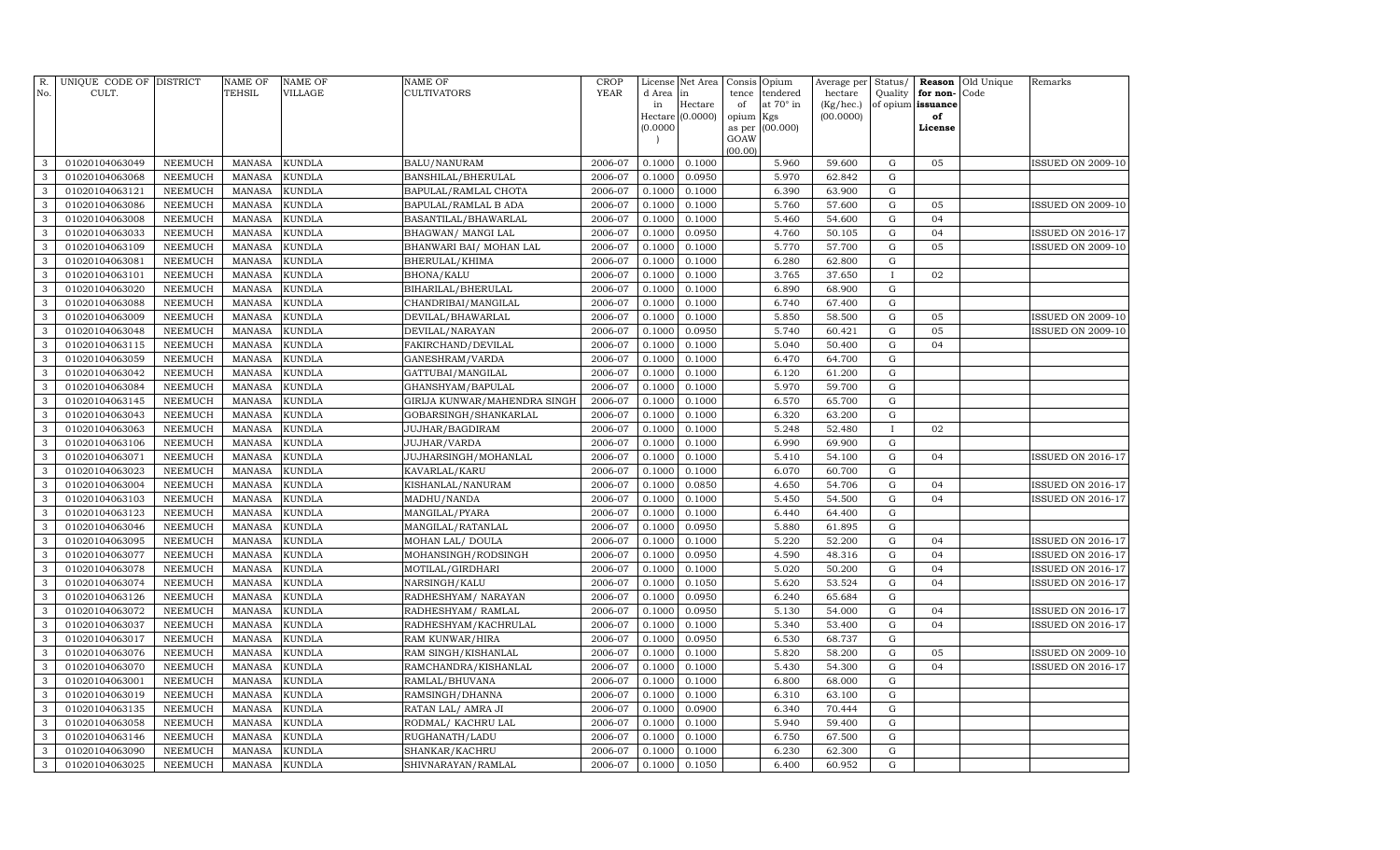| R.             | UNIQUE CODE OF DISTRICT |                | <b>NAME OF</b> | <b>NAME OF</b>     | NAME OF                | <b>CROP</b> | License             | Net Area |           | Consis Opium    | Average per | Status/     | Reason            | Old Unique | Remarks                        |  |
|----------------|-------------------------|----------------|----------------|--------------------|------------------------|-------------|---------------------|----------|-----------|-----------------|-------------|-------------|-------------------|------------|--------------------------------|--|
| No.            | CULT.                   |                | TEHSIL         | <b>VILLAGE</b>     | <b>CULTIVATORS</b>     | <b>YEAR</b> | d Area              | $\ln$    |           | tence tendered  | hectare     | Quality     | for non-          | Code       |                                |  |
|                |                         |                |                |                    |                        |             | in                  | Hectare  | of        | at 70° in       | (Kg/hec.)   |             | of opium issuance |            |                                |  |
|                |                         |                |                |                    |                        |             | Hectare<br>(0.0000) | (0.0000) | opium Kgs | as per (00.000) | (00.0000)   |             | of<br>License     |            |                                |  |
|                |                         |                |                |                    |                        |             |                     |          | GOAW      |                 |             |             |                   |            |                                |  |
|                |                         |                |                |                    |                        |             |                     |          | (00.00)   |                 |             |             |                   |            |                                |  |
| 3              | 01020104063062          | NEEMUCH        | MANASA         | <b>KUNDLA</b>      | SHRILAL/MOTILAL        | 2006-07     | 0.1000              | 0.0950   |           | 5.130           | 54.000      | G           | 04                |            | <b>ISSUED ON 2016-17</b>       |  |
| 3              | 01020104063150          | NEEMUCH        | <b>MANASA</b>  | <b>KUNDLA</b>      | SITARAM/KACHRU         | 2006-07     | 0.1000              | 0.0950   |           | 5.320           | 56.000      | G           | 05                |            | 102010407101 ISSUED ON 2009-10 |  |
| 3              | 01020104063018          | <b>NEEMUCH</b> | <b>MANASA</b>  | <b>KUNDLA</b>      | SONI BAI/ BHANWAR LAL  | 2006-07     | 0.1000              | 0.1000   |           | 6.110           | 61.100      | G           |                   |            |                                |  |
| 3              | 01020104063006          | <b>NEEMUCH</b> | <b>MANASA</b>  | <b>KUNDLA</b>      | TULSIRAM/LADUJI        | 2006-07     | 0.1000              | 0.1000   |           | 6.540           | 65.400      | G           |                   |            |                                |  |
|                | 01020104006001          | <b>NEEMUCH</b> | <b>MANASA</b>  | <b>KUNDALIYA</b>   | BHANWARLAL/NANDLAL     | 2006-07     | 0.1000              | 0.0950   |           | 5.730           | 60.316      | G           |                   |            |                                |  |
| $\mathbf{1}$   | 01020104006010          | NEEMUCH        | <b>MANASA</b>  | <b>KUNDALIYA</b>   | DHAPUBAI/BHAGWAN       | 2006-07     | 0.1000              | 0.0950   | 64.75     | 6.200           | 65.263      | $\bf{I}$    | 02                |            | <b>ISSUED ON 2009-10</b>       |  |
| $\mathbf{1}$   | 01020104006012          | <b>NEEMUCH</b> | <b>MANASA</b>  | <b>KUNDALIYA</b>   | KANWARLAL/RUPA         | 2006-07     | 0.1000              | 0.0950   |           | 6.360           | 66.947      | G           |                   |            |                                |  |
| $\mathbf{1}$   | 01020104006011          | NEEMUCH        | <b>MANASA</b>  | <b>KUNDALIYA</b>   | KESHURAM/MOTI          | 2006-07     | 0.1000              | 0.0950   |           | 6.150           | 64.737      | G           |                   |            |                                |  |
| $\mathbf{1}$   | 01020104006022          | NEEMUCH        | <b>MANASA</b>  | <b>KUNDALIYA</b>   | LAXMAN/PRATHAVIRAJ     | 2006-07     | 0.1000              | 0.0900   |           | 6.290           | 69.889      | G           |                   |            |                                |  |
|                | 01020104006004          | NEEMUCH        | <b>MANASA</b>  | <b>KUNDALIYA</b>   | MANGILAL/NANDA         | 2006-07     | 0.1000              | 0.0950   |           | 6.210           | 65.368      | G           |                   |            |                                |  |
|                | 01020104006015          | NEEMUCH        | <b>MANASA</b>  | <b>KUNDALIYA</b>   | PANNALAL/RUPA          | 2006-07     | 0.1000              | 0.0950   |           | 5.690           | 59.895      | G           |                   |            |                                |  |
|                | 01020104006013          | <b>NEEMUCH</b> | <b>MANASA</b>  | <b>KUNDALIYA</b>   | PURNASHANKAR/MADHOLAL  | 2006-07     | 0.1000              | 0.0950   |           | 6.300           | 66.316      | ${\rm G}$   |                   |            |                                |  |
|                | 01020104006016          | <b>NEEMUCH</b> | <b>MANASA</b>  | <b>KUNDALIYA</b>   | RAMESHCHANDRA/NATHULAL | 2006-07     | 0.1000              | 0.1000   | 64.75     | 7.750           | 77.500      | $\bf{I}$    | 02                |            | <b>ISSUED ON 2009-10</b>       |  |
|                | 01020104006017          | <b>NEEMUCH</b> | <b>MANASA</b>  | <b>KUNDALIYA</b>   | RUKMANIBAI/MADHOLAL    | 2006-07     | 0.1000              | 0.0950   |           | 5.730           | 60.316      | G           |                   |            |                                |  |
| $\overline{1}$ | 01020104022008          | <b>NEEMUCH</b> | <b>MANASA</b>  | KULTHANA BUJURG    | BALIBAI / SHANKARLAL   | 2006-07     | 0.1000              | 0.0950   |           | 5.970           | 62.842      | G           |                   |            | NAME CHANGE/TRANSFER/CHOWAKADI |  |
|                | 01020104022006          | <b>NEEMUCH</b> | <b>MANASA</b>  | KULTHANA BUJURG    | BANSHILAL/AMARCHAND    | 2006-07     | 0.1000              | 0.1000   |           | 5.820           | 58.200      | G           | 05                |            | <b>ISSUED ON 2009-10</b>       |  |
|                | 01020104022001          | NEEMUCH        | <b>MANASA</b>  | KULTHANA BUJURG    | BHANWARLAL/HAJARILAL   | 2006-07     | 0.1000              | 0.0950   |           | 5.390           | 56.737      | ${\rm G}$   | 05                |            | ISSUED ON 2009-10              |  |
|                | 01020104022011          | NEEMUCH        | <b>MANASA</b>  | KULTHANA BUJURG    | CHHAGANIBAI/NANDLAL    | 2006-07     | 0.1000              | 0.0950   |           | 5.170           | 54.421      | G           | 04                |            | <b>ISSUED ON 2016-17</b>       |  |
|                | 01020104022015          | NEEMUCH        | <b>MANASA</b>  | KULTHANA BUJURG    | GHISALAL/PYARCHANDRA   | 2006-07     | 0.1000              | 0.0950   |           | 6.330           | 66.632      | G           |                   |            |                                |  |
|                | 01020104022010          | NEEMUCH        | <b>MANASA</b>  | KULTHANA BUJURG    | GOPAL/KANHEYALAL       | 2006-07     | 0.1000              | 0.1000   |           | 6.410           | 64.100      | G           |                   |            |                                |  |
|                | 01020104022016          | <b>NEEMUCH</b> | <b>MANASA</b>  | KULTHANA BUJURG    | KISHANLAL/NARAYAN      | 2006-07     | 0.1000              | 0.1000   |           | 6.420           | 64.200      | ${\rm G}$   |                   |            |                                |  |
|                | 01020104022004          | NEEMUCH        | <b>MANASA</b>  | KULTHANA BUJURG    | LABHCHAND/GHISALAL     | 2006-07     | 0.1000              | 0.1000   |           | 5.790           | 57.900      | ${\rm G}$   | 05                |            | <b>ISSUED ON 2009-10</b>       |  |
|                | 01020104022007          | NEEMUCH        | <b>MANASA</b>  | KULTHANA BUJURG    | MATAHRALAL/ SHOLA      | 2006-07     | 0.1000              | 0.1000   |           | 5.770           | 57.700      | ${\rm G}$   | 05                |            | <b>ISSUED ON 2009-10</b>       |  |
|                | 01020104022005          | NEEMUCH        | <b>MANASA</b>  | KULTHANA BUJURG    | MODIRAM/BHERULAL       | 2006-07     | 0.1000              | 0.1000   |           | 6.410           | 64.100      | G           |                   |            |                                |  |
|                | 01020104022012          | NEEMUCH        | <b>MANASA</b>  | KULTHANA BUJURG    | MOTILAL/JAIRAM         | 2006-07     | 0.1000              | 0.1000   |           | 5.660           | 56.600      | ${\rm G}$   | 05                |            | <b>ISSUED ON 2009-10</b>       |  |
|                | 01020104022003          | NEEMUCH        | <b>MANASA</b>  | KULTHANA BUJURG    | NANALAL/BHERULAL       | 2006-07     | 0.1000              | 0.1000   |           | 6.270           | 62.700      | G           |                   |            |                                |  |
|                | 01020104022018          | NEEMUCH        | <b>MANASA</b>  | KULTHANA BUJURG    | PARMANAND/ PYARCHAND   | 2006-07     | 0.1000              | 0.1000   |           | 6.320           | 63.200      | G           |                   |            |                                |  |
|                | 01020104022017          | <b>NEEMUCH</b> | <b>MANASA</b>  | KULTHANA BUJURG    | RAMESH/PRITHVIRAJ      | 2006-07     | 0.1000              | 0.1000   |           | 6.080           | 60.800      | G           |                   |            |                                |  |
|                | 01020104022002          | NEEMUCH        | <b>MANASA</b>  | KULTHANA BUJURG    | SHRILAL/HAJARILAL      | 2006-07     | 0.1000              | 0.0950   |           | 5.500           | 57.895      | G           | 05                |            | <b>ISSUED ON 2009-10</b>       |  |
| 3              | 01020104094027          | NEEMUCH        | <b>MANASA</b>  | KHUSHALPURA        | BABULAL/MANGUDAS       | 2006-07     | 0.1000              | 0.0900   |           | 4.970           | 55.222      | G           | 04                |            | <b>ISSUED ON 2016-17</b>       |  |
| 3              | 01020104094003          | NEEMUCH        | <b>MANASA</b>  | KHUSHALPURA        | BHAVARLAL/AMRA         | 2006-07     | 0.1000              | 0.0950   |           | 6.290           | 66.211      | G           |                   |            |                                |  |
| 3              | 01020104094015          | NEEMUCH        | <b>MANASA</b>  | <b>KHUSHALPURA</b> | DALU/AMRA              | 2006-07     | 0.1000              | 0.1000   |           | 6.260           | 62.600      | G           |                   |            |                                |  |
| 3              | 01020104094023          | NEEMUCH        | <b>MANASA</b>  | KHUSHALPURA        | HULASIBAI/BHERA        | 2006-07     | 0.1000              | 0.0900   |           | 5.460           | 60.667      | G           |                   |            |                                |  |
| 3              | 01020104094028          | NEEMUCH        | <b>MANASA</b>  | <b>KHUSHALPURA</b> | KAMERIBAI/CHATARBHUJ   | 2006-07     | 0.1000              | 0.0950   |           | 5.160           | 54.316      | G           | 04                |            | <b>ISSUED ON 2016-17</b>       |  |
| 3              | 01020104094004          | <b>NEEMUCH</b> | <b>MANASA</b>  | <b>KHUSHALPURA</b> | MANGILAL/BHERA         | 2006-07     | 0.1000              | 0.0850   |           | 5.330           | 62.706      | $\mathbf G$ |                   |            |                                |  |
| 3              | 01020104094026          | <b>NEEMUCH</b> | <b>MANASA</b>  | <b>KHUSHALPURA</b> | PRABHU/GOPAL           | 2006-07     | 0.1000              | 0.0900   |           | 3.570           | 39.667      | $\mathbf G$ | 04                |            | ISSUED ON 2016-17              |  |
| 3              | 01020104094006          | <b>NEEMUCH</b> | <b>MANASA</b>  | <b>KHUSHALPURA</b> | RAMCHANDRA/RAMLAL      | 2006-07     | 0.1000              | 0.1000   |           | 5.630           | 56.300      | G           |                   |            |                                |  |
| 3              | 01020104094002          | <b>NEEMUCH</b> | <b>MANASA</b>  | <b>KHUSHALPURA</b> | SAMADBAI/KISHNA        | 2006-07     | 0.1000              | 0.1000   |           | 4.930           | 49.300      | G           | 04                |            | <b>ISSUED ON 2016-17</b>       |  |
| 3              | 01020104094013          | <b>NEEMUCH</b> | <b>MANASA</b>  | <b>KHUSHALPURA</b> | SHANKARLLA/GOPAL       | 2006-07     | 0.1000              | 0.1050   |           | 6.240           | 59.429      | $\mathbf G$ |                   |            |                                |  |
| 3              | 01020104081027          | <b>NEEMUCH</b> | <b>MANASA</b>  | <b>KHETPALIA</b>   | BHANVARLAL/RAMLAL      | 2006-07     | 0.1000              | 0.1000   |           | 5.760           | 57.600      | $\mathbf G$ |                   |            |                                |  |
| 3              | 01020104081004          | <b>NEEMUCH</b> | <b>MANASA</b>  | <b>KHETPALIA</b>   | KESHRIMAL/DHANRAJ      | 2006-07     | 0.1000              | 0.0900   |           | 5.550           | 61.667      | G           |                   |            |                                |  |
| 3              | 01020104081038          | <b>NEEMUCH</b> | <b>MANASA</b>  | <b>KHETPALIA</b>   | LALSINGH/HEMRAJ        | 2006-07     | 0.1000              | 0.1050   |           | 5.320           | 50.667      | ${\rm G}$   | 04                |            | ISSUED ON 2016-17              |  |
| $\mathbf{3}$   | 01020104081009          | <b>NEEMUCH</b> | <b>MANASA</b>  | <b>KHETPALIA</b>   | LALSINGH/PANNALAL      | 2006-07     | 0.1000              | 0.1000   |           | 6.430           | 64.300      | ${\rm G}$   |                   |            |                                |  |
| $\mathbf{3}$   | 01020104081012          | <b>NEEMUCH</b> | MANASA         | <b>KHETPALIA</b>   | SOHANLAL/RAMLAL        | 2006-07     | 0.1000              | 0.1000   |           | 6.160           | 61.600      | ${\rm G}$   |                   |            |                                |  |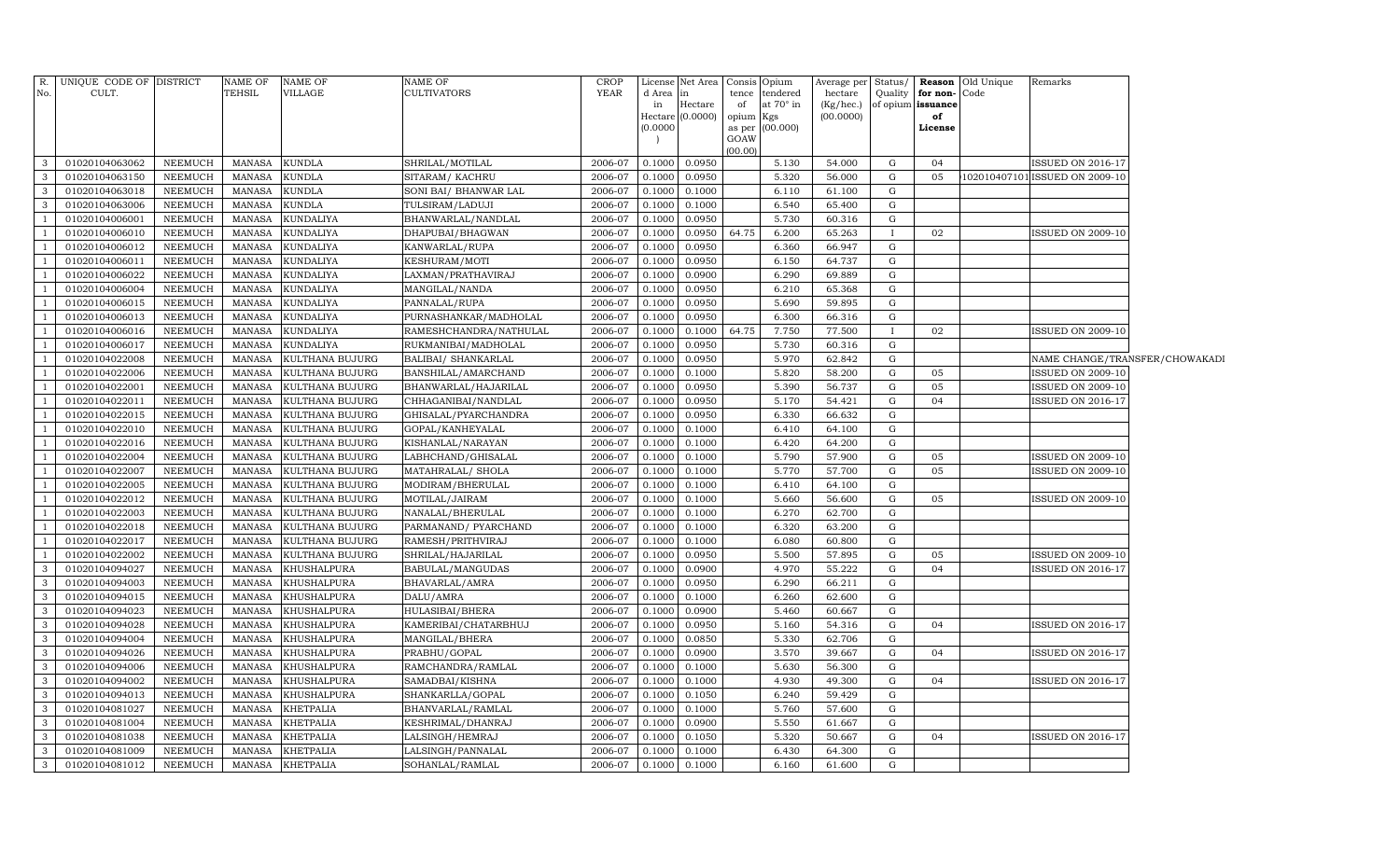| R.<br>No.      | UNIQUE CODE OF DISTRICT<br>CULT. |                | <b>NAME OF</b><br>TEHSIL | NAME OF<br>VILLAGE | <b>NAME OF</b><br>CULTIVATORS | <b>CROP</b><br><b>YEAR</b> | d Area in<br>in<br>(0.0000) | License Net Area<br>Hectare<br>Hectare (0.0000) | Consis<br>tence<br>of<br>opium<br>as per<br>GOAW | Opium<br>tendered<br>at 70° in<br>Kgs<br>(00.000) | Average per<br>hectare<br>(Kg/hec.)<br>(00.0000) | Status/      | Quality for non-Code<br>of opium issuance<br>of<br>License | <b>Reason</b> Old Unique | Remarks                        |  |
|----------------|----------------------------------|----------------|--------------------------|--------------------|-------------------------------|----------------------------|-----------------------------|-------------------------------------------------|--------------------------------------------------|---------------------------------------------------|--------------------------------------------------|--------------|------------------------------------------------------------|--------------------------|--------------------------------|--|
|                |                                  |                |                          |                    |                               |                            |                             |                                                 | (00.00)                                          |                                                   |                                                  |              |                                                            |                          |                                |  |
| 3              | 01020104081024                   | NEEMUCH        | MANASA                   | <b>KHETPALIA</b>   | PANNALAL/RATANLAL             | 2006-07                    | 0.1000                      | 0.1000                                          |                                                  | 6.020                                             | 60.200                                           | G            |                                                            |                          |                                |  |
| 3              | 01020104081014                   | <b>NEEMUCH</b> | MANASA                   | <b>KHETPALIA</b>   | PURALAL/GULAB                 | 2006-07                    | 0.1000                      | 0.0950                                          |                                                  | 4.670                                             | 49.158                                           | G            | 04                                                         |                          |                                |  |
| 3              | 01020104081015                   | <b>NEEMUCH</b> | <b>MANASA</b>            | <b>KHETPALIA</b>   | RAMPRASAD/DEVILAL             | 2006-07                    | 0.1000                      | 0.0950                                          |                                                  | 5.690                                             | 59.895                                           | G            |                                                            |                          |                                |  |
| $\mathbf{3}$   | 01020104081011                   | <b>NEEMUCH</b> | <b>MANASA</b>            | <b>KHETPALIA</b>   | RANGLAL/KACHRU                | 2006-07                    | 0.1000                      | 0.0950                                          |                                                  | 5.840                                             | 61.474                                           | G            |                                                            |                          |                                |  |
| 3              | 01020104081017                   | <b>NEEMUCH</b> | <b>MANASA</b>            | <b>KHETPALIA</b>   | SHAMBHULAL/SEVA               | 2006-07                    | 0.1000                      | 0.0950                                          |                                                  | 5.650                                             | 59.474                                           | G            |                                                            |                          |                                |  |
| $\mathbf{3}$   | 01020104081037                   | <b>NEEMUCH</b> | <b>MANASA</b>            | <b>KHETPALIA</b>   | SHIVNARAYAN/PURALAL           | 2006-07                    | 0.1000                      | 0.0950                                          |                                                  | 2.528                                             | 26.611                                           | $\mathbf{I}$ | 02                                                         |                          |                                |  |
| 3              | 01020104087021                   | <b>NEEMUCH</b> | <b>MANASA</b>            | <b>KHEMPURA</b>    | BHARATSINGH/LALSINGH          | 2006-07                    | 0.1000                      | 0.0950                                          |                                                  | 5.670                                             | 59.684                                           | ${\rm G}$    | 05                                                         |                          | <b>ISSUED ON 2009-10</b>       |  |
| $\mathbf{3}$   | 01020104087019                   | <b>NEEMUCH</b> | MANASA                   | <b>KHEMPURA</b>    | BHAVARBAI/RAMSINGH            | 2006-07                    | 0.1000                      | 0.1000                                          |                                                  | 6.570                                             | 65.700                                           | G            |                                                            |                          |                                |  |
| 3              | 01020104087002                   | <b>NEEMUCH</b> | MANASA                   | <b>KHEMPURA</b>    | BHAVARSINGH/BHERUSINGH        | 2006-07                    | 0.1000                      | 0.1000                                          |                                                  | 6.000                                             | 60.000                                           | G            | 05                                                         |                          | <b>ISSUED ON 2009-10</b>       |  |
| $\mathbf{3}$   | 01020104087023                   | <b>NEEMUCH</b> | MANASA                   | <b>KHEMPURA</b>    | DASHRATHSINGH/KALU SINGH      | 2006-07                    | 0.1000                      | 0.0950                                          |                                                  | 5.960                                             | 62.737                                           | G            |                                                            |                          |                                |  |
| 3              | 01020104087034                   | <b>NEEMUCH</b> | <b>MANASA</b>            | <b>KHEMPURA</b>    | DEUBAI/PATI RAMLAL            | 2006-07                    | 0.1000                      | 0.1000                                          |                                                  | 5.730                                             | 57.300                                           | G            | 05                                                         |                          | <b>ISSUED ON 2009-10</b>       |  |
| $\mathbf{3}$   | 01020104087030                   | <b>NEEMUCH</b> | <b>MANASA</b>            | <b>KHEMPURA</b>    | DEVILAL/NANDA                 | 2006-07                    | 0.1000                      | 0.0950                                          |                                                  | 6.460                                             | 68.000                                           | G            |                                                            |                          |                                |  |
| 3              | 01020104087009                   | <b>NEEMUCH</b> | <b>MANASA</b>            | <b>KHEMPURA</b>    | GHISALAL/BHUVANA              | 2006-07                    | 0.1000                      | 0.0950                                          |                                                  | 6.460                                             | 68.000                                           | G            |                                                            |                          |                                |  |
| $\mathbf{3}$   | 01020104087001                   | <b>NEEMUCH</b> | <b>MANASA</b>            | KHEMPURA           | HARISINGH/KACHRUSINGH         | 2006-07                    | 0.1000                      | 0.0950                                          |                                                  | 5.570                                             | 58.632                                           | G            | 05                                                         |                          | <b>ISSUED ON 2009-10</b>       |  |
| 3              | 01020104087014                   | <b>NEEMUCH</b> | MANASA                   | <b>KHEMPURA</b>    | ISHVARSINGH/BHERUSINGH        | 2006-07                    | 0.1000                      | 0.0950                                          |                                                  | 5.730                                             | 60.316                                           | ${\rm G}$    |                                                            |                          |                                |  |
| $\mathbf{3}$   | 01020104087024                   | <b>NEEMUCH</b> | <b>MANASA</b>            | KHEMPURA           | KRISHNAGOPAL/MANGILAL         | 2006-07                    | 0.1000                      | 0.1000                                          |                                                  | 6.120                                             | 61.200                                           | G            |                                                            |                          |                                |  |
| 3              | 01020104087012                   | NEEMUCH        | MANASA                   | KHEMPURA           | KUSHAL BAI/ PRABHULAL         | 2006-07                    | 0.1000                      | 0.1000                                          |                                                  | 6.080                                             | 60.800                                           | ${\rm G}$    |                                                            |                          |                                |  |
| $\mathbf{3}$   | 01020104087032                   | NEEMUCH        | <b>MANASA</b>            | KHEMPURA           | LALSINGH/KISHORSINGH          | 2006-07                    | 0.1000                      | 0.0950                                          |                                                  | 5.960                                             | 62.737                                           | G            |                                                            |                          |                                |  |
| 3              | 01020104087029                   | <b>NEEMUCH</b> | <b>MANASA</b>            | KHEMPURA           | LAXMANSINGH/HARISINGH         | 2006-07                    | 0.1000                      | 0.0950                                          |                                                  | 5.520                                             | 58.105                                           | ${\rm G}$    | 05                                                         |                          | <b>ISSUED ON 2009-10</b>       |  |
| 3              | 01020104087016                   | <b>NEEMUCH</b> | <b>MANASA</b>            | KHEMPURA           | MADANLAL/RAMLAL               | 2006-07                    | 0.1000                      | 0.1000                                          |                                                  | 5.840                                             | 58.400                                           | G            | 05                                                         |                          | <b>ISSUED ON 2009-10</b>       |  |
| 3              | 01020104087006                   | <b>NEEMUCH</b> | <b>MANASA</b>            | KHEMPURA           | MANSINGH/KISHOR SINGH         | 2006-07                    | 0.1000                      | 0.0950                                          |                                                  | 5.770                                             | 60.737                                           | G            | 05                                                         |                          | <b>ISSUED ON 2009-10</b>       |  |
| 3              | 01020104087022                   | <b>NEEMUCH</b> | <b>MANASA</b>            | KHEMPURA           | NANDLAL/LAXMINARAYAN          | 2006-07                    | 0.1000                      | 0.1000                                          |                                                  | 6.230                                             | 62.300                                           | $\mathbf G$  |                                                            |                          |                                |  |
| 3              | 01020104087020                   | <b>NEEMUCH</b> | <b>MANASA</b>            | KHEMPURA           | SUKHIBAI/BABULAL              | 2006-07                    | 0.1000                      | 0.0950                                          |                                                  | 5.560                                             | 58.526                                           | $\mathbf G$  | 05                                                         |                          | <b>ISSUED ON 2009-10</b>       |  |
| 3              | 01020104087018                   | <b>NEEMUCH</b> | <b>MANASA</b>            | KHEMPURA           | VINODSINGH/DEVISINGH          | 2006-07                    | 0.1000                      | 0.0950                                          |                                                  | 6.110                                             | 64.316                                           | $\mathbf G$  |                                                            |                          |                                |  |
|                | 01020104010035                   | <b>NEEMUCH</b> | <b>MANASA</b>            | KHEDLI             | AMARSINGH/DALUSINGH           | 2006-07                    | 0.1000                      | 0.1000                                          |                                                  | 5.030                                             | 50.300                                           | $\mathbf G$  | 04                                                         |                          | <b>ISSUED ON 2016-17</b>       |  |
|                | 01020104010020                   | <b>NEEMUCH</b> | <b>MANASA</b>            | KHEDLI             | AMARSINGH/PRATAPSINGH         | 2006-07                    | 0.1000                      | 0.1000                                          |                                                  | 6.830                                             | 68.300                                           | $\mathbf G$  |                                                            |                          |                                |  |
|                | 01020104010283                   | <b>NEEMUCH</b> | <b>MANASA</b>            | <b>KHEDLI</b>      | BHANWAR LAL/ KANHAIYA LAL     | 2006-07                    | 0.1000                      | 0.1000                                          |                                                  | 6.760                                             | 67.600                                           | $\mathbf G$  |                                                            | 01020104021024           |                                |  |
| $\overline{1}$ | 01020104010050                   | <b>NEEMUCH</b> | <b>MANASA</b>            | KHEDLI             | BHERUSINGH/GOPALSINGH         | 2006-07                    | 0.1000                      | 0.1000                                          |                                                  | 6.700                                             | 67.000                                           | G            |                                                            |                          |                                |  |
|                | 01020104010108                   | <b>NEEMUCH</b> | <b>MANASA</b>            | KHEDLI             | CHUNNILAL/HUKHMA              | 2006-07                    | 0.1000                      | 0.1000                                          |                                                  | 6.500                                             | 65.000                                           | G            |                                                            |                          |                                |  |
|                | 01020104010052                   | <b>NEEMUCH</b> | <b>MANASA</b>            | KHEDLI             | DEUBAI/JAMNALAL               | 2006-07                    | 0.1000                      | 0.0950                                          |                                                  | 5.840                                             | 61.474                                           | $\mathbf G$  |                                                            |                          |                                |  |
|                | 01020104010279                   | <b>NEEMUCH</b> | <b>MANASA</b>            | KHEDLI             | GANGA BAI/GULABCHAND          | 2006-07                    | 0.1000                      | 0.0950                                          |                                                  | 6.990                                             | 73.579                                           | $\mathbf G$  |                                                            |                          |                                |  |
|                | 01020104010095                   | <b>NEEMUCH</b> | <b>MANASA</b>            | KHEDLI             | GISHIBAI/NANALAL              | 2006-07                    | 0.1000                      | 0.1000                                          |                                                  | 6.820                                             | 68.200                                           | $\mathbf G$  |                                                            |                          |                                |  |
|                | 01020104010053                   | NEEMUCH        | <b>MANASA</b>            | KHEDLI             | HARI SINGH/SARDAR SINGH       | 2006-07                    | 0.1000                      | 0.1000                                          | 30.50                                            | 2.210                                             | 22.100                                           |              | 02                                                         |                          |                                |  |
|                | 01020104010056                   | <b>NEEMUCH</b> | <b>MANASA</b>            | KHEDLI             | HARISINGH/NAWALSINGH          | 2006-07                    | 0.1000                      | 0.1000                                          |                                                  | 6.360                                             | 63.600                                           | G            |                                                            |                          |                                |  |
|                | 01020104010206                   | <b>NEEMUCH</b> | <b>MANASA</b>            | KHEDLI             | JAMNABAI/BOTLAL               | 2006-07                    | 0.1000                      | 0.1000                                          |                                                  | 6.360                                             | 63.600                                           | G            |                                                            |                          | TRANSFER/BHATKHEDI-I           |  |
|                | 01020104010027                   | <b>NEEMUCH</b> | <b>MANASA</b>            | KHEDLI             | JAMNASHANKAR/NARAYAN          | 2006-07                    | 0.1000                      | 0.0950                                          |                                                  | 6.180                                             | 65.053                                           | $\mathbf G$  |                                                            |                          |                                |  |
|                | 01020104010037                   | NEEMUCH        | <b>MANASA</b>            | KHEDLI             | JUJHARSINGH/PRITHVISINGH      | 2006-07                    | 0.1000                      | 0.1000                                          |                                                  | 6.420                                             | 64.200                                           | G            |                                                            |                          |                                |  |
|                | 01020104010003                   | <b>NEEMUCH</b> | <b>MANASA</b>            | KHEDLI             | LALURAM/NARAYAN               | 2006-07                    | 0.1000                      | 0.1000                                          |                                                  | 6.890                                             | 68.900                                           | $\mathbf G$  |                                                            |                          |                                |  |
| $\overline{1}$ | 01020104010039                   | <b>NEEMUCH</b> | <b>MANASA</b>            | KHEDLI             | MADANSINGH/PRITHVISINGH       | 2006-07                    | 0.1000                      | 0.0950                                          |                                                  | 6.430                                             | 67.684                                           | $\mathbf G$  |                                                            |                          |                                |  |
|                | 01020104010055                   | <b>NEEMUCH</b> | <b>MANASA</b>            | KHEDLI             | MANGILAL/BHERA                | 2006-07                    | 0.1000                      | 0.1000                                          |                                                  | 3.930                                             | 39.300                                           | G            | 04                                                         |                          | 102010403102 ISSUED ON 2016-17 |  |
|                | 01020104010051                   | <b>NEEMUCH</b> | <b>MANASA</b>            | KHEDLI             | MANGILAL/GOGA                 | 2006-07                    | 0.1000                      | 0.1000                                          |                                                  | 6.780                                             | 67.800                                           | G            |                                                            |                          |                                |  |
| $\overline{1}$ | 01020104010075                   | <b>NEEMUCH</b> | <b>MANASA</b>            | KHEDLI             | MOHANLAL/PYARA MEGHWAL        | 2006-07                    | 0.1000                      | 0.0950                                          |                                                  | 7.350                                             | 77.368                                           | G            |                                                            |                          |                                |  |
| $\overline{1}$ | 01020104010046                   | <b>NEEMUCH</b> | <b>MANASA</b>            | KHEDLI             | MULCHAND/MOHANLAL             | 2006-07                    | 0.1000                      | 0.1000                                          |                                                  | 7.300                                             | 73.000                                           | G            |                                                            |                          |                                |  |
| $\mathbf{1}$   | 01020104010080                   | <b>NEEMUCH</b> | MANASA                   | <b>KHEDLI</b>      | NANALAL/KALU DHOBI            | 2006-07                    | 0.1000                      | 0.1000                                          |                                                  | 6.640                                             | 66.400                                           | G            |                                                            |                          |                                |  |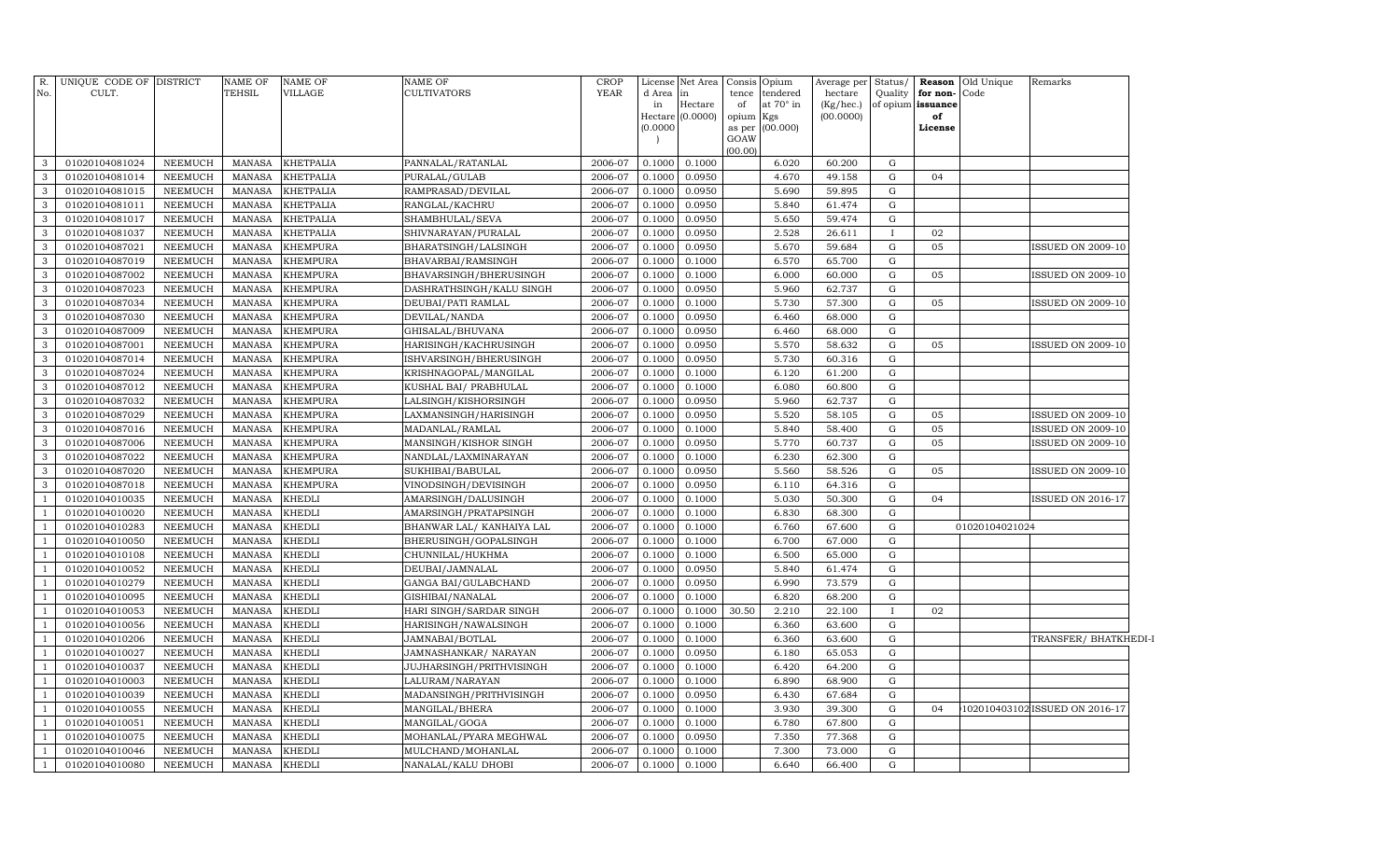| No.            | R. UNIQUE CODE OF DISTRICT<br>CULT. |                    | NAME OF<br>TEHSIL              | <b>NAME OF</b><br>VILLAGE | <b>NAME OF</b><br><b>CULTIVATORS</b>      | CROP<br>YEAR       | d Area<br>in<br>(0.0000) | License Net Area   Consis   Opium<br>in<br>Hectare<br>Hectare $(0.0000)$ | tence<br>of<br>opium Kgs<br>GOAW | tendered<br>at $70^\circ$ in<br>as per (00.000) | Average per Status/<br>hectare<br>(Kg/hec.) of opium issuance<br>(00.0000) | Quality     | for non-<br>of<br>License | <b>Reason</b> Old Unique<br>Code | Remarks                  |                                                          |
|----------------|-------------------------------------|--------------------|--------------------------------|---------------------------|-------------------------------------------|--------------------|--------------------------|--------------------------------------------------------------------------|----------------------------------|-------------------------------------------------|----------------------------------------------------------------------------|-------------|---------------------------|----------------------------------|--------------------------|----------------------------------------------------------|
|                |                                     |                    |                                |                           |                                           |                    |                          |                                                                          | (00.00)                          |                                                 |                                                                            |             |                           |                                  |                          |                                                          |
|                | 01020104010285                      | NEEMUCH            | <b>MANASA</b>                  | <b>KHEDLI</b>             | NANALAL/MODA                              | 2006-07            | 0.1000                   | 0.0850                                                                   |                                  | 5.740                                           | 67.529                                                                     | G           |                           | 01020104021011                   |                          |                                                          |
|                | 01020104010087                      | NEEMUCH            | <b>MANASA</b>                  | <b>KHEDLI</b>             | NANURAM/BHUWANA                           | 2006-07            | 0.1000                   | 0.0950                                                                   |                                  | 6.490                                           | 68.316                                                                     | G           |                           |                                  |                          |                                                          |
|                | 01020104010006                      | NEEMUCH            | <b>MANASA</b>                  | <b>KHEDLI</b>             | NATHULAL/GOKUL                            | 2006-07            | 0.1000                   | 0.1000                                                                   |                                  | 7.480                                           | 74.800                                                                     | G           |                           |                                  |                          |                                                          |
|                | 01020104010013                      | NEEMUCH            | MANASA                         | KHEDLI                    | NATHURAM/DUDHA                            | 2006-07            | 0.1000                   | 0.1000                                                                   |                                  | 7.170                                           | 71.700                                                                     | G           |                           |                                  |                          |                                                          |
|                | 01020104010057                      | NEEMUCH            | MANASA                         | <b>KHEDLI</b>             | PRATAPSINGH/MADHOSINGH                    | 2006-07            | 0.1000                   | 0.1000                                                                   |                                  | 6.280                                           | 62.800                                                                     | G           |                           |                                  |                          |                                                          |
|                | 01020104010038<br>01020104010106    | NEEMUCH<br>NEEMUCH | MANASA<br><b>MANASA</b>        | KHEDLI<br>KHEDLI          | PURANSINGH/VIJAYSINGH<br>RAJKUMAR/SUKHLAL | 2006-07<br>2006-07 | 0.1000<br>0.1000         | 0.1000                                                                   |                                  | 7.330<br>6.220                                  | 73.300<br>65.474                                                           | G<br>G      |                           |                                  |                          |                                                          |
|                | 01020104010001                      | NEEMUCH            | <b>MANASA</b>                  | <b>KHEDLI</b>             | RAM SINGH/KISHOR SINGH                    | 2006-07            | 0.1000                   | 0.0950<br>0.0950                                                         |                                  | 6.620                                           | 69.684                                                                     | G           |                           |                                  |                          |                                                          |
|                | 01020104010281                      | NEEMUCH            | <b>MANASA</b>                  | <b>KHEDLI</b>             | RAMCHANDRA/GOBARLAL                       | 2006-07            | 0.1000                   | 0.0900                                                                   |                                  | 5.880                                           | 65.333                                                                     | G           |                           |                                  |                          |                                                          |
|                | 01020104010019                      | NEEMUCH            | <b>MANASA</b>                  | <b>KHEDLI</b>             | RUKMANIBAI/GORILAL                        | 2006-07            | 0.1000                   | 0.1000                                                                   |                                  | 6.910                                           | 69.100                                                                     | G           |                           |                                  |                          |                                                          |
|                | 01020104010030                      | NEEMUCH            | <b>MANASA</b>                  | KHEDLI                    | RUPABAI/BHURALAL                          | 2006-07            | 0.1000                   | 0.1000                                                                   |                                  | 6.340                                           | 63.400                                                                     | G           |                           |                                  |                          |                                                          |
|                | 01020104010079                      | NEEMUCH            | <b>MANASA</b>                  | <b>KHEDLI</b>             | SHAKTI/SOHANLAL                           | 2006-07            | 0.1000                   | 0.1000                                                                   |                                  | 6.850                                           | 68.500                                                                     | G           |                           |                                  |                          |                                                          |
|                | 01020104010076                      | NEEMUCH            | <b>MANASA</b>                  | KHEDLI                    | SOHANLAL/LALURAM                          | 2006-07            | 0.1000                   | 0.0950                                                                   |                                  | 7.100                                           | 74.737                                                                     | G           |                           |                                  |                          |                                                          |
|                | 01020104010065                      | NEEMUCH            | <b>MANASA</b>                  | <b>KHEDLI</b>             | SUNDERLAL/BHANWARLAL                      | 2006-07            | 0.1000                   | 0.0900                                                                   |                                  | 5.480                                           | 60.889                                                                     | G           |                           |                                  |                          |                                                          |
|                | 01020104010124                      | NEEMUCH            | <b>MANASA</b>                  | KHEDLI                    | TULSIRAM/MODIRAM                          | 2006-07            | 0.1000                   | 0.0950                                                                   |                                  | 7.460                                           | 78.526                                                                     | G           |                           |                                  |                          |                                                          |
|                | 01020104010047                      | <b>NEEMUCH</b>     | <b>MANASA</b>                  | <b>KHEDLI</b>             | VIKRAM/RAMSINGH                           | 2006-07            | 0.1000                   | 0.1000                                                                   |                                  | 6.230                                           | 62.300                                                                     | G           |                           |                                  |                          |                                                          |
|                | 01020104010094                      | <b>NEEMUCH</b>     | <b>MANASA</b>                  | KHEDLI                    | VISHNUKUMAR/MANGILAL                      | 2006-07            | 0.1000                   | 0.0950                                                                   |                                  | 6.130                                           | 64.526                                                                     | G           |                           |                                  |                          |                                                          |
|                | 01020104010005                      | NEEMUCH            | <b>MANASA</b>                  | KHEDLI                    | YASHODABAI/BHONIRAM                       | 2006-07            | 0.1000                   | 0.0950                                                                   |                                  | 6.720                                           | 70.737                                                                     | G           |                           |                                  |                          |                                                          |
| $\overline{2}$ | 01020104036025                      | NEEMUCH            | <b>MANASA</b>                  | KHEDI CHANDRAWAT          | AMARSINGH/JEEVAJI                         | 2006-07            | 0.1000                   | 0.1000                                                                   |                                  | 6.360                                           | 63.600                                                                     | G           |                           |                                  |                          |                                                          |
| $\overline{2}$ | 01020104036043                      | NEEMUCH            | <b>MANASA</b>                  | KHEDI CHANDRAWAT          | <b>BALLA/RUPA</b>                         | 2006-07            | 0.1000                   | 0.1000                                                                   |                                  | 5.870                                           | 58.700                                                                     | G           | 05                        |                                  | <b>ISSUED ON 2009-10</b> |                                                          |
| $\overline{2}$ | 01020104036042                      | NEEMUCH            | <b>MANASA</b>                  | KHEDI CHANDRAWAT          | BANSHI/SHOJI                              | 2006-07            | 0.1000                   | 0.1000                                                                   |                                  | 6.010                                           | 60.100                                                                     | G           |                           |                                  |                          |                                                          |
| $\overline{2}$ | 01020104036060                      | NEEMUCH            | <b>MANASA</b>                  | KHEDI CHANDRAWAT          | <b>BHERU/DEVA</b>                         | 2006-07            | 0.1000                   | 0.1000                                                                   |                                  | 5.850                                           | 58.500                                                                     | G           | 05                        |                                  | <b>ISSUED ON 2009-10</b> |                                                          |
| 2              | 01020104036048                      | <b>NEEMUCH</b>     | <b>MANASA</b>                  | KHEDI CHANDRAWAT          | BHERULAL/HAJARI                           | 2006-07            | 0.1000                   | 0.1000                                                                   |                                  | 6.400                                           | 64.000                                                                     | G           |                           |                                  |                          |                                                          |
| 2              | 01020104036002                      | <b>NEEMUCH</b>     | <b>MANASA</b>                  | KHEDI CHANDRAWAT          | BIHARI/MEGHA                              | 2006-07            | 0.1000                   | 0.1000                                                                   |                                  | 5.420                                           | 54.200                                                                     | G           | 04                        |                                  | <b>ISSUED ON 2016-17</b> |                                                          |
| 2              | 01020104036032                      | NEEMUCH            | MANASA                         | KHEDI CHANDRAWAT          | DALLA/MANGILAL                            | 2006-07            | 0.1000                   | 0.1000                                                                   |                                  | 5.620                                           | 56.200                                                                     | G           | 05                        |                                  | ISSUED ON 2009-10        |                                                          |
| $\overline{2}$ | 01020104036016                      | NEEMUCH            | <b>MANASA</b>                  | KHEDI CHANDRAWAT          | DALLA/RAMA                                | 2006-07            | 0.1000                   | 0.1000                                                                   |                                  | 6.830                                           | 68.300                                                                     | G           |                           |                                  |                          |                                                          |
| $\overline{2}$ | 01020104036038                      | NEEMUCH            | <b>MANASA</b>                  | KHEDI CHANDRAWAT          | DALSINGH/NATHU                            | 2006-07            | 0.1000                   | 0.1000                                                                   |                                  | 5.790                                           | 57.900                                                                     | G           |                           |                                  |                          |                                                          |
| $\overline{2}$ | 01020104036039                      | NEEMUCH            | <b>MANASA</b>                  | KHEDI CHANDRAWAT          | GORA/BHERA                                | 2006-07            | 0.1000                   | 0.1000                                                                   |                                  | 6.020                                           | 60.200                                                                     | G           |                           |                                  |                          |                                                          |
| 2              | 01020104036046                      | NEEMUCH            | <b>MANASA</b>                  | KHEDI CHANDRAWAT          | HEERA/BHAWSINGH                           | 2006-07            | 0.1000                   | 0.1000                                                                   |                                  | 5.410                                           | 54.100                                                                     | G           | 04                        |                                  | <b>ISSUED ON 2016-17</b> |                                                          |
| 2              | 01020104036006                      | NEEMUCH            | <b>MANASA</b>                  | KHEDI CHANDRAWAT          | JAYSINGH/RAMSINGH                         | 2006-07            | 0.1000                   | 0.1000                                                                   |                                  | 6.770                                           | 67.700                                                                     | G           |                           |                                  |                          |                                                          |
| 2              | 01020104036055                      | <b>NEEMUCH</b>     | <b>MANASA</b>                  | KHEDI CHANDRAWAT          | KESHURAM/BHAWSINGH                        | 2006-07            | 0.1000                   | 0.1000                                                                   |                                  | 5.480                                           | 54.800                                                                     | G           | 04                        |                                  | ISSUED ON 2016-17        |                                                          |
| 2              | 01020104036065                      | <b>NEEMUCH</b>     | <b>MANASA</b>                  | KHEDI CHANDRAWAT          | MANKUNWARBAI/BANSHILAL                    | 2006-07            | 0.1000                   | 0.1000                                                                   |                                  | 5.860                                           | 58.600                                                                     | $\mathbf G$ | 05                        |                                  |                          | ISSUED ON 2009-10/ TRANSFER HADIPIPLIA CROP YEAR 2009-10 |
| $\overline{a}$ | 01020104036040                      | NEEMUCH            | <b>MANASA</b>                  | KHEDI CHANDRAWAT          | MANNA/SHOJI                               | 2006-07            | 0.1000                   | 0.0950                                                                   |                                  | 6.170                                           | 64.947                                                                     | G           |                           |                                  |                          |                                                          |
| 2              | 01020104036004                      | NEEMUCH            | <b>MANASA</b>                  | KHEDI CHANDRAWAT          | MANNALAL/BHAWSINGH                        | 2006-07            | 0.1000                   | 0.1000                                                                   |                                  | 5.020                                           | 50.200                                                                     | G           | 04                        |                                  |                          |                                                          |
| $\overline{2}$ | 01020104036030                      | NEEMUCH            | <b>MANASA</b>                  | KHEDI CHANDRAWAT          | MEGHA/SABBA                               | 2006-07            | 0.1000                   | 0.1000                                                                   |                                  | 6.620                                           | 66.200                                                                     | G           |                           |                                  |                          |                                                          |
| 2              | 01020104036029                      | NEEMUCH            | <b>MANASA</b>                  | KHEDI CHANDRAWAT          | MOHANSINGH/HAJARISINGH                    | 2006-07            | 0.1000                   | 0.0950                                                                   |                                  | 6.900                                           | 72.632                                                                     | G           |                           |                                  |                          |                                                          |
| 2              | 01020104036019                      | NEEMUCH            | <b>MANASA</b>                  | KHEDI CHANDRAWAT          | NATHU/BIHARI                              | 2006-07            | 0.1000                   | 0.1000                                                                   |                                  | 5.450                                           | 54.500                                                                     | G           | 04                        |                                  | <b>ISSUED ON 2016-17</b> |                                                          |
| $\overline{2}$ | 01020104036052                      | <b>NEEMUCH</b>     | <b>MANASA</b>                  | KHEDI CHANDRAWAT          | PIRU/RATNA                                | 2006-07            | 0.1000                   | 0.1000                                                                   |                                  | 5.940                                           | 59.400                                                                     | G           | 05                        |                                  | ISSUED ON 2009-10        |                                                          |
| $\overline{2}$ | 01020104036037                      | NEEMUCH            | <b>MANASA</b>                  | KHEDI CHANDRAWAT          | RUPA/BHAGGA                               | 2006-07            | 0.1000                   | 0.1000                                                                   |                                  | 5.370                                           | 53.700                                                                     | G           | 04                        |                                  | ISSUED ON 2016-17        |                                                          |
| $\overline{2}$ | 01020104036053                      | NEEMUCH            | MANASA                         | KHEDI CHANDRAWAT          | SADDA/TEJA                                | 2006-07            | 0.1000                   | 0.1000                                                                   |                                  | 5.890                                           | 58.900                                                                     | G           | 05                        |                                  | ISSUED ON 2009-10        |                                                          |
| $\overline{2}$ | 01020104036001                      | NEEMUCH            | MANASA                         | KHEDI CHANDRAWAT          | SAMPATLAL/PRITHVIRAJ                      | 2006-07            | 0.1000                   | 0.0950                                                                   |                                  | 6.880                                           | 72.421                                                                     | G           |                           |                                  |                          |                                                          |
| $\overline{2}$ | 01020104036005                      | NEEMUCH            | <b>MANASA</b>                  | KHEDI CHANDRAWAT          | SHOJI/GABBA                               | 2006-07            | 0.1000                   | 0.0900                                                                   |                                  | 5.390                                           | 59.889                                                                     | G           | 05                        |                                  | <b>ISSUED ON 2009-10</b> |                                                          |
| $\overline{2}$ | 01020104036015                      | NEEMUCH            | <b>MANASA</b><br><b>MANASA</b> | KHEDI CHANDRAWAT          | SHOLA/NAGGA                               | 2006-07<br>2006-07 | 0.1000                   | 0.1050                                                                   |                                  | 5.890<br>4.680                                  | 56.095                                                                     | G<br>G      | 05<br>04                  |                                  | <b>ISSUED ON 2009-10</b> |                                                          |
| $\overline{2}$ | 01020104036044                      | NEEMUCH            |                                | KHEDI CHANDRAWAT          | SURAJMAL/DHANNA                           |                    | 0.1000                   | 0.0950                                                                   |                                  |                                                 | 49.263                                                                     |             |                           |                                  | <b>ISSUED ON 2016-17</b> |                                                          |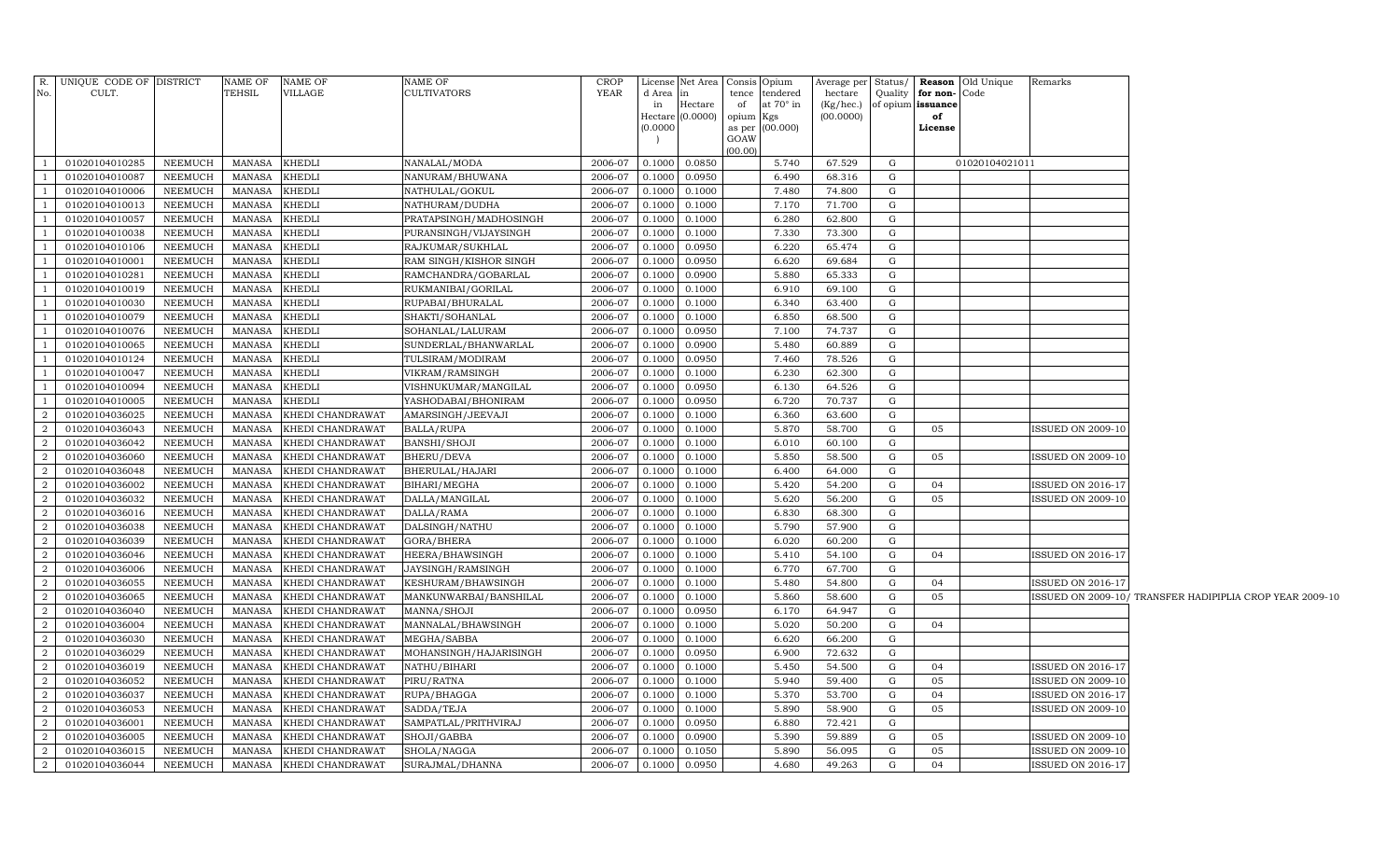| R.<br>No.      | UNIQUE CODE OF DISTRICT<br>CULT. |                | <b>NAME OF</b><br>TEHSIL | <b>NAME OF</b><br>VILLAGE | NAME OF<br>CULTIVATORS | <b>CROP</b><br><b>YEAR</b> |                 | License Net Area | Consis      | Opium                 | Average per          | Status/             |                      | <b>Reason</b> Old Unique<br>Code | Remarks                  |
|----------------|----------------------------------|----------------|--------------------------|---------------------------|------------------------|----------------------------|-----------------|------------------|-------------|-----------------------|----------------------|---------------------|----------------------|----------------------------------|--------------------------|
|                |                                  |                |                          |                           |                        |                            | d Area in<br>in | Hectare          | tence<br>of | tendered<br>at 70° in | hectare<br>(Kg/hec.) | Quality<br>of opium | for non-<br>issuance |                                  |                          |
|                |                                  |                |                          |                           |                        |                            |                 | Hectare (0.0000) | opium Kgs   |                       | (00.0000)            |                     | of                   |                                  |                          |
|                |                                  |                |                          |                           |                        |                            | (0.0000)        |                  | as per      | (00.000)              |                      |                     | License              |                                  |                          |
|                |                                  |                |                          |                           |                        |                            |                 |                  | GOAW        |                       |                      |                     |                      |                                  |                          |
| $\overline{2}$ | 01020104036041                   | NEEMUCH        | <b>MANASA</b>            | KHEDI CHANDRAWAT          | BANSHILAL/MANGILAL     | 2006-07                    | 0.1000          |                  | (00.00)     |                       |                      | $_{\rm F}$          |                      |                                  |                          |
| $\overline{2}$ | 01020104036017                   | <b>NEEMUCH</b> | <b>MANASA</b>            | KHEDI CHANDRAWAT          | CHATARU/BIHARI         | 2006-07                    | 0.1000          |                  |             |                       |                      | $\mathbf F$         |                      |                                  |                          |
| 2              | 01020104036045                   | NEEMUCH        | <b>MANASA</b>            | KHEDI CHANDRAWAT          | GOMA/MEGHA             | 2006-07                    | 0.1000          |                  |             |                       |                      | $\mathbf F$         |                      |                                  |                          |
| 3              | 01020104075007                   | <b>NEEMUCH</b> | <b>MANASA</b>            | <b>KHEDI</b>              | AMRATRAM/GANESHRAM     | 2006-07                    | 0.1000          | 0.1000           |             | 6.280                 | 62.800               | G                   |                      |                                  |                          |
| 3              | 01020104075022                   | <b>NEEMUCH</b> | <b>MANASA</b>            | <b>KHEDI</b>              | BAGATRAM/NATHURAM      | 2006-07                    | 0.1000          | 0.1000           |             | 5.850                 | 58.500               | G                   | 05                   |                                  | ISSUED ON 2009-10        |
| 3              | 01020104075011                   | <b>NEEMUCH</b> | <b>MANASA</b>            | <b>KHEDI</b>              | BHARTRAM/BAPULAL       | 2006-07                    | 0.1000          | 0.0950           | 65.13       | 6.910                 | 72.737               | $\mathbf I$         | 02                   |                                  | <b>ISSUED ON 2009-10</b> |
| $\mathbf{3}$   | 01020104075027                   | <b>NEEMUCH</b> | <b>MANASA</b>            | <b>KHEDI</b>              | NANURAM/UDA            | 2006-07                    | 0.1000          | 0.0950           |             | 6.250                 | 65.789               | $\mathbf G$         |                      |                                  |                          |
| 3              | 01020104075033                   | NEEMUCH        | <b>MANASA</b>            | <b>KHEDI</b>              | NARMADABAI/BAPULAL     | 2006-07                    | 0.1000          | 0.0950           |             | 5.790                 | 60.947               | G                   |                      |                                  |                          |
| $\mathbf{3}$   | 01020104075031                   | NEEMUCH        | <b>MANASA</b>            | <b>KHEDI</b>              | RATANLAL/GOPAL         | 2006-07                    | 0.1000          | 0.0950           |             | 4.790                 | 50.421               | $\mathbf G$         | 04                   |                                  | <b>ISSUED ON 2016-17</b> |
| $\mathbf{3}$   | 01020104075016                   | NEEMUCH        | <b>MANASA</b>            | <b>KHEDI</b>              | RODILAL/MANGILAL       | 2006-07                    | 0.1000          | 0.1000           |             | 6.100                 | 61.000               | G                   |                      |                                  |                          |
| 3              | 01020104075012                   | <b>NEEMUCH</b> | <b>MANASA</b>            | <b>KHEDI</b>              | SUKHLAL/RAMLAL CHOTA   | 2006-07                    | 0.1000          | 0.0900           |             | 6.010                 | 66.778               | $\mathbf{I}$        | 02                   |                                  | ISSUED ON 2009-10        |
| 3              | 1020104075040                    | <b>NEEMUCH</b> | <b>MANASA</b>            | KHEDI                     | SUKHLAL/RAMLAL BADA    | 2006-07                    | 0.1000          | 0.0950           |             | 5.600                 | 58.947               | G                   | 05                   |                                  | <b>ISSUED ON 2009-10</b> |
| 3              | 01020104075001                   | NEEMUCH        | <b>MANASA</b>            | <b>KHEDI</b>              | SUNDARBAI/KAVARLAL     | 2006-07                    | 0.1000          | 0.1000           |             | 6.370                 | 63.700               | G                   |                      |                                  |                          |
| 3              | 01020104075043                   | <b>NEEMUCH</b> | <b>MANASA</b>            | <b>KHEDI</b>              | UDAILAL/DEVRAM         | 2006-07                    | 0.1000          | 0.0950           |             | 6.030                 | 63.474               | G                   |                      |                                  |                          |
| 3              | 01020104066106                   | <b>NEEMUCH</b> | <b>MANASA</b>            | <b>KHANKHEDI</b>          | BALARAM/NARAYAN        | 2006-07                    | 0.1000          | 0.0950           |             | 6.270                 | 66.000               | $\mathbf G$         |                      |                                  |                          |
| 3              | 01020104066088                   | <b>NEEMUCH</b> | <b>MANASA</b>            | <b>KHANKHEDI</b>          | BAGDIRAM/NARAYAN       | 2006-07                    | 0.1000          | 0.0950           |             | 5.930                 | 62.421               | G                   |                      |                                  |                          |
| 3              | 01020104066007                   | <b>NEEMUCH</b> | <b>MANASA</b>            | <b>KHANKHEDI</b>          | BALMUKUND/FAKIRCHAND   | 2006-07                    | 0.1000          | 0.1000           |             | 6.350                 | 63.500               | $\mathbf G$         |                      |                                  |                          |
| 3              | 01020104066099                   | <b>NEEMUCH</b> | <b>MANASA</b>            | <b>KHANKHEDI</b>          | BANSHILAL/CHAMPALAL    | 2006-07                    | 0.1000          | 0.0950           |             | 6.900                 | 72.632               | G                   |                      |                                  |                          |
| 3              | 01020104066057                   | NEEMUCH        | <b>MANASA</b>            | <b>KHANKHEDI</b>          | BANSHILAL/DEVILAL      | 2006-07                    | 0.1000          | 0.1000           |             | 6.740                 | 67.400               | G                   |                      |                                  |                          |
| 3              | 01020104066074                   | <b>NEEMUCH</b> | <b>MANASA</b>            | <b>KHANKHEDI</b>          | BANSHILAL/LAXMINARAYAN | 2006-07                    | 0.1000          | 0.0950           |             | 6.500                 | 68.421               | G                   |                      |                                  |                          |
| 3              | 01020104066059                   | <b>NEEMUCH</b> | <b>MANASA</b>            | <b>KHANKHEDI</b>          | BANSHILAL/RAMNATH      | 2006-07                    | 0.1000          | 0.1000           |             | 6.220                 | 62.200               | G                   |                      |                                  |                          |
| 3              | 01020104066026                   | <b>NEEMUCH</b> | <b>MANASA</b>            | <b>KHANKHEDI</b>          | BANSHILAL/SHIVNARAYAN  | 2006-07                    | 0.1000          | 0.0950           |             | 7.410                 | 78.000               | G                   |                      |                                  |                          |
| 3              | 01020104066139                   | NEEMUCH        | <b>MANASA</b>            | <b>KHANKHEDI</b>          | BAPULAL/KANHYALAL      | 2006-07                    | 0.1000          | 0.1000           |             | 6.120                 | 61.200               | G                   |                      |                                  |                          |
| 3              | 01020104066131                   | <b>NEEMUCH</b> | <b>MANASA</b>            | <b>KHANKHEDI</b>          | BAPULAL/LAXMINARAYAN   | 2006-07                    | 0.1000          | 0.0950           |             | 6.610                 | 69.579               | G                   |                      |                                  |                          |
| 3              | 01020104066132                   | <b>NEEMUCH</b> | <b>MANASA</b>            | <b>KHANKHEDI</b>          | BAPULAL/RAMCHAND       | 2006-07                    | 0.1000          | 0.1000           |             | 6.830                 | 68.300               | $\mathbf G$         |                      |                                  |                          |
| 3              | 01020104066008                   | <b>NEEMUCH</b> | <b>MANASA</b>            | <b>KHANKHEDI</b>          | BHAGATRAM/KACHRU       | 2006-07                    | 0.1000          | 0.1000           |             | 6.330                 | 63.300               | G                   |                      |                                  |                          |
| $\mathbf{3}$   | 01020104066002                   | <b>NEEMUCH</b> | <b>MANASA</b>            | <b>KHANKHEDI</b>          | BHERU LAL/ KANI RAM    | 2006-07                    | 0.1000          | 0.0950           |             | 5.760                 | 60.632               | G                   |                      |                                  |                          |
| 3              | 01020104066150                   | <b>NEEMUCH</b> | <b>MANASA</b>            | KHANKHEDI                 | BIHARIDAS/NARAYANDAS   | 2006-07                    | 0.1000          | 0.1000           |             | 6.290                 | 62.900               | G                   |                      |                                  |                          |
| 3              | 01020104066064                   | <b>NEEMUCH</b> | <b>MANASA</b>            | <b>KHANKHEDI</b>          | CHAMPALAL/GANPAT       | 2006-07                    | 0.1000          | 0.1000           |             | 6.560                 | 65.600               | G                   |                      |                                  |                          |
| 3              | 01020104066148                   | <b>NEEMUCH</b> | <b>MANASA</b>            | <b>KHANKHEDI</b>          | DASHRATH/MANGILAL      | 2006-07                    | 0.1000          | 0.0950           |             | 5.610                 | 59.053               | G                   |                      |                                  |                          |
| 3              | 01020104066052                   | NEEMUCH        | <b>MANASA</b>            | <b>KHANKHEDI</b>          | DEVICHAND/CHUNNILAL    | 2006-07                    | 0.1000          | 0.1000           |             | 5.600                 | 56.000               | G                   |                      |                                  |                          |
| 3              | 01020104066169                   | <b>NEEMUCH</b> | <b>MANASA</b>            | <b>KHANKHEDI</b>          | DHAPU BAI/ RAM NIWAS   | 2006-07                    | 0.1000          | 0.1050           |             | 5.110                 | 48.667               | G                   | 04                   |                                  | <b>ISSUED ON 2016-17</b> |
| 3              | 01020104066037                   | <b>NEEMUCH</b> | <b>MANASA</b>            | <b>KHANKHEDI</b>          | DINESH/KANHYALAL       | 2006-07                    | 0.1000          | 0.0950           |             | 6.490                 | 68.316               | G                   |                      |                                  |                          |
| 3              | 01020104066077                   | <b>NEEMUCH</b> | <b>MANASA</b>            | <b>KHANKHEDI</b>          | DINESH/SHIVPRASAD      | 2006-07                    | 0.1000          | 0.0900           |             | 5.940                 | 66.000               | G                   |                      |                                  |                          |
| 3              | 01020104066104                   | <b>NEEMUCH</b> | <b>MANASA</b>            | <b>KHANKHEDI</b>          | FAKIRCHAND/SHANKARLAL  | 2006-07                    | 0.1000          | 0.0900           |             | 4.610                 | 51.222               | G                   | 04                   |                                  |                          |
| 3              | 01020104066134                   | <b>NEEMUCH</b> | <b>MANASA</b>            | <b>KHANKHEDI</b>          | GANPAT/NANDLAL         | 2006-07                    | 0.1000          | 0.1000           |             | 6.850                 | 68.500               | G                   |                      |                                  |                          |
| 3              | 01020104066105                   | NEEMUCH        | <b>MANASA</b>            | <b>KHANKHEDI</b>          | GORISHANKAR/KARULAL    | 2006-07                    | 0.1000          | 0.1000           |             | 6.400                 | 64.000               | G                   |                      |                                  |                          |
| 3              | 01020104066103                   | <b>NEEMUCH</b> | <b>MANASA</b>            | KHANKHEDI                 | GOPAL/MOHANLAL VYAS    | 2006-07                    | 0.1000          | 0.1000           |             | 7.030                 | 70.300               | G                   |                      |                                  |                          |
| $\mathbf{3}$   | 01020104066090                   | <b>NEEMUCH</b> | <b>MANASA</b>            | <b>KHANKHEDI</b>          | GOPAL/MOHANLAL PUROHIT | 2006-07                    | 0.1000          | 0.1000           |             | 6.670                 | 66.700               | $\mathbf G$         |                      |                                  |                          |
| 3              | 01020104066076                   | <b>NEEMUCH</b> | <b>MANASA</b>            | <b>KHANKHEDI</b>          | PRABHULAL/FAKIRCHAND   | 2006-07                    | 0.1000          |                  |             |                       |                      | $\mathbf F$         |                      |                                  |                          |
| 3              | 01020104066062                   | NEEMUCH        | <b>MANASA</b>            | <b>KHANKHEDI</b>          | GOVINDRAM/GANPAT       | 2006-07                    | 0.1000          | 0.1000           |             | 6.240                 | 62.400               | G                   |                      |                                  |                          |
| 3              | 01020104066116                   | NEEMUCH        | <b>MANASA</b>            | <b>KHANKHEDI</b>          | HANGAMIBAI/RADHAKISHAN | 2006-07                    | 0.1000          | 0.1050           |             | 6.010                 | 57.238               | G                   |                      |                                  |                          |
| 3              | 01020104066067                   | NEEMUCH        | <b>MANASA</b>            | <b>KHANKHEDI</b>          | HARISHANKAR/NARAYAN    | 2006-07                    | 0.1000          | 0.0950           |             | 5.620                 | 59.158               | G                   |                      |                                  |                          |
| 3              | 01020104066063                   | NEEMUCH        | MANASA                   | <b>KHANKHEDI</b>          | HIRALAL/GANPAT         | 2006-07                    | 0.1000          | 0.0950           |             | 6.400                 | 67.368               | G                   |                      |                                  |                          |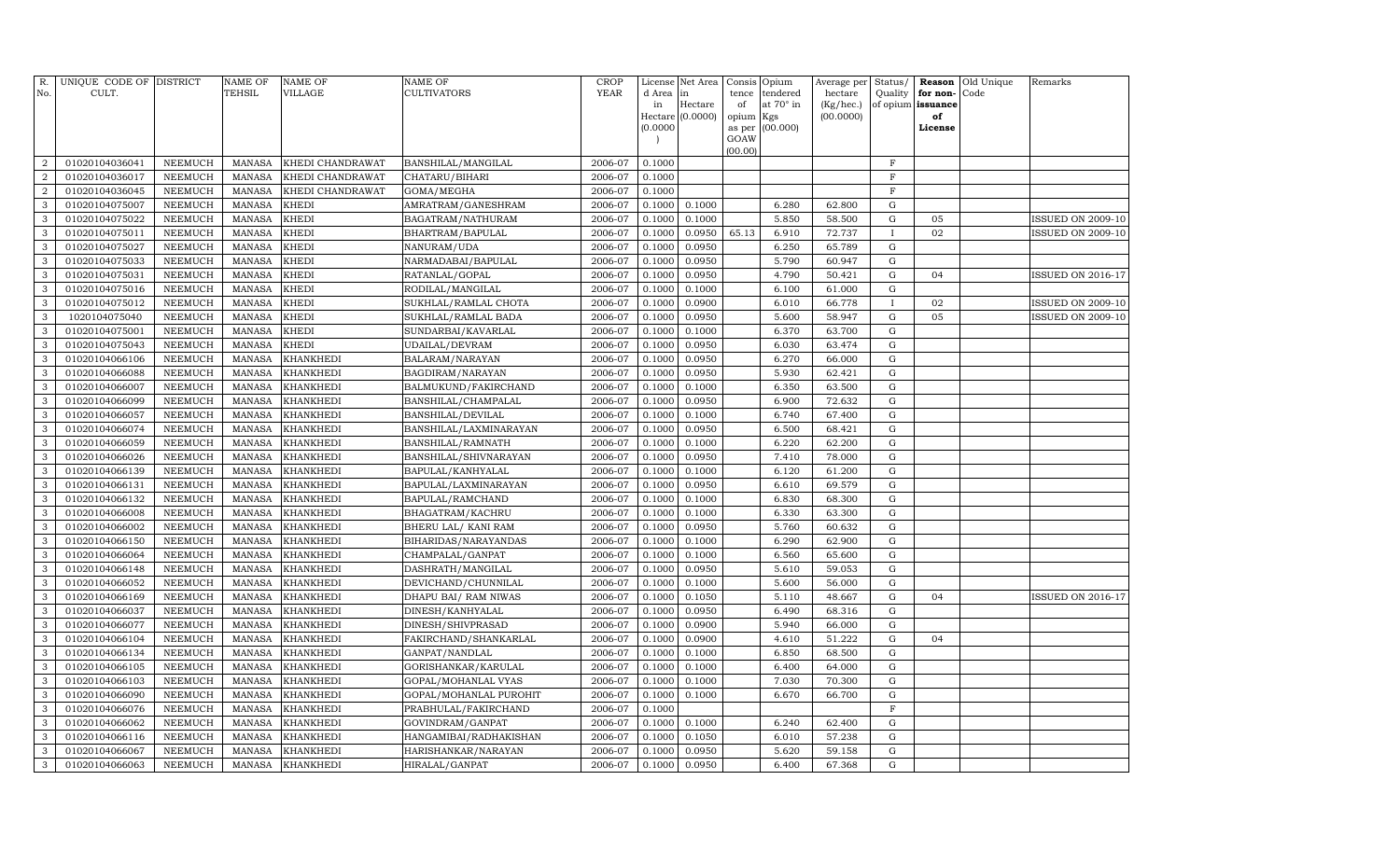| R.<br>No.    | UNIQUE CODE OF DISTRICT<br>CULT. |                | <b>NAME OF</b><br>TEHSIL | NAME OF<br><b>VILLAGE</b> | <b>NAME OF</b><br><b>CULTIVATORS</b> | <b>CROP</b><br><b>YEAR</b> | License<br>d Area | Net Area<br>in | Consis Opium<br>tence | tendered        | Average per<br>hectare | Status/<br>Quality | for non-          | <b>Reason</b> Old Unique<br>Code | Remarks |
|--------------|----------------------------------|----------------|--------------------------|---------------------------|--------------------------------------|----------------------------|-------------------|----------------|-----------------------|-----------------|------------------------|--------------------|-------------------|----------------------------------|---------|
|              |                                  |                |                          |                           |                                      |                            | in                | Hectare        | of                    | at 70° in       | (Kg/hec.)              |                    | of opium issuance |                                  |         |
|              |                                  |                |                          |                           |                                      |                            | Hectare           | (0.0000)       | opium Kgs             |                 | (00.0000)              |                    | of                |                                  |         |
|              |                                  |                |                          |                           |                                      |                            | (0.0000)          |                |                       | as per (00.000) |                        |                    | License           |                                  |         |
|              |                                  |                |                          |                           |                                      |                            |                   |                | GOAW<br>(00.00)       |                 |                        |                    |                   |                                  |         |
| 3            | 01020104066056                   | NEEMUCH        | <b>MANASA</b>            | <b>KHANKHEDI</b>          | JAGDISH/KANHYALAL                    | 2006-07                    | 0.1000            | 0.1000         |                       | 6.800           | 68.000                 | G                  |                   |                                  |         |
| $\mathbf{3}$ | 01020104066005                   | NEEMUCH        | <b>MANASA</b>            | <b>KHANKHEDI</b>          | KAMLABAI/RAMLAL                      | 2006-07                    | 0.1000            | 0.1000         |                       | 5.880           | 58.800                 | G                  |                   |                                  |         |
| 3            | 01020104066121                   | NEEMUCH        | <b>MANASA</b>            | <b>KHANKHEDI</b>          | KANHYALAL/KARUJI                     | 2006-07                    | 0.1000            | 0.0950         |                       | 6.470           | 68.105                 | G                  |                   |                                  |         |
| 3            | 01020104066085                   | <b>NEEMUCH</b> | <b>MANASA</b>            | <b>KHANKHEDI</b>          | KANHYALAL/NARAYAN                    | 2006-07                    | 0.1000            | 0.1000         |                       | 6.580           | 65.800                 | ${\rm G}$          |                   |                                  |         |
| 3            | 01020104066054                   | NEEMUCH        | <b>MANASA</b>            | <b>KHANKHEDI</b>          | KANHYALAL/RAMRATAN                   | 2006-07                    | 0.1000            | 0.1000         |                       | 7.400           | 74.000                 | ${\rm G}$          |                   |                                  |         |
| 3            | 01020104066128                   | <b>NEEMUCH</b> | <b>MANASA</b>            | <b>KHANKHEDI</b>          | KANHYALAL/SHIVLAL                    | 2006-07                    | 0.1000            | 0.1000         |                       | 6.180           | 61.800                 | ${\rm G}$          |                   |                                  |         |
| 3            | 01020104066061                   | NEEMUCH        | <b>MANASA</b>            | <b>KHANKHEDI</b>          | KAVARLAL/DHANRAJ                     | 2006-07                    | 0.1000            | 0.1000         |                       | 6.170           | 61.700                 | ${\rm G}$          |                   |                                  |         |
| 3            | 01020104066004                   | NEEMUCH        | <b>MANASA</b>            | <b>KHANKHEDI</b>          | KAVARLAL/RADHU                       | 2006-07                    | 0.1000            | 0.0950         |                       | 5.930           | 62.421                 | G                  |                   |                                  |         |
| 3            | 01020104066013                   | NEEMUCH        | <b>MANASA</b>            | KHANKHEDI                 | KAVARLAL/SITARAM                     | 2006-07                    | 0.1000            | 0.1000         |                       | 6.760           | 67.600                 | G                  |                   |                                  |         |
| 3            | 01020104066127                   | NEEMUCH        | <b>MANASA</b>            | KHANKHEDI                 | KAVERIBAI/MATHURADAS                 | 2006-07                    | 0.1000            | 0.1050         |                       | 6.730           | 64.095                 | G                  |                   |                                  |         |
| 3            | 01020104066102                   | NEEMUCH        | <b>MANASA</b>            | <b>KHANKHEDI</b>          | KELASH/KRISHNKANT                    | 2006-07                    | 0.1000            | 0.1000         |                       | 6.580           | 65.800                 | ${\rm G}$          |                   |                                  |         |
| 3            | 01020104066017                   | <b>NEEMUCH</b> | <b>MANASA</b>            | <b>KHANKHEDI</b>          | KELASH/NARAYAN                       | 2006-07                    | 0.1000            | 0.0950         |                       | 6.100           | 64.211                 | ${\rm G}$          |                   |                                  |         |
| 3            | 01020104066055                   | <b>NEEMUCH</b> | <b>MANASA</b>            | <b>KHANKHEDI</b>          | KELASH/RADHESHYAM                    | 2006-07                    | 0.1000            | 0.1000         |                       | 6.460           | 64.600                 | ${\rm G}$          |                   |                                  |         |
| 3            | 01020104066043                   | NEEMUCH        | <b>MANASA</b>            | <b>KHANKHEDI</b>          | KISHANLAL/BANSHILAL                  | 2006-07                    | 0.1000            | 0.0950         |                       | 6.820           | 71.789                 | ${\rm G}$          |                   |                                  |         |
| 3            | 01020104066066                   | <b>NEEMUCH</b> | <b>MANASA</b>            | <b>KHANKHEDI</b>          | KISHANLAL/NARAYAN                    | 2006-07                    | 0.1000            | 0.0950         |                       | 5.920           | 62.316                 | G                  |                   |                                  |         |
| 3            | 01020104066140                   | <b>NEEMUCH</b> | <b>MANASA</b>            | <b>KHANKHEDI</b>          | KISHOR/RADHAKISHAN                   | 2006-07                    | 0.1000            | 0.0950         |                       | 5.850           | 61.579                 | ${\rm G}$          |                   |                                  |         |
| 3            | 01020104066027                   | <b>NEEMUCH</b> | <b>MANASA</b>            | <b>KHANKHEDI</b>          | LAXMICHAND/BADRILAL                  | 2006-07                    | 0.1000            | 0.1000         |                       | 6.230           | 62.300                 | ${\rm G}$          |                   |                                  |         |
| $\mathbf{3}$ | 01020104066042                   | <b>NEEMUCH</b> | <b>MANASA</b>            | KHANKHEDI                 | LAXMINARAYAN/MATHURADAS              | 2006-07                    | 0.1000            | 0.1000         |                       | 6.650           | 66.500                 | ${\rm G}$          |                   |                                  |         |
| 3            | 01020104066114                   | <b>NEEMUCH</b> | <b>MANASA</b>            | KHANKHEDI                 | LILABAI/BADRILAL                     | 2006-07                    | 0.1000            | 0.1000         |                       | 6.250           | 62.500                 | ${\rm G}$          |                   |                                  |         |
| $\mathbf{3}$ | 01020104066044                   | <b>NEEMUCH</b> | <b>MANASA</b>            | KHANKHEDI                 | MADAN/MOHANLAL                       | 2006-07                    | 0.1000            | 0.1000         |                       | 7.230           | 72.300                 | ${\rm G}$          |                   |                                  |         |
| 3            | 01020104066033                   | NEEMUCH        | <b>MANASA</b>            | <b>KHANKHEDI</b>          | MADANLAL/NARAYAN                     | 2006-07                    | 0.1000            | 0.1050         |                       | 7.460           | 71.048                 | $\mathbf G$        |                   |                                  |         |
| 3            | 01020104066023                   | <b>NEEMUCH</b> | <b>MANASA</b>            | <b>KHANKHEDI</b>          | MADANLAL/TULSIRAM                    | 2006-07                    | 0.1000            | 0.1050         |                       | 6.360           | 60.571                 | ${\rm G}$          |                   |                                  |         |
| 3            | 01020104066097                   | NEEMUCH        | <b>MANASA</b>            | <b>KHANKHEDI</b>          | MANGILAL/BHERULAL                    | 2006-07                    | 0.1000            | 0.1000         |                       | 6.030           | 60.300                 | ${\rm G}$          |                   |                                  |         |
| 3            | 01020104066075                   | <b>NEEMUCH</b> | <b>MANASA</b>            | <b>KHANKHEDI</b>          | MANGILAL/RAMCHANDRA                  | 2006-07                    | 0.1000            | 0.0950         |                       | 6.240           | 65.684                 | ${\rm G}$          |                   |                                  |         |
| 3            | 01020104066073                   | <b>NEEMUCH</b> | <b>MANASA</b>            | <b>KHANKHEDI</b>          | MOHANLAL/ NANDRAM                    | 2006-07                    | 0.1000            | 0.0950         |                       | 6.930           | 72.947                 | ${\rm G}$          |                   |                                  |         |
| $\mathbf{3}$ | 01020104066006                   | <b>NEEMUCH</b> | <b>MANASA</b>            | <b>KHANKHEDI</b>          | MOHANLAL/KACHRU                      | 2006-07                    | 0.1000            | 0.1050         |                       | 6.940           | 66.095                 | G                  |                   |                                  |         |
| 3            | 01020104066100                   | <b>NEEMUCH</b> | <b>MANASA</b>            | <b>KHANKHEDI</b>          | MOHANLAL/RAMCHANDRA                  | 2006-07                    | 0.1000            | 0.0950         |                       | 6.540           | 68.842                 | ${\rm G}$          |                   |                                  |         |
| $\mathbf{3}$ | 01020104091105                   | <b>NEEMUCH</b> | <b>MANASA</b>            | KHANKHEDI                 | GENDMAL/NANDA                        | 2006-07                    | 0.1000            | 0.1000         |                       | 5.940           | 59.400                 | ${\rm G}$          |                   |                                  |         |
| 3            | 01020104066153                   | <b>NEEMUCH</b> | <b>MANASA</b>            | KHANKHEDI                 | NANDKISHOR/KISHANLAL                 | 2006-07                    | 0.1000            | 0.0950         |                       | 6.510           | 68.526                 | ${\rm G}$          |                   |                                  |         |
| $\mathbf{3}$ | 01020104066021                   | <b>NEEMUCH</b> | <b>MANASA</b>            | <b>KHANKHEDI</b>          | NANDLAL/MANGILAL                     | 2006-07                    | 0.1000            | 0.1000         |                       | 5.880           | 58.800                 | ${\rm G}$          |                   |                                  |         |
| 3            | 01020104066001                   | NEEMUCH        | MANASA                   | KHANKHEDI                 | NARAYAN/KASHIRAM                     | 2006-07                    | 0.1000            | 0.0950         |                       | 6.910           | 72.737                 | ${\rm G}$          |                   |                                  |         |
| 3            | 01020104066141                   | <b>NEEMUCH</b> | MANASA                   | <b>KHANKHEDI</b>          | PARVATIBAI/NATHULAL                  | 2006-07                    | 0.1000            | 0.1000         |                       | 5.870           | 58.700                 | ${\rm G}$          |                   |                                  |         |
| 3            | 01020104066135                   | NEEMUCH        | <b>MANASA</b>            | KHANKHEDI                 | KANHYALAL/UDAYRAM                    | 2006-07                    | 0.1000            |                |                       |                 |                        | $\mathbf F$        |                   |                                  |         |
| 3            | 01020104066010                   | <b>NEEMUCH</b> | <b>MANASA</b>            | <b>KHANKHEDI</b>          | LAXMINARAYAN/UDAYLAL                 | 2006-07                    | 0.1000            | 0.1000         |                       | 6.320           | 63.200                 | $\mathbf G$        |                   |                                  |         |
| 3            | 01020104066038                   | <b>NEEMUCH</b> | <b>MANASA</b>            | <b>KHANKHEDI</b>          | PRAHLAD/KAVARLAL                     | 2006-07                    | 0.1000            | 0.0950         |                       | 6.390           | 67.263                 | ${\rm G}$          |                   |                                  |         |
| 3            | 01020104066041                   | <b>NEEMUCH</b> | <b>MANASA</b>            | <b>KHANKHEDI</b>          | PRAHLADDAS/MATHURADAS                | 2006-07                    | 0.1000            | 0.1000         |                       | 6.710           | 67.100                 | G                  |                   |                                  |         |
| 3            | 01020104066107                   | <b>NEEMUCH</b> | <b>MANASA</b>            | KHANKHEDI                 | PURSHOTAMDAS/BHUVANADAS              | 2006-07                    | 0.1000            | 0.1050         |                       | 6.910           | 65.810                 | ${\rm G}$          |                   |                                  |         |
| 3            | 01020104066029                   | <b>NEEMUCH</b> | <b>MANASA</b>            | KHANKHEDI                 | RADHESHYAM/MOTILAL                   | 2006-07                    | 0.1000            | 0.1000         |                       | 6.890           | 68.900                 | ${\rm G}$          |                   |                                  |         |
| 3            | 01020104066143                   | <b>NEEMUCH</b> | <b>MANASA</b>            | KHANKHEDI                 | RADHESHYAM/PRABHULAL                 | 2006-07                    | 0.1000            | 0.1000         |                       | 7.080           | 70.800                 | $\mathbf G$        |                   |                                  |         |
| 3            | 01020104066079                   | <b>NEEMUCH</b> | <b>MANASA</b>            | KHANKHEDI                 | RAJESH/JUGALKISHOR                   | 2006-07                    | 0.1000            | 0.1000         |                       | 5.840           | 58.400                 | ${\rm G}$          |                   |                                  |         |
| 3            | 01020104066072                   | <b>NEEMUCH</b> | MANASA                   | KHANKHEDI                 | RAMDAYAL/SURAJMAL                    | 2006-07                    | 0.1000            | 0.1000         |                       | 6.220           | 62.200                 | ${\rm G}$          |                   |                                  |         |
| 3            | 01020104066058                   | <b>NEEMUCH</b> | <b>MANASA</b>            | KHANKHEDI                 | RAMESH/DEVILAL                       | 2006-07                    | 0.1000            | 0.1000         |                       | 6.670           | 66.700                 | ${\rm G}$          |                   |                                  |         |
| 3            | 01020104066082                   | <b>NEEMUCH</b> | <b>MANASA</b>            | KHANKHEDI                 | RAMESH/FAKIRCHAND                    | 2006-07                    | 0.1000            | 0.0950         |                       | 6.980           | 73.474                 | G                  |                   |                                  |         |
| $\mathbf{3}$ | 01020104066142                   | NEEMUCH        | MANASA                   | <b>KHANKHEDI</b>          | RAMESH/NARAYAN                       | 2006-07                    | 0.1000            | 0.1000         |                       | 6.990           | 69.900                 | G                  |                   |                                  |         |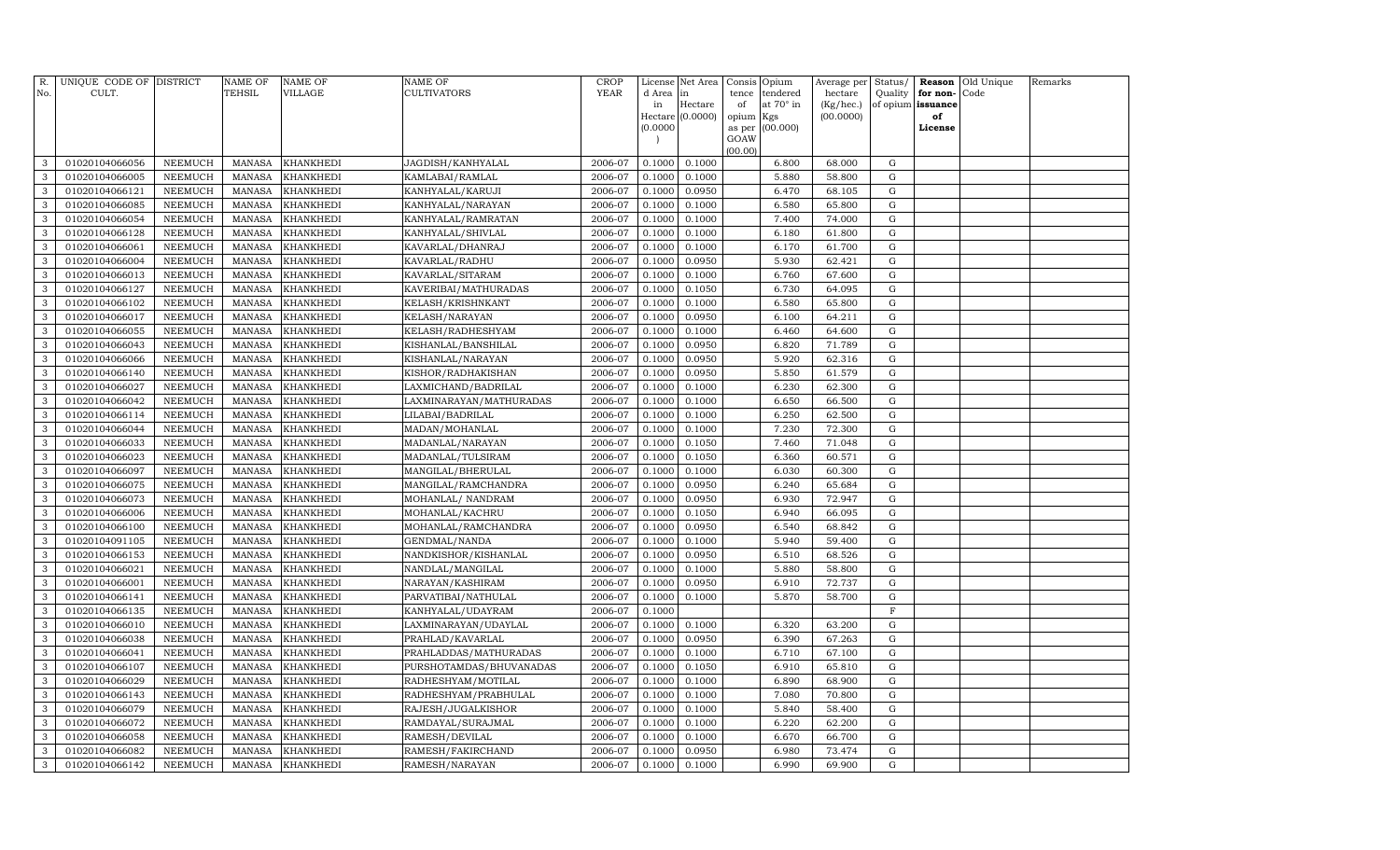| R.<br>No.    | UNIQUE CODE OF DISTRICT<br>CULT. |                                  | <b>NAME OF</b><br>TEHSIL       | <b>NAME OF</b><br><b>VILLAGE</b> | NAME OF<br>CULTIVATORS                | <b>CROP</b><br>YEAR | License<br>d Area<br>in | Net Area<br>in<br>Hectare | Consis<br>tence<br>of | Opium<br>tendered<br>at 70° in | Average per<br>hectare<br>(Kg/hec.) | Status/<br>Quality       | Reason<br>for non-<br>of opium issuance | Old Unique<br>Code | Remarks                  |
|--------------|----------------------------------|----------------------------------|--------------------------------|----------------------------------|---------------------------------------|---------------------|-------------------------|---------------------------|-----------------------|--------------------------------|-------------------------------------|--------------------------|-----------------------------------------|--------------------|--------------------------|
|              |                                  |                                  |                                |                                  |                                       |                     |                         | Hectare (0.0000)          | opium                 | Kgs                            | (00.0000)                           |                          | of                                      |                    |                          |
|              |                                  |                                  |                                |                                  |                                       |                     | (0.0000)                |                           | as per                | (00.000)                       |                                     |                          | License                                 |                    |                          |
|              |                                  |                                  |                                |                                  |                                       |                     |                         |                           | GOAW<br>(00.00)       |                                |                                     |                          |                                         |                    |                          |
| 3            | 01020104066012                   | <b>NEEMUCH</b>                   | <b>MANASA</b>                  | <b>KHANKHEDI</b>                 | MANGYA/BHERA                          | 2006-07             | 0.1000                  | 0.1000                    |                       | 5.730                          | 57.300                              | ${\rm G}$                |                                         |                    |                          |
| 3            | 01020104066125                   | <b>NEEMUCH</b>                   | <b>MANASA</b>                  | KHANKHEDI                        | RADHESHYAM/RAMNATH                    | 2006-07             | 0.1000                  | 0.1000                    |                       | 5.940                          | 59.400                              | G                        |                                         |                    |                          |
| 3            | 01020104066087                   | <b>NEEMUCH</b>                   | <b>MANASA</b>                  | <b>KHANKHEDI</b>                 | RAMPRATAP/BHAGATRAM                   | 2006-07             | 0.1000                  | 0.1000                    |                       | 6.410                          | 64.100                              | ${\bf G}$                |                                         |                    | <b>TRANSFER/DETHAI</b>   |
| 3            | 01020104066124                   | <b>NEEMUCH</b>                   | <b>MANASA</b>                  | <b>KHANKHEDI</b>                 | RUKMANIBAI/TULSIRAM                   | 2006-07             | 0.1000                  | 0.1000                    |                       | 5.230                          | 52.300                              | ${\rm G}$                | 04                                      |                    |                          |
| 3            | 01020104066060                   | <b>NEEMUCH</b>                   | <b>MANASA</b>                  | <b>KHANKHEDI</b>                 | SATYANARAYAN/KAVARLALVYAS             | 2006-07             | 0.1000                  | 0.1000                    |                       | 6.060                          | 60.600                              | ${\bf G}$                |                                         |                    |                          |
| 3            | 01020104066039                   | <b>NEEMUCH</b>                   | <b>MANASA</b>                  | <b>KHANKHEDI</b>                 | SATYANARAYAN/KAVARLAL PUROHIT         | 2006-07             | 0.1000                  | 0.0950                    |                       | 5.660                          | 59.579                              | ${\rm G}$                |                                         |                    |                          |
| 3            | 01020104066034                   | <b>NEEMUCH</b>                   | <b>MANASA</b>                  | <b>KHANKHEDI</b>                 | SATYANARAYN/CHITARLAL                 | 2006-07             | 0.1000                  | 0.1000                    |                       | 7.030                          | 70.300                              | ${\rm G}$                |                                         |                    |                          |
| 3            | 01020104066071                   | <b>NEEMUCH</b>                   | <b>MANASA</b>                  | <b>KHANKHEDI</b>                 | SHAMBHUDAYAL/MOHAN                    | 2006-07             | 0.1000                  | 0.1000                    |                       | 7.750                          | 77.500                              | ${\rm G}$                |                                         |                    |                          |
| 3            | 01020104066053                   | <b>NEEMUCH</b>                   | <b>MANASA</b>                  | KHANKHEDI                        | SHIVNARAYAN/NANURAM                   | 2006-07             | 0.1000                  | 0.1000                    |                       | 5.900                          | 59.000                              | ${\bf G}$                |                                         |                    |                          |
| $\mathbf{3}$ | 01020104066083                   | <b>NEEMUCH</b>                   | <b>MANASA</b>                  | KHANKHEDI                        | SHIVPRASAD/FAKIRCHANDRA               | 2006-07             | 0.1000                  | 0.0900                    |                       | 5.880                          | 65.333                              | ${\rm G}$                |                                         |                    |                          |
| $\mathbf{3}$ | 01020104066036                   | <b>NEEMUCH</b>                   | <b>MANASA</b>                  | KHANKHEDI                        | SHIVPRASAD/KANHYALAL                  | 2006-07             | 0.1000                  | 0.1000                    |                       | 6.870                          | 68.700                              | ${\rm G}$                |                                         |                    | TRANSFER/DETHAI          |
| 3            | 01020104066118                   | <b>NEEMUCH</b>                   | <b>MANASA</b>                  | KHANKHEDI                        | SOHAN BAI/KANHEYALAL                  | 2006-07             | 0.1000                  | 0.1000                    |                       | 5.440                          | 54.400                              | ${\rm G}$                | 04                                      |                    |                          |
| 3            | 01020104066151                   | NEEMUCH                          | <b>MANASA</b>                  | KHANKHEDI                        | SUGANABAI/MOHANLAL                    | 2006-07             | 0.1000                  | 0.0950                    |                       | 5.890                          | 62.000                              | $\mathbf G$              |                                         |                    |                          |
| 3            | 01020104066047                   | <b>NEEMUCH</b>                   | <b>MANASA</b>                  | KHANKHEDI                        | SURESH/HIRALAL                        | 2006-07             | 0.1000                  | 0.0950                    |                       | 6.320                          | 66.526                              | ${\rm G}$                |                                         |                    |                          |
| 3            | 01020104066078                   | NEEMUCH                          | <b>MANASA</b>                  | KHANKHEDI                        | SURESH/SHIVPRASAD                     | 2006-07             | 0.1000                  | 0.0950                    |                       | 5.890                          | 62.000                              | ${\bf G}$                |                                         |                    |                          |
| 3            | 01020104066126                   | <b>NEEMUCH</b>                   | <b>MANASA</b>                  | <b>KHANKHEDI</b>                 | TULSIRAM/RADHU                        | 2006-07             | 0.1000                  | 0.1050                    |                       | 6.370                          | 60.667                              | $\mathbf G$              |                                         |                    |                          |
| 3            | 01020104066095                   | <b>NEEMUCH</b>                   | <b>MANASA</b>                  | KHANKHEDI                        | SURESHCHAND/RAMNATH                   | 2006-07             | 0.1000                  | 0.0950                    |                       | 7.590                          | 79.895                              | ${\bf G}$                |                                         |                    |                          |
| 3            | 01020104091006                   | <b>NEEMUCH</b>                   | <b>MANASA</b>                  | KHAJURI                          | AYODHYABAI/DHULA                      | 2006-07             | 0.1000                  | 0.0900                    |                       | 5.830                          | 64.778                              | ${\bf G}$                |                                         |                    |                          |
| 3            | 01020104091012                   | <b>NEEMUCH</b>                   | <b>MANASA</b>                  | KHAJURI                          | BADAMBAI/BABRU                        | 2006-07             | 0.1000                  | 0.1000                    |                       | 6.670                          | 66.700                              | ${\bf G}$                |                                         |                    |                          |
| 3            | 01020104091054                   | <b>NEEMUCH</b>                   | <b>MANASA</b>                  | KHAJURI                          | BAPUSINGH/DHULSINGH                   | 2006-07             | 0.1000                  | 0.1000                    |                       | 6.320                          | 63.200                              | ${\rm G}$                |                                         |                    |                          |
| 3            | 01020104091033                   | <b>NEEMUCH</b>                   | <b>MANASA</b>                  | KHAJURI                          | BANSHILAL/BHUVANILAL                  | 2006-07             | 0.1000                  | 0.1000                    |                       | 6.760                          | 67.600                              | ${\bf G}$                |                                         |                    |                          |
| 3            | 01020104091103                   | <b>NEEMUCH</b>                   | <b>MANASA</b>                  | KHAJURI                          | BANSHILAL/RAMPRATAP                   | 2006-07             | 0.1000                  | 0.1000                    |                       | 6.820                          | 68.200                              | ${\bf G}$                |                                         |                    |                          |
| 3            | 01020104091066                   | NEEMUCH                          | <b>MANASA</b>                  | KHAJURI                          | BAPULAL/BHUWANILAL                    | 2006-07             | 0.1000                  | 0.1000                    |                       | 5.950                          | 59.500                              | ${\bf G}$                | 05                                      |                    | <b>ISSUED ON 2009-10</b> |
| 3            | 01020104091040                   | <b>NEEMUCH</b>                   | <b>MANASA</b>                  | KHAJURI                          | BHAWARLAL/TULSHIRAM                   | 2006-07             | 0.1000                  | 0.1000                    |                       | 6.680                          | 66.800                              | ${\bf G}$                |                                         |                    |                          |
| 3            | 01020104091005                   | NEEMUCH                          | <b>MANASA</b>                  | KHAJURI                          | BHULIBAI/SITARAM                      | 2006-07             | 0.1000                  | 0.1000                    |                       | 5.330                          | 53.300                              | ${\bf G}$                | 04                                      |                    | ISSUED ON 2016-17        |
| 3            | 01020104091083                   | <b>NEEMUCH</b>                   | <b>MANASA</b>                  | KHAJURI                          | CHENRAM/KALURAM                       | 2006-07             | 0.1000                  | 0.1000                    |                       | 5.970                          | 59.700                              | ${\rm G}$                |                                         |                    |                          |
| 3            | 01020104091101                   | NEEMUCH                          | <b>MANASA</b>                  | KHAJURI                          | DAYASHANKAR/HARLAL                    | 2006-07             | 0.1000                  | 0.1000                    |                       | 6.400                          | 64.000                              | ${\bf G}$                |                                         |                    |                          |
| 3            | 01020104091068                   | NEEMUCH                          | <b>MANASA</b>                  | KHAJURI                          | DEUBAI/SHANKAERLAL                    | 2006-07             | 0.1000                  | 0.0950                    |                       | 6.160                          | 64.842                              | G                        |                                         |                    |                          |
| 3            | 01020104091022                   | NEEMUCH                          | <b>MANASA</b>                  | KHAJURI                          | DEVILAL/RAMPRATAP                     | 2006-07             | 0.1000                  | 0.1000                    |                       | 6.260                          | 62.600                              | $\mathbf G$              |                                         |                    |                          |
| 3            | 01020104091013                   | NEEMUCH                          | <b>MANASA</b>                  | KHAJURI                          | DHAPUBAI/BHUVANA                      | 2006-07             | 0.1000                  | 0.1000                    |                       | 5.890                          | 58.900                              | $\mathbf G$              | 05                                      |                    | <b>ISSUED ON 2009-10</b> |
| 3            | 01020104091003                   | <b>NEEMUCH</b>                   | <b>MANASA</b>                  | KHAJURI                          | FAKIRCHAND/DEVJI                      | 2006-07             | 0.1000                  | 0.0950                    |                       | 6.330                          | 66.632                              | $\mathbf G$              |                                         |                    |                          |
| 3<br>3       | 01020104091044                   | <b>NEEMUCH</b>                   | <b>MANASA</b>                  | KHAJURI                          | GANAPAT LAL/ RAMESHWAR                | 2006-07             | 0.1000                  | 0.0950                    |                       | 6.760                          | 71.158                              | $\mathbf G$              |                                         |                    |                          |
|              | 01020104091011                   | <b>NEEMUCH</b>                   | <b>MANASA</b>                  | KHAJURI                          | GANGARAM/DHANNAJI                     | 2006-07             | 0.1000                  | 0.1000                    |                       | 6.550                          | 65.500                              | $\mathbf G$              |                                         |                    |                          |
| 3<br>3       | 01020104091008<br>01020104091079 | <b>NEEMUCH</b>                   | <b>MANASA</b>                  | KHAJURI                          | GANGARAM/MULCHAND                     | 2006-07<br>2006-07  | 0.1000<br>0.1000        | 0.1000                    |                       | 6.180<br>6.530                 | 61.800<br>68.737                    | ${\rm G}$<br>$\mathbf G$ |                                         |                    |                          |
| 3            | 01020104091045                   | <b>NEEMUCH</b><br><b>NEEMUCH</b> | <b>MANASA</b><br><b>MANASA</b> | KHAJURI<br>KHAJURI               | GHISALAL/UDA<br>HARISHCHAND/BANSHILAL | 2006-07             | 0.1000                  | 0.0950<br>0.0950          |                       | 6.630                          | 69.789                              | $\mathbf G$              |                                         |                    |                          |
| 3            | 01020104091058                   | <b>NEEMUCH</b>                   | <b>MANASA</b>                  | KHAJURI                          | HARLAL/KACHRU                         | 2006-07             | 0.1000                  | 0.0950                    |                       | 6.000                          | 63.158                              | ${\bf G}$                |                                         |                    |                          |
| 3            | 01020104091043                   | <b>NEEMUCH</b>                   | <b>MANASA</b>                  | KHAJURI                          | JAMUNALAL/NANDLAL                     | 2006-07             | 0.1000                  | 0.1000                    |                       | 6.730                          | 67.300                              | $\mathbf G$              |                                         |                    |                          |
| 3            | 01020104091004                   | <b>NEEMUCH</b>                   | <b>MANASA</b>                  | KHAJURI                          | KACHRULAL/SHANKARLAL                  | 2006-07             | 0.1000                  | 0.1000                    |                       | 6.360                          | 63.600                              | $\mathbf G$              |                                         |                    |                          |
| 3            | 01020104091064                   | <b>NEEMUCH</b>                   | <b>MANASA</b>                  | KHAJURI                          | KAILASHCHAND/MOHANLAL                 | 2006-07             | 0.1000                  | 0.0950                    |                       | 5.730                          | 60.316                              | $\mathbf G$              |                                         |                    |                          |
| 3            | 01020104091053                   | <b>NEEMUCH</b>                   | <b>MANASA</b>                  | KHAJURI                          | KALUSINGH/NARAYAN                     | 2006-07             | 0.1000                  | 0.0950                    |                       | 5.510                          | 58.000                              | G                        | 05                                      |                    | <b>ISSUED ON 2009-10</b> |
| 3            | 01020104091025                   | <b>NEEMUCH</b>                   | <b>MANASA</b>                  | KHAJURI                          | KANHAIYA LAL/ AMARCHAND               | 2006-07             | 0.1000                  | 0.0900                    |                       | 5.740                          | 63.778                              | ${\rm G}$                |                                         |                    |                          |
| 3            | 01020104091009                   | <b>NEEMUCH</b>                   | <b>MANASA</b>                  | KHAJURI                          | KANHYALAL/NIRBHAYRAM                  | 2006-07             | 0.1000                  | 0.0950                    |                       | 6.750                          | 71.053                              | G                        |                                         |                    |                          |
| $\mathbf{3}$ | 01020104091080                   | <b>NEEMUCH</b>                   | <b>MANASA</b>                  | <b>KHAJURI</b>                   | KARULAL/DEVA                          | 2006-07             | 0.1000                  | 0.0900                    |                       | 5.670                          | 63.000                              | G                        |                                         |                    |                          |
|              |                                  |                                  |                                |                                  |                                       |                     |                         |                           |                       |                                |                                     |                          |                                         |                    |                          |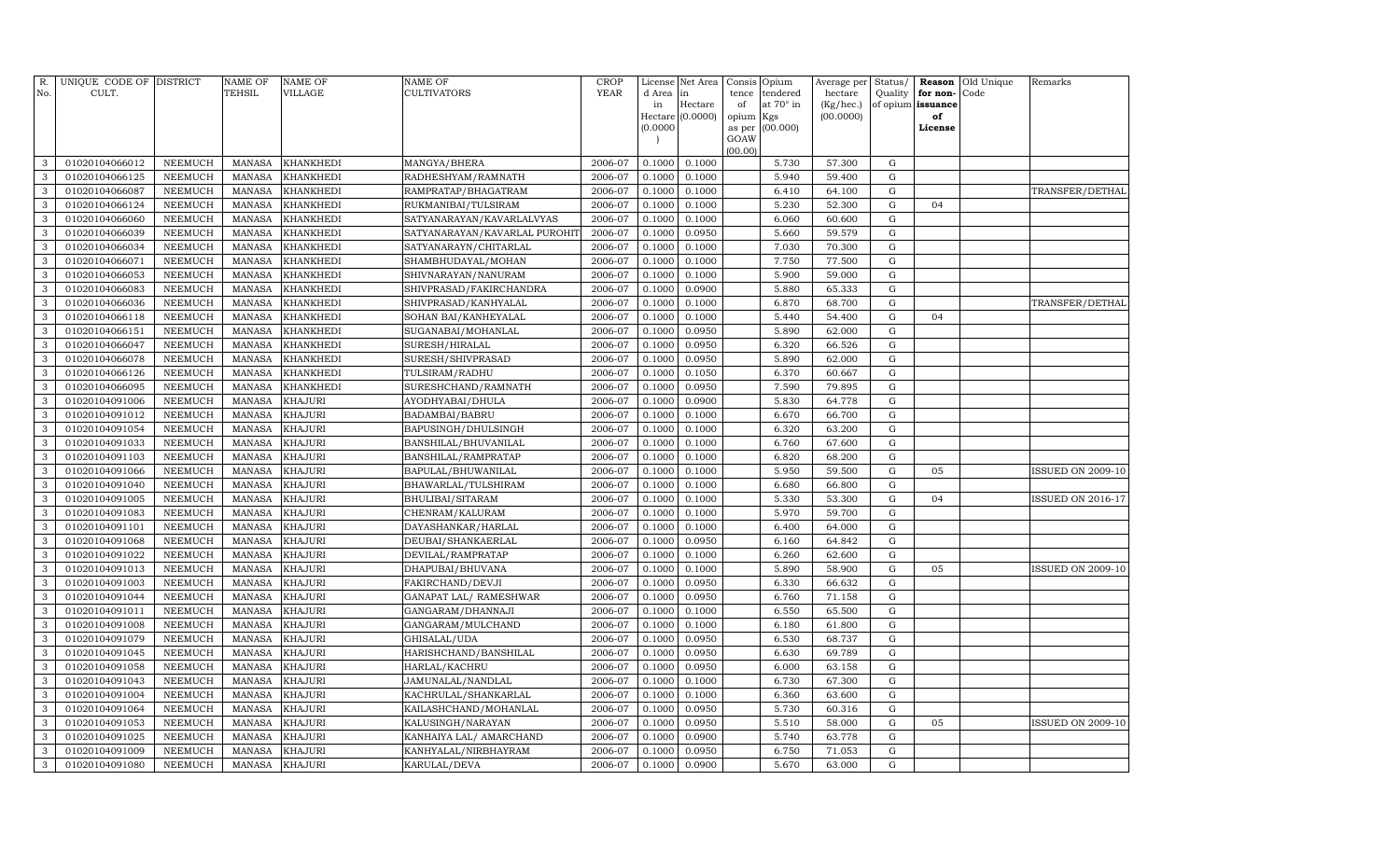| R.<br>No.      | UNIQUE CODE OF DISTRICT<br>CULT. |                | NAME OF<br>TEHSIL | <b>NAME OF</b><br>VILLAGE | <b>NAME OF</b><br>CULTIVATORS | CROP<br><b>YEAR</b> | License<br>d Area | Net Area<br>in   | Consis<br>tence | Opium<br>tendered | Average per<br>hectare | Status/<br>Quality | Reason<br>for non- | Old Unique<br>Code | Remarks                  |
|----------------|----------------------------------|----------------|-------------------|---------------------------|-------------------------------|---------------------|-------------------|------------------|-----------------|-------------------|------------------------|--------------------|--------------------|--------------------|--------------------------|
|                |                                  |                |                   |                           |                               |                     | in                | Hectare          | of              | at 70° in         | (Kg/hec.)              |                    | of opium issuance  |                    |                          |
|                |                                  |                |                   |                           |                               |                     |                   | Hectare (0.0000) | opium           | Kgs               | (00.0000)              |                    | of                 |                    |                          |
|                |                                  |                |                   |                           |                               |                     | (0.0000)          |                  | as per<br>GOAW  | (00.000)          |                        |                    | License            |                    |                          |
|                |                                  |                |                   |                           |                               |                     |                   |                  | (00.00)         |                   |                        |                    |                    |                    |                          |
| 3              | 01020104091019                   | NEEMUCH        | MANASA            | <b>KHAJURI</b>            | KHIMA/NANURAM                 | 2006-07             | 0.1000            | 0.1000           |                 | 6.630             | 66.300                 | G                  |                    |                    |                          |
| 3              | 01020104091077                   | <b>NEEMUCH</b> | <b>MANASA</b>     | KHAJURI                   | LABHCHAND/HARLAL              | 2006-07             | 0.1000            | 0.1000           |                 | 6.600             | 66.000                 | $\mathbf G$        |                    |                    |                          |
| 3              | 01020104091109                   | NEEMUCH        | MANASA            | <b>KHAJURI</b>            | LAXMINARAYAN/NANURAM          | 2006-07             | 0.1000            | 0.0800           |                 | 4.920             | 61.500                 | $\mathbf G$        |                    |                    |                          |
| 3              | 01020104091087                   | <b>NEEMUCH</b> | MANASA            | <b>KHAJURI</b>            | MADANLAL/SHANKARLAL           | 2006-07             | 0.1000            | 0.0950           |                 | 6.640             | 69.895                 | $\mathbf G$        |                    |                    |                          |
| 3              | 01020104091052                   | <b>NEEMUCH</b> | <b>MANASA</b>     | <b>KHAJURI</b>            | MANOHAR/HARISHCHANDRA         | 2006-07             | 0.1000            | 0.1000           |                 | 6.560             | 65.600                 | $\mathbf G$        |                    |                    |                          |
| 3              | 01020104091055                   | <b>NEEMUCH</b> | MANASA            | <b>KHAJURI</b>            | MATHURALAL/MANGILAL           | 2006-07             | 0.1000            | 0.1000           |                 | 6.160             | 61.600                 | $\mathbf G$        |                    |                    |                          |
| 3              | 01020104091098                   | <b>NEEMUCH</b> | MANASA            | KHAJURI                   | MODIRAM/GULAB                 | 2006-07             | 0.1000            | 0.1000           |                 | 5.880             | 58.800                 | $\mathbf G$        |                    |                    |                          |
| 3              | 01020104091020                   | <b>NEEMUCH</b> | MANASA            | KHAJURI                   | MOHANLAL/BHERU                | 2006-07             | 0.1000            | 0.0950           |                 | 5.790             | 60.947                 | $\mathbf G$        |                    |                    |                          |
| 3              | 01020104091063                   | <b>NEEMUCH</b> | <b>MANASA</b>     | KHAJURI                   | MUKESHKUMAR/RAMESHWAR         | 2006-07             | 0.1000            | 0.0950           |                 | 6.830             | 71.895                 | G                  |                    |                    |                          |
| 3              | 01020104091016                   | <b>NEEMUCH</b> | MANASA            | KHAJURI                   | MULCHAND/BANSHILAL            | 2006-07             | 0.1000            | 0.1000           |                 | 6.630             | 66.300                 | $\mathbf G$        |                    |                    |                          |
| 3              | 01020104091070                   | <b>NEEMUCH</b> | <b>MANASA</b>     | KHAJURI                   | MULCHAND/RATANLAL             | 2006-07             | 0.1000            | 0.1000           |                 | 5.910             | 59.100                 | $\mathbf G$        |                    |                    |                          |
| 3              | 01020104091071                   | <b>NEEMUCH</b> | <b>MANASA</b>     | KHAJURI                   | MULCHAND/TULSIRAM             | 2006-07             | 0.1000            | 0.1000           |                 | 6.390             | 63.900                 | $\mathbf G$        |                    |                    |                          |
| 3              | 01020104091023                   | <b>NEEMUCH</b> | <b>MANASA</b>     | <b>KHAJURI</b>            | NAJARI BAI/ BHAGWAN           | 2006-07             | 0.1000            | 0.0900           |                 | 5.670             | 63.000                 | G                  |                    |                    |                          |
| 3              | 01020104091051                   | <b>NEEMUCH</b> | MANASA            | KHAJURI                   | NAND LAL/ MANGI LAL           | 2006-07             | 0.1000            | 0.0950           |                 | 5.580             | 58.737                 | G                  | 05                 |                    | <b>ISSUED ON 2009-10</b> |
| 3              | 01020104091027                   | <b>NEEMUCH</b> | <b>MANASA</b>     | KHAJURI                   | NANDLAL/CHOTELAL              | 2006-07             | 0.1000            | 0.1000           |                 | 6.970             | 69.700                 | G                  |                    |                    |                          |
| 3              | 01020104091028                   | <b>NEEMUCH</b> | MANASA            | <b>KHAJURI</b>            | ONKARLAL/BADRILAL             | 2006-07             | 0.1000            | 0.1000           |                 | 5.910             | 59.100                 | G                  |                    |                    |                          |
| 3              | 01020104091010                   | <b>NEEMUCH</b> | <b>MANASA</b>     | <b>KHAJURI</b>            | ONKARLAL/NIRBHAYRAM           | 2006-07             | 0.1000            | 0.1000           |                 | 6.130             | 61.300                 | G                  |                    |                    |                          |
| $\mathbf{3}$   | 01020104091061                   | <b>NEEMUCH</b> | <b>MANASA</b>     | KHAJURI                   | PRABHULAL/BHAWAR              | 2006-07             | 0.1000            | 0.0900           |                 | 5.690             | 63.222                 | G                  |                    |                    |                          |
| 3              | 01020104091057                   | <b>NEEMUCH</b> | <b>MANASA</b>     | KHAJURI                   | PRABHULAL/KACHRU              | 2006-07             | 0.1000            | 0.0900           |                 | 5.960             | 66.222                 | G                  |                    |                    |                          |
| 3              | 01020104091050                   | <b>NEEMUCH</b> | <b>MANASA</b>     | KHAJURI                   | PRABHULAL/RATANLAL            | 2006-07             | 0.1000            | 0.1000           |                 | 5.990             | 59.900                 | G                  |                    |                    |                          |
| 3              | 01020104091074                   | <b>NEEMUCH</b> | <b>MANASA</b>     | <b>KHAJURI</b>            | PRAKASH/KACHRU                | 2006-07             | 0.1000            | 0.0850           |                 | 5.830             | 68.588                 | G                  |                    |                    |                          |
| 3              | 01020104091086                   | <b>NEEMUCH</b> | <b>MANASA</b>     | KHAJURI                   | PRAKSHCHAND/NATHU             | 2006-07             | 0.1000            | 0.0950           |                 | 5.600             | 58.947                 | $\mathbf G$        |                    |                    |                          |
| 3              | 01020104091047                   | NEEMUCH        | <b>MANASA</b>     | <b>KHAJURI</b>            | PRATAP/RAMA                   | 2006-07             | 0.1000            | 0.0950           |                 | 6.150             | 64.737                 | $\mathbf G$        |                    |                    |                          |
| 3              | 01020104091110                   | <b>NEEMUCH</b> | <b>MANASA</b>     | KHAJURI                   | PUSHKAR/LAXMINARAYAN          | 2006-07             | 0.1000            | 0.0950           |                 | 5.380             | 56.632                 | $\mathbf G$        |                    |                    |                          |
| 3              | 01020104091085                   | <b>NEEMUCH</b> | <b>MANASA</b>     | KHAJURI                   | RAJARAM/BABRU                 | 2006-07             | 0.1000            | 0.0950           |                 | 6.430             | 67.684                 | $\mathbf G$        |                    |                    |                          |
| 3              | 01020104091067                   | <b>NEEMUCH</b> | <b>MANASA</b>     | KHAJURI                   | RAJENDERKUMAR/MANGILAL        | 2006-07             | 0.1000            | 0.0950           |                 | 6.160             | 64.842                 | ${\rm G}$          |                    |                    |                          |
| 3              | 01020104091029                   | <b>NEEMUCH</b> | <b>MANASA</b>     | KHAJURI                   | RAM CHAND/ RATAN LAL          | 2006-07             | 0.1000            | 0.1000           |                 | 5.960             | 59.600                 | G                  |                    |                    |                          |
| $\mathbf{3}$   | 01020104091041                   | <b>NEEMUCH</b> | <b>MANASA</b>     | KHAJURI                   | RAMKISHAN/MAANGILAL           | 2006-07             | 0.1000            | 0.1000           |                 | 6.550             | 65.500                 | G                  |                    |                    |                          |
| 3              | 01020104091099                   | <b>NEEMUCH</b> | <b>MANASA</b>     | KHAJURI                   | RAMNARAYAN/BHAWARLAL          | 2006-07             | 0.1000            | 0.0950           |                 | 6.340             | 66.737                 | G                  |                    |                    |                          |
| $\mathbf{3}$   | 01020104091095                   | <b>NEEMUCH</b> | MANASA            | KHAJURI                   | RAMPRASAD/BHUVANA             | 2006-07             | 0.1000            | 0.1000           |                 | 7.170             | 71.700                 | ${\rm G}$          |                    |                    |                          |
| 3              | 01020104091060                   | NEEMUCH        | <b>MANASA</b>     | KHAJURI                   | RAMPRASAD/NANDLAL             | 2006-07             | 0.1000            | 0.0950           |                 | 6.460             | 68.000                 | G                  |                    |                    |                          |
| 3              | 01020104091032                   | <b>NEEMUCH</b> | <b>MANASA</b>     | KHAJURI                   | RUKMANIBAI/KACHROOLAL         | 2006-07             | 0.1000            | 0.0850           |                 | 5.970             | 70.235                 | G                  |                    |                    |                          |
| 3              | 01020104091076                   | NEEMUCH        | MANASA            | KHAJURI                   | SALAGRAM/BHUVANIRAM           | 2006-07             | 0.1000            | 0.0950           |                 | 5.650             | 59.474                 | G                  |                    |                    |                          |
| 3              | 01020104091035                   | <b>NEEMUCH</b> | <b>MANASA</b>     | KHAJURI                   | SHAITANSINGH/DHULSINGH        | 2006-07             | 0.1000            | 0.1000           |                 | 6.210             | 62.100                 | G                  |                    |                    |                          |
| 3              | 01020104091056                   | <b>NEEMUCH</b> | <b>MANASA</b>     | KHAJURI                   | SHIVNARAYAN/AMARJI            | 2006-07             | 0.1000            | 0.0950           |                 | 6.350             | 66.842                 | $\mathbf G$        |                    |                    |                          |
| 3              | 01020104091001                   | <b>NEEMUCH</b> | <b>MANASA</b>     | KHAJURI                   | SHIVNARAYAN/BHAVARLAL         | 2006-07             | 0.1000            | 0.1050           |                 | 6.680             | 63.619                 | G                  |                    |                    |                          |
| 3              | 01020104091034                   | <b>NEEMUCH</b> | <b>MANASA</b>     | KHAJURI                   | SHMBHULAL/BAGDIRAM            | 2006-07             | 0.1000            | 0.0900           |                 | 5.340             | 59.333                 | $\mathbf G$        |                    |                    |                          |
| 3              | 01020104091119                   | <b>NEEMUCH</b> | <b>MANASA</b>     | KHAJURI                   | SHYMABAI/BASANTILAL           | 2006-07             | 0.1000            | 0.1000           |                 | 6.090             | 60.900                 | G                  |                    |                    |                          |
| 3              | 01020104091036                   | <b>NEEMUCH</b> | <b>MANASA</b>     | KHAJURI                   | SURESHCHANDER/KANHEYALAL      | 2006-07             | 0.1000            | 0.1000           |                 | 7.370             | 73.700                 | G                  |                    |                    |                          |
|                | 01020104026140                   | <b>NEEMUCH</b> | <b>MANASA</b>     | KANJARDA-II               | ABDUL SATTAR/ MOHAMMAD HUSA   | 2006-07             | 0.1000            | 0.0950           |                 | 5.640             | 59.368                 | ${\rm G}$          | 05                 |                    |                          |
| $\mathbf{1}$   | 01020104026127                   | NEEMUCH        | MANASA            | KANJARDA-II               | AMARCHAND/MOHANLAL            | 2006-07             | 0.1000            | 0.1000           |                 | 6.870             | 68.700                 | G                  |                    |                    |                          |
| $\overline{1}$ | 01020104026495                   | <b>NEEMUCH</b> | <b>MANASA</b>     | KANJARDA-II               | AMARCHAND/PYARCHAND           | 2006-07             | 0.1000            | 0.1000           |                 | 5.660             | 56.600                 | G                  | 05                 |                    |                          |
|                | 01020104026123                   | <b>NEEMUCH</b> | <b>MANASA</b>     | KANJARDA-II               | AMARTIBAI/MANGILAL            | 2006-07             | 0.1000            | 0.1000           |                 | 6.440             | 64.400                 | G                  |                    |                    |                          |
| $\mathbf{1}$   | 01020104026228                   | <b>NEEMUCH</b> | MANASA            | KANJARDA-II               | BADRILAL/GANGARAM             | 2006-07             | 0.1000            | 0.0950           |                 | 5.710             | 60.105                 | G                  | 05                 |                    |                          |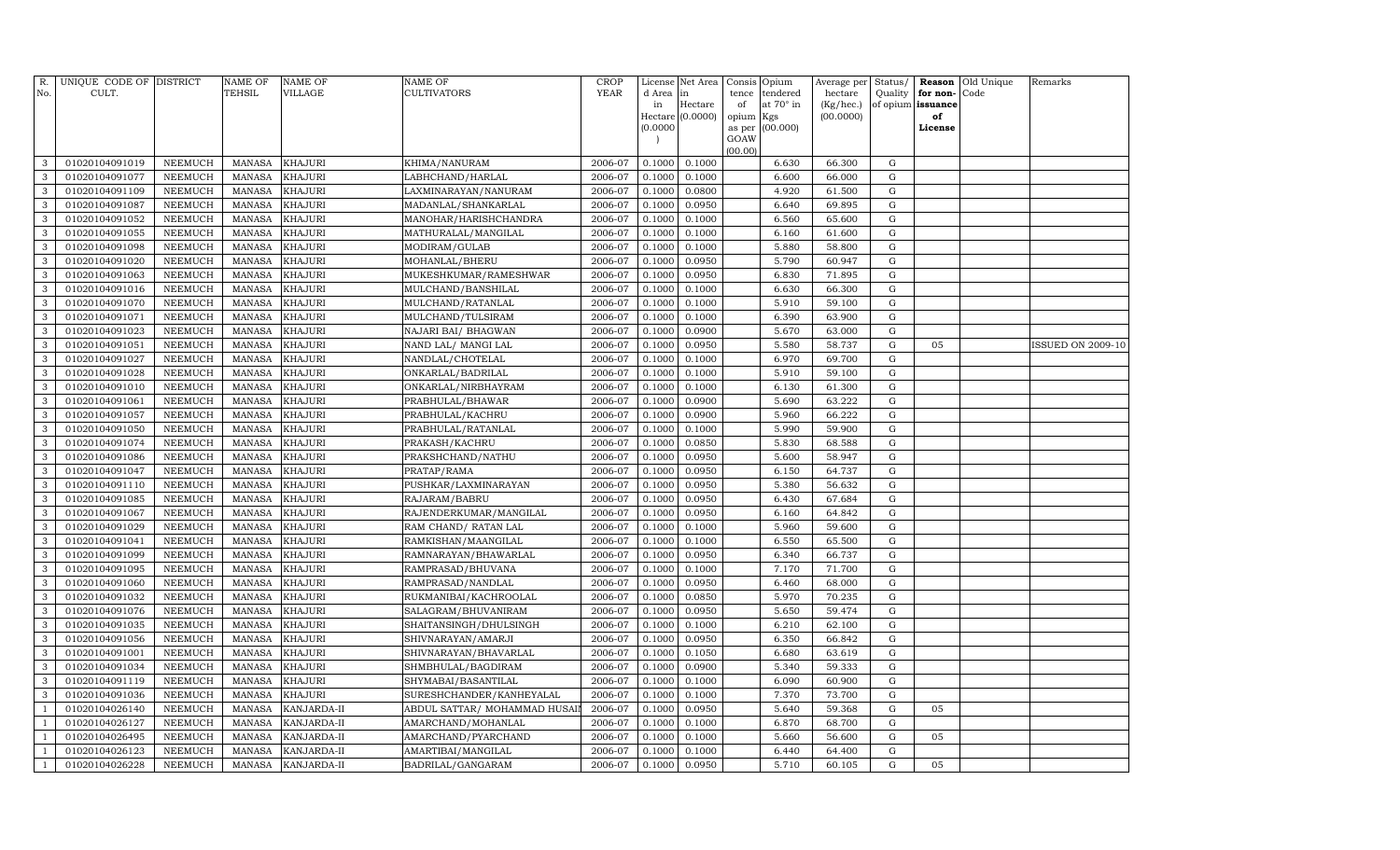| R.             | UNIQUE CODE OF DISTRICT |                | NAME OF       | <b>NAME OF</b> | <b>NAME OF</b>          | CROP        |              | License Net Area |             | Consis Opium          | Average per          | Status/             |                      | <b>Reason</b> Old Unique | Remarks                  |
|----------------|-------------------------|----------------|---------------|----------------|-------------------------|-------------|--------------|------------------|-------------|-----------------------|----------------------|---------------------|----------------------|--------------------------|--------------------------|
| No.            | CULT.                   |                | TEHSIL        | VILLAGE        | CULTIVATORS             | <b>YEAR</b> | d Area<br>in | in<br>Hectare    | tence<br>of | tendered<br>at 70° in | hectare<br>(Kg/hec.) | Quality<br>of opium | for non-<br>issuance | Code                     |                          |
|                |                         |                |               |                |                         |             |              | Hectare (0.0000) | opium Kgs   |                       | (00.0000)            |                     | of                   |                          |                          |
|                |                         |                |               |                |                         |             | (0.0000)     |                  | as per      | (00.000)              |                      |                     | License              |                          |                          |
|                |                         |                |               |                |                         |             |              |                  | GOAW        |                       |                      |                     |                      |                          |                          |
|                | 01020104026141          | NEEMUCH        | <b>MANASA</b> | KANJARDA-II    | BHAGIRATH/KHEMRAJ       | 2006-07     | 0.1000       |                  | (00.00)     |                       |                      | $\mathbf F$         |                      |                          |                          |
|                | 01020104026116          | NEEMUCH        | <b>MANASA</b> | KANJARDA-II    | BALURAM/CHAMPA          | 2006-07     | 0.1000       | 0.1000           |             | 6.320                 | 63.200               | $\mathbf G$         |                      |                          |                          |
|                | 01020104026149          | NEEMUCH        | <b>MANASA</b> | KANJARDA-II    | BANSILAL/GOBARLAL       | 2006-07     | 0.1000       | 0.0950           |             | 5.880                 | 61.895               | ${\rm G}$           | 05                   |                          |                          |
| $\overline{1}$ | 01020104026120          | NEEMUCH        | <b>MANASA</b> | KANJARDA-II    | BANSHILAL/GOPIJI        | 2006-07     | 0.1000       | 0.1000           |             | 7.280                 | 72.800               | G                   |                      |                          |                          |
|                | 01020104026317          | <b>NEEMUCH</b> | <b>MANASA</b> | KANJARDA-II    | BANSHILAL/LALURAM       | 2006-07     | 0.1000       | 0.1000           |             | 6.540                 | 65.400               | G                   |                      |                          |                          |
| -1             | 01020104026308          | <b>NEEMUCH</b> | <b>MANASA</b> | KANJARDA-II    | BASANTILAL/MADHAVLAL    | 2006-07     | 0.1000       | 0.1000           |             | 5.820                 | 58.200               | G                   | 05                   |                          |                          |
| $\overline{1}$ | 01020104026261          | NEEMUCH        | <b>MANASA</b> | KANJARDA-II    | BHANWARLAL/NANDA        | 2006-07     | 0.1000       | 0.1000           |             | 6.560                 | 65.600               | G                   |                      |                          |                          |
|                | 01020104026325          | <b>NEEMUCH</b> | MANASA        | KANJARDA-II    | BHERULAL/RODA           | 2006-07     | 0.1000       | 0.0950           |             | 2.170                 | 22.842               | G                   | 04                   |                          |                          |
|                | 01020104026174          | <b>NEEMUCH</b> | <b>MANASA</b> | KANJARDA-II    | BHERULAL/NARAYAN        | 2006-07     | 0.1000       | 0.0950           |             | 5.340                 | 56.211               | G                   | 05                   |                          |                          |
| -1             | 01020104026130          | <b>NEEMUCH</b> | <b>MANASA</b> | KANJARDA-II    | BHIMRAJ/JALAM           | 2006-07     | 0.1000       | 0.1000           |             | 6.310                 | 63.100               | G                   |                      |                          |                          |
|                | 01020104026234          | NEEMUCH        | <b>MANASA</b> | KANJARDA-II    | BHONIRAM/BHERULAL       | 2006-07     | 0.1000       | 0.1000           |             | 6.370                 | 63.700               | $\mathbf G$         |                      |                          |                          |
| $\overline{1}$ | 01020104026206          | <b>NEEMUCH</b> | <b>MANASA</b> | KANJARDA-II    | BHURALAL/GANGARAM       | 2006-07     | 0.1000       | 0.1000           |             | 5.280                 | 52.800               | $\mathbf G$         | 04                   |                          | <b>ISSUED ON 2016-17</b> |
|                | 01020104026320          | <b>NEEMUCH</b> | <b>MANASA</b> | KANJARDA-II    | CHANDIBAI/NANDLAL       | 2006-07     | 0.1000       | 0.1000           |             | 4.430                 | 44.300               | $\mathbf G$         | 04                   |                          | <b>ISSUED ON 2016-17</b> |
| -1             | 01020104026212          | <b>NEEMUCH</b> | <b>MANASA</b> | KANJARDA-II    | CHATRIBAI/GHISALAL      | 2006-07     | 0.1000       | 0.1000           |             | 6.890                 | 68.900               | ${\rm G}$           |                      |                          |                          |
| $\overline{1}$ | 01020104026128          | NEEMUCH        | <b>MANASA</b> | KANJARDA-II    | CHHAGANLAL/MOHANLAL     | 2006-07     | 0.1000       | 0.0950           |             | 6.650                 | 70.000               | G                   |                      |                          |                          |
| $\overline{1}$ | 01020104026299          | <b>NEEMUCH</b> | <b>MANASA</b> | KANJARDA-II    | DEU BAI/KACHRUMAL       | 2006-07     | 0.1000       | 0.1000           |             | 5.890                 | 58.900               | G                   | 05                   |                          |                          |
|                | 01020104026288          | <b>NEEMUCH</b> | <b>MANASA</b> | KANJARDA-II    | DEVIKISHAN/POKHARLAL    | 2006-07     | 0.1000       | 0.1000           |             | 6.470                 | 64.700               | G                   |                      |                          |                          |
|                | 01020104026324          | <b>NEEMUCH</b> | <b>MANASA</b> | KANJARDA-II    | DHAPUBAI/KISHANDAS      | 2006-07     | 0.1000       |                  |             |                       |                      | $\mathbf F$         |                      |                          |                          |
|                | 01020104026492          | NEEMUCH        | <b>MANASA</b> | KANJARDA-II    | DIPCHAND/UDAYRAM        | 2006-07     | 0.1000       | 0.0950           |             | 5.610                 | 59.053               | G                   | 05                   |                          |                          |
|                | 01020104026332          | <b>NEEMUCH</b> | <b>MANASA</b> | KANJARDA-II    | GANGABAI/KAJODIMAL      | 2006-07     | 0.1000       | 0.1000           |             | 5.820                 | 58.200               | G                   | 05                   |                          | <b>ISSUED 2009-10</b>    |
|                | 01020104026119          | <b>NEEMUCH</b> | <b>MANASA</b> | KANJARDA-II    | GANGARAM/HEERA          | 2006-07     | 0.1000       | 0.1000           |             | 6.610                 | 66.100               | ${\rm G}$           |                      |                          |                          |
|                | 01020104026170          | <b>NEEMUCH</b> | <b>MANASA</b> | KANJARDA-II    | GANGARAM/NARAYAN        | 2006-07     | 0.1000       | 0.1000           |             | 6.120                 | 61.200               | ${\rm G}$           | 09                   |                          |                          |
| $\overline{1}$ | 01020104026245          | NEEMUCH        | <b>MANASA</b> | KANJARDA-II    | GHISALAL/KALU           | 2006-07     | 0.1000       | 0.0950           |             | 6.560                 | 69.053               | $\mathbf G$         |                      |                          |                          |
|                | 01020104026168          | <b>NEEMUCH</b> | <b>MANASA</b> | KANJARDA-II    | GHISALAL/NARAYAN        | 2006-07     | 0.1000       | 0.0950           |             | 6.040                 | 63.579               | $\mathbf G$         |                      |                          |                          |
|                | 01020104026192          | <b>NEEMUCH</b> | <b>MANASA</b> | KANJARDA-II    | GHISIBAI/GHISALAL       | 2006-07     | 0.1000       | 0.1000           |             | 6.370                 | 63.700               | ${\rm G}$           |                      |                          |                          |
|                | 01020104026294          | <b>NEEMUCH</b> | <b>MANASA</b> | KANJARDA-II    | GITABAI/MATA NANIBAI    | 2006-07     | 0.1000       | 0.0950           |             | 3.030                 | 31.895               | G                   | 04                   |                          |                          |
|                | 01020104026153          | <b>NEEMUCH</b> | <b>MANASA</b> | KANJARDA-II    | GORILAL/ JADAVCHAND     | 2006-07     | 0.1000       | 0.1000           |             | 6.500                 | 65.000               | ${\rm G}$           |                      |                          |                          |
|                | 01020104026185          | <b>NEEMUCH</b> | <b>MANASA</b> | KANJARDA-II    | GORILAL/MODA            | 2006-07     | 0.1000       | 0.0950           |             | 5.620                 | 59.158               | $\mathbf G$         |                      |                          |                          |
|                | 01020104026318          | <b>NEEMUCH</b> | <b>MANASA</b> | KANJARDA-II    | HANSHRAJ/MODA           | 2006-07     | 0.1000       | 0.0950           |             | 6.110                 | 64.316               | ${\rm G}$           |                      |                          |                          |
|                | 01020104026239          | <b>NEEMUCH</b> | <b>MANASA</b> | KANJARDA-II    | HARIRAM/MOTILAL         | 2006-07     | 0.1000       | 0.1000           |             | 6.030                 | 60.300               | G                   | 05                   |                          |                          |
|                | 01020104026175          | <b>NEEMUCH</b> | <b>MANASA</b> | KANJARDA-II    | HARJU BAI/ MODIRAM      | 2006-07     | 0.1000       |                  |             |                       |                      | $\,$ N              | 11                   |                          |                          |
|                | 01020104026126          | <b>NEEMUCH</b> | MANASA        | KANJARDA-II    | HARKU BAI/ BHANWAR LAL  | 2006-07     | 0.1000       | 0.1000           |             | 6.630                 | 66.300               | $\mathbf G$         |                      |                          |                          |
|                | 01020104026122          | NEEMUCH        | <b>MANASA</b> | KANJARDA-II    | HARLAL/KASHIRAM         | 2006-07     | 0.1000       | 0.1000           |             | 5.720                 | 57.200               | ${\rm G}$           | 05                   |                          |                          |
|                | 01020104026214          | <b>NEEMUCH</b> | <b>MANASA</b> | KANJARDA-II    | JADAVCHAND/GOKUL        | 2006-07     | 0.1000       | 0.0950           |             | 6.080                 | 64.000               | G                   |                      |                          |                          |
|                | 01020104026183          | <b>NEEMUCH</b> | <b>MANASA</b> | KANJARDA-II    | JAGANNATH/CHAGAN        | 2006-07     | 0.1000       | 0.1000           |             | 6.480                 | 64.800               | $\mathbf G$         |                      |                          |                          |
|                | 01020104026218          | <b>NEEMUCH</b> | <b>MANASA</b> | KANJARDA-II    | JAGANNATH/GORILAL       | 2006-07     | 0.1000       | 0.1000           |             | 5.100                 | 51.000               | $\mathbf G$         | 04                   |                          | <b>ISSUED ON 2016-17</b> |
|                | 01020104026177          | <b>NEEMUCH</b> | <b>MANASA</b> | KANJARDA-II    | PANNALAL/BHANWARLAL     | 2006-07     | 0.1000       | 0.1000           |             | 5.520                 | 55.200               | $\mathbf G$         | 04                   |                          | <b>ISSUED ON 2016-17</b> |
|                | 01020104026129          | <b>NEEMUCH</b> | <b>MANASA</b> | KANJARDA-II    | JANIBAI/NANDARAM        | 2006-07     | 0.1000       | 0.1000           |             | 6.520                 | 65.200               | $\mathbf G$         |                      |                          |                          |
|                | 01020104026142          | <b>NEEMUCH</b> | <b>MANASA</b> | KANJARDA-II    | KAILASHCHANDRA/DOLATRAM | 2006-07     | 0.1000       | 0.1000           |             | 6.390                 | 63.900               | $\mathbf G$         |                      |                          |                          |
|                | 01020104026273          | <b>NEEMUCH</b> | <b>MANASA</b> | KANJARDA-II    | KAMALA BAI/MANGILAL     | 2006-07     | 0.1000       | 0.1000           |             | 5.850                 | 58.500               | ${\rm G}$           | 05                   |                          |                          |
|                | 01020104026167          | <b>NEEMUCH</b> | <b>MANASA</b> | KANJARDA-II    | KANHAIYALAL/NARAYAN     | 2006-07     | 0.1000       | 0.1000           |             | 6.750                 | 67.500               | ${\rm G}$           |                      |                          |                          |
|                | 01020104026244          | <b>NEEMUCH</b> | <b>MANASA</b> | KANJARDA-II    | KANHEYALAL/GORILAL      | 2006-07     | 0.1000       | 0.0950           |             | 5.270                 | 55.474               | $\mathbf G$         | 04                   |                          | <b>ISSUED ON 2016-17</b> |
|                | 01020104026136          | <b>NEEMUCH</b> | <b>MANASA</b> | KANJARDA-II    | KASHIBAI/MATHURALAL     | 2006-07     | 0.1000       | 0.1000           |             | 6.360                 | 63.600               | $\mathbf G$         |                      |                          |                          |
|                | 01020104026157          | NEEMUCH        | MANASA        | KANJARDA-II    | KISANLAL/CHUNNILAL      | 2006-07     | 0.1000       | 0.1000           |             | 6.450                 | 64.500               | G                   |                      |                          |                          |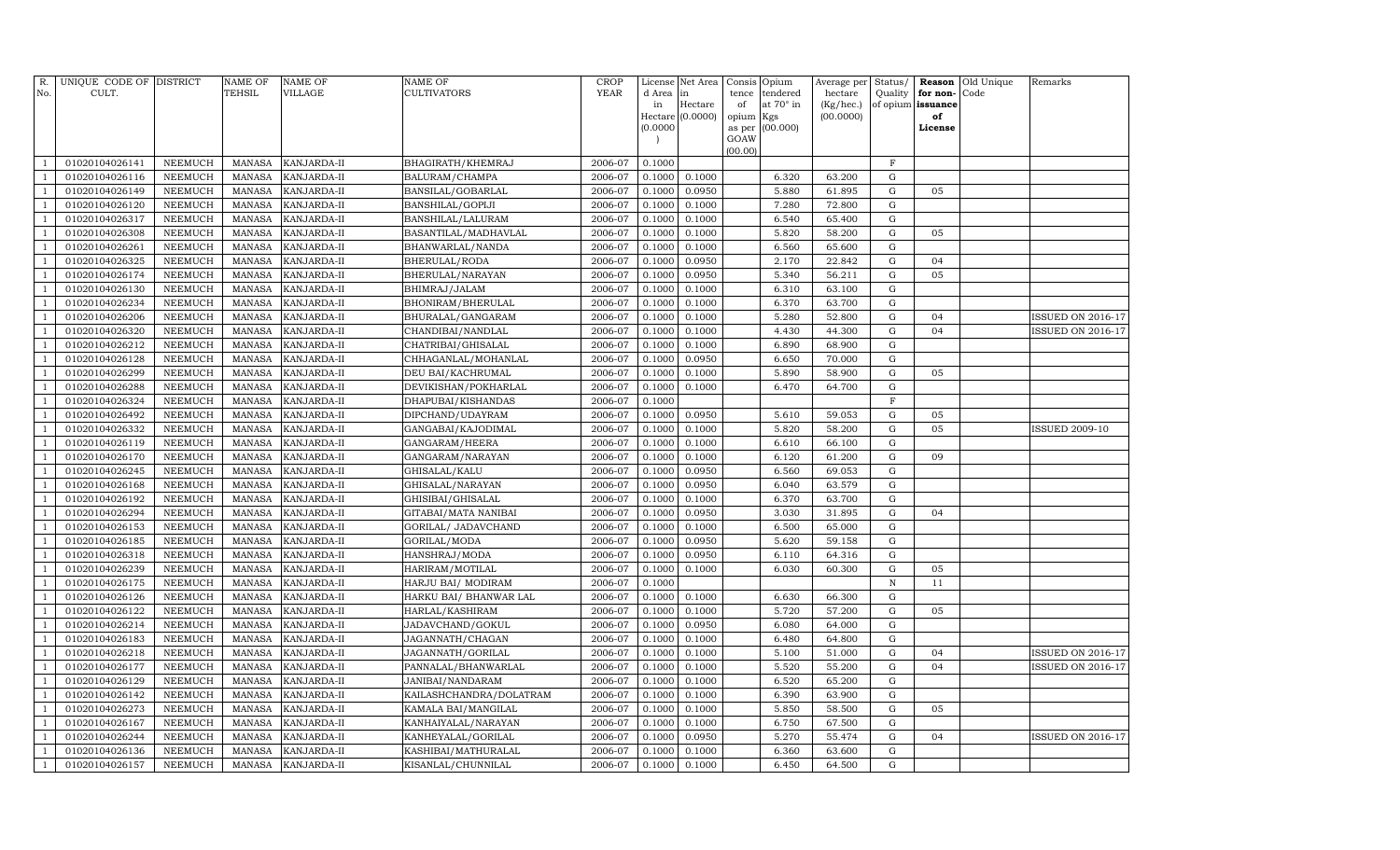| R.<br>No.      | UNIQUE CODE OF DISTRICT<br>CULT. |                           | <b>NAME OF</b><br>TEHSIL       | <b>NAME OF</b><br>VILLAGE  | <b>NAME OF</b><br>CULTIVATORS        | CROP<br><b>YEAR</b> | License<br>d Area | Net Area<br>in   | Consis<br>tence | Opium<br>tendered | Average per<br>hectare | Status/<br>Quality | Reason<br>for non- | Old Unique<br>Code | Remarks                  |
|----------------|----------------------------------|---------------------------|--------------------------------|----------------------------|--------------------------------------|---------------------|-------------------|------------------|-----------------|-------------------|------------------------|--------------------|--------------------|--------------------|--------------------------|
|                |                                  |                           |                                |                            |                                      |                     | in                | Hectare          | of              | at 70° in         | (Kg/hec.)              |                    | of opium issuance  |                    |                          |
|                |                                  |                           |                                |                            |                                      |                     |                   | Hectare (0.0000) | opium           | Kgs               | (00.0000)              |                    | of                 |                    |                          |
|                |                                  |                           |                                |                            |                                      |                     | (0.0000)          |                  | as per          | (00.000)          |                        |                    | License            |                    |                          |
|                |                                  |                           |                                |                            |                                      |                     |                   |                  | GOAW<br>(00.00) |                   |                        |                    |                    |                    |                          |
|                | 01020104026307                   | NEEMUCH                   | <b>MANASA</b>                  | KANJARDA-II                | LAHARMAL/GISHALAL                    | 2006-07             | 0.1000            | 0.1000           |                 | 6.500             | 65.000                 | G                  |                    |                    |                          |
|                | 01020104026196                   | NEEMUCH                   | <b>MANASA</b>                  | KANJARDA-II                | LAHARMAL/PYARCHAND                   | 2006-07             | 0.1000            | 0.0950           | 53.51           | 5.770             | 60.737                 | $\mathbf{I}$       | 02                 |                    | <b>ISSUED 2009-10</b>    |
| $\mathbf{1}$   | 01020104026209                   | NEEMUCH                   | <b>MANASA</b>                  | KANJARDA-II                | LALUARM/BHANWARLAL                   | 2006-07             | 0.1000            | 0.1000           |                 | 5.030             | 50.300                 | G                  | 04                 |                    | <b>ISSUED ON 2016-17</b> |
| -1             | 01020104026195                   | NEEMUCH                   | <b>MANASA</b>                  | KANJARDA-II                | LALURAM/RAMA                         | 2006-07             | 0.1000            | 0.1000           |                 | 5.990             | 59.900                 | G                  |                    |                    |                          |
|                | 01020104026148                   | <b>NEEMUCH</b>            | <b>MANASA</b>                  | KANJARDA-II                | MADHO/ KAWARLAL                      | 2006-07             | 0.1000            | 0.1000           |                 | 5.870             | 58.700                 | G                  | 05                 |                    |                          |
|                | 01020104026198                   | <b>NEEMUCH</b>            | <b>MANASA</b>                  | KANJARDA-II                | MADHOLAL/NONDRAM                     | 2006-07             | 0.1000            | 0.1000           |                 | 5.760             | 57.600                 | G                  | 05                 |                    |                          |
|                | 01020104026210                   | NEEMUCH                   | <b>MANASA</b>                  | KANJARDA-II                | MANGILAL/GORILAL                     | 2006-07             | 0.1000            | 0.1000           |                 | 6.990             | 69.900                 | G                  |                    |                    |                          |
|                | 01020104026131                   | <b>NEEMUCH</b>            | <b>MANASA</b>                  | KANJARDA-II                | MANGILAL/JAGANNATH                   | 2006-07             | 0.1000            | 0.1000           |                 | 6.700             | 67.000                 | ${\rm G}$          |                    |                    |                          |
| $\overline{1}$ | 01020104026144                   | NEEMUCH                   | <b>MANASA</b>                  | KANJARDA-II                | MANGILAL/KHEMAJI                     | 2006-07             | 0.1000            | 0.1000           |                 | 6.640             | 66.400                 | $\mathbf G$        |                    |                    |                          |
|                | 01020104026121                   | <b>NEEMUCH</b>            | <b>MANASA</b>                  | KANJARDA-II                | MEGHRAJ/PRITHVIRAJ                   | 2006-07             | 0.1000            | 0.1000           |                 | 6.560             | 65.600                 | ${\rm G}$          |                    |                    |                          |
|                | 01020104026180                   | NEEMUCH                   | <b>MANASA</b>                  | KANJARDA-II                | MODIRAM/HARLAL                       | 2006-07             | 0.1000            | 0.1000           |                 | 6.280             | 62.800                 | ${\rm G}$          |                    |                    |                          |
| $\overline{1}$ | 01020104026124                   | NEEMUCH                   | <b>MANASA</b>                  | KANJARDA-II                | MODIRAM/MYACHAND                     | 2006-07             | 0.1000            | 0.0950           |                 | 6.720             | 70.737                 | G                  |                    |                    |                          |
|                | 01020104026316                   | <b>NEEMUCH</b>            | <b>MANASA</b>                  | KANJARDA-II                | MOHANLAL/KANHAIYALAL                 | 2006-07             | 0.1000            | 0.1000           |                 | 5.960             | 59.600                 | G                  | 05                 |                    |                          |
| -1             | 01020104026368                   | NEEMUCH                   | <b>MANASA</b>                  | KANJARDA-II                | MOHANLAL/LAHARMAL                    | 2006-07             | 0.1000            | 0.1000           |                 | 5.830             | 58.300                 | G                  |                    |                    |                          |
| $\mathbf{1}$   | 01020104026207                   | NEEMUCH                   | <b>MANASA</b>                  | KANJARDA-II                | MOTI/MODA                            | 2006-07             | 0.1000            | 0.0950           |                 | 5.740             | 60.421                 | G                  | 05                 |                    |                          |
|                | 01020104026151                   | <b>NEEMUCH</b>            | <b>MANASA</b>                  | KANJARDA-II                | MOTILAL/DEVILAL                      | 2006-07             | 0.1000            | 0.1000           |                 | 5.400             | 54.000                 | G                  | 04                 |                    | <b>ISSUED ON 2016-17</b> |
|                | 01020104026146                   | NEEMUCH                   | <b>MANASA</b>                  | KANJARDA-II                | MOTILAL/BALU                         | 2006-07             | 0.1000            | 0.1000           |                 | 6.580             | 65.800                 | G                  |                    |                    |                          |
|                | 01020104026184                   | <b>NEEMUCH</b>            | <b>MANASA</b>                  | KANJARDA-II                | MOTYABAI/MEGHRAJ                     | 2006-07             | 0.1000            | 0.1000           |                 | 5.990             | 59.900                 | ${\rm G}$          | 05                 |                    |                          |
|                | 01020104026216                   | NEEMUCH                   | <b>MANASA</b>                  | KANJARDA-II                | NANALAL/DOULARAM                     | 2006-07             | 0.1000            | 0.1000           |                 | 6.340             | 63.400                 | $\mathbf G$        |                    |                    |                          |
| -1             | 01020104026260                   | <b>NEEMUCH</b>            | <b>MANASA</b>                  | KANJARDA-II                | NANALAL/MODA CHOUDHARY               | 2006-07             | 0.1000            | 0.1000           |                 | 6.240             | 62.400                 | $\mathbf G$        |                    |                    |                          |
| -1             | 01020104026134                   | NEEMUCH                   | <b>MANASA</b>                  | KANJARDA-II                | NANDLAL/GHISALAL                     | 2006-07             | 0.1000            | 0.1000           |                 | 6.730             | 67.300                 | G                  |                    |                    |                          |
| $\overline{1}$ | 01020104026172                   | NEEMUCH                   | <b>MANASA</b>                  | KANJARDA-II                | NANDLAL/GOBARLAL                     | 2006-07             | 0.1000            | 0.1000           |                 | 5.090             | 50.900                 | G                  | 04                 |                    | <b>ISSUED ON 2016-17</b> |
|                | 01020104026230                   | <b>NEEMUCH</b>            | <b>MANASA</b>                  | KANJARDA-II                | NANDLAL/MODA JI INTABDIYA            | 2006-07             | 0.1000            | 0.1000           |                 | 4.930             | 49.300                 | G                  | 04                 |                    | <b>ISSUED ON 2016-17</b> |
| -1             | 01020104026223                   | <b>NEEMUCH</b>            | <b>MANASA</b>                  | KANJARDA-II                | NANDLAL/NARAYAN                      | 2006-07             | 0.1000            | 0.1000           |                 | 6.090             | 60.900                 | G                  |                    |                    |                          |
| $\overline{1}$ | 01020104026246                   | NEEMUCH                   | <b>MANASA</b>                  | KANJARDA-II                | NANDUBAI/SEVARAM                     | 2006-07             | 0.1000            | 0.0950           |                 | 6.150             | 64.737                 | G                  |                    |                    |                          |
|                | 01020104026215                   | <b>NEEMUCH</b>            | MANASA                         | KANJARDA-II                | NANIBAI/NANDLAL                      | 2006-07             | 0.1000            | 0.0950           |                 | 6.010             | 63.263                 | G                  |                    |                    |                          |
| $\overline{1}$ | 01020104026117                   | NEEMUCH                   | <b>MANASA</b>                  | KANJARDA-II                | ONKARLAL/NATHULAL                    | 2006-07             | 0.1000            | 0.1000           |                 | 6.330             | 63.300                 | G                  |                    |                    |                          |
| -1             | 01020104026233                   | <b>NEEMUCH</b>            | <b>MANASA</b>                  | KANJARDA-II                | NARAYANLAL/GORILAL                   | 2006-07             | 0.1000            | 0.0950           |                 | 6.320             | 66.526                 | $\mathbf G$        |                    |                    |                          |
|                | 01020104026270                   | NEEMUCH                   | <b>MANASA</b>                  | KANJARDA-II                | NATHULAL/BHANWARLAL                  | 2006-07             | 0.1000            | 0.0950           |                 | 5.600             | 58.947                 | ${\rm G}$          | 05                 |                    |                          |
| $\overline{1}$ | 01020104026323                   | NEEMUCH                   | <b>MANASA</b>                  | KANJARDA-II                | NATHULAL/GENDMAL                     | 2006-07             | 0.1000            | 0.0950           |                 | 5.970             | 62.842                 | G                  |                    |                    |                          |
| -1             | 01020104026222<br>01020104026137 | <b>NEEMUCH</b><br>NEEMUCH | <b>MANASA</b><br><b>MANASA</b> | KANJARDA-II<br>KANJARDA-II | NATHULAL/KASHIRAM                    | 2006-07<br>2006-07  | 0.1000<br>0.1000  | 0.0950<br>0.1000 |                 | 5.860             | 61.684<br>65.500       | ${\rm G}$<br>G     |                    |                    |                          |
| $\overline{1}$ |                                  |                           |                                |                            | NATHULAL/KISHANA                     |                     |                   |                  |                 | 6.550             |                        |                    |                    |                    |                          |
|                | 01020104026182<br>01020104026459 | NEEMUCH<br><b>NEEMUCH</b> | <b>MANASA</b><br><b>MANASA</b> | KANJARDA-II<br>KANJARDA-II | NONDRAM/GORILAL                      | 2006-07<br>2006-07  | 0.1000<br>0.1000  | 0.0950<br>0.1050 |                 | 5.790<br>2.110    | 60.947<br>20.095       | G<br>G             | 05<br>04           |                    |                          |
|                | 01020104026473                   | NEEMUCH                   | <b>MANASA</b>                  | KANJARDA-II                | NONDRAM/NARAYAN<br>PRABHULAL/HIRALAL | 2006-07             | 0.1000            | 0.1000           |                 | 6.370             | 63.700                 | G                  |                    |                    |                          |
|                | 01020104026208                   | NEEMUCH                   | MANASA                         | KANJARDA-II                | PRABHULAL/NANALAL                    | 2006-07             | 0.1000            |                  |                 |                   |                        | $\mathbf{F}$       |                    |                    |                          |
|                | 01020104026268                   | NEEMUCH                   | <b>MANASA</b>                  | KANJARDA-II                | PRAHLAD/RAMSUKH                      | 2006-07             | 0.1000            | 0.1000           |                 | 6.260             | 62.600                 | G                  |                    |                    |                          |
| $\overline{1}$ | 01020104026264                   | <b>NEEMUCH</b>            | <b>MANASA</b>                  | KANJARDA-II                | PRAKASH/GOBAR                        | 2006-07             | 0.1000            | 0.1000           |                 | 5.900             | 59.000                 | $\mathbf G$        | 05                 |                    |                          |
|                | 01020104026289                   | NEEMUCH                   | <b>MANASA</b>                  | KANJARDA-II                | PRAKASH/JHAMKULAL                    | 2006-07             | 0.1000            | 0.1000           |                 | 6.190             | 61.900                 | ${\rm G}$          |                    |                    |                          |
| $\overline{1}$ | 01020104026313                   | NEEMUCH                   | <b>MANASA</b>                  | KANJARDA-II                | PRAKASHCHANDR/MADHAVLAL              | 2006-07             | 0.1000            | 0.1000           |                 | 5.930             | 59.300                 | G                  | 05                 |                    |                          |
|                | 01020104026224                   | <b>NEEMUCH</b>            | <b>MANASA</b>                  | KANJARDA-II                | PYARCHAND/BHONAJI                    | 2006-07             | 0.1000            | 0.1000           |                 | 6.960             | 69.600                 | G                  |                    |                    |                          |
| -1             | 01020104026188                   | NEEMUCH                   | <b>MANASA</b>                  | KANJARDA-II                | PYARCHAND/UDAJI                      | 2006-07             | 0.1000            | 0.1000           |                 | 6.720             | 67.200                 | G                  |                    |                    |                          |
|                | 01020104026213                   | <b>NEEMUCH</b>            | <b>MANASA</b>                  | KANJARDA-II                | RADHESHYAM/GORILAL                   | 2006-07             | 0.1000            | 0.1000           |                 | 6.080             | 60.800                 | G                  | 05                 |                    |                          |
| $\overline{1}$ | 01020104026309                   | NEEMUCH                   | MANASA                         | KANJARDA-II                | RADHESHYAM/NANALAL                   | 2006-07             | 0.1000            | 0.1000           |                 | 6.510             | 65.100                 | G                  |                    |                    |                          |
|                |                                  |                           |                                |                            |                                      |                     |                   |                  |                 |                   |                        |                    |                    |                    |                          |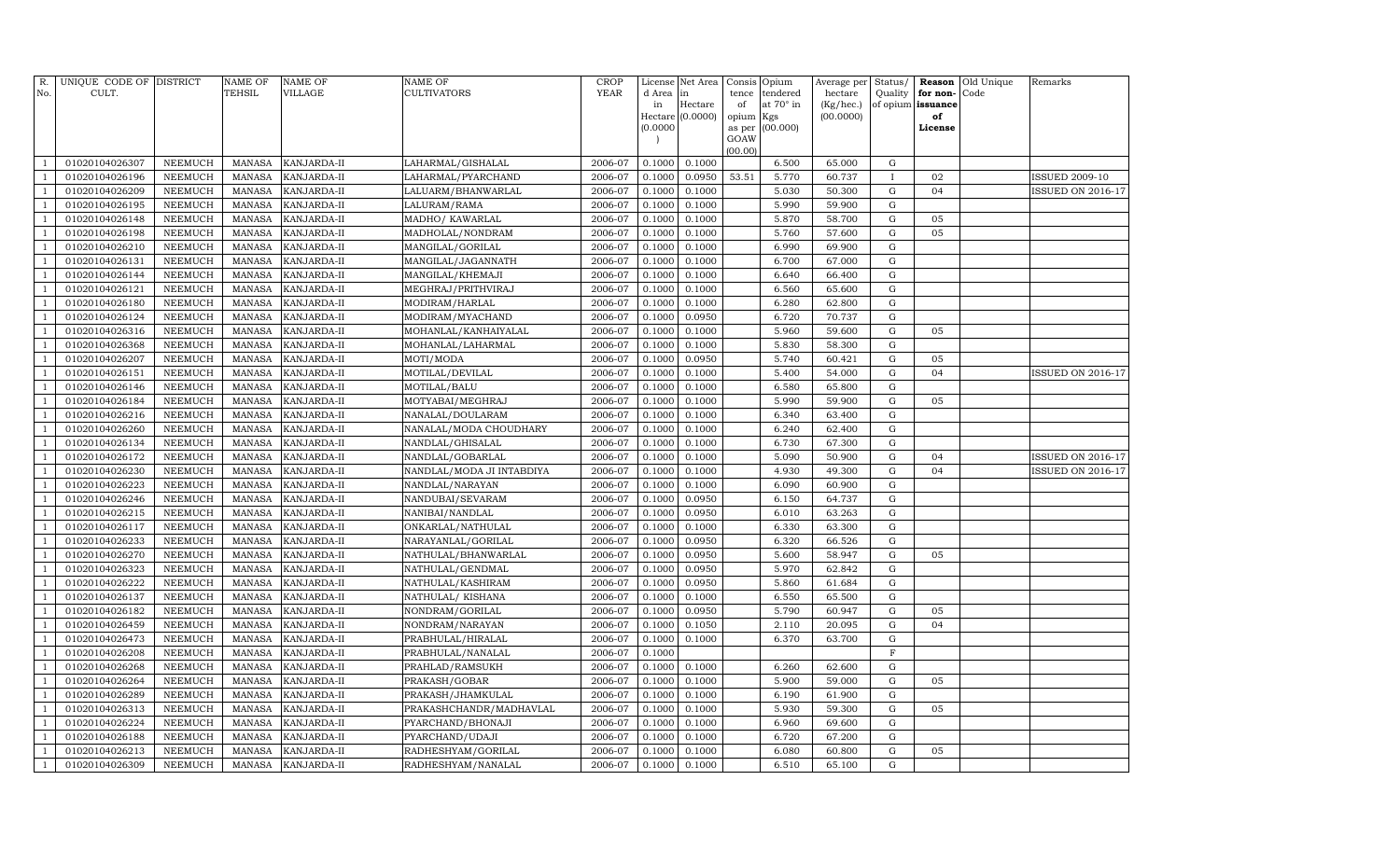| R.<br>No.      | UNIQUE CODE OF DISTRICT<br>CULT. |                | NAME OF<br>TEHSIL | <b>NAME OF</b><br>VILLAGE | NAME OF<br>CULTIVATORS | CROP<br><b>YEAR</b> | d Area   | License Net Area<br>in | Consis<br>tence | Opium<br>tendered | Average per<br>hectare | Status/<br>Quality | Reason<br>for non- | Old Unique<br>Code | Remarks                        |
|----------------|----------------------------------|----------------|-------------------|---------------------------|------------------------|---------------------|----------|------------------------|-----------------|-------------------|------------------------|--------------------|--------------------|--------------------|--------------------------------|
|                |                                  |                |                   |                           |                        |                     | in       | Hectare                | of              | at 70° in         | (Kg/hec.)              | of opium           | issuance           |                    |                                |
|                |                                  |                |                   |                           |                        |                     | Hectare  | (0.0000)               | opium           | Kgs               | (00.0000)              |                    | of                 |                    |                                |
|                |                                  |                |                   |                           |                        |                     | (0.0000) |                        | as per          | (00.000)          |                        |                    | License            |                    |                                |
|                |                                  |                |                   |                           |                        |                     |          |                        | GOAW<br>(00.00) |                   |                        |                    |                    |                    |                                |
|                | 01020104026143                   | NEEMUCH        | <b>MANASA</b>     | KANJARDA-II               | RAMCHANDRA/BALU        | 2006-07             | 0.1000   | 0.1000                 |                 | 6.710             | 67.100                 | $\mathbf G$        |                    |                    |                                |
|                | 01020104026135                   | <b>NEEMUCH</b> | <b>MANASA</b>     | KANJARDA-II               | RAMCHAND/PANNALAL      | 2006-07             | 0.1000   | 0.1000                 |                 | 6.570             | 65.700                 | G                  |                    |                    |                                |
|                | 01020104026315                   | <b>NEEMUCH</b> | <b>MANASA</b>     | KANJARDA-II               | RAMCHANDRA/MADANLAL    | 2006-07             | 0.1000   | 0.0500                 |                 | 3.390             | 67.800                 | ${\rm G}$          |                    |                    |                                |
| $\overline{1}$ | 01020104026306                   | <b>NEEMUCH</b> | MANASA            | KANJARDA-II               | RAMCHAND/PARBHULAL     | 2006-07             | 0.1000   | 0.1000                 |                 | 6.350             | 63.500                 | ${\rm G}$          |                    |                    |                                |
|                | 01020104026490                   | <b>NEEMUCH</b> | <b>MANASA</b>     | KANJARDA-II               | RAMESHCHAND/KACHRULAL  | 2006-07             | 0.1000   | 0.1000                 |                 | 5.950             | 59.500                 | ${\rm G}$          |                    |                    |                                |
| -1             | 01020104026287                   | <b>NEEMUCH</b> | <b>MANASA</b>     | KANJARDA-II               | RAMESHCHANDRA/MOTILAL  | 2006-07             | 0.1000   | 0.0950                 |                 | 6.340             | 66.737                 | ${\rm G}$          |                    |                    |                                |
| $\mathbf{1}$   | 01020104026176                   | <b>NEEMUCH</b> | <b>MANASA</b>     | KANJARDA-II               | RAMLAL/PYARA           | 2006-07             | 0.1000   | 0.1000                 |                 | 6.380             | 63.800                 | ${\rm G}$          |                    |                    |                                |
|                | 01020104026312                   | <b>NEEMUCH</b> | MANASA            | KANJARDA-II               | RAMPRASAD/NANALAL      | 2006-07             | 0.1000   | 0.0950                 |                 | 5.560             | 58.526                 | ${\rm G}$          | 05                 |                    |                                |
|                | 01020104026266                   | NEEMUCH        | <b>MANASA</b>     | KANJARDA-II               | RATANLAL/MADHOLAL      | 2006-07             | 0.1000   | 0.1000                 |                 | 6.520             | 65.200                 | G                  |                    |                    |                                |
| -1             | 01020104026179                   | <b>NEEMUCH</b> | <b>MANASA</b>     | KANJARDA-II               | RUKMANIBAI/LALURAM     | 2006-07             | 0.1000   | 0.0950                 |                 | 5.280             | 55.579                 | G                  | 04                 |                    |                                |
|                | 01020104026201                   | <b>NEEMUCH</b> | <b>MANASA</b>     | KANJARDA-II               | SHANKARLAL/MODA        | 2006-07             | 0.1000   | 0.0950                 |                 | 6.290             | 66.211                 | ${\rm G}$          |                    |                    |                                |
| -1             | 01020104026220                   | <b>NEEMUCH</b> | <b>MANASA</b>     | KANJARDA-II               | SHANTILAL/BHAWARLAL    | 2006-07             | 0.1000   | 0.1000                 |                 | 6.250             | 62.500                 | ${\rm G}$          |                    |                    |                                |
|                | 01020104026139                   | <b>NEEMUCH</b> | <b>MANASA</b>     | KANJARDA-II               | SHANTILAL/DEVILAL      | 2006-07             | 0.1000   | 0.0900                 |                 | 5.820             | 64.667                 | ${\rm G}$          |                    |                    |                                |
| -1             | 01020104026256                   | <b>NEEMUCH</b> | <b>MANASA</b>     | KANJARDA-II               | SHANTILAL/GHISALAL     | 2006-07             | 0.1000   | 0.1000                 |                 | 5.420             | 54.200                 | ${\rm G}$          | 04                 |                    | <b>ISSUED ON 2016-17</b>       |
| $\overline{1}$ | 01020104026292                   | <b>NEEMUCH</b> | <b>MANASA</b>     | KANJARDA-II               | SHYAMLAL/GHISALAL      | 2006-07             | 0.1000   | 0.0950                 |                 | 5.920             | 62.316                 | G                  |                    |                    |                                |
|                | 01020104026138                   | <b>NEEMUCH</b> | <b>MANASA</b>     | KANJARDA-II               | SUKHLAL/RAMLAL         | 2006-07             | 0.1000   | 0.1000                 |                 | 6.680             | 66.800                 | G                  |                    |                    |                                |
|                | 01020104026298                   | <b>NEEMUCH</b> | <b>MANASA</b>     | KANJARDA-II               | SUNDERLAL/KANWARLAL    | 2006-07             | 0.1000   | 0.1000                 |                 | 5.610             | 56.100                 | ${\rm G}$          | 05                 |                    |                                |
|                | 01020104026321                   | <b>NEEMUCH</b> | <b>MANASA</b>     | KANJARDA-II               | SURAJMAL/PARTHVIRAJ    | 2006-07             | 0.1000   | 0.0950                 |                 | 5.650             | 59.474                 | ${\rm G}$          |                    |                    |                                |
|                | 01020104026173                   | NEEMUCH        | <b>MANASA</b>     | KANJARDA-II               | TANKU BAI/ RUPI BAI    | 2006-07             | 0.1000   | 0.0950                 |                 | 5.670             | 59.684                 | ${\rm G}$          | 05                 |                    |                                |
|                | 01020104026014                   | <b>NEEMUCH</b> | <b>MANASA</b>     | KANJARDA-I                | AMARCHAND/CHHAGANLAL   | 2006-07             | 0.1000   | 0.1000                 |                 | 6.160             | 61.600                 | ${\rm G}$          |                    |                    |                                |
|                | 01020104026054                   | <b>NEEMUCH</b> | <b>MANASA</b>     | KANJARDA-I                | AMOLAKSINGH/NANDLAL    | 2006-07             | 0.1000   | 0.1000                 |                 | 6.230             | 62.300                 | ${\rm G}$          |                    |                    |                                |
|                | 01020104026038                   | <b>NEEMUCH</b> | <b>MANASA</b>     | KANJARDA-I                | AMRITRAM/LALURAM       | 2006-07             | 0.1000   | 0.1000                 |                 | 5.760             | 57.600                 | ${\rm G}$          | 05                 |                    | ISSUED ON 2009-10              |
| -1             | 01020104026100                   | <b>NEEMUCH</b> | <b>MANASA</b>     | KANJARDA-I                | BABULAL/RAMKISHAN      | 2006-07             | 0.1000   | 0.0950                 |                 | 7.110             | 74.842                 | ${\rm G}$          |                    |                    |                                |
|                | 01020104026043                   | <b>NEEMUCH</b> | <b>MANASA</b>     | KANJARDA-I                | BABULAL/RAMNARAYAN     | 2006-07             | 0.1000   | 0.1000                 |                 | 6.260             | 62.600                 | ${\rm G}$          |                    |                    |                                |
|                | 01020104026080                   | <b>NEEMUCH</b> | <b>MANASA</b>     | KANJARDA-I                | BADRILAL/BHERULAL      | 2006-07             | 0.1000   | 0.0950                 |                 | 6.270             | 66.000                 | ${\rm G}$          |                    |                    |                                |
|                | 01020104026302                   | <b>NEEMUCH</b> | <b>MANASA</b>     | KANJARDA-I                | BADRILAL/BHANWARLAL    | 2006-07             | 0.1000   | 0.1000                 |                 | 5.880             | 58.800                 | ${\rm G}$          | 05                 |                    | <b>ISSUED ON 2009-10</b>       |
|                | 01020104026074                   | <b>NEEMUCH</b> | <b>MANASA</b>     | KANJARDA-I                | BANSILAL/SUKHLAL       | 2006-07             | 0.1000   | 0.0950                 |                 | 6.310             | 66.421                 | ${\rm G}$          |                    |                    |                                |
|                | 01020104026071                   | <b>NEEMUCH</b> | <b>MANASA</b>     | KANJARDA-I                | BAPULAL/RAJMAL         | 2006-07             | 0.1000   | 0.1000                 |                 | 5.800             | 58.000                 | ${\rm G}$          | 05                 |                    | <b>ISSUED ON 2016-17</b>       |
|                | 01020104026064                   | <b>NEEMUCH</b> | <b>MANASA</b>     | KANJARDA-I                | VARJIBAI/KISHANLAL     | 2006-07             | 0.1000   | 0.1000                 | 48.23           | 5.060             | 50.600                 | $\mathbf{I}$       | 02                 |                    |                                |
|                | 01020104026107                   | <b>NEEMUCH</b> | <b>MANASA</b>     | KANJARDA-I                | BASANTILAL/DOULATRAM   | 2006-07             | 0.1000   | 0.1000                 |                 | 6.240             | 62.400                 | ${\rm G}$          |                    |                    |                                |
|                | 01020104026073                   | <b>NEEMUCH</b> | <b>MANASA</b>     | KANJARDA-I                | BHAGIRATH/GOVINDRAM    | 2006-07             | 0.1000   | 0.1000                 |                 | 4.880             | 48.800                 | ${\rm G}$          | 04                 |                    | <b>ISSUED ON 2016-17</b>       |
|                | 01020104026132                   | NEEMUCH        | MANASA            | KANJARDA-I                | BHAWARLAL/NATHU        | 2006-07             | 0.1000   | 0.0950                 |                 | 6.970             | 73.368                 | G                  |                    |                    |                                |
|                | 01020104026024                   | NEEMUCH        | <b>MANASA</b>     | KANJARDA-I                | BHANWARLAL/NANALAL     | 2006-07             | 0.1000   | 0.1000                 |                 | 5.880             | 58.800                 | G                  | 05                 |                    | <b>ISSUED ON 2009-10</b>       |
|                | 01020104026028                   | <b>NEEMUCH</b> | <b>MANASA</b>     | KANJARDA-I                | BHANWARLAL/NARAYAN     | 2006-07             | 0.1000   | 0.1000                 |                 | 6.290             | 62.900                 | G                  |                    |                    |                                |
|                | 01020104026378                   | NEEMUCH        | <b>MANASA</b>     | KANJARDA-I                | BHERULAL/NARAYAN       | 2006-07             | 0.1000   | 0.1000                 |                 | 7.060             | 70.600                 | ${\rm G}$          |                    |                    |                                |
|                | 01020104026496                   | <b>NEEMUCH</b> | <b>MANASA</b>     | KANJARDA-I                | BHURA LAL/ CHUNNILAL   | 2006-07             | 0.1000   | 0.1000                 |                 | 5.790             | 57.900                 | ${\rm G}$          | 05                 |                    | 102010403102 ISSUED ON 2009-10 |
|                | 01020104026290                   | <b>NEEMUCH</b> | <b>MANASA</b>     | KANJARDA-I                | BHURALAL/GORILAL       | 2006-07             | 0.1000   | 0.1000                 |                 | 5.680             | 56.800                 | ${\rm G}$          | 05                 |                    | <b>ISSUED ON 2009-10</b>       |
|                | 01020104026012                   | <b>NEEMUCH</b> | <b>MANASA</b>     | KANJARDA-I                | DAMARSILAL/KESRIMAL    | 2006-07             | 0.1000   | 0.1000                 |                 | 6.190             | 61.900                 | G                  |                    |                    |                                |
|                | 01020104026003                   | <b>NEEMUCH</b> | <b>MANASA</b>     | KANJARDA-I                | DHAKHI BAI/NARAYAN     | 2006-07             | 0.1000   | 0.0950                 |                 | 5.270             | 55.474                 | ${\rm G}$          | 04                 |                    | <b>ISSUED ON 2016-17</b>       |
|                | 01020104026089                   | <b>NEEMUCH</b> | <b>MANASA</b>     | KANJARDA-I                | DEVKISHAN/GORILAL      | 2006-07             | 0.1000   | 0.0900                 |                 | 5.820             | 64.667                 | ${\rm G}$          |                    |                    |                                |
|                | 01020104026006                   | <b>NEEMUCH</b> | <b>MANASA</b>     | KANJARDA-I                | DHAPUBAI/BANSHILAL     | 2006-07             | 0.1000   |                        |                 |                   |                        | $\mathbf F$        |                    |                    |                                |
|                | 01020104026334                   | <b>NEEMUCH</b> | <b>MANASA</b>     | KANJARDA-I                | DEVILAL/NARAYAN        | 2006-07             | 0.1000   | 0.0950                 |                 | 5.850             | 61.579                 | ${\rm G}$          |                    |                    |                                |
|                | 01020104026037                   | NEEMUCH        | <b>MANASA</b>     | KANJARDA-I                | <b>GIRJA BAI/BABRU</b> | 2006-07             | 0.1000   | 0.1000                 |                 | 5.760             | 57.600                 | ${\rm G}$          | 05                 |                    | <b>ISSUED ON 2009-10</b>       |
|                | 01020104026328                   | <b>NEEMUCH</b> | MANASA            | KANJARDA-I                | GOPAL/ BHURALAL        | 2006-07             | 0.1000   | 0.1000                 |                 | 6.290             | 62.900                 | G                  |                    |                    |                                |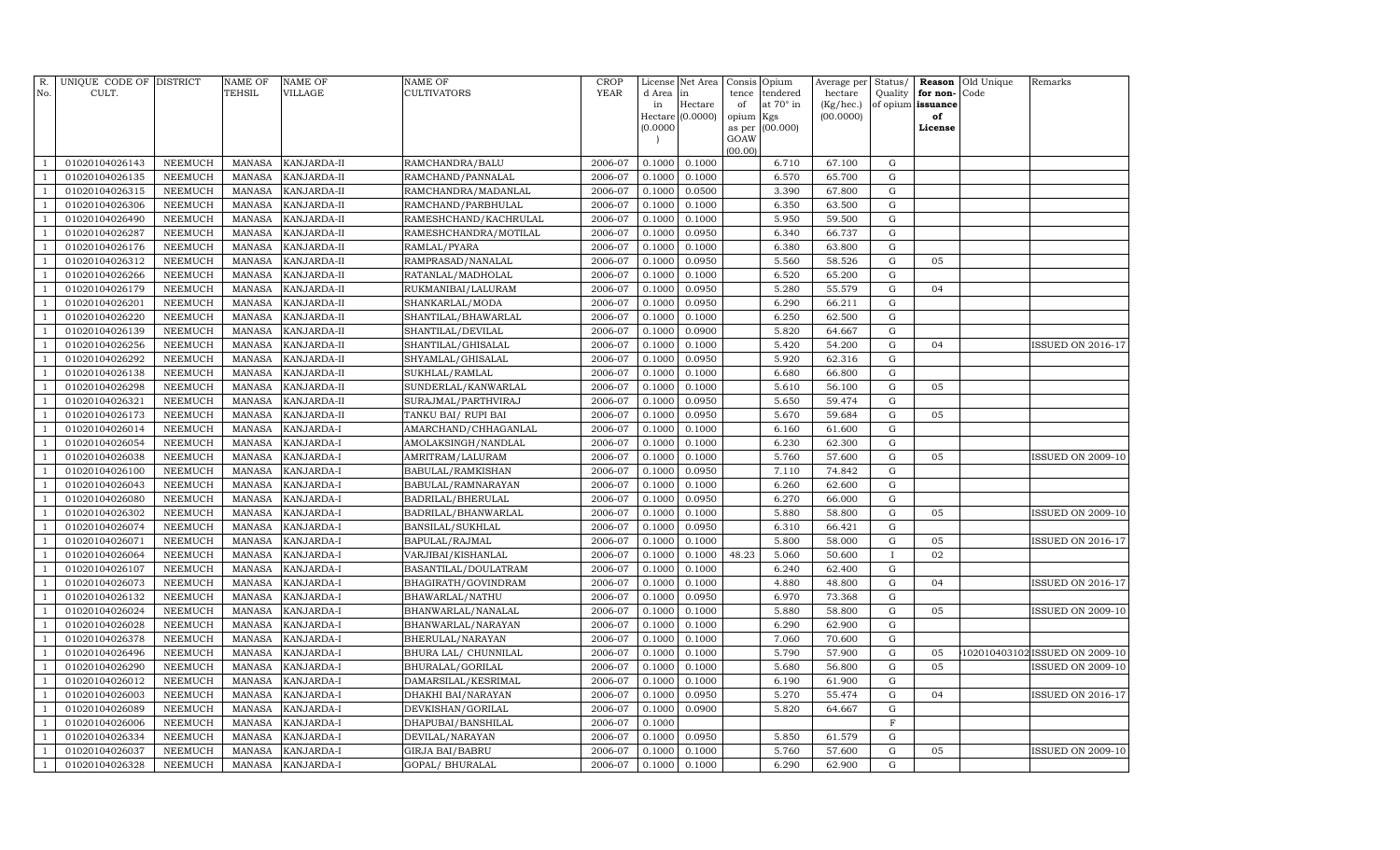| R.<br>No.      | UNIQUE CODE OF DISTRICT<br>CULT. |                                  | <b>NAME OF</b><br>TEHSIL       | <b>NAME OF</b><br><b>VILLAGE</b> | <b>NAME OF</b><br><b>CULTIVATORS</b>   | <b>CROP</b><br>YEAR | d Area           | License Net Area<br>in | Consis<br>tence | Opium<br>tendered | Average per<br>hectare | Status/<br>Quality         | Reason<br>for non- | Old Unique<br>Code | Remarks                  |
|----------------|----------------------------------|----------------------------------|--------------------------------|----------------------------------|----------------------------------------|---------------------|------------------|------------------------|-----------------|-------------------|------------------------|----------------------------|--------------------|--------------------|--------------------------|
|                |                                  |                                  |                                |                                  |                                        |                     | in               | Hectare                | of              | at 70° in         | (Kg/hec.)              |                            | of opium issuance  |                    |                          |
|                |                                  |                                  |                                |                                  |                                        |                     |                  | Hectare (0.0000)       | opium Kgs       |                   | (00.0000)              |                            | of                 |                    |                          |
|                |                                  |                                  |                                |                                  |                                        |                     | (0.0000)         |                        | as per          | (00.000)          |                        |                            | License            |                    |                          |
|                |                                  |                                  |                                |                                  |                                        |                     |                  |                        | GOAW<br>(00.00) |                   |                        |                            |                    |                    |                          |
| $\mathbf{1}$   | 01020104026108                   | <b>NEEMUCH</b>                   | <b>MANASA</b>                  | KANJARDA-I                       | GOPAL/BANSILAL                         | 2006-07             | 0.1000           | 0.0950                 |                 | 5.880             | 61.895                 | ${\rm G}$                  |                    |                    |                          |
| $\mathbf{1}$   | 01020104026082                   | <b>NEEMUCH</b>                   | <b>MANASA</b>                  | KANJARDA-I                       | GOPAL/SITARAM                          | 2006-07             | 0.1000           | 0.0950                 |                 | 6.640             | 69.895                 | ${\rm G}$                  |                    |                    |                          |
| $\mathbf{1}$   | 01020104026021                   | <b>NEEMUCH</b>                   | <b>MANASA</b>                  | KANJARDA-I                       | GOPILAL/NEMICHAND                      | 2006-07             | 0.1000           | 0.1000                 |                 | 5.590             | 55.900                 | ${\rm G}$                  | 04                 |                    | <b>ISSUED ON 2016-17</b> |
| $\mathbf{1}$   | 01020104026040                   | NEEMUCH                          | <b>MANASA</b>                  | KANJARDA-I                       | GORI LAL/ KANHAIYA LAL                 | 2006-07             | 0.1000           | 0.1000                 |                 | 6.310             | 63.100                 | ${\rm G}$                  |                    |                    |                          |
| $\mathbf{1}$   | 01020104026497                   | <b>NEEMUCH</b>                   | <b>MANASA</b>                  | KANJARDA-I                       | GORILAL/DHULAJI                        | 2006-07             | 0.1000           | 0.0950                 |                 | 5.700             | 60.000                 | ${\bf G}$                  | 05                 | 1020104021029      |                          |
| $\mathbf{1}$   | 01020104026045                   | <b>NEEMUCH</b>                   | <b>MANASA</b>                  | KANJARDA-I                       | GULABCHAND/MOTILAL                     | 2006-07             | 0.1000           | 0.1000                 |                 | 5.620             | 56.200                 | ${\rm G}$                  | 05                 |                    | <b>ISSUED ON 2009-10</b> |
| $\mathbf{1}$   | 01020104026105                   | <b>NEEMUCH</b>                   | <b>MANASA</b>                  | KANJARDA-I                       | HARISHCHAND/PREMCHAND                  | 2006-07             | 0.1000           | 0.0950                 |                 | 6.290             | 66.211                 | ${\rm G}$                  |                    |                    |                          |
| $\mathbf{1}$   | 01020104026301                   | <b>NEEMUCH</b>                   | <b>MANASA</b>                  | KANJARDA-I                       | HEERALAL/NANALAL                       | 2006-07             | 0.1000           | 0.0950                 |                 | 5.580             | 58.737                 | ${\rm G}$                  | 05                 |                    | <b>ISSUED ON 2009-10</b> |
| $\mathbf{1}$   | 01020104026077                   | <b>NEEMUCH</b>                   | <b>MANASA</b>                  | KANJARDA-I                       | <b>JANI BAI/DEVILAL</b>                | 2006-07             | 0.1000           | 0.1000                 |                 | 5.890             | 58.900                 | ${\bf G}$                  | 05                 |                    | <b>ISSUED ON 2009-10</b> |
| $\mathbf{1}$   | 01020104026016                   | <b>NEEMUCH</b>                   | <b>MANASA</b>                  | KANJARDA-I                       | JHAMAKLAL/PRITHVIRAJ                   | 2006-07             | 0.1000           | 0.1000                 |                 | 6.250             | 62.500                 | ${\rm G}$                  |                    |                    |                          |
| $\mathbf{1}$   | 01020104026061                   | <b>NEEMUCH</b>                   | <b>MANASA</b>                  | KANJARDA-I                       | MADANLAL/NANALAL                       | 2006-07             | 0.1000           | 0.1000                 |                 | 6.510             | 65.100                 | ${\rm G}$                  |                    |                    |                          |
| $\mathbf{1}$   | 01020104026004                   | <b>NEEMUCH</b>                   | <b>MANASA</b>                  | KANJARDA-I                       | KANHAIYALAL/MOTILAL                    | 2006-07             | 0.1000           | 0.1000                 |                 | 5.220             | 52.200                 | ${\bf G}$                  | 04                 |                    | ISSUED ON 2016-17        |
|                | 01020104026072                   | NEEMUCH                          | <b>MANASA</b>                  | KANJARDA-I                       | KANHEYALAL/RAMSUKH                     | 2006-07             | 0.1000           | 0.0950                 |                 | 5.660             | 59.579                 | ${\bf G}$                  | 05                 |                    | <b>ISSUED ON 2009-10</b> |
| $\overline{1}$ | 01020104026025                   | <b>NEEMUCH</b>                   | <b>MANASA</b>                  | KANJARDA-I                       | KANWARLAL/LALA                         | 2006-07             | 0.1000           | 0.1000                 |                 | 5.870             | 58.700                 | ${\rm G}$                  | 05                 |                    | <b>ISSUED ON 2009-10</b> |
| $\overline{1}$ | 01020104026029                   | <b>NEEMUCH</b>                   | <b>MANASA</b>                  | KANJARDA-I                       | KUSUM BAI/GIRJASHANKAR                 | 2006-07             | 0.1000           | 0.0950                 |                 | 4.830             | 50.842                 | ${\bf G}$                  | 04                 |                    | ISSUED ON 2016-17        |
| $\overline{1}$ | 01020104026092                   | <b>NEEMUCH</b>                   | <b>MANASA</b>                  | KANJARDA-I                       | LABHCHAND/LALURAM                      | 2006-07             | 0.1000           | 0.0950                 |                 | 6.650             | 70.000                 | ${\bf G}$                  |                    |                    |                          |
| $\overline{1}$ | 01020104026079                   | NEEMUCH                          | <b>MANASA</b>                  | KANJARDA-I                       | LAXMAN/RAMLAL                          | 2006-07             | 0.1000           | 0.1000                 |                 | 5.340             | 53.400                 | ${\bf G}$                  | 04                 |                    | <b>ISSUED ON 2016-17</b> |
| $\overline{1}$ | 01020104026041                   | NEEMUCH                          | <b>MANASA</b>                  | KANJARDA-I                       | LAXMAN/RAMSINGH/DHAKAD                 | 2006-07             | 0.1000           | 0.1000                 |                 | 6.100             | 61.000                 | ${\rm G}$                  | 05                 |                    |                          |
|                | 01020104026058                   | NEEMUCH                          | <b>MANASA</b>                  | KANJARDA-I                       | MANGILAL/DEVILAL                       | 2006-07             | 0.1000           | 0.0900                 |                 | 5.670             | 63.000                 | ${\rm G}$                  |                    |                    |                          |
|                | 01020104026033                   | <b>NEEMUCH</b>                   | <b>MANASA</b>                  | KANJARDA-I                       | MANGILAL/GOPI                          | 2006-07             | 0.1000           | 0.1000                 |                 | 6.740             | 67.400                 | ${\rm G}$                  |                    |                    |                          |
|                | 01020104026093                   | NEEMUCH                          | <b>MANASA</b>                  | KANJARDA-I                       | MANGILAL/NANALAL                       | 2006-07             | 0.1000           | 0.1000                 |                 | 6.750             | 67.500                 | $\mathbf G$                |                    |                    |                          |
| $\overline{1}$ | 01020104026002                   | NEEMUCH                          | <b>MANASA</b>                  | KANJARDA-I                       | MODIRAM/DEVA                           | 2006-07             | 0.1000           | 0.1000                 |                 | 6.740             | 67.400                 | $\mathbf G$                |                    |                    |                          |
| $\mathbf{1}$   | 01020104026102                   | NEEMUCH                          | <b>MANASA</b>                  | KANJARDA-I                       | MOHANGIR/ONKARGIR                      | 2006-07             | 0.1000           | 0.1000                 |                 | 4.640             | 46.400                 | $\mathbf G$                | 04                 |                    | <b>ISSUED ON 2016-17</b> |
|                | 01020104026051                   | <b>NEEMUCH</b>                   | <b>MANASA</b>                  | KANJARDA-I                       | MOHANLAL/NANDLAL                       | 2006-07             | 0.1000           | 0.1000                 |                 | 6.660             | 66.600                 | $\mathbf G$                |                    |                    |                          |
|                | 01020104026085                   | <b>NEEMUCH</b>                   | <b>MANASA</b>                  | KANJARDA-I                       | MOTILAL/BHAWARLAL                      | 2006-07             | 0.1000           | 0.1000                 |                 | 6.440             | 64.400                 | $\mathbf G$                |                    |                    |                          |
| $\overline{1}$ | 01020104026017                   | <b>NEEMUCH</b>                   | <b>MANASA</b>                  | KANJARDA-I                       | MOTILAL/MEGHRAJ                        | 2006-07             | 0.1000           | 0.1000                 |                 | 6.290             | 62.900                 | $\mathbf G$                |                    |                    |                          |
|                | 01020104026091                   | <b>NEEMUCH</b>                   | <b>MANASA</b>                  | KANJARDA-I                       | NANDKISHORE/ONKAR                      | 2006-07             | 0.1000           | 0.1000                 |                 | 6.460             | 64.600                 | $\mathbf G$                |                    |                    |                          |
|                | 01020104026111                   | <b>NEEMUCH</b>                   | <b>MANASA</b>                  | KANJARDA-I                       | NANDLAL/MANGILAL                       | 2006-07             | 0.1000           | 0.0950                 |                 | 6.000             | 63.158                 | $\mathbf G$                |                    |                    |                          |
|                | 01020104026031<br>01020104026112 | <b>NEEMUCH</b><br><b>NEEMUCH</b> | <b>MANASA</b><br><b>MANASA</b> | KANJARDA-I<br>KANJARDA-I         | NANDA/GABUR                            | 2006-07<br>2006-07  | 0.1000<br>0.1000 | 0.1000<br>0.1000       |                 | 6.130<br>6.410    | 61.300<br>64.100       | $\mathbf G$<br>$\mathbf G$ |                    |                    |                          |
|                | 01020104026001                   | <b>NEEMUCH</b>                   | <b>MANASA</b>                  | KANJARDA-I                       | NANIBAI/RAMESHWAR<br>NANDLAL/BHAURALAL | 2006-07             | 0.1000           | 0.0900                 |                 | 4.990             | 55.444                 | $\mathbf G$                | 04                 |                    | <b>ISSUED ON 2016-17</b> |
|                | 01020104026101                   | <b>NEEMUCH</b>                   | <b>MANASA</b>                  | KANJARDA-I                       | NATHULAL/JAMANASHANKAR                 | 2006-07             | 0.1000           | 0.1000                 |                 | 6.090             | 60.900                 | $\mathbf G$                |                    |                    |                          |
|                | 01020104026020                   | <b>NEEMUCH</b>                   | <b>MANASA</b>                  | KANJARDA-I                       | NATHULAL/MEGHRAJ                       | 2006-07             | 0.1000           | 0.1050                 |                 | 5.370             | 51.143                 | $\mathbf G$                | 04                 |                    | <b>ISSUED ON 2016-17</b> |
|                | 01020104026114                   | <b>NEEMUCH</b>                   | <b>MANASA</b>                  | KANJARDA-I                       | PRAKASHCHAND/RAMCHANDRA                | 2006-07             | 0.1000           | 0.1000                 |                 | 6.490             | 64.900                 | $\mathbf G$                |                    |                    |                          |
|                | 01020104026097                   | <b>NEEMUCH</b>                   | <b>MANASA</b>                  | KANJARDA-I                       | PRAKASHCHAND/SEVARAM                   | 2006-07             | 0.1000           | 0.0950                 |                 | 7.010             | 73.789                 | ${\bf G}$                  |                    |                    |                          |
|                | 01020104026498                   | <b>NEEMUCH</b>                   | <b>MANASA</b>                  | KANJARDA-I                       | PREM CHAND / KANHAIYA LAL              | 2006-07             | 0.1000           | 0.1000                 |                 | 6.350             | 63.500                 | G                          |                    | 01020104021002     |                          |
|                | 01020104026039                   | <b>NEEMUCH</b>                   | <b>MANASA</b>                  | KANJARDA-I                       | PREMSHANKAR/LAXMAN                     | 2006-07             | 0.1000           | 0.1000                 |                 | 6.590             | 65.900                 | $\mathbf G$                |                    |                    |                          |
|                | 01020104026094                   | <b>NEEMUCH</b>                   | <b>MANASA</b>                  | KANJARDA-I                       | PUKHRAJ/CHUNNILAL                      | 2006-07             | 0.1000           | 0.1000                 |                 | 5.870             | 58.700                 | ${\rm G}$                  | 05                 |                    | ISSUED ON 2009-10        |
| $\overline{1}$ | 01020104026069                   | <b>NEEMUCH</b>                   | <b>MANASA</b>                  | KANJARDA-I                       | PURALAL/BHERU                          | 2006-07             | 0.1000           | 0.0950                 |                 | 5.420             | 57.053                 | $\mathbf G$                | 05                 |                    | <b>ISSUED ON 2009-10</b> |
|                | 01020104026019                   | <b>NEEMUCH</b>                   | <b>MANASA</b>                  | KANJARDA-I                       | RADHESHYAM / RATANLAL                  | 2006-07             | 0.1000           | 0.1000                 |                 | 6.320             | 63.200                 | $\mathbf G$                |                    |                    |                          |
| $\mathbf{1}$   | 01020104026042                   | NEEMUCH                          | <b>MANASA</b>                  | KANJARDA-I                       | RAJARAM/JAGANNATH                      | 2006-07             | 0.1000           | 0.1000                 |                 | 6.330             | 63.300                 | $\mathbf G$                |                    |                    |                          |
| $\mathbf{1}$   | 01020104026489                   | <b>NEEMUCH</b>                   | <b>MANASA</b>                  | KANJARDA-I                       | RAMCHANDRA/KANWARLAL                   | 2006-07             | 0.1000           | 0.1000                 |                 | 5.300             | 53.000                 | $\mathbf G$                | 04                 |                    | <b>ISSUED ON 2016-17</b> |
| $\overline{1}$ | 01020104026095                   | <b>NEEMUCH</b>                   | <b>MANASA</b>                  | KANJARDA-I                       | RAMCHAND/SEVARAM                       | 2006-07             | 0.1000           | 0.0950                 |                 | 6.230             | 65.579                 | $\mathbf G$                |                    |                    |                          |
| $\mathbf{1}$   | 01020104026049                   | <b>NEEMUCH</b>                   | MANASA                         | KANJARDA-I                       | RAMESH GIR/SHANKAR GIR                 | 2006-07             | 0.1000           | 0.0900                 |                 | 5.640             | 62.667                 | $\mathbf G$                | 05                 |                    | <b>ISSUED ON 2009-10</b> |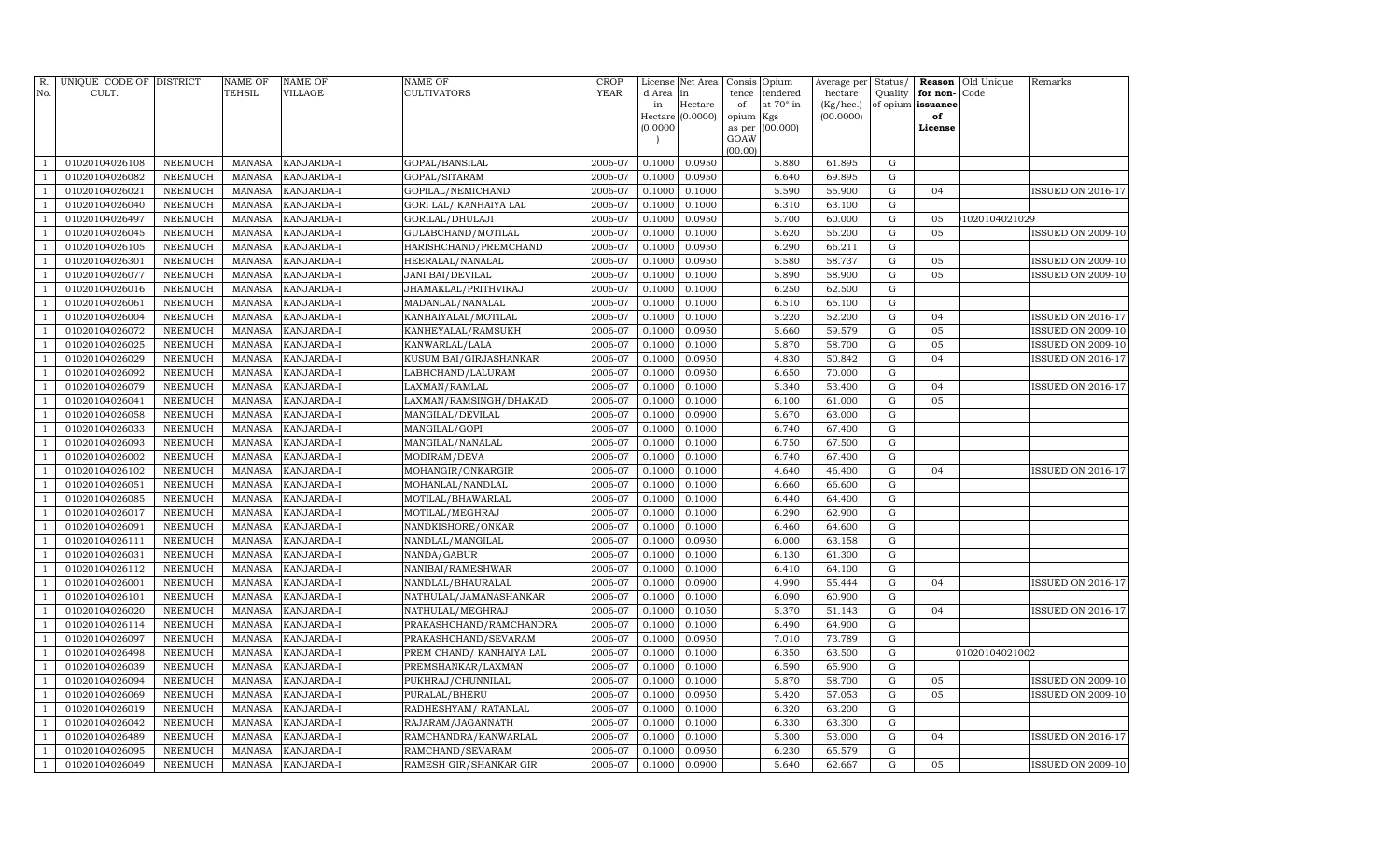|                      | R. UNIQUE CODE OF DISTRICT       |                           | NAME OF                        | NAME OF                  | NAME OF                                         | <b>CROP</b>        |                  | License Net Area Consis Opium |             |                              | Average per Status/  |              |                                   | <b>Reason</b> Old Unique | Remarks                                       |                                            |
|----------------------|----------------------------------|---------------------------|--------------------------------|--------------------------|-------------------------------------------------|--------------------|------------------|-------------------------------|-------------|------------------------------|----------------------|--------------|-----------------------------------|--------------------------|-----------------------------------------------|--------------------------------------------|
| No.                  | CULT.                            |                           | TEHSIL                         | VILLAGE                  | CULTIVATORS                                     | YEAR               | d Area<br>in     | $\ln$<br>Hectare              | tence<br>of | tendered<br>at $70^\circ$ in | hectare<br>(Kg/hec.) | Quality      | for non-Code<br>of opium issuance |                          |                                               |                                            |
|                      |                                  |                           |                                |                          |                                                 |                    |                  | $Hectare$ (0.0000)            | opium       | Kgs                          | (00.0000)            |              | of                                |                          |                                               |                                            |
|                      |                                  |                           |                                |                          |                                                 |                    | (0.0000)         |                               |             | as per (00.000)              |                      |              | License                           |                          |                                               |                                            |
|                      |                                  |                           |                                |                          |                                                 |                    |                  |                               | GOAW        |                              |                      |              |                                   |                          |                                               |                                            |
|                      |                                  |                           |                                |                          |                                                 |                    |                  |                               | (00.00)     |                              |                      |              |                                   |                          |                                               |                                            |
|                      | 01020104026032                   | NEEMUCH                   | MANASA                         | KANJARDA-I               | RAMLAL/KANHAIYALAL                              | 2006-07            | 0.1000           | 0.0950                        |             | 6.050                        | 63.684               | G            |                                   |                          |                                               |                                            |
|                      | 01020104026103                   | NEEMUCH                   | MANASA                         | KANJARDA-I               | RAMLAL/MANGILAL                                 | 2006-07            | 0.1000<br>0.1000 | 0.1000                        |             | 6.710<br>5.570               | 67.100               | G            |                                   |                          |                                               |                                            |
| -1                   | 01020104026018                   | NEEMUCH                   | MANASA                         | KANJARDA-I               | RAMLAL/NATHU                                    | 2006-07            | 0.1000           | 0.1050                        |             |                              | 53.048               | G            | 04                                |                          | <b>ISSUED ON 2016-17</b>                      |                                            |
| -1                   | 01020104026076                   | NEEMUCH                   | MANASA                         | KANJARDA-I               | RAMNARAYAN/SHIVRAM                              | 2006-07            |                  | 0.0950                        |             | 5.770                        | 60.737               | G            |                                   |                          |                                               |                                            |
| -1                   | 01020104026007                   | NEEMUCH                   | MANASA                         | KANJARDA-I               | RAMSUKH/LALURAM                                 | 2006-07            | 0.1000           | 0.0950                        |             | 6.290                        | 66.211               | G            |                                   |                          |                                               |                                            |
| -1                   | 01020104026022                   | NEEMUCH                   | MANASA                         | KANJARDA-I               | SHANKARLAL/CHHAGANLAL                           | 2006-07            | 0.1000           |                               |             |                              |                      | F            |                                   |                          |                                               |                                            |
| -1<br>$\overline{1}$ | 01020104026330                   | NEEMUCH                   | <b>MANASA</b>                  | KANJARDA-I               | SHOBALAL/JAGANNATH                              | 2006-07            | 0.1000           |                               |             |                              |                      | $_{\rm F}$   |                                   |                          |                                               |                                            |
|                      | 01020104026005                   | NEEMUCH                   | <b>MANASA</b>                  | KANJARDA-I               | SITABAI/MANGILAL                                | 2006-07            | 0.1000           | 0.1000                        |             | 5.800                        | 58.000               | G            | 05                                |                          | <b>ISSUED ON 2009-10</b>                      |                                            |
| $\overline{1}$       | 01020104026009                   | <b>NEEMUCH</b>            | <b>MANASA</b>                  | KANJARDA-I               | SOKINKUMAR/RAMNARAYAN                           | 2006-07            | 0.1000           | 0.0950                        |             | 5.820                        | 61.263               | G            |                                   |                          |                                               |                                            |
|                      | 01020104026065                   | NEEMUCH                   | <b>MANASA</b>                  | KANJARDA-I               | SUNDER BAI/BANSHILAL                            | 2006-07            | 0.1000           | 0.1000                        |             | 6.430                        | 64.300               | G            |                                   |                          |                                               |                                            |
| $\overline{1}$       | 01020104026070<br>01020104026030 | <b>NEEMUCH</b><br>NEEMUCH | <b>MANASA</b><br><b>MANASA</b> | KANJARDA-I<br>KANJARDA-I | SUNDERLAL/DEVA                                  | 2006-07<br>2006-07 | 0.1000<br>0.1000 | 0.1000                        |             | 5.840<br>6.150               | 58.400<br>64.737     | G<br>G       | 05                                |                          | ISSUED ON 2009-10                             |                                            |
|                      | 01020104026096                   | NEEMUCH                   | <b>MANASA</b>                  | KANJARDA-I               | SUNDERLAL/SHIVLAL<br>SURAMAL/NARAYAN            | 2006-07            | 0.1000           | 0.0950                        |             | 6.480                        | 64.800               | G            |                                   |                          |                                               |                                            |
|                      |                                  |                           |                                |                          |                                                 |                    |                  | 0.1000                        |             |                              |                      |              |                                   |                          |                                               |                                            |
| $\overline{1}$       | 01020104026499<br>01020104026023 | NEEMUCH<br>NEEMUCH        | <b>MANASA</b><br><b>MANASA</b> | KANJARDA-I<br>KANJARDA-I | SURESH CHAND/YAMUNA SHANKAF<br>TEJMAL / GORILAL | 2006-07<br>2006-07 | 0.1000<br>0.1000 | 0.0950<br>0.0950              |             | 5.330<br>6.300               | 56.105<br>66.316     | G<br>G       | 05                                | 1020104031027            |                                               |                                            |
| $\mathbf{3}$         |                                  |                           | <b>MANASA</b>                  |                          |                                                 | 2006-07            |                  |                               |             | 5.450                        |                      | G            | 04                                |                          | <b>ISSUED ON 2016-17</b>                      |                                            |
| 3                    | 01020104065017<br>01020104065023 | NEEMUCH                   |                                | KADI ANTRI               | DEVRAM/NARAYAN                                  | 2006-07            | 0.1000           | 0.1000                        |             |                              | 54.500               | G            |                                   |                          |                                               |                                            |
| 3                    |                                  | NEEMUCH                   | <b>MANASA</b>                  | KADI ANTRI               | GOPAL/RAMLAL                                    |                    | 0.1000           | 0.1000                        |             | 6.560                        | 65.600               | $\mathbf{I}$ | 02                                |                          | TRANSFER/DETHAL                               |                                            |
| $\mathbf{3}$         | 01020104065019                   | <b>NEEMUCH</b>            | <b>MANASA</b>                  | KADI ANTRI               | HANSRAJ/NARAYAN                                 | 2006-07            | 0.1000           | 0.1000                        |             | 3.523                        | 35.230               |              |                                   |                          |                                               |                                            |
|                      | 01020104065005                   | <b>NEEMUCH</b>            | MANASA                         | KADI ANTRI               | MANGILAL/KASHIRAM                               | 2006-07            | 0.1000           | 0.0950                        |             | 5.210                        | 54.842               | G            | 04                                |                          | <b>ISSUED ON 2016-17</b>                      |                                            |
| 3<br>$\overline{3}$  | 01020104065001                   | NEEMUCH                   | <b>MANASA</b>                  | KADI ANTRI               | NANDA/KISHOR                                    | 2006-07<br>2006-07 | 0.1000           | 0.0950                        |             | 4.470<br>2.430               | 47.053<br>25.579     | G            | 04                                |                          | <b>ISSUED ON 2016-17</b>                      |                                            |
|                      | 01020104065020                   | NEEMUCH                   | MANASA                         | KADI ANTRI               | NATHULAL/RAMLAL                                 |                    | 0.1000           | 0.0950                        |             |                              |                      | G            | 04                                |                          |                                               |                                            |
| 3<br>$\mathbf{3}$    | 01020104065007                   | NEEMUCH                   | <b>MANASA</b>                  | KADI ANTRI               | PRABHULAL/KISHNA                                | 2006-07            | 0.1000           | 0.1000                        |             | 5.140                        | 51.400               | G            | 04                                |                          | <b>ISSUED ON 2016-17</b>                      |                                            |
| 2                    | 01020104065008                   | NEEMUCH                   | <b>MANASA</b>                  | KADI ANTRI               | RUKMANIBAI/MODA                                 | 2006-07            | 0.1000           | 0.1000                        |             | 4.670                        | 46.700               | G            | 04                                |                          | <b>ISSUED ON 2016-17</b>                      |                                            |
| 2                    | 01020104058033                   | NEEMUCH                   | <b>MANASA</b>                  | KACHOLI                  | BAPULAL/KALU                                    | 2006-07            | 0.1000           | 0.0700                        |             | 4.090                        | 58.429               | G            | 05                                |                          | <b>ISSUED ON 2009-10</b>                      |                                            |
| 2                    | 01020104058031                   | NEEMUCH                   | <b>MANASA</b>                  | KACHOLI                  | CHAMPALAL/GOPAL                                 | 2006-07            | 0.1000           | 0.1000                        |             | 5.990                        | 59.900               | G            |                                   |                          | TRANSFER/ CHUKANI                             |                                            |
| 2                    | 01020104058001                   | NEEMUCH                   | <b>MANASA</b>                  | KACHOLI                  | GHANSHYAM/DHURA                                 | 2006-07            | 0.1000           | 0.0950                        |             | 6.680                        | 70.316               | G            |                                   |                          | TRANSFER/ SHESHPUR                            |                                            |
|                      | 01020104058005                   | NEEMUCH                   | <b>MANASA</b>                  | KACHOLI                  | KARULAL/RAMLAL                                  | 2006-07            | 0.1000           | 0.1000                        |             | 3.090                        | 30.900               | G            | 04                                |                          |                                               |                                            |
| 2                    | 01020104058030                   | NEEMUCH                   | <b>MANASA</b>                  | KACHOLI                  | MANGILAL/SHITALJI                               | 2006-07            | 0.1000           | 0.1000                        |             | 5.090                        | 50.900               | G            | 04                                |                          |                                               |                                            |
| 2<br>2               | 01020104058029<br>01020104058032 | NEEMUCH<br>NEEMUCH        | <b>MANASA</b><br><b>MANASA</b> | KACHOLI<br>KACHOLI       | MOHANLAL/NARAYAN<br>MOTYABAI/UDA                | 2006-07<br>2006-07 | 0.1000<br>0.1000 | 0.0950<br>0.1000              |             | 6.340<br>5.640               | 66.737<br>56.400     | G<br>G       | 05                                |                          | TRANSFER/ CHUKANI<br><b>ISSUED ON 2009-10</b> |                                            |
| 2                    | 01020104058026                   | NEEMUCH                   | <b>MANASA</b>                  | KACHOLI                  | SHAMBHUNATH/MANNANATH                           | 2006-07            | 0.1000           | 0.0950                        |             | 5.930                        | 62.421               | G            |                                   |                          | TRANSFER/CHUKANI                              |                                            |
| $\mathbf{3}$         | 01020104076002                   | NEEMUCH                   | <b>MANASA</b>                  | <b>JETHALI</b>           | DALLA/MANNA                                     | 2006-07            | 0.1000           | 0.1000                        |             | 5.890                        | 58.900               | G            |                                   |                          | TRANSFER/ABAKHEDI                             |                                            |
| $\overline{3}$       | 01020104076006                   | NEEMUCH                   | <b>MANASA</b>                  | <b>JETHALI</b>           | GOMALAL/PARTHI                                  | 2006-07            | 0.1000           | 0.0950                        |             | 5.640                        | 59.368               | G            | 05                                |                          |                                               | ISSUED ON 2009-10/TRANSFER ABKHEDI 2009-10 |
| $\mathbf{3}$         | 01020104076008                   | NEEMUCH                   | <b>MANASA</b>                  | <b>JETHALI</b>           | BANSHILAL/BHAVARLAL                             | 2006-07            | 0.1000           | 0.0950                        |             | 6.260                        | 65.895               | G            |                                   |                          | TRANSFER/KHAJURI                              |                                            |
| $\overline{3}$       | 01020104076009                   | <b>NEEMUCH</b>            | <b>MANASA</b>                  | <b>JETHALI</b>           | MANSHA/LAKHMA JI                                | 2006-07            | 0.1000           | 0.0950                        |             | 4.650                        | 48.947               | G            | 04                                |                          |                                               |                                            |
| $\mathbf{3}$         | 01020104076011                   | NEEMUCH                   | <b>MANASA</b>                  | JETHALI                  | MANGILAL/PARTHA                                 | 2006-07            | 0.1000           | 0.1000                        |             | 6.120                        | 61.200               | G            |                                   |                          | TRANSFER/ABAKHEDI                             |                                            |
| $\mathbf{3}$         | 01020104076017                   | NEEMUCH                   | MANASA                         | JETHALI                  |                                                 | 2006-07            | 0.1000           | 0.1000                        |             | 6.030                        | 60.300               | G            |                                   |                          | TRANSFER/ABAKHEDI                             |                                            |
| $\overline{1}$       | 01020104017038                   | NEEMUCH                   | <b>MANASA</b>                  | JAMUNIYA RAOJI           | PARBHULAL/HIRA<br>AMARLAL/NANDJI                | 2006-07            | 0.1000           | 0.1000                        |             | 5.590                        | 55.900               | G            | 04                                |                          |                                               |                                            |
| -1                   | 01020104017061                   | NEEMUCH                   | MANASA                         | JAMUNIYA RAOJI           | AMRA/MAGNA                                      | 2006-07            | 0.1000           | 0.0950                        |             | 5.700                        | 60.000               | G            |                                   |                          |                                               |                                            |
| -1                   | 01020104017022                   | NEEMUCH                   | <b>MANASA</b>                  | JAMUNIYA RAOJI           | BASANTILAL/GABURLAL                             | 2006-07            | 0.1000           | 0.1000                        |             | 6.230                        | 62.300               | G            |                                   |                          |                                               |                                            |
| -1                   | 01020104017069                   | NEEMUCH                   | MANASA                         | JAMUNIYA RAOJI           | DEVBAI/NARAYAN                                  | 2006-07            | 0.1000           | 0.1000                        |             | 6.490                        | 64.900               | G            |                                   |                          |                                               |                                            |
| $\mathbf{1}$         | 01020104017023                   | NEEMUCH                   | <b>MANASA</b>                  | JAMUNIYA RAOJI           | BHAVARLAL/SITARAM                               | 2006-07            | 0.1000           | 0.1000                        |             | 6.080                        | 60.800               | G            | 05                                |                          | <b>ISSUED ON 2009-10</b>                      |                                            |
| $\overline{1}$       | 01020104017018                   | NEEMUCH                   | MANASA                         | JAMUNIYA RAOJI           | BHURBAI/NANDA                                   | 2006-07            | 0.1000           | 0.1000                        |             | 6.760                        | 67.600               | G            |                                   |                          |                                               |                                            |
| $\mathbf{1}$         | 01020104017016                   | NEEMUCH                   | MANASA                         | <b>JAMUNIYA RAOJI</b>    | DAULAT RAM / SHANKER LAL                        | 2006-07            | 0.1000           |                               |             |                              |                      | $\mathbf F$  |                                   |                          |                                               |                                            |
|                      |                                  |                           |                                |                          |                                                 |                    |                  |                               |             |                              |                      |              |                                   |                          |                                               |                                            |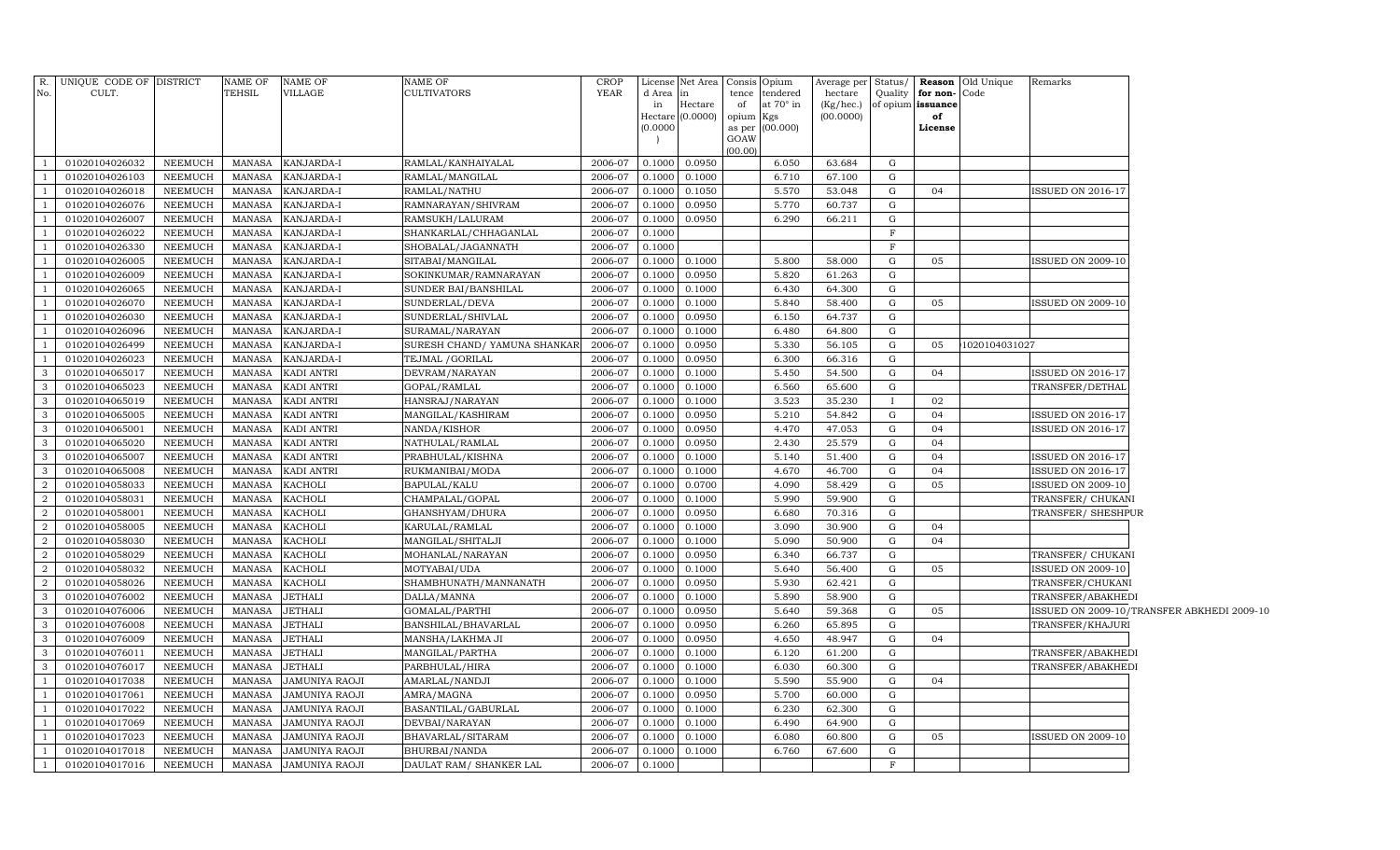| R.<br>No.      | UNIQUE CODE OF DISTRICT<br>CULT. |                | <b>NAME OF</b><br>TEHSIL | <b>NAME OF</b><br>VILLAGE | <b>NAME OF</b><br><b>CULTIVATORS</b> | <b>CROP</b><br><b>YEAR</b> | License<br>d Area | Net Area<br>in   | tence           | Consis Opium<br>tendered | Average per Status/<br>hectare | Quality      | Reason<br>for non- | Old Unique<br>Code | Remarks                  |
|----------------|----------------------------------|----------------|--------------------------|---------------------------|--------------------------------------|----------------------------|-------------------|------------------|-----------------|--------------------------|--------------------------------|--------------|--------------------|--------------------|--------------------------|
|                |                                  |                |                          |                           |                                      |                            | in                | Hectare          | of              | at 70° in                | (Kg/hec.)                      |              | of opium issuance  |                    |                          |
|                |                                  |                |                          |                           |                                      |                            |                   | Hectare (0.0000) | opium           | Kgs                      | (00.0000)                      |              | of                 |                    |                          |
|                |                                  |                |                          |                           |                                      |                            | (0.0000)          |                  | as per          | (00.000)                 |                                |              | License            |                    |                          |
|                |                                  |                |                          |                           |                                      |                            | $\overline{ }$    |                  | GOAW<br>(00.00) |                          |                                |              |                    |                    |                          |
| $\mathbf{1}$   | 01020104017005                   | <b>NEEMUCH</b> | <b>MANASA</b>            | <b>JAMUNIYA RAOJI</b>     | DEVENDRA KUMAR/KANHEYALAL            | 2006-07                    | 0.1000            | 0.1000           |                 | 5.500                    | 55.000                         | ${\rm G}$    | 04                 |                    | <b>ISSUED ON 2016-17</b> |
| $\mathbf{1}$   | 01020104017045                   | <b>NEEMUCH</b> | <b>MANASA</b>            | <b>JAMUNIYA RAOJI</b>     | GAJRAJ SINGH/LAXMAN SINGH            | 2006-07                    | 0.1000            | 0.0950           |                 | 4.710                    | 49.579                         | $\mathbf G$  | 04                 |                    | ISSUED ON 2016-17        |
| $\mathbf{1}$   | 01020104017010                   | <b>NEEMUCH</b> | <b>MANASA</b>            | <b>JAMUNIYA RAOJI</b>     | <b>GENDI BAI/PARTHA</b>              | 2006-07                    | 0.1000            | 0.0950           |                 | 5.770                    | 60.737                         | ${\rm G}$    |                    |                    |                          |
| $\mathbf{1}$   | 01020104017021                   | <b>NEEMUCH</b> | <b>MANASA</b>            | <b>JAMUNIYA RAOJI</b>     | GHISALAL/CHIMANSINGH                 | 2006-07                    | 0.1000            | 0.1000           |                 | 5.990                    | 59.900                         | ${\rm G}$    |                    |                    |                          |
| $\mathbf{1}$   | 01020104017044                   | <b>NEEMUCH</b> | <b>MANASA</b>            | <b>JAMUNIYA RAOJI</b>     | GORALAL/LALARAM                      | 2006-07                    | 0.1000            | 0.1000           |                 | 6.310                    | 63.100                         | ${\rm G}$    |                    |                    |                          |
| $\mathbf{1}$   | 01020104017040                   | <b>NEEMUCH</b> | <b>MANASA</b>            | <b>JAMUNIYA RAOJI</b>     | GYANCHAND/KISHANLAL                  | 2006-07                    | 0.1000            | 0.0950           |                 | 5.790                    | 60.947                         | ${\rm G}$    |                    |                    |                          |
| $\mathbf{1}$   | 01020104017041                   | <b>NEEMUCH</b> | <b>MANASA</b>            | <b>JAMUNIYA RAOJI</b>     | HANGAMIBAI/MANGILAL                  | 2006-07                    | 0.1000            | 0.1000           |                 | 5.920                    | 59.200                         | ${\rm G}$    |                    |                    |                          |
| $\mathbf{1}$   | 01020104017048                   | <b>NEEMUCH</b> | <b>MANASA</b>            | JAMUNIYA RAOJI            | INDAR SINGH/SITARAM                  | 2006-07                    | 0.1000            | 0.0950           |                 | 6.360                    | 66.947                         | G            |                    |                    |                          |
| $\mathbf{1}$   | 01020104017034                   | NEEMUCH        | <b>MANASA</b>            | JAMUNIYA RAOJI            | <b>JAMNIBAI/ BALA</b>                | 2006-07                    | 0.1000            | 0.1000           | 30.20           | 1.060                    | 10.600                         | $\mathbf I$  | 02                 |                    |                          |
| $\mathbf{1}$   | 01020104017046                   | <b>NEEMUCH</b> | <b>MANASA</b>            | <b>JAMUNIYA RAOJI</b>     | KAILASH/NANDA                        | 2006-07                    | 0.1000            | 0.1000           |                 | 6.140                    | 61.400                         | $\mathbf G$  |                    |                    |                          |
| $\mathbf{1}$   | 01020104017002                   | <b>NEEMUCH</b> | <b>MANASA</b>            | <b>JAMUNIYA RAOJI</b>     | KANHAIYA LAL/ KISHAN LAL             | 2006-07                    | 0.1000            | 0.1000           |                 | 5.750                    | 57.500                         | ${\rm G}$    | 05                 |                    | ISSUED ON 2009-10        |
| $\mathbf{1}$   | 01020104017026                   | <b>NEEMUCH</b> | <b>MANASA</b>            | <b>JAMUNIYA RAOJI</b>     | KANHAIYALAL/PYARCHAND                | 2006-07                    | 0.1000            | 0.0950           |                 | 5.030                    | 52.947                         | ${\rm G}$    | 04                 |                    | <b>ISSUED ON 2016-17</b> |
| $\mathbf{1}$   | 01020104017065                   | <b>NEEMUCH</b> | <b>MANASA</b>            | <b>JAMUNIYA RAOJI</b>     | KANWARLAL/BHANWARLAL                 | 2006-07                    | 0.1000            |                  |                 |                          |                                | $\mathbf{F}$ |                    |                    |                          |
| $\mathbf{1}$   | 01020104017030                   | <b>NEEMUCH</b> | <b>MANASA</b>            | <b>JAMUNIYA RAOJI</b>     | KHEMRAJ/NANURAM                      | 2006-07                    | 0.1000            | 0.1000           |                 | 6.160                    | 61.600                         | ${\rm G}$    | 05                 |                    | <b>ISSUED ON 2009-10</b> |
| $\mathbf{1}$   | 01020104017015                   | <b>NEEMUCH</b> | <b>MANASA</b>            | <b>JAMUNIYA RAOJI</b>     | LACHHIRAM/SHANKARLAL                 | 2006-07                    | 0.1000            | 0.1000           |                 | 6.080                    | 60.800                         | ${\rm G}$    |                    |                    |                          |
| $\mathbf{1}$   | 01020104017064                   | <b>NEEMUCH</b> | <b>MANASA</b>            | <b>JAMUNIYA RAOJI</b>     | LAXMINARAYAN/RAMLAL                  | 2006-07                    | 0.1000            | 0.0950           |                 | 5.740                    | 60.421                         | ${\rm G}$    |                    |                    |                          |
| $\mathbf{1}$   | 01020104017007                   | <b>NEEMUCH</b> | <b>MANASA</b>            | JAMUNIYA RAOJI            | LEELABAI / NIRAML KUMAR              | 2006-07                    | 0.1000            | 0.1000           |                 | 6.630                    | 66.300                         | ${\rm G}$    |                    |                    |                          |
| $\mathbf{1}$   | 01020104017037                   | <b>NEEMUCH</b> | <b>MANASA</b>            | JAMUNIYA RAOJI            | LILA DEVI/PURSHOTAM                  | 2006-07                    | 0.1000            | 0.1000           |                 | 2.560                    | 25.600                         | ${\rm G}$    | 04                 |                    |                          |
| $\mathbf{1}$   | 01020104017029                   | <b>NEEMUCH</b> | <b>MANASA</b>            | JAMUNIYA RAOJI            | MADAN SINGH/ CHANDR SINGH            | 2006-07                    | 0.1000            | 0.1000           |                 | 5.960                    | 59.600                         | ${\rm G}$    | 05                 |                    | ISSUED ON 2009-10        |
| $\mathbf{1}$   | 01020104017014                   | <b>NEEMUCH</b> | <b>MANASA</b>            | JAMUNIYA RAOJI            | MANAKCHAND/GABARLAL                  | 2006-07                    | 0.1000            | 0.1000           |                 | 5.910                    | 59.100                         | ${\rm G}$    | 05                 |                    | <b>ISSUED ON 2009-10</b> |
| $\mathbf{1}$   | 01020104017062                   | NEEMUCH        | <b>MANASA</b>            | <b>JAMUNIYA RAOJI</b>     | MANGLESH/PYARCHAND                   | 2006-07                    | 0.1000            | 0.0900           |                 | 4.790                    | 53.222                         | $\mathbf G$  | 04                 |                    |                          |
| $\mathbf{1}$   | 01020104017042                   | NEEMUCH        | <b>MANASA</b>            | <b>JAMUNIYA RAOJI</b>     | MATHRI BAI/UDAYRAM                   | 2006-07                    | 0.1000            | 0.0950           |                 | 6.920                    | 72.842                         | ${\rm G}$    |                    |                    |                          |
| $\overline{1}$ | 01020104017003                   | <b>NEEMUCH</b> | <b>MANASA</b>            | <b>JAMUNIYA RAOJI</b>     | MISHRILAL/GABURLAL                   | 2006-07                    | 0.1000            | 0.1000           |                 | 4.980                    | 49.800                         | ${\rm G}$    | 04                 |                    |                          |
| $\mathbf{1}$   | 01020104017028                   | <b>NEEMUCH</b> | <b>MANASA</b>            | <b>JAMUNIYA RAOJI</b>     | PARMANAND/DURGA SHANKAR              | 2006-07                    | 0.1000            | 0.0950           |                 | 5.820                    | 61.263                         | ${\rm G}$    |                    |                    |                          |
| $\mathbf{1}$   | 01020104017051                   | <b>NEEMUCH</b> | <b>MANASA</b>            | <b>JAMUNIYA RAOJI</b>     | PURANMAL/MANGILAL                    | 2006-07                    | 0.1000            | 0.1000           |                 | 5.030                    | 50.300                         | ${\rm G}$    | 04                 |                    |                          |
| $\mathbf{1}$   | 01020104017087                   | <b>NEEMUCH</b> | <b>MANASA</b>            | JAMUNIYA RAOJI            | RADHESHYAM/BAPULAL                   | 2006-07                    | 0.1000            | 0.1000           |                 | 6.670                    | 66.700                         | ${\rm G}$    |                    |                    |                          |
| $\overline{1}$ | 01020104017009                   | <b>NEEMUCH</b> | <b>MANASA</b>            | JAMUNIYA RAOJI            | PRAHLADSINGH/RAM SINGH               | 2006-07                    | 0.1000            | 0.0950           |                 | 5.750                    | 60.526                         | ${\bf G}$    |                    |                    | NAME CHANGE              |
| $\mathbf{1}$   | 01020104017049                   | <b>NEEMUCH</b> | <b>MANASA</b>            | JAMUNIYA RAOJI            | RAMCHANDRA/BHAGIRATH                 | 2006-07                    | 0.1000            | 0.0950           |                 | 6.670                    | 70.211                         | ${\rm G}$    |                    |                    |                          |
| $\overline{1}$ | 01020104017031                   | <b>NEEMUCH</b> | <b>MANASA</b>            | JAMUNIYA RAOJI            | ROSHANLAL/GABURLAL                   | 2006-07                    | 0.1000            | 0.1000           |                 | 6.220                    | 62.200                         | ${\rm G}$    |                    |                    |                          |
| $\mathbf{1}$   | 01020104017055                   | <b>NEEMUCH</b> | <b>MANASA</b>            | JAMUNIYA RAOJI            | SAMRATHMAL/RAMCHANDRA                | 2006-07                    | 0.1000            | 0.0950           |                 | 6.950                    | 73.158                         | ${\rm G}$    |                    |                    |                          |
| $\overline{1}$ | 01020104017054                   | NEEMUCH        | <b>MANASA</b>            | JAMUNIYA RAOJI            | SANJAY KUMAR/KAVARLAL                | 2006-07                    | 0.1000            | 0.0950           |                 | 4.730                    | 49.789                         | ${\rm G}$    | 04                 |                    | ISSUED ON 2016-17        |
| $\mathbf{1}$   | 01020104017017                   | <b>NEEMUCH</b> | <b>MANASA</b>            | JAMUNIYA RAOJI            | SHANTILAL/RATANLAL                   | 2006-07                    | 0.1000            | 0.1000           |                 | 6.150                    | 61.500                         | $\mathbf G$  |                    |                    |                          |
| $\overline{1}$ | 01020104017006                   | NEEMUCH        | <b>MANASA</b>            | JAMUNIYA RAOJI            | SUDHEER KUMAR/SHANTILAL              | 2006-07                    | 0.1000            | 0.1000           |                 | 6.700                    | 67.000                         | ${\rm G}$    |                    |                    |                          |
| $\mathbf{1}$   | 01020104017001                   | <b>NEEMUCH</b> | <b>MANASA</b>            | <b>JAMUNIYA RAOJI</b>     | UDAYLAL/MANGILAL/KACHHAVA            | 2006-07                    | 0.1000            | 0.0950           |                 | 6.110                    | 64.316                         | $\mathbf G$  |                    |                    |                          |
| $\mathbf{1}$   | 01020104017012                   | <b>NEEMUCH</b> | <b>MANASA</b>            | <b>JAMUNIYA RAOJI</b>     | VARDA/ NANDA                         | 2006-07                    | 0.1000            | 0.1050           |                 | 5.810                    | 55.333                         | ${\rm G}$    | 04                 |                    |                          |
| 3              | 01020104082009                   | <b>NEEMUCH</b> | <b>MANASA</b>            | <b>JALINER</b>            | BABUGIR/SUNDARGIR                    | 2006-07                    | 0.1000            | 0.0950           |                 | 6.080                    | 64.000                         | ${\rm G}$    |                    |                    |                          |
| 3              | 01020104082149                   | <b>NEEMUCH</b> | <b>MANASA</b>            | <b>JALINER</b>            | BAPULAL/PRABHULAL                    | 2006-07                    | 0.1000            | 0.1000           |                 | 6.390                    | 63.900                         | $\mathbf{I}$ | 02                 |                    | <b>ISSUED ON 2009-10</b> |
| 3              | 01020104082013                   | <b>NEEMUCH</b> | <b>MANASA</b>            | <b>JALINER</b>            | BHERULAL/GAMER                       | 2006-07                    | 0.1000            | 0.1000           |                 | 5.620                    | 56.200                         | ${\rm G}$    | 05                 |                    | <b>ISSUED ON 2009-10</b> |
| 3              | 01020104082046                   | <b>NEEMUCH</b> | <b>MANASA</b>            | <b>JALINER</b>            | BABULAL/SUKHLAL                      | 2006-07                    | 0.1000            | 0.0950           |                 | 6.360                    | 66.947                         | ${\rm G}$    |                    |                    |                          |
| 3              | 01020104082003                   | <b>NEEMUCH</b> | <b>MANASA</b>            | <b>JALINER</b>            | BHAGVAN/SITARAM                      | 2006-07                    | 0.1000            | 0.1000           |                 | 5.740                    | 57.400                         | ${\rm G}$    | 05                 |                    | <b>ISSUED ON 2009-10</b> |
| 3              | 01020104082045                   | <b>NEEMUCH</b> | <b>MANASA</b>            | <b>JALINER</b>            | BHAGVATIBAI/RATAN                    | 2006-07                    | 0.1000            | 0.1000           |                 | 6.410                    | 64.100                         | ${\rm G}$    |                    |                    |                          |
| $\mathbf{3}$   | 01020104082014                   | <b>NEEMUCH</b> | <b>MANASA</b>            | <b>JALINER</b>            | BHERULAL/GOPI                        | 2006-07                    | 0.1000            | 0.1000           | 59.93           | 6.010                    | 60.100                         | $\mathbf{I}$ | 02                 |                    | ISSUED ON 2009-10        |
| $\mathbf{3}$   | 01020104082130                   | NEEMUCH        | <b>MANASA</b>            | JALINER                   | BHONIBAI/BAGDU                       | 2006-07                    | 0.1000            | 0.1000           | 65.51           | 7.340                    | 73.400                         |              | 02                 |                    | <b>ISSUED ON 2009-10</b> |
| 3              | 01020104082080                   | NEEMUCH        | MANASA                   | <b>JALINER</b>            | BHOLIBAI/GANGARAM                    | 2006-07                    | 0.1000            | 0.1000           |                 | 6.300                    | 63.000                         | G            |                    |                    |                          |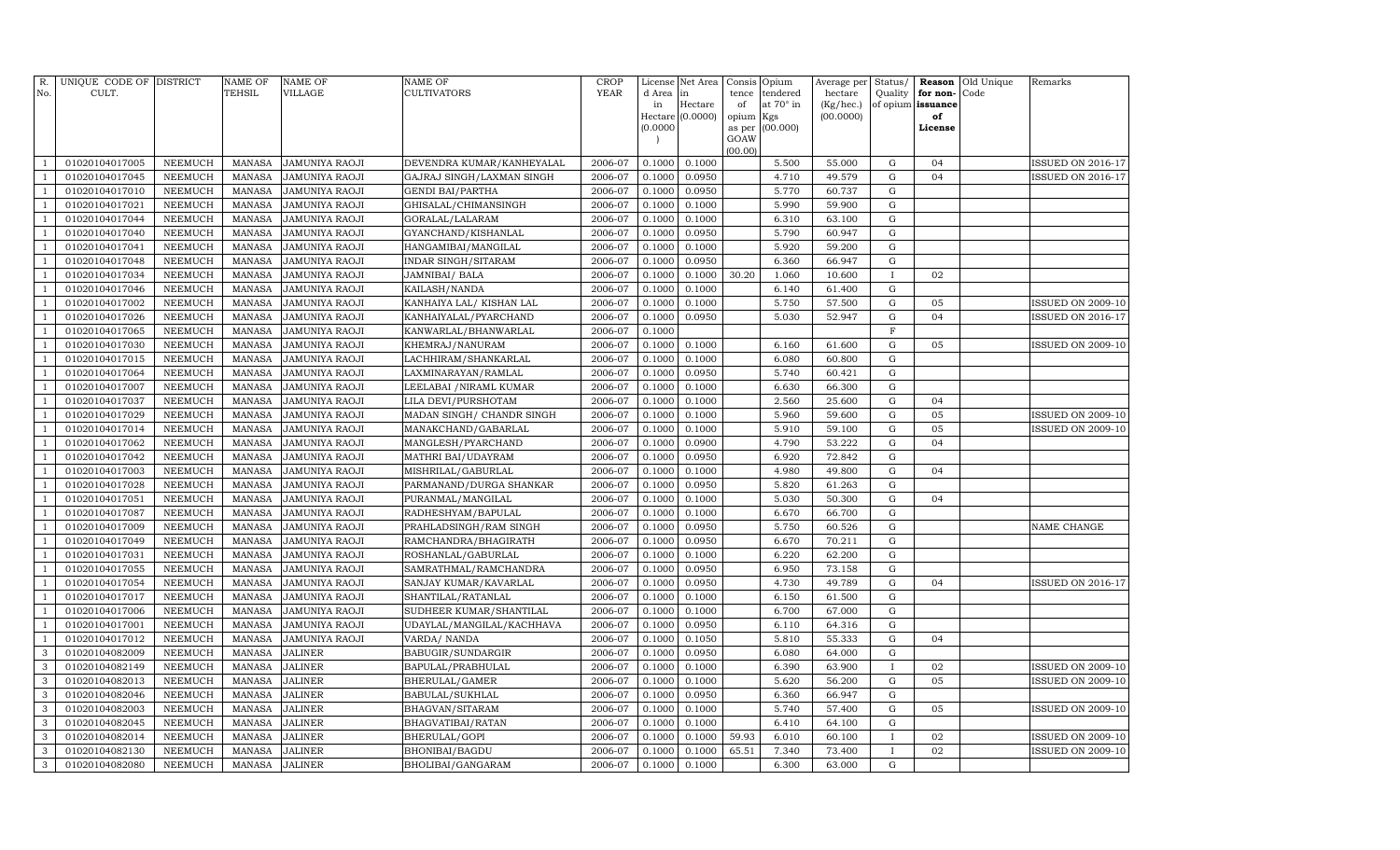| R.<br>No.                          | UNIQUE CODE OF DISTRICT<br>CULT. |                                  | <b>NAME OF</b><br><b>TEHSIL</b> | <b>NAME OF</b><br>VILLAGE                   | NAME OF<br>CULTIVATORS | <b>CROP</b><br><b>YEAR</b> | d Area in                            | License Net Area | Consis<br>tence | Opium<br>tendered | Average per<br>hectare | Status/<br>Quality         | for non- | <b>Reason</b> Old Unique<br>Code | Remarks                  |
|------------------------------------|----------------------------------|----------------------------------|---------------------------------|---------------------------------------------|------------------------|----------------------------|--------------------------------------|------------------|-----------------|-------------------|------------------------|----------------------------|----------|----------------------------------|--------------------------|
|                                    |                                  |                                  |                                 |                                             |                        |                            | in                                   | Hectare          | of              | at 70° in         | (Kg/hec.)              | of opium issuance          |          |                                  |                          |
|                                    |                                  |                                  |                                 |                                             |                        |                            |                                      | Hectare (0.0000) | opium           | Kgs               | (00.0000)              |                            | of       |                                  |                          |
|                                    |                                  |                                  |                                 |                                             |                        |                            | (0.0000)<br>$\overline{\phantom{a}}$ |                  | as per<br>GOAW  | (00.000)          |                        |                            | License  |                                  |                          |
|                                    |                                  |                                  |                                 |                                             |                        |                            |                                      |                  | (00.00)         |                   |                        |                            |          |                                  |                          |
| 3                                  | 01020104082116                   | <b>NEEMUCH</b>                   | <b>MANASA</b>                   | <b>JALINER</b>                              | KALUGIR/KISHANGIR      | 2006-07                    | 0.1000                               | 0.1000           |                 | 5.590             | 55.900                 | G                          | 04       |                                  | ISSUED ON 2016-17        |
| 3                                  | 01020104082125                   | <b>NEEMUCH</b>                   | <b>MANASA</b>                   | <b>JALINER</b>                              | GANESHGIR/MOHANGIR     | 2006-07                    | 0.1000                               | 0.1000           | 59.93           | 6.160             | 61.600                 | $\bf{I}$                   | 02       |                                  | <b>ISSUED ON 2009-10</b> |
| 3                                  | 01020104082150                   | <b>NEEMUCH</b>                   | <b>MANASA</b>                   | <b>JALINER</b>                              | GATTUBAI/SUKHLAL       | 2006-07                    | 0.1000                               | 0.1000           |                 | 5.580             | 55.800                 | $\mathbf G$                | 04       |                                  | <b>ISSUED ON 2016-17</b> |
| 3                                  | 01020104082018                   | <b>NEEMUCH</b>                   | <b>MANASA</b>                   | <b>JALINER</b>                              | KANKUBAI/MANGILAL      | 2006-07                    | 0.1000                               | 0.0900           |                 | 5.580             | 62.000                 | G                          |          |                                  |                          |
| 3                                  | 01020104082037                   | <b>NEEMUCH</b>                   | <b>MANASA</b>                   | <b>JALINER</b>                              | GOVINDRAM/NATHURAM     | 2006-07                    | 0.1000                               | 0.0900           |                 | 5.320             | 59.111                 | $\mathbf G$                |          |                                  |                          |
| 3                                  | 01020104082039                   | <b>NEEMUCH</b>                   | <b>MANASA</b>                   | <b>JALINER</b>                              | INDARSINGH/PYARCHAND   | 2006-07                    | 0.1000                               | 0.0950           |                 | 5.700             | 60.000                 | Ι                          | 02       |                                  | <b>ISSUED ON 2009-10</b> |
| 3                                  | 01020104082033                   | <b>NEEMUCH</b>                   | <b>MANASA</b>                   | <b>JALINER</b>                              | JAGDISH/NATHULAL       | 2006-07                    | 0.1000                               | 0.1000           |                 | 5.400             | 54.000                 | ${\bf G}$                  | 04       |                                  | <b>ISSUED ON 2016-17</b> |
| 3                                  | 01020104082005                   | <b>NEEMUCH</b>                   | <b>MANASA</b>                   | <b>JALINER</b>                              | JET RAM/ NANU RAM      | 2006-07                    | 0.1000                               | 0.0950           |                 | 5.630             | 59.263                 | $\mathbf I$                | 02       |                                  | <b>ISSUED ON 2009-10</b> |
| 3                                  | 01020104082011                   | <b>NEEMUCH</b>                   | <b>MANASA</b>                   | <b>JALINER</b>                              | KANI RAM/KACHRU        | 2006-07                    | 0.1000                               |                  |                 |                   |                        | $\mathbf F$                |          |                                  |                          |
| 3                                  | 01020104082032                   | <b>NEEMUCH</b>                   | <b>MANASA</b>                   | <b>JALINER</b>                              | KARULAL/MOTI GAYARI    | 2006-07                    | 0.1000                               | 0.1000           |                 | 3.070             | 30.700                 | G                          | 04       |                                  |                          |
| 3                                  | 01020104082061                   | <b>NEEMUCH</b>                   | <b>MANASA</b>                   | <b>JALINER</b>                              | KAVARLAL/MEGHRAJ       | 2006-07                    | 0.1000                               | 0.1000           | 63.73           | 7.000             | 70.000                 | $\mathbf I$                | 02       |                                  | <b>ISSUED ON 2009-10</b> |
| 3                                  | 01020104082047                   | <b>NEEMUCH</b>                   | <b>MANASA</b>                   | <b>JALINER</b>                              | RAMNARAYAN/KANIRAM     | 2006-07                    | 0.1000                               | 0.1000           |                 | 6.540             | 65.400                 | $\mathbf I$                | 02       |                                  | <b>ISSUED ON 2009-10</b> |
| 3                                  | 01020104082128                   | NEEMUCH                          | <b>MANASA</b>                   | <b>JALINER</b>                              | RAYSINGH/NANURAM       | 2006-07                    | 0.1000                               | 0.1000           |                 | 6.370             | 63.700                 | $\mathbf{I}$               | 02       |                                  | <b>ISSUED ON 2009-10</b> |
| 3                                  | 01020104082020                   | NEEMUCH                          | <b>MANASA</b>                   | <b>JALINER</b>                              | MANGILAL/KANIRAM       | 2006-07                    | 0.1000                               | 0.0950           |                 | 7.220             | 76.000                 | ${\rm G}$                  |          |                                  |                          |
| 3                                  | 01020104082065                   | NEEMUCH                          | <b>MANASA</b>                   | <b>JALINER</b>                              | MANNA/HARIRAM          | 2006-07                    | 0.1000                               | 0.0950           |                 | 4.161             | 43.800                 | $\mathbf{I}$               | 02       |                                  |                          |
| 3                                  | 01020104082120                   | NEEMUCH                          | <b>MANASA</b>                   | <b>JALINER</b>                              | MANOHAR/HEMRAJ         | 2006-07                    | 0.1000                               | 0.1000           | 59.93           | 5.900             | 59.000                 | $\bf{I}$                   | 02       |                                  | <b>ISSUED ON 2009-10</b> |
| 3                                  | 01020104082036                   | NEEMUCH                          | <b>MANASA</b>                   | <b>JALINER</b>                              | MANSINGH/GIRDHARI      | 2006-07                    | 0.1000                               | 0.0950           | 55.27           | 6.050             | 63.684                 | $\mathbf{I}$               | 02       |                                  | <b>ISSUED ON 2009-10</b> |
| 3                                  | 01020104082162                   | NEEMUCH                          | <b>MANASA</b>                   | JALINER                                     | MOHANLAL/RATANLAL      | 2006-07                    | 0.1000                               | 0.1000           | 69.74           | 7.710             | 77.100                 | T                          | 02       |                                  | ISSUED ON 2009-10        |
| 3                                  | 01020104082004                   | NEEMUCH                          | <b>MANASA</b>                   | JALINER                                     | NANDA/HAMERA           | 2006-07                    | 0.1000                               | 0.1000           |                 | 5.700             | 57.000                 | ${\rm G}$                  | 05       |                                  | <b>ISSUED ON 2009-10</b> |
| 3                                  | 01020104082070                   | <b>NEEMUCH</b>                   | <b>MANASA</b>                   | <b>JALINER</b>                              | NATHULAL/LALA          | 2006-07                    | 0.1000                               | 0.1000           |                 | 5.240             | 52.400                 | G                          | 04       |                                  | <b>ISSUED ON 2016-17</b> |
| 3                                  | 01020104082010                   | NEEMUCH                          | <b>MANASA</b>                   | <b>JALINER</b>                              | PRABHULAL/NANDA        | 2006-07                    | 0.1000                               | 0.0950           | 62.65           | 6.460             | 68.000                 | $\mathbf{I}$               | 02       |                                  | <b>ISSUED ON 2009-10</b> |
| 3                                  | 01020104082031                   | <b>NEEMUCH</b>                   | <b>MANASA</b>                   | JALINER                                     | PRABHULAL/BHAVAR GIR   | 2006-07                    | 0.1000                               | 0.1000           |                 | 6.010             | 60.100                 | $\mathbf G$                |          |                                  |                          |
| 3                                  | 01020104082050                   | <b>NEEMUCH</b>                   | <b>MANASA</b>                   | JALINER                                     | PRABHULAL/LAXMAN       | 2006-07                    | 0.1000                               | 0.1000           |                 | 6.380             | 63.800                 | G                          |          |                                  |                          |
| 3                                  | 01020104082083                   | NEEMUCH                          | <b>MANASA</b>                   | <b>JALINER</b>                              | PRAKASH/KANIRAM        | 2006-07                    | 0.1000                               | 0.1000           |                 | 5.700             | 57.000                 | G                          | 05       |                                  | ISSUED ON 2009-10        |
| 3                                  | 01020104082023                   | <b>NEEMUCH</b>                   | <b>MANASA</b>                   | <b>JALINER</b>                              | RADHESHYAM/BHERULAL    | 2006-07                    | 0.1000                               | 0.1000           |                 | 6.660             | 66.600                 | G                          |          |                                  |                          |
| 3                                  | 01020104082002                   | <b>NEEMUCH</b>                   | <b>MANASA</b>                   | <b>JALINER</b>                              | RADHIBAI/KACHRU        | 2006-07                    | 0.1000                               | 0.0850           |                 | 4.960             | 58.353                 | $\mathbf G$                |          |                                  |                          |
| 3                                  | 01020104082076                   | <b>NEEMUCH</b>                   | <b>MANASA</b>                   | <b>JALINER</b>                              | RAM SINGH/HARCHAND     | 2006-07                    | 0.1000                               | 0.0850           |                 | 5.310             | 62.471                 | $\mathbf G$                |          |                                  |                          |
| 3                                  | 01020104082057                   | <b>NEEMUCH</b>                   | <b>MANASA</b>                   | <b>JALINER</b>                              | RAMESHVAR/KISHAN       | 2006-07                    | 0.1000                               | 0.0950           |                 | 5.520             | 58.105                 | G                          | 05       |                                  | <b>ISSUED ON 2009-10</b> |
| 3                                  | 01020104082012                   | <b>NEEMUCH</b>                   | <b>MANASA</b>                   | <b>JALINER</b>                              | RAMLAL/HEERA           | 2006-07                    | 0.1000                               | 0.0950           |                 | 5.910             | 62.211                 | $\mathbf G$                |          |                                  |                          |
| 3                                  | 01020104082001                   | <b>NEEMUCH</b>                   | <b>MANASA</b>                   | <b>JALINER</b>                              | SHAMBHUGIR/SOHANGIR    | 2006-07                    | 0.1000                               | 0.0950           |                 | 5.340             | 56.211                 | $\mathbf G$                | 05       |                                  | <b>ISSUED ON 2009-10</b> |
| 3                                  | 01020104082084                   | <b>NEEMUCH</b>                   | <b>MANASA</b>                   | <b>JALINER</b>                              | SHIVRAM/GOPAL          | 2006-07                    | 0.1000                               | 0.0850           |                 | 5.470             | 64.353                 | $\mathbf G$                |          |                                  |                          |
| $\boldsymbol{2}$                   | 01020104049001                   | <b>NEEMUCH</b>                   | <b>MANASA</b>                   | HATHIPURA MANASA                            | BANSHILAL/CHENRAM      | 2006-07                    | 0.1000                               | 0.1000           |                 | 6.200             | 62.000                 | $\mathbf G$                |          |                                  |                          |
| $\overline{2}$                     | 01020104049009                   | <b>NEEMUCH</b>                   | <b>MANASA</b>                   | HATHIPURA MANASA                            | CHAGANLAL/BADRILAL     | 2006-07                    | 0.1000                               | 0.1000           |                 | 6.490             | 64.900                 | $\mathbf G$                |          |                                  |                          |
| $\overline{2}$                     | 01020104049005                   | <b>NEEMUCH</b>                   | <b>MANASA</b>                   | HATHIPURA MANASA                            | CHAMPALAL/CHENRAM      | 2006-07                    | 0.1000                               | 0.1000           |                 | 5.910             | 59.100                 | $\mathbf G$<br>$\mathbf G$ |          |                                  |                          |
| $\overline{2}$                     | 01020104049021                   | <b>NEEMUCH</b>                   | <b>MANASA</b>                   | HATHIPURA MANASA                            | CHAMPALAL/MANNALAL     | 2006-07                    | 0.1000                               | 0.1000           |                 | 6.450             | 64.500                 |                            |          |                                  |                          |
| $\overline{2}$                     | 01020104049002                   | <b>NEEMUCH</b>                   | <b>MANASA</b>                   | HATHIPURA MANASA                            | DHAPUBAI/AMBALAL       | 2006-07                    | 0.1000                               | 0.1000           |                 | 6.060             | 60.600                 | $\mathbf G$                |          |                                  |                          |
| $\overline{2}$                     | 01020104049023                   | <b>NEEMUCH</b>                   | <b>MANASA</b>                   | HATHIPURA MANASA                            | DINESH/SHANTILAL       | 2006-07                    | 0.1000                               | 0.0950           |                 | 6.430             | 67.684                 | $\mathbf G$                |          |                                  |                          |
| $\boldsymbol{2}$<br>$\overline{2}$ | 01020104049013<br>01020104049016 | <b>NEEMUCH</b><br><b>NEEMUCH</b> | <b>MANASA</b><br><b>MANASA</b>  | HATHIPURA MANASA<br>HATHIPURA MANASA        | GABBALAL/NAGGA         | 2006-07<br>2006-07         | 0.1000<br>0.1000                     | 0.1000<br>0.1000 |                 | 6.270<br>5.830    | 62.700<br>58.300       | $\mathbf G$<br>G           | 05       |                                  | <b>ISSUED ON 2009-10</b> |
|                                    |                                  |                                  |                                 |                                             | GOPAL/HARIRAM          |                            |                                      |                  |                 |                   |                        | G                          |          |                                  |                          |
| $\overline{2}$<br>$\overline{2}$   | 01020104049025                   | <b>NEEMUCH</b>                   | <b>MANASA</b><br><b>MANASA</b>  | <b>HATHIPURA MANASA</b>                     | HEERALAL/PRATAP        | 2006-07<br>2006-07         | 0.1000                               | 0.1000           |                 | 5.900<br>5.800    | 59.000                 | $\mathbf G$                | 05       | 01020104048037                   | <b>SSUED ON 2009-10</b>  |
| $\overline{2}$                     | 01020104049007<br>01020104049003 | NEEMUCH                          | <b>MANASA</b>                   | HATHIPURA MANASA                            | KALURAM/BADRILAL       | 2006-07                    | 0.1000<br>0.1000                     | 0.1000<br>0.1000 |                 | 6.710             | 58.000                 | G                          |          |                                  |                          |
| $\overline{2}$                     |                                  | <b>NEEMUCH</b><br><b>NEEMUCH</b> | <b>MANASA</b>                   | <b>HATHIPURA MANASA</b><br>HATHIPURA MANASA | NAGGA/PRATAP           | 2006-07                    | 0.1000                               | 0.1000           |                 | 5.840             | 67.100<br>58.400       | G                          |          |                                  |                          |
|                                    | 01020104049018<br>01020104049017 |                                  | <b>MANASA</b>                   |                                             | RAJMAL/KHETA           | 2006-07                    | 0.1000                               | 0.1000           |                 | 5.910             | 59.100                 | $\mathbf G$                |          |                                  |                          |
| $\boldsymbol{2}$                   |                                  | <b>NEEMUCH</b>                   |                                 | HATHIPURA MANASA                            | RODILAL/KHETA          |                            |                                      |                  |                 |                   |                        |                            | 05       |                                  | <b>ISSUED ON 2009-10</b> |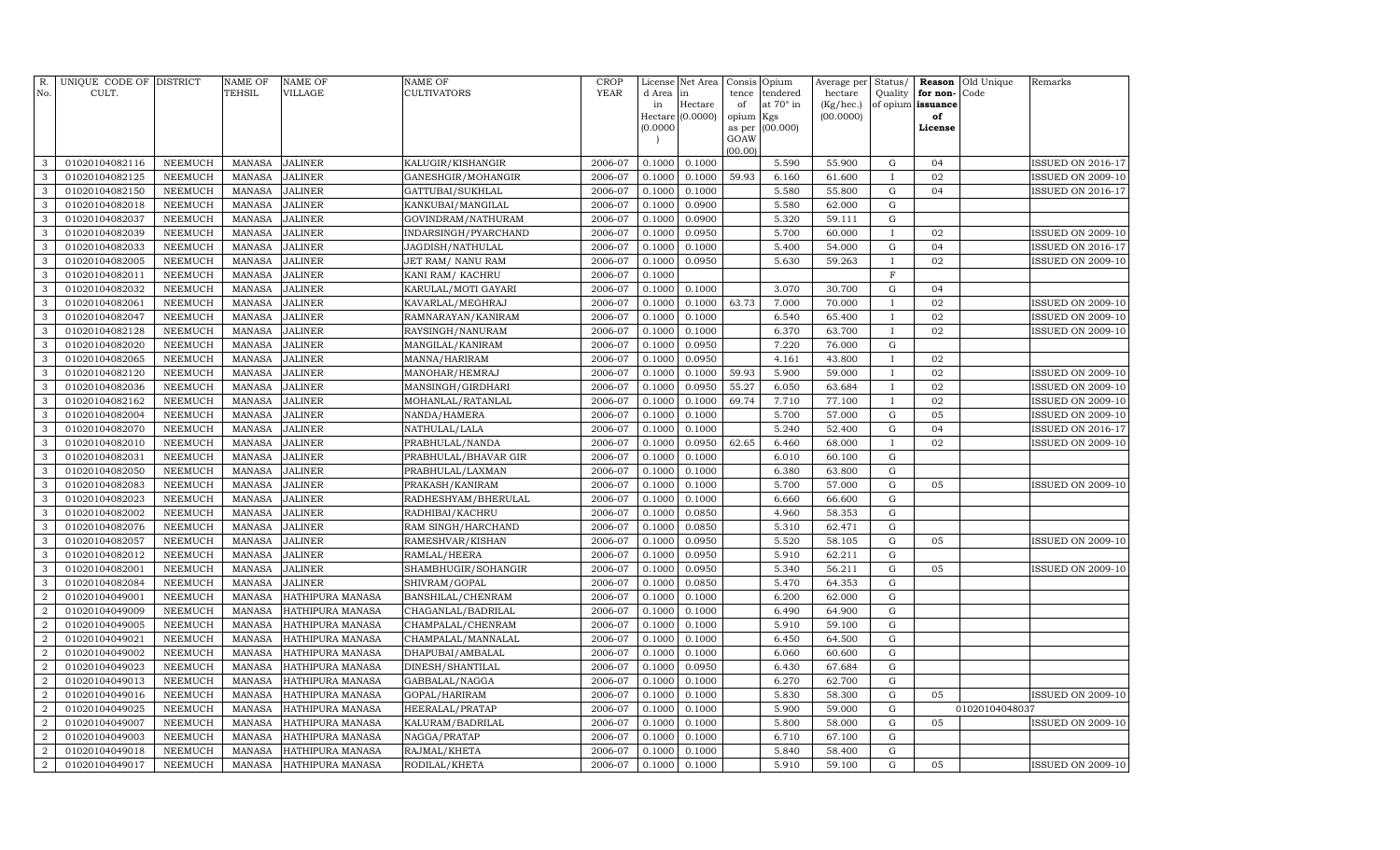| No.              | R. UNIQUE CODE OF DISTRICT<br>CULT. |                | NAME OF<br>TEHSIL | <b>NAME OF</b><br>VILLAGE | NAME OF<br>CULTIVATORS  | CROP<br>YEAR | License<br>d Area<br>in<br>(0.0000)<br>$\overline{ }$ | Net Area<br>in<br>Hectare<br>Hectare (0.0000) | Opium<br>Consis<br>tendered<br>tence<br>of<br>at 70° in<br>opium<br>Kgs<br>(00.000)<br>as per<br>GOAW | Average per<br>hectare<br>(Kg/hec.)<br>(00.0000) | Status/<br>Quality | for non-<br>of opium issuance<br>of<br>License | <b>Reason</b> Old Unique<br>Code | Remarks                  |  |
|------------------|-------------------------------------|----------------|-------------------|---------------------------|-------------------------|--------------|-------------------------------------------------------|-----------------------------------------------|-------------------------------------------------------------------------------------------------------|--------------------------------------------------|--------------------|------------------------------------------------|----------------------------------|--------------------------|--|
| $\overline{2}$   | 01020104049010                      | NEEMUCH        | MANASA            | HATHIPURA MANASA          | RODILAL/KISHANLAL       | 2006-07      | 0.1000                                                | 0.1000                                        | (00.00)<br>6.980                                                                                      | 69.800                                           | G                  |                                                |                                  |                          |  |
| $\overline{2}$   | 01020104049006                      | <b>NEEMUCH</b> | MANASA            | HATHIPURA MANASA          | SHAMBHU/BHANWARLAL      | 2006-07      | 0.1000                                                | 0.1000                                        | 6.620                                                                                                 | 66.200                                           | G                  |                                                |                                  |                          |  |
| 2                | 01020104049026                      | <b>NEEMUCH</b> | MANASA            | HATHIPURA MANASA          | SURAJMAL/BHAVSINGH      | 2006-07      | 0.1000                                                | 0.1000                                        | 6.280                                                                                                 | 62.800                                           | G                  |                                                | 01020104048036                   |                          |  |
| $\overline{2}$   | 01020104039078                      | <b>NEEMUCH</b> | MANASA            | <b>HASPURA</b>            | AMRITRAM/GHASIRAM       | 2006-07      | 0.1000                                                | 0.0950                                        | 6.680                                                                                                 | 70.316                                           | G                  |                                                |                                  |                          |  |
| 2                | 01020104039013                      | <b>NEEMUCH</b> | MANASA            | <b>HASPURA</b>            | AVANTIBAI/DEVILAL       | 2006-07      | 0.1000                                                | 0.1000                                        | 6.960                                                                                                 | 69.600                                           | G                  |                                                |                                  |                          |  |
| $\overline{2}$   | 01020104039040                      | NEEMUCH        | MANASA            | <b>HASPURA</b>            | BADRILAL/BHANWARLAL     | 2006-07      | 0.1000                                                | 0.0950                                        | 6.870                                                                                                 | 72.316                                           | G                  |                                                |                                  |                          |  |
| $\overline{2}$   | 01020104039031                      | <b>NEEMUCH</b> | MANASA            | <b>HASPURA</b>            | BAGDIRAM/RAMA           | 2006-07      | 0.1000                                                | 0.1000                                        | 6.220                                                                                                 | 62.200                                           | G                  |                                                |                                  |                          |  |
| $\overline{2}$   | 01020104039071                      | <b>NEEMUCH</b> | MANASA            | <b>HASPURA</b>            | BALMUKAND/NARAYAN       | 2006-07      | 0.1000                                                | 0.0900                                        | 4.300                                                                                                 | 47.778                                           | G                  | 04                                             |                                  |                          |  |
| $\overline{2}$   | 01020104039023                      | <b>NEEMUCH</b> | MANASA            | <b>HASPURA</b>            | BALRAM/KASHIRAM         | 2006-07      | 0.1000                                                | 0.0950                                        | 5.450                                                                                                 | 57.368                                           | G                  |                                                |                                  |                          |  |
| $\overline{2}$   | 01020104039014                      | <b>NEEMUCH</b> | MANASA            | <b>HASPURA</b>            | BHAGATRAM/BHANWARLAL    | 2006-07      | 0.1000                                                | 0.1050                                        | 4.900                                                                                                 | 46.667                                           | ${\rm G}$          | 04                                             |                                  | <b>ISSUED ON 2016-17</b> |  |
| $\overline{2}$   | 01020104039113                      | <b>NEEMUCH</b> | <b>MANASA</b>     | <b>HASPURA</b>            | BHAGIRATH/KISHANLAL     | 2006-07      | 0.1000                                                | 0.0950                                        | 6.210                                                                                                 | 65.368                                           | ${\rm G}$          |                                                |                                  |                          |  |
| $\overline{2}$   | 01020104039021                      | NEEMUCH        | MANASA            | <b>HASPURA</b>            | BHANWARLAL/BHOLARAM     | 2006-07      | 0.1000                                                | 0.1000                                        | 5.990                                                                                                 | 59.900                                           | G                  |                                                |                                  |                          |  |
| $\overline{2}$   | 01020104039037                      | <b>NEEMUCH</b> | MANASA            | <b>HASPURA</b>            | BHANWARLAL/JAGANNATH    | 2006-07      | 0.1000                                                | 0.0950                                        | 5.980                                                                                                 | 62.947                                           | G                  |                                                |                                  |                          |  |
| $\overline{2}$   | 01020104039039                      | NEEMUCH        | MANASA            | <b>HASPURA</b>            | BHERU/UDA               | 2006-07      | 0.1000                                                | 0.1000                                        | 5.850                                                                                                 | 58.500                                           | G                  |                                                |                                  | TRANSFER/ PIPLYA GHTOA   |  |
| $\overline{2}$   | 01020104039059                      | <b>NEEMUCH</b> | MANASA            | <b>HASPURA</b>            | BHERULAL/RATANLAL       | 2006-07      | 0.1000                                                | 0.1000                                        | 5.860                                                                                                 | 58.600                                           | G                  |                                                |                                  |                          |  |
| $\overline{2}$   | 01020104039036                      | <b>NEEMUCH</b> | MANASA            | <b>HASPURA</b>            | BHUWANA/GENDA           | 2006-07      | 0.1000                                                | 0.0950                                        | 5.580                                                                                                 | 58.737                                           | G                  |                                                |                                  |                          |  |
| $\overline{2}$   | 01020104039041                      | <b>NEEMUCH</b> | MANASA            | <b>HASPURA</b>            | BHUWANIBAI/SHIVLAL      | 2006-07      | 0.1000                                                | 0.0950                                        | 5.000                                                                                                 | 52.632                                           | G                  | 04                                             |                                  | <b>ISSUED ON 2016-17</b> |  |
| $\overline{2}$   | 01020104039030                      | <b>NEEMUCH</b> | MANASA            | <b>HASPURA</b>            | CHATARBHUJ/NANDA        | 2006-07      | 0.1000                                                | 0.1050                                        | 6.320                                                                                                 | 60.190                                           | ${\rm G}$          |                                                |                                  |                          |  |
| $\overline{2}$   | 01020104039065                      | <b>NEEMUCH</b> | <b>MANASA</b>     | <b>HASPURA</b>            | CHUNNILAL/RUGHNATH      | 2006-07      | 0.1000                                                | 0.1000                                        | 5.100                                                                                                 | 51.000                                           | ${\rm G}$          | 04                                             |                                  | ISSUED ON 2016-17        |  |
| $\boldsymbol{2}$ | 01020104039001                      | NEEMUCH        | <b>MANASA</b>     | <b>HASPURA</b>            | DAKHIBAI/CHUNNILAL      | 2006-07      | 0.1000                                                | 0.1000                                        | 5.990                                                                                                 | 59.900                                           | G                  |                                                |                                  |                          |  |
| $\overline{2}$   | 01020104039010                      | NEEMUCH        | MANASA            | <b>HASPURA</b>            | DALURAM/CHUNNILAL       | 2006-07      | 0.1000                                                | 0.0950                                        | 5.970                                                                                                 | 62.842                                           | G                  |                                                |                                  |                          |  |
| $\overline{2}$   | 01020104039092                      | <b>NEEMUCH</b> | MANASA            | <b>HASPURA</b>            | DEUBAI/KISHANLAL        | 2006-07      | 0.1000                                                | 0.0950                                        | 5.930                                                                                                 | 62.421                                           | G                  |                                                |                                  |                          |  |
| $\overline{2}$   | 01020104039015                      | <b>NEEMUCH</b> | MANASA            | <b>HASPURA</b>            | DEVILAL/BHAGATRAM       | 2006-07      | 0.1000                                                | 0.0950                                        | 6.640                                                                                                 | 69.895                                           | G                  |                                                |                                  |                          |  |
| $\overline{2}$   | 01020104039088                      | <b>NEEMUCH</b> | MANASA            | <b>HASPURA</b>            | DEVILAL/BHERULAL        | 2006-07      | 0.1000                                                | 0.1000                                        | 5.720                                                                                                 | 57.200                                           | G                  |                                                |                                  |                          |  |
| $\overline{2}$   | 01020104039089                      | <b>NEEMUCH</b> | <b>MANASA</b>     | <b>HASPURA</b>            | DEVILAL/CHATARBHUJ      | 2006-07      | 0.1000                                                | 0.0950                                        | 5.920                                                                                                 | 62.316                                           | G                  |                                                |                                  |                          |  |
| $\overline{2}$   | 01020104039110                      | <b>NEEMUCH</b> | MANASA            | <b>HASPURA</b>            | DEVILAL/PURALAL         | 2006-07      | 0.1000                                                | 0.0950                                        | 6.240                                                                                                 | 65.684                                           | G                  |                                                |                                  |                          |  |
| $\overline{2}$   | 01020104039096                      | <b>NEEMUCH</b> | <b>MANASA</b>     | <b>HASPURA</b>            | DEVILAL/RAMLAL          | 2006-07      | 0.1000                                                | 0.1000                                        | 5.570                                                                                                 | 55.700                                           | G                  | 04                                             |                                  | ISSUED ON 2009-10        |  |
| $\overline{a}$   | 01020104039032                      | <b>NEEMUCH</b> | MANASA            | <b>HASPURA</b>            | DHANNA/BHAGWAN          | 2006-07      | 0.1000                                                | 0.0900                                        | 5.730                                                                                                 | 63.667                                           | G                  |                                                |                                  |                          |  |
| $\overline{2}$   | 01020104039064                      | <b>NEEMUCH</b> | <b>MANASA</b>     | <b>HASPURA</b>            | DHAPUBAI/KESHURAM       | 2006-07      | 0.1000                                                | 0.0950                                        | 3.730                                                                                                 | 39.263                                           | G                  | 04                                             |                                  |                          |  |
| $\overline{2}$   | 01020104039074                      | <b>NEEMUCH</b> | MANASA            | <b>HASPURA</b>            | FULCHANDRA/BHANWARLAL   | 2006-07      | 0.1000                                                | 0.0950                                        | 6.490                                                                                                 | 68.316                                           | G                  |                                                |                                  |                          |  |
| $\overline{2}$   | 01020104039019                      | <b>NEEMUCH</b> | <b>MANASA</b>     | <b>HASPURA</b>            | GOPAL/KASHIRAM          | 2006-07      | 0.1000                                                | 0.0950                                        | 6.020                                                                                                 | 63.368                                           | G                  |                                                |                                  |                          |  |
| $\overline{2}$   | 01020104039020                      | <b>NEEMUCH</b> | MANASA            | <b>HASPURA</b>            | GOVERDHANLAL/SHANKARLAL | 2006-07      | 0.1000                                                | 0.0950                                        | 6.170                                                                                                 | 64.947                                           | G                  |                                                |                                  |                          |  |
| $\overline{2}$   | 01020104039002                      | <b>NEEMUCH</b> | MANASA            | <b>HASPURA</b>            | HARLAL/MOTILAL          | 2006-07      | 0.1000                                                | 0.1000                                        | 6.840                                                                                                 | 68.400                                           | G                  |                                                |                                  |                          |  |
| $\overline{2}$   | 01020104039038                      | <b>NEEMUCH</b> | MANASA            | <b>HASPURA</b>            | JANIBAI/BHERULAL        | 2006-07      | 0.1000                                                | 0.1000                                        | 6.000                                                                                                 | 60.000                                           | G                  |                                                |                                  |                          |  |
| $\overline{2}$   | 01020104039028                      | <b>NEEMUCH</b> | MANASA            | <b>HASPURA</b>            | JANIBAI/ONKAR           | 2006-07      | 0.1000                                                | 0.1000                                        | 5.990                                                                                                 | 59.900                                           | G                  |                                                |                                  |                          |  |
| $\overline{2}$   | 01020104039006                      | <b>NEEMUCH</b> | MANASA            | <b>HASPURA</b>            | KAMERIBAI/RAMLAL        | 2006-07      | 0.1000                                                | 0.0950                                        | 5.460                                                                                                 | 57.474                                           | G                  |                                                |                                  |                          |  |
| $\overline{2}$   | 01020104039099                      | <b>NEEMUCH</b> | MANASA            | <b>HASPURA</b>            | KANHAIYALAL/DEVILAL     | 2006-07      | 0.1000                                                | 0.1000                                        | 7.210                                                                                                 | 72.100                                           | G                  |                                                |                                  |                          |  |
| $\overline{2}$   | 01020104039082                      | <b>NEEMUCH</b> | MANASA            | <b>HASPURA</b>            | KANWARLAL/DEVILAL       | 2006-07      | 0.1000                                                | 0.1000                                        | 6.550                                                                                                 | 65.500                                           | G                  |                                                |                                  |                          |  |
| $\overline{2}$   | 01020104039029                      | <b>NEEMUCH</b> | MANASA            | <b>HASPURA</b>            | KANWARLAL/RODILAL       | 2006-07      | 0.1000                                                | 0.1000                                        | 6.300                                                                                                 | 63.000                                           | G                  |                                                |                                  |                          |  |
| $\overline{2}$   | 01020104039095                      | <b>NEEMUCH</b> | MANASA            | <b>HASPURA</b>            | KARULAL/PYARA           | 2006-07      | 0.1000                                                | 0.0900                                        | 5.380                                                                                                 | 59.778                                           | G                  |                                                |                                  |                          |  |
| $\overline{2}$   | 01020104039091                      | <b>NEEMUCH</b> | MANASA            | <b>HASPURA</b>            | KASHIRAM/HEERALAL       | 2006-07      | 0.1000                                                | 0.1000                                        | 6.330                                                                                                 | 63.300                                           | G                  |                                                |                                  |                          |  |
| $\overline{2}$   | 01020104039051                      | <b>NEEMUCH</b> | <b>MANASA</b>     | <b>HASPURA</b>            | LALIBAI/BHERULAL        | 2006-07      | 0.1000                                                | 0.0950                                        | 5.680                                                                                                 | 59.789                                           | G                  |                                                |                                  |                          |  |
| $\overline{2}$   | 01020104039085                      | <b>NEEMUCH</b> | MANASA            | <b>HASPURA</b>            | MANGILAL/DEVA           | 2006-07      | 0.1000                                                | 0.1000                                        | 5.760                                                                                                 | 57.600                                           | G                  |                                                |                                  |                          |  |
| $\overline{a}$   | 01020104039007                      | NEEMUCH        |                   | MANASA HASPURA            | MANGILAL/KACHRU         | 2006-07      | 0.1000                                                | 0.0950                                        | 6.020                                                                                                 | 63.368                                           | G                  |                                                |                                  |                          |  |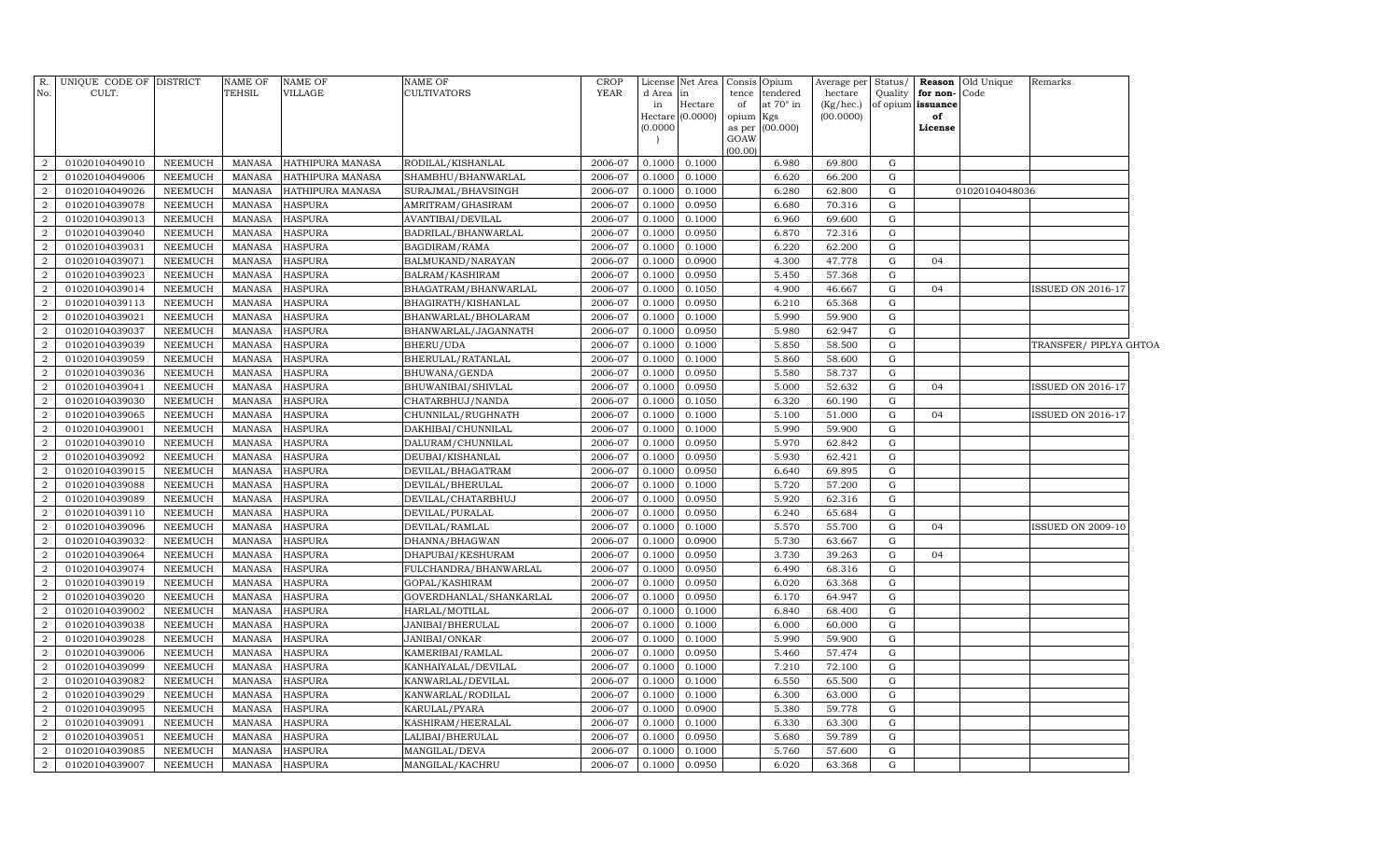| R.<br>No.        | UNIQUE CODE OF DISTRICT<br>CULT. |                | <b>NAME OF</b><br>TEHSIL | <b>NAME OF</b><br><b>VILLAGE</b> | NAME OF<br><b>CULTIVATORS</b> | <b>CROP</b><br><b>YEAR</b> | License<br>d Area | Net Area<br>in   | Consis<br>tence | Opium<br>tendered | Average per<br>hectare | Status/<br>Quality | Reason<br>for non- | Old Unique<br>Code | Remarks                  |
|------------------|----------------------------------|----------------|--------------------------|----------------------------------|-------------------------------|----------------------------|-------------------|------------------|-----------------|-------------------|------------------------|--------------------|--------------------|--------------------|--------------------------|
|                  |                                  |                |                          |                                  |                               |                            | in                | Hectare          | of              | at 70° in         | $(Kg/$ hec. $)$        |                    | of opium issuance  |                    |                          |
|                  |                                  |                |                          |                                  |                               |                            |                   | Hectare (0.0000) | opium           | Kgs               | (00.0000)              |                    | of                 |                    |                          |
|                  |                                  |                |                          |                                  |                               |                            | (0.0000)          |                  | as per<br>GOAW  | (00.000)          |                        |                    | License            |                    |                          |
|                  |                                  |                |                          |                                  |                               |                            |                   |                  | (00.00)         |                   |                        |                    |                    |                    |                          |
| $\overline{2}$   | 01020104039106                   | <b>NEEMUCH</b> | <b>MANASA</b>            | <b>HASPURA</b>                   | MANGILAL/PARTHA               | 2006-07                    | 0.1000            | 0.0950           |                 | 5.240             | 55.158                 | ${\rm G}$          | 04                 |                    | <b>ISSUED ON 2009-10</b> |
| $\overline{2}$   | 01020104039083                   | <b>NEEMUCH</b> | <b>MANASA</b>            | <b>HASPURA</b>                   | MANNALAL/KASHIRAM             | 2006-07                    | 0.1000            | 0.1000           |                 | 6.480             | 64.800                 | G                  |                    |                    |                          |
| $\overline{2}$   | 01020104039043                   | <b>NEEMUCH</b> | <b>MANASA</b>            | <b>HASPURA</b>                   | MANOHARDAS/NARAYANDAS         | 2006-07                    | 0.1000            | 0.1000           |                 | 4.750             | 47.500                 | ${\rm G}$          | 04                 |                    | ISSUED ON 2016-17        |
| $\overline{2}$   | 01020104039050                   | <b>NEEMUCH</b> | <b>MANASA</b>            | <b>HASPURA</b>                   | MOHANLAL/FAKIRA               | 2006-07                    | 0.1000            | 0.0950           |                 | 5.820             | 61.263                 | ${\rm G}$          |                    |                    |                          |
| $\overline{2}$   | 01020104039044                   | <b>NEEMUCH</b> | <b>MANASA</b>            | <b>HASPURA</b>                   | MOHANLAL/KALU                 | 2006-07                    | 0.1000            | 0.1000           |                 | 6.640             | 66.400                 | ${\rm G}$          |                    |                    |                          |
| $\overline{2}$   | 01020104039094                   | <b>NEEMUCH</b> | <b>MANASA</b>            | <b>HASPURA</b>                   | MOHANLAL/NARAYAN              | 2006-07                    | 0.1000            | 0.0950           |                 | 5.270             | 55.474                 | ${\rm G}$          | 04                 |                    | <b>ISSUED ON 2009-10</b> |
| $\overline{2}$   | 01020104039012                   | <b>NEEMUCH</b> | <b>MANASA</b>            | <b>HASPURA</b>                   | NANDLAL/UDA                   | 2006-07                    | 0.1000            | 0.1000           |                 | 5.970             | 59.700                 | $\mathbf G$        |                    |                    |                          |
| $\overline{2}$   | 01020104039066                   | <b>NEEMUCH</b> | <b>MANASA</b>            | <b>HASPURA</b>                   | NANDUBAI/DHURA                | 2006-07                    | 0.1000            | 0.0950           |                 | 5.240             | 55.158                 | ${\rm G}$          | 04                 |                    | ISSUED ON 2016-17        |
| $\overline{a}$   | 01020104039033                   | <b>NEEMUCH</b> | <b>MANASA</b>            | <b>HASPURA</b>                   | NARAYAN/MODA                  | 2006-07                    | 0.1000            | 0.1000           |                 | 1.870             | 18.700                 | ${\rm G}$          | 04                 |                    |                          |
| $\overline{2}$   | 01020104039035                   | <b>NEEMUCH</b> | <b>MANASA</b>            | <b>HASPURA</b>                   | RAMCHANDRA/NARAYAN            | 2006-07                    | 0.1000            | 0.1000           |                 | 6.090             | 60.900                 | ${\rm G}$          |                    |                    |                          |
| $\overline{2}$   | 01020104039087                   | <b>NEEMUCH</b> | <b>MANASA</b>            | <b>HASPURA</b>                   | RAMESHCHANDRA/BHERULAL        | 2006-07                    | 0.1000            | 0.1000           |                 | 5.910             | 59.100                 | ${\rm G}$          |                    |                    |                          |
| $\overline{2}$   | 01020104039070                   | <b>NEEMUCH</b> | <b>MANASA</b>            | <b>HASPURA</b>                   | RAMESHCHANDRA/CHATARBHUJ      | 2006-07                    | 0.1000            | 0.0950           |                 | 5.900             | 62.105                 | ${\rm G}$          |                    |                    |                          |
| $\overline{2}$   | 01020104039111                   | <b>NEEMUCH</b> | <b>MANASA</b>            | <b>HASPURA</b>                   | RAMKISHAN/PRITHAVIRAJ         | 2006-07                    | 0.1000            | 0.0950           |                 | 6.870             | 72.316                 | ${\rm G}$          |                    |                    |                          |
| $\overline{2}$   | 01020104039009                   | <b>NEEMUCH</b> | <b>MANASA</b>            | <b>HASPURA</b>                   | RAMLAL/BHERU BOHRA            | 2006-07                    | 0.1000            | 0.0950           |                 | 5.730             | 60.316                 | ${\rm G}$          |                    |                    |                          |
| $\overline{2}$   | 01020104039075                   | <b>NEEMUCH</b> | <b>MANASA</b>            | <b>HASPURA</b>                   | RAMPRASAD/DEVRAM              | 2006-07                    | 0.1000            | 0.0950           |                 | 6.130             | 64.526                 | ${\rm G}$          |                    |                    |                          |
| $\overline{2}$   | 01020104039102                   | <b>NEEMUCH</b> | <b>MANASA</b>            | <b>HASPURA</b>                   | RAMPRASAD/RATANLAL            | 2006-07                    | 0.1000            | 0.0900           |                 | 6.340             | 70.444                 | G                  |                    |                    |                          |
| $\overline{2}$   | 01020104039008                   | <b>NEEMUCH</b> | <b>MANASA</b>            | <b>HASPURA</b>                   | RAMSUKH/DEVILAL               | 2006-07                    | 0.1000            | 0.0950           |                 | 5.920             | 62.316                 | ${\bf G}$          |                    |                    |                          |
| $\overline{2}$   | 01020104039086                   | <b>NEEMUCH</b> | <b>MANASA</b>            | <b>HASPURA</b>                   | RANGLAL/NARAYAN               | 2006-07                    | 0.1000            | 0.1000           |                 | 5.290             | 52.900                 | ${\bf G}$          | 04                 |                    | ISSUED ON 2016-17        |
| $\overline{2}$   | 01020104039016                   | <b>NEEMUCH</b> | <b>MANASA</b>            | <b>HASPURA</b>                   | RUGHNATHIBAI/GHASHIRAM        | 2006-07                    | 0.1000            | 0.0950           |                 | 5.570             | 58.632                 | ${\bf G}$          |                    |                    |                          |
| $\overline{2}$   | 01020104039054                   | <b>NEEMUCH</b> | <b>MANASA</b>            | <b>HASPURA</b>                   | RUKMANIBAI/AMARCHANDRA        | 2006-07                    | 0.1000            | 0.0950           |                 | 5.260             | 55.368                 | ${\rm G}$          | 04                 |                    | ISSUED ON 2016-17        |
| $\overline{a}$   | 01020104039034                   | <b>NEEMUCH</b> | <b>MANASA</b>            | <b>HASPURA</b>                   | SEETABAI/ONKAR                | 2006-07                    | 0.1000            | 0.1000           |                 | 5.150             | 51.500                 | ${\bf G}$          | 04                 |                    | ISSUED ON 2016-17        |
| $\overline{a}$   | 01020104039045                   | <b>NEEMUCH</b> | <b>MANASA</b>            | <b>HASPURA</b>                   | SEVA/BHAGWAN                  | 2006-07                    | 0.1000            | 0.0950           |                 | 5.040             | 53.053                 | ${\rm G}$          | 04                 |                    | ISSUED ON 2016-17        |
| $\overline{2}$   | 01020104039112                   | <b>NEEMUCH</b> | <b>MANASA</b>            | <b>HASPURA</b>                   | SHAMBHULAL/PRITHAVIRAJ        | 2006-07                    | 0.1000            | 0.0950           |                 | 6.580             | 69.263                 | ${\rm G}$          |                    |                    |                          |
| $\overline{2}$   | 01020104039103                   | <b>NEEMUCH</b> | <b>MANASA</b>            | <b>HASPURA</b>                   | SHANTIBAI/MOTILAL             | 2006-07                    | 0.1000            | 0.0950           |                 | 7.160             | 75.368                 | ${\rm G}$          |                    |                    |                          |
| $\overline{2}$   | 01020104039025                   | <b>NEEMUCH</b> | <b>MANASA</b>            | <b>HASPURA</b>                   | SRIRAM/DAMARLAL               | 2006-07                    | 0.1000            | 0.0950           |                 | 6.430             | 67.684                 | ${\rm G}$          |                    |                    |                          |
| $\overline{2}$   | 01020104039079                   | <b>NEEMUCH</b> | <b>MANASA</b>            | <b>HASPURA</b>                   | SURESHCHANDRA/MOHANLAL        | 2006-07                    | 0.1000            | 0.1000           |                 | 6.660             | 66.600                 | G                  |                    |                    |                          |
| $\overline{2}$   | 01020104034006                   | <b>NEEMUCH</b> | <b>MANASA</b>            | HADIPIPLIYA                      | ANTARKUNWAR/JUJHARSINGH       | 2006-07                    | 0.1000            | 0.1000           |                 | 6.190             | 61.900                 | ${\bf G}$          |                    |                    |                          |
| $\overline{2}$   | 01020104034018                   | <b>NEEMUCH</b> | <b>MANASA</b>            | HADIPIPLIYA                      | BABU/GENDA URF DEVA           | 2006-07                    | 0.1000            | 0.1000           |                 | 5.580             | 55.800                 | ${\rm G}$          | 04                 |                    | <b>ISSUED ON 2016-17</b> |
| $\overline{2}$   | 01020104034086                   | <b>NEEMUCH</b> | <b>MANASA</b>            | HADIPIPLIYA                      | BABULAL/PRABHULAL             | 2006-07                    | 0.1000            | 0.0950           |                 | 5.760             | 60.632                 | $\mathbf G$        |                    |                    |                          |
| $\overline{2}$   | 01020104034067                   | <b>NEEMUCH</b> | <b>MANASA</b>            | HADIPIPLIYA                      | BAGDIRAM/DHURAJI              | 2006-07                    | 0.1000            | 0.1000           |                 | 6.110             | 61.100                 | ${\bf G}$          |                    |                    |                          |
| $\overline{2}$   | 01020104034075                   | <b>NEEMUCH</b> | <b>MANASA</b>            | HADIPIPLIYA                      | BALULAL/PARTHA                | 2006-07                    | 0.1000            | 0.1000           |                 | 5.410             | 54.100                 | ${\rm G}$          | 04                 |                    |                          |
| $\overline{2}$   | 01020104034028                   | <b>NEEMUCH</b> | <b>MANASA</b>            | HADIPIPLIYA                      | BAPULAL/DEVILAL               | 2006-07                    | 0.1000            | 0.1000           |                 | 6.180             | 61.800                 | ${\rm G}$          |                    |                    |                          |
| $\overline{2}$   | 01020104034048                   | <b>NEEMUCH</b> | <b>MANASA</b>            | HADIPIPLIYA                      | BAPULAL/HEERALAL              | 2006-07                    | 0.1000            | 0.1000           |                 | 5.260             | 52.600                 | ${\rm G}$          | 04                 |                    | <b>ISSUED ON 2016-17</b> |
| $\overline{2}$   | 01020104034024                   | <b>NEEMUCH</b> | <b>MANASA</b>            | HADIPIPLIYA                      | BAGDIARAM/BAPULAL             | 2006-07                    | 0.1000            | 0.1000           |                 | 7.140             | 71.400                 | ${\rm G}$          |                    |                    | NAME CHANGE              |
| 2                | 01020104034056                   | <b>NEEMUCH</b> | <b>MANASA</b>            | HADIPIPLIYA                      | BAPULAL/RUPAJI                | 2006-07                    | 0.1000            | 0.1000           |                 | 6.960             | 69.600                 | ${\rm G}$          |                    |                    |                          |
| $\overline{2}$   | 01020104034037                   | NEEMUCH        | <b>MANASA</b>            | HADIPIPLIYA                      | BAPUSINGH/DEVISINGH           | 2006-07                    | 0.1000            | 0.1000           |                 | 6.850             | 68.500                 | ${\rm G}$          |                    |                    |                          |
| 2                | 01020104034059                   | <b>NEEMUCH</b> | <b>MANASA</b>            | HADIPIPLIYA                      | BHAGIRATH/HARIKISHAN          | 2006-07                    | 0.1000            | 0.1000           |                 | 6.130             | 61.300                 | $\mathbf G$        |                    |                    |                          |
| $\overline{2}$   | 01020104034013                   | <b>NEEMUCH</b> | <b>MANASA</b>            | HADIPIPLIYA                      | BHAGWAN/PRITHVIRAJ            | 2006-07                    | 0.1000            | 0.1000           |                 | 5.910             | 59.100                 | $\mathbf G$        |                    |                    |                          |
| $\overline{2}$   | 01020104034040                   | <b>NEEMUCH</b> | <b>MANASA</b>            | <b>HADIPIPLIYA</b>               | BHANWARLAL/BHERA              | 2006-07                    | 0.1000            | 0.1000           |                 | 5.430             | 54.300                 | ${\rm G}$          | 04                 |                    | <b>ISSUED ON 2016-17</b> |
| $\overline{2}$   | 01020104034033                   | <b>NEEMUCH</b> | <b>MANASA</b>            | <b>HADIPIPLIYA</b>               | BHANWARSINGH/DEVISINGH        | 2006-07                    | 0.1000            | 0.1000           |                 | 6.460             | 64.600                 | ${\rm G}$          |                    |                    |                          |
| $\overline{2}$   | 01020104034049                   | <b>NEEMUCH</b> | <b>MANASA</b>            | HADIPIPLIYA                      | BHERULAL/NARAYAN              | 2006-07                    | 0.1000            | 0.1000           |                 | 7.560             | 75.600                 | ${\rm G}$          |                    |                    |                          |
| $\boldsymbol{2}$ | 01020104034050                   | <b>NEEMUCH</b> | <b>MANASA</b>            | <b>HADIPIPLIYA</b>               | BHERULAL/RAMAJI BHIL          | 2006-07                    | 0.1000            | 0.1000           |                 | 6.780             | 67.800                 | ${\rm G}$          |                    |                    |                          |
| $\overline{2}$   | 01020104034051                   | <b>NEEMUCH</b> | <b>MANASA</b>            | <b>HADIPIPLIYA</b>               | DINESH/MEGHRAJ                | 2006-07                    | 0.1000            | 0.1000           |                 | 6.080             | 60.800                 | ${\rm G}$          |                    |                    |                          |
| $\overline{2}$   | 01020104034020                   | <b>NEEMUCH</b> | <b>MANASA</b>            | HADIPIPLIYA                      | FAKIRCHANDRA/BHUWANA          | 2006-07                    | 0.1000            | 0.1000           |                 | 6.010             | 60.100                 | ${\rm G}$          |                    |                    |                          |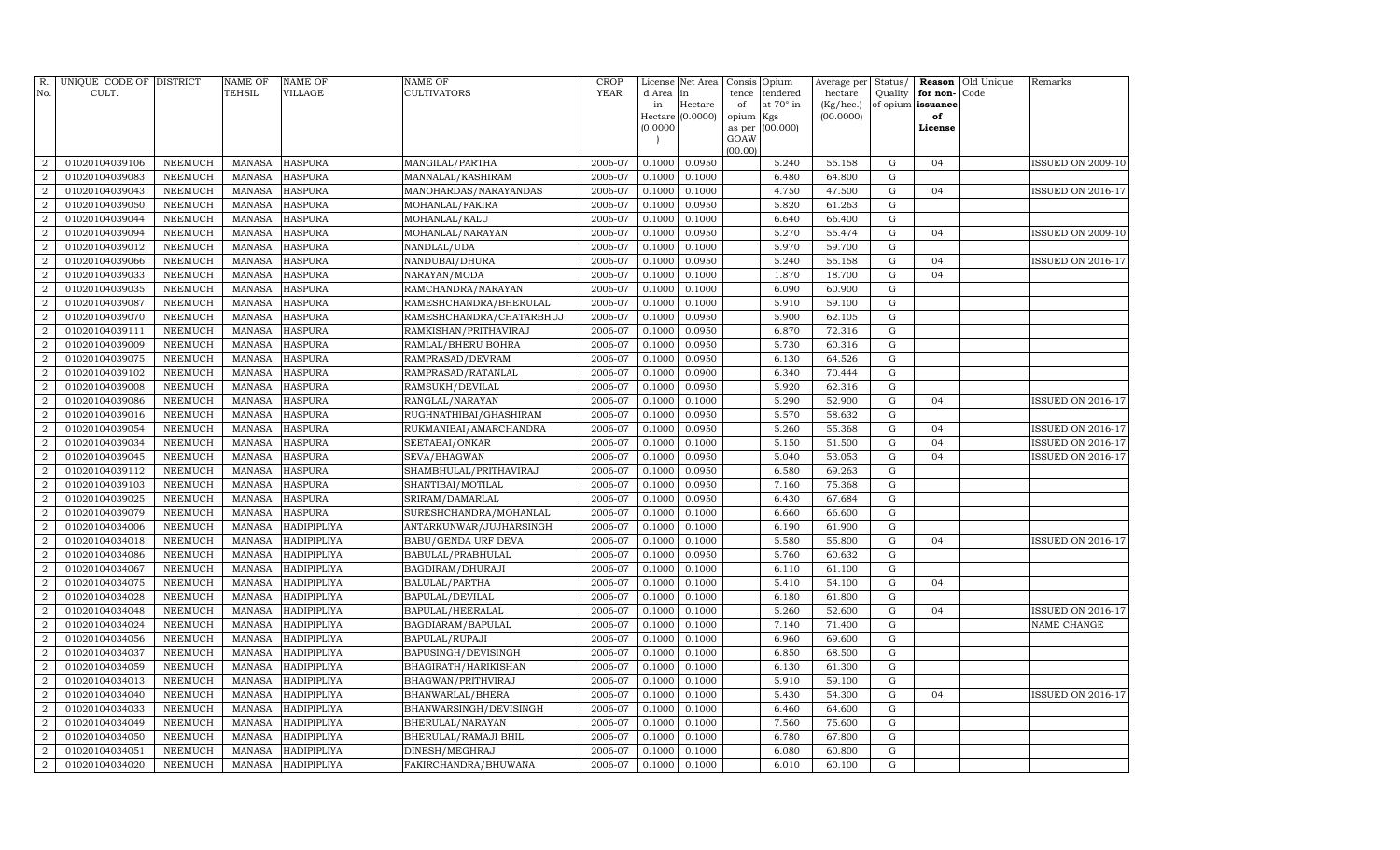| R.<br>No.      | UNIQUE CODE OF DISTRICT<br>CULT. |                | <b>NAME OF</b><br>TEHSIL | <b>NAME OF</b><br>VILLAGE | NAME OF<br>CULTIVATORS      | <b>CROP</b><br><b>YEAR</b> | d Area in | License Net Area | Consis<br>tence | Opium<br>tendered | Average per<br>hectare | Status/<br>Quality | for non-      | <b>Reason</b> Old Unique<br>Code | Remarks                  |
|----------------|----------------------------------|----------------|--------------------------|---------------------------|-----------------------------|----------------------------|-----------|------------------|-----------------|-------------------|------------------------|--------------------|---------------|----------------------------------|--------------------------|
|                |                                  |                |                          |                           |                             |                            | in        | Hectare          | of              | at 70° in         | (Kg/hec.)              | of opium           | issuance      |                                  |                          |
|                |                                  |                |                          |                           |                             |                            | (0.0000)  | Hectare (0.0000) | opium<br>as per | Kgs<br>(00.000)   | (00.0000)              |                    | of<br>License |                                  |                          |
|                |                                  |                |                          |                           |                             |                            |           |                  | GOAW            |                   |                        |                    |               |                                  |                          |
|                |                                  |                |                          |                           |                             |                            |           |                  | (00.00)         |                   |                        |                    |               |                                  |                          |
| $\overline{2}$ | 01020104034063                   | NEEMUCH        | <b>MANASA</b>            | HADIPIPLIYA               | FAKIRCHANDRA/KISHAN         | 2006-07                    | 0.1000    | 0.0950           |                 | 6.430             | 67.684                 | G                  |               |                                  |                          |
| $\overline{2}$ | 01020104034030                   | NEEMUCH        | <b>MANASA</b>            | HADIPIPLIYA               | GOBARLAL/HAJARILAL          | 2006-07                    | 0.1000    | 0.1000           |                 | 6.810             | 68.100                 | $\mathbf G$        |               |                                  |                          |
| $\overline{2}$ | 01020104034015                   | NEEMUCH        | MANASA                   | <b>HADIPIPLIYA</b>        | GOPAL/ONKARLAL              | 2006-07                    | 0.1000    | 0.1000           |                 | 6.520             | 65.200                 | G                  |               |                                  |                          |
| $\overline{2}$ | 01020104034054                   | NEEMUCH        | MANASA                   | <b>HADIPIPLIYA</b>        | KAJODIBAI/HARIRAM           | 2006-07                    | 0.1000    | 0.1050           |                 | 6.830             | 65.048                 | G                  |               |                                  | NAME CHANGE              |
| $\overline{2}$ | 01020104034025                   | <b>NEEMUCH</b> | <b>MANASA</b>            | HADIPIPLIYA               | HULASIBAI/RODAJI            | 2006-07                    | 0.1000    | 0.1000           |                 | 7.380             | 73.800                 | G                  |               |                                  |                          |
| $\overline{2}$ | 01020104034055                   | <b>NEEMUCH</b> | <b>MANASA</b>            | HADIPIPLIYA               | JAMANATIBAI/MANGU           | 2006-07                    | 0.1000    | 0.1000           |                 | 5.900             | 59.000                 | G                  |               |                                  |                          |
| 2              | 01020104034001                   | <b>NEEMUCH</b> | <b>MANASA</b>            | HADIPIPLIYA               | JANKILAL/RADHAKISHAN        | 2006-07                    | 0.1000    | 0.1000           |                 | 5.810             | 58.100                 | G                  |               |                                  |                          |
| $\overline{2}$ | 01020104034010                   | <b>NEEMUCH</b> | <b>MANASA</b>            | HADIPIPLIYA               | JASKUNWAR/SAJJANSINGH       | 2006-07                    | 0.1000    | 0.1000           |                 | 6.290             | 62.900                 | ${\rm G}$          |               |                                  |                          |
| $\overline{a}$ | 01020104034027                   | <b>NEEMUCH</b> | <b>MANASA</b>            | HADIPIPLIYA               | KACHRIBAI/UDAIRAM           | 2006-07                    | 0.1000    | 0.0950           |                 | 5.500             | 57.895                 | $\mathbf G$        | 05            |                                  | <b>ISSUED ON 2009-10</b> |
| $\overline{2}$ | 01020104034019                   | <b>NEEMUCH</b> | <b>MANASA</b>            | <b>HADIPIPLIYA</b>        | KAMLABAI/MOHANLAL           | 2006-07                    | 0.1000    | 0.1000           |                 | 5.970             | 59.700                 | $\mathbf G$        |               |                                  |                          |
| $\overline{a}$ | 01020104034042                   | NEEMUCH        | <b>MANASA</b>            | <b>HADIPIPLIYA</b>        | KARIBAI/BHERULAL            | 2006-07                    | 0.1000    | 0.1000           |                 | 6.080             | 60.800                 | G                  |               |                                  |                          |
| $\overline{a}$ | 01020104034009                   | NEEMUCH        | <b>MANASA</b>            | HADIPIPLIYA               | KARULAL/BHUWAN              | 2006-07                    | 0.1000    | 0.1000           |                 | 5.990             | 59.900                 | G                  |               |                                  |                          |
| $\overline{a}$ | 01020104034074                   | NEEMUCH        | <b>MANASA</b>            | HADIPIPLIYA               | KASHIBAI/DOLATRAM           | 2006-07                    | 0.1000    | 0.1000           |                 | 6.070             | 60.700                 | G                  |               |                                  |                          |
| $\overline{2}$ | 01020104034044                   | <b>NEEMUCH</b> | MANASA                   | <b>HADIPIPLIYA</b>        | KHUSHALSINGH/GOVERDHANSINGH | 2006-07                    | 0.1000    | 0.1000           |                 | 7.300             | 73.000                 | G                  |               |                                  |                          |
| 2              | 01020104034023                   | NEEMUCH        | <b>MANASA</b>            | HADIPIPLIYA               | LAXMINARAYAN/RADHAKISHAN    | 2006-07                    | 0.1000    | 0.1000           |                 | 6.350             | 63.500                 | G                  |               |                                  |                          |
| $\overline{2}$ | 01020104034036                   | <b>NEEMUCH</b> | <b>MANASA</b>            | HADIPIPLIYA               | MADANLAL/HEERALAL           | 2006-07                    | 0.1000    | 0.1000           |                 | 6.910             | 69.100                 | G                  |               |                                  |                          |
| 2              | 01020104034070                   | <b>NEEMUCH</b> | <b>MANASA</b>            | HADIPIPLIYA               | MANNALAL/GHASI              | 2006-07                    | 0.1000    | 0.1000           |                 | 6.800             | 68.000                 | G                  |               |                                  |                          |
| $\overline{2}$ | 01020104034035                   | <b>NEEMUCH</b> | <b>MANASA</b>            | HADIPIPLIYA               | MATHURALAL/RATANLAL         | 2006-07                    | 0.1000    | 0.1000           |                 | 6.260             | 62.600                 | ${\rm G}$          |               |                                  |                          |
| $\overline{a}$ | 01020104034068                   | NEEMUCH        | <b>MANASA</b>            | HADIPIPLIYA               | MOHANLAL/HEERALAL           | 2006-07                    | 0.1000    | 0.1000           |                 | 6.140             | 61.400                 | $\mathbf G$        |               |                                  |                          |
| $\overline{2}$ | 01020104034045                   | <b>NEEMUCH</b> | <b>MANASA</b>            | HADIPIPLIYA               | MOTI/BALA                   | 2006-07                    | 0.1000    | 0.1000           |                 | 5.530             | 55.300                 | $\mathbf G$        | 04            |                                  | <b>ISSUED ON 2016-17</b> |
| $\overline{2}$ | 01020104034085                   | NEEMUCH        | <b>MANASA</b>            | HADIPIPLIYA               | NANALAL/GOBARLAL            | 2006-07                    | 0.1000    | 0.1000           |                 | 6.760             | 67.600                 | ${\rm G}$          |               |                                  |                          |
| $\overline{2}$ | 01020104034029                   | NEEMUCH        | MANASA                   | <b>HADIPIPLIYA</b>        | PARWATSINGH/GOVERDHANSINGH  | 2006-07                    | 0.1000    | 0.1000           |                 | 7.280             | 72.800                 | G                  |               |                                  |                          |
| $\overline{2}$ | 01020104034083                   | NEEMUCH        | <b>MANASA</b>            | HADIPIPLIYA               | PRABHULAL/JETRAM            | 2006-07                    | 0.1000    | 0.1000           |                 | 7.090             | 70.900                 | ${\rm G}$          |               |                                  |                          |
| $\overline{2}$ | 01020104034077                   | NEEMUCH        | <b>MANASA</b>            | HADIPIPLIYA               | PRAKASHCHANDRA/MADANLAL     | 2006-07                    | 0.1000    | 0.1000           |                 | 6.740             | 67.400                 | G                  |               |                                  |                          |
| $\overline{2}$ | 01020104034017                   | NEEMUCH        | <b>MANASA</b>            | HADIPIPLIYA               | RADHAKISHAN/DEVILAL         | 2006-07                    | 0.1000    | 0.1000           |                 | 6.060             | 60.600                 | G                  |               |                                  |                          |
| $\overline{2}$ | 01020104034084                   | <b>NEEMUCH</b> | <b>MANASA</b>            | HADIPIPLIYA               | RADHESHYAM/BHONA            | 2006-07                    | 0.1000    | 0.1000           |                 | 6.790             | 67.900                 | G                  |               |                                  |                          |
| $\overline{2}$ | 01020104034046                   | NEEMUCH        | <b>MANASA</b>            | HADIPIPLIYA               | RADHESHYAM/ONKARLAL         | 2006-07                    | 0.1000    | 0.1000           |                 | 6.740             | 67.400                 | $\mathbf G$        |               |                                  |                          |
| $\overline{2}$ | 01020104034078                   | <b>NEEMUCH</b> | <b>MANASA</b>            | HADIPIPLIYA               | RADHESHYAM/RATANLAL         | 2006-07                    | 0.1000    | 0.1000           |                 | 6.530             | 65.300                 | $\mathbf G$        |               |                                  |                          |
| $\overline{a}$ | 01020104034047                   | <b>NEEMUCH</b> | <b>MANASA</b>            | <b>HADIPIPLIYA</b>        | RAMCHANDRA/NARAYAN          | 2006-07                    | 0.1000    | 0.1000           |                 | 5.890             | 58.900                 | ${\rm G}$          |               |                                  |                          |
| $\overline{a}$ | 01020104034039                   | <b>NEEMUCH</b> | <b>MANASA</b>            | HADIPIPLIYA               | RAMKUNWARIBAI/MANGILAL      | 2006-07                    | 0.1000    | 0.1000           |                 | 7.290             | 72.900                 | $\mathbf G$        |               |                                  |                          |
| $\overline{2}$ | 01020104034080                   | <b>NEEMUCH</b> | <b>MANASA</b>            | HADIPIPLIYA               | RAMLAL/HAMER                | 2006-07                    | 0.1000    | 0.1000           |                 | 6.030             | 60.300                 | $\mathbf G$        |               |                                  |                          |
| $\overline{2}$ | 01020104034021                   | <b>NEEMUCH</b> | <b>MANASA</b>            | <b>HADIPIPLIYA</b>        | RAMSUKH/RADHAKISHAN         | 2006-07                    | 0.1000    | 0.1000           |                 | 7.160             | 71.600                 | G                  |               |                                  |                          |
| $\overline{a}$ | 01020104034087                   | <b>NEEMUCH</b> | <b>MANASA</b>            | HADIPIPLIYA               | RATANLAL/KUKAJI             | 2006-07                    | 0.1000    | 0.1000           |                 | 6.260             | 62.600                 | G                  |               |                                  |                          |
| $\overline{a}$ | 01020104034012                   | <b>NEEMUCH</b> | <b>MANASA</b>            | <b>HADIPIPLIYA</b>        | RATANLAL/RADHAKISHAN        | 2006-07                    | 0.1000    | 0.0950           |                 | 5.970             | 62.842                 | G                  |               |                                  |                          |
| $\overline{2}$ | 01020104034032                   | <b>NEEMUCH</b> | <b>MANASA</b>            | <b>HADIPIPLIYA</b>        | RUPA/BALA                   | 2006-07                    | 0.1000    | 0.1000           |                 | 6.020             | 60.200                 | G                  |               |                                  |                          |
| $\overline{2}$ | 01020104034011                   | <b>NEEMUCH</b> | MANASA                   | HADIPIPLIYA               | SAMANDBAI/JETRAM            | 2006-07                    | 0.1000    | 0.1050           |                 | 7.280             | 69.333                 | G                  |               |                                  |                          |
| $\overline{2}$ | 01020104034057                   | <b>NEEMUCH</b> | MANASA                   | HADIPIPLIYA               | SATYANARAYAN/LAXMINARAYAN   | 2006-07                    | 0.1000    | 0.1000           |                 | 6.290             | 62.900                 | $\mathbf G$        |               |                                  |                          |
| $\overline{2}$ | 01020104034014                   | <b>NEEMUCH</b> | <b>MANASA</b>            | HADIPIPLIYA               | SATYANARAYAN/PRITHVIRAJ     | 2006-07                    | 0.1000    | 0.1000           |                 | 7.210             | 72.100                 | $\mathbf G$        |               |                                  |                          |
| $\overline{2}$ | 01020104034073                   | <b>NEEMUCH</b> | <b>MANASA</b>            | HADIPIPLIYA               | SITABAI/BHANWARLAL          | 2006-07                    | 0.1000    | 0.1000           |                 | 6.470             | 64.700                 | ${\rm G}$          |               |                                  |                          |
| $\overline{2}$ | 01020104034060                   | <b>NEEMUCH</b> | MANASA                   | <b>HADIPIPLIYA</b>        | SUKHLAL/HAMER               | 2006-07                    | 0.1000    | 0.1000           |                 | 6.860             | 68.600                 | G                  |               |                                  |                          |
| $\overline{2}$ | 01020104034061                   | <b>NEEMUCH</b> | <b>MANASA</b>            | HADIPIPLIYA               | TEJSINGH/GOVERDHANSINGH     | 2006-07                    | 0.1000    | 0.1000           |                 | 7.320             | 73.200                 | $\mathbf G$        |               |                                  |                          |
| $\overline{a}$ | 01020104034007                   | <b>NEEMUCH</b> | <b>MANASA</b>            | <b>HADIPIPLIYA</b>        | UMARAVSINGH/GOVERDHANSINGH  | 2006-07                    | 0.1000    | 0.1000           |                 | 7.180             | 71.800                 | G                  |               |                                  |                          |
| $\overline{2}$ | 01020104034058                   | <b>NEEMUCH</b> | <b>MANASA</b>            | HADIPIPLIYA               | VARDIBAI/BHANWARLAL         | 2006-07                    | 0.1000    | 0.1000           |                 | 6.310             | 63.100                 | G                  |               |                                  |                          |
| $\overline{a}$ | 01020104034082                   | <b>NEEMUCH</b> | MANASA                   | HADIPIPLIYA               | VINODKUMAR/CHOGA            | 2006-07                    | 0.1000    | 0.1000           |                 | 6.010             | 60.100                 | G                  |               |                                  |                          |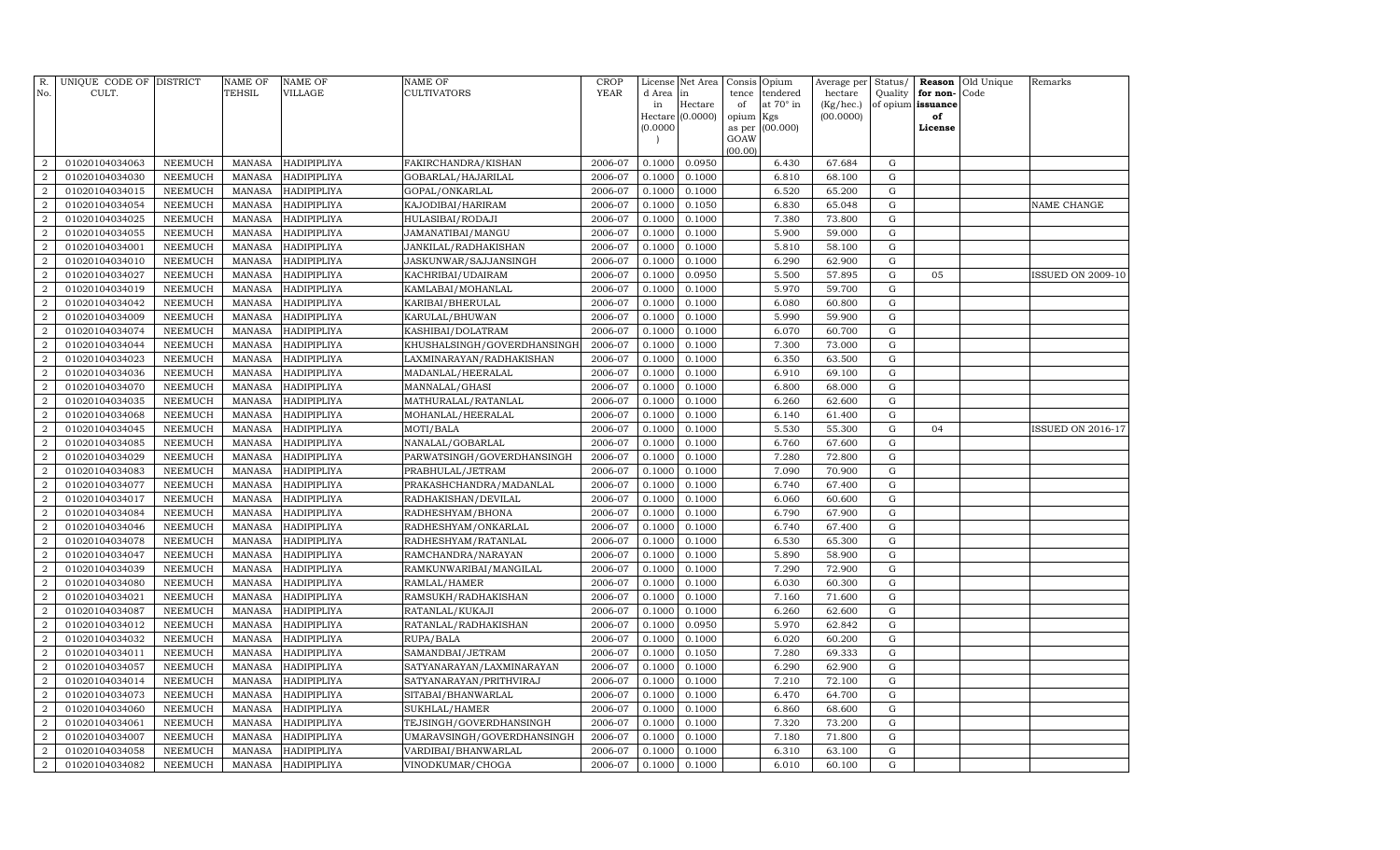| R.<br>No.                      | UNIQUE CODE OF DISTRICT<br>CULT. |                                  | <b>NAME OF</b><br>TEHSIL       | NAME OF<br><b>VILLAGE</b>        | <b>NAME OF</b><br><b>CULTIVATORS</b> | <b>CROP</b><br>YEAR | License<br>d Area | Net Area<br>in   | Consis<br>tence | Opium<br>tendered | Average per<br>hectare | Status/<br>Quality         | Reason<br>for non- | Old Unique<br>Code | Remarks                  |
|--------------------------------|----------------------------------|----------------------------------|--------------------------------|----------------------------------|--------------------------------------|---------------------|-------------------|------------------|-----------------|-------------------|------------------------|----------------------------|--------------------|--------------------|--------------------------|
|                                |                                  |                                  |                                |                                  |                                      |                     | in                | Hectare          | of              | at 70° in         | (Kg/hec.)              |                            | of opium issuance  |                    |                          |
|                                |                                  |                                  |                                |                                  |                                      |                     |                   | Hectare (0.0000) | opium Kgs       |                   | (00.0000)              |                            | of                 |                    |                          |
|                                |                                  |                                  |                                |                                  |                                      |                     | (0.0000)          |                  | as per          | (00.000)          |                        |                            | License            |                    |                          |
|                                |                                  |                                  |                                |                                  |                                      |                     |                   |                  | GOAW<br>(00.00) |                   |                        |                            |                    |                    |                          |
| $\overline{2}$                 | 01020104034022                   | <b>NEEMUCH</b>                   | <b>MANASA</b>                  | <b>HADIPIPLIYA</b>               | VIRENDRA/LAXMINARAYAN                | 2006-07             | 0.1000            | 0.1000           |                 | 6.030             | 60.300                 | ${\rm G}$                  |                    |                    |                          |
| $\mathbf{1}$                   | 01020104018001                   | <b>NEEMUCH</b>                   | <b>MANASA</b>                  | <b>GOTHDA</b>                    | BHAWARLAL/BHERULAL DHAKAD            | 2006-07             | 0.1000            | 0.1000           | 52.59           | 5.300             | 53.000                 | $\mathbf{I}$               | 02                 |                    |                          |
| $\mathbf{1}$                   | 01020104018004                   | <b>NEEMUCH</b>                   | <b>MANASA</b>                  | <b>GOTHDA</b>                    | BHERU/HEMA                           | 2006-07             | 0.1000            | 0.1000           |                 | 5.060             | 50.600                 | ${\rm G}$                  | 04                 |                    | <b>ISSUED ON 2016-17</b> |
| $\mathbf{1}$                   | 01020104018009                   | <b>NEEMUCH</b>                   | <b>MANASA</b>                  | <b>GOTHDA</b>                    | DEVA/GANGARAM                        | 2006-07             | 0.1000            | 0.1000           |                 | 5.850             | 58.500                 | ${\rm G}$                  |                    |                    | TRANSFER/KHEDLI          |
| $\mathbf{1}$                   | 01020104018010                   | <b>NEEMUCH</b>                   | <b>MANASA</b>                  | <b>GOTHDA</b>                    | MANGILAL/VENA                        | 2006-07             | 0.1000            | 0.0950           |                 | 3.860             | 40.632                 | ${\bf G}$                  | 04                 |                    | <b>ISSUED ON 2016-17</b> |
| $\mathbf{1}$                   | 01020104018003                   | <b>NEEMUCH</b>                   | <b>MANASA</b>                  | <b>GOTHDA</b>                    | RODA/DEVA BHIL                       | 2006-07             | 0.1000            | 0.0950           |                 | 5.640             | 59.368                 | ${\rm G}$                  |                    |                    | TRANSFER/KHEDLI          |
| $\mathbf{1}$                   | 01020104018007                   | <b>NEEMUCH</b>                   | <b>MANASA</b>                  | <b>GOTHDA</b>                    | SHOKIN/MODIRAM                       | 2006-07             | 0.1000            | 0.1000           | 59.65           | 6.280             | 62.800                 | $\mathbf{I}$               | 02                 |                    | <b>ISSUED ON 2009-10</b> |
| 3                              | 01020104067038                   | <b>NEEMUCH</b>                   | <b>MANASA</b>                  | <b>GANGNIA KHEDI</b>             | <b>BAGDU RAM/ KASHI RAM</b>          | 2006-07             | 0.1000            | 0.0850           |                 | 4.990             | 58.706                 | ${\rm G}$                  | 05                 |                    | <b>ISSUED ON 2009-10</b> |
| 3                              | 01020104067009                   | <b>NEEMUCH</b>                   | <b>MANASA</b>                  | <b>GANGNIA KHEDI</b>             | BHAGATRAM/NARAYAN                    | 2006-07             | 0.1000            | 0.0900           |                 | 5.340             | 59.333                 | ${\bf G}$                  |                    |                    |                          |
| $\mathbf{3}$                   | 01020104067021                   | <b>NEEMUCH</b>                   | <b>MANASA</b>                  | <b>GANGNIA KHEDI</b>             | BHANWARIBAI/BAPULAL                  | 2006-07             | 0.1000            | 0.0950           |                 | 5.720             | 60.211                 | ${\rm G}$                  | 05                 |                    | <b>ISSUED ON 2009-10</b> |
| $\mathbf{3}$                   | 01020104067003                   | <b>NEEMUCH</b>                   | <b>MANASA</b>                  | <b>GANGNIA KHEDI</b>             | BHERULAL/LALA                        | 2006-07             | 0.1000            | 0.0950           |                 | 6.070             | 63.895                 | ${\rm G}$                  |                    |                    |                          |
| 3                              | 01020104067010                   | <b>NEEMUCH</b>                   | <b>MANASA</b>                  | <b>GANGNIA KHEDI</b>             | <b>BHULI BAI/TULSIRAM</b>            | 2006-07             | 0.1000            | 0.1000           |                 | 6.790             | 67.900                 | $\mathbf G$                |                    |                    |                          |
| 3                              | 01020104067014                   | NEEMUCH                          | <b>MANASA</b>                  | <b>GANGNIA KHEDI</b>             | BHUVANIRAM/DEVKISHAN                 | 2006-07             | 0.1000            | 0.1000           |                 | 6.130             | 61.300                 | $\mathbf G$                |                    |                    |                          |
| 3                              | 01020104067013                   | <b>NEEMUCH</b>                   | <b>MANASA</b>                  | <b>GANGNIA KHEDI</b>             | GITABAI/MANGILAL                     | 2006-07             | 0.1000            | 0.1000           |                 | 6.790             | 67.900                 | ${\rm G}$                  |                    |                    |                          |
| 3                              | 01020104067015                   | NEEMUCH                          | <b>MANASA</b>                  | <b>GANGNIA KHEDI</b>             | KACHRU/KAVARLAL                      | 2006-07             | 0.1000            | 0.0950           |                 | 6.480             | 68.211                 | ${\bf G}$                  |                    |                    |                          |
| 3                              | 01020104067028                   | <b>NEEMUCH</b>                   | <b>MANASA</b>                  | <b>GANGNIA KHEDI</b>             | DURGASHANKAR/KALURAM                 | 2006-07             | 0.1000            | 0.0950           |                 | 6.370             | 67.053                 | ${\bf G}$                  |                    |                    | NAMECHANGE               |
| 3                              | 01020104067032                   | <b>NEEMUCH</b>                   | <b>MANASA</b>                  | <b>GANGNIA KHEDI</b>             | MANGILAL/LALARAM                     | 2006-07             | 0.1000            | 0.0900           |                 | 5.750             | 63.889                 | ${\bf G}$                  |                    |                    |                          |
| 3                              | 01020104067030                   | <b>NEEMUCH</b>                   | <b>MANASA</b>                  | <b>GANGNIA KHEDI</b>             | PRAHLADKUVAR/BADRILAL                | 2006-07             | 0.1000            | 0.0900           |                 | 6.120             | 68.000                 | ${\bf G}$                  |                    |                    | TRANSFER/LODKIYA         |
| 3                              | 01020104067002                   | <b>NEEMUCH</b>                   | <b>MANASA</b>                  | <b>GANGNIA KHEDI</b>             | RAMCHANDRA/HIRALAL                   | 2006-07             | 0.1000            | 0.1000           |                 | 4.800             | 48.000                 | ${\bf G}$                  | 04                 |                    | <b>ISSUED ON 2016-17</b> |
| $\mathbf{1}$                   | 01020104023022                   | <b>NEEMUCH</b>                   | <b>MANASA</b>                  | <b>GAFARDA</b>                   | BHAGIRATH/GORILAL                    | 2006-07             | 0.1000            |                  |                 |                   |                        | $\mathbf F$                |                    |                    |                          |
| $\overline{1}$                 | 01020104023052                   | <b>NEEMUCH</b>                   | <b>MANASA</b>                  | <b>GAFARDA</b>                   | KACHRULAL/MODIRAM                    | 2006-07             | 0.1000            | 0.1000           |                 | 6.640             | 66.400                 | $\mathbf G$                |                    |                    |                          |
|                                | 01020104023010                   | <b>NEEMUCH</b>                   | <b>MANASA</b>                  | <b>GAFARDA</b>                   | KALURAM/BHURA                        | 2006-07             | 0.1000            | 0.1000           |                 | 5.030             | 50.300                 | ${\bf G}$                  | 04                 |                    | ISSUED ON 2016-17        |
| $\mathbf{1}$                   | 01020104023042                   | NEEMUCH                          | <b>MANASA</b>                  | <b>GAFARDA</b>                   | KANWARLAL/BHERULAL                   | 2006-07             | 0.1000            | 0.1000           |                 | 5.730             | 57.300                 | ${\bf G}$                  | 05                 |                    | <b>ISSUED ON 2009-10</b> |
| $\overline{1}$                 | 01020104023006                   | <b>NEEMUCH</b>                   | <b>MANASA</b>                  | <b>GAFARDA</b>                   | LAHRIBAI/NANALAL                     | 2006-07             | 0.1000            | 0.0950           |                 | 6.170             | 64.947                 | ${\bf G}$                  |                    |                    |                          |
|                                | 01020104023025                   | NEEMUCH                          | MANASA                         | <b>GAFARDA</b>                   | LALURAM/MANGILAL                     | 2006-07             | 0.1000            | 0.1000           |                 | 4.750             | 47.500                 | ${\bf G}$                  | 04                 |                    | ISSUED ON 2016-17        |
| 1                              | 01020104023004                   | <b>NEEMUCH</b>                   | <b>MANASA</b>                  | <b>GAFARDA</b>                   | MANGIBAI/MODIRAM                     | 2006-07             | 0.1000            | 0.1000           |                 | 6.700             | 67.000                 | ${\rm G}$                  |                    |                    |                          |
| $\overline{1}$                 | 01020104023002                   | NEEMUCH                          | <b>MANASA</b>                  | <b>GAFARDA</b>                   | MODIRAM/HIRALAL                      | 2006-07             | 0.1000            | 0.1000           |                 | 5.950             | 59.500                 | ${\bf G}$                  | 05                 |                    | <b>ISSUED ON 2009-10</b> |
|                                | 01020104023043                   | NEEMUCH                          | <b>MANASA</b>                  | GAFARDA                          | NANDLAL/BHERULAL                     | 2006-07             | 0.1000            | 0.0950           |                 | 5.850             | 61.579                 | G                          |                    |                    |                          |
|                                | 01020104023001                   | NEEMUCH                          | <b>MANASA</b>                  | GAFARDA                          | NONDRAM/NARAYAN                      | 2006-07             | 0.1000            | 0.0950           |                 | 6.180             | 65.053                 | $\mathbf G$                |                    |                    |                          |
|                                | 01020104023051                   | NEEMUCH                          | <b>MANASA</b>                  | <b>GAFARDA</b>                   | OMPRAKASH/GORILAL                    | 2006-07             | 0.1000            | 0.1000           |                 | 6.020             | 60.200                 | $\mathbf G$<br>$\mathbf G$ |                    |                    |                          |
| $\mathbf{1}$<br>$\overline{1}$ | 01020104023033                   | <b>NEEMUCH</b><br><b>NEEMUCH</b> | <b>MANASA</b><br><b>MANASA</b> | <b>GAFARDA</b><br><b>GAFARDA</b> | ONKARLAL/NANALAL                     | 2006-07<br>2006-07  | 0.1000<br>0.1000  | 0.0950<br>0.1000 |                 | 5.100<br>6.880    | 53.684<br>68.800       | $\mathbf G$                | 04                 |                    | <b>ISSUED ON 2016-17</b> |
|                                | 01020104023014<br>01020104023003 |                                  |                                |                                  | RAMLAL/KESHURAM                      | 2006-07             | 0.1000            |                  |                 | 5.010             | 52.737                 | $\mathbf G$                | 04                 |                    | <b>ISSUED ON 2016-17</b> |
| -1                             | 01020104023009                   | <b>NEEMUCH</b><br><b>NEEMUCH</b> | <b>MANASA</b><br><b>MANASA</b> | <b>GAFARDA</b><br><b>GAFARDA</b> | RUPIBAI/RAMA                         | 2006-07             | 0.1000            | 0.0950<br>0.1000 |                 | 6.330             | 63.300                 | ${\bf G}$                  |                    |                    |                          |
| $\overline{2}$                 | 01020104041020                   | <b>NEEMUCH</b>                   | <b>MANASA</b>                  | <b>DURGPURA</b>                  | SHANTILAL/MODIRAM<br>AMARSINGH/KHETA | 2006-07             | 0.1000            | 0.1000           |                 | 6.710             | 67.100                 | $\mathbf{I}$               | 02                 |                    | <b>ISSUED ON 2009-10</b> |
| $\overline{2}$                 | 01020104041006                   | <b>NEEMUCH</b>                   | <b>MANASA</b>                  | DURGPURA                         | BAGDURAM/GHASI                       | 2006-07             | 0.1000            | 0.1000           |                 | 6.050             | 60.500                 | G                          |                    |                    |                          |
| $\overline{2}$                 | 01020104041011                   | <b>NEEMUCH</b>                   | <b>MANASA</b>                  | DURGPURA                         | BHANWARLAL/LAXMINARAYAN              | 2006-07             | 0.1000            | 0.0950           |                 | 5.950             | 62.632                 | ${\bf G}$                  |                    |                    | TRANSFER/BANI            |
| $\overline{2}$                 | 01020104041025                   | <b>NEEMUCH</b>                   | <b>MANASA</b>                  | DURGPURA                         | DALU/ONKAR                           | 2006-07             | 0.1000            | 0.1050           |                 | 7.160             | 68.190                 |                            | 02                 |                    | <b>ISSUED ON 2009-10</b> |
| $\overline{2}$                 | 01020104041038                   | <b>NEEMUCH</b>                   | <b>MANASA</b>                  | DURGPURA                         | DEUBAI/MANGILAL                      | 2006-07             | 0.1000            | 0.1000           |                 | 6.790             | 67.900                 |                            | 02                 |                    | <b>ISSUED ON 2009-10</b> |
| $\overline{2}$                 | 01020104041032                   | <b>NEEMUCH</b>                   | <b>MANASA</b>                  | DURGPURA                         | HEERABAI/NARAYAN                     | 2006-07             | 0.1000            |                  |                 |                   |                        | $\, {\bf N}$               |                    |                    |                          |
| $\overline{2}$                 | 01020104041033                   | <b>NEEMUCH</b>                   | <b>MANASA</b>                  | DURGPURA                         | JAMUNABAI/RAMCHANDRA                 | 2006-07             | 0.1000            | 0.1000           |                 | 7.200             | 72.000                 |                            | 02                 |                    | <b>ISSUED ON 2009-10</b> |
| $\boldsymbol{2}$               | 01020104041004                   | <b>NEEMUCH</b>                   | <b>MANASA</b>                  | DURGPURA                         | KALU/BHERA                           | 2006-07             | 0.1000            | 0.1000           |                 | 5.790             | 57.900                 | ${\rm G}$                  | 05                 |                    | <b>ISSUED ON 2009-10</b> |
| $\overline{2}$                 | 01020104041009                   | <b>NEEMUCH</b>                   | <b>MANASA</b>                  | DURGPURA                         | KAMLABAI/LAXMINARAYAN                | 2006-07             | 0.1000            | 0.0950           |                 | 6.980             | 73.474                 | G                          |                    |                    |                          |
| $\overline{a}$                 | 01020104041002                   | <b>NEEMUCH</b>                   | <b>MANASA</b>                  | <b>DURGPURA</b>                  | KANHAIYALAL/CHAMPA                   | 2006-07             | 0.1000            | 0.1000           |                 | 6.820             | 68.200                 | G                          |                    |                    |                          |
|                                |                                  |                                  |                                |                                  |                                      |                     |                   |                  |                 |                   |                        |                            |                    |                    |                          |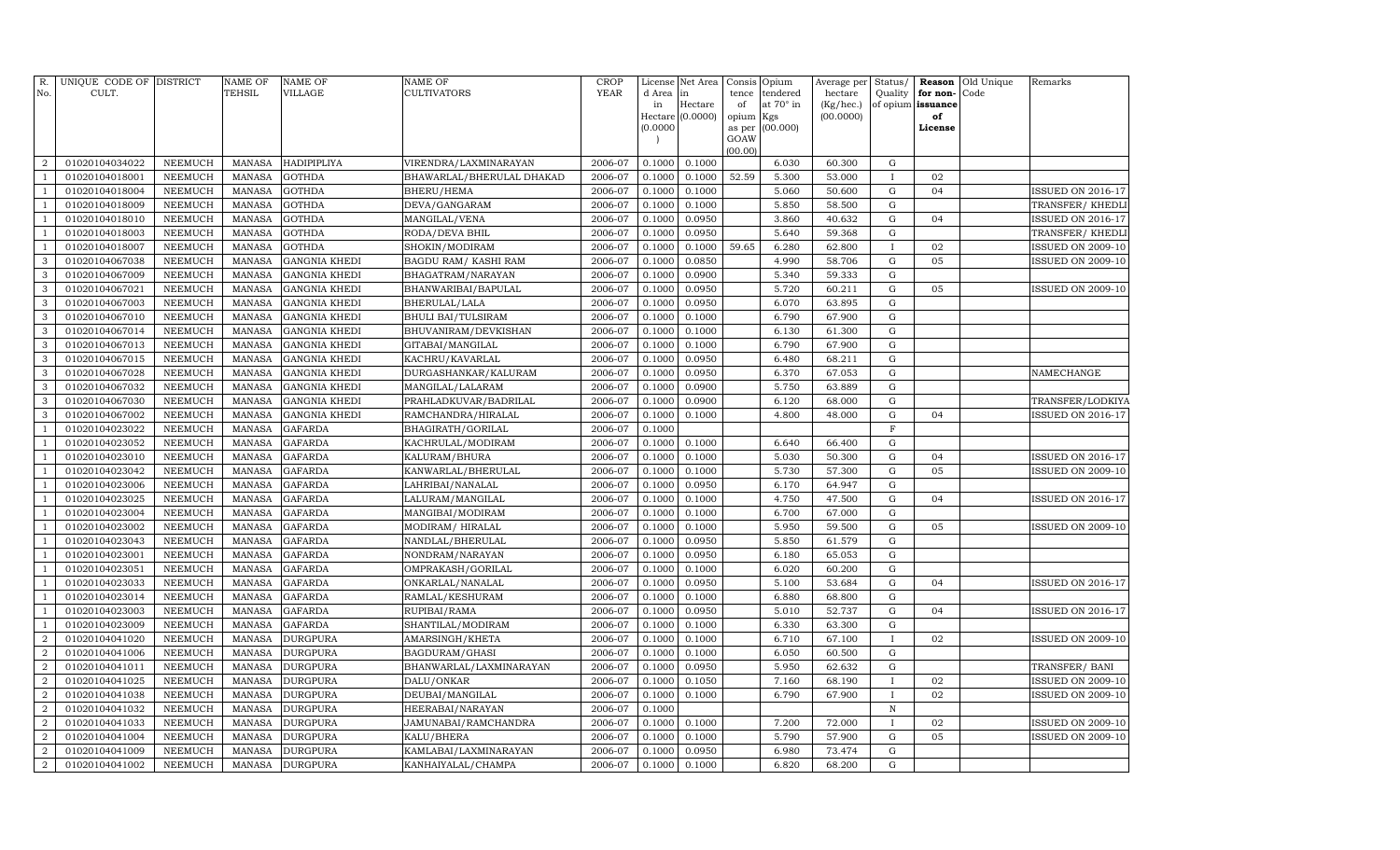| R.<br>No.                    | UNIQUE CODE OF DISTRICT<br>CULT. |                    | <b>NAME OF</b><br>TEHSIL       | NAME OF<br><b>VILLAGE</b>          | NAME OF<br>CULTIVATORS                  | <b>CROP</b><br><b>YEAR</b> | License<br>d Area<br>in<br>Hectare<br>(0.0000) | Net Area<br>in<br>Hectare<br>(0.0000) | Consis<br>tence<br>of<br>opium<br>as per | Opium<br>tendered<br>at 70° in<br>Kgs<br>(00.000) | Average per<br>hectare<br>(Kg/hec.)<br>(00.0000) | Status/<br>Quality<br>of opium | Reason<br>for non-<br>issuance<br>of<br>License | Old Unique<br>Code | Remarks                  |
|------------------------------|----------------------------------|--------------------|--------------------------------|------------------------------------|-----------------------------------------|----------------------------|------------------------------------------------|---------------------------------------|------------------------------------------|---------------------------------------------------|--------------------------------------------------|--------------------------------|-------------------------------------------------|--------------------|--------------------------|
|                              |                                  |                    |                                |                                    |                                         |                            |                                                |                                       | GOAW<br>(00.00)                          |                                                   |                                                  |                                |                                                 |                    |                          |
| $\overline{2}$               | 01020104041024                   | <b>NEEMUCH</b>     | <b>MANASA</b>                  | <b>DURGPURA</b>                    | MADANLAL/LAXMINARAYAN                   | 2006-07                    | 0.1000                                         | 0.0950                                |                                          | 6.330                                             | 66.632                                           | $\mathbf G$                    |                                                 |                    | TRANSFER/ BANI           |
| $\overline{2}$               | 01020104041023                   | <b>NEEMUCH</b>     | <b>MANASA</b>                  | <b>DURGPURA</b>                    | MANGILAL/LALURAM                        | 2006-07                    | 0.1000                                         | 0.1050                                |                                          | 6.970                                             | 66.381                                           | G                              |                                                 |                    |                          |
| $\overline{2}$               | 01020104041010                   | <b>NEEMUCH</b>     | <b>MANASA</b>                  | <b>DURGPURA</b>                    | PANNALAL/BALA                           | 2006-07                    | 0.1000                                         | 0.1050                                | 63.73                                    | 7.040                                             | 67.048                                           | $\mathbf{I}$                   | 02                                              |                    | <b>ISSUED ON 2009-10</b> |
| $\overline{2}$               | 01020104041005                   | <b>NEEMUCH</b>     | <b>MANASA</b>                  | <b>DURGPURA</b>                    | RAJARAM/GIRDHARI                        | 2006-07                    | 0.1000                                         | 0.0950                                |                                          | 6.510                                             | 68.526                                           | G                              |                                                 |                    |                          |
| 2                            | 01020104041015                   | <b>NEEMUCH</b>     | <b>MANASA</b>                  | <b>DURGPURA</b>                    | RAMESHWAR/NATHURAM                      | 2006-07                    | 0.1000                                         | 0.0900                                | 62.67                                    | 6.550                                             | 72.778                                           | $\mathbf{I}$                   | 02                                              |                    | <b>ISSUED ON 2009-10</b> |
| $\overline{2}$               | 01020104041017                   | <b>NEEMUCH</b>     | <b>MANASA</b>                  | <b>DURGPURA</b>                    | RAMKISHAN/KARU                          | 2006-07                    | 0.1000                                         | 0.1000                                | 62.67                                    | 6.880                                             | 68.800                                           | $\bf{I}$                       | 02                                              |                    | <b>ISSUED ON 2009-10</b> |
| 2                            | 01020104041001                   | <b>NEEMUCH</b>     | <b>MANASA</b>                  | <b>DURGPURA</b>                    | RAMLAL/NARAYAN                          | 2006-07                    | 0.1000                                         | 0.0900                                |                                          | 5.220                                             | 58.000                                           | G                              | 05                                              |                    | <b>ISSUED ON 2009-10</b> |
| $\overline{2}$               | 01020104041003                   | <b>NEEMUCH</b>     | <b>MANASA</b>                  | <b>DURGPURA</b>                    | RAMRATAN/BHAGIRATH                      | 2006-07                    | 0.1000                                         | 0.1000                                |                                          | 6.600                                             | 66.000                                           | $\mathbf G$                    |                                                 |                    |                          |
| $\overline{a}$               | 01020104041014                   | <b>NEEMUCH</b>     | MANASA                         | <b>DURGPURA</b>                    | SURAJMAL/KANIRAM                        | 2006-07                    | 0.1000                                         | 0.1000                                |                                          | 6.910                                             | 69.100                                           | ${\rm G}$                      |                                                 |                    |                          |
| $\overline{2}$               | 01020104041021                   | <b>NEEMUCH</b>     | <b>MANASA</b>                  | <b>DURGPURA</b>                    | TULSIRAM/KANWARLAL                      | 2006-07                    | 0.1000                                         | 0.0950                                | 62.67                                    | 6.870                                             | 72.316                                           | $\mathbf{I}$                   | 02                                              |                    | <b>ISSUED ON 2009-10</b> |
| $\overline{a}$               | 01020104041007                   | <b>NEEMUCH</b>     | <b>MANASA</b>                  | <b>DURGPURA</b>                    | VARDICHAND/KASHIRAM                     | 2006-07                    | 0.1000                                         | 0.1000                                |                                          | 6.890                                             | 68.900                                           | ${\rm G}$                      |                                                 |                    |                          |
| $\mathbf{1}$<br>$\mathbf{1}$ | 01020104029016                   | NEEMUCH            | <b>MANASA</b>                  | <b>DHAMNIYA</b>                    | ASHOKKUMAR/NARAYANDAS                   | 2006-07                    | 0.1000                                         | 0.1000                                |                                          | 6.070                                             | 60.700                                           | G                              |                                                 |                    |                          |
| $\mathbf{1}$                 | 01020104029009<br>01020104029019 | NEEMUCH<br>NEEMUCH | <b>MANASA</b><br><b>MANASA</b> | <b>DHAMNIYA</b><br><b>DHAMNIYA</b> | BALU/KISHNA                             | 2006-07<br>2006-07         | 0.1000<br>0.1000                               | 0.1000                                |                                          | 6.030                                             | 60.300                                           | G<br>G                         |                                                 |                    |                          |
| $\mathbf{1}$                 | 01020104029023                   | NEEMUCH            | <b>MANASA</b>                  | <b>DHAMNIYA</b>                    | BHAGIRATH/KISHANLAL<br>BHANWARLAL/KHEMA | 2006-07                    | 0.1000                                         | 0.1000<br>0.1000                      |                                          | 6.360<br>6.430                                    | 63.600<br>64.300                                 | G                              |                                                 |                    |                          |
| $\mathbf{1}$                 | 01020104029048                   | <b>NEEMUCH</b>     | <b>MANASA</b>                  | <b>DHAMNIYA</b>                    | BHONIBAI/BHUWANA                        | 2006-07                    | 0.1000                                         | 0.1000                                |                                          | 6.930                                             | 69.300                                           | G                              |                                                 |                    |                          |
| $\overline{1}$               | 01020104029007                   | NEEMUCH            | <b>MANASA</b>                  | <b>DHAMNIYA</b>                    | BHURALAL/ MANGU                         | 2006-07                    | 0.1000                                         | 0.0950                                |                                          | 5.610                                             | 59.053                                           | G                              | 05                                              |                    | <b>ISSUED ON 2009-10</b> |
| $\mathbf{1}$                 | 01020104029021                   | <b>NEEMUCH</b>     | <b>MANASA</b>                  | <b>DHAMNIYA</b>                    | DALURAM/TARACHAND                       | 2006-07                    | 0.1000                                         | 0.1000                                |                                          | 5.550                                             | 55.500                                           | ${\rm G}$                      | 04                                              |                    |                          |
| $\mathbf{1}$                 | 01020104029027                   | <b>NEEMUCH</b>     | <b>MANASA</b>                  | <b>DHAMNIYA</b>                    | DHANRAJ/NARAYAN                         | 2006-07                    | 0.1000                                         | 0.1000                                |                                          | 6.600                                             | 66.000                                           | ${\rm G}$                      |                                                 |                    |                          |
| $\mathbf{1}$                 | 01020104029017                   | <b>NEEMUCH</b>     | <b>MANASA</b>                  | <b>DHAMNIYA</b>                    | HANSRAJ/PYARA                           | 2006-07                    | 0.1000                                         | 0.0950                                |                                          | 5.650                                             | 59.474                                           | ${\rm G}$                      | 05                                              |                    | <b>ISSUED ON 2009-10</b> |
| $\mathbf{1}$                 | 01020104029012                   | NEEMUCH            | <b>MANASA</b>                  | <b>DHAMNIYA</b>                    | JAMNI BAI/ DUDHA NATHA                  | 2006-07                    | 0.1000                                         | 0.1000                                |                                          | 6.230                                             | 62.300                                           | ${\rm G}$                      |                                                 |                    | NAME CHANGE              |
| $\mathbf{1}$                 | 01020104029003                   | <b>NEEMUCH</b>     | <b>MANASA</b>                  | <b>DHAMNIYA</b>                    | JANIBAI/DEVILAL                         | 2006-07                    | 0.1000                                         | 0.0950                                |                                          | 6.440                                             | 67.789                                           | G                              |                                                 |                    |                          |
| $\mathbf{1}$                 | 01020104029013                   | NEEMUCH            | <b>MANASA</b>                  | <b>DHAMNIYA</b>                    | KAMLABAI/JIVA                           | 2006-07                    | 0.1000                                         | 0.1000                                |                                          | 6.010                                             | 60.100                                           | G                              |                                                 |                    |                          |
| $\mathbf{1}$                 | 01020104029033                   | NEEMUCH            | <b>MANASA</b>                  | <b>DHAMNIYA</b>                    | KARULAL/GANGARAM                        | 2006-07                    | 0.1000                                         | 0.1000                                |                                          | 6.990                                             | 69.900                                           | G                              |                                                 |                    |                          |
| $\overline{1}$               | 01020104029061                   | NEEMUCH            | <b>MANASA</b>                  | <b>DHAMNIYA</b>                    | KESHYA/KALU                             | 2006-07                    | 0.1000                                         | 0.0950                                |                                          | 6.090                                             | 64.105                                           | G                              |                                                 |                    |                          |
| $\mathbf{1}$                 | 01020104029057                   | <b>NEEMUCH</b>     | <b>MANASA</b>                  | <b>DHAMNIYA</b>                    | MEHTABBAI/MANGILAL                      | 2006-07                    | 0.1000                                         | 0.0950                                |                                          | 6.490                                             | 68.316                                           | G                              |                                                 |                    |                          |
| $\overline{1}$               | 01020104029044                   | NEEMUCH            | <b>MANASA</b>                  | <b>DHAMNIYA</b>                    | MOHANLAL/MANGILAL                       | 2006-07                    | 0.1000                                         | 0.1000                                |                                          | 6.460                                             | 64.600                                           | G                              |                                                 |                    |                          |
| $\mathbf{1}$                 | 01020104029032                   | <b>NEEMUCH</b>     | <b>MANASA</b>                  | <b>DHAMNIYA</b>                    | PANNALAL/KANWARLAL                      | 2006-07                    | 0.1000                                         | 0.0900                                |                                          | 6.230                                             | 69.222                                           | ${\rm G}$                      |                                                 |                    |                          |
| $\mathbf{1}$                 | 01020104029024                   | <b>NEEMUCH</b>     | <b>MANASA</b>                  | <b>DHAMNIYA</b>                    | RAJU/ MANGILAL                          | 2006-07                    | 0.1000                                         | 0.1000                                |                                          | 6.840                                             | 68.400                                           | ${\rm G}$                      |                                                 |                    | NAME CHANGE              |
| $\mathbf{1}$                 | 01020104029015                   | <b>NEEMUCH</b>     | <b>MANASA</b>                  | <b>DHAMNIYA</b>                    | RAMESH/PYARELAL                         | 2006-07                    | 0.1000                                         | 0.1050                                |                                          | 5.600                                             | 53.333                                           | ${\rm G}$                      | 04                                              |                    | <b>ISSUED ON 2016-17</b> |
| $\mathbf{1}$                 | 01020104029002                   | <b>NEEMUCH</b>     | <b>MANASA</b>                  | <b>DHAMNIYA</b>                    | RAMLAL/NARAYAN                          | 2006-07                    | 0.1000                                         | 0.0900                                |                                          | 5.790                                             | 64.333                                           | ${\rm G}$                      |                                                 |                    |                          |
| $\mathbf{1}$                 | 01020104029022                   | <b>NEEMUCH</b>     | <b>MANASA</b>                  | <b>DHAMNIYA</b>                    | RAMSINGH/MANGILAL                       | 2006-07                    | 0.1000                                         | 0.1000                                |                                          | 5.350                                             | 53.500                                           | ${\rm G}$                      | 04                                              |                    | <b>ISSUED ON 2016-17</b> |
| $\mathbf{1}$                 | 01020104029063                   | <b>NEEMUCH</b>     | <b>MANASA</b>                  | <b>DHAMNIYA</b>                    | RATANI BAI/ PRABHULAL                   | 2006-07                    | 0.1000                                         | 0.1000                                |                                          | 6.240                                             | 62.400                                           | ${\rm G}$                      |                                                 |                    |                          |
| $\mathbf{1}$                 | 01020104029045                   | <b>NEEMUCH</b>     | <b>MANASA</b>                  | <b>DHAMNIYA</b>                    | SHANTILAL/JAISINGH                      | 2006-07                    | 0.1000                                         | 0.0950                                |                                          | 6.190                                             | 65.158                                           | G                              |                                                 |                    |                          |
| $\overline{1}$               | 01020104029029                   | <b>NEEMUCH</b>     | <b>MANASA</b>                  | <b>DHAMNIYA</b>                    | SHANTILAL/MANNALAL                      | 2006-07                    | 0.1000                                         | 0.1000                                |                                          | 6.590                                             | 65.900                                           | G                              |                                                 |                    |                          |
| <sup>1</sup>                 | 01020104029040                   | <b>NEEMUCH</b>     | MANASA                         | <b>DHAMNIYA</b>                    | SHIVLAL/RUGHNATH                        | 2006-07                    | 0.1000                                         | 0.1000                                |                                          | 6.940                                             | 69.400                                           | ${\rm G}$                      |                                                 |                    |                          |
| $\mathbf{1}$                 | 01020104029035                   | <b>NEEMUCH</b>     | <b>MANASA</b>                  | <b>DHAMNIYA</b>                    | TULSIRAM/KANWARLAL                      | 2006-07                    | 0.1000                                         | 0.0950                                |                                          | 6.820                                             | 71.789                                           | G                              |                                                 |                    |                          |
| $\mathbf{1}$                 | 01020104029004                   | <b>NEEMUCH</b>     | <b>MANASA</b>                  | <b>DHAMNIYA</b>                    | UDAIRAM/GANGARAM                        | 2006-07                    | 0.1000                                         | 0.0950                                |                                          | 6.210                                             | 65.368                                           | $\mathbf G$                    |                                                 |                    |                          |
| 3                            | 01020104097040                   | <b>NEEMUCH</b>     | <b>MANASA</b>                  | <b>DHAKNI</b>                      | BADRILAL/MOHAN                          | 2006-07                    | 0.1000                                         | 0.1000                                |                                          | 6.420                                             | 64.200                                           | ${\rm G}$                      |                                                 |                    |                          |
| 3                            | 01020104097043                   | <b>NEEMUCH</b>     | <b>MANASA</b>                  | <b>DHAKNI</b>                      | BAGDIRAM/BHANA                          | 2006-07                    | 0.1000                                         | 0.1000                                |                                          | 6.320                                             | 63.200                                           | G                              |                                                 |                    |                          |
| 3                            | 01020104097016                   | <b>NEEMUCH</b>     | <b>MANASA</b>                  | <b>DHAKNI</b>                      | BANSHILAL/BHAJJA                        | 2006-07                    | 0.1000                                         | 0.1050                                |                                          | 6.160                                             | 58.667                                           | ${\rm G}$                      | 05                                              |                    | <b>ISSUED ON 2009-10</b> |
| 3                            | 01020104097018                   | <b>NEEMUCH</b>     | <b>MANASA</b>                  | <b>DHAKNI</b>                      | BANSHILAL/KISHANLAL                     | 2006-07                    | 0.1000                                         | 0.0950                                |                                          | 6.210                                             | 65.368                                           | G                              |                                                 |                    |                          |
| 3                            | 01020104097011                   | <b>NEEMUCH</b>     | <b>MANASA</b>                  | <b>DHAKNI</b>                      | BHAGWANITBAI/RAMLAL                     | 2006-07                    | 0.1000                                         | 0.0950                                |                                          | 6.190                                             | 65.158                                           | G                              |                                                 |                    |                          |
| $\mathbf{3}$                 | 01020104097005                   | <b>NEEMUCH</b>     | <b>MANASA</b>                  | <b>DHAKNI</b>                      | BHUVANIRAM/PARASRAM                     | 2006-07                    | 0.1000                                         | 0.1000                                |                                          | 6.410                                             | 64.100                                           | G                              |                                                 |                    |                          |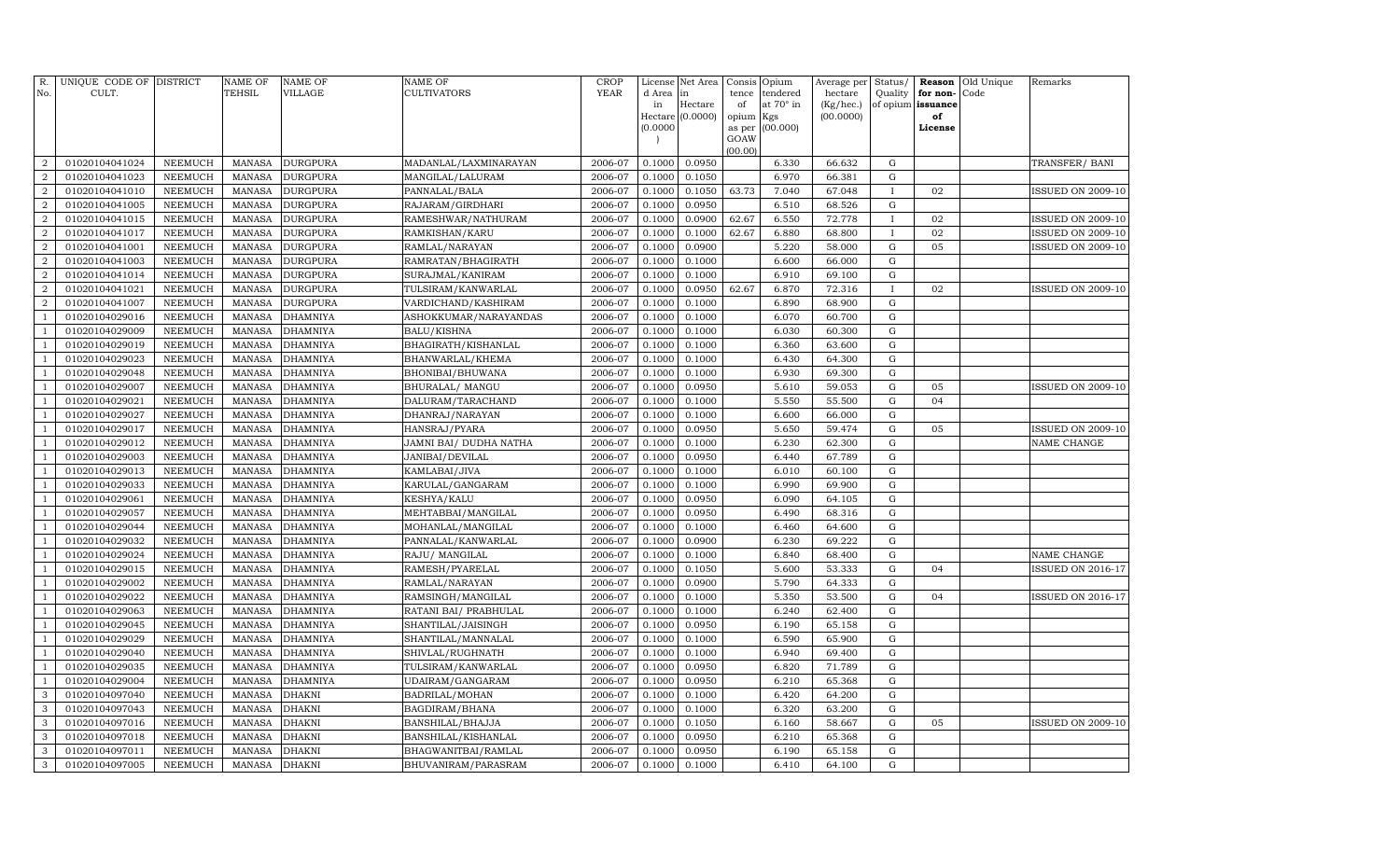| R.<br>No.      | UNIQUE CODE OF DISTRICT<br>CULT. |                                  | <b>NAME OF</b><br>TEHSIL       | <b>NAME OF</b><br><b>VILLAGE</b> | NAME OF<br><b>CULTIVATORS</b>              | <b>CROP</b><br><b>YEAR</b> | License<br>d Area | Net Area<br>in   | Consis<br>tence | Opium<br>tendered | Average per<br>hectare | Status/<br>Quality     | Reason<br>for non- | Old Unique<br>Code | Remarks                  |
|----------------|----------------------------------|----------------------------------|--------------------------------|----------------------------------|--------------------------------------------|----------------------------|-------------------|------------------|-----------------|-------------------|------------------------|------------------------|--------------------|--------------------|--------------------------|
|                |                                  |                                  |                                |                                  |                                            |                            | in                | Hectare          | of              | at 70° in         | (Kg/hec.)              |                        | of opium issuance  |                    |                          |
|                |                                  |                                  |                                |                                  |                                            |                            | (0.0000)          | Hectare (0.0000) | opium<br>as per | Kgs<br>(00.000)   | (00.0000)              |                        | of<br>License      |                    |                          |
|                |                                  |                                  |                                |                                  |                                            |                            |                   |                  | GOAW            |                   |                        |                        |                    |                    |                          |
|                |                                  |                                  |                                |                                  |                                            |                            |                   |                  | (00.00)         |                   |                        |                        |                    |                    |                          |
| 3              | 01020104097035                   | <b>NEEMUCH</b>                   | <b>MANASA</b>                  | <b>DHAKNI</b>                    | DEVKISHAN/MADANLAL                         | 2006-07                    | 0.1000            | 0.0900           |                 | 6.150             | 68.333                 | ${\rm G}$              |                    |                    |                          |
| 3              | 01020104097021                   | <b>NEEMUCH</b>                   | <b>MANASA</b>                  | <b>DHAKNI</b>                    | FULSINGH/SVARUP SINGH                      | 2006-07                    | 0.1000            | 0.1000           |                 | 5.340             | 53.400                 | ${\rm G}$              | 04                 |                    |                          |
| 3              | 01020104097039                   | <b>NEEMUCH</b>                   | <b>MANASA</b>                  | <b>DHAKNI</b>                    | GHISALAL/BHUVANIRAM                        | 2006-07                    | 0.1000            | 0.0950           |                 | 5.950             | 62.632                 | ${\rm G}$              |                    |                    |                          |
| 3              | 01020104097003                   | <b>NEEMUCH</b>                   | <b>MANASA</b>                  | <b>DHAKNI</b>                    | CHATARBAI/GULABCHANDRA                     | 2006-07                    | 0.1000            | 0.0950           |                 | 6.190             | 65.158                 | ${\rm G}$              |                    |                    | NAME CHANGE              |
| 3              | 01020104097001                   | <b>NEEMUCH</b>                   | <b>MANASA</b>                  | DHAKNI                           | HAJARILAL/MANGILAL                         | 2006-07                    | 0.1000            | 0.0950           |                 | 6.370             | 67.053                 | ${\rm G}$              |                    |                    |                          |
| 3              | 01020104097015                   | <b>NEEMUCH</b>                   | <b>MANASA</b>                  | DHAKNI                           | HARCHAND/SURATRAM                          | 2006-07                    | 0.1000            | 0.1000           |                 | 6.520             | 65.200                 | ${\rm G}$              |                    |                    |                          |
| 3              | 01020104097041                   | <b>NEEMUCH</b>                   | <b>MANASA</b>                  | <b>DHAKNI</b>                    | KANHYALAL/NANURAM                          | 2006-07                    | 0.1000            | 0.0950           |                 | 4.290             | 45.158                 | ${\rm G}$              | 04                 |                    | ISSUED ON 2016-17        |
| 3              | 01020104097074                   | <b>NEEMUCH</b>                   | <b>MANASA</b>                  | DHAKNI                           | MADHU/RUGGA                                | 2006-07                    | 0.1000            | 0.0950           |                 | 5.740             | 60.421                 | ${\rm G}$              |                    |                    |                          |
| 3              | 01020104097064                   | <b>NEEMUCH</b>                   | <b>MANASA</b>                  | DHAKNI                           | MANGILAL/JAGANNATH                         | 2006-07                    | 0.1000            | 0.1000           |                 | 5.920             | 59.200                 | $\mathbf G$            | 05                 |                    | <b>ISSUED ON 2009-10</b> |
| 3              | 01020104097050                   | <b>NEEMUCH</b>                   | <b>MANASA</b>                  | DHAKNI                           | MANGYA/ CHATRA                             | 2006-07                    | 0.1000            | 0.0950           |                 | 6.670             | 70.211                 | $\mathbf G$            |                    |                    |                          |
| 3              | 01020104097023                   | <b>NEEMUCH</b>                   | <b>MANASA</b>                  | <b>DHAKNI</b>                    | NANDUBAI/NANDLAL                           | 2006-07                    | 0.1000            | 0.0950           |                 | 6.220             | 65.474                 | ${\rm G}$              |                    |                    |                          |
| 3<br>3         | 01020104097069                   | <b>NEEMUCH</b>                   | <b>MANASA</b>                  | DHAKNI                           | NARMADABAI/DEVILAL                         | 2006-07<br>2006-07         | 0.1000            | 0.0950<br>0.1000 |                 | 5.840<br>6.060    | 61.474<br>60.600       | ${\bf G}$<br>${\bf G}$ |                    |                    |                          |
| 3              | 01020104097067<br>01020104097029 | <b>NEEMUCH</b><br><b>NEEMUCH</b> | <b>MANASA</b><br><b>MANASA</b> | DHAKNI<br>DHAKNI                 | NARMADABAI/JAGANNATH                       | 2006-07                    | 0.1000<br>0.1000  | 0.1000           |                 | 6.730             | 67.300                 | ${\rm G}$              |                    |                    |                          |
| 3              | 01020104097027                   | <b>NEEMUCH</b>                   | <b>MANASA</b>                  | DHAKNI                           | PREMSUKH/ VARDI CHAND<br>RAMBAKSH/SALAGRAM | 2006-07                    | 0.1000            | 0.0950           |                 | 6.090             | 64.105                 | ${\bf G}$              |                    |                    |                          |
| 3              | 01020104097066                   | <b>NEEMUCH</b>                   | <b>MANASA</b>                  | DHAKNI                           | RAMCHAND/MOHANLAL                          | 2006-07                    | 0.1000            | 0.0950           |                 | 5.430             | 57.158                 | ${\rm G}$              | 05                 |                    | <b>ISSUED ON 2009-10</b> |
| 3              | 01020104097013                   | <b>NEEMUCH</b>                   | <b>MANASA</b>                  | DHAKNI                           | RAMCHANDRA/RUGGA                           | 2006-07                    | 0.1000            | 0.1000           |                 | 6.580             | 65.800                 | ${\rm G}$              |                    |                    |                          |
| $\mathbf{3}$   | 01020104097057                   | <b>NEEMUCH</b>                   | <b>MANASA</b>                  | DHAKNI                           | RAMGOPAL/CHAGANLAL                         | 2006-07                    | 0.1000            | 0.0950           |                 | 5.790             | 60.947                 | ${\rm G}$              |                    |                    |                          |
| 3              | 01020104097058                   | <b>NEEMUCH</b>                   | <b>MANASA</b>                  | <b>DHAKNI</b>                    | RAMGOPAL/GULAB                             | 2006-07                    | 0.1000            | 0.1000           |                 | 6.530             | 65.300                 | ${\rm G}$              |                    |                    |                          |
| $\mathbf{1}$   | 01020104024003                   | <b>NEEMUCH</b>                   | <b>MANASA</b>                  | DHAKADKHEDI                      | BANSHILAL/RUPA                             | 2006-07                    | 0.1000            | 0.0950           |                 | 5.920             | 62.316                 | ${\rm G}$              |                    |                    |                          |
| $\overline{1}$ | 01020104024008                   | <b>NEEMUCH</b>                   | <b>MANASA</b>                  | DHAKADKHEDI                      | DEVILAL/RAJU                               | 2006-07                    | 0.1000            | 0.1000           |                 | 5.120             | 51.200                 | $\mathbf G$            | 04                 |                    |                          |
| $\mathbf{1}$   | 01020104024012                   | <b>NEEMUCH</b>                   | <b>MANASA</b>                  | DHAKADKHEDI                      | JAGDISH/PRABHULAL                          | 2006-07                    | 0.1000            | 0.1000           |                 | 6.740             | 67.400                 | ${\bf G}$              |                    |                    |                          |
| $\mathbf{1}$   | 01020104024001                   | NEEMUCH                          | <b>MANASA</b>                  | DHAKADKHEDI                      | KANHAIYALAL/RUPA                           | 2006-07                    | 0.1000            | 0.1000           |                 | 5.780             | 57.800                 | ${\bf G}$              | 05                 |                    | <b>ISSUED ON 2009-10</b> |
| $\mathbf{1}$   | 01020104024018                   | <b>NEEMUCH</b>                   | <b>MANASA</b>                  | DHAKADKHEDI                      | KHEMRAJ/HEERA                              | 2006-07                    | 0.1000            | 0.0950           |                 | 6.720             | 70.737                 | ${\rm G}$              |                    |                    |                          |
| $\mathbf{1}$   | 01020104024006                   | <b>NEEMUCH</b>                   | <b>MANASA</b>                  | DHAKADKHEDI                      | MATHURALAL/RUPA                            | 2006-07                    | 0.1000            | 0.1000           |                 | 6.070             | 60.700                 | ${\rm G}$              |                    |                    |                          |
| $\mathbf{1}$   | 01020104024014                   | <b>NEEMUCH</b>                   | <b>MANASA</b>                  | DHAKADKHEDI                      | MEGHRAJ/GISHALAL                           | 2006-07                    | 0.1000            | 0.1000           |                 | 6.340             | 63.400                 | ${\rm G}$              |                    |                    |                          |
| $\overline{1}$ | 01020104024009                   | <b>NEEMUCH</b>                   | <b>MANASA</b>                  | DHAKADKHEDI                      | MODIRAM/NARAYAN                            | 2006-07                    | 0.1000            | 0.1000           |                 | 6.080             | 60.800                 | ${\bf G}$              |                    |                    |                          |
| $\mathbf{1}$   | 01020104024007                   | <b>NEEMUCH</b>                   | <b>MANASA</b>                  | DHAKADKHEDI                      | PRAKASHCHAND/JAGANNATH                     | 2006-07                    | 0.1000            | 0.1000           |                 | 6.250             | 62.500                 | ${\bf G}$              |                    |                    |                          |
| $\overline{1}$ | 01020104024002                   | <b>NEEMUCH</b>                   | <b>MANASA</b>                  | DHAKADKHEDI                      | PREMCHAND/DEVAJI                           | 2006-07                    | 0.1000            | 0.1000           |                 | 5.360             | 53.600                 | ${\bf G}$              | 04                 |                    | ISSUED ON 2016-17        |
| $\mathbf{1}$   | 01020104024017                   | <b>NEEMUCH</b>                   | <b>MANASA</b>                  | DHAKADKHEDI                      | PREMCHAND/KHIMA                            | 2006-07                    | 0.1000            | 0.0950           |                 | 6.520             | 68.632                 | ${\rm G}$              |                    |                    |                          |
| $\overline{1}$ | 01020104024022                   | <b>NEEMUCH</b>                   | <b>MANASA</b>                  | DHAKADKHEDI                      | SHANKARLAL/KALU                            | 2006-07                    | 0.1000            | 0.0900           |                 | 5.740             | 63.778                 | ${\bf G}$              |                    |                    |                          |
| $\overline{1}$ | 01020104013014                   | NEEMUCH                          | <b>MANASA</b>                  | DEVRI PARDA                      | BANSHILAL/DEVAJI                           | 2006-07                    | 0.1000            | 0.0950           |                 | 5.730             | 60.316                 | ${\rm G}$              |                    |                    |                          |
| $\overline{1}$ | 01020104013017                   | NEEMUCH                          | <b>MANASA</b>                  | DEVRI PARDA                      | BHURA/SHOLA                                | 2006-07                    | 0.1000            | 0.0950           |                 | 6.230             | 65.579                 | ${\bf G}$              |                    |                    |                          |
| $\mathbf{1}$   | 01020104013026                   | <b>NEEMUCH</b>                   | <b>MANASA</b>                  | DEVRI PARDA                      | CHATARSINGH/KALU                           | 2006-07                    | 0.1000            | 0.1000           | 40.89           | 1.330             | 13.300                 | $\mathbf{I}$           | 02                 |                    |                          |
|                | 01020104013019                   | <b>NEEMUCH</b>                   | <b>MANASA</b>                  | DEVRI PARDA                      | CHHAGAN/CHHOGALAL                          | 2006-07                    | 0.1000            | 0.0950           |                 | 6.420             | 67.579                 | $\mathbf G$            |                    |                    |                          |
| $\overline{1}$ | 01020104013016                   | <b>NEEMUCH</b>                   | <b>MANASA</b>                  | DEVRI PARDA                      | DHAPU BAI/SHOLA                            | 2006-07                    | 0.1000            | 0.0900           |                 | 6.560             | 72.889                 | ${\rm G}$              |                    |                    |                          |
| $\overline{1}$ | 01020104013002                   | <b>NEEMUCH</b>                   | <b>MANASA</b>                  | DEVRI PARDA                      | DHAPUBAI/DHANNA                            | 2006-07                    | 0.1000            | 0.0900           |                 | 5.270             | 58.556                 | ${\bf G}$              |                    |                    |                          |
| $\overline{1}$ | 01020104013008                   | <b>NEEMUCH</b>                   | <b>MANASA</b>                  | DEVRI PARDA                      | KULIBAI/LAKKHA                             | 2006-07                    | 0.1000            | 0.0950           |                 | 5.150             | 54.211                 | ${\bf G}$              | 04                 |                    | ISSUED ON 2016-17        |
| $\overline{1}$ | 01020104013038                   | <b>NEEMUCH</b>                   | <b>MANASA</b>                  | DEVRI PARDA                      | GENDA/LALA                                 | 2006-07                    | 0.1000            | 0.0900           |                 | 6.130             | 68.111                 | $\mathbf G$            |                    |                    |                          |
|                | 01020104013005                   | <b>NEEMUCH</b>                   | <b>MANASA</b>                  | DEVRI PARDA                      | JANKIBAI/LAKKHA                            | 2006-07                    | 0.1000            | 0.1000           |                 | 4.760             | 47.600                 | ${\bf G}$              | 04                 |                    | <b>ISSUED ON 2016-17</b> |
| $\mathbf{1}$   | 01020104013011                   | NEEMUCH                          | <b>MANASA</b>                  | DEVRI PARDA                      | KAILASHCHAND/ NONDRAM                      | 2006-07                    | 0.1000            | 0.1000           |                 | 5.340             | 53.400                 | ${\bf G}$              | 04                 |                    | <b>ISSUED ON 2009-10</b> |
| $\overline{1}$ | 01020104013012                   | <b>NEEMUCH</b>                   | <b>MANASA</b>                  | DEVRI PARDA                      | KANHAIYALAL/KHEMRAJ                        | 2006-07                    | 0.1000            | 0.1000           |                 | 5.960             | 59.600                 | ${\bf G}$              |                    |                    |                          |
|                | 01020104013021                   | NEEMUCH                          | <b>MANASA</b>                  | DEVRI PARDA                      | KHETA/KHEMA                                | 2006-07                    | 0.1000            | 0.0900           |                 | 6.510             | 72.333                 | ${\bf G}$              |                    |                    |                          |
| $\mathbf{1}$   | 01020104013018                   | NEEMUCH                          | <b>MANASA</b>                  | DEVRI PARDA                      | KHIMA/MEGHA                                | 2006-07                    | 0.1000            | 0.0950           |                 | 6.460             | 68.000                 | ${\rm G}$              |                    |                    |                          |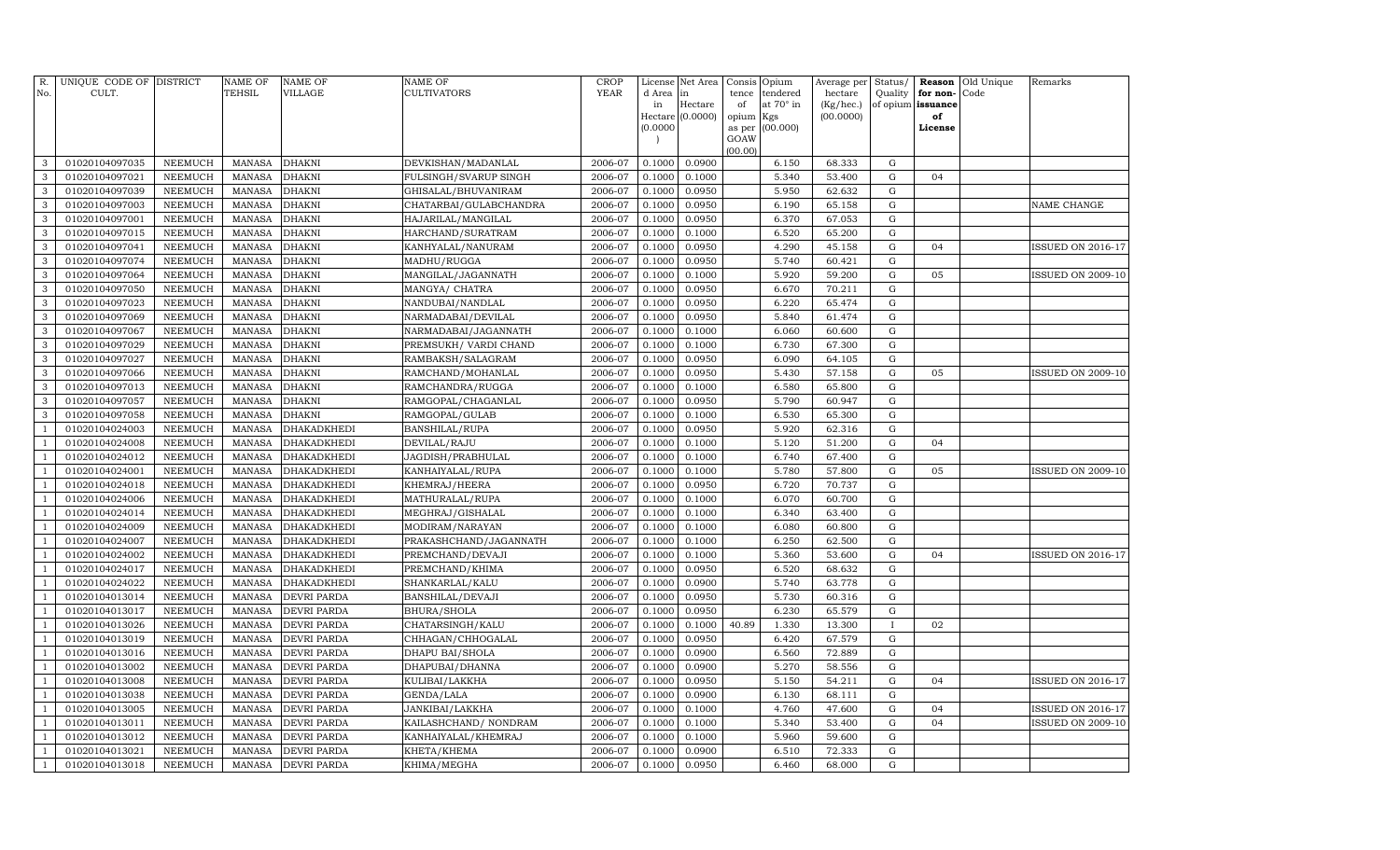| R.<br>No.                        | UNIQUE CODE OF DISTRICT<br>CULT. |                           | <b>NAME OF</b><br>TEHSIL       | <b>NAME OF</b><br><b>VILLAGE</b>     | NAME OF<br>CULTIVATORS                   | <b>CROP</b><br>YEAR | d Area<br>in               | License Net Area<br>in<br>Hectare | Consis<br>tence<br>of              | Opium<br>tendered<br>at $70^\circ$ in | Average per<br>hectare<br>(Kg/hec.) | Status/<br>Quality<br>of opium | Reason<br>for non-<br>issuance | Old Unique<br>Code | Remarks                  |
|----------------------------------|----------------------------------|---------------------------|--------------------------------|--------------------------------------|------------------------------------------|---------------------|----------------------------|-----------------------------------|------------------------------------|---------------------------------------|-------------------------------------|--------------------------------|--------------------------------|--------------------|--------------------------|
|                                  |                                  |                           |                                |                                      |                                          |                     | (0.0000)<br>$\overline{ }$ | Hectare $(0.0000)$                | opium<br>as per<br>GOAW<br>(00.00) | Kgs<br>(00.000)                       | (00.0000)                           |                                | of<br>License                  |                    |                          |
| $\mathbf{1}$                     | 01020104013024                   | NEEMUCH                   | <b>MANASA</b>                  | <b>DEVRI PARDA</b>                   | MOHANLAL/LALU                            | 2006-07             | 0.1000                     | 0.0950                            |                                    | 6.650                                 | 70.000                              | G                              |                                |                    |                          |
| $\mathbf{1}$                     | 01020104013020                   | <b>NEEMUCH</b>            | <b>MANASA</b>                  | <b>DEVRI PARDA</b>                   | PIRU/SHOLA                               | 2006-07             | 0.1000                     | 0.0950                            |                                    | 6.340                                 | 66.737                              | G                              |                                |                    |                          |
| $\mathbf{1}$                     | 01020104013003                   | <b>NEEMUCH</b>            | <b>MANASA</b>                  | DEVRI PARDA                          | RODILAL/HAJARILAL                        | 2006-07             | 0.1000                     | 0.0950                            |                                    | 4.970                                 | 52.316                              | ${\rm G}$                      | 04                             |                    | <b>ISSUED ON 2016-17</b> |
| $\mathbf{1}$                     | 01020104013034                   | NEEMUCH                   | <b>MANASA</b>                  | DEVRI PARDA                          | SABU BAI/DURGA                           | 2006-07             | 0.1000                     | 0.0950                            |                                    | 4.910                                 | 51.684                              | G                              | 04                             |                    | <b>ISSUED ON 2016-17</b> |
| $\mathbf{1}$                     | 01020104013023                   | <b>NEEMUCH</b>            | <b>MANASA</b>                  | DEVRI PARDA                          | SEVA/LALU                                | 2006-07             | 0.1000                     | 0.0950                            |                                    | 6.060                                 | 63.789                              | G                              |                                |                    |                          |
| $\mathbf{1}$                     | 01020104013035                   | <b>NEEMUCH</b>            | <b>MANASA</b>                  | <b>DEVRI PARDA</b>                   | SHANTILAL/DEVA                           | 2006-07             | 0.1000                     | 0.1000                            |                                    | 5.300                                 | 53.000                              | ${\rm G}$                      | 04                             |                    | <b>ISSUED ON 2016-17</b> |
| $\mathbf{1}$                     | 01020104013004                   | <b>NEEMUCH</b>            | <b>MANASA</b>                  | DEVRI PARDA                          | SWARUPIBAI/BIHARI                        | 2006-07             | 0.1000                     | 0.1000                            |                                    | 5.140                                 | 51.400                              | G                              | 04                             |                    | <b>ISSUED ON 2016-17</b> |
| $\mathbf{1}$                     | 01020104013007                   | <b>NEEMUCH</b>            | <b>MANASA</b>                  | DEVRI PARDA                          | SHYAMLAL/BIHARILAL                       | 2006-07             | 0.1000                     | 0.0950                            |                                    | 6.220                                 | 65.474                              | G                              |                                |                    |                          |
| $\mathbf{1}$                     | 01020104013033                   | <b>NEEMUCH</b>            | <b>MANASA</b>                  | DEVRI PARDA                          | SURAJMAL/NARAYAN                         | 2006-07             | 0.1000                     | 0.0950                            |                                    | 5.830                                 | 61.368                              | ${\rm G}$                      |                                |                    |                          |
| $\overline{2}$                   | 01020104045136                   | <b>NEEMUCH</b>            | <b>MANASA</b>                  | DEVRI KHAWASA-II                     | AMBARAM/BALMUKUND                        | 2006-07             | 0.1000                     | 0.1000                            |                                    | 6.490                                 | 64.900                              | G                              |                                |                    |                          |
| $\overline{2}$                   | 01020104045115                   | <b>NEEMUCH</b>            | <b>MANASA</b>                  | DEVRI KHAWASA-II                     | BAGDIRAM/KHEMRAJ                         | 2006-07             | 0.1000                     | 0.1000                            |                                    | 7.090                                 | 70.900                              | G                              |                                |                    |                          |
| $\boldsymbol{2}$                 | 01020104045159                   | <b>NEEMUCH</b>            | <b>MANASA</b>                  | DEVRI KHAWASA-II                     | BALCHANDRA/BHAGWAN                       | 2006-07             | 0.1000                     | 0.1000                            |                                    | 6.190                                 | 61.900                              | ${\rm G}$                      |                                |                    |                          |
| $\overline{2}$                   | 01020104045093                   | NEEMUCH                   | <b>MANASA</b>                  | DEVRI KHAWASA-II                     | BANSHIDAS/ONKARDAS                       | 2006-07             | 0.1000                     | 0.1000                            |                                    | 6.790                                 | 67.900                              | ${\rm G}$                      |                                |                    |                          |
| $\boldsymbol{2}$                 | 01020104045095                   | <b>NEEMUCH</b>            | <b>MANASA</b>                  | DEVRI KHAWASA-II                     | BANSHILAL/BAPULAL                        | 2006-07             | 0.1000                     | 0.0950                            |                                    | 5.950                                 | 62.632                              | G                              |                                |                    |                          |
| $\overline{2}$                   | 01020104045094                   | NEEMUCH                   | <b>MANASA</b>                  | DEVRI KHAWASA-II                     | BANSHILAL/BHANWARLAL                     | 2006-07             | 0.1000                     | 0.0950                            |                                    | 6.150                                 | 64.737                              | ${\rm G}$                      |                                |                    |                          |
| $\boldsymbol{2}$                 | 01020104045156                   | <b>NEEMUCH</b>            | <b>MANASA</b>                  | DEVRI KHAWASA-II                     | BHAGIRATH/MODIRAM                        | 2006-07             | 0.1000                     | 0.1000                            |                                    | 6.490                                 | 64.900                              | G                              |                                |                    |                          |
| $\boldsymbol{2}$                 | 01020104045098                   | NEEMUCH                   | <b>MANASA</b>                  | DEVRI KHAWASA-II                     | OMPRAKASH/CHAGANLAL                      | 2006-07             | 0.1000                     | 0.1000                            |                                    | 6.750                                 | 67.500                              | ${\rm G}$                      |                                |                    | NAME CHANGE              |
| $\boldsymbol{2}$                 | 01020104045135                   | NEEMUCH                   | <b>MANASA</b>                  | DEVRI KHAWASA-II                     | CHOGALAL/PRABHULAL                       | 2006-07             | 0.1000                     | 0.1000                            |                                    | 6.540                                 | 65.400                              | G                              |                                |                    |                          |
| $\boldsymbol{2}$                 | 01020104045096                   | NEEMUCH                   | <b>MANASA</b>                  | DEVRI KHAWASA-II                     | DHAPUBAI//SUBHASHCHANDRA                 | 2006-07             | 0.1000                     | 0.0950                            |                                    | 5.710                                 | 60.105                              | G                              |                                |                    |                          |
| $\overline{2}$                   | 01020104045147                   | <b>NEEMUCH</b>            | <b>MANASA</b>                  | DEVRI KHAWASA-II                     | GHASIRAM/BHAGIRATH                       | 2006-07             | 0.1000                     | 0.0950                            |                                    | 6.100                                 | 64.211                              | G                              |                                |                    |                          |
| $\overline{2}$                   | 01020104045118                   | NEEMUCH                   | <b>MANASA</b>                  | DEVRI KHAWASA-II                     | GOPAL/ONKARLAL                           | 2006-07             | 0.1000                     | 0.1000                            |                                    | 7.050                                 | 70.500                              | G                              |                                |                    |                          |
| $\overline{2}$                   | 01020104045110                   | <b>NEEMUCH</b>            | <b>MANASA</b>                  | DEVRI KHAWASA-II                     | GOPIBAI/BANSILAL                         | 2006-07             | 0.1000                     | 0.1000                            |                                    | 7.310                                 | 73.100                              | G                              |                                |                    |                          |
| 2                                | 01020104045082                   | <b>NEEMUCH</b>            | <b>MANASA</b>                  | DEVRI KHAWASA-II                     | HARISHANKAR/RAMNARAYAN                   | 2006-07             | 0.1000                     | 0.1000                            |                                    | 6.650                                 | 66.500                              | ${\rm G}$                      |                                |                    |                          |
| $\overline{2}$                   | 01020104045155                   | <b>NEEMUCH</b>            | <b>MANASA</b>                  | DEVRI KHAWASA-II                     | HARISHCHANDRA/JETRAM                     | 2006-07             | 0.1000                     | 0.1000                            |                                    | 6.630                                 | 66.300                              | G                              |                                |                    |                          |
| $\overline{2}$                   | 01020104045103                   | <b>NEEMUCH</b>            | <b>MANASA</b>                  | DEVRI KHAWASA-II                     | HEERALAL/RUPRAM                          | 2006-07             | 0.1000                     | 0.1000                            |                                    | 6.610                                 | 66.100                              | ${\rm G}$                      |                                |                    |                          |
| $\overline{2}$                   | 01020104045164                   | <b>NEEMUCH</b>            | <b>MANASA</b>                  | DEVRI KHAWASA-II                     | INDARMAL/FULCHAND                        | 2006-07             | 0.1000                     | 0.1000                            |                                    | 6.260                                 | 62.600                              | G                              |                                |                    |                          |
| $\overline{2}$                   | 01020104045124                   | <b>NEEMUCH</b>            | <b>MANASA</b>                  | DEVRI KHAWASA-II                     | INDARMAL/UDAIRAM                         | 2006-07             | 0.1000                     | 0.0950                            |                                    | 6.540                                 | 68.842                              | G                              |                                |                    |                          |
| $\overline{2}$                   | 01020104045145                   | NEEMUCH                   | <b>MANASA</b>                  | DEVRI KHAWASA-II                     | JAGDISHCHANDRA/LAXMINARAYAN              | 2006-07             | 0.1000                     | 0.1000                            |                                    | 6.860                                 | 68.600                              | G                              |                                |                    |                          |
| $\overline{2}$                   | 01020104045117                   | <b>NEEMUCH</b>            | <b>MANASA</b>                  | DEVRI KHAWASA-II                     | KAILASHCHANDRA/ONKARLAL                  | 2006-07             | 0.1000                     | 0.1050                            |                                    | 7.410                                 | 70.571                              | ${\rm G}$                      |                                |                    |                          |
| $\overline{2}$                   | 01020104045131                   | NEEMUCH                   | <b>MANASA</b>                  | DEVRI KHAWASA-II                     | KALURAM/CHAGANLAL                        | 2006-07             | 0.1000                     | 0.1000                            |                                    | 6.710                                 | 67.100                              | $\mathbf G$                    |                                |                    |                          |
| $\overline{2}$                   | 01020104045137                   | <b>NEEMUCH</b>            | <b>MANASA</b>                  | DEVRI KHAWASA-II                     | KALURAM/RAMNARAYAN                       | 2006-07             | 0.1000                     | 0.1000                            |                                    | 6.450                                 | 64.500                              | $\mathbf G$                    |                                |                    |                          |
| $\overline{2}$                   | 01020104045123                   | NEEMUCH                   | <b>MANASA</b>                  | DEVRI KHAWASA-II                     | KALURAM/SALAGRAM                         | 2006-07             | 0.1000                     | 0.1000                            |                                    | 6.580                                 | 65.800                              | $\mathbf G$                    |                                |                    |                          |
| $\overline{2}$                   | 01020104045158                   | NEEMUCH                   | <b>MANASA</b>                  | DEVRI KHAWASA-II                     | KANHAIYALAL/BHANWARLAL                   | 2006-07             | 0.1000                     | 0.1000                            |                                    | 6.490                                 | 64.900                              |                                | 02                             |                    | <b>ISSUED ON 2009-10</b> |
| $\overline{2}$                   | 01020104045150                   | <b>NEEMUCH</b>            | <b>MANASA</b>                  | DEVRI KHAWASA-II                     | KANHAIYALAL/JETRAM                       | 2006-07             | 0.1000                     | 0.1000                            |                                    | 5.800                                 | 58.000                              | $\mathbf G$                    |                                |                    |                          |
| $\overline{2}$                   | 01020104045125                   | NEEMUCH                   | <b>MANASA</b>                  | DEVRI KHAWASA-II                     | KANWARLAL/RAJARAM                        | 2006-07             | 0.1000                     | 0.1000                            |                                    | 7.570                                 | 75.700                              | $\mathbf G$                    |                                |                    |                          |
| $\overline{2}$                   | 01020104045143                   | NEEMUCH                   | <b>MANASA</b>                  | DEVRI KHAWASA-II                     | KARIBAI/BALMUKUND                        | 2006-07             | 0.1000                     | 0.1050                            |                                    | 6.190                                 | 58.952                              | G                              |                                |                    |                          |
| $\overline{2}$                   | 01020104045091                   | <b>NEEMUCH</b>            | <b>MANASA</b>                  | DEVRI KHAWASA-II                     | MADANLAL/RAMPRATAP                       | 2006-07             | 0.1000                     | 0.1000                            |                                    | 6.780                                 | 67.800                              | $\mathbf G$                    |                                |                    |                          |
| $\boldsymbol{2}$                 | 01020104045090                   | NEEMUCH                   | <b>MANASA</b>                  | DEVRI KHAWASA-II                     | MANGILAL/KALURAM                         | 2006-07             | 0.1000                     | 0.1000                            |                                    | 6.600                                 | 66.000                              | $\mathbf G$                    |                                |                    |                          |
| $\overline{2}$                   | 01020104045113                   | <b>NEEMUCH</b>            | <b>MANASA</b>                  | DEVRI KHAWASA-II                     | MANNALAL/GULABCHANDRA                    | 2006-07             | 0.1000                     | 0.0950                            |                                    | 6.000                                 | 63.158                              | $\mathbf G$                    |                                |                    |                          |
| $\overline{2}$<br>$\overline{2}$ | 01020104045121                   | <b>NEEMUCH</b>            | <b>MANASA</b>                  | DEVRI KHAWASA-II                     | MATHURALAL/BHUWANIRAM                    | 2006-07             | 0.1000                     | 0.1000                            |                                    | 6.630                                 | 66.300                              | G                              |                                |                    |                          |
| $\overline{2}$                   | 01020104045084<br>01020104045130 | NEEMUCH<br><b>NEEMUCH</b> | <b>MANASA</b><br><b>MANASA</b> | DEVRI KHAWASA-II                     | MOHANLAL/KALURAM                         | 2006-07<br>2006-07  | 0.1000<br>0.1000           | 0.1000<br>0.1000                  |                                    | 6.830<br>6.370                        | 68.300<br>63.700                    | $\mathbf G$<br>$\mathbf{I}$    | 02                             |                    |                          |
| $\overline{2}$                   | 01020104045108                   | <b>NEEMUCH</b>            | <b>MANASA</b>                  | DEVRI KHAWASA-II<br>DEVRI KHAWASA-II | MOHANLAL/MATHURALAL<br>NANDUBAI/NATHULAL | 2006-07             | 0.1000                     | 0.0950                            |                                    | 5.880                                 | 61.895                              | ${\rm G}$                      |                                |                    | <b>ISSUED ON 2009-10</b> |
| $\boldsymbol{2}$                 | 01020104045139                   | <b>NEEMUCH</b>            | MANASA                         | <b>DEVRI KHAWASA-II</b>              |                                          | 2006-07             | 0.1000                     | 0.1000                            |                                    | 6.640                                 | 66.400                              | G                              |                                |                    |                          |
|                                  |                                  |                           |                                |                                      | NIVASIBAI/BAPULAL                        |                     |                            |                                   |                                    |                                       |                                     |                                |                                |                    |                          |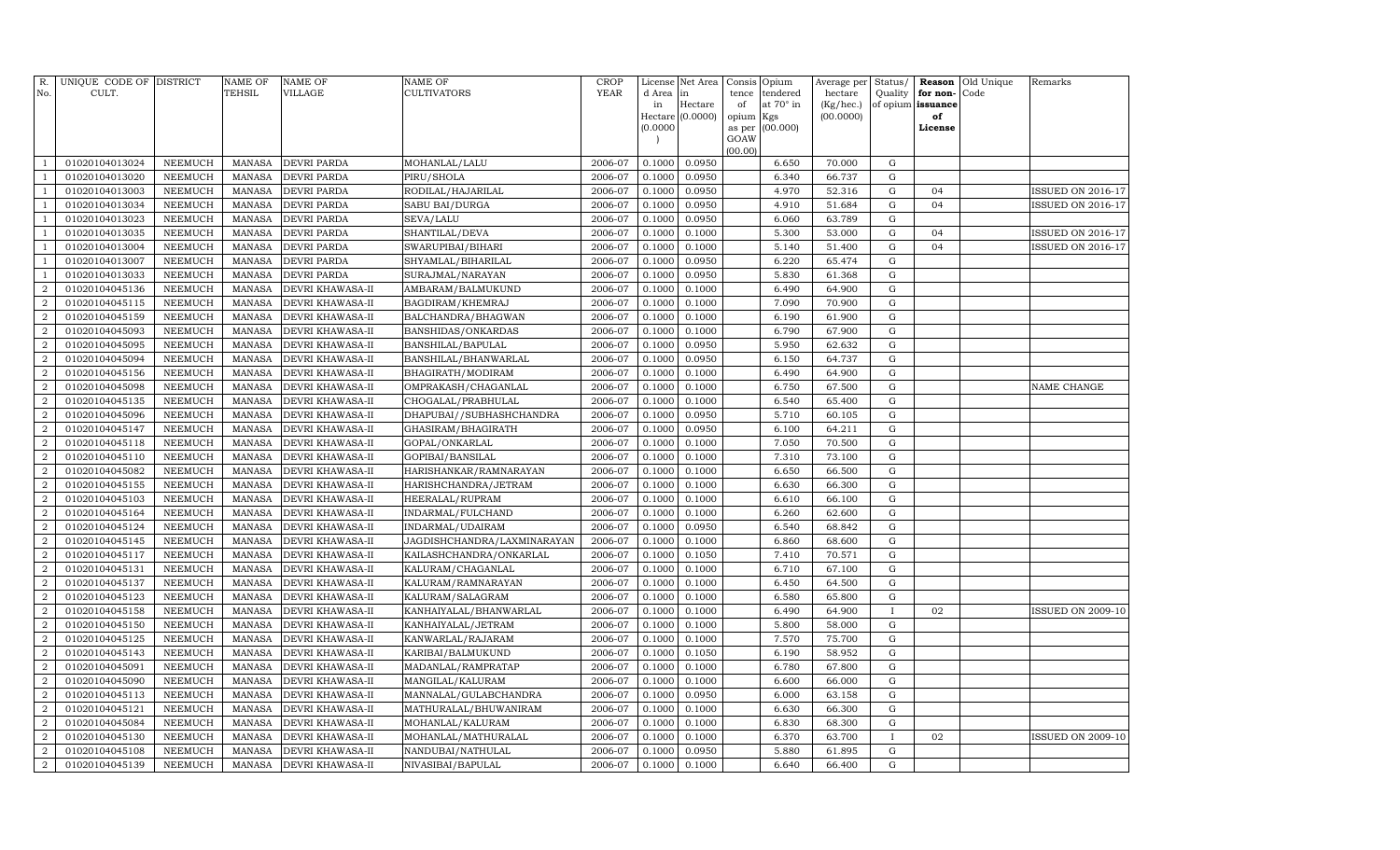| No.            | R. UNIQUE CODE OF DISTRICT<br>CULT. |                                  | <b>NAME OF</b><br><b>TEHSIL</b> | <b>NAME OF</b><br>VILLAGE                 | NAME OF<br><b>CULTIVATORS</b>          | <b>CROP</b><br>YEAR | d Area<br>in<br>(0.0000) | License Net Area<br>$\mathbf{m}$<br>Hectare<br>Hectare $(0.0000)$ | Consis Opium<br>tence<br>of<br>opium Kgs<br>GOAW<br>(00.00) | tendered<br>at $70^\circ$ in<br>as per (00.000) | Average per Status/<br>hectare<br>(Kg/hec.)<br>(00.0000) | Quality      | for non-<br>of opium issuance<br>of<br>License | <b>Reason</b> Old Unique<br>Code | Remarks                  |                                              |
|----------------|-------------------------------------|----------------------------------|---------------------------------|-------------------------------------------|----------------------------------------|---------------------|--------------------------|-------------------------------------------------------------------|-------------------------------------------------------------|-------------------------------------------------|----------------------------------------------------------|--------------|------------------------------------------------|----------------------------------|--------------------------|----------------------------------------------|
| 2              | 01020104045109                      | NEEMUCH                          | MANASA                          | <b>DEVRI KHAWASA-II</b>                   | OMPRAKASH/BHUWANILAL                   | 2006-07             | 0.1000                   | 0.1050                                                            |                                                             | 7.090                                           | 67.524                                                   | G            |                                                |                                  |                          |                                              |
| 2              | 01020104045042                      | NEEMUCH                          | MANASA                          | <b>DEVRI KHAWASA-II</b>                   | ONKARLAL/GULABCHANDRA                  | 2006-07             | 0.1000                   | 0.1000                                                            |                                                             | 6.240                                           | 62.400                                                   | G            |                                                |                                  |                          |                                              |
| 2              | 01020104045097                      | NEEMUCH                          | MANASA                          | <b>DEVRI KHAWASA-II</b>                   | RADHABAI/MANGILAL                      | 2006-07             | 0.1000                   | 0.1000                                                            | 54.95                                                       | 5.930                                           | 59.300                                                   | $\bf{I}$     | 02                                             |                                  | ISSUED ON 2009-10        |                                              |
| $\overline{2}$ | 01020104045120                      | NEEMUCH                          | MANASA                          | <b>DEVRI KHAWASA-II</b>                   | RADHESHYAM/BHAGIRATH                   | 2006-07             | 0.1000                   | 0.1000                                                            |                                                             | 6.570                                           | 65.700                                                   | G            |                                                |                                  |                          |                                              |
| 2              | 01020104045160                      | NEEMUCH                          | <b>MANASA</b>                   | <b>DEVRI KHAWASA-II</b>                   | RAJARAM/JAGANNATH                      | 2006-07             | 0.1000                   | 0.0950                                                            |                                                             | 6.010                                           | 63.263                                                   | G            |                                                |                                  |                          |                                              |
| $\overline{2}$ | 01020104045148                      | NEEMUCH                          | <b>MANASA</b>                   | <b>DEVRI KHAWASA-II</b>                   | RAMESHCHANDRA/SALAGRAM                 | 2006-07             | 0.1000                   | 0.1000                                                            | 61.32                                                       | 6.430                                           | 64.300                                                   | $\bf{I}$     | 02                                             |                                  | <b>ISSUED ON 2009-10</b> |                                              |
| 2              | 01020104045129                      | NEEMUCH                          | MANASA                          | <b>DEVRI KHAWASA-II</b>                   | RAMESHNATH/MOHANNATH                   | 2006-07             | 0.1000                   | 0.1000                                                            |                                                             | 6.110                                           | 61.100                                                   | G            |                                                |                                  |                          |                                              |
| $\overline{2}$ | 01020104045089                      | NEEMUCH                          | <b>MANASA</b>                   | <b>DEVRI KHAWASA-II</b>                   | RAMESHWAR/PYARCHANDRA                  | 2006-07             | 0.1000                   | 0.1000                                                            |                                                             | 5.940                                           | 59.400                                                   | G            |                                                |                                  |                          |                                              |
| 2              | 01020104045119                      | NEEMUCH                          | <b>MANASA</b>                   | <b>DEVRI KHAWASA-II</b>                   | RAMGOPAL/GULABCHANDRA                  | 2006-07             | 0.1000                   | 0.1000                                                            |                                                             | 6.550                                           | 65.500                                                   | G            |                                                |                                  |                          |                                              |
| 2              | 01020104045064                      | NEEMUCH                          | MANASA                          | <b>DEVRI KHAWASA-II</b>                   | RAMGOPAL/JAGANNATH                     | 2006-07             | 0.1000                   | 0.1050                                                            |                                                             | 6.440                                           | 61.333                                                   | $\bf{I}$     | 02                                             |                                  | <b>ISSUED ON 2009-10</b> |                                              |
| 2              | 01020104045166                      | <b>NEEMUCH</b>                   | <b>MANASA</b>                   | <b>DEVRI KHAWASA-II</b>                   | RAMLAL/JAGANNATH                       | 2006-07             | 0.1000                   | 0.1000                                                            |                                                             | 6.480                                           | 64.800                                                   | G            |                                                |                                  |                          |                                              |
| 2              | 01020104045116                      | <b>NEEMUCH</b>                   | <b>MANASA</b>                   | <b>DEVRI KHAWASA-II</b>                   | RAMNATH/PYARCHANDRA                    | 2006-07             | 0.1000                   | 0.1000                                                            |                                                             | 6.220                                           | 62.200                                                   | G            |                                                |                                  |                          |                                              |
| 2              | 01020104045152                      | NEEMUCH                          | MANASA                          | <b>DEVRI KHAWASA-II</b>                   | RAMPRAHALAD/RAMESHWAR                  | 2006-07             | 0.1000                   | 0.1000                                                            |                                                             | 6.240                                           | 62.400                                                   | G            |                                                |                                  |                          |                                              |
| 2              | 01020104045062                      | NEEMUCH                          | MANASA                          | DEVRI KHAWASA-II                          | RAMRATAN/KISHANLAL                     | 2006-07             | 0.1000                   | 0.0950                                                            |                                                             | 6.400                                           | 67.368                                                   | G            |                                                |                                  |                          |                                              |
| 2              | 01020104045053                      | NEEMUCH                          | <b>MANASA</b>                   | DEVRI KHAWASA-II                          | RATANLAL/RAMCHANDRA                    | 2006-07             | 0.1000                   | 0.1000                                                            |                                                             | 6.480                                           | 64.800                                                   | G            |                                                |                                  |                          |                                              |
| $\overline{2}$ | 01020104045085                      | NEEMUCH                          | MANASA                          | DEVRI KHAWASA-II                          | SALAGRAM/BHUWANIRAM                    | 2006-07             | 0.1000                   | 0.1000                                                            |                                                             | 6.500                                           | 65.000                                                   | G            |                                                |                                  |                          |                                              |
| $\mathcal{D}$  | 01020104045100                      | NEEMUCH                          | <b>MANASA</b>                   | DEVRI KHAWASA-II                          | SAMANDBAI/BHAGIRATH                    | 2006-07             | 0.1000                   | 0.1000                                                            |                                                             | 6.640                                           | 66.400                                                   | G            |                                                |                                  |                          |                                              |
| $\mathcal{D}$  | 01020104045151                      | NEEMUCH                          | MANASA                          | <b>DEVRI KHAWASA-II</b>                   | SATYANARAYAN/BHAGWAN                   | 2006-07             | 0.1000                   | 0.1000                                                            | 67.31                                                       | 6.880                                           | 68.800                                                   | $\mathbf{I}$ | 02                                             |                                  | ISSUED ON 2009-10        |                                              |
| $\overline{2}$ | 01020104045087                      | <b>NEEMUCH</b>                   | <b>MANASA</b>                   | DEVRI KHAWASA-II                          | SATYANARAYAN/MULCHANDRA                | 2006-07             | 0.1000                   | 0.1000                                                            |                                                             | 6.490                                           | 64.900                                                   | G            |                                                |                                  |                          |                                              |
| $\overline{2}$ | 01020104045106                      | <b>NEEMUCH</b>                   | <b>MANASA</b>                   | <b>DEVRI KHAWASA-II</b>                   | SUNDERLAL/ONKARLAL                     | 2006-07             | 0.1000                   | 0.0950                                                            |                                                             | 5.370                                           | 56.526                                                   | G            | 05                                             |                                  | <b>ISSUED ON 2009-10</b> |                                              |
| $\overline{2}$ | 01020104045043                      | <b>NEEMUCH</b>                   | <b>MANASA</b>                   | <b>DEVRI KHAWASA-II</b>                   | UDAIRAM/BHAGWAN                        | 2006-07             | 0.1000                   | 0.1000                                                            |                                                             | 6.960                                           | 69.600                                                   | G            |                                                |                                  |                          |                                              |
| $\mathcal{D}$  | 01020104045165                      | <b>NEEMUCH</b>                   | <b>MANASA</b>                   | <b>DEVRI KHAWASA-II</b>                   | VISHNULAL/BHONILAL                     | 2006-07             | 0.1000                   | 0.1000                                                            |                                                             | 6.510                                           | 65.100                                                   | G            |                                                |                                  |                          |                                              |
| $\mathcal{D}$  | 01020104045112                      | <b>NEEMUCH</b>                   | <b>MANASA</b>                   | <b>DEVRI KHAWASA-II</b>                   | YASHODABAI/RAMDAYAL                    | 2006-07             | 0.1000                   | 0.1000                                                            |                                                             | 6.290                                           | 62.900                                                   | G            |                                                |                                  |                          |                                              |
| $\mathcal{D}$  | 01020104045079<br>01020104045023    | <b>NEEMUCH</b>                   | <b>MANASA</b>                   | <b>DEVRI KHAWASA-I</b>                    | AMBALAL/CHENRAM                        | 2006-07             | 0.1000                   | 0.1000                                                            |                                                             | 6.510                                           | 65.100                                                   | G<br>F       |                                                |                                  |                          |                                              |
| $\mathcal{D}$  | 01020104045039                      | <b>NEEMUCH</b><br><b>NEEMUCH</b> | <b>MANASA</b><br><b>MANASA</b>  | <b>DEVRI KHAWASA-I</b>                    | AMRITRAM/KHEMRAJ<br>BAGADIBAI/KASHIRAM | 2006-07<br>2006-07  | 0.1000                   | 0.1000                                                            |                                                             | 6.090                                           | 60.900                                                   | G            |                                                |                                  |                          |                                              |
| $\overline{2}$ | 01020104045001                      | <b>NEEMUCH</b>                   | <b>MANASA</b>                   | <b>DEVRI KHAWASA-I</b><br>DEVRI KHAWASA-I | BALMUKUND/PANNALAL                     | 2006-07             | 0.1000<br>0.1000         | 0.1000                                                            |                                                             | 6.870                                           | 68.700                                                   | G            |                                                |                                  |                          |                                              |
| $\mathcal{D}$  | 01020104045019                      | <b>NEEMUCH</b>                   | <b>MANASA</b>                   | <b>DEVRI KHAWASA-I</b>                    | BALMUKUND/RAMLAL                       | 2006-07             | 0.1000                   | 0.1000                                                            |                                                             | 7.110                                           | 71.100                                                   | G            |                                                |                                  |                          |                                              |
| $\mathcal{D}$  | 01020104045006                      | <b>NEEMUCH</b>                   | <b>MANASA</b>                   | <b>DEVRI KHAWASA-I</b>                    | BANSHILAL/JETRAM                       | 2006-07             | 0.1000                   | 0.0900                                                            |                                                             | 5.730                                           | 63.667                                                   | G            |                                                |                                  |                          |                                              |
| 2              | 01020104045018                      | <b>NEEMUCH</b>                   | <b>MANASA</b>                   | <b>DEVRI KHAWASA-I</b>                    | BANSHILAL/SUKHLAL                      | 2006-07             | 0.1000                   | 0.1000                                                            |                                                             | 6.960                                           | 69.600                                                   | G            |                                                |                                  |                          |                                              |
| 2              | 01020104045071                      | <b>NEEMUCH</b>                   | <b>MANASA</b>                   | <b>DEVRI KHAWASA-I</b>                    | BHANWARBAI/DEVILAL                     | 2006-07             | 0.1000                   | 0.0950                                                            |                                                             | 6.120                                           | 64.421                                                   | G            |                                                |                                  |                          |                                              |
| 2              | 01020104045020                      | <b>NEEMUCH</b>                   | <b>MANASA</b>                   | <b>DEVRI KHAWASA-I</b>                    | BHANWARLAL/DEVILAL                     | 2006-07             | 0.1000                   | 0.1000                                                            |                                                             | 6.160                                           | 61.600                                                   | G            |                                                |                                  |                          |                                              |
| 2              | 01020104045016                      | <b>NEEMUCH</b>                   | <b>MANASA</b>                   | <b>DEVRI KHAWASA-I</b>                    | DHANSUKH/SUKHLAL                       | 2006-07             | 0.1000                   | 0.1000                                                            |                                                             | 6.490                                           | 64.900                                                   | G            |                                                |                                  |                          |                                              |
| 2              | 01020104045081                      | <b>NEEMUCH</b>                   | <b>MANASA</b>                   | <b>DEVRI KHAWASA-I</b>                    | DHAPUBAI/SAJJANNATH                    | 2006-07             | 0.1000                   | 0.0950                                                            | 56.05                                                       | 5.720                                           | 60.211                                                   | $\mathbf{I}$ | 02                                             |                                  |                          | ISSUED ON 2009-10/TRANSFRER MOKHAMPURA KACHI |
| 2              | 01020104045076                      | <b>NEEMUCH</b>                   | <b>MANASA</b>                   | <b>DEVRI KHAWASA-I</b>                    | DINESHKUMAR/KASTURIBAI                 | 2006-07             | 0.1000                   | 0.1000                                                            |                                                             | 6.180                                           | 61.800                                                   | G            |                                                |                                  |                          |                                              |
| 2              | 01020104045044                      | <b>NEEMUCH</b>                   | <b>MANASA</b>                   | <b>DEVRI KHAWASA-I</b>                    | FATEHLAL/MATHURALAL                    | 2006-07             | 0.1000                   | 0.1000                                                            |                                                             | 6.560                                           | 65.600                                                   | G            |                                                |                                  |                          |                                              |
| 2              | 01020104045008                      | <b>NEEMUCH</b>                   | <b>MANASA</b>                   | DEVRI KHAWASA-I                           | GANGABAI/MANGILAL                      | 2006-07             | 0.1000                   | 0.1000                                                            |                                                             | 6.330                                           | 63.300                                                   | G            |                                                |                                  |                          |                                              |
| 2              | 01020104045024                      | NEEMUCH                          | MANASA                          | <b>DEVRI KHAWASA-I</b>                    | GEETABAI/MANGILAL                      | 2006-07             | 0.1000                   | 0.1000                                                            |                                                             | 6.840                                           | 68.400                                                   | G            |                                                |                                  |                          |                                              |
| 2              | 01020104045037                      | NEEMUCH                          | MANASA                          | <b>DEVRI KHAWASA-I</b>                    | GHASIRAM/BHUWANIRAM                    | 2006-07             | 0.1000                   | 0.0950                                                            |                                                             | 5.690                                           | 59.895                                                   | G            |                                                |                                  |                          |                                              |
| 2              | 01020104045036                      | NEEMUCH                          | MANASA                          | <b>DEVRI KHAWASA-I</b>                    | GHISIBAI/LAXMNAN                       | 2006-07             | 0.1000                   | 0.1050                                                            |                                                             | 6.660                                           | 63.429                                                   | G            |                                                |                                  |                          |                                              |
| 2              | 01020104045051                      | NEEMUCH                          | MANASA                          | DEVRI KHAWASA-I                           | GOTAMNATH/ONKARNATH                    | 2006-07             | 0.1000                   | 0.1000                                                            | 57.81                                                       | 5.850                                           | 58.500                                                   | $\mathbf{I}$ | 02                                             |                                  | ISSUED ON 2009-10        |                                              |
| $\overline{2}$ | 01020104045068                      | NEEMUCH                          | MANASA                          | <b>DEVRI KHAWASA-I</b>                    | JAGANNATH/RAMKISHAN                    | 2006-07             | 0.1000                   | 0.1000                                                            |                                                             | 6.850                                           | 68.500                                                   | G            |                                                |                                  |                          |                                              |
| $\overline{2}$ | 01020104045015                      | <b>NEEMUCH</b>                   | MANASA                          | <b>DEVRI KHAWASA-I</b>                    | JANKILAL/ONKARLAL                      | 2006-07             | 0.1000                   | 0.0900                                                            |                                                             | 6.190                                           | 68.778                                                   | G            |                                                |                                  |                          |                                              |
| $\overline{a}$ | 01020104045038                      | NEEMUCH                          |                                 | MANASA DEVRI KHAWASA-I                    | JAYCHANDRA/SURATRAM                    | 2006-07             | 0.1000                   | 0.0950                                                            |                                                             | 6.660                                           | 70.105                                                   | G            |                                                |                                  |                          |                                              |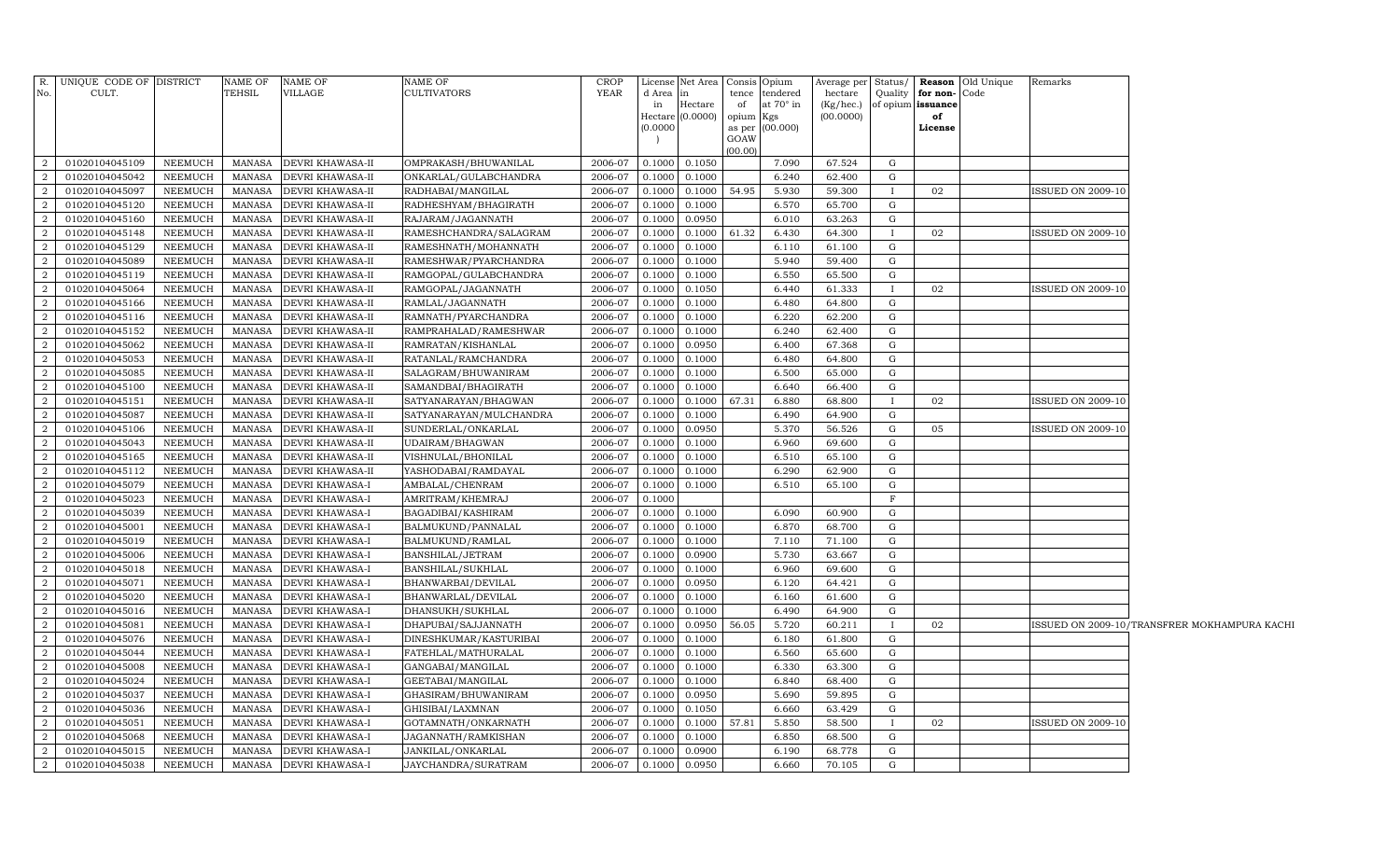| No.              | R. UNIQUE CODE OF DISTRICT<br>CULT. |                           | <b>NAME OF</b><br>TEHSIL       | NAME OF<br>VILLAGE         | <b>NAME OF</b><br><b>CULTIVATORS</b>     | CROP<br>YEAR       | License<br>d Area<br>in | Net Area<br>in<br>Hectare | tence<br>of         | Consis Opium<br>tendered<br>at 70° in | Average per<br>hectare<br>(Kg/hec.) |                            | Status/ Reason<br>Quality for non-<br>of opium issuance | Old Unique<br>Code | Remarks                                       |
|------------------|-------------------------------------|---------------------------|--------------------------------|----------------------------|------------------------------------------|--------------------|-------------------------|---------------------------|---------------------|---------------------------------------|-------------------------------------|----------------------------|---------------------------------------------------------|--------------------|-----------------------------------------------|
|                  |                                     |                           |                                |                            |                                          |                    | (0.0000)                | Hectare (0.0000)          | opium Kgs<br>as per | (00.000)                              | (00.0000)                           |                            | of<br>License                                           |                    |                                               |
|                  |                                     |                           |                                |                            |                                          |                    |                         |                           | GOAW<br>(00.00)     |                                       |                                     |                            |                                                         |                    |                                               |
| $\overline{2}$   | 01020104045025                      | <b>NEEMUCH</b>            | <b>MANASA</b>                  | <b>DEVRI KHAWASA-I</b>     | KALURAM/BHUWANIRAM                       | 2006-07            | 0.1000                  | 0.1000                    |                     | 6.380                                 | 63.800                              | $\mathbf G$                |                                                         |                    |                                               |
| $\overline{2}$   | 01020104045041                      | <b>NEEMUCH</b>            | <b>MANASA</b>                  | <b>DEVRI KHAWASA-I</b>     | KAMLABAI/KANIRAM                         | 2006-07            | 0.1000                  | 0.1000                    | 57.81               | 6.380                                 | 63.800                              | $\bf{I}$                   | 02                                                      |                    | <b>ISSUED ON 2009-10</b>                      |
| $\boldsymbol{2}$ | 01020104045002                      | <b>NEEMUCH</b>            | MANASA                         | DEVRI KHAWASA-I            | KISHORE/SHANKAR                          | 2006-07            | 0.1000                  | 0.1000                    |                     | 6.050                                 | 60.500                              | ${\rm G}$                  |                                                         |                    |                                               |
| $\boldsymbol{2}$ | 01020104045004                      | <b>NEEMUCH</b>            | MANASA                         | DEVRI KHAWASA-I            | LAXMINARAYAN/BHUWANIRAM                  | 2006-07            | 0.1000                  | 0.1000                    |                     | 6.500                                 | 65.000                              | ${\rm G}$                  |                                                         |                    |                                               |
| $\boldsymbol{2}$ | 01020104045031                      | <b>NEEMUCH</b>            | <b>MANASA</b>                  | DEVRI KHAWASA-I            | LAXMINARAYAN/SUKHLAL                     | 2006-07            | 0.1000                  | 0.1000                    |                     | 6.630                                 | 66.300                              | ${\rm G}$                  |                                                         |                    |                                               |
| $\boldsymbol{2}$ | 01020104045013                      | <b>NEEMUCH</b>            | <b>MANASA</b>                  | DEVRI KHAWASA-I            | MANGILAL/BHUWANIRAM                      | 2006-07            | 0.1000                  | 0.1000                    |                     | 6.380                                 | 63.800                              | ${\rm G}$                  |                                                         |                    |                                               |
| $\boldsymbol{2}$ | 01020104045078                      | <b>NEEMUCH</b>            | <b>MANASA</b>                  | DEVRI KHAWASA-I            | MOHANLAL/SHRINIWAS                       | 2006-07            | 0.1000                  | 0.1000                    |                     | 7.170                                 | 71.700                              | ${\rm G}$                  |                                                         |                    |                                               |
| $\boldsymbol{2}$ | 01020104045003                      | <b>NEEMUCH</b>            | <b>MANASA</b>                  | DEVRI KHAWASA-I            | MOTYABAI/BANSHILAL                       | 2006-07            | 0.1000                  | 0.1000                    |                     | 6.520                                 | 65.200                              | ${\rm G}$                  |                                                         |                    |                                               |
| $\overline{2}$   | 01020104045030                      | <b>NEEMUCH</b>            | <b>MANASA</b>                  | DEVRI KHAWASA-I            | NANDLAL/ONKAR                            | 2006-07            | 0.1000                  | 0.1000                    |                     | 6.530                                 | 65.300                              | ${\bf G}$                  |                                                         |                    |                                               |
| $\boldsymbol{2}$ | 01020104045101                      | <b>NEEMUCH</b>            | <b>MANASA</b>                  | DEVRI KHAWASA-I            | NARMADABAI/PREMCHANDRA                   | 2006-07            | 0.1000                  | 0.1000                    |                     | 6.460                                 | 64.600                              | ${\rm G}$                  |                                                         |                    |                                               |
| $\boldsymbol{2}$ | 01020104045065                      | NEEMUCH                   | <b>MANASA</b>                  | DEVRI KHAWASA-I            | NATHULAL/KALURAM                         | 2006-07            | 0.1000                  | 0.0950                    |                     | 6.390                                 | 67.263                              | ${\rm G}$                  |                                                         |                    |                                               |
| $\boldsymbol{2}$ | 01020104045056                      | NEEMUCH                   | <b>MANASA</b>                  | DEVRI KHAWASA-I            | RADHESHYAM/MULCHANDRA                    | 2006-07            | 0.1000                  | 0.1000                    |                     | 6.740                                 | 67.400                              | $\mathbf G$                |                                                         |                    |                                               |
| $\overline{2}$   | 01020104045017                      | NEEMUCH                   | <b>MANASA</b>                  | DEVRI KHAWASA-I            | RAJARAM/SUKHLAL                          | 2006-07            | 0.1000                  | 0.1000                    |                     | 6.760                                 | 67.600                              | ${\bf G}$                  |                                                         |                    |                                               |
| $\overline{a}$   | 01020104045014                      | <b>NEEMUCH</b>            | <b>MANASA</b>                  | DEVRI KHAWASA-I            | RAMESHWAR/NANDRAM                        | 2006-07            | 0.1000                  | 0.1000                    |                     | 6.820                                 | 68.200                              | $\mathbf G$                |                                                         |                    |                                               |
| $\overline{2}$   | 01020104045005                      | NEEMUCH                   | <b>MANASA</b>                  | DEVRI KHAWASA-I            | RAMGOPAL/BHANWARLAL                      | 2006-07            | 0.1000                  | 0.1000                    |                     | 6.180                                 | 61.800                              | $\mathbf G$                |                                                         |                    |                                               |
| $\boldsymbol{2}$ | 01020104045111                      | <b>NEEMUCH</b>            | <b>MANASA</b>                  | DEVRI KHAWASA-I            | RAMKUNWARBAI/ONKARLAL                    | 2006-07            | 0.1000                  | 0.1000                    |                     | 5.170                                 | 51.700                              | ${\rm G}$                  | 04                                                      |                    | <b>ISSUED ON 2016-17</b>                      |
| $\overline{2}$   | 01020104045154                      | <b>NEEMUCH</b>            | <b>MANASA</b>                  | DEVRI KHAWASA-I            | RAMNIWAS/BANSHILAL                       | 2006-07            | 0.1000                  | 0.1000                    |                     | 6.880                                 | 68.800                              | $\mathbf G$                |                                                         |                    |                                               |
| $\boldsymbol{2}$ | 01020104045063                      | <b>NEEMUCH</b>            | <b>MANASA</b>                  | DEVRI KHAWASA-I            | SALAGRAM/ONKARLAL                        | 2006-07            | 0.1000                  | 0.0950                    |                     | 6.520                                 | 68.632                              | ${\rm G}$                  |                                                         |                    |                                               |
| $\overline{2}$   | 01020104045022                      | <b>NEEMUCH</b>            | <b>MANASA</b>                  | DEVRI KHAWASA-I            | SHANKARLAL/BHERULAL                      | 2006-07            | 0.1000                  | 0.1000                    |                     | 5.980                                 | 59.800                              | ${\bf G}$                  |                                                         |                    |                                               |
| $\boldsymbol{2}$ | 01020104045009                      | <b>NEEMUCH</b>            | <b>MANASA</b>                  | DEVRI KHAWASA-I            | SHANKARLAL/SUKHLAL                       | 2006-07            | 0.1000                  | 0.0900                    |                     | 5.710                                 | 63.444                              | ${\bf G}$                  |                                                         |                    |                                               |
| $\overline{2}$   | 01020104045059                      | NEEMUCH                   | <b>MANASA</b>                  | DEVRI KHAWASA-I            | YASHWANTKUMAR/GANGABAI                   | 2006-07            | 0.1000                  | 0.0950                    |                     | 6.440                                 | 67.789                              | ${\bf G}$                  |                                                         |                    |                                               |
| 3                | 01020104090059                      | NEEMUCH                   | <b>MANASA</b>                  | DEVRI ANTRI                | BABRU LAL/ KARU LAL                      | 2006-07            | 0.1000                  | 0.1000                    |                     | 5.850                                 | 58.500                              | $\mathbf G$                |                                                         |                    |                                               |
| 3                | 01020104090006                      | NEEMUCH                   | <b>MANASA</b>                  | DEVRI ANTRI                | BAGDI BAI/ KANWAR LAL                    | 2006-07            | 0.1000                  | 0.1000                    |                     | 6.820                                 | 68.200                              | ${\bf G}$                  |                                                         |                    |                                               |
| 3                | 01020104090004                      | <b>NEEMUCH</b>            | <b>MANASA</b>                  | DEVRI ANTRI                | SAMPATBAI/BANSHILAL                      | 2006-07            | 0.1000                  | 0.1000                    |                     | 7.000                                 | 70.000                              | ${\rm G}$                  |                                                         |                    | NAMECHANGE                                    |
| 3                | 01020104090028                      | NEEMUCH                   | <b>MANASA</b>                  | DEVRI ANTRI                | BAPULAL/RATANLAL                         | 2006-07            | 0.1000                  | 0.1000                    |                     | 6.680                                 | 66.800                              | ${\bf G}$                  |                                                         |                    |                                               |
| 3                | 01020104090010                      | NEEMUCH                   | <b>MANASA</b>                  | DEVRI ANTRI                | BHAGAT RAM/ NANDA                        | 2006-07            | 0.1000                  | 0.1000                    |                     | 6.430                                 | 64.300                              | ${\bf G}$                  |                                                         |                    |                                               |
| 3                | 01020104090039                      | NEEMUCH                   | <b>MANASA</b>                  | DEVRI ANTRI                | DEVU BAI/SHANKARLAL                      | 2006-07            | 0.1000                  | 0.0950                    |                     | 5.920                                 | 62.316                              | ${\bf G}$                  |                                                         |                    |                                               |
| 3                | 01020104090063                      | <b>NEEMUCH</b>            | <b>MANASA</b>                  | DEVRI ANTRI                | KANHAIYA LAL/ SHANKAR LAL                | 2006-07            | 0.1000                  | 0.1000                    |                     | 6.080                                 | 60.800                              | $\mathbf G$                |                                                         |                    |                                               |
| 3                | 01020104090062                      | NEEMUCH                   | MANASA                         | DEVRI ANTRI                | LAL BAI/MANOHAR SINGH                    | 2006-07            | 0.1000                  | 0.1000                    |                     | 6.900                                 | 69.000                              | $\mathbf G$                |                                                         |                    |                                               |
| 3                | 01020104090011                      | <b>NEEMUCH</b>            | <b>MANASA</b>                  | DEVRI ANTRI                | MADHULAL/LAXMAN                          | 2006-07            | 0.1000                  | 0.0950                    |                     | 5.910                                 | 62.211                              | $\mathbf G$                |                                                         |                    |                                               |
| 3                | 01020104090008                      | <b>NEEMUCH</b>            | <b>MANASA</b>                  | DEVRI ANTRI                | MEGHRAJ/NATHU                            | 2006-07            | 0.1000                  | 0.1000                    |                     | 7.180                                 | 71.800                              | $\mathbf G$                |                                                         |                    |                                               |
| 3                | 01020104090005                      | NEEMUCH                   | <b>MANASA</b>                  | DEVRI ANTRI                | MOTILAL/RAMLAL                           | 2006-07            | 0.1000                  | 0.1000                    |                     | 6.060                                 | 60.600                              | $\mathbf G$                |                                                         |                    |                                               |
| 3                | 01020104090013                      | <b>NEEMUCH</b>            | <b>MANASA</b>                  | DEVRI ANTRI                | NATHUSINGH/NANURAM                       | 2006-07            | 0.1000                  | 0.1000                    |                     | 6.600                                 | 66.000                              | $\mathbf G$                |                                                         |                    |                                               |
| 3                | 01020104090021                      | <b>NEEMUCH</b>            | <b>MANASA</b>                  | DEVRI ANTRI                | PREMSUKH/NANURAM                         | 2006-07            | 0.1000                  | 0.1000                    |                     | 6.480                                 | 64.800                              | $\mathbf G$                |                                                         |                    |                                               |
| 3                | 01020104090027                      | <b>NEEMUCH</b>            | <b>MANASA</b>                  | DEVRI ANTRI                | RAMCHANDRA/BHERULAL                      | 2006-07            | 0.1000                  | 0.1000                    |                     | 6.220                                 | 62.200                              | $\mathbf G$                |                                                         |                    |                                               |
| 3                | 01020104090060                      | NEEMUCH                   | <b>MANASA</b>                  | DEVRI ANTRI                | RAMESH/MADHO                             | 2006-07            | 0.1000                  | 0.0950                    |                     | 6.310                                 | 66.421                              | $\mathbf G$                |                                                         |                    |                                               |
| 3<br>3           | 01020104090023                      | <b>NEEMUCH</b>            | <b>MANASA</b>                  | DEVRI ANTRI                | RATANLAL/BHERULAL                        | 2006-07<br>2006-07 | 0.1000<br>0.1000        | 0.1000<br>0.0950          |                     | 5.300<br>5.690                        | 53.000<br>59.895                    | $\mathbf G$<br>$\mathbf G$ | 04                                                      |                    | <b>ISSUED ON 2016-17</b>                      |
| 3                | 01020104090061<br>01020104090019    | NEEMUCH<br><b>NEEMUCH</b> | <b>MANASA</b><br><b>MANASA</b> | DEVRI ANTRI<br>DEVRI ANTRI | SUNDERLAL/PARTHA                         | 2006-07            | 0.1000                  | 0.0950                    |                     | 4.670                                 | 49.158                              | $\mathbf G$                | 04                                                      |                    |                                               |
| 3                | 01020104090029                      | <b>NEEMUCH</b>            | <b>MANASA</b>                  | DEVRI ANTRI                | TEJRAM/DEVRAM<br>VAJERAM/BHERULAL        | 2006-07            | 0.1000                  | 0.1000                    |                     | 5.760                                 | 57.600                              | $\mathbf G$                | 05                                                      |                    | ISSUED ON 2016-17<br><b>ISSUED ON 2009-10</b> |
| 3                | 01020104089132                      | NEEMUCH                   | <b>MANASA</b>                  | <b>DETHAL</b>              |                                          | 2006-07            | 0.1000                  | 0.1000                    |                     | 4.980                                 | 49.800                              | G                          | 04                                                      |                    | ISSUED ON 2016-17                             |
| 3                | 01020104089137                      | NEEMUCH                   | <b>MANASA</b>                  | <b>DETHAL</b>              | AMARLAL/KACHRU<br>BANESINGH/BHAVANISINGH | 2006-07            | 0.1000                  | 0.0950                    |                     | 5.630                                 | 59.263                              | G                          | 05                                                      |                    | <b>ISSUED ON 2009-10</b>                      |
| 3                | 01020104089040                      | <b>NEEMUCH</b>            | <b>MANASA</b>                  | <b>DETHAL</b>              | BANESINGH/BHERUSINGH                     | 2006-07            | 0.1000                  | 0.0950                    |                     | 5.560                                 | 58.526                              | G                          | 05                                                      |                    | <b>ISSUED ON 2009-10</b>                      |
| 3                | 01020104089094                      | <b>NEEMUCH</b>            | MANASA DETHAL                  |                            | BANSHILAL/RAMLAL                         | 2006-07            | 0.1000                  | 0.0900                    |                     | 5.940                                 | 66.000                              | G                          |                                                         |                    |                                               |
|                  |                                     |                           |                                |                            |                                          |                    |                         |                           |                     |                                       |                                     |                            |                                                         |                    |                                               |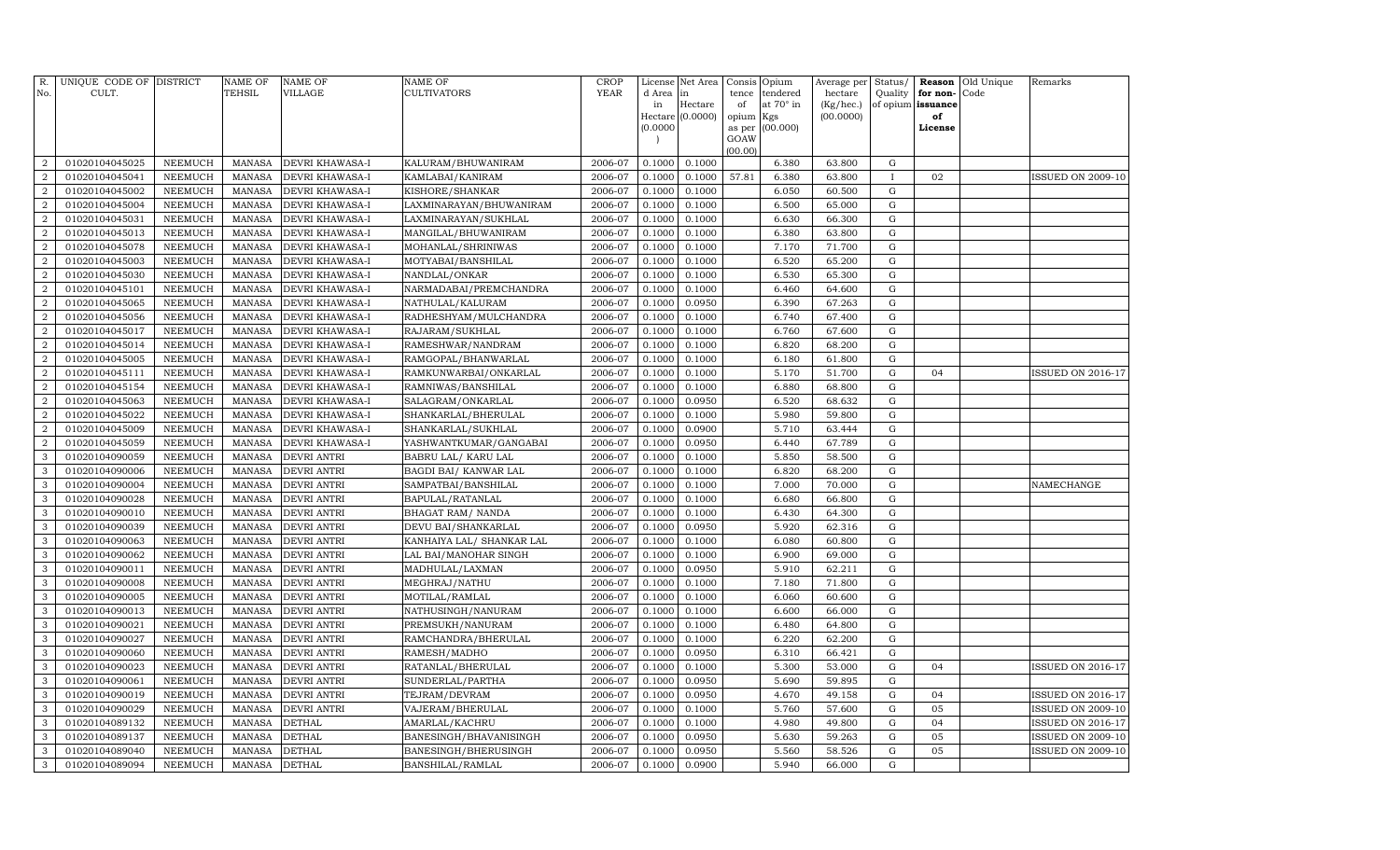| No.          | R. UNIQUE CODE OF DISTRICT<br>CULT. |                                  | <b>NAME OF</b><br>TEHSIL       | NAME OF<br>VILLAGE             | <b>NAME OF</b><br><b>CULTIVATORS</b>        | <b>CROP</b><br>YEAR | License<br>d Area | Net Area<br>in   | tence               | Consis Opium<br>tendered | Average per<br>hectare | Quality                | Status/ Reason<br>for non- | Old Unique<br>Code | Remarks                                              |
|--------------|-------------------------------------|----------------------------------|--------------------------------|--------------------------------|---------------------------------------------|---------------------|-------------------|------------------|---------------------|--------------------------|------------------------|------------------------|----------------------------|--------------------|------------------------------------------------------|
|              |                                     |                                  |                                |                                |                                             |                     | in                | Hectare          | of                  | at 70° in                | (Kg/hec.)              |                        | of opium issuance          |                    |                                                      |
|              |                                     |                                  |                                |                                |                                             |                     | (0.0000)          | Hectare (0.0000) | opium Kgs<br>as per | (00.000)                 | (00.0000)              |                        | of<br>License              |                    |                                                      |
|              |                                     |                                  |                                |                                |                                             |                     |                   |                  | GOAW                |                          |                        |                        |                            |                    |                                                      |
|              |                                     |                                  |                                |                                |                                             |                     |                   |                  | (00.00)             |                          |                        |                        |                            |                    |                                                      |
| 3            | 01020104089105                      | <b>NEEMUCH</b>                   | <b>MANASA</b>                  | <b>DETHAL</b>                  | BAPULAL/AMARJI SUTHAR                       | 2006-07             | 0.1000            | 0.0950           |                     | 3.511                    | 36.958                 | $\mathbf{I}$           | 02                         |                    |                                                      |
| 3            | 01020104089120                      | <b>NEEMUCH</b>                   | <b>MANASA</b>                  | <b>DETHAL</b>                  | BAPULAL/RAMCHANDRA                          | 2006-07             | 0.1000            | 0.0950           |                     | 4.750                    | 50.000                 | ${\rm G}$              | 04                         |                    |                                                      |
| 3            | 01020104089010                      | <b>NEEMUCH</b>                   | <b>MANASA</b>                  | <b>DETHAL</b>                  | BHAGATSINGH/BHERUSINGH                      | 2006-07             | 0.1000            | 0.0950           |                     | 6.410                    | 67.474                 | ${\bf G}$              |                            |                    |                                                      |
| $\mathbf{3}$ | 01020104089107                      | <b>NEEMUCH</b>                   | MANASA                         | <b>DETHAL</b>                  | BHAGVATIRAM/HIRAJI                          | 2006-07             | 0.1000            | 0.0900           |                     | 5.580                    | 62.000                 | ${\bf G}$              |                            |                    |                                                      |
| 3            | 01020104089006                      | <b>NEEMUCH</b>                   | <b>MANASA</b>                  | <b>DETHAL</b>                  | BHAWARLAL/NANA JI                           | 2006-07             | 0.1000            | 0.1000           |                     | 5.370                    | 53.700                 | $\mathbf G$            | 04                         |                    | <b>ISSUED ON 2016-17</b>                             |
| $\mathbf{3}$ | 01020104089047                      | <b>NEEMUCH</b>                   | <b>MANASA</b>                  | <b>DETHAL</b>                  | BHERULAL/KALU                               | 2006-07             | 0.1000            | 0.0950           |                     | 5.090                    | 53.579                 | ${\rm G}$              | 04                         |                    | ISSUED ON 2016-17                                    |
| 3            | 01020104089028                      | <b>NEEMUCH</b>                   | <b>MANASA</b>                  | <b>DETHAL</b>                  | BHONI RAM/ NANA LAL                         | 2006-07             | 0.1000            | 0.1000           |                     | 5.910                    | 59.100                 | ${\bf G}$              | 05                         |                    | <b>ISSUED ON 2009-10</b>                             |
| $\mathbf{3}$ | 01020104089045                      | <b>NEEMUCH</b>                   | <b>MANASA</b>                  | <b>DETHAL</b>                  | BHUVANA/NANURAM                             | 2006-07             | 0.1000            | 0.0950           |                     | 5.680                    | 59.789                 | ${\rm G}$              | 05                         |                    | <b>ISSUED ON 2009-10</b>                             |
| 3            | 01020104089179                      | <b>NEEMUCH</b>                   | <b>MANASA</b>                  | <b>DETHAL</b>                  | BHUVANISINGH/BHERUSINGH                     | 2006-07             | 0.1000            | 0.1000           |                     | 5.790                    | 57.900                 | ${\bf G}$              |                            |                    |                                                      |
| 3            | 01020104089152                      | <b>NEEMUCH</b>                   | <b>MANASA</b>                  | <b>DETHAL</b>                  | CHAINRAM/AMRA                               | 2006-07             | 0.1000            | 0.1050           |                     | 5.500                    | 52.381                 | ${\rm G}$              | 04                         |                    | ISSUED ON 2016-17                                    |
| 3<br>3       | 01020104089089<br>01020104089001    | <b>NEEMUCH</b><br><b>NEEMUCH</b> | <b>MANASA</b><br><b>MANASA</b> | <b>DETHAL</b><br><b>DETHAL</b> | CHANDI BAI / UDAI RAM<br>CHUNNILAL/ONKARLAL | 2006-07<br>2006-07  | 0.1000<br>0.1000  | 0.1000<br>0.0950 |                     | 6.050<br>5.540           | 60.500<br>58.316       | ${\bf G}$<br>${\bf G}$ | 05<br>05                   |                    | <b>ISSUED ON 2009-10</b><br><b>ISSUED ON 2009-10</b> |
| 3            | 01020104089214                      | NEEMUCH                          | <b>MANASA</b>                  | <b>DETHAL</b>                  | DAMARLAL/RAMPRASAD                          | 2006-07             | 0.1000            | 0.0950           |                     | 6.180                    | 65.053                 | ${\bf G}$              |                            |                    |                                                      |
| 3            | 01020104089013                      | <b>NEEMUCH</b>                   | <b>MANASA</b>                  | <b>DETHAL</b>                  | DEVILAL/BAPULAL                             | 2006-07             | 0.1000            | 0.0850           |                     | 4.340                    | 51.059                 | ${\rm G}$              | 04                         |                    | ISSUED ON 2016-17                                    |
| 3            | 01020104089076                      | NEEMUCH                          | <b>MANASA</b>                  | <b>DETHAL</b>                  | DEVILAL/GOPAL                               | 2006-07             | 0.1000            | 0.0900           |                     | 5.540                    | 61.556                 | ${\bf G}$              |                            |                    |                                                      |
| 3            | 01020104089111                      | <b>NEEMUCH</b>                   | <b>MANASA</b>                  | <b>DETHAL</b>                  | DEVILAL/KARULAL                             | 2006-07             | 0.1000            | 0.0900           |                     | 5.160                    | 57.333                 | ${\bf G}$              | 05                         |                    | <b>ISSUED ON 2009-10</b>                             |
| 3            | 01020104089070                      | NEEMUCH                          | <b>MANASA</b>                  | <b>DETHAL</b>                  | DEVILAL/NANURAM                             | 2006-07             | 0.1000            | 0.0950           |                     | 5.270                    | 55.474                 | ${\bf G}$              | 04                         |                    | <b>ISSUED ON 2016-17</b>                             |
| 3            | 01020104089116                      | NEEMUCH                          | <b>MANASA</b>                  | <b>DETHAL</b>                  | DEVILAL/RAMLAL                              | 2006-07             | 0.1000            | 0.1000           |                     | 6.090                    | 60.900                 | ${\bf G}$              | 05                         |                    | <b>ISSUED ON 2009-10</b>                             |
| 3            | 01020104089141                      | NEEMUCH                          | MANASA                         | <b>DETHAL</b>                  | DHANRAJ/BANSHILAL                           | 2006-07             | 0.1000            | 0.0900           |                     | 5.350                    | 59.444                 | ${\bf G}$              | 05                         |                    | <b>ISSUED ON 2009-10</b>                             |
| 3            | 01020104089131                      | <b>NEEMUCH</b>                   | <b>MANASA</b>                  | <b>DETHAL</b>                  | DHANRAJ/BHANWARLAL                          | 2006-07             | 0.1000            | 0.1000           |                     | 5.130                    | 51.300                 | $\mathbf G$            | 04                         |                    | <b>ISSUED ON 2016-17</b>                             |
| 3            | 01020104089144                      | NEEMUCH                          | <b>MANASA</b>                  | <b>DETHAL</b>                  | DILIP/HIRALAL                               | 2006-07             | 0.1000            | 0.0950           |                     | 5.440                    | 57.263                 | $\mathbf G$            | 05                         |                    | <b>ISSUED ON 2009-10</b>                             |
| 3            | 01020104089121                      | NEEMUCH                          | <b>MANASA</b>                  | <b>DETHAL</b>                  | DINESH/KAVARLAL                             | 2006-07             | 0.1000            | 0.1000           |                     | 6.080                    | 60.800                 | $\mathbf G$            |                            |                    |                                                      |
| 3            | 01020104089130                      | NEEMUCH                          | <b>MANASA</b>                  | <b>DETHAL</b>                  | FAKIRCHAND/ BHURA                           | 2006-07             | 0.1000            | 0.1000           |                     | 5.500                    | 55.000                 | $\mathbf G$            | 04                         |                    | ISSUED ON 2016-17                                    |
| 3            | 01020104089207                      | <b>NEEMUCH</b>                   | <b>MANASA</b>                  | <b>DETHAL</b>                  | FAKIRCHAND/DHULA                            | 2006-07             | 0.1000            | 0.0950           |                     | 5.360                    | 56.421                 | $\mathbf G$            | 05                         |                    | <b>ISSUED ON 2009-10</b>                             |
| 3            | 01020104089090                      | <b>NEEMUCH</b>                   | <b>MANASA</b>                  | <b>DETHAL</b>                  | FAKIRCHAND/RAMLAL                           | 2006-07             | 0.1000            | 0.0900           |                     | 6.100                    | 67.778                 | $\mathbf G$            |                            |                    |                                                      |
| 3            | 01020104089023                      | NEEMUCH                          | <b>MANASA</b>                  | <b>DETHAL</b>                  | GITABAI/KISHANLAL                           | 2006-07             | 0.1000            | 0.1000           |                     | 4.690                    | 46.900                 | $\mathbf G$            | 04                         |                    | ISSUED ON 2016-17                                    |
| 3            | 01020104089250                      | <b>NEEMUCH</b>                   | <b>MANASA</b>                  | <b>DETHAL</b>                  | GOPAL/HIRA LAL                              | 2006-07             | 0.1000            | 0.1000           |                     | 5.710                    | 57.100                 | $\mathbf G$            |                            |                    |                                                      |
| 3            | 01020104089096                      | <b>NEEMUCH</b>                   | <b>MANASA</b>                  | <b>DETHAL</b>                  | GOPAL/MANGUDAS                              | 2006-07             | 0.1000            | 0.0950           |                     | 4.930                    | 51.895                 | $\mathbf G$            | 04                         |                    |                                                      |
| 3            | 01020104089072                      | <b>NEEMUCH</b>                   | <b>MANASA</b>                  | <b>DETHAL</b>                  | GOPILAL/RAMCHANDRA                          | 2006-07             | 0.1000            | 0.1000           |                     | 5.470                    | 54.700                 | G                      | 04                         |                    | <b>ISSUED ON 2016-17</b>                             |
| 3            | 01020104089098                      | <b>NEEMUCH</b>                   | <b>MANASA</b>                  | <b>DETHAL</b>                  | HANSRAJ/RAMLAL                              | 2006-07             | 0.1000            | 0.0950           |                     | 6.690                    | 70.421                 | $\mathbf G$            |                            |                    |                                                      |
| 3            | 01020104089189                      | <b>NEEMUCH</b>                   | <b>MANASA</b>                  | <b>DETHAL</b>                  | HIRALAL/NANURAM                             | 2006-07             | 0.1000            | 0.0950           |                     | 5.460                    | 57.474                 | $\mathbf G$            | 05                         |                    | <b>ISSUED ON 2009-10</b>                             |
| 3            | 01020104089226                      | <b>NEEMUCH</b>                   | <b>MANASA</b>                  | <b>DETHAL</b>                  | HIRALAL/RAJARAM                             | 2006-07             | 0.1000            | 0.0950           |                     | 5.640                    | 59.368                 | $\mathbf G$            |                            |                    |                                                      |
| 3            | 01020104089135                      | <b>NEEMUCH</b>                   | <b>MANASA</b>                  | <b>DETHAL</b>                  | JAGANNATH/HIRA                              | 2006-07             | 0.1000            | 0.1000           |                     | 6.380                    | 63.800                 | $\mathbf G$            |                            |                    |                                                      |
| 3            | 01020104089030                      | <b>NEEMUCH</b>                   | <b>MANASA</b>                  | <b>DETHAL</b>                  | JAMNABAI/AMRA                               | 2006-07             | 0.1000            | 0.0950           |                     | 4.860                    | 51.158                 | $\mathbf G$            | 04                         |                    | <b>ISSUED ON 2016-17</b>                             |
| 3            | 01020104089014                      | <b>NEEMUCH</b>                   | <b>MANASA</b>                  | <b>DETHAL</b>                  | JAMNABAI/HIRA                               | 2006-07             | 0.1000            | 0.0950           |                     | 5.420                    | 57.053                 | $\mathbf G$            | 05                         |                    | <b>ISSUED ON 2009-10</b>                             |
| 3            | 01020104089213                      | <b>NEEMUCH</b>                   | <b>MANASA</b>                  | <b>DETHAL</b>                  | KANHAIYALAL/ NARAYAN                        | 2006-07             | 0.1000            | 0.1000           |                     | 6.460                    | 64.600                 | $\mathbf G$            |                            |                    |                                                      |
| 3            | 01020104089024                      | <b>NEEMUCH</b>                   | <b>MANASA</b>                  | <b>DETHAL</b>                  | KANHYALAL/SURAJMAL                          | 2006-07             | 0.1000            | 0.1000           |                     | 6.560                    | 65.600                 | $\mathbf G$            |                            |                    |                                                      |
| 3            | 01020104089080                      | <b>NEEMUCH</b>                   | <b>MANASA</b>                  | <b>DETHAL</b>                  | KANIRAM/JETRAM                              | 2006-07             | 0.1000            | 0.1000           |                     | 5.970                    | 59.700                 | $\mathbf G$            |                            |                    |                                                      |
| 3            | 01020104089029                      | <b>NEEMUCH</b>                   | <b>MANASA</b>                  | <b>DETHAL</b>                  | KARU LAL/ JAY CHAND                         | 2006-07             | 0.1000            | 0.1000           |                     | 5.740                    | 57.400                 | $\mathbf G$            | 05                         |                    | <b>ISSUED ON 2009-10</b>                             |
| 3            | 01020104089166                      | <b>NEEMUCH</b>                   | <b>MANASA</b>                  | <b>DETHAL</b>                  | KARULAL/HAMERA                              | 2006-07             | 0.1000            | 0.1000           |                     | 5.600                    | 56.000                 | $\mathbf G$            | 05                         |                    | <b>ISSUED ON 2009-10</b>                             |
| 3            | 01020104089100                      | NEEMUCH                          | <b>MANASA</b>                  | <b>DETHAL</b>                  | KALULAL/LAXMINARAYAN                        | 2006-07             | 0.1000            | 0.0950           |                     | 6.580                    | 69.263                 | $\mathbf G$            |                            |                    |                                                      |
| 3            | 01020104089143                      | <b>NEEMUCH</b>                   | <b>MANASA</b>                  | <b>DETHAL</b>                  | KARULAL/ONKAR                               | 2006-07             | 0.1000            | 0.1000           |                     | 5.390                    | 53.900                 | G                      | 04                         |                    | <b>ISSUED ON 2016-17</b>                             |
| 3            | 01020104089015                      | <b>NEEMUCH</b>                   | <b>MANASA</b>                  | <b>DETHAL</b>                  | KISHORLAL/BOTLAL                            | 2006-07             | 0.1000            | 0.0950           |                     | 6.630                    | 69.789                 | $\mathbf G$            |                            |                    |                                                      |
| $\mathbf{3}$ | 01020104089173                      | <b>NEEMUCH</b>                   | MANASA                         | <b>DETHAL</b>                  | KISHOR/HIRALAL                              | 2006-07             | 0.1000            | 0.0950           |                     | 5.410                    | 56.947                 | $\mathbf G$            | 05                         |                    | <b>ISSUED ON 2009-10</b>                             |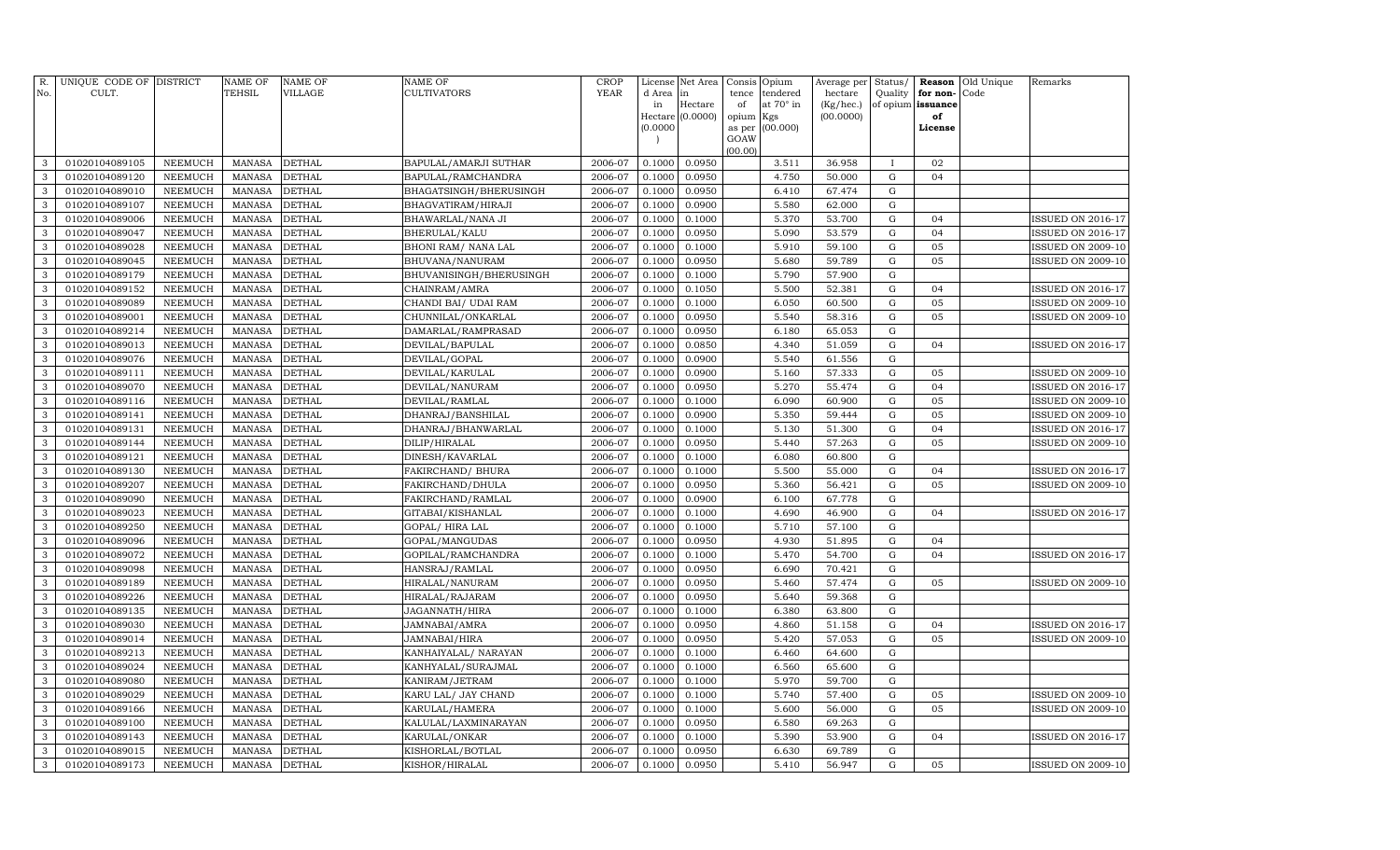| No.                          | R. UNIQUE CODE OF DISTRICT<br>CULT. |                    | NAME OF<br>TEHSIL              | <b>NAME OF</b><br><b>VILLAGE</b> | NAME OF<br><b>CULTIVATORS</b>                | <b>CROP</b><br><b>YEAR</b> | License<br>d Area | Net Area<br>in   |                 | Consis Opium<br>tence tendered | Average per Status/<br>hectare |              | Quality for non-Code | <b>Reason</b> Old Unique | Remarks                        |                                               |
|------------------------------|-------------------------------------|--------------------|--------------------------------|----------------------------------|----------------------------------------------|----------------------------|-------------------|------------------|-----------------|--------------------------------|--------------------------------|--------------|----------------------|--------------------------|--------------------------------|-----------------------------------------------|
|                              |                                     |                    |                                |                                  |                                              |                            | in                | Hectare          | of              | at 70° in                      | $(Kg/hec.)$ of opium issuance  |              |                      |                          |                                |                                               |
|                              |                                     |                    |                                |                                  |                                              |                            | Hectare           | (0.0000)         | opium Kgs       |                                | (00.0000)                      |              | of                   |                          |                                |                                               |
|                              |                                     |                    |                                |                                  |                                              |                            | (0.0000)          |                  |                 | as per (00.000)                |                                |              | License              |                          |                                |                                               |
|                              |                                     |                    |                                |                                  |                                              |                            |                   |                  | GOAW<br>(00.00) |                                |                                |              |                      |                          |                                |                                               |
| $\mathbf{3}$                 | 01020104089127                      | NEEMUCH            | MANASA                         | <b>DETHAL</b>                    | LALURAM/NARAYAN                              | 2006-07                    | 0.1000            | 0.1000           |                 | 6.260                          | 62.600                         | G            | 05                   |                          |                                | ISSUED ON 2009-10/TRANSFER KHUSALPURA 2009-10 |
| $\mathbf{3}$                 | 01020104089077                      | NEEMUCH            | MANASA                         | <b>DETHAL</b>                    | LAXMAN/ BHOLA                                | 2006-07                    | 0.1000            | 0.0950           |                 | 5.370                          | 56.526                         | G            | 05                   |                          | <b>ISSUED ON 2009-10</b>       |                                               |
| $\mathbf{3}$                 | 01020104089218                      | NEEMUCH            | MANASA                         | <b>DETHAL</b>                    | LAXMAN/NANDA                                 | 2006-07                    | 0.1000            | 0.0950           |                 | 6.460                          | 68.000                         | G            |                      |                          |                                |                                               |
| $\mathbf{3}$                 | 01020104089183                      | NEEMUCH            | <b>MANASA</b>                  | <b>DETHAL</b>                    | LAXMINARAYAN/BHUVANIRAM                      | 2006-07                    | 0.1000            | 0.0950           |                 | 6.810                          | 71.684                         | G            |                      |                          |                                |                                               |
| $\mathbf{3}$                 | 01020104089085                      | NEEMUCH            | <b>MANASA</b>                  | <b>DETHAL</b>                    | MADANLAL/BHAVARLAL                           | 2006-07                    | 0.1000            | 0.0950           |                 | 5.980                          | 62.947                         | G            |                      |                          |                                |                                               |
| $\mathbf{3}$                 | 01020104089222                      | NEEMUCH            | <b>MANASA</b>                  | <b>DETHAL</b>                    | MANGAL DAS/ TULSI DAS                        | 2006-07                    | 0.1000            | 0.1000           |                 | 6.380                          | 63.800                         | G            |                      |                          |                                |                                               |
| $\mathbf{3}$                 | 01020104089008                      | NEEMUCH            | <b>MANASA</b>                  | <b>DETHAL</b>                    | MANGI BAI/ SHAMBHU                           | 2006-07                    | 0.1000            | 0.0900           |                 | 4.670                          | 51.889                         | G            | 04                   |                          | <b>ISSUED ON 2016-17</b>       |                                               |
| $\mathbf{3}$                 | 01020104089058                      | NEEMUCH            | <b>MANASA</b>                  | <b>DETHAL</b>                    | MANGIBAI/BHAVARLAL                           | 2006-07                    | 0.1000            | 0.1000           |                 | 5.880                          | 58.800                         | G            |                      |                          |                                |                                               |
| $\mathbf{3}$                 | 01020104089174                      | NEEMUCH            | <b>MANASA</b>                  | <b>DETHAL</b>                    | MANGILAL/HIRA                                | 2006-07                    | 0.1000            | 0.0950           |                 | 5.820                          | 61.263                         | G            |                      |                          |                                |                                               |
| $\mathbf{3}$                 | 01020104089246                      | NEEMUCH            | <b>MANASA</b>                  | <b>DETHAL</b>                    | MANGILAL/RAMDAS                              | 2006-07                    | 0.1000            | 0.1000           |                 | 5.100                          | 51.000                         | G            | 04                   |                          | <b>ISSUED ON 2016-17</b>       |                                               |
| $\mathbf{3}$                 | 01020104089147                      | NEEMUCH            | <b>MANASA</b>                  | <b>DETHAL</b>                    | MANNALAL/BHAVARLAL                           | 2006-07                    | 0.1000            | 0.1000           |                 | 5.370                          | 53.700                         | G            | 04                   |                          | <b>ISSUED ON 2016-17</b>       |                                               |
| $\mathbf{3}$                 | 01020104089201                      | NEEMUCH            | <b>MANASA</b>                  | <b>DETHAL</b>                    | MANSINGH/AMRITRAM                            | 2006-07                    | 0.1000            | 0.0950           |                 | 6.450                          | 67.895                         | G            |                      |                          |                                |                                               |
| $\mathbf{3}$                 | 01020104089234                      | NEEMUCH            | MANASA                         | <b>DETHAL</b>                    | MOTILAL/AMARLAL                              | 2006-07                    | 0.1000            | 0.1000           |                 | 6.560                          | 65.600                         | G            |                      |                          |                                |                                               |
| $\mathbf{3}$                 | 01020104089208                      | NEEMUCH            | <b>MANASA</b>                  | <b>DETHAL</b>                    | MUKESH/CHARANSINGH                           | 2006-07                    | 0.1000            | 0.1000           |                 | 3.686                          | 36.860                         | $\mathbf{I}$ | 02                   |                          |                                |                                               |
| $\mathbf{3}$                 | 01020104089145                      | NEEMUCH            | <b>MANASA</b>                  | <b>DETHAL</b>                    | MUKUNDAS/RAMDAS                              | 2006-07                    | 0.1000            | 0.0850           |                 | 4.780                          | 56.235                         | G            |                      |                          |                                |                                               |
| $\mathbf{3}$                 | 01020104089003                      | NEEMUCH            | <b>MANASA</b>                  | <b>DETHAL</b>                    | NANIBAI/KISHANA                              | 2006-07                    | 0.1000            | 0.1000           |                 | 3.659                          | 36.590                         | Ι.           | 02                   |                          |                                |                                               |
| $\mathbf{3}$                 | 01020104089154                      | NEEMUCH            | <b>MANASA</b>                  | <b>DETHAL</b>                    | NOJIBAI/KISHANLAL                            | 2006-07                    | 0.1000            | 0.0900           |                 | 4.460                          | 49.556                         | G            | 04                   |                          | <b>ISSUED ON 2016-17</b>       |                                               |
| $\mathbf{3}$                 | 01020104089252                      | NEEMUCH            | <b>MANASA</b>                  | <b>DETHAL</b>                    | NATHU/ LALA                                  | 2006-07                    | 0.1000            | 0.1050           |                 | 6.430                          | 61.238                         | G            | 05                   |                          | 102010407101 ISSUED ON 2009-10 |                                               |
| $\mathbf{3}$                 | 01020104089163                      | NEEMUCH            | <b>MANASA</b>                  | <b>DETHAL</b>                    | PARMANAND/KACHRULAL                          | 2006-07                    | 0.1000            | 0.1000           |                 | 6.000                          | 60.000                         | G            |                      |                          |                                |                                               |
| $\mathbf{3}$                 | 01020104089216                      | NEEMUCH            | <b>MANASA</b>                  | <b>DETHAL</b>                    | PARSRAM/MOHANLAL                             | 2006-07                    | 0.1000            | 0.1000           |                 | 5.880                          | 58.800                         | G            |                      |                          |                                |                                               |
| 3                            | 01020104089044                      | NEEMUCH            | <b>MANASA</b>                  | <b>DETHAL</b>                    | PRAHLAD/BHAVARLAL                            | 2006-07                    | 0.1000            | 0.0950           |                 | 6.280                          | 66.105                         | G            |                      |                          |                                |                                               |
| $\mathbf{3}$                 | 01020104089084                      | NEEMUCH            | <b>MANASA</b>                  | <b>DETHAL</b>                    | PRAKASH/KISHOR                               | 2006-07                    | 0.1000            |                  |                 |                                |                                | F            |                      |                          |                                |                                               |
| $\mathbf{3}$                 | 01020104089039                      | NEEMUCH            | <b>MANASA</b>                  | <b>DETHAL</b>                    | PRATAPSINGH/DULESINGH                        | 2006-07                    | 0.1000            | 0.0950           |                 | 6.010                          | 63.263                         | G            |                      |                          |                                |                                               |
| $\overline{3}$               | 01020104089206                      | NEEMUCH            | <b>MANASA</b>                  | <b>DETHAL</b>                    | SOHANBAI/SITARAM                             | 2006-07                    | 0.1000            | 0.0950           |                 | 5.520                          | 58.105                         | G            | 05                   |                          | ISSUED ON 2009-10              |                                               |
| $\overline{3}$               | 01020104089018                      | NEEMUCH            | <b>MANASA</b>                  | <b>DETHAL</b>                    | RAJARAM/HIRA                                 | 2006-07                    | 0.1000            | 0.0950           |                 | 6.330                          | 66.632                         | G            |                      |                          |                                |                                               |
| $\mathbf{3}$                 | 01020104089229                      | NEEMUCH            | <b>MANASA</b>                  | <b>DETHAL</b>                    | RAM LAL/ BHERU LAL                           | 2006-07                    | 0.1000            | 0.1000           |                 | 5.250                          | 52.500                         | G            | 04                   |                          | <b>ISSUED ON 2016-17</b>       |                                               |
| $\mathbf{3}$                 | 01020104089109                      | NEEMUCH            | <b>MANASA</b>                  | <b>DETHAL</b>                    | RAM PRASAD/ HARI SHANKAR                     | 2006-07                    | 0.1000            | 0.1000           |                 | 6.910                          | 69.100                         | G            |                      |                          |                                |                                               |
| $\mathbf{3}$                 | 01020104089209                      | NEEMUCH            | <b>MANASA</b>                  | <b>DETHAL</b>                    | RAMPRASAD/NANDRAM                            | 2006-07                    | 0.1000            | 0.0950           |                 | 6.420                          | 67.579                         | G            |                      |                          |                                |                                               |
| $\mathbf{3}$                 | 01020104089106                      | NEEMUCH            | <b>MANASA</b>                  | <b>DETHAL</b>                    | RAM SINGH/SHAVRAM                            | 2006-07                    | 0.1000            | 0.0900           |                 | 5.450                          | 60.556                         | G            | 05                   |                          | ISSUED ON 2009-10              |                                               |
| $\mathbf{3}$                 | 01020104089167                      | NEEMUCH            | MANASA                         | <b>DETHAL</b>                    | RAMCHANDRA/SHANKARLAL                        | 2006-07                    | 0.1000            | 0.1000           |                 | 5.390                          | 53.900                         | G            | 04                   |                          |                                |                                               |
| $\mathbf{3}$                 | 01020104089225                      | NEEMUCH            | MANASA                         | <b>DETHAL</b>                    | RAMLAL/MANGILAL                              | 2006-07                    | 0.1000            | 0.0950           |                 | 5.720                          | 60.211                         | G            | 05                   |                          | ISSUED ON 2009-10              |                                               |
| $\mathbf{3}$                 | 01020104089140                      | <b>NEEMUCH</b>     | <b>MANASA</b>                  | <b>DETHAL</b>                    | RAMLAL/NANURAM                               | 2006-07                    | 0.1000            | 0.0850           |                 | 4.380                          | 51.529                         | G            | 04                   |                          | <b>ISSUED ON 2016-17</b>       |                                               |
| $\mathbf{3}$                 | 01020104089064                      | NEEMUCH            | <b>MANASA</b>                  | <b>DETHAL</b>                    | RAMNARAYAM NANURAM                           | 2006-07                    | 0.1000            | 0.0900           |                 | 5.500                          | 61.111                         | G            |                      |                          |                                |                                               |
| 3                            | 01020104089148                      | NEEMUCH            | <b>MANASA</b>                  | <b>DETHAL</b>                    | RAMNARAYAN/KACHRULAL                         | 2006-07                    | 0.1000            | 0.1000           |                 | 6.210                          | 62.100                         | G            |                      |                          |                                |                                               |
| $\mathbf{3}$                 | 01020104089211                      | NEEMUCH            | <b>MANASA</b>                  | <b>DETHAL</b>                    | RAJESH/LAXMANPRASAD                          | 2006-07                    | 0.1000            | 0.1000           |                 | 7.140                          | 71.400                         | G            |                      |                          |                                |                                               |
| $\mathbf{3}$<br>$\mathbf{3}$ | 01020104089142                      | NEEMUCH            | <b>MANASA</b>                  | <b>DETHAL</b>                    | RANGLAL/KANIRAM                              | 2006-07                    | 0.1000            | 0.1000           |                 | 5.690                          | 56.900                         | G            |                      |                          |                                |                                               |
| $\mathbf{3}$                 | 01020104089019<br>01020104089034    | NEEMUCH<br>NEEMUCH | <b>MANASA</b><br><b>MANASA</b> | <b>DETHAL</b><br><b>DETHAL</b>   | RATANLAL/BHAVARLAL<br>RUKMANIBAI/SHIVNARAYAN | 2006-07<br>2006-07         | 0.1000<br>0.1000  | 0.1000<br>0.1000 |                 | 5.880<br>6.610                 | 58.800<br>66.100               | G<br>G       |                      |                          |                                |                                               |
| $\mathbf{3}$                 | 01020104089168                      | NEEMUCH            | <b>MANASA</b>                  | <b>DETHAL</b>                    | SABUBAI/NANALAL                              | 2006-07                    | 0.1000            | 0.1000           |                 | 3.849                          | 38.490                         |              | 02                   |                          |                                |                                               |
| 3                            | 01020104089221                      | NEEMUCH            | <b>MANASA</b>                  | <b>DETHAL</b>                    | SALAGRAM/NARAYAN                             | 2006-07                    | 0.1000            | 0.1000           |                 | 6.750                          | 67.500                         | G            |                      |                          |                                |                                               |
| $\overline{3}$               | 01020104089124                      | NEEMUCH            | MANASA                         | <b>DETHAL</b>                    | SAMARATH / NATHU LAL                         | 2006-07                    | 0.1000            | 0.1000           |                 | 5.210                          | 52.100                         | G            | 04                   |                          | 102010407100 ISSUED ON 2016-17 |                                               |
| $\mathbf{3}$                 | 01020104089049                      | NEEMUCH            | <b>MANASA</b>                  | <b>DETHAL</b>                    | SANJAYKUMAR/MADANLAL                         | 2006-07                    | 0.1000            | 0.0900           |                 | 5.430                          | 60.333                         | G            | 05                   |                          | <b>ISSUED ON 2009-10</b>       |                                               |
| 3                            | 01020104089212                      | NEEMUCH            | <b>MANASA</b>                  | <b>DETHAL</b>                    | SANTOSH/NARAYAN                              | 2006-07                    | 0.1000            | 0.1000           |                 | 6.620                          | 66.200                         | G            |                      |                          |                                |                                               |
| $\mathbf{3}$                 | 01020104089122                      | NEEMUCH            | MANASA                         | <b>DETHAL</b>                    | SHANTIBAI/MANGILAL                           | 2006-07                    | 0.1000            | 0.0950           |                 | 5.330                          | 56.105                         | G            | 05                   |                          | <b>ISSUED ON 2009-10</b>       |                                               |
|                              |                                     |                    |                                |                                  |                                              |                            |                   |                  |                 |                                |                                |              |                      |                          |                                |                                               |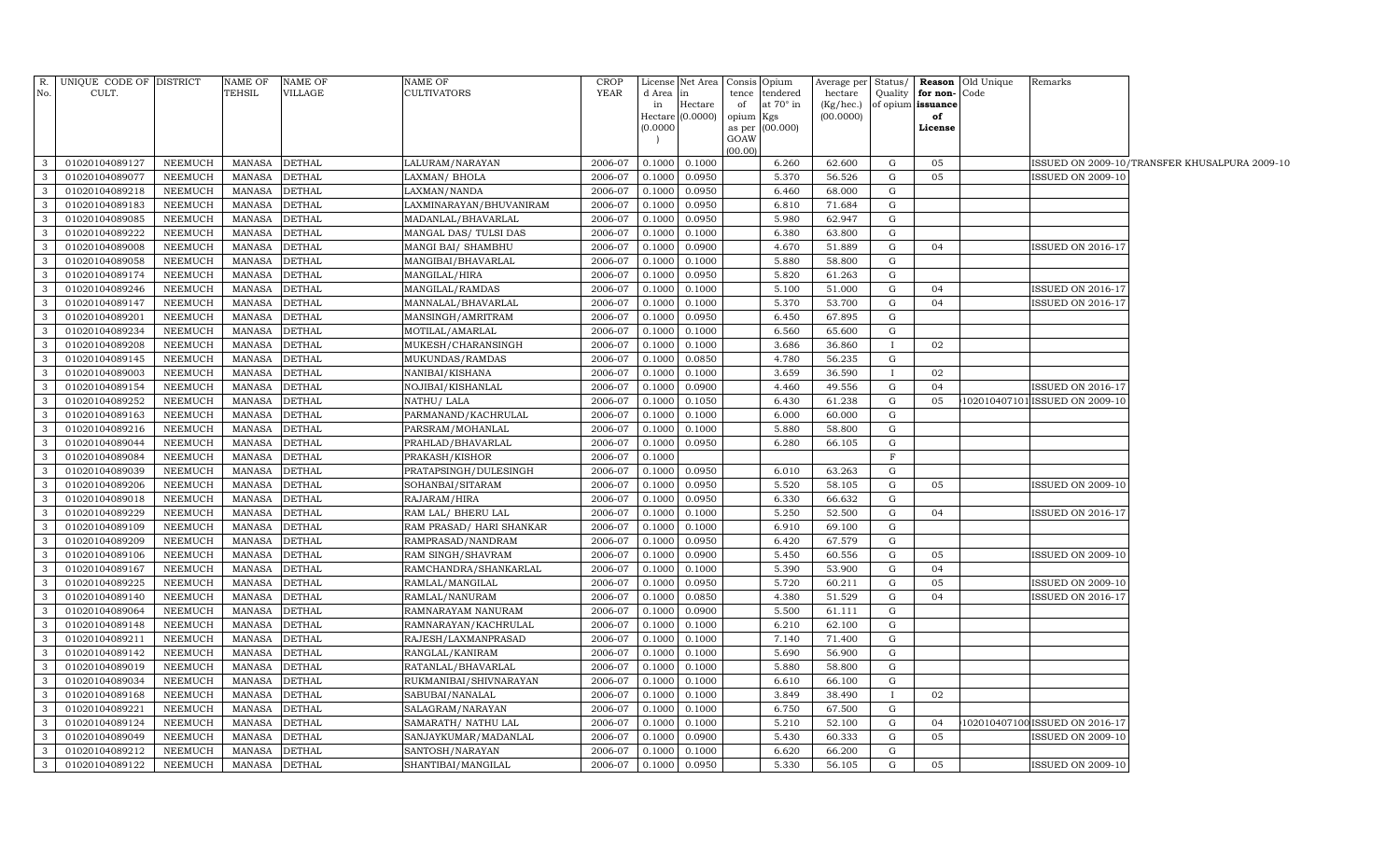| R.<br>No.      | UNIQUE CODE OF DISTRICT<br>CULT. |                | <b>NAME OF</b><br>TEHSIL | NAME OF<br>VILLAGE | NAME OF<br><b>CULTIVATORS</b> | <b>CROP</b><br><b>YEAR</b> | License<br>d Area<br>in<br>(0.0000) | Net Area<br>$\ln$<br>Hectare<br>Hectare (0.0000) | Consis<br>tence<br>of<br>opium Kgs<br>as per<br>GOAW | Opium<br>tendered<br>at 70° in<br>(00.000) | Average per<br>hectare<br>(Kg/hec.)<br>(00.0000) | Status/<br>Quality | for non-<br>of opium issuance<br>of<br>License | Reason Old Unique<br>Code | Remarks                       |  |
|----------------|----------------------------------|----------------|--------------------------|--------------------|-------------------------------|----------------------------|-------------------------------------|--------------------------------------------------|------------------------------------------------------|--------------------------------------------|--------------------------------------------------|--------------------|------------------------------------------------|---------------------------|-------------------------------|--|
|                |                                  |                |                          |                    |                               |                            |                                     |                                                  | (00.00)                                              |                                            |                                                  |                    |                                                |                           |                               |  |
| 3              | 01020104089220                   | <b>NEEMUCH</b> | <b>MANASA</b>            | <b>DETHAL</b>      | SHIVNARAYAN/NARAYAN           | 2006-07                    | 0.1000                              | 0.1000                                           |                                                      | 6.110                                      | 61.100                                           | G                  |                                                |                           |                               |  |
| 3              | 01020104089224                   | <b>NEEMUCH</b> | <b>MANASA</b>            | <b>DETHAL</b>      | SHIVNARAYAN/RAMCHANDRA        | 2006-07                    | 0.1000                              | 0.0950                                           |                                                      | 6.000                                      | 63.158                                           | ${\rm G}$          |                                                |                           |                               |  |
| 3              | 01020104089101                   | <b>NEEMUCH</b> | <b>MANASA</b>            | <b>DETHAL</b>      | SHIVPRASAD/BHUVANIRAM         | 2006-07                    | 0.1000                              | 0.0950                                           |                                                      | 6.070                                      | 63.895                                           | ${\rm G}$          | 05                                             |                           | <b>ISSUED ON 2009-10</b>      |  |
| 3              | 01020104089112                   | <b>NEEMUCH</b> | <b>MANASA</b>            | <b>DETHAL</b>      | SHIVPRASAD/NANALAL            | 2006-07                    | 0.1000                              | 0.0950                                           |                                                      | 5.980                                      | 62.947                                           | ${\rm G}$          | 05                                             |                           | <b>ISSUED ON 2009-10</b>      |  |
| 3              | 01020104089030                   | <b>NEEMUCH</b> | <b>MANASA</b>            | <b>DETHAL</b>      | SITABAI/AMARCHAND             | 2006-07                    | 0.1000                              | 0.1050                                           |                                                      | 5.360                                      | 51.048                                           | ${\rm G}$          | 04                                             |                           | <b>ISSUED ON 2016-17</b>      |  |
| $\mathbf{3}$   | 01020104089118                   | <b>NEEMUCH</b> | <b>MANASA</b>            | <b>DETHAL</b>      | SUKHLAL/RAJARAM               | 2006-07                    | 0.1000                              | 0.1000                                           |                                                      | 5.810                                      | 58.100                                           | ${\rm G}$          | 05                                             |                           | <b>ISSUED ON 2009-10</b>      |  |
| 3              | 01020104089165                   | <b>NEEMUCH</b> | <b>MANASA</b>            | <b>DETHAL</b>      | SUNDAR BAI/ RATAN LAL         | 2006-07                    | 0.1000                              | 0.1050                                           |                                                      | 5.860                                      | 55.810                                           | ${\rm G}$          | 04                                             |                           | 102010407100ISSUED ON 2016-17 |  |
| $\mathbf{3}$   | 01020104089247                   | <b>NEEMUCH</b> | <b>MANASA</b>            | <b>DETHAL</b>      | SUNDARBAI/BHANWARLAL          | 2006-07                    | 0.1000                              | 0.1000                                           |                                                      | 4.550                                      | 45.500                                           | ${\rm G}$          | 04                                             |                           |                               |  |
| 3              | 01020104089185                   | <b>NEEMUCH</b> | <b>MANASA</b>            | <b>DETHAL</b>      | SUNDARLAL/GANGARAM            | 2006-07                    | 0.1000                              | 0.0950                                           |                                                      | 5.810                                      | 61.158                                           | ${\rm G}$          |                                                |                           |                               |  |
| 3              | 01020104089117                   | <b>NEEMUCH</b> | <b>MANASA</b>            | <b>DETHAL</b>      | SURESH/BHAVARLAL              | 2006-07                    | 0.1000                              | 0.1000                                           |                                                      | 5.230                                      | 52.300                                           | ${\rm G}$          | 04                                             |                           | ISSUED ON 2016-17             |  |
| 3              | 01020104089197                   | <b>NEEMUCH</b> | <b>MANASA</b>            | <b>DETHAL</b>      | TULSIBAI/NANALAL              | 2006-07                    | 0.1000                              | 0.0950                                           |                                                      | 5.900                                      | 62.105                                           | ${\rm G}$          |                                                |                           |                               |  |
| 3              | 01020104089219                   | <b>NEEMUCH</b> | <b>MANASA</b>            | <b>DETHAL</b>      | TULSIDAS/BHAWANIDAS           | 2006-07                    | 0.1000                              | 0.0950                                           |                                                      | 6.690                                      | 70.421                                           | ${\rm G}$          |                                                |                           |                               |  |
| 3              | 01020104089157                   | <b>NEEMUCH</b> | <b>MANASA</b>            | <b>DETHAL</b>      | TULSIRAM/RAMLAL               | 2006-07                    | 0.1000                              | 0.0900                                           |                                                      | 4.490                                      | 49.889                                           | ${\rm G}$          | 04                                             |                           | <b>ISSUED ON 2016-17</b>      |  |
| 3              | 01020104089032                   | <b>NEEMUCH</b> | <b>MANASA</b>            | <b>DETHAL</b>      | VAJJI BAI/GOPAL               | 2006-07                    | 0.1000                              | 0.0950                                           |                                                      | 5.700                                      | 60.000                                           | ${\rm G}$          | 05                                             |                           | <b>ISSUED ON 2009-10</b>      |  |
| 3              | 01020104089215                   | <b>NEEMUCH</b> | <b>MANASA</b>            | <b>DETHAL</b>      | VISHNU/BANSHILAL              | 2006-07                    | 0.1000                              | 0.0950                                           |                                                      | 5.600                                      | 58.947                                           | ${\rm G}$          |                                                |                           |                               |  |
|                | 01020104003007                   | <b>NEEMUCH</b> | <b>MANASA</b>            | <b>DATOLI</b>      | BALWANTSINGH/MADHOSINGH       | 2006-07                    | 0.1000                              | 0.1000                                           |                                                      | 5.830                                      | 58.300                                           | ${\rm G}$          |                                                |                           | TRANSFER/JAMUNIARAOJI         |  |
|                | 01020104003011                   | <b>NEEMUCH</b> | <b>MANASA</b>            | <b>DATOLI</b>      | DHAPUBAI/BHAWSINGH            | 2006-07                    | 0.1000                              | 0.0900                                           |                                                      | 4.900                                      | 54.444                                           | ${\rm G}$          | 04                                             |                           |                               |  |
|                | 01020104003001                   | <b>NEEMUCH</b> | <b>MANASA</b>            | <b>DATOLI</b>      | DURGA/NANURAM                 | 2006-07                    | 0.1000                              | 0.1000                                           |                                                      | 5.800                                      | 58.000                                           | ${\rm G}$          | 05                                             |                           |                               |  |
|                | 01020104003025                   | <b>NEEMUCH</b> | <b>MANASA</b>            | <b>DATOLI</b>      | GAURI LAL/ LALA               | 2006-07                    | 0.1000                              | 0.0950                                           | 61.43                                                | 6.470                                      | 68.105                                           |                    | 02                                             |                           | <b>ISSUED</b>                 |  |
|                | 01020104003016                   | <b>NEEMUCH</b> | <b>MANASA</b>            | <b>DATOLI</b>      | KOSHLENDRASINGH/BALWANTSING   | 2006-07                    | 0.1000                              | 0.0950                                           |                                                      | 5.490                                      | 57.789                                           | G                  | 05                                             |                           |                               |  |
|                | 01020104003023                   | <b>NEEMUCH</b> | <b>MANASA</b>            | <b>DATOLI</b>      | MANGILAL/NATHU                | 2006-07                    | 0.1000                              | 0.0950                                           |                                                      | 6.030                                      | 63.474                                           | ${\rm G}$          |                                                |                           | TRANSFER/JAMUNIARAOJI         |  |
|                | 01020104003033                   | <b>NEEMUCH</b> | <b>MANASA</b>            | <b>DATOLI</b>      | NARENDRA/SURESHCHAND          | 2006-07                    | 0.1000                              | 0.0950                                           |                                                      | 5.320                                      | 56.000                                           | G                  | 05                                             |                           |                               |  |
|                | 01020104003027                   | <b>NEEMUCH</b> | <b>MANASA</b>            | <b>DATOLI</b>      | NATHU/SHYAMA                  | 2006-07                    | 0.1000                              | 0.1000                                           |                                                      | 5.780                                      | 57.800                                           | G                  | 05                                             |                           |                               |  |
|                | 01020104003012                   | <b>NEEMUCH</b> | <b>MANASA</b>            | <b>DATOLI</b>      | SOHANBAI/MANGUSINGH           | 2006-07                    | 0.1000                              | 0.0950                                           |                                                      | 5.400                                      | 56.842                                           | G                  | 05                                             |                           |                               |  |
|                | 01020104003017                   | <b>NEEMUCH</b> | <b>MANASA</b>            | <b>DATOLI</b>      | SURESHCHAND/KISHANLAL         | 2006-07                    | 0.1000                              | 0.0950                                           |                                                      | 5.640                                      | 59.368                                           | ${\rm G}$          |                                                |                           | TRANSFER/JAMUNIARAOJI         |  |
|                | 01020104032018                   | <b>NEEMUCH</b> | <b>MANASA</b>            | <b>DATLAI</b>      | BABULAL/BADRILAL              | 2006-07                    | 0.1000                              | 0.1000                                           |                                                      | 6.890                                      | 68.900                                           | ${\rm G}$          |                                                |                           |                               |  |
|                | 01020104032001                   | NEEMUCH        | <b>MANASA</b>            | <b>DATLAI</b>      | BHAGWAN/NARAYAN               | 2006-07                    | 0.1000                              | 0.1000                                           |                                                      | 5.400                                      | 54.000                                           | $\mathbf G$        | 04                                             |                           | <b>ISSUED ON 2016-17</b>      |  |
|                | 01020104032005                   | <b>NEEMUCH</b> | <b>MANASA</b>            | <b>DATLAI</b>      | CHHAGANLAL/RUPA               | 2006-07                    | 0.1000                              | 0.1000                                           |                                                      | 6.950                                      | 69.500                                           | $\mathbf G$        |                                                |                           |                               |  |
|                | 01020104032006                   | <b>NEEMUCH</b> | <b>MANASA</b>            | <b>DATLAI</b>      | DASHRATH/MANGILAL             | 2006-07                    | 0.1000                              | 0.1000                                           |                                                      | 6.290                                      | 62.900                                           | ${\rm G}$          |                                                |                           |                               |  |
|                | 01020104032008                   | <b>NEEMUCH</b> | <b>MANASA</b>            | <b>DATLAI</b>      | DEVILAL/NANALAL               | 2006-07                    | 0.1000                              | 0.0950                                           |                                                      | 6.130                                      | 64.526                                           | $\mathbf G$        |                                                |                           |                               |  |
|                | 01020104032016                   | NEEMUCH        | <b>MANASA</b>            | <b>DATLAI</b>      | GHISA/BHERU                   | 2006-07                    | 0.100                               | 0.1000                                           |                                                      | 5.460                                      | 54.600                                           | $\mathbf G$        | 04                                             |                           | <b>ISSUED ON 2016-17</b>      |  |
|                | 01020104032017                   | <b>NEEMUCH</b> | <b>MANASA</b>            | <b>DATLAI</b>      | GORILAL/MODA                  | 2006-07                    | 0.1000                              | 0.1000                                           |                                                      | 5.530                                      | 55.300                                           | $\mathbf G$        | 04                                             |                           | ISSUED ON 2016-17             |  |
|                | 01020104032007                   | <b>NEEMUCH</b> | <b>MANASA</b>            | <b>DATLAI</b>      | JAGDISH/BHURALAL              | 2006-07                    | 0.100                               | 0.1000                                           |                                                      | 6.410                                      | 64.100                                           | G                  |                                                |                           |                               |  |
|                | 01020104032009                   | <b>NEEMUCH</b> | <b>MANASA</b>            | <b>DATLAI</b>      | KAILASH/MANGILAL              | 2006-07                    | 0.1000                              | 0.1000                                           |                                                      | 6.600                                      | 66.000                                           | ${\rm G}$          |                                                |                           |                               |  |
|                | 01020104032004                   | <b>NEEMUCH</b> | <b>MANASA</b>            | <b>DATLAI</b>      | MOHAN/BADRILAL                | 2006-07                    | 0.100                               | 0.1000                                           |                                                      | 5.950                                      | 59.500                                           | G                  |                                                |                           |                               |  |
|                | 01020104032002                   | <b>NEEMUCH</b> | <b>MANASA</b>            | <b>DATLAI</b>      | NANALAL/BHERU                 | 2006-07                    | 0.1000                              | 0.1000                                           |                                                      | 6.220                                      | 62.200                                           | $\mathbf G$        |                                                |                           |                               |  |
|                | 01020104032010                   | <b>NEEMUCH</b> | <b>MANASA</b>            | <b>DATLAI</b>      | NANURAM/PYARA                 | 2006-07                    | 0.100                               | 0.0950                                           |                                                      | 5.820                                      | 61.263                                           | $\mathbf G$        |                                                |                           |                               |  |
|                | 01020104032011                   | <b>NEEMUCH</b> | <b>MANASA</b>            | <b>DATLAI</b>      | PREMSHANKAR/NATHU             | 2006-07                    | 0.1000                              | 0.0950                                           |                                                      | 5.660                                      | 59.579                                           | ${\rm G}$          |                                                |                           |                               |  |
|                | 01020104032013                   | <b>NEEMUCH</b> | <b>MANASA</b>            | <b>DATLAI</b>      | RAMESH/MANGILAL               | 2006-07                    | 0.1000                              | 0.1000                                           |                                                      | 6.140                                      | 61.400                                           | G                  |                                                |                           |                               |  |
|                | 01020104032015                   | <b>NEEMUCH</b> | <b>MANASA</b>            | <b>DATLAI</b>      | SHANKAR/PANNA                 | 2006-07                    | 0.1000                              | 0.1000                                           |                                                      | 6.570                                      | 65.700                                           | G                  |                                                |                           |                               |  |
| $\overline{2}$ | 01020104038065                   | <b>NEEMUCH</b> | <b>MANASA</b>            | DANGADI            | BAPULAL/DHANRAJ               | 2006-07                    | 0.100                               | 0.1000                                           |                                                      | 5.130                                      | 51.300                                           | $\mathbf G$        | 04                                             |                           | <b>ISSUED ON 2016-17</b>      |  |
| $\overline{2}$ | 01020104038052                   | <b>NEEMUCH</b> | <b>MANASA</b>            | <b>DANGADI</b>     | BAPULAL/MAGNIRAM              | 2006-07                    | 0.100                               | 0.0900                                           |                                                      | 4.370                                      | 48.556                                           | G                  | 04                                             |                           | <b>ISSUED ON 2016-17</b>      |  |
| $\overline{a}$ | 01020104038029                   | NEEMUCH        | <b>MANASA</b>            | <b>DANGADI</b>     | BHAGIRATH/GENDA               | 2006-07                    | 0.100                               | 0.1000                                           |                                                      | 5.460                                      | 54.600                                           | $\mathbf G$        | 04                                             |                           | <b>ISSUED ON 2016-17</b>      |  |
| $\overline{a}$ | 01020104038026                   | <b>NEEMUCH</b> | <b>MANASA</b>            | <b>DANGADI</b>     | BHERULAL/MAGNIRAM             | 2006-07                    | 0.1000                              | 0.0950                                           |                                                      | 6.020                                      | 63.368                                           | $\mathbf G$        | 05                                             |                           | <b>ISSUED ON 2009-10</b>      |  |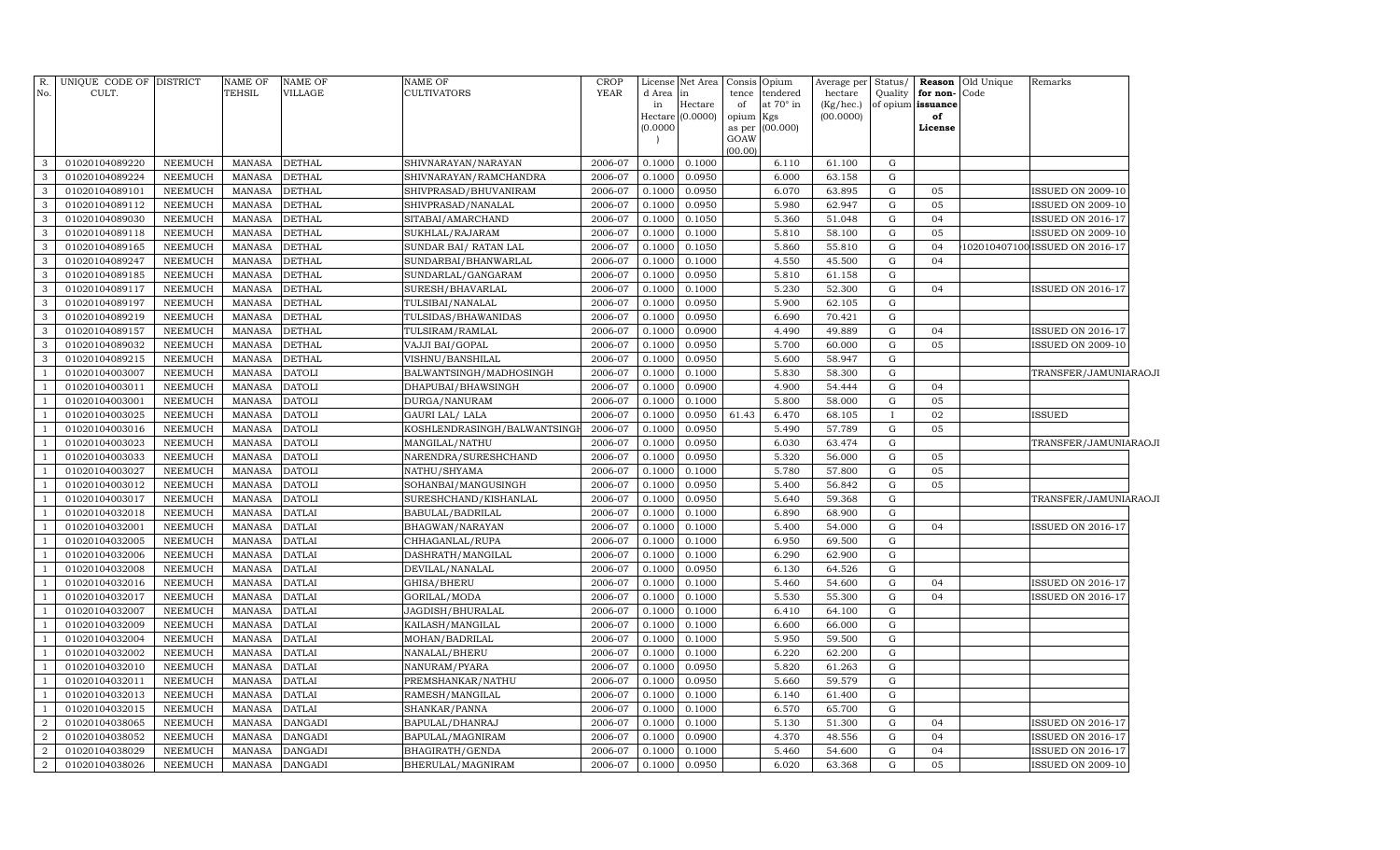| R.<br>No.                        | UNIQUE CODE OF DISTRICT<br>CULT. |                                  | NAME OF<br>TEHSIL              | <b>NAME OF</b><br>VILLAGE | <b>NAME OF</b><br>CULTIVATORS | CROP<br><b>YEAR</b> | License<br>d Area<br>in | Net Area<br>in<br>Hectare | Consis<br>tence<br>of | Opium<br>tendered<br>at 70° in | Average per<br>hectare<br>(Kg/hec.) | Status/<br>Quality<br>of opium | for non-<br>issuance | <b>Reason</b> Old Unique<br>Code | Remarks                  |  |
|----------------------------------|----------------------------------|----------------------------------|--------------------------------|---------------------------|-------------------------------|---------------------|-------------------------|---------------------------|-----------------------|--------------------------------|-------------------------------------|--------------------------------|----------------------|----------------------------------|--------------------------|--|
|                                  |                                  |                                  |                                |                           |                               |                     | Hectare                 | (0.0000)                  | opium Kgs             |                                | (00.0000)                           |                                | of                   |                                  |                          |  |
|                                  |                                  |                                  |                                |                           |                               |                     | (0.0000)                |                           | as per                | (00.000)                       |                                     |                                | License              |                                  |                          |  |
|                                  |                                  |                                  |                                |                           |                               |                     |                         |                           | GOAW                  |                                |                                     |                                |                      |                                  |                          |  |
| $\overline{2}$                   | 01020104038054                   | NEEMUCH                          | <b>MANASA</b>                  | <b>DANGADI</b>            | CHOTU/BHERA                   | 2006-07             | 0.1000                  | 0.0950                    | (00.00)               | 6.160                          | 64.842                              | G                              |                      |                                  | TRANSFER/ KHAJURI        |  |
| $\overline{2}$                   | 01020104038008                   | NEEMUCH                          | <b>MANASA</b>                  | <b>DANGADI</b>            | DEVKISAN/MATA KANTABAI        | 2006-07             | 0.1000                  | 0.0950                    |                       | 3.510                          | 36.947                              | G                              | 04                   |                                  |                          |  |
| $\overline{2}$                   | 01020104038001                   | NEEMUCH                          | <b>MANASA</b>                  | <b>DANGADI</b>            | FATEHSINGH/PRATAPSINGH        | 2006-07             | 0.1000                  | 0.0950                    |                       | 6.380                          | 67.158                              | G                              |                      |                                  | TRANSFER/ BORKHEDI       |  |
| $\overline{2}$                   | 01020104038030                   | NEEMUCH                          | <b>MANASA</b>                  | <b>DANGADI</b>            | GHASIBAI/NANDA                | 2006-07             | 0.1000                  | 0.0950                    |                       | 4.960                          | 52.211                              | G                              | 04                   |                                  | <b>ISSUED ON 2016-17</b> |  |
| $\overline{2}$                   | 01020104038028                   | NEEMUCH                          | <b>MANASA</b>                  | <b>DANGADI</b>            | GORISHANKAR/NARAYAN           | 2006-07             | 0.1000                  | 0.1000                    |                       | 4.720                          | 47.200                              | G                              | 04                   |                                  | <b>ISSUED ON 2016-17</b> |  |
| $\boldsymbol{2}$                 | 01020104038003                   | NEEMUCH                          | <b>MANASA</b>                  | <b>DANGADI</b>            | KANCHANBAI/KISANLAL           | 2006-07             | 0.1000                  |                           |                       |                                |                                     | F                              |                      |                                  | TRANSFER/ BORKHEDI       |  |
| $\overline{2}$                   | 01020104038050                   | NEEMUCH                          | <b>MANASA</b>                  | <b>DANGADI</b>            | KANHAIYALAL/ONKAR             | 2006-07             | 0.1000                  | 0.0750                    |                       | 4.410                          | 58.800                              | G                              | 05                   |                                  | <b>ISSUED ON 2009-10</b> |  |
| $\overline{a}$                   | 01020104038051                   | NEEMUCH                          | <b>MANASA</b>                  | <b>DANGADI</b>            | KESHIBAI/GIRDHARI BAI         | 2006-07             | 0.1000                  | 0.0950                    | 54.95                 | 5.880                          | 61.895                              | T                              | 02                   |                                  | <b>ISSUED ON 2009-10</b> |  |
| $\overline{2}$                   | 01020104038027                   | NEEMUCH                          | <b>MANASA</b>                  | <b>DANGADI</b>            | LAXMIBAI/BAGDU                | 2006-07             | 0.1000                  | 0.0950                    |                       | 2.110                          | 22.211                              | G                              | 04                   |                                  |                          |  |
| $\overline{2}$                   | 01020104038062                   | NEEMUCH                          | <b>MANASA</b>                  | <b>DANGADI</b>            | NANDA/ONKAR                   | 2006-07             | 0.1000                  |                           |                       |                                |                                     | F                              |                      |                                  | TRANSFER/HASHPUR         |  |
| $\overline{2}$                   | 01020104038020                   | <b>NEEMUCH</b>                   | <b>MANASA</b>                  | <b>DANGADI</b>            | NANDLAL/KISHNA                | 2006-07             | 0.1000                  | 0.1050                    |                       | 3.786                          | 36.057                              | $\mathbf{I}$                   | 02                   |                                  |                          |  |
| $\boldsymbol{2}$                 | 01020104038023                   | <b>NEEMUCH</b>                   | <b>MANASA</b>                  | <b>DANGADI</b>            | NANDLAL/MANGILAL              | 2006-07             | 0.1000                  | 0.1050                    |                       | 6.300                          | 60.000                              | T                              | 02                   |                                  | <b>ISSUED ON 2009-10</b> |  |
| $\overline{2}$                   | 01020104038074                   | NEEMUCH                          | <b>MANASA</b>                  | <b>DANGADI</b>            | PRABHULAL/GULAB               | 2006-07             | 0.1000                  | 0.1050                    |                       | 6.970                          | 66.381                              | ${\rm G}$                      | 05                   |                                  | <b>ISSUED ON 2009-10</b> |  |
| $\overline{2}$                   | 01020104038079                   | <b>NEEMUCH</b>                   | <b>MANASA</b>                  | <b>DANGADI</b>            | PYARIBAI/BHUWANA              | 2006-07             | 0.1000                  | 0.1000                    |                       | 5.550                          | 55.500                              | G                              | 04                   |                                  | <b>ISSUED ON 2016-17</b> |  |
| $\overline{2}$                   | 01020104038033                   | NEEMUCH                          | <b>MANASA</b>                  | <b>DANGADI</b>            | SHIVNARAYAN/DHAMMIBAI         | 2006-07             | 0.1000                  | 0.1000                    |                       | 5.160                          | 51.600                              | G                              | 04                   |                                  | ISSUED ON 2016-17        |  |
| $\overline{2}$                   | 01020104037005                   | NEEMUCH                          | <b>MANASA</b>                  | DANDHERI CHARBHUJA        | BHAGATRAM/RUGHNATH            | 2006-07             | 0.1000                  | 0.1000                    |                       | 5.760                          | 57.600                              | G                              | 05                   |                                  | <b>ISSUED ON 2009-10</b> |  |
| $\overline{2}$                   | 01020104037006                   | NEEMUCH                          | <b>MANASA</b>                  | DANDHERI CHARBHUJA        | BHARATRAM/RUGHNATH            | 2006-07             | 0.1000                  | 0.1000                    |                       | 6.730                          | 67.300                              | G                              |                      |                                  | TRANSFER/ PIPLIYA GHOTA  |  |
| $\boldsymbol{2}$                 | 01020104037035                   | <b>NEEMUCH</b>                   | <b>MANASA</b>                  | DANDHERI CHARBHUJA        | KANHAIYALAL/BHANWARLAL        | 2006-07             | 0.1000                  | 0.1050                    |                       | 5.710                          | 54.381                              | G                              | 04                   |                                  | <b>ISSUED ON 2016-17</b> |  |
| $\overline{2}$                   | 01020104037023                   | NEEMUCH                          | <b>MANASA</b>                  | DANDHERI CHARBHUJA        | KESHARBAI/BHANWARLAL          | 2006-07             | 0.1000                  | 0.1000                    |                       | 6.380                          | 63.800                              | G                              |                      |                                  | TRANSFER/ HADIPIPLIYA    |  |
| $\boldsymbol{2}$                 | 01020104037026                   | NEEMUCH                          | <b>MANASA</b>                  | DANDHERI CHARBHUJA        | LALCHAND/GULAB                | 2006-07             | 0.1000                  | 0.1050                    |                       | 6.900                          | 65.714                              |                                | 02                   |                                  | <b>ISSUED ON 2009-10</b> |  |
| $\overline{2}$                   | 01020104037038                   | NEEMUCH                          | <b>MANASA</b>                  | DANDHERI CHARBHUJA        | MANGILAL/RODILAL              | 2006-07             | 0.1000                  | 0.1050                    |                       | 6.240                          | 59.429                              | G                              | 05                   |                                  | ISSUED ON 2009-10        |  |
| $\overline{2}$                   | 01020104037016                   | NEEMUCH                          | <b>MANASA</b>                  | DANDHERI CHARBHUJA        | MOTILAL/CHATRA                | 2006-07             | 0.1000                  | 0.1000                    |                       | 5.500                          | 55.000                              | $\mathbf G$                    | 04                   |                                  | ISSUED ON 2016-17        |  |
| $\overline{2}$                   | 01020104037010                   | NEEMUCH                          | <b>MANASA</b>                  | DANDHERI CHARBHUJA        | RAMGOPAL/BHANWARLAL           | 2006-07             | 0.1000                  | 0.1000                    |                       | 5.570                          | 55.700                              | $\mathbf G$                    | 04                   |                                  | <b>ISSUED ON 2016-17</b> |  |
| $\boldsymbol{2}$                 | 01020104037020                   | NEEMUCH                          | <b>MANASA</b>                  | DANDHERI CHARBHUJA        | RAMPRASAD/BHANWARLAL          | 2006-07             | 0.1000                  | 0.0950                    |                       | 5.180                          | 54.526                              | $\mathbf G$                    | 04                   |                                  | <b>ISSUED ON 2016-17</b> |  |
| $\overline{2}$                   | 01020104037030                   | NEEMUCH                          | <b>MANASA</b>                  | DANDHERI CHARBHUJA        | RAMVILAS/RAMCHANDRA           | 2006-07             | 0.1000                  | 0.1000                    | 58.01                 | 6.220                          | 62.200                              | $\mathbf{I}$                   | 02                   |                                  | <b>ISSUED ON 2009-10</b> |  |
| $\overline{2}$                   | 01020104037018                   | <b>NEEMUCH</b>                   | <b>MANASA</b>                  | DANDHERI CHARBHUJA        | SURAJMAL/KESHURAM             | 2006-07             | 0.1000                  | 0.1050                    |                       | 6.240                          | 59.429                              | G                              |                      |                                  | TRANSFER/ PIPLIYA GHOTA  |  |
| $\overline{2}$                   | 01020104037021                   | <b>NEEMUCH</b>                   | <b>MANASA</b>                  | DANDHERI CHARBHUJA        | TEJA/RAMA                     | 2006-07             | 0.1000                  | 0.1000                    |                       | 6.110                          | 61.100                              | $\mathbf{I}$                   | 02                   |                                  | <b>ISSUED ON 2009-10</b> |  |
| $\overline{2}$                   | 01020104061034                   | <b>NEEMUCH</b>                   | <b>MANASA</b>                  | CHUKNI                    | AEKARILAL/GULABCHAND          | 2006-07             | 0.1000                  | 0.1000                    |                       | 6.740                          | 67.400                              | G                              |                      |                                  |                          |  |
| $\overline{2}$                   | 01020104061047                   | <b>NEEMUCH</b>                   | <b>MANASA</b>                  | CHUKNI                    | BADRILAL/RAJARAM              | 2006-07             | 0.1000                  | 0.1000                    |                       | 6.780                          | 67.800                              | G                              |                      |                                  |                          |  |
| $\boldsymbol{2}$                 | 01020104061082                   | <b>NEEMUCH</b>                   | <b>MANASA</b>                  | CHUKNI                    | BAGDIRAM/SWAROOP              | 2006-07             | 0.1000                  | 0.1000                    |                       | 6.790                          | 67.900                              | $\mathbf G$                    |                      |                                  |                          |  |
| $\overline{2}$                   | 01020104061068                   | <b>NEEMUCH</b>                   | <b>MANASA</b>                  | CHUKNI                    | BALLA/CHANDA                  | 2006-07             | 0.1000                  | 0.1000                    |                       | 5.950                          | 59.500                              | G                              |                      |                                  |                          |  |
| $\overline{2}$                   | 01020104061035                   | <b>NEEMUCH</b>                   | <b>MANASA</b>                  | CHUKNI                    | BAPULAL/RAMKISHAN             | 2006-07             | 0.1000                  | 0.0950                    |                       | 6.220                          | 65.474                              | $\mathbf G$                    |                      |                                  |                          |  |
| $\overline{2}$                   | 01020104061096                   | NEEMUCH                          | <b>MANASA</b>                  | CHUKNI                    | BHERU/MANNA                   | 2006-07             | 0.1000                  | 0.0900                    |                       | 5.210                          | 57.889                              | G                              |                      |                                  |                          |  |
| $\overline{2}$                   | 01020104061023                   | NEEMUCH                          | <b>MANASA</b>                  | CHUKNI                    | BHERULAL/KANIRAM              | 2006-07             | 0.1000                  | 0.1000                    |                       | 6.520                          | 65.200                              | G                              |                      |                                  |                          |  |
| $\overline{2}$                   | 01020104061114                   | NEEMUCH                          | <b>MANASA</b>                  | CHUKNI                    | CHANDMAL/MANGILAL             | 2006-07             | 0.1000                  | 0.1000                    |                       | 7.290                          | 72.900                              | G                              |                      | 01020104060050                   |                          |  |
| $\overline{2}$                   | 01020104061062                   | <b>NEEMUCH</b>                   | <b>MANASA</b>                  | CHUKNI                    | CHANDUBAI/KESHURAM            | 2006-07             | 0.1000                  | 0.1000                    |                       | 6.160                          | 61.600                              | $\mathbf G$                    |                      |                                  |                          |  |
| $\overline{2}$                   | 01020104061109                   | NEEMUCH                          | <b>MANASA</b>                  | CHUKNI                    | CHATARBHUJ/PANNALAL           | 2006-07             | 0.1000                  | 0.1000                    |                       | 7.360                          | 73.600                              | G                              |                      |                                  |                          |  |
| $\overline{2}$                   | 01020104061072                   | <b>NEEMUCH</b>                   | <b>MANASA</b>                  | CHUKNI                    | DASARATHDAS/MANGUDAS          | 2006-07             | 0.1000                  | 0.1000                    |                       | 6.050                          | 60.500                              | $\mathbf G$                    |                      |                                  |                          |  |
| $\overline{2}$                   | 01020104061014                   | <b>NEEMUCH</b>                   | <b>MANASA</b>                  | CHUKNI                    | DEVILAL/VARDICHANDRA          | 2006-07             | 0.1000                  | 0.1000                    |                       | 7.130                          | 71.300                              | G                              |                      |                                  |                          |  |
| $\overline{2}$                   | 01020104061074                   | <b>NEEMUCH</b>                   | <b>MANASA</b>                  | CHUKNI                    | DEVPRASAD/KANHAIYALAL         | 2006-07             | 0.1000                  | 0.1000                    |                       | 7.130                          | 71.300                              | $\mathbf G$                    |                      |                                  |                          |  |
| $\overline{2}$                   | 01020104061092                   | <b>NEEMUCH</b>                   | <b>MANASA</b>                  | CHUKNI                    | DHANNIBAI/PURILAL             | 2006-07             | 0.1000                  | 0.1000                    |                       | 5.920<br>7.060                 | 59.200                              | G<br>$\mathbf G$               |                      |                                  |                          |  |
| $\overline{a}$<br>$\overline{2}$ | 01020104061004                   | <b>NEEMUCH</b><br><b>NEEMUCH</b> | <b>MANASA</b><br><b>MANASA</b> | CHUKNI                    | DHAPUBAI/CHENRAM              | 2006-07             | 0.1000<br>0.1000        | 0.1000<br>0.1000          |                       | 5.950                          | 70.600<br>59.500                    | G                              |                      |                                  |                          |  |
|                                  | 01020104061051                   |                                  |                                | CHUKNI                    | DHULICHANDRA/BANSHILAL        | 2006-07             |                         |                           |                       | 6.740                          |                                     | G                              |                      |                                  |                          |  |
| $\overline{a}$                   | 01020104061070                   | NEEMUCH                          | MANASA                         | CHUKNI                    | GHANSHYAM/MATHURALAL          | 2006-07             | 0.1000                  | 0.0950                    |                       |                                | 70.947                              |                                |                      |                                  |                          |  |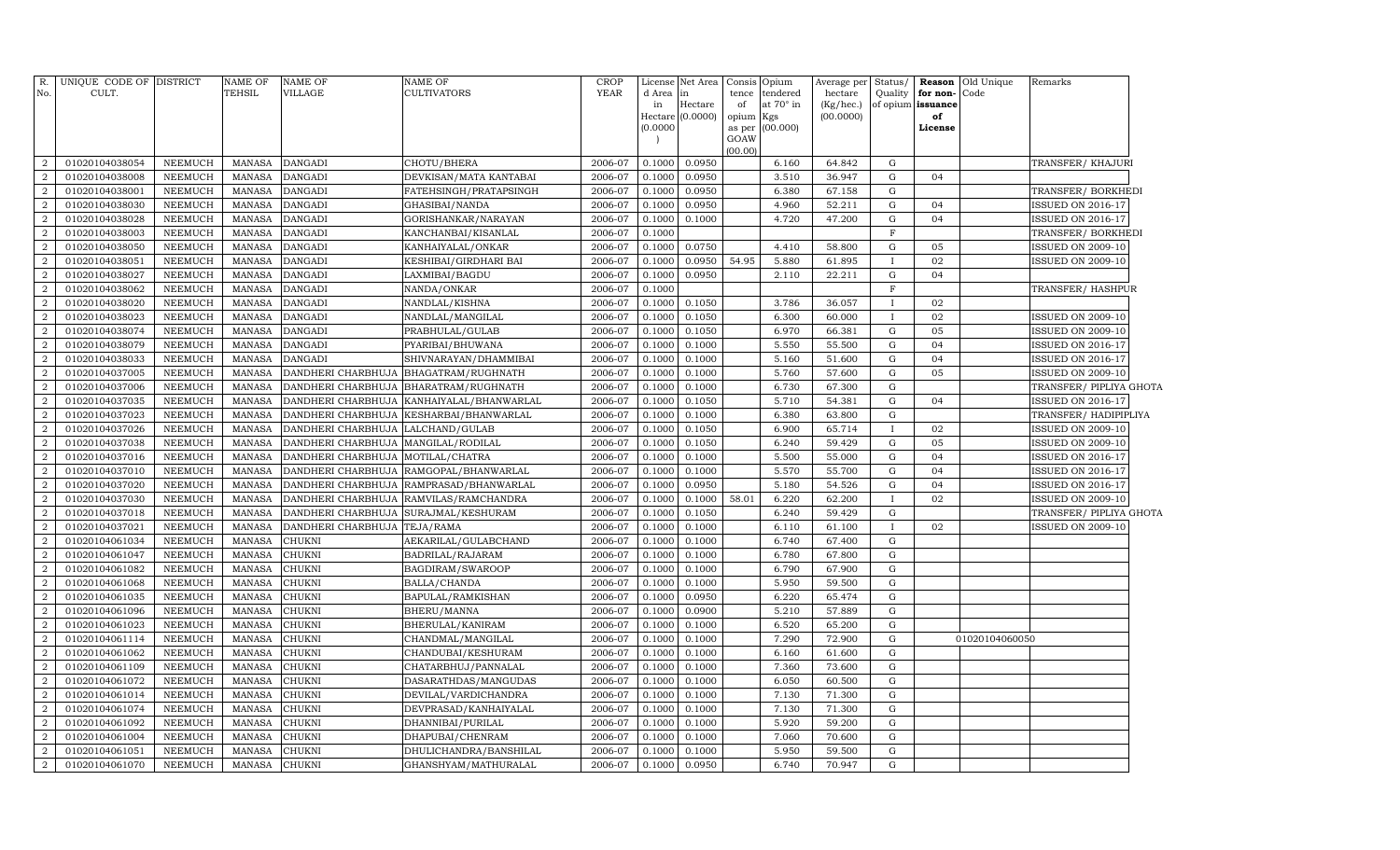| No.              | R. UNIQUE CODE OF DISTRICT<br>CULT. |                | <b>NAME OF</b><br>TEHSIL | <b>NAME OF</b><br><b>VILLAGE</b> | NAME OF<br>CULTIVATORS      | CROP<br><b>YEAR</b> | d Area in                            | License Net Area | Consis<br>tence | Opium<br>tendered | Average per<br>hectare | Status/<br>Quality | for non-          | <b>Reason</b> Old Unique<br>Code | Remarks                  |
|------------------|-------------------------------------|----------------|--------------------------|----------------------------------|-----------------------------|---------------------|--------------------------------------|------------------|-----------------|-------------------|------------------------|--------------------|-------------------|----------------------------------|--------------------------|
|                  |                                     |                |                          |                                  |                             |                     | in                                   | Hectare          | of              | at 70° in         | (Kg/hec.)              |                    | of opium issuance |                                  |                          |
|                  |                                     |                |                          |                                  |                             |                     |                                      | Hectare (0.0000) | opium           | Kgs               | (00.0000)              |                    | of                |                                  |                          |
|                  |                                     |                |                          |                                  |                             |                     | (0.0000)<br>$\overline{\phantom{a}}$ |                  | as per<br>GOAW  | (00.000)          |                        |                    | License           |                                  |                          |
|                  |                                     |                |                          |                                  |                             |                     |                                      |                  | (00.00)         |                   |                        |                    |                   |                                  |                          |
| $\overline{2}$   | 01020104061033                      | NEEMUCH        | <b>MANASA</b>            | <b>CHUKNI</b>                    | HEERALAL/GULAB              | 2006-07             | 0.1000                               | 0.1000           |                 | 7.710             | 77.100                 | G                  |                   |                                  |                          |
| $\overline{2}$   | 01020104061053                      | NEEMUCH        | <b>MANASA</b>            | CHUKNI                           | HEERALAL/SALAGRAM           | 2006-07             | 0.1000                               | 0.1000           |                 | 6.870             | 68.700                 | G                  |                   |                                  |                          |
| $\overline{2}$   | 01020104061005                      | NEEMUCH        | <b>MANASA</b>            | CHUKNI                           | KACHRULAL/GAMER             | 2006-07             | 0.1000                               | 0.0950           |                 | 7.590             | 79.895                 | ${\rm G}$          |                   |                                  |                          |
| $\overline{2}$   | 01020104061102                      | NEEMUCH        | <b>MANASA</b>            | CHUKNI                           | KANHAIYALAL/MANGILAL        | 2006-07             | 0.1000                               | 0.0950           |                 | 4.940             | 52.000                 | G                  | 04                |                                  | <b>ISSUED ON 2016-17</b> |
| $\overline{2}$   | 01020104061081                      | NEEMUCH        | <b>MANASA</b>            | CHUKNI                           | KANIRAM/BHAGIRATH           | 2006-07             | 0.1000                               | 0.1000           |                 | 6.040             | 60.400                 | G                  |                   |                                  |                          |
| $\overline{2}$   | 01020104061032                      | <b>NEEMUCH</b> | <b>MANASA</b>            | CHUKNI                           | KANWARLAL/MANGILAL          | 2006-07             | 0.1000                               | 0.0950           |                 | 5.840             | 61.474                 | G                  |                   |                                  |                          |
| $\overline{2}$   | 01020104061017                      | NEEMUCH        | <b>MANASA</b>            | CHUKNI                           | KHYALIRAM/RAMA              | 2006-07             | 0.1000                               | 0.1000           |                 | 6.900             | 69.000                 | $\mathbf G$        |                   |                                  |                          |
| $\overline{2}$   | 01020104061038                      | NEEMUCH        | <b>MANASA</b>            | CHUKNI                           | KISHANLAL/MOTILAL           | 2006-07             | 0.1000                               | 0.1000           |                 | 7.410             | 74.100                 | G                  |                   |                                  |                          |
| $\overline{2}$   | 01020104061086                      | <b>NEEMUCH</b> | <b>MANASA</b>            | CHUKNI                           | KISHANLAL/PANNALAL          | 2006-07             | 0.1000                               | 0.1000           |                 | 7.410             | 74.100                 | $\mathbf G$        |                   |                                  |                          |
| $\overline{2}$   | 01020104061031                      | NEEMUCH        | <b>MANASA</b>            | CHUKNI                           | MANGIBAI/CHAGANLAL          | 2006-07             | 0.1000                               | 0.0950           |                 | 6.070             | 63.895                 | G                  |                   |                                  |                          |
| $\overline{2}$   | 01020104061076                      | NEEMUCH        | <b>MANASA</b>            | CHUKNI                           | MANGILAL/BHANWARLAL PATIDAR | 2006-07             | 0.1000                               | 0.1000           |                 | 7.790             | 77.900                 | G                  |                   |                                  |                          |
| $\overline{2}$   | 01020104061026                      | <b>NEEMUCH</b> | <b>MANASA</b>            | CHUKNI                           | MANGILAL/BHANWARLAL RATHORE | 2006-07             | 0.1000                               | 0.1000           |                 | 7.150             | 71.500                 | G                  |                   |                                  |                          |
| $\overline{2}$   | 01020104061105                      | <b>NEEMUCH</b> | <b>MANASA</b>            | CHUKNI                           | MANGILAL/CHAGANLAL          | 2006-07             | 0.1000                               | 0.1000           |                 | 6.010             | 60.100                 | G                  |                   |                                  |                          |
| $\overline{2}$   | 01020104061037                      | <b>NEEMUCH</b> | <b>MANASA</b>            | CHUKNI                           | MANGILAL/GULABCHANDRA       | 2006-07             | 0.1000                               | 0.1000           |                 | 6.980             | 69.800                 | G                  |                   |                                  |                          |
| $\overline{2}$   | 01020104061003                      | <b>NEEMUCH</b> | <b>MANASA</b>            | CHUKNI                           | MANGILAL/KACHRU             | 2006-07             | 0.1000                               | 0.0950           |                 | 6.450             | 67.895                 | $\mathbf G$        |                   |                                  |                          |
| $\overline{2}$   | 01020104061001                      | <b>NEEMUCH</b> | <b>MANASA</b>            | CHUKNI                           | MANGILAL/KHYALIRAM          | 2006-07             | 0.1000                               | 0.1000           |                 | 7.940             | 79.400                 | G                  |                   |                                  |                          |
| $\overline{2}$   | 01020104061011                      | <b>NEEMUCH</b> | <b>MANASA</b>            | CHUKNI                           | MANGILAL/MODA               | 2006-07             | 0.1000                               | 0.1000           |                 | 6.970             | 69.700                 | $\mathbf G$        |                   |                                  |                          |
| $\overline{2}$   | 01020104061013                      | NEEMUCH        | <b>MANASA</b>            | CHUKNI                           | MANGILAL/RAJARAM            | 2006-07             | 0.1000                               | 0.1000           |                 | 6.840             | 68.400                 | G                  |                   |                                  |                          |
| $\overline{2}$   | 01020104061055                      | NEEMUCH        | <b>MANASA</b>            | CHUKNI                           | MANGUDAS/KISHANDAS          | 2006-07             | 0.1000                               | 0.1000           |                 | 6.100             | 61.000                 | G                  |                   |                                  |                          |
| $\overline{2}$   | 01020104061050                      | NEEMUCH        | <b>MANASA</b>            | CHUKNI                           | MANNALAL/KANWARLAL          | 2006-07             | 0.1000                               | 0.1000           |                 | 6.850             | 68.500                 | G                  |                   |                                  |                          |
| $\overline{2}$   | 01020104061052                      | <b>NEEMUCH</b> | <b>MANASA</b>            | CHUKNI                           | MANNALAL/RATANLAL           | 2006-07             | 0.1000                               | 0.1000           |                 | 6.770             | 67.700                 | G                  |                   |                                  |                          |
| $\overline{2}$   | 01020104061098                      | <b>NEEMUCH</b> | <b>MANASA</b>            | CHUKNI                           | MATHRIBAI/GORA              | 2006-07             | 0.1000                               | 0.0950           |                 | 5.760             | 60.632                 | G                  |                   |                                  |                          |
| $\overline{2}$   | 01020104061056                      | NEEMUCH        | <b>MANASA</b>            | CHUKNI                           | MATHRIBAI/HAJARI            | 2006-07             | 0.1000                               | 0.1000           |                 | 5.470             | 54.700                 | G                  | 04                |                                  | ISSUED ON 2018-19        |
| $\overline{2}$   | 01020104061089                      | NEEMUCH        | <b>MANASA</b>            | CHUKNI                           | MATHURALAL/NATHUJI          | 2006-07             | 0.1000                               | 0.0950           |                 | 6.690             | 70.421                 | G                  |                   |                                  |                          |
| $\overline{2}$   | 01020104061061                      | <b>NEEMUCH</b> | <b>MANASA</b>            | CHUKNI                           | MOJAMBAI/CHANDRA            | 2006-07             | 0.1000                               | 0.1050           |                 | 6.850             | 65.238                 | G                  |                   |                                  |                          |
| $\boldsymbol{2}$ | 01020104061024                      | NEEMUCH        | <b>MANASA</b>            | CHUKNI                           | NAGJI/PANNALAL              | 2006-07             | 0.1000                               | 0.1000           |                 | 7.170             | 71.700                 | G                  |                   |                                  |                          |
| $\overline{2}$   | 01020104061002                      | NEEMUCH        | <b>MANASA</b>            | CHUKNI                           | NANDLAL/AMRITRAM            | 2006-07             | 0.1000                               | 0.1000           |                 | 7.320             | 73.200                 | G                  |                   |                                  |                          |
| $\boldsymbol{2}$ | 01020104061022                      | NEEMUCH        | <b>MANASA</b>            | CHUKNI                           | NARAYAN/BHANWARLAL          | 2006-07             | 0.1000                               | 0.0950           |                 | 5.760             | 60.632                 | G                  |                   |                                  |                          |
| $\boldsymbol{2}$ | 01020104061027                      | NEEMUCH        | <b>MANASA</b>            | CHUKNI                           | NATHULAL/MULCHANDRA         | 2006-07             | 0.1000                               | 0.1000           |                 | 6.910             | 69.100                 | G                  |                   |                                  |                          |
| $\overline{2}$   | 01020104061077                      | <b>NEEMUCH</b> | <b>MANASA</b>            | CHUKNI                           | OMPRAKASH/BHAGATRAM         | 2006-07             | 0.1000                               | 0.0950           |                 | 6.650             | 70.000                 | G                  |                   |                                  |                          |
| $\overline{2}$   | 01020104061069                      | NEEMUCH        | <b>MANASA</b>            | CHUKNI                           | ONKARLAL/CHENRAM            | 2006-07             | 0.1000                               | 0.1000           |                 | 7.190             | 71.900                 | G                  |                   |                                  |                          |
| $\overline{2}$   | 01020104061063                      | <b>NEEMUCH</b> | <b>MANASA</b>            | CHUKNI                           | ONKARLAL/MATHURALAL         | 2006-07             | 0.1000                               | 0.0950           |                 | 6.500             | 68.421                 | G                  |                   |                                  |                          |
| $\overline{2}$   | 01020104061113                      | <b>NEEMUCH</b> | <b>MANASA</b>            | CHUKNI                           | PRABHULAL/VARDICHAND        | 2006-07             | 0.1000                               | 0.1000           |                 | 5.820             | 58.200                 | G                  | 05                |                                  | <b>ISSUED ON 2009-10</b> |
| $\boldsymbol{2}$ | 01020104061044                      | NEEMUCH        | <b>MANASA</b>            | CHUKNI                           | PURALAL/MEGHA               | 2006-07             | 0.1000                               | 0.1000           |                 | 6.880             | 68.800                 | G                  |                   |                                  |                          |
| $\boldsymbol{2}$ | 01020104061071                      | NEEMUCH        | <b>MANASA</b>            | CHUKNI                           | PYARCHANDRA/RAMPRASAD       | 2006-07             | 0.1000                               | 0.1000           |                 | 7.080             | 70.800                 | G                  |                   |                                  |                          |
| $\boldsymbol{2}$ | 01020104061088                      | NEEMUCH        | <b>MANASA</b>            | CHUKNI                           | PYARIBAI/DALUJI             | 2006-07             | 0.1000                               | 0.0950           |                 | 4.380             | 46.105                 | G                  | 04                |                                  |                          |
| $\overline{2}$   | 01020104061060                      | NEEMUCH        | <b>MANASA</b>            | CHUKNI                           | RAJMAL/BALRAM               | 2006-07             | 0.1000                               | 0.1000           |                 | 5.990             | 59.900                 | G                  |                   |                                  |                          |
| $\boldsymbol{2}$ | 01020104061059                      | NEEMUCH        | <b>MANASA</b>            | CHUKNI                           | RAJMAL/BHAWSINGH            | 2006-07             | 0.1000                               | 0.1000           |                 | 6.350             | 63.500                 | G                  |                   |                                  |                          |
| $\overline{2}$   | 01020104061015                      | <b>NEEMUCH</b> | <b>MANASA</b>            | CHUKNI                           | RAMESHCHANDRA/AEKARILAL     | 2006-07             | 0.1000                               | 0.1000           |                 | 6.860             | 68.600                 | $\mathbf G$        |                   |                                  |                          |
| $\boldsymbol{2}$ | 01020104061009                      | <b>NEEMUCH</b> | <b>MANASA</b>            | CHUKNI                           | RAMESHCHANDRA/SITABAI       | 2006-07             | 0.1000                               | 0.0950           |                 | 6.540             | 68.842                 | G                  |                   |                                  |                          |
| $\overline{2}$   | 01020104061049                      | <b>NEEMUCH</b> | <b>MANASA</b>            | CHUKNI                           | RAMESHWAR/KHYALIRAM         | 2006-07             | 0.1000                               | 0.1000           |                 | 7.010             | 70.100                 | G                  |                   |                                  |                          |
| $\overline{2}$   | 01020104061066                      | <b>NEEMUCH</b> | <b>MANASA</b>            | CHUKNI                           | RAMESHWAR/KISHANLAL         | 2006-07             | 0.1000                               | 0.1000           |                 | 7.240             | 72.400                 | G                  |                   |                                  |                          |
| $\boldsymbol{2}$ | 01020104061041                      | NEEMUCH        | <b>MANASA</b>            | CHUKNI                           | RAMKRISHNA/MOTILAL          | 2006-07             | 0.1000                               | 0.1000           |                 | 7.370             | 73.700                 | G                  |                   |                                  |                          |
| $\overline{a}$   | 01020104061025                      | NEEMUCH        | MANASA                   | <b>CHUKNI</b>                    | RAMKUNWARBAI/PYARCHANDRA    | 2006-07             | 0.1000                               | 0.0950           |                 | 5.900             | 62.105                 | $\mathbf G$        |                   |                                  |                          |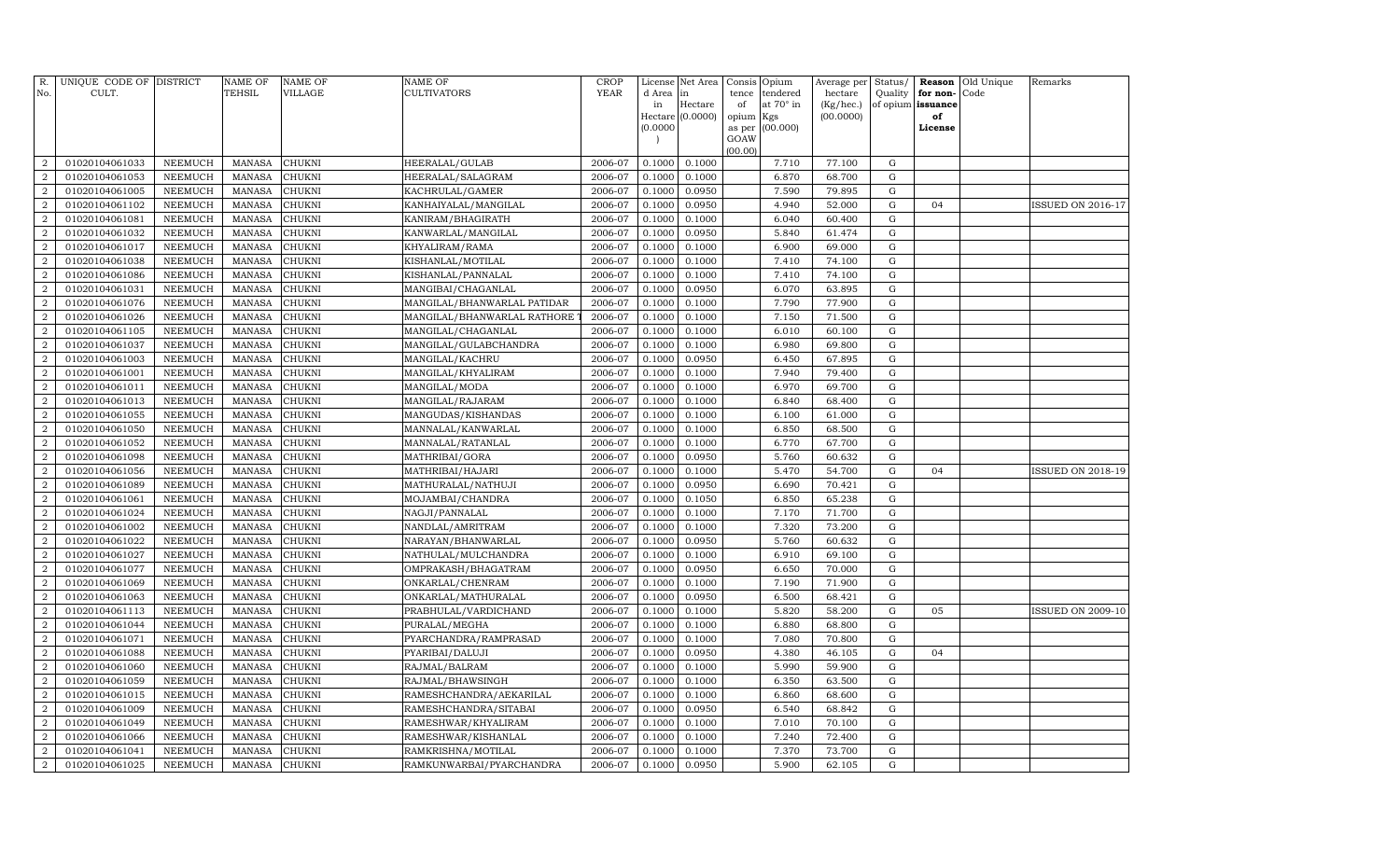| R.<br>No.        | UNIQUE CODE OF DISTRICT<br>CULT. |                                  | NAME OF<br>TEHSIL              | NAME OF<br>VILLAGE   | NAME OF<br>CULTIVATORS                     | <b>CROP</b><br>YEAR | License<br>d Area | Net Area<br>in   | Consis<br>tence | Opium<br>tendered | Average per<br>hectare | Status/<br>Quality       | Reason<br>for non- | Old Unique<br>Code | Remarks                  |
|------------------|----------------------------------|----------------------------------|--------------------------------|----------------------|--------------------------------------------|---------------------|-------------------|------------------|-----------------|-------------------|------------------------|--------------------------|--------------------|--------------------|--------------------------|
|                  |                                  |                                  |                                |                      |                                            |                     | in                | Hectare          | of              | at 70° in         | (Kg/hec.)              |                          | of opium issuance  |                    |                          |
|                  |                                  |                                  |                                |                      |                                            |                     |                   | Hectare (0.0000) | opium           | Kgs               | (00.0000)              |                          | of                 |                    |                          |
|                  |                                  |                                  |                                |                      |                                            |                     | (0.0000)          |                  | as per<br>GOAW  | (00.000)          |                        |                          | License            |                    |                          |
|                  |                                  |                                  |                                |                      |                                            |                     |                   |                  | (00.00)         |                   |                        |                          |                    |                    |                          |
| 2                | 01020104061042                   | NEEMUCH                          | <b>MANASA</b>                  | <b>CHUKNI</b>        | RAMNIWAS/KESHURAM                          | 2006-07             | 0.1000            | 0.1000           |                 | 5.690             | 56.900                 | G                        | 05                 |                    | <b>ISSUED ON 2009-10</b> |
| $\overline{2}$   | 01020104061020                   | <b>NEEMUCH</b>                   | <b>MANASA</b>                  | CHUKNI               | RAMPRASAD/SALAGRAM                         | 2006-07             | 0.1000            | 0.1000           |                 | 6.730             | 67.300                 | ${\rm G}$                |                    |                    |                          |
| $\overline{2}$   | 01020104061075                   | <b>NEEMUCH</b>                   | <b>MANASA</b>                  | <b>CHUKNI</b>        | RAMPRATAP/KISHANLAL                        | 2006-07             | 0.1000            | 0.1000           |                 | 7.130             | 71.300                 | ${\rm G}$                |                    |                    |                          |
| $\overline{a}$   | 01020104061036                   | <b>NEEMUCH</b>                   | <b>MANASA</b>                  | CHUKNI               | SABUBAI/JAGANNATH                          | 2006-07             | 0.1000            | 0.1000           |                 | 6.870             | 68.700                 | G                        |                    |                    |                          |
| $\overline{2}$   | 01020104061094                   | <b>NEEMUCH</b>                   | <b>MANASA</b>                  | <b>CHUKNI</b>        | SADDA/CHATRA                               | 2006-07             | 0.1000            | 0.1000           |                 | 4.407             | 44.070                 | $\bf{I}$                 | 02                 |                    |                          |
| $\boldsymbol{2}$ | 01020104061006                   | <b>NEEMUCH</b>                   | <b>MANASA</b>                  | <b>CHUKNI</b>        | SAJJANBAI/HEERALAL                         | 2006-07             | 0.1000            | 0.1000           |                 | 6.810             | 68.100                 | ${\rm G}$                |                    |                    |                          |
| 2                | 01020104061028                   | <b>NEEMUCH</b>                   | <b>MANASA</b>                  | <b>CHUKNI</b>        | SALAGRAM/BHURA                             | 2006-07             | 0.1000            | 0.0900           |                 | 6.910             | 76.778                 | ${\rm G}$                |                    |                    |                          |
| $\overline{a}$   | 01020104061048                   | <b>NEEMUCH</b>                   | <b>MANASA</b>                  | CHUKNI               | SHANKARLAL/VARDICHANDRA                    | 2006-07             | 0.1000            | 0.1000           |                 | 6.980             | 69.800                 | G                        |                    |                    |                          |
| $\overline{2}$   | 01020104061108                   | NEEMUCH                          | MANASA                         | CHUKNI               | SHANTILAL/MANGILAL                         | 2006-07             | 0.1000            | 0.1000           |                 | 6.640             | 66.400                 | ${\rm G}$                |                    |                    |                          |
| $\overline{2}$   | 01020104061040                   | <b>NEEMUCH</b>                   | <b>MANASA</b>                  | CHUKNI               | BAMNIBAI/SHIVLAL                           | 2006-07             | 0.1000            | 0.1000           |                 | 6.040             | 60.400                 | ${\rm G}$                |                    |                    | NAME CHANGE              |
| $\overline{2}$   | 01020104061073                   | <b>NEEMUCH</b>                   | <b>MANASA</b>                  | CHUKNI               | SHOBHARAM/PRABHULAL                        | 2006-07             | 0.1000            | 0.1000           |                 | 6.370             | 63.700                 | ${\rm G}$                |                    |                    |                          |
| $\overline{2}$   | 01020104061112                   | <b>NEEMUCH</b>                   | <b>MANASA</b>                  | CHUKNI               | SURAJBAI/RAMESHWAR                         | 2006-07             | 0.1000            | 0.1000           |                 | 6.930             | 69.300                 | ${\rm G}$                |                    |                    |                          |
| $\overline{2}$   | 01020104061021                   | <b>NEEMUCH</b>                   | <b>MANASA</b>                  | <b>CHUKNI</b>        | SURESHKUMAR/GORISHANKAR                    | 2006-07             | 0.1000            | 0.1000           |                 | 6.960             | 69.600                 | ${\rm G}$                |                    |                    |                          |
| $\overline{2}$   | 01020104061008                   | <b>NEEMUCH</b>                   | <b>MANASA</b>                  | <b>CHUKNI</b>        | TULSIRAM/BAPULAL                           | 2006-07             | 0.1000            | 0.0950           |                 | 6.570             | 69.158                 | ${\rm G}$                |                    |                    |                          |
| $\overline{2}$   | 01020104061095                   | <b>NEEMUCH</b>                   | <b>MANASA</b>                  | <b>CHUKNI</b>        | UDAIRAM/LAXMICHANDRA                       | 2006-07             | 0.1000            | 0.1000           |                 | 6.000             | 60.000                 | ${\rm G}$                |                    |                    |                          |
| $\overline{1}$   | 01020104020095                   | <b>NEEMUCH</b>                   | <b>MANASA</b>                  | CHOWKADI             | AMARCHAND/ NANALAL                         | 2006-07             | 0.1000            | 0.1000           |                 | 5.500             | 55.000                 | ${\rm G}$                | 04                 |                    | <b>ISSUED ON 2016-17</b> |
|                  | 01020104020093                   | <b>NEEMUCH</b>                   | <b>MANASA</b>                  | CHOWKADI             | AMRATLAL/SUKHALAL                          | 2006-07             | 0.1000            | 0.1000           |                 | 6.230             | 62.300                 | ${\rm G}$                |                    |                    |                          |
|                  | 01020104020026                   | <b>NEEMUCH</b>                   | <b>MANASA</b>                  | CHOWKADI             | <b>BABRU/ NANA</b>                         | 2006-07             | 0.1000            | 0.0950           |                 | 5.560             | 58.526                 | ${\rm G}$                | 05                 |                    | <b>ISSUED ON 2009-10</b> |
|                  | 01020104020068                   | <b>NEEMUCH</b>                   | <b>MANASA</b>                  | CHOWKADI             | BABRU/BHERULAL                             | 2006-07             | 0.1000            | 0.1000           |                 | 5.770             | 57.700                 | ${\rm G}$                | 05                 |                    | <b>ISSUED ON 2009-10</b> |
|                  | 01020104020148                   | <b>NEEMUCH</b>                   | <b>MANASA</b>                  | CHOWKADI             | BABULAL/SHANKARLAL                         | 2006-07             | 0.1000            | 0.0900           |                 | 5.520             | 61.333                 | ${\rm G}$                |                    |                    |                          |
|                  | 01020104020099                   | <b>NEEMUCH</b>                   | <b>MANASA</b>                  | <b>CHOWKADI</b>      | BADRILAL/ BHAWARLAL                        | 2006-07             | 0.1000            | 0.0950           |                 | 6.640             | 69.895                 | $\mathbf G$              |                    |                    |                          |
|                  | 01020104020154                   | <b>NEEMUCH</b>                   | <b>MANASA</b>                  | CHOWKADI             | <b>BALI BAI/NONDRAM</b>                    | 2006-07             | 0.1000            | 0.0900           |                 | 5.130             | 57.000                 | ${\bf G}$                | 05                 |                    | <b>ISSUED ON 2009-10</b> |
|                  | 01020104020034                   | NEEMUCH                          | <b>MANASA</b>                  | CHOWKADI             | BANSHILAL/MOHANLAL                         | 2006-07             | 0.1000            | 0.1000           |                 | 6.020             | 60.200                 | ${\bf G}$                |                    |                    |                          |
| -1               | 01020104020117                   | <b>NEEMUCH</b>                   | <b>MANASA</b>                  | CHOWKADI             | BASANTI BAI/SUKHLAL                        | 2006-07             | 0.1000            | 0.0950           |                 | 5.090             | 53.579                 | ${\rm G}$                | 04                 |                    | <b>ISSUED ON 2016-17</b> |
|                  | 01020104020127                   | <b>NEEMUCH</b>                   | <b>MANASA</b>                  | CHOWKADI             | BASANTILAL/GORILAL                         | 2006-07             | 0.1000            | 0.0950           |                 | 6.370             | 67.053                 | ${\bf G}$                |                    |                    |                          |
|                  | 01020104020130                   | <b>NEEMUCH</b>                   | <b>MANASA</b>                  | CHOWKADI             | BHAGCHAND/ NARAYAN                         | 2006-07             | 0.1000            | 0.0950           | 55.70           | 5.180             | 54.526                 |                          | 02                 |                    | <b>ISSUED ON 2009-10</b> |
|                  | 01020104020038                   | <b>NEEMUCH</b>                   | <b>MANASA</b>                  | CHOWKADI             | BHAGCHAND/BHERULAL                         | 2006-07             | 0.1000            | 0.1000           |                 | 6.110             | 61.100                 | ${\rm G}$                |                    |                    |                          |
|                  | 01020104020106                   | <b>NEEMUCH</b>                   | <b>MANASA</b>                  | CHOWKADI             | BHAGWANLAL/HIRALAL                         | 2006-07             | 0.1000            | 0.1000           |                 | 7.240             | 72.400                 | ${\rm G}$                |                    |                    |                          |
|                  | 01020104020042                   | <b>NEEMUCH</b>                   | <b>MANASA</b>                  | CHOWKADI             | BHANWARI BAI/ MODI RAM                     | 2006-07             | 0.1000            | 0.1000           |                 | 6.380             | 63.800                 | ${\rm G}$                |                    |                    |                          |
|                  | 01020104020113                   | <b>NEEMUCH</b>                   | <b>MANASA</b>                  | CHOWKADI             | BHANWARLAL/KAJOD                           | 2006-07             | 0.1000            | 0.1000           |                 | 5.970             | 59.700                 | ${\rm G}$                |                    |                    |                          |
|                  | 01020104020129                   | NEEMUCH                          | MANASA                         | CHOWKADI             | BHAWARLAL/DHURAJI                          | 2006-07             | 0.1000            | 0.0900           |                 | 5.630             | 62.556                 | ${\rm G}$                |                    |                    |                          |
|                  | 01020104020049                   | <b>NEEMUCH</b>                   | MANASA                         | CHOWKADI             | BHAWARLAL/GORILAL                          | 2006-07             | 0.1000            | 0.0950           |                 | 6.320             | 66.526                 | ${\rm G}$                |                    |                    |                          |
|                  | 01020104020223                   | NEEMUCH                          | <b>MANASA</b>                  | CHOWKADI             | BHAWARLAL/LALU JI                          | 2006-07             | 0.1000            | 0.0950           | 50.94           | 5.110             | 53.789                 | $\mathbf{I}$             | 02                 |                    |                          |
|                  | 01020104020007                   | <b>NEEMUCH</b>                   | <b>MANASA</b>                  | CHOWKADI             | BHERULAL / MANGILAL                        | 2006-07             | 0.1000            | 0.0950           |                 | 5.980             | 62.947                 | ${\rm G}$                |                    |                    | NAME CHANGE              |
|                  | 01020104020087                   | NEEMUCH                          | <b>MANASA</b>                  | CHOWKADI             | BHUWANISHANKAR/PARTHA                      | 2006-07             | 0.1000            | 0.0950           |                 | 6.860             | 72.211                 | ${\bf G}$<br>${\rm G}$   | 05                 |                    |                          |
|                  | 01020104020105                   | <b>NEEMUCH</b>                   | <b>MANASA</b>                  | CHOWKADI             | BOTLAL/ GANGARAM                           | 2006-07             | 0.1000            | 0.0950           |                 | 5.600             | 58.947                 |                          |                    |                    | <b>ISSUED ON 2009-10</b> |
|                  | 01020104020018                   | <b>NEEMUCH</b>                   | <b>MANASA</b>                  | CHOWKADI             | BOTLAL/NARAYAN                             | 2006-07             | 0.1000            | 0.0950           |                 | 6.290             | 66.211                 | ${\rm G}$                |                    |                    |                          |
|                  | 01020104020013<br>01020104020021 | <b>NEEMUCH</b><br><b>NEEMUCH</b> | <b>MANASA</b><br><b>MANASA</b> | CHOWKADI<br>CHOWKADI | CHHAGANLAL/BHERULAL                        | 2006-07<br>2006-07  | 0.1000<br>0.1000  | 0.0900<br>0.1000 |                 | 5.680<br>5.950    | 63.111<br>59.500       | ${\rm G}$<br>$\mathbf G$ |                    |                    |                          |
|                  |                                  | <b>NEEMUCH</b>                   | <b>MANASA</b>                  | CHOWKADI             | CHHAGANLAL/MEGHA                           | 2006-07             | 0.1000            | 0.1000           |                 | 5.690             | 56.900                 | ${\rm G}$                | 05                 |                    |                          |
|                  | 01020104020037<br>01020104020118 | <b>NEEMUCH</b>                   | <b>MANASA</b>                  | CHOWKADI             | CHHAGANLAL/MOTI<br>CHHAGNI BAI/ GHEESA LAL | 2006-07             | 0.1000            | 0.0950           |                 | 6.260             | 65.895                 | ${\bf G}$                |                    |                    |                          |
|                  | 01020104020005                   | <b>NEEMUCH</b>                   | <b>MANASA</b>                  | CHOWKADI             | DAMARJI/CHUNNILAL                          | 2006-07             | 0.1000            | 0.1000           |                 | 6.800             | 68.000                 | ${\rm G}$                |                    |                    |                          |
|                  | 01020104020024                   | NEEMUCH                          | <b>MANASA</b>                  | CHOWKADI             | DEVILAL/GOPILAL                            | 2006-07             | 0.1000            | 0.0950           |                 | 6.580             | 69.263                 | ${\rm G}$                |                    |                    |                          |
|                  |                                  |                                  |                                |                      |                                            | 2006-07             | 0.1000            | 0.1000           |                 | 5.150             | 51.500                 | ${\rm G}$                | 04                 |                    |                          |
|                  | 01020104020071                   | <b>NEEMUCH</b>                   | <b>MANASA</b>                  | CHOWKADI             | DEVILAL/VARDICHAND                         |                     |                   |                  |                 |                   |                        |                          |                    |                    |                          |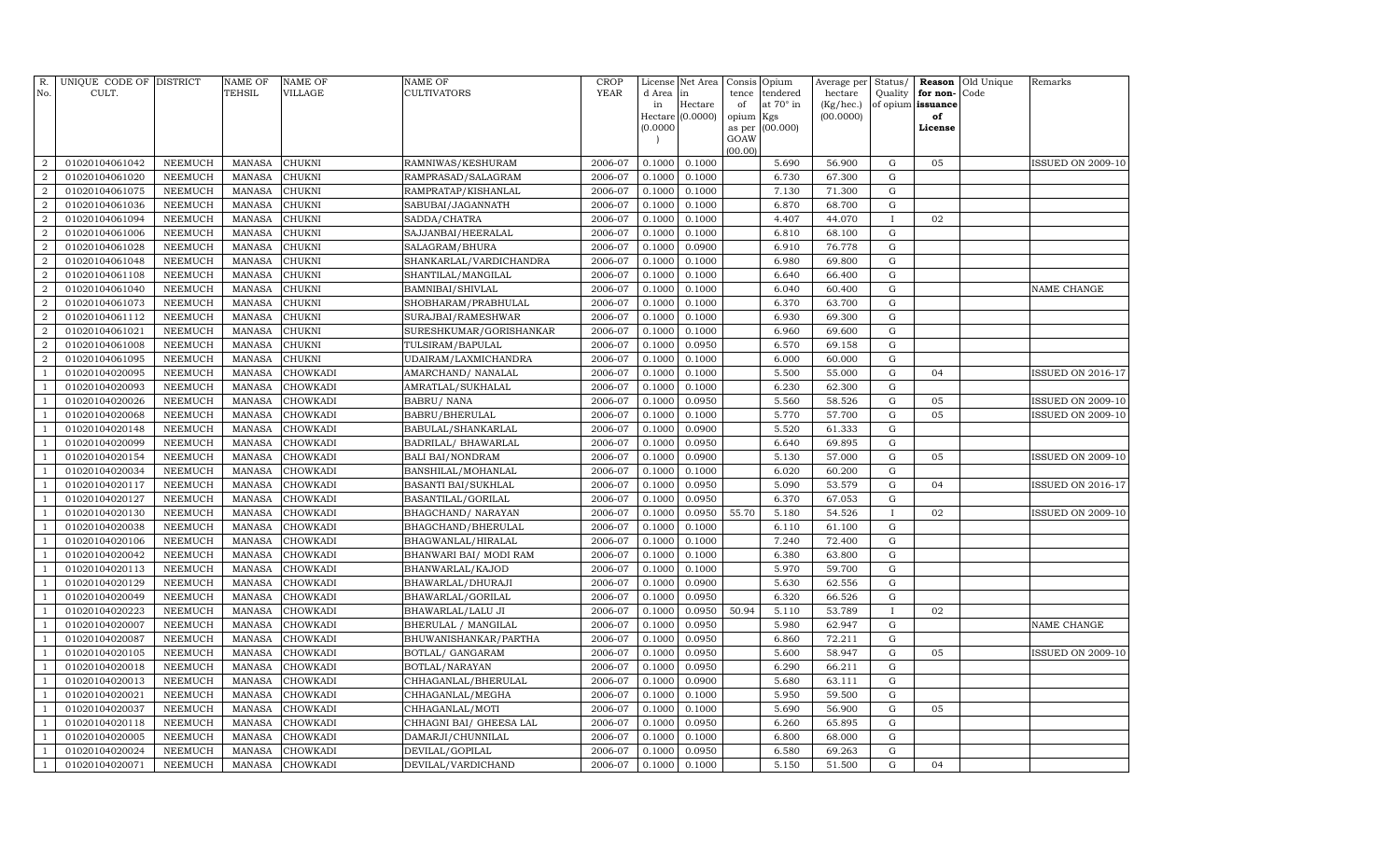| Hectare<br>at 70° in<br>(Kg/hec.)<br>of opium issuance<br>in<br>of<br>Hectare (0.0000)<br>(00.0000)<br>opium<br>Kgs<br>of<br>(0.0000)<br>(00.000)<br>as per<br>License<br>GOAW<br>(00.00)<br>2006-07<br>0.1000<br>67.700<br>${\rm G}$<br>01020104020081<br><b>NEEMUCH</b><br><b>MANASA</b><br><b>CHOWKADI</b><br>DHAPU BAI/AMARCHAND<br>0.1000<br>6.770<br>$\mathbf{1}$<br>0.1000<br>6.210<br>$\mathbf{1}$<br>01020104020006<br><b>NEEMUCH</b><br><b>MANASA</b><br><b>CHOWKADI</b><br>DHAPUBAI/BHERULAL<br>2006-07<br>0.1000<br>62.100<br>G<br>2006-07<br>0.1000<br>01020104020126<br><b>NEEMUCH</b><br><b>MANASA</b><br>CHOWKADI<br>DINESHCHAND/CHUNNILAL<br>0.1000<br>62.65<br>6.900<br>69.000<br>02<br>$\mathbf{1}$<br>$\mathbf{I}$<br>0.1000<br>01020104020191<br><b>NEEMUCH</b><br><b>MANASA</b><br><b>CHOWKADI</b><br>DINESH/KANHAIYALAL<br>2006-07<br>0.1000<br>6.070<br>60.700<br>${\rm G}$<br>$\mathbf{1}$<br>01020104020066<br><b>NEEMUCH</b><br><b>MANASA</b><br>CHOWKADI<br>FULCHAND/NANALAL<br>2006-07<br>0.1000<br>0.1000<br>5.740<br>57.400<br>${\rm G}$<br>05<br>$\mathbf{1}$<br>01020104020098<br><b>NEEMUCH</b><br><b>MANASA</b><br>CHOWKADI<br>2006-07<br>0.1000<br>0.0950<br>5.210<br>54.842<br>${\rm G}$<br>04<br>$\mathbf{1}$<br>GHISALAL/ NARAYAN TELI<br>01020104020164<br><b>NEEMUCH</b><br><b>MANASA</b><br>CHOWKADI<br>2006-07<br>0.1000<br>0.1000<br>6.000<br>60.000<br>${\rm G}$<br>$\mathbf{1}$<br>GHISALAL/DEVA JI<br>01020104020224<br><b>NEEMUCH</b><br><b>MANASA</b><br>CHOWKADI<br>2006-07<br>0.1000<br>0.1000<br>6.820<br>68.200<br>${\rm G}$<br>$\mathbf{1}$<br>GHISALAL/NANDA<br>$\mathbf G$<br>$\mathbf{1}$<br>01020104020008<br><b>NEEMUCH</b><br><b>MANASA</b><br>CHOWKADI<br>2006-07<br>0.1000<br>0.0950<br>5.970<br>62.842<br>GISHALAL/VARDICHAND<br>$\mathbf{1}$<br>01020104020189<br><b>NEEMUCH</b><br>2006-07<br>0.1000<br>0.0900<br>5.500<br>61.111<br>$\mathbf G$<br><b>MANASA</b><br><b>CHOWKADI</b><br>GITA BAI/RADHESHYAM<br>01020104020179<br><b>NEEMUCH</b><br><b>MANASA</b><br><b>CHOWKADI</b><br>2006-07<br>0.1000<br>0.1000<br>6.640<br>${\rm G}$<br>$\mathbf{1}$<br>GOPAL/NANALAL<br>66.400<br>2006-07<br>0.0950<br>6.510<br>${\bf G}$<br>$\mathbf{1}$<br>01020104020076<br><b>NEEMUCH</b><br><b>MANASA</b><br>CHOWKADI<br>GOPALDAS./PRABHU DAS<br>0.1000<br>68.526<br>2006-07<br>0.1000<br>0.1050<br>57.50<br>5.950<br>56.667<br>$\mathbf{1}$<br>01020104020120<br><b>NEEMUCH</b><br><b>MANASA</b><br>CHOWKADI<br>GOURILAL/ROOPA DHAKAD<br>02<br>$\mathbf{I}$<br>0.0950<br>5.240<br>$\mathbf{1}$<br>01020104020119<br><b>NEEMUCH</b><br><b>MANASA</b><br>CHOWKADI<br>HANSARAJ/GANGARAM<br>2006-07<br>0.1000<br>55.158<br>${\rm G}$<br>04<br>2006-07<br>0.1000<br>5.700<br>57.000<br>${\bf G}$<br>$\mathbf{1}$<br>01020104020036<br><b>NEEMUCH</b><br><b>MANASA</b><br>CHOWKADI<br>HANSRAJ/CHUNNILAL<br>0.1000<br>05<br>6.720<br>$\mathbf{1}$<br>01020104020150<br><b>NEEMUCH</b><br><b>MANASA</b><br>CHOWKADI<br>2006-07<br>0.1000<br>0.1000<br>60.83<br>67.200<br>02<br>HEMRAJ/RODILAL<br>$\mathbf{I}$<br>2006-07<br>0.0950<br>01020104020107<br><b>NEEMUCH</b><br><b>MANASA</b><br>CHOWKADI<br>HIRALAL/CHHAGANLAL<br>0.1000<br>6.500<br>68.421<br>${\rm G}$<br>$\mathbf{1}$<br>01020104020190<br><b>NEEMUCH</b><br><b>MANASA</b><br>CHOWKADI<br>2006-07<br>0.1000<br>0.0950<br>6.010<br>63.263<br>${\rm G}$<br>$\overline{1}$<br>JADAV CHAND/GORILAL<br>2006-07<br>01020104020045<br><b>NEEMUCH</b><br><b>MANASA</b><br>CHOWKADI<br>JADAVCHAND/UDAILAL<br>0.1000<br>0.1050<br>6.770<br>64.476<br>${\rm G}$<br>$\overline{1}$<br>$\mathbf{1}$<br>01020104020072<br><b>NEEMUCH</b><br><b>MANASA</b><br>CHOWKADI<br>JHAMKU BAI/PRATHVIRAJ<br>2006-07<br>0.1000<br>0.1000<br>5.820<br>58.200<br>${\rm G}$<br>05<br>63.789<br>$\mathbf G$<br><b>MANASA</b><br>CHOWKADI<br>2006-07<br>0.1000<br>0.0950<br>6.060<br>$\overline{1}$<br>01020104020170<br>NEEMUCH<br>KAILASH/BHAWARLAL<br><b>NEEMUCH</b><br>2006-07<br>0.1000<br>0.0950<br>60.83<br>6.230<br>65.579<br>$\mathbf{1}$<br>01020104020146<br><b>MANASA</b><br><b>CHOWKADI</b><br>KAILASH/KANHAIYALAL<br>02<br><b>I</b><br>MANASA<br>2006-07<br>0.1000<br>0.1000<br>50.89<br>5.420<br>54.200<br>02<br>$\mathbf{1}$<br>01020104020096<br>NEEMUCH<br><b>CHOWKADI</b><br>KAMLI BAI/HIRALAL<br>$\mathbf{I}$<br><b>NEEMUCH</b><br>2006-07<br>0.1000<br>0.1000<br>6.640<br>02<br>$\mathbf{1}$<br>01020104020168<br><b>MANASA</b><br>CHOWKADI<br>KAMLI BAI/NATHULAL<br>62.00<br>66.400<br>$\mathbf{I}$<br>2006-07<br>0.1000<br>0.1000<br>5.610<br>56.100<br>${\rm G}$<br>05<br>$\mathbf{1}$<br>01020104020172<br><b>NEEMUCH</b><br><b>MANASA</b><br>CHOWKADI<br>KANHAIYALAL/BOTLAL<br>0.0950<br>5.420<br>05<br>$\mathbf{1}$<br>01020104020054<br><b>NEEMUCH</b><br><b>MANASA</b><br>CHOWKADI<br>KANHAIYALAL/MANGILAL<br>2006-07<br>0.1000<br>57.053<br>${\rm G}$<br>2006-07<br>6.470<br>${\bf G}$<br>01020104020178<br><b>NEEMUCH</b><br><b>MANASA</b><br>CHOWKADI<br>KANHEYALAL/KASHIRAM<br>0.1000<br>0.1000<br>64.700<br>$\overline{1}$<br>${\rm G}$<br>01020104020103<br><b>NEEMUCH</b><br><b>MANASA</b><br>CHOWKADI<br>2006-07<br>0.1000<br>0.1000<br>6.640<br>66.400<br>$\mathbf{1}$<br>KANKU BAI / CHHAGANLAL<br>2006-07<br>0.1000<br>${\bf G}$<br>01020104020141<br><b>NEEMUCH</b><br><b>MANASA</b><br>CHOWKADI<br>KESHI BAI/MADANLAL<br>0.1000<br>6.480<br>64.800<br>$\overline{1}$<br>01020104020057<br><b>NEEMUCH</b><br>CHOWKADI<br>2006-07<br>0.1000<br>0.1000<br>67.69<br>7.210<br>02<br>$\mathbf{1}$<br><b>MANASA</b><br>KESHURAM/BHAGCHAND<br>72.100<br><b>ISSUED ON 2009-10</b><br>$\mathbf{I}$<br>2006-07<br>6.440<br>67.789<br>${\bf G}$<br>01020104020003<br><b>NEEMUCH</b><br><b>MANASA</b><br>CHOWKADI<br>KESHURAM/LALURAM<br>0.1000<br>0.0950<br>$\overline{1}$<br>6.240<br>${\rm G}$<br><b>NEEMUCH</b><br>CHOWKADI<br>2006-07<br>0.1000<br>0.0950<br>65.684<br>01020104020033<br><b>MANASA</b><br>KISHANLAL/BHANWARLAL<br>$\overline{1}$<br>$\mathbf G$<br><b>MANASA</b><br>CHOWKADI<br>2006-07<br>0.1000<br>0.1000<br>6.080<br>60.800<br>$\overline{1}$<br>01020104020208<br>NEEMUCH<br>LABHCHAND/BHAWARLAL<br><b>NEEMUCH</b><br>2006-07<br>0.1000<br>0.0950<br>5.910<br>62.211<br>$\mathbf G$<br>$\mathbf{1}$<br>01020104020108<br><b>MANASA</b><br><b>CHOWKADI</b><br>LABHCHAND/CHHAGANLAL DHAKAD<br>2006-07<br>0.1000<br>0.1000<br>58.97<br>6.180<br>61.800<br>01020104020195<br><b>NEEMUCH</b><br><b>MANASA</b><br>CHOWKADI<br>LABHCHAND/MATHURALAL<br>02<br><b>ISSUED ON 2009-10</b><br>5.430<br>${\rm G}$<br>05<br>$\overline{1}$<br>01020104020162<br><b>NEEMUCH</b><br><b>MANASA</b><br>CHOWKADI<br>LABHCHAND/SHANKARLAL<br>2006-07<br>0.1000<br>0.0950<br>57.158<br><b>ISSUED ON 2009-10</b><br>${\bf G}$<br>01020104020159<br><b>NEEMUCH</b><br><b>MANASA</b><br>CHOWKADI<br>LAXMICHAND/RODILAL<br>2006-07<br>0.1000<br>0.1000<br>6.050<br>60.500<br>$\overline{1}$<br>01020104020017<br><b>NEEMUCH</b><br><b>MANASA</b><br>CHOWKADI<br>MANGILAL/ MODAJI<br>2006-07<br>0.1000<br>0.1000<br>55.10<br>5.950<br>59.500<br>02<br>$\overline{1}$<br><b>ISSUED 2009-10</b><br>T<br>2006-07<br>6.570<br>69.158<br>$\mathbf G$<br>01020104020133<br><b>NEEMUCH</b><br><b>MANASA</b><br>CHOWKADI<br>MANGILAL/DIPA BALAI<br>0.1000<br>0.0950<br>$\overline{1}$<br>59.579<br>${\rm G}$<br><b>NEEMUCH</b><br>CHOWKADI<br>2006-07<br>0.1000<br>0.0950<br>5.660<br>05<br>01020104020023<br><b>MANASA</b><br>MANGILAL/KARU | R.<br>No. | UNIQUE CODE OF DISTRICT<br>CULT. | <b>NAME OF</b><br>TEHSIL | <b>NAME OF</b><br><b>VILLAGE</b> | NAME OF<br><b>CULTIVATORS</b> | <b>CROP</b><br><b>YEAR</b> | License<br>d Area | Net Area<br>in | Consis<br>tence | Opium<br>tendered | Average per<br>hectare | Status/<br>Quality | Reason<br>for non- | Old Unique<br>Code | Remarks                  |
|------------------------------------------------------------------------------------------------------------------------------------------------------------------------------------------------------------------------------------------------------------------------------------------------------------------------------------------------------------------------------------------------------------------------------------------------------------------------------------------------------------------------------------------------------------------------------------------------------------------------------------------------------------------------------------------------------------------------------------------------------------------------------------------------------------------------------------------------------------------------------------------------------------------------------------------------------------------------------------------------------------------------------------------------------------------------------------------------------------------------------------------------------------------------------------------------------------------------------------------------------------------------------------------------------------------------------------------------------------------------------------------------------------------------------------------------------------------------------------------------------------------------------------------------------------------------------------------------------------------------------------------------------------------------------------------------------------------------------------------------------------------------------------------------------------------------------------------------------------------------------------------------------------------------------------------------------------------------------------------------------------------------------------------------------------------------------------------------------------------------------------------------------------------------------------------------------------------------------------------------------------------------------------------------------------------------------------------------------------------------------------------------------------------------------------------------------------------------------------------------------------------------------------------------------------------------------------------------------------------------------------------------------------------------------------------------------------------------------------------------------------------------------------------------------------------------------------------------------------------------------------------------------------------------------------------------------------------------------------------------------------------------------------------------------------------------------------------------------------------------------------------------------------------------------------------------------------------------------------------------------------------------------------------------------------------------------------------------------------------------------------------------------------------------------------------------------------------------------------------------------------------------------------------------------------------------------------------------------------------------------------------------------------------------------------------------------------------------------------------------------------------------------------------------------------------------------------------------------------------------------------------------------------------------------------------------------------------------------------------------------------------------------------------------------------------------------------------------------------------------------------------------------------------------------------------------------------------------------------------------------------------------------------------------------------------------------------------------------------------------------------------------------------------------------------------------------------------------------------------------------------------------------------------------------------------------------------------------------------------------------------------------------------------------------------------------------------------------------------------------------------------------------------------------------------------------------------------------------------------------------------------------------------------------------------------------------------------------------------------------------------------------------------------------------------------------------------------------------------------------------------------------------------------------------------------------------------------------------------------------------------------------------------------------------------------------------------------------------------------------------------------------------------------------------------------------------------------------------------------------------------------------------------------------------------------------------------------------------------------------------------------------------------------------------------------------------------------------------------------------------------------------------------------------------------------------------------------------------------------------------------------------------------------------------------------------------------------------------------------------------------------------------------------------------------------------------------------------------------------------------------------------------------------------------------------------------------------------------------------------------------------------------------------------------------------------------------------------------------------------------------------------------------------------------------------------------------------------------------------------------------------------------------------------------------------------------------------------------------------------------------------------------------------------------------------------------------------------------------------------------------------------------------------------------------------------------------------------------------------------------------------------------------------------------------------------------------------------------------------------------------------------------------------------------------------------------------------------------------------------------------------------------------------------------------------------------------------------------------------------------------------------------------------------------------------------------------------------------------------------------------------------------------------------------------------------------|-----------|----------------------------------|--------------------------|----------------------------------|-------------------------------|----------------------------|-------------------|----------------|-----------------|-------------------|------------------------|--------------------|--------------------|--------------------|--------------------------|
|                                                                                                                                                                                                                                                                                                                                                                                                                                                                                                                                                                                                                                                                                                                                                                                                                                                                                                                                                                                                                                                                                                                                                                                                                                                                                                                                                                                                                                                                                                                                                                                                                                                                                                                                                                                                                                                                                                                                                                                                                                                                                                                                                                                                                                                                                                                                                                                                                                                                                                                                                                                                                                                                                                                                                                                                                                                                                                                                                                                                                                                                                                                                                                                                                                                                                                                                                                                                                                                                                                                                                                                                                                                                                                                                                                                                                                                                                                                                                                                                                                                                                                                                                                                                                                                                                                                                                                                                                                                                                                                                                                                                                                                                                                                                                                                                                                                                                                                                                                                                                                                                                                                                                                                                                                                                                                                                                                                                                                                                                                                                                                                                                                                                                                                                                                                                                                                                                                                                                                                                                                                                                                                                                                                                                                                                                                                                                                                                                                                                                                                                                                                                                                                                                                                                                                                                                                                                                                                                                                                                                                                                                                                                                                                                                                                                                                                                                                                                                                                      |           |                                  |                          |                                  |                               |                            |                   |                |                 |                   |                        |                    |                    |                    |                          |
|                                                                                                                                                                                                                                                                                                                                                                                                                                                                                                                                                                                                                                                                                                                                                                                                                                                                                                                                                                                                                                                                                                                                                                                                                                                                                                                                                                                                                                                                                                                                                                                                                                                                                                                                                                                                                                                                                                                                                                                                                                                                                                                                                                                                                                                                                                                                                                                                                                                                                                                                                                                                                                                                                                                                                                                                                                                                                                                                                                                                                                                                                                                                                                                                                                                                                                                                                                                                                                                                                                                                                                                                                                                                                                                                                                                                                                                                                                                                                                                                                                                                                                                                                                                                                                                                                                                                                                                                                                                                                                                                                                                                                                                                                                                                                                                                                                                                                                                                                                                                                                                                                                                                                                                                                                                                                                                                                                                                                                                                                                                                                                                                                                                                                                                                                                                                                                                                                                                                                                                                                                                                                                                                                                                                                                                                                                                                                                                                                                                                                                                                                                                                                                                                                                                                                                                                                                                                                                                                                                                                                                                                                                                                                                                                                                                                                                                                                                                                                                                      |           |                                  |                          |                                  |                               |                            |                   |                |                 |                   |                        |                    |                    |                    |                          |
|                                                                                                                                                                                                                                                                                                                                                                                                                                                                                                                                                                                                                                                                                                                                                                                                                                                                                                                                                                                                                                                                                                                                                                                                                                                                                                                                                                                                                                                                                                                                                                                                                                                                                                                                                                                                                                                                                                                                                                                                                                                                                                                                                                                                                                                                                                                                                                                                                                                                                                                                                                                                                                                                                                                                                                                                                                                                                                                                                                                                                                                                                                                                                                                                                                                                                                                                                                                                                                                                                                                                                                                                                                                                                                                                                                                                                                                                                                                                                                                                                                                                                                                                                                                                                                                                                                                                                                                                                                                                                                                                                                                                                                                                                                                                                                                                                                                                                                                                                                                                                                                                                                                                                                                                                                                                                                                                                                                                                                                                                                                                                                                                                                                                                                                                                                                                                                                                                                                                                                                                                                                                                                                                                                                                                                                                                                                                                                                                                                                                                                                                                                                                                                                                                                                                                                                                                                                                                                                                                                                                                                                                                                                                                                                                                                                                                                                                                                                                                                                      |           |                                  |                          |                                  |                               |                            |                   |                |                 |                   |                        |                    |                    |                    |                          |
|                                                                                                                                                                                                                                                                                                                                                                                                                                                                                                                                                                                                                                                                                                                                                                                                                                                                                                                                                                                                                                                                                                                                                                                                                                                                                                                                                                                                                                                                                                                                                                                                                                                                                                                                                                                                                                                                                                                                                                                                                                                                                                                                                                                                                                                                                                                                                                                                                                                                                                                                                                                                                                                                                                                                                                                                                                                                                                                                                                                                                                                                                                                                                                                                                                                                                                                                                                                                                                                                                                                                                                                                                                                                                                                                                                                                                                                                                                                                                                                                                                                                                                                                                                                                                                                                                                                                                                                                                                                                                                                                                                                                                                                                                                                                                                                                                                                                                                                                                                                                                                                                                                                                                                                                                                                                                                                                                                                                                                                                                                                                                                                                                                                                                                                                                                                                                                                                                                                                                                                                                                                                                                                                                                                                                                                                                                                                                                                                                                                                                                                                                                                                                                                                                                                                                                                                                                                                                                                                                                                                                                                                                                                                                                                                                                                                                                                                                                                                                                                      |           |                                  |                          |                                  |                               |                            |                   |                |                 |                   |                        |                    |                    |                    |                          |
|                                                                                                                                                                                                                                                                                                                                                                                                                                                                                                                                                                                                                                                                                                                                                                                                                                                                                                                                                                                                                                                                                                                                                                                                                                                                                                                                                                                                                                                                                                                                                                                                                                                                                                                                                                                                                                                                                                                                                                                                                                                                                                                                                                                                                                                                                                                                                                                                                                                                                                                                                                                                                                                                                                                                                                                                                                                                                                                                                                                                                                                                                                                                                                                                                                                                                                                                                                                                                                                                                                                                                                                                                                                                                                                                                                                                                                                                                                                                                                                                                                                                                                                                                                                                                                                                                                                                                                                                                                                                                                                                                                                                                                                                                                                                                                                                                                                                                                                                                                                                                                                                                                                                                                                                                                                                                                                                                                                                                                                                                                                                                                                                                                                                                                                                                                                                                                                                                                                                                                                                                                                                                                                                                                                                                                                                                                                                                                                                                                                                                                                                                                                                                                                                                                                                                                                                                                                                                                                                                                                                                                                                                                                                                                                                                                                                                                                                                                                                                                                      |           |                                  |                          |                                  |                               |                            |                   |                |                 |                   |                        |                    |                    |                    |                          |
|                                                                                                                                                                                                                                                                                                                                                                                                                                                                                                                                                                                                                                                                                                                                                                                                                                                                                                                                                                                                                                                                                                                                                                                                                                                                                                                                                                                                                                                                                                                                                                                                                                                                                                                                                                                                                                                                                                                                                                                                                                                                                                                                                                                                                                                                                                                                                                                                                                                                                                                                                                                                                                                                                                                                                                                                                                                                                                                                                                                                                                                                                                                                                                                                                                                                                                                                                                                                                                                                                                                                                                                                                                                                                                                                                                                                                                                                                                                                                                                                                                                                                                                                                                                                                                                                                                                                                                                                                                                                                                                                                                                                                                                                                                                                                                                                                                                                                                                                                                                                                                                                                                                                                                                                                                                                                                                                                                                                                                                                                                                                                                                                                                                                                                                                                                                                                                                                                                                                                                                                                                                                                                                                                                                                                                                                                                                                                                                                                                                                                                                                                                                                                                                                                                                                                                                                                                                                                                                                                                                                                                                                                                                                                                                                                                                                                                                                                                                                                                                      |           |                                  |                          |                                  |                               |                            |                   |                |                 |                   |                        |                    |                    |                    |                          |
|                                                                                                                                                                                                                                                                                                                                                                                                                                                                                                                                                                                                                                                                                                                                                                                                                                                                                                                                                                                                                                                                                                                                                                                                                                                                                                                                                                                                                                                                                                                                                                                                                                                                                                                                                                                                                                                                                                                                                                                                                                                                                                                                                                                                                                                                                                                                                                                                                                                                                                                                                                                                                                                                                                                                                                                                                                                                                                                                                                                                                                                                                                                                                                                                                                                                                                                                                                                                                                                                                                                                                                                                                                                                                                                                                                                                                                                                                                                                                                                                                                                                                                                                                                                                                                                                                                                                                                                                                                                                                                                                                                                                                                                                                                                                                                                                                                                                                                                                                                                                                                                                                                                                                                                                                                                                                                                                                                                                                                                                                                                                                                                                                                                                                                                                                                                                                                                                                                                                                                                                                                                                                                                                                                                                                                                                                                                                                                                                                                                                                                                                                                                                                                                                                                                                                                                                                                                                                                                                                                                                                                                                                                                                                                                                                                                                                                                                                                                                                                                      |           |                                  |                          |                                  |                               |                            |                   |                |                 |                   |                        |                    |                    |                    | <b>ISSUED 2009-10</b>    |
|                                                                                                                                                                                                                                                                                                                                                                                                                                                                                                                                                                                                                                                                                                                                                                                                                                                                                                                                                                                                                                                                                                                                                                                                                                                                                                                                                                                                                                                                                                                                                                                                                                                                                                                                                                                                                                                                                                                                                                                                                                                                                                                                                                                                                                                                                                                                                                                                                                                                                                                                                                                                                                                                                                                                                                                                                                                                                                                                                                                                                                                                                                                                                                                                                                                                                                                                                                                                                                                                                                                                                                                                                                                                                                                                                                                                                                                                                                                                                                                                                                                                                                                                                                                                                                                                                                                                                                                                                                                                                                                                                                                                                                                                                                                                                                                                                                                                                                                                                                                                                                                                                                                                                                                                                                                                                                                                                                                                                                                                                                                                                                                                                                                                                                                                                                                                                                                                                                                                                                                                                                                                                                                                                                                                                                                                                                                                                                                                                                                                                                                                                                                                                                                                                                                                                                                                                                                                                                                                                                                                                                                                                                                                                                                                                                                                                                                                                                                                                                                      |           |                                  |                          |                                  |                               |                            |                   |                |                 |                   |                        |                    |                    |                    |                          |
|                                                                                                                                                                                                                                                                                                                                                                                                                                                                                                                                                                                                                                                                                                                                                                                                                                                                                                                                                                                                                                                                                                                                                                                                                                                                                                                                                                                                                                                                                                                                                                                                                                                                                                                                                                                                                                                                                                                                                                                                                                                                                                                                                                                                                                                                                                                                                                                                                                                                                                                                                                                                                                                                                                                                                                                                                                                                                                                                                                                                                                                                                                                                                                                                                                                                                                                                                                                                                                                                                                                                                                                                                                                                                                                                                                                                                                                                                                                                                                                                                                                                                                                                                                                                                                                                                                                                                                                                                                                                                                                                                                                                                                                                                                                                                                                                                                                                                                                                                                                                                                                                                                                                                                                                                                                                                                                                                                                                                                                                                                                                                                                                                                                                                                                                                                                                                                                                                                                                                                                                                                                                                                                                                                                                                                                                                                                                                                                                                                                                                                                                                                                                                                                                                                                                                                                                                                                                                                                                                                                                                                                                                                                                                                                                                                                                                                                                                                                                                                                      |           |                                  |                          |                                  |                               |                            |                   |                |                 |                   |                        |                    |                    |                    | <b>ISSUED ON 2009-10</b> |
|                                                                                                                                                                                                                                                                                                                                                                                                                                                                                                                                                                                                                                                                                                                                                                                                                                                                                                                                                                                                                                                                                                                                                                                                                                                                                                                                                                                                                                                                                                                                                                                                                                                                                                                                                                                                                                                                                                                                                                                                                                                                                                                                                                                                                                                                                                                                                                                                                                                                                                                                                                                                                                                                                                                                                                                                                                                                                                                                                                                                                                                                                                                                                                                                                                                                                                                                                                                                                                                                                                                                                                                                                                                                                                                                                                                                                                                                                                                                                                                                                                                                                                                                                                                                                                                                                                                                                                                                                                                                                                                                                                                                                                                                                                                                                                                                                                                                                                                                                                                                                                                                                                                                                                                                                                                                                                                                                                                                                                                                                                                                                                                                                                                                                                                                                                                                                                                                                                                                                                                                                                                                                                                                                                                                                                                                                                                                                                                                                                                                                                                                                                                                                                                                                                                                                                                                                                                                                                                                                                                                                                                                                                                                                                                                                                                                                                                                                                                                                                                      |           |                                  |                          |                                  |                               |                            |                   |                |                 |                   |                        |                    |                    |                    |                          |
|                                                                                                                                                                                                                                                                                                                                                                                                                                                                                                                                                                                                                                                                                                                                                                                                                                                                                                                                                                                                                                                                                                                                                                                                                                                                                                                                                                                                                                                                                                                                                                                                                                                                                                                                                                                                                                                                                                                                                                                                                                                                                                                                                                                                                                                                                                                                                                                                                                                                                                                                                                                                                                                                                                                                                                                                                                                                                                                                                                                                                                                                                                                                                                                                                                                                                                                                                                                                                                                                                                                                                                                                                                                                                                                                                                                                                                                                                                                                                                                                                                                                                                                                                                                                                                                                                                                                                                                                                                                                                                                                                                                                                                                                                                                                                                                                                                                                                                                                                                                                                                                                                                                                                                                                                                                                                                                                                                                                                                                                                                                                                                                                                                                                                                                                                                                                                                                                                                                                                                                                                                                                                                                                                                                                                                                                                                                                                                                                                                                                                                                                                                                                                                                                                                                                                                                                                                                                                                                                                                                                                                                                                                                                                                                                                                                                                                                                                                                                                                                      |           |                                  |                          |                                  |                               |                            |                   |                |                 |                   |                        |                    |                    |                    |                          |
|                                                                                                                                                                                                                                                                                                                                                                                                                                                                                                                                                                                                                                                                                                                                                                                                                                                                                                                                                                                                                                                                                                                                                                                                                                                                                                                                                                                                                                                                                                                                                                                                                                                                                                                                                                                                                                                                                                                                                                                                                                                                                                                                                                                                                                                                                                                                                                                                                                                                                                                                                                                                                                                                                                                                                                                                                                                                                                                                                                                                                                                                                                                                                                                                                                                                                                                                                                                                                                                                                                                                                                                                                                                                                                                                                                                                                                                                                                                                                                                                                                                                                                                                                                                                                                                                                                                                                                                                                                                                                                                                                                                                                                                                                                                                                                                                                                                                                                                                                                                                                                                                                                                                                                                                                                                                                                                                                                                                                                                                                                                                                                                                                                                                                                                                                                                                                                                                                                                                                                                                                                                                                                                                                                                                                                                                                                                                                                                                                                                                                                                                                                                                                                                                                                                                                                                                                                                                                                                                                                                                                                                                                                                                                                                                                                                                                                                                                                                                                                                      |           |                                  |                          |                                  |                               |                            |                   |                |                 |                   |                        |                    |                    |                    |                          |
|                                                                                                                                                                                                                                                                                                                                                                                                                                                                                                                                                                                                                                                                                                                                                                                                                                                                                                                                                                                                                                                                                                                                                                                                                                                                                                                                                                                                                                                                                                                                                                                                                                                                                                                                                                                                                                                                                                                                                                                                                                                                                                                                                                                                                                                                                                                                                                                                                                                                                                                                                                                                                                                                                                                                                                                                                                                                                                                                                                                                                                                                                                                                                                                                                                                                                                                                                                                                                                                                                                                                                                                                                                                                                                                                                                                                                                                                                                                                                                                                                                                                                                                                                                                                                                                                                                                                                                                                                                                                                                                                                                                                                                                                                                                                                                                                                                                                                                                                                                                                                                                                                                                                                                                                                                                                                                                                                                                                                                                                                                                                                                                                                                                                                                                                                                                                                                                                                                                                                                                                                                                                                                                                                                                                                                                                                                                                                                                                                                                                                                                                                                                                                                                                                                                                                                                                                                                                                                                                                                                                                                                                                                                                                                                                                                                                                                                                                                                                                                                      |           |                                  |                          |                                  |                               |                            |                   |                |                 |                   |                        |                    |                    |                    |                          |
|                                                                                                                                                                                                                                                                                                                                                                                                                                                                                                                                                                                                                                                                                                                                                                                                                                                                                                                                                                                                                                                                                                                                                                                                                                                                                                                                                                                                                                                                                                                                                                                                                                                                                                                                                                                                                                                                                                                                                                                                                                                                                                                                                                                                                                                                                                                                                                                                                                                                                                                                                                                                                                                                                                                                                                                                                                                                                                                                                                                                                                                                                                                                                                                                                                                                                                                                                                                                                                                                                                                                                                                                                                                                                                                                                                                                                                                                                                                                                                                                                                                                                                                                                                                                                                                                                                                                                                                                                                                                                                                                                                                                                                                                                                                                                                                                                                                                                                                                                                                                                                                                                                                                                                                                                                                                                                                                                                                                                                                                                                                                                                                                                                                                                                                                                                                                                                                                                                                                                                                                                                                                                                                                                                                                                                                                                                                                                                                                                                                                                                                                                                                                                                                                                                                                                                                                                                                                                                                                                                                                                                                                                                                                                                                                                                                                                                                                                                                                                                                      |           |                                  |                          |                                  |                               |                            |                   |                |                 |                   |                        |                    |                    |                    |                          |
|                                                                                                                                                                                                                                                                                                                                                                                                                                                                                                                                                                                                                                                                                                                                                                                                                                                                                                                                                                                                                                                                                                                                                                                                                                                                                                                                                                                                                                                                                                                                                                                                                                                                                                                                                                                                                                                                                                                                                                                                                                                                                                                                                                                                                                                                                                                                                                                                                                                                                                                                                                                                                                                                                                                                                                                                                                                                                                                                                                                                                                                                                                                                                                                                                                                                                                                                                                                                                                                                                                                                                                                                                                                                                                                                                                                                                                                                                                                                                                                                                                                                                                                                                                                                                                                                                                                                                                                                                                                                                                                                                                                                                                                                                                                                                                                                                                                                                                                                                                                                                                                                                                                                                                                                                                                                                                                                                                                                                                                                                                                                                                                                                                                                                                                                                                                                                                                                                                                                                                                                                                                                                                                                                                                                                                                                                                                                                                                                                                                                                                                                                                                                                                                                                                                                                                                                                                                                                                                                                                                                                                                                                                                                                                                                                                                                                                                                                                                                                                                      |           |                                  |                          |                                  |                               |                            |                   |                |                 |                   |                        |                    |                    |                    |                          |
|                                                                                                                                                                                                                                                                                                                                                                                                                                                                                                                                                                                                                                                                                                                                                                                                                                                                                                                                                                                                                                                                                                                                                                                                                                                                                                                                                                                                                                                                                                                                                                                                                                                                                                                                                                                                                                                                                                                                                                                                                                                                                                                                                                                                                                                                                                                                                                                                                                                                                                                                                                                                                                                                                                                                                                                                                                                                                                                                                                                                                                                                                                                                                                                                                                                                                                                                                                                                                                                                                                                                                                                                                                                                                                                                                                                                                                                                                                                                                                                                                                                                                                                                                                                                                                                                                                                                                                                                                                                                                                                                                                                                                                                                                                                                                                                                                                                                                                                                                                                                                                                                                                                                                                                                                                                                                                                                                                                                                                                                                                                                                                                                                                                                                                                                                                                                                                                                                                                                                                                                                                                                                                                                                                                                                                                                                                                                                                                                                                                                                                                                                                                                                                                                                                                                                                                                                                                                                                                                                                                                                                                                                                                                                                                                                                                                                                                                                                                                                                                      |           |                                  |                          |                                  |                               |                            |                   |                |                 |                   |                        |                    |                    |                    |                          |
|                                                                                                                                                                                                                                                                                                                                                                                                                                                                                                                                                                                                                                                                                                                                                                                                                                                                                                                                                                                                                                                                                                                                                                                                                                                                                                                                                                                                                                                                                                                                                                                                                                                                                                                                                                                                                                                                                                                                                                                                                                                                                                                                                                                                                                                                                                                                                                                                                                                                                                                                                                                                                                                                                                                                                                                                                                                                                                                                                                                                                                                                                                                                                                                                                                                                                                                                                                                                                                                                                                                                                                                                                                                                                                                                                                                                                                                                                                                                                                                                                                                                                                                                                                                                                                                                                                                                                                                                                                                                                                                                                                                                                                                                                                                                                                                                                                                                                                                                                                                                                                                                                                                                                                                                                                                                                                                                                                                                                                                                                                                                                                                                                                                                                                                                                                                                                                                                                                                                                                                                                                                                                                                                                                                                                                                                                                                                                                                                                                                                                                                                                                                                                                                                                                                                                                                                                                                                                                                                                                                                                                                                                                                                                                                                                                                                                                                                                                                                                                                      |           |                                  |                          |                                  |                               |                            |                   |                |                 |                   |                        |                    |                    |                    | <b>ISSUED 2009-10</b>    |
|                                                                                                                                                                                                                                                                                                                                                                                                                                                                                                                                                                                                                                                                                                                                                                                                                                                                                                                                                                                                                                                                                                                                                                                                                                                                                                                                                                                                                                                                                                                                                                                                                                                                                                                                                                                                                                                                                                                                                                                                                                                                                                                                                                                                                                                                                                                                                                                                                                                                                                                                                                                                                                                                                                                                                                                                                                                                                                                                                                                                                                                                                                                                                                                                                                                                                                                                                                                                                                                                                                                                                                                                                                                                                                                                                                                                                                                                                                                                                                                                                                                                                                                                                                                                                                                                                                                                                                                                                                                                                                                                                                                                                                                                                                                                                                                                                                                                                                                                                                                                                                                                                                                                                                                                                                                                                                                                                                                                                                                                                                                                                                                                                                                                                                                                                                                                                                                                                                                                                                                                                                                                                                                                                                                                                                                                                                                                                                                                                                                                                                                                                                                                                                                                                                                                                                                                                                                                                                                                                                                                                                                                                                                                                                                                                                                                                                                                                                                                                                                      |           |                                  |                          |                                  |                               |                            |                   |                |                 |                   |                        |                    |                    |                    |                          |
|                                                                                                                                                                                                                                                                                                                                                                                                                                                                                                                                                                                                                                                                                                                                                                                                                                                                                                                                                                                                                                                                                                                                                                                                                                                                                                                                                                                                                                                                                                                                                                                                                                                                                                                                                                                                                                                                                                                                                                                                                                                                                                                                                                                                                                                                                                                                                                                                                                                                                                                                                                                                                                                                                                                                                                                                                                                                                                                                                                                                                                                                                                                                                                                                                                                                                                                                                                                                                                                                                                                                                                                                                                                                                                                                                                                                                                                                                                                                                                                                                                                                                                                                                                                                                                                                                                                                                                                                                                                                                                                                                                                                                                                                                                                                                                                                                                                                                                                                                                                                                                                                                                                                                                                                                                                                                                                                                                                                                                                                                                                                                                                                                                                                                                                                                                                                                                                                                                                                                                                                                                                                                                                                                                                                                                                                                                                                                                                                                                                                                                                                                                                                                                                                                                                                                                                                                                                                                                                                                                                                                                                                                                                                                                                                                                                                                                                                                                                                                                                      |           |                                  |                          |                                  |                               |                            |                   |                |                 |                   |                        |                    |                    |                    |                          |
|                                                                                                                                                                                                                                                                                                                                                                                                                                                                                                                                                                                                                                                                                                                                                                                                                                                                                                                                                                                                                                                                                                                                                                                                                                                                                                                                                                                                                                                                                                                                                                                                                                                                                                                                                                                                                                                                                                                                                                                                                                                                                                                                                                                                                                                                                                                                                                                                                                                                                                                                                                                                                                                                                                                                                                                                                                                                                                                                                                                                                                                                                                                                                                                                                                                                                                                                                                                                                                                                                                                                                                                                                                                                                                                                                                                                                                                                                                                                                                                                                                                                                                                                                                                                                                                                                                                                                                                                                                                                                                                                                                                                                                                                                                                                                                                                                                                                                                                                                                                                                                                                                                                                                                                                                                                                                                                                                                                                                                                                                                                                                                                                                                                                                                                                                                                                                                                                                                                                                                                                                                                                                                                                                                                                                                                                                                                                                                                                                                                                                                                                                                                                                                                                                                                                                                                                                                                                                                                                                                                                                                                                                                                                                                                                                                                                                                                                                                                                                                                      |           |                                  |                          |                                  |                               |                            |                   |                |                 |                   |                        |                    |                    |                    | <b>ISSUED 2009-10</b>    |
|                                                                                                                                                                                                                                                                                                                                                                                                                                                                                                                                                                                                                                                                                                                                                                                                                                                                                                                                                                                                                                                                                                                                                                                                                                                                                                                                                                                                                                                                                                                                                                                                                                                                                                                                                                                                                                                                                                                                                                                                                                                                                                                                                                                                                                                                                                                                                                                                                                                                                                                                                                                                                                                                                                                                                                                                                                                                                                                                                                                                                                                                                                                                                                                                                                                                                                                                                                                                                                                                                                                                                                                                                                                                                                                                                                                                                                                                                                                                                                                                                                                                                                                                                                                                                                                                                                                                                                                                                                                                                                                                                                                                                                                                                                                                                                                                                                                                                                                                                                                                                                                                                                                                                                                                                                                                                                                                                                                                                                                                                                                                                                                                                                                                                                                                                                                                                                                                                                                                                                                                                                                                                                                                                                                                                                                                                                                                                                                                                                                                                                                                                                                                                                                                                                                                                                                                                                                                                                                                                                                                                                                                                                                                                                                                                                                                                                                                                                                                                                                      |           |                                  |                          |                                  |                               |                            |                   |                |                 |                   |                        |                    |                    |                    |                          |
|                                                                                                                                                                                                                                                                                                                                                                                                                                                                                                                                                                                                                                                                                                                                                                                                                                                                                                                                                                                                                                                                                                                                                                                                                                                                                                                                                                                                                                                                                                                                                                                                                                                                                                                                                                                                                                                                                                                                                                                                                                                                                                                                                                                                                                                                                                                                                                                                                                                                                                                                                                                                                                                                                                                                                                                                                                                                                                                                                                                                                                                                                                                                                                                                                                                                                                                                                                                                                                                                                                                                                                                                                                                                                                                                                                                                                                                                                                                                                                                                                                                                                                                                                                                                                                                                                                                                                                                                                                                                                                                                                                                                                                                                                                                                                                                                                                                                                                                                                                                                                                                                                                                                                                                                                                                                                                                                                                                                                                                                                                                                                                                                                                                                                                                                                                                                                                                                                                                                                                                                                                                                                                                                                                                                                                                                                                                                                                                                                                                                                                                                                                                                                                                                                                                                                                                                                                                                                                                                                                                                                                                                                                                                                                                                                                                                                                                                                                                                                                                      |           |                                  |                          |                                  |                               |                            |                   |                |                 |                   |                        |                    |                    |                    |                          |
|                                                                                                                                                                                                                                                                                                                                                                                                                                                                                                                                                                                                                                                                                                                                                                                                                                                                                                                                                                                                                                                                                                                                                                                                                                                                                                                                                                                                                                                                                                                                                                                                                                                                                                                                                                                                                                                                                                                                                                                                                                                                                                                                                                                                                                                                                                                                                                                                                                                                                                                                                                                                                                                                                                                                                                                                                                                                                                                                                                                                                                                                                                                                                                                                                                                                                                                                                                                                                                                                                                                                                                                                                                                                                                                                                                                                                                                                                                                                                                                                                                                                                                                                                                                                                                                                                                                                                                                                                                                                                                                                                                                                                                                                                                                                                                                                                                                                                                                                                                                                                                                                                                                                                                                                                                                                                                                                                                                                                                                                                                                                                                                                                                                                                                                                                                                                                                                                                                                                                                                                                                                                                                                                                                                                                                                                                                                                                                                                                                                                                                                                                                                                                                                                                                                                                                                                                                                                                                                                                                                                                                                                                                                                                                                                                                                                                                                                                                                                                                                      |           |                                  |                          |                                  |                               |                            |                   |                |                 |                   |                        |                    |                    |                    |                          |
|                                                                                                                                                                                                                                                                                                                                                                                                                                                                                                                                                                                                                                                                                                                                                                                                                                                                                                                                                                                                                                                                                                                                                                                                                                                                                                                                                                                                                                                                                                                                                                                                                                                                                                                                                                                                                                                                                                                                                                                                                                                                                                                                                                                                                                                                                                                                                                                                                                                                                                                                                                                                                                                                                                                                                                                                                                                                                                                                                                                                                                                                                                                                                                                                                                                                                                                                                                                                                                                                                                                                                                                                                                                                                                                                                                                                                                                                                                                                                                                                                                                                                                                                                                                                                                                                                                                                                                                                                                                                                                                                                                                                                                                                                                                                                                                                                                                                                                                                                                                                                                                                                                                                                                                                                                                                                                                                                                                                                                                                                                                                                                                                                                                                                                                                                                                                                                                                                                                                                                                                                                                                                                                                                                                                                                                                                                                                                                                                                                                                                                                                                                                                                                                                                                                                                                                                                                                                                                                                                                                                                                                                                                                                                                                                                                                                                                                                                                                                                                                      |           |                                  |                          |                                  |                               |                            |                   |                |                 |                   |                        |                    |                    |                    | <b>ISSUED ON 2009-10</b> |
|                                                                                                                                                                                                                                                                                                                                                                                                                                                                                                                                                                                                                                                                                                                                                                                                                                                                                                                                                                                                                                                                                                                                                                                                                                                                                                                                                                                                                                                                                                                                                                                                                                                                                                                                                                                                                                                                                                                                                                                                                                                                                                                                                                                                                                                                                                                                                                                                                                                                                                                                                                                                                                                                                                                                                                                                                                                                                                                                                                                                                                                                                                                                                                                                                                                                                                                                                                                                                                                                                                                                                                                                                                                                                                                                                                                                                                                                                                                                                                                                                                                                                                                                                                                                                                                                                                                                                                                                                                                                                                                                                                                                                                                                                                                                                                                                                                                                                                                                                                                                                                                                                                                                                                                                                                                                                                                                                                                                                                                                                                                                                                                                                                                                                                                                                                                                                                                                                                                                                                                                                                                                                                                                                                                                                                                                                                                                                                                                                                                                                                                                                                                                                                                                                                                                                                                                                                                                                                                                                                                                                                                                                                                                                                                                                                                                                                                                                                                                                                                      |           |                                  |                          |                                  |                               |                            |                   |                |                 |                   |                        |                    |                    |                    |                          |
|                                                                                                                                                                                                                                                                                                                                                                                                                                                                                                                                                                                                                                                                                                                                                                                                                                                                                                                                                                                                                                                                                                                                                                                                                                                                                                                                                                                                                                                                                                                                                                                                                                                                                                                                                                                                                                                                                                                                                                                                                                                                                                                                                                                                                                                                                                                                                                                                                                                                                                                                                                                                                                                                                                                                                                                                                                                                                                                                                                                                                                                                                                                                                                                                                                                                                                                                                                                                                                                                                                                                                                                                                                                                                                                                                                                                                                                                                                                                                                                                                                                                                                                                                                                                                                                                                                                                                                                                                                                                                                                                                                                                                                                                                                                                                                                                                                                                                                                                                                                                                                                                                                                                                                                                                                                                                                                                                                                                                                                                                                                                                                                                                                                                                                                                                                                                                                                                                                                                                                                                                                                                                                                                                                                                                                                                                                                                                                                                                                                                                                                                                                                                                                                                                                                                                                                                                                                                                                                                                                                                                                                                                                                                                                                                                                                                                                                                                                                                                                                      |           |                                  |                          |                                  |                               |                            |                   |                |                 |                   |                        |                    |                    |                    | <b>ISSUED ON 2009-10</b> |
|                                                                                                                                                                                                                                                                                                                                                                                                                                                                                                                                                                                                                                                                                                                                                                                                                                                                                                                                                                                                                                                                                                                                                                                                                                                                                                                                                                                                                                                                                                                                                                                                                                                                                                                                                                                                                                                                                                                                                                                                                                                                                                                                                                                                                                                                                                                                                                                                                                                                                                                                                                                                                                                                                                                                                                                                                                                                                                                                                                                                                                                                                                                                                                                                                                                                                                                                                                                                                                                                                                                                                                                                                                                                                                                                                                                                                                                                                                                                                                                                                                                                                                                                                                                                                                                                                                                                                                                                                                                                                                                                                                                                                                                                                                                                                                                                                                                                                                                                                                                                                                                                                                                                                                                                                                                                                                                                                                                                                                                                                                                                                                                                                                                                                                                                                                                                                                                                                                                                                                                                                                                                                                                                                                                                                                                                                                                                                                                                                                                                                                                                                                                                                                                                                                                                                                                                                                                                                                                                                                                                                                                                                                                                                                                                                                                                                                                                                                                                                                                      |           |                                  |                          |                                  |                               |                            |                   |                |                 |                   |                        |                    |                    |                    |                          |
|                                                                                                                                                                                                                                                                                                                                                                                                                                                                                                                                                                                                                                                                                                                                                                                                                                                                                                                                                                                                                                                                                                                                                                                                                                                                                                                                                                                                                                                                                                                                                                                                                                                                                                                                                                                                                                                                                                                                                                                                                                                                                                                                                                                                                                                                                                                                                                                                                                                                                                                                                                                                                                                                                                                                                                                                                                                                                                                                                                                                                                                                                                                                                                                                                                                                                                                                                                                                                                                                                                                                                                                                                                                                                                                                                                                                                                                                                                                                                                                                                                                                                                                                                                                                                                                                                                                                                                                                                                                                                                                                                                                                                                                                                                                                                                                                                                                                                                                                                                                                                                                                                                                                                                                                                                                                                                                                                                                                                                                                                                                                                                                                                                                                                                                                                                                                                                                                                                                                                                                                                                                                                                                                                                                                                                                                                                                                                                                                                                                                                                                                                                                                                                                                                                                                                                                                                                                                                                                                                                                                                                                                                                                                                                                                                                                                                                                                                                                                                                                      |           |                                  |                          |                                  |                               |                            |                   |                |                 |                   |                        |                    |                    |                    | ISSUED ON 2009-10        |
|                                                                                                                                                                                                                                                                                                                                                                                                                                                                                                                                                                                                                                                                                                                                                                                                                                                                                                                                                                                                                                                                                                                                                                                                                                                                                                                                                                                                                                                                                                                                                                                                                                                                                                                                                                                                                                                                                                                                                                                                                                                                                                                                                                                                                                                                                                                                                                                                                                                                                                                                                                                                                                                                                                                                                                                                                                                                                                                                                                                                                                                                                                                                                                                                                                                                                                                                                                                                                                                                                                                                                                                                                                                                                                                                                                                                                                                                                                                                                                                                                                                                                                                                                                                                                                                                                                                                                                                                                                                                                                                                                                                                                                                                                                                                                                                                                                                                                                                                                                                                                                                                                                                                                                                                                                                                                                                                                                                                                                                                                                                                                                                                                                                                                                                                                                                                                                                                                                                                                                                                                                                                                                                                                                                                                                                                                                                                                                                                                                                                                                                                                                                                                                                                                                                                                                                                                                                                                                                                                                                                                                                                                                                                                                                                                                                                                                                                                                                                                                                      |           |                                  |                          |                                  |                               |                            |                   |                |                 |                   |                        |                    |                    |                    | <b>ISSUED ON 2009-10</b> |
|                                                                                                                                                                                                                                                                                                                                                                                                                                                                                                                                                                                                                                                                                                                                                                                                                                                                                                                                                                                                                                                                                                                                                                                                                                                                                                                                                                                                                                                                                                                                                                                                                                                                                                                                                                                                                                                                                                                                                                                                                                                                                                                                                                                                                                                                                                                                                                                                                                                                                                                                                                                                                                                                                                                                                                                                                                                                                                                                                                                                                                                                                                                                                                                                                                                                                                                                                                                                                                                                                                                                                                                                                                                                                                                                                                                                                                                                                                                                                                                                                                                                                                                                                                                                                                                                                                                                                                                                                                                                                                                                                                                                                                                                                                                                                                                                                                                                                                                                                                                                                                                                                                                                                                                                                                                                                                                                                                                                                                                                                                                                                                                                                                                                                                                                                                                                                                                                                                                                                                                                                                                                                                                                                                                                                                                                                                                                                                                                                                                                                                                                                                                                                                                                                                                                                                                                                                                                                                                                                                                                                                                                                                                                                                                                                                                                                                                                                                                                                                                      |           |                                  |                          |                                  |                               |                            |                   |                |                 |                   |                        |                    |                    |                    | <b>ISSUED ON 2009-10</b> |
|                                                                                                                                                                                                                                                                                                                                                                                                                                                                                                                                                                                                                                                                                                                                                                                                                                                                                                                                                                                                                                                                                                                                                                                                                                                                                                                                                                                                                                                                                                                                                                                                                                                                                                                                                                                                                                                                                                                                                                                                                                                                                                                                                                                                                                                                                                                                                                                                                                                                                                                                                                                                                                                                                                                                                                                                                                                                                                                                                                                                                                                                                                                                                                                                                                                                                                                                                                                                                                                                                                                                                                                                                                                                                                                                                                                                                                                                                                                                                                                                                                                                                                                                                                                                                                                                                                                                                                                                                                                                                                                                                                                                                                                                                                                                                                                                                                                                                                                                                                                                                                                                                                                                                                                                                                                                                                                                                                                                                                                                                                                                                                                                                                                                                                                                                                                                                                                                                                                                                                                                                                                                                                                                                                                                                                                                                                                                                                                                                                                                                                                                                                                                                                                                                                                                                                                                                                                                                                                                                                                                                                                                                                                                                                                                                                                                                                                                                                                                                                                      |           |                                  |                          |                                  |                               |                            |                   |                |                 |                   |                        |                    |                    |                    |                          |
|                                                                                                                                                                                                                                                                                                                                                                                                                                                                                                                                                                                                                                                                                                                                                                                                                                                                                                                                                                                                                                                                                                                                                                                                                                                                                                                                                                                                                                                                                                                                                                                                                                                                                                                                                                                                                                                                                                                                                                                                                                                                                                                                                                                                                                                                                                                                                                                                                                                                                                                                                                                                                                                                                                                                                                                                                                                                                                                                                                                                                                                                                                                                                                                                                                                                                                                                                                                                                                                                                                                                                                                                                                                                                                                                                                                                                                                                                                                                                                                                                                                                                                                                                                                                                                                                                                                                                                                                                                                                                                                                                                                                                                                                                                                                                                                                                                                                                                                                                                                                                                                                                                                                                                                                                                                                                                                                                                                                                                                                                                                                                                                                                                                                                                                                                                                                                                                                                                                                                                                                                                                                                                                                                                                                                                                                                                                                                                                                                                                                                                                                                                                                                                                                                                                                                                                                                                                                                                                                                                                                                                                                                                                                                                                                                                                                                                                                                                                                                                                      |           |                                  |                          |                                  |                               |                            |                   |                |                 |                   |                        |                    |                    |                    |                          |
|                                                                                                                                                                                                                                                                                                                                                                                                                                                                                                                                                                                                                                                                                                                                                                                                                                                                                                                                                                                                                                                                                                                                                                                                                                                                                                                                                                                                                                                                                                                                                                                                                                                                                                                                                                                                                                                                                                                                                                                                                                                                                                                                                                                                                                                                                                                                                                                                                                                                                                                                                                                                                                                                                                                                                                                                                                                                                                                                                                                                                                                                                                                                                                                                                                                                                                                                                                                                                                                                                                                                                                                                                                                                                                                                                                                                                                                                                                                                                                                                                                                                                                                                                                                                                                                                                                                                                                                                                                                                                                                                                                                                                                                                                                                                                                                                                                                                                                                                                                                                                                                                                                                                                                                                                                                                                                                                                                                                                                                                                                                                                                                                                                                                                                                                                                                                                                                                                                                                                                                                                                                                                                                                                                                                                                                                                                                                                                                                                                                                                                                                                                                                                                                                                                                                                                                                                                                                                                                                                                                                                                                                                                                                                                                                                                                                                                                                                                                                                                                      |           |                                  |                          |                                  |                               |                            |                   |                |                 |                   |                        |                    |                    |                    |                          |
|                                                                                                                                                                                                                                                                                                                                                                                                                                                                                                                                                                                                                                                                                                                                                                                                                                                                                                                                                                                                                                                                                                                                                                                                                                                                                                                                                                                                                                                                                                                                                                                                                                                                                                                                                                                                                                                                                                                                                                                                                                                                                                                                                                                                                                                                                                                                                                                                                                                                                                                                                                                                                                                                                                                                                                                                                                                                                                                                                                                                                                                                                                                                                                                                                                                                                                                                                                                                                                                                                                                                                                                                                                                                                                                                                                                                                                                                                                                                                                                                                                                                                                                                                                                                                                                                                                                                                                                                                                                                                                                                                                                                                                                                                                                                                                                                                                                                                                                                                                                                                                                                                                                                                                                                                                                                                                                                                                                                                                                                                                                                                                                                                                                                                                                                                                                                                                                                                                                                                                                                                                                                                                                                                                                                                                                                                                                                                                                                                                                                                                                                                                                                                                                                                                                                                                                                                                                                                                                                                                                                                                                                                                                                                                                                                                                                                                                                                                                                                                                      |           |                                  |                          |                                  |                               |                            |                   |                |                 |                   |                        |                    |                    |                    |                          |
|                                                                                                                                                                                                                                                                                                                                                                                                                                                                                                                                                                                                                                                                                                                                                                                                                                                                                                                                                                                                                                                                                                                                                                                                                                                                                                                                                                                                                                                                                                                                                                                                                                                                                                                                                                                                                                                                                                                                                                                                                                                                                                                                                                                                                                                                                                                                                                                                                                                                                                                                                                                                                                                                                                                                                                                                                                                                                                                                                                                                                                                                                                                                                                                                                                                                                                                                                                                                                                                                                                                                                                                                                                                                                                                                                                                                                                                                                                                                                                                                                                                                                                                                                                                                                                                                                                                                                                                                                                                                                                                                                                                                                                                                                                                                                                                                                                                                                                                                                                                                                                                                                                                                                                                                                                                                                                                                                                                                                                                                                                                                                                                                                                                                                                                                                                                                                                                                                                                                                                                                                                                                                                                                                                                                                                                                                                                                                                                                                                                                                                                                                                                                                                                                                                                                                                                                                                                                                                                                                                                                                                                                                                                                                                                                                                                                                                                                                                                                                                                      |           |                                  |                          |                                  |                               |                            |                   |                |                 |                   |                        |                    |                    |                    |                          |
|                                                                                                                                                                                                                                                                                                                                                                                                                                                                                                                                                                                                                                                                                                                                                                                                                                                                                                                                                                                                                                                                                                                                                                                                                                                                                                                                                                                                                                                                                                                                                                                                                                                                                                                                                                                                                                                                                                                                                                                                                                                                                                                                                                                                                                                                                                                                                                                                                                                                                                                                                                                                                                                                                                                                                                                                                                                                                                                                                                                                                                                                                                                                                                                                                                                                                                                                                                                                                                                                                                                                                                                                                                                                                                                                                                                                                                                                                                                                                                                                                                                                                                                                                                                                                                                                                                                                                                                                                                                                                                                                                                                                                                                                                                                                                                                                                                                                                                                                                                                                                                                                                                                                                                                                                                                                                                                                                                                                                                                                                                                                                                                                                                                                                                                                                                                                                                                                                                                                                                                                                                                                                                                                                                                                                                                                                                                                                                                                                                                                                                                                                                                                                                                                                                                                                                                                                                                                                                                                                                                                                                                                                                                                                                                                                                                                                                                                                                                                                                                      |           |                                  |                          |                                  |                               |                            |                   |                |                 |                   |                        |                    |                    |                    |                          |
|                                                                                                                                                                                                                                                                                                                                                                                                                                                                                                                                                                                                                                                                                                                                                                                                                                                                                                                                                                                                                                                                                                                                                                                                                                                                                                                                                                                                                                                                                                                                                                                                                                                                                                                                                                                                                                                                                                                                                                                                                                                                                                                                                                                                                                                                                                                                                                                                                                                                                                                                                                                                                                                                                                                                                                                                                                                                                                                                                                                                                                                                                                                                                                                                                                                                                                                                                                                                                                                                                                                                                                                                                                                                                                                                                                                                                                                                                                                                                                                                                                                                                                                                                                                                                                                                                                                                                                                                                                                                                                                                                                                                                                                                                                                                                                                                                                                                                                                                                                                                                                                                                                                                                                                                                                                                                                                                                                                                                                                                                                                                                                                                                                                                                                                                                                                                                                                                                                                                                                                                                                                                                                                                                                                                                                                                                                                                                                                                                                                                                                                                                                                                                                                                                                                                                                                                                                                                                                                                                                                                                                                                                                                                                                                                                                                                                                                                                                                                                                                      |           |                                  |                          |                                  |                               |                            |                   |                |                 |                   |                        |                    |                    |                    |                          |
|                                                                                                                                                                                                                                                                                                                                                                                                                                                                                                                                                                                                                                                                                                                                                                                                                                                                                                                                                                                                                                                                                                                                                                                                                                                                                                                                                                                                                                                                                                                                                                                                                                                                                                                                                                                                                                                                                                                                                                                                                                                                                                                                                                                                                                                                                                                                                                                                                                                                                                                                                                                                                                                                                                                                                                                                                                                                                                                                                                                                                                                                                                                                                                                                                                                                                                                                                                                                                                                                                                                                                                                                                                                                                                                                                                                                                                                                                                                                                                                                                                                                                                                                                                                                                                                                                                                                                                                                                                                                                                                                                                                                                                                                                                                                                                                                                                                                                                                                                                                                                                                                                                                                                                                                                                                                                                                                                                                                                                                                                                                                                                                                                                                                                                                                                                                                                                                                                                                                                                                                                                                                                                                                                                                                                                                                                                                                                                                                                                                                                                                                                                                                                                                                                                                                                                                                                                                                                                                                                                                                                                                                                                                                                                                                                                                                                                                                                                                                                                                      |           |                                  |                          |                                  |                               |                            |                   |                |                 |                   |                        |                    |                    |                    |                          |
|                                                                                                                                                                                                                                                                                                                                                                                                                                                                                                                                                                                                                                                                                                                                                                                                                                                                                                                                                                                                                                                                                                                                                                                                                                                                                                                                                                                                                                                                                                                                                                                                                                                                                                                                                                                                                                                                                                                                                                                                                                                                                                                                                                                                                                                                                                                                                                                                                                                                                                                                                                                                                                                                                                                                                                                                                                                                                                                                                                                                                                                                                                                                                                                                                                                                                                                                                                                                                                                                                                                                                                                                                                                                                                                                                                                                                                                                                                                                                                                                                                                                                                                                                                                                                                                                                                                                                                                                                                                                                                                                                                                                                                                                                                                                                                                                                                                                                                                                                                                                                                                                                                                                                                                                                                                                                                                                                                                                                                                                                                                                                                                                                                                                                                                                                                                                                                                                                                                                                                                                                                                                                                                                                                                                                                                                                                                                                                                                                                                                                                                                                                                                                                                                                                                                                                                                                                                                                                                                                                                                                                                                                                                                                                                                                                                                                                                                                                                                                                                      |           |                                  |                          |                                  |                               |                            |                   |                |                 |                   |                        |                    |                    |                    |                          |
|                                                                                                                                                                                                                                                                                                                                                                                                                                                                                                                                                                                                                                                                                                                                                                                                                                                                                                                                                                                                                                                                                                                                                                                                                                                                                                                                                                                                                                                                                                                                                                                                                                                                                                                                                                                                                                                                                                                                                                                                                                                                                                                                                                                                                                                                                                                                                                                                                                                                                                                                                                                                                                                                                                                                                                                                                                                                                                                                                                                                                                                                                                                                                                                                                                                                                                                                                                                                                                                                                                                                                                                                                                                                                                                                                                                                                                                                                                                                                                                                                                                                                                                                                                                                                                                                                                                                                                                                                                                                                                                                                                                                                                                                                                                                                                                                                                                                                                                                                                                                                                                                                                                                                                                                                                                                                                                                                                                                                                                                                                                                                                                                                                                                                                                                                                                                                                                                                                                                                                                                                                                                                                                                                                                                                                                                                                                                                                                                                                                                                                                                                                                                                                                                                                                                                                                                                                                                                                                                                                                                                                                                                                                                                                                                                                                                                                                                                                                                                                                      |           |                                  |                          |                                  |                               |                            |                   |                |                 |                   |                        |                    |                    |                    |                          |
|                                                                                                                                                                                                                                                                                                                                                                                                                                                                                                                                                                                                                                                                                                                                                                                                                                                                                                                                                                                                                                                                                                                                                                                                                                                                                                                                                                                                                                                                                                                                                                                                                                                                                                                                                                                                                                                                                                                                                                                                                                                                                                                                                                                                                                                                                                                                                                                                                                                                                                                                                                                                                                                                                                                                                                                                                                                                                                                                                                                                                                                                                                                                                                                                                                                                                                                                                                                                                                                                                                                                                                                                                                                                                                                                                                                                                                                                                                                                                                                                                                                                                                                                                                                                                                                                                                                                                                                                                                                                                                                                                                                                                                                                                                                                                                                                                                                                                                                                                                                                                                                                                                                                                                                                                                                                                                                                                                                                                                                                                                                                                                                                                                                                                                                                                                                                                                                                                                                                                                                                                                                                                                                                                                                                                                                                                                                                                                                                                                                                                                                                                                                                                                                                                                                                                                                                                                                                                                                                                                                                                                                                                                                                                                                                                                                                                                                                                                                                                                                      |           |                                  |                          |                                  |                               |                            |                   |                |                 |                   |                        |                    |                    |                    |                          |
|                                                                                                                                                                                                                                                                                                                                                                                                                                                                                                                                                                                                                                                                                                                                                                                                                                                                                                                                                                                                                                                                                                                                                                                                                                                                                                                                                                                                                                                                                                                                                                                                                                                                                                                                                                                                                                                                                                                                                                                                                                                                                                                                                                                                                                                                                                                                                                                                                                                                                                                                                                                                                                                                                                                                                                                                                                                                                                                                                                                                                                                                                                                                                                                                                                                                                                                                                                                                                                                                                                                                                                                                                                                                                                                                                                                                                                                                                                                                                                                                                                                                                                                                                                                                                                                                                                                                                                                                                                                                                                                                                                                                                                                                                                                                                                                                                                                                                                                                                                                                                                                                                                                                                                                                                                                                                                                                                                                                                                                                                                                                                                                                                                                                                                                                                                                                                                                                                                                                                                                                                                                                                                                                                                                                                                                                                                                                                                                                                                                                                                                                                                                                                                                                                                                                                                                                                                                                                                                                                                                                                                                                                                                                                                                                                                                                                                                                                                                                                                                      |           |                                  |                          |                                  |                               |                            |                   |                |                 |                   |                        |                    |                    |                    |                          |
|                                                                                                                                                                                                                                                                                                                                                                                                                                                                                                                                                                                                                                                                                                                                                                                                                                                                                                                                                                                                                                                                                                                                                                                                                                                                                                                                                                                                                                                                                                                                                                                                                                                                                                                                                                                                                                                                                                                                                                                                                                                                                                                                                                                                                                                                                                                                                                                                                                                                                                                                                                                                                                                                                                                                                                                                                                                                                                                                                                                                                                                                                                                                                                                                                                                                                                                                                                                                                                                                                                                                                                                                                                                                                                                                                                                                                                                                                                                                                                                                                                                                                                                                                                                                                                                                                                                                                                                                                                                                                                                                                                                                                                                                                                                                                                                                                                                                                                                                                                                                                                                                                                                                                                                                                                                                                                                                                                                                                                                                                                                                                                                                                                                                                                                                                                                                                                                                                                                                                                                                                                                                                                                                                                                                                                                                                                                                                                                                                                                                                                                                                                                                                                                                                                                                                                                                                                                                                                                                                                                                                                                                                                                                                                                                                                                                                                                                                                                                                                                      |           |                                  |                          |                                  |                               |                            |                   |                |                 |                   |                        |                    |                    |                    | <b>ISSUED ON 2009-10</b> |
| 67.579<br>${\bf G}$<br>01020104020069<br><b>NEEMUCH</b><br><b>MANASA</b><br>CHOWKADI<br>MANGILAL/KISHANLAL BADA<br>2006-07<br>0.1000<br>0.0950<br>6.420<br>$\mathbf{1}$                                                                                                                                                                                                                                                                                                                                                                                                                                                                                                                                                                                                                                                                                                                                                                                                                                                                                                                                                                                                                                                                                                                                                                                                                                                                                                                                                                                                                                                                                                                                                                                                                                                                                                                                                                                                                                                                                                                                                                                                                                                                                                                                                                                                                                                                                                                                                                                                                                                                                                                                                                                                                                                                                                                                                                                                                                                                                                                                                                                                                                                                                                                                                                                                                                                                                                                                                                                                                                                                                                                                                                                                                                                                                                                                                                                                                                                                                                                                                                                                                                                                                                                                                                                                                                                                                                                                                                                                                                                                                                                                                                                                                                                                                                                                                                                                                                                                                                                                                                                                                                                                                                                                                                                                                                                                                                                                                                                                                                                                                                                                                                                                                                                                                                                                                                                                                                                                                                                                                                                                                                                                                                                                                                                                                                                                                                                                                                                                                                                                                                                                                                                                                                                                                                                                                                                                                                                                                                                                                                                                                                                                                                                                                                                                                                                                              |           |                                  |                          |                                  |                               |                            |                   |                |                 |                   |                        |                    |                    |                    |                          |
| ${\bf G}$<br><b>NEEMUCH</b><br><b>MANASA</b><br>CHOWKADI<br>MANGILAL/MYACHAND<br>2006-07<br>0.1000<br>0.0950<br>6.300<br>66.316<br>$\overline{1}$<br>01020104020001                                                                                                                                                                                                                                                                                                                                                                                                                                                                                                                                                                                                                                                                                                                                                                                                                                                                                                                                                                                                                                                                                                                                                                                                                                                                                                                                                                                                                                                                                                                                                                                                                                                                                                                                                                                                                                                                                                                                                                                                                                                                                                                                                                                                                                                                                                                                                                                                                                                                                                                                                                                                                                                                                                                                                                                                                                                                                                                                                                                                                                                                                                                                                                                                                                                                                                                                                                                                                                                                                                                                                                                                                                                                                                                                                                                                                                                                                                                                                                                                                                                                                                                                                                                                                                                                                                                                                                                                                                                                                                                                                                                                                                                                                                                                                                                                                                                                                                                                                                                                                                                                                                                                                                                                                                                                                                                                                                                                                                                                                                                                                                                                                                                                                                                                                                                                                                                                                                                                                                                                                                                                                                                                                                                                                                                                                                                                                                                                                                                                                                                                                                                                                                                                                                                                                                                                                                                                                                                                                                                                                                                                                                                                                                                                                                                                                  |           |                                  |                          |                                  |                               |                            |                   |                |                 |                   |                        |                    |                    |                    |                          |
| ${\bf G}$<br><b>MANASA</b><br>CHOWKADI<br>2006-07<br>0.1000<br>6.690<br>66.900<br>01020104020059<br>NEEMUCH<br>MANGILAL/SUKHLAL<br>0.1000                                                                                                                                                                                                                                                                                                                                                                                                                                                                                                                                                                                                                                                                                                                                                                                                                                                                                                                                                                                                                                                                                                                                                                                                                                                                                                                                                                                                                                                                                                                                                                                                                                                                                                                                                                                                                                                                                                                                                                                                                                                                                                                                                                                                                                                                                                                                                                                                                                                                                                                                                                                                                                                                                                                                                                                                                                                                                                                                                                                                                                                                                                                                                                                                                                                                                                                                                                                                                                                                                                                                                                                                                                                                                                                                                                                                                                                                                                                                                                                                                                                                                                                                                                                                                                                                                                                                                                                                                                                                                                                                                                                                                                                                                                                                                                                                                                                                                                                                                                                                                                                                                                                                                                                                                                                                                                                                                                                                                                                                                                                                                                                                                                                                                                                                                                                                                                                                                                                                                                                                                                                                                                                                                                                                                                                                                                                                                                                                                                                                                                                                                                                                                                                                                                                                                                                                                                                                                                                                                                                                                                                                                                                                                                                                                                                                                                            |           |                                  |                          |                                  |                               |                            |                   |                |                 |                   |                        |                    |                    |                    |                          |
| $\mathbf{1}$<br>2006-07<br>0.1000<br>0.1000<br>55.10<br>6.010<br>60.100<br>01020104020019<br>NEEMUCH<br>MANASA<br><b>CHOWKADI</b><br>MANGILAL/VARDICHAND<br>02                                                                                                                                                                                                                                                                                                                                                                                                                                                                                                                                                                                                                                                                                                                                                                                                                                                                                                                                                                                                                                                                                                                                                                                                                                                                                                                                                                                                                                                                                                                                                                                                                                                                                                                                                                                                                                                                                                                                                                                                                                                                                                                                                                                                                                                                                                                                                                                                                                                                                                                                                                                                                                                                                                                                                                                                                                                                                                                                                                                                                                                                                                                                                                                                                                                                                                                                                                                                                                                                                                                                                                                                                                                                                                                                                                                                                                                                                                                                                                                                                                                                                                                                                                                                                                                                                                                                                                                                                                                                                                                                                                                                                                                                                                                                                                                                                                                                                                                                                                                                                                                                                                                                                                                                                                                                                                                                                                                                                                                                                                                                                                                                                                                                                                                                                                                                                                                                                                                                                                                                                                                                                                                                                                                                                                                                                                                                                                                                                                                                                                                                                                                                                                                                                                                                                                                                                                                                                                                                                                                                                                                                                                                                                                                                                                                                                       |           |                                  |                          |                                  |                               |                            |                   |                |                 |                   |                        |                    |                    |                    | <b>ISSUED 2009-10</b>    |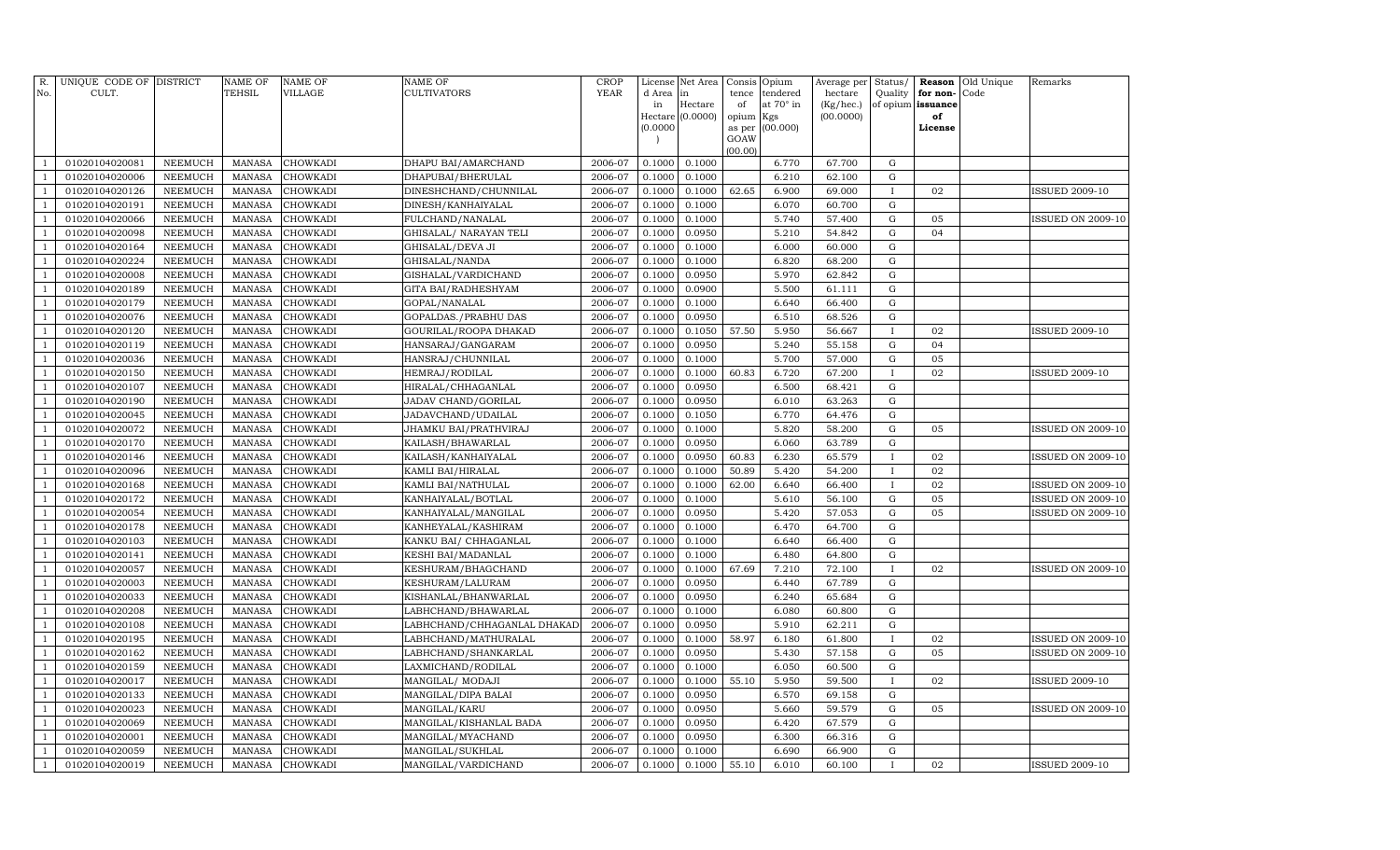| R.<br>No.      | UNIQUE CODE OF DISTRICT<br>CULT. |                | <b>NAME OF</b><br>TEHSIL | <b>NAME OF</b><br>VILLAGE | NAME OF<br>CULTIVATORS    | <b>CROP</b><br><b>YEAR</b> | d Area in | License Net Area | Consis<br>tence | Opium<br>tendered | Average per<br>hectare | Status/<br>Quality | for non- | <b>Reason</b> Old Unique<br>Code | Remarks                  |
|----------------|----------------------------------|----------------|--------------------------|---------------------------|---------------------------|----------------------------|-----------|------------------|-----------------|-------------------|------------------------|--------------------|----------|----------------------------------|--------------------------|
|                |                                  |                |                          |                           |                           |                            | in        | Hectare          | of              | at 70° in         | (Kg/hec.)              | of opium           | issuance |                                  |                          |
|                |                                  |                |                          |                           |                           |                            |           | Hectare (0.0000) | opium           | Kgs               | (00.0000)              |                    | of       |                                  |                          |
|                |                                  |                |                          |                           |                           |                            | (0.0000)  |                  | as per          | (00.000)          |                        |                    | License  |                                  |                          |
|                |                                  |                |                          |                           |                           |                            |           |                  | GOAW<br>(00.00) |                   |                        |                    |          |                                  |                          |
| $\mathbf{1}$   | 01020104020194                   | NEEMUCH        | <b>MANASA</b>            | CHOWKADI                  | MATHURALAL/JIVRAJ         | 2006-07                    | 0.1000    | 0.1000           |                 | 5.160             | 51.600                 | G                  | 04       |                                  |                          |
| $\mathbf{1}$   | 01020104020027                   | <b>NEEMUCH</b> | <b>MANASA</b>            | <b>CHOWKADI</b>           | MATHURALAL/KASHIRAM       | 2006-07                    | 0.1000    | 0.1000           |                 | 5.650             | 56.500                 | $\mathbf G$        | 05       |                                  |                          |
| $\mathbf{1}$   | 01020104020014                   | NEEMUCH        | <b>MANASA</b>            | CHOWKADI                  | MODIRAM/MEGHA             | 2006-07                    | 0.1000    | 0.1000           |                 | 6.210             | 62.100                 | G                  |          |                                  |                          |
| $\mathbf{1}$   | 01020104020056                   | <b>NEEMUCH</b> | <b>MANASA</b>            | <b>CHOWKADI</b>           | MODIRAM/UDAIRAM           | 2006-07                    | 0.1000    | 0.1000           |                 | 6.270             | 62.700                 | G                  |          |                                  |                          |
| $\mathbf{1}$   | 01020104020156                   | <b>NEEMUCH</b> | <b>MANASA</b>            | CHOWKADI                  | MOHAN BAI/BANSHILAL       | 2006-07                    | 0.1000    | 0.0950           |                 | 5.870             | 61.789                 | ${\rm G}$          |          |                                  |                          |
| $\mathbf{1}$   | 01020104020039                   | <b>NEEMUCH</b> | <b>MANASA</b>            | CHOWKADI                  | MOHANLAL/GHASI            | 2006-07                    | 0.1000    | 0.0900           |                 | 6.190             | 68.778                 | G                  |          |                                  |                          |
| $\mathbf{1}$   | 01020104020058                   | <b>NEEMUCH</b> | <b>MANASA</b>            | CHOWKADI                  | MOHANLAL/KALU             | 2006-07                    | 0.1000    | 0.0950           |                 | 5.990             | 63.053                 | G                  |          |                                  |                          |
| $\mathbf{1}$   | 01020104020015                   | <b>NEEMUCH</b> | <b>MANASA</b>            | CHOWKADI                  | MOTI/GOPI                 | 2006-07                    | 0.1000    | 0.1000           |                 | 6.560             | 65.600                 | G                  |          |                                  |                          |
| $\mathbf{1}$   | 01020104020064                   | <b>NEEMUCH</b> | <b>MANASA</b>            | CHOWKADI                  | MOTI/NARAYAN              | 2006-07                    | 0.1000    | 0.1000           |                 | 6.690             | 66.900                 | $\mathbf G$        |          |                                  |                          |
| $\mathbf{1}$   | 01020104020031                   | <b>NEEMUCH</b> | <b>MANASA</b>            | CHOWKADI                  | MOTILAL/NANDA             | 2006-07                    | 0.1000    | 0.1000           |                 | 6.130             | 61.300                 | G                  |          |                                  |                          |
| $\mathbf{1}$   | 01020104020192                   | <b>NEEMUCH</b> | <b>MANASA</b>            | <b>CHOWKADI</b>           | NANALAL/GULAB             | 2006-07                    | 0.1000    | 0.0950           |                 | 6.780             | 71.368                 | $\mathbf G$        |          |                                  |                          |
| $\mathbf{1}$   | 01020104020109                   | <b>NEEMUCH</b> | <b>MANASA</b>            | <b>CHOWKADI</b>           | NANALAL/LAXMICHAND        | 2006-07                    | 0.1000    | 0.0950           |                 | 5.390             | 56.737                 | $\mathbf G$        | 05       |                                  |                          |
| $\mathbf{1}$   | 01020104020132                   | <b>NEEMUCH</b> | <b>MANASA</b>            | CHOWKADI                  | NANALAL/RUPA MEGHAWAL     | 2006-07                    | 0.1000    | 0.0950           |                 | 4.780             | 50.316                 | ${\rm G}$          | 04       |                                  |                          |
| $\mathbf{1}$   | 01020104020097                   | <b>NEEMUCH</b> | <b>MANASA</b>            | CHOWKADI                  | NANDLAL/CHHORAM           | 2006-07                    | 0.1000    | 0.0950           |                 | 5.810             | 61.158                 | G                  |          |                                  |                          |
| $\mathbf{1}$   | 01020104020187                   | <b>NEEMUCH</b> | <b>MANASA</b>            | CHOWKADI                  | NANDLAL/JAIRAM            | 2006-07                    | 0.1000    | 0.1000           | 60.37           | 6.190             | 61.900                 | $\;$ I             | 02       |                                  | <b>ISSUED 2009-10</b>    |
| $\mathbf{1}$   | 01020104020047                   | <b>NEEMUCH</b> | <b>MANASA</b>            | CHOWKADI                  | NANDLAL/KASHIRAM          | 2006-07                    | 0.1000    | 0.0950           |                 | 6.060             | 63.789                 | G                  |          |                                  |                          |
| $\mathbf{1}$   | 01020104020091                   | <b>NEEMUCH</b> | <b>MANASA</b>            | CHOWKADI                  | NANDLAL/MOTILAL           | 2006-07                    | 0.1000    | 0.0950           |                 | 5.830             | 61.368                 | G                  |          |                                  |                          |
| $\mathbf{1}$   | 01020104020184                   | <b>NEEMUCH</b> | <b>MANASA</b>            | CHOWKADI                  | NANDLAL/PRATHVIRAJ        | 2006-07                    | 0.1000    | 0.0950           |                 | 6.590             | 69.368                 | ${\rm G}$          |          |                                  |                          |
| $\mathbf{1}$   | 01020104020052                   | <b>NEEMUCH</b> | <b>MANASA</b>            | CHOWKADI                  | NANDU BAI/DEVA            | 2006-07                    | 0.1000    | 0.1000           |                 | 6.880             | 68.800                 | ${\rm G}$          |          |                                  |                          |
| $\mathbf{1}$   | 01020104020140                   | <b>NEEMUCH</b> | <b>MANASA</b>            | CHOWKADI                  | NANI BAI/ PYARCHAND       | 2006-07                    | 0.1000    | 0.1000           |                 | 5.600             | 56.000                 | G                  |          |                                  |                          |
| $\mathbf{1}$   | 01020104020012                   | <b>NEEMUCH</b> | <b>MANASA</b>            | CHOWKADI                  | BHAWRIBAI/NARAYAN         | 2006-07                    | 0.1000    | 0.1000           |                 | 6.090             | 60.900                 | $\mathbf G$        |          |                                  | NAME CHANGE              |
| $\mathbf{1}$   | 01020104020004                   | <b>NEEMUCH</b> | MANASA                   | CHOWKADI                  | NATHI BAI/BHAWARLAL       | 2006-07                    | 0.1000    | 0.0950           |                 | 6.490             | 68.316                 | $\mathbf G$        |          |                                  |                          |
| $\mathbf{1}$   | 01020104020055                   | NEEMUCH        | <b>MANASA</b>            | <b>CHOWKADI</b>           | NATHULAL/KISHANLAL        | 2006-07                    | 0.1000    | 0.1000           |                 | 5.430             | 54.300                 | ${\bf G}$          | 04       |                                  | <b>ISSUED ON 2016-17</b> |
| $\mathbf{1}$   | 01020104020077                   | <b>NEEMUCH</b> | MANASA                   | CHOWKADI                  | NATHULAL/MANGILAL         | 2006-07                    | 0.1000    | 0.0950           |                 | 5.910             | 62.211                 | $\mathbf G$        |          |                                  |                          |
| $\mathbf{1}$   | 01020104020062                   | <b>NEEMUCH</b> | <b>MANASA</b>            | CHOWKADI                  | PANNALAL/BHARMAL          | 2006-07                    | 0.1000    | 0.0900           |                 | 5.810             | 64.556                 | $\mathbf G$        |          |                                  |                          |
| $\mathbf{1}$   | 01020104020144                   | <b>NEEMUCH</b> | <b>MANASA</b>            | CHOWKADI                  | PANNALAL/MANGILAL         | 2006-07                    | 0.1000    | 0.1000           |                 | 5.980             | 59.800                 | ${\rm G}$          |          |                                  |                          |
| $\overline{1}$ | 01020104020079                   | <b>NEEMUCH</b> | <b>MANASA</b>            | CHOWKADI                  | PARASRAM/LAXMINARAYAN     | 2006-07                    | 0.1000    | 0.1050           |                 | 6.350             | 60.476                 | $\mathbf G$        |          |                                  |                          |
| $\mathbf{1}$   | 01020104020152                   | <b>NEEMUCH</b> | <b>MANASA</b>            | CHOWKADI                  | PRABHULAL/BHANWARLAL      | 2006-07                    | 0.1000    | 0.0950           |                 | 6.020             | 63.368                 | ${\rm G}$          |          |                                  |                          |
| $\overline{1}$ | 01020104020128                   | NEEMUCH        | <b>MANASA</b>            | CHOWKADI                  | PRABHULAL/HEMRAJ          | 2006-07                    | 0.1000    | 0.0900           |                 | 5.130             | 57.000                 | $\mathbf G$        | 05       |                                  | <b>ISSUED ON 2009-10</b> |
| $\overline{1}$ | 01020104020131                   | NEEMUCH        | <b>MANASA</b>            | CHOWKADI                  | PRABHULAL/MANGILAL        | 2006-07                    | 0.1000    | 0.0950           |                 | 5.440             | 57.263                 | ${\rm G}$          | 05       |                                  | <b>ISSUED ON 2009-10</b> |
| $\overline{1}$ | 01020104020104                   | NEEMUCH        | <b>MANASA</b>            | CHOWKADI                  | PRAKASHCHANDRA/PANNALAL   | 2006-07                    | 0.1000    | 0.1000           |                 | 6.050             | 60.500                 | ${\rm G}$          |          |                                  |                          |
| $\mathbf{1}$   | 01020104020142                   | <b>NEEMUCH</b> | <b>MANASA</b>            | CHOWKADI                  | PREMCHAND/BABU            | 2006-07                    | 0.1000    | 0.1000           |                 | 5.580             | 55.800                 | $\mathbf G$        | 04       |                                  | <b>ISSUED ON 2016-17</b> |
| $\overline{1}$ | 01020104020073                   | NEEMUCH        | MANASA                   | CHOWKADI                  | RADHESHYAM/BHAWARLAL      | 2006-07                    | 0.1000    | 0.1000           |                 | 6.390             | 63.900                 | ${\rm G}$          |          |                                  |                          |
| $\mathbf{1}$   | 01020104020163                   | <b>NEEMUCH</b> | MANASA                   | CHOWKADI                  | RADHESHYAM/GHISALAL       | 2006-07                    | 0.1000    | 0.0950           |                 | 6.030             | 63.474                 | G                  |          |                                  |                          |
| $\overline{1}$ | 01020104020193                   | NEEMUCH        | <b>MANASA</b>            | CHOWKADI                  | RADHESHYAM/HEMRAJ         | 2006-07                    | 0.1000    | 0.1000           | 53.15           | 4.980             | 49.800                 |                    | 02       |                                  | <b>ISSUED ON 2009-10</b> |
| $\overline{1}$ | 01020104020092                   | <b>NEEMUCH</b> | <b>MANASA</b>            | CHOWKADI                  | RADHESHYAM/SUKHLAL        | 2006-07                    | 0.1000    | 0.1000           |                 | 6.410             | 64.100                 | G                  |          |                                  |                          |
| $\overline{1}$ | 01020104020209                   | <b>NEEMUCH</b> | <b>MANASA</b>            | CHOWKADI                  | RADHESHYAM/VARDICHAND     | 2006-07                    | 0.1000    | 0.1000           |                 | 6.090             | 60.900                 | $\mathbf G$        |          |                                  |                          |
| $\overline{1}$ | 01020104020075                   | <b>NEEMUCH</b> | <b>MANASA</b>            | CHOWKADI                  | RAM NATH / BHANWAR LAL    | 2006-07                    | 0.1000    | 0.0900           |                 | 5.220             | 58.000                 | G                  | 05       |                                  | ISSUED ON 2009-10        |
| $\mathbf{1}$   | 01020104020022                   | <b>NEEMUCH</b> | <b>MANASA</b>            | CHOWKADI                  | RAMA/MAYACHAND            | 2006-07                    | 0.1000    | 0.0950           |                 | 4.570             | 48.105                 | $\mathbf G$        | 04       |                                  | <b>ISSUED ON 2009-10</b> |
|                | 01020104020171                   | <b>NEEMUCH</b> | <b>MANASA</b>            | CHOWKADI                  | RAMCHANDRA/PANNALAL       | 2006-07                    | 0.1000    | 0.1000           |                 | 7.240             | 72.400                 | $\mathbf G$        |          |                                  |                          |
| $\overline{1}$ | 01020104020160                   | NEEMUCH        | <b>MANASA</b>            | CHOWKADI                  | RAMESHWAR DEVJI           | 2006-07                    | 0.1000    | 0.1000           |                 | 5.920             | 59.200                 | ${\rm G}$          |          |                                  |                          |
| $\overline{1}$ | 01020104020181                   | <b>NEEMUCH</b> | <b>MANASA</b>            | CHOWKADI                  | RAMESHWAR/JAYRAM          | 2006-07                    | 0.1000    | 0.0950           |                 | 6.230             | 65.579                 | ${\rm G}$          |          |                                  |                          |
|                | 01020104020065                   | <b>NEEMUCH</b> | <b>MANASA</b>            | CHOWKADI                  | RAMKUWARI BAI/ SHANKARLAL | 2006-07                    | 0.1000    | 0.1000           |                 | 6.230             | 62.300                 | $\mathbf G$        |          |                                  | NAME CHANGE              |
| $\mathbf{1}$   | 01020104020138                   | NEEMUCH        | <b>MANASA</b>            | CHOWKADI                  | RAMLAL JAYRAM             | 2006-07                    | 0.1000    | 0.1000           |                 | 5.980             | 59.800                 | G                  |          |                                  |                          |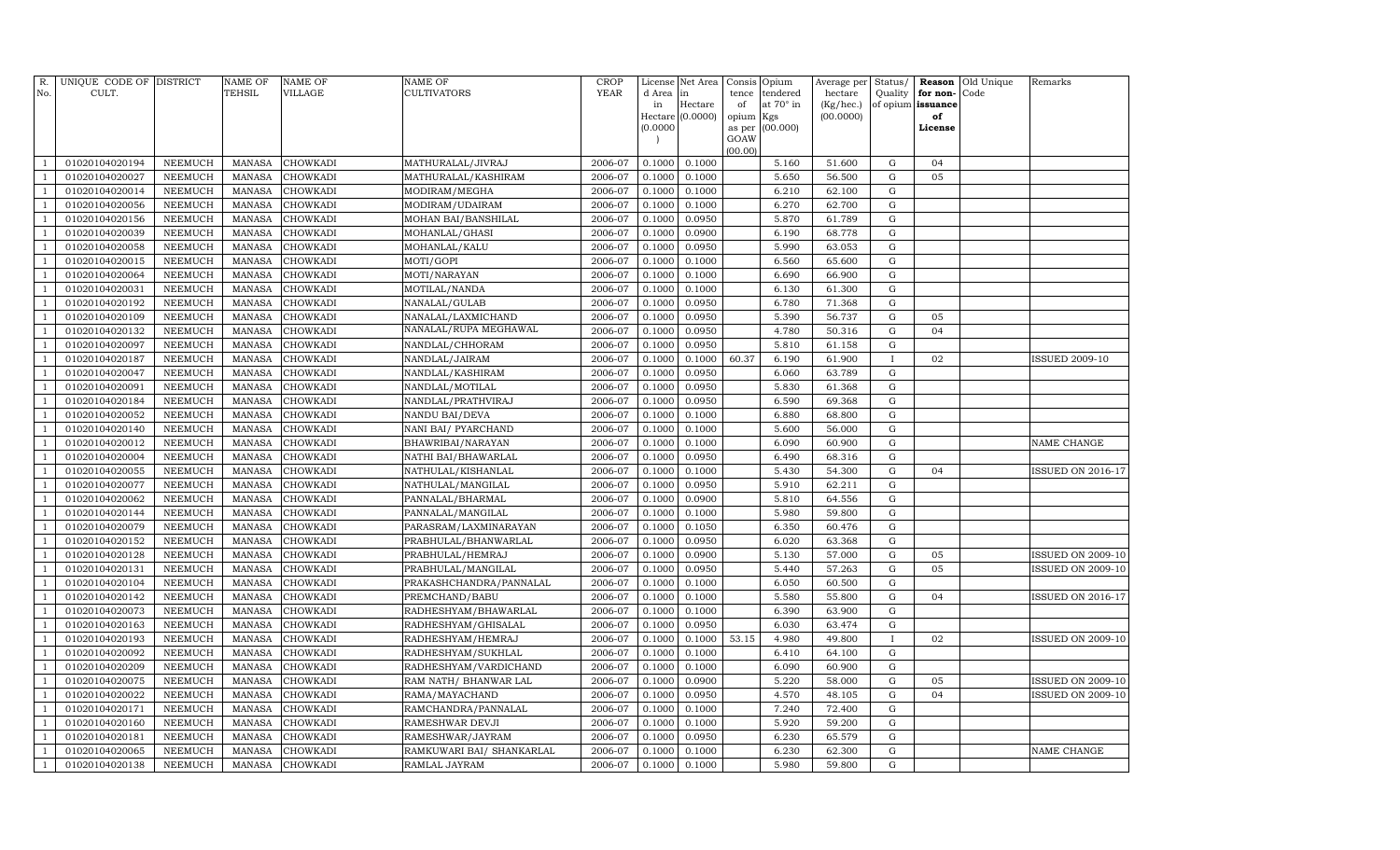| R.<br>No.                        | UNIQUE CODE OF DISTRICT<br>CULT. |                           | <b>NAME OF</b><br><b>TEHSIL</b> | <b>NAME OF</b><br>VILLAGE | <b>NAME OF</b><br>CULTIVATORS             | <b>CROP</b><br><b>YEAR</b> | d Area in<br>in  | License Net Area<br>Hectare<br>Hectare (0.0000) | Consis<br>tence<br>of<br>opium | Opium<br>tendered<br>at $70^\circ$ in<br>Kgs | Average per<br>hectare<br>(Kg/hec.)<br>(00.0000) | Status/<br>Quality<br>of opium issuance | for non-<br>of | <b>Reason</b> Old Unique<br>Code | Remarks                  |
|----------------------------------|----------------------------------|---------------------------|---------------------------------|---------------------------|-------------------------------------------|----------------------------|------------------|-------------------------------------------------|--------------------------------|----------------------------------------------|--------------------------------------------------|-----------------------------------------|----------------|----------------------------------|--------------------------|
|                                  |                                  |                           |                                 |                           |                                           |                            | (0.0000)         |                                                 | as per<br>GOAW<br>(00.00)      | (00.000)                                     |                                                  |                                         | License        |                                  |                          |
| $\mathbf{1}$                     | 01020104020153                   | NEEMUCH                   | <b>MANASA</b>                   | <b>CHOWKADI</b>           | RAMLAL PARBHULAL                          | 2006-07                    | 0.1000           | 0.0900                                          | 60.83                          | 5.980                                        | 66.444                                           | $\mathbf{I}$                            | 02             |                                  | ISSUED ON 2009-10        |
| $\mathbf{1}$                     | 01020104020080                   | <b>NEEMUCH</b>            | <b>MANASA</b>                   | <b>CHOWKADI</b>           | RAMNARAYAN/LAXMINARAYAN                   | 2006-07                    | 0.1000           | 0.1000                                          |                                | 6.780                                        | 67.800                                           | G                                       |                |                                  |                          |
| $\mathbf{1}$                     | 01020104020161                   | <b>NEEMUCH</b>            | <b>MANASA</b>                   | CHOWKADI                  | RATANLAL/MOHANLAL                         | 2006-07                    | 0.1000           | 0.1000                                          |                                | 6.540                                        | 65.400                                           | $\mathbf G$                             |                |                                  |                          |
| $\mathbf{1}$                     | 01020104020016                   | <b>NEEMUCH</b>            | <b>MANASA</b>                   | <b>CHOWKADI</b>           | RODU/HIRA                                 | 2006-07                    | 0.1000           | 0.1000                                          |                                | 5.480                                        | 54.800                                           | G                                       | 04             |                                  | <b>ISSUED ON 2016-17</b> |
| $\mathbf{1}$                     | 01020104020155                   | <b>NEEMUCH</b>            | <b>MANASA</b>                   | CHOWKADI                  | SAMRATHMAL/MANGILAL                       | 2006-07                    | 0.1000           | 0.1000                                          |                                | 5.950                                        | 59.500                                           | ${\rm G}$                               |                |                                  |                          |
| $\mathbf{1}$                     | 01020104020082                   | <b>NEEMUCH</b>            | <b>MANASA</b>                   | CHOWKADI                  | SATYANARAYAN/RAMGOPAL                     | 2006-07                    | 0.1000           | 0.0900                                          |                                | 5.310                                        | 59.000                                           | G                                       | 05             |                                  | <b>ISSUED ON 2009-10</b> |
| $\mathbf{1}$                     | 01020104020088                   | <b>NEEMUCH</b>            | <b>MANASA</b>                   | CHOWKADI                  | SHAMBHULAL/ BHARMAL CHAMAR                | 2006-07                    | 0.1000           | 0.0900                                          |                                | 6.450                                        | 71.667                                           | ${\rm G}$                               |                |                                  |                          |
| $\mathbf{1}$                     | 01020104020116                   | <b>NEEMUCH</b>            | <b>MANASA</b>                   | CHOWKADI                  | SHAMBHULAL/DIPA BALAI                     | 2006-07                    | 0.1000           | 0.0900                                          |                                | 5.870                                        | 65.222                                           | ${\rm G}$                               |                |                                  |                          |
| $\overline{1}$                   | 01020104020100                   | <b>NEEMUCH</b>            | <b>MANASA</b>                   | CHOWKADI                  | SHANKARLAL/DAMARSI                        | 2006-07                    | 0.1000           | 0.1000                                          | 60.37                          | 5.990                                        | 59.900                                           | $\mathbf{I}$                            | 02             |                                  | <b>ISSUED ON 2009-10</b> |
| $\mathbf{1}$                     | 01020104020166                   | <b>NEEMUCH</b>            | <b>MANASA</b>                   | CHOWKADI                  | SHANKARLAL/ MANGILAL                      | 2006-07                    | 0.1000           | 0.0950                                          | 65.51                          | 6.730                                        | 70.842                                           | $\mathbf{I}$                            | 02             |                                  | <b>ISSUED ON 2009-10</b> |
| $\mathbf{1}$                     | 01020104020124                   | <b>NEEMUCH</b>            | <b>MANASA</b>                   | CHOWKADI                  | SHANKAR LAL/ NARAYAN                      | 2006-07                    | 0.1000           | 0.0950                                          |                                | 5.890                                        | 62.000                                           | $\mathbf G$                             |                |                                  |                          |
| $\mathbf{1}$                     | 01020104020122                   | NEEMUCH                   | <b>MANASA</b>                   | CHOWKADI                  | SHANKARLAL/MANGILAL CHAMAR                | 2006-07                    | 0.1000           | 0.0900                                          |                                | 5.160                                        | 57.333                                           | G                                       | 05             |                                  | <b>ISSUED ON 2009-10</b> |
| $\mathbf{1}$                     | 01020104020176                   | NEEMUCH                   | <b>MANASA</b>                   | CHOWKADI                  | SHANKARLAL CHAMPA                         | 2006-07                    | 0.1000           | 0.1000                                          |                                | 6.620                                        | 66.200                                           | $\mathbf G$                             |                |                                  |                          |
| $\mathbf{1}$                     | 01020104020032                   | <b>NEEMUCH</b>            | <b>MANASA</b>                   | CHOWKADI                  | SHANKARLAL GHISALAL                       | 2006-07                    | 0.1000           | 0.1000                                          |                                | 6.410                                        | 64.100                                           | G                                       |                |                                  |                          |
| $\overline{1}$                   | 01020104020177                   | <b>NEEMUCH</b>            | <b>MANASA</b>                   | CHOWKADI                  | SHANKARLAL/BHAWARLAL                      | 2006-07                    | 0.1000           | 0.1000                                          | 62.00                          | 6.700                                        | 67.000                                           | $\mathbf I$                             | 02             |                                  | <b>ISSUED 2009-10</b>    |
| $\mathbf{1}$                     | 01020104020110                   | <b>NEEMUCH</b>            | <b>MANASA</b>                   | <b>CHOWKADI</b>           | SHANKARLAL/LAXMICHAND                     | 2006-07                    | 0.1000           | 0.1000                                          | 62.60                          | 5.310                                        | 53.100                                           | $\bf{I}$                                | 02             |                                  |                          |
| $\mathbf{1}$                     | 01020104020078                   | <b>NEEMUCH</b>            | <b>MANASA</b>                   | CHOWKADI                  | SHANKARLAL/TULSIRAM                       | 2006-07                    | 0.1000           | 0.1000                                          |                                | 6.300                                        | 63.000                                           | ${\rm G}$                               |                |                                  |                          |
| $\mathbf{1}$                     | 01020104020125                   | <b>NEEMUCH</b>            | <b>MANASA</b>                   | CHOWKADI                  | SHANTILAL/GORILAL                         | 2006-07                    | 0.1000           | 0.0950                                          |                                | 5.920                                        | 62.316                                           | ${\rm G}$                               |                |                                  |                          |
| $\overline{1}$                   | 01020104020112                   | <b>NEEMUCH</b>            | <b>MANASA</b>                   | CHOWKADI                  | SHANTILAL/NARAYAN                         | 2006-07                    | 0.1000           | 0.1000                                          |                                | 7.110                                        | 71.100                                           | $\mathbf G$                             |                |                                  |                          |
| $\overline{1}$                   | 01020104020114                   | <b>NEEMUCH</b>            | <b>MANASA</b>                   | CHOWKADI                  | SHIVNARAYAN/NANDLAL                       | 2006-07                    | 0.1000           | 0.1000                                          |                                | 4.970                                        | 49.700                                           | G                                       | 04             |                                  | <b>ISSUED ON 2016-17</b> |
|                                  | 01020104020074                   | NEEMUCH                   | <b>MANASA</b>                   | CHOWKADI                  | SHIVPRAKASH/BALCHAND                      | 2006-07                    | 0.1000           | 0.0900                                          |                                | 5.220                                        | 58.000                                           | $\mathbf G$                             | 05             |                                  | <b>ISSUED ON 2016-17</b> |
| $\mathbf{1}$                     | 01020104020169                   | NEEMUCH                   | <b>MANASA</b>                   | CHOWKADI                  | SHOKIN./MANGILAL                          | 2006-07                    | 0.1000           | 0.0950                                          |                                | 5.960                                        | 62.737                                           | $\mathbf G$                             |                |                                  |                          |
| $\overline{1}$<br>$\overline{1}$ | 01020104020094                   | NEEMUCH                   | <b>MANASA</b>                   | CHOWKADI                  | SOHANI BAI/ KESHURAM                      | 2006-07                    | 0.1000           | 0.1000                                          |                                | 6.360                                        | 63.600                                           | $\mathbf G$                             |                |                                  |                          |
| $\overline{1}$                   | 01020104020025                   | <b>NEEMUCH</b>            | <b>MANASA</b>                   | CHOWKADI                  | SOHANLAL/HANSA                            | 2006-07                    | 0.1000           | 0.0950                                          |                                | 6.030                                        | 63.474                                           | ${\rm G}$                               |                |                                  |                          |
| $\mathbf{1}$                     | 01020104020030                   | NEEMUCH                   | <b>MANASA</b>                   | CHOWKADI                  | SOHANLAL/VARDICHAND                       | 2006-07                    | 0.1000           | 0.1000                                          |                                | 6.730                                        | 67.300                                           | ${\bf G}$<br>G                          |                |                                  |                          |
|                                  | 01020104020002                   | NEEMUCH                   | <b>MANASA</b>                   | CHOWKADI                  | SOHNIBAI/MOTILAL                          | 2006-07<br>2006-07         | 0.1000           | 0.1000                                          |                                | 6.500<br>7.240                               | 65.000                                           | G                                       |                |                                  |                          |
|                                  | 01020104020050                   | NEEMUCH<br><b>NEEMUCH</b> | <b>MANASA</b><br><b>MANASA</b>  | CHOWKADI<br>CHOWKADI      | SUKHLAL/GHISALAL                          | 2006-07                    | 0.1000<br>0.1000 | 0.1000<br>0.1000                                |                                | 5.970                                        | 72.400<br>59.700                                 | G                                       |                |                                  |                          |
|                                  | 01020104020084<br>01020104020175 | <b>NEEMUCH</b>            | <b>MANASA</b>                   | CHOWKADI                  | SURESH CHANDR/BOTLAL<br>TAKU BAI/MANGILAL | 2006-07                    | 0.1000           | 0.0950                                          |                                | 5.390                                        | 56.737                                           | $\mathbf G$                             | 05             |                                  | <b>ISSUED ON 2009-10</b> |
| 1                                | 01020104020134                   | NEEMUCH                   | <b>MANASA</b>                   | CHOWKADI                  | TANKUBAI/LALURAM                          | 2006-07                    | 0.1000           | 0.1000                                          | 60.83                          | 6.610                                        | 66.100                                           | $\mathbf{I}$                            | 02             |                                  | <b>ISSUED ON 2009-10</b> |
| $\mathbf{1}$                     | 01020104020046                   | NEEMUCH                   | <b>MANASA</b>                   | CHOWKADI                  | TULSIBAI/DHULGIR                          | 2006-07                    | 0.1000           | 0.1000                                          |                                | 5.740                                        | 57.400                                           | G                                       | 05             |                                  | <b>ISSUED ON 2009-10</b> |
|                                  | 01020104020043                   | <b>NEEMUCH</b>            | <b>MANASA</b>                   | CHOWKADI                  | TULSIRAM/AMARCHAND                        | 2006-07                    | 0.1000           | 0.0950                                          |                                | 5.910                                        | 62.211                                           | G                                       |                |                                  |                          |
|                                  | 01020104020011                   | <b>NEEMUCH</b>            | <b>MANASA</b>                   | CHOWKADI                  | TULSIRAM/JAIRAM                           | 2006-07                    | 0.1000           | 0.1000                                          |                                | 6.450                                        | 64.500                                           | $\mathbf G$                             |                |                                  |                          |
| $\overline{1}$                   | 01020104020010                   | <b>NEEMUCH</b>            | <b>MANASA</b>                   | CHOWKADI                  | VARDI BAI/BHAWARLAL                       | 2006-07                    | 0.1000           | 0.1000                                          |                                | 6.600                                        | 66.000                                           | $\mathbf G$                             |                |                                  |                          |
| 3                                | 01020104093029                   | <b>NEEMUCH</b>            | <b>MANASA</b>                   | CHAPLANA                  | AMRATRAM/BHERA                            | 2006-07                    | 0.1000           | 0.0950                                          |                                | 5.830                                        | 61.368                                           | $\mathbf G$                             |                |                                  |                          |
| 3                                | 01020104093052                   | <b>NEEMUCH</b>            | <b>MANASA</b>                   | CHAPLANA                  | AMRATRAM/KACHRU                           | 2006-07                    | 0.1000           | 0.0950                                          |                                | 5.420                                        | 57.053                                           | G                                       | 05             |                                  | <b>ISSUED ON 2009-10</b> |
| 3                                | 01020104093044                   | <b>NEEMUCH</b>            | <b>MANASA</b>                   | CHAPLANA                  | ARJUNSINGH/SHIVSINGH                      | 2006-07                    | 0.1000           | 0.1000                                          |                                | 7.090                                        | 70.900                                           | $\mathbf G$                             |                |                                  |                          |
| 3                                | 01020104093085                   | <b>NEEMUCH</b>            | <b>MANASA</b>                   | CHAPLANA                  | BADRI BAI/ BHAGAT RAM                     | 2006-07                    | 0.1000           | 0.1000                                          |                                | 6.960                                        | 69.600                                           | $\mathbf{I}$                            | 02             |                                  | <b>ISSUED ON 2009-10</b> |
| 3                                | 01020104093063                   | <b>NEEMUCH</b>            | <b>MANASA</b>                   | CHAPLANA                  | <b>BAGDU/HEERA</b>                        | 2006-07                    | 0.1000           |                                                 |                                |                                              |                                                  | F                                       |                |                                  | TRANSFER/BADKUA          |
| 3                                | 01020104093046                   | <b>NEEMUCH</b>            | <b>MANASA</b>                   | CHAPLANA                  | BAGDULAL/MANGU                            | 2006-07                    | 0.1000           | 0.0950                                          |                                | 5.750                                        | 60.526                                           | $\mathbf{I}$                            | 02             |                                  | <b>ISSUED ON 2009-10</b> |
| 3                                | 01020104093061                   | <b>NEEMUCH</b>            | <b>MANASA</b>                   | CHAPLANA                  | <b>BALU RAM/ UDA</b>                      | 2006-07                    | 0.1000           | 0.0850                                          |                                | 5.420                                        | 63.765                                           | G                                       |                |                                  |                          |
| 3                                | 01020104093017                   | <b>NEEMUCH</b>            | <b>MANASA</b>                   | CHAPLANA                  | BAPULAL/KACHRULAL                         | 2006-07                    | 0.1000           | 0.0950                                          |                                | 6.220                                        | 65.474                                           | G                                       |                |                                  |                          |
| 3                                | 01020104093084                   | <b>NEEMUCH</b>            | <b>MANASA</b>                   | CHAPLANA                  | BASANTILAL/RATANLAL                       | 2006-07                    | 0.1000           | 0.0900                                          |                                | 5.930                                        | 65.889                                           | $\mathbf{I}$                            | 02             |                                  | <b>ISSUED ON 2009-10</b> |
| $\mathbf{3}$                     | 01020104093045                   | <b>NEEMUCH</b>            | MANASA                          | <b>CHAPLANA</b>           | BHAGVATIBAI/BADRILAL                      | 2006-07                    | 0.1000           | 0.0950                                          |                                | 6.550                                        | 68.947                                           | $\mathbf{I}$                            | 02             |                                  | <b>ISSUED ON 2009-10</b> |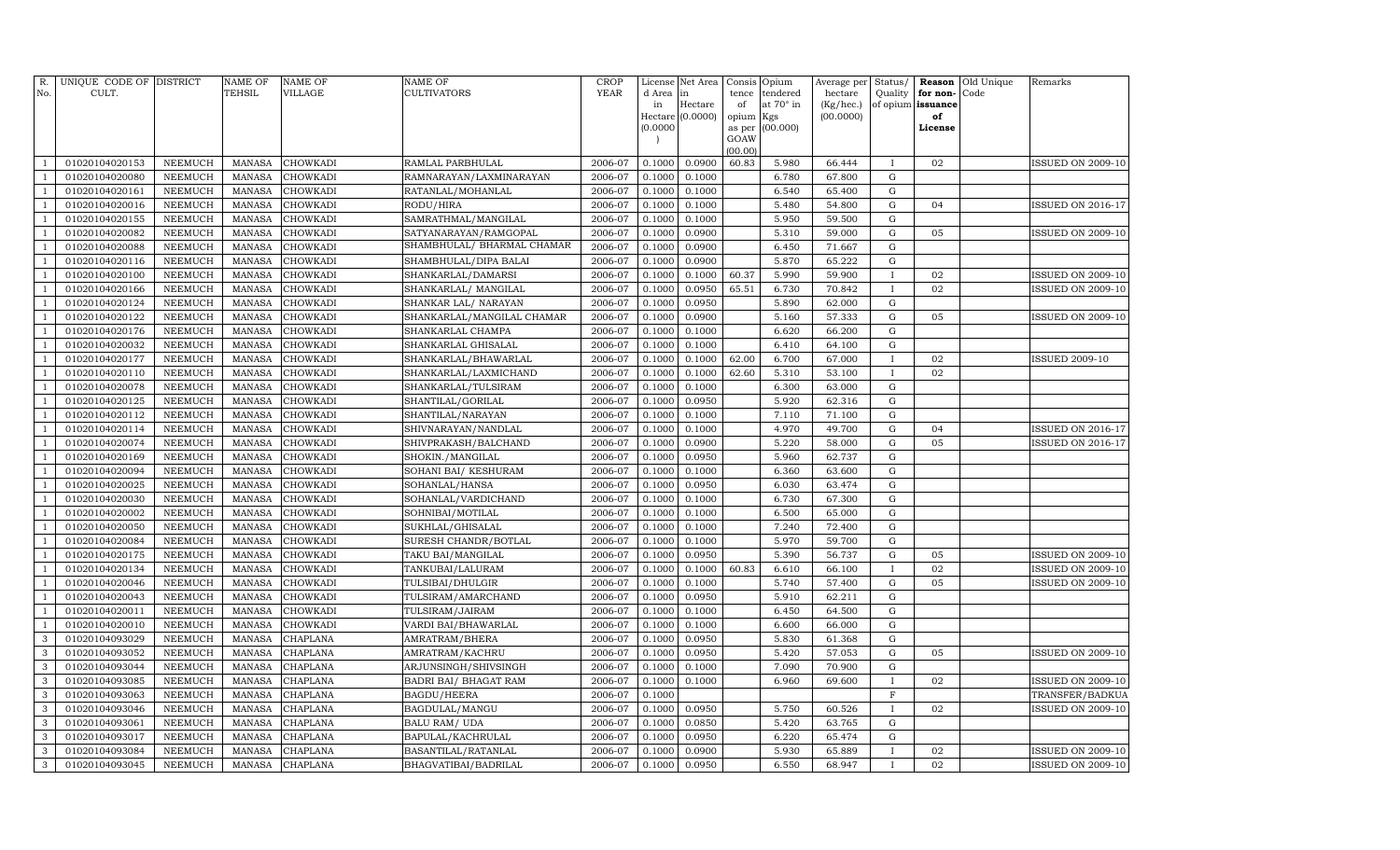| No.          | R. UNIQUE CODE OF DISTRICT<br>CULT. |                                  | <b>NAME OF</b><br>TEHSIL       | <b>NAME OF</b><br>VILLAGE | <b>NAME OF</b><br><b>CULTIVATORS</b> | <b>CROP</b><br>YEAR | License          | Net Area         | Consis      | Opium                 | Average per          | Status/                  | Reason                        | Old Unique | Remarks                  |
|--------------|-------------------------------------|----------------------------------|--------------------------------|---------------------------|--------------------------------------|---------------------|------------------|------------------|-------------|-----------------------|----------------------|--------------------------|-------------------------------|------------|--------------------------|
|              |                                     |                                  |                                |                           |                                      |                     | d Area<br>in     | in<br>Hectare    | tence<br>of | tendered<br>at 70° in | hectare<br>(Kg/hec.) | Quality                  | for non-<br>of opium issuance | Code       |                          |
|              |                                     |                                  |                                |                           |                                      |                     |                  | Hectare (0.0000) | opium       | Kgs                   | (00.0000)            |                          | of                            |            |                          |
|              |                                     |                                  |                                |                           |                                      |                     | (0.0000)         |                  | as per      | (00.000)              |                      |                          | License                       |            |                          |
|              |                                     |                                  |                                |                           |                                      |                     |                  |                  | GOAW        |                       |                      |                          |                               |            |                          |
| 3            | 01020104093049                      | <b>NEEMUCH</b>                   | <b>MANASA</b>                  | CHAPLANA                  | BHAVARLAL/CHAMPA                     | 2006-07             | 0.1000           | 0.1000           | (00.00)     | 6.280                 | 62.800               | ${\rm G}$                |                               |            |                          |
| 3            | 01020104093006                      | <b>NEEMUCH</b>                   | <b>MANASA</b>                  | CHAPLANA                  | BHERULAL/ONKAR                       | 2006-07             | 0.1000           | 0.0950           |             | 6.560                 | 69.053               | G                        |                               |            |                          |
| 3            | 01020104093066                      | <b>NEEMUCH</b>                   | <b>MANASA</b>                  | CHAPLANA                  | BHURIBAI/BHERU                       | 2006-07             | 0.1000           | 0.1000           |             | 6.280                 | 62.800               | ${\rm G}$                |                               |            |                          |
| $\mathbf{3}$ | 01020104093008                      | <b>NEEMUCH</b>                   | <b>MANASA</b>                  | CHAPLANA                  | CHHAGANLAL/BHIMA                     | 2006-07             | 0.1000           | 0.0950           |             | 5.890                 | 62.000               | ${\rm G}$                |                               |            |                          |
| 3            | 01020104093075                      | <b>NEEMUCH</b>                   | <b>MANASA</b>                  | CHAPLANA                  | DEVBAI/MOHANLAL                      | 2006-07             | 0.1000           | 0.1000           |             | 5.850                 | 58.500               | ${\rm G}$                |                               |            |                          |
| 3            | 01020104093042                      | <b>NEEMUCH</b>                   | <b>MANASA</b>                  | CHAPLANA                  | DHANRAJ/JAGANNATH                    | 2006-07             | 0.1000           | 0.1000           |             | 6.590                 | 65.900               | ${\rm G}$                |                               |            |                          |
| 3            | 01020104093072                      | <b>NEEMUCH</b>                   | <b>MANASA</b>                  | CHAPLANA                  | FATEH LAL/ NANDA                     | 2006-07             | 0.1000           | 0.0950           |             | 6.590                 | 69.368               | ${\rm G}$                |                               |            |                          |
| 3            | 01020104093041                      | <b>NEEMUCH</b>                   | <b>MANASA</b>                  | CHAPLANA                  | GANPATLAL/JAGANNATH                  | 2006-07             | 0.1000           | 0.1000           |             | 6.660                 | 66.600               | ${\rm G}$                |                               |            |                          |
| 3            | 01020104093004                      | <b>NEEMUCH</b>                   | <b>MANASA</b>                  | CHAPLANA                  | GORDHAN/JAGANNATH                    | 2006-07             | 0.1000           | 0.0950           |             | 6.840                 | 72.000               | $\mathbf G$              |                               |            |                          |
| 3            | 01020104093079                      | <b>NEEMUCH</b>                   | <b>MANASA</b>                  | CHAPLANA                  | HEERA LAL/ KASHI RAM                 | 2006-07             | 0.1000           | 0.1000           |             | 6.120                 | 61.200               | $\mathbf I$              | 02                            |            | <b>ISSUED ON 2009-10</b> |
| 3            | 01020104093033                      | <b>NEEMUCH</b>                   | <b>MANASA</b>                  | <b>CHAPLANA</b>           | ISHVAR SINGH/MANOHAR SINGH           | 2006-07             | 0.1000           | 0.1000           |             | 6.630                 | 66.300               | ${\rm G}$                |                               |            |                          |
| 3            | 01020104093089                      | <b>NEEMUCH</b>                   | <b>MANASA</b>                  | CHAPLANA                  | JANIBAI/KARULAL                      | 2006-07             | 0.1000           | 0.0950           |             | 5.940                 | 62.526               | $\mathbf G$              |                               |            |                          |
| 3            | 01020104093032                      | <b>NEEMUCH</b>                   | <b>MANASA</b>                  | CHAPLANA                  | JAVANSINGH/ONKARSINGH                | 2006-07             | 0.1000           | 0.1000           |             | 6.110                 | 61.100               | ${\bf G}$                |                               |            |                          |
| 3            | 01020104093024                      | <b>NEEMUCH</b>                   | <b>MANASA</b>                  | CHAPLANA                  | JUJHARSINGH/CHATARSINGH              | 2006-07             | 0.1000           | 0.1000           |             | 5.130                 | 51.300               | ${\bf G}$                | 04                            |            | <b>ISSUED ON 2016-17</b> |
| 3            | 01020104093078                      | <b>NEEMUCH</b>                   | <b>MANASA</b>                  | CHAPLANA                  | KAMLA BAI/ NANDA                     | 2006-07             | 0.1000           | 0.0950           |             | 7.000                 | 73.684               | ${\bf G}$                |                               |            |                          |
| 3            | 01020104093007                      | <b>NEEMUCH</b>                   | <b>MANASA</b>                  | CHAPLANA                  | KAMLASHANKAR/CHAGANLAL               | 2006-07             | 0.1000           | 0.0950           |             | 6.110                 | 64.316               | $\mathbf{I}$             | 02                            |            | <b>ISSUED ON 2009-10</b> |
| 3            | 01020104093018                      | <b>NEEMUCH</b>                   | <b>MANASA</b>                  | CHAPLANA                  | KANHYALAL/KARULAL                    | 2006-07             | 0.1000           | 0.0950           |             | 5.970                 | 62.842               | ${\rm G}$                |                               |            |                          |
| 3            | 01020104093023                      | <b>NEEMUCH</b>                   | <b>MANASA</b>                  | CHAPLANA                  | KANHYALAL/RAMLAL                     | 2006-07             | 0.1000           | 0.1000           |             | 6.700                 | 67.000               | ${\rm G}$                |                               |            |                          |
| 3            | 01020104093053                      | NEEMUCH                          | <b>MANASA</b>                  | CHAPLANA                  | KANKU BAI/ NAND LAL                  | 2006-07             | 0.1000           | 0.0900           |             | 6.840                 | 76.000               | ${\bf G}$                |                               |            |                          |
| 3            | 01020104093074                      | <b>NEEMUCH</b>                   | <b>MANASA</b>                  | CHAPLANA                  | KARU LAL/ MANGI LAL                  | 2006-07             | 0.1000           | 0.1000           |             | 6.220                 | 62.200               | ${\rm G}$                |                               |            |                          |
| 3            | 01020104093064                      | <b>NEEMUCH</b>                   | <b>MANASA</b>                  | CHAPLANA                  | KARULAL/KESHURAM                     | 2006-07             | 0.1000           | 0.0950           |             | 6.480                 | 68.211               | $\mathbf G$              |                               |            |                          |
| 3            | 01020104093071                      | NEEMUCH                          | <b>MANASA</b>                  | CHAPLANA                  | KASTURI BAI/ BHAGYA                  | 2006-07             | 0.1000           | 0.0950           |             | 6.460                 | 68.000               | ${\bf G}$                |                               |            |                          |
| 3            | 01020104093016                      | <b>NEEMUCH</b>                   | <b>MANASA</b>                  | CHAPLANA                  | MUKESH KUMAR/MANGILAL                | 2006-07             | 0.1000           | 0.0950           |             | 5.590                 | 58.842               | $\mathbf G$              |                               |            |                          |
| 3            | 01020104093013                      | <b>NEEMUCH</b>                   | <b>MANASA</b>                  | CHAPLANA                  | MUKESH KUMAR/RATANLAL                | 2006-07             | 0.1000           | 0.0950           |             | 6.460                 | 68.000               | ${\bf G}$                |                               |            |                          |
| 3            | 01020104093082                      | <b>NEEMUCH</b>                   | <b>MANASA</b>                  | CHAPLANA                  | LALURAM/BHAGVAN                      | 2006-07             | 0.1000           | 0.0950           |             | 6.350                 | 66.842               | ${\bf G}$                |                               |            | NAMECHANGE               |
| 3            | 01020104093003                      | <b>NEEMUCH</b>                   | <b>MANASA</b>                  | CHAPLANA                  | ONKAR/GULAB                          | 2006-07             | 0.1000           | 0.0950           |             | 6.510                 | 68.526               | ${\rm G}$                |                               |            |                          |
| 3            | 01020104093005                      | <b>NEEMUCH</b>                   | <b>MANASA</b>                  | CHAPLANA                  | PANNALAL/CHAGANLAL                   | 2006-07             | 0.1000           | 0.1000           |             | 6.030                 | 60.300               | ${\bf G}$                | 08                            |            |                          |
| 3            | 01020104093040                      | <b>NEEMUCH</b>                   | <b>MANASA</b>                  | CHAPLANA                  | PARASRAM/JAGANNATH                   | 2006-07             | 0.1000           | 0.1000           |             | 5.210                 | 52.100               | ${\bf G}$                | 04                            |            | ISSUED ON 2016-17        |
| 3            | 01020104093011                      | <b>NEEMUCH</b>                   | <b>MANASA</b>                  | CHAPLANA                  | PRAKASH KUNWAR/ KAMAL SINGH          | 2006-07             | 0.1000           | 0.1000           |             | 6.930                 | 69.300               | ${\bf G}$                |                               |            |                          |
| 3            | 01020104093047                      | <b>NEEMUCH</b>                   | <b>MANASA</b>                  | CHAPLANA                  | RADHESHYAM/BHERA                     | 2006-07             | 0.1000           | 0.1000           |             | 5.790                 | 57.900               | ${\rm G}$                | 05                            |            | <b>ISSUED ON 2009-10</b> |
| 3            | 01020104093054                      | NEEMUCH                          | <b>MANASA</b>                  | CHAPLANA                  | RAMI BAI/UDAA                        | 2006-07             | 0.1000           | 0.0950           |             | 5.760                 | 60.632               | ${\bf G}$                |                               |            |                          |
| 3            | 01020104093076                      | NEEMUCH                          | <b>MANASA</b>                  | CHAPLANA                  | RAMKUVAR BAI/RAMA JI                 | 2006-07             | 0.1000           | 0.1000           |             | 6.720                 | 67.200               | $\mathbf G$              |                               |            |                          |
| 3            | 01020104093034                      | NEEMUCH                          | <b>MANASA</b>                  | CHAPLANA                  | RANSINGH/HAMERSINGH                  | 2006-07             | 0.1000           | 0.0900           |             | 5.810                 | 64.556               | ${\bf G}$                |                               |            |                          |
| 3            | 01020104093001                      | <b>NEEMUCH</b>                   | <b>MANASA</b>                  | CHAPLANA                  | RATANLAL/BAHVARLAL                   | 2006-07             | 0.1000           | 0.0950           |             | 6.660                 | 70.105               | $\mathbf{I}$             | 02                            |            | <b>ISSUED ON 2009-10</b> |
| 3            | 01020104093031                      | NEEMUCH                          | <b>MANASA</b>                  | CHAPLANA                  | RATANLAL/KISHNA                      | 2006-07             | 0.1000           | 0.1050           |             | 6.150                 | 58.571               |                          | 02                            |            | <b>ISSUED ON 2009-10</b> |
| 3            | 01020104093058                      | <b>NEEMUCH</b>                   | <b>MANASA</b>                  | CHAPLANA                  | RATANSINGH/CHATARSINGH               | 2006-07             | 0.1000           | 0.0950           |             | 5.680                 | 59.789               | ${\rm G}$                |                               |            |                          |
| 3            | 01020104093012                      | <b>NEEMUCH</b>                   | <b>MANASA</b>                  | CHAPLANA                  | SHANKAR LAL/ RATAN LAL               | 2006-07             | 0.1000           | 0.1000           |             | 6.950                 | 69.500               | ${\bf G}$                | 04                            |            |                          |
| 3<br>3       | 01020104093043<br>01020104093070    | <b>NEEMUCH</b><br><b>NEEMUCH</b> | <b>MANASA</b><br><b>MANASA</b> | CHAPLANA<br>CHAPLANA      | SITABAI/DALU<br>SUNDARBAI/KACHRU     | 2006-07<br>2006-07  | 0.1000<br>0.1000 | 0.1000<br>0.0950 |             | 5.480<br>6.180        | 54.800<br>65.053     | ${\rm G}$<br>$\mathbf G$ |                               |            | ISSUED ON 2016-17        |
| 3            | 01020104093010                      | <b>NEEMUCH</b>                   | <b>MANASA</b>                  | CHAPLANA                  | SURESHCHANDRA/BHAGIRATH              | 2006-07             | 0.1000           | 0.0950           |             | 6.330                 | 66.632               | ${\bf G}$                |                               |            |                          |
| 3            | 01020104093021                      | NEEMUCH                          | <b>MANASA</b>                  | CHAPLANA                  | SURESHCHAND/NARAYAN                  | 2006-07             | 0.1000           | 0.0950           |             | 5.250                 | 55.263               | ${\bf G}$                | 04                            |            | <b>ISSUED ON 2016-17</b> |
| 3            | 01020104093090                      | <b>NEEMUCH</b>                   | <b>MANASA</b>                  | CHAPLANA                  | VISHNUPRASAD/SALAGRAM                | 2006-07             | 0.1000           | 0.1000           |             | 6.980                 | 69.800               | ${\bf G}$                |                               |            |                          |
|              | 01020104028208                      | NEEMUCH                          | <b>MANASA</b>                  | <b>BHATKHEDI-II</b>       | BAPULAL/RAMLAL                       | 2006-07             | 0.1000           | 0.0950           |             | 5.640                 | 59.368               | ${\bf G}$                | 05                            |            | <b>ISSUED ON 2009-10</b> |
| $\mathbf{1}$ | 01020104028315                      | NEEMUCH                          | MANASA                         | <b>BHATKHEDI-II</b>       | BADRILAL/BHUWANA                     | 2006-07             | 0.1000           | 0.1000           |             | 6.220                 | 62.200               | G                        |                               |            |                          |
|              |                                     |                                  |                                |                           |                                      |                     |                  |                  |             |                       |                      |                          |                               |            |                          |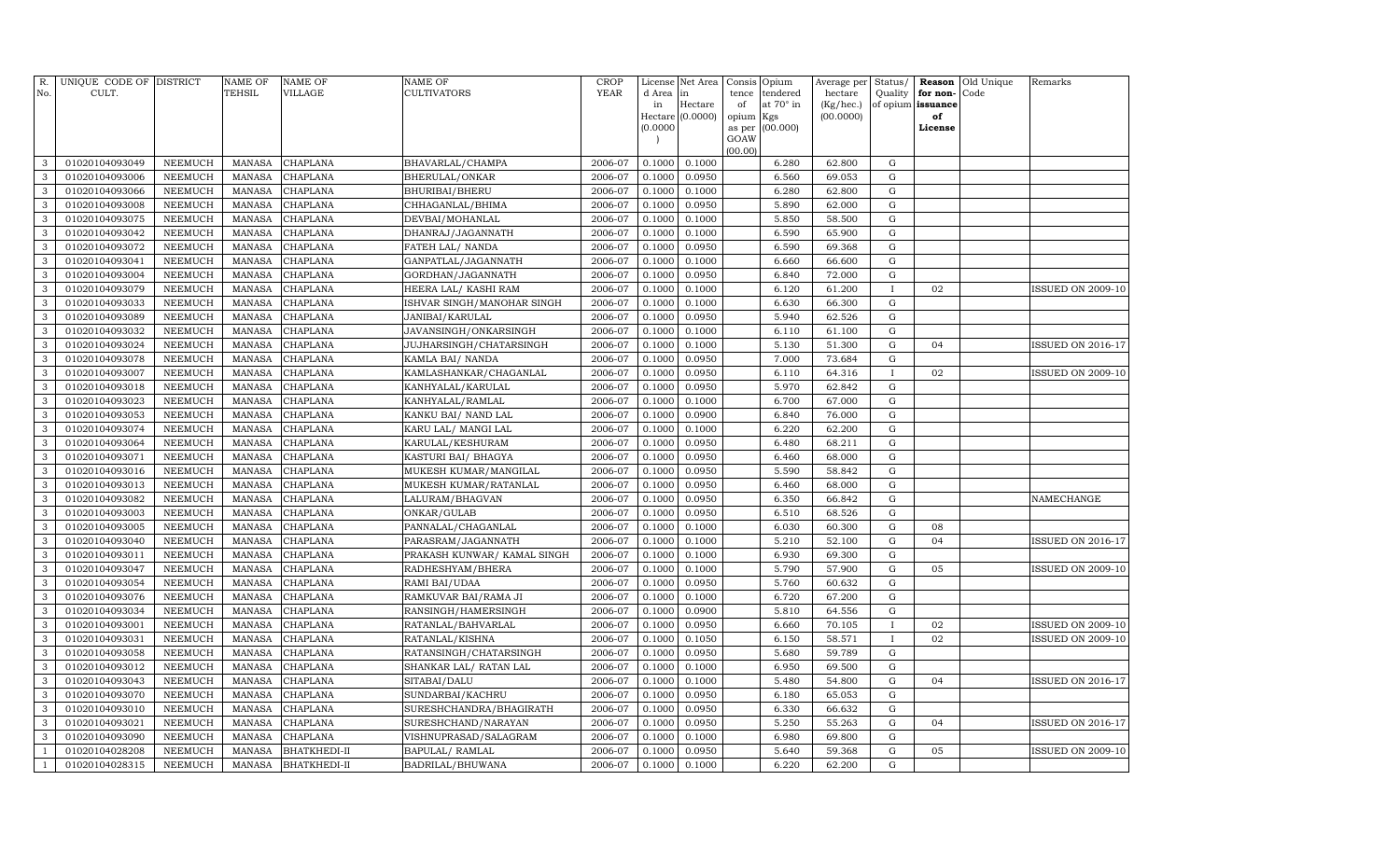| R.<br>No.      | UNIQUE CODE OF DISTRICT<br>CULT. |                                  | NAME OF<br><b>TEHSIL</b>       | <b>NAME OF</b><br>VILLAGE           | <b>NAME OF</b><br>CULTIVATORS      | CROP<br><b>YEAR</b> | d Area<br>in                         | License Net Area<br>in<br>Hectare | Consis<br>tence<br>of                  | Opium<br>tendered<br>at 70° in | Average per<br>hectare<br>(Kg/hec.) | Status/<br>Quality<br>of opium | Reason<br>for non-<br>issuance | Old Unique<br>Code | Remarks                  |
|----------------|----------------------------------|----------------------------------|--------------------------------|-------------------------------------|------------------------------------|---------------------|--------------------------------------|-----------------------------------|----------------------------------------|--------------------------------|-------------------------------------|--------------------------------|--------------------------------|--------------------|--------------------------|
|                |                                  |                                  |                                |                                     |                                    |                     | (0.0000)<br>$\overline{\phantom{a}}$ | Hectare $(0.0000)$                | opium Kgs<br>as per<br>GOAW<br>(00.00) | (00.000)                       | (00.0000)                           |                                | of<br>License                  |                    |                          |
|                | 01020104028121                   | NEEMUCH                          | MANASA                         | <b>BHATKHEDI-II</b>                 | BADRILAL/BIHARI                    | 2006-07             | 0.1000                               | 0.1000                            |                                        | 6.460                          | 64.600                              | $\mathbf G$                    |                                |                    |                          |
|                | 01020104028180                   | <b>NEEMUCH</b>                   | <b>MANASA</b>                  | <b>BHATKHEDI-II</b>                 | BAGDIRAM/PARTHA                    | 2006-07             | 0.1000                               | 0.1050                            |                                        | 6.940                          | 66.095                              | G                              |                                |                    |                          |
|                | 01020104028144                   | <b>NEEMUCH</b>                   | <b>MANASA</b>                  | <b>BHATKHEDI-II</b>                 | BALCHAND/BHERA                     | 2006-07             | 0.1000                               | 0.1000                            |                                        | 6.820                          | 68.200                              | ${\rm G}$                      |                                |                    |                          |
| $\overline{1}$ | 01020104028162                   | <b>NEEMUCH</b>                   | MANASA                         | <b>BHATKHEDI-II</b>                 | BALCHAND/PARTHA                    | 2006-07             | 0.1000                               | 0.1000                            |                                        | 6.170                          | 61.700                              | ${\rm G}$                      |                                |                    |                          |
| $\overline{1}$ | 01020104028190                   | <b>NEEMUCH</b>                   | <b>MANASA</b>                  | <b>BHATKHEDI-II</b>                 | BANSHILAL/NANDLAL                  | 2006-07             | 0.1000                               | 0.1000                            |                                        | 6.810                          | 68.100                              | G                              |                                |                    |                          |
|                | 01020104028194                   | <b>NEEMUCH</b>                   | <b>MANASA</b>                  | <b>BHATKHEDI-II</b>                 | BAPULAL/NANURAM                    | 2006-07             | 0.1000                               | 0.1000                            |                                        | 5.950                          | 59.500                              | ${\rm G}$                      | 05                             |                    | ISSUED ON 2009-10        |
| $\overline{1}$ | 01020104028203                   | <b>NEEMUCH</b>                   | <b>MANASA</b>                  | <b>BHATKHEDI-II</b>                 | BHAGCHAND/PARBHULAL                | 2006-07             | 0.1000                               | 0.1050                            |                                        | 7.520                          | 71.619                              | ${\rm G}$                      |                                |                    |                          |
|                | 01020104028080                   | <b>NEEMUCH</b>                   | <b>MANASA</b>                  | <b>BHATKHEDI-II</b>                 | BHAGWANSINGH/RAMCHANDRA            | 2006-07             | 0.1000                               | 0.1000                            |                                        | 6.030                          | 60.300                              | ${\rm G}$                      |                                |                    |                          |
|                | 01020104028211                   | <b>NEEMUCH</b>                   | <b>MANASA</b>                  | <b>BHATKHEDI-II</b>                 | BHANWARLAL/BALCHAND                | 2006-07             | 0.1000                               | 0.1000                            |                                        | 5.340                          | 53.400                              | ${\rm G}$                      | 04                             |                    | <b>ISSUED ON 2016-17</b> |
|                | 01020104028236                   | <b>NEEMUCH</b>                   | <b>MANASA</b>                  | BHATKHEDI-II                        | BHERULAL/KACHRU                    | 2006-07             | 0.1000                               | 0.1000                            |                                        | 4.670                          | 46.700                              | ${\rm G}$                      | 04                             |                    | <b>ISSUED ON 2016-17</b> |
|                | 01020104028215                   | <b>NEEMUCH</b>                   | <b>MANASA</b>                  | <b>BHATKHEDI-II</b>                 | BHERULAL/KHEMA JI                  | 2006-07             | 0.1000                               | 0.1000                            |                                        | 6.600                          | 66.000                              | ${\rm G}$                      |                                |                    |                          |
| -1             | 01020104028122                   | <b>NEEMUCH</b>                   | MANASA                         | <b>BHATKHEDI-II</b>                 | BHULIBAI/BANSHILAL                 | 2006-07             | 0.1000                               | 0.0950                            |                                        | 6.720                          | 70.737                              | G                              |                                |                    |                          |
|                | 01020104028230                   | NEEMUCH                          | <b>MANASA</b>                  | BHATKHEDI-II                        | BHURIBAI/FATTA BALAI               | 2006-07             | 0.1000                               | 0.1000                            |                                        | 5.540                          | 55.400                              | G                              | 04                             |                    | <b>ISSUED ON 2016-17</b> |
|                | 01020104028234                   | <b>NEEMUCH</b>                   | <b>MANASA</b>                  | BHATKHEDI-II                        | CHAMPABAI/PARMANAND                | 2006-07             | 0.1000                               | 0.0950                            |                                        | 5.970                          | 62.842                              | ${\rm G}$                      |                                |                    |                          |
|                | 01020104028159                   | <b>NEEMUCH</b>                   | <b>MANASA</b>                  | BHATKHEDI-II                        | CHHAGANLAL/RAMLAL                  | 2006-07             | 0.1000                               | 0.1000                            |                                        | 6.560                          | 65.600                              | ${\rm G}$                      |                                |                    |                          |
|                | 01020104028191                   | <b>NEEMUCH</b>                   | <b>MANASA</b>                  | BHATKHEDI-II                        | DALI BAI/CHHAGANLAL                | 2006-07             | 0.1000                               | 0.1000                            |                                        | 5.660                          | 56.600                              | ${\rm G}$                      |                                |                    |                          |
|                | 01020104028135                   | <b>NEEMUCH</b>                   | <b>MANASA</b>                  | <b>BHATKHEDI-II</b>                 | DEVKISHAN/BHERULAL                 | 2006-07             | 0.1000                               | 0.1000                            |                                        | 6.730                          | 67.300                              | ${\rm G}$                      |                                |                    |                          |
|                | 01020104028240                   | <b>NEEMUCH</b>                   | <b>MANASA</b>                  | <b>BHATKHEDI-II</b>                 | DHANNA/ONKAR                       | 2006-07             | 0.1000                               | 0.1000                            |                                        | 5.500                          | 55.000                              | G                              | 04                             |                    | <b>ISSUED ON 2016-17</b> |
|                | 01020104028298                   | <b>NEEMUCH</b>                   | <b>MANASA</b>                  | <b>BHATKHEDI-II</b>                 | DHAPUBAI/HIRALAL                   | 2006-07             | 0.1000                               | 0.1000                            |                                        | 6.610                          | 66.100                              | $\mathbf G$                    |                                |                    |                          |
|                | 01020104028147                   | <b>NEEMUCH</b>                   | <b>MANASA</b>                  | BHATKHEDI-II                        | DHAPUBAI/MANNALAL                  | 2006-07             | 0.1000                               | 0.1000                            |                                        | 6.760                          | 67.600                              | G                              |                                |                    |                          |
|                | 01020104028075                   | <b>NEEMUCH</b>                   | <b>MANASA</b>                  | BHATKHEDI-II                        | DHAPUBAI/NARAYAN                   | 2006-07             | 0.1000                               | 0.1000                            |                                        | 6.930                          | 69.300                              | ${\rm G}$                      |                                |                    |                          |
|                | 01020104028262                   | <b>NEEMUCH</b>                   | <b>MANASA</b>                  | BHATKHEDI-II                        | DHURALAL/BHANWARLAL                | 2006-07             | 0.1000                               | 0.1000                            |                                        | 5.990                          | 59.900                              | ${\rm G}$                      | 05                             |                    | <b>ISSUED ON 2009-10</b> |
|                | 01020104028173                   | NEEMUCH                          | <b>MANASA</b>                  | BHATKHEDI-II                        | GEETABAI/MODIRAM                   | 2006-07             | 0.1000                               | 0.1050                            |                                        | 7.270                          | 69.238                              | ${\rm G}$                      |                                |                    |                          |
|                | 01020104028248                   | <b>NEEMUCH</b>                   | <b>MANASA</b>                  | BHATKHEDI-II                        | GHISALAL/JAGANNATH                 | 2006-07             | 0.1000                               | 0.0950                            |                                        | 5.590                          | 58.842                              | G                              |                                |                    |                          |
|                | 01020104028233                   | NEEMUCH                          | <b>MANASA</b>                  | BHATKHEDI-II                        | GHISALAL/KACHRULAL                 | 2006-07             | 0.1000                               | 0.1000                            |                                        | 6.840                          | 68.400                              | ${\rm G}$                      |                                |                    |                          |
|                | 01020104028177                   | <b>NEEMUCH</b>                   | <b>MANASA</b>                  | BHATKHEDI-II                        | GHISALAL/RAMCHANDRA                | 2006-07             | 0.1000                               | 0.1000                            |                                        | 6.430                          | 64.300                              | ${\rm G}$                      |                                |                    |                          |
|                | 01020104028178                   | NEEMUCH                          | <b>MANASA</b>                  | BHATKHEDI-II                        | GHISIBAI/KASHIRAM                  | 2006-07             | 0.1000                               | 0.1000                            |                                        | 6.240                          | 62.400                              | ${\rm G}$                      |                                |                    |                          |
|                | 01020104028261                   | <b>NEEMUCH</b>                   | <b>MANASA</b>                  | BHATKHEDI-II                        | GITABAI/CHAGANLAL                  | 2006-07             | 0.1000                               | 0.1000                            |                                        | 6.060                          | 60.600                              | G                              |                                |                    |                          |
|                | 01020104028231                   | NEEMUCH                          | <b>MANASA</b>                  | BHATKHEDI-II                        | GITABAI/NANDLAL                    | 2006-07             | 0.1000                               | 0.1000                            |                                        | 5.960                          | 59.600                              | G                              |                                |                    |                          |
|                | 01020104028120                   | <b>NEEMUCH</b>                   | <b>MANASA</b>                  | BHATKHEDI-II                        | GITABAI/RAMNIWAS                   | 2006-07             | 0.1000                               | 0.1000                            |                                        | 6.700                          | 67.000                              | ${\rm G}$                      |                                |                    |                          |
|                | 01020104028217                   | <b>NEEMUCH</b>                   | <b>MANASA</b>                  | BHATKHEDI-II                        | GOPALCHAND/BALCHAND                | 2006-07             | 0.1000                               | 0.1000                            |                                        | 7.420                          | 74.200                              | ${\rm G}$<br>${\rm G}$         |                                |                    |                          |
|                | 01020104028216<br>01020104028141 | <b>NEEMUCH</b>                   | <b>MANASA</b><br><b>MANASA</b> | BHATKHEDI-II                        | GORDHANLAL/PYARCHAND               | 2006-07<br>2006-07  | 0.1000<br>0.1000                     | 0.0950                            |                                        | 6.110<br>5.400                 | 64.316<br>56.842                    | ${\rm G}$                      | 05                             |                    | <b>ISSUED ON 2009-10</b> |
|                | 01020104028143                   | <b>NEEMUCH</b><br><b>NEEMUCH</b> | <b>MANASA</b>                  | <b>BHATKHEDI-II</b><br>BHATKHEDI-II | HIRA/RAMA                          | 2006-07             | 0.1000                               | 0.0950<br>0.1000                  |                                        | 6.920                          | 69.200                              | G                              |                                |                    |                          |
|                | 01020104028218                   | <b>NEEMUCH</b>                   | <b>MANASA</b>                  | BHATKHEDI-II                        | HIRALAL/KISHANA<br>JAGDISH/NARAYAN | 2006-07             | 0.1000                               | 0.1000                            |                                        | 6.380                          | 63.800                              | ${\rm G}$                      |                                |                    |                          |
|                | 01020104028235                   | <b>NEEMUCH</b>                   | <b>MANASA</b>                  | BHATKHEDI-II                        | JHAMAKLAL/SHIVNARAYAN              | 2006-07             | 0.1000                               | 0.1000                            |                                        | 6.430                          | 64.300                              | G                              |                                |                    |                          |
|                | 01020104028151                   | <b>NEEMUCH</b>                   | <b>MANASA</b>                  | <b>BHATKHEDI-II</b>                 | KAILASH BAI/OKARLAL                | 2006-07             | 0.1000                               | 0.1000                            |                                        | 7.130                          | 71.300                              | ${\rm G}$                      |                                |                    |                          |
|                | 01020104028182                   | <b>NEEMUCH</b>                   | <b>MANASA</b>                  | BHATKHEDI-II                        | KAILASH/MANGILAL MALI              | 2006-07             | 0.1000                               | 0.1000                            |                                        | 6.770                          | 67.700                              | G                              |                                |                    |                          |
|                | 01020104028152                   | <b>NEEMUCH</b>                   | <b>MANASA</b>                  | BHATKHEDI-II                        | KAILASHCHAND/NANDLAL               | 2006-07             | 0.1000                               | 0.1000                            |                                        | 6.110                          | 61.100                              | G                              |                                |                    |                          |
|                | 01020104028170                   | <b>NEEMUCH</b>                   | <b>MANASA</b>                  | BHATKHEDI-II                        | KANCHAN BAI/RAMESHWAR              | 2006-07             | 0.1000                               | 0.1000                            |                                        | 6.080                          | 60.800                              | $\mathbf G$                    |                                |                    |                          |
|                | 01020104028145                   | <b>NEEMUCH</b>                   | <b>MANASA</b>                  | <b>BHATKHEDI-II</b>                 | KANKUBAI/NANDLAL                   | 2006-07             | 0.1000                               | 0.1000                            |                                        | 6.610                          | 66.100                              | G                              |                                |                    |                          |
|                | 01020104028214                   | <b>NEEMUCH</b>                   | <b>MANASA</b>                  | BHATKHEDI-II                        | KARULAL/RAMA JI                    | 2006-07             | 0.1000                               | 0.1000                            |                                        | 5.580                          | 55.800                              | ${\rm G}$                      | 04                             |                    | <b>ISSUED ON 2016-17</b> |
|                | 01020104028125                   | <b>NEEMUCH</b>                   | <b>MANASA</b>                  | BHATKHEDI-II                        | KARLAL/MULCHAND                    | 2006-07             | 0.1000                               | 0.1000                            |                                        | 6.900                          | 69.000                              | G                              |                                |                    |                          |
| $\overline{1}$ | 01020104028038                   | <b>NEEMUCH</b>                   | MANASA                         | <b>BHATKHEDI-II</b>                 | KASHIRAM/NARAYAN                   | 2006-07             | 0.1000                               | 0.0850                            |                                        | 5.640                          | 66.353                              | G                              |                                |                    |                          |
|                |                                  |                                  |                                |                                     |                                    |                     |                                      |                                   |                                        |                                |                                     |                                |                                |                    |                          |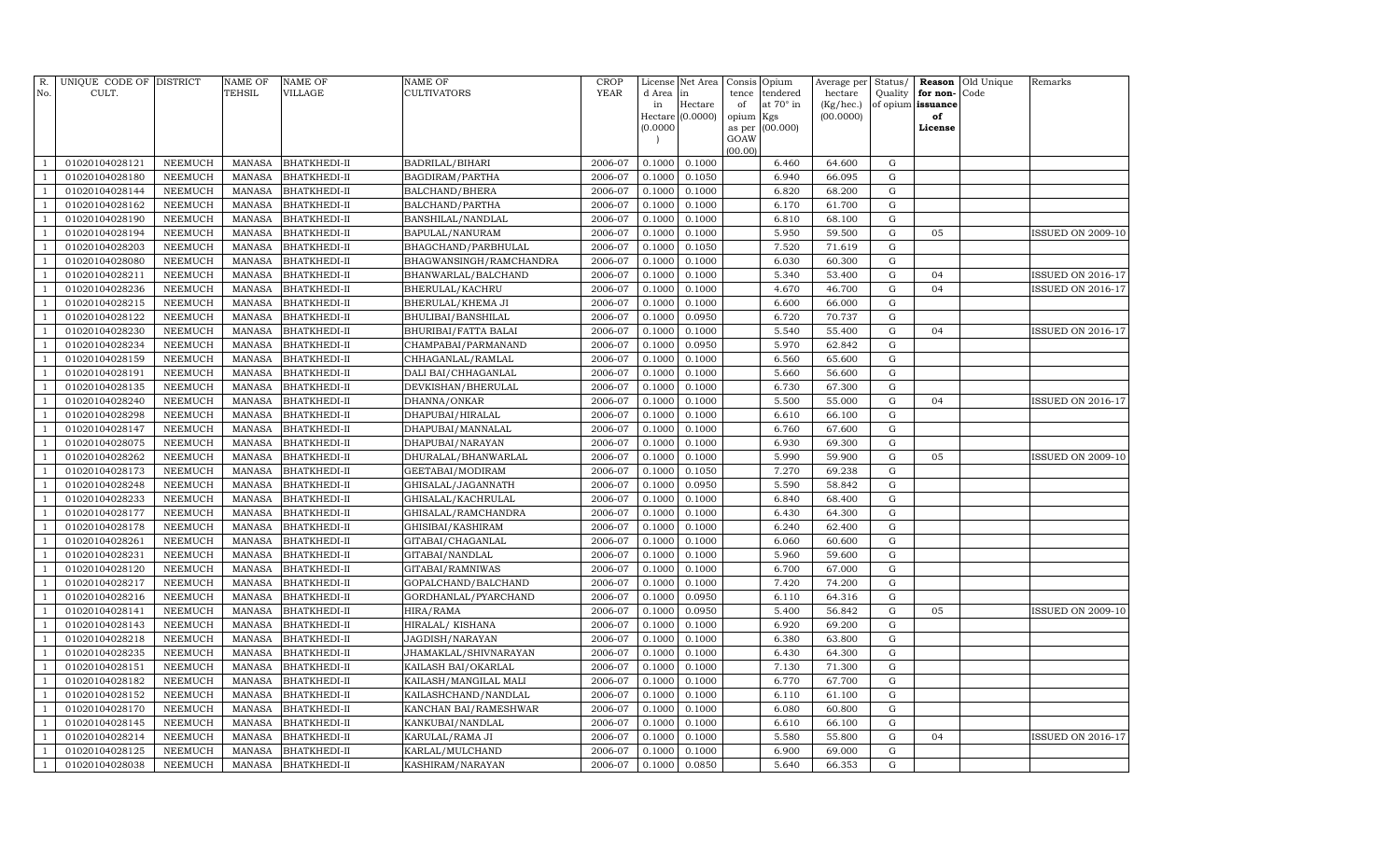| R.<br>No.                        | UNIQUE CODE OF DISTRICT<br>CULT. |                                  | <b>NAME OF</b><br>TEHSIL       | <b>NAME OF</b><br><b>VILLAGE</b> | NAME OF<br><b>CULTIVATORS</b>              | <b>CROP</b><br><b>YEAR</b> | License<br>d Area | Net Area<br>in   | Consis          | Opium<br>tendered | Average per          | Status/                | Reason                        | Old Unique<br>Code | Remarks                  |
|----------------------------------|----------------------------------|----------------------------------|--------------------------------|----------------------------------|--------------------------------------------|----------------------------|-------------------|------------------|-----------------|-------------------|----------------------|------------------------|-------------------------------|--------------------|--------------------------|
|                                  |                                  |                                  |                                |                                  |                                            |                            | in                | Hectare          | tence<br>of     | at 70° in         | hectare<br>(Kg/hec.) | Quality                | for non-<br>of opium issuance |                    |                          |
|                                  |                                  |                                  |                                |                                  |                                            |                            |                   | Hectare (0.0000) | opium           | Kgs               | (00.0000)            |                        | of                            |                    |                          |
|                                  |                                  |                                  |                                |                                  |                                            |                            | (0.0000)          |                  | as per          | (00.000)          |                      |                        | License                       |                    |                          |
|                                  |                                  |                                  |                                |                                  |                                            |                            |                   |                  | GOAW<br>(00.00) |                   |                      |                        |                               |                    |                          |
| $\mathbf{1}$                     | 01020104028204                   | <b>NEEMUCH</b>                   | <b>MANASA</b>                  | <b>BHATKHEDI-II</b>              | KISHANLAL/MANA                             | 2006-07                    | 0.1000            | 0.1050           |                 | 5.490             | 52.286               | ${\rm G}$              | 04                            |                    | <b>ISSUED ON 2016-17</b> |
| $\mathbf{1}$                     | 01020104028206                   | <b>NEEMUCH</b>                   | <b>MANASA</b>                  | <b>BHATKHEDI-II</b>              | LAKSHMI NARAYAN / PARTHA                   | 2006-07                    | 0.1000            | 0.1000           |                 | 7.340             | 73.400               | ${\rm G}$              |                               |                    |                          |
| $\mathbf{1}$                     | 01020104028134                   | <b>NEEMUCH</b>                   | <b>MANASA</b>                  | <b>BHATKHEDI-II</b>              | LALOO/ BHUWANA                             | 2006-07                    | 0.1000            | 0.1000           |                 | 6.280             | 62.800               | ${\rm G}$              |                               |                    |                          |
| $\mathbf{1}$                     | 01020104028126                   | <b>NEEMUCH</b>                   | <b>MANASA</b>                  | <b>BHATKHEDI-II</b>              | LALURAM/KALU                               | 2006-07                    | 0.1000            | 0.1000           |                 | 5.990             | 59.900               | ${\rm G}$              |                               |                    |                          |
| $\mathbf{1}$                     | 01020104028189                   | <b>NEEMUCH</b>                   | <b>MANASA</b>                  | <b>BHATKHEDI-II</b>              | MANGI BAI/RAMCHANDR SUTAR                  | 2006-07                    | 0.1000            | 0.1050           |                 | 5.940             | 56.571               | ${\rm G}$              |                               |                    |                          |
| $\mathbf{1}$                     | 01020104028254                   | <b>NEEMUCH</b>                   | <b>MANASA</b>                  | <b>BHATKHEDI-II</b>              | MANGIBAI/RAMCHANDRA DAS                    | 2006-07                    | 0.1000            | 0.1000           |                 | 6.820             | 68.200               | ${\rm G}$              |                               |                    |                          |
| $\mathbf{1}$                     | 01020104028183                   | <b>NEEMUCH</b>                   | <b>MANASA</b>                  | <b>BHATKHEDI-II</b>              | MANGIBAI/SEVA                              | 2006-07                    | 0.1000            | 0.0950           |                 | 6.710             | 70.632               | ${\rm G}$              |                               |                    |                          |
| $\mathbf{1}$                     | 01020104028123                   | <b>NEEMUCH</b>                   | <b>MANASA</b>                  | BHATKHEDI-II                     | MANGILAL/BADRILAL                          | 2006-07                    | 0.1000            | 0.0950           |                 | 7.700             | 81.053               | ${\rm G}$              |                               |                    |                          |
| $\mathbf{1}$                     | 01020104028239                   | <b>NEEMUCH</b>                   | <b>MANASA</b>                  | <b>BHATKHEDI-II</b>              | MANGILAL/DHANNA                            | 2006-07                    | 0.1000            | 0.0950           |                 | 4.450             | 46.842               | ${\bf G}$              | 04                            |                    | <b>ISSUED ON 2016-17</b> |
| $\mathbf{1}$                     | 01020104028210                   | <b>NEEMUCH</b>                   | <b>MANASA</b>                  | <b>BHATKHEDI-II</b>              | MANGILAL/HEERALAL                          | 2006-07                    | 0.1000            | 0.1000           |                 | 5.250             | 52.500               | ${\rm G}$              | 04                            |                    | ISSUED ON 2016-17        |
| $\mathbf{1}$                     | 01020104028128                   | <b>NEEMUCH</b>                   | <b>MANASA</b>                  | <b>BHATKHEDI-II</b>              | MANGILAL/MEGHA                             | 2006-07                    | 0.1000            | 0.0950           |                 | 5.490             | 57.789               | ${\bf G}$              |                               |                    |                          |
| $\mathbf{1}$                     | 01020104028195                   | <b>NEEMUCH</b>                   | <b>MANASA</b>                  | <b>BHATKHEDI-II</b>              | MANGILAL/RUGHNATH                          | 2006-07                    | 0.1000            | 0.1000           |                 | 4.890             | 48.900               | ${\bf G}$              | 04                            |                    | <b>ISSUED ON 2016-17</b> |
| $\mathbf{1}$                     | 01020104028232                   | <b>NEEMUCH</b>                   | <b>MANASA</b>                  | <b>BHATKHEDI-II</b>              | MEGHRAJ/KASHIRAM KACHHAVA                  | 2006-07                    | 0.1000            | 0.1000           |                 | 6.120             | 61.200               | ${\bf G}$              |                               |                    |                          |
| $\mathbf{1}$                     | 01020104028137                   | <b>NEEMUCH</b>                   | <b>MANASA</b>                  | <b>BHATKHEDI-II</b>              | MOHAN/JAGANNATH                            | 2006-07                    | 0.1000            | 0.1000           |                 | 5.620             | 56.200               | ${\rm G}$              | 05                            |                    | <b>ISSUED ON 2009-10</b> |
| $\mathbf{1}$                     | 01020104028249                   | <b>NEEMUCH</b>                   | <b>MANASA</b>                  | <b>BHATKHEDI-II</b>              | MOHANLAL/NANDLAL                           | 2006-07                    | 0.1000            | 0.0950           |                 | 6.020             | 63.368               | ${\rm G}$              |                               |                    |                          |
| $\mathbf{1}$                     | 01020104028148                   | <b>NEEMUCH</b>                   | <b>MANASA</b>                  | <b>BHATKHEDI-II</b>              | KALABAI/MOHANLAL                           | 2006-07                    | 0.1000            | 0.0950           |                 | 6.050             | 63.684               | ${\rm G}$              |                               |                    | NAME CHANGE              |
| $\mathbf{1}$                     | 01020104028168                   | <b>NEEMUCH</b>                   | <b>MANASA</b>                  | <b>BHATKHEDI-II</b>              | MOTYABAI/MANGILAL                          | 2006-07                    | 0.1000            | 0.1000           |                 | 6.530             | 65.300               | ${\rm G}$              |                               |                    |                          |
| $\overline{1}$                   | 01020104028129                   | <b>NEEMUCH</b>                   | <b>MANASA</b>                  | <b>BHATKHEDI-II</b>              | NANDLAL/BHAGCHAND                          | 2006-07                    | 0.1000            | 0.0950           |                 | 6.760             | 71.158               | ${\rm G}$              |                               |                    |                          |
| $\mathbf{1}$                     | 01020104028163                   | NEEMUCH                          | <b>MANASA</b>                  | BHATKHEDI-II                     | NANDLAL/VARDICHAND                         | 2006-07                    | 0.1000            | 0.1050           |                 | 5.860             | 55.810               | ${\bf G}$              | 04                            |                    | <b>ISSUED ON 2009-10</b> |
| $\mathbf{1}$                     | 01020104028250                   | <b>NEEMUCH</b>                   | <b>MANASA</b>                  | <b>BHATKHEDI-II</b>              | NARAYABAI/VARDICHAND                       | 2006-07                    | 0.1000            | 0.1000           |                 | 7.110             | 71.100               | ${\rm G}$              |                               |                    |                          |
| $\overline{1}$                   | 01020104028164                   | NEEMUCH                          | <b>MANASA</b>                  | <b>BHATKHEDI-II</b>              | NOJIBAI/KASHIRAM                           | 2006-07                    | 0.1000            | 0.1000           |                 | 7.040             | 70.400               | ${\rm G}$              |                               |                    |                          |
| $\mathbf{1}$                     | 01020104028199                   | <b>NEEMUCH</b>                   | <b>MANASA</b>                  | <b>BHATKHEDI-II</b>              | ONKARLAL/RAMNARAYAN                        | 2006-07                    | 0.1000            | 0.1000           |                 | 5.240             | 52.400               | ${\rm G}$              | 04                            |                    | <b>ISSUED ON 2016-17</b> |
| $\mathbf{1}$                     | 01020104028327                   | NEEMUCH                          | <b>MANASA</b>                  | <b>BHATKHEDI-II</b>              | PARBHULAL/MOHANLAL                         | 2006-07                    | 0.1000            | 0.1000           |                 | 5.890             | 58.900               | ${\bf G}$              | 05                            |                    | <b>ISSUED ON 2009-10</b> |
| $\mathbf{1}$                     | 01020104028175                   | <b>NEEMUCH</b>                   | <b>MANASA</b>                  | <b>BHATKHEDI-II</b>              | PARUBAI/MATHURALAL                         | 2006-07                    | 0.1000            | 0.0950           |                 | 5.470             | 57.579               | ${\bf G}$              | 05                            |                    | <b>ISSUED ON 2009-10</b> |
| $\mathbf{1}$                     | 01020104028139                   | <b>NEEMUCH</b>                   | <b>MANASA</b>                  | <b>BHATKHEDI-II</b>              | PATASIBAI/BADRILAL                         | 2006-07                    | 0.1000            | 0.1000           |                 | 6.620             | 66.200               | ${\rm G}$              |                               |                    |                          |
| $\mathbf{1}$                     | 01020104028225                   | <b>NEEMUCH</b>                   | <b>MANASA</b>                  | <b>BHATKHEDI-II</b>              | PRATAPSINGH/PARTHESINGH                    | 2006-07                    | 0.1000            | 0.0950           |                 | 6.790             | 71.474               | ${\rm G}$              |                               |                    |                          |
| $\overline{1}$                   | 01020104028142                   | <b>NEEMUCH</b>                   | <b>MANASA</b>                  | <b>BHATKHEDI-II</b>              | PURALAL/RAMAJI                             | 2006-07                    | 0.1000            | 0.1000           |                 | 5.640             | 56.400               | ${\bf G}$              | 05                            |                    | <b>ISSUED ON 2009-10</b> |
| $\mathbf{1}$                     | 01020104028040                   | <b>NEEMUCH</b>                   | <b>MANASA</b>                  | <b>BHATKHEDI-II</b>              | RADHAKISHAN/BABRU                          | 2006-07                    | 0.1000            | 0.0950           |                 | 5.520             | 58.105               | ${\rm G}$              | 05                            |                    | ISSUED ON 2009-10        |
| $\overline{1}$                   | 01020104028124                   | <b>NEEMUCH</b>                   | <b>MANASA</b>                  | <b>BHATKHEDI-II</b>              | RADHESHYAM/NANDLAL BADA                    | 2006-07                    | 0.1000            | 0.1000           |                 | 6.750             | 67.500               | ${\bf G}$              |                               |                    |                          |
| $\mathbf{1}$                     | 01020104028161                   | <b>NEEMUCH</b>                   | <b>MANASA</b>                  | BHATKHEDI-II                     | RAMCHANDRA/GANGARAM                        | 2006-07                    | 0.1000            | 0.1000           |                 | 7.540             | 75.400               | ${\bf G}$              |                               |                    |                          |
| $\overline{1}$                   | 01020104028150                   | <b>NEEMUCH</b>                   | <b>MANASA</b>                  | BHATKHEDI-II                     | RAMCHANDR/KISHANA                          | 2006-07                    | 0.1000            | 0.0950           |                 | 5.770             | 60.737               | ${\bf G}$              |                               |                    |                          |
| $\overline{1}$                   | 01020104028179                   | NEEMUCH                          | <b>MANASA</b>                  | BHATKHEDI-II                     | RAMCHANDRA/MANGILAL                        | 2006-07                    | 0.1000            | 0.1000           |                 | 5.970             | 59.700               | ${\rm G}$              |                               |                    |                          |
| $\mathbf{1}$                     | 01020104028251                   | NEEMUCH                          | <b>MANASA</b>                  | BHATKHEDI-II                     | RAMKISHAN/BADRILAL                         | 2006-07                    | 0.1000            | 0.0900           |                 | 5.310             | 59.000               | ${\bf G}$              |                               |                    |                          |
| $\mathbf{1}$                     | 01020104028223                   | <b>NEEMUCH</b>                   | <b>MANASA</b>                  | <b>BHATKHEDI-II</b>              | RAMNARAYAN/BHONA SUTHAR                    | 2006-07                    | 0.1000            | 0.1000           |                 | 6.230             | 62.300               | $\mathbf G$            |                               |                    |                          |
|                                  | 01020104028132                   | <b>NEEMUCH</b>                   | <b>MANASA</b>                  | <b>BHATKHEDI-II</b>              | RAMNIVAS/VARDICHAND                        | 2006-07                    | 0.1000            | 0.1000           |                 | 7.070             | 70.700               | ${\bf G}$              |                               |                    |                          |
| $\overline{1}$                   | 01020104028157                   | <b>NEEMUCH</b>                   | <b>MANASA</b>                  | BHATKHEDI-II                     | RAMPYRARIBAI/VISHNULAL                     | 2006-07                    | 0.1000            | 0.1000           |                 | 5.710             | 57.100               | ${\bf G}$              | 05                            |                    | <b>ISSUED ON 2009-10</b> |
| $\overline{1}$                   | 01020104028196                   | <b>NEEMUCH</b>                   | <b>MANASA</b>                  | <b>BHATKHEDI-II</b>              | RATANIBAI/RATANLAL                         | 2006-07                    | 0.1000            | 0.1000           |                 | 6.140             | 61.400               | ${\bf G}$              |                               |                    |                          |
| $\overline{1}$<br>$\overline{1}$ | 01020104028289                   | <b>NEEMUCH</b>                   | <b>MANASA</b>                  | BHATKHEDI-II                     | RODILAL/POKHAR                             | 2006-07                    | 0.1000            | 0.0950           |                 | 6.390             | 67.263               | ${\bf G}$              |                               |                    |                          |
| $\overline{1}$                   | 01020104028219                   | <b>NEEMUCH</b>                   | <b>MANASA</b>                  | BHATKHEDI-II                     | RUPCHANDRA/RAMLAL                          | 2006-07                    | 0.1000            | 0.1000           |                 | 5.800             | 58.000               | ${\rm G}$              | 05                            |                    | <b>ISSUED ON 2009-10</b> |
| $\mathbf{1}$                     | 01020104028185                   | <b>NEEMUCH</b>                   | <b>MANASA</b>                  | BHATKHEDI-II                     | RUGHNATH/DHANNA                            | 2006-07                    | 0.1000            | 0.1000           |                 | 6.420             | 64.200               | ${\bf G}$<br>${\bf G}$ |                               |                    | <b>ISSUED ON 2016-17</b> |
| $\mathbf{1}$                     | 01020104028133<br>01020104028212 | <b>NEEMUCH</b><br><b>NEEMUCH</b> | <b>MANASA</b><br><b>MANASA</b> | BHATKHEDI-II<br>BHATKHEDI-II     | RUKHMANIBAI/SEVA                           | 2006-07<br>2006-07         | 0.1000<br>0.1000  | 0.1000<br>0.1000 |                 | 5.260<br>6.870    | 52.600<br>68.700     | ${\bf G}$              | 04                            |                    |                          |
| $\mathbf{1}$                     | 01020104028149                   | NEEMUCH                          | <b>MANASA</b>                  | <b>BHATKHEDI-II</b>              | SHANTILAL/SHANKARLAL<br>SHOBHARAM/RATANLAL | 2006-07                    | 0.1000            | 0.1050           |                 | 7.260             | 69.143               | ${\bf G}$              |                               |                    |                          |
| $\mathbf{1}$                     |                                  |                                  |                                |                                  |                                            | 2006-07                    | 0.1000            | 0.1000           |                 | 6.970             | 69.700               | ${\rm G}$              |                               |                    |                          |
|                                  | 01020104028171                   | NEEMUCH                          | MANASA                         | BHATKHEDI-II                     | SHYAMSUNDER/BHANWARLAL                     |                            |                   |                  |                 |                   |                      |                        |                               |                    |                          |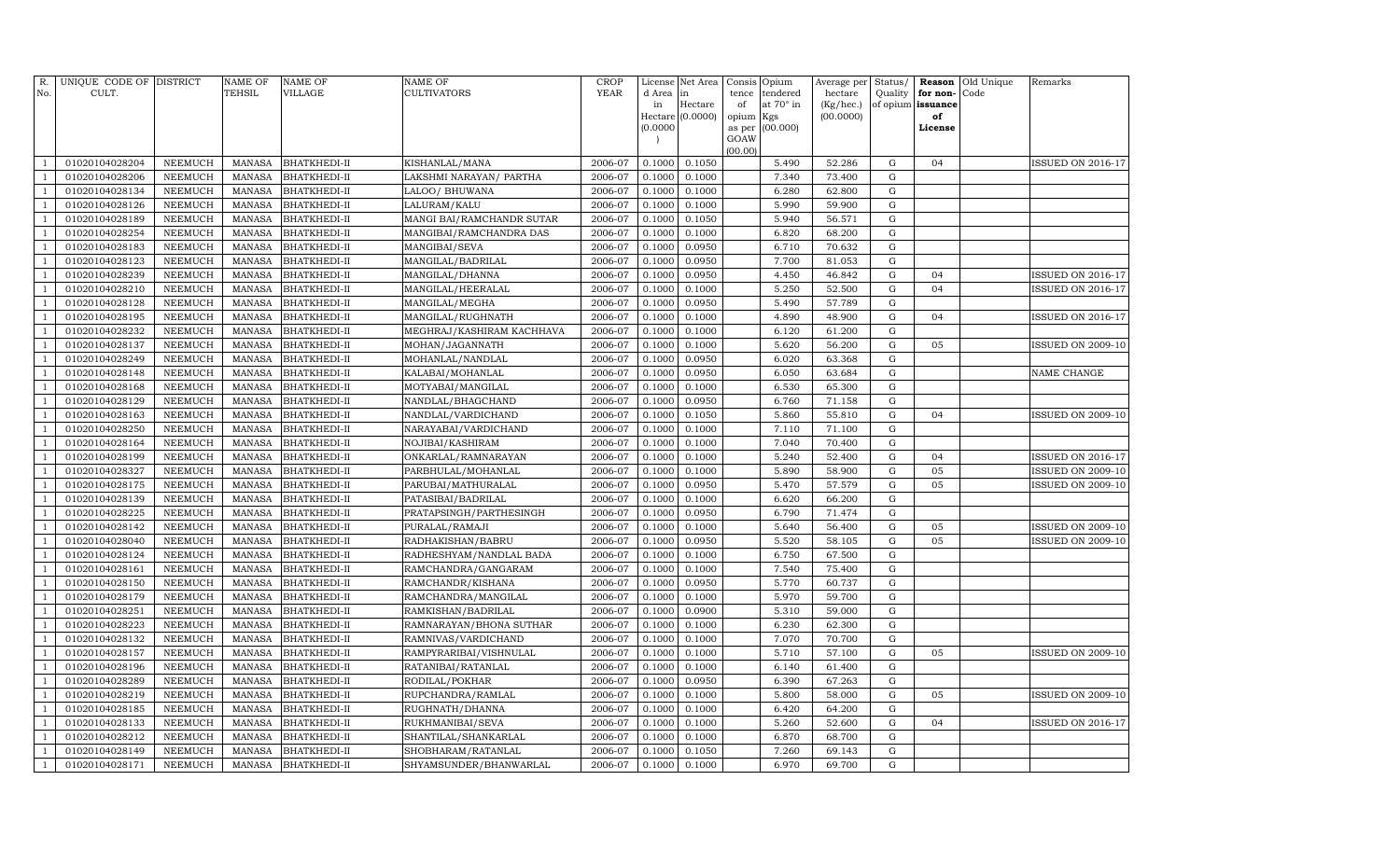| R.<br>No.      | UNIQUE CODE OF DISTRICT<br>CULT. |                | <b>NAME OF</b><br>TEHSIL | <b>NAME OF</b><br>VILLAGE | NAME OF<br><b>CULTIVATORS</b> | <b>CROP</b><br>YEAR | License<br>d Area<br>in | Net Area<br>in<br>Hectare | Consis Opium<br>tence<br>of | tendered<br>at 70° in | Average per<br>hectare<br>(Kg/hec.) | Status/<br>Quality | for non-<br>of opium issuance | <b>Reason</b> Old Unique<br>Code | Remarks                  |
|----------------|----------------------------------|----------------|--------------------------|---------------------------|-------------------------------|---------------------|-------------------------|---------------------------|-----------------------------|-----------------------|-------------------------------------|--------------------|-------------------------------|----------------------------------|--------------------------|
|                |                                  |                |                          |                           |                               |                     |                         | Hectare (0.0000)          | opium Kgs                   |                       | (00.0000)                           |                    | of                            |                                  |                          |
|                |                                  |                |                          |                           |                               |                     | (0.0000)                |                           | as per                      | (00.000)              |                                     |                    | License                       |                                  |                          |
|                |                                  |                |                          |                           |                               |                     |                         |                           | GOAW<br>(00.00)             |                       |                                     |                    |                               |                                  |                          |
|                | 01020104028131                   | NEEMUCH        | <b>MANASA</b>            | <b>BHATKHEDI-II</b>       | SHYAM/UDAIRAM                 | 2006-07             | 0.1000                  | 0.1000                    |                             | 5.610                 | 56.100                              | G                  | 05                            |                                  | <b>ISSUED ON 2009-10</b> |
|                | 01020104028160                   | NEEMUCH        | <b>MANASA</b>            | <b>BHATKHEDI-II</b>       | SHYAMSUNDER/MANGILAL          | 2006-07             | 0.1000                  | 0.1000                    |                             | 7.180                 | 71.800                              | $\mathbf G$        |                               |                                  |                          |
|                | 01020104028127                   | <b>NEEMUCH</b> | <b>MANASA</b>            | <b>BHATKHEDI-II</b>       | TULSIRAM/BHANWARLAL           | 2006-07             | 0.1000                  | 0.0950                    |                             | 6.280                 | 66.105                              | ${\bf G}$          |                               |                                  |                          |
| $\mathbf{1}$   | 01020104028201                   | NEEMUCH        | <b>MANASA</b>            | <b>BHATKHEDI-II</b>       | UDAYRAM/NANURAM               | 2006-07             | 0.1000                  | 0.1000                    |                             | 6.510                 | 65.100                              | ${\rm G}$          |                               |                                  |                          |
| $\overline{1}$ | 01020104028192                   | NEEMUCH        | <b>MANASA</b>            | <b>BHATKHEDI-II</b>       | VENKTASHKUMAR/LAXMINARAYAN    | 2006-07             | 0.1000                  | 0.1000                    |                             | 6.760                 | 67.600                              | ${\rm G}$          |                               |                                  |                          |
|                | 01020104028153                   | <b>NEEMUCH</b> | <b>MANASA</b>            | <b>BHATKHEDI-II</b>       | YOGESH KUMAR/RAMCHANDRA       | 2006-07             | 0.1000                  | 0.1000                    |                             | 6.660                 | 66.600                              | ${\rm G}$          |                               |                                  |                          |
| -1             | 01020104028058                   | <b>NEEMUCH</b> | <b>MANASA</b>            | BHATKHEDI-I               | BABULAL/CHAMPALAL             | 2006-07             | 0.1000                  | 0.0950                    |                             | 6.980                 | 73.474                              | ${\rm G}$          |                               |                                  |                          |
|                | 01020104028048                   | <b>NEEMUCH</b> | <b>MANASA</b>            | BHATKHEDI-I               | BADAMBAI/ONKARLAL             | 2006-07             | 0.1000                  | 0.1000                    |                             | 6.060                 | 60.600                              | G                  | 05                            |                                  | ISSUED ON 2009-10        |
|                | 01020104028096                   | NEEMUCH        | <b>MANASA</b>            | BHATKHEDI-I               | BADRILAL/LAXMICHAND           | 2006-07             | 0.1000                  | 0.0950                    |                             | 6.560                 | 69.053                              | ${\rm G}$          |                               |                                  |                          |
|                | 01020104028007                   | <b>NEEMUCH</b> | <b>MANASA</b>            | BHATKHEDI-I               | BADRILAL/ONKARLAL             | 2006-07             | 0.1000                  | 0.1000                    |                             | 6.660                 | 66.600                              | $\mathbf G$        |                               |                                  |                          |
| $\overline{1}$ | 01020104028099                   | <b>NEEMUCH</b> | <b>MANASA</b>            | <b>BHATKHEDI-I</b>        | BAGDIRAM/BHANWARLAL           | 2006-07             | 0.1000                  | 0.1000                    |                             | 6.160                 | 61.600                              | $\mathbf G$        | 05                            |                                  | ISSUED ON 2009-10        |
| -1             | 01020104028033                   | <b>NEEMUCH</b> | <b>MANASA</b>            | BHATKHEDI-I               | BAGDIRAM/LAKHMA               | 2006-07             | 0.1000                  | 0.1000                    |                             | 6.330                 | 63.300                              | ${\bf G}$          |                               |                                  |                          |
| $\mathbf{1}$   | 01020104028060                   | <b>NEEMUCH</b> | <b>MANASA</b>            | BHATKHEDI-I               | BALURAM/KISHANLAL             | 2006-07             | 0.1000                  | 0.1000                    |                             | 7.030                 | 70.300                              | ${\bf G}$          |                               |                                  |                          |
|                | 01020104028036                   | <b>NEEMUCH</b> | <b>MANASA</b>            | BHATKHEDI-I               | BHAGIRATH/MOHANLAL            | 2006-07             | 0.1000                  | 0.1000                    |                             | 5.050                 | 50.500                              | ${\rm G}$          | 04                            |                                  | <b>ISSUED ON 2016-17</b> |
|                | 01020104028004                   | <b>NEEMUCH</b> | <b>MANASA</b>            | BHATKHEDI-I               | BHAGWATIBAI/KACHRU            | 2006-07             | 0.1000                  | 0.0950                    |                             | 6.660                 | 70.105                              | ${\bf G}$          |                               |                                  |                          |
| $\overline{1}$ | 01020104028014                   | <b>NEEMUCH</b> | <b>MANASA</b>            | BHATKHEDI-I               | BHANWARLAL/NARAYAN            | 2006-07             | 0.1000                  | 0.0950                    |                             | 6.480                 | 68.211                              | ${\rm G}$          |                               |                                  |                          |
|                | 01020104028169                   | <b>NEEMUCH</b> | <b>MANASA</b>            | BHATKHEDI-I               | BHANWARLAL/SHANKARLAL         | 2006-07             | 0.1000                  | 0.1000                    |                             | 6.350                 | 63.500                              | ${\rm G}$          |                               |                                  |                          |
|                | 01020104028008                   | <b>NEEMUCH</b> | <b>MANASA</b>            | BHATKHEDI-I               | BHERULAL/BALA                 | 2006-07             | 0.1000                  | 0.0950                    |                             | 6.980                 | 73.474                              | ${\rm G}$          |                               |                                  |                          |
|                | 01020104028062                   | <b>NEEMUCH</b> | <b>MANASA</b>            | BHATKHEDI-I               | BHERULAL/JAGANNATH            | 2006-07             | 0.1000                  | 0.1000                    |                             | 6.370                 | 63.700                              | ${\bf G}$          |                               |                                  |                          |
|                | 01020104028054                   | <b>NEEMUCH</b> | <b>MANASA</b>            | BHATKHEDI-I               | CHUNNIBAI/NARAYAN             | 2006-07             | 0.1000                  | 0.1000                    |                             | 6.280                 | 62.800                              | ${\bf G}$          | 05                            |                                  | <b>ISSUED ON 2009-10</b> |
| -1             | 01020104028273                   | <b>NEEMUCH</b> | <b>MANASA</b>            | BHATKHEDI-I               | DHANJI/BHERAJI                | 2006-07             | 0.1000                  | 0.0900                    |                             | 6.060                 | 67.333                              | $\mathbf G$        |                               |                                  |                          |
|                | 01020104028259                   | <b>NEEMUCH</b> | <b>MANASA</b>            | BHATKHEDI-I               | DHAPUBAI/BHAGWANDAS           | 2006-07             | 0.1000                  | 0.1000                    |                             | 6.900                 | 69.000                              | $\mathbf G$        |                               |                                  |                          |
|                | 01020104028044                   | <b>NEEMUCH</b> | <b>MANASA</b>            | BHATKHEDI-I               | DINBANDHU/ JAGANNATH          | 2006-07             | 0.1000                  | 0.0950                    |                             | 6.510                 | 68.526                              | ${\bf G}$          |                               |                                  |                          |
| -1             | 01020104028227                   | <b>NEEMUCH</b> | <b>MANASA</b>            | BHATKHEDI-I               | DINESH/GHISALAL               | 2006-07             | 0.1000                  | 0.1000                    |                             | 6.800                 | 68.000                              | ${\bf G}$          |                               |                                  |                          |
| -1             | 01020104028076                   | <b>NEEMUCH</b> | <b>MANASA</b>            | BHATKHEDI-I               | DINESHCHAND/RATANLAL          | 2006-07             | 0.1000                  | 0.1000                    |                             | 6.750                 | 67.500                              | ${\bf G}$          |                               |                                  |                          |
|                | 01020104028100                   | <b>NEEMUCH</b> | <b>MANASA</b>            | BHATKHEDI-I               | DURGASHANKAR/NARAYAN          | 2006-07             | 0.1000                  | 0.1000                    |                             | 7.020                 | 70.200                              | ${\rm G}$          |                               |                                  |                          |
|                | 01020104028086                   | <b>NEEMUCH</b> | <b>MANASA</b>            | BHATKHEDI-I               | GANGABAI/BHANWARLAL           | 2006-07             | 0.1000                  | 0.1000                    |                             | 6.670                 | 66.700                              | ${\bf G}$          |                               |                                  |                          |
|                | 01020104028090                   | <b>NEEMUCH</b> | <b>MANASA</b>            | BHATKHEDI-I               | GANGABAI/MANGILAL             | 2006-07             | 0.1000                  | 0.1000                    |                             | 6.420                 | 64.200                              | ${\rm G}$          |                               |                                  |                          |
|                | 01020104028072                   | <b>NEEMUCH</b> | <b>MANASA</b>            | BHATKHEDI-I               | GANPAT/MADHO                  | 2006-07             | 0.1000                  | 0.1000                    |                             | 5.570                 | 55.700                              | ${\rm G}$          | 04                            |                                  | <b>ISSUED ON 2016-17</b> |
|                | 01020104028119                   | <b>NEEMUCH</b> | <b>MANASA</b>            | BHATKHEDI-I               | GHANSHYAM/BALURAM             | 2006-07             | 0.1000                  | 0.1000                    |                             | 6.790                 | 67.900                              | ${\rm G}$          |                               |                                  |                          |
|                | 01020104028061                   | NEEMUCH        | MANASA                   | BHATKHEDI-I               | GHISALAL/GOKUL                | 2006-07             | 0.1000                  | 0.1000                    |                             | 4.760                 | 47.600                              | ${\bf G}$          | 04                            |                                  | <b>ISSUED ON 2016-17</b> |
|                | 01020104028049                   | <b>NEEMUCH</b> | <b>MANASA</b>            | BHATKHEDI-I               | GHISALAL/NARAYAN              | 2006-07             | 0.1000                  | 0.0950                    |                             | 6.620                 | 69.684                              | $\mathbf G$        |                               |                                  |                          |
|                | 01020104028023                   | NEEMUCH        | <b>MANASA</b>            | BHATKHEDI-I               | GOPAL/BHAGCHAND               | 2006-07             | 0.1000                  | 0.0950                    |                             | 6.920                 | 72.842                              | $\mathbf G$        |                               |                                  |                          |
|                | 01020104028113                   | NEEMUCH        | <b>MANASA</b>            | BHATKHEDI-I               | HEERALAL/KACHRULAL            | 2006-07             | 0.1000                  | 0.1000                    |                             | 6.770                 | 67.700                              | $\mathbf G$        |                               |                                  |                          |
|                | 01020104028042                   | <b>NEEMUCH</b> | <b>MANASA</b>            | BHATKHEDI-I               | HEERALAL/MOHANLAL             | 2006-07             | 0.1000                  | 0.1000                    |                             | 6.870                 | 68.700                              | $\mathbf G$        |                               |                                  |                          |
|                | 01020104028256                   | <b>NEEMUCH</b> | <b>MANASA</b>            | BHATKHEDI-I               | HIRALAL/NATHU                 | 2006-07             | 0.1000                  | 0.1000                    |                             | 6.640                 | 66.400                              | $\mathbf G$        |                               |                                  |                          |
|                | 01020104028022                   | <b>NEEMUCH</b> | <b>MANASA</b>            | BHATKHEDI-I               | JAGDISH/KISHANLAL             | 2006-07             | 0.1000                  | 0.0950                    |                             | 7.360                 | 77.474                              | ${\rm G}$          |                               |                                  |                          |
|                | 01020104028115                   | <b>NEEMUCH</b> | <b>MANASA</b>            | BHATKHEDI-I               | JAGDISHCHAND/GHISALAL         | 2006-07             | 0.1000                  | 0.1000                    |                             | 6.440                 | 64.400                              | ${\bf G}$          |                               |                                  |                          |
|                | 01020104028037                   | <b>NEEMUCH</b> | <b>MANASA</b>            | BHATKHEDI-I               | JAMNALAL/TARACHAND            | 2006-07             | 0.1000                  | 0.0950                    |                             | 6.750                 | 71.053                              | $\mathbf G$        |                               |                                  | NAME CHANGE              |
|                | 01020104028003                   | <b>NEEMUCH</b> | <b>MANASA</b>            | BHATKHEDI-I               | KACHRU/HEERA                  | 2006-07             | 0.1000                  | 0.1000                    |                             | 6.520                 | 65.200                              | ${\rm G}$          |                               |                                  |                          |
|                | 01020104028024                   | <b>NEEMUCH</b> | <b>MANASA</b>            | BHATKHEDI-I               | KACHRU/MANGILAL               | 2006-07             | 0.1000                  | 0.1000                    |                             | 6.480                 | 64.800                              | ${\bf G}$          |                               |                                  |                          |
|                | 01020104028045                   | <b>NEEMUCH</b> | <b>MANASA</b>            | BHATKHEDI-I               | KAILASH/ONKARLAL              | 2006-07             | 0.1000                  | 0.1000                    |                             | 6.620                 | 66.200                              | ${\rm G}$          |                               |                                  |                          |
|                | 01020104028055                   | <b>NEEMUCH</b> | <b>MANASA</b>            | BHATKHEDI-I               | KALURAM/LAXMICHAND            | 2006-07             | 0.1000                  | 0.0950                    |                             | 6.720                 | 70.737                              | ${\bf G}$          |                               |                                  |                          |
| -1             | 01020104028271                   | <b>NEEMUCH</b> | MANASA                   | BHATKHEDI-I               | KANHAIYALAL/KACHRU            | 2006-07             | 0.1000                  | 0.0950                    |                             | 5.670                 | 59.684                              | G                  | 05                            |                                  | <b>ISSUED ON 2009-10</b> |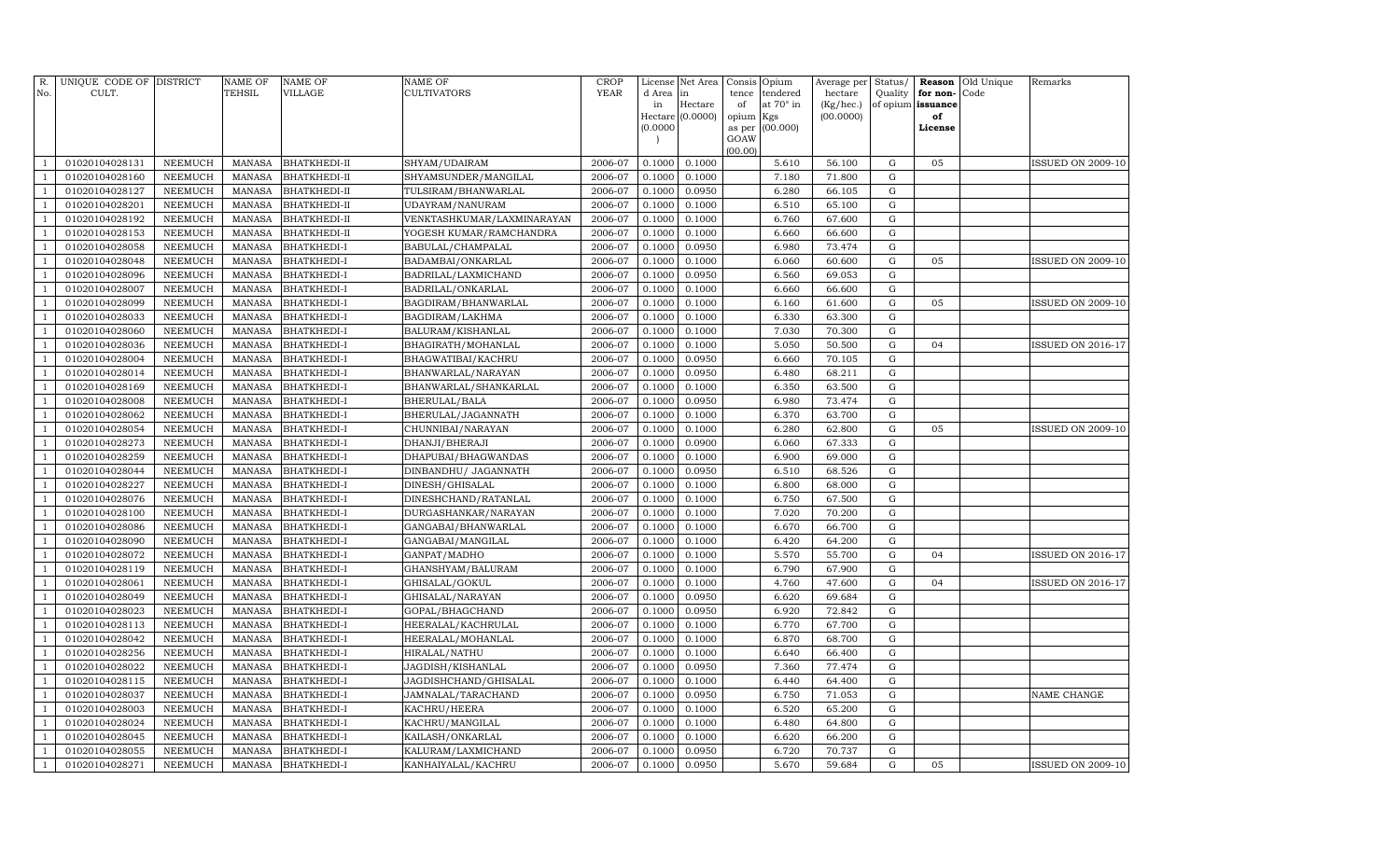| R.<br>No.      | UNIQUE CODE OF DISTRICT<br>CULT. |                    | <b>NAME OF</b><br><b>TEHSIL</b> | <b>NAME OF</b><br>VILLAGE                | <b>NAME OF</b><br>CULTIVATORS              | CROP<br><b>YEAR</b> | License<br>d Area | Net Area<br>in   | Consis<br>tence | Opium<br>tendered | Average per<br>hectare | Status/<br>Quality | Reason<br>for non- | Old Unique<br>Code | Remarks                  |
|----------------|----------------------------------|--------------------|---------------------------------|------------------------------------------|--------------------------------------------|---------------------|-------------------|------------------|-----------------|-------------------|------------------------|--------------------|--------------------|--------------------|--------------------------|
|                |                                  |                    |                                 |                                          |                                            |                     | in                | Hectare          | of              | at 70° in         | (Kg/hec.)              |                    | of opium issuance  |                    |                          |
|                |                                  |                    |                                 |                                          |                                            |                     |                   | Hectare (0.0000) | opium           | Kgs               | (00.0000)              |                    | of                 |                    |                          |
|                |                                  |                    |                                 |                                          |                                            |                     | (0.0000)          |                  | as per          | (00.000)          |                        |                    | License            |                    |                          |
|                |                                  |                    |                                 |                                          |                                            |                     |                   |                  | GOAW<br>(00.00) |                   |                        |                    |                    |                    |                          |
|                | 01020104028088                   | NEEMUCH            | <b>MANASA</b>                   | <b>BHATKHEDI-I</b>                       | KANHAIYALAL/LAXMICHAND                     | 2006-07             | 0.1000            | 0.1000           |                 | 6.460             | 64.600                 | G                  |                    |                    |                          |
|                | 01020104028012                   | NEEMUCH            | <b>MANASA</b>                   | <b>BHATKHEDI-I</b>                       | KANHAIYALAL/SHANKARLAL                     | 2006-07             | 0.1000            | 0.0950           |                 | 7.040             | 74.105                 | $\mathbf G$        |                    |                    |                          |
| $\mathbf{1}$   | 01020104028313                   | NEEMUCH            | <b>MANASA</b>                   | <b>BHATKHEDI-I</b>                       | KANHEYALAL/NANALAL                         | 2006-07             | 0.1000            | 0.1000           |                 | 6.930             | 69.300                 | G                  |                    |                    |                          |
| -1             | 01020104028176                   | NEEMUCH            | <b>MANASA</b>                   | <b>BHATKHEDI-I</b>                       | KARULAL/UDAIRAM                            | 2006-07             | 0.1000            | 0.1000           |                 | 5.380             | 53.800                 | G                  | 04                 |                    | <b>ISSUED ON 2016-17</b> |
|                | 01020104028069                   | <b>NEEMUCH</b>     | <b>MANASA</b>                   | <b>BHATKHEDI-I</b>                       | KASTURIBAI/RAMESHWAR                       | 2006-07             | 0.1000            | 0.0950           |                 | 5.750             | 60.526                 | G                  | 05                 |                    | <b>ISSUED ON 2009-10</b> |
|                | 01020104028001                   | <b>NEEMUCH</b>     | <b>MANASA</b>                   | <b>BHATKHEDI-I</b>                       | KESHURAM/NANDLAL                           | 2006-07             | 0.1000            | 0.0950           |                 | 7.540             | 79.368                 | G                  |                    |                    |                          |
|                | 01020104028065                   | NEEMUCH            | <b>MANASA</b>                   | <b>BHATKHEDI-I</b>                       | KHEMRAJ/CHHAGAN                            | 2006-07             | 0.1000            | 0.1000           |                 | 5.720             | 57.200                 | G                  |                    |                    |                          |
|                | 01020104028085                   | NEEMUCH            | <b>MANASA</b>                   | <b>BHATKHEDI-I</b>                       | KISHANBAI/NANDLAL                          | 2006-07             | 0.1000            | 0.1000           |                 | 6.620             | 66.200                 | ${\rm G}$          |                    |                    |                          |
| $\overline{1}$ | 01020104028079                   | NEEMUCH            | <b>MANASA</b>                   | <b>BHATKHEDI-I</b>                       | LALURAM/RAMA                               | 2006-07             | 0.1000            | 0.0950           |                 | 6.320             | 66.526                 | $\mathbf G$        |                    |                    |                          |
|                | 01020104028039                   | <b>NEEMUCH</b>     | <b>MANASA</b>                   | <b>BHATKHEDI-I</b>                       | LAXMANSINGH/RAMSINGH                       | 2006-07             | 0.1000            | 0.0950           |                 | 6.260             | 65.895                 | ${\rm G}$          |                    |                    |                          |
|                | 01020104028046                   | NEEMUCH            | <b>MANASA</b>                   | <b>BHATKHEDI-I</b>                       | LAXMINARAYAN/KHEMRAJ                       | 2006-07             | 0.1000            | 0.1000           |                 | 6.540             | 65.400                 | ${\rm G}$          |                    |                    |                          |
| $\overline{1}$ | 01020104028030                   | NEEMUCH            | <b>MANASA</b>                   | <b>BHATKHEDI-I</b>                       | MADANLAL/RATANLAL                          | 2006-07             | 0.1000            | 0.0950           |                 | 7.170             | 75.474                 | G                  |                    |                    |                          |
|                | 01020104028051                   | <b>NEEMUCH</b>     | <b>MANASA</b>                   | <b>BHATKHEDI-I</b>                       | MADHUDAS/HARIDAS                           | 2006-07             | 0.1000            | 0.1000           |                 | 5.060             | 50.600                 | G                  | 04                 |                    | <b>ISSUED ON 2016-17</b> |
| -1             | 01020104028053                   | NEEMUCH            | <b>MANASA</b>                   | <b>BHATKHEDI-I</b>                       | MANGILAL/BHERA                             | 2006-07             | 0.1000            | 0.1000           |                 | 5.770             | 57.700                 | G                  | 05                 |                    | <b>ISSUED ON 2009-10</b> |
|                | 01020104028109                   | NEEMUCH            | <b>MANASA</b>                   | <b>BHATKHEDI-I</b>                       | MANGILAL/DEVAJI                            | 2006-07             | 0.1000            | 0.1000           |                 | 6.680             | 66.800                 | G                  |                    |                    |                          |
|                | 01020104028074                   | <b>NEEMUCH</b>     | <b>MANASA</b>                   | <b>BHATKHEDI-I</b>                       | MANGILAL/NATHU                             | 2006-07             | 0.1000            | 0.1000           |                 | 6.450             | 64.500                 | G                  |                    |                    |                          |
|                | 01020104028032                   | NEEMUCH            | <b>MANASA</b>                   | <b>BHATKHEDI-I</b>                       | MANGILAL/SHANKARLAL                        | 2006-07             | 0.1000            | 0.1000           |                 | 5.320             | 53.200                 | G                  | 04                 |                    | <b>ISSUED ON 2016-17</b> |
|                | 01020104028017                   | NEEMUCH            | <b>MANASA</b>                   | <b>BHATKHEDI-I</b>                       | MANGILAL/SHIVLAL                           | 2006-07             | 0.1000            | 0.0950           |                 | 6.550             | 68.947                 | ${\rm G}$          |                    |                    |                          |
|                | 01020104028092                   | NEEMUCH            | <b>MANASA</b>                   | <b>BHATKHEDI-I</b>                       | MANGILAL/UDA                               | 2006-07             | 0.1000            | 0.1000           |                 | 5.670             | 56.700                 | $\mathbf G$        | 05                 |                    | <b>ISSUED ON 2009-10</b> |
| -1             | 01020104028059                   | <b>NEEMUCH</b>     | <b>MANASA</b>                   | <b>BHATKHEDI-I</b>                       | MANNALAL/JAGANNATH                         | 2006-07             | 0.1000            | 0.1050           |                 | 7.510             | 71.524                 | $\mathbf G$        |                    |                    |                          |
| -1             | 01020104028016                   | NEEMUCH            | <b>MANASA</b>                   | <b>BHATKHEDI-I</b>                       | MOHANBAI/BHAGCHAND                         | 2006-07             | 0.1000            | 0.0950           |                 | 7.080             | 74.526                 | ${\rm G}$          |                    |                    |                          |
| $\overline{1}$ | 01020104028102                   | NEEMUCH            | <b>MANASA</b>                   | <b>BHATKHEDI-I</b>                       | MOHANLAL/BHANWARLAL                        | 2006-07             | 0.1000            | 0.1000           |                 | 6.330             | 63.300                 | G                  |                    |                    |                          |
|                | 01020104028063                   | <b>NEEMUCH</b>     | <b>MANASA</b>                   | <b>BHATKHEDI-I</b>                       | MOHANLAL/RAMLAL                            | 2006-07             | 0.1000            | 0.0950           |                 | 6.460             | 68.000                 | G                  |                    |                    |                          |
| -1             | 01020104028314                   | <b>NEEMUCH</b>     | <b>MANASA</b>                   | <b>BHATKHEDI-I</b>                       | NANDA/BAGDU                                | 2006-07             | 0.1000            | 0.1000           |                 | 6.230             | 62.300                 | G                  |                    |                    |                          |
|                | 01020104028035                   | NEEMUCH            | <b>MANASA</b>                   | <b>BHATKHEDI-I</b>                       | NANDLAL/BABRU                              | 2006-07             | 0.1000            | 0.1000           |                 | 6.060             | 60.600                 | G                  |                    |                    |                          |
|                | 01020104028034                   | NEEMUCH            | MANASA                          | BHATKHEDI-I                              | NANDLAL/JAGANNATH                          | 2006-07             | 0.1000            | 0.1000           |                 | 7.470             | 74.700                 | G                  |                    |                    |                          |
| $\overline{1}$ | 01020104028268                   | NEEMUCH            | <b>MANASA</b>                   | <b>BHATKHEDI-I</b>                       | NANDLAL/RAMLAL                             | 2006-07             | 0.1000            | 0.1050           |                 | 5.660             | 53.905                 | G                  | 04                 |                    |                          |
| -1             | 01020104028098                   | <b>NEEMUCH</b>     | <b>MANASA</b>                   | <b>BHATKHEDI-I</b>                       | NANIBAI/BALU                               | 2006-07             | 0.1000            | 0.1050           |                 | 7.250             | 69.048                 | $\mathbf G$        |                    |                    |                          |
|                | 01020104028078                   | NEEMUCH            | <b>MANASA</b>                   | <b>BHATKHEDI-I</b>                       | NATHULAL/BHERA                             | 2006-07             | 0.1000            | 0.1000           |                 | 6.700             | 67.000                 | ${\rm G}$          |                    |                    |                          |
| $\overline{1}$ | 01020104028117                   | NEEMUCH            | <b>MANASA</b>                   | <b>BHATKHEDI-I</b>                       | NATHULAL/DEVAJI                            | 2006-07             | 0.1000            | 0.0950           |                 | 6.500             | 68.421                 | G                  |                    |                    |                          |
|                | 01020104028270                   | <b>NEEMUCH</b>     | <b>MANASA</b>                   | <b>BHATKHEDI-I</b>                       | OMPRAKASH/NAGDIRAM                         | 2006-07             | 0.1000            | 0.1050           |                 | 7.300             | 69.524                 | ${\rm G}$          |                    |                    |                          |
| -1             | 01020104028285                   | NEEMUCH            | <b>MANASA</b>                   | <b>BHATKHEDI-I</b>                       | PARBHULAL/BALMUKUND                        | 2006-07             | 0.1000            | 0.0950           |                 | 5.720             | 60.211                 | G                  |                    |                    |                          |
| $\overline{1}$ | 01020104028026                   | NEEMUCH            | <b>MANASA</b>                   | <b>BHATKHEDI-I</b>                       | PRABHULAL/NARAYAN                          | 2006-07             | 0.1000            | 0.0950           |                 | 7.120             | 74.947                 | G                  |                    |                    |                          |
|                | 01020104028106                   | <b>NEEMUCH</b>     | <b>MANASA</b>                   | <b>BHATKHEDI-I</b>                       | RADHESHYAM/MANGILAL                        | 2006-07             | 0.1000            | 0.0950           |                 | 6.600             | 69.474                 | G<br>$\mathbf F$   |                    |                    |                          |
|                | 01020104028066                   | NEEMUCH<br>NEEMUCH | <b>MANASA</b><br>MANASA         | <b>BHATKHEDI-I</b>                       | RADHESHYAM/NANDRAM CHOTA                   | 2006-07             | 0.1000            |                  |                 |                   |                        | G                  |                    |                    |                          |
|                | 01020104028112<br>01020104028116 | <b>NEEMUCH</b>     | <b>MANASA</b>                   | <b>BHATKHEDI-I</b>                       | RAMDAYAL/BALCHAND                          | 2006-07<br>2006-07  | 0.1000<br>0.1000  | 0.0950<br>0.0950 |                 | 6.330<br>6.440    | 66.632<br>67.789       | G                  |                    |                    |                          |
| -1             | 01020104028118                   | <b>NEEMUCH</b>     | <b>MANASA</b>                   | <b>BHATKHEDI-I</b><br><b>BHATKHEDI-I</b> | RAMESHWAR/LAXMINARAYAN<br>RAMGOPAL/ RAMESH | 2006-07             | 0.1000            | 0.1000           |                 | 6.570             | 65.700                 | $\mathbf G$        |                    |                    | NAME CHANGE              |
|                | 01020104028025                   | NEEMUCH            | <b>MANASA</b>                   | <b>BHATKHEDI-I</b>                       | RAMPRASAD/LAXMICHAND                       | 2006-07             | 0.1000            | 0.1000           |                 | 6.790             | 67.900                 | ${\rm G}$          |                    |                    |                          |
| $\overline{1}$ | 01020104028009                   | NEEMUCH            | <b>MANASA</b>                   | <b>BHATKHEDI-I</b>                       | RAMPRASAD/MEGHA                            | 2006-07             | 0.1000            | 0.1000           |                 | 6.970             | 69.700                 | G                  |                    |                    |                          |
|                | 01020104028257                   | <b>NEEMUCH</b>     | <b>MANASA</b>                   | <b>BHATKHEDI-I</b>                       | RAMPRASAD/MOHANLAL                         | 2006-07             | 0.1000            | 0.1000           |                 | 6.520             | 65.200                 | G                  |                    |                    |                          |
| -1             | 01020104028041                   | <b>NEEMUCH</b>     | <b>MANASA</b>                   | <b>BHATKHEDI-I</b>                       | RAMPRATAP/ONKARLAL                         | 2006-07             | 0.1000            | 0.1000           |                 | 6.990             | 69.900                 | G                  |                    |                    |                          |
|                | 01020104028101                   | <b>NEEMUCH</b>     | <b>MANASA</b>                   | <b>BHATKHEDI-I</b>                       | RAMRATAN/BADRILAL                          | 2006-07             | 0.1000            | 0.0950           |                 | 6.590             | 69.368                 | G                  |                    |                    |                          |
| $\overline{1}$ | 01020104028010                   | NEEMUCH            | <b>MANASA</b>                   | <b>BHATKHEDI-I</b>                       | RAMSUKH/RATANLAL                           | 2006-07             | 0.1000            | 0.0950           |                 | 5.900             | 62.105                 | ${\rm G}$          |                    |                    |                          |
|                |                                  |                    |                                 |                                          |                                            |                     |                   |                  |                 |                   |                        |                    |                    |                    |                          |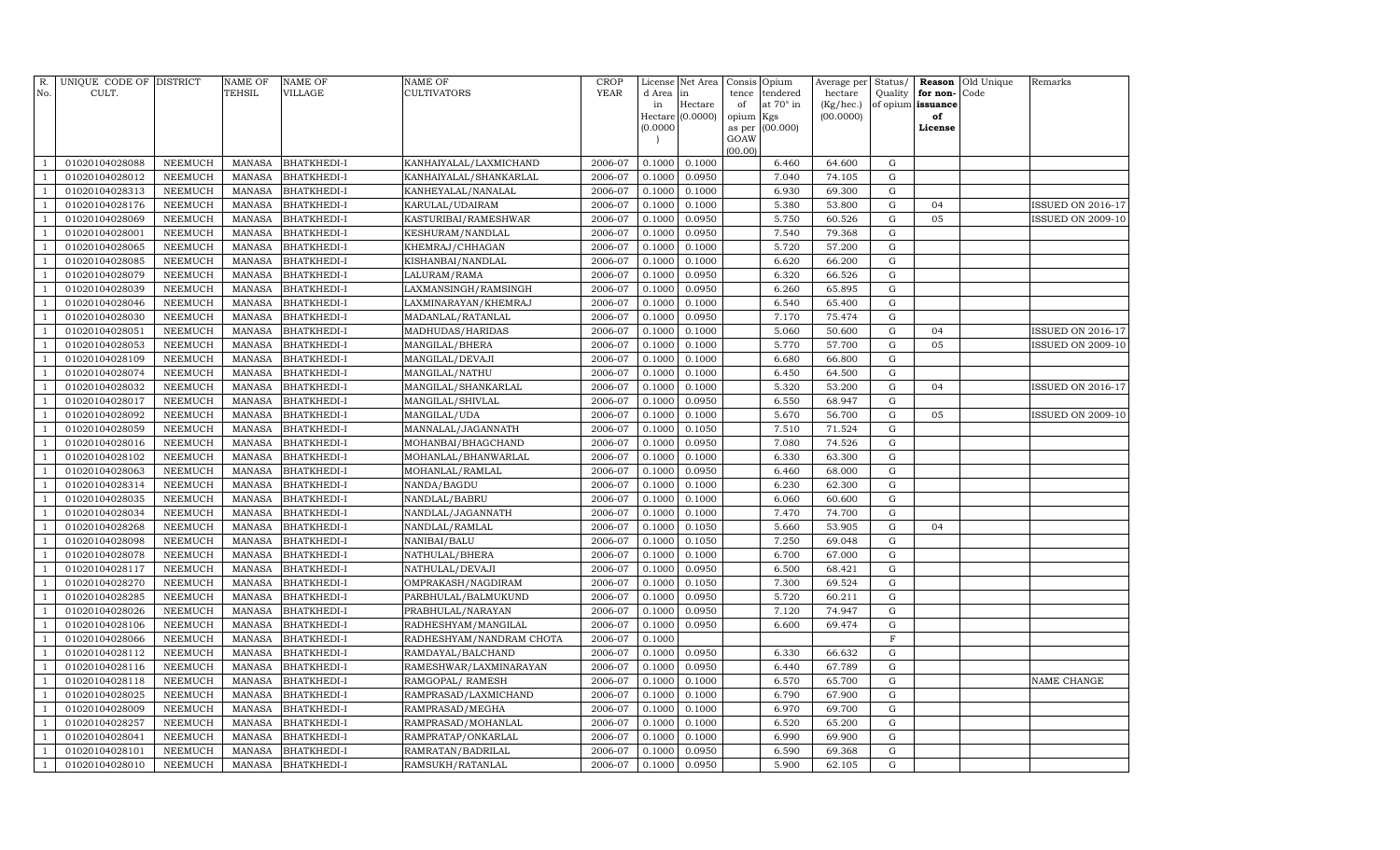| R.<br>No.      | UNIQUE CODE OF DISTRICT<br>CULT. |                | <b>NAME OF</b><br>TEHSIL | NAME OF<br><b>VILLAGE</b> | NAME OF<br><b>CULTIVATORS</b> | <b>CROP</b><br><b>YEAR</b> | License<br>d Area<br>in | Net Area<br>in<br>Hectare | Consis<br>tence<br>of | Opium<br>tendered<br>at 70° in | Average per<br>hectare<br>(Kg/hec.) | Status/<br>Quality | Reason<br>for non-<br>of opium issuance | Old Unique<br>Code | Remarks                  |
|----------------|----------------------------------|----------------|--------------------------|---------------------------|-------------------------------|----------------------------|-------------------------|---------------------------|-----------------------|--------------------------------|-------------------------------------|--------------------|-----------------------------------------|--------------------|--------------------------|
|                |                                  |                |                          |                           |                               |                            |                         | Hectare (0.0000)          | opium                 | Kgs                            | (00.0000)                           |                    | of                                      |                    |                          |
|                |                                  |                |                          |                           |                               |                            | (0.0000)                |                           | as per                | (00.000)                       |                                     |                    | License                                 |                    |                          |
|                |                                  |                |                          |                           |                               |                            |                         |                           | GOAW<br>(00.00)       |                                |                                     |                    |                                         |                    |                          |
| $\mathbf{1}$   | 01020104028071                   | <b>NEEMUCH</b> | <b>MANASA</b>            | <b>BHATKHEDI-I</b>        | RAMVILAS/MANGILAL             | 2006-07                    | 0.1000                  | 0.1000                    |                       | 7.890                          | 78.900                              | ${\rm G}$          |                                         |                    |                          |
| $\mathbf{1}$   | 01020104028083                   | <b>NEEMUCH</b> | <b>MANASA</b>            | <b>BHATKHEDI-I</b>        | RATAN/BHONA                   | 2006-07                    | 0.1000                  |                           |                       |                                |                                     | $\mathbf F$        |                                         |                    |                          |
| $\mathbf{1}$   | 01020104028031                   | <b>NEEMUCH</b> | <b>MANASA</b>            | <b>BHATKHEDI-I</b>        | RATNIBAI/NARAYAN              | 2006-07                    | 0.1000                  | 0.0950                    |                       | 5.710                          | 60.105                              | ${\rm G}$          | 05                                      |                    | <b>ISSUED ON 2009-10</b> |
| $\mathbf{1}$   | 01020104028052                   | <b>NEEMUCH</b> | <b>MANASA</b>            | BHATKHEDI-I               | RUKMANI BAI/MANGILAL          | 2006-07                    | 0.1000                  | 0.1000                    |                       | 5.990                          | 59.900                              | ${\rm G}$          |                                         |                    |                          |
| $\overline{1}$ | 01020104028011                   | <b>NEEMUCH</b> | <b>MANASA</b>            | <b>BHATKHEDI-I</b>        | RUKMANIBAI/RAMCHANDRA         | 2006-07                    | 0.1000                  | 0.0950                    |                       | 6.400                          | 67.368                              | ${\rm G}$          |                                         |                    |                          |
| $\mathbf{1}$   | 01020104028077                   | <b>NEEMUCH</b> | <b>MANASA</b>            | <b>BHATKHEDI-I</b>        | SAMANBAI/KANWARLAL            | 2006-07                    | 0.1000                  | 0.1000                    |                       | 6.230                          | 62.300                              | G                  |                                         |                    |                          |
| $\mathbf{1}$   | 01020104028082                   | <b>NEEMUCH</b> | <b>MANASA</b>            | <b>BHATKHEDI-I</b>        | SAVITRIBAI/GORDHAN            | 2006-07                    | 0.1000                  | 0.1000                    |                       | 6.230                          | 62.300                              | G                  |                                         |                    |                          |
| $\mathbf{1}$   | 01020104028005                   | <b>NEEMUCH</b> | <b>MANASA</b>            | <b>BHATKHEDI-I</b>        | SEVA/DALU                     | 2006-07                    | 0.1000                  | 0.0900                    |                       | 5.770                          | 64.111                              | ${\rm G}$          |                                         |                    |                          |
| $\mathbf{1}$   | 01020104028070                   | <b>NEEMUCH</b> | <b>MANASA</b>            | <b>BHATKHEDI-I</b>        | SHANKARLAL/NANURAM            | 2006-07                    | 0.1000                  | 0.1000                    |                       | 5.810                          | 58.100                              | ${\rm G}$          | 05                                      |                    | <b>ISSUED ON 2009-10</b> |
| $\mathbf{1}$   | 01020104028094                   | <b>NEEMUCH</b> | <b>MANASA</b>            | <b>BHATKHEDI-I</b>        | SHANKARLAL/NARAYAN            | 2006-07                    | 0.1000                  | 0.1000                    |                       | 6.570                          | 65.700                              | $\mathbf G$        |                                         |                    |                          |
| $\mathbf{1}$   | 01020104028272                   | <b>NEEMUCH</b> | <b>MANASA</b>            | <b>BHATKHEDI-I</b>        | SHANTILAL/SHANKARLAL          | 2006-07                    | 0.1000                  | 0.0950                    |                       | 5.620                          | 59.158                              | ${\rm G}$          | 05                                      |                    | <b>ISSUED ON 2009-10</b> |
| $\mathbf{1}$   | 01020104028015                   | <b>NEEMUCH</b> | <b>MANASA</b>            | BHATKHEDI-I               | SHRINIWAS/NANDLAL             | 2006-07                    | 0.1000                  | 0.0950                    |                       | 6.860                          | 72.211                              | ${\rm G}$          |                                         |                    |                          |
| $\mathbf{1}$   | 01020104028019                   | <b>NEEMUCH</b> | <b>MANASA</b>            | <b>BHATKHEDI-I</b>        | SOHANBAI/FULCHAND             | 2006-07                    | 0.1000                  | 0.0950                    |                       | 4.980                          | 52.421                              | ${\rm G}$          | 04                                      |                    | <b>ISSUED ON 2016-17</b> |
| $\mathbf{1}$   | 01020104028081                   | <b>NEEMUCH</b> | <b>MANASA</b>            | <b>BHATKHEDI-I</b>        | SUNDERBAI/NANDLAL             | 2006-07                    | 0.1000                  | 0.1050                    |                       | 6.850                          | 65.238                              | ${\rm G}$          |                                         |                    |                          |
| $\mathbf{1}$   | 01020104028087                   | <b>NEEMUCH</b> | <b>MANASA</b>            | <b>BHATKHEDI-I</b>        | TULSI BAI/BHERULAL            | 2006-07                    | 0.1000                  | 0.1000                    |                       | 6.880                          | 68.800                              | ${\rm G}$          |                                         |                    |                          |
| $\mathbf{1}$   | 01020104028110                   | <b>NEEMUCH</b> | <b>MANASA</b>            | BHATKHEDI-I               | TULSIRAM/ONKAR                | 2006-07                    | 0.1000                  | 0.1000                    |                       | 6.950                          | 69.500                              | G                  |                                         |                    |                          |
| $\overline{1}$ | 01020104028103                   | <b>NEEMUCH</b> | <b>MANASA</b>            | BHATKHEDI-I               | TULSIRAM/TARACHAND            | 2006-07                    | 0.1000                  | 0.1000                    |                       | 7.560                          | 75.600                              | ${\rm G}$          |                                         |                    |                          |
| $\mathbf{1}$   | 01020104028267                   | <b>NEEMUCH</b> | <b>MANASA</b>            | BHATKHEDI-I               | VARDISHANKAR/RAMRATAN         | 2006-07                    | 0.1000                  | 0.0950                    |                       | 6.330                          | 66.632                              | $\mathbf G$        |                                         |                    |                          |
| $\mathbf{1}$   | 01020104028021                   | <b>NEEMUCH</b> | <b>MANASA</b>            | <b>BHATKHEDI-I</b>        | VARJIBAI/MOTI                 | 2006-07                    | 0.1000                  | 0.1000                    |                       | 5.820                          | 58.200                              | ${\bf G}$          | 05                                      |                    | <b>ISSUED ON 2009-10</b> |
| $\mathbf{1}$   | 01020104028095                   | <b>NEEMUCH</b> | <b>MANASA</b>            | <b>BHATKHEDI-I</b>        | VIMLABAI/RUPCHAND             | 2006-07                    | 0.1000                  | 0.1000                    |                       | 6.570                          | 65.700                              | ${\rm G}$          |                                         |                    |                          |
| $\mathbf{1}$   | 01020104028114                   | <b>NEEMUCH</b> | <b>MANASA</b>            | <b>BHATKHEDI-I</b>        | VISHNU/MANGILAL               | 2006-07                    | 0.1000                  | 0.1000                    |                       | 6.260                          | 62.600                              | ${\rm G}$          |                                         |                    |                          |
| $\mathbf{1}$   | 01020104033005                   | <b>NEEMUCH</b> | <b>MANASA</b>            | <b>BAWDA</b>              | BADRILAL/BHUWANA              | 2006-07                    | 0.1000                  | 0.1000                    |                       | 5.800                          | 58.000                              | ${\rm G}$          |                                         |                    |                          |
| $\mathbf{1}$   | 01020104033043                   | <b>NEEMUCH</b> | <b>MANASA</b>            | <b>BAWDA</b>              | BASANTILAL/ SHOBHARAM         | 2006-07                    | 0.1000                  | 0.1000                    |                       | 5.840                          | 58.400                              | ${\rm G}$          |                                         | 01020104004010     |                          |
| $\mathbf{1}$   | 01020104033034                   | <b>NEEMUCH</b> | <b>MANASA</b>            | <b>BAWDA</b>              | BHUWANA/PIRU                  | 2006-07                    | 0.1000                  | 0.1000                    |                       | 6.430                          | 64.300                              | ${\rm G}$          |                                         |                    |                          |
| $\overline{1}$ | 01020104033003                   | <b>NEEMUCH</b> | <b>MANASA</b>            | <b>BAWDA</b>              | CHAGANLAL/LALJI               | 2006-07                    | 0.1000                  | 0.0950                    |                       | 5.890                          | 62.000                              | ${\rm G}$          |                                         |                    |                          |
| $\mathbf{1}$   | 01020104033021                   | <b>NEEMUCH</b> | <b>MANASA</b>            | <b>BAWDA</b>              | GANESH/KACHRU                 | 2006-07                    | 0.1000                  | 0.1000                    |                       | 5.900                          | 59.000                              | G                  |                                         |                    |                          |
| $\overline{1}$ | 01020104033030                   | <b>NEEMUCH</b> | <b>MANASA</b>            | <b>BAWDA</b>              | GITABAI/MANGILAL              | 2006-07                    | 0.1000                  | 0.0900                    |                       | 5.880                          | 65.333                              | ${\rm G}$          |                                         |                    |                          |
| $\mathbf{1}$   | 01020104033042                   | <b>NEEMUCH</b> | <b>MANASA</b>            | <b>BAWDA</b>              | GOPAL GIR/KACHARU GIR GOSAI   | 2006-07                    | 0.1000                  | 0.1000                    |                       | 5.980                          | 59.800                              | ${\rm G}$          |                                         |                    |                          |
| $\mathbf{1}$   | 01020104033006                   | <b>NEEMUCH</b> | <b>MANASA</b>            | <b>BAWDA</b>              | GOVINDRAM/BHAGATRAM           | 2006-07                    | 0.1000                  | 0.1000                    |                       | 6.210                          | 62.100                              | $\mathbf G$        |                                         |                    |                          |
| $\mathbf{1}$   | 01020104033004                   | <b>NEEMUCH</b> | <b>MANASA</b>            | <b>BAWDA</b>              | KISHANLAL/BAPULAL             | 2006-07                    | 0.1000                  | 0.1000                    |                       | 6.290                          | 62.900                              | ${\bf G}$          |                                         |                    |                          |
| $\mathbf{1}$   | 01020104033040                   | <b>NEEMUCH</b> | <b>MANASA</b>            | <b>BAWDA</b>              | MANNALAL/PREMCHAND            | 2006-07                    | 0.1000                  | 0.0950                    |                       | 6.080                          | 64.000                              | ${\rm G}$          |                                         |                    |                          |
| $\mathbf{1}$   | 01020104033037                   | <b>NEEMUCH</b> | <b>MANASA</b>            | <b>BAWDA</b>              | MOHANLAL/NANDLAL              | 2006-07                    | 0.1000                  | 0.0950                    |                       | 5.900                          | 62.105                              | ${\rm G}$          |                                         |                    |                          |
| $\mathbf{1}$   | 01020104033007                   | <b>NEEMUCH</b> | <b>MANASA</b>            | <b>BAWDA</b>              | NANIBAI/DHARMRAJ              | 2006-07                    | 0.1000                  | 0.0950                    |                       | 5.860                          | 61.684                              | ${\rm G}$          |                                         |                    |                          |
| $\mathbf{1}$   | 01020104033013                   | <b>NEEMUCH</b> | <b>MANASA</b>            | <b>BAWDA</b>              | NATHULAL/RAMLAL               | 2006-07                    | 0.1000                  | 0.1000                    |                       | 6.110                          | 61.100                              | ${\rm G}$          |                                         |                    |                          |
| $\overline{1}$ | 01020104033019                   | <b>NEEMUCH</b> | <b>MANASA</b>            | <b>BAWDA</b>              | OMPRAKASH/SHREELAL            | 2006-07                    | 0.1000                  | 0.1000                    |                       | 6.290                          | 62.900                              | ${\rm G}$          |                                         |                    |                          |
| <sup>1</sup>   | 01020104033041                   | <b>NEEMUCH</b> | <b>MANASA</b>            | <b>BAWDA</b>              | RAJMAL/MANNALAL               | 2006-07                    | 0.1000                  | 0.1000                    |                       | 6.240                          | 62.400                              | ${\rm G}$          |                                         |                    |                          |
| $\mathbf{1}$   | 01020104033014                   | <b>NEEMUCH</b> | <b>MANASA</b>            | <b>BAWDA</b>              | RAMGOPAL/NANDLAL              | 2006-07                    | 0.1000                  | 0.1000                    |                       | 5.200                          | 52.000                              | $\mathbf G$        | 04                                      |                    | <b>ISSUED ON 2016-17</b> |
| $\mathbf{1}$   | 01020104033009                   | <b>NEEMUCH</b> | <b>MANASA</b>            | <b>BAWDA</b>              | RAMPRATAP/LAXMINARAYN         | 2006-07                    | 0.1000                  | 0.1000                    |                       | 6.430                          | 64.300                              | $\mathbf G$        |                                         |                    |                          |
| $\mathbf{1}$   | 01020104033011                   | <b>NEEMUCH</b> | <b>MANASA</b>            | <b>BAWDA</b>              | RATANLAL/BAPULAL              | 2006-07                    | 0.1000                  | 0.1000                    |                       | 5.700                          | 57.000                              | ${\rm G}$          |                                         |                    |                          |
| $\mathbf{1}$   | 01020104033010                   | <b>NEEMUCH</b> | <b>MANASA</b>            | <b>BAWDA</b>              | SHRILAL/ HAJARILAL            | 2006-07                    | 0.1000                  | 0.1000                    |                       | 5.800                          | 58.000                              | ${\rm G}$          |                                         |                    |                          |
| $\mathbf{1}$   | 01020104033026                   | <b>NEEMUCH</b> | <b>MANASA</b>            | <b>BAWDA</b>              | SURESH/DHARAMRAJ              | 2006-07                    | 0.1000                  | 0.1000                    |                       | 6.200                          | 62.000                              | ${\rm G}$          |                                         |                    |                          |
| $\mathbf{1}$   | 01020104033025                   | <b>NEEMUCH</b> | <b>MANASA</b>            | <b>BAWDA</b>              | VISHNU/RAMPRASAD              | 2006-07                    | 0.1000                  | 0.0950                    |                       | 6.420                          | 67.579                              | ${\rm G}$          |                                         |                    |                          |
| $\overline{2}$ | 01020104043121                   | <b>NEEMUCH</b> | <b>MANASA</b>            | <b>BARTHUN</b>            | AMARSINGH/NONDRAM             | 2006-07                    | 0.1000                  | 0.1000                    |                       | 5.850                          | 58.500                              | ${\rm G}$          |                                         |                    |                          |
| $\overline{2}$ | 01020104043079                   | <b>NEEMUCH</b> | <b>MANASA</b>            | <b>BARTHUN</b>            | BABULAL/BALMUKUND             | 2006-07                    | 0.1000                  | 0.0950                    |                       | 5.360                          | 56.421                              | ${\rm G}$          | 05                                      |                    | <b>ISSUED ON 2009-10</b> |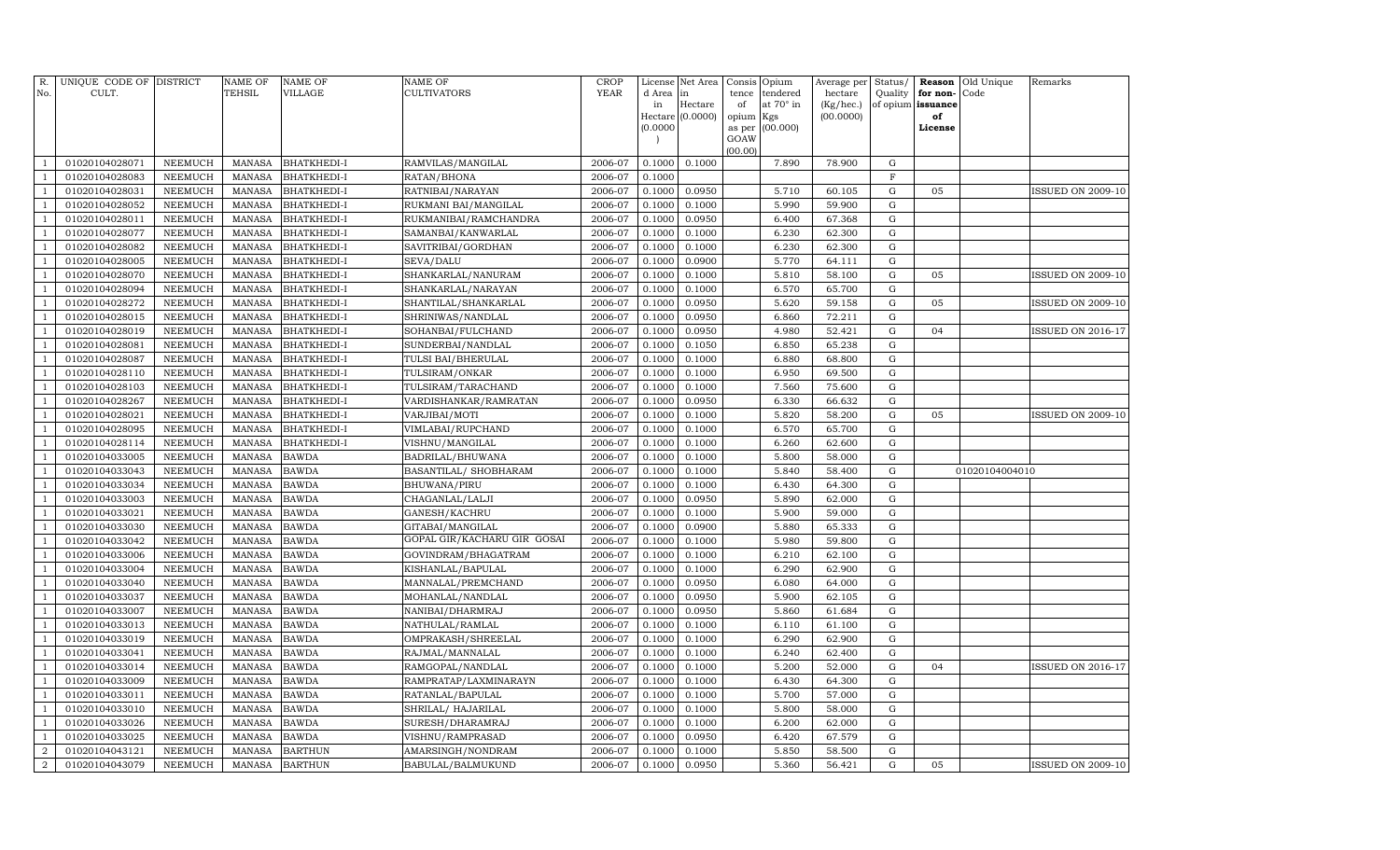| R.<br>No.      | UNIQUE CODE OF DISTRICT<br>CULT. |                | NAME OF<br>TEHSIL | <b>NAME OF</b><br>VILLAGE | <b>NAME OF</b><br><b>CULTIVATORS</b> | CROP<br><b>YEAR</b> | d Area in | License Net Area | tence     | Consis Opium<br>tendered | Average per<br>hectare | Status/<br>Quality | for non-Code      | <b>Reason</b> Old Unique | Remarks                        |  |
|----------------|----------------------------------|----------------|-------------------|---------------------------|--------------------------------------|---------------------|-----------|------------------|-----------|--------------------------|------------------------|--------------------|-------------------|--------------------------|--------------------------------|--|
|                |                                  |                |                   |                           |                                      |                     | in        | Hectare          | of        | at $70^\circ$ in         | (Kg/hec.)              |                    | of opium issuance |                          |                                |  |
|                |                                  |                |                   |                           |                                      |                     | (0.0000)  | Hectare (0.0000) | opium Kgs | as per (00.000)          | (00.0000)              |                    | of<br>License     |                          |                                |  |
|                |                                  |                |                   |                           |                                      |                     |           |                  | GOAW      |                          |                        |                    |                   |                          |                                |  |
|                |                                  |                |                   |                           |                                      |                     |           |                  | (00.00)   |                          |                        |                    |                   |                          |                                |  |
| $\overline{2}$ | 01020104043080                   | NEEMUCH        | MANASA            | <b>BARTHUN</b>            | BALRAM/BHANWARLAL                    | 2006-07             | 0.1000    | 0.0950           |           | 5.550                    | 58.421                 | G                  |                   |                          |                                |  |
| 2              | 01020104043020                   | NEEMUCH        | <b>MANASA</b>     | <b>BARTHUN</b>            | BALURAM/UDAJI                        | 2006-07             | 0.1000    | 0.0950           |           | 6.340                    | 66.737                 | G                  |                   |                          |                                |  |
| $\overline{2}$ | 01020104043005                   | <b>NEEMUCH</b> | <b>MANASA</b>     | <b>BARTHUN</b>            | BALUSINGH/DEVISINGH                  | 2006-07             | 0.1000    | 0.0900           |           | 6.020                    | 66.889                 | G                  |                   |                          |                                |  |
| 2              | 01020104043067                   | <b>NEEMUCH</b> | <b>MANASA</b>     | <b>BARTHUN</b>            | BHANWARLAL/GANESHRAM                 | 2006-07             | 0.1000    | 0.1000           |           | 6.060                    | 60.600                 | G                  |                   |                          |                                |  |
| $\overline{2}$ | 01020104043112                   | <b>NEEMUCH</b> | <b>MANASA</b>     | <b>BARTHUN</b>            | BHERULAL/MADHOLAL                    | 2006-07             | 0.1000    | 0.0950           |           | 5.950                    | 62.632                 | $\mathbf G$        |                   |                          |                                |  |
| 2              | 01020104043149                   | <b>NEEMUCH</b> | <b>MANASA</b>     | <b>BARTHUN</b>            | BHULIBAI/MAGNIRAM                    | 2006-07             | 0.1000    | 0.0950           |           | 5.570                    | 58.632                 | G                  |                   |                          |                                |  |
| $\overline{2}$ | 01020104043101                   | <b>NEEMUCH</b> | <b>MANASA</b>     | <b>BARTHUN</b>            | AMBALAL/BHUWANIRAM                   | 2006-07             | 0.1000    | 0.1000           |           | 6.190                    | 61.900                 | $\mathbf G$        |                   |                          | NAME CHANGE                    |  |
| $\overline{2}$ | 01020104043009                   | NEEMUCH        | <b>MANASA</b>     | <b>BARTHUN</b>            | CHATARBHUJ/DALURAM                   | 2006-07             | 0.1000    | 0.1000           |           | 5.910                    | 59.100                 | G                  |                   |                          |                                |  |
| 2              | 01020104043111                   | <b>NEEMUCH</b> | <b>MANASA</b>     | <b>BARTHUN</b>            | CHATARKUNWAR/MANSINGH                | 2006-07             | 0.1000    | 0.0900           |           | 4.950                    | 55.000                 | G                  | 04                |                          |                                |  |
| $\overline{a}$ | 01020104043124                   | <b>NEEMUCH</b> | <b>MANASA</b>     | <b>BARTHUN</b>            | DAKHIBAI/HEERA                       | 2006-07             | 0.1000    | 0.1000           |           | 4.890                    | 48.900                 | G                  | 04                |                          |                                |  |
| $\overline{2}$ | 01020104043092                   | NEEMUCH        | MANASA            | <b>BARTHUN</b>            | DASHRATHSINGH/BHOPALSINGH            | 2006-07             | 0.1000    | 0.1000           |           | 6.070                    | 60.700                 | G                  |                   |                          | TRANSFER/ RATANPIPLIYA,MDS-III |  |
| $\overline{2}$ | 01020104043153                   | <b>NEEMUCH</b> | <b>MANASA</b>     | <b>BARTHUN</b>            | DASHRATHSINGH/JUJHARSINGH            | 2006-07             | 0.1000    | 0.0950           |           | 5.200                    | 54.737                 | G                  | 04                |                          | <b>ISSUED ON 2016-17</b>       |  |
| 2              | 01020104043037                   | <b>NEEMUCH</b> | <b>MANASA</b>     | <b>BARTHUN</b>            | DINESHCHANDRA/BANSHILAL              | 2006-07             | 0.1000    | 0.0950           |           | 6.400                    | 67.368                 | G                  |                   |                          |                                |  |
| $\overline{2}$ | 01020104043011                   | <b>NEEMUCH</b> | <b>MANASA</b>     | <b>BARTHUN</b>            | DOULATSINGH/GULABKANWAR              | 2006-07             | 0.1000    | 0.0950           |           | 6.140                    | 64.632                 | G                  |                   |                          |                                |  |
| 2              | 01020104043146                   | <b>NEEMUCH</b> | <b>MANASA</b>     | <b>BARTHUN</b>            | GOPAL/BHERULAL                       | 2006-07             | 0.1000    | 0.0950           |           | 6.050                    | 63.684                 | G                  |                   |                          |                                |  |
| $\overline{2}$ | 01020104043013                   | <b>NEEMUCH</b> | <b>MANASA</b>     | <b>BARTHUN</b>            | GOVINDSINGH/SHIVSINGH                | 2006-07             | 0.1000    | 0.0950           |           | 6.100                    | 64.211                 | G                  |                   |                          |                                |  |
| 2              | 01020104043085                   | <b>NEEMUCH</b> | <b>MANASA</b>     | <b>BARTHUN</b>            | HARISINGH/HEERALAL                   | 2006-07             | 0.1000    | 0.1000           |           | 5.600                    | 56.000                 | G                  |                   |                          |                                |  |
| $\overline{2}$ | 01020104043014                   | <b>NEEMUCH</b> | <b>MANASA</b>     | <b>BARTHUN</b>            | HEERALAL/BALU                        | 2006-07             | 0.1000    | 0.1050           |           | 6.280                    | 59.810                 | G                  |                   |                          |                                |  |
| $\overline{2}$ | 01020104043143                   | <b>NEEMUCH</b> | <b>MANASA</b>     | <b>BARTHUN</b>            | HEERALAL/BHERULAL                    | 2006-07             | 0.1000    | 0.1050           |           | 5.680                    | 54.095                 | $\mathbf G$        | 04                |                          | <b>ISSUED ON 2016-17</b>       |  |
| $\overline{2}$ | 01020104043113                   | <b>NEEMUCH</b> | <b>MANASA</b>     | <b>BARTHUN</b>            | INDIRABAI/KANHAIYALAL                | 2006-07             | 0.1000    | 0.1000           |           | 6.580                    | 65.800                 | G                  |                   |                          |                                |  |
| $\overline{2}$ | 01020104043081                   | <b>NEEMUCH</b> | <b>MANASA</b>     | <b>BARTHUN</b>            | JAGDISHCHANDRA/MANGILAL              | 2006-07             | 0.1000    | 0.1000           |           | 5.630                    | 56.300                 | G                  | 05                |                          | <b>ISSUED ON 2009-10</b>       |  |
| $\overline{2}$ | 01020104043018                   | <b>NEEMUCH</b> | <b>MANASA</b>     | <b>BARTHUN</b>            | JEETRAM/NANDA                        | 2006-07             | 0.1000    | 0.1000           |           | 5.550                    | 55.500                 | G                  | 04                |                          | <b>ISSUED ON 2016-17</b>       |  |
| $\overline{2}$ | 01020104043152                   | <b>NEEMUCH</b> | <b>MANASA</b>     | <b>BARTHUN</b>            | KAILASHBAI/SHRINIWAS                 | 2006-07             | 0.1000    | 0.0950           |           | 5.880                    | 61.895                 | G                  |                   |                          |                                |  |
| 2              | 01020104043064                   | <b>NEEMUCH</b> | <b>MANASA</b>     | <b>BARTHUN</b>            | KANWARLAL/BIHARILAL                  | 2006-07             | 0.1000    | 0.0950           |           | 6.350                    | 66.842                 | G                  |                   |                          |                                |  |
| 2              | 01020104043075                   | <b>NEEMUCH</b> | <b>MANASA</b>     | <b>BARTHUN</b>            | KARANSINGH/TEJSINGH                  | 2006-07             | 0.1000    | 0.1000           |           | 4.563                    | 45.630                 |                    | 02                |                          |                                |  |
| $\overline{2}$ | 01020104043105                   | <b>NEEMUCH</b> | <b>MANASA</b>     | <b>BARTHUN</b>            | KARULAL/BANSHILAL                    | 2006-07             | 0.1000    | 0.0950           |           | 6.100                    | 64.211                 | G                  |                   |                          |                                |  |
| 2              | 01020104043135                   | <b>NEEMUCH</b> | <b>MANASA</b>     | <b>BARTHUN</b>            | KARULAL/JAGANNATH                    | 2006-07             | 0.1000    | 0.0900           |           | 4.830                    | 53.667                 | G                  | 04                |                          | <b>ISSUED ON 2016-17</b>       |  |
| $\overline{2}$ | 01020104043071                   | <b>NEEMUCH</b> | <b>MANASA</b>     | <b>BARTHUN</b>            | LAXMANSINGH/MOTISINGH                | 2006-07             | 0.1000    | 0.1000           |           | 6.180                    | 61.800                 | G                  |                   |                          |                                |  |
| 2              | 01020104043007                   | <b>NEEMUCH</b> | <b>MANASA</b>     | <b>BARTHUN</b>            | LAXMINARAYAN/JAGANNATH               | 2006-07             | 0.1000    | 0.1000           |           | 6.200                    | 62.000                 | $\mathbf G$        |                   |                          |                                |  |
| 2              | 01020104043118                   | <b>NEEMUCH</b> | <b>MANASA</b>     | <b>BARTHUN</b>            | MADANSINGH/SWAROOPSINGH              | 2006-07             | 0.1000    | 0.1000           |           | 4.990                    | 49.900                 | G                  | 04                |                          | <b>ISSUED ON 2016-17</b>       |  |
| $\overline{2}$ | 01020104043025                   | <b>NEEMUCH</b> | <b>MANASA</b>     | <b>BARTHUN</b>            | MADHOSINGH/AMARSINGH                 | 2006-07             | 0.1000    | 0.1000           |           | 5.580                    | 55.800                 | G                  | 04                |                          | <b>ISSUED ON 2016-17</b>       |  |
| $\overline{2}$ | 01020104043004                   | <b>NEEMUCH</b> | <b>MANASA</b>     | <b>BARTHUN</b>            | MAGYA/UDA CHAMAR                     | 2006-07             | 0.1000    | 0.1000           |           | 5.640                    | 56.400                 | G                  | 05                |                          | <b>ISSUED ON 2009-10</b>       |  |
| $\overline{2}$ | 01020104043119                   | <b>NEEMUCH</b> | <b>MANASA</b>     | <b>BARTHUN</b>            | MANGILAL/DALURAM                     | 2006-07             | 0.1000    | 0.1000           |           | 6.280                    | 62.800                 | G                  |                   |                          |                                |  |
| $\overline{2}$ | 01020104043096                   | <b>NEEMUCH</b> | <b>MANASA</b>     | <b>BARTHUN</b>            | MANGILAL/SALAGRAM                    | 2006-07             | 0.1000    | 0.0950           |           | 6.020                    | 63.368                 | G                  |                   |                          |                                |  |
| 2              | 01020104043148                   | <b>NEEMUCH</b> | <b>MANASA</b>     | <b>BARTHUN</b>            | MANGILAL/SHANKARLAL                  | 2006-07             | 0.1000    | 0.1000           |           | 5.740                    | 57.400                 | G                  |                   |                          |                                |  |
| $\overline{2}$ | 01020104043120                   | <b>NEEMUCH</b> | <b>MANASA</b>     | <b>BARTHUN</b>            | MANGILAL/TORIRAM                     | 2006-07             | 0.1000    | 0.0900           |           | 5.510                    | 61.222                 | G                  |                   |                          |                                |  |
| $\overline{2}$ | 01020104043126                   | <b>NEEMUCH</b> | <b>MANASA</b>     | <b>BARTHUN</b>            | MOHANBAI/DEVILAL                     | 2006-07             | 0.1000    | 0.0950           |           | 5.770                    | 60.737                 | G                  |                   |                          |                                |  |
| $\overline{2}$ | 01020104043040                   | <b>NEEMUCH</b> | <b>MANASA</b>     | <b>BARTHUN</b>            | MOHANLAL/GANGARAM                    | 2006-07             | 0.1000    | 0.1000           |           | 5.580                    | 55.800                 | G                  | 04                |                          | <b>ISSUED ON 2009-10</b>       |  |
| $\overline{2}$ | 01020104043087                   | <b>NEEMUCH</b> | <b>MANASA</b>     | <b>BARTHUN</b>            | MOHANLAL/NANDA                       | 2006-07             | 0.1000    | 0.1000           |           | 5.390                    | 53.900                 | G                  | 04                |                          | <b>ISSUED ON 2009-10</b>       |  |
| 2              | 01020104043053                   | NEEMUCH        | <b>MANASA</b>     | <b>BARTHUN</b>            | NAGUSINGH/PARWATSINGH                | 2006-07             | 0.1000    | 0.1000           |           | 5.520                    | 55.200                 | G                  | 04                |                          | <b>ISSUED ON 2016-17</b>       |  |
| $\overline{2}$ | 01020104043093                   | <b>NEEMUCH</b> | <b>MANASA</b>     | <b>BARTHUN</b>            | NANDLAL/MOHANLAL                     | 2006-07             | 0.1000    | 0.1000           |           | 6.250                    | 62.500                 | G                  |                   |                          |                                |  |
| 2              | 01020104043163                   | NEEMUCH        | <b>MANASA</b>     | <b>BARTHUN</b>            | NANIBAI/CHAND MOHAMMAD               | 2006-07             | 0.1000    | 0.1000           |           | 5.620                    | 56.200                 | G                  |                   |                          |                                |  |
| 2              | 01020104043003                   | <b>NEEMUCH</b> | <b>MANASA</b>     | <b>BARTHUN</b>            | NARAYANIBAI/JAGANNATH                | 2006-07             | 0.1000    | 0.1000           |           | 5.610                    | 56.100                 | $\mathbf G$        | 05                |                          | <b>ISSUED ON 2009-10</b>       |  |
| $\overline{a}$ | 01020104043033                   | NEEMUCH        | MANASA            | <b>BARTHUN</b>            | NARAYANSINGH/UDAISINGH               | 2006-07             | 0.1000    | 0.1000           |           | 5.600                    | 56.000                 | $\mathbf G$        | 05                |                          | <b>ISSUED ON 2009-10</b>       |  |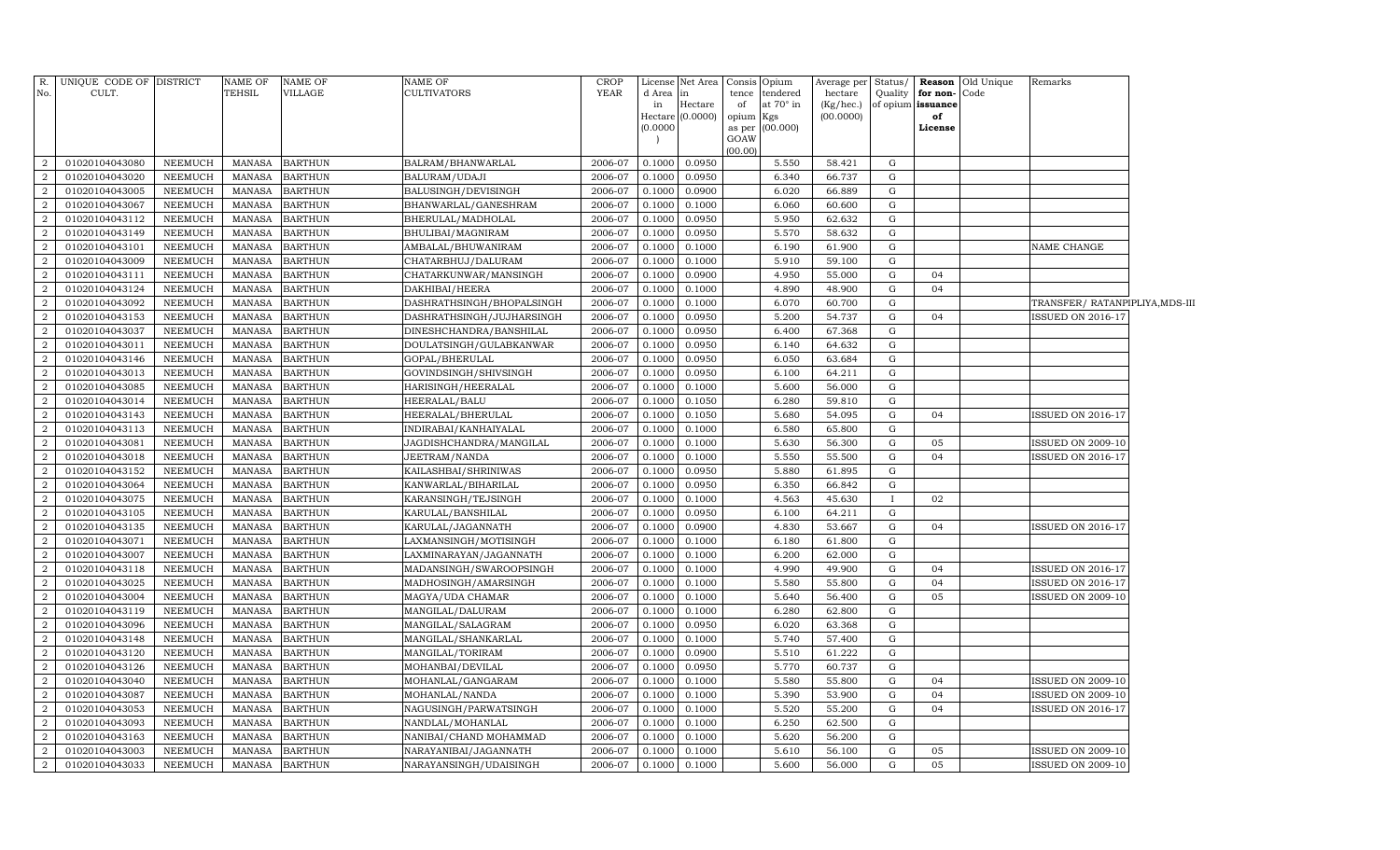| R.<br>No.                          | UNIQUE CODE OF DISTRICT<br>CULT. |                           | <b>NAME OF</b><br>TEHSIL       | <b>NAME OF</b><br><b>VILLAGE</b> | NAME OF<br>CULTIVATORS                                | <b>CROP</b><br>YEAR | License<br>d Area | Net Area<br>in   | Consis<br>tence | Opium<br>tendered | Average per<br>hectare | Status/<br>Quality     | Reason<br>for non- | Old Unique<br>Code | Remarks                  |
|------------------------------------|----------------------------------|---------------------------|--------------------------------|----------------------------------|-------------------------------------------------------|---------------------|-------------------|------------------|-----------------|-------------------|------------------------|------------------------|--------------------|--------------------|--------------------------|
|                                    |                                  |                           |                                |                                  |                                                       |                     | in                | Hectare          | of              | at 70° in         | (Kg/hec.)              |                        | of opium issuance  |                    |                          |
|                                    |                                  |                           |                                |                                  |                                                       |                     |                   | Hectare (0.0000) | opium Kgs       |                   | (00.0000)              |                        | of                 |                    |                          |
|                                    |                                  |                           |                                |                                  |                                                       |                     | (0.0000)          |                  | as per<br>GOAW  | (00.000)          |                        |                        | License            |                    |                          |
|                                    |                                  |                           |                                |                                  |                                                       |                     |                   |                  | (00.00)         |                   |                        |                        |                    |                    |                          |
| $\overline{2}$                     | 01020104043138                   | <b>NEEMUCH</b>            | <b>MANASA</b>                  | <b>BARTHUN</b>                   | ONKARLAL/UDA                                          | 2006-07             | 0.1000            | 0.1000           |                 | 5.210             | 52.100                 | G                      | 04                 |                    | <b>ISSUED ON 2016-17</b> |
| $\overline{2}$                     | 01020104043084                   | <b>NEEMUCH</b>            | <b>MANASA</b>                  | <b>BARTHUN</b>                   | PARMANAND/BAPULAL                                     | 2006-07             | 0.1000            | 0.0950           |                 | 5.040             | 53.053                 | ${\rm G}$              | 04                 |                    | <b>ISSUED ON 2016-17</b> |
| $\overline{2}$                     | 01020104043010                   | <b>NEEMUCH</b>            | <b>MANASA</b>                  | <b>BARTHUN</b>                   | PRABHULAL/KACHRU                                      | 2006-07             | 0.1000            | 0.1000           |                 | 6.150             | 61.500                 | ${\rm G}$              |                    |                    |                          |
| $\overline{2}$                     | 01020104043086                   | NEEMUCH                   | <b>MANASA</b>                  | <b>BARTHUN</b>                   | PRAHALAD/VARDICHANDRA                                 | 2006-07             | 0.1000            | 0.0950           |                 | 5.820             | 61.263                 | ${\rm G}$              |                    |                    |                          |
| $\overline{a}$                     | 01020104043142                   | <b>NEEMUCH</b>            | <b>MANASA</b>                  | <b>BARTHUN</b>                   | PRATAPSINGH/BAHADURSINGH                              | 2006-07             | 0.1000            | 0.0950           |                 | 5.660             | 59.579                 | ${\rm G}$              |                    |                    |                          |
| $\overline{a}$                     | 01020104043030                   | <b>NEEMUCH</b>            | <b>MANASA</b>                  | <b>BARTHUN</b>                   | PREMSINGH/LAXMANSINGH                                 | 2006-07             | 0.1000            | 0.1000           |                 | 6.030             | 60.300                 | ${\rm G}$              |                    |                    |                          |
| $\overline{2}$                     | 01020104043100                   | <b>NEEMUCH</b>            | <b>MANASA</b>                  | <b>BARTHUN</b>                   | PURILAL/BHAGIRATH                                     | 2006-07             | 0.1000            | 0.1000           |                 | 5.910             | 59.100                 | ${\rm G}$              |                    |                    |                          |
| $\overline{a}$                     | 01020104043023                   | <b>NEEMUCH</b>            | <b>MANASA</b>                  | <b>BARTHUN</b>                   | RADHABAI/RADHESHYAM                                   | 2006-07             | 0.1000            | 0.1000           |                 | 4.900             | 49.000                 | ${\rm G}$              | 04                 |                    | ISSUED ON 2016-17        |
| $\overline{2}$                     | 01020104043150                   | <b>NEEMUCH</b>            | <b>MANASA</b>                  | <b>BARTHUN</b>                   | RADHESHYAM/NARAYAN                                    | 2006-07             | 0.1000            | 0.0950           |                 | 4.077             | 42.916                 | $\mathbf{I}$           | 02                 |                    |                          |
| $\boldsymbol{2}$                   | 01020104043069                   | <b>NEEMUCH</b>            | <b>MANASA</b>                  | <b>BARTHUN</b>                   | RAGHUVEERSINGH/MOTISINGH                              | 2006-07             | 0.1000            | 0.1000           |                 | 6.240             | 62.400                 | ${\rm G}$              |                    |                    |                          |
| $\overline{2}$                     | 01020104043012                   | <b>NEEMUCH</b>            | <b>MANASA</b>                  | <b>BARTHUN</b>                   | RAMESH/RATANLAL                                       | 2006-07             | 0.1000            | 0.1000           |                 | 5.950             | 59.500                 | ${\rm G}$              |                    |                    |                          |
| $\overline{2}$                     | 01020104043117                   | <b>NEEMUCH</b>            | <b>MANASA</b>                  | <b>BARTHUN</b>                   | RAMGOPAL/MANGILAL                                     | 2006-07             | 0.1000            | 0.1000           |                 | 6.300             | 63.000                 | $\mathbf G$            |                    |                    |                          |
| $\overline{2}$                     | 01020104043147                   | NEEMUCH                   | <b>MANASA</b>                  | <b>BARTHUN</b>                   | BALARAM/BABULAL                                       | 2006-07             | 0.1000            | 0.1050           |                 | 6.480             | 61.714                 | $\mathbf G$            |                    |                    | NAME CHANGE              |
| $\overline{2}$                     | 01020104043137                   | <b>NEEMUCH</b>            | <b>MANASA</b>                  | <b>BARTHUN</b>                   | RAMKISHAN/CHITAR                                      | 2006-07             | 0.1000            | 0.0950           |                 | 5.830             | 61.368                 | ${\bf G}$              |                    |                    |                          |
| $\overline{2}$                     | 01020104043054                   | NEEMUCH                   | <b>MANASA</b>                  | <b>BARTHUN</b>                   | RAMNARAYAN/DULICHANDRA                                | 2006-07             | 0.1000            | 0.1000           |                 | 6.070             | 60.700                 | ${\bf G}$              |                    |                    |                          |
| $\overline{2}$                     | 01020104043036                   | <b>NEEMUCH</b>            | <b>MANASA</b>                  | <b>BARTHUN</b>                   | RAMPAL/RAMNARAYAN                                     | 2006-07             | 0.1000            | 0.1000           |                 | 5.880             | 58.800                 | $\mathbf G$            |                    |                    |                          |
| $\overline{2}$                     | 01020104043031                   | <b>NEEMUCH</b>            | <b>MANASA</b>                  | <b>BARTHUN</b>                   | RAMPRAHALAD/JAGANNATH                                 | 2006-07             | 0.1000            | 0.0950           |                 | 5.250             | 55.263                 | ${\bf G}$              | 04                 |                    | <b>ISSUED ON 2009-10</b> |
| $\overline{2}$                     | 01020104043078                   | <b>NEEMUCH</b>            | <b>MANASA</b>                  | <b>BARTHUN</b>                   | RAMPRATAP/RATANLAL                                    | 2006-07             | 0.1000            | 0.1000           |                 | 5.740             | 57.400                 | ${\bf G}$              |                    |                    |                          |
| $\overline{2}$                     | 01020104043070                   | <b>NEEMUCH</b>            | <b>MANASA</b>                  | <b>BARTHUN</b>                   | RAMSINGH/MOTISINGH                                    | 2006-07             | 0.1000            | 0.1000           |                 | 5.770             | 57.700                 | ${\bf G}$              |                    |                    |                          |
| $\boldsymbol{2}$                   | 01020104043161                   | <b>NEEMUCH</b>            | <b>MANASA</b>                  | <b>BARTHUN</b>                   | RAYSINGH/GOVINDSINGH                                  | 2006-07             | 0.1000            | 0.1000           |                 | 6.070             | 60.700                 | ${\rm G}$              |                    |                    |                          |
| $\overline{2}$                     | 01020104043028                   | <b>NEEMUCH</b>            | <b>MANASA</b>                  | <b>BARTHUN</b>                   | SAJANIBAI/PRABHULAL                                   | 2006-07             | 0.1000            | 0.0950           |                 | 4.830             | 50.842                 | ${\bf G}$              | 04                 |                    | <b>ISSUED ON 2016-17</b> |
| $\boldsymbol{2}$                   | 01020104043052                   | <b>NEEMUCH</b>            | <b>MANASA</b>                  | <b>BARTHUN</b>                   | SAMRATHLAL/MANGILAL                                   | 2006-07             | 0.1000            | 0.1000           |                 | 5.430             | 54.300                 | ${\bf G}$              | 04                 |                    | <b>ISSUED ON 2016-17</b> |
| $\overline{2}$                     | 01020104043123                   | NEEMUCH                   | <b>MANASA</b>                  | <b>BARTHUN</b>                   | SATYANARAYAN/DHANRAJ                                  | 2006-07             | 0.1000            | 0.1000           |                 | 6.070             | 60.700                 | ${\bf G}$              | 04                 |                    |                          |
| $\boldsymbol{2}$<br>$\overline{2}$ | 01020104043104                   | <b>NEEMUCH</b>            | <b>MANASA</b>                  | <b>BARTHUN</b>                   | SHOBHARAM/JAGANNATH                                   | 2006-07             | 0.1000            | 0.0950           |                 | 5.100             | 53.684<br>60.100       | ${\bf G}$<br>${\bf G}$ |                    |                    | <b>ISSUED ON 2009-10</b> |
| $\boldsymbol{2}$                   | 01020104043130<br>01020104043042 | NEEMUCH<br><b>NEEMUCH</b> | <b>MANASA</b><br><b>MANASA</b> | <b>BARTHUN</b><br><b>BARTHUN</b> | SUKHIBAI/MANGILAL                                     | 2006-07<br>2006-07  | 0.1000<br>0.1000  | 0.1000<br>0.1000 |                 | 6.010<br>6.030    | 60.300                 | ${\rm G}$              |                    |                    |                          |
| $\overline{2}$                     | 01020104043027                   | NEEMUCH                   | <b>MANASA</b>                  | <b>BARTHUN</b>                   | SURESHCHANDRA/AMRITRAM<br>YASHWANTSINGH/RAGHUNATHSING | 2006-07             | 0.1000            | 0.0950           |                 | 6.000             | 63.158                 | ${\bf G}$              |                    |                    |                          |
| $\overline{1}$                     | 01020104025055                   | NEEMUCH                   | <b>MANASA</b>                  | BARKHEDA GHATA                   | AMARCHANDRA/NARAYAN                                   | 2006-07             | 0.1000            | 0.0900           |                 | 5.260             | 58.444                 | G                      |                    |                    |                          |
|                                    | 01020104025077                   | NEEMUCH                   | <b>MANASA</b>                  | <b>BARKHEDA GHATA</b>            | BABULAL/BHANWARLAL                                    | 2006-07             | 0.1000            | 0.0900           |                 | 4.810             | 53.444                 | $\mathbf G$            | 04                 |                    | <b>ISSUED ON 2016-17</b> |
|                                    | 01020104025070                   | <b>NEEMUCH</b>            | <b>MANASA</b>                  | BARKHEDA GHATA                   | BABULAL/GHISALAL                                      | 2006-07             | 0.1000            | 0.0950           |                 | 5.240             | 55.158                 | $\mathbf G$            | 04                 |                    | <b>ISSUED ON 2016-17</b> |
| $\mathbf{1}$                       | 01020104025052                   | <b>NEEMUCH</b>            | <b>MANASA</b>                  | BARKHEDA GHATA                   | BHAGCHANDRA/HASRAJ                                    | 2006-07             | 0.1000            | 0.1000           |                 | 6.430             | 64.300                 | $\mathbf G$            |                    |                    |                          |
| $\overline{1}$                     | 01020104025056                   | <b>NEEMUCH</b>            | <b>MANASA</b>                  | BARKHEDA GHATA                   | BHAGIRATH/ONKARJI                                     | 2006-07             | 0.1000            | 0.0900           | 55.42           | 4.990             | 55.444                 | $\mathbf{I}$           | 02                 |                    |                          |
|                                    | 01020104025043                   | <b>NEEMUCH</b>            | <b>MANASA</b>                  | BARKHEDA GHATA                   | BHANWARLAL/KESHURAM                                   | 2006-07             | 0.1000            | 0.0950           |                 | 5.910             | 62.211                 | $\mathbf G$            |                    |                    |                          |
|                                    | 01020104025037                   | <b>NEEMUCH</b>            | <b>MANASA</b>                  | BARKHEDA GHATA                   | BHERULAL/NANURAM                                      | 2006-07             | 0.1000            | 0.0950           | 55.42           | 5.640             | 59.368                 |                        | 02                 |                    | <b>ISSUED ON 2009-10</b> |
|                                    | 01020104025068                   | <b>NEEMUCH</b>            | <b>MANASA</b>                  | BARKHEDA GHATA                   | BHERULAL/ONKARLAL                                     | 2006-07             | 0.1000            | 0.0950           |                 | 5.540             | 58.316                 | $\mathbf G$            | 05                 |                    | <b>ISSUED ON 2009-10</b> |
|                                    | 01020104025051                   | <b>NEEMUCH</b>            | <b>MANASA</b>                  | BARKHEDA GHATA                   | BHURALAL/DEVILAL                                      | 2006-07             | 0.1000            | 0.0950           |                 | 5.370             | 56.526                 | $\mathbf G$            | 05                 |                    | <b>ISSUED ON 2009-10</b> |
|                                    | 01020104025073                   | <b>NEEMUCH</b>            | <b>MANASA</b>                  | BARKHEDA GHATA                   | BOTLAL/KALU                                           | 2006-07             | 0.1000            | 0.0950           |                 | 5.540             | 58.316                 | $\mathbf G$            | 05                 |                    | ISSUED ON 2009-10        |
|                                    | 01020104025034                   | <b>NEEMUCH</b>            | <b>MANASA</b>                  | BARKHEDA GHATA                   | CHAMPALAL/VARDA                                       | 2006-07             | 0.1000            | 0.0950           |                 | 5.990             | 63.053                 | $\mathbf G$            |                    |                    |                          |
|                                    | 01020104025003                   | <b>NEEMUCH</b>            | <b>MANASA</b>                  | BARKHEDA GHATA                   | CHHAGANLAL/BHANWARLAL                                 | 2006-07             | 0.1000            | 0.1000           |                 | 6.480             | 64.800                 | $\mathbf G$            |                    |                    |                          |
|                                    | 01020104025032                   | <b>NEEMUCH</b>            | <b>MANASA</b>                  | BARKHEDA GHATA                   | CHHAGANLAL/KHEMRAJ                                    | 2006-07             | 0.1000            | 0.0950           |                 | 5.810             | 61.158                 | $\mathbf G$            |                    |                    |                          |
|                                    | 01020104025006                   | <b>NEEMUCH</b>            | <b>MANASA</b>                  | BARKHEDA GHATA                   | DAYARAM/HARJI                                         | 2006-07             | 0.1000            | 0.0950           |                 | 6.700             | 70.526                 | G                      |                    |                    |                          |
|                                    | 01020104025063                   | NEEMUCH                   | <b>MANASA</b>                  | BARKHEDA GHATA                   | DEVILAL/RATANLAL                                      | 2006-07             | 0.1000            | 0.0950           |                 | 5.700             | 60.000                 | ${\rm G}$              | 05                 |                    | <b>ISSUED ON 2009-10</b> |
| $\mathbf{1}$                       | 01020104025029                   | <b>NEEMUCH</b>            | <b>MANASA</b>                  | BARKHEDA GHATA                   | DEVILAL/RATNA BADA                                    | 2006-07             | 0.1000            | 0.0950           |                 | 5.160             | 54.316                 | G                      | 04                 |                    | <b>ISSUED ON 2016-17</b> |
| $\mathbf{1}$                       | 01020104025058                   | <b>NEEMUCH</b>            | <b>MANASA</b>                  | <b>BARKHEDA GHATA</b>            | GHISALAL/HANSRAJ                                      | 2006-07             | 0.1000            | 0.0950           |                 | 5.640             | 59.368                 | G                      |                    |                    |                          |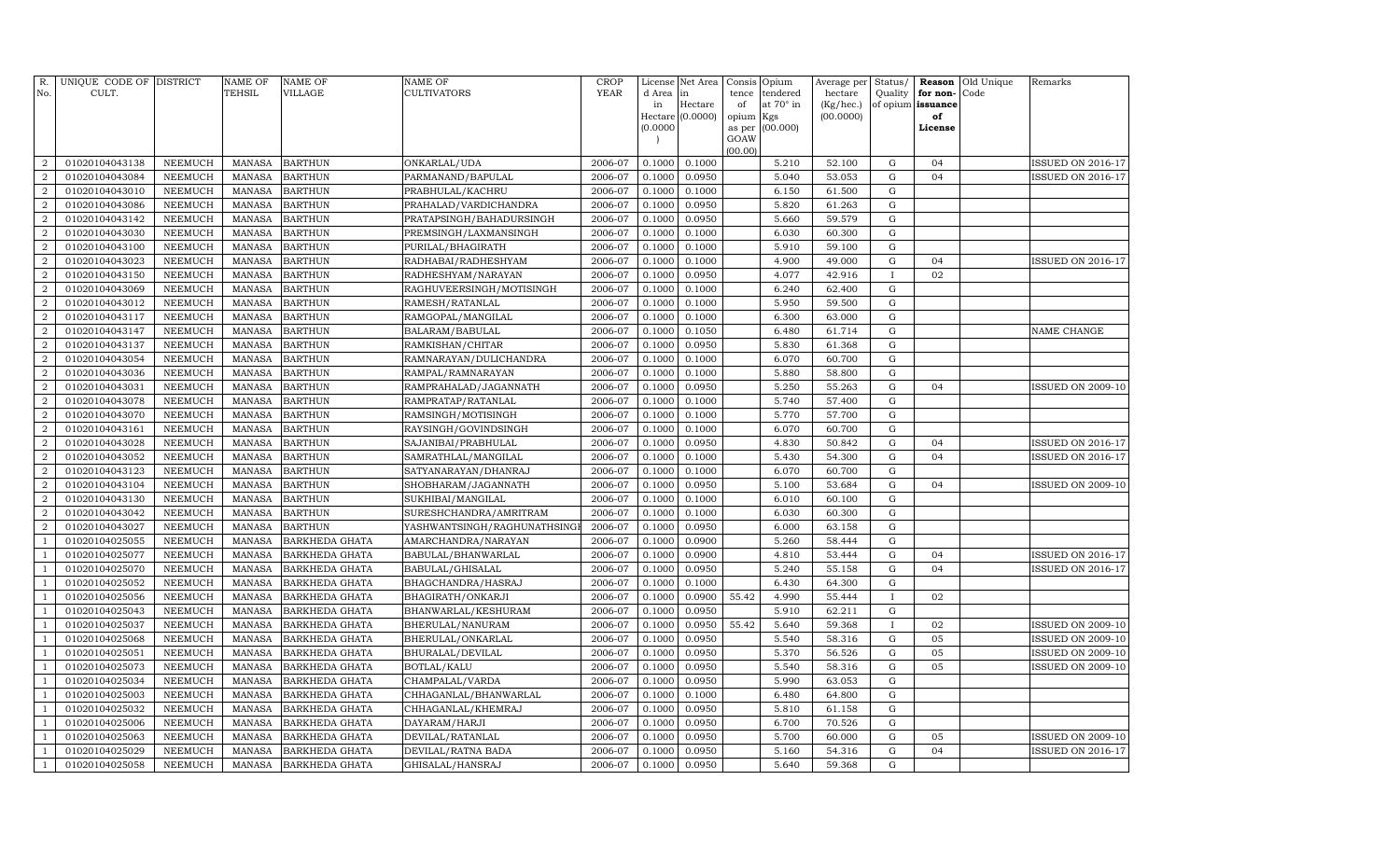| R.<br>No.                        | UNIQUE CODE OF DISTRICT<br>CULT. |                           | <b>NAME OF</b><br>TEHSIL       | <b>NAME OF</b><br><b>VILLAGE</b>           | <b>NAME OF</b><br><b>CULTIVATORS</b>          | CROP<br>YEAR       | d Area in<br>in          | License Net Area<br>Hectare | Consis<br>tence<br>of | Opium<br>tendered<br>at 70° in | Average per<br>hectare<br>(Kg/hec.) | Status/<br>Quality<br>of opium issuance | for non- | Reason Old Unique<br>Code | Remarks                  |
|----------------------------------|----------------------------------|---------------------------|--------------------------------|--------------------------------------------|-----------------------------------------------|--------------------|--------------------------|-----------------------------|-----------------------|--------------------------------|-------------------------------------|-----------------------------------------|----------|---------------------------|--------------------------|
|                                  |                                  |                           |                                |                                            |                                               |                    |                          | Hectare (0.0000)            | opium Kgs             |                                | (00.0000)                           |                                         | of       |                           |                          |
|                                  |                                  |                           |                                |                                            |                                               |                    | (0.0000)                 |                             | as per                | (00.000)                       |                                     |                                         | License  |                           |                          |
|                                  |                                  |                           |                                |                                            |                                               |                    | $\overline{\phantom{a}}$ |                             | GOAW                  |                                |                                     |                                         |          |                           |                          |
|                                  | 01020104025040                   | NEEMUCH                   | MANASA                         | <b>BARKHEDA GHATA</b>                      | <b>GHISI BAI/PRABHULAL</b>                    | 2006-07            | 0.1000                   | 0.0850                      | (00.00)               | 5.020                          | 59.059                              | G                                       | 05       |                           | ISSUED ON 2009-10        |
|                                  | 01020104025048                   | <b>NEEMUCH</b>            | <b>MANASA</b>                  | <b>BARKHEDA GHATA</b>                      | GIRDHARI/ONKARLAL                             | 2006-07            | 0.1000                   | 0.0950                      |                       | 5.760                          | 60.632                              | G                                       |          |                           |                          |
|                                  | 01020104025020                   | <b>NEEMUCH</b>            | <b>MANASA</b>                  | <b>BARKHEDA GHATA</b>                      | GOPAL/SHOLA                                   | 2006-07            | 0.1000                   | 0.0950                      |                       | 6.100                          | 64.211                              | $\mathbf G$                             |          |                           |                          |
|                                  | 01020104025033                   | <b>NEEMUCH</b>            | <b>MANASA</b>                  | <b>BARKHEDA GHATA</b>                      | GORILAL/BHERU                                 | 2006-07            | 0.1000                   | 0.0950                      |                       | 5.270                          | 55.474                              | G                                       | 04       |                           | <b>ISSUED ON 2016-17</b> |
| $\mathbf{1}$                     | 01020104025013                   | <b>NEEMUCH</b>            | <b>MANASA</b>                  | <b>BARKHEDA GHATA</b>                      | HARLAL/MODA                                   | 2006-07            | 0.1000                   | 0.0950                      |                       | 5.930                          | 62.421                              | G                                       |          |                           |                          |
| $\mathbf{1}$                     | 01020104025007                   | <b>NEEMUCH</b>            | <b>MANASA</b>                  | <b>BARKHEDA GHATA</b>                      | HEMRAJ/HEERA                                  | 2006-07            | 0.1000                   | 0.0900                      |                       | 5.400                          | 60.000                              | G                                       |          |                           |                          |
|                                  | 01020104025050                   | <b>NEEMUCH</b>            | <b>MANASA</b>                  | <b>BARKHEDA GHATA</b>                      | HIRALAL/HANSA JI                              | 2006-07            | 0.1000                   | 0.0950                      |                       | 5.840                          | 61.474                              | ${\rm G}$                               |          |                           |                          |
|                                  | 01020104025035                   | <b>NEEMUCH</b>            | <b>MANASA</b>                  | <b>BARKHEDA GHATA</b>                      | HIRALAL/MEGHA                                 | 2006-07            | 0.1000                   | 0.1000                      |                       | 6.130                          | 61.300                              | G                                       |          |                           |                          |
|                                  | 01020104025019                   | NEEMUCH                   | <b>MANASA</b>                  | <b>BARKHEDA GHATA</b>                      | KANHAIYALAL/CHOKHA                            | 2006-07            | 0.1000                   | 0.0450                      |                       | 3.260                          | 72.444                              | G                                       |          |                           |                          |
|                                  | 01020104025072                   | <b>NEEMUCH</b>            | <b>MANASA</b>                  | <b>BARKHEDA GHATA</b>                      | KANHAIYALAL/MODA                              | 2006-07            | 0.1000                   | 0.0950                      |                       | 6.140                          | 64.632                              | ${\rm G}$                               |          |                           |                          |
|                                  | 01020104025057                   | <b>NEEMUCH</b>            | <b>MANASA</b>                  | <b>BARKHEDA GHATA</b>                      | KANHAIYALAL/SUKHLAL                           | 2006-07            | 0.1000                   | 0.0900                      | 59.65                 | 6.040                          | 67.111                              | $\mathbf{I}$                            | 02       |                           | <b>ISSUED ON 2009-10</b> |
|                                  | 01020104025005                   | <b>NEEMUCH</b>            | <b>MANASA</b>                  | BARKHEDA GHATA                             | KARIBAI BOTALAL                               | 2006-07            | 0.1000                   | 0.1000                      |                       | 6.690                          | 66.900                              | G                                       |          |                           |                          |
|                                  | 01020104025024                   | NEEMUCH                   | <b>MANASA</b>                  | <b>BARKHEDA GHATA</b>                      | LABHCHAND/CHATARBHUJ                          | 2006-07            | 0.1000                   | 0.0900                      |                       | 5.550                          | 61.667                              | ${\rm G}$                               |          |                           |                          |
|                                  | 01020104025062                   | <b>NEEMUCH</b>            | <b>MANASA</b>                  | BARKHEDA GHATA                             | LAXMAN/BHERULAL                               | 2006-07            | 0.1000                   | 0.0900                      |                       | 6.390                          | 71.000                              | G                                       |          |                           |                          |
|                                  | 01020104025018                   | <b>NEEMUCH</b>            | <b>MANASA</b>                  | <b>BARKHEDA GHATA</b>                      | MEGHRAJ/MODA                                  | 2006-07            | 0.1000                   | 0.0950                      |                       | 6.900                          | 72.632                              | $\mathbf G$                             |          |                           |                          |
|                                  | 01020104025076                   | <b>NEEMUCH</b>            | <b>MANASA</b>                  | BARKHEDA GHATA                             | MOHANLAL/NARAYAN                              | 2006-07            | 0.1000                   | 0.0950                      |                       | 5.810                          | 61.158                              | ${\rm G}$                               |          |                           |                          |
|                                  | 01020104025036                   | NEEMUCH                   | <b>MANASA</b>                  | <b>BARKHEDA GHATA</b>                      | MOHANLAL/RAMSUKH                              | 2006-07            | 0.1000                   | 0.1000                      |                       | 5.340                          | 53.400                              | G                                       | 04       |                           | <b>ISSUED ON 2016-17</b> |
|                                  | 01020104025021                   | <b>NEEMUCH</b>            | <b>MANASA</b>                  | BARKHEDA GHATA                             | NANALAL/HANSA                                 | 2006-07            | 0.1000                   | 0.0900                      |                       | 5.910                          | 65.667                              | G                                       |          |                           |                          |
|                                  | 01020104025011                   | NEEMUCH                   | <b>MANASA</b>                  | <b>BARKHEDA GHATA</b>                      | NANALAL/KALU                                  | 2006-07            | 0.1000                   | 0.0950                      |                       | 5.610                          | 59.053                              | G                                       |          |                           |                          |
|                                  | 01020104025042                   | <b>NEEMUCH</b>            | <b>MANASA</b>                  | BARKHEDA GHATA                             | NANALAL/MODJI                                 | 2006-07            | 0.1000                   | 0.0950                      |                       | 6.180                          | 65.053                              | G                                       |          |                           |                          |
|                                  | 01020104025067                   | <b>NEEMUCH</b>            | <b>MANASA</b>                  | BARKHEDA GHATA                             | NANALAL/VARDICHANDRA                          | 2006-07            | 0.1000                   | 0.0950                      |                       | 5.820                          | 61.263                              | G                                       |          |                           |                          |
|                                  | 01020104025046                   | <b>NEEMUCH</b>            | <b>MANASA</b>                  | BARKHEDA GHATA                             | NANDLAL/KHEMRAJ                               | 2006-07            | 0.1000                   | 0.1000                      |                       | 4.950                          | 49.500                              | G                                       | 04       |                           | <b>ISSUED ON 2016-17</b> |
|                                  | 01020104025045                   | <b>NEEMUCH</b>            | <b>MANASA</b>                  | BARKHEDA GHATA                             | NATHULAL/DEVA                                 | 2006-07            | 0.1000                   | 0.0950                      | 55.42                 | 5.750                          | 60.526                              | $\mathbf{I}$                            | 02       |                           | <b>ISSUED ON 2009-10</b> |
|                                  | 01020104025053                   | <b>NEEMUCH</b>            | <b>MANASA</b>                  | BARKHEDA GHATA                             | NATHULAL/NANALAL                              | 2006-07            | 0.1000                   | 0.0950                      |                       | 6.010                          | 63.263                              | G                                       |          |                           |                          |
|                                  | 01020104025022                   | <b>NEEMUCH</b>            | <b>MANASA</b>                  | BARKHEDA GHATA                             | PARBHULAL KHEMRAJ                             | 2006-07            | 0.1000                   | 0.0900                      |                       | 5.790                          | 64.333                              | G                                       |          |                           |                          |
|                                  | 01020104025001                   | <b>NEEMUCH</b>            | <b>MANASA</b>                  | BARKHEDA GHATA                             | PREMCHAND / SHIVRAM                           | 2006-07            | 0.1000                   | 0.0900                      |                       | 6.090                          | 67.667                              | G                                       |          |                           | NAME CHANGE              |
|                                  | 01020104025065                   | <b>NEEMUCH</b>            | <b>MANASA</b>                  | <b>BARKHEDA GHATA</b>                      | PYARCHANDRA/ONKAR                             | 2006-07            | 0.1000                   | 0.0950                      |                       | 6.080                          | 64.000                              | G                                       |          |                           |                          |
|                                  | 01020104025017                   | <b>NEEMUCH</b>            | <b>MANASA</b>                  | BARKHEDA GHATA                             | RUGHNATH/RATANA                               | 2006-07            | 0.1000                   | 0.0900                      |                       | 5.770                          | 64.111                              | G                                       |          |                           |                          |
|                                  | 01020104025023                   | <b>NEEMUCH</b>            | <b>MANASA</b>                  | BARKHEDA GHATA                             | SHAMBHULAL/PREMCHAND                          | 2006-07            | 0.1000                   | 0.0950                      | 59.40                 | 6.250                          | 65.789                              |                                         | 02       |                           | <b>ISSUED ON 2009-10</b> |
|                                  | 01020104025031                   | <b>NEEMUCH</b>            | <b>MANASA</b>                  | <b>BARKHEDA GHATA</b>                      | SHAMBHULAL/BHAGCHAND                          | 2006-07            | 0.1000                   | 0.0950                      |                       | 6.120                          | 64.421                              | $\mathbf G$                             |          |                           |                          |
|                                  | 01020104025047                   | <b>NEEMUCH</b>            | <b>MANASA</b>                  | BARKHEDA GHATA                             | SHIVLAL/GORILAL                               | 2006-07            | 0.1000                   | 0.0900                      |                       | 5.380                          | 59.778                              | $\mathbf G$                             |          |                           |                          |
|                                  | 01020104025071                   | <b>NEEMUCH</b>            | <b>MANASA</b>                  | <b>BARKHEDA GHATA</b>                      | SHIVRAM/KHEMRAJ                               | 2006-07            | 0.1000                   | 0.0950                      |                       | 5.000                          | 52.632                              | $\mathbf G$                             | 04       |                           | <b>ISSUED ON 2016-17</b> |
|                                  | 01020104025026                   | <b>NEEMUCH</b>            | <b>MANASA</b>                  | BARKHEDA GHATA                             | SOHANLAL/MANGILAL                             | 2006-07            | 0.1000                   | 0.1000                      |                       | 5.930                          | 59.300                              | $\mathbf G$                             |          |                           |                          |
|                                  | 01020104025059                   | <b>NEEMUCH</b>            | <b>MANASA</b>                  | <b>BARKHEDA GHATA</b>                      | SUKHLAL/RATANLAL                              | 2006-07            | 0.1000                   | 0.0950                      |                       | 5.940                          | 62.526                              | $\mathbf G$                             |          |                           |                          |
|                                  | 01020104025025                   | <b>NEEMUCH</b>            | <b>MANASA</b>                  | BARKHEDA GHATA                             | TAPUBAI/PRITHVIRAJ                            | 2006-07            | 0.1000                   | 0.0950                      |                       | 5.970                          | 62.842                              | G                                       |          |                           |                          |
|                                  | 01020104025061                   | <b>NEEMUCH</b>            | <b>MANASA</b>                  | <b>BARKHEDA GHATA</b>                      | TULSIRAM/RATANLAL                             | 2006-07            | 0.1000                   | 0.0950                      |                       | 5.950                          | 62.632                              | G                                       |          |                           |                          |
| $\overline{2}$                   | 01020104054007                   | NEEMUCH                   | <b>MANASA</b>                  | <b>BARDIYA KENT</b>                        | AMRITLAL/RAMLAL                               | 2006-07            | 0.1000                   | 0.1000                      |                       | 6.150                          | 61.500                              | $\mathbf G$                             |          |                           |                          |
| $\overline{2}$<br>$\overline{2}$ | 01020104054015                   | <b>NEEMUCH</b>            | <b>MANASA</b><br><b>MANASA</b> | <b>BARDIYA KENT</b><br><b>BARDIYA KENT</b> | BALCHAND/HEERA                                | 2006-07<br>2006-07 | 0.1000<br>0.1000         | 0.0950<br>0.1000            |                       | 5.720<br>4.840                 | 60.211<br>48.400                    | $\mathbf G$<br>G                        | 04       |                           | <b>ISSUED ON 2016-17</b> |
| $\overline{2}$                   | 01020104054041<br>01020104054036 | NEEMUCH<br><b>NEEMUCH</b> | <b>MANASA</b>                  |                                            | BHAGIRATH/KARULAL<br>BHANWARKUNWAR/NAHARSINGH | 2006-07            | 0.1000                   | 0.1000                      |                       | 6.450                          | 64.500                              | G                                       |          |                           |                          |
| $\overline{2}$                   | 01020104054010                   | NEEMUCH                   | <b>MANASA</b>                  | <b>BARDIYA KENT</b><br><b>BARDIYA KENT</b> | BHULIBAI/KANWARLAL                            | 2006-07            | 0.1000                   | 0.0850                      |                       | 5.100                          | 60.000                              | G                                       |          |                           |                          |
| $\overline{2}$                   | 01020104054035                   | <b>NEEMUCH</b>            | <b>MANASA</b>                  | <b>BARDIYA KENT</b>                        | CHAMPALAL/MAGNA                               | 2006-07            | 0.1000                   | 0.1000                      |                       | 6.530                          | 65.300                              | G                                       |          |                           |                          |
| $\overline{2}$                   | 01020104054040                   | <b>NEEMUCH</b>            | <b>MANASA</b>                  | <b>BARDIYA KENT</b>                        | CHUNNILAL/KASHYA                              | 2006-07            | 0.1000                   | 0.1000                      |                       | 4.990                          | 49.900                              | G                                       | 04       |                           | <b>ISSUED ON 2016-17</b> |
| $\boldsymbol{2}$                 | 01020104054014                   | <b>NEEMUCH</b>            | MANASA                         | <b>BARDIYA KENT</b>                        | DEVICHAND/HEERA                               | 2006-07            | 0.1000                   | 0.1050                      |                       | 5.010                          | 47.714                              | G                                       | 04       |                           | <b>ISSUED ON 2016-17</b> |
|                                  |                                  |                           |                                |                                            |                                               |                    |                          |                             |                       |                                |                                     |                                         |          |                           |                          |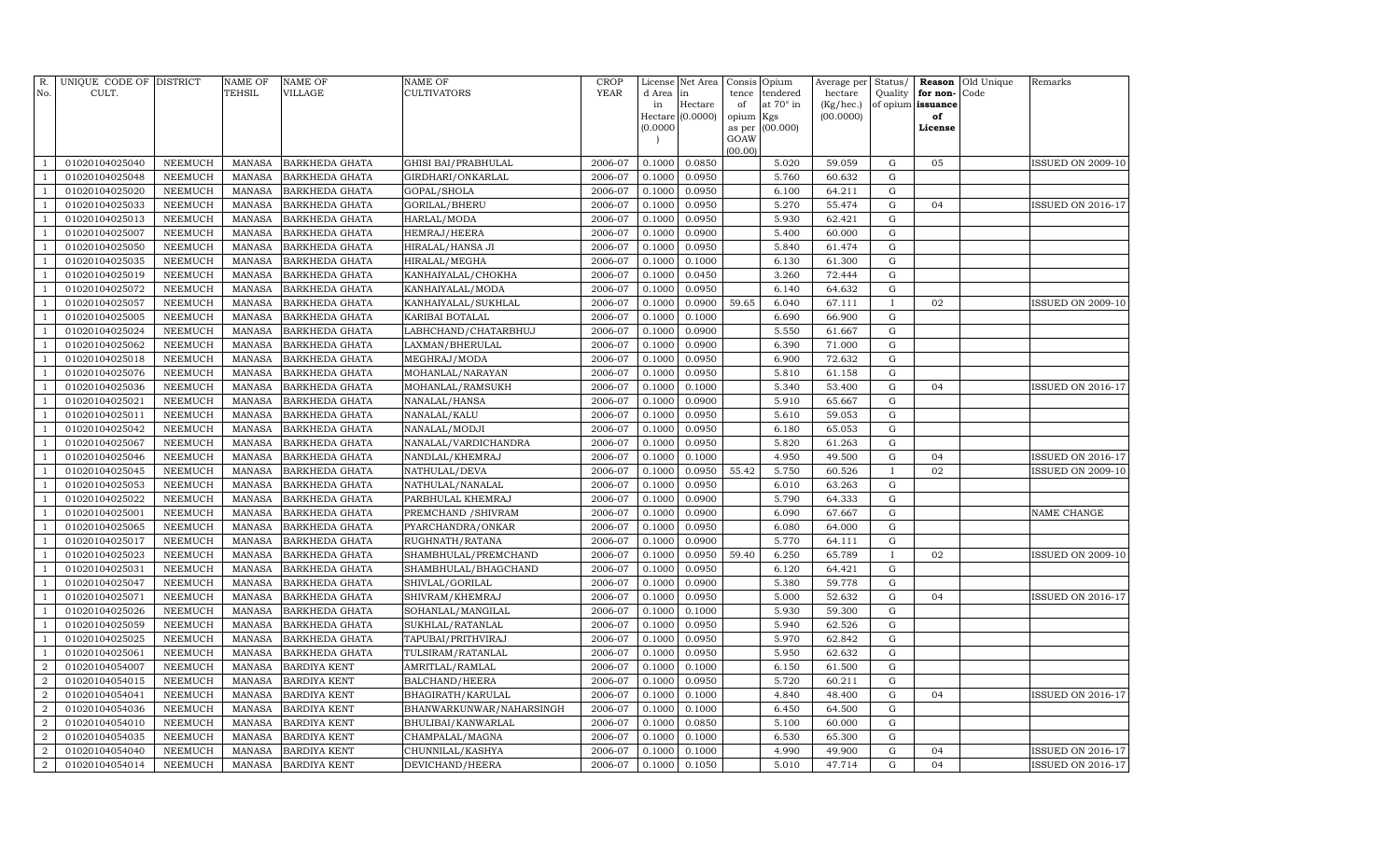| R.<br>No.                          | UNIQUE CODE OF DISTRICT<br>CULT. |                                  | <b>NAME OF</b><br>TEHSIL       | <b>NAME OF</b><br><b>VILLAGE</b>             | NAME OF<br>CULTIVATORS                            | <b>CROP</b><br>YEAR | d Area           | License Net Area<br>in        | Consis<br>tence | Opium<br>tendered | Average per<br>hectare | Status/<br>Quality | Reason<br>for non- | Old Unique<br>Code | Remarks                  |
|------------------------------------|----------------------------------|----------------------------------|--------------------------------|----------------------------------------------|---------------------------------------------------|---------------------|------------------|-------------------------------|-----------------|-------------------|------------------------|--------------------|--------------------|--------------------|--------------------------|
|                                    |                                  |                                  |                                |                                              |                                                   |                     | in               | Hectare<br>Hectare $(0.0000)$ | of<br>opium     | at 70° in<br>Kgs  | (Kg/hec.)<br>(00.0000) | of opium           | issuance<br>of     |                    |                          |
|                                    |                                  |                                  |                                |                                              |                                                   |                     | (0.0000)         |                               | as per          | (00.000)          |                        |                    | License            |                    |                          |
|                                    |                                  |                                  |                                |                                              |                                                   |                     |                  |                               | GOAW            |                   |                        |                    |                    |                    |                          |
| $\overline{2}$                     | 01020104054018                   | NEEMUCH                          | <b>MANASA</b>                  | <b>BARDIYA KENT</b>                          | DHAPUBAI/GORILAL                                  | 2006-07             | 0.1000           | 0.1000                        | (00.00)         | 5.880             | 58.800                 | G                  |                    |                    |                          |
| $\overline{2}$                     | 01020104054030                   | NEEMUCH                          | <b>MANASA</b>                  | <b>BARDIYA KENT</b>                          | GANGARAM/KARULAL                                  | 2006-07             | 0.1000           | 0.1000                        |                 | 6.450             | 64.500                 | G                  |                    |                    |                          |
| $\overline{2}$                     | 01020104054031                   | <b>NEEMUCH</b>                   | <b>MANASA</b>                  | <b>BARDIYA KENT</b>                          | GANPATLAL/KARULAL                                 | 2006-07             | 0.1000           |                               |                 |                   |                        | $\mathbf F$        |                    |                    |                          |
| $\overline{2}$                     | 01020104054029                   | NEEMUCH                          | <b>MANASA</b>                  | <b>BARDIYA KENT</b>                          | GHISALAL/KACHRU                                   | 2006-07             | 0.1000           | 0.1000                        |                 | 6.700             | 67.000                 | G                  |                    |                    |                          |
| $\overline{a}$                     | 01020104054028                   | <b>NEEMUCH</b>                   | <b>MANASA</b>                  | <b>BARDIYA KENT</b>                          | KARULAL/MEGHA                                     | 2006-07             | 0.1000           | 0.1000                        |                 | 5.540             | 55.400                 | G                  | 04                 |                    | <b>ISSUED ON 2016-17</b> |
| $\overline{2}$                     | 01020104054034                   | <b>NEEMUCH</b>                   | <b>MANASA</b>                  | <b>BARDIYA KENT</b>                          | MANGIBAI/NARAYAN                                  | 2006-07             | 0.1000           | 0.1000                        |                 | 6.170             | 61.700                 | G                  |                    |                    |                          |
| $\overline{a}$                     | 01020104054024                   | <b>NEEMUCH</b>                   | <b>MANASA</b>                  | <b>BARDIYA KENT</b>                          | MUNNASINGH/PRATAPSINGH                            | 2006-07             | 0.1000           | 0.0950                        |                 | 5.780             | 60.842                 | G                  |                    |                    |                          |
| $\overline{a}$                     | 01020104054002                   | <b>NEEMUCH</b>                   | <b>MANASA</b>                  | <b>BARDIYA KENT</b>                          | NANALAL/SEVA                                      | 2006-07             | 0.1000           | 0.1000                        |                 | 6.450             | 64.500                 | G                  |                    |                    |                          |
| $\overline{2}$                     | 01020104054005                   | <b>NEEMUCH</b>                   | <b>MANASA</b>                  | <b>BARDIYA KENT</b>                          | NANALAL/UDA                                       | 2006-07             | 0.1000           | 0.1050                        |                 | 6.440             | 61.333                 | G                  |                    |                    |                          |
| $\overline{2}$                     | 01020104054042                   | <b>NEEMUCH</b>                   | <b>MANASA</b>                  | <b>BARDIYA KENT</b>                          | RADHESHYAM/DALLA                                  | 2006-07             | 0.1000           | 0.1000                        |                 | 6.400             | 64.000                 | G                  |                    |                    |                          |
| $\overline{2}$                     | 01020104054022                   | <b>NEEMUCH</b>                   | <b>MANASA</b>                  | <b>BARDIYA KENT</b>                          | SAMSUBAI/BAPULAL                                  | 2006-07             | 0.1000           | 0.0950                        |                 | 4.800             | 50.526                 | G                  | 04                 |                    |                          |
| $\boldsymbol{2}$                   | 01020104054004                   | <b>NEEMUCH</b>                   | <b>MANASA</b>                  | <b>BARDIYA KENT</b>                          | SHIVLAL/LALA                                      | 2006-07             | 0.1000           | 0.1000                        |                 | 6.210             | 62.100                 | G                  |                    |                    |                          |
| $\overline{2}$                     | 01020104054011                   | NEEMUCH                          | <b>MANASA</b>                  | BARDIYA KENT                                 | SHYAMUBAI/KARU                                    | 2006-07             | 0.1000           | 0.1000                        |                 | 6.830             | 68.300                 | ${\rm G}$          |                    |                    |                          |
| $\boldsymbol{2}$                   | 01020104050038                   | <b>NEEMUCH</b>                   | <b>MANASA</b>                  | <b>BARDIYA JAGIR</b>                         | BALARAM/MADHURAM                                  | 2006-07             | 0.1000           | 0.1000                        |                 | 6.170             | 61.700                 | G                  |                    |                    |                          |
| $\overline{2}$                     | 01020104050057                   | <b>NEEMUCH</b>                   | <b>MANASA</b>                  | BARDIYA JAGIR                                | BASANTILAL/KANHAIYALAL                            | 2006-07             | 0.1000           | 0.1050                        |                 | 6.920             | 65.905                 | G                  |                    |                    |                          |
| $\boldsymbol{2}$                   | 01020104050019                   | <b>NEEMUCH</b>                   | <b>MANASA</b>                  | <b>BARDIYA JAGIR</b>                         | BHAGATRAM/MADHURAM                                | 2006-07             | 0.1000           | 0.1000                        |                 | 4.850             | 48.500                 | G                  | 04                 |                    |                          |
| $\boldsymbol{2}$                   | 01020104050049                   | NEEMUCH                          | <b>MANASA</b>                  | <b>BARDIYA JAGIR</b>                         | BHANWARLAL/MANGILAL                               | 2006-07             | 0.1000           | 0.1000                        |                 | 6.520             | 65.200                 | G                  |                    |                    |                          |
| $\boldsymbol{2}$                   | 01020104050011                   | <b>NEEMUCH</b>                   | <b>MANASA</b>                  | <b>BARDIYA JAGIR</b>                         | BHANWARLAL/PRABHULAL                              | 2006-07             | 0.1000           | 0.0950                        |                 | 6.630             | 69.789                 | G                  |                    |                    |                          |
| $\boldsymbol{2}$                   | 01020104050009                   | NEEMUCH                          | <b>MANASA</b>                  | <b>BARDIYA JAGIR</b>                         | BHANWARLAL/RADHAKISHAN                            | 2006-07             | 0.1000           | 0.1000                        |                 | 6.110             | 61.100                 | G                  |                    |                    |                          |
| $\overline{2}$                     | 01020104050078                   | <b>NEEMUCH</b>                   | <b>MANASA</b>                  | <b>BARDIYA JAGIR</b>                         | BHERULAL/NANDA                                    | 2006-07             | 0.1000           | 0.1000                        |                 | 5.290             | 52.900                 | G                  | 04                 |                    |                          |
| $\overline{2}$                     | 01020104050051                   | <b>NEEMUCH</b>                   | <b>MANASA</b>                  | <b>BARDIYA JAGIR</b>                         | BRIJLAL/ONKARLAL                                  | 2006-07             | 0.1000           |                               |                 |                   |                        | $\mathbb N$        |                    |                    |                          |
| $\overline{2}$                     | 01020104050029                   | <b>NEEMUCH</b>                   | <b>MANASA</b>                  | <b>BARDIYA JAGIR</b>                         | CHAGANLAL/DULICHANDRA                             | 2006-07             | 0.1000           | 0.1000                        |                 | 6.800             | 68.000                 | G                  |                    |                    |                          |
| 2                                  | 01020104050012                   | <b>NEEMUCH</b>                   | <b>MANASA</b>                  | <b>BARDIYA JAGIR</b>                         | CHAGANLAL/PRABHULAL                               | 2006-07             | 0.1000           | 0.1000                        |                 | 6.180             | 61.800                 | ${\rm G}$          |                    |                    |                          |
| $\overline{2}$                     | 01020104050046                   | <b>NEEMUCH</b>                   | <b>MANASA</b>                  | <b>BARDIYA JAGIR</b>                         | CHATARSINGH/ARJUNSINGH                            | 2006-07             | 0.1000           | 0.0950                        |                 | 6.270             | 66.000                 | G                  |                    |                    |                          |
| $\overline{2}$                     | 01020104050068                   | <b>NEEMUCH</b>                   | <b>MANASA</b>                  | <b>BARDIYA JAGIR</b>                         | DAMARLAL/CHOGALAL                                 | 2006-07             | 0.1000           | 0.1000                        |                 | 6.050             | 60.500                 | G                  |                    |                    |                          |
| $\overline{2}$                     | 01020104050028                   | <b>NEEMUCH</b>                   | <b>MANASA</b>                  | <b>BARDIYA JAGIR</b>                         | DEVILAL/RAMLAL                                    | 2006-07             | 0.1000           | 0.1050                        |                 | 6.650             | 63.333                 | G                  |                    |                    |                          |
| $\overline{2}$                     | 01020104050023                   | <b>NEEMUCH</b>                   | <b>MANASA</b>                  | <b>BARDIYA JAGIR</b>                         | DHANRAJ/NANDRAM                                   | 2006-07             | 0.1000           | 0.1000                        |                 | 8.150             | 81.500                 | G                  |                    |                    |                          |
| $\overline{2}$                     | 01020104050013                   | <b>NEEMUCH</b>                   | <b>MANASA</b>                  | <b>BARDIYA JAGIR</b>                         | SHWARLAL/NANURAM                                  | 2006-07             | 0.1000           | 0.1000                        |                 | 6.550             | 65.500                 | G                  |                    |                    |                          |
| $\overline{2}$                     | 01020104050052                   | <b>NEEMUCH</b>                   | <b>MANASA</b>                  | <b>BARDIYA JAGIR</b>                         | JAGANNATH/RAMLAL                                  | 2006-07             | 0.1000           | 0.0950                        |                 | 6.760             | 71.158                 | ${\rm G}$          |                    |                    |                          |
| $\overline{2}$                     | 01020104050079                   | <b>NEEMUCH</b>                   | <b>MANASA</b>                  | <b>BARDIYA JAGIR</b>                         | JAGDISH/BHANWARLAL                                | 2006-07             | 0.1000           | 0.1000                        |                 | 6.260             | 62.600                 | G                  |                    |                    |                          |
| $\overline{2}$                     | 01020104050070                   | <b>NEEMUCH</b>                   | <b>MANASA</b>                  | <b>BARDIYA JAGIR</b>                         | KAMLESH KUMAR/KESHARIMAL                          | 2006-07             | 0.1000           | 0.1000                        |                 | 6.500             | 65.000                 | G                  |                    |                    |                          |
| $\overline{2}$                     | 01020104050004                   | <b>NEEMUCH</b>                   | <b>MANASA</b>                  | <b>BARDIYA JAGIR</b>                         | KANA(KANHAIYA)/RATANLAL                           | 2006-07             | 0.1000           | 0.1000                        |                 | 6.540             | 65.400                 | G                  |                    |                    |                          |
| $\overline{2}$                     | 01020104050041                   | <b>NEEMUCH</b>                   | <b>MANASA</b>                  | <b>BARDIYA JAGIR</b>                         | KANHAIYALAL/ONKAR                                 | 2006-07             | 0.1000           | 0.1000                        |                 | 6.640             | 66.400                 | G                  |                    |                    |                          |
| $\overline{2}$                     | 01020104050061                   | <b>NEEMUCH</b>                   | <b>MANASA</b>                  | <b>BARDIYA JAGIR</b>                         | KANKUBAI/KESHURAM                                 | 2006-07             | 0.1000           | 0.1050                        |                 | 6.170             | 58.762                 | G                  | 05                 |                    | <b>ISSUED ON 2009-10</b> |
| $\overline{2}$                     | 01020104050059                   | <b>NEEMUCH</b>                   | <b>MANASA</b>                  | <b>BARDIYA JAGIR</b>                         | MADANLAL/LAXMAN                                   | 2006-07             | 0.1000           | 0.1000                        |                 | 7.060             | 70.600                 | G                  |                    |                    |                          |
| $\overline{2}$                     | 01020104050075                   | <b>NEEMUCH</b>                   | <b>MANASA</b>                  | <b>BARDIYA JAGIR</b>                         | MANGILAL/ONKARLAL                                 | 2006-07             | 0.1000           | 0.0950                        |                 | 6.750             | 71.053                 | G                  |                    |                    |                          |
| $\overline{2}$                     | 01020104050036                   | <b>NEEMUCH</b>                   | <b>MANASA</b>                  | <b>BARDIYA JAGIR</b>                         | MATHARIBAI/UDA                                    | 2006-07             | 0.1000           | 0.1000                        |                 | 4.750             | 47.500                 | G                  | 04                 |                    | <b>ISSUED ON 2016-17</b> |
| $\boldsymbol{2}$<br>$\overline{2}$ | 01020104050001                   | <b>NEEMUCH</b><br><b>NEEMUCH</b> | <b>MANASA</b><br><b>MANASA</b> | <b>BARDIYA JAGIR</b>                         | MOTILAL/RATANLAL                                  | 2006-07<br>2006-07  | 0.1000<br>0.1000 | 0.1000<br>0.1000              |                 | 6.160<br>6.860    | 61.600<br>68.600       | G<br>G             |                    |                    |                          |
| $\overline{2}$                     | 01020104050040<br>01020104050060 | <b>NEEMUCH</b>                   | <b>MANASA</b>                  | <b>BARDIYA JAGIR</b><br><b>BARDIYA JAGIR</b> | MULCHANDRA/NANDRAM PATIDAR<br>NATHULAL/SHANKARLAL | 2006-07             | 0.1000           | 0.1000                        |                 | 5.520             | 55.200                 | G                  | 04                 |                    | <b>ISSUED ON 2016-17</b> |
| $\overline{2}$                     | 01020104050073                   | NEEMUCH                          | <b>MANASA</b>                  |                                              | PUNNIBAI/LAXMAN                                   | 2006-07             | 0.1000           | 0.1000                        |                 | 6.190             | 61.900                 | $\mathbf G$        |                    |                    |                          |
| $\overline{2}$                     | 01020104050069                   | <b>NEEMUCH</b>                   | <b>MANASA</b>                  | <b>BARDIYA JAGIR</b><br><b>BARDIYA JAGIR</b> | RADHESHYAM/KANWARLAL                              | 2006-07             | 0.1000           | 0.1000                        |                 | 5.010             | 50.100                 | $\mathbf G$        | 04                 |                    | <b>ISSUED ON 2016-17</b> |
| $\overline{2}$                     | 01020104050024                   | <b>NEEMUCH</b>                   | <b>MANASA</b>                  | <b>BARDIYA JAGIR</b>                         | RADHIBAI/MULCHANDRA                               | 2006-07             | 0.1000           | 0.1000                        |                 | 6.470             | 64.700                 | ${\rm G}$          |                    |                    |                          |
| $\overline{a}$                     | 01020104050039                   | <b>NEEMUCH</b>                   | MANASA                         | <b>BARDIYA JAGIR</b>                         | RAJIBAI/KALURAM                                   | 2006-07             | 0.1000           | 0.1050                        |                 | 6.810             | 64.857                 | G                  |                    |                    |                          |
|                                    |                                  |                                  |                                |                                              |                                                   |                     |                  |                               |                 |                   |                        |                    |                    |                    |                          |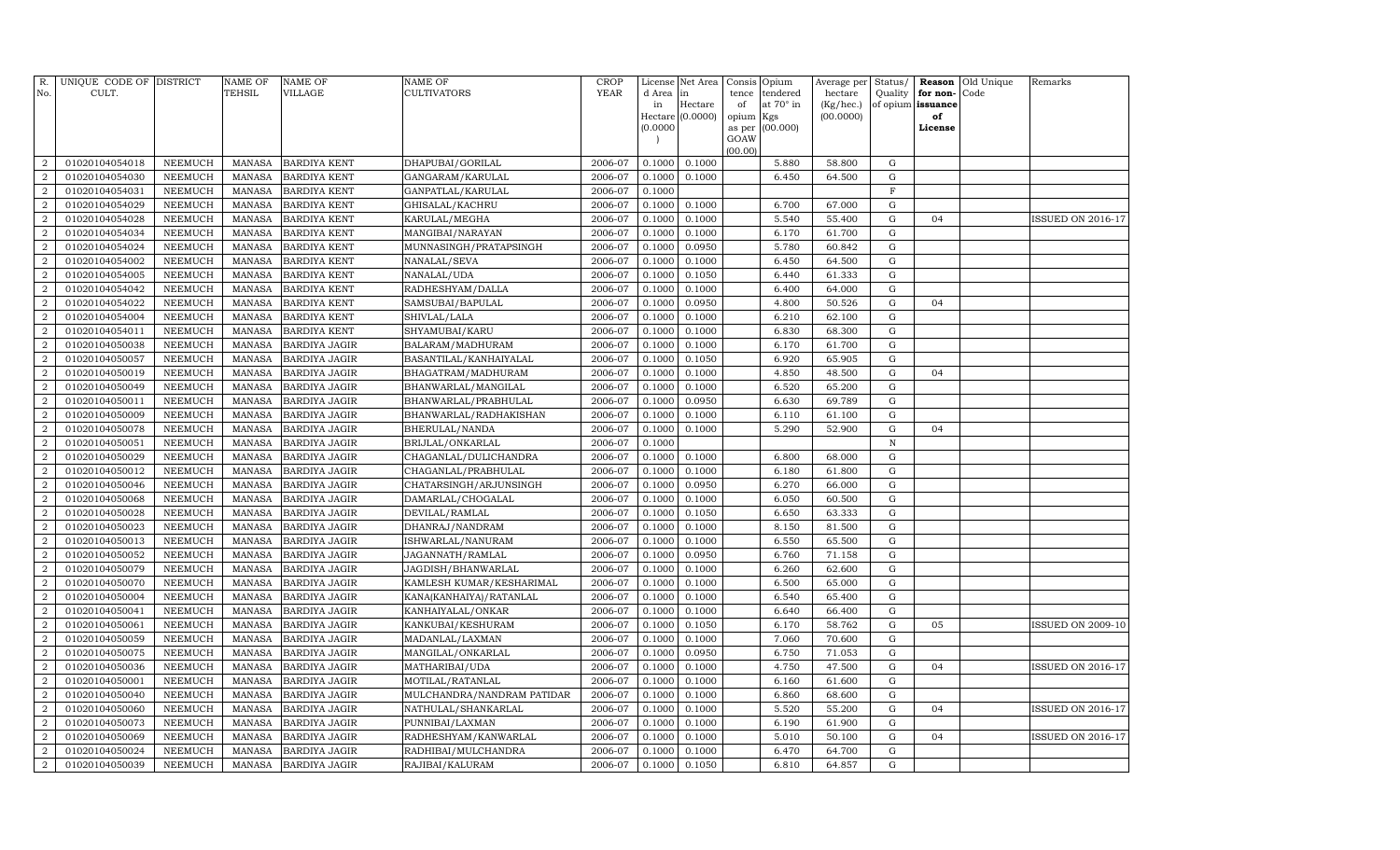| Hectare<br>of<br>at 70° in<br>(Kg/hec.)<br>of opium issuance<br>in<br>Hectare (0.0000)<br>(00.0000)<br>opium<br>Kgs<br>of<br>(0.0000)<br>(00.000)<br>as per<br>License<br>GOAW<br>(00.00)<br>2006-07<br>0.0950<br>68.211<br>${\rm G}$<br>$\overline{a}$<br>01020104050054<br><b>NEEMUCH</b><br><b>MANASA</b><br><b>BARDIYA JAGIR</b><br>RAJMAL/LAXMAN<br>0.1000<br>6.480<br>2006-07<br>0.1000<br>6.170<br>61.700<br>${\rm G}$<br>$\overline{2}$<br>01020104050034<br><b>NEEMUCH</b><br><b>MANASA</b><br><b>BARDIYA JAGIR</b><br>RAMCHANDRA/KALU<br>0.1000<br>2006-07<br>0.1000<br>64.700<br>${\rm G}$<br>$\overline{2}$<br>01020104050027<br><b>NEEMUCH</b><br><b>MANASA</b><br><b>BARDIYA JAGIR</b><br>RANCHOR/RATANLAL<br>0.1000<br>6.470<br>0.1000<br>$\overline{2}$<br>01020104050033<br><b>NEEMUCH</b><br><b>MANASA</b><br><b>BARDIYA JAGIR</b><br>SOHANBAI/AMIRCHAND<br>2006-07<br>0.1000<br>6.070<br>60.700<br>${\rm G}$<br>05<br>${\rm G}$<br>$\overline{a}$<br>01020104050037<br><b>NEEMUCH</b><br><b>MANASA</b><br><b>BARDIYA JAGIR</b><br>SURAJBAI/RATANNATH<br>2006-07<br>0.1000<br>0.1000<br>7.120<br>71.200<br>$\overline{a}$<br>01020104050020<br><b>NEEMUCH</b><br><b>MANASA</b><br>2006-07<br>0.1000<br>0.1050<br>7.200<br>68.571<br>${\rm G}$<br><b>BARDIYA JAGIR</b><br>TULSIRAM/RAMLAL<br>$\overline{2}$<br>01020104050021<br><b>NEEMUCH</b><br><b>MANASA</b><br><b>BARDIYA JAGIR</b><br>UDALLAL/NANDRAM<br>2006-07<br>0.1000<br>0.1000<br>7.080<br>70.800<br>${\rm G}$<br>01020104050083<br><b>NEEMUCH</b><br><b>MANASA</b><br>2006-07<br>0.1000<br>0.1000<br>6.110<br>61.100<br>${\rm G}$<br>$\overline{2}$<br><b>BARDIYA JAGIR</b><br>YASHODABAI/SAVANTRAM<br>$\mathbf G$<br>$\overline{2}$<br>01020104040005<br><b>NEEMUCH</b><br><b>MANASA</b><br><b>BANI</b><br>2006-07<br>0.1000<br>0.1000<br>6.340<br>63.400<br>AMBARAM/BAPULAL<br>$\overline{2}$<br>01020104040009<br><b>NEEMUCH</b><br><b>BANI</b><br>2006-07<br>0.1000<br>0.0950<br>6.090<br>$\mathbf G$<br><b>MANASA</b><br>AMBARAM/PURALAL<br>64.105<br>$\overline{2}$<br>01020104040036<br><b>NEEMUCH</b><br><b>MANASA</b><br><b>BANI</b><br>2006-07<br>0.1000<br>0.1000<br>7.070<br>70.700<br>${\rm G}$<br>ASHARAM/HAJARILAL<br><b>BANI</b><br>2006-07<br>0.0900<br>7.200<br>${\bf G}$<br>$\overline{2}$<br>01020104040016<br><b>NEEMUCH</b><br><b>MANASA</b><br>BANSHILAL/BHAGIRATH<br>0.1000<br>80.000<br><b>MANASA</b><br><b>BANI</b><br>2006-07<br>0.1000<br>0.1000<br>6.880<br>68.800<br>${\bf G}$<br>$\overline{2}$<br>01020104040011<br><b>NEEMUCH</b><br>BHANWARLAL/AMRITRAM<br><b>BANI</b><br>2006-07<br>0.0900<br>5.680<br>${\rm G}$<br>$\overline{2}$<br>01020104040047<br><b>NEEMUCH</b><br><b>MANASA</b><br>BHERULAL/FULCHANDRA<br>0.1000<br>63.111<br><b>BANI</b><br>2006-07<br>0.0950<br>5.580<br>${\bf G}$<br>$\overline{2}$<br>01020104040007<br><b>NEEMUCH</b><br><b>MANASA</b><br>BHULIBAI/RAMLAL<br>0.1000<br>58.737<br>05<br>71.579<br>$\overline{a}$<br>01020104040019<br><b>NEEMUCH</b><br><b>MANASA</b><br><b>BANI</b><br>BHUWANIRAM/JAGANNATH<br>2006-07<br>0.1000<br>0.0950<br>6.800<br>${\rm G}$<br>2006-07<br>5.780<br>$\overline{2}$<br>01020104040020<br><b>NEEMUCH</b><br><b>MANASA</b><br><b>BANI</b><br>BHUWANIRAM/MATHURALAL<br>0.1000<br>0.0950<br>60.842<br>${\rm G}$<br><b>BANI</b><br>$\overline{2}$<br>01020104040038<br><b>NEEMUCH</b><br><b>MANASA</b><br>SITABAI/CHITARMAL<br>2006-07<br>0.1000<br>0.1000<br>5.900<br>59.000<br>${\rm G}$<br>NAME CHANGE<br>2006-07<br>${\bf G}$<br>$\overline{2}$<br>01020104040008<br><b>NEEMUCH</b><br><b>MANASA</b><br><b>BANI</b><br>DAYARAM/CHITARMAL<br>0.1000<br>0.1000<br>5.870<br>58.700<br>05<br>$\boldsymbol{2}$<br>01020104040002<br><b>NEEMUCH</b><br><b>MANASA</b><br><b>BANI</b><br>2006-07<br>0.1000<br>0.1000<br>6.210<br>62.100<br>${\rm G}$<br>DEVRAM/BHANWARLAL<br>5.970<br>59.700<br>$\mathbf G$<br>$\overline{2}$<br><b>MANASA</b><br><b>BANI</b><br>2006-07<br>0.1000<br>0.1000<br>01020104040006<br><b>NEEMUCH</b><br>JARILAL/HARCHANDRA<br><b>NEEMUCH</b><br><b>BANI</b><br>2006-07<br>0.1000<br>0.1000<br>5.310<br>53.100<br>${\bf G}$<br>$\overline{2}$<br>01020104040013<br><b>MANASA</b><br>JASKUNWAR/RAMDAYAL<br>04<br>$\mathbf G$<br>$\overline{2}$<br>MANASA<br><b>BANI</b><br>2006-07<br>0.1000<br>0.1000<br>5.860<br>58.600<br>01020104040022<br>NEEMUCH<br>KARULAL/MOTILAL<br>5.760<br><b>NEEMUCH</b><br><b>BANI</b><br>2006-07<br>0.1000<br>0.1000<br>57.600<br>${\bf G}$<br>$\overline{2}$<br>01020104040014<br><b>MANASA</b><br>KISHANLAL/CHOTELAL<br>05<br><b>ISSUED ON 2009-10</b><br><b>BANI</b><br>2006-07<br>0.1000<br>0.1000<br>7.050<br>70.500<br>${\bf G}$<br>$\overline{2}$<br>01020104040003<br><b>NEEMUCH</b><br><b>MANASA</b><br>MANGILAL/RAMCHANDRA<br><b>BANI</b><br>0.1000<br>5.430<br>$\overline{2}$<br>01020104040050<br><b>NEEMUCH</b><br><b>MANASA</b><br>MANOHARSINGH/NATHUSINGH<br>2006-07<br>0.1000<br>54.300<br>${\rm G}$<br>04<br><b>ISSUED ON 2016-17</b><br>2006-07<br>${\bf G}$<br>$\overline{2}$<br>01020104040040<br><b>NEEMUCH</b><br><b>MANASA</b><br><b>BANI</b><br>MOHANLAL/RATANLAL<br>0.1000<br>0.0950<br>6.360<br>66.947<br><b>BANI</b><br>2006-07<br>6.000<br>${\bf G}$<br>$\overline{2}$<br>01020104040012<br><b>NEEMUCH</b><br><b>MANASA</b><br>MOTILAL/AMRITRAM<br>0.1000<br>0.1000<br>60.000<br><b>BANI</b><br>2006-07<br>0.0950<br>${\bf G}$<br>$\overline{2}$<br>01020104040018<br><b>NEEMUCH</b><br><b>MANASA</b><br>NANDLAL/JARILAL<br>0.1000<br>6.050<br>63.684<br><b>BANI</b><br>${\bf G}$<br>01020104040046<br><b>NEEMUCH</b><br><b>MANASA</b><br>2006-07<br>0.1000<br>0.0950<br>6.030<br>63.474<br>$\boldsymbol{2}$<br>RADHESHYAM/BHAGIRATH<br>2006-07<br>5.950<br>62.632<br>${\bf G}$<br>$\overline{2}$<br>01020104040025<br><b>NEEMUCH</b><br><b>MANASA</b><br><b>BANI</b><br>RAJENDRAKUMAR/RADHESHYAM<br>0.1000<br>0.0950<br>6.030<br>63.474<br>${\rm G}$<br>$\overline{2}$<br>NEEMUCH<br><b>MANASA</b><br><b>BANI</b><br>2006-07<br>0.1000<br>0.0950<br>NAME CHANGE<br>01020104040004<br>FULKUNWAR/RAMNARAYAN<br>6.980<br>${\bf G}$<br>$\overline{2}$<br>01020104040039<br><b>MANASA</b><br><b>BANI</b><br>2006-07<br>0.1000<br>0.0950<br>73.474<br>NEEMUCH<br>RAMNIWAS/NATHURAM<br><b>NEEMUCH</b><br><b>BANI</b><br>2006-07<br>0.1000<br>0.1000<br>5.870<br>58.700<br>${\rm G}$<br>05<br>$\overline{2}$<br>01020104040048<br><b>MANASA</b><br>RAMPRAHALAD/BHANWARLAL<br><b>ISSUED ON 2009-10</b><br>5.470<br>57.579<br>${\rm G}$<br>05<br>$\overline{2}$<br>BANI<br>2006-07<br>0.1000<br>0.0950<br>01020104040045<br><b>NEEMUCH</b><br><b>MANASA</b><br>RAMPRATAP/HEERALAL<br><b>ISSUED ON 2009-10</b><br>3<br>7.030<br>$\mathbf G$<br>01020104079003<br><b>NEEMUCH</b><br><b>MANASA</b><br>BAMNI<br>BAPULAL/JAYSINGH<br>2006-07<br>0.1000<br>0.1000<br>70.300<br>2006-07<br>4.730<br>${\bf G}$<br>3<br>01020104079010<br><b>NEEMUCH</b><br><b>MANASA</b><br><b>BAMNI</b><br>BHERULAL/NATHULAL<br>0.1000<br>0.0950<br>49.789<br>04<br><b>ISSUED ON 2016-17</b><br>02<br>3<br>01020104079014<br><b>NEEMUCH</b><br><b>MANASA</b><br>BAMNI<br>BHUVANIRAM/HEMA<br>2006-07<br>0.1000<br>0.1000<br>7.040<br>70.400<br><b>ISSUED ON 2009-10</b><br>3<br>BAMNI<br>2006-07<br>0.1000<br>6.240<br>62.400<br>$\mathbf G$<br>01020104079031<br><b>NEEMUCH</b><br><b>MANASA</b><br>HARCHAND/RAMPRASAD<br>0.1000<br>6.430<br>${\rm G}$<br>3<br>01020104079005<br><b>NEEMUCH</b><br><b>MANASA</b><br>BAMNI<br>2006-07<br>0.1000<br>0.1000<br>64.300<br>HARIRAM/HEMA<br>${\bf G}$<br>3<br>01020104079001<br><b>NEEMUCH</b><br><b>MANASA</b><br>BAMNI<br>2006-07<br>0.1000<br>0.0900<br>5.680<br>63.111<br>HARLAL/GULAB<br>BAMNI<br>5.920<br>65.778<br>${\bf G}$<br>3<br><b>NEEMUCH</b><br><b>MANASA</b><br>2006-07<br>0.1000<br>0.0900<br>01020104079012<br>KISHANLAL/DHANNA<br>5.250<br>55.263<br>${\bf G}$<br>3<br><b>MANASA</b><br>BAMNI<br>2006-07<br>0.1000<br>0.0950<br>01020104079026<br><b>NEEMUCH</b><br>MANGILAL/RAMLAL<br>04 | R.<br>No.    | UNIQUE CODE OF DISTRICT<br>CULT. |         | <b>NAME OF</b><br>TEHSIL | <b>NAME OF</b><br><b>VILLAGE</b> | NAME OF<br><b>CULTIVATORS</b> | <b>CROP</b><br><b>YEAR</b> | License<br>d Area | Net Area<br>in | Consis<br>tence | Opium<br>tendered | Average per<br>hectare | Status/<br>Quality | Reason<br>for non- | Old Unique<br>Code | Remarks                  |
|-----------------------------------------------------------------------------------------------------------------------------------------------------------------------------------------------------------------------------------------------------------------------------------------------------------------------------------------------------------------------------------------------------------------------------------------------------------------------------------------------------------------------------------------------------------------------------------------------------------------------------------------------------------------------------------------------------------------------------------------------------------------------------------------------------------------------------------------------------------------------------------------------------------------------------------------------------------------------------------------------------------------------------------------------------------------------------------------------------------------------------------------------------------------------------------------------------------------------------------------------------------------------------------------------------------------------------------------------------------------------------------------------------------------------------------------------------------------------------------------------------------------------------------------------------------------------------------------------------------------------------------------------------------------------------------------------------------------------------------------------------------------------------------------------------------------------------------------------------------------------------------------------------------------------------------------------------------------------------------------------------------------------------------------------------------------------------------------------------------------------------------------------------------------------------------------------------------------------------------------------------------------------------------------------------------------------------------------------------------------------------------------------------------------------------------------------------------------------------------------------------------------------------------------------------------------------------------------------------------------------------------------------------------------------------------------------------------------------------------------------------------------------------------------------------------------------------------------------------------------------------------------------------------------------------------------------------------------------------------------------------------------------------------------------------------------------------------------------------------------------------------------------------------------------------------------------------------------------------------------------------------------------------------------------------------------------------------------------------------------------------------------------------------------------------------------------------------------------------------------------------------------------------------------------------------------------------------------------------------------------------------------------------------------------------------------------------------------------------------------------------------------------------------------------------------------------------------------------------------------------------------------------------------------------------------------------------------------------------------------------------------------------------------------------------------------------------------------------------------------------------------------------------------------------------------------------------------------------------------------------------------------------------------------------------------------------------------------------------------------------------------------------------------------------------------------------------------------------------------------------------------------------------------------------------------------------------------------------------------------------------------------------------------------------------------------------------------------------------------------------------------------------------------------------------------------------------------------------------------------------------------------------------------------------------------------------------------------------------------------------------------------------------------------------------------------------------------------------------------------------------------------------------------------------------------------------------------------------------------------------------------------------------------------------------------------------------------------------------------------------------------------------------------------------------------------------------------------------------------------------------------------------------------------------------------------------------------------------------------------------------------------------------------------------------------------------------------------------------------------------------------------------------------------------------------------------------------------------------------------------------------------------------------------------------------------------------------------------------------------------------------------------------------------------------------------------------------------------------------------------------------------------------------------------------------------------------------------------------------------------------------------------------------------------------------------------------------------------------------------------------------------------------------------------------------------------------------------------------------------------------------------------------------------------------------------------------------------------------------------------------------------------------------------------------------------------------------------------------------------------------------------------------------------------------------------------------------------------------------------------------------------------------------------------------------------------------------------------------------------------------------------------------------------------------------------------------------------------------------------------------------------------------------------------------------------------------------------------------------------------------------------------------------------------------------------------------------------------------------------------------------------------------------------------------------------------------------------------------------------------------------------------------------------------------------------------------------------------------------------------------------------------------------------------------------------------------------------------------------------------------------------------------------------------------------------------------------------------------------------------------------------------------------------------------------------------------------------------------------|--------------|----------------------------------|---------|--------------------------|----------------------------------|-------------------------------|----------------------------|-------------------|----------------|-----------------|-------------------|------------------------|--------------------|--------------------|--------------------|--------------------------|
|                                                                                                                                                                                                                                                                                                                                                                                                                                                                                                                                                                                                                                                                                                                                                                                                                                                                                                                                                                                                                                                                                                                                                                                                                                                                                                                                                                                                                                                                                                                                                                                                                                                                                                                                                                                                                                                                                                                                                                                                                                                                                                                                                                                                                                                                                                                                                                                                                                                                                                                                                                                                                                                                                                                                                                                                                                                                                                                                                                                                                                                                                                                                                                                                                                                                                                                                                                                                                                                                                                                                                                                                                                                                                                                                                                                                                                                                                                                                                                                                                                                                                                                                                                                                                                                                                                                                                                                                                                                                                                                                                                                                                                                                                                                                                                                                                                                                                                                                                                                                                                                                                                                                                                                                                                                                                                                                                                                                                                                                                                                                                                                                                                                                                                                                                                                                                                                                                                                                                                                                                                                                                                                                                                                                                                                                                                                                                                                                                                                                                                                                                                                                                                                                                                                                                                                                                                                                                                                                                                                                                                                                                                                                                                                                                                                                                                                                                                                                                                                                                                                                                                                                                                                                                                                                                                                                                                                                                                                                                                                   |              |                                  |         |                          |                                  |                               |                            |                   |                |                 |                   |                        |                    |                    |                    |                          |
|                                                                                                                                                                                                                                                                                                                                                                                                                                                                                                                                                                                                                                                                                                                                                                                                                                                                                                                                                                                                                                                                                                                                                                                                                                                                                                                                                                                                                                                                                                                                                                                                                                                                                                                                                                                                                                                                                                                                                                                                                                                                                                                                                                                                                                                                                                                                                                                                                                                                                                                                                                                                                                                                                                                                                                                                                                                                                                                                                                                                                                                                                                                                                                                                                                                                                                                                                                                                                                                                                                                                                                                                                                                                                                                                                                                                                                                                                                                                                                                                                                                                                                                                                                                                                                                                                                                                                                                                                                                                                                                                                                                                                                                                                                                                                                                                                                                                                                                                                                                                                                                                                                                                                                                                                                                                                                                                                                                                                                                                                                                                                                                                                                                                                                                                                                                                                                                                                                                                                                                                                                                                                                                                                                                                                                                                                                                                                                                                                                                                                                                                                                                                                                                                                                                                                                                                                                                                                                                                                                                                                                                                                                                                                                                                                                                                                                                                                                                                                                                                                                                                                                                                                                                                                                                                                                                                                                                                                                                                                                                   |              |                                  |         |                          |                                  |                               |                            |                   |                |                 |                   |                        |                    |                    |                    |                          |
|                                                                                                                                                                                                                                                                                                                                                                                                                                                                                                                                                                                                                                                                                                                                                                                                                                                                                                                                                                                                                                                                                                                                                                                                                                                                                                                                                                                                                                                                                                                                                                                                                                                                                                                                                                                                                                                                                                                                                                                                                                                                                                                                                                                                                                                                                                                                                                                                                                                                                                                                                                                                                                                                                                                                                                                                                                                                                                                                                                                                                                                                                                                                                                                                                                                                                                                                                                                                                                                                                                                                                                                                                                                                                                                                                                                                                                                                                                                                                                                                                                                                                                                                                                                                                                                                                                                                                                                                                                                                                                                                                                                                                                                                                                                                                                                                                                                                                                                                                                                                                                                                                                                                                                                                                                                                                                                                                                                                                                                                                                                                                                                                                                                                                                                                                                                                                                                                                                                                                                                                                                                                                                                                                                                                                                                                                                                                                                                                                                                                                                                                                                                                                                                                                                                                                                                                                                                                                                                                                                                                                                                                                                                                                                                                                                                                                                                                                                                                                                                                                                                                                                                                                                                                                                                                                                                                                                                                                                                                                                                   |              |                                  |         |                          |                                  |                               |                            |                   |                |                 |                   |                        |                    |                    |                    |                          |
|                                                                                                                                                                                                                                                                                                                                                                                                                                                                                                                                                                                                                                                                                                                                                                                                                                                                                                                                                                                                                                                                                                                                                                                                                                                                                                                                                                                                                                                                                                                                                                                                                                                                                                                                                                                                                                                                                                                                                                                                                                                                                                                                                                                                                                                                                                                                                                                                                                                                                                                                                                                                                                                                                                                                                                                                                                                                                                                                                                                                                                                                                                                                                                                                                                                                                                                                                                                                                                                                                                                                                                                                                                                                                                                                                                                                                                                                                                                                                                                                                                                                                                                                                                                                                                                                                                                                                                                                                                                                                                                                                                                                                                                                                                                                                                                                                                                                                                                                                                                                                                                                                                                                                                                                                                                                                                                                                                                                                                                                                                                                                                                                                                                                                                                                                                                                                                                                                                                                                                                                                                                                                                                                                                                                                                                                                                                                                                                                                                                                                                                                                                                                                                                                                                                                                                                                                                                                                                                                                                                                                                                                                                                                                                                                                                                                                                                                                                                                                                                                                                                                                                                                                                                                                                                                                                                                                                                                                                                                                                                   |              |                                  |         |                          |                                  |                               |                            |                   |                |                 |                   |                        |                    |                    |                    |                          |
|                                                                                                                                                                                                                                                                                                                                                                                                                                                                                                                                                                                                                                                                                                                                                                                                                                                                                                                                                                                                                                                                                                                                                                                                                                                                                                                                                                                                                                                                                                                                                                                                                                                                                                                                                                                                                                                                                                                                                                                                                                                                                                                                                                                                                                                                                                                                                                                                                                                                                                                                                                                                                                                                                                                                                                                                                                                                                                                                                                                                                                                                                                                                                                                                                                                                                                                                                                                                                                                                                                                                                                                                                                                                                                                                                                                                                                                                                                                                                                                                                                                                                                                                                                                                                                                                                                                                                                                                                                                                                                                                                                                                                                                                                                                                                                                                                                                                                                                                                                                                                                                                                                                                                                                                                                                                                                                                                                                                                                                                                                                                                                                                                                                                                                                                                                                                                                                                                                                                                                                                                                                                                                                                                                                                                                                                                                                                                                                                                                                                                                                                                                                                                                                                                                                                                                                                                                                                                                                                                                                                                                                                                                                                                                                                                                                                                                                                                                                                                                                                                                                                                                                                                                                                                                                                                                                                                                                                                                                                                                                   |              |                                  |         |                          |                                  |                               |                            |                   |                |                 |                   |                        |                    |                    |                    |                          |
|                                                                                                                                                                                                                                                                                                                                                                                                                                                                                                                                                                                                                                                                                                                                                                                                                                                                                                                                                                                                                                                                                                                                                                                                                                                                                                                                                                                                                                                                                                                                                                                                                                                                                                                                                                                                                                                                                                                                                                                                                                                                                                                                                                                                                                                                                                                                                                                                                                                                                                                                                                                                                                                                                                                                                                                                                                                                                                                                                                                                                                                                                                                                                                                                                                                                                                                                                                                                                                                                                                                                                                                                                                                                                                                                                                                                                                                                                                                                                                                                                                                                                                                                                                                                                                                                                                                                                                                                                                                                                                                                                                                                                                                                                                                                                                                                                                                                                                                                                                                                                                                                                                                                                                                                                                                                                                                                                                                                                                                                                                                                                                                                                                                                                                                                                                                                                                                                                                                                                                                                                                                                                                                                                                                                                                                                                                                                                                                                                                                                                                                                                                                                                                                                                                                                                                                                                                                                                                                                                                                                                                                                                                                                                                                                                                                                                                                                                                                                                                                                                                                                                                                                                                                                                                                                                                                                                                                                                                                                                                                   |              |                                  |         |                          |                                  |                               |                            |                   |                |                 |                   |                        |                    |                    |                    |                          |
|                                                                                                                                                                                                                                                                                                                                                                                                                                                                                                                                                                                                                                                                                                                                                                                                                                                                                                                                                                                                                                                                                                                                                                                                                                                                                                                                                                                                                                                                                                                                                                                                                                                                                                                                                                                                                                                                                                                                                                                                                                                                                                                                                                                                                                                                                                                                                                                                                                                                                                                                                                                                                                                                                                                                                                                                                                                                                                                                                                                                                                                                                                                                                                                                                                                                                                                                                                                                                                                                                                                                                                                                                                                                                                                                                                                                                                                                                                                                                                                                                                                                                                                                                                                                                                                                                                                                                                                                                                                                                                                                                                                                                                                                                                                                                                                                                                                                                                                                                                                                                                                                                                                                                                                                                                                                                                                                                                                                                                                                                                                                                                                                                                                                                                                                                                                                                                                                                                                                                                                                                                                                                                                                                                                                                                                                                                                                                                                                                                                                                                                                                                                                                                                                                                                                                                                                                                                                                                                                                                                                                                                                                                                                                                                                                                                                                                                                                                                                                                                                                                                                                                                                                                                                                                                                                                                                                                                                                                                                                                                   |              |                                  |         |                          |                                  |                               |                            |                   |                |                 |                   |                        |                    |                    |                    |                          |
|                                                                                                                                                                                                                                                                                                                                                                                                                                                                                                                                                                                                                                                                                                                                                                                                                                                                                                                                                                                                                                                                                                                                                                                                                                                                                                                                                                                                                                                                                                                                                                                                                                                                                                                                                                                                                                                                                                                                                                                                                                                                                                                                                                                                                                                                                                                                                                                                                                                                                                                                                                                                                                                                                                                                                                                                                                                                                                                                                                                                                                                                                                                                                                                                                                                                                                                                                                                                                                                                                                                                                                                                                                                                                                                                                                                                                                                                                                                                                                                                                                                                                                                                                                                                                                                                                                                                                                                                                                                                                                                                                                                                                                                                                                                                                                                                                                                                                                                                                                                                                                                                                                                                                                                                                                                                                                                                                                                                                                                                                                                                                                                                                                                                                                                                                                                                                                                                                                                                                                                                                                                                                                                                                                                                                                                                                                                                                                                                                                                                                                                                                                                                                                                                                                                                                                                                                                                                                                                                                                                                                                                                                                                                                                                                                                                                                                                                                                                                                                                                                                                                                                                                                                                                                                                                                                                                                                                                                                                                                                                   |              |                                  |         |                          |                                  |                               |                            |                   |                |                 |                   |                        |                    |                    |                    | <b>ISSUED ON 2009-10</b> |
|                                                                                                                                                                                                                                                                                                                                                                                                                                                                                                                                                                                                                                                                                                                                                                                                                                                                                                                                                                                                                                                                                                                                                                                                                                                                                                                                                                                                                                                                                                                                                                                                                                                                                                                                                                                                                                                                                                                                                                                                                                                                                                                                                                                                                                                                                                                                                                                                                                                                                                                                                                                                                                                                                                                                                                                                                                                                                                                                                                                                                                                                                                                                                                                                                                                                                                                                                                                                                                                                                                                                                                                                                                                                                                                                                                                                                                                                                                                                                                                                                                                                                                                                                                                                                                                                                                                                                                                                                                                                                                                                                                                                                                                                                                                                                                                                                                                                                                                                                                                                                                                                                                                                                                                                                                                                                                                                                                                                                                                                                                                                                                                                                                                                                                                                                                                                                                                                                                                                                                                                                                                                                                                                                                                                                                                                                                                                                                                                                                                                                                                                                                                                                                                                                                                                                                                                                                                                                                                                                                                                                                                                                                                                                                                                                                                                                                                                                                                                                                                                                                                                                                                                                                                                                                                                                                                                                                                                                                                                                                                   |              |                                  |         |                          |                                  |                               |                            |                   |                |                 |                   |                        |                    |                    |                    |                          |
|                                                                                                                                                                                                                                                                                                                                                                                                                                                                                                                                                                                                                                                                                                                                                                                                                                                                                                                                                                                                                                                                                                                                                                                                                                                                                                                                                                                                                                                                                                                                                                                                                                                                                                                                                                                                                                                                                                                                                                                                                                                                                                                                                                                                                                                                                                                                                                                                                                                                                                                                                                                                                                                                                                                                                                                                                                                                                                                                                                                                                                                                                                                                                                                                                                                                                                                                                                                                                                                                                                                                                                                                                                                                                                                                                                                                                                                                                                                                                                                                                                                                                                                                                                                                                                                                                                                                                                                                                                                                                                                                                                                                                                                                                                                                                                                                                                                                                                                                                                                                                                                                                                                                                                                                                                                                                                                                                                                                                                                                                                                                                                                                                                                                                                                                                                                                                                                                                                                                                                                                                                                                                                                                                                                                                                                                                                                                                                                                                                                                                                                                                                                                                                                                                                                                                                                                                                                                                                                                                                                                                                                                                                                                                                                                                                                                                                                                                                                                                                                                                                                                                                                                                                                                                                                                                                                                                                                                                                                                                                                   |              |                                  |         |                          |                                  |                               |                            |                   |                |                 |                   |                        |                    |                    |                    |                          |
|                                                                                                                                                                                                                                                                                                                                                                                                                                                                                                                                                                                                                                                                                                                                                                                                                                                                                                                                                                                                                                                                                                                                                                                                                                                                                                                                                                                                                                                                                                                                                                                                                                                                                                                                                                                                                                                                                                                                                                                                                                                                                                                                                                                                                                                                                                                                                                                                                                                                                                                                                                                                                                                                                                                                                                                                                                                                                                                                                                                                                                                                                                                                                                                                                                                                                                                                                                                                                                                                                                                                                                                                                                                                                                                                                                                                                                                                                                                                                                                                                                                                                                                                                                                                                                                                                                                                                                                                                                                                                                                                                                                                                                                                                                                                                                                                                                                                                                                                                                                                                                                                                                                                                                                                                                                                                                                                                                                                                                                                                                                                                                                                                                                                                                                                                                                                                                                                                                                                                                                                                                                                                                                                                                                                                                                                                                                                                                                                                                                                                                                                                                                                                                                                                                                                                                                                                                                                                                                                                                                                                                                                                                                                                                                                                                                                                                                                                                                                                                                                                                                                                                                                                                                                                                                                                                                                                                                                                                                                                                                   |              |                                  |         |                          |                                  |                               |                            |                   |                |                 |                   |                        |                    |                    |                    |                          |
|                                                                                                                                                                                                                                                                                                                                                                                                                                                                                                                                                                                                                                                                                                                                                                                                                                                                                                                                                                                                                                                                                                                                                                                                                                                                                                                                                                                                                                                                                                                                                                                                                                                                                                                                                                                                                                                                                                                                                                                                                                                                                                                                                                                                                                                                                                                                                                                                                                                                                                                                                                                                                                                                                                                                                                                                                                                                                                                                                                                                                                                                                                                                                                                                                                                                                                                                                                                                                                                                                                                                                                                                                                                                                                                                                                                                                                                                                                                                                                                                                                                                                                                                                                                                                                                                                                                                                                                                                                                                                                                                                                                                                                                                                                                                                                                                                                                                                                                                                                                                                                                                                                                                                                                                                                                                                                                                                                                                                                                                                                                                                                                                                                                                                                                                                                                                                                                                                                                                                                                                                                                                                                                                                                                                                                                                                                                                                                                                                                                                                                                                                                                                                                                                                                                                                                                                                                                                                                                                                                                                                                                                                                                                                                                                                                                                                                                                                                                                                                                                                                                                                                                                                                                                                                                                                                                                                                                                                                                                                                                   |              |                                  |         |                          |                                  |                               |                            |                   |                |                 |                   |                        |                    |                    |                    |                          |
|                                                                                                                                                                                                                                                                                                                                                                                                                                                                                                                                                                                                                                                                                                                                                                                                                                                                                                                                                                                                                                                                                                                                                                                                                                                                                                                                                                                                                                                                                                                                                                                                                                                                                                                                                                                                                                                                                                                                                                                                                                                                                                                                                                                                                                                                                                                                                                                                                                                                                                                                                                                                                                                                                                                                                                                                                                                                                                                                                                                                                                                                                                                                                                                                                                                                                                                                                                                                                                                                                                                                                                                                                                                                                                                                                                                                                                                                                                                                                                                                                                                                                                                                                                                                                                                                                                                                                                                                                                                                                                                                                                                                                                                                                                                                                                                                                                                                                                                                                                                                                                                                                                                                                                                                                                                                                                                                                                                                                                                                                                                                                                                                                                                                                                                                                                                                                                                                                                                                                                                                                                                                                                                                                                                                                                                                                                                                                                                                                                                                                                                                                                                                                                                                                                                                                                                                                                                                                                                                                                                                                                                                                                                                                                                                                                                                                                                                                                                                                                                                                                                                                                                                                                                                                                                                                                                                                                                                                                                                                                                   |              |                                  |         |                          |                                  |                               |                            |                   |                |                 |                   |                        |                    |                    |                    |                          |
|                                                                                                                                                                                                                                                                                                                                                                                                                                                                                                                                                                                                                                                                                                                                                                                                                                                                                                                                                                                                                                                                                                                                                                                                                                                                                                                                                                                                                                                                                                                                                                                                                                                                                                                                                                                                                                                                                                                                                                                                                                                                                                                                                                                                                                                                                                                                                                                                                                                                                                                                                                                                                                                                                                                                                                                                                                                                                                                                                                                                                                                                                                                                                                                                                                                                                                                                                                                                                                                                                                                                                                                                                                                                                                                                                                                                                                                                                                                                                                                                                                                                                                                                                                                                                                                                                                                                                                                                                                                                                                                                                                                                                                                                                                                                                                                                                                                                                                                                                                                                                                                                                                                                                                                                                                                                                                                                                                                                                                                                                                                                                                                                                                                                                                                                                                                                                                                                                                                                                                                                                                                                                                                                                                                                                                                                                                                                                                                                                                                                                                                                                                                                                                                                                                                                                                                                                                                                                                                                                                                                                                                                                                                                                                                                                                                                                                                                                                                                                                                                                                                                                                                                                                                                                                                                                                                                                                                                                                                                                                                   |              |                                  |         |                          |                                  |                               |                            |                   |                |                 |                   |                        |                    |                    |                    |                          |
|                                                                                                                                                                                                                                                                                                                                                                                                                                                                                                                                                                                                                                                                                                                                                                                                                                                                                                                                                                                                                                                                                                                                                                                                                                                                                                                                                                                                                                                                                                                                                                                                                                                                                                                                                                                                                                                                                                                                                                                                                                                                                                                                                                                                                                                                                                                                                                                                                                                                                                                                                                                                                                                                                                                                                                                                                                                                                                                                                                                                                                                                                                                                                                                                                                                                                                                                                                                                                                                                                                                                                                                                                                                                                                                                                                                                                                                                                                                                                                                                                                                                                                                                                                                                                                                                                                                                                                                                                                                                                                                                                                                                                                                                                                                                                                                                                                                                                                                                                                                                                                                                                                                                                                                                                                                                                                                                                                                                                                                                                                                                                                                                                                                                                                                                                                                                                                                                                                                                                                                                                                                                                                                                                                                                                                                                                                                                                                                                                                                                                                                                                                                                                                                                                                                                                                                                                                                                                                                                                                                                                                                                                                                                                                                                                                                                                                                                                                                                                                                                                                                                                                                                                                                                                                                                                                                                                                                                                                                                                                                   |              |                                  |         |                          |                                  |                               |                            |                   |                |                 |                   |                        |                    |                    |                    |                          |
|                                                                                                                                                                                                                                                                                                                                                                                                                                                                                                                                                                                                                                                                                                                                                                                                                                                                                                                                                                                                                                                                                                                                                                                                                                                                                                                                                                                                                                                                                                                                                                                                                                                                                                                                                                                                                                                                                                                                                                                                                                                                                                                                                                                                                                                                                                                                                                                                                                                                                                                                                                                                                                                                                                                                                                                                                                                                                                                                                                                                                                                                                                                                                                                                                                                                                                                                                                                                                                                                                                                                                                                                                                                                                                                                                                                                                                                                                                                                                                                                                                                                                                                                                                                                                                                                                                                                                                                                                                                                                                                                                                                                                                                                                                                                                                                                                                                                                                                                                                                                                                                                                                                                                                                                                                                                                                                                                                                                                                                                                                                                                                                                                                                                                                                                                                                                                                                                                                                                                                                                                                                                                                                                                                                                                                                                                                                                                                                                                                                                                                                                                                                                                                                                                                                                                                                                                                                                                                                                                                                                                                                                                                                                                                                                                                                                                                                                                                                                                                                                                                                                                                                                                                                                                                                                                                                                                                                                                                                                                                                   |              |                                  |         |                          |                                  |                               |                            |                   |                |                 |                   |                        |                    |                    |                    |                          |
|                                                                                                                                                                                                                                                                                                                                                                                                                                                                                                                                                                                                                                                                                                                                                                                                                                                                                                                                                                                                                                                                                                                                                                                                                                                                                                                                                                                                                                                                                                                                                                                                                                                                                                                                                                                                                                                                                                                                                                                                                                                                                                                                                                                                                                                                                                                                                                                                                                                                                                                                                                                                                                                                                                                                                                                                                                                                                                                                                                                                                                                                                                                                                                                                                                                                                                                                                                                                                                                                                                                                                                                                                                                                                                                                                                                                                                                                                                                                                                                                                                                                                                                                                                                                                                                                                                                                                                                                                                                                                                                                                                                                                                                                                                                                                                                                                                                                                                                                                                                                                                                                                                                                                                                                                                                                                                                                                                                                                                                                                                                                                                                                                                                                                                                                                                                                                                                                                                                                                                                                                                                                                                                                                                                                                                                                                                                                                                                                                                                                                                                                                                                                                                                                                                                                                                                                                                                                                                                                                                                                                                                                                                                                                                                                                                                                                                                                                                                                                                                                                                                                                                                                                                                                                                                                                                                                                                                                                                                                                                                   |              |                                  |         |                          |                                  |                               |                            |                   |                |                 |                   |                        |                    |                    |                    |                          |
|                                                                                                                                                                                                                                                                                                                                                                                                                                                                                                                                                                                                                                                                                                                                                                                                                                                                                                                                                                                                                                                                                                                                                                                                                                                                                                                                                                                                                                                                                                                                                                                                                                                                                                                                                                                                                                                                                                                                                                                                                                                                                                                                                                                                                                                                                                                                                                                                                                                                                                                                                                                                                                                                                                                                                                                                                                                                                                                                                                                                                                                                                                                                                                                                                                                                                                                                                                                                                                                                                                                                                                                                                                                                                                                                                                                                                                                                                                                                                                                                                                                                                                                                                                                                                                                                                                                                                                                                                                                                                                                                                                                                                                                                                                                                                                                                                                                                                                                                                                                                                                                                                                                                                                                                                                                                                                                                                                                                                                                                                                                                                                                                                                                                                                                                                                                                                                                                                                                                                                                                                                                                                                                                                                                                                                                                                                                                                                                                                                                                                                                                                                                                                                                                                                                                                                                                                                                                                                                                                                                                                                                                                                                                                                                                                                                                                                                                                                                                                                                                                                                                                                                                                                                                                                                                                                                                                                                                                                                                                                                   |              |                                  |         |                          |                                  |                               |                            |                   |                |                 |                   |                        |                    |                    |                    |                          |
|                                                                                                                                                                                                                                                                                                                                                                                                                                                                                                                                                                                                                                                                                                                                                                                                                                                                                                                                                                                                                                                                                                                                                                                                                                                                                                                                                                                                                                                                                                                                                                                                                                                                                                                                                                                                                                                                                                                                                                                                                                                                                                                                                                                                                                                                                                                                                                                                                                                                                                                                                                                                                                                                                                                                                                                                                                                                                                                                                                                                                                                                                                                                                                                                                                                                                                                                                                                                                                                                                                                                                                                                                                                                                                                                                                                                                                                                                                                                                                                                                                                                                                                                                                                                                                                                                                                                                                                                                                                                                                                                                                                                                                                                                                                                                                                                                                                                                                                                                                                                                                                                                                                                                                                                                                                                                                                                                                                                                                                                                                                                                                                                                                                                                                                                                                                                                                                                                                                                                                                                                                                                                                                                                                                                                                                                                                                                                                                                                                                                                                                                                                                                                                                                                                                                                                                                                                                                                                                                                                                                                                                                                                                                                                                                                                                                                                                                                                                                                                                                                                                                                                                                                                                                                                                                                                                                                                                                                                                                                                                   |              |                                  |         |                          |                                  |                               |                            |                   |                |                 |                   |                        |                    |                    |                    | <b>ISSUED ON 2009-10</b> |
|                                                                                                                                                                                                                                                                                                                                                                                                                                                                                                                                                                                                                                                                                                                                                                                                                                                                                                                                                                                                                                                                                                                                                                                                                                                                                                                                                                                                                                                                                                                                                                                                                                                                                                                                                                                                                                                                                                                                                                                                                                                                                                                                                                                                                                                                                                                                                                                                                                                                                                                                                                                                                                                                                                                                                                                                                                                                                                                                                                                                                                                                                                                                                                                                                                                                                                                                                                                                                                                                                                                                                                                                                                                                                                                                                                                                                                                                                                                                                                                                                                                                                                                                                                                                                                                                                                                                                                                                                                                                                                                                                                                                                                                                                                                                                                                                                                                                                                                                                                                                                                                                                                                                                                                                                                                                                                                                                                                                                                                                                                                                                                                                                                                                                                                                                                                                                                                                                                                                                                                                                                                                                                                                                                                                                                                                                                                                                                                                                                                                                                                                                                                                                                                                                                                                                                                                                                                                                                                                                                                                                                                                                                                                                                                                                                                                                                                                                                                                                                                                                                                                                                                                                                                                                                                                                                                                                                                                                                                                                                                   |              |                                  |         |                          |                                  |                               |                            |                   |                |                 |                   |                        |                    |                    |                    |                          |
|                                                                                                                                                                                                                                                                                                                                                                                                                                                                                                                                                                                                                                                                                                                                                                                                                                                                                                                                                                                                                                                                                                                                                                                                                                                                                                                                                                                                                                                                                                                                                                                                                                                                                                                                                                                                                                                                                                                                                                                                                                                                                                                                                                                                                                                                                                                                                                                                                                                                                                                                                                                                                                                                                                                                                                                                                                                                                                                                                                                                                                                                                                                                                                                                                                                                                                                                                                                                                                                                                                                                                                                                                                                                                                                                                                                                                                                                                                                                                                                                                                                                                                                                                                                                                                                                                                                                                                                                                                                                                                                                                                                                                                                                                                                                                                                                                                                                                                                                                                                                                                                                                                                                                                                                                                                                                                                                                                                                                                                                                                                                                                                                                                                                                                                                                                                                                                                                                                                                                                                                                                                                                                                                                                                                                                                                                                                                                                                                                                                                                                                                                                                                                                                                                                                                                                                                                                                                                                                                                                                                                                                                                                                                                                                                                                                                                                                                                                                                                                                                                                                                                                                                                                                                                                                                                                                                                                                                                                                                                                                   |              |                                  |         |                          |                                  |                               |                            |                   |                |                 |                   |                        |                    |                    |                    |                          |
|                                                                                                                                                                                                                                                                                                                                                                                                                                                                                                                                                                                                                                                                                                                                                                                                                                                                                                                                                                                                                                                                                                                                                                                                                                                                                                                                                                                                                                                                                                                                                                                                                                                                                                                                                                                                                                                                                                                                                                                                                                                                                                                                                                                                                                                                                                                                                                                                                                                                                                                                                                                                                                                                                                                                                                                                                                                                                                                                                                                                                                                                                                                                                                                                                                                                                                                                                                                                                                                                                                                                                                                                                                                                                                                                                                                                                                                                                                                                                                                                                                                                                                                                                                                                                                                                                                                                                                                                                                                                                                                                                                                                                                                                                                                                                                                                                                                                                                                                                                                                                                                                                                                                                                                                                                                                                                                                                                                                                                                                                                                                                                                                                                                                                                                                                                                                                                                                                                                                                                                                                                                                                                                                                                                                                                                                                                                                                                                                                                                                                                                                                                                                                                                                                                                                                                                                                                                                                                                                                                                                                                                                                                                                                                                                                                                                                                                                                                                                                                                                                                                                                                                                                                                                                                                                                                                                                                                                                                                                                                                   |              |                                  |         |                          |                                  |                               |                            |                   |                |                 |                   |                        |                    |                    |                    |                          |
|                                                                                                                                                                                                                                                                                                                                                                                                                                                                                                                                                                                                                                                                                                                                                                                                                                                                                                                                                                                                                                                                                                                                                                                                                                                                                                                                                                                                                                                                                                                                                                                                                                                                                                                                                                                                                                                                                                                                                                                                                                                                                                                                                                                                                                                                                                                                                                                                                                                                                                                                                                                                                                                                                                                                                                                                                                                                                                                                                                                                                                                                                                                                                                                                                                                                                                                                                                                                                                                                                                                                                                                                                                                                                                                                                                                                                                                                                                                                                                                                                                                                                                                                                                                                                                                                                                                                                                                                                                                                                                                                                                                                                                                                                                                                                                                                                                                                                                                                                                                                                                                                                                                                                                                                                                                                                                                                                                                                                                                                                                                                                                                                                                                                                                                                                                                                                                                                                                                                                                                                                                                                                                                                                                                                                                                                                                                                                                                                                                                                                                                                                                                                                                                                                                                                                                                                                                                                                                                                                                                                                                                                                                                                                                                                                                                                                                                                                                                                                                                                                                                                                                                                                                                                                                                                                                                                                                                                                                                                                                                   |              |                                  |         |                          |                                  |                               |                            |                   |                |                 |                   |                        |                    |                    |                    | <b>ISSUED ON 2009-10</b> |
|                                                                                                                                                                                                                                                                                                                                                                                                                                                                                                                                                                                                                                                                                                                                                                                                                                                                                                                                                                                                                                                                                                                                                                                                                                                                                                                                                                                                                                                                                                                                                                                                                                                                                                                                                                                                                                                                                                                                                                                                                                                                                                                                                                                                                                                                                                                                                                                                                                                                                                                                                                                                                                                                                                                                                                                                                                                                                                                                                                                                                                                                                                                                                                                                                                                                                                                                                                                                                                                                                                                                                                                                                                                                                                                                                                                                                                                                                                                                                                                                                                                                                                                                                                                                                                                                                                                                                                                                                                                                                                                                                                                                                                                                                                                                                                                                                                                                                                                                                                                                                                                                                                                                                                                                                                                                                                                                                                                                                                                                                                                                                                                                                                                                                                                                                                                                                                                                                                                                                                                                                                                                                                                                                                                                                                                                                                                                                                                                                                                                                                                                                                                                                                                                                                                                                                                                                                                                                                                                                                                                                                                                                                                                                                                                                                                                                                                                                                                                                                                                                                                                                                                                                                                                                                                                                                                                                                                                                                                                                                                   |              |                                  |         |                          |                                  |                               |                            |                   |                |                 |                   |                        |                    |                    |                    |                          |
|                                                                                                                                                                                                                                                                                                                                                                                                                                                                                                                                                                                                                                                                                                                                                                                                                                                                                                                                                                                                                                                                                                                                                                                                                                                                                                                                                                                                                                                                                                                                                                                                                                                                                                                                                                                                                                                                                                                                                                                                                                                                                                                                                                                                                                                                                                                                                                                                                                                                                                                                                                                                                                                                                                                                                                                                                                                                                                                                                                                                                                                                                                                                                                                                                                                                                                                                                                                                                                                                                                                                                                                                                                                                                                                                                                                                                                                                                                                                                                                                                                                                                                                                                                                                                                                                                                                                                                                                                                                                                                                                                                                                                                                                                                                                                                                                                                                                                                                                                                                                                                                                                                                                                                                                                                                                                                                                                                                                                                                                                                                                                                                                                                                                                                                                                                                                                                                                                                                                                                                                                                                                                                                                                                                                                                                                                                                                                                                                                                                                                                                                                                                                                                                                                                                                                                                                                                                                                                                                                                                                                                                                                                                                                                                                                                                                                                                                                                                                                                                                                                                                                                                                                                                                                                                                                                                                                                                                                                                                                                                   |              |                                  |         |                          |                                  |                               |                            |                   |                |                 |                   |                        |                    |                    |                    |                          |
|                                                                                                                                                                                                                                                                                                                                                                                                                                                                                                                                                                                                                                                                                                                                                                                                                                                                                                                                                                                                                                                                                                                                                                                                                                                                                                                                                                                                                                                                                                                                                                                                                                                                                                                                                                                                                                                                                                                                                                                                                                                                                                                                                                                                                                                                                                                                                                                                                                                                                                                                                                                                                                                                                                                                                                                                                                                                                                                                                                                                                                                                                                                                                                                                                                                                                                                                                                                                                                                                                                                                                                                                                                                                                                                                                                                                                                                                                                                                                                                                                                                                                                                                                                                                                                                                                                                                                                                                                                                                                                                                                                                                                                                                                                                                                                                                                                                                                                                                                                                                                                                                                                                                                                                                                                                                                                                                                                                                                                                                                                                                                                                                                                                                                                                                                                                                                                                                                                                                                                                                                                                                                                                                                                                                                                                                                                                                                                                                                                                                                                                                                                                                                                                                                                                                                                                                                                                                                                                                                                                                                                                                                                                                                                                                                                                                                                                                                                                                                                                                                                                                                                                                                                                                                                                                                                                                                                                                                                                                                                                   |              |                                  |         |                          |                                  |                               |                            |                   |                |                 |                   |                        |                    |                    |                    | <b>ISSUED ON 2016-17</b> |
|                                                                                                                                                                                                                                                                                                                                                                                                                                                                                                                                                                                                                                                                                                                                                                                                                                                                                                                                                                                                                                                                                                                                                                                                                                                                                                                                                                                                                                                                                                                                                                                                                                                                                                                                                                                                                                                                                                                                                                                                                                                                                                                                                                                                                                                                                                                                                                                                                                                                                                                                                                                                                                                                                                                                                                                                                                                                                                                                                                                                                                                                                                                                                                                                                                                                                                                                                                                                                                                                                                                                                                                                                                                                                                                                                                                                                                                                                                                                                                                                                                                                                                                                                                                                                                                                                                                                                                                                                                                                                                                                                                                                                                                                                                                                                                                                                                                                                                                                                                                                                                                                                                                                                                                                                                                                                                                                                                                                                                                                                                                                                                                                                                                                                                                                                                                                                                                                                                                                                                                                                                                                                                                                                                                                                                                                                                                                                                                                                                                                                                                                                                                                                                                                                                                                                                                                                                                                                                                                                                                                                                                                                                                                                                                                                                                                                                                                                                                                                                                                                                                                                                                                                                                                                                                                                                                                                                                                                                                                                                                   |              |                                  |         |                          |                                  |                               |                            |                   |                |                 |                   |                        |                    |                    |                    |                          |
|                                                                                                                                                                                                                                                                                                                                                                                                                                                                                                                                                                                                                                                                                                                                                                                                                                                                                                                                                                                                                                                                                                                                                                                                                                                                                                                                                                                                                                                                                                                                                                                                                                                                                                                                                                                                                                                                                                                                                                                                                                                                                                                                                                                                                                                                                                                                                                                                                                                                                                                                                                                                                                                                                                                                                                                                                                                                                                                                                                                                                                                                                                                                                                                                                                                                                                                                                                                                                                                                                                                                                                                                                                                                                                                                                                                                                                                                                                                                                                                                                                                                                                                                                                                                                                                                                                                                                                                                                                                                                                                                                                                                                                                                                                                                                                                                                                                                                                                                                                                                                                                                                                                                                                                                                                                                                                                                                                                                                                                                                                                                                                                                                                                                                                                                                                                                                                                                                                                                                                                                                                                                                                                                                                                                                                                                                                                                                                                                                                                                                                                                                                                                                                                                                                                                                                                                                                                                                                                                                                                                                                                                                                                                                                                                                                                                                                                                                                                                                                                                                                                                                                                                                                                                                                                                                                                                                                                                                                                                                                                   |              |                                  |         |                          |                                  |                               |                            |                   |                |                 |                   |                        |                    |                    |                    |                          |
|                                                                                                                                                                                                                                                                                                                                                                                                                                                                                                                                                                                                                                                                                                                                                                                                                                                                                                                                                                                                                                                                                                                                                                                                                                                                                                                                                                                                                                                                                                                                                                                                                                                                                                                                                                                                                                                                                                                                                                                                                                                                                                                                                                                                                                                                                                                                                                                                                                                                                                                                                                                                                                                                                                                                                                                                                                                                                                                                                                                                                                                                                                                                                                                                                                                                                                                                                                                                                                                                                                                                                                                                                                                                                                                                                                                                                                                                                                                                                                                                                                                                                                                                                                                                                                                                                                                                                                                                                                                                                                                                                                                                                                                                                                                                                                                                                                                                                                                                                                                                                                                                                                                                                                                                                                                                                                                                                                                                                                                                                                                                                                                                                                                                                                                                                                                                                                                                                                                                                                                                                                                                                                                                                                                                                                                                                                                                                                                                                                                                                                                                                                                                                                                                                                                                                                                                                                                                                                                                                                                                                                                                                                                                                                                                                                                                                                                                                                                                                                                                                                                                                                                                                                                                                                                                                                                                                                                                                                                                                                                   |              |                                  |         |                          |                                  |                               |                            |                   |                |                 |                   |                        |                    |                    |                    |                          |
|                                                                                                                                                                                                                                                                                                                                                                                                                                                                                                                                                                                                                                                                                                                                                                                                                                                                                                                                                                                                                                                                                                                                                                                                                                                                                                                                                                                                                                                                                                                                                                                                                                                                                                                                                                                                                                                                                                                                                                                                                                                                                                                                                                                                                                                                                                                                                                                                                                                                                                                                                                                                                                                                                                                                                                                                                                                                                                                                                                                                                                                                                                                                                                                                                                                                                                                                                                                                                                                                                                                                                                                                                                                                                                                                                                                                                                                                                                                                                                                                                                                                                                                                                                                                                                                                                                                                                                                                                                                                                                                                                                                                                                                                                                                                                                                                                                                                                                                                                                                                                                                                                                                                                                                                                                                                                                                                                                                                                                                                                                                                                                                                                                                                                                                                                                                                                                                                                                                                                                                                                                                                                                                                                                                                                                                                                                                                                                                                                                                                                                                                                                                                                                                                                                                                                                                                                                                                                                                                                                                                                                                                                                                                                                                                                                                                                                                                                                                                                                                                                                                                                                                                                                                                                                                                                                                                                                                                                                                                                                                   |              |                                  |         |                          |                                  |                               |                            |                   |                |                 |                   |                        |                    |                    |                    |                          |
|                                                                                                                                                                                                                                                                                                                                                                                                                                                                                                                                                                                                                                                                                                                                                                                                                                                                                                                                                                                                                                                                                                                                                                                                                                                                                                                                                                                                                                                                                                                                                                                                                                                                                                                                                                                                                                                                                                                                                                                                                                                                                                                                                                                                                                                                                                                                                                                                                                                                                                                                                                                                                                                                                                                                                                                                                                                                                                                                                                                                                                                                                                                                                                                                                                                                                                                                                                                                                                                                                                                                                                                                                                                                                                                                                                                                                                                                                                                                                                                                                                                                                                                                                                                                                                                                                                                                                                                                                                                                                                                                                                                                                                                                                                                                                                                                                                                                                                                                                                                                                                                                                                                                                                                                                                                                                                                                                                                                                                                                                                                                                                                                                                                                                                                                                                                                                                                                                                                                                                                                                                                                                                                                                                                                                                                                                                                                                                                                                                                                                                                                                                                                                                                                                                                                                                                                                                                                                                                                                                                                                                                                                                                                                                                                                                                                                                                                                                                                                                                                                                                                                                                                                                                                                                                                                                                                                                                                                                                                                                                   |              |                                  |         |                          |                                  |                               |                            |                   |                |                 |                   |                        |                    |                    |                    |                          |
|                                                                                                                                                                                                                                                                                                                                                                                                                                                                                                                                                                                                                                                                                                                                                                                                                                                                                                                                                                                                                                                                                                                                                                                                                                                                                                                                                                                                                                                                                                                                                                                                                                                                                                                                                                                                                                                                                                                                                                                                                                                                                                                                                                                                                                                                                                                                                                                                                                                                                                                                                                                                                                                                                                                                                                                                                                                                                                                                                                                                                                                                                                                                                                                                                                                                                                                                                                                                                                                                                                                                                                                                                                                                                                                                                                                                                                                                                                                                                                                                                                                                                                                                                                                                                                                                                                                                                                                                                                                                                                                                                                                                                                                                                                                                                                                                                                                                                                                                                                                                                                                                                                                                                                                                                                                                                                                                                                                                                                                                                                                                                                                                                                                                                                                                                                                                                                                                                                                                                                                                                                                                                                                                                                                                                                                                                                                                                                                                                                                                                                                                                                                                                                                                                                                                                                                                                                                                                                                                                                                                                                                                                                                                                                                                                                                                                                                                                                                                                                                                                                                                                                                                                                                                                                                                                                                                                                                                                                                                                                                   |              |                                  |         |                          |                                  |                               |                            |                   |                |                 |                   |                        |                    |                    |                    |                          |
|                                                                                                                                                                                                                                                                                                                                                                                                                                                                                                                                                                                                                                                                                                                                                                                                                                                                                                                                                                                                                                                                                                                                                                                                                                                                                                                                                                                                                                                                                                                                                                                                                                                                                                                                                                                                                                                                                                                                                                                                                                                                                                                                                                                                                                                                                                                                                                                                                                                                                                                                                                                                                                                                                                                                                                                                                                                                                                                                                                                                                                                                                                                                                                                                                                                                                                                                                                                                                                                                                                                                                                                                                                                                                                                                                                                                                                                                                                                                                                                                                                                                                                                                                                                                                                                                                                                                                                                                                                                                                                                                                                                                                                                                                                                                                                                                                                                                                                                                                                                                                                                                                                                                                                                                                                                                                                                                                                                                                                                                                                                                                                                                                                                                                                                                                                                                                                                                                                                                                                                                                                                                                                                                                                                                                                                                                                                                                                                                                                                                                                                                                                                                                                                                                                                                                                                                                                                                                                                                                                                                                                                                                                                                                                                                                                                                                                                                                                                                                                                                                                                                                                                                                                                                                                                                                                                                                                                                                                                                                                                   |              |                                  |         |                          |                                  |                               |                            |                   |                |                 |                   |                        |                    |                    |                    |                          |
|                                                                                                                                                                                                                                                                                                                                                                                                                                                                                                                                                                                                                                                                                                                                                                                                                                                                                                                                                                                                                                                                                                                                                                                                                                                                                                                                                                                                                                                                                                                                                                                                                                                                                                                                                                                                                                                                                                                                                                                                                                                                                                                                                                                                                                                                                                                                                                                                                                                                                                                                                                                                                                                                                                                                                                                                                                                                                                                                                                                                                                                                                                                                                                                                                                                                                                                                                                                                                                                                                                                                                                                                                                                                                                                                                                                                                                                                                                                                                                                                                                                                                                                                                                                                                                                                                                                                                                                                                                                                                                                                                                                                                                                                                                                                                                                                                                                                                                                                                                                                                                                                                                                                                                                                                                                                                                                                                                                                                                                                                                                                                                                                                                                                                                                                                                                                                                                                                                                                                                                                                                                                                                                                                                                                                                                                                                                                                                                                                                                                                                                                                                                                                                                                                                                                                                                                                                                                                                                                                                                                                                                                                                                                                                                                                                                                                                                                                                                                                                                                                                                                                                                                                                                                                                                                                                                                                                                                                                                                                                                   |              |                                  |         |                          |                                  |                               |                            |                   |                |                 |                   |                        |                    |                    |                    |                          |
|                                                                                                                                                                                                                                                                                                                                                                                                                                                                                                                                                                                                                                                                                                                                                                                                                                                                                                                                                                                                                                                                                                                                                                                                                                                                                                                                                                                                                                                                                                                                                                                                                                                                                                                                                                                                                                                                                                                                                                                                                                                                                                                                                                                                                                                                                                                                                                                                                                                                                                                                                                                                                                                                                                                                                                                                                                                                                                                                                                                                                                                                                                                                                                                                                                                                                                                                                                                                                                                                                                                                                                                                                                                                                                                                                                                                                                                                                                                                                                                                                                                                                                                                                                                                                                                                                                                                                                                                                                                                                                                                                                                                                                                                                                                                                                                                                                                                                                                                                                                                                                                                                                                                                                                                                                                                                                                                                                                                                                                                                                                                                                                                                                                                                                                                                                                                                                                                                                                                                                                                                                                                                                                                                                                                                                                                                                                                                                                                                                                                                                                                                                                                                                                                                                                                                                                                                                                                                                                                                                                                                                                                                                                                                                                                                                                                                                                                                                                                                                                                                                                                                                                                                                                                                                                                                                                                                                                                                                                                                                                   |              |                                  |         |                          |                                  |                               |                            |                   |                |                 |                   |                        |                    |                    |                    |                          |
|                                                                                                                                                                                                                                                                                                                                                                                                                                                                                                                                                                                                                                                                                                                                                                                                                                                                                                                                                                                                                                                                                                                                                                                                                                                                                                                                                                                                                                                                                                                                                                                                                                                                                                                                                                                                                                                                                                                                                                                                                                                                                                                                                                                                                                                                                                                                                                                                                                                                                                                                                                                                                                                                                                                                                                                                                                                                                                                                                                                                                                                                                                                                                                                                                                                                                                                                                                                                                                                                                                                                                                                                                                                                                                                                                                                                                                                                                                                                                                                                                                                                                                                                                                                                                                                                                                                                                                                                                                                                                                                                                                                                                                                                                                                                                                                                                                                                                                                                                                                                                                                                                                                                                                                                                                                                                                                                                                                                                                                                                                                                                                                                                                                                                                                                                                                                                                                                                                                                                                                                                                                                                                                                                                                                                                                                                                                                                                                                                                                                                                                                                                                                                                                                                                                                                                                                                                                                                                                                                                                                                                                                                                                                                                                                                                                                                                                                                                                                                                                                                                                                                                                                                                                                                                                                                                                                                                                                                                                                                                                   |              |                                  |         |                          |                                  |                               |                            |                   |                |                 |                   |                        |                    |                    |                    |                          |
|                                                                                                                                                                                                                                                                                                                                                                                                                                                                                                                                                                                                                                                                                                                                                                                                                                                                                                                                                                                                                                                                                                                                                                                                                                                                                                                                                                                                                                                                                                                                                                                                                                                                                                                                                                                                                                                                                                                                                                                                                                                                                                                                                                                                                                                                                                                                                                                                                                                                                                                                                                                                                                                                                                                                                                                                                                                                                                                                                                                                                                                                                                                                                                                                                                                                                                                                                                                                                                                                                                                                                                                                                                                                                                                                                                                                                                                                                                                                                                                                                                                                                                                                                                                                                                                                                                                                                                                                                                                                                                                                                                                                                                                                                                                                                                                                                                                                                                                                                                                                                                                                                                                                                                                                                                                                                                                                                                                                                                                                                                                                                                                                                                                                                                                                                                                                                                                                                                                                                                                                                                                                                                                                                                                                                                                                                                                                                                                                                                                                                                                                                                                                                                                                                                                                                                                                                                                                                                                                                                                                                                                                                                                                                                                                                                                                                                                                                                                                                                                                                                                                                                                                                                                                                                                                                                                                                                                                                                                                                                                   |              |                                  |         |                          |                                  |                               |                            |                   |                |                 |                   |                        |                    |                    |                    |                          |
|                                                                                                                                                                                                                                                                                                                                                                                                                                                                                                                                                                                                                                                                                                                                                                                                                                                                                                                                                                                                                                                                                                                                                                                                                                                                                                                                                                                                                                                                                                                                                                                                                                                                                                                                                                                                                                                                                                                                                                                                                                                                                                                                                                                                                                                                                                                                                                                                                                                                                                                                                                                                                                                                                                                                                                                                                                                                                                                                                                                                                                                                                                                                                                                                                                                                                                                                                                                                                                                                                                                                                                                                                                                                                                                                                                                                                                                                                                                                                                                                                                                                                                                                                                                                                                                                                                                                                                                                                                                                                                                                                                                                                                                                                                                                                                                                                                                                                                                                                                                                                                                                                                                                                                                                                                                                                                                                                                                                                                                                                                                                                                                                                                                                                                                                                                                                                                                                                                                                                                                                                                                                                                                                                                                                                                                                                                                                                                                                                                                                                                                                                                                                                                                                                                                                                                                                                                                                                                                                                                                                                                                                                                                                                                                                                                                                                                                                                                                                                                                                                                                                                                                                                                                                                                                                                                                                                                                                                                                                                                                   |              |                                  |         |                          |                                  |                               |                            |                   |                |                 |                   |                        |                    |                    |                    |                          |
|                                                                                                                                                                                                                                                                                                                                                                                                                                                                                                                                                                                                                                                                                                                                                                                                                                                                                                                                                                                                                                                                                                                                                                                                                                                                                                                                                                                                                                                                                                                                                                                                                                                                                                                                                                                                                                                                                                                                                                                                                                                                                                                                                                                                                                                                                                                                                                                                                                                                                                                                                                                                                                                                                                                                                                                                                                                                                                                                                                                                                                                                                                                                                                                                                                                                                                                                                                                                                                                                                                                                                                                                                                                                                                                                                                                                                                                                                                                                                                                                                                                                                                                                                                                                                                                                                                                                                                                                                                                                                                                                                                                                                                                                                                                                                                                                                                                                                                                                                                                                                                                                                                                                                                                                                                                                                                                                                                                                                                                                                                                                                                                                                                                                                                                                                                                                                                                                                                                                                                                                                                                                                                                                                                                                                                                                                                                                                                                                                                                                                                                                                                                                                                                                                                                                                                                                                                                                                                                                                                                                                                                                                                                                                                                                                                                                                                                                                                                                                                                                                                                                                                                                                                                                                                                                                                                                                                                                                                                                                                                   |              |                                  |         |                          |                                  |                               |                            |                   |                |                 |                   |                        |                    |                    |                    |                          |
|                                                                                                                                                                                                                                                                                                                                                                                                                                                                                                                                                                                                                                                                                                                                                                                                                                                                                                                                                                                                                                                                                                                                                                                                                                                                                                                                                                                                                                                                                                                                                                                                                                                                                                                                                                                                                                                                                                                                                                                                                                                                                                                                                                                                                                                                                                                                                                                                                                                                                                                                                                                                                                                                                                                                                                                                                                                                                                                                                                                                                                                                                                                                                                                                                                                                                                                                                                                                                                                                                                                                                                                                                                                                                                                                                                                                                                                                                                                                                                                                                                                                                                                                                                                                                                                                                                                                                                                                                                                                                                                                                                                                                                                                                                                                                                                                                                                                                                                                                                                                                                                                                                                                                                                                                                                                                                                                                                                                                                                                                                                                                                                                                                                                                                                                                                                                                                                                                                                                                                                                                                                                                                                                                                                                                                                                                                                                                                                                                                                                                                                                                                                                                                                                                                                                                                                                                                                                                                                                                                                                                                                                                                                                                                                                                                                                                                                                                                                                                                                                                                                                                                                                                                                                                                                                                                                                                                                                                                                                                                                   |              |                                  |         |                          |                                  |                               |                            |                   |                |                 |                   |                        |                    |                    |                    |                          |
|                                                                                                                                                                                                                                                                                                                                                                                                                                                                                                                                                                                                                                                                                                                                                                                                                                                                                                                                                                                                                                                                                                                                                                                                                                                                                                                                                                                                                                                                                                                                                                                                                                                                                                                                                                                                                                                                                                                                                                                                                                                                                                                                                                                                                                                                                                                                                                                                                                                                                                                                                                                                                                                                                                                                                                                                                                                                                                                                                                                                                                                                                                                                                                                                                                                                                                                                                                                                                                                                                                                                                                                                                                                                                                                                                                                                                                                                                                                                                                                                                                                                                                                                                                                                                                                                                                                                                                                                                                                                                                                                                                                                                                                                                                                                                                                                                                                                                                                                                                                                                                                                                                                                                                                                                                                                                                                                                                                                                                                                                                                                                                                                                                                                                                                                                                                                                                                                                                                                                                                                                                                                                                                                                                                                                                                                                                                                                                                                                                                                                                                                                                                                                                                                                                                                                                                                                                                                                                                                                                                                                                                                                                                                                                                                                                                                                                                                                                                                                                                                                                                                                                                                                                                                                                                                                                                                                                                                                                                                                                                   |              |                                  |         |                          |                                  |                               |                            |                   |                |                 |                   |                        |                    |                    |                    |                          |
|                                                                                                                                                                                                                                                                                                                                                                                                                                                                                                                                                                                                                                                                                                                                                                                                                                                                                                                                                                                                                                                                                                                                                                                                                                                                                                                                                                                                                                                                                                                                                                                                                                                                                                                                                                                                                                                                                                                                                                                                                                                                                                                                                                                                                                                                                                                                                                                                                                                                                                                                                                                                                                                                                                                                                                                                                                                                                                                                                                                                                                                                                                                                                                                                                                                                                                                                                                                                                                                                                                                                                                                                                                                                                                                                                                                                                                                                                                                                                                                                                                                                                                                                                                                                                                                                                                                                                                                                                                                                                                                                                                                                                                                                                                                                                                                                                                                                                                                                                                                                                                                                                                                                                                                                                                                                                                                                                                                                                                                                                                                                                                                                                                                                                                                                                                                                                                                                                                                                                                                                                                                                                                                                                                                                                                                                                                                                                                                                                                                                                                                                                                                                                                                                                                                                                                                                                                                                                                                                                                                                                                                                                                                                                                                                                                                                                                                                                                                                                                                                                                                                                                                                                                                                                                                                                                                                                                                                                                                                                                                   |              |                                  |         |                          |                                  |                               |                            |                   |                |                 |                   |                        |                    |                    |                    |                          |
|                                                                                                                                                                                                                                                                                                                                                                                                                                                                                                                                                                                                                                                                                                                                                                                                                                                                                                                                                                                                                                                                                                                                                                                                                                                                                                                                                                                                                                                                                                                                                                                                                                                                                                                                                                                                                                                                                                                                                                                                                                                                                                                                                                                                                                                                                                                                                                                                                                                                                                                                                                                                                                                                                                                                                                                                                                                                                                                                                                                                                                                                                                                                                                                                                                                                                                                                                                                                                                                                                                                                                                                                                                                                                                                                                                                                                                                                                                                                                                                                                                                                                                                                                                                                                                                                                                                                                                                                                                                                                                                                                                                                                                                                                                                                                                                                                                                                                                                                                                                                                                                                                                                                                                                                                                                                                                                                                                                                                                                                                                                                                                                                                                                                                                                                                                                                                                                                                                                                                                                                                                                                                                                                                                                                                                                                                                                                                                                                                                                                                                                                                                                                                                                                                                                                                                                                                                                                                                                                                                                                                                                                                                                                                                                                                                                                                                                                                                                                                                                                                                                                                                                                                                                                                                                                                                                                                                                                                                                                                                                   |              |                                  |         |                          |                                  |                               |                            |                   |                |                 |                   |                        |                    |                    |                    |                          |
|                                                                                                                                                                                                                                                                                                                                                                                                                                                                                                                                                                                                                                                                                                                                                                                                                                                                                                                                                                                                                                                                                                                                                                                                                                                                                                                                                                                                                                                                                                                                                                                                                                                                                                                                                                                                                                                                                                                                                                                                                                                                                                                                                                                                                                                                                                                                                                                                                                                                                                                                                                                                                                                                                                                                                                                                                                                                                                                                                                                                                                                                                                                                                                                                                                                                                                                                                                                                                                                                                                                                                                                                                                                                                                                                                                                                                                                                                                                                                                                                                                                                                                                                                                                                                                                                                                                                                                                                                                                                                                                                                                                                                                                                                                                                                                                                                                                                                                                                                                                                                                                                                                                                                                                                                                                                                                                                                                                                                                                                                                                                                                                                                                                                                                                                                                                                                                                                                                                                                                                                                                                                                                                                                                                                                                                                                                                                                                                                                                                                                                                                                                                                                                                                                                                                                                                                                                                                                                                                                                                                                                                                                                                                                                                                                                                                                                                                                                                                                                                                                                                                                                                                                                                                                                                                                                                                                                                                                                                                                                                   |              |                                  |         |                          |                                  |                               |                            |                   |                |                 |                   |                        |                    |                    |                    |                          |
|                                                                                                                                                                                                                                                                                                                                                                                                                                                                                                                                                                                                                                                                                                                                                                                                                                                                                                                                                                                                                                                                                                                                                                                                                                                                                                                                                                                                                                                                                                                                                                                                                                                                                                                                                                                                                                                                                                                                                                                                                                                                                                                                                                                                                                                                                                                                                                                                                                                                                                                                                                                                                                                                                                                                                                                                                                                                                                                                                                                                                                                                                                                                                                                                                                                                                                                                                                                                                                                                                                                                                                                                                                                                                                                                                                                                                                                                                                                                                                                                                                                                                                                                                                                                                                                                                                                                                                                                                                                                                                                                                                                                                                                                                                                                                                                                                                                                                                                                                                                                                                                                                                                                                                                                                                                                                                                                                                                                                                                                                                                                                                                                                                                                                                                                                                                                                                                                                                                                                                                                                                                                                                                                                                                                                                                                                                                                                                                                                                                                                                                                                                                                                                                                                                                                                                                                                                                                                                                                                                                                                                                                                                                                                                                                                                                                                                                                                                                                                                                                                                                                                                                                                                                                                                                                                                                                                                                                                                                                                                                   |              |                                  |         |                          |                                  |                               |                            |                   |                |                 |                   |                        |                    |                    |                    |                          |
|                                                                                                                                                                                                                                                                                                                                                                                                                                                                                                                                                                                                                                                                                                                                                                                                                                                                                                                                                                                                                                                                                                                                                                                                                                                                                                                                                                                                                                                                                                                                                                                                                                                                                                                                                                                                                                                                                                                                                                                                                                                                                                                                                                                                                                                                                                                                                                                                                                                                                                                                                                                                                                                                                                                                                                                                                                                                                                                                                                                                                                                                                                                                                                                                                                                                                                                                                                                                                                                                                                                                                                                                                                                                                                                                                                                                                                                                                                                                                                                                                                                                                                                                                                                                                                                                                                                                                                                                                                                                                                                                                                                                                                                                                                                                                                                                                                                                                                                                                                                                                                                                                                                                                                                                                                                                                                                                                                                                                                                                                                                                                                                                                                                                                                                                                                                                                                                                                                                                                                                                                                                                                                                                                                                                                                                                                                                                                                                                                                                                                                                                                                                                                                                                                                                                                                                                                                                                                                                                                                                                                                                                                                                                                                                                                                                                                                                                                                                                                                                                                                                                                                                                                                                                                                                                                                                                                                                                                                                                                                                   |              |                                  |         |                          |                                  |                               |                            |                   |                |                 |                   |                        |                    |                    |                    | <b>ISSUED ON 2016-17</b> |
|                                                                                                                                                                                                                                                                                                                                                                                                                                                                                                                                                                                                                                                                                                                                                                                                                                                                                                                                                                                                                                                                                                                                                                                                                                                                                                                                                                                                                                                                                                                                                                                                                                                                                                                                                                                                                                                                                                                                                                                                                                                                                                                                                                                                                                                                                                                                                                                                                                                                                                                                                                                                                                                                                                                                                                                                                                                                                                                                                                                                                                                                                                                                                                                                                                                                                                                                                                                                                                                                                                                                                                                                                                                                                                                                                                                                                                                                                                                                                                                                                                                                                                                                                                                                                                                                                                                                                                                                                                                                                                                                                                                                                                                                                                                                                                                                                                                                                                                                                                                                                                                                                                                                                                                                                                                                                                                                                                                                                                                                                                                                                                                                                                                                                                                                                                                                                                                                                                                                                                                                                                                                                                                                                                                                                                                                                                                                                                                                                                                                                                                                                                                                                                                                                                                                                                                                                                                                                                                                                                                                                                                                                                                                                                                                                                                                                                                                                                                                                                                                                                                                                                                                                                                                                                                                                                                                                                                                                                                                                                                   | $\mathbf{3}$ | 01020104079036                   | NEEMUCH | <b>MANASA</b>            | <b>BAMNI</b>                     | MANGILAL/SITARAM              | 2006-07                    | 0.1000            | 0.0950         |                 | 5.400             | 56.842                 | ${\rm G}$          | 05                 |                    | <b>ISSUED ON 2009-10</b> |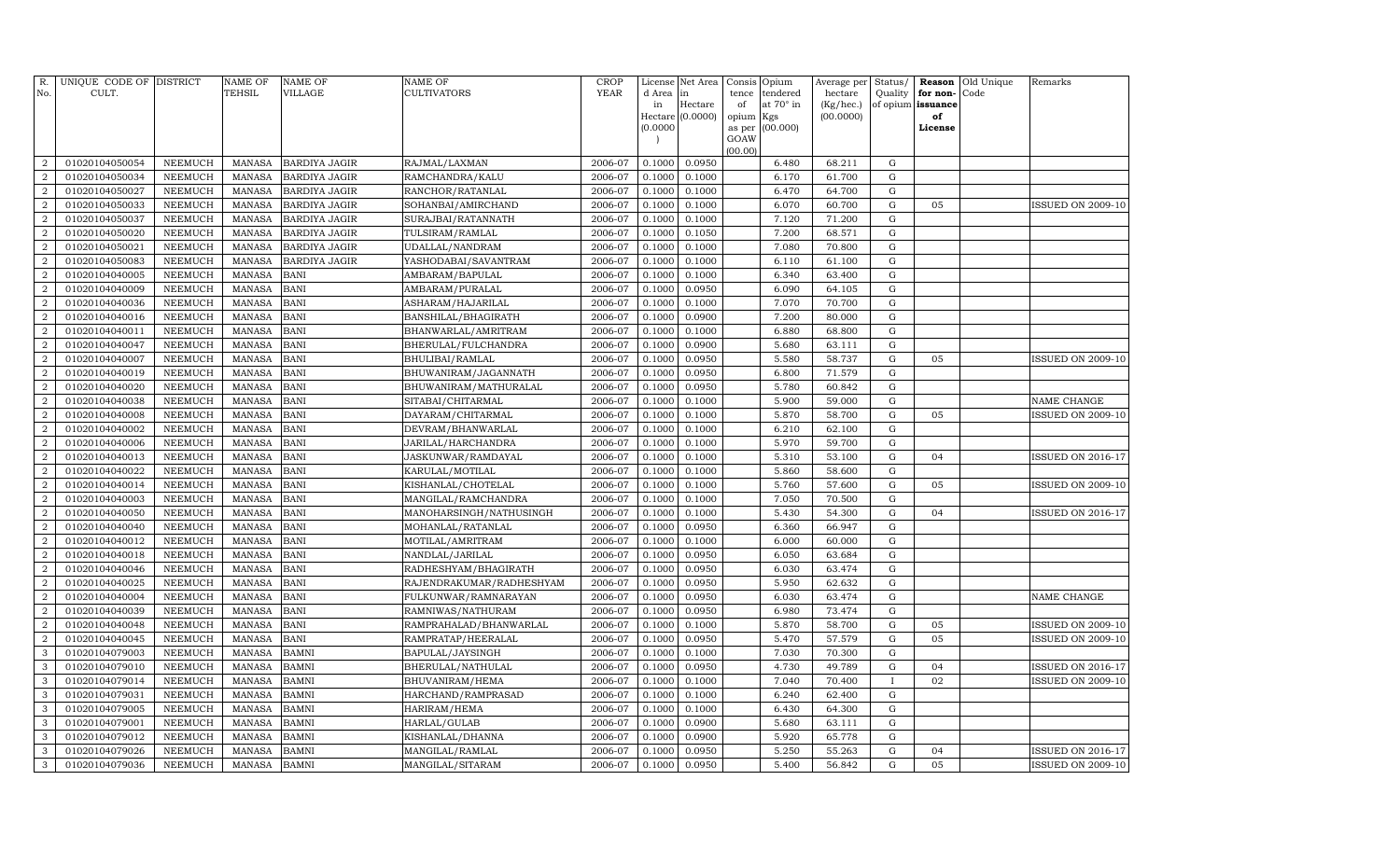| R.<br>No.                        | UNIQUE CODE OF DISTRICT<br>CULT. |                           | NAME OF<br><b>TEHSIL</b>       | <b>NAME OF</b><br>VILLAGE          | <b>NAME OF</b><br>CULTIVATORS       | CROP<br><b>YEAR</b> | License<br>d Area | Net Area<br>in   | Consis<br>tence | Opium<br>tendered | Average per<br>hectare | Status/<br>Quality | Reason<br>for non- | Old Unique<br>Code | Remarks                  |
|----------------------------------|----------------------------------|---------------------------|--------------------------------|------------------------------------|-------------------------------------|---------------------|-------------------|------------------|-----------------|-------------------|------------------------|--------------------|--------------------|--------------------|--------------------------|
|                                  |                                  |                           |                                |                                    |                                     |                     | in                | Hectare          | of              | at 70° in         | (Kg/hec.)              | of opium           | issuance           |                    |                          |
|                                  |                                  |                           |                                |                                    |                                     |                     |                   | Hectare (0.0000) | opium           | Kgs               | (00.0000)              |                    | of                 |                    |                          |
|                                  |                                  |                           |                                |                                    |                                     |                     | (0.0000)          |                  | as per          | (00.000)          |                        |                    | License            |                    |                          |
|                                  |                                  |                           |                                |                                    |                                     |                     |                   |                  | GOAW<br>(00.00) |                   |                        |                    |                    |                    |                          |
| 3                                | 01020104079007                   | <b>NEEMUCH</b>            | <b>MANASA</b>                  | <b>BAMNI</b>                       | RAMDAYAL/PANNALAL                   | 2006-07             | 0.1000            | 0.1000           |                 | 6.280             | 62.800                 | G                  |                    |                    |                          |
| 3                                | 01020104079004                   | <b>NEEMUCH</b>            | <b>MANASA</b>                  | <b>BAMNI</b>                       | RAMLAL/HARIRAM                      | 2006-07             | 0.1000            | 0.1000           |                 | 5.890             | 58.900                 | $\mathbf G$        | 05                 |                    | <b>ISSUED ON 2009-10</b> |
| 3                                | 01020104079029                   | NEEMUCH                   | MANASA                         | <b>BAMNI</b>                       | SHYAMLAL/AMARLAL                    | 2006-07             | 0.1000            | 0.0950           |                 | 6.380             | 67.158                 | $\mathbf{I}$       | 02                 |                    | <b>ISSUED ON 2009-10</b> |
| $\mathbf{1}$                     | 01020104007017                   | <b>NEEMUCH</b>            | MANASA                         | <b>BALAJI KA KHEDA</b>             | BHANWARLAL/CHUNNILAL                | 2006-07             | 0.1000            | 0.1000           |                 | 5.990             | 59.900                 | G                  |                    |                    |                          |
| $\mathbf{1}$                     | 01020104007046                   | <b>NEEMUCH</b>            | <b>MANASA</b>                  | <b>BALAJI KA KHEDA</b>             | BHANWARLAL/TULSIRAM                 | 2006-07             | 0.1000            | 0.0950           | 64.75           | 6.440             | 67.789                 | $\mathbf{I}$       | 02                 |                    | <b>ISSUED 2009-10</b>    |
| $\mathbf{1}$                     | 01020104007055                   | <b>NEEMUCH</b>            | MANASA                         | <b>BALAJI KA KHEDA</b>             | BHERULAL/MEGHRAJ                    | 2006-07             | 0.1000            | 0.1000           |                 | 6.620             | 66.200                 | G                  |                    |                    |                          |
| $\mathbf{1}$                     | 01020104007010                   | <b>NEEMUCH</b>            | MANASA                         | <b>BALAJI KA KHEDA</b>             | CHHAGANLAL/BHANWARLAL               | 2006-07             | 0.1000            | 0.1000           |                 | 6.170             | 61.700                 | G                  |                    |                    |                          |
| <sup>1</sup>                     | 01020104007042                   | <b>NEEMUCH</b>            | MANASA                         | <b>BALAJI KA KHEDA</b>             | CHHOGALAL/RAMAJI                    | 2006-07             | 0.1000            | 0.0950           | 59.34           | 6.060             | 63.789                 | $\mathbf{I}$       | 02                 |                    | <b>ISSUED 2009-10</b>    |
| $\mathbf{1}$                     | 01020104007058                   | <b>NEEMUCH</b>            | <b>MANASA</b>                  | <b>BALAJI KA KHEDA</b>             | HARIRAM / VARDICHAND                | 2006-07             | 0.1000            | 0.1000           |                 | 6.680             | 66.800                 | G                  |                    |                    |                          |
| $\mathbf{1}$                     | 01020104007071                   | <b>NEEMUCH</b>            | MANASA                         | <b>BALAJI KA KHEDA</b>             | HARIRAM/SURAJMAL                    | 2006-07             | 0.1000            | 0.1000           |                 | 6.810             | 68.100                 | G                  |                    |                    |                          |
| $\mathbf{1}$                     | 01020104007035                   | <b>NEEMUCH</b>            | <b>MANASA</b>                  | <b>BALAJI KA KHEDA</b>             | JAGDISH/PRABHULAL                   | 2006-07             | 0.1000            | 0.1000           |                 | 6.530             | 65.300                 | $\mathbf G$        |                    |                    |                          |
| $\mathbf{1}$                     | 01020104007029                   | <b>NEEMUCH</b>            | <b>MANASA</b>                  | BALAJI KA KHEDA                    | KHEMRAJ/NANALAL                     | 2006-07             | 0.1000            | 0.1000           |                 | 6.580             | 65.800                 | $\mathbf G$        |                    |                    |                          |
| $\mathbf{1}$                     | 01020104007019                   | <b>NEEMUCH</b>            | <b>MANASA</b>                  | <b>BALAJI KA KHEDA</b>             | LABHCHAND/BHANWARLAL                | 2006-07             | 0.1000            | 0.1000           | 62.00           | 6.750             | 67.500                 | $\mathbf{I}$       | 02                 |                    | <b>ISSUED ON 2009-10</b> |
| $\mathbf{1}$                     | 01020104007012                   | <b>NEEMUCH</b>            | MANASA                         | <b>BALAJI KA KHEDA</b>             | MANGILAL/HAJARILAL                  | 2006-07             | 0.1000            | 0.1000           |                 | 6.570             | 65.700                 | G                  |                    |                    |                          |
| $\mathbf{1}$                     | 01020104007030                   | <b>NEEMUCH</b>            | <b>MANASA</b>                  | <b>BALAJI KA KHEDA</b>             | MOHANLAL/BHIMA                      | 2006-07             | 0.1000            | 0.0850           | 65.51           | 6.240             | 73.412                 | $\mathbf{I}$       | 02                 |                    | <b>ISSUED 2009-10</b>    |
| $\mathbf{1}$                     | 01020104007027                   | <b>NEEMUCH</b>            | MANASA                         | <b>BALAJI KA KHEDA</b>             | MOHANLAL/GOPI                       | 2006-07             | 0.1000            | 0.0950           | 65.51           | 6.600             | 69.474                 | $\mathbf{I}$       | 02                 |                    | <b>ISSUED 2009-10</b>    |
| $\mathbf{1}$                     | 01020104007020                   | <b>NEEMUCH</b>            | <b>MANASA</b>                  | <b>BALAJI KA KHEDA</b>             | PRABHULAL/SUNDERLAL                 | 2006-07             | 0.1000            | 0.1000           |                 | 6.750             | 67.500                 | $\mathbf G$        |                    |                    |                          |
| $\mathbf{1}$                     | 01020104007062                   | <b>NEEMUCH</b>            | <b>MANASA</b>                  | <b>BALAJI KA KHEDA</b>             | PYARIBAI/NANALAL                    | 2006-07             | 0.1000            | 0.1000           |                 | 6.230             | 62.300                 | $\mathbf G$        |                    |                    |                          |
| $\mathbf{1}$                     | 01020104007001                   | <b>NEEMUCH</b>            | <b>MANASA</b>                  | BALAJI KA KHEDA                    | RAMCHANDRA/CHUNNILAL                | 2006-07             | 0.1000            | 0.0950           |                 | 5.770             | 60.737                 | $\mathbf G$        |                    |                    |                          |
| <sup>1</sup>                     | 01020104007018                   | <b>NEEMUCH</b>            | <b>MANASA</b>                  | BALAJI KA KHEDA                    | RAMESH/SHOBHALAL                    | 2006-07             | 0.1000            | 0.0950           |                 | 6.090             | 64.105                 | $\mathbf{I}$       |                    |                    |                          |
| $\mathbf{1}$                     | 01020104007025                   | <b>NEEMUCH</b>            | <b>MANASA</b>                  | BALAJI KA KHEDA                    | RAMLAL/VADRILAL                     | 2006-07             | 0.1000            | 0.1000           |                 | 6.570             | 65.700                 | G                  |                    |                    |                          |
| $\mathbf{1}$                     | 01020104007057                   | <b>NEEMUCH</b>            | <b>MANASA</b>                  | <b>BALAJI KA KHEDA</b>             | SHANKARLAL/GORILAL                  | 2006-07             | 0.1000            | 0.1000           |                 | 6.640             | 66.400                 | $\mathbf G$        |                    |                    |                          |
| $\mathbf{1}$                     | 01020104007014                   | NEEMUCH                   | <b>MANASA</b>                  | BALAJI KA KHEDA                    | SHANTILAL/VARDICHAND                | 2006-07             | 0.1000            | 0.1000           |                 | 6.330             | 63.300                 | ${\rm G}$          |                    |                    |                          |
| $\mathbf{1}$                     | 01020104011051                   | <b>NEEMUCH</b>            | <b>MANASA</b>                  | <b>BALAGANJ</b>                    | AMARSINGH/MANGILAL                  | 2006-07             | 0.1000            | 0.0950           |                 | 6.420             | 67.579                 | $\mathbf G$        |                    |                    |                          |
| $\mathbf{1}$                     | 01020104011043                   | <b>NEEMUCH</b>            | <b>MANASA</b>                  | <b>BALAGANJ</b>                    | BADRI/MANGU                         | 2006-07             | 0.1000            | 0.0950           |                 | 6.280             | 66.105                 | $\mathbf G$        |                    |                    |                          |
| $\mathbf{1}$                     | 01020104011050                   | <b>NEEMUCH</b>            | <b>MANASA</b>                  | <b>BALAGANJ</b>                    | BANSILAL/GIRWAR                     | 2006-07             | 0.1000            | 0.0950           |                 | 6.370             | 67.053                 | ${\rm G}$          |                    |                    |                          |
| $\mathbf{1}$                     | 01020104011001                   | <b>NEEMUCH</b>            | <b>MANASA</b>                  | <b>BALAGANJ</b>                    | BAPULAL/AMARLAL                     | 2006-07             | 0.1000            | 0.0950           |                 | 5.440             | 57.263                 | ${\rm G}$          |                    |                    |                          |
| $\mathbf{1}$                     | 01020104011049                   | <b>NEEMUCH</b>            | <b>MANASA</b>                  | <b>BALAGANJ</b>                    | BHAWSINGH/PIRU                      | 2006-07             | 0.1000            | 0.1000           |                 | 7.470             | 74.700                 | G                  |                    |                    |                          |
| $\overline{1}$<br>$\overline{1}$ | 01020104011054                   | <b>NEEMUCH</b>            | <b>MANASA</b>                  | <b>BALAGANJ</b>                    | BHURALAL/SOJI                       | 2006-07             | 0.1000            | 0.0950           |                 | 6.230             | 65.579                 | ${\rm G}$          |                    |                    |                          |
| $\overline{1}$                   | 01020104011052                   | NEEMUCH                   | MANASA                         | <b>BALAGANJ</b>                    | BIHARI/LALA                         | 2006-07             | 0.1000            | 0.1000           |                 | 6.610<br>6.210    | 66.100                 | ${\rm G}$          |                    |                    |                          |
| $\mathbf{1}$                     | 01020104011103<br>01020104011018 | NEEMUCH<br><b>NEEMUCH</b> | <b>MANASA</b><br><b>MANASA</b> | <b>BALAGANJ</b><br><b>BALAGANJ</b> | BIHARI/PIRU                         | 2006-07<br>2006-07  | 0.1000<br>0.1000  | 0.0950<br>0.0950 |                 | 7.020             | 65.368<br>73.895       | G<br>$\mathbf G$   |                    |                    |                          |
| $\overline{1}$                   |                                  |                           |                                |                                    | CHAINRAM/MOTILAL                    |                     |                   |                  |                 | 6.150             | 61.500                 | G                  |                    |                    |                          |
| $\mathbf{1}$                     | 01020104011017<br>01020104011104 | NEEMUCH<br><b>NEEMUCH</b> | MANASA<br><b>MANASA</b>        | <b>BALAGANJ</b><br><b>BALAGANJ</b> | CHEINRAM/NARAYAN<br>DAYARAM/NANURAM | 2006-07<br>2006-07  | 0.1000<br>0.1000  | 0.1000<br>0.0950 |                 | 6.470             | 68.105                 | G                  |                    |                    |                          |
| $\overline{1}$                   | 01020104011005                   | <b>NEEMUCH</b>            | <b>MANASA</b>                  | <b>BALAGANJ</b>                    | DEVIKISHAN/ONKAR                    | 2006-07             | 0.1000            | 0.0950           |                 | 5.980             | 62.947                 | $\mathbf G$        |                    |                    |                          |
| $\overline{1}$                   | 01020104011013                   | <b>NEEMUCH</b>            | <b>MANASA</b>                  | <b>BALAGANJ</b>                    | DHURA/PIRU                          | 2006-07             | 0.1000            | 0.1000           |                 | 6.480             | 64.800                 | G                  |                    |                    |                          |
| $\overline{1}$                   | 01020104011039                   | <b>NEEMUCH</b>            | <b>MANASA</b>                  | <b>BALAGANJ</b>                    | DURGA/DALSINGH                      | 2006-07             | 0.1000            | 0.0950           |                 | 5.890             | 62.000                 | $\mathbf G$        |                    |                    |                          |
| $\mathbf{1}$                     | 01020104011095                   | <b>NEEMUCH</b>            | <b>MANASA</b>                  | <b>BALAGANJ</b>                    | DURGA/MANSINGH                      | 2006-07             | 0.1000            | 0.0950           |                 | 6.640             | 69.895                 | G                  |                    |                    |                          |
| $\mathbf{1}$                     | 01020104011064                   | <b>NEEMUCH</b>            | <b>MANASA</b>                  | <b>BALAGANJ</b>                    | DURGA/RAMA                          | 2006-07             | 0.1000            | 0.0950           |                 | 6.530             | 68.737                 | $\mathbf G$        |                    |                    |                          |
|                                  | 01020104011068                   | <b>NEEMUCH</b>            | <b>MANASA</b>                  | <b>BALAGANJ</b>                    | DURGA/SHOJI                         | 2006-07             | 0.1000            | 0.0950           |                 | 6.560             | 69.053                 | $\mathbf G$        |                    |                    |                          |
| $\mathbf{1}$                     | 01020104011076                   | NEEMUCH                   | MANASA                         | <b>BALAGANJ</b>                    | DURGA/MEGHA                         | 2006-07             | 0.1000            | 0.1000           |                 | 6.460             | 64.600                 | G                  |                    |                    |                          |
| $\mathbf{1}$                     | 01020104011061                   | <b>NEEMUCH</b>            | <b>MANASA</b>                  | <b>BALAGANJ</b>                    | GABBA/MAN SINGH                     | 2006-07             | 0.1000            | 0.0950           |                 | 6.060             | 63.789                 | G                  |                    |                    |                          |
|                                  | 01020104011003                   | <b>NEEMUCH</b>            | <b>MANASA</b>                  | <b>BALAGANJ</b>                    | GANGA BAI/MANGILAL                  | 2006-07             | 0.1000            | 0.1000           |                 | 6.680             | 66.800                 | G                  |                    |                    |                          |
| $\mathbf{1}$                     | 01020104011099                   | <b>NEEMUCH</b>            | MANASA                         | <b>BALAGANJ</b>                    | GANGARAM/GABBA                      | 2006-07             | 0.1000            | 0.0900           |                 | 6.090             | 67.667                 | G                  |                    |                    |                          |
|                                  |                                  |                           |                                |                                    |                                     |                     |                   |                  |                 |                   |                        |                    |                    |                    |                          |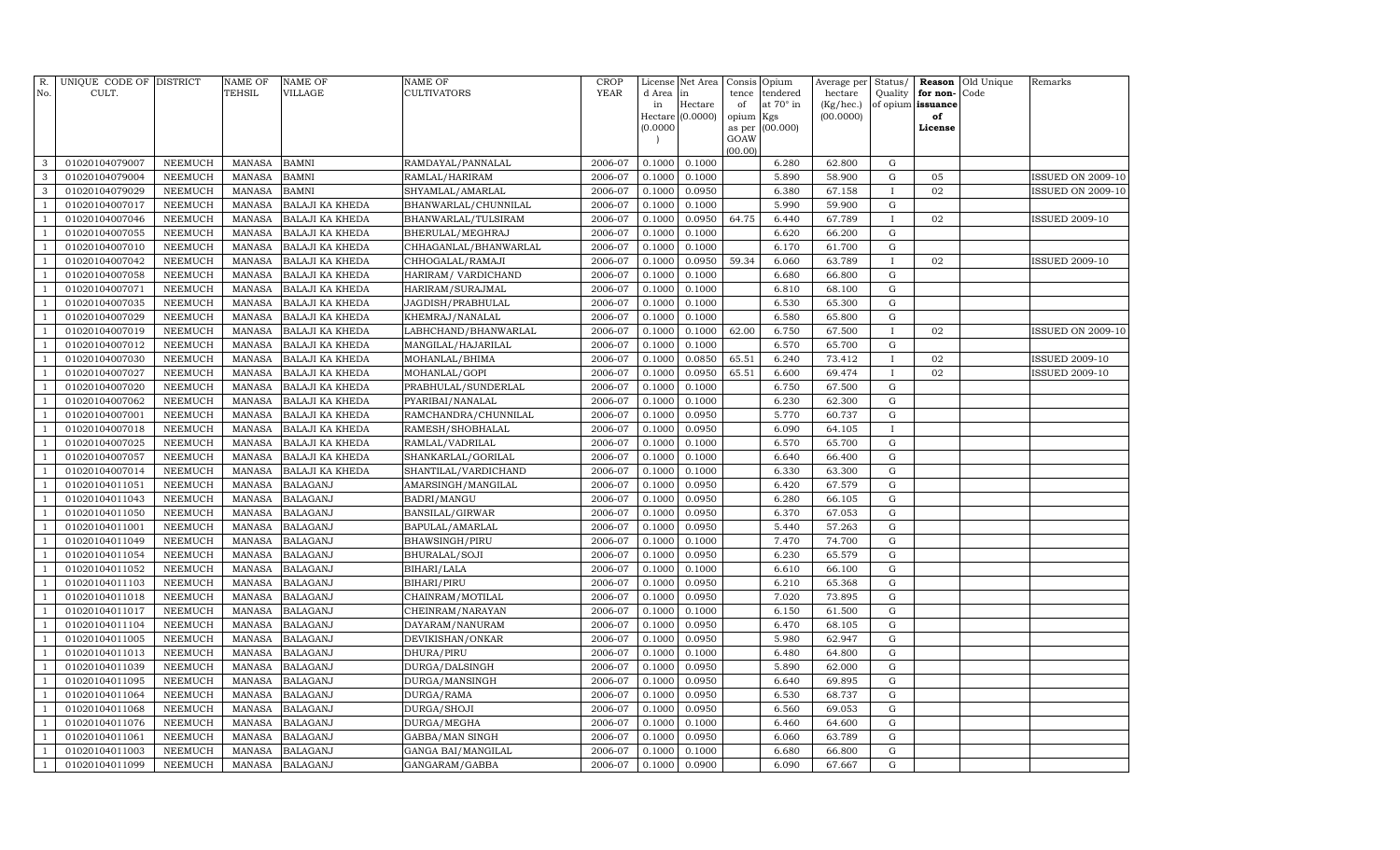| R.<br>No.      | UNIQUE CODE OF DISTRICT<br>CULT. |                | <b>NAME OF</b><br>TEHSIL | <b>NAME OF</b><br>VILLAGE | NAME OF<br>CULTIVATORS    | <b>CROP</b><br><b>YEAR</b> | d Area in | License Net Area | Consis<br>tence | Opium<br>tendered | Average per<br>hectare | Status/<br>Quality | for non-          | Reason Old Unique<br>Code | Remarks                  |
|----------------|----------------------------------|----------------|--------------------------|---------------------------|---------------------------|----------------------------|-----------|------------------|-----------------|-------------------|------------------------|--------------------|-------------------|---------------------------|--------------------------|
|                |                                  |                |                          |                           |                           |                            | in        | Hectare          | of              | at 70° in         | (Kg/hec.)              |                    | of opium issuance |                           |                          |
|                |                                  |                |                          |                           |                           |                            |           | Hectare (0.0000) | opium Kgs       |                   | (00.0000)              |                    | of                |                           |                          |
|                |                                  |                |                          |                           |                           |                            | (0.0000)  |                  | as per          | (00.000)          |                        |                    | License           |                           |                          |
|                |                                  |                |                          |                           |                           |                            |           |                  | GOAW<br>(00.00) |                   |                        |                    |                   |                           |                          |
| $\mathbf{1}$   | 01020104011059                   | NEEMUCH        | MANASA                   | <b>BALAGANJ</b>           | GANPAT/GIRVAR             | 2006-07                    | 0.1000    | 0.0950           |                 | 6.260             | 65.895                 | G                  |                   |                           |                          |
| $\mathbf{1}$   | 01020104011014                   | NEEMUCH        | <b>MANASA</b>            | <b>BALAGANJ</b>           | <b>GENDI BAI/MANGILAL</b> | 2006-07                    | 0.1000    | 0.0900           |                 | 5.880             | 65.333                 | G                  |                   |                           |                          |
| $\mathbf{1}$   | 01020104011116                   | NEEMUCH        | MANASA                   | <b>BALAGANJ</b>           | GHANSHYAM / BHANWAR LAL   | 2006-07                    | 0.1000    | 0.0950           |                 | 6.420             | 67.579                 | G                  |                   |                           |                          |
| $\mathbf{1}$   | 01020104011020                   | NEEMUCH        | <b>MANASA</b>            | <b>BALAGANJ</b>           | GORA/DEVA                 | 2006-07                    | 0.1000    | 0.1000           |                 | 6.810             | 68.100                 | G                  |                   |                           |                          |
| $\mathbf{1}$   | 01020104011045                   | <b>NEEMUCH</b> | <b>MANASA</b>            | <b>BALAGANJ</b>           | GOVINDRAM/BADRILAL        | 2006-07                    | 0.1000    | 0.1000           |                 | 7.820             | 78.200                 | G                  |                   |                           |                          |
| $\mathbf{1}$   | 01020104011069                   | <b>NEEMUCH</b> | <b>MANASA</b>            | <b>BALAGANJ</b>           | GYANMAL/SOHANLAL          | 2006-07                    | 0.1000    | 0.0950           |                 | 6.610             | 69.579                 | G                  |                   |                           |                          |
| $\mathbf{1}$   | 01020104011078                   | <b>NEEMUCH</b> | <b>MANASA</b>            | <b>BALAGANJ</b>           | INDU SINGH/GOURA          | 2006-07                    | 0.1000    | 0.0950           |                 | 5.750             | 60.526                 | $\mathbf G$        |                   |                           |                          |
| $\mathbf{1}$   | 01020104011075                   | <b>NEEMUCH</b> | <b>MANASA</b>            | <b>BALAGANJ</b>           | INDU SINGH/SABBA          | 2006-07                    | 0.1000    | 0.0900           |                 | 6.070             | 67.444                 | G                  |                   |                           |                          |
| $\mathbf{1}$   | 01020104011087                   | <b>NEEMUCH</b> | <b>MANASA</b>            | <b>BALAGANJ</b>           | JAMNALAL/ BANSHILAL       | 2006-07                    | 0.1000    | 0.1000           |                 | 7.370             | 73.700                 | $\mathbf G$        |                   |                           |                          |
| $\mathbf{1}$   | 01020104011110                   | <b>NEEMUCH</b> | <b>MANASA</b>            | <b>BALAGANJ</b>           | JAMNALAL/UDAYRAM          | 2006-07                    | 0.1000    | 0.0950           |                 | 6.290             | 66.211                 | G                  |                   |                           |                          |
| $\mathbf{1}$   | 01020104011032                   | <b>NEEMUCH</b> | <b>MANASA</b>            | <b>BALAGANJ</b>           | KAMLA BAI/BHONA           | 2006-07                    | 0.1000    | 0.0950           |                 | 5.900             | 62.105                 | G                  |                   |                           |                          |
| $\mathbf{1}$   | 01020104011048                   | <b>NEEMUCH</b> | <b>MANASA</b>            | <b>BALAGANJ</b>           | KAMLA BAI/GABBA           | 2006-07                    | 0.1000    | 0.0950           |                 | 5.320             | 56.000                 | G                  | 05                |                           | ISSUED ON 2009-10        |
| $\overline{1}$ | 01020104011004                   | NEEMUCH        | <b>MANASA</b>            | <b>BALAGANJ</b>           | KAMLABAI AMBALAL          | 2006-07                    | 0.1000    | 0.0950           |                 | 5.990             | 63.053                 | G                  |                   |                           | NAME CHANGE              |
| $\mathbf{1}$   | 01020104011105                   | <b>NEEMUCH</b> | <b>MANASA</b>            | <b>BALAGANJ</b>           | KESHURAM/DHURA            | 2006-07                    | 0.1000    | 0.1000           | 60.96           | 6.680             | 66.800                 | $\mathbf I$        | 02                |                           | ISSUED ON 2009-10        |
| 1              | 01020104011077                   | <b>NEEMUCH</b> | <b>MANASA</b>            | <b>BALAGANJ</b>           | KESHURAM/LALA             | 2006-07                    | 0.1000    | 0.1000           |                 | 6.920             | 69.200                 | $\mathbf G$        |                   |                           |                          |
| $\mathbf{1}$   | 01020104011072                   | <b>NEEMUCH</b> | <b>MANASA</b>            | <b>BALAGANJ</b>           | KISHANLAL/RAMA            | 2006-07                    | 0.1000    | 0.0950           |                 | 6.480             | 68.211                 | G                  |                   |                           |                          |
| $\mathbf{1}$   | 01020104011085                   | <b>NEEMUCH</b> | <b>MANASA</b>            | <b>BALAGANJ</b>           | LAKHMICHAND/NARAYAN       | 2006-07                    | 0.1000    | 0.1050           |                 | 6.820             | 64.952                 | $\mathbf G$        |                   |                           |                          |
| $\mathbf{1}$   | 01020104011021                   | NEEMUCH        | <b>MANASA</b>            | <b>BALAGANJ</b>           | MANGILAL/DHANNA           | 2006-07                    | 0.1000    | 0.0950           |                 | 5.690             | 59.895                 | G                  |                   |                           |                          |
| $\mathbf{1}$   | 01020104011030                   | NEEMUCH        | <b>MANASA</b>            | <b>BALAGANJ</b>           | MANNALAL/GABBA            | 2006-07                    | 0.1000    | 0.0900           |                 | 6.330             | 70.333                 | $\mathbf G$        |                   |                           |                          |
| $\mathbf{1}$   | 01020104011006                   | NEEMUCH        | <b>MANASA</b>            | <b>BALAGANJ</b>           | MEGHRAJ/SHANKARLAL        | 2006-07                    | 0.1000    | 0.1000           |                 | 6.940             | 69.400                 | G                  |                   |                           |                          |
| $\overline{1}$ | 01020104011016                   | <b>NEEMUCH</b> | <b>MANASA</b>            | <b>BALAGANJ</b>           | MITTHULAL/NARAYAN         | 2006-07                    | 0.1000    | 0.1000           |                 | 7.540             | 75.400                 | G                  |                   |                           |                          |
| $\mathbf{1}$   | 01020104011010                   | <b>NEEMUCH</b> | <b>MANASA</b>            | <b>BALAGANJ</b>           | NANDU BAI/TEKCHAND        | 2006-07                    | 0.1000    | 0.0900           |                 | 6.430             | 71.444                 | G                  |                   |                           |                          |
| 1              | 01020104011084                   | <b>NEEMUCH</b> | <b>MANASA</b>            | <b>BALAGANJ</b>           | NANDUBAI/MEGHA            | 2006-07                    | 0.1000    | 0.0950           |                 | 6.080             | 64.000                 | $\mathbf G$        |                   |                           |                          |
| $\mathbf{1}$   | 01020104011112                   | <b>NEEMUCH</b> | <b>MANASA</b>            | <b>BALAGANJ</b>           | NANURAM/GOUTAM            | 2006-07                    | 0.1000    | 0.1000           |                 | 5.980             | 59.800                 | G                  |                   |                           |                          |
| $\mathbf{1}$   | 01020104011012                   | <b>NEEMUCH</b> | <b>MANASA</b>            | <b>BALAGANJ</b>           | NARAYANI BAI/LALURAM      | 2006-07                    | 0.1000    | 0.1000           |                 | 6.670             | 66.700                 | $\mathbf G$        |                   |                           |                          |
| $\mathbf{1}$   | 01020104011028                   | NEEMUCH        | <b>MANASA</b>            | <b>BALAGANJ</b>           | NATHA/DALLA               | 2006-07                    | 0.1000    | 0.0900           |                 | 5.910             | 65.667                 | G                  |                   |                           |                          |
| $\mathbf{1}$   | 01020104011037                   | NEEMUCH        | <b>MANASA</b>            | <b>BALAGANJ</b>           | NATHULAL/KISHANA          | 2006-07                    | 0.1000    | 0.1000           |                 | 7.060             | 70.600                 | ${\rm G}$          |                   |                           |                          |
| $\mathbf{1}$   | 01020104011067                   | NEEMUCH        | <b>MANASA</b>            | <b>BALAGANJ</b>           | OKAR SINGH/RAYSINGH       | 2006-07                    | 0.1000    | 0.0950           |                 | 7.100             | 74.737                 | G                  |                   |                           |                          |
| $\overline{1}$ | 01020104011044                   | NEEMUCH        | <b>MANASA</b>            | <b>BALAGANJ</b>           | PANNI BAI/NARAYAN         | 2006-07                    | 0.1000    | 0.0950           |                 | 6.100             | 64.211                 | G                  |                   |                           |                          |
| $\mathbf{1}$   | 01020104011002                   | <b>NEEMUCH</b> | <b>MANASA</b>            | <b>BALAGANJ</b>           | PRASRAM/UDAA              | 2006-07                    | 0.1000    | 0.0950           |                 | 6.040             | 63.579                 | G                  |                   |                           |                          |
| $\mathbf{1}$   | 01020104011082                   | <b>NEEMUCH</b> | <b>MANASA</b>            | <b>BALAGANJ</b>           | RADHA KISHAN/HAJARI       | 2006-07                    | 0.1000    | 0.1000           |                 | 6.080             | 60.800                 | $\mathbf G$        | 05                |                           | <b>ISSUED ON 2009-10</b> |
| $\mathbf{1}$   | 01020104011114                   | <b>NEEMUCH</b> | <b>MANASA</b>            | <b>BALAGANJ</b>           | RAJENDRA/BANSHILAL        | 2006-07                    | 0.1000    | 0.1000           |                 | 6.370             | 63.700                 | $\mathbf G$        |                   |                           |                          |
| $\mathbf{1}$   | 01020104011071                   | NEEMUCH        | <b>MANASA</b>            | <b>BALAGANJ</b>           | RAJU/LAKKHA               | 2006-07                    | 0.1000    | 0.0900           |                 | 5.620             | 62.444                 | G                  |                   |                           |                          |
| $\mathbf{1}$   | 01020104011038                   | NEEMUCH        | <b>MANASA</b>            | <b>BALAGANJ</b>           | RUPA/DAL SINGH            | 2006-07                    | 0.1000    | 0.1000           |                 | 6.060             | 60.600                 | G                  |                   |                           |                          |
| $\mathbf{1}$   | 01020104011106                   | NEEMUCH        | <b>MANASA</b>            | <b>BALAGANJ</b>           | RUPA/MAN SINGH            | 2006-07                    | 0.1000    | 0.0900           |                 | 5.770             | 64.111                 | ${\rm G}$          |                   |                           |                          |
| $\mathbf{1}$   | 01020104011098                   | NEEMUCH        | <b>MANASA</b>            | <b>BALAGANJ</b>           | SADDA/BHAVSINGH           | 2006-07                    | 0.1000    | 0.0950           |                 | 6.880             | 72.421                 | G                  |                   |                           |                          |
| $\overline{1}$ | 01020104011060                   | NEEMUCH        | <b>MANASA</b>            | <b>BALAGANJ</b>           | SADDA/BHAVSINGH CHOTA     | 2006-07                    | 0.1000    | 0.0950           |                 | 5.970             | 62.842                 | ${\rm G}$          |                   |                           |                          |
| $\mathbf{1}$   | 01020104011092                   | <b>NEEMUCH</b> | <b>MANASA</b>            | <b>BALAGANJ</b>           | SADDA/RAMA                | 2006-07                    | 0.1000    | 0.0950           | 60.96           | 6.110             | 64.316                 | $\mathbf{I}$       | 02                |                           | ISSUED ON 2009-10        |
| $\mathbf{1}$   | 01020104011096                   | <b>NEEMUCH</b> | <b>MANASA</b>            | <b>BALAGANJ</b>           | SHANTILAL/MANGILAL        | 2006-07                    | 0.1000    | 0.0950           |                 | 6.250             | 65.789                 | $\mathbf G$        |                   |                           |                          |
| $\mathbf{1}$   | 01020104011058                   | <b>NEEMUCH</b> | <b>MANASA</b>            | <b>BALAGANJ</b>           | SHANTILAL/NANURAM         | 2006-07                    | 0.1000    | 0.0950           |                 | 5.580             | 58.737                 | $\mathbf G$        |                   |                           |                          |
| $\mathbf{1}$   | 01020104011109                   | NEEMUCH        | <b>MANASA</b>            | <b>BALAGANJ</b>           | SHOLA/MAN SINGH           | 2006-07                    | 0.1000    | 0.0950           |                 | 5.680             | 59.789                 | G                  |                   |                           |                          |
| $\mathbf{1}$   | 01020104011079                   | <b>NEEMUCH</b> | <b>MANASA</b>            | <b>BALAGANJ</b>           | SHYAMLAL/MANGILAL         | 2006-07                    | 0.1000    | 0.0950           |                 | 6.650             | 70.000                 | G                  |                   |                           |                          |
| $\mathbf{1}$   | 01020104011062                   | NEEMUCH        | <b>MANASA</b>            | <b>BALAGANJ</b>           | TEJA/NENA                 | 2006-07                    | 0.1000    | 0.0900           |                 | 6.180             | 68.667                 | G                  |                   |                           |                          |
| $\mathbf{1}$   | 01020104011086                   | NEEMUCH        | MANASA                   | <b>BALAGANJ</b>           | TEJA/PARSA                | 2006-07                    | 0.1000    | 0.0950           |                 | 6.420             | 67.579                 | $\mathbf G$        |                   |                           |                          |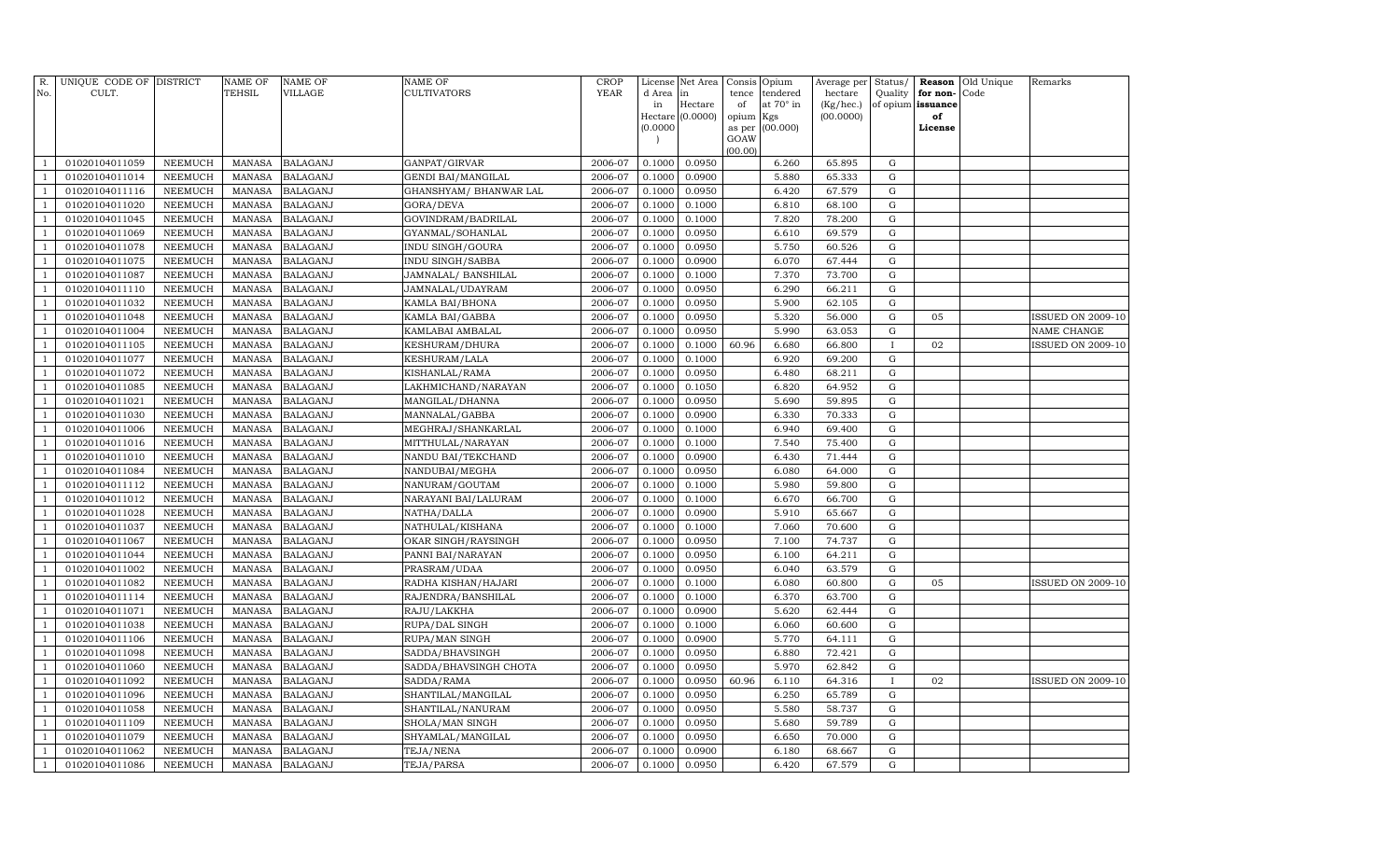| R.                | UNIQUE CODE OF DISTRICT          |                    | <b>NAME OF</b>                 | <b>NAME OF</b>                    | <b>NAME OF</b>                        | <b>CROP</b>        | License          | Net Area         | Consis      | Opium                 | Average per          | Status/          | Reason                        | Old Unique | Remarks                       |  |
|-------------------|----------------------------------|--------------------|--------------------------------|-----------------------------------|---------------------------------------|--------------------|------------------|------------------|-------------|-----------------------|----------------------|------------------|-------------------------------|------------|-------------------------------|--|
| No.               | CULT.                            |                    | TEHSIL                         | VILLAGE                           | <b>CULTIVATORS</b>                    | <b>YEAR</b>        | d Area<br>in     | $\ln$<br>Hectare | tence<br>of | tendered<br>at 70° in | hectare<br>(Kg/hec.) | Quality          | for non-<br>of opium issuance | Code       |                               |  |
|                   |                                  |                    |                                |                                   |                                       |                    | Hectare          | (0.0000)         | opium       | Kgs                   | (00.0000)            |                  | of                            |            |                               |  |
|                   |                                  |                    |                                |                                   |                                       |                    | (0.0000)         |                  | as per      | (00.000)              |                      |                  | License                       |            |                               |  |
|                   |                                  |                    |                                |                                   |                                       |                    |                  |                  | GOAW        |                       |                      |                  |                               |            |                               |  |
| 3                 | 01020104069026                   | NEEMUCH            | MANASA                         | <b>BADKUWAN</b>                   | BADRILAL/BAGDU                        | 2006-07            | 0.1000           | 0.1000           | (00.00)     | 7.290                 | 72.900               | G                |                               |            |                               |  |
| 3                 | 01020104069027                   | NEEMUCH            | <b>MANASA</b>                  | <b>BADKUWAN</b>                   | BADRILAL/RAJARAM                      | 2006-07            | 0.1000           | 0.0900           |             | 5.660                 | 62.889               | G                |                               |            |                               |  |
| 3                 | 01020104069089                   | NEEMUCH            | <b>MANASA</b>                  | <b>BADKUWAN</b>                   | BHAGAT RAM / RAM LAL                  | 2006-07            | 0.1000           | 0.0950           |             | 5.780                 | 60.842               | G                |                               |            |                               |  |
| 3                 | 01020104069030                   | NEEMUCH            | <b>MANASA</b>                  | <b>BADKUWAN</b>                   | BHAGATRAM/GOUTAM                      | 2006-07            | 0.1000           | 0.0950           |             | 6.440                 | 67.789               | G                |                               |            |                               |  |
| 3                 | 01020104069029                   | NEEMUCH            | <b>MANASA</b>                  | <b>BADKUWAN</b>                   | DALU/KESHURAM                         | 2006-07            | 0.1000           | 0.0950           |             | 5.420                 | 57.053               | G                | 05                            |            | ISSUED ON 2009-10/NAME CHANGE |  |
| 3                 | 01020104069060                   | <b>NEEMUCH</b>     | <b>MANASA</b>                  | <b>BADKUWAN</b>                   | DHAKHIBAI/KISHANLAL                   | 2006-07            | 0.1000           | 0.0900           |             | 5.220                 | 58.000               | G                | 05                            |            | ISSUED ON 2009-10/NAME CHANGE |  |
| $\mathbf{3}$      | 01020104069045                   | <b>NEEMUCH</b>     | <b>MANASA</b>                  | <b>BADKUWAN</b>                   | DHAPU BAI/SITARAM                     | 2006-07            | 0.1000           | 0.0950           |             | 6.030                 | 63.474               | G                | 05                            |            | <b>ISSUED ON 2009-10</b>      |  |
| $\mathbf{3}$      | 01020104069005                   | <b>NEEMUCH</b>     | MANASA                         | <b>BADKUWAN</b>                   | GOVINDRAM/GANESHRAM                   | 2006-07            | 0.1000           | 0.1000           |             | 6.420                 | 64.200               | G                |                               |            |                               |  |
| $\mathbf{3}$      | 01020104069056                   | NEEMUCH            | <b>MANASA</b>                  | <b>BADKUWAN</b>                   | ISHAK MOH./ALLAHBELI                  | 2006-07            | 0.1000           | 0.1000           |             | 7.160                 | 71.600               | G                |                               |            |                               |  |
| $\mathbf{3}$      | 01020104069013                   | <b>NEEMUCH</b>     | <b>MANASA</b>                  | <b>BADKUWAN</b>                   | JAGANNATH/CHATARBHUJ                  | 2006-07            | 0.1000           | 0.0950           |             | 6.960                 | 73.263               | G                |                               |            |                               |  |
| $\mathbf{3}$      | 01020104069098                   | NEEMUCH            | <b>MANASA</b>                  | <b>BADKUWAN</b>                   | JAGANNATH/DEVA                        | 2006-07            | 0.1000           | 0.0950           |             | 5.200                 | 54.737               | G                | 04                            |            | <b>ISSUED ON 2016-17</b>      |  |
| 3                 | 01020104069071                   | NEEMUCH            | MANASA                         | <b>BADKUWAN</b>                   | JAMANIBAI/LALJI                       | 2006-07            | 0.1000           | 0.1000           |             | 6.210                 | 62.100               | G                |                               |            |                               |  |
| 3                 | 01020104069031                   | <b>NEEMUCH</b>     | <b>MANASA</b>                  | <b>BADKUWAN</b>                   | KALU/DEVA                             | 2006-07            | 0.1000           | 0.1000           |             | 6.270                 | 62.700               | G                |                               |            |                               |  |
| 3                 | 01020104069006                   | <b>NEEMUCH</b>     | <b>MANASA</b>                  | <b>BADKUWAN</b>                   | KARIBAI/BAGDU                         | 2006-07            | 0.1000           | 0.0900           |             | 5.450                 | 60.556               | G                | 05                            |            | <b>ISSUED ON 2009-10</b>      |  |
| $\mathbf{3}$      | 01020104069081                   | <b>NEEMUCH</b>     | MANASA                         | <b>BADKUWAN</b>                   | KASTURI BAI/ JAGANNATH                | 2006-07            | 0.1000           | 0.0950           |             | 6.630                 | 69.789               | G                |                               |            |                               |  |
| $\mathbf{3}$      | 01020104069050                   | <b>NEEMUCH</b>     | <b>MANASA</b>                  | <b>BADKUWAN</b>                   | <b>KESAR BAI/ KANA</b>                | 2006-07            | 0.1000           | 0.0950           |             | 5.260                 | 55.368               | G                | 04                            |            | <b>ISSUED ON 2016-17</b>      |  |
| $\mathbf{3}$      | 01020104069057                   | <b>NEEMUCH</b>     | <b>MANASA</b>                  | <b>BADKUWAN</b>                   | MATHURALAL/GOUTAM                     | 2006-07            | 0.1000           | 0.1000           |             | 6.740                 | 67.400               | G                |                               |            |                               |  |
| $\mathbf{3}$      | 01020104069066                   | NEEMUCH            | <b>MANASA</b>                  | <b>BADKUWAN</b>                   | MATHURALAL/MOTI                       | 2006-07            | 0.1000           | 0.0950           |             | 5.530                 | 58.211               | G                |                               |            |                               |  |
| 3                 | 01020104069059                   | NEEMUCH            | <b>MANASA</b>                  | <b>BADKUWAN</b>                   | NANDLAL/MULCHAND                      | 2006-07            | 0.1000           | 0.0950           |             | 6.840                 | 72.000               | G                |                               |            |                               |  |
| $\mathbf{3}$      | 01020104069094                   | NEEMUCH            | <b>MANASA</b>                  | <b>BADKUWAN</b>                   | NANDUBAI/PRABHULAL                    | 2006-07            | 0.1000           | 0.0950           |             | 6.120                 | 64.421               | G                |                               |            |                               |  |
| $\mathbf{3}$      | 01020104069018                   | NEEMUCH            | <b>MANASA</b>                  | <b>BADKUWAN</b>                   | NANURAM/MOTI                          | 2006-07            | 0.1000           | 0.0950           |             | 4.530                 | 47.684               | G                | 04                            |            | <b>ISSUED ON 2016-17</b>      |  |
| 3                 | 01020104069037                   | NEEMUCH            | <b>MANASA</b>                  | <b>BADKUWAN</b>                   | PRABHU LAL/ BHANWAR LAL               | 2006-07            | 0.1000           | 0.0950           |             | 5.930                 | 62.421               | G                |                               |            |                               |  |
| 3                 | 01020104069053                   | <b>NEEMUCH</b>     | <b>MANASA</b>                  | <b>BADKUWAN</b>                   | PRABHULAL/BAGDU                       | 2006-07            | 0.1000           | 0.1000           |             | 5.500                 | 55.000               | G                | 04                            |            | <b>ISSUED ON 2016-17</b>      |  |
| $\mathbf{3}$      | 01020104069020                   | <b>NEEMUCH</b>     | <b>MANASA</b>                  | <b>BADKUWAN</b>                   | RAM SINGH/ NANU RAM                   | 2006-07            | 0.1000           | 0.0850           |             | 4.870                 | 57.294               | G                | 05                            |            | <b>ISSUED ON 2009-10</b>      |  |
| $\mathbf{3}$      | 01020104069014                   | <b>NEEMUCH</b>     | <b>MANASA</b>                  | <b>BADKUWAN</b>                   | RAMESH/MOTILAL                        | 2006-07            | 0.1000           | 0.0900           |             | 6.490                 | 72.111               | G                |                               |            |                               |  |
| $\mathbf{3}$      | 01020104069067                   | <b>NEEMUCH</b>     | <b>MANASA</b>                  | <b>BADKUWAN</b>                   | RAMESHCHANDRA/DEVILAL                 | 2006-07            | 0.1000           | 0.1000           |             | 6.730                 | 67.300               | G                |                               |            |                               |  |
| 3                 | 01020104069046                   | NEEMUCH            | <b>MANASA</b>                  | <b>BADKUWAN</b>                   | RATAN/BHANA                           | 2006-07            | 0.1000           | 0.0950           |             | 5.410                 | 56.947               | G                | 05                            |            | ISSUED ON 2009-10             |  |
| $\mathbf{3}$      | 01020104069058                   | NEEMUCH            | <b>MANASA</b>                  | <b>BADKUWAN</b>                   | RATANLAL/RAMAJI                       | 2006-07            | 0.1000           | 0.0900           |             | 6.410                 | 71.222               | $\mathbf G$      |                               |            |                               |  |
| 3                 | 01020104069003                   | NEEMUCH            | <b>MANASA</b>                  | <b>BADKUWAN</b>                   | RUKMAN BAI/ BHERU JI                  | 2006-07            | 0.1000           | 0.0900           |             | 5.780                 | 64.222               | $\mathbf{G}$     |                               |            |                               |  |
| 3                 | 01020104069044                   | <b>NEEMUCH</b>     | <b>MANASA</b>                  | <b>BADKUWAN</b>                   | SALAGRAM/MODA                         | 2006-07            | 0.1000           | 0.0900           |             | 5.570                 | 61.889               | G                |                               |            |                               |  |
| 3                 | 01020104069048                   | <b>NEEMUCH</b>     | <b>MANASA</b>                  | <b>BADKUWAN</b>                   | SHANKAR/ GOTAM                        | 2006-07            | 0.1000           | 0.1000           |             | 6.570                 | 65.700               | G                |                               |            |                               |  |
| $\mathbf{3}$      | 01020104069012                   | <b>NEEMUCH</b>     | <b>MANASA</b>                  | <b>BADKUWAN</b>                   | SHANU BAI/ MANGI LAL                  | 2006-07            | 0.1000           | 0.0950           |             | 6.900                 | 72.632               | G                |                               |            |                               |  |
| $\mathbf{3}$      | 01020104069064                   | <b>NEEMUCH</b>     | <b>MANASA</b>                  | <b>BADKUWAN</b>                   | SITARAM/NANURAM                       | 2006-07            | 0.1000           | 0.0950           |             | 5.650                 | 59.474               | G                | 05                            |            | ISSUED ON 2009-10             |  |
| $\mathbf{3}$      | 01020104069011                   | <b>NEEMUCH</b>     | <b>MANASA</b>                  | <b>BADKUWAN</b>                   | SUKHLAL/DHANNALAL                     | 2006-07            | 0.1000           | 0.0950           |             | 5.730                 | 60.316               | G                | 05                            |            | ISSUED ON 2009-10             |  |
| $\mathbf{3}$      | 01020104069021                   | <b>NEEMUCH</b>     | <b>MANASA</b>                  | <b>BADKUWAN</b>                   | VISHRAM/MODA                          | 2006-07            | 0.1000           | 0.0900           |             | 6.330                 | 70.333               | G                |                               |            |                               |  |
| $\mathbf{3}$      | 01020104095062                   | NEEMUCH            | <b>MANASA</b>                  | ARNIYA MALI                       | AMARLAL/DHANNA                        | 2006-07            | 0.1000           | 0.0950           |             | 5.510                 | 58.000               | G                |                               |            |                               |  |
| $\mathbf{3}$      | 01020104095039                   | NEEMUCH            | <b>MANASA</b>                  | ARNIYA MALI                       | ANUPAMSINGH/SULTAN SINGH              | 2006-07            | 0.1000           | 0.1000           |             | 6.710                 | 67.100               | G                |                               |            |                               |  |
| 3<br>$\mathbf{3}$ | 01020104095015<br>01020104095044 | NEEMUCH<br>NEEMUCH | <b>MANASA</b><br><b>MANASA</b> | <b>ARNIYA MALI</b><br>ARNIYA MALI | BAGDIRAM/CHUNNILAL<br>BAPURAM/KANIRAM | 2006-07<br>2006-07 | 0.1000<br>0.1000 | 0.0850<br>0.0950 |             | 5.650<br>5.820        | 66.471<br>61.263     | $\mathbf G$<br>G |                               |            |                               |  |
| $\mathbf{3}$      | 01020104095012                   | <b>NEEMUCH</b>     | <b>MANASA</b>                  | ARNIYA MALI                       | BHAVARLAL/JODHA                       | 2006-07            | 0.1000           | 0.1000           |             | 6.280                 | 62.800               | G                |                               |            |                               |  |
| $\mathbf{3}$      | 01020104095011                   | NEEMUCH            | <b>MANASA</b>                  | ARNIYA MALI                       | BHAVARLAL/LALURAM                     | 2006-07            | 0.1000           | 0.0950           |             | 6.590                 | 69.368               | G                |                               |            |                               |  |
| $\mathbf{3}$      | 01020104095022                   | <b>NEEMUCH</b>     | <b>MANASA</b>                  | ARNIYA MALI                       | BHOPAL SINGH/GOBAR SINGH              | 2006-07            | 0.1000           | 0.0950           |             | 6.730                 | 70.842               | G                |                               |            |                               |  |
| 3                 | 01020104095053                   | NEEMUCH            | <b>MANASA</b>                  | ARNIYA MALI                       | BHUWANI RAM/ NANU RAM                 | 2006-07            | 0.1000           | 0.1000           |             | 6.310                 | 63.100               | G                |                               |            |                               |  |
| $\mathbf{3}$      | 01020104095033                   | NEEMUCH            | MANASA                         | ARNIYA MALI                       | CHITARSINGH/SVARUPSINGH               | 2006-07            | 0.1000           | 0.0900           |             | 6.480                 | 72.000               | G                |                               |            |                               |  |
|                   |                                  |                    |                                |                                   |                                       |                    |                  |                  |             |                       |                      |                  |                               |            |                               |  |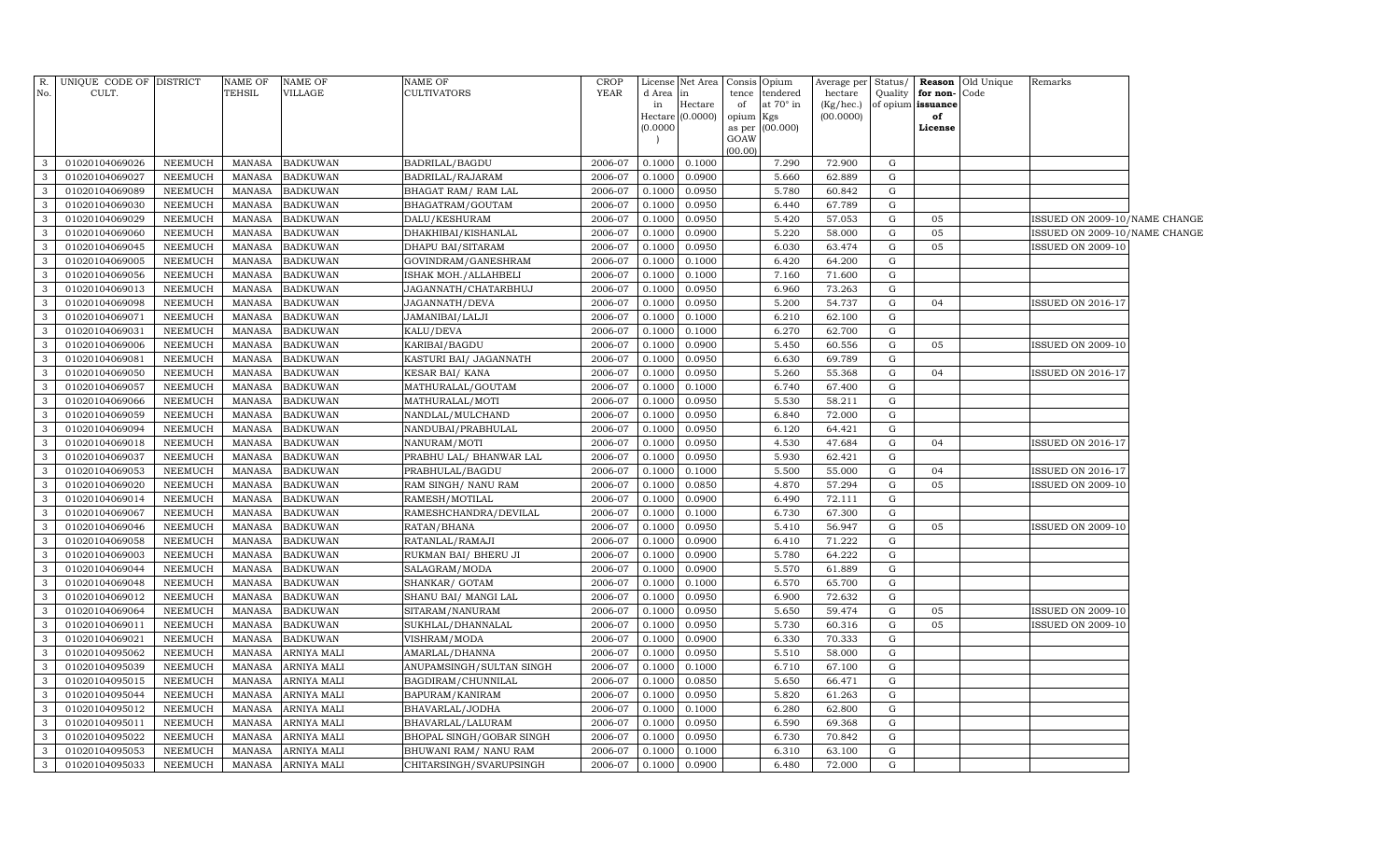| R.<br>No.                          | UNIQUE CODE OF DISTRICT<br>CULT. |                                  | <b>NAME OF</b><br>TEHSIL       | <b>NAME OF</b><br><b>VILLAGE</b>       | NAME OF<br>CULTIVATORS               | <b>CROP</b><br>YEAR | License<br>d Area   | Net Area<br>in   | Consis<br>tence | Opium<br>tendered | Average per<br>hectare | Status/<br>Quality | Reason<br>for non- | Old Unique<br>Code | Remarks                  |
|------------------------------------|----------------------------------|----------------------------------|--------------------------------|----------------------------------------|--------------------------------------|---------------------|---------------------|------------------|-----------------|-------------------|------------------------|--------------------|--------------------|--------------------|--------------------------|
|                                    |                                  |                                  |                                |                                        |                                      |                     | in                  | Hectare          | of              | at 70° in         | (Kg/hec.)              | of opium           | issuance           |                    |                          |
|                                    |                                  |                                  |                                |                                        |                                      |                     | Hectare<br>(0.0000) | (0.0000)         | opium<br>as per | Kgs<br>(00.000)   | (00.0000)              |                    | of<br>License      |                    |                          |
|                                    |                                  |                                  |                                |                                        |                                      |                     |                     |                  | GOAW            |                   |                        |                    |                    |                    |                          |
|                                    |                                  |                                  |                                |                                        |                                      |                     |                     |                  | (00.00)         |                   |                        |                    |                    |                    |                          |
| 3                                  | 01020104095047                   | <b>NEEMUCH</b>                   | <b>MANASA</b>                  | <b>ARNIYA MALI</b>                     | DASHRATH/BHUVANIRAM                  | 2006-07             | 0.1000              | 0.1000           |                 | 6.820             | 68.200                 | G                  |                    |                    |                          |
| 3                                  | 01020104095050                   | <b>NEEMUCH</b>                   | <b>MANASA</b>                  | <b>ARNIYA MALI</b>                     | GANGARAM/CHATRU                      | 2006-07             | 0.1000              | 0.0950           |                 | 6.830             | 71.895                 | G                  |                    |                    |                          |
| 3                                  | 01020104095045                   | <b>NEEMUCH</b>                   | <b>MANASA</b>                  | ARNIYA MALI                            | GOVIND SINGH/KALUSINGH               | 2006-07             | 0.1000              | 0.1000           |                 | 6.130             | 61.300                 | G                  |                    |                    |                          |
| 3                                  | 01020104095065                   | <b>NEEMUCH</b>                   | <b>MANASA</b>                  | ARNIYA MALI                            | KALU SINGH/KISHAN SINGH              | 2006-07             | 0.1000              | 0.0900           |                 | 5.880             | 65.333                 | G                  |                    |                    |                          |
| 3                                  | 01020104095001                   | <b>NEEMUCH</b>                   | <b>MANASA</b>                  | ARNIYA MALI                            | KANKU BAI/LALURAM                    | 2006-07             | 0.1000              | 0.0950           |                 | 6.130             | 64.526                 | G                  |                    |                    |                          |
| 3                                  | 01020104095028                   | <b>NEEMUCH</b>                   | <b>MANASA</b>                  | ARNIYA MALI                            | KANWAR LAL/ SITA RAM                 | 2006-07             | 0.1000              | 0.0950           |                 | 6.160             | 64.842                 | G                  |                    |                    |                          |
| 3                                  | 01020104095016                   | <b>NEEMUCH</b>                   | <b>MANASA</b>                  | ARNIYA MALI                            | KHUMANSINGH/GOBAR SINGH              | 2006-07             | 0.1000              | 0.0950           |                 | 6.230             | 65.579                 | G                  |                    |                    |                          |
| 3                                  | 01020104095014                   | <b>NEEMUCH</b>                   | MANASA                         | ARNIYA MALI                            | KISHAN SINGH/SULTAN SINGH            | 2006-07             | 0.1000              | 0.0950           |                 | 6.310             | 66.421                 | G                  |                    |                    |                          |
| 3<br>3                             | 01020104095043                   | <b>NEEMUCH</b><br><b>NEEMUCH</b> | <b>MANASA</b>                  | ARNIYA MALI                            | LALSINGH/BHAVARSINGH                 | 2006-07             | 0.1000              | 0.0650           |                 | 5.230             | 80.462                 | G<br>G             |                    |                    |                          |
| $\mathbf{3}$                       | 01020104095038<br>01020104095013 | <b>NEEMUCH</b>                   | <b>MANASA</b><br><b>MANASA</b> | ARNIYA MALI<br><b>ARNIYA MALI</b>      | MOHANLAL/NANURAM                     | 2006-07<br>2006-07  | 0.1000<br>0.1000    | 0.1000<br>0.0900 |                 | 6.470<br>6.080    | 64.700<br>67.556       | ${\rm G}$          |                    |                    |                          |
| 3                                  | 01020104095037                   | <b>NEEMUCH</b>                   | <b>MANASA</b>                  | ARNIYA MALI                            | MOTIRAM/NANURAM<br>NAVALSINGH/BHAVAR | 2006-07             | 0.1000              | 0.0950           |                 | 6.990             | 73.579                 | G                  |                    |                    |                          |
| 3                                  | 01020104095073                   | <b>NEEMUCH</b>                   | <b>MANASA</b>                  | ARNIYA MALI                            | PHOOLA BAI/ LAL SINGH                | 2006-07             | 0.1000              | 0.0900           |                 | 6.340             | 70.444                 | G                  |                    |                    |                          |
| 3                                  | 01020104095049                   | <b>NEEMUCH</b>                   | <b>MANASA</b>                  | ARNIYA MALI                            | PRABHU SINGH/KISHAN SINGH            | 2006-07             | 0.1000              | 0.0950           |                 | 6.630             | 69.789                 | ${\rm G}$          |                    |                    |                          |
| 3                                  | 01020104095030                   | <b>NEEMUCH</b>                   | <b>MANASA</b>                  | ARNIYA MALI                            | RADHESHYAM/RAMLAL                    | 2006-07             | 0.1000              | 0.1000           |                 | 6.870             | 68.700                 | G                  |                    |                    |                          |
| 3                                  | 01020104095010                   | <b>NEEMUCH</b>                   | <b>MANASA</b>                  | ARNIYA MALI                            | RAM SINGH/ DUNGAR SINGH              | 2006-07             | 0.1000              | 0.1000           |                 | 5.160             | 51.600                 | G                  | 04                 |                    | ISSUED ON 2016-17        |
| 3                                  | 01020104095004                   | <b>NEEMUCH</b>                   | <b>MANASA</b>                  | ARNIYA MALI                            | RAMLAL/MODA                          | 2006-07             | 0.1000              | 0.0950           |                 | 6.640             | 69.895                 | G                  |                    |                    |                          |
| $\mathbf{3}$                       | 01020104095019                   | <b>NEEMUCH</b>                   | <b>MANASA</b>                  | ARNIYA MALI                            | RAMRATAN/BABULAL                     | 2006-07             | 0.1000              | 0.0950           |                 | 7.020             | 73.895                 | G                  |                    |                    |                          |
| 3                                  | 01020104095021                   | <b>NEEMUCH</b>                   | <b>MANASA</b>                  | ARNIYA MALI                            | RUP SINGH/KISHOR SINGH               | 2006-07             | 0.1000              | 0.0900           |                 | 6.530             | 72.556                 | G                  |                    |                    |                          |
| 3                                  | 01020104095026                   | <b>NEEMUCH</b>                   | <b>MANASA</b>                  | ARNIYA MALI                            | RUPSINGH/SWARUP SINGH                | 2006-07             | 0.1000              | 0.0950           |                 | 7.070             | 74.421                 | G                  |                    |                    |                          |
| 3                                  | 01020104095060                   | NEEMUCH                          | <b>MANASA</b>                  | ARNIYA MALI                            | SULTAN SINGH/RAMSINGH                | 2006-07             | 0.1000              | 0.1000           |                 | 6.870             | 68.700                 | G                  |                    |                    |                          |
| 3                                  | 01020104095051                   | <b>NEEMUCH</b>                   | <b>MANASA</b>                  | ARNIYA MALI                            | SVARUPSINGH/KESHARSINGH              | 2006-07             | 0.1000              | 0.0950           |                 | 6.120             | 64.421                 | ${\rm G}$          |                    |                    |                          |
| 3                                  | 01020104095059                   | NEEMUCH                          | <b>MANASA</b>                  | ARNIYA MALI                            | TILLIBAI/ NAND LAL                   | 2006-07             | 0.1000              | 0.0950           |                 | 5.920             | 62.316                 | G                  |                    |                    |                          |
| 3                                  | 01020104095032                   | <b>NEEMUCH</b>                   | <b>MANASA</b>                  | ARNIYA MALI                            | UMRAVSINGH/RUPSINGH                  | 2006-07             | 0.1000              | 0.0950           |                 | 6.640             | 69.895                 | G                  |                    |                    |                          |
| 3                                  | 01020104095069                   | <b>NEEMUCH</b>                   | <b>MANASA</b>                  | ARNIYA MALI                            | VILAS BAI/RAMCHAND                   | 2006-07             | 0.1000              | 0.0950           |                 | 6.370             | 67.053                 | ${\rm G}$          |                    |                    |                          |
| $\overline{2}$                     | 01020104035023                   | <b>NEEMUCH</b>                   | <b>MANASA</b>                  | ARNIYA CHANDRAWAT                      | AMARSINGH/GORILAL                    | 2006-07             | 0.1000              | 0.1000           | 27.35           | 0.847             | 8.470                  | и.                 | 02                 |                    |                          |
| $\overline{2}$                     | 01020104035020                   | <b>NEEMUCH</b>                   | <b>MANASA</b>                  | ARNIYA CHANDRAWAT                      | AMARSINGH/MANGILAL                   | 2006-07             | 0.1000              | 0.1000           |                 | 5.820             | 58.200                 | ${\rm G}$          | 05                 |                    | <b>ISSUED ON 2009-10</b> |
| $\overline{2}$                     | 01020104035032                   | <b>NEEMUCH</b>                   | <b>MANASA</b>                  | ARNIYA CHANDRAWAT                      | BANSHILAL/BHAGIRATH                  | 2006-07             | 0.1000              | 0.1000           |                 | 5.770             | 57.700                 | ${\rm G}$          | 05                 |                    | <b>ISSUED ON 2009-10</b> |
| $\overline{2}$                     | 01020104035014                   | <b>NEEMUCH</b>                   | <b>MANASA</b>                  | ARNIYA CHANDRAWAT                      | DALLUBAI/RUPA                        | 2006-07             | 0.1000              | 0.1050           |                 | 5.740             | 54.667                 | G                  | 04                 |                    | <b>ISSUED ON 2016-17</b> |
| $\boldsymbol{2}$                   | 01020104035007                   | <b>NEEMUCH</b>                   | <b>MANASA</b>                  | ARNIYA CHANDRAWAT                      | DURGA/CHATRA                         | 2006-07             | 0.1000              | 0.1000           |                 | 5.890             | 58.900                 | G                  |                    |                    |                          |
| 2                                  | 01020104035001                   | <b>NEEMUCH</b>                   | <b>MANASA</b>                  | ARNIYA CHANDRAWAT                      | GORA/DURGA                           | 2006-07             | 0.1000              | 0.1000           |                 | 5.660             | 56.600                 | ${\rm G}$          | 05                 |                    | <b>ISSUED ON 2009-10</b> |
| $\overline{2}$                     | 01020104035026                   | NEEMUCH                          | <b>MANASA</b>                  | ARNIYA CHANDRAWAT                      | GORILAL/RUPA                         | 2006-07             | 0.1000              | 0.1000           |                 | 5.760             | 57.600                 | G                  | 05                 |                    | <b>ISSUED ON 2009-10</b> |
| $\overline{2}$                     | 01020104035030                   | NEEMUCH                          | MANASA                         | ARNIYA CHANDRAWAT                      | HEERALAL/HAJARI                      | 2006-07             | 0.1000              | 0.1050           |                 | 5.920             | 56.381                 | G                  | 05                 |                    | <b>ISSUED ON 2009-10</b> |
| $\overline{2}$                     | 01020104035025                   | <b>NEEMUCH</b>                   | <b>MANASA</b>                  | ARNIYA CHANDRAWAT                      | JEEVA/BHERA                          | 2006-07             | 0.1000              | 0.1000           |                 | 5.710             | 57.100                 | G                  | 05                 |                    | ISSUED ON 2009-10        |
| $\overline{2}$                     | 01020104035015                   | NEEMUCH                          | <b>MANASA</b>                  | ARNIYA CHANDRAWAT                      | KANIRAM/LALA                         | 2006-07             | 0.1000              | 0.1050           | 58.82           | 6.740             | 64.190                 |                    | 02                 |                    | <b>ISSUED ON 2009-10</b> |
| $\overline{2}$                     | 01020104035002                   | <b>NEEMUCH</b>                   | <b>MANASA</b>                  | ARNIYA CHANDRAWAT                      | DALPATSINGH/GANGARAM                 | 2006-07             | 0.1000              | 0.1000           |                 | 6.610             | 66.100                 | G                  |                    |                    | NAME CHANGE              |
| $\overline{2}$                     | 01020104035012                   | <b>NEEMUCH</b>                   | <b>MANASA</b>                  | ARNIYA CHANDRAWAT                      | MANGILAL/HEMA                        | 2006-07             | 0.1000              | 0.1050           |                 | 6.060             | 57.714                 | ${\rm G}$          | 05                 |                    | <b>ISSUED ON 2009-10</b> |
| $\boldsymbol{2}$                   | 01020104035035                   | <b>NEEMUCH</b>                   | <b>MANASA</b>                  | ARNIYA CHANDRAWAT                      | MANGU/LALA                           | 2006-07             | 0.1000              | 0.1050           |                 | 5.880             | 56.000                 | G                  | 05<br>04           |                    | <b>ISSUED ON 2009-10</b> |
| $\overline{2}$                     | 01020104035008                   | <b>NEEMUCH</b>                   | <b>MANASA</b>                  | ARNIYA CHANDRAWAT                      | MATHRIBAI/TEJA                       | 2006-07             | 0.1000              | 0.1000           |                 | 5.450             | 54.500                 | ${\rm G}$          | 05                 |                    | <b>ISSUED ON 2016-17</b> |
| $\boldsymbol{2}$<br>$\overline{2}$ | 01020104035003                   | <b>NEEMUCH</b>                   | <b>MANASA</b>                  | ARNIYA CHANDRAWAT                      | NANDUBAI/GABBA                       | 2006-07<br>2006-07  | 0.1000              | 0.1000           |                 | 5.640             | 56.400                 | ${\rm G}$          |                    |                    | <b>ISSUED ON 2009-10</b> |
| $\boldsymbol{2}$                   | 01020104035021<br>01020104035034 | <b>NEEMUCH</b><br><b>NEEMUCH</b> | <b>MANASA</b><br><b>MANASA</b> | ARNIYA CHANDRAWAT<br>ARNIYA CHANDRAWAT | PANNALAL/CHATRA<br>PARASRAM/RUPA     | 2006-07             | 0.1000<br>0.1000    | 0.0950<br>0.1000 |                 | 6.110<br>6.240    | 64.316<br>62.400       | G<br>G             |                    |                    |                          |
| $\overline{2}$                     | 01020104035024                   | <b>NEEMUCH</b>                   | <b>MANASA</b>                  | ARNIYA CHANDRAWAT                      | RAJMAL/RAMA                          | 2006-07             | 0.1000              | 0.1000           |                 | 6.200             | 62.000                 | ${\rm G}$          |                    |                    |                          |
| $\overline{a}$                     | 01020104035010                   | NEEMUCH                          | <b>MANASA</b>                  | ARNIYA CHANDRAWAT                      | RATANLAL/KALU                        | 2006-07             | 0.1000              | 0.1050           | 58.82           | 6.550             | 62.381                 | $\mathbf{I}$       | 02                 |                    | <b>ISSUED ON 2009-10</b> |
|                                    |                                  |                                  |                                |                                        |                                      |                     |                     |                  |                 |                   |                        |                    |                    |                    |                          |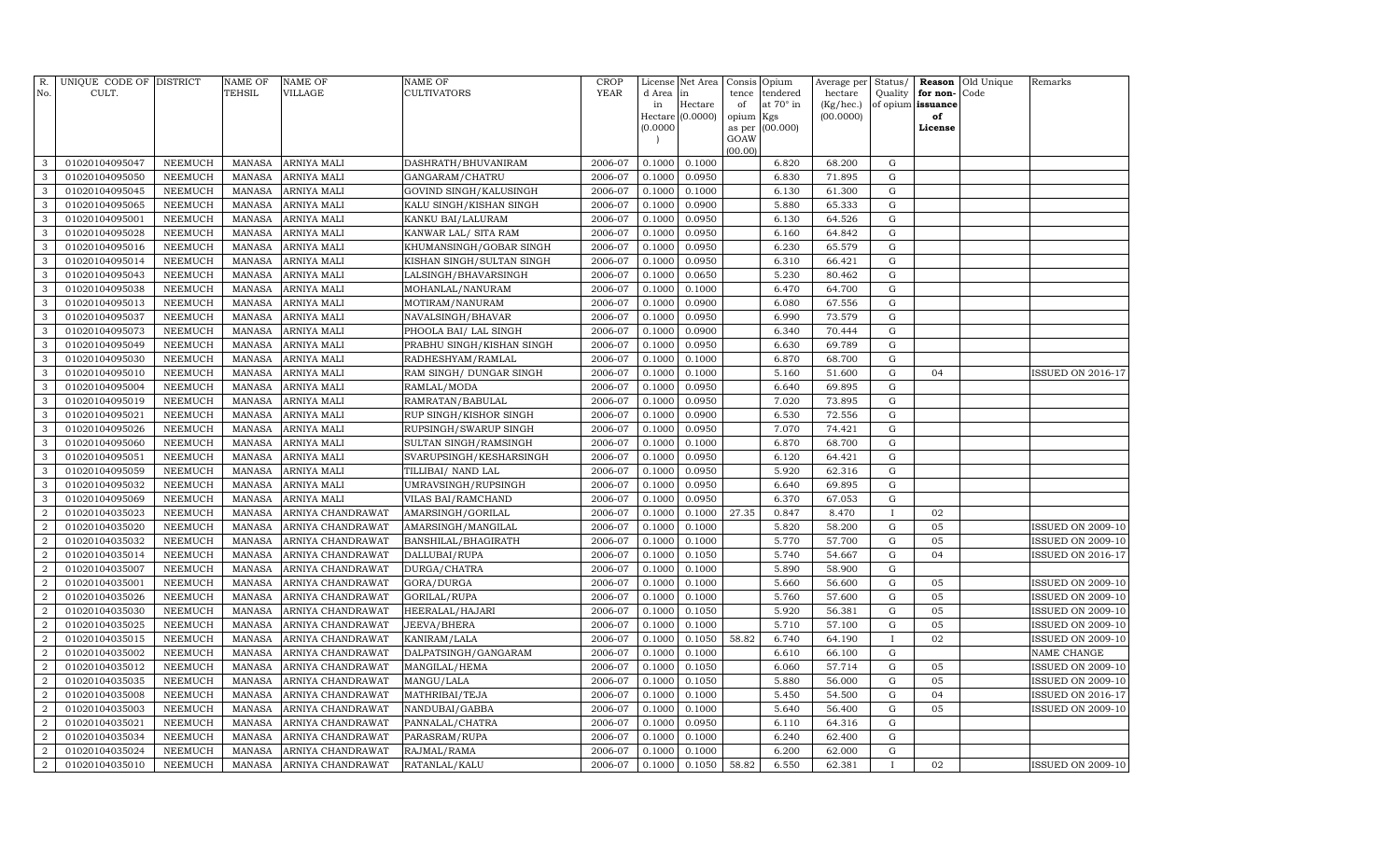| R.<br>No.      | UNIQUE CODE OF DISTRICT<br>CULT. |                | <b>NAME OF</b><br>TEHSIL | <b>NAME OF</b><br><b>VILLAGE</b> | NAME OF<br><b>CULTIVATORS</b> | <b>CROP</b><br>YEAR | License<br>d Area | Net Area<br>in   | Consis<br>tence | Opium<br>tendered | Average per<br>hectare | Status/<br>Quality | Reason<br>for non- | Old Unique<br>Code | Remarks                  |
|----------------|----------------------------------|----------------|--------------------------|----------------------------------|-------------------------------|---------------------|-------------------|------------------|-----------------|-------------------|------------------------|--------------------|--------------------|--------------------|--------------------------|
|                |                                  |                |                          |                                  |                               |                     | in                | Hectare          | of              | at 70° in         | $(Kg/$ hec.)           |                    | of opium issuance  |                    |                          |
|                |                                  |                |                          |                                  |                               |                     |                   | Hectare (0.0000) | opium           | Kgs               | (00.0000)              |                    | of                 |                    |                          |
|                |                                  |                |                          |                                  |                               |                     | (0.0000)          |                  | as per          | (00.000)          |                        |                    | License            |                    |                          |
|                |                                  |                |                          |                                  |                               |                     |                   |                  | GOAW<br>(00.00) |                   |                        |                    |                    |                    |                          |
| $\overline{2}$ | 01020104035006                   | <b>NEEMUCH</b> | <b>MANASA</b>            | ARNIYA CHANDRAWAT                | SADDA/DURGA                   | 2006-07             | 0.1000            | 0.1000           |                 | 6.710             | 67.100                 | ${\rm G}$          |                    |                    |                          |
| $\overline{2}$ | 01020104035037                   | <b>NEEMUCH</b> | <b>MANASA</b>            | ARNIYA CHANDRAWAT                | SAJANIBAI/KANIRAM             | 2006-07             | 0.1000            | 0.1000           | 58.82           | 6.260             | 62.600                 | $\mathbf{I}$       | 02                 |                    | <b>ISSUED ON 2009-10</b> |
| $\overline{2}$ | 01020104035029                   | <b>NEEMUCH</b> | <b>MANASA</b>            | ARNIYA CHANDRAWAT                | SURAJMAL/DURGA                | 2006-07             | 0.1000            | 0.1050           |                 | 6.800             | 64.762                 | ${\rm G}$          |                    |                    |                          |
| $\overline{2}$ | 01020104035013                   | <b>NEEMUCH</b> | <b>MANASA</b>            | ARNIYA CHANDRAWAT                | SWAROOPIBAI/BHAGGA            | 2006-07             | 0.1000            | 0.1000           |                 | 5.860             | 58.600                 | ${\rm G}$          | 05                 |                    | <b>ISSUED ON 2009-10</b> |
| 3              | 01020104092129                   | <b>NEEMUCH</b> | <b>MANASA</b>            | <b>ANTRI BUJURG</b>              | ALLAHBAKSH/RAMJU KHA          | 2006-07             | 0.1000            | 0.1050           |                 | 6.190             | 58.952                 | ${\rm G}$          |                    |                    |                          |
| 3              | 01020104092041                   | <b>NEEMUCH</b> | <b>MANASA</b>            | <b>ANTRI BUJURG</b>              | AMARSINGH/SAJJANSINGH         | 2006-07             | 0.1000            | 0.0400           |                 | 2.880             | 72.000                 | ${\rm G}$          |                    |                    |                          |
| 3              | 01020104092063                   | <b>NEEMUCH</b> | <b>MANASA</b>            | <b>ANTRI BUJURG</b>              | AMRATLAL/BHAVARLAL            | 2006-07             | 0.1000            | 0.1000           |                 | 6.950             | 69.500                 | ${\rm G}$          |                    |                    |                          |
| 3              | 01020104092151                   | <b>NEEMUCH</b> | MANASA                   | ANTRI BUJURG                     | BABUGIR/NARAYANGIR            | 2006-07             | 0.1000            | 0.0950           |                 | 6.310             | 66.421                 | ${\rm G}$          |                    |                    |                          |
| 3              | 01020104092065                   | <b>NEEMUCH</b> | <b>MANASA</b>            | ANTRI BUJURG                     | BABULAL/RAMGOPAL              | 2006-07             | 0.1000            | 0.0950           |                 | 5.730             | 60.316                 | ${\bf G}$          |                    |                    |                          |
| 3              | 01020104092106                   | <b>NEEMUCH</b> | <b>MANASA</b>            | <b>ANTRI BUJURG</b>              | BADRILAL/BHUWANA              | 2006-07             | 0.1000            | 0.1050           |                 | 5.570             | 53.048                 | ${\rm G}$          | 04                 |                    | <b>ISSUED ON 2016-17</b> |
| 3              | 01020104092009                   | <b>NEEMUCH</b> | <b>MANASA</b>            | <b>ANTRI BUJURG</b>              | BADRILAL/RAMLAL               | 2006-07             | 0.1000            | 0.0950           |                 | 7.030             | 74.000                 | ${\rm G}$          |                    |                    |                          |
| 3              | 01020104092085                   | <b>NEEMUCH</b> | <b>MANASA</b>            | <b>ANTRI BUJURG</b>              | BANESHIN/SAJJANSINGH          | 2006-07             | 0.1000            | 0.1000           |                 | 5.920             | 59.200                 | ${\bf G}$          |                    |                    |                          |
| 3              | 01020104092004                   | <b>NEEMUCH</b> | <b>MANASA</b>            | <b>ANTRI BUJURG</b>              | BANSHILAL/DHURA               | 2006-07             | 0.1000            | 0.1000           |                 | 6.790             | 67.900                 | ${\bf G}$          |                    |                    |                          |
| 3              | 01020104092122                   | <b>NEEMUCH</b> | <b>MANASA</b>            | <b>ANTRI BUJURG</b>              | BHANWARLAL/BASANTILAL         | 2006-07             | 0.1000            | 0.0950           |                 | 6.570             | 69.158                 | ${\rm G}$          |                    |                    |                          |
| 3              | 01020104092056                   | <b>NEEMUCH</b> | <b>MANASA</b>            | <b>ANTRI BUJURG</b>              | BHARATRAM/MANGILAL            | 2006-07             | 0.1000            | 0.1000           |                 | 6.520             | 65.200                 | ${\rm G}$          |                    |                    |                          |
| 3              | 01020104092092                   | <b>NEEMUCH</b> | <b>MANASA</b>            | <b>ANTRI BUJURG</b>              | BHARATSINGH/NAHARSINGH        | 2006-07             | 0.1000            | 0.0950           |                 | 5.800             | 61.053                 | ${\rm G}$          |                    |                    |                          |
| 3              | 01020104092144                   | <b>NEEMUCH</b> | <b>MANASA</b>            | <b>ANTRI BUJURG</b>              | BHERU LAL/ NANDA              | 2006-07             | 0.1000            | 0.1000           |                 | 6.050             | 60.500                 | ${\rm G}$          |                    |                    |                          |
| $\mathbf{3}$   | 01020104092047                   | <b>NEEMUCH</b> | <b>MANASA</b>            | ANTRI BUJURG                     | BHERULAL/RATANLAL             | 2006-07             | 0.1000            | 0.1000           |                 | 5.470             | 54.700                 | ${\rm G}$          | 04                 |                    | <b>ISSUED ON 2009-10</b> |
| 3              | 01020104092046                   | NEEMUCH        | <b>MANASA</b>            | ANTRI BUJURG                     | BHERUSINGH/INDERSINGH         | 2006-07             | 0.1000            |                  |                 |                   |                        | $\mathbf F$        |                    |                    |                          |
| $\mathbf{3}$   | 01020104092132                   | <b>NEEMUCH</b> | <b>MANASA</b>            | <b>ANTRI BUJURG</b>              | BHUWANISHANKAR/NARAYAN        | 2006-07             | 0.1000            | 0.1000           |                 | 6.560             | 65.600                 | ${\rm G}$          |                    |                    |                          |
| 3              | 01020104092011                   | NEEMUCH        | <b>MANASA</b>            | <b>ANTRI BUJURG</b>              | CHATRA/DEVA                   | 2006-07             | 0.1000            | 0.0950           |                 | 6.280             | 66.105                 | ${\rm G}$          |                    |                    |                          |
| 3              | 01020104092134                   | NEEMUCH        | <b>MANASA</b>            | <b>ANTRI BUJURG</b>              | DHANNA/BHUWANI                | 2006-07             | 0.1000            |                  |                 |                   |                        | $\mathbf F$        |                    |                    |                          |
| 3              | 01020104092006                   | NEEMUCH        | <b>MANASA</b>            | <b>ANTRI BUJURG</b>              | DHAPUBAI/MANGILAL             | 2006-07             | 0.1000            | 0.0950           |                 | 5.580             | 58.737                 | ${\bf G}$          | 05                 |                    | ISSUED ON 2009-10        |
| 3              | 01020104092098                   | <b>NEEMUCH</b> | <b>MANASA</b>            | <b>ANTRI BUJURG</b>              | DHARAM/CHANDRA/HEERALAL       | 2006-07             | 0.1000            | 0.0950           |                 | 6.220             | 65.474                 | ${\bf G}$          |                    |                    |                          |
| 3              | 01020104092079                   | <b>NEEMUCH</b> | <b>MANASA</b>            | <b>ANTRI BUJURG</b>              | DINESH/BABUGIR                | 2006-07             | 0.1000            | 0.0950           |                 | 5.650             | 59.474                 | ${\rm G}$          |                    |                    |                          |
| 3              | 01020104092055                   | <b>NEEMUCH</b> | <b>MANASA</b>            | <b>ANTRI BUJURG</b>              | DINESH/MANNALAL               | 2006-07             | 0.1000            | 0.1000           |                 | 6.340             | 63.400                 | ${\rm G}$          |                    |                    |                          |
| 3              | 01020104092028                   | <b>NEEMUCH</b> | <b>MANASA</b>            | <b>ANTRI BUJURG</b>              | GATTUBAI/BHONIJI              | 2006-07             | 0.1000            | 0.1000           |                 | 6.140             | 61.400                 | ${\rm G}$          |                    |                    |                          |
| 3              | 01020104092030                   | <b>NEEMUCH</b> | <b>MANASA</b>            | <b>ANTRI BUJURG</b>              | GOPAL/MANGILAL                | 2006-07             | 0.1000            | 0.1000           |                 | 6.190             | 61.900                 | ${\rm G}$          |                    |                    |                          |
| 3              | 01020104092099                   | <b>NEEMUCH</b> | <b>MANASA</b>            | <b>ANTRI BUJURG</b>              | GOPAL/SATYANARAYAN            | 2006-07             | 0.1000            | 0.0900           |                 | 5.730             | 63.667                 | ${\bf G}$          |                    |                    |                          |
| 3              | 01020104092029                   | <b>NEEMUCH</b> | <b>MANASA</b>            | ANTRI BUJURG                     | GOVERDHANSINGH/PRATAPSINGH    | 2006-07             | 0.1000            | 0.1000           |                 | 6.220             | 62.200                 | ${\rm G}$          |                    |                    |                          |
| 3              | 01020104092039                   | <b>NEEMUCH</b> | <b>MANASA</b>            | <b>ANTRI BUJURG</b>              | GOVINDKUNWARBAI/DALPAT        | 2006-07             | 0.1000            | 0.0950           |                 | 5.820             | 61.263                 | ${\bf G}$          |                    |                    |                          |
| 3              | 01020104092014                   | NEEMUCH        | <b>MANASA</b>            | ANTRI BUJURG                     | GYANMAL/ SHANTI LAL           | 2006-07             | 0.1000            | 0.1000           |                 | 5.820             | 58.200                 | ${\rm G}$          |                    |                    |                          |
| 3              | 01020104092091                   | NEEMUCH        | <b>MANASA</b>            | ANTRI BUJURG                     | HARIPRASAD/BIHARI             | 2006-07             | 0.1000            | 0.0950           |                 | 6.690             | 70.421                 | ${\bf G}$          |                    |                    |                          |
| 3              | 01020104092064                   | <b>NEEMUCH</b> | <b>MANASA</b>            | <b>ANTRI BUJURG</b>              | HARIVALLABH/BADRILAL          | 2006-07             | 0.1000            | 0.0900           |                 | 5.920             | 65.778                 | ${\rm G}$          |                    |                    |                          |
| 3              | 01020104092126                   | <b>NEEMUCH</b> | <b>MANASA</b>            | <b>ANTRI BUJURG</b>              | IMAMBAKSH/NATHU               | 2006-07             | 0.1000            | 0.0950           |                 | 4.840             | 50.947                 | ${\rm G}$          | 04                 |                    | <b>ISSUED ON 2016-17</b> |
| 3              | 01020104092147                   | <b>NEEMUCH</b> | <b>MANASA</b>            | ANTRI BUJURG                     | ISHAKMO./TAIYABJI             | 2006-07             | 0.1000            | 0.1000           |                 | 5.630             | 56.300                 | $\mathbf G$        |                    |                    |                          |
| 3              | 01020104092110                   | <b>NEEMUCH</b> | <b>MANASA</b>            | <b>ANTRI BUJURG</b>              | JAGANNATH/NANURAM             | 2006-07             | 0.1000            | 0.1000           |                 | 5.320             | 53.200                 | ${\rm G}$          | 04                 |                    | <b>ISSUED ON 2016-17</b> |
| 3              | 01020104092096                   | <b>NEEMUCH</b> | <b>MANASA</b>            | <b>ANTRI BUJURG</b>              | JITENDRAKUMAR/SHANTILAL       | 2006-07             | 0.1000            | 0.1000           |                 | 5.130             | 51.300                 | ${\rm G}$          | 04                 |                    | ISSUED ON 2016-17        |
| 3              | 01020104092140                   | <b>NEEMUCH</b> | <b>MANASA</b>            | <b>ANTRI BUJURG</b>              | KACHRU/RAMLAL                 | 2006-07             | 0.1000            | 0.1000           |                 | 5.530             | 55.300                 | $\mathbf G$        | 04                 |                    | <b>ISSUED ON 2016-17</b> |
| 3              | 01020104092155                   | <b>NEEMUCH</b> | <b>MANASA</b>            | ANTRI BUJURG                     | KAILASH KUNWAR/ MOHAN SINGH   | 2006-07             | 0.1000            | 0.0950           |                 | 5.620             | 59.158                 | ${\rm G}$          |                    |                    |                          |
| 3              | 01020104092071                   | NEEMUCH        | <b>MANASA</b>            | <b>ANTRI BUJURG</b>              | KAILASH/HEERALAL              | 2006-07             | 0.1000            | 0.1000           |                 | 6.590             | 65.900                 | ${\bf G}$          |                    |                    |                          |
| $\mathbf{3}$   | 01020104092074                   | <b>NEEMUCH</b> | <b>MANASA</b>            | ANTRI BUJURG                     | KAILASH/SATYANARAYAN          | 2006-07             | 0.1000            | 0.0900           |                 | 6.540             | 72.667                 | ${\bf G}$          |                    |                    |                          |
| 3              | 01020104092045                   | NEEMUCH        | <b>MANASA</b>            | ANTRI BUJURG                     | KALU SINGH/ INDER SINGH       | 2006-07             | 0.1000            | 0.1000           |                 | 6.130             | 61.300                 | ${\bf G}$          |                    |                    |                          |
| $\mathbf{3}$   | 01020104092015                   | NEEMUCH        | MANASA                   | <b>ANTRI BUJURG</b>              | KAMALA BAI/HIRALAL            | 2006-07             | 0.1000            | 0.1000           |                 | 6.050             | 60.500                 | ${\rm G}$          |                    |                    |                          |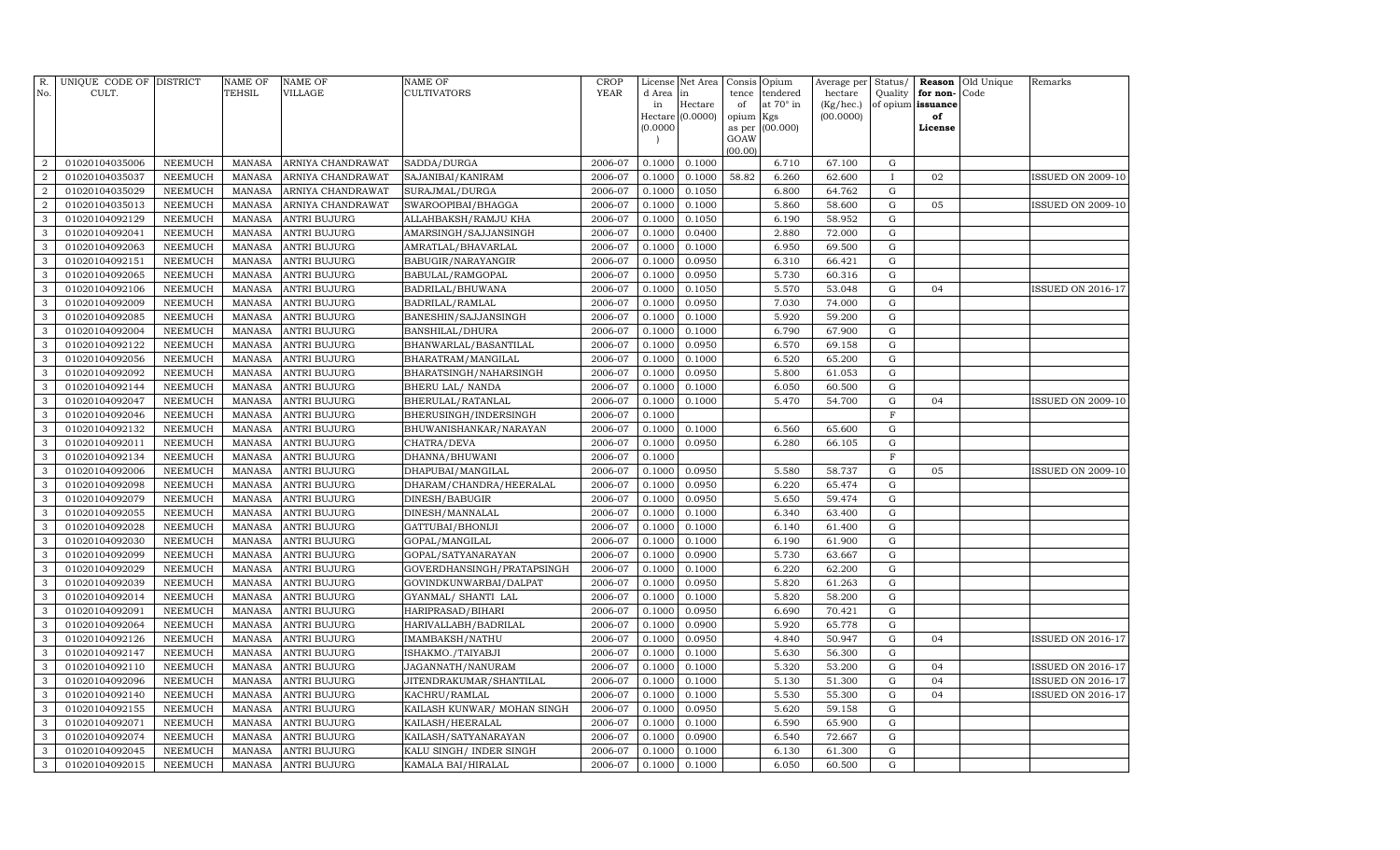| R.<br>No.      | UNIQUE CODE OF DISTRICT<br>CULT. |                | <b>NAME OF</b><br>TEHSIL | <b>NAME OF</b><br><b>VILLAGE</b> | <b>NAME OF</b><br><b>CULTIVATORS</b> | <b>CROP</b><br><b>YEAR</b> | License<br>d Area        | Net Area<br>in   | Consis Opium<br>tence | tendered  | Average per Status/<br>hectare | Quality     | for non-          | <b>Reason</b> Old Unique<br>Code | Remarks                  |
|----------------|----------------------------------|----------------|--------------------------|----------------------------------|--------------------------------------|----------------------------|--------------------------|------------------|-----------------------|-----------|--------------------------------|-------------|-------------------|----------------------------------|--------------------------|
|                |                                  |                |                          |                                  |                                      |                            | in                       | Hectare          | of                    | at 70° in | (Kg/hec.)                      |             | of opium issuance |                                  |                          |
|                |                                  |                |                          |                                  |                                      |                            |                          | Hectare (0.0000) | opium                 | Kgs       | (00.0000)                      |             | of                |                                  |                          |
|                |                                  |                |                          |                                  |                                      |                            | (0.0000)                 |                  | as per                | (00.000)  |                                |             | License           |                                  |                          |
|                |                                  |                |                          |                                  |                                      |                            | $\overline{\phantom{a}}$ |                  | GOAW<br>(00.00)       |           |                                |             |                   |                                  |                          |
| 3              | 01020104092128                   | <b>NEEMUCH</b> | <b>MANASA</b>            | <b>ANTRI BUJURG</b>              | KANHAIYALAL/BHUWANIRAM               | 2006-07                    | 0.1000                   | 0.1050           |                       | 5.830     | 55.524                         | ${\rm G}$   | 04                |                                  | <b>ISSUED ON 2016-17</b> |
| 3              | 01020104092160                   | <b>NEEMUCH</b> | <b>MANASA</b>            | <b>ANTRI BUJURG</b>              | KANHYALAL/SURAJMAL                   | 2006-07                    | 0.1000                   | 0.0950           |                       | 5.980     | 62.947                         | $\mathbf G$ |                   |                                  |                          |
| 3              | 01020104092070                   | NEEMUCH        | <b>MANASA</b>            | <b>ANTRI BUJURG</b>              | KISHORE/LALSINGH                     | 2006-07                    | 0.1000                   | 0.0950           |                       | 6.240     | 65.684                         | ${\rm G}$   |                   |                                  |                          |
| 3              | 01020104092080                   | <b>NEEMUCH</b> | <b>MANASA</b>            | <b>ANTRI BUJURG</b>              | LALSINGH/BHANWARSINGH                | 2006-07                    | 0.1000                   | 0.1000           |                       | 5.740     | 57.400                         | G           | 05                |                                  | ISSUED ON 2009-10        |
| 3              | 01020104092078                   | <b>NEEMUCH</b> | <b>MANASA</b>            | <b>ANTRI BUJURG</b>              | LAXMAN/NAHARSINGH                    | 2006-07                    | 0.1000                   | 0.0950           |                       | 5.820     | 61.263                         | G           |                   |                                  |                          |
| 3              | 01020104092171                   | <b>NEEMUCH</b> | <b>MANASA</b>            | <b>ANTRI BUJURG</b>              | LAXMINARAYAN/NANURAM                 | 2006-07                    | 0.1000                   | 0.1000           |                       | 6.140     | 61.400                         | G           |                   |                                  |                          |
| 3              | 01020104092008                   | <b>NEEMUCH</b> | <b>MANASA</b>            | <b>ANTRI BUJURG</b>              | MANGILAL/NANURAM                     | 2006-07                    | 0.1000                   | 0.1000           |                       | 6.840     | 68.400                         | $\mathbf G$ |                   |                                  |                          |
| 3              | 01020104092137                   | <b>NEEMUCH</b> | <b>MANASA</b>            | <b>ANTRI BUJURG</b>              | MANGU SINGH/INDRA SINGH              | 2006-07                    | 0.1000                   | 0.0950           |                       | 6.010     | 63.263                         | $\mathbf G$ |                   |                                  |                          |
| $\mathbf{3}$   | 01020104092032                   | <b>NEEMUCH</b> | <b>MANASA</b>            | <b>ANTRI BUJURG</b>              | MANJUR HUSAIN/NANHE KHA              | 2006-07                    | 0.1000                   | 0.1000           |                       | 6.190     | 61.900                         | ${\rm G}$   |                   |                                  |                          |
| 3              | 01020104092017                   | <b>NEEMUCH</b> | <b>MANASA</b>            | <b>ANTRI BUJURG</b>              | MANNALAL/NARAYAN                     | 2006-07                    | 0.1000                   | 0.1000           |                       | 6.310     | 63.100                         | G           |                   |                                  |                          |
| 3              | 01020104092097                   | <b>NEEMUCH</b> | <b>MANASA</b>            | <b>ANTRI BUJURG</b>              | MANOJKUMAR/BAPULAL                   | 2006-07                    | 0.1000                   | 0.0950           |                       | 5.530     | 58.211                         | ${\rm G}$   | 05                |                                  | <b>ISSUED ON 2009-10</b> |
| 3              | 01020104092138                   | <b>NEEMUCH</b> | <b>MANASA</b>            | <b>ANTRI BUJURG</b>              | MOHAN KUNWAR/ NARENDRA SINGF         | 2006-07                    | 0.1000                   | 0.1000           |                       | 6.060     | 60.600                         | G           |                   |                                  |                          |
| 3              | 01020104092148                   | <b>NEEMUCH</b> | <b>MANASA</b>            | ANTRI BUJURG                     | MOHANKUNWAR/BHERUSINGH               | 2006-07                    | 0.1000                   | 0.1000           |                       | 4.820     | 48.200                         | G           | 04                |                                  | ISSUED ON 2016-17        |
| 3              | 01020104092125                   | <b>NEEMUCH</b> | <b>MANASA</b>            | <b>ANTRI BUJURG</b>              | NAHARSINGH/VAKTAVARSINGH             | 2006-07                    | 0.1000                   | 0.0950           |                       | 6.080     | 64.000                         | G           |                   |                                  |                          |
| 3              | 01020104092131                   | <b>NEEMUCH</b> | <b>MANASA</b>            | <b>ANTRI BUJURG</b>              | CHOTEKHA/NANAKHA                     | 2006-07                    | 0.1000                   | 0.1000           |                       | 5.820     | 58.200                         | $\mathbf G$ |                   |                                  | NAMECHANGE               |
| 3              | 01020104092025                   | <b>NEEMUCH</b> | <b>MANASA</b>            | <b>ANTRI BUJURG</b>              | NANDA/KALU                           | 2006-07                    | 0.1000                   | 0.0900           |                       | 5.990     | 66.556                         | ${\rm G}$   |                   |                                  |                          |
| 3              | 01020104092068                   | <b>NEEMUCH</b> | <b>MANASA</b>            | <b>ANTRI BUJURG</b>              | NANHEKHAN/NOORA KHA                  | 2006-07                    | 0.1000                   | 0.1000           |                       | 7.080     | 70.800                         | ${\rm G}$   |                   |                                  |                          |
| 3              | 01020104092089                   | <b>NEEMUCH</b> | <b>MANASA</b>            | <b>ANTRI BUJURG</b>              | NARAYAN/SHIVSINGH                    | 2006-07                    | 0.1000                   | 0.1000           |                       | 5.610     | 56.100                         | ${\rm G}$   | 05                |                                  | <b>ISSUED ON 2009-10</b> |
| 3              | 01020104092013                   | <b>NEEMUCH</b> | <b>MANASA</b>            | <b>ANTRI BUJURG</b>              | NARAYANSINGH/PRATAPSINGH             | 2006-07                    | 0.1000                   | 0.1050           |                       | 7.050     | 67.143                         | $\mathbf G$ |                   |                                  |                          |
| 3              | 01020104092083                   | <b>NEEMUCH</b> | <b>MANASA</b>            | <b>ANTRI BUJURG</b>              | NASIRMO./SHAKURMO.                   | 2006-07                    | 0.1000                   | 0.1000           |                       | 6.880     | 68.800                         | ${\rm G}$   |                   |                                  |                          |
| 3              | 01020104092038                   | <b>NEEMUCH</b> | <b>MANASA</b>            | ANTRI BUJURG                     | NIYAJ/CHANDKHAN                      | 2006-07                    | 0.1000                   | 0.1050           |                       | 5.370     | 51.143                         | G           | 04                |                                  | ISSUED ON 2016-17        |
| 3              | 01020104092024                   | <b>NEEMUCH</b> | <b>MANASA</b>            | <b>ANTRI BUJURG</b>              | NONDRAM/UDA JI                       | 2006-07                    | 0.1000                   | 0.0950           |                       | 5.910     | 62.211                         | G           |                   |                                  |                          |
| 3              | 01020104092060                   | NEEMUCH        | <b>MANASA</b>            | <b>ANTRI BUJURG</b>              | ONKARLAL/MANGILAL                    | 2006-07                    | 0.1000                   | 0.1050           |                       | 5.850     | 55.714                         | G           | 04                |                                  | ISSUED ON 2016-17        |
| 3              | 01020104092115                   | <b>NEEMUCH</b> | <b>MANASA</b>            | <b>ANTRI BUJURG</b>              | PADAMSINGH/KALUSINGH                 | 2006-07                    | 0.1000                   | 0.1000           |                       | 5.290     | 52.900                         | ${\rm G}$   | 04                |                                  | <b>ISSUED ON 2016-17</b> |
| 3              | 01020104092031                   | <b>NEEMUCH</b> | <b>MANASA</b>            | <b>ANTRI BUJURG</b>              | PARASMAL/DULCHANDRA                  | 2006-07                    | 0.1000                   | 0.0950           |                       | 5.690     | 59.895                         | $\mathbf G$ |                   |                                  |                          |
| 3              | 01020104092081                   | <b>NEEMUCH</b> | <b>MANASA</b>            | <b>ANTRI BUJURG</b>              | PARWATSINGH/SHIVSINGH                | 2006-07                    | 0.1000                   | 0.1000           |                       | 6.030     | 60.300                         | ${\rm G}$   | 05                |                                  | <b>ISSUED ON 2009-10</b> |
| 3              | 01020104092130                   | <b>NEEMUCH</b> | <b>MANASA</b>            | <b>ANTRI BUJURG</b>              | PRABHULAL/NARAYAN                    | 2006-07                    | 0.1000                   | 0.0950           |                       | 5.520     | 58.105                         | ${\rm G}$   | 05                |                                  | <b>ISSUED ON 2009-10</b> |
| 3              | 01020104092146                   | <b>NEEMUCH</b> | <b>MANASA</b>            | <b>ANTRI BUJURG</b>              | RAGHUVEER DAS/ KISHORE DAS           | 2006-07                    | 0.1000                   | 0.0950           |                       | 6.070     | 63.895                         | ${\rm G}$   |                   |                                  |                          |
| 3              | 01020104092123                   | <b>NEEMUCH</b> | <b>MANASA</b>            | <b>ANTRI BUJURG</b>              | RAMGOPAL/ BASANTI LAL                | 2006-07                    | 0.1000                   | 0.0900           |                       | 4.930     | 54.778                         | ${\rm G}$   | 04                |                                  | <b>ISSUED ON 2016-17</b> |
| 3              | 01020104092010                   | <b>NEEMUCH</b> | <b>MANASA</b>            | <b>ANTRI BUJURG</b>              | RAMPRASAD/BHERULAL                   | 2006-07                    | 0.1000                   | 0.1050           |                       | 6.990     | 66.571                         | G           |                   |                                  |                          |
| 3              | 01020104092052                   | NEEMUCH        | <b>MANASA</b>            | <b>ANTRI BUJURG</b>              | RAMPRASAD/HEERALAL                   | 2006-07                    | 0.1000                   | 0.0950           |                       | 6.580     | 69.263                         | G           |                   |                                  |                          |
| 3              | 01020104092119                   | <b>NEEMUCH</b> | <b>MANASA</b>            | <b>ANTRI BUJURG</b>              | RATAN LAL/ KESHU RAM                 | 2006-07                    | 0.1000                   | 0.1000           |                       | 5.070     | 50.700                         | ${\rm G}$   | 04                |                                  | <b>ISSUED ON 2016-17</b> |
| 3              | 01020104092149                   | <b>NEEMUCH</b> | <b>MANASA</b>            | <b>ANTRI BUJURG</b>              | SAMPATBAI/RAMNARAYAN                 | 2006-07                    | 0.1000                   | 0.1000           |                       | 6.110     | 61.100                         | $\mathbf G$ |                   |                                  |                          |
| 3              | 01020104092073                   | <b>NEEMUCH</b> | <b>MANASA</b>            | <b>ANTRI BUJURG</b>              | SAMRATH/RAMGOPAL                     | 2006-07                    | 0.1000                   | 0.0900           |                       | 6.120     | 68.000                         | ${\rm G}$   |                   |                                  |                          |
| 3              | 01020104092161                   | <b>NEEMUCH</b> | <b>MANASA</b>            | <b>ANTRI BUJURG</b>              | SATYANARAYAN/SHANKARLAL              | 2006-07                    | 0.1000                   | 0.0950           |                       | 5.730     | 60.316                         | ${\rm G}$   | 05                |                                  | <b>ISSUED ON 2009-10</b> |
| 3              | 01020104092072                   | <b>NEEMUCH</b> | <b>MANASA</b>            | <b>ANTRI BUJURG</b>              | SHAMBHULAL/BHONA                     | 2006-07                    | 0.1000                   | 0.1050           |                       | 6.790     | 64.667                         | $\mathbf G$ |                   |                                  |                          |
| 3              | 01020104092027                   | <b>NEEMUCH</b> | <b>MANASA</b>            | <b>ANTRI BUJURG</b>              | SHEKHMO./NOOR                        | 2006-07                    | 0.1000                   | 0.1000           |                       | 6.960     | 69.600                         | ${\rm G}$   |                   |                                  |                          |
| 3              | 01020104092012                   | <b>NEEMUCH</b> | <b>MANASA</b>            | <b>ANTRI BUJURG</b>              | SHIVSINGH/BHAWANISINGH               | 2006-07                    | 0.1000                   | 0.1000           |                       | 5.220     | 52.200                         | G           | 04                |                                  | <b>ISSUED ON 2016-17</b> |
| 3              | 01020104092103                   | NEEMUCH        | <b>MANASA</b>            | <b>ANTRI BUJURG</b>              | SHRINIWAS/CHHAGANLAL                 | 2006-07                    | 0.1000                   | 0.0950           |                       | 6.840     | 72.000                         | G           |                   |                                  |                          |
| 3              | 01020104092050                   | <b>NEEMUCH</b> | <b>MANASA</b>            | <b>ANTRI BUJURG</b>              | SUNDARLAL/NARAYAN                    | 2006-07                    | 0.1000                   | 0.1000           |                       | 6.670     | 66.700                         | ${\rm G}$   |                   |                                  |                          |
| 3              | 01020104092057                   | <b>NEEMUCH</b> | <b>MANASA</b>            | <b>ANTRI BUJURG</b>              | SURESHCHANDRA/NARAYAN                | 2006-07                    | 0.1000                   | 0.1000           |                       | 6.910     | 69.100                         | $\mathbf G$ |                   |                                  |                          |
| 3              | 01020104092033                   | <b>NEEMUCH</b> | <b>MANASA</b>            | <b>ANTRI BUJURG</b>              | TAMIJAN BAI/NANHE KHAN               | 2006-07                    | 0.1000                   | 0.1000           |                       | 5.970     | 59.700                         | ${\rm G}$   |                   |                                  |                          |
| $\mathbf{3}$   | 01020104092084                   | <b>NEEMUCH</b> | <b>MANASA</b>            | <b>ANTRI BUJURG</b>              | TIKAMSINGH/SHIVSINGH                 | 2006-07                    | 0.1000                   | 0.1000           |                       | 6.420     | 64.200                         | ${\rm G}$   |                   |                                  |                          |
| 3 <sup>1</sup> | 01020104092040                   | NEEMUCH        | MANASA                   | <b>ANTRI BUJURG</b>              | VISHAL KUNWAR/ MOTI SINGH            | 2006-07                    | 0.1000                   | 0.1000           |                       | 6.800     | 68.000                         | $\mathbf G$ |                   |                                  |                          |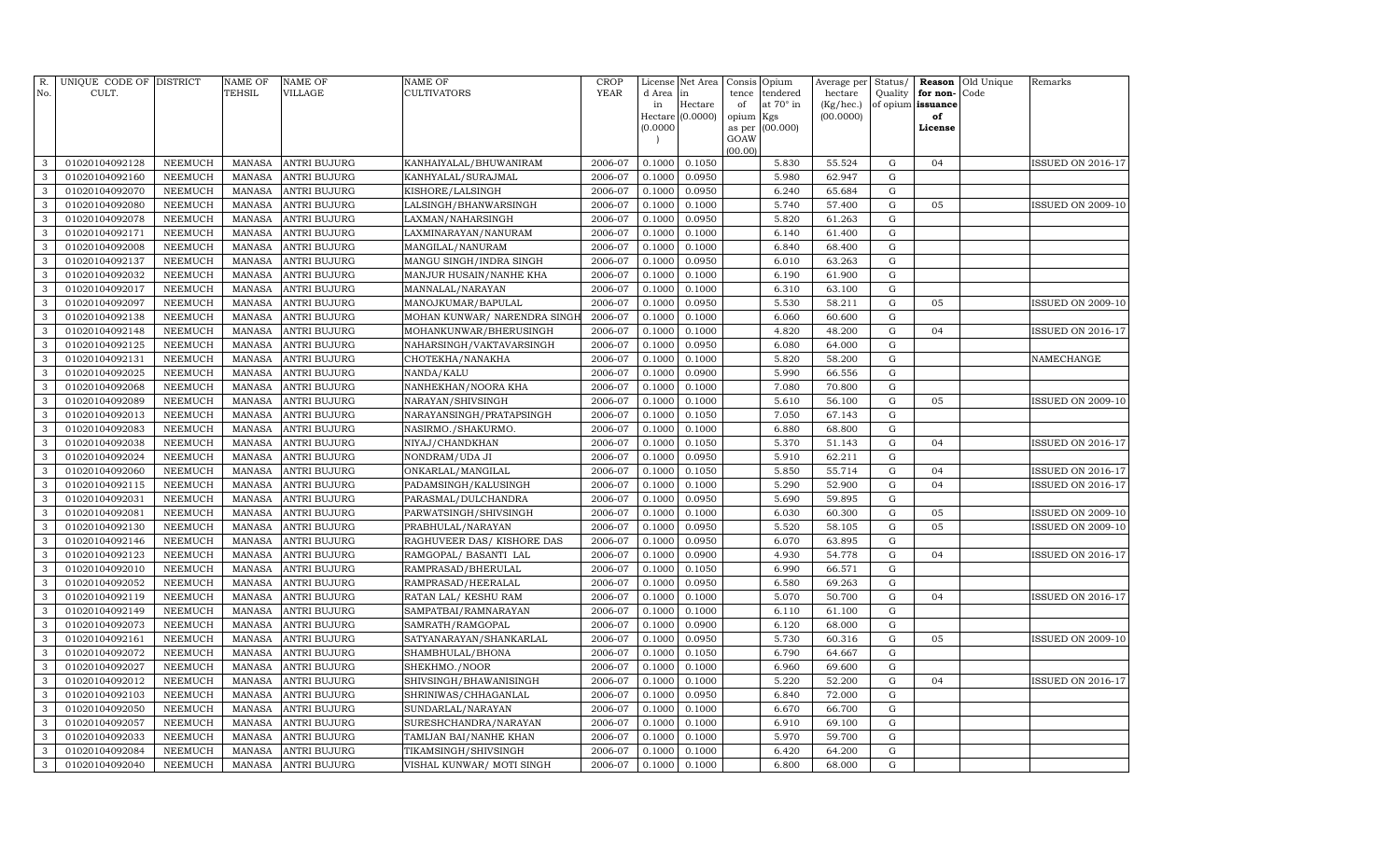| R.                           | UNIQUE CODE OF DISTRICT          |                                  | <b>NAME OF</b>                 | NAME OF               | NAME OF                                 | <b>CROP</b>        | License                  | Net Area         |           | Consis Opium    | Average per      | Status/        |                      | <b>Reason</b> Old Unique | Remarks                  |
|------------------------------|----------------------------------|----------------------------------|--------------------------------|-----------------------|-----------------------------------------|--------------------|--------------------------|------------------|-----------|-----------------|------------------|----------------|----------------------|--------------------------|--------------------------|
| No.                          | CULT.                            |                                  | <b>TEHSIL</b>                  | VILLAGE               | <b>CULTIVATORS</b>                      | <b>YEAR</b>        | d Area in                |                  |           | tence tendered  | hectare          |                | Quality for non-Code |                          |                          |
|                              |                                  |                                  |                                |                       |                                         |                    | in<br>Hectare $(0.0000)$ | Hectare          | of        | at 70° in       | (Kg/hec.)        |                | of opium issuance    |                          |                          |
|                              |                                  |                                  |                                |                       |                                         |                    | (0.0000)                 |                  | opium Kgs | as per (00.000) | (00.0000)        |                | of<br>License        |                          |                          |
|                              |                                  |                                  |                                |                       |                                         |                    |                          |                  | GOAW      |                 |                  |                |                      |                          |                          |
|                              |                                  |                                  |                                |                       |                                         |                    |                          |                  | (00.00)   |                 |                  |                |                      |                          |                          |
| 3                            | 01020104092090                   | NEEMUCH                          | MANASA                         | <b>ANTRI BUJURG</b>   | YASHWANT/HARIVALLABH                    | 2006-07            | 0.1000                   | 0.0950           |           | 6.380           | 67.158           | G              |                      |                          |                          |
| $\mathbf{3}$                 | 01020104096006                   | NEEMUCH                          | MANASA                         | ANKLI                 | ANILKUMAR/RAJMAL                        | 2006-07            | 0.1000                   | 0.0950           |           | 6.090           | 64.105           | G              |                      |                          |                          |
| $\mathbf{3}$                 | 01020104096038                   | NEEMUCH                          | MANASA                         | <b>ANKLI</b>          | ARJUNSINGH/DEVISINGH                    | 2006-07            | 0.1000                   | 0.0900           |           | 5.970           | 66.333           | G              |                      |                          |                          |
| 3                            | 01020104096050                   | NEEMUCH                          | MANASA                         | ANKLI                 | BAGDIRAM/AMRA JI                        | 2006-07            | 0.1000                   | 0.1000           |           | 5.760           | 57.600           | G              | 05                   |                          | <b>ISSUED ON 2009-10</b> |
| $\mathbf{3}$                 | 01020104096025                   | NEEMUCH                          | MANASA                         | ANKLI                 | BAPULAL/ RAM CHANDR                     | 2006-07            | 0.1000                   | 0.1000           |           | 5.970           | 59.700           | G              |                      |                          |                          |
| 3                            | 01020104096024                   | NEEMUCH                          | MANASA                         | ANKLI                 | BAPULAL/NARAYAN                         | 2006-07            | 0.1000                   | 0.0950           |           | 6.170           | 64.947           | G              |                      |                          |                          |
| 3                            | 01020104096081                   | NEEMUCH                          | MANASA                         | ANKLI                 | BHAGATRAM/RAMCHANDRA                    | 2006-07            | 0.1000                   | 0.1000           |           | 6.380           | 63.800           | G              |                      |                          |                          |
| $\mathbf{3}$                 | 01020104096075                   | <b>NEEMUCH</b>                   | MANASA                         | ANKLI                 | BHANWARLAL/GANGARAM                     | 2006-07            | 0.1000                   | 0.1000           |           | 6.540           | 65.400           | G              |                      |                          |                          |
| $\mathbf{3}$                 | 01020104096015                   | NEEMUCH                          | <b>MANASA</b>                  | ANKLI                 | BHANWARLAL/MANGILAL                     | 2006-07            | 0.1000                   | 0.0950           |           | 6.460           | 68.000           | G              |                      |                          |                          |
| $\mathbf{3}$                 | 01020104096057                   | <b>NEEMUCH</b>                   | MANASA                         | ANKLI                 | BHERULAL/BABRU                          | 2006-07            | 0.1000                   | 0.1000           |           | 5.200           | 52.000           | G              | 04                   |                          | ISSUED ON 2016-17        |
| $\mathbf{3}$                 | 01020104096003                   | <b>NEEMUCH</b>                   | MANASA                         | ANKLI                 | DEVILAL/LADU                            | 2006-07            | 0.1000                   | 0.1000           |           | 6.240           | 62.400           | ${\rm G}$      |                      |                          |                          |
| $\mathbf{3}$<br>$\mathbf{3}$ | 01020104096054                   | <b>NEEMUCH</b>                   | <b>MANASA</b>                  | ANKLI                 | DULESINGH/ONKARSINGH                    | 2006-07            | 0.1000                   | 0.1000           |           | 6.750           | 67.500           | G<br>${\rm G}$ |                      |                          |                          |
|                              | 01020104096046                   | <b>NEEMUCH</b>                   | <b>MANASA</b>                  | ANKLI                 | FAKIRA/KISHNA                           | 2006-07            | 0.1000                   | 0.0950           |           | 5.010           | 52.737           |                | 04                   |                          | <b>ISSUED ON 2016-17</b> |
| $\mathbf{3}$<br>$\mathbf{3}$ | 01020104096019                   | <b>NEEMUCH</b>                   | <b>MANASA</b>                  | ANKLI<br>ANKLI        | GANESHRAM/DHANNA                        | 2006-07            | 0.1000                   | 0.1000           |           | 6.780<br>6.220  | 67.800           | G<br>G         |                      |                          |                          |
| $\mathbf{3}$                 | 01020104096028                   | <b>NEEMUCH</b>                   | <b>MANASA</b>                  | ANKLI                 | GOPAL/BAGDIRAM                          | 2006-07            | 0.1000                   | 0.1000           |           |                 | 62.200<br>63.579 | G              |                      |                          |                          |
|                              | 01020104096056                   | <b>NEEMUCH</b>                   | <b>MANASA</b>                  |                       | KASTURIBAI/MANGILAL                     | 2006-07            | 0.1000                   | 0.0950           |           | 6.040           |                  |                |                      |                          |                          |
| $\mathbf{3}$                 | 01020104096026                   | <b>NEEMUCH</b>                   | <b>MANASA</b>                  | ANKLI                 | KAVARLAL/AMRA                           | 2006-07            | 0.1000                   | 0.1000           |           | 5.810           | 58.100           | ${\rm G}$      |                      |                          |                          |
| $\mathbf{3}$<br>$\mathbf{3}$ | 01020104096023                   | <b>NEEMUCH</b>                   | <b>MANASA</b>                  | ANKLI                 | KISHOR SINGH/MADAN SINGH                | 2006-07            | 0.1000                   | 0.1000           |           | 5.670           | 56.700           | G              |                      |                          |                          |
|                              | 01020104096077                   | <b>NEEMUCH</b>                   | <b>MANASA</b>                  | ANKLI                 | MADANSINGH/JAYSINGH                     | 2006-07            | 0.1000                   | 0.0950           |           | 6.060           | 63.789           | ${\rm G}$<br>G |                      |                          |                          |
| $\mathbf{3}$<br>$\mathbf{3}$ | 01020104096002<br>01020104096031 | <b>NEEMUCH</b><br><b>NEEMUCH</b> | <b>MANASA</b><br><b>MANASA</b> | ANKLI<br>ANKLI        | MANGILAL/DEVA<br>MANOHARSINGH/DEVISINGH | 2006-07<br>2006-07 | 0.1000<br>0.1000         | 0.1000<br>0.0950 |           | 7.170<br>5.340  | 71.700<br>56.211 | ${\rm G}$      | 05                   |                          | <b>ISSUED ON 2009-10</b> |
| $\mathbf{3}$                 | 01020104096094                   | NEEMUCH                          | <b>MANASA</b>                  | ANKLI                 | MOHAN LAL/ RAM CHANDRA                  | 2006-07            | 0.1000                   | 0.1000           |           | 6.750           | 67.500           | G              |                      |                          |                          |
| $\mathbf{3}$                 | 01020104096032                   | <b>NEEMUCH</b>                   | <b>MANASA</b>                  | ANKLI                 | NAGU LAL/KISHORE                        | 2006-07            | 0.1000                   | 0.0950           |           | 5.430           | 57.158           | ${\rm G}$      | 05                   |                          | <b>ISSUED ON 2009-10</b> |
| $\mathbf{3}$                 | 01020104096071                   | NEEMUCH                          | <b>MANASA</b>                  | ANKLI                 | NANDA/PARTHA                            | 2006-07            | 0.1000                   | 0.1000           |           | 5.880           | 58.800           | ${\rm G}$      |                      |                          |                          |
| $\mathbf{3}$                 | 01020104096069                   | <b>NEEMUCH</b>                   | <b>MANASA</b>                  | ANKLI                 | PARMANAND/MANGILAL                      | 2006-07            | 0.1000                   | 0.1000           |           | 6.330           | 63.300           | ${\rm G}$      |                      |                          | NAME CHANGE              |
| $\mathbf{3}$                 | 01020104096076                   | NEEMUCH                          | <b>MANASA</b>                  | ANKLI                 | NARAYAN/KANA                            | 2006-07            | 0.1000                   | 0.1000           |           | 5.170           | 51.700           | G              | 04                   |                          | ISSUED ON 2016-17        |
| $\mathbf{3}$                 | 01020104096080                   | <b>NEEMUCH</b>                   | <b>MANASA</b>                  | ANKLI                 | OMPRAKASH / SALAGRAM                    | 2006-07            | 0.1000                   | 0.0950           |           | 6.840           | 72.000           | ${\rm G}$      |                      |                          | TRANSFER/DEVRIKHAWASA-1  |
| $\mathbf{3}$                 | 01020104096051                   | NEEMUCH                          | <b>MANASA</b>                  | ANKLI                 | PRABHULAL/HARIRAM                       | 2006-07            | 0.1000                   | 0.1000           |           | 5.880           | 58.800           | G              |                      |                          |                          |
| $\mathbf{3}$                 | 01020104096016                   | <b>NEEMUCH</b>                   | MANASA                         | ANKLI                 | PRAHLAD/MANNA                           | 2006-07            | 0.1000                   | 0.0900           |           | 5.710           | 63.444           | G              |                      |                          |                          |
| $\mathbf{3}$                 | 01020104096014                   | <b>NEEMUCH</b>                   | <b>MANASA</b>                  | ANKLI                 | PURALAL/GHASIRAM                        | 2006-07            | 0.1000                   | 0.1000           |           | 6.990           | 69.900           | G              |                      |                          |                          |
| $\mathbf{3}$                 | 01020104096012                   | <b>NEEMUCH</b>                   | <b>MANASA</b>                  | ANKLI                 | RAMLAL/MOTILAL                          | 2006-07            | 0.1000                   | 0.1000           |           | 5.760           | 57.600           | ${\rm G}$      |                      |                          |                          |
| $\mathbf{3}$                 | 01020104096007                   | <b>NEEMUCH</b>                   | <b>MANASA</b>                  | ANKLI                 | RAMNARAYAN/NATHU                        | 2006-07            | 0.1000                   | 0.0950           |           | 5.590           | 58.842           | G              |                      |                          |                          |
| $\mathbf{3}$                 | 01020104096085                   | <b>NEEMUCH</b>                   | <b>MANASA</b>                  | ANKLI                 | RAMNIVAS/MATHURALAL                     | 2006-07            | 0.1000                   | 0.1000           |           | 6.660           | 66.600           | G              |                      |                          |                          |
| $\mathbf{3}$                 | 01020104096033                   | <b>NEEMUCH</b>                   | <b>MANASA</b>                  | ANKLI                 | SHANTILAL/BHANWARLAL                    | 2006-07            | 0.1000                   | 0.0950           |           | 6.030           | 63.474           | G              |                      |                          |                          |
| $\mathbf{3}$                 | 01020104096087                   | NEEMUCH                          | <b>MANASA</b>                  | ANKLI                 | SHYAMLAL/SITARAM                        | 2006-07            | 0.1000                   | 0.1000           |           | 6.440           | 64.400           | G              |                      |                          |                          |
| $\mathbf{3}$                 | 01020104096082                   | <b>NEEMUCH</b>                   | MANASA                         | ANKLI                 | VARDICHAND/SURATRAM                     | 2006-07            | 0.1000                   | 0.1000           |           | 7.030           | 70.300           | G              |                      |                          |                          |
| $\overline{2}$               | 01020104052112                   | <b>NEEMUCH</b>                   | <b>MANASA</b>                  | ALHED JAGIR-II        | BABULAL/NANALAL                         | 2006-07            | 0.1000                   | 0.1000           |           | 6.170           | 61.700           | G              |                      |                          |                          |
| $\overline{2}$               | 01020104052073                   | <b>NEEMUCH</b>                   | <b>MANASA</b>                  | ALHED JAGIR-II        | BALARAM/PRABHULAL                       | 2006-07            | 0.1000                   | 0.1000           |           | 6.290           | 62.900           | G              |                      |                          |                          |
| $\overline{2}$               | 01020104052052                   | <b>NEEMUCH</b>                   | <b>MANASA</b>                  | ALHED JAGIR-II        | BALKISHAN/BAPULAL                       | 2006-07            | 0.1000                   | 0.0950           |           | 6.790           | 71.474           | ${\rm G}$      |                      |                          |                          |
| $\overline{2}$               | 01020104052099                   | <b>NEEMUCH</b>                   | <b>MANASA</b>                  | ALHED JAGIR-II        | BAPULAL/CHATARBHUJ                      | 2006-07            | 0.1000                   | 0.1050           |           | 6.250           | 59.524           | G              | 05                   |                          | <b>ISSUED ON 2009-10</b> |
| $\overline{2}$               | 01020104052043                   | <b>NEEMUCH</b>                   | MANASA                         | ALHED JAGIR-II        | BASANTIBAI/SHAMBHULAL                   | 2006-07            | 0.1000                   | 0.1000           |           | 5.420           | 54.200           | G              | 04                   |                          | ISSUED ON 2016-17        |
| $\overline{2}$               | 01020104052055                   | <b>NEEMUCH</b>                   | <b>MANASA</b>                  | ALHED JAGIR-II        | BHAGUBAI/NANDLAL                        | 2006-07            | 0.1000                   | 0.0950           |           | 6.310           | 66.421           | G              |                      |                          |                          |
| 2                            | 01020104052157                   | <b>NEEMUCH</b>                   | MANASA                         | ALHED JAGIR-II        | BHANWARLAL/KACHRU                       | 2006-07            | 0.1000                   | 0.1050           |           | 5.410           | 51.524           | G              | 04                   |                          | ISSUED ON 2016-17        |
| $\overline{a}$               | 01020104052059                   | NEEMUCH                          | <b>MANASA</b>                  | <b>ALHED JAGIR-II</b> | BHUWANIRAM / MAGNIRAM                   | 2006-07            | 0.1000                   | 0.1050           |           | 6.270           | 59.714           | G              |                      |                          |                          |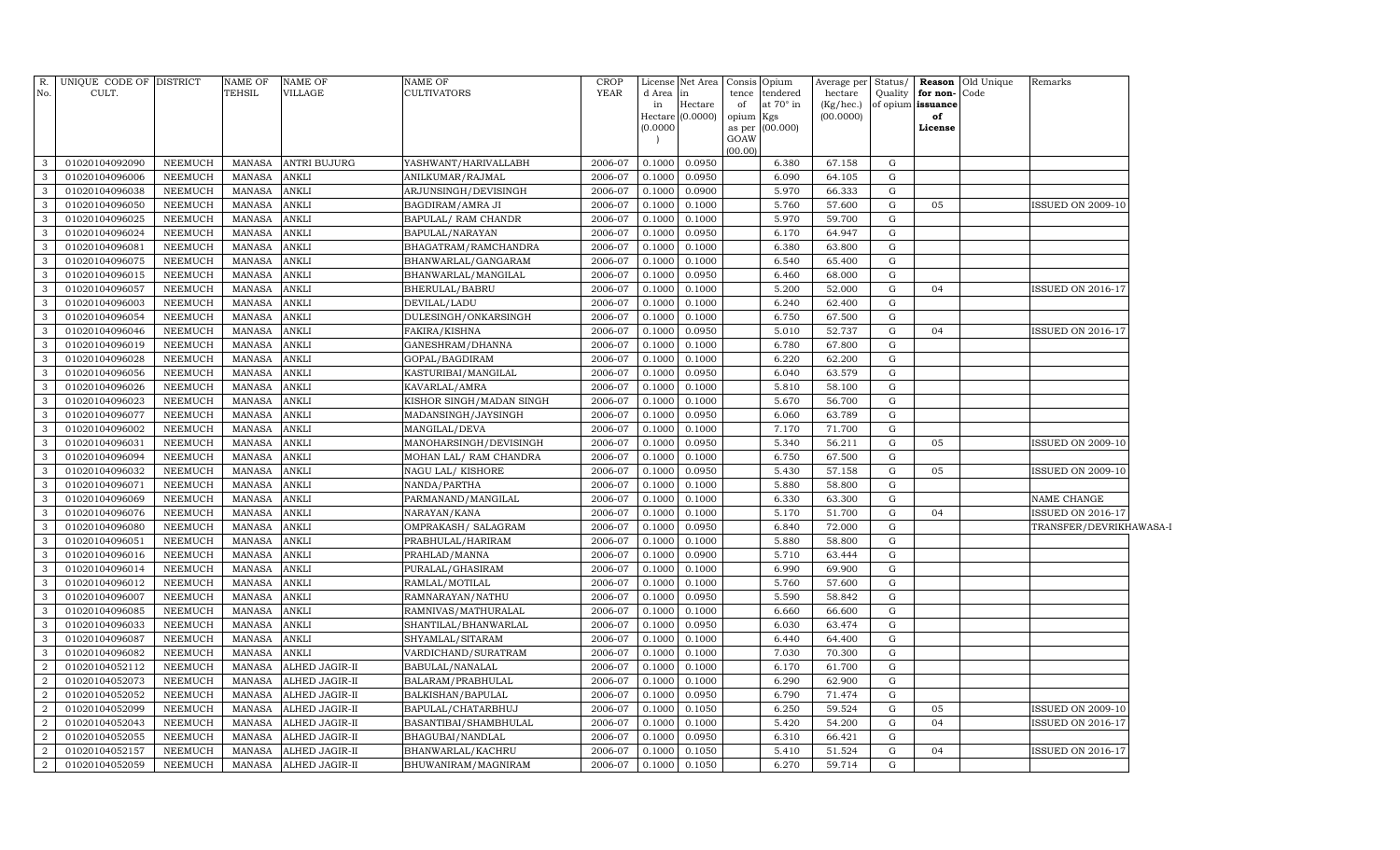| R.<br>No.                        | UNIQUE CODE OF DISTRICT<br>CULT. |                                  | <b>NAME OF</b><br>TEHSIL       | <b>NAME OF</b><br><b>VILLAGE</b> | NAME OF<br>CULTIVATORS                           | <b>CROP</b><br>YEAR | d Area           | License Net Area Consis Opium<br>lin | tence          | tendered       | Average per<br>hectare | Status/<br>Quality | for non-Code      | <b>Reason</b> Old Unique | Remarks                  |
|----------------------------------|----------------------------------|----------------------------------|--------------------------------|----------------------------------|--------------------------------------------------|---------------------|------------------|--------------------------------------|----------------|----------------|------------------------|--------------------|-------------------|--------------------------|--------------------------|
|                                  |                                  |                                  |                                |                                  |                                                  |                     | in               | Hectare                              | of             | at 70° in      | (Kg/hec.)              |                    | of opium issuance |                          |                          |
|                                  |                                  |                                  |                                |                                  |                                                  |                     | Hectare          | (0.0000)                             | opium          | Kgs            | (00.0000)              |                    | of                |                          |                          |
|                                  |                                  |                                  |                                |                                  |                                                  |                     | (0.0000)         |                                      | as per<br>GOAW | (00.000)       |                        |                    | License           |                          |                          |
|                                  |                                  |                                  |                                |                                  |                                                  |                     |                  |                                      | (00.00)        |                |                        |                    |                   |                          |                          |
| 2                                | 01020104052085                   | <b>NEEMUCH</b>                   | <b>MANASA</b>                  | ALHED JAGIR-II                   | CHAINRAM/NANDLAL                                 | 2006-07             | 0.1000           | 0.0950                               |                | 6.910          | 72.737                 | $\mathbf G$        |                   |                          |                          |
| $\overline{2}$                   | 01020104052237                   | <b>NEEMUCH</b>                   | <b>MANASA</b>                  | ALHED JAGIR-II                   | CHANDRSHEKHAR/KACHARULAL                         | 2006-07             | 0.1000           | 0.1000                               |                | 5.200          | 52.000                 | G                  | 04                |                          | <b>ISSUED ON 2016-17</b> |
| $\overline{2}$                   | 01020104052076                   | NEEMUCH                          | <b>MANASA</b>                  | ALHED JAGIR-II                   | GIRDHARI/KESHURAM                                | 2006-07             | 0.1000           | 0.1000                               |                | 6.190          | 61.900                 | G                  | 05                |                          | <b>ISSUED ON 2009-10</b> |
| $\overline{2}$                   | 01020104052096                   | <b>NEEMUCH</b>                   | <b>MANASA</b>                  | ALHED JAGIR-II                   | GIRDHARI/RUPA                                    | 2006-07             | 0.1000           | 0.1000                               |                | 6.020          | 60.200                 | G                  |                   |                          |                          |
| $\overline{2}$                   | 01020104052169                   | <b>NEEMUCH</b>                   | <b>MANASA</b>                  | ALHED JAGIR-II                   | GOPAL/BHAGATRAM                                  | 2006-07             | 0.1000           | 0.1000                               |                | 6.110          | 61.100                 | G                  |                   |                          |                          |
| $\overline{2}$                   | 01020104052074                   | <b>NEEMUCH</b>                   | <b>MANASA</b>                  | ALHED JAGIR-II                   | GOPAL/MAGNA                                      | 2006-07             | 0.1000           |                                      |                |                |                        | $\mathbf F$        |                   |                          |                          |
| $\overline{2}$                   | 01020104052167                   | <b>NEEMUCH</b>                   | <b>MANASA</b>                  | ALHED JAGIR-II                   | HARIRAM/BHUVANIRAM                               | 2006-07             | 0.1000           | 0.1000                               |                | 5.030          | 50.300                 | ${\rm G}$          | 04                |                          | <b>ISSUED ON 2016-17</b> |
| $\overline{2}$                   | 01020104052229                   | <b>NEEMUCH</b>                   | <b>MANASA</b>                  | ALHED JAGIR-II                   | HARIRAM/KISHORE                                  | 2006-07             | 0.1000           | 0.0950                               |                | 4.990          | 52.526                 | G                  | 04                |                          | <b>ISSUED ON 2016-17</b> |
| $\overline{2}$                   | 01020104052131                   | <b>NEEMUCH</b>                   | <b>MANASA</b>                  | ALHED JAGIR-II                   | HARLAL/KESHURAM                                  | 2006-07             | 0.1000           | 0.0950                               |                | 4.580          | 48.211                 | ${\rm G}$          | 04                |                          | <b>ISSUED ON 2016-17</b> |
| $\overline{2}$                   | 01020104052095                   | <b>NEEMUCH</b>                   | <b>MANASA</b>                  | ALHED JAGIR-II                   | JADAVBAI/BHAGIRATH                               | 2006-07             | 0.1000           | 0.0950                               |                | 5.560          | 58.526                 | G                  | 05                |                          | <b>ISSUED ON 2009-10</b> |
| $\overline{2}$                   | 01020104052103                   | <b>NEEMUCH</b>                   | <b>MANASA</b>                  | ALHED JAGIR-II                   | JADAWBAI/NANDLAL MALI                            | 2006-07             | 0.1000           | 0.0950                               |                | 4.810          | 50.632                 | ${\rm G}$          | 04                |                          | <b>ISSUED ON 2016-17</b> |
| $\overline{2}$                   | 01020104052053                   | NEEMUCH                          | <b>MANASA</b>                  | ALHED JAGIR-II                   | JAGDISH/MANGILAL                                 | 2006-07             | 0.1000           | 0.1050                               |                | 5.730          | 54.571                 | G                  | 04                |                          | <b>ISSUED ON 2016-17</b> |
| $\overline{2}$                   | 01020104052038                   | NEEMUCH                          | <b>MANASA</b>                  | ALHED JAGIR-II                   | JAYPRAKASH/ MANGILAL/ SUTHAR                     | 2006-07             | 0.1000           | 0.1000                               |                | 6.110          | 61.100                 | G                  |                   |                          |                          |
| $\overline{2}$                   | 01020104052092                   | <b>NEEMUCH</b>                   | <b>MANASA</b>                  | ALHED JAGIR-II                   | KACHRULAL/ONKARLAL                               | 2006-07             | 0.1000           | 0.1000                               |                | 5.600          | 56.000                 | G                  | 05                |                          | <b>ISSUED ON 2009-10</b> |
| $\overline{2}$                   | 01020104052046                   | NEEMUCH                          | <b>MANASA</b>                  | ALHED JAGIR-II                   | KAMLABAI/BHAGATRAM                               | 2006-07             | 0.1000           | 0.1000                               |                | 6.180          | 61.800                 | ${\rm G}$          | 05                |                          | <b>ISSUED ON 2009-10</b> |
| $\overline{2}$                   | 01020104052151                   | <b>NEEMUCH</b>                   | <b>MANASA</b>                  | ALHED JAGIR-II                   | KAMLABAI/KANHAIYALAL                             | 2006-07             | 0.1000           | 0.1000                               |                | 5.140          | 51.400                 | G                  | 04                |                          |                          |
| $\overline{2}$                   | 01020104052140                   | <b>NEEMUCH</b>                   | <b>MANASA</b>                  | ALHED JAGIR-II                   | KAMLABAI/SALAGRAM                                | 2006-07             | 0.1000           | 0.1000                               |                | 5.540          | 55.400                 | G                  | 04                |                          | <b>ISSUED ON 2016-17</b> |
| $\overline{2}$                   | 01020104052056                   | <b>NEEMUCH</b>                   | <b>MANASA</b>                  | ALHED JAGIR-II                   | KANHAIYALAL/NANURAM RATHORE                      | 2006-07             | 0.1000           | 0.1000                               |                | 5.750          | 57.500                 | G                  | 05                |                          | <b>ISSUED ON 2009-10</b> |
| $\overline{2}$                   | 01020104052070                   | <b>NEEMUCH</b>                   | <b>MANASA</b>                  | ALHED JAGIR-II                   | KANIRAM/LAXMAN                                   | 2006-07             | 0.1000           | 0.1000                               |                | 7.190          | 71.900                 | G                  |                   |                          |                          |
| $\boldsymbol{2}$                 | 01020104052158                   | <b>NEEMUCH</b>                   | <b>MANASA</b>                  | ALHED JAGIR-II                   | KISHORILAL/BHUWANILAL                            | 2006-07             | 0.1000           | 0.1000                               |                | 6.400          | 64.000                 | G                  |                   |                          |                          |
| $\overline{2}$                   | 01020104052010                   | <b>NEEMUCH</b>                   | <b>MANASA</b>                  | ALHED JAGIR-II                   | LAXMINARAYAN/LADURAM                             | 2006-07             | 0.1000           | 0.0950                               |                | 6.290          | 66.211                 | ${\rm G}$          |                   |                          |                          |
| $\overline{2}$                   | 01020104052251                   | <b>NEEMUCH</b>                   | <b>MANASA</b>                  | ALHED JAGIR-II                   | MANGIBAI/KRISHNAGOPAL                            | 2006-07             | 0.1000           | 0.1000                               |                | 6.820          | 68.200                 | G                  |                   |                          |                          |
| $\overline{2}$                   | 01020104052119                   | <b>NEEMUCH</b>                   | <b>MANASA</b>                  | ALHED JAGIR-II                   | MANGILAL/JAGANNATH                               | 2006-07             | 0.100            | 0.0950                               |                | 4.760          | 50.105                 | ${\rm G}$          | 04                |                          | <b>ISSUED ON 2016-17</b> |
| $\boldsymbol{2}$                 | 01020104052082                   | <b>NEEMUCH</b>                   | <b>MANASA</b>                  | ALHED JAGIR-II                   | MANGILAL/KACHARU PATIDAR                         | 2006-07             | 0.1000           | 0.1000                               |                | 6.860          | 68.600                 | G                  |                   |                          |                          |
| $\overline{2}$                   | 01020104052080                   | <b>NEEMUCH</b>                   | <b>MANASA</b>                  | ALHED JAGIR-II                   | MANGILAL/RUPA                                    | 2006-07             | 0.1000           | 0.1000                               |                | 4.980          | 49.800                 | G                  | 04                |                          |                          |
| $\boldsymbol{2}$                 | 01020104052130                   | NEEMUCH                          | <b>MANASA</b>                  | ALHED JAGIR-II                   | NANDLAL/HEMRAJ                                   | 2006-07             | 0.1000           | 0.1000                               |                | 5.510          | 55.100                 | G                  | 04                |                          |                          |
| $\boldsymbol{2}$                 | 01020104052133                   | NEEMUCH                          | <b>MANASA</b>                  | ALHED JAGIR-II                   | NANIBAI/KASHIRAM                                 | 2006-07             | 0.1000           | 0.1000                               |                | 5.530          | 55.300                 | G                  | 04                |                          | <b>ISSUED ON 2009-10</b> |
| $\overline{2}$                   | 01020104052122                   | <b>NEEMUCH</b>                   | <b>MANASA</b>                  | ALHED JAGIR-II                   | NANIBAI/SEVA                                     | 2006-07             | 0.1000           | 0.1000                               |                | 5.840          | 58.400                 | G                  | 05                |                          | <b>ISSUED ON 2009-10</b> |
| $\overline{2}$                   | 01020104052048                   | <b>NEEMUCH</b>                   | <b>MANASA</b>                  | ALHED JAGIR-II                   | NANURAM/LAXMAN                                   | 2006-07             | 0.100            | 0.1000                               |                | 5.820          | 58.200                 | G                  | 05                |                          | <b>ISSUED ON 2009-10</b> |
| $\overline{2}$                   | 01020104052078                   | NEEMUCH                          | <b>MANASA</b>                  | ALHED JAGIR-II                   | PRABHU/KACHRU                                    | 2006-07             | 0.1000           | 0.0950                               |                | 5.340          | 56.211                 | G                  | 05                |                          | <b>ISSUED ON 2009-10</b> |
| $\overline{2}$                   | 01020104052180                   | <b>NEEMUCH</b>                   | <b>MANASA</b>                  | ALHED JAGIR-II                   | PRABHULAL/PYAR JI                                | 2006-07             | 0.1000           | 0.1000                               |                | 5.830          | 58.300                 | G                  |                   |                          | TRANSFER/ AKHEPUR        |
| $\overline{2}$                   | 01020104052094                   | <b>NEEMUCH</b>                   | <b>MANASA</b>                  | ALHED JAGIR-II                   | RADHABAI/ONKAR                                   | 2006-07             | 0.1000           | 0.0950                               |                | 6.620          | 69.684                 | G                  |                   |                          |                          |
| $\overline{a}$                   | 01020104052064                   | <b>NEEMUCH</b>                   | <b>MANASA</b>                  | ALHED JAGIR-II                   | RAMNARAYAN/LAXMAN                                | 2006-07             | 0.100            | 0.0950                               |                | 5.890          | 62.000                 | G                  |                   |                          |                          |
| $\overline{2}$                   | 01020104052118                   | <b>NEEMUCH</b>                   | <b>MANASA</b>                  | ALHED JAGIR-II                   | RAMPRASAD/KHYALIRAM                              | 2006-07             | 0.1000           | 0.1000                               |                | 6.320          | 63.200                 | G                  |                   |                          |                          |
| $\overline{2}$<br>$\overline{2}$ | 01020104052127                   | <b>NEEMUCH</b>                   | <b>MANASA</b>                  | ALHED JAGIR-II                   | RAMPRASAD/LAXMAN                                 | 2006-07             | 0.1000           | 0.1000                               |                | 6.800          | 68.000                 | G<br>G             |                   |                          |                          |
| $\overline{2}$                   | 01020104052137                   | <b>NEEMUCH</b>                   | <b>MANASA</b>                  | ALHED JAGIR-II                   | RAMRATAN/BHAGIRATH                               | 2006-07             | 0.1000           | 0.0950                               |                | 5.820          | 61.263                 |                    |                   |                          |                          |
| $\boldsymbol{2}$                 | 01020104052036<br>01020104052086 | <b>NEEMUCH</b><br><b>NEEMUCH</b> | <b>MANASA</b><br><b>MANASA</b> | ALHED JAGIR-II<br>ALHED JAGIR-II | RATANIBAI/VARDICHAND<br>RATANLAL/LALJI           | 2006-07<br>2006-07  | 0.1000<br>0.1000 | 0.1000<br>0.1000                     |                | 5.980<br>5.520 | 59.800<br>55.200       | G<br>G             | 04                |                          | <b>ISSUED ON 2016-17</b> |
| $\overline{2}$                   | 01020104052072                   |                                  | <b>MANASA</b>                  | ALHED JAGIR-II                   | RUGHNATH/BHERULAL                                | 2006-07             | 0.100            | 0.0950                               |                | 5.470          | 57.579                 | G                  | 05                |                          | ISSUED ON 2009-10        |
| $\boldsymbol{2}$                 | 01020104052150                   | NEEMUCH<br><b>NEEMUCH</b>        | <b>MANASA</b>                  | ALHED JAGIR-II                   | SHYAMLAL/UDA                                     | 2006-07             | 0.1000           |                                      |                |                |                        | F                  |                   |                          |                          |
| $\overline{2}$                   | 01020104052013                   | <b>NEEMUCH</b>                   | <b>MANASA</b>                  | ALHED JAGIR-II                   |                                                  | 2006-07             | 0.1000           | 0.0950                               |                | 5.220          | 54.947                 | G                  | 04                |                          | <b>ISSUED ON 2016-17</b> |
| $\overline{2}$                   | 01020104052230                   | <b>NEEMUCH</b>                   | <b>MANASA</b>                  | ALHED JAGIR-I                    | SITA BAI/BHAWARLAL/PATIDAR<br>AMBARAM/RAMCHANDRA | 2006-07             | 0.1000           | 0.0950                               |                | 6.590          | 69.368                 | G                  |                   |                          |                          |
| 2                                | 01020104052021                   | <b>NEEMUCH</b>                   | <b>MANASA</b>                  | ALHED JAGIR-I                    | <b>BADAM BAI/RAMLAL</b>                          | 2006-07             | 0.100            | 0.1000                               |                | 5.650          | 56.500                 | G                  | 05                |                          | <b>ISSUED ON 2009-10</b> |
| $\sqrt{2}$                       | 01020104052215                   | NEEMUCH                          | <b>MANASA</b>                  | ALHED JAGIR-I                    | BADRILAL/KACHRUJI                                | 2006-07             | 0.1000           | 0.0950                               |                | 5.430          | 57.158                 | G                  |                   |                          |                          |
|                                  |                                  |                                  |                                |                                  |                                                  |                     |                  |                                      |                |                |                        |                    |                   |                          |                          |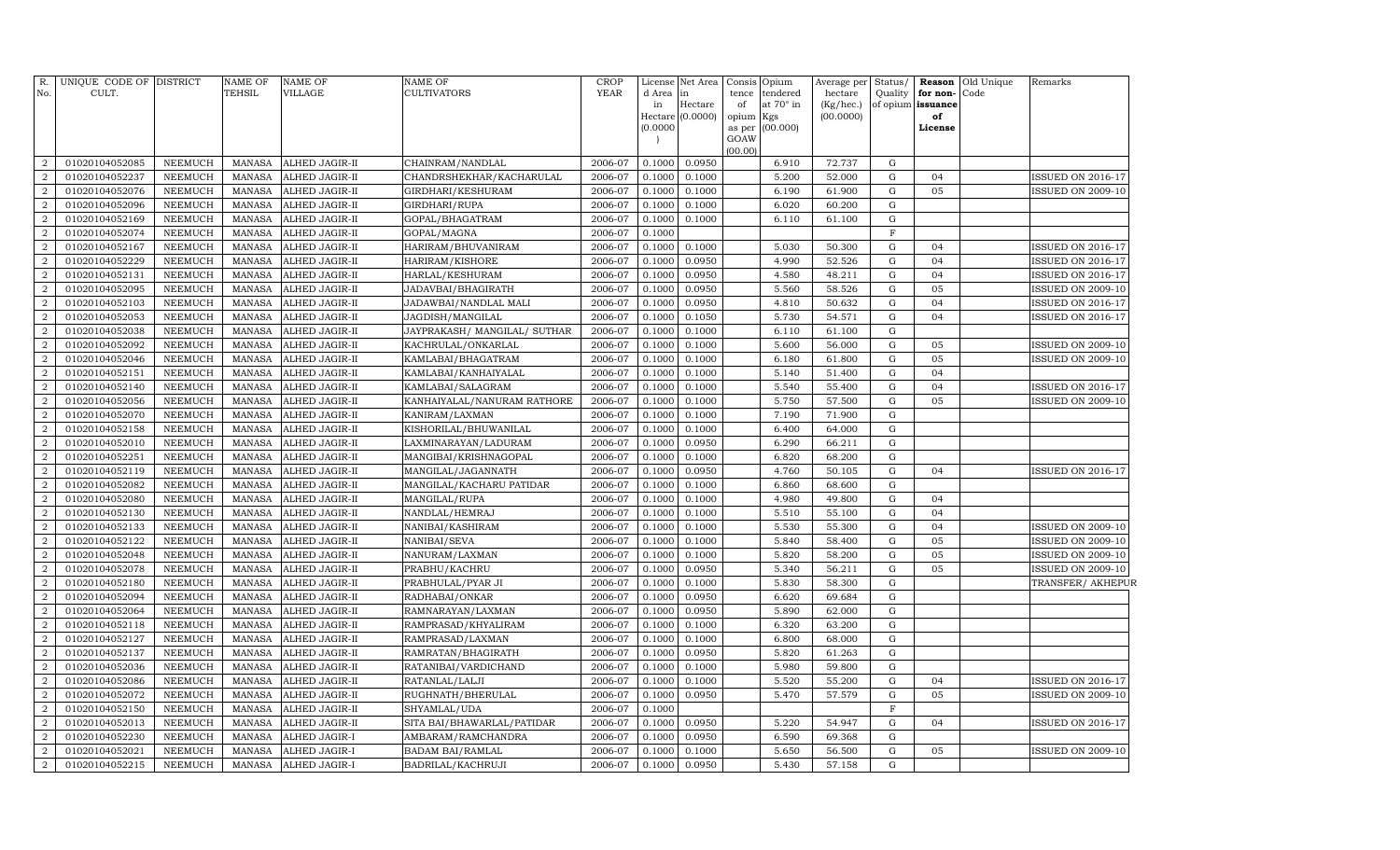| R.<br>No.        | UNIQUE CODE OF DISTRICT<br>CULT. |                | <b>NAME OF</b><br>TEHSIL | <b>NAME OF</b><br><b>VILLAGE</b> | NAME OF<br><b>CULTIVATORS</b> | <b>CROP</b><br>YEAR | License<br>d Area | Net Area<br>in   | Consis<br>tence | Opium<br>tendered | Average per<br>hectare | Status/<br>Quality | Reason<br>for non- | Old Unique<br>Code | Remarks                  |
|------------------|----------------------------------|----------------|--------------------------|----------------------------------|-------------------------------|---------------------|-------------------|------------------|-----------------|-------------------|------------------------|--------------------|--------------------|--------------------|--------------------------|
|                  |                                  |                |                          |                                  |                               |                     | in                | Hectare          | of              | at 70° in         | $(Kg/$ hec.)           |                    | of opium issuance  |                    |                          |
|                  |                                  |                |                          |                                  |                               |                     |                   | Hectare (0.0000) | opium           | Kgs               | (00.0000)              |                    | of                 |                    |                          |
|                  |                                  |                |                          |                                  |                               |                     | (0.0000)          |                  | as per          | (00.000)          |                        |                    | License            |                    |                          |
|                  |                                  |                |                          |                                  |                               |                     |                   |                  | GOAW<br>(00.00) |                   |                        |                    |                    |                    |                          |
| $\overline{a}$   | 01020104052249                   | <b>NEEMUCH</b> | <b>MANASA</b>            | ALHED JAGIR-I                    | BALURAM/FAKIRCHAND            | 2006-07             | 0.1000            | 0.1000           |                 | 5.440             | 54.400                 | ${\rm G}$          | 04                 |                    |                          |
| $\overline{2}$   | 01020104052014                   | <b>NEEMUCH</b> | <b>MANASA</b>            | ALHED JAGIR-I                    | BANSHILAL/BADRILAL            | 2006-07             | 0.1000            | 0.1000           |                 | 5.850             | 58.500                 | G                  |                    |                    |                          |
| $\overline{2}$   | 01020104052223                   | <b>NEEMUCH</b> | <b>MANASA</b>            | ALHED JAGIR-I                    | BHONILAL/MANGILAL             | 2006-07             | 0.1000            | 0.1000           |                 | 5.860             | 58.600                 | ${\rm G}$          |                    |                    |                          |
| $\overline{2}$   | 01020104052018                   | <b>NEEMUCH</b> | <b>MANASA</b>            | ALHED JAGIR-I                    | BHONIRAM/BHERULAL             | 2006-07             | 0.1000            | 0.0950           |                 | 6.270             | 66.000                 | ${\rm G}$          |                    |                    |                          |
| $\overline{a}$   | 01020104052023                   | <b>NEEMUCH</b> | <b>MANASA</b>            | ALHED JAGIR-I                    | BHUWANA/KESURAM               | 2006-07             | 0.1000            | 0.1000           |                 | 6.710             | 67.100                 | ${\rm G}$          |                    |                    |                          |
| $\overline{2}$   | 01020104052205                   | <b>NEEMUCH</b> | <b>MANASA</b>            | ALHED JAGIR-I                    | DASHRATH/BALKISHAN            | 2006-07             | 0.1000            | 0.0950           |                 | 6.600             | 69.474                 | ${\rm G}$          |                    |                    |                          |
| 2                | 01020104052222                   | <b>NEEMUCH</b> | <b>MANASA</b>            | ALHED JAGIR-I                    | DHANRAJ/BHAGATRAM             | 2006-07             | 0.1000            | 0.1050           |                 | 6.210             | 59.143                 | ${\rm G}$          |                    |                    |                          |
| $\overline{2}$   | 01020104052227                   | <b>NEEMUCH</b> | <b>MANASA</b>            | ALHED JAGIR-I                    | DINDAYAL/HARIVALLABH          | 2006-07             | 0.1000            | 0.1050           |                 | 5.790             | 55.143                 | ${\rm G}$          | 04                 |                    | <b>ISSUED ON 2009-10</b> |
| $\overline{2}$   | 01020104052206                   | <b>NEEMUCH</b> | <b>MANASA</b>            | ALHED JAGIR-I                    | DINESH CHANDRA/CHHAGANLAL     | 2006-07             | 0.1000            | 0.1000           |                 | 6.440             | 64.400                 | $\mathbf G$        |                    |                    |                          |
| $\overline{2}$   | 01020104052202                   | <b>NEEMUCH</b> | <b>MANASA</b>            | ALHED JAGIR-I                    | DULICHANDRA/RAMNARAYAN        | 2006-07             | 0.1000            | 0.0950           |                 | 5.980             | 62.947                 | G                  |                    |                    |                          |
| $\overline{a}$   | 01020104052142                   | <b>NEEMUCH</b> | <b>MANASA</b>            | ALHED JAGIR-I                    | GANESHLAL/MANGILAL            | 2006-07             | 0.1000            | 0.1000           |                 | 5.740             | 57.400                 | ${\rm G}$          |                    |                    |                          |
| $\overline{2}$   | 01020104052009                   | <b>NEEMUCH</b> | <b>MANASA</b>            | ALHED JAGIR-I                    | GODAVARI BAI/JARILAL          | 2006-07             | 0.1000            | 0.0950           |                 | 6.600             | 69.474                 | ${\bf G}$          |                    |                    |                          |
| $\overline{2}$   | 01020104052213                   | <b>NEEMUCH</b> | <b>MANASA</b>            | ALHED JAGIR-I                    | GOMABAI/GIRDHARI              | 2006-07             | 0.1000            | 0.1000           |                 | 5.620             | 56.200                 | ${\bf G}$          |                    |                    |                          |
| $\overline{2}$   | 01020104052173                   | <b>NEEMUCH</b> | <b>MANASA</b>            | ALHED JAGIR-I                    | HEERALAL/RUPA                 | 2006-07             | 0.1000            | 0.0950           |                 | 4.850             | 51.053                 | ${\rm G}$          | 04                 |                    | <b>ISSUED ON 2016-17</b> |
| $\overline{a}$   | 01020104052238                   | <b>NEEMUCH</b> | <b>MANASA</b>            | ALHED JAGIR-I                    | JAGDISH CHANDRA/KANHAIYALAL   | 2006-07             | 0.1000            | 0.1050           |                 | 7.010             | 66.762                 | ${\rm G}$          |                    |                    |                          |
| $\overline{2}$   | 01020104052174                   | <b>NEEMUCH</b> | <b>MANASA</b>            | ALHED JAGIR-I                    | KANHAIYALAL/NANDA             | 2006-07             | 0.1000            | 0.1000           |                 | 6.450             | 64.500                 | ${\rm G}$          |                    |                    |                          |
| $\overline{2}$   | 01020104052228                   | <b>NEEMUCH</b> | <b>MANASA</b>            | ALHED JAGIR-I                    | KANWARLAL/MANGILAL            | 2006-07             | 0.1000            | 0.1000           |                 | 5.110             | 51.100                 | ${\rm G}$          | 04                 |                    | ISSUED ON 2016-17        |
| $\overline{2}$   | 01020104052030                   | <b>NEEMUCH</b> | <b>MANASA</b>            | ALHED JAGIR-I                    | KESURAM/KISHANA               | 2006-07             | 0.1000            | 0.1000           |                 | 6.150             | 61.500                 | ${\rm G}$          |                    |                    |                          |
| $\overline{a}$   | 01020104052231                   | NEEMUCH        | <b>MANASA</b>            | ALHED JAGIR-I                    | LALURAM/MODIRAM               | 2006-07             | 0.1000            | 0.1000           |                 | 6.620             | 66.200                 | ${\bf G}$          |                    |                    |                          |
| $\overline{a}$   | 01020104052204                   | <b>NEEMUCH</b> | <b>MANASA</b>            | ALHED JAGIR-I                    | LAXMINARAYAN/BHONIRAM         | 2006-07             | 0.1000            | 0.1000           |                 | 6.750             | 67.500                 | ${\rm G}$          |                    |                    |                          |
| $\overline{2}$   | 01020104052172                   | NEEMUCH        | <b>MANASA</b>            | ALHED JAGIR-I                    | LAXMINARAYAN/KANWARLAL        | 2006-07             | 0.1000            | 0.0950           |                 | 6.460             | 68.000                 | ${\rm G}$          |                    |                    |                          |
| $\overline{2}$   | 01020104052193                   | <b>NEEMUCH</b> | <b>MANASA</b>            | ALHED JAGIR-I                    | MANGILAL/CHHOGA               | 2006-07             | 0.1000            | 0.1000           |                 | 5.770             | 57.700                 | ${\bf G}$          |                    |                    |                          |
| $\overline{2}$   | 01020104052011                   | NEEMUCH        | <b>MANASA</b>            | ALHED JAGIR-I                    | MANGILAL/DOULA                | 2006-07             | 0.1000            | 0.1000           |                 | 6.440             | 64.400                 | ${\bf G}$          |                    |                    |                          |
| $\overline{2}$   | 01020104052044                   | <b>NEEMUCH</b> | <b>MANASA</b>            | ALHED JAGIR-I                    | MOHANLAL/MODIRAM              | 2006-07             | 0.1000            | 0.1000           |                 | 6.460             | 64.600                 | ${\bf G}$          |                    |                    |                          |
| $\overline{2}$   | 01020104052245                   | <b>NEEMUCH</b> | <b>MANASA</b>            | ALHED JAGIR-I                    | MOHANLAL/PRABHULAL            | 2006-07             | 0.1000            | 0.1000           |                 | 6.490             | 64.900                 | ${\bf G}$          |                    |                    |                          |
| $\overline{2}$   | 01020104052196                   | <b>NEEMUCH</b> | <b>MANASA</b>            | ALHED JAGIR-I                    | MUKUND/RUPA                   | 2006-07             | 0.1000            | 0.0900           |                 | 4.470             | 49.667                 | ${\rm G}$          | 04                 |                    | <b>ISSUED ON 2016-17</b> |
| $\overline{2}$   | 01020104052008                   | <b>NEEMUCH</b> | <b>MANASA</b>            | ALHED JAGIR-I                    | NOJI BAI/GHISULAL             | 2006-07             | 0.1000            | 0.1000           |                 | 7.120             | 71.200                 | ${\rm G}$          |                    |                    |                          |
| $\overline{2}$   | 01020104052212                   | <b>NEEMUCH</b> | <b>MANASA</b>            | ALHED JAGIR-I                    | OMPRAKASH/BALKISHAN           | 2006-07             | 0.1000            | 0.0950           |                 | 6.670             | 70.211                 | ${\rm G}$          |                    |                    |                          |
| $\overline{2}$   | 01020104052016                   | <b>NEEMUCH</b> | <b>MANASA</b>            | ALHED JAGIR-I                    | PHOOLKUNWAR/RAMESHWAR         | 2006-07             | 0.1000            | 0.1000           |                 | 5.920             | 59.200                 | ${\bf G}$          |                    |                    |                          |
| $\boldsymbol{2}$ | 01020104052012                   | <b>NEEMUCH</b> | <b>MANASA</b>            | ALHED JAGIR-I                    | PRABHULAL/HARIRAM             | 2006-07             | 0.1000            | 0.0950           |                 | 4.990             | 52.526                 | ${\bf G}$          | 04                 |                    | ISSUED ON 2016-17        |
| $\overline{2}$   | 01020104052210                   | <b>NEEMUCH</b> | <b>MANASA</b>            | ALHED JAGIR-I                    | PRABHULAL/JAGGA               | 2006-07             | 0.1000            | 0.0950           |                 | 5.750             | 60.526                 | ${\bf G}$          | 05                 |                    | <b>ISSUED ON 2009-10</b> |
| $\overline{2}$   | 01020104052184                   | NEEMUCH        | <b>MANASA</b>            | ALHED JAGIR-I                    | PURANMAL/PYARAJI              | 2006-07             | 0.1000            | 0.0950           |                 | 5.560             | 58.526                 | ${\rm G}$          | 05                 |                    | <b>ISSUED ON 2009-10</b> |
| $\overline{2}$   | 01020104052031                   | NEEMUCH        | <b>MANASA</b>            | ALHED JAGIR-I                    | PURANMAL/RATANLAL             | 2006-07             | 0.1000            | 0.0950           |                 | 5.960             | 62.737                 | ${\bf G}$          |                    |                    |                          |
| $\overline{2}$   | 01020104052001                   | <b>NEEMUCH</b> | <b>MANASA</b>            | ALHED JAGIR-I                    | RAMCHANDRA/BHANWARLAL         | 2006-07             | 0.1000            | 0.1000           |                 | 6.640             | 66.400                 | ${\rm G}$          |                    |                    |                          |
| $\overline{2}$   | 01020104052221                   | <b>NEEMUCH</b> | <b>MANASA</b>            | ALHED JAGIR-I                    | RAMCHANDRA/GHISALAL           | 2006-07             | 0.1000            | 0.0950           |                 | 6.000             | 63.158                 | ${\rm G}$          |                    |                    |                          |
| $\overline{2}$   | 01020104052203                   | <b>NEEMUCH</b> | <b>MANASA</b>            | ALHED JAGIR-I                    | RAMLAL/BHONIRAM               | 2006-07             | 0.1000            | 0.0950           |                 | 6.050             | 63.684                 | ${\bf G}$          |                    |                    |                          |
| $\overline{2}$   | 01020104052186                   | <b>NEEMUCH</b> | <b>MANASA</b>            | ALHED JAGIR-I                    | RAMNIWAS/KANHAIYALAL          | 2006-07             | 0.1000            | 0.1050           |                 | 5.950             | 56.667                 | ${\bf G}$          | 05                 |                    | <b>ISSUED ON 2009-10</b> |
| $\boldsymbol{2}$ | 01020104052200                   | <b>NEEMUCH</b> | <b>MANASA</b>            | ALHED JAGIR-I                    | RAMPRASAD/BHONA KANCHI        | 2006-07             | 0.1000            | 0.1050           |                 | 6.080             | 57.905                 | ${\rm G}$          |                    |                    |                          |
| $\overline{2}$   | 01020104052207                   | <b>NEEMUCH</b> | <b>MANASA</b>            | ALHED JAGIR-I                    | RAMPRASAD/BHONIRAM PATIDAR    | 2006-07             | 0.1000            | 0.0900           |                 | 6.430             | 71.444                 | $\mathbf G$        |                    |                    |                          |
| $\boldsymbol{2}$ | 01020104052002                   | <b>NEEMUCH</b> | <b>MANASA</b>            | ALHED JAGIR-I                    | RATANLAL/FAKIRCHAND           | 2006-07             | 0.1000            | 0.1000           |                 | 5.510             | 55.100                 | ${\rm G}$          | 04                 |                    | <b>ISSUED ON 2009-10</b> |
| $\boldsymbol{2}$ | 01020104052191                   | <b>NEEMUCH</b> | <b>MANASA</b>            | ALHED JAGIR-I                    | RATANLAL/MANGILAL BALAI       | 2006-07             | 0.1000            | 0.1000           |                 | 5.580             | 55.800                 | ${\bf G}$          | 04                 |                    | ISSUED ON 2016-17        |
| $\boldsymbol{2}$ | 01020104052027                   | <b>NEEMUCH</b> | <b>MANASA</b>            | ALHED JAGIR-I                    | SAJJANBAI/RAMNATH             | 2006-07             | 0.1000            | 0.0950           |                 | 5.980             | 62.947                 | ${\bf G}$          |                    |                    |                          |
| $\boldsymbol{2}$ | 01020104052171                   | NEEMUCH        | <b>MANASA</b>            | ALHED JAGIR-I                    | SEETARAM/GHASILAL             | 2006-07             | 0.1000            | 0.1000           |                 | 7.330             | 73.300                 | ${\bf G}$          |                    |                    |                          |
| $\overline{a}$   | 01020104052239                   | NEEMUCH        | <b>MANASA</b>            | ALHED JAGIR-I                    | SHANTILAL/PRABHULAL           | 2006-07             | 0.1000            | 0.1000           |                 | 6.470             | 64.700                 | ${\rm G}$          |                    |                    |                          |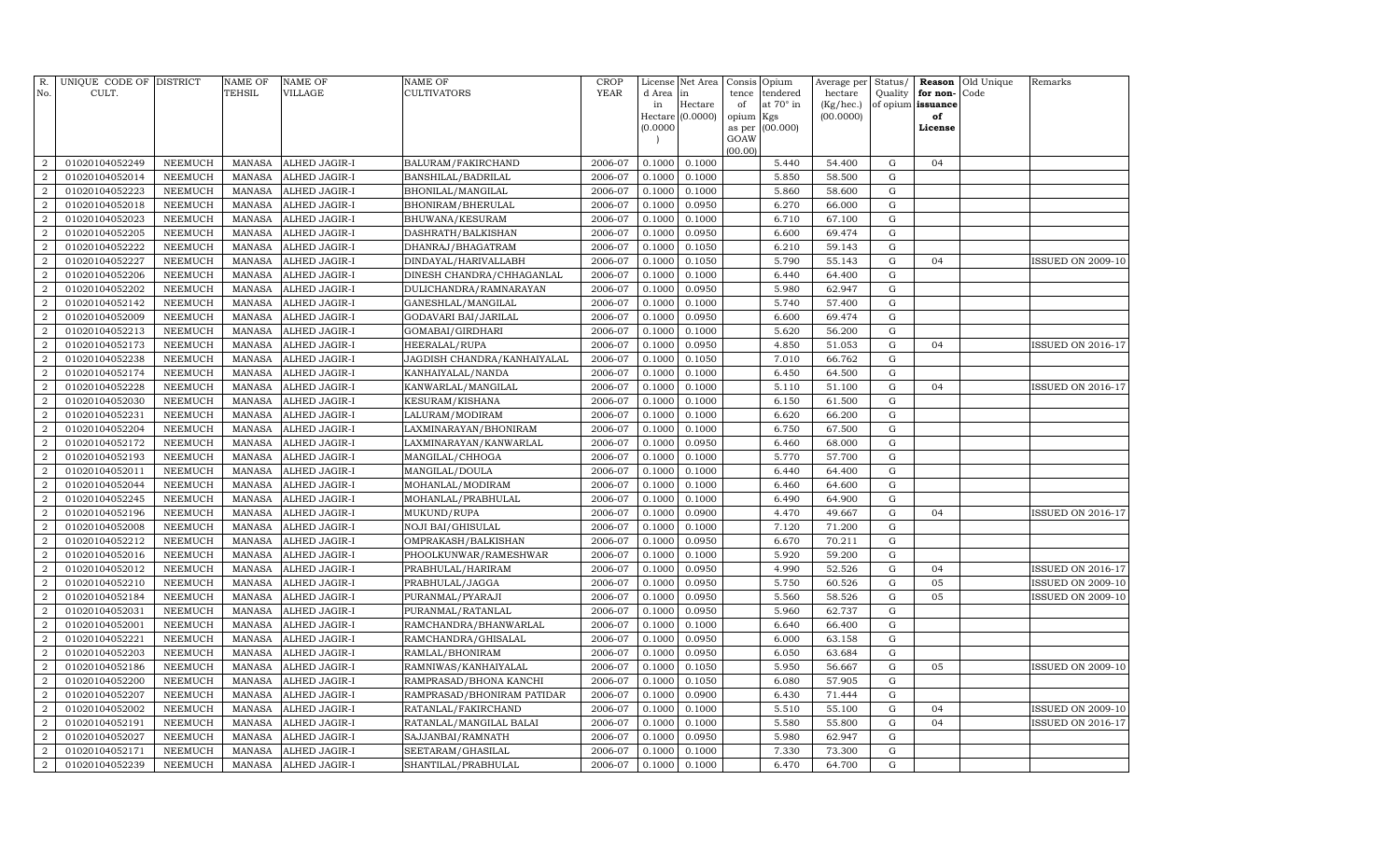| R.<br>No.        | UNIQUE CODE OF DISTRICT<br>CULT. |                                  | <b>NAME OF</b><br>TEHSIL       | <b>NAME OF</b><br><b>VILLAGE</b>     | NAME OF<br>CULTIVATORS                     | <b>CROP</b><br><b>YEAR</b> | d Area in<br>in<br>(0.0000) | License Net Area<br>Hectare<br>Hectare (0.0000) | Consis<br>tence<br>of<br>opium Kgs<br>as per<br>GOAW | Opium<br>tendered<br>at 70° in<br>(00.000) | Average per <b> </b><br>hectare<br>(Kg/hec.)<br>(00.0000) |                | Quality for non-Code<br>of opium issuance<br>of<br>License | Status/ Reason Old Unique | Remarks                                       |
|------------------|----------------------------------|----------------------------------|--------------------------------|--------------------------------------|--------------------------------------------|----------------------------|-----------------------------|-------------------------------------------------|------------------------------------------------------|--------------------------------------------|-----------------------------------------------------------|----------------|------------------------------------------------------------|---------------------------|-----------------------------------------------|
| $\overline{2}$   | 01020104052243                   |                                  | <b>MANASA</b>                  |                                      |                                            | 2006-07                    | 0.1000                      | 0.0950                                          | (00.00)                                              |                                            | 71.263                                                    | G              |                                                            |                           |                                               |
| $\overline{2}$   | 01020104052187                   | <b>NEEMUCH</b><br><b>NEEMUCH</b> | <b>MANASA</b>                  | ALHED JAGIR-I<br>ALHED JAGIR-I       | SHIVNARAYAN/BALKISHAN<br>SHRIRAM/KHYALIRAM | 2006-07                    | 0.1000                      | 0.1000                                          |                                                      | 6.770<br>6.200                             | 62.000                                                    | G              |                                                            |                           |                                               |
| $\overline{2}$   | 01020104052033                   | NEEMUCH                          | MANASA                         | ALHED JAGIR-I                        | PURANMAL/SURATRAM                          | 2006-07                    | 0.1000                      | 0.0950                                          |                                                      | 6.170                                      | 64.947                                                    | G              |                                                            |                           | NAME CHANGE                                   |
| $\boldsymbol{2}$ | 01020104052216                   | <b>NEEMUCH</b>                   | <b>MANASA</b>                  | ALHED JAGIR-I                        | SURENDRAKUMAR/DINDAYAL                     | 2006-07                    | 0.1000                      | 0.1000                                          |                                                      | 5.820                                      | 58.200                                                    | G              |                                                            |                           |                                               |
| $\overline{2}$   | 01020104052197                   | <b>NEEMUCH</b>                   | <b>MANASA</b>                  | ALHED JAGIR-I                        | SURESHKUMAR/RATANLAL                       | 2006-07                    | 0.1000                      | 0.1000                                          |                                                      | 5.230                                      | 52.300                                                    | G              | 04                                                         |                           | <b>ISSUED ON 2016-17</b>                      |
| $\overline{2}$   | 01020104052028                   | <b>NEEMUCH</b>                   | MANASA                         | ALHED JAGIR-I                        | TEJARAM/AMARJI                             | 2006-07                    | 0.1000                      | 0.0950                                          |                                                      | 5.280                                      | 55.579                                                    | G              | 04                                                         |                           | <b>ISSUED ON 2009-10</b>                      |
| $\overline{2}$   | 01020104052232                   | <b>NEEMUCH</b>                   | <b>MANASA</b>                  | ALHED JAGIR-I                        | TULSIRAM/MODIRAM                           | 2006-07                    | 0.1000                      | 0.1000                                          |                                                      | 6.250                                      | 62.500                                                    | G              |                                                            |                           |                                               |
| $\overline{2}$   | 01020104052175                   | <b>NEEMUCH</b>                   | <b>MANASA</b>                  | ALHED JAGIR-I                        | UDAIRAM/PRABHULAL                          | 2006-07                    | 0.1000                      | 0.1000                                          |                                                      | 6.460                                      | 64.600                                                    | G              |                                                            |                           |                                               |
| $\overline{2}$   | 01020104052198                   | <b>NEEMUCH</b>                   | <b>MANASA</b>                  | ALHED JAGIR-I                        | VARDICHANDRA/RUPAJI                        | 2006-07                    | 0.1000                      | 0.0950                                          |                                                      | 4.690                                      | 49.368                                                    | ${\rm G}$      | 04                                                         |                           |                                               |
| $\mathbf{1}$     | 01020104004021                   | <b>NEEMUCH</b>                   | <b>MANASA</b>                  | AKHEPUR                              | BAPULAL/DHANRAJ                            | 2006-07                    | 0.1000                      | 0.1000                                          |                                                      | 6.470                                      | 64.700                                                    | ${\rm G}$      |                                                            | 01020104051163            |                                               |
| $\mathbf{1}$     | 01020104004041                   | <b>NEEMUCH</b>                   | <b>MANASA</b>                  | AKHEPUR                              | BHARATRAM/BHAGIRATH                        | 2006-07                    | 0.1000                      | 0.1000                                          |                                                      | 6.720                                      | 67.200                                                    | ${\rm G}$      |                                                            |                           |                                               |
| $\mathbf{1}$     | 01020104004019                   | <b>NEEMUCH</b>                   | <b>MANASA</b>                  | AKHEPUR                              | GANGARAM / DHANRAJ                         | 2006-07                    | 0.1000                      | 0.1000                                          |                                                      | 5.870                                      | 58.700                                                    | G              | 05                                                         |                           | <b>ISSUED ON 2009-10</b>                      |
| $\overline{1}$   | 01020104004030                   | NEEMUCH                          | <b>MANASA</b>                  | <b>AKHEPUR</b>                       | GOPAL/BALURAM                              | 2006-07                    | 0.1000                      | 0.1000                                          |                                                      | 5.090                                      | 50.900                                                    | ${\rm G}$      | 04                                                         |                           | ISSUED ON 2016-17                             |
| $\overline{1}$   | 01020104004029                   | <b>NEEMUCH</b>                   | <b>MANASA</b>                  | AKHEPUR                              | GOPAL/LAXMAN                               | 2006-07                    | 0.1000                      | 0.0950                                          |                                                      | 5.970                                      | 62.842                                                    | ${\rm G}$      |                                                            |                           |                                               |
| $\overline{1}$   | 01020104004059                   | NEEMUCH                          | MANASA                         | AKHEPUR                              | GORILAL/BHANWAR SINGH                      | 2006-07                    | 0.1000                      | 0.1000                                          |                                                      | 5.970                                      | 59.700                                                    | ${\rm G}$      |                                                            |                           |                                               |
| $\mathbf{1}$     | 01020104004007                   | <b>NEEMUCH</b>                   | <b>MANASA</b>                  | AKHEPUR                              | JAGDISH/ SHANKARLAL                        | 2006-07                    | 0.1000                      | 0.1050                                          |                                                      | 6.050                                      | 57.619                                                    | G              |                                                            |                           |                                               |
|                  | 01020104004020                   | NEEMUCH                          | <b>MANASA</b>                  | AKHEPUR                              | JAGDISH/DHANRAJ                            | 2006-07                    | 0.1000                      | 0.1000                                          |                                                      | 6.330                                      | 63.300                                                    | ${\rm G}$      |                                                            |                           |                                               |
|                  | 01020104004008                   | NEEMUCH                          | <b>MANASA</b>                  | AKHEPUR                              | JAGDISH/JAYNARAYAN                         | 2006-07                    | 0.1000                      |                                                 |                                                      |                                            |                                                           | F              |                                                            |                           | TRANSFER/ BAWADA                              |
| $\overline{1}$   | 01020104004017                   | NEEMUCH                          | <b>MANASA</b>                  | AKHEPUR                              | JAGDISH/PURALAL                            | 2006-07                    | 0.1000                      | 0.1000                                          |                                                      | 6.100                                      | 61.000                                                    | ${\rm G}$      | 05                                                         |                           | <b>ISSUED ON 2009-10</b>                      |
| $\overline{1}$   | 01020104004037                   | <b>NEEMUCH</b>                   | <b>MANASA</b>                  | AKHEPUR                              | KANHAIYALAL/KANWARLAL                      | 2006-07                    | 0.1000                      | 0.1000                                          |                                                      | 5.310                                      | 53.100                                                    | G              | 04                                                         |                           | <b>ISSUED ON 2009-10</b>                      |
| $\mathbf{1}$     | 01020104004039                   | <b>NEEMUCH</b>                   | <b>MANASA</b>                  | AKHEPUR                              | KAWARLAL/MANGILAL                          | 2006-07                    | 0.1000                      | 0.1000                                          |                                                      | 6.450                                      | 64.500                                                    | ${\rm G}$      |                                                            |                           |                                               |
| $\overline{1}$   | 01020104004063                   | <b>NEEMUCH</b>                   | <b>MANASA</b>                  | <b>AKHEPUR</b>                       | KOUSHALYABAI/BANSHILAL                     | 2006-07                    | 0.1000                      | 0.1000                                          |                                                      | 7.100                                      | 71.000                                                    | G              |                                                            |                           |                                               |
|                  | 01020104004016                   | <b>NEEMUCH</b>                   | <b>MANASA</b>                  | AKHEPUR                              | LAXMAN/KACHRU                              | 2006-07                    | 0.1000                      | 0.0950                                          |                                                      | 5.960                                      | 62.737                                                    | ${\rm G}$      |                                                            |                           |                                               |
| $\overline{1}$   | 01020104004002                   | <b>NEEMUCH</b>                   | <b>MANASA</b>                  | <b>AKHEPUR</b>                       | MANGIBAI BHAGIRATH                         | 2006-07                    | 0.1000                      | 0.1000                                          |                                                      | 6.020                                      | 60.200                                                    | ${\rm G}$      |                                                            |                           |                                               |
| $\mathbf{1}$     | 01020104004013                   | <b>NEEMUCH</b>                   | <b>MANASA</b>                  | <b>AKHEPUR</b>                       | MOHANLAL/RADHAKISAN                        | 2006-07                    | 0.1000                      | 0.1000                                          |                                                      | 5.510                                      | 55.100                                                    | ${\rm G}$      | 04                                                         |                           | <b>ISSUED ON 2009-10</b>                      |
| $\overline{1}$   | 01020104004018                   | <b>NEEMUCH</b>                   | <b>MANASA</b>                  | AKHEPUR                              | PRAKASH/MADHOLAL                           | 2006-07                    | 0.1000                      | 0.1000                                          |                                                      | 5.920                                      | 59.200                                                    | $\mathbf G$    |                                                            |                           |                                               |
|                  | 01020104004026                   | <b>NEEMUCH</b>                   | <b>MANASA</b>                  | AKHEPUR                              | PURALAL/KACHRU                             | 2006-07                    | 0.1000                      | 0.1000                                          |                                                      | 6.370                                      | 63.700                                                    | ${\rm G}$      |                                                            |                           |                                               |
|                  | 01020104004047                   | <b>NEEMUCH</b>                   | <b>MANASA</b>                  | AKHEPUR                              | RAMESHCHAND/BAURAM                         | 2006-07                    | 0.1000                      | 0.1000                                          |                                                      | 4.960                                      | 49.600                                                    | ${\rm G}$      | 04                                                         |                           | <b>ISSUED ON 2016-17</b>                      |
|                  | 01020104004004                   | <b>NEEMUCH</b>                   | <b>MANASA</b>                  | AKHEPUR                              | RAMVILAS/DEVA                              | 2006-07                    | 0.1000                      | 0.1000                                          |                                                      | 6.750                                      | 67.500                                                    | ${\rm G}$      |                                                            |                           |                                               |
|                  | 01020104004024                   | <b>NEEMUCH</b>                   | <b>MANASA</b>                  | AKHEPUR                              | SHYAMLAL/PURALAL                           | 2006-07                    | 0.1000                      | 0.1000                                          |                                                      | 6.050                                      | 60.500                                                    | G              |                                                            |                           |                                               |
| 3                | 01020104088008                   | <b>NEEMUCH</b>                   | <b>MANASA</b>                  | <b>ACHALPURA</b>                     | BANSHILAL/KALURAM                          | 2006-07                    | 0.1000                      | 0.0900                                          |                                                      | 3.650                                      | 40.556                                                    | G              | 04                                                         |                           | <b>ISSUED ON 2016-17</b>                      |
| 3                | 01020104088023                   | <b>NEEMUCH</b>                   | <b>MANASA</b>                  | <b>ACHALPURA</b>                     | BANSHILAL/NANURAM                          | 2006-07                    | 0.100C                      | 0.1000                                          |                                                      | 5.460                                      | 54.600                                                    | $\mathbf G$    | 04                                                         |                           | ISSUED ON 2016-17                             |
| 3<br>3           | 01020104088075                   | <b>NEEMUCH</b>                   | <b>MANASA</b>                  | <b>ACHALPURA</b>                     | BANSHILAL/ONKARLAL                         | 2006-07                    | 0.1000                      | 0.1000                                          |                                                      | 6.770<br>5.560                             | 67.700                                                    | ${\rm G}$      |                                                            |                           |                                               |
| 3                | 01020104088076<br>01020104088021 | <b>NEEMUCH</b>                   | <b>MANASA</b><br><b>MANASA</b> | <b>ACHALPURA</b><br><b>ACHALPURA</b> | BAPULAL/RATANLAL                           | 2006-07<br>2006-07         | 0.1000<br>0.1000            | 0.0900<br>0.0850                                |                                                      | 4.480                                      | 61.778<br>52.706                                          | G<br>${\rm G}$ | 05<br>04                                                   |                           | <b>ISSUED ON 2009-10</b><br>ISSUED ON 2016-17 |
| 3                | 01020104088054                   | NEEMUCH<br><b>NEEMUCH</b>        | <b>MANASA</b>                  | <b>ACHALPURA</b>                     | BASANTILAL/BHAWARLAL                       | 2006-07                    | 0.1000                      | 0.0950                                          |                                                      | 6.010                                      | 63.263                                                    | G              |                                                            |                           |                                               |
| 3                | 01020104088032                   | NEEMUCH                          | <b>MANASA</b>                  | <b>ACHALPURA</b>                     | BHAGIRATH/MODA                             | 2006-07                    | 0.1000                      | 0.0950                                          |                                                      | 5.670                                      | 59.684                                                    | ${\rm G}$      | 05                                                         |                           | <b>ISSUED ON 2009-10</b>                      |
| 3                | 01020104088028                   | <b>NEEMUCH</b>                   | <b>MANASA</b>                  | <b>ACHALPURA</b>                     | DASHRATH/MOHANLAL<br>DAYARAM/RAMAJI        | 2006-07                    | 0.1000                      | 0.1000                                          |                                                      | 5.230                                      | 52.300                                                    | G              | 04                                                         |                           | ISSUED ON 2016-17                             |
| 3                | 01020104088011                   | <b>NEEMUCH</b>                   | <b>MANASA</b>                  | ACHALPURA                            | DEVILAL/DAYARAM                            | 2006-07                    | 0.1000                      | 0.1000                                          |                                                      | 5.940                                      | 59.400                                                    | G              | 05                                                         |                           | <b>ISSUED ON 2009-10</b>                      |
| 3                | 01020104088055                   | <b>NEEMUCH</b>                   | <b>MANASA</b>                  | ACHALPURA                            | DHANGIR/BHERUGIR                           | 2006-07                    | 0.1000                      | 0.0950                                          |                                                      | 6.600                                      | 69.474                                                    | G              |                                                            |                           |                                               |
| 3                | 01020104088039                   | <b>NEEMUCH</b>                   | <b>MANASA</b>                  | ACHALPURA                            | GHANSHYAM/RAMCHANDRA                       | 2006-07                    | 0.1000                      | 0.0900                                          |                                                      | 4.970                                      | 55.222                                                    | G              | 04                                                         |                           | <b>ISSUED ON 2016-17</b>                      |
| 3                | 01020104088030                   | <b>NEEMUCH</b>                   | <b>MANASA</b>                  | <b>ACHALPURA</b>                     | GISALAL/NARAYAN                            | 2006-07                    | 0.1000                      | 0.1000                                          |                                                      | 6.220                                      | 62.200                                                    | G              |                                                            |                           |                                               |
| 3                | 01020104088025                   | <b>NEEMUCH</b>                   | <b>MANASA</b>                  | <b>ACHALPURA</b>                     | GISHALAL/DAYARAM                           | 2006-07                    | 0.1000                      | 0.0950                                          |                                                      | 5.880                                      | 61.895                                                    | G              | 05                                                         |                           | <b>ISSUED ON 2009-10</b>                      |
| $\mathbf{3}$     | 01020104088058                   | <b>NEEMUCH</b>                   | <b>MANASA</b>                  | <b>ACHALPURA</b>                     | HIRABAI/DHANRAJ                            | 2006-07                    | 0.1000                      | 0.0900                                          |                                                      | 5.020                                      | 55.778                                                    | G              | 04                                                         |                           | <b>ISSUED ON 2016-17</b>                      |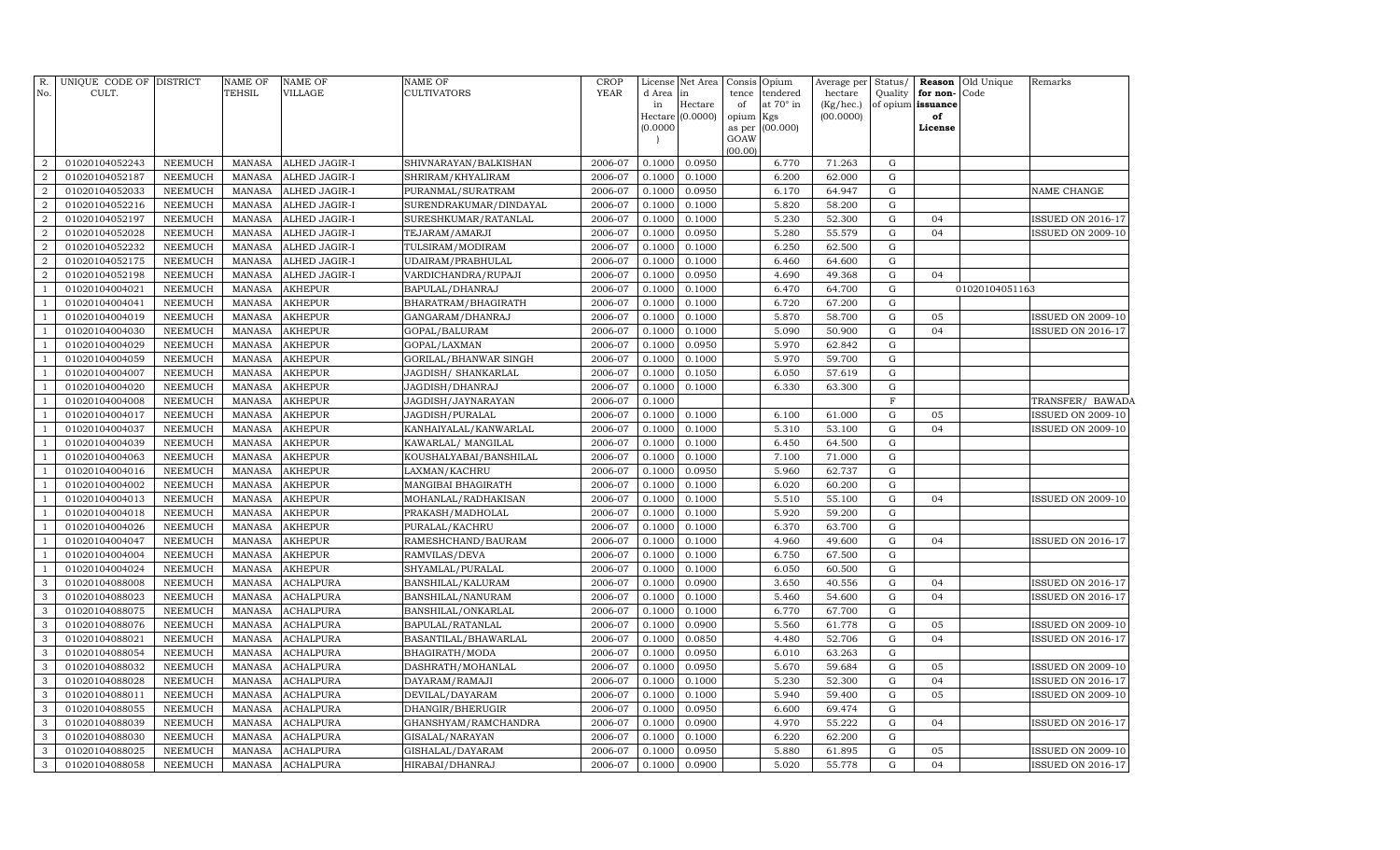| TEHSIL<br><b>CULTIVATORS</b><br><b>YEAR</b><br>No.<br>CULT.<br>VILLAGE<br>d Area<br>tendered<br>Quality<br>for non-Code<br>tence<br>hectare<br>$\ln$<br>at $70^\circ$ in<br>of opium issuance<br>in<br>Hectare<br>of<br>$(Kg/$ hec.)<br>(00.0000)<br>Hectare (0.0000)<br>opium Kgs<br>of<br>(0.0000)<br>as per (00.000)<br>License<br>GOAW<br>(00.00)<br>0.0850<br>$\mathbf{3}$<br>01020104088062<br><b>NEEMUCH</b><br><b>ACHALPURA</b><br>KACHRUGIR/MANGUGIR<br>2006-07<br>0.1000<br>5.370<br>63.176<br>G<br>05<br><b>ISSUED ON 2009-10</b><br>MANASA<br>$\mathbf{3}$<br>5.590<br>01020104088042<br>NEEMUCH<br><b>MANASA</b><br><b>ACHALPURA</b><br>KANWARLAL/GOBARLAL<br>0.1000<br>0.0950<br>$\mathbf G$<br>05<br><b>ISSUED ON 2009-10</b><br>2006-07<br>58.842<br>$\mathbf{3}$<br>01020104088048<br>NEEMUCH<br><b>MANASA</b><br>ACHALPURA<br>KHEMRAJ/MULCHAND<br>2006-07<br>0.1000<br>0.0900<br>5.040<br>56.000<br>G<br>05<br><b>ISSUED ON 2009-10</b><br>$\mathbf{3}$<br>01020104088041<br>NEEMUCH<br><b>MANASA</b><br>ACHALPURA<br>KISANLAL/HIRALAL<br>2006-07<br>0.1000<br>0.1000<br>6.110<br>61.100<br>G<br>$\mathbf{3}$<br>01020104088024<br><b>NEEMUCH</b><br><b>MANASA</b><br>ACHALPURA<br>KISHANLAL/LAXMICHAND<br>2006-07<br>0.1000<br>0.0900<br>6.000<br>66.667<br>G<br>$\mathbf{3}$<br>01020104088005<br>NEEMUCH<br><b>MANASA</b><br>ACHALPURA<br>MANGU GIR/BHERU GIR<br>2006-07<br>0.0900<br>5.490<br>G<br>0.1000<br>61.000<br>$\mathbf{3}$<br>01020104088001<br>NEEMUCH<br><b>MANASA</b><br><b>ACHALPURA</b><br>MOHANLAL/HIRALAL<br>2006-07<br>0.1000<br>0.0950<br>5.860<br>61.684<br>G<br>$\mathbf{3}$<br>01020104088053<br>NEEMUCH<br><b>MANASA</b><br><b>ACHALPURA</b><br>NARAYAN/NANDA<br>2006-07<br>0.1000<br>0.0900<br>5.640<br>62.667<br>G<br>$\mathbf{3}$<br>01020104088051<br>NEEMUCH<br><b>MANASA</b><br><b>ACHALPURA</b><br>NARAYAN/NATHU<br>2006-07<br>0.1000<br>0.1000<br>5.770<br>57.700<br>G<br>05<br><b>ISSUED ON 2009-10</b><br>$\mathbf{3}$<br>01020104088016<br>NEEMUCH<br><b>MANASA</b><br>ACHALPURA<br>RADHA BAI/GOPAL<br>2006-07<br>0.1000<br>0.0950<br>6.060<br>63.789<br>$\mathbf G$<br>05<br>SSUED ON 2009-10<br>$\mathbf{3}$<br>0.0950<br>5.330<br>01020104088072<br>NEEMUCH<br><b>MANASA</b><br><b>ACHALPURA</b><br>RAMCHANDRA/NANURAM<br>2006-07<br>0.1000<br>56.105<br>G<br>05<br><b>ISSUED ON 2009-10</b><br>$\mathbf{3}$<br>01020104088018<br>NEEMUCH<br><b>MANASA</b><br><b>ACHALPURA</b><br>RAMKISHAN/BHAVARLAL<br>2006-07<br>0.0950<br>5.340<br>$\mathbf G$<br>05<br><b>ISSUED ON 2009-10</b><br>0.1000<br>56.211<br>$\mathbf{3}$<br><b>ACHALPURA</b><br>6.200<br>05<br>01020104088017<br><b>NEEMUCH</b><br><b>MANASA</b><br>SATYANARAYN/BAPULAL<br>2006-07<br>0.1000<br>0.0900<br>68.889<br>G<br><b>ISSUED ON 2009-10</b><br>$\mathbf{3}$<br>${\rm G}$<br>01020104088031<br>NEEMUCH<br><b>MANASA</b><br><b>ACHALPURA</b><br>SURAJMAL/HIRALAL<br>2006-07<br>0.1000<br>0.1000<br>6.520<br>65.200<br>$\mathbf{3}$<br>01020104088033<br><b>NEEMUCH</b><br><b>MANASA</b><br><b>ACHALPURA</b><br>TULSIRAM/CHUNNILAL<br>2006-07<br>0.1000<br>0.0950<br>6.410<br>67.474<br>G<br>5.450<br>$\mathbf{3}$<br>01020104098002<br>NEEMUCH<br><b>MANASA</b><br>ABAKHEDI<br><b>BHERU/KALU</b><br>2006-07<br>0.1000<br>0.1050<br>51.905<br>$\mathbf G$<br>04<br><b>ISSUED ON 2016-17</b><br>$\mathbf{3}$<br>01020104098003<br><b>NEEMUCH</b><br><b>MANASA</b><br><b>ABAKHEDI</b><br>MOHANLAL/HIRA<br>2006-07<br>0.1000<br>0.1050<br>6.860<br>65.333<br>G<br>$\overline{\mathbf{3}}$<br>NEEMUCH<br><b>MANASA</b><br>ABAKHEDI<br>DHAPUBAI/GHISALAL<br>2006-07<br>0.0950<br>6.110<br>G<br>01020104098004<br>0.1000<br>64.316<br>$\overline{\mathbf{3}}$<br>5.990<br>01020104098007<br><b>NEEMUCH</b><br><b>MANASA</b><br><b>ABAKHEDI</b><br>JANKILAL/BHERULAL<br>2006-07<br>0.1000<br>59.900<br>G<br>0.1000<br>$\overline{\mathbf{3}}$<br>01020104098009<br><b>NEEMUCH</b><br><b>MANASA</b><br><b>ABAKHEDI</b><br>RAMPRASAD/KHUBCHAND<br>2006-07<br>0.0950<br>6.000<br>63.158<br>G<br>0.1000<br>$\overline{3}$<br><b>ABAKHEDI</b><br>6.400<br>G<br>01020104098010<br><b>NEEMUCH</b><br><b>MANASA</b><br>MURLI/MADHO<br>2006-07<br>0.1000<br>64.000<br>0.1000<br>$\mathbf{3}$<br>NEEMUCH<br><b>MANASA</b><br><b>ABAKHEDI</b><br>RAMLAL/BHONAJI<br>2006-07<br>0.1000<br>5.530<br>55.300<br>G<br>04<br><b>SSUED ON 2016-17</b><br>01020104098011<br>0.1000<br>$\mathbf{3}$<br>G<br>01020104098012<br><b>NEEMUCH</b><br><b>MANASA</b><br><b>ABAKHEDI</b><br>BHERULAL/HIRA<br>2006-07<br>0.0950<br>6.460<br>68.000<br>0.1000 |  |
|------------------------------------------------------------------------------------------------------------------------------------------------------------------------------------------------------------------------------------------------------------------------------------------------------------------------------------------------------------------------------------------------------------------------------------------------------------------------------------------------------------------------------------------------------------------------------------------------------------------------------------------------------------------------------------------------------------------------------------------------------------------------------------------------------------------------------------------------------------------------------------------------------------------------------------------------------------------------------------------------------------------------------------------------------------------------------------------------------------------------------------------------------------------------------------------------------------------------------------------------------------------------------------------------------------------------------------------------------------------------------------------------------------------------------------------------------------------------------------------------------------------------------------------------------------------------------------------------------------------------------------------------------------------------------------------------------------------------------------------------------------------------------------------------------------------------------------------------------------------------------------------------------------------------------------------------------------------------------------------------------------------------------------------------------------------------------------------------------------------------------------------------------------------------------------------------------------------------------------------------------------------------------------------------------------------------------------------------------------------------------------------------------------------------------------------------------------------------------------------------------------------------------------------------------------------------------------------------------------------------------------------------------------------------------------------------------------------------------------------------------------------------------------------------------------------------------------------------------------------------------------------------------------------------------------------------------------------------------------------------------------------------------------------------------------------------------------------------------------------------------------------------------------------------------------------------------------------------------------------------------------------------------------------------------------------------------------------------------------------------------------------------------------------------------------------------------------------------------------------------------------------------------------------------------------------------------------------------------------------------------------------------------------------------------------------------------------------------------------------------------------------------------------------------------------------------------------------------------------------------------------------------------------------------------------------------------------------------------------------------------------------------------------------------------------------------------------------------------------------------------------------------------------------------------------------------------------------------------------------------------------------------------------------------------------------------------------------------------------------------------------------------------------------------------------------------------------------------------------------------------------------------------------------------------|--|
|                                                                                                                                                                                                                                                                                                                                                                                                                                                                                                                                                                                                                                                                                                                                                                                                                                                                                                                                                                                                                                                                                                                                                                                                                                                                                                                                                                                                                                                                                                                                                                                                                                                                                                                                                                                                                                                                                                                                                                                                                                                                                                                                                                                                                                                                                                                                                                                                                                                                                                                                                                                                                                                                                                                                                                                                                                                                                                                                                                                                                                                                                                                                                                                                                                                                                                                                                                                                                                                                                                                                                                                                                                                                                                                                                                                                                                                                                                                                                                                                                                                                                                                                                                                                                                                                                                                                                                                                                                                                                                                                                      |  |
|                                                                                                                                                                                                                                                                                                                                                                                                                                                                                                                                                                                                                                                                                                                                                                                                                                                                                                                                                                                                                                                                                                                                                                                                                                                                                                                                                                                                                                                                                                                                                                                                                                                                                                                                                                                                                                                                                                                                                                                                                                                                                                                                                                                                                                                                                                                                                                                                                                                                                                                                                                                                                                                                                                                                                                                                                                                                                                                                                                                                                                                                                                                                                                                                                                                                                                                                                                                                                                                                                                                                                                                                                                                                                                                                                                                                                                                                                                                                                                                                                                                                                                                                                                                                                                                                                                                                                                                                                                                                                                                                                      |  |
|                                                                                                                                                                                                                                                                                                                                                                                                                                                                                                                                                                                                                                                                                                                                                                                                                                                                                                                                                                                                                                                                                                                                                                                                                                                                                                                                                                                                                                                                                                                                                                                                                                                                                                                                                                                                                                                                                                                                                                                                                                                                                                                                                                                                                                                                                                                                                                                                                                                                                                                                                                                                                                                                                                                                                                                                                                                                                                                                                                                                                                                                                                                                                                                                                                                                                                                                                                                                                                                                                                                                                                                                                                                                                                                                                                                                                                                                                                                                                                                                                                                                                                                                                                                                                                                                                                                                                                                                                                                                                                                                                      |  |
|                                                                                                                                                                                                                                                                                                                                                                                                                                                                                                                                                                                                                                                                                                                                                                                                                                                                                                                                                                                                                                                                                                                                                                                                                                                                                                                                                                                                                                                                                                                                                                                                                                                                                                                                                                                                                                                                                                                                                                                                                                                                                                                                                                                                                                                                                                                                                                                                                                                                                                                                                                                                                                                                                                                                                                                                                                                                                                                                                                                                                                                                                                                                                                                                                                                                                                                                                                                                                                                                                                                                                                                                                                                                                                                                                                                                                                                                                                                                                                                                                                                                                                                                                                                                                                                                                                                                                                                                                                                                                                                                                      |  |
|                                                                                                                                                                                                                                                                                                                                                                                                                                                                                                                                                                                                                                                                                                                                                                                                                                                                                                                                                                                                                                                                                                                                                                                                                                                                                                                                                                                                                                                                                                                                                                                                                                                                                                                                                                                                                                                                                                                                                                                                                                                                                                                                                                                                                                                                                                                                                                                                                                                                                                                                                                                                                                                                                                                                                                                                                                                                                                                                                                                                                                                                                                                                                                                                                                                                                                                                                                                                                                                                                                                                                                                                                                                                                                                                                                                                                                                                                                                                                                                                                                                                                                                                                                                                                                                                                                                                                                                                                                                                                                                                                      |  |
|                                                                                                                                                                                                                                                                                                                                                                                                                                                                                                                                                                                                                                                                                                                                                                                                                                                                                                                                                                                                                                                                                                                                                                                                                                                                                                                                                                                                                                                                                                                                                                                                                                                                                                                                                                                                                                                                                                                                                                                                                                                                                                                                                                                                                                                                                                                                                                                                                                                                                                                                                                                                                                                                                                                                                                                                                                                                                                                                                                                                                                                                                                                                                                                                                                                                                                                                                                                                                                                                                                                                                                                                                                                                                                                                                                                                                                                                                                                                                                                                                                                                                                                                                                                                                                                                                                                                                                                                                                                                                                                                                      |  |
|                                                                                                                                                                                                                                                                                                                                                                                                                                                                                                                                                                                                                                                                                                                                                                                                                                                                                                                                                                                                                                                                                                                                                                                                                                                                                                                                                                                                                                                                                                                                                                                                                                                                                                                                                                                                                                                                                                                                                                                                                                                                                                                                                                                                                                                                                                                                                                                                                                                                                                                                                                                                                                                                                                                                                                                                                                                                                                                                                                                                                                                                                                                                                                                                                                                                                                                                                                                                                                                                                                                                                                                                                                                                                                                                                                                                                                                                                                                                                                                                                                                                                                                                                                                                                                                                                                                                                                                                                                                                                                                                                      |  |
|                                                                                                                                                                                                                                                                                                                                                                                                                                                                                                                                                                                                                                                                                                                                                                                                                                                                                                                                                                                                                                                                                                                                                                                                                                                                                                                                                                                                                                                                                                                                                                                                                                                                                                                                                                                                                                                                                                                                                                                                                                                                                                                                                                                                                                                                                                                                                                                                                                                                                                                                                                                                                                                                                                                                                                                                                                                                                                                                                                                                                                                                                                                                                                                                                                                                                                                                                                                                                                                                                                                                                                                                                                                                                                                                                                                                                                                                                                                                                                                                                                                                                                                                                                                                                                                                                                                                                                                                                                                                                                                                                      |  |
|                                                                                                                                                                                                                                                                                                                                                                                                                                                                                                                                                                                                                                                                                                                                                                                                                                                                                                                                                                                                                                                                                                                                                                                                                                                                                                                                                                                                                                                                                                                                                                                                                                                                                                                                                                                                                                                                                                                                                                                                                                                                                                                                                                                                                                                                                                                                                                                                                                                                                                                                                                                                                                                                                                                                                                                                                                                                                                                                                                                                                                                                                                                                                                                                                                                                                                                                                                                                                                                                                                                                                                                                                                                                                                                                                                                                                                                                                                                                                                                                                                                                                                                                                                                                                                                                                                                                                                                                                                                                                                                                                      |  |
|                                                                                                                                                                                                                                                                                                                                                                                                                                                                                                                                                                                                                                                                                                                                                                                                                                                                                                                                                                                                                                                                                                                                                                                                                                                                                                                                                                                                                                                                                                                                                                                                                                                                                                                                                                                                                                                                                                                                                                                                                                                                                                                                                                                                                                                                                                                                                                                                                                                                                                                                                                                                                                                                                                                                                                                                                                                                                                                                                                                                                                                                                                                                                                                                                                                                                                                                                                                                                                                                                                                                                                                                                                                                                                                                                                                                                                                                                                                                                                                                                                                                                                                                                                                                                                                                                                                                                                                                                                                                                                                                                      |  |
|                                                                                                                                                                                                                                                                                                                                                                                                                                                                                                                                                                                                                                                                                                                                                                                                                                                                                                                                                                                                                                                                                                                                                                                                                                                                                                                                                                                                                                                                                                                                                                                                                                                                                                                                                                                                                                                                                                                                                                                                                                                                                                                                                                                                                                                                                                                                                                                                                                                                                                                                                                                                                                                                                                                                                                                                                                                                                                                                                                                                                                                                                                                                                                                                                                                                                                                                                                                                                                                                                                                                                                                                                                                                                                                                                                                                                                                                                                                                                                                                                                                                                                                                                                                                                                                                                                                                                                                                                                                                                                                                                      |  |
|                                                                                                                                                                                                                                                                                                                                                                                                                                                                                                                                                                                                                                                                                                                                                                                                                                                                                                                                                                                                                                                                                                                                                                                                                                                                                                                                                                                                                                                                                                                                                                                                                                                                                                                                                                                                                                                                                                                                                                                                                                                                                                                                                                                                                                                                                                                                                                                                                                                                                                                                                                                                                                                                                                                                                                                                                                                                                                                                                                                                                                                                                                                                                                                                                                                                                                                                                                                                                                                                                                                                                                                                                                                                                                                                                                                                                                                                                                                                                                                                                                                                                                                                                                                                                                                                                                                                                                                                                                                                                                                                                      |  |
|                                                                                                                                                                                                                                                                                                                                                                                                                                                                                                                                                                                                                                                                                                                                                                                                                                                                                                                                                                                                                                                                                                                                                                                                                                                                                                                                                                                                                                                                                                                                                                                                                                                                                                                                                                                                                                                                                                                                                                                                                                                                                                                                                                                                                                                                                                                                                                                                                                                                                                                                                                                                                                                                                                                                                                                                                                                                                                                                                                                                                                                                                                                                                                                                                                                                                                                                                                                                                                                                                                                                                                                                                                                                                                                                                                                                                                                                                                                                                                                                                                                                                                                                                                                                                                                                                                                                                                                                                                                                                                                                                      |  |
|                                                                                                                                                                                                                                                                                                                                                                                                                                                                                                                                                                                                                                                                                                                                                                                                                                                                                                                                                                                                                                                                                                                                                                                                                                                                                                                                                                                                                                                                                                                                                                                                                                                                                                                                                                                                                                                                                                                                                                                                                                                                                                                                                                                                                                                                                                                                                                                                                                                                                                                                                                                                                                                                                                                                                                                                                                                                                                                                                                                                                                                                                                                                                                                                                                                                                                                                                                                                                                                                                                                                                                                                                                                                                                                                                                                                                                                                                                                                                                                                                                                                                                                                                                                                                                                                                                                                                                                                                                                                                                                                                      |  |
|                                                                                                                                                                                                                                                                                                                                                                                                                                                                                                                                                                                                                                                                                                                                                                                                                                                                                                                                                                                                                                                                                                                                                                                                                                                                                                                                                                                                                                                                                                                                                                                                                                                                                                                                                                                                                                                                                                                                                                                                                                                                                                                                                                                                                                                                                                                                                                                                                                                                                                                                                                                                                                                                                                                                                                                                                                                                                                                                                                                                                                                                                                                                                                                                                                                                                                                                                                                                                                                                                                                                                                                                                                                                                                                                                                                                                                                                                                                                                                                                                                                                                                                                                                                                                                                                                                                                                                                                                                                                                                                                                      |  |
|                                                                                                                                                                                                                                                                                                                                                                                                                                                                                                                                                                                                                                                                                                                                                                                                                                                                                                                                                                                                                                                                                                                                                                                                                                                                                                                                                                                                                                                                                                                                                                                                                                                                                                                                                                                                                                                                                                                                                                                                                                                                                                                                                                                                                                                                                                                                                                                                                                                                                                                                                                                                                                                                                                                                                                                                                                                                                                                                                                                                                                                                                                                                                                                                                                                                                                                                                                                                                                                                                                                                                                                                                                                                                                                                                                                                                                                                                                                                                                                                                                                                                                                                                                                                                                                                                                                                                                                                                                                                                                                                                      |  |
|                                                                                                                                                                                                                                                                                                                                                                                                                                                                                                                                                                                                                                                                                                                                                                                                                                                                                                                                                                                                                                                                                                                                                                                                                                                                                                                                                                                                                                                                                                                                                                                                                                                                                                                                                                                                                                                                                                                                                                                                                                                                                                                                                                                                                                                                                                                                                                                                                                                                                                                                                                                                                                                                                                                                                                                                                                                                                                                                                                                                                                                                                                                                                                                                                                                                                                                                                                                                                                                                                                                                                                                                                                                                                                                                                                                                                                                                                                                                                                                                                                                                                                                                                                                                                                                                                                                                                                                                                                                                                                                                                      |  |
|                                                                                                                                                                                                                                                                                                                                                                                                                                                                                                                                                                                                                                                                                                                                                                                                                                                                                                                                                                                                                                                                                                                                                                                                                                                                                                                                                                                                                                                                                                                                                                                                                                                                                                                                                                                                                                                                                                                                                                                                                                                                                                                                                                                                                                                                                                                                                                                                                                                                                                                                                                                                                                                                                                                                                                                                                                                                                                                                                                                                                                                                                                                                                                                                                                                                                                                                                                                                                                                                                                                                                                                                                                                                                                                                                                                                                                                                                                                                                                                                                                                                                                                                                                                                                                                                                                                                                                                                                                                                                                                                                      |  |
|                                                                                                                                                                                                                                                                                                                                                                                                                                                                                                                                                                                                                                                                                                                                                                                                                                                                                                                                                                                                                                                                                                                                                                                                                                                                                                                                                                                                                                                                                                                                                                                                                                                                                                                                                                                                                                                                                                                                                                                                                                                                                                                                                                                                                                                                                                                                                                                                                                                                                                                                                                                                                                                                                                                                                                                                                                                                                                                                                                                                                                                                                                                                                                                                                                                                                                                                                                                                                                                                                                                                                                                                                                                                                                                                                                                                                                                                                                                                                                                                                                                                                                                                                                                                                                                                                                                                                                                                                                                                                                                                                      |  |
|                                                                                                                                                                                                                                                                                                                                                                                                                                                                                                                                                                                                                                                                                                                                                                                                                                                                                                                                                                                                                                                                                                                                                                                                                                                                                                                                                                                                                                                                                                                                                                                                                                                                                                                                                                                                                                                                                                                                                                                                                                                                                                                                                                                                                                                                                                                                                                                                                                                                                                                                                                                                                                                                                                                                                                                                                                                                                                                                                                                                                                                                                                                                                                                                                                                                                                                                                                                                                                                                                                                                                                                                                                                                                                                                                                                                                                                                                                                                                                                                                                                                                                                                                                                                                                                                                                                                                                                                                                                                                                                                                      |  |
|                                                                                                                                                                                                                                                                                                                                                                                                                                                                                                                                                                                                                                                                                                                                                                                                                                                                                                                                                                                                                                                                                                                                                                                                                                                                                                                                                                                                                                                                                                                                                                                                                                                                                                                                                                                                                                                                                                                                                                                                                                                                                                                                                                                                                                                                                                                                                                                                                                                                                                                                                                                                                                                                                                                                                                                                                                                                                                                                                                                                                                                                                                                                                                                                                                                                                                                                                                                                                                                                                                                                                                                                                                                                                                                                                                                                                                                                                                                                                                                                                                                                                                                                                                                                                                                                                                                                                                                                                                                                                                                                                      |  |
|                                                                                                                                                                                                                                                                                                                                                                                                                                                                                                                                                                                                                                                                                                                                                                                                                                                                                                                                                                                                                                                                                                                                                                                                                                                                                                                                                                                                                                                                                                                                                                                                                                                                                                                                                                                                                                                                                                                                                                                                                                                                                                                                                                                                                                                                                                                                                                                                                                                                                                                                                                                                                                                                                                                                                                                                                                                                                                                                                                                                                                                                                                                                                                                                                                                                                                                                                                                                                                                                                                                                                                                                                                                                                                                                                                                                                                                                                                                                                                                                                                                                                                                                                                                                                                                                                                                                                                                                                                                                                                                                                      |  |
|                                                                                                                                                                                                                                                                                                                                                                                                                                                                                                                                                                                                                                                                                                                                                                                                                                                                                                                                                                                                                                                                                                                                                                                                                                                                                                                                                                                                                                                                                                                                                                                                                                                                                                                                                                                                                                                                                                                                                                                                                                                                                                                                                                                                                                                                                                                                                                                                                                                                                                                                                                                                                                                                                                                                                                                                                                                                                                                                                                                                                                                                                                                                                                                                                                                                                                                                                                                                                                                                                                                                                                                                                                                                                                                                                                                                                                                                                                                                                                                                                                                                                                                                                                                                                                                                                                                                                                                                                                                                                                                                                      |  |
|                                                                                                                                                                                                                                                                                                                                                                                                                                                                                                                                                                                                                                                                                                                                                                                                                                                                                                                                                                                                                                                                                                                                                                                                                                                                                                                                                                                                                                                                                                                                                                                                                                                                                                                                                                                                                                                                                                                                                                                                                                                                                                                                                                                                                                                                                                                                                                                                                                                                                                                                                                                                                                                                                                                                                                                                                                                                                                                                                                                                                                                                                                                                                                                                                                                                                                                                                                                                                                                                                                                                                                                                                                                                                                                                                                                                                                                                                                                                                                                                                                                                                                                                                                                                                                                                                                                                                                                                                                                                                                                                                      |  |
|                                                                                                                                                                                                                                                                                                                                                                                                                                                                                                                                                                                                                                                                                                                                                                                                                                                                                                                                                                                                                                                                                                                                                                                                                                                                                                                                                                                                                                                                                                                                                                                                                                                                                                                                                                                                                                                                                                                                                                                                                                                                                                                                                                                                                                                                                                                                                                                                                                                                                                                                                                                                                                                                                                                                                                                                                                                                                                                                                                                                                                                                                                                                                                                                                                                                                                                                                                                                                                                                                                                                                                                                                                                                                                                                                                                                                                                                                                                                                                                                                                                                                                                                                                                                                                                                                                                                                                                                                                                                                                                                                      |  |
|                                                                                                                                                                                                                                                                                                                                                                                                                                                                                                                                                                                                                                                                                                                                                                                                                                                                                                                                                                                                                                                                                                                                                                                                                                                                                                                                                                                                                                                                                                                                                                                                                                                                                                                                                                                                                                                                                                                                                                                                                                                                                                                                                                                                                                                                                                                                                                                                                                                                                                                                                                                                                                                                                                                                                                                                                                                                                                                                                                                                                                                                                                                                                                                                                                                                                                                                                                                                                                                                                                                                                                                                                                                                                                                                                                                                                                                                                                                                                                                                                                                                                                                                                                                                                                                                                                                                                                                                                                                                                                                                                      |  |
|                                                                                                                                                                                                                                                                                                                                                                                                                                                                                                                                                                                                                                                                                                                                                                                                                                                                                                                                                                                                                                                                                                                                                                                                                                                                                                                                                                                                                                                                                                                                                                                                                                                                                                                                                                                                                                                                                                                                                                                                                                                                                                                                                                                                                                                                                                                                                                                                                                                                                                                                                                                                                                                                                                                                                                                                                                                                                                                                                                                                                                                                                                                                                                                                                                                                                                                                                                                                                                                                                                                                                                                                                                                                                                                                                                                                                                                                                                                                                                                                                                                                                                                                                                                                                                                                                                                                                                                                                                                                                                                                                      |  |
| $\mathbf G$<br>$\mathbf{3}$<br><b>NEEMUCH</b><br><b>MANASA</b><br>ABAKHEDI<br>2006-07<br>0.0900<br>6.160<br>68.444<br>01020104098008<br>RAMESHCHANDRA/GHISALAL<br>0.1000                                                                                                                                                                                                                                                                                                                                                                                                                                                                                                                                                                                                                                                                                                                                                                                                                                                                                                                                                                                                                                                                                                                                                                                                                                                                                                                                                                                                                                                                                                                                                                                                                                                                                                                                                                                                                                                                                                                                                                                                                                                                                                                                                                                                                                                                                                                                                                                                                                                                                                                                                                                                                                                                                                                                                                                                                                                                                                                                                                                                                                                                                                                                                                                                                                                                                                                                                                                                                                                                                                                                                                                                                                                                                                                                                                                                                                                                                                                                                                                                                                                                                                                                                                                                                                                                                                                                                                             |  |
| $\overline{3}$<br>7.020<br>01020104098014<br>NEEMUCH<br><b>MANASA</b><br><b>ABAKHEDI</b><br>RANGLAL/GENDMAL<br>2006-07<br>0.1000<br>70.200<br>G<br>0.1000                                                                                                                                                                                                                                                                                                                                                                                                                                                                                                                                                                                                                                                                                                                                                                                                                                                                                                                                                                                                                                                                                                                                                                                                                                                                                                                                                                                                                                                                                                                                                                                                                                                                                                                                                                                                                                                                                                                                                                                                                                                                                                                                                                                                                                                                                                                                                                                                                                                                                                                                                                                                                                                                                                                                                                                                                                                                                                                                                                                                                                                                                                                                                                                                                                                                                                                                                                                                                                                                                                                                                                                                                                                                                                                                                                                                                                                                                                                                                                                                                                                                                                                                                                                                                                                                                                                                                                                            |  |
| $\mathbf{3}$<br>$\mathbf G$<br><b>NEEMUCH</b><br><b>MANASA</b><br><b>ABAKHEDI</b><br>2006-07<br>0.1000<br>6.320<br>63.200<br>01020104098016<br>JITENDRAKUMAR/ SEVA<br>0.1000                                                                                                                                                                                                                                                                                                                                                                                                                                                                                                                                                                                                                                                                                                                                                                                                                                                                                                                                                                                                                                                                                                                                                                                                                                                                                                                                                                                                                                                                                                                                                                                                                                                                                                                                                                                                                                                                                                                                                                                                                                                                                                                                                                                                                                                                                                                                                                                                                                                                                                                                                                                                                                                                                                                                                                                                                                                                                                                                                                                                                                                                                                                                                                                                                                                                                                                                                                                                                                                                                                                                                                                                                                                                                                                                                                                                                                                                                                                                                                                                                                                                                                                                                                                                                                                                                                                                                                         |  |
| $\overline{3}$<br>2006-07<br>5.490<br>G<br>01020104098013<br><b>NEEMUCH</b><br><b>MANASA</b><br>ABAKHEDI<br>TULSI BAI/ PEMA<br>0.0950<br>57.789<br>05<br><b>SSUED ON 2009-10</b><br>0.1000                                                                                                                                                                                                                                                                                                                                                                                                                                                                                                                                                                                                                                                                                                                                                                                                                                                                                                                                                                                                                                                                                                                                                                                                                                                                                                                                                                                                                                                                                                                                                                                                                                                                                                                                                                                                                                                                                                                                                                                                                                                                                                                                                                                                                                                                                                                                                                                                                                                                                                                                                                                                                                                                                                                                                                                                                                                                                                                                                                                                                                                                                                                                                                                                                                                                                                                                                                                                                                                                                                                                                                                                                                                                                                                                                                                                                                                                                                                                                                                                                                                                                                                                                                                                                                                                                                                                                           |  |
| $\overline{4}$<br><b>NEEMUCH</b><br>5.920<br>$\mathbf G$<br>01020104109001<br><b>MANASA</b><br><b>UDAKHEDA</b><br>DURGASHANKAR/MOTILAL<br>2006-07<br>0.1000<br>59.200<br>TRANSFER/KUKDESHWAR-II<br>0.1000                                                                                                                                                                                                                                                                                                                                                                                                                                                                                                                                                                                                                                                                                                                                                                                                                                                                                                                                                                                                                                                                                                                                                                                                                                                                                                                                                                                                                                                                                                                                                                                                                                                                                                                                                                                                                                                                                                                                                                                                                                                                                                                                                                                                                                                                                                                                                                                                                                                                                                                                                                                                                                                                                                                                                                                                                                                                                                                                                                                                                                                                                                                                                                                                                                                                                                                                                                                                                                                                                                                                                                                                                                                                                                                                                                                                                                                                                                                                                                                                                                                                                                                                                                                                                                                                                                                                            |  |
| $\overline{4}$<br>5.890<br>${\rm G}$<br>01020104109002<br>NEEMUCH<br><b>MANASA</b><br><b>JDAKHEDA</b><br>SHAMBHUDAYAL/UDAIRAM<br>2006-07<br>0.1000<br>58.900<br>05<br>SSUED ON 2009-10/TRANSFER/ KUKDESHWAR-II<br>0.1000                                                                                                                                                                                                                                                                                                                                                                                                                                                                                                                                                                                                                                                                                                                                                                                                                                                                                                                                                                                                                                                                                                                                                                                                                                                                                                                                                                                                                                                                                                                                                                                                                                                                                                                                                                                                                                                                                                                                                                                                                                                                                                                                                                                                                                                                                                                                                                                                                                                                                                                                                                                                                                                                                                                                                                                                                                                                                                                                                                                                                                                                                                                                                                                                                                                                                                                                                                                                                                                                                                                                                                                                                                                                                                                                                                                                                                                                                                                                                                                                                                                                                                                                                                                                                                                                                                                             |  |
| <b>NEEMUCH</b><br><b>MANASA</b><br>5.640<br>05<br>SSUED ON 2009-10/TRANSFER/ KUKDESHWAR-II<br>$\overline{4}$<br>01020104109003<br><b>JDAKHEDA</b><br>MUNNALAL/HEERA<br>2006-07<br>0.1000<br>56.400<br>G<br>0.1000                                                                                                                                                                                                                                                                                                                                                                                                                                                                                                                                                                                                                                                                                                                                                                                                                                                                                                                                                                                                                                                                                                                                                                                                                                                                                                                                                                                                                                                                                                                                                                                                                                                                                                                                                                                                                                                                                                                                                                                                                                                                                                                                                                                                                                                                                                                                                                                                                                                                                                                                                                                                                                                                                                                                                                                                                                                                                                                                                                                                                                                                                                                                                                                                                                                                                                                                                                                                                                                                                                                                                                                                                                                                                                                                                                                                                                                                                                                                                                                                                                                                                                                                                                                                                                                                                                                                    |  |
| $\overline{4}$<br><b>JDAKHEDA</b><br>5.230<br>04<br>01020104109005<br>NEEMUCH<br><b>MANASA</b><br>RADHAKISHAN/GORDHAN<br>2006-07<br>0.1000<br>52.300<br>G<br><b>SSUED ON 2016-17</b><br>0.1000                                                                                                                                                                                                                                                                                                                                                                                                                                                                                                                                                                                                                                                                                                                                                                                                                                                                                                                                                                                                                                                                                                                                                                                                                                                                                                                                                                                                                                                                                                                                                                                                                                                                                                                                                                                                                                                                                                                                                                                                                                                                                                                                                                                                                                                                                                                                                                                                                                                                                                                                                                                                                                                                                                                                                                                                                                                                                                                                                                                                                                                                                                                                                                                                                                                                                                                                                                                                                                                                                                                                                                                                                                                                                                                                                                                                                                                                                                                                                                                                                                                                                                                                                                                                                                                                                                                                                       |  |
| <b>NEEMUCH</b><br><b>MANASA</b><br><b>JDAKHEDA</b><br>0.1000<br>4.970<br>49.700<br>04<br>SSUED ON 2016-17<br>$\overline{4}$<br>01020104109012<br>JAMNALAL/KASHIRAM<br>2006-07<br>0.1000<br>G                                                                                                                                                                                                                                                                                                                                                                                                                                                                                                                                                                                                                                                                                                                                                                                                                                                                                                                                                                                                                                                                                                                                                                                                                                                                                                                                                                                                                                                                                                                                                                                                                                                                                                                                                                                                                                                                                                                                                                                                                                                                                                                                                                                                                                                                                                                                                                                                                                                                                                                                                                                                                                                                                                                                                                                                                                                                                                                                                                                                                                                                                                                                                                                                                                                                                                                                                                                                                                                                                                                                                                                                                                                                                                                                                                                                                                                                                                                                                                                                                                                                                                                                                                                                                                                                                                                                                         |  |
| RAMIBAI/CHUNNILAL<br>2006-07<br>4.990<br>04<br>$\overline{4}$<br>01020104109014<br>NEEMUCH<br><b>MANASA</b><br><b>JDAKHEDA</b><br>0.1000<br>0.1050<br>47.524<br>G                                                                                                                                                                                                                                                                                                                                                                                                                                                                                                                                                                                                                                                                                                                                                                                                                                                                                                                                                                                                                                                                                                                                                                                                                                                                                                                                                                                                                                                                                                                                                                                                                                                                                                                                                                                                                                                                                                                                                                                                                                                                                                                                                                                                                                                                                                                                                                                                                                                                                                                                                                                                                                                                                                                                                                                                                                                                                                                                                                                                                                                                                                                                                                                                                                                                                                                                                                                                                                                                                                                                                                                                                                                                                                                                                                                                                                                                                                                                                                                                                                                                                                                                                                                                                                                                                                                                                                                    |  |
| 01020104109015<br><b>NEEMUCH</b><br><b>MANASA</b><br><b>JDAKHEDA</b><br>2006-07<br>0.0950<br>5.220<br>54.947<br>04<br>$\overline{4}$<br>SHANKARLAL/KISHAN<br>0.1000<br>G<br>SSUED ON 2016-17                                                                                                                                                                                                                                                                                                                                                                                                                                                                                                                                                                                                                                                                                                                                                                                                                                                                                                                                                                                                                                                                                                                                                                                                                                                                                                                                                                                                                                                                                                                                                                                                                                                                                                                                                                                                                                                                                                                                                                                                                                                                                                                                                                                                                                                                                                                                                                                                                                                                                                                                                                                                                                                                                                                                                                                                                                                                                                                                                                                                                                                                                                                                                                                                                                                                                                                                                                                                                                                                                                                                                                                                                                                                                                                                                                                                                                                                                                                                                                                                                                                                                                                                                                                                                                                                                                                                                         |  |
| $\overline{4}$<br>2006-07<br>5.670<br>05<br>01020104109006<br><b>NEEMUCH</b><br><b>MANASA</b><br><b>JDAKHEDA</b><br>KANHAIYALAL/SHANKAR<br>0.1000<br>0.1000<br>56.700<br>G<br>ISSUED ON 2009-10/TRANSFER/ HANUMANTIYA                                                                                                                                                                                                                                                                                                                                                                                                                                                                                                                                                                                                                                                                                                                                                                                                                                                                                                                                                                                                                                                                                                                                                                                                                                                                                                                                                                                                                                                                                                                                                                                                                                                                                                                                                                                                                                                                                                                                                                                                                                                                                                                                                                                                                                                                                                                                                                                                                                                                                                                                                                                                                                                                                                                                                                                                                                                                                                                                                                                                                                                                                                                                                                                                                                                                                                                                                                                                                                                                                                                                                                                                                                                                                                                                                                                                                                                                                                                                                                                                                                                                                                                                                                                                                                                                                                                                |  |
| $\overline{4}$<br>01020104125002<br><b>NEEMUCH</b><br>MANASA<br>6.990<br>SUNDI<br>RADHESHYAM/KISHAN<br>2006-07<br>0.1000<br>69.900<br>G<br>TRANSFER/MAHESHPURIYA<br>0.1000                                                                                                                                                                                                                                                                                                                                                                                                                                                                                                                                                                                                                                                                                                                                                                                                                                                                                                                                                                                                                                                                                                                                                                                                                                                                                                                                                                                                                                                                                                                                                                                                                                                                                                                                                                                                                                                                                                                                                                                                                                                                                                                                                                                                                                                                                                                                                                                                                                                                                                                                                                                                                                                                                                                                                                                                                                                                                                                                                                                                                                                                                                                                                                                                                                                                                                                                                                                                                                                                                                                                                                                                                                                                                                                                                                                                                                                                                                                                                                                                                                                                                                                                                                                                                                                                                                                                                                           |  |
| $\overline{4}$<br><b>MANASA</b><br>6.500<br>01020104125003<br><b>NEEMUCH</b><br><b>SUNDI</b><br><b>BAPULAL/HEERA</b><br>2006-07<br>0.1000<br>65.000<br>G<br>TRANSFER/MAHESHPURIYA<br>0.1000                                                                                                                                                                                                                                                                                                                                                                                                                                                                                                                                                                                                                                                                                                                                                                                                                                                                                                                                                                                                                                                                                                                                                                                                                                                                                                                                                                                                                                                                                                                                                                                                                                                                                                                                                                                                                                                                                                                                                                                                                                                                                                                                                                                                                                                                                                                                                                                                                                                                                                                                                                                                                                                                                                                                                                                                                                                                                                                                                                                                                                                                                                                                                                                                                                                                                                                                                                                                                                                                                                                                                                                                                                                                                                                                                                                                                                                                                                                                                                                                                                                                                                                                                                                                                                                                                                                                                          |  |
| $\overline{4}$<br>01020104125008<br><b>NEEMUCH</b><br><b>MANASA</b><br>5.580<br><b>SUNDI</b><br>KANWARLAL/SUKHLAL<br>2006-07<br>0.1000<br>55.800<br>G<br>04<br><b>ISSUED ON 2009-10</b><br>0.1000                                                                                                                                                                                                                                                                                                                                                                                                                                                                                                                                                                                                                                                                                                                                                                                                                                                                                                                                                                                                                                                                                                                                                                                                                                                                                                                                                                                                                                                                                                                                                                                                                                                                                                                                                                                                                                                                                                                                                                                                                                                                                                                                                                                                                                                                                                                                                                                                                                                                                                                                                                                                                                                                                                                                                                                                                                                                                                                                                                                                                                                                                                                                                                                                                                                                                                                                                                                                                                                                                                                                                                                                                                                                                                                                                                                                                                                                                                                                                                                                                                                                                                                                                                                                                                                                                                                                                    |  |
| $\overline{4}$<br>01020104125010<br><b>NEEMUCH</b><br><b>MANASA</b><br>SUNDI<br>BAGDIRAM/BAPULAL<br>2006-07<br>0.1000<br>0.1000<br>6.340<br>63.400<br>G<br>TRANSFER/MAHESHPURIYA                                                                                                                                                                                                                                                                                                                                                                                                                                                                                                                                                                                                                                                                                                                                                                                                                                                                                                                                                                                                                                                                                                                                                                                                                                                                                                                                                                                                                                                                                                                                                                                                                                                                                                                                                                                                                                                                                                                                                                                                                                                                                                                                                                                                                                                                                                                                                                                                                                                                                                                                                                                                                                                                                                                                                                                                                                                                                                                                                                                                                                                                                                                                                                                                                                                                                                                                                                                                                                                                                                                                                                                                                                                                                                                                                                                                                                                                                                                                                                                                                                                                                                                                                                                                                                                                                                                                                                     |  |
| <b>NEEMUCH</b><br><b>SUNDI</b><br>4.570<br>$\overline{4}$<br>01020104125009<br><b>MANASA</b><br><b>BHAGWAN/ GULAB</b><br>2006-07<br>0.1000<br>0.1000<br>45.700<br>G<br>04<br><b>SSUED ON 2016-17</b>                                                                                                                                                                                                                                                                                                                                                                                                                                                                                                                                                                                                                                                                                                                                                                                                                                                                                                                                                                                                                                                                                                                                                                                                                                                                                                                                                                                                                                                                                                                                                                                                                                                                                                                                                                                                                                                                                                                                                                                                                                                                                                                                                                                                                                                                                                                                                                                                                                                                                                                                                                                                                                                                                                                                                                                                                                                                                                                                                                                                                                                                                                                                                                                                                                                                                                                                                                                                                                                                                                                                                                                                                                                                                                                                                                                                                                                                                                                                                                                                                                                                                                                                                                                                                                                                                                                                                 |  |
| <b>SSUED ON 2016-17</b><br>$\overline{4}$<br>01020104125006<br><b>NEEMUCH</b><br><b>MANASA</b><br>SUNDI<br>JADI BAI/ DEVI LAL<br>2006-07<br>0.1000<br>0.1000<br>5.180<br>51.800<br>G<br>04                                                                                                                                                                                                                                                                                                                                                                                                                                                                                                                                                                                                                                                                                                                                                                                                                                                                                                                                                                                                                                                                                                                                                                                                                                                                                                                                                                                                                                                                                                                                                                                                                                                                                                                                                                                                                                                                                                                                                                                                                                                                                                                                                                                                                                                                                                                                                                                                                                                                                                                                                                                                                                                                                                                                                                                                                                                                                                                                                                                                                                                                                                                                                                                                                                                                                                                                                                                                                                                                                                                                                                                                                                                                                                                                                                                                                                                                                                                                                                                                                                                                                                                                                                                                                                                                                                                                                           |  |
| <b>NEEMUCH</b><br>SEMLI JAGIR<br>$\overline{4}$<br>01020104126029<br><b>MANASA</b><br>AHMADNOOR/NANHEKHAN<br>2006-07<br>0.1000<br>0.1000<br>6.010<br>60.100<br>G                                                                                                                                                                                                                                                                                                                                                                                                                                                                                                                                                                                                                                                                                                                                                                                                                                                                                                                                                                                                                                                                                                                                                                                                                                                                                                                                                                                                                                                                                                                                                                                                                                                                                                                                                                                                                                                                                                                                                                                                                                                                                                                                                                                                                                                                                                                                                                                                                                                                                                                                                                                                                                                                                                                                                                                                                                                                                                                                                                                                                                                                                                                                                                                                                                                                                                                                                                                                                                                                                                                                                                                                                                                                                                                                                                                                                                                                                                                                                                                                                                                                                                                                                                                                                                                                                                                                                                                     |  |
| <b>SEMLI JAGIR</b><br>$\overline{4}$<br>01020104126018<br><b>NEEMUCH</b><br><b>MANASA</b><br>BALMUKUND/JAYCHAND<br>2006-07<br>0.1000<br>0.1000<br>6.690<br>66.900<br>G                                                                                                                                                                                                                                                                                                                                                                                                                                                                                                                                                                                                                                                                                                                                                                                                                                                                                                                                                                                                                                                                                                                                                                                                                                                                                                                                                                                                                                                                                                                                                                                                                                                                                                                                                                                                                                                                                                                                                                                                                                                                                                                                                                                                                                                                                                                                                                                                                                                                                                                                                                                                                                                                                                                                                                                                                                                                                                                                                                                                                                                                                                                                                                                                                                                                                                                                                                                                                                                                                                                                                                                                                                                                                                                                                                                                                                                                                                                                                                                                                                                                                                                                                                                                                                                                                                                                                                               |  |
| $\overline{4}$<br>01020104126017<br><b>NEEMUCH</b><br><b>MANASA</b><br><b>SEMLI JAGIR</b><br>DEVILAL/JAYCHAND<br>2006-07<br>0.1000<br>0.1000<br>7.010<br>G<br>70.100                                                                                                                                                                                                                                                                                                                                                                                                                                                                                                                                                                                                                                                                                                                                                                                                                                                                                                                                                                                                                                                                                                                                                                                                                                                                                                                                                                                                                                                                                                                                                                                                                                                                                                                                                                                                                                                                                                                                                                                                                                                                                                                                                                                                                                                                                                                                                                                                                                                                                                                                                                                                                                                                                                                                                                                                                                                                                                                                                                                                                                                                                                                                                                                                                                                                                                                                                                                                                                                                                                                                                                                                                                                                                                                                                                                                                                                                                                                                                                                                                                                                                                                                                                                                                                                                                                                                                                                 |  |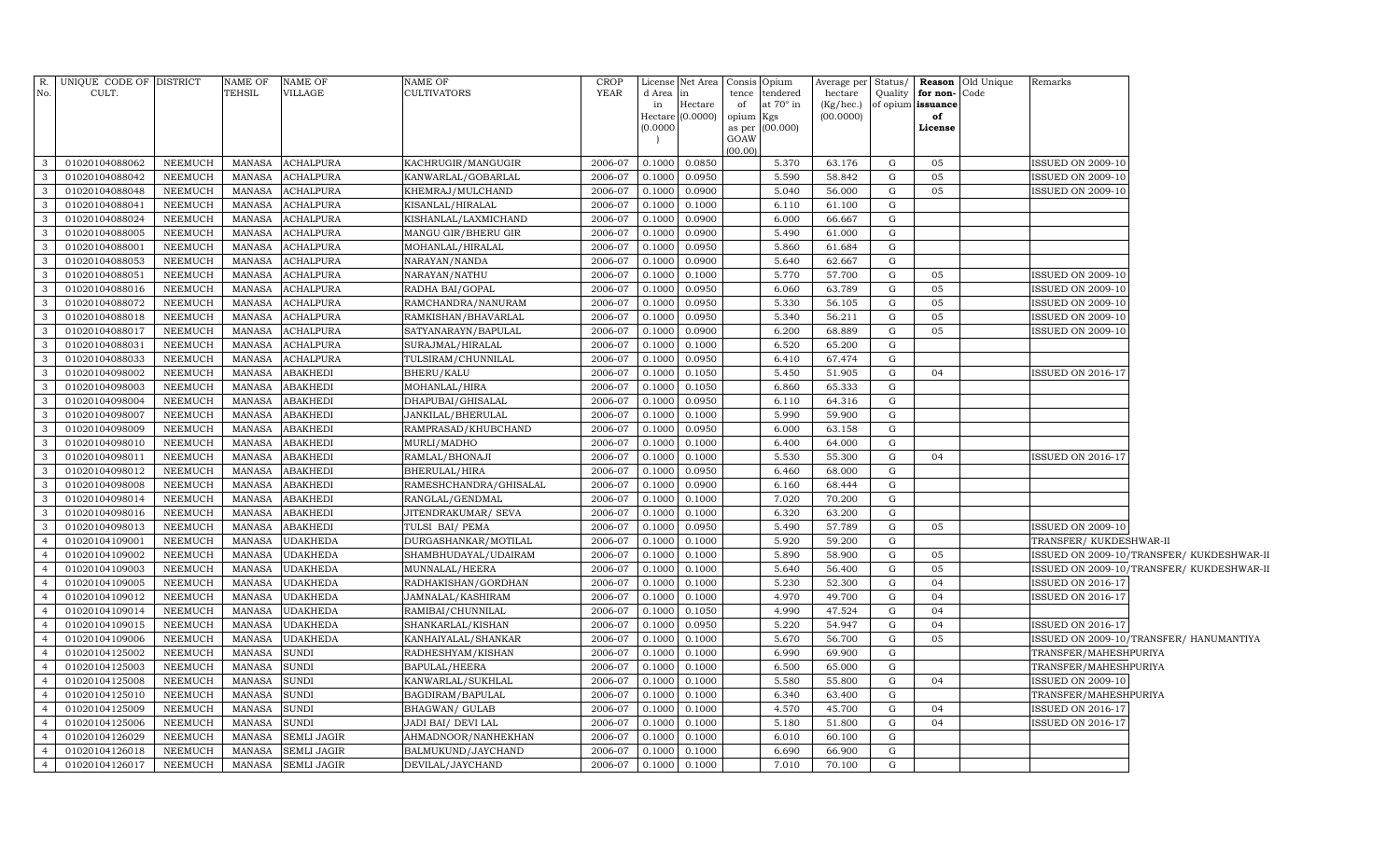| Quality for non-<br>Hectare<br>at 70° in<br>(Kg/hec.)<br>of opium issuance<br>in<br>of<br>Hectare (0.0000)<br>(00.0000)<br>opium Kgs<br>of<br>(0.0000)<br>(00.000)<br>as per<br>License<br>GOAW<br>(00.00)<br>2006-07<br>0.1000<br>G<br>01020104126010<br><b>NEEMUCH</b><br><b>MANASA</b><br><b>SEMLI JAGIR</b><br>DEVILAL/NARAYAN<br>0.1000<br>6.260<br>62.600<br>$\overline{4}$<br>01020104126023<br>2006-07<br>0.1000<br>6.550<br><b>NEEMUCH</b><br><b>MANASA</b><br><b>SEMLI JAGIR</b><br>DEVILAL/PURA<br>0.1000<br>65.500<br>G<br>$\overline{4}$<br>2006-07<br>4.580<br>${\rm G}$<br>01020104126011<br><b>NEEMUCH</b><br><b>MANASA</b><br><b>SEMLI JAGIR</b><br>DHAPU/BHUWANA<br>0.1000<br>0.0850<br>53.882<br>04<br><b>ISSUED ON 2009-10</b><br>$\overline{4}$<br>01020104126003<br><b>NEEMUCH</b><br>MANASA<br><b>SEMLI JAGIR</b><br>GHANSHYAM / PRABHU LAL<br>2006-07<br>0.1000<br>0.1000<br>6.060<br>60.600<br>${\rm G}$<br>$\overline{4}$<br>MANASA<br>2006-07<br>6.390<br>$\mathbf G$<br>01020104126001<br><b>NEEMUCH</b><br><b>SEMLI JAGIR</b><br>GODILAL/MODIRAM<br>0.1000<br>0.1000<br>63.900<br>$\overline{4}$<br>0.0950<br>01020104126013<br><b>NEEMUCH</b><br><b>MANASA</b><br><b>SEMLI JAGIR</b><br>GOPAL/KANWARLAL<br>2006-07<br>0.1000<br>6.090<br>64.105<br>${\rm G}$<br>$\overline{4}$<br><b>MANASA</b><br>2006-07<br>5.310<br>01020104126024<br><b>NEEMUCH</b><br><b>SEMLI JAGIR</b><br>JAGANNATH/PARTHA<br>0.1000<br>0.0950<br>55.895<br>${\rm G}$<br>04<br><b>ISSUED ON 2016-17</b><br>$\overline{4}$<br>01020104126028<br><b>NEEMUCH</b><br><b>MANASA</b><br><b>SEMLI JAGIR</b><br>KAVARLAL/NANURAM<br>2006-07<br>0.1000<br>0.1000<br>5.170<br>51.700<br>${\rm G}$<br>04<br>ISSUED ON 2016-17<br>$\overline{4}$<br>${\bf G}$<br>01020104126020<br><b>NEEMUCH</b><br><b>MANASA</b><br><b>SEMLI JAGIR</b><br>MANSINGH/PURALAL<br>2006-07<br>0.1000<br>0.0950<br>6.660<br>70.105<br>$\overline{4}$<br>01020104126014<br><b>NEEMUCH</b><br><b>MANASA</b><br><b>SEMLI JAGIR</b><br>2006-07<br>0.1000<br>0.1000<br>6.140<br>61.400<br>${\rm G}$<br>$\overline{4}$<br>PANNALAL/PYARA<br>01020104126005<br><b>NEEMUCH</b><br><b>MANASA</b><br><b>SEMLI JAGIR</b><br>RAM NARAYAN/ MANNA<br>2006-07<br>0.1000<br>0.1000<br>6.270<br>62.700<br>${\rm G}$<br>$\overline{4}$<br>6.290<br>${\bf G}$<br>01020104126008<br>NEEMUCH<br><b>MANASA</b><br><b>SEMLI JAGIR</b><br>2006-07<br>0.1000<br>0.1050<br>59.905<br>RAMABAI/RAMLAL<br>$\overline{4}$<br>${\bf G}$<br>01020104126002<br><b>NEEMUCH</b><br><b>MANASA</b><br><b>SEMLI JAGIR</b><br>RAMCHANDRA/DEVCHANDRA<br>2006-07<br>0.1000<br>0.1000<br>6.460<br>64.600<br>$\overline{4}$<br>01020104126015<br><b>NEEMUCH</b><br>2006-07<br>0.0950<br>6.200<br>${\rm G}$<br><b>MANASA</b><br><b>SEMLI JAGIR</b><br>RAMVILAS/GODIRAM<br>0.1000<br>65.263<br>$\overline{4}$<br>6.270<br>${\bf G}$<br>01020104126006<br>NEEMUCH<br><b>MANASA</b><br><b>SEMLI JAGIR</b><br>SUNDERLAL/NANDA<br>2006-07<br>0.1000<br>0.1000<br>62.700<br>$\overline{4}$<br>6.590<br>${\bf G}$<br>01020104126019<br><b>NEEMUCH</b><br><b>MANASA</b><br>2006-07<br>0.1000<br>0.1050<br>62.762<br><b>SEMLI JAGIR</b><br>SURESHCHANDRA/ONKARLAL<br>$\overline{4}$<br>${\bf G}$<br>01020104137002<br><b>MANASA</b><br>2006-07<br>0.0950<br>6.010<br>63.263<br>NEEMUCH<br>SEMLI ISHTMURAR<br>AMBALAL/JAGANNATH<br>0.1000<br>$\overline{4}$<br>5.520<br>${\rm G}$<br>$\overline{4}$<br>01020104137017<br>NEEMUCH<br><b>MANASA</b><br>SEMLI ISHTMURAR<br>BANSHILAL/LAXMICHANDRA<br>2006-07<br>0.1000<br>0.1000<br>55.200<br>04<br>ISSUED ON 2016-17<br>6.250<br>65.789<br>${\rm G}$<br>01020104137053<br>NEEMUCH<br><b>MANASA</b><br>SEMLI ISHTMURAR<br>BHAGWANSINGH/GOVERDHANSINGF<br>2006-07<br>0.1000<br>0.0950<br>$\overline{4}$<br>5.240<br>$\mathbf G$<br>01020104137023<br><b>NEEMUCH</b><br><b>MANASA</b><br><b>SEMLI ISHTMURAR</b><br>BHARAT SINGH / SAJJAN SINGH<br>2006-07<br>0.1000<br>0.1000<br>52.400<br>04<br><b>ISSUED ON 2016-17</b><br>$\overline{4}$<br>2006-07<br>6.250<br>65.789<br>G<br>$\overline{4}$<br>01020104137038<br>NEEMUCH<br><b>MANASA</b><br>SEMLI ISHTMURAR<br>BHERUSINGH/GULABSINGH<br>0.1000<br>0.0950<br>$\mathbf G$<br>01020104137007<br><b>NEEMUCH</b><br><b>MANASA</b><br>2006-07<br>0.1000<br>0.0950<br>5.260<br>55.368<br>ISSUED ON 2016-17<br>SEMLI ISHTMURAR<br>BHOPALSINGH/LAXMAN<br>04<br>$\overline{4}$<br>$\mathbf G$<br>01020104137060<br>NEEMUCH<br><b>MANASA</b><br>SEMLI ISHTMURAR<br>2006-07<br>0.1000<br>0.1000<br>6.850<br>68.500<br>$\overline{4}$<br>BOPAL SINGH / GULAB SINGH<br>6.580<br>$\mathbf G$<br>01020104137043<br><b>NEEMUCH</b><br><b>MANASA</b><br>SEMLI ISHTMURAR<br>2006-07<br>0.1000<br>0.1000<br>65.800<br>$\overline{4}$<br>CHENRAM/MANGILAL<br>$\mathbf G$<br>01020104137005<br><b>NEEMUCH</b><br><b>MANASA</b><br>CHHAGANBAI/MANGILAL<br>2006-07<br>0.1000<br>0.0950<br>5.400<br>56.842<br>SEMLI ISHTMURAR<br>$\overline{4}$<br>$\mathbf G$<br>01020104137049<br>NEEMUCH<br><b>MANASA</b><br>2006-07<br>0.1000<br>0.1000<br>5.010<br>50.100<br>04<br><b>ISSUED ON 2016-17</b><br>$\overline{4}$<br>SEMLI ISHTMURAR<br>FATEHSINGH/RAMSINGH<br>2006-07<br>5.550<br>$\mathbf G$<br>01020104137012<br><b>NEEMUCH</b><br><b>MANASA</b><br>SEMLI ISHTMURAR<br>GANGASINGH/NAHARSINGH<br>0.1000<br>0.1000<br>55.500<br>04<br>$\overline{4}$<br><b>ISSUED ON 2016-17</b><br>6.070<br>$\mathbf G$<br>05<br>01020104137018<br><b>NEEMUCH</b><br><b>MANASA</b><br>2006-07<br>0.1000<br>0.1000<br>60.700<br><b>ISSUED ON 2009-10</b><br>$\overline{4}$<br>SEMLI ISHTMURAR<br>GOVINDSINGH/JORAVARSINGH<br>5.860<br>$\mathbf G$<br>$\overline{4}$<br>01020104137009<br><b>NEEMUCH</b><br><b>MANASA</b><br>SEMLI ISHTMURAR<br>GULAB BAI / PRABHU LAL<br>2006-07<br>0.1000<br>0.0950<br>61.684<br>01020104137006<br><b>NEEMUCH</b><br><b>MANASA</b><br>GULABKUNWAR/GULABSINGH<br>2006-07<br>0.1000<br>0.1000<br>5.900<br>59.000<br>$\mathbf G$<br>05<br>SEMLI ISHTMURAR<br><b>ISSUED ON 2009-10</b><br>$\overline{4}$<br>5.410<br>$\mathbf G$<br>01020104137055<br><b>NEEMUCH</b><br><b>MANASA</b><br>SEMLI ISHTMURAR<br>JAGDISH/BHAWARLAL<br>2006-07<br>0.1000<br>0.0900<br>60.111<br>$\overline{4}$<br>5.520<br>01020104137020<br><b>NEEMUCH</b><br><b>MANASA</b><br>2006-07<br>0.1000<br>0.1000<br>55.200<br>$\mathbf G$<br><b>ISSUED ON 2009-10</b><br>$\overline{4}$<br>SEMLI ISHTMURAR<br>KANHYALAL/UDA<br>04<br>01020104137046<br><b>NEEMUCH</b><br><b>MANASA</b><br>SEMLI ISHTMURAR<br>KANWARLAL/GABBA<br>2006-07<br>0.1000<br>0.1000<br>4.800<br>48.000<br>$\mathbf G$<br>04<br><b>ISSUED ON 2016-17</b><br>$\overline{4}$<br>01020104137058<br><b>NEEMUCH</b><br><b>MANASA</b><br>2006-07<br>0.1000<br>0.0950<br>6.120<br>64.421<br>$\mathbf G$<br>SEMLI ISHTMURAR<br>MANGUSINGH/GANPATSINGH<br>$\overline{4}$<br>01020104137044<br><b>NEEMUCH</b><br><b>MANASA</b><br>2006-07<br>0.1000<br>0.1000<br>6.640<br>$\mathbf G$<br>$\overline{4}$<br>SEMLI ISHTMURAR<br>MANGUSINGH/RAMSINGH<br>66.400<br>01020104137063<br><b>NEEMUCH</b><br><b>MANASA</b><br>2006-07<br>0.1000<br>0.1000<br>5.490<br>54.900<br>$\mathbf G$<br>04<br>$\overline{4}$<br>SEMLI ISHTMURAR<br>MANOHAR SINGH/ DEVI SINGH<br><b>ISSUED ON 2016-17</b><br>01020104137037<br><b>NEEMUCH</b><br><b>MANASA</b><br>SEMLI ISHTMURAR<br>2006-07<br>0.1000<br>0.1000<br>5.590<br>55.900<br>$\mathbf G$<br>04<br><b>ISSUED ON 2009-10</b><br>$\overline{4}$<br>MANOHARLAL JERIRAM<br>01020104137028<br><b>NEEMUCH</b><br><b>MANASA</b><br>2006-07<br>0.1000<br>0.1000<br>5.870<br>58.700<br>$\mathbf G$<br>05<br>$\overline{4}$<br>SEMLI ISHTMURAR<br>MOTYABAI/KHEMRAJ<br><b>ISSUED ON 2009-10</b><br>01020104137072<br><b>NEEMUCH</b><br><b>MANASA</b><br><b>SEMLI ISHTMURAR</b><br>2006-07<br>0.1000<br>0.0950<br>5.470<br>57.579<br>$\mathbf G$<br>05<br>$\overline{4}$<br>MULCHAND/CHENRAM<br><b>ISSUED ON 2009-10</b><br>01020104137051<br><b>NEEMUCH</b><br><b>MANASA</b><br>2006-07<br>0.1000<br>0.0900<br>5.490<br>61.000<br>$\mathbf G$<br>05<br><b>ISSUED ON 2009-10</b><br>$\overline{4}$<br><b>SEMLI ISHTMURAR</b><br>NARENDRASINGH/BHANWARSINGH<br>01020104137008<br>NEEMUCH<br><b>MANASA</b><br>ONKARSINGH/RUPSINGH<br>2006-07<br>0.0950<br>6.440<br>67.789<br>$\mathbf G$<br><b>SEMLI ISHTMURAR</b><br>0.1000<br>$\overline{4}$<br>01020104137019<br><b>NEEMUCH</b><br><b>MANASA</b><br>0.1000<br>5.870<br>$\overline{4}$<br><b>SEMLI ISHTMURAR</b><br>PAPPUSINGH/BAHADUR SINGH<br>2006-07<br>0.1000<br>58.700<br>G<br>05<br><b>ISSUED ON 2009-10</b><br><b>MANASA</b><br>2006-07<br>5.700<br>$\mathbf G$<br>05<br>$\overline{4}$<br>01020104137067<br><b>NEEMUCH</b><br><b>SEMLI ISHTMURAR</b><br>PRAHALAD/MANGILAL<br>0.1000<br>0.1000<br>57.000<br><b>ISSUED ON 2009-10</b> |                | R. UNIQUE CODE OF DISTRICT |                | <b>NAME OF</b> | <b>NAME OF</b>         | <b>NAME OF</b>           | <b>CROP</b> | License | Net Area |       | Consis Opium | Average per |             | Status/ Reason | Old Unique | Remarks                  |
|--------------------------------------------------------------------------------------------------------------------------------------------------------------------------------------------------------------------------------------------------------------------------------------------------------------------------------------------------------------------------------------------------------------------------------------------------------------------------------------------------------------------------------------------------------------------------------------------------------------------------------------------------------------------------------------------------------------------------------------------------------------------------------------------------------------------------------------------------------------------------------------------------------------------------------------------------------------------------------------------------------------------------------------------------------------------------------------------------------------------------------------------------------------------------------------------------------------------------------------------------------------------------------------------------------------------------------------------------------------------------------------------------------------------------------------------------------------------------------------------------------------------------------------------------------------------------------------------------------------------------------------------------------------------------------------------------------------------------------------------------------------------------------------------------------------------------------------------------------------------------------------------------------------------------------------------------------------------------------------------------------------------------------------------------------------------------------------------------------------------------------------------------------------------------------------------------------------------------------------------------------------------------------------------------------------------------------------------------------------------------------------------------------------------------------------------------------------------------------------------------------------------------------------------------------------------------------------------------------------------------------------------------------------------------------------------------------------------------------------------------------------------------------------------------------------------------------------------------------------------------------------------------------------------------------------------------------------------------------------------------------------------------------------------------------------------------------------------------------------------------------------------------------------------------------------------------------------------------------------------------------------------------------------------------------------------------------------------------------------------------------------------------------------------------------------------------------------------------------------------------------------------------------------------------------------------------------------------------------------------------------------------------------------------------------------------------------------------------------------------------------------------------------------------------------------------------------------------------------------------------------------------------------------------------------------------------------------------------------------------------------------------------------------------------------------------------------------------------------------------------------------------------------------------------------------------------------------------------------------------------------------------------------------------------------------------------------------------------------------------------------------------------------------------------------------------------------------------------------------------------------------------------------------------------------------------------------------------------------------------------------------------------------------------------------------------------------------------------------------------------------------------------------------------------------------------------------------------------------------------------------------------------------------------------------------------------------------------------------------------------------------------------------------------------------------------------------------------------------------------------------------------------------------------------------------------------------------------------------------------------------------------------------------------------------------------------------------------------------------------------------------------------------------------------------------------------------------------------------------------------------------------------------------------------------------------------------------------------------------------------------------------------------------------------------------------------------------------------------------------------------------------------------------------------------------------------------------------------------------------------------------------------------------------------------------------------------------------------------------------------------------------------------------------------------------------------------------------------------------------------------------------------------------------------------------------------------------------------------------------------------------------------------------------------------------------------------------------------------------------------------------------------------------------------------------------------------------------------------------------------------------------------------------------------------------------------------------------------------------------------------------------------------------------------------------------------------------------------------------------------------------------------------------------------------------------------------------------------------------------------------------------------------------------------------------------------------------------------------------------------------------------------------------------------------------------------------------------------------------------------------------------------------------------------------------------------------------------------------------------------------------------------------------------------------------------------------------------------------------------------------------------------------------------------------------------------------------------------------------------------------------------------------------------------------------------------------------------------------------------------------------------------------------------------------------------------------------------------------------------------------------------------------------------------------------------------------------------------------------------------------------------------------------------------------------------------------------------------------------------------------------------------------------------------------------------------------------------------------------------------------------------------------------------------------------------------------------------------------------------------------------------------------------------------------------------------------------------------------------------------------------------------------------------------------------------------------------------------------------------------------------------------------------------------------------------------------------------------------------------------------------------------------------------------------------------------------------------------------------------------------------|----------------|----------------------------|----------------|----------------|------------------------|--------------------------|-------------|---------|----------|-------|--------------|-------------|-------------|----------------|------------|--------------------------|
|                                                                                                                                                                                                                                                                                                                                                                                                                                                                                                                                                                                                                                                                                                                                                                                                                                                                                                                                                                                                                                                                                                                                                                                                                                                                                                                                                                                                                                                                                                                                                                                                                                                                                                                                                                                                                                                                                                                                                                                                                                                                                                                                                                                                                                                                                                                                                                                                                                                                                                                                                                                                                                                                                                                                                                                                                                                                                                                                                                                                                                                                                                                                                                                                                                                                                                                                                                                                                                                                                                                                                                                                                                                                                                                                                                                                                                                                                                                                                                                                                                                                                                                                                                                                                                                                                                                                                                                                                                                                                                                                                                                                                                                                                                                                                                                                                                                                                                                                                                                                                                                                                                                                                                                                                                                                                                                                                                                                                                                                                                                                                                                                                                                                                                                                                                                                                                                                                                                                                                                                                                                                                                                                                                                                                                                                                                                                                                                                                                                                                                                                                                                                                                                                                                                                                                                                                                                                                                                                                                                                                                                                                                                                                                                                                                                                                                                                                                                                                                                                                                                                                                                                                                                                                                                                                                                                                                                                                                                                                                                                                                                                                                                                                                                                                                                                                                                                                                                                                                                                                                                                                                                                                                                                                                                                                              | No.            | CULT.                      |                | TEHSIL         | VILLAGE                | <b>CULTIVATORS</b>       | YEAR        | d Area  | in       | tence | tendered     | hectare     |             |                | Code       |                          |
|                                                                                                                                                                                                                                                                                                                                                                                                                                                                                                                                                                                                                                                                                                                                                                                                                                                                                                                                                                                                                                                                                                                                                                                                                                                                                                                                                                                                                                                                                                                                                                                                                                                                                                                                                                                                                                                                                                                                                                                                                                                                                                                                                                                                                                                                                                                                                                                                                                                                                                                                                                                                                                                                                                                                                                                                                                                                                                                                                                                                                                                                                                                                                                                                                                                                                                                                                                                                                                                                                                                                                                                                                                                                                                                                                                                                                                                                                                                                                                                                                                                                                                                                                                                                                                                                                                                                                                                                                                                                                                                                                                                                                                                                                                                                                                                                                                                                                                                                                                                                                                                                                                                                                                                                                                                                                                                                                                                                                                                                                                                                                                                                                                                                                                                                                                                                                                                                                                                                                                                                                                                                                                                                                                                                                                                                                                                                                                                                                                                                                                                                                                                                                                                                                                                                                                                                                                                                                                                                                                                                                                                                                                                                                                                                                                                                                                                                                                                                                                                                                                                                                                                                                                                                                                                                                                                                                                                                                                                                                                                                                                                                                                                                                                                                                                                                                                                                                                                                                                                                                                                                                                                                                                                                                                                                                              |                |                            |                |                |                        |                          |             |         |          |       |              |             |             |                |            |                          |
|                                                                                                                                                                                                                                                                                                                                                                                                                                                                                                                                                                                                                                                                                                                                                                                                                                                                                                                                                                                                                                                                                                                                                                                                                                                                                                                                                                                                                                                                                                                                                                                                                                                                                                                                                                                                                                                                                                                                                                                                                                                                                                                                                                                                                                                                                                                                                                                                                                                                                                                                                                                                                                                                                                                                                                                                                                                                                                                                                                                                                                                                                                                                                                                                                                                                                                                                                                                                                                                                                                                                                                                                                                                                                                                                                                                                                                                                                                                                                                                                                                                                                                                                                                                                                                                                                                                                                                                                                                                                                                                                                                                                                                                                                                                                                                                                                                                                                                                                                                                                                                                                                                                                                                                                                                                                                                                                                                                                                                                                                                                                                                                                                                                                                                                                                                                                                                                                                                                                                                                                                                                                                                                                                                                                                                                                                                                                                                                                                                                                                                                                                                                                                                                                                                                                                                                                                                                                                                                                                                                                                                                                                                                                                                                                                                                                                                                                                                                                                                                                                                                                                                                                                                                                                                                                                                                                                                                                                                                                                                                                                                                                                                                                                                                                                                                                                                                                                                                                                                                                                                                                                                                                                                                                                                                                                              |                |                            |                |                |                        |                          |             |         |          |       |              |             |             |                |            |                          |
|                                                                                                                                                                                                                                                                                                                                                                                                                                                                                                                                                                                                                                                                                                                                                                                                                                                                                                                                                                                                                                                                                                                                                                                                                                                                                                                                                                                                                                                                                                                                                                                                                                                                                                                                                                                                                                                                                                                                                                                                                                                                                                                                                                                                                                                                                                                                                                                                                                                                                                                                                                                                                                                                                                                                                                                                                                                                                                                                                                                                                                                                                                                                                                                                                                                                                                                                                                                                                                                                                                                                                                                                                                                                                                                                                                                                                                                                                                                                                                                                                                                                                                                                                                                                                                                                                                                                                                                                                                                                                                                                                                                                                                                                                                                                                                                                                                                                                                                                                                                                                                                                                                                                                                                                                                                                                                                                                                                                                                                                                                                                                                                                                                                                                                                                                                                                                                                                                                                                                                                                                                                                                                                                                                                                                                                                                                                                                                                                                                                                                                                                                                                                                                                                                                                                                                                                                                                                                                                                                                                                                                                                                                                                                                                                                                                                                                                                                                                                                                                                                                                                                                                                                                                                                                                                                                                                                                                                                                                                                                                                                                                                                                                                                                                                                                                                                                                                                                                                                                                                                                                                                                                                                                                                                                                                                              |                |                            |                |                |                        |                          |             |         |          |       |              |             |             |                |            |                          |
|                                                                                                                                                                                                                                                                                                                                                                                                                                                                                                                                                                                                                                                                                                                                                                                                                                                                                                                                                                                                                                                                                                                                                                                                                                                                                                                                                                                                                                                                                                                                                                                                                                                                                                                                                                                                                                                                                                                                                                                                                                                                                                                                                                                                                                                                                                                                                                                                                                                                                                                                                                                                                                                                                                                                                                                                                                                                                                                                                                                                                                                                                                                                                                                                                                                                                                                                                                                                                                                                                                                                                                                                                                                                                                                                                                                                                                                                                                                                                                                                                                                                                                                                                                                                                                                                                                                                                                                                                                                                                                                                                                                                                                                                                                                                                                                                                                                                                                                                                                                                                                                                                                                                                                                                                                                                                                                                                                                                                                                                                                                                                                                                                                                                                                                                                                                                                                                                                                                                                                                                                                                                                                                                                                                                                                                                                                                                                                                                                                                                                                                                                                                                                                                                                                                                                                                                                                                                                                                                                                                                                                                                                                                                                                                                                                                                                                                                                                                                                                                                                                                                                                                                                                                                                                                                                                                                                                                                                                                                                                                                                                                                                                                                                                                                                                                                                                                                                                                                                                                                                                                                                                                                                                                                                                                                                              |                |                            |                |                |                        |                          |             |         |          |       |              |             |             |                |            |                          |
|                                                                                                                                                                                                                                                                                                                                                                                                                                                                                                                                                                                                                                                                                                                                                                                                                                                                                                                                                                                                                                                                                                                                                                                                                                                                                                                                                                                                                                                                                                                                                                                                                                                                                                                                                                                                                                                                                                                                                                                                                                                                                                                                                                                                                                                                                                                                                                                                                                                                                                                                                                                                                                                                                                                                                                                                                                                                                                                                                                                                                                                                                                                                                                                                                                                                                                                                                                                                                                                                                                                                                                                                                                                                                                                                                                                                                                                                                                                                                                                                                                                                                                                                                                                                                                                                                                                                                                                                                                                                                                                                                                                                                                                                                                                                                                                                                                                                                                                                                                                                                                                                                                                                                                                                                                                                                                                                                                                                                                                                                                                                                                                                                                                                                                                                                                                                                                                                                                                                                                                                                                                                                                                                                                                                                                                                                                                                                                                                                                                                                                                                                                                                                                                                                                                                                                                                                                                                                                                                                                                                                                                                                                                                                                                                                                                                                                                                                                                                                                                                                                                                                                                                                                                                                                                                                                                                                                                                                                                                                                                                                                                                                                                                                                                                                                                                                                                                                                                                                                                                                                                                                                                                                                                                                                                                                              |                |                            |                |                |                        |                          |             |         |          |       |              |             |             |                |            |                          |
|                                                                                                                                                                                                                                                                                                                                                                                                                                                                                                                                                                                                                                                                                                                                                                                                                                                                                                                                                                                                                                                                                                                                                                                                                                                                                                                                                                                                                                                                                                                                                                                                                                                                                                                                                                                                                                                                                                                                                                                                                                                                                                                                                                                                                                                                                                                                                                                                                                                                                                                                                                                                                                                                                                                                                                                                                                                                                                                                                                                                                                                                                                                                                                                                                                                                                                                                                                                                                                                                                                                                                                                                                                                                                                                                                                                                                                                                                                                                                                                                                                                                                                                                                                                                                                                                                                                                                                                                                                                                                                                                                                                                                                                                                                                                                                                                                                                                                                                                                                                                                                                                                                                                                                                                                                                                                                                                                                                                                                                                                                                                                                                                                                                                                                                                                                                                                                                                                                                                                                                                                                                                                                                                                                                                                                                                                                                                                                                                                                                                                                                                                                                                                                                                                                                                                                                                                                                                                                                                                                                                                                                                                                                                                                                                                                                                                                                                                                                                                                                                                                                                                                                                                                                                                                                                                                                                                                                                                                                                                                                                                                                                                                                                                                                                                                                                                                                                                                                                                                                                                                                                                                                                                                                                                                                                                              |                |                            |                |                |                        |                          |             |         |          |       |              |             |             |                |            |                          |
|                                                                                                                                                                                                                                                                                                                                                                                                                                                                                                                                                                                                                                                                                                                                                                                                                                                                                                                                                                                                                                                                                                                                                                                                                                                                                                                                                                                                                                                                                                                                                                                                                                                                                                                                                                                                                                                                                                                                                                                                                                                                                                                                                                                                                                                                                                                                                                                                                                                                                                                                                                                                                                                                                                                                                                                                                                                                                                                                                                                                                                                                                                                                                                                                                                                                                                                                                                                                                                                                                                                                                                                                                                                                                                                                                                                                                                                                                                                                                                                                                                                                                                                                                                                                                                                                                                                                                                                                                                                                                                                                                                                                                                                                                                                                                                                                                                                                                                                                                                                                                                                                                                                                                                                                                                                                                                                                                                                                                                                                                                                                                                                                                                                                                                                                                                                                                                                                                                                                                                                                                                                                                                                                                                                                                                                                                                                                                                                                                                                                                                                                                                                                                                                                                                                                                                                                                                                                                                                                                                                                                                                                                                                                                                                                                                                                                                                                                                                                                                                                                                                                                                                                                                                                                                                                                                                                                                                                                                                                                                                                                                                                                                                                                                                                                                                                                                                                                                                                                                                                                                                                                                                                                                                                                                                                                              |                |                            |                |                |                        |                          |             |         |          |       |              |             |             |                |            |                          |
|                                                                                                                                                                                                                                                                                                                                                                                                                                                                                                                                                                                                                                                                                                                                                                                                                                                                                                                                                                                                                                                                                                                                                                                                                                                                                                                                                                                                                                                                                                                                                                                                                                                                                                                                                                                                                                                                                                                                                                                                                                                                                                                                                                                                                                                                                                                                                                                                                                                                                                                                                                                                                                                                                                                                                                                                                                                                                                                                                                                                                                                                                                                                                                                                                                                                                                                                                                                                                                                                                                                                                                                                                                                                                                                                                                                                                                                                                                                                                                                                                                                                                                                                                                                                                                                                                                                                                                                                                                                                                                                                                                                                                                                                                                                                                                                                                                                                                                                                                                                                                                                                                                                                                                                                                                                                                                                                                                                                                                                                                                                                                                                                                                                                                                                                                                                                                                                                                                                                                                                                                                                                                                                                                                                                                                                                                                                                                                                                                                                                                                                                                                                                                                                                                                                                                                                                                                                                                                                                                                                                                                                                                                                                                                                                                                                                                                                                                                                                                                                                                                                                                                                                                                                                                                                                                                                                                                                                                                                                                                                                                                                                                                                                                                                                                                                                                                                                                                                                                                                                                                                                                                                                                                                                                                                                                              |                |                            |                |                |                        |                          |             |         |          |       |              |             |             |                |            |                          |
|                                                                                                                                                                                                                                                                                                                                                                                                                                                                                                                                                                                                                                                                                                                                                                                                                                                                                                                                                                                                                                                                                                                                                                                                                                                                                                                                                                                                                                                                                                                                                                                                                                                                                                                                                                                                                                                                                                                                                                                                                                                                                                                                                                                                                                                                                                                                                                                                                                                                                                                                                                                                                                                                                                                                                                                                                                                                                                                                                                                                                                                                                                                                                                                                                                                                                                                                                                                                                                                                                                                                                                                                                                                                                                                                                                                                                                                                                                                                                                                                                                                                                                                                                                                                                                                                                                                                                                                                                                                                                                                                                                                                                                                                                                                                                                                                                                                                                                                                                                                                                                                                                                                                                                                                                                                                                                                                                                                                                                                                                                                                                                                                                                                                                                                                                                                                                                                                                                                                                                                                                                                                                                                                                                                                                                                                                                                                                                                                                                                                                                                                                                                                                                                                                                                                                                                                                                                                                                                                                                                                                                                                                                                                                                                                                                                                                                                                                                                                                                                                                                                                                                                                                                                                                                                                                                                                                                                                                                                                                                                                                                                                                                                                                                                                                                                                                                                                                                                                                                                                                                                                                                                                                                                                                                                                                              |                |                            |                |                |                        |                          |             |         |          |       |              |             |             |                |            |                          |
|                                                                                                                                                                                                                                                                                                                                                                                                                                                                                                                                                                                                                                                                                                                                                                                                                                                                                                                                                                                                                                                                                                                                                                                                                                                                                                                                                                                                                                                                                                                                                                                                                                                                                                                                                                                                                                                                                                                                                                                                                                                                                                                                                                                                                                                                                                                                                                                                                                                                                                                                                                                                                                                                                                                                                                                                                                                                                                                                                                                                                                                                                                                                                                                                                                                                                                                                                                                                                                                                                                                                                                                                                                                                                                                                                                                                                                                                                                                                                                                                                                                                                                                                                                                                                                                                                                                                                                                                                                                                                                                                                                                                                                                                                                                                                                                                                                                                                                                                                                                                                                                                                                                                                                                                                                                                                                                                                                                                                                                                                                                                                                                                                                                                                                                                                                                                                                                                                                                                                                                                                                                                                                                                                                                                                                                                                                                                                                                                                                                                                                                                                                                                                                                                                                                                                                                                                                                                                                                                                                                                                                                                                                                                                                                                                                                                                                                                                                                                                                                                                                                                                                                                                                                                                                                                                                                                                                                                                                                                                                                                                                                                                                                                                                                                                                                                                                                                                                                                                                                                                                                                                                                                                                                                                                                                                              |                |                            |                |                |                        |                          |             |         |          |       |              |             |             |                |            |                          |
|                                                                                                                                                                                                                                                                                                                                                                                                                                                                                                                                                                                                                                                                                                                                                                                                                                                                                                                                                                                                                                                                                                                                                                                                                                                                                                                                                                                                                                                                                                                                                                                                                                                                                                                                                                                                                                                                                                                                                                                                                                                                                                                                                                                                                                                                                                                                                                                                                                                                                                                                                                                                                                                                                                                                                                                                                                                                                                                                                                                                                                                                                                                                                                                                                                                                                                                                                                                                                                                                                                                                                                                                                                                                                                                                                                                                                                                                                                                                                                                                                                                                                                                                                                                                                                                                                                                                                                                                                                                                                                                                                                                                                                                                                                                                                                                                                                                                                                                                                                                                                                                                                                                                                                                                                                                                                                                                                                                                                                                                                                                                                                                                                                                                                                                                                                                                                                                                                                                                                                                                                                                                                                                                                                                                                                                                                                                                                                                                                                                                                                                                                                                                                                                                                                                                                                                                                                                                                                                                                                                                                                                                                                                                                                                                                                                                                                                                                                                                                                                                                                                                                                                                                                                                                                                                                                                                                                                                                                                                                                                                                                                                                                                                                                                                                                                                                                                                                                                                                                                                                                                                                                                                                                                                                                                                                              |                |                            |                |                |                        |                          |             |         |          |       |              |             |             |                |            |                          |
|                                                                                                                                                                                                                                                                                                                                                                                                                                                                                                                                                                                                                                                                                                                                                                                                                                                                                                                                                                                                                                                                                                                                                                                                                                                                                                                                                                                                                                                                                                                                                                                                                                                                                                                                                                                                                                                                                                                                                                                                                                                                                                                                                                                                                                                                                                                                                                                                                                                                                                                                                                                                                                                                                                                                                                                                                                                                                                                                                                                                                                                                                                                                                                                                                                                                                                                                                                                                                                                                                                                                                                                                                                                                                                                                                                                                                                                                                                                                                                                                                                                                                                                                                                                                                                                                                                                                                                                                                                                                                                                                                                                                                                                                                                                                                                                                                                                                                                                                                                                                                                                                                                                                                                                                                                                                                                                                                                                                                                                                                                                                                                                                                                                                                                                                                                                                                                                                                                                                                                                                                                                                                                                                                                                                                                                                                                                                                                                                                                                                                                                                                                                                                                                                                                                                                                                                                                                                                                                                                                                                                                                                                                                                                                                                                                                                                                                                                                                                                                                                                                                                                                                                                                                                                                                                                                                                                                                                                                                                                                                                                                                                                                                                                                                                                                                                                                                                                                                                                                                                                                                                                                                                                                                                                                                                                              |                |                            |                |                |                        |                          |             |         |          |       |              |             |             |                |            |                          |
|                                                                                                                                                                                                                                                                                                                                                                                                                                                                                                                                                                                                                                                                                                                                                                                                                                                                                                                                                                                                                                                                                                                                                                                                                                                                                                                                                                                                                                                                                                                                                                                                                                                                                                                                                                                                                                                                                                                                                                                                                                                                                                                                                                                                                                                                                                                                                                                                                                                                                                                                                                                                                                                                                                                                                                                                                                                                                                                                                                                                                                                                                                                                                                                                                                                                                                                                                                                                                                                                                                                                                                                                                                                                                                                                                                                                                                                                                                                                                                                                                                                                                                                                                                                                                                                                                                                                                                                                                                                                                                                                                                                                                                                                                                                                                                                                                                                                                                                                                                                                                                                                                                                                                                                                                                                                                                                                                                                                                                                                                                                                                                                                                                                                                                                                                                                                                                                                                                                                                                                                                                                                                                                                                                                                                                                                                                                                                                                                                                                                                                                                                                                                                                                                                                                                                                                                                                                                                                                                                                                                                                                                                                                                                                                                                                                                                                                                                                                                                                                                                                                                                                                                                                                                                                                                                                                                                                                                                                                                                                                                                                                                                                                                                                                                                                                                                                                                                                                                                                                                                                                                                                                                                                                                                                                                                              |                |                            |                |                |                        |                          |             |         |          |       |              |             |             |                |            |                          |
|                                                                                                                                                                                                                                                                                                                                                                                                                                                                                                                                                                                                                                                                                                                                                                                                                                                                                                                                                                                                                                                                                                                                                                                                                                                                                                                                                                                                                                                                                                                                                                                                                                                                                                                                                                                                                                                                                                                                                                                                                                                                                                                                                                                                                                                                                                                                                                                                                                                                                                                                                                                                                                                                                                                                                                                                                                                                                                                                                                                                                                                                                                                                                                                                                                                                                                                                                                                                                                                                                                                                                                                                                                                                                                                                                                                                                                                                                                                                                                                                                                                                                                                                                                                                                                                                                                                                                                                                                                                                                                                                                                                                                                                                                                                                                                                                                                                                                                                                                                                                                                                                                                                                                                                                                                                                                                                                                                                                                                                                                                                                                                                                                                                                                                                                                                                                                                                                                                                                                                                                                                                                                                                                                                                                                                                                                                                                                                                                                                                                                                                                                                                                                                                                                                                                                                                                                                                                                                                                                                                                                                                                                                                                                                                                                                                                                                                                                                                                                                                                                                                                                                                                                                                                                                                                                                                                                                                                                                                                                                                                                                                                                                                                                                                                                                                                                                                                                                                                                                                                                                                                                                                                                                                                                                                                                              |                |                            |                |                |                        |                          |             |         |          |       |              |             |             |                |            |                          |
|                                                                                                                                                                                                                                                                                                                                                                                                                                                                                                                                                                                                                                                                                                                                                                                                                                                                                                                                                                                                                                                                                                                                                                                                                                                                                                                                                                                                                                                                                                                                                                                                                                                                                                                                                                                                                                                                                                                                                                                                                                                                                                                                                                                                                                                                                                                                                                                                                                                                                                                                                                                                                                                                                                                                                                                                                                                                                                                                                                                                                                                                                                                                                                                                                                                                                                                                                                                                                                                                                                                                                                                                                                                                                                                                                                                                                                                                                                                                                                                                                                                                                                                                                                                                                                                                                                                                                                                                                                                                                                                                                                                                                                                                                                                                                                                                                                                                                                                                                                                                                                                                                                                                                                                                                                                                                                                                                                                                                                                                                                                                                                                                                                                                                                                                                                                                                                                                                                                                                                                                                                                                                                                                                                                                                                                                                                                                                                                                                                                                                                                                                                                                                                                                                                                                                                                                                                                                                                                                                                                                                                                                                                                                                                                                                                                                                                                                                                                                                                                                                                                                                                                                                                                                                                                                                                                                                                                                                                                                                                                                                                                                                                                                                                                                                                                                                                                                                                                                                                                                                                                                                                                                                                                                                                                                                              |                |                            |                |                |                        |                          |             |         |          |       |              |             |             |                |            |                          |
|                                                                                                                                                                                                                                                                                                                                                                                                                                                                                                                                                                                                                                                                                                                                                                                                                                                                                                                                                                                                                                                                                                                                                                                                                                                                                                                                                                                                                                                                                                                                                                                                                                                                                                                                                                                                                                                                                                                                                                                                                                                                                                                                                                                                                                                                                                                                                                                                                                                                                                                                                                                                                                                                                                                                                                                                                                                                                                                                                                                                                                                                                                                                                                                                                                                                                                                                                                                                                                                                                                                                                                                                                                                                                                                                                                                                                                                                                                                                                                                                                                                                                                                                                                                                                                                                                                                                                                                                                                                                                                                                                                                                                                                                                                                                                                                                                                                                                                                                                                                                                                                                                                                                                                                                                                                                                                                                                                                                                                                                                                                                                                                                                                                                                                                                                                                                                                                                                                                                                                                                                                                                                                                                                                                                                                                                                                                                                                                                                                                                                                                                                                                                                                                                                                                                                                                                                                                                                                                                                                                                                                                                                                                                                                                                                                                                                                                                                                                                                                                                                                                                                                                                                                                                                                                                                                                                                                                                                                                                                                                                                                                                                                                                                                                                                                                                                                                                                                                                                                                                                                                                                                                                                                                                                                                                                              |                |                            |                |                |                        |                          |             |         |          |       |              |             |             |                |            |                          |
|                                                                                                                                                                                                                                                                                                                                                                                                                                                                                                                                                                                                                                                                                                                                                                                                                                                                                                                                                                                                                                                                                                                                                                                                                                                                                                                                                                                                                                                                                                                                                                                                                                                                                                                                                                                                                                                                                                                                                                                                                                                                                                                                                                                                                                                                                                                                                                                                                                                                                                                                                                                                                                                                                                                                                                                                                                                                                                                                                                                                                                                                                                                                                                                                                                                                                                                                                                                                                                                                                                                                                                                                                                                                                                                                                                                                                                                                                                                                                                                                                                                                                                                                                                                                                                                                                                                                                                                                                                                                                                                                                                                                                                                                                                                                                                                                                                                                                                                                                                                                                                                                                                                                                                                                                                                                                                                                                                                                                                                                                                                                                                                                                                                                                                                                                                                                                                                                                                                                                                                                                                                                                                                                                                                                                                                                                                                                                                                                                                                                                                                                                                                                                                                                                                                                                                                                                                                                                                                                                                                                                                                                                                                                                                                                                                                                                                                                                                                                                                                                                                                                                                                                                                                                                                                                                                                                                                                                                                                                                                                                                                                                                                                                                                                                                                                                                                                                                                                                                                                                                                                                                                                                                                                                                                                                                              |                |                            |                |                |                        |                          |             |         |          |       |              |             |             |                |            |                          |
|                                                                                                                                                                                                                                                                                                                                                                                                                                                                                                                                                                                                                                                                                                                                                                                                                                                                                                                                                                                                                                                                                                                                                                                                                                                                                                                                                                                                                                                                                                                                                                                                                                                                                                                                                                                                                                                                                                                                                                                                                                                                                                                                                                                                                                                                                                                                                                                                                                                                                                                                                                                                                                                                                                                                                                                                                                                                                                                                                                                                                                                                                                                                                                                                                                                                                                                                                                                                                                                                                                                                                                                                                                                                                                                                                                                                                                                                                                                                                                                                                                                                                                                                                                                                                                                                                                                                                                                                                                                                                                                                                                                                                                                                                                                                                                                                                                                                                                                                                                                                                                                                                                                                                                                                                                                                                                                                                                                                                                                                                                                                                                                                                                                                                                                                                                                                                                                                                                                                                                                                                                                                                                                                                                                                                                                                                                                                                                                                                                                                                                                                                                                                                                                                                                                                                                                                                                                                                                                                                                                                                                                                                                                                                                                                                                                                                                                                                                                                                                                                                                                                                                                                                                                                                                                                                                                                                                                                                                                                                                                                                                                                                                                                                                                                                                                                                                                                                                                                                                                                                                                                                                                                                                                                                                                                                              |                |                            |                |                |                        |                          |             |         |          |       |              |             |             |                |            |                          |
|                                                                                                                                                                                                                                                                                                                                                                                                                                                                                                                                                                                                                                                                                                                                                                                                                                                                                                                                                                                                                                                                                                                                                                                                                                                                                                                                                                                                                                                                                                                                                                                                                                                                                                                                                                                                                                                                                                                                                                                                                                                                                                                                                                                                                                                                                                                                                                                                                                                                                                                                                                                                                                                                                                                                                                                                                                                                                                                                                                                                                                                                                                                                                                                                                                                                                                                                                                                                                                                                                                                                                                                                                                                                                                                                                                                                                                                                                                                                                                                                                                                                                                                                                                                                                                                                                                                                                                                                                                                                                                                                                                                                                                                                                                                                                                                                                                                                                                                                                                                                                                                                                                                                                                                                                                                                                                                                                                                                                                                                                                                                                                                                                                                                                                                                                                                                                                                                                                                                                                                                                                                                                                                                                                                                                                                                                                                                                                                                                                                                                                                                                                                                                                                                                                                                                                                                                                                                                                                                                                                                                                                                                                                                                                                                                                                                                                                                                                                                                                                                                                                                                                                                                                                                                                                                                                                                                                                                                                                                                                                                                                                                                                                                                                                                                                                                                                                                                                                                                                                                                                                                                                                                                                                                                                                                                              |                |                            |                |                |                        |                          |             |         |          |       |              |             |             |                |            |                          |
|                                                                                                                                                                                                                                                                                                                                                                                                                                                                                                                                                                                                                                                                                                                                                                                                                                                                                                                                                                                                                                                                                                                                                                                                                                                                                                                                                                                                                                                                                                                                                                                                                                                                                                                                                                                                                                                                                                                                                                                                                                                                                                                                                                                                                                                                                                                                                                                                                                                                                                                                                                                                                                                                                                                                                                                                                                                                                                                                                                                                                                                                                                                                                                                                                                                                                                                                                                                                                                                                                                                                                                                                                                                                                                                                                                                                                                                                                                                                                                                                                                                                                                                                                                                                                                                                                                                                                                                                                                                                                                                                                                                                                                                                                                                                                                                                                                                                                                                                                                                                                                                                                                                                                                                                                                                                                                                                                                                                                                                                                                                                                                                                                                                                                                                                                                                                                                                                                                                                                                                                                                                                                                                                                                                                                                                                                                                                                                                                                                                                                                                                                                                                                                                                                                                                                                                                                                                                                                                                                                                                                                                                                                                                                                                                                                                                                                                                                                                                                                                                                                                                                                                                                                                                                                                                                                                                                                                                                                                                                                                                                                                                                                                                                                                                                                                                                                                                                                                                                                                                                                                                                                                                                                                                                                                                                              |                |                            |                |                |                        |                          |             |         |          |       |              |             |             |                |            |                          |
|                                                                                                                                                                                                                                                                                                                                                                                                                                                                                                                                                                                                                                                                                                                                                                                                                                                                                                                                                                                                                                                                                                                                                                                                                                                                                                                                                                                                                                                                                                                                                                                                                                                                                                                                                                                                                                                                                                                                                                                                                                                                                                                                                                                                                                                                                                                                                                                                                                                                                                                                                                                                                                                                                                                                                                                                                                                                                                                                                                                                                                                                                                                                                                                                                                                                                                                                                                                                                                                                                                                                                                                                                                                                                                                                                                                                                                                                                                                                                                                                                                                                                                                                                                                                                                                                                                                                                                                                                                                                                                                                                                                                                                                                                                                                                                                                                                                                                                                                                                                                                                                                                                                                                                                                                                                                                                                                                                                                                                                                                                                                                                                                                                                                                                                                                                                                                                                                                                                                                                                                                                                                                                                                                                                                                                                                                                                                                                                                                                                                                                                                                                                                                                                                                                                                                                                                                                                                                                                                                                                                                                                                                                                                                                                                                                                                                                                                                                                                                                                                                                                                                                                                                                                                                                                                                                                                                                                                                                                                                                                                                                                                                                                                                                                                                                                                                                                                                                                                                                                                                                                                                                                                                                                                                                                                                              |                |                            |                |                |                        |                          |             |         |          |       |              |             |             |                |            |                          |
|                                                                                                                                                                                                                                                                                                                                                                                                                                                                                                                                                                                                                                                                                                                                                                                                                                                                                                                                                                                                                                                                                                                                                                                                                                                                                                                                                                                                                                                                                                                                                                                                                                                                                                                                                                                                                                                                                                                                                                                                                                                                                                                                                                                                                                                                                                                                                                                                                                                                                                                                                                                                                                                                                                                                                                                                                                                                                                                                                                                                                                                                                                                                                                                                                                                                                                                                                                                                                                                                                                                                                                                                                                                                                                                                                                                                                                                                                                                                                                                                                                                                                                                                                                                                                                                                                                                                                                                                                                                                                                                                                                                                                                                                                                                                                                                                                                                                                                                                                                                                                                                                                                                                                                                                                                                                                                                                                                                                                                                                                                                                                                                                                                                                                                                                                                                                                                                                                                                                                                                                                                                                                                                                                                                                                                                                                                                                                                                                                                                                                                                                                                                                                                                                                                                                                                                                                                                                                                                                                                                                                                                                                                                                                                                                                                                                                                                                                                                                                                                                                                                                                                                                                                                                                                                                                                                                                                                                                                                                                                                                                                                                                                                                                                                                                                                                                                                                                                                                                                                                                                                                                                                                                                                                                                                                                              |                |                            |                |                |                        |                          |             |         |          |       |              |             |             |                |            |                          |
|                                                                                                                                                                                                                                                                                                                                                                                                                                                                                                                                                                                                                                                                                                                                                                                                                                                                                                                                                                                                                                                                                                                                                                                                                                                                                                                                                                                                                                                                                                                                                                                                                                                                                                                                                                                                                                                                                                                                                                                                                                                                                                                                                                                                                                                                                                                                                                                                                                                                                                                                                                                                                                                                                                                                                                                                                                                                                                                                                                                                                                                                                                                                                                                                                                                                                                                                                                                                                                                                                                                                                                                                                                                                                                                                                                                                                                                                                                                                                                                                                                                                                                                                                                                                                                                                                                                                                                                                                                                                                                                                                                                                                                                                                                                                                                                                                                                                                                                                                                                                                                                                                                                                                                                                                                                                                                                                                                                                                                                                                                                                                                                                                                                                                                                                                                                                                                                                                                                                                                                                                                                                                                                                                                                                                                                                                                                                                                                                                                                                                                                                                                                                                                                                                                                                                                                                                                                                                                                                                                                                                                                                                                                                                                                                                                                                                                                                                                                                                                                                                                                                                                                                                                                                                                                                                                                                                                                                                                                                                                                                                                                                                                                                                                                                                                                                                                                                                                                                                                                                                                                                                                                                                                                                                                                                                              |                |                            |                |                |                        |                          |             |         |          |       |              |             |             |                |            |                          |
|                                                                                                                                                                                                                                                                                                                                                                                                                                                                                                                                                                                                                                                                                                                                                                                                                                                                                                                                                                                                                                                                                                                                                                                                                                                                                                                                                                                                                                                                                                                                                                                                                                                                                                                                                                                                                                                                                                                                                                                                                                                                                                                                                                                                                                                                                                                                                                                                                                                                                                                                                                                                                                                                                                                                                                                                                                                                                                                                                                                                                                                                                                                                                                                                                                                                                                                                                                                                                                                                                                                                                                                                                                                                                                                                                                                                                                                                                                                                                                                                                                                                                                                                                                                                                                                                                                                                                                                                                                                                                                                                                                                                                                                                                                                                                                                                                                                                                                                                                                                                                                                                                                                                                                                                                                                                                                                                                                                                                                                                                                                                                                                                                                                                                                                                                                                                                                                                                                                                                                                                                                                                                                                                                                                                                                                                                                                                                                                                                                                                                                                                                                                                                                                                                                                                                                                                                                                                                                                                                                                                                                                                                                                                                                                                                                                                                                                                                                                                                                                                                                                                                                                                                                                                                                                                                                                                                                                                                                                                                                                                                                                                                                                                                                                                                                                                                                                                                                                                                                                                                                                                                                                                                                                                                                                                                              |                |                            |                |                |                        |                          |             |         |          |       |              |             |             |                |            |                          |
|                                                                                                                                                                                                                                                                                                                                                                                                                                                                                                                                                                                                                                                                                                                                                                                                                                                                                                                                                                                                                                                                                                                                                                                                                                                                                                                                                                                                                                                                                                                                                                                                                                                                                                                                                                                                                                                                                                                                                                                                                                                                                                                                                                                                                                                                                                                                                                                                                                                                                                                                                                                                                                                                                                                                                                                                                                                                                                                                                                                                                                                                                                                                                                                                                                                                                                                                                                                                                                                                                                                                                                                                                                                                                                                                                                                                                                                                                                                                                                                                                                                                                                                                                                                                                                                                                                                                                                                                                                                                                                                                                                                                                                                                                                                                                                                                                                                                                                                                                                                                                                                                                                                                                                                                                                                                                                                                                                                                                                                                                                                                                                                                                                                                                                                                                                                                                                                                                                                                                                                                                                                                                                                                                                                                                                                                                                                                                                                                                                                                                                                                                                                                                                                                                                                                                                                                                                                                                                                                                                                                                                                                                                                                                                                                                                                                                                                                                                                                                                                                                                                                                                                                                                                                                                                                                                                                                                                                                                                                                                                                                                                                                                                                                                                                                                                                                                                                                                                                                                                                                                                                                                                                                                                                                                                                                              |                |                            |                |                |                        |                          |             |         |          |       |              |             |             |                |            |                          |
|                                                                                                                                                                                                                                                                                                                                                                                                                                                                                                                                                                                                                                                                                                                                                                                                                                                                                                                                                                                                                                                                                                                                                                                                                                                                                                                                                                                                                                                                                                                                                                                                                                                                                                                                                                                                                                                                                                                                                                                                                                                                                                                                                                                                                                                                                                                                                                                                                                                                                                                                                                                                                                                                                                                                                                                                                                                                                                                                                                                                                                                                                                                                                                                                                                                                                                                                                                                                                                                                                                                                                                                                                                                                                                                                                                                                                                                                                                                                                                                                                                                                                                                                                                                                                                                                                                                                                                                                                                                                                                                                                                                                                                                                                                                                                                                                                                                                                                                                                                                                                                                                                                                                                                                                                                                                                                                                                                                                                                                                                                                                                                                                                                                                                                                                                                                                                                                                                                                                                                                                                                                                                                                                                                                                                                                                                                                                                                                                                                                                                                                                                                                                                                                                                                                                                                                                                                                                                                                                                                                                                                                                                                                                                                                                                                                                                                                                                                                                                                                                                                                                                                                                                                                                                                                                                                                                                                                                                                                                                                                                                                                                                                                                                                                                                                                                                                                                                                                                                                                                                                                                                                                                                                                                                                                                                              |                |                            |                |                |                        |                          |             |         |          |       |              |             |             |                |            |                          |
|                                                                                                                                                                                                                                                                                                                                                                                                                                                                                                                                                                                                                                                                                                                                                                                                                                                                                                                                                                                                                                                                                                                                                                                                                                                                                                                                                                                                                                                                                                                                                                                                                                                                                                                                                                                                                                                                                                                                                                                                                                                                                                                                                                                                                                                                                                                                                                                                                                                                                                                                                                                                                                                                                                                                                                                                                                                                                                                                                                                                                                                                                                                                                                                                                                                                                                                                                                                                                                                                                                                                                                                                                                                                                                                                                                                                                                                                                                                                                                                                                                                                                                                                                                                                                                                                                                                                                                                                                                                                                                                                                                                                                                                                                                                                                                                                                                                                                                                                                                                                                                                                                                                                                                                                                                                                                                                                                                                                                                                                                                                                                                                                                                                                                                                                                                                                                                                                                                                                                                                                                                                                                                                                                                                                                                                                                                                                                                                                                                                                                                                                                                                                                                                                                                                                                                                                                                                                                                                                                                                                                                                                                                                                                                                                                                                                                                                                                                                                                                                                                                                                                                                                                                                                                                                                                                                                                                                                                                                                                                                                                                                                                                                                                                                                                                                                                                                                                                                                                                                                                                                                                                                                                                                                                                                                                              |                |                            |                |                |                        |                          |             |         |          |       |              |             |             |                |            |                          |
|                                                                                                                                                                                                                                                                                                                                                                                                                                                                                                                                                                                                                                                                                                                                                                                                                                                                                                                                                                                                                                                                                                                                                                                                                                                                                                                                                                                                                                                                                                                                                                                                                                                                                                                                                                                                                                                                                                                                                                                                                                                                                                                                                                                                                                                                                                                                                                                                                                                                                                                                                                                                                                                                                                                                                                                                                                                                                                                                                                                                                                                                                                                                                                                                                                                                                                                                                                                                                                                                                                                                                                                                                                                                                                                                                                                                                                                                                                                                                                                                                                                                                                                                                                                                                                                                                                                                                                                                                                                                                                                                                                                                                                                                                                                                                                                                                                                                                                                                                                                                                                                                                                                                                                                                                                                                                                                                                                                                                                                                                                                                                                                                                                                                                                                                                                                                                                                                                                                                                                                                                                                                                                                                                                                                                                                                                                                                                                                                                                                                                                                                                                                                                                                                                                                                                                                                                                                                                                                                                                                                                                                                                                                                                                                                                                                                                                                                                                                                                                                                                                                                                                                                                                                                                                                                                                                                                                                                                                                                                                                                                                                                                                                                                                                                                                                                                                                                                                                                                                                                                                                                                                                                                                                                                                                                                              |                |                            |                |                |                        |                          |             |         |          |       |              |             |             |                |            |                          |
|                                                                                                                                                                                                                                                                                                                                                                                                                                                                                                                                                                                                                                                                                                                                                                                                                                                                                                                                                                                                                                                                                                                                                                                                                                                                                                                                                                                                                                                                                                                                                                                                                                                                                                                                                                                                                                                                                                                                                                                                                                                                                                                                                                                                                                                                                                                                                                                                                                                                                                                                                                                                                                                                                                                                                                                                                                                                                                                                                                                                                                                                                                                                                                                                                                                                                                                                                                                                                                                                                                                                                                                                                                                                                                                                                                                                                                                                                                                                                                                                                                                                                                                                                                                                                                                                                                                                                                                                                                                                                                                                                                                                                                                                                                                                                                                                                                                                                                                                                                                                                                                                                                                                                                                                                                                                                                                                                                                                                                                                                                                                                                                                                                                                                                                                                                                                                                                                                                                                                                                                                                                                                                                                                                                                                                                                                                                                                                                                                                                                                                                                                                                                                                                                                                                                                                                                                                                                                                                                                                                                                                                                                                                                                                                                                                                                                                                                                                                                                                                                                                                                                                                                                                                                                                                                                                                                                                                                                                                                                                                                                                                                                                                                                                                                                                                                                                                                                                                                                                                                                                                                                                                                                                                                                                                                                              |                |                            |                |                |                        |                          |             |         |          |       |              |             |             |                |            |                          |
|                                                                                                                                                                                                                                                                                                                                                                                                                                                                                                                                                                                                                                                                                                                                                                                                                                                                                                                                                                                                                                                                                                                                                                                                                                                                                                                                                                                                                                                                                                                                                                                                                                                                                                                                                                                                                                                                                                                                                                                                                                                                                                                                                                                                                                                                                                                                                                                                                                                                                                                                                                                                                                                                                                                                                                                                                                                                                                                                                                                                                                                                                                                                                                                                                                                                                                                                                                                                                                                                                                                                                                                                                                                                                                                                                                                                                                                                                                                                                                                                                                                                                                                                                                                                                                                                                                                                                                                                                                                                                                                                                                                                                                                                                                                                                                                                                                                                                                                                                                                                                                                                                                                                                                                                                                                                                                                                                                                                                                                                                                                                                                                                                                                                                                                                                                                                                                                                                                                                                                                                                                                                                                                                                                                                                                                                                                                                                                                                                                                                                                                                                                                                                                                                                                                                                                                                                                                                                                                                                                                                                                                                                                                                                                                                                                                                                                                                                                                                                                                                                                                                                                                                                                                                                                                                                                                                                                                                                                                                                                                                                                                                                                                                                                                                                                                                                                                                                                                                                                                                                                                                                                                                                                                                                                                                                              |                |                            |                |                |                        |                          |             |         |          |       |              |             |             |                |            |                          |
|                                                                                                                                                                                                                                                                                                                                                                                                                                                                                                                                                                                                                                                                                                                                                                                                                                                                                                                                                                                                                                                                                                                                                                                                                                                                                                                                                                                                                                                                                                                                                                                                                                                                                                                                                                                                                                                                                                                                                                                                                                                                                                                                                                                                                                                                                                                                                                                                                                                                                                                                                                                                                                                                                                                                                                                                                                                                                                                                                                                                                                                                                                                                                                                                                                                                                                                                                                                                                                                                                                                                                                                                                                                                                                                                                                                                                                                                                                                                                                                                                                                                                                                                                                                                                                                                                                                                                                                                                                                                                                                                                                                                                                                                                                                                                                                                                                                                                                                                                                                                                                                                                                                                                                                                                                                                                                                                                                                                                                                                                                                                                                                                                                                                                                                                                                                                                                                                                                                                                                                                                                                                                                                                                                                                                                                                                                                                                                                                                                                                                                                                                                                                                                                                                                                                                                                                                                                                                                                                                                                                                                                                                                                                                                                                                                                                                                                                                                                                                                                                                                                                                                                                                                                                                                                                                                                                                                                                                                                                                                                                                                                                                                                                                                                                                                                                                                                                                                                                                                                                                                                                                                                                                                                                                                                                                              |                |                            |                |                |                        |                          |             |         |          |       |              |             |             |                |            |                          |
|                                                                                                                                                                                                                                                                                                                                                                                                                                                                                                                                                                                                                                                                                                                                                                                                                                                                                                                                                                                                                                                                                                                                                                                                                                                                                                                                                                                                                                                                                                                                                                                                                                                                                                                                                                                                                                                                                                                                                                                                                                                                                                                                                                                                                                                                                                                                                                                                                                                                                                                                                                                                                                                                                                                                                                                                                                                                                                                                                                                                                                                                                                                                                                                                                                                                                                                                                                                                                                                                                                                                                                                                                                                                                                                                                                                                                                                                                                                                                                                                                                                                                                                                                                                                                                                                                                                                                                                                                                                                                                                                                                                                                                                                                                                                                                                                                                                                                                                                                                                                                                                                                                                                                                                                                                                                                                                                                                                                                                                                                                                                                                                                                                                                                                                                                                                                                                                                                                                                                                                                                                                                                                                                                                                                                                                                                                                                                                                                                                                                                                                                                                                                                                                                                                                                                                                                                                                                                                                                                                                                                                                                                                                                                                                                                                                                                                                                                                                                                                                                                                                                                                                                                                                                                                                                                                                                                                                                                                                                                                                                                                                                                                                                                                                                                                                                                                                                                                                                                                                                                                                                                                                                                                                                                                                                                              |                |                            |                |                |                        |                          |             |         |          |       |              |             |             |                |            |                          |
|                                                                                                                                                                                                                                                                                                                                                                                                                                                                                                                                                                                                                                                                                                                                                                                                                                                                                                                                                                                                                                                                                                                                                                                                                                                                                                                                                                                                                                                                                                                                                                                                                                                                                                                                                                                                                                                                                                                                                                                                                                                                                                                                                                                                                                                                                                                                                                                                                                                                                                                                                                                                                                                                                                                                                                                                                                                                                                                                                                                                                                                                                                                                                                                                                                                                                                                                                                                                                                                                                                                                                                                                                                                                                                                                                                                                                                                                                                                                                                                                                                                                                                                                                                                                                                                                                                                                                                                                                                                                                                                                                                                                                                                                                                                                                                                                                                                                                                                                                                                                                                                                                                                                                                                                                                                                                                                                                                                                                                                                                                                                                                                                                                                                                                                                                                                                                                                                                                                                                                                                                                                                                                                                                                                                                                                                                                                                                                                                                                                                                                                                                                                                                                                                                                                                                                                                                                                                                                                                                                                                                                                                                                                                                                                                                                                                                                                                                                                                                                                                                                                                                                                                                                                                                                                                                                                                                                                                                                                                                                                                                                                                                                                                                                                                                                                                                                                                                                                                                                                                                                                                                                                                                                                                                                                                                              |                |                            |                |                |                        |                          |             |         |          |       |              |             |             |                |            |                          |
|                                                                                                                                                                                                                                                                                                                                                                                                                                                                                                                                                                                                                                                                                                                                                                                                                                                                                                                                                                                                                                                                                                                                                                                                                                                                                                                                                                                                                                                                                                                                                                                                                                                                                                                                                                                                                                                                                                                                                                                                                                                                                                                                                                                                                                                                                                                                                                                                                                                                                                                                                                                                                                                                                                                                                                                                                                                                                                                                                                                                                                                                                                                                                                                                                                                                                                                                                                                                                                                                                                                                                                                                                                                                                                                                                                                                                                                                                                                                                                                                                                                                                                                                                                                                                                                                                                                                                                                                                                                                                                                                                                                                                                                                                                                                                                                                                                                                                                                                                                                                                                                                                                                                                                                                                                                                                                                                                                                                                                                                                                                                                                                                                                                                                                                                                                                                                                                                                                                                                                                                                                                                                                                                                                                                                                                                                                                                                                                                                                                                                                                                                                                                                                                                                                                                                                                                                                                                                                                                                                                                                                                                                                                                                                                                                                                                                                                                                                                                                                                                                                                                                                                                                                                                                                                                                                                                                                                                                                                                                                                                                                                                                                                                                                                                                                                                                                                                                                                                                                                                                                                                                                                                                                                                                                                                                              |                |                            |                |                |                        |                          |             |         |          |       |              |             |             |                |            |                          |
|                                                                                                                                                                                                                                                                                                                                                                                                                                                                                                                                                                                                                                                                                                                                                                                                                                                                                                                                                                                                                                                                                                                                                                                                                                                                                                                                                                                                                                                                                                                                                                                                                                                                                                                                                                                                                                                                                                                                                                                                                                                                                                                                                                                                                                                                                                                                                                                                                                                                                                                                                                                                                                                                                                                                                                                                                                                                                                                                                                                                                                                                                                                                                                                                                                                                                                                                                                                                                                                                                                                                                                                                                                                                                                                                                                                                                                                                                                                                                                                                                                                                                                                                                                                                                                                                                                                                                                                                                                                                                                                                                                                                                                                                                                                                                                                                                                                                                                                                                                                                                                                                                                                                                                                                                                                                                                                                                                                                                                                                                                                                                                                                                                                                                                                                                                                                                                                                                                                                                                                                                                                                                                                                                                                                                                                                                                                                                                                                                                                                                                                                                                                                                                                                                                                                                                                                                                                                                                                                                                                                                                                                                                                                                                                                                                                                                                                                                                                                                                                                                                                                                                                                                                                                                                                                                                                                                                                                                                                                                                                                                                                                                                                                                                                                                                                                                                                                                                                                                                                                                                                                                                                                                                                                                                                                                              |                |                            |                |                |                        |                          |             |         |          |       |              |             |             |                |            |                          |
|                                                                                                                                                                                                                                                                                                                                                                                                                                                                                                                                                                                                                                                                                                                                                                                                                                                                                                                                                                                                                                                                                                                                                                                                                                                                                                                                                                                                                                                                                                                                                                                                                                                                                                                                                                                                                                                                                                                                                                                                                                                                                                                                                                                                                                                                                                                                                                                                                                                                                                                                                                                                                                                                                                                                                                                                                                                                                                                                                                                                                                                                                                                                                                                                                                                                                                                                                                                                                                                                                                                                                                                                                                                                                                                                                                                                                                                                                                                                                                                                                                                                                                                                                                                                                                                                                                                                                                                                                                                                                                                                                                                                                                                                                                                                                                                                                                                                                                                                                                                                                                                                                                                                                                                                                                                                                                                                                                                                                                                                                                                                                                                                                                                                                                                                                                                                                                                                                                                                                                                                                                                                                                                                                                                                                                                                                                                                                                                                                                                                                                                                                                                                                                                                                                                                                                                                                                                                                                                                                                                                                                                                                                                                                                                                                                                                                                                                                                                                                                                                                                                                                                                                                                                                                                                                                                                                                                                                                                                                                                                                                                                                                                                                                                                                                                                                                                                                                                                                                                                                                                                                                                                                                                                                                                                                                              |                |                            |                |                |                        |                          |             |         |          |       |              |             |             |                |            |                          |
|                                                                                                                                                                                                                                                                                                                                                                                                                                                                                                                                                                                                                                                                                                                                                                                                                                                                                                                                                                                                                                                                                                                                                                                                                                                                                                                                                                                                                                                                                                                                                                                                                                                                                                                                                                                                                                                                                                                                                                                                                                                                                                                                                                                                                                                                                                                                                                                                                                                                                                                                                                                                                                                                                                                                                                                                                                                                                                                                                                                                                                                                                                                                                                                                                                                                                                                                                                                                                                                                                                                                                                                                                                                                                                                                                                                                                                                                                                                                                                                                                                                                                                                                                                                                                                                                                                                                                                                                                                                                                                                                                                                                                                                                                                                                                                                                                                                                                                                                                                                                                                                                                                                                                                                                                                                                                                                                                                                                                                                                                                                                                                                                                                                                                                                                                                                                                                                                                                                                                                                                                                                                                                                                                                                                                                                                                                                                                                                                                                                                                                                                                                                                                                                                                                                                                                                                                                                                                                                                                                                                                                                                                                                                                                                                                                                                                                                                                                                                                                                                                                                                                                                                                                                                                                                                                                                                                                                                                                                                                                                                                                                                                                                                                                                                                                                                                                                                                                                                                                                                                                                                                                                                                                                                                                                                                              |                |                            |                |                |                        |                          |             |         |          |       |              |             |             |                |            |                          |
|                                                                                                                                                                                                                                                                                                                                                                                                                                                                                                                                                                                                                                                                                                                                                                                                                                                                                                                                                                                                                                                                                                                                                                                                                                                                                                                                                                                                                                                                                                                                                                                                                                                                                                                                                                                                                                                                                                                                                                                                                                                                                                                                                                                                                                                                                                                                                                                                                                                                                                                                                                                                                                                                                                                                                                                                                                                                                                                                                                                                                                                                                                                                                                                                                                                                                                                                                                                                                                                                                                                                                                                                                                                                                                                                                                                                                                                                                                                                                                                                                                                                                                                                                                                                                                                                                                                                                                                                                                                                                                                                                                                                                                                                                                                                                                                                                                                                                                                                                                                                                                                                                                                                                                                                                                                                                                                                                                                                                                                                                                                                                                                                                                                                                                                                                                                                                                                                                                                                                                                                                                                                                                                                                                                                                                                                                                                                                                                                                                                                                                                                                                                                                                                                                                                                                                                                                                                                                                                                                                                                                                                                                                                                                                                                                                                                                                                                                                                                                                                                                                                                                                                                                                                                                                                                                                                                                                                                                                                                                                                                                                                                                                                                                                                                                                                                                                                                                                                                                                                                                                                                                                                                                                                                                                                                                              |                |                            |                |                |                        |                          |             |         |          |       |              |             |             |                |            |                          |
|                                                                                                                                                                                                                                                                                                                                                                                                                                                                                                                                                                                                                                                                                                                                                                                                                                                                                                                                                                                                                                                                                                                                                                                                                                                                                                                                                                                                                                                                                                                                                                                                                                                                                                                                                                                                                                                                                                                                                                                                                                                                                                                                                                                                                                                                                                                                                                                                                                                                                                                                                                                                                                                                                                                                                                                                                                                                                                                                                                                                                                                                                                                                                                                                                                                                                                                                                                                                                                                                                                                                                                                                                                                                                                                                                                                                                                                                                                                                                                                                                                                                                                                                                                                                                                                                                                                                                                                                                                                                                                                                                                                                                                                                                                                                                                                                                                                                                                                                                                                                                                                                                                                                                                                                                                                                                                                                                                                                                                                                                                                                                                                                                                                                                                                                                                                                                                                                                                                                                                                                                                                                                                                                                                                                                                                                                                                                                                                                                                                                                                                                                                                                                                                                                                                                                                                                                                                                                                                                                                                                                                                                                                                                                                                                                                                                                                                                                                                                                                                                                                                                                                                                                                                                                                                                                                                                                                                                                                                                                                                                                                                                                                                                                                                                                                                                                                                                                                                                                                                                                                                                                                                                                                                                                                                                                              |                |                            |                |                |                        |                          |             |         |          |       |              |             |             |                |            |                          |
|                                                                                                                                                                                                                                                                                                                                                                                                                                                                                                                                                                                                                                                                                                                                                                                                                                                                                                                                                                                                                                                                                                                                                                                                                                                                                                                                                                                                                                                                                                                                                                                                                                                                                                                                                                                                                                                                                                                                                                                                                                                                                                                                                                                                                                                                                                                                                                                                                                                                                                                                                                                                                                                                                                                                                                                                                                                                                                                                                                                                                                                                                                                                                                                                                                                                                                                                                                                                                                                                                                                                                                                                                                                                                                                                                                                                                                                                                                                                                                                                                                                                                                                                                                                                                                                                                                                                                                                                                                                                                                                                                                                                                                                                                                                                                                                                                                                                                                                                                                                                                                                                                                                                                                                                                                                                                                                                                                                                                                                                                                                                                                                                                                                                                                                                                                                                                                                                                                                                                                                                                                                                                                                                                                                                                                                                                                                                                                                                                                                                                                                                                                                                                                                                                                                                                                                                                                                                                                                                                                                                                                                                                                                                                                                                                                                                                                                                                                                                                                                                                                                                                                                                                                                                                                                                                                                                                                                                                                                                                                                                                                                                                                                                                                                                                                                                                                                                                                                                                                                                                                                                                                                                                                                                                                                                                              |                |                            |                |                |                        |                          |             |         |          |       |              |             |             |                |            |                          |
|                                                                                                                                                                                                                                                                                                                                                                                                                                                                                                                                                                                                                                                                                                                                                                                                                                                                                                                                                                                                                                                                                                                                                                                                                                                                                                                                                                                                                                                                                                                                                                                                                                                                                                                                                                                                                                                                                                                                                                                                                                                                                                                                                                                                                                                                                                                                                                                                                                                                                                                                                                                                                                                                                                                                                                                                                                                                                                                                                                                                                                                                                                                                                                                                                                                                                                                                                                                                                                                                                                                                                                                                                                                                                                                                                                                                                                                                                                                                                                                                                                                                                                                                                                                                                                                                                                                                                                                                                                                                                                                                                                                                                                                                                                                                                                                                                                                                                                                                                                                                                                                                                                                                                                                                                                                                                                                                                                                                                                                                                                                                                                                                                                                                                                                                                                                                                                                                                                                                                                                                                                                                                                                                                                                                                                                                                                                                                                                                                                                                                                                                                                                                                                                                                                                                                                                                                                                                                                                                                                                                                                                                                                                                                                                                                                                                                                                                                                                                                                                                                                                                                                                                                                                                                                                                                                                                                                                                                                                                                                                                                                                                                                                                                                                                                                                                                                                                                                                                                                                                                                                                                                                                                                                                                                                                                              |                |                            |                |                |                        |                          |             |         |          |       |              |             |             |                |            |                          |
|                                                                                                                                                                                                                                                                                                                                                                                                                                                                                                                                                                                                                                                                                                                                                                                                                                                                                                                                                                                                                                                                                                                                                                                                                                                                                                                                                                                                                                                                                                                                                                                                                                                                                                                                                                                                                                                                                                                                                                                                                                                                                                                                                                                                                                                                                                                                                                                                                                                                                                                                                                                                                                                                                                                                                                                                                                                                                                                                                                                                                                                                                                                                                                                                                                                                                                                                                                                                                                                                                                                                                                                                                                                                                                                                                                                                                                                                                                                                                                                                                                                                                                                                                                                                                                                                                                                                                                                                                                                                                                                                                                                                                                                                                                                                                                                                                                                                                                                                                                                                                                                                                                                                                                                                                                                                                                                                                                                                                                                                                                                                                                                                                                                                                                                                                                                                                                                                                                                                                                                                                                                                                                                                                                                                                                                                                                                                                                                                                                                                                                                                                                                                                                                                                                                                                                                                                                                                                                                                                                                                                                                                                                                                                                                                                                                                                                                                                                                                                                                                                                                                                                                                                                                                                                                                                                                                                                                                                                                                                                                                                                                                                                                                                                                                                                                                                                                                                                                                                                                                                                                                                                                                                                                                                                                                                              |                |                            |                |                |                        |                          |             |         |          |       |              |             |             |                |            |                          |
|                                                                                                                                                                                                                                                                                                                                                                                                                                                                                                                                                                                                                                                                                                                                                                                                                                                                                                                                                                                                                                                                                                                                                                                                                                                                                                                                                                                                                                                                                                                                                                                                                                                                                                                                                                                                                                                                                                                                                                                                                                                                                                                                                                                                                                                                                                                                                                                                                                                                                                                                                                                                                                                                                                                                                                                                                                                                                                                                                                                                                                                                                                                                                                                                                                                                                                                                                                                                                                                                                                                                                                                                                                                                                                                                                                                                                                                                                                                                                                                                                                                                                                                                                                                                                                                                                                                                                                                                                                                                                                                                                                                                                                                                                                                                                                                                                                                                                                                                                                                                                                                                                                                                                                                                                                                                                                                                                                                                                                                                                                                                                                                                                                                                                                                                                                                                                                                                                                                                                                                                                                                                                                                                                                                                                                                                                                                                                                                                                                                                                                                                                                                                                                                                                                                                                                                                                                                                                                                                                                                                                                                                                                                                                                                                                                                                                                                                                                                                                                                                                                                                                                                                                                                                                                                                                                                                                                                                                                                                                                                                                                                                                                                                                                                                                                                                                                                                                                                                                                                                                                                                                                                                                                                                                                                                                              |                |                            |                |                |                        |                          |             |         |          |       |              |             |             |                |            |                          |
|                                                                                                                                                                                                                                                                                                                                                                                                                                                                                                                                                                                                                                                                                                                                                                                                                                                                                                                                                                                                                                                                                                                                                                                                                                                                                                                                                                                                                                                                                                                                                                                                                                                                                                                                                                                                                                                                                                                                                                                                                                                                                                                                                                                                                                                                                                                                                                                                                                                                                                                                                                                                                                                                                                                                                                                                                                                                                                                                                                                                                                                                                                                                                                                                                                                                                                                                                                                                                                                                                                                                                                                                                                                                                                                                                                                                                                                                                                                                                                                                                                                                                                                                                                                                                                                                                                                                                                                                                                                                                                                                                                                                                                                                                                                                                                                                                                                                                                                                                                                                                                                                                                                                                                                                                                                                                                                                                                                                                                                                                                                                                                                                                                                                                                                                                                                                                                                                                                                                                                                                                                                                                                                                                                                                                                                                                                                                                                                                                                                                                                                                                                                                                                                                                                                                                                                                                                                                                                                                                                                                                                                                                                                                                                                                                                                                                                                                                                                                                                                                                                                                                                                                                                                                                                                                                                                                                                                                                                                                                                                                                                                                                                                                                                                                                                                                                                                                                                                                                                                                                                                                                                                                                                                                                                                                                              |                |                            |                |                |                        |                          |             |         |          |       |              |             |             |                |            |                          |
|                                                                                                                                                                                                                                                                                                                                                                                                                                                                                                                                                                                                                                                                                                                                                                                                                                                                                                                                                                                                                                                                                                                                                                                                                                                                                                                                                                                                                                                                                                                                                                                                                                                                                                                                                                                                                                                                                                                                                                                                                                                                                                                                                                                                                                                                                                                                                                                                                                                                                                                                                                                                                                                                                                                                                                                                                                                                                                                                                                                                                                                                                                                                                                                                                                                                                                                                                                                                                                                                                                                                                                                                                                                                                                                                                                                                                                                                                                                                                                                                                                                                                                                                                                                                                                                                                                                                                                                                                                                                                                                                                                                                                                                                                                                                                                                                                                                                                                                                                                                                                                                                                                                                                                                                                                                                                                                                                                                                                                                                                                                                                                                                                                                                                                                                                                                                                                                                                                                                                                                                                                                                                                                                                                                                                                                                                                                                                                                                                                                                                                                                                                                                                                                                                                                                                                                                                                                                                                                                                                                                                                                                                                                                                                                                                                                                                                                                                                                                                                                                                                                                                                                                                                                                                                                                                                                                                                                                                                                                                                                                                                                                                                                                                                                                                                                                                                                                                                                                                                                                                                                                                                                                                                                                                                                                                              |                |                            |                |                |                        |                          |             |         |          |       |              |             |             |                |            |                          |
|                                                                                                                                                                                                                                                                                                                                                                                                                                                                                                                                                                                                                                                                                                                                                                                                                                                                                                                                                                                                                                                                                                                                                                                                                                                                                                                                                                                                                                                                                                                                                                                                                                                                                                                                                                                                                                                                                                                                                                                                                                                                                                                                                                                                                                                                                                                                                                                                                                                                                                                                                                                                                                                                                                                                                                                                                                                                                                                                                                                                                                                                                                                                                                                                                                                                                                                                                                                                                                                                                                                                                                                                                                                                                                                                                                                                                                                                                                                                                                                                                                                                                                                                                                                                                                                                                                                                                                                                                                                                                                                                                                                                                                                                                                                                                                                                                                                                                                                                                                                                                                                                                                                                                                                                                                                                                                                                                                                                                                                                                                                                                                                                                                                                                                                                                                                                                                                                                                                                                                                                                                                                                                                                                                                                                                                                                                                                                                                                                                                                                                                                                                                                                                                                                                                                                                                                                                                                                                                                                                                                                                                                                                                                                                                                                                                                                                                                                                                                                                                                                                                                                                                                                                                                                                                                                                                                                                                                                                                                                                                                                                                                                                                                                                                                                                                                                                                                                                                                                                                                                                                                                                                                                                                                                                                                                              | $\overline{4}$ | 01020104137034             | <b>NEEMUCH</b> | <b>MANASA</b>  | <b>SEMLI ISHTMURAR</b> | PRAHLADSINGH/JUJHARSINGH | 2006-07     | 0.1000  | 0.1000   |       | 5.220        | 52.200      | $\mathbf G$ | 04             |            | <b>ISSUED ON 2016-17</b> |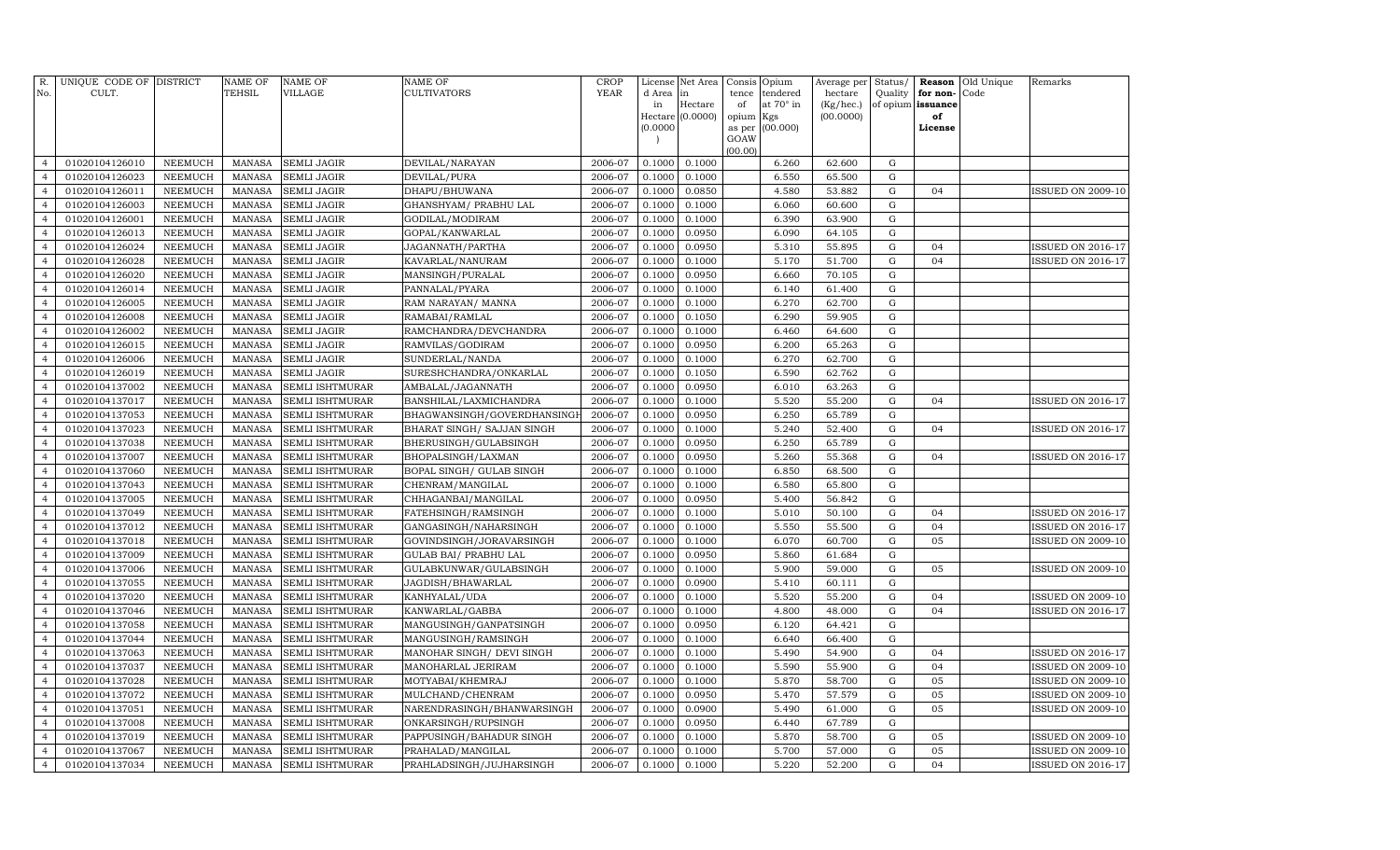| CULT.<br><b>TEHSIL</b><br>VILLAGE<br>CULTIVATORS<br>No.<br>d Area<br>hectare<br>Quality<br>for non-<br>Code<br>tence<br>tendered<br>lin.<br>at 70° in<br>of opium issuance<br>Hectare<br>of<br>(Kg/hec.)<br>in<br>Hectare $(0.0000)$<br>(00.0000)<br>opium Kgs<br>of<br>(0.0000)<br>as per (00.000)<br>License<br>GOAW<br>(00.00)<br>01020104137052<br><b>SEMLI ISHTMURAR</b><br>2006-07<br>0.1000<br>0.0900<br>5.800<br>64.444<br>G<br>NEEMUCH<br>MANASA<br>RAGHUVIRSINGH/NAHARSINGH<br>$\overline{4}$<br>01020104137032<br>NEEMUCH<br><b>SEMLI ISHTMURAR</b><br>2006-07<br>0.1000<br>0.1000<br>5.870<br>58.700<br>05<br>MANASA<br>RAJARAM/NONDRAM<br>G<br><b>ISSUED ON 2009-10</b><br>$\overline{4}$<br>01020104137059<br>2006-07<br>6.040<br>63.579<br>$\overline{4}$<br>NEEMUCH<br>MANASA<br>SEMLI ISHTMURAR<br>RAJENDRASINGH/BHAGWANSINGH<br>0.1000<br>0.0950<br>G<br>2006-07<br>$\overline{4}$<br>01020104137025<br>NEEMUCH<br>MANASA<br><b>SEMLI ISHTMURAR</b><br>TEJABAI/KISHNA<br>0.1000<br>0.1000<br>5.430<br>54.300<br>G<br>04<br><b>ISSUED ON 2016-17</b><br>01020104137033<br>UDAIRAM/HEERALAL<br>2006-07<br>5.650<br>59.474<br>NEEMUCH<br>MANASA<br>SEMLI ISHTMURAR<br>0.1000<br>0.0950<br>G<br>05<br><b>ISSUED ON 2009-10</b><br>$\overline{4}$<br>SEMLI ISHTMURAR<br>2006-07<br>$\overline{4}$<br>01020104137047<br>NEEMUCH<br>MANASA<br>VARDICHANDRA/JARILAL<br>0.1000<br>0.1050<br>5.440<br>51.810<br>G<br>04<br>01020104129025<br>MANASA<br>2006-07<br>$\overline{4}$<br>NEEMUCH<br><b>SARELYA</b><br>ARJUNSINGH/BHUWANISINGH<br>0.1000<br>0.1000<br>6.010<br>60.100<br>G<br>TRANSFER/ SEMLIISTMURAR<br>2006-07<br>01020104129010<br>NEEMUCH<br>MANASA<br><b>SARELYA</b><br>BADRILAL/NARAYAN<br>0.1000<br>0.1000<br>5.730<br>57.300<br>G<br>05<br><b>ISSUED ON 2009-10</b><br>$\overline{4}$<br>01020104129003<br><b>MANASA</b><br><b>SARELYA</b><br>BAGDU/RUPA<br>2006-07<br>0.1000<br>4.900<br>49.000<br>04<br>NEEMUCH<br>0.1000<br>G<br>$\overline{4}$<br>01020104129016<br>2006-07<br>0.0950<br>5.350<br>NEEMUCH<br>MANASA<br><b>SARELYA</b><br>BANSHILAL/SHANKARLAL<br>0.1000<br>56.316<br>G<br>05<br><b>ISSUED ON 2009-10</b><br>$\overline{4}$<br>01020104129019<br><b>MANASA</b><br><b>SARELYA</b><br>2006-07<br>5.070<br>48.286<br>04<br>$\overline{4}$<br>NEEMUCH<br>DHANRAJ/HEERALAL<br>0.1000<br>0.1050<br>G<br><b>ISSUED ON 2016-17</b><br>2006-07<br>5.320<br>05<br>01020104129004<br>NEEMUCH<br>MANASA<br><b>SARELYA</b><br>GANGARAM/BAPULAL<br>0.1000<br>0.0950<br>56.000<br>G<br>ISSUED ON 2009-10/TRANSFER KUKEDESHWER<br>$\overline{4}$<br><b>MANASA</b><br><b>SARELYA</b><br>2006-07<br>5.590<br>58.842<br>TRANSFER/ SEMLIISTMURAR<br>01020104129031<br>NEEMUCH<br>GOPAL/LAXMICHANDRA<br>0.1000<br>0.0950<br>G<br>$\overline{4}$<br>01020104129018<br>NEEMUCH<br>MANASA<br><b>SARELYA</b><br>RADHABAI/JANKIDAS<br>2006-07<br>0.1000<br>0.1050<br>5.620<br>53.524<br>G<br>04<br>ISSUED ON 2016-17<br>$\overline{4}$<br><b>SARELYA</b><br>2006-07<br>TRANSFER/ SEMLIISTMURAR<br>$\overline{4}$<br>01020104129030<br>NEEMUCH<br>MANASA<br>RAMPRASAD/PRABHULAL<br>0.1000<br>0.0950<br>6.090<br>64.105<br>G<br>2006-07<br>01020104134040<br>NEEMUCH<br>MANASA<br><b>RATANPURA</b><br>BALURAM/FAKIRCHANDRA<br>0.1000<br>0.0950<br>6.000<br>63.158<br>G<br>$\overline{4}$<br>2006-07<br>01020104134022<br>NEEMUCH<br><b>MANASA</b><br><b>RATANPURA</b><br>BHAGIRATH/HEERA<br>0.1000<br>0.0950<br>5.930<br>62.421<br>G<br>$\overline{4}$<br>01020104134044<br>NEEMUCH<br>MANASA<br><b>RATANPURA</b><br>BHAGIRATH / RATANLAL<br>2006-07<br>0.1000<br>0.1000<br>6.610<br>$\overline{4}$<br>66.100<br>G<br>2006-07<br>01020104134042<br><b>NEEMUCH</b><br><b>MANASA</b><br><b>RATANPURA</b><br>DEVILAL/NATHULAL<br>0.1000<br>0.1000<br>6.160<br>61.600<br>G<br>$\overline{4}$<br>01020104134002<br><b>NEEMUCH</b><br><b>MANASA</b><br><b>RATANPURA</b><br>FAKIRCHANDRA/BHERA<br>2006-07<br>0.1000<br>0.1050<br>5.980<br>56.952<br>G<br>$\overline{4}$<br>01020104134018<br><b>MANASA</b><br><b>RATANPURA</b><br>GANGARAM/KISHAN<br>2006-07<br>6.520<br>65.200<br>02<br>$\overline{4}$<br>NEEMUCH<br>0.1000<br>0.1000<br><b>ISSUED ON 2009-10</b><br>$\mathbf{I}$<br>05<br>01020104134016<br><b>NEEMUCH</b><br><b>MANASA</b><br><b>RATANPURA</b><br>2006-07<br>5.930<br><b>ISSUED ON 2009-10</b><br>GANGARAM/RATANLAL<br>0.1000<br>0.1000<br>59.300<br>G<br>2006-07<br>57.700<br>05<br>01020104134036<br>NEEMUCH<br><b>MANASA</b><br><b>RATANPURA</b><br>GANPAT/GIRDHARI<br>0.1000<br>5.770<br>G<br><b>ISSUED ON 2009-10</b><br>$\overline{4}$<br>0.1000<br>01020104134009<br><b>NEEMUCH</b><br><b>MANASA</b><br><b>RATANPURA</b><br>GIRDHARI/ONKAR<br>2006-07<br>0.0950<br>5.540<br>58.316<br>$\overline{4}$<br>0.1000<br>G<br>01020104134047<br><b>MANASA</b><br><b>RATANPURA</b><br>GOKUL/KACHRU<br>2006-07<br>6.000<br>63.158<br>G<br>$\overline{4}$<br>NEEMUCH<br>0.1000<br>0.0950<br>01020104134031<br>NEEMUCH<br><b>MANASA</b><br><b>RATANPURA</b><br>JAGDISHCHANDRA/RATANLAL<br>2006-07<br>5.750<br>57.500<br>05<br><b>ISSUED ON 2009-10</b><br>$\overline{4}$<br>0.1000<br>0.1000<br>G<br>05<br>$\overline{4}$<br>01020104134035<br>NEEMUCH<br><b>RATANPURA</b><br>2006-07<br>58.667<br>${\rm G}$<br>MANASA<br>KACHRULAL/BHANWARLAL<br>0.1000<br>0.1050<br>6.160<br>ISSUED ON 2009-10<br>01020104134050<br><b>NEEMUCH</b><br>MANASA<br><b>RATANPURA</b><br>2006-07<br>0.1000<br>5.760<br>57.600<br>G<br>05<br>KANCHANBAI/RATANLAL<br>0.1000<br>ISSUED ON 2009-10<br>01020104134033<br>NEEMUCH<br><b>RATANPURA</b><br>2006-07<br>6.390<br>60.857<br>05<br>$\overline{4}$<br>MANASA<br>KARULAL/JETRAM<br>0.1000<br>0.1050<br>G<br>ISSUED ON 2009-10<br>01020104134051<br><b>NEEMUCH</b><br><b>MANASA</b><br><b>RATANPURA</b><br>2006-07<br>5.420<br>G<br>04<br>$\overline{4}$<br>MAGDHUBAI/GANESH<br>0.1000<br>0.1050<br>51.619<br>ISSUED ON 2016-17<br>$\overline{4}$<br>01020104134034<br><b>NEEMUCH</b><br><b>MANASA</b><br><b>RATANPURA</b><br>2006-07<br>7.180<br>71.800<br>G<br>MANOHARLAL/GANGARAM<br>0.1000<br>0.1000<br>01020104134028<br><b>NEEMUCH</b><br><b>MANASA</b><br><b>RATANPURA</b><br>2006-07<br>0.0950<br>MOTILAL/RATANLAL<br>0.1000<br>6.090<br>64.105<br>G<br>$\overline{4}$<br>01020104134032<br><b>MANASA</b><br><b>RATANPURA</b><br>NANDLAL/GANGARAM<br>2006-07<br>64.421<br>G<br>$\overline{4}$<br>NEEMUCH<br>0.1000<br>0.0950<br>6.120<br>01020104134004<br><b>NEEMUCH</b><br>MANASA<br><b>RATANPURA</b><br>2006-07<br>0.0950<br>5.200<br>54.737<br>G<br>04<br>$\overline{4}$<br>NATHU/MANGU<br>0.1000<br>ISSUED ON 2016-17<br>01020104134010<br><b>RATANPURA</b><br>2006-07<br>$\overline{4}$<br>NEEMUCH<br>MANASA<br>NATHULAL/NANDA<br>0.1000<br>0.1000<br>6.010<br>60.100<br>G<br>01020104134008<br><b>NEEMUCH</b><br><b>MANASA</b><br><b>RATANPURA</b><br>2006-07<br>5.570<br>G<br>04<br>$\overline{4}$<br>PRABHU LAL/ HEERA LAL<br>0.1000<br>0.1050<br>53.048<br>ISSUED ON 2016-17<br>$\overline{4}$<br>01020104134030<br>NEEMUCH<br>MANASA<br><b>RATANPURA</b><br>PRABHULAL/NATHULAL<br>2006-07<br>5.730<br>57.300<br>${\rm G}$<br>05<br><b>ISSUED ON 2009-10</b><br>0.1000<br>0.1000<br>01020104134014<br>NEEMUCH<br><b>MANASA</b><br><b>RATANPURA</b><br>0.1000<br>6.190<br>$\overline{4}$<br>RAMCHANDRA/NANURAM<br>2006-07<br>0.1000<br>61.900<br>G<br>01020104134029<br><b>NEEMUCH</b><br><b>MANASA</b><br><b>RATANPURA</b><br>2006-07<br>59.158<br>${\rm G}$<br>$\overline{4}$<br>RAMKISHAN/BHANWRALAL<br>0.1000<br>0.0950<br>5.620<br>05<br>ISSUED ON 2009-10<br>01020104134043<br><b>NEEMUCH</b><br><b>MANASA</b><br><b>RATANPURA</b><br>RAMLAL/BHURA<br>2006-07<br>0.1000<br>0.1000<br>5.660<br>56.600<br>05<br><b>ISSUED ON 2009-10</b><br>$\overline{4}$<br>G<br>01020104134003<br><b>NEEMUCH</b><br><b>MANASA</b><br><b>RATANPURA</b><br>RAMLAL/JETRAM<br>2006-07<br>$\overline{4}$<br>0.1000<br>0.0950<br>5.570<br>58.632<br>G<br>05<br><b>ISSUED ON 2009-10</b><br><b>NEEMUCH</b><br><b>MANASA</b><br><b>RATANPURA</b><br>5.920<br>05<br>$\overline{4}$<br>01020104134037<br>RAMLAL/RAMCHANDRA<br>2006-07<br>0.1000<br>0.1000<br>59.200<br>G<br><b>ISSUED ON 2009-10</b><br><b>NEEMUCH</b><br><b>MANASA</b><br><b>RATANPURA</b><br>5.940<br>62.526<br>$\overline{4}$<br>01020104134006<br>RAMSINGH/NONDRAM<br>2006-07<br>0.1000<br>0.0950<br>G<br>01020104134015<br><b>NEEMUCH</b><br>MANASA<br><b>RATANPURA</b><br>2006-07<br>0.1000<br>6.020<br>G<br>$\overline{4}$<br>SAJJANBAI/BHANWARLAL<br>0.1050<br>57.333<br>05<br><b>ISSUED ON 2009-10</b> | R. UNIQUE CODE OF DISTRICT | <b>NAME OF</b> | <b>NAME OF</b> | <b>NAME OF</b> | <b>CROP</b> | License Net Area Consis Opium |  | Average per | Status/ | <b>Reason</b> Old Unique | Remarks |  |
|--------------------------------------------------------------------------------------------------------------------------------------------------------------------------------------------------------------------------------------------------------------------------------------------------------------------------------------------------------------------------------------------------------------------------------------------------------------------------------------------------------------------------------------------------------------------------------------------------------------------------------------------------------------------------------------------------------------------------------------------------------------------------------------------------------------------------------------------------------------------------------------------------------------------------------------------------------------------------------------------------------------------------------------------------------------------------------------------------------------------------------------------------------------------------------------------------------------------------------------------------------------------------------------------------------------------------------------------------------------------------------------------------------------------------------------------------------------------------------------------------------------------------------------------------------------------------------------------------------------------------------------------------------------------------------------------------------------------------------------------------------------------------------------------------------------------------------------------------------------------------------------------------------------------------------------------------------------------------------------------------------------------------------------------------------------------------------------------------------------------------------------------------------------------------------------------------------------------------------------------------------------------------------------------------------------------------------------------------------------------------------------------------------------------------------------------------------------------------------------------------------------------------------------------------------------------------------------------------------------------------------------------------------------------------------------------------------------------------------------------------------------------------------------------------------------------------------------------------------------------------------------------------------------------------------------------------------------------------------------------------------------------------------------------------------------------------------------------------------------------------------------------------------------------------------------------------------------------------------------------------------------------------------------------------------------------------------------------------------------------------------------------------------------------------------------------------------------------------------------------------------------------------------------------------------------------------------------------------------------------------------------------------------------------------------------------------------------------------------------------------------------------------------------------------------------------------------------------------------------------------------------------------------------------------------------------------------------------------------------------------------------------------------------------------------------------------------------------------------------------------------------------------------------------------------------------------------------------------------------------------------------------------------------------------------------------------------------------------------------------------------------------------------------------------------------------------------------------------------------------------------------------------------------------------------------------------------------------------------------------------------------------------------------------------------------------------------------------------------------------------------------------------------------------------------------------------------------------------------------------------------------------------------------------------------------------------------------------------------------------------------------------------------------------------------------------------------------------------------------------------------------------------------------------------------------------------------------------------------------------------------------------------------------------------------------------------------------------------------------------------------------------------------------------------------------------------------------------------------------------------------------------------------------------------------------------------------------------------------------------------------------------------------------------------------------------------------------------------------------------------------------------------------------------------------------------------------------------------------------------------------------------------------------------------------------------------------------------------------------------------------------------------------------------------------------------------------------------------------------------------------------------------------------------------------------------------------------------------------------------------------------------------------------------------------------------------------------------------------------------------------------------------------------------------------------------------------------------------------------------------------------------------------------------------------------------------------------------------------------------------------------------------------------------------------------------------------------------------------------------------------------------------------------------------------------------------------------------------------------------------------------------------------------------------------------------------------------------------------------------------------------------------------------------------------------------------------------------------------------------------------------------------------------------------------------------------------------------------------------------------------------------------------------------------------------------------------------------------------------------------------------------------------------------------------------------------------------------------------------------------------------------------------------------------------------------------------------------------------------------------------------------------------------------------------------------------------------------------------------------------------------------------------------------------------------------------------------------------------------------------------------------------------------------------------------------------------------------------------------------------------------------------------------------------------------------------------------------------------------------------------------------------------------------------------------------------------------------------------------------------------------------------------------------------------------------------------------------------------------------------------------------------------------------------------------------------------------------------------------------------------------------------------------|----------------------------|----------------|----------------|----------------|-------------|-------------------------------|--|-------------|---------|--------------------------|---------|--|
|                                                                                                                                                                                                                                                                                                                                                                                                                                                                                                                                                                                                                                                                                                                                                                                                                                                                                                                                                                                                                                                                                                                                                                                                                                                                                                                                                                                                                                                                                                                                                                                                                                                                                                                                                                                                                                                                                                                                                                                                                                                                                                                                                                                                                                                                                                                                                                                                                                                                                                                                                                                                                                                                                                                                                                                                                                                                                                                                                                                                                                                                                                                                                                                                                                                                                                                                                                                                                                                                                                                                                                                                                                                                                                                                                                                                                                                                                                                                                                                                                                                                                                                                                                                                                                                                                                                                                                                                                                                                                                                                                                                                                                                                                                                                                                                                                                                                                                                                                                                                                                                                                                                                                                                                                                                                                                                                                                                                                                                                                                                                                                                                                                                                                                                                                                                                                                                                                                                                                                                                                                                                                                                                                                                                                                                                                                                                                                                                                                                                                                                                                                                                                                                                                                                                                                                                                                                                                                                                                                                                                                                                                                                                                                                                                                                                                                                                                                                                                                                                                                                                                                                                                                                                                                                                                                                                                                                                                                                                                                                                                                                                                                                                                                                                                                                                                                                                                                                                                                                                                                                                      |                            |                |                |                | <b>YEAR</b> |                               |  |             |         |                          |         |  |
|                                                                                                                                                                                                                                                                                                                                                                                                                                                                                                                                                                                                                                                                                                                                                                                                                                                                                                                                                                                                                                                                                                                                                                                                                                                                                                                                                                                                                                                                                                                                                                                                                                                                                                                                                                                                                                                                                                                                                                                                                                                                                                                                                                                                                                                                                                                                                                                                                                                                                                                                                                                                                                                                                                                                                                                                                                                                                                                                                                                                                                                                                                                                                                                                                                                                                                                                                                                                                                                                                                                                                                                                                                                                                                                                                                                                                                                                                                                                                                                                                                                                                                                                                                                                                                                                                                                                                                                                                                                                                                                                                                                                                                                                                                                                                                                                                                                                                                                                                                                                                                                                                                                                                                                                                                                                                                                                                                                                                                                                                                                                                                                                                                                                                                                                                                                                                                                                                                                                                                                                                                                                                                                                                                                                                                                                                                                                                                                                                                                                                                                                                                                                                                                                                                                                                                                                                                                                                                                                                                                                                                                                                                                                                                                                                                                                                                                                                                                                                                                                                                                                                                                                                                                                                                                                                                                                                                                                                                                                                                                                                                                                                                                                                                                                                                                                                                                                                                                                                                                                                                                                      |                            |                |                |                |             |                               |  |             |         |                          |         |  |
|                                                                                                                                                                                                                                                                                                                                                                                                                                                                                                                                                                                                                                                                                                                                                                                                                                                                                                                                                                                                                                                                                                                                                                                                                                                                                                                                                                                                                                                                                                                                                                                                                                                                                                                                                                                                                                                                                                                                                                                                                                                                                                                                                                                                                                                                                                                                                                                                                                                                                                                                                                                                                                                                                                                                                                                                                                                                                                                                                                                                                                                                                                                                                                                                                                                                                                                                                                                                                                                                                                                                                                                                                                                                                                                                                                                                                                                                                                                                                                                                                                                                                                                                                                                                                                                                                                                                                                                                                                                                                                                                                                                                                                                                                                                                                                                                                                                                                                                                                                                                                                                                                                                                                                                                                                                                                                                                                                                                                                                                                                                                                                                                                                                                                                                                                                                                                                                                                                                                                                                                                                                                                                                                                                                                                                                                                                                                                                                                                                                                                                                                                                                                                                                                                                                                                                                                                                                                                                                                                                                                                                                                                                                                                                                                                                                                                                                                                                                                                                                                                                                                                                                                                                                                                                                                                                                                                                                                                                                                                                                                                                                                                                                                                                                                                                                                                                                                                                                                                                                                                                                                      |                            |                |                |                |             |                               |  |             |         |                          |         |  |
|                                                                                                                                                                                                                                                                                                                                                                                                                                                                                                                                                                                                                                                                                                                                                                                                                                                                                                                                                                                                                                                                                                                                                                                                                                                                                                                                                                                                                                                                                                                                                                                                                                                                                                                                                                                                                                                                                                                                                                                                                                                                                                                                                                                                                                                                                                                                                                                                                                                                                                                                                                                                                                                                                                                                                                                                                                                                                                                                                                                                                                                                                                                                                                                                                                                                                                                                                                                                                                                                                                                                                                                                                                                                                                                                                                                                                                                                                                                                                                                                                                                                                                                                                                                                                                                                                                                                                                                                                                                                                                                                                                                                                                                                                                                                                                                                                                                                                                                                                                                                                                                                                                                                                                                                                                                                                                                                                                                                                                                                                                                                                                                                                                                                                                                                                                                                                                                                                                                                                                                                                                                                                                                                                                                                                                                                                                                                                                                                                                                                                                                                                                                                                                                                                                                                                                                                                                                                                                                                                                                                                                                                                                                                                                                                                                                                                                                                                                                                                                                                                                                                                                                                                                                                                                                                                                                                                                                                                                                                                                                                                                                                                                                                                                                                                                                                                                                                                                                                                                                                                                                                      |                            |                |                |                |             |                               |  |             |         |                          |         |  |
|                                                                                                                                                                                                                                                                                                                                                                                                                                                                                                                                                                                                                                                                                                                                                                                                                                                                                                                                                                                                                                                                                                                                                                                                                                                                                                                                                                                                                                                                                                                                                                                                                                                                                                                                                                                                                                                                                                                                                                                                                                                                                                                                                                                                                                                                                                                                                                                                                                                                                                                                                                                                                                                                                                                                                                                                                                                                                                                                                                                                                                                                                                                                                                                                                                                                                                                                                                                                                                                                                                                                                                                                                                                                                                                                                                                                                                                                                                                                                                                                                                                                                                                                                                                                                                                                                                                                                                                                                                                                                                                                                                                                                                                                                                                                                                                                                                                                                                                                                                                                                                                                                                                                                                                                                                                                                                                                                                                                                                                                                                                                                                                                                                                                                                                                                                                                                                                                                                                                                                                                                                                                                                                                                                                                                                                                                                                                                                                                                                                                                                                                                                                                                                                                                                                                                                                                                                                                                                                                                                                                                                                                                                                                                                                                                                                                                                                                                                                                                                                                                                                                                                                                                                                                                                                                                                                                                                                                                                                                                                                                                                                                                                                                                                                                                                                                                                                                                                                                                                                                                                                                      |                            |                |                |                |             |                               |  |             |         |                          |         |  |
|                                                                                                                                                                                                                                                                                                                                                                                                                                                                                                                                                                                                                                                                                                                                                                                                                                                                                                                                                                                                                                                                                                                                                                                                                                                                                                                                                                                                                                                                                                                                                                                                                                                                                                                                                                                                                                                                                                                                                                                                                                                                                                                                                                                                                                                                                                                                                                                                                                                                                                                                                                                                                                                                                                                                                                                                                                                                                                                                                                                                                                                                                                                                                                                                                                                                                                                                                                                                                                                                                                                                                                                                                                                                                                                                                                                                                                                                                                                                                                                                                                                                                                                                                                                                                                                                                                                                                                                                                                                                                                                                                                                                                                                                                                                                                                                                                                                                                                                                                                                                                                                                                                                                                                                                                                                                                                                                                                                                                                                                                                                                                                                                                                                                                                                                                                                                                                                                                                                                                                                                                                                                                                                                                                                                                                                                                                                                                                                                                                                                                                                                                                                                                                                                                                                                                                                                                                                                                                                                                                                                                                                                                                                                                                                                                                                                                                                                                                                                                                                                                                                                                                                                                                                                                                                                                                                                                                                                                                                                                                                                                                                                                                                                                                                                                                                                                                                                                                                                                                                                                                                                      |                            |                |                |                |             |                               |  |             |         |                          |         |  |
|                                                                                                                                                                                                                                                                                                                                                                                                                                                                                                                                                                                                                                                                                                                                                                                                                                                                                                                                                                                                                                                                                                                                                                                                                                                                                                                                                                                                                                                                                                                                                                                                                                                                                                                                                                                                                                                                                                                                                                                                                                                                                                                                                                                                                                                                                                                                                                                                                                                                                                                                                                                                                                                                                                                                                                                                                                                                                                                                                                                                                                                                                                                                                                                                                                                                                                                                                                                                                                                                                                                                                                                                                                                                                                                                                                                                                                                                                                                                                                                                                                                                                                                                                                                                                                                                                                                                                                                                                                                                                                                                                                                                                                                                                                                                                                                                                                                                                                                                                                                                                                                                                                                                                                                                                                                                                                                                                                                                                                                                                                                                                                                                                                                                                                                                                                                                                                                                                                                                                                                                                                                                                                                                                                                                                                                                                                                                                                                                                                                                                                                                                                                                                                                                                                                                                                                                                                                                                                                                                                                                                                                                                                                                                                                                                                                                                                                                                                                                                                                                                                                                                                                                                                                                                                                                                                                                                                                                                                                                                                                                                                                                                                                                                                                                                                                                                                                                                                                                                                                                                                                                      |                            |                |                |                |             |                               |  |             |         |                          |         |  |
|                                                                                                                                                                                                                                                                                                                                                                                                                                                                                                                                                                                                                                                                                                                                                                                                                                                                                                                                                                                                                                                                                                                                                                                                                                                                                                                                                                                                                                                                                                                                                                                                                                                                                                                                                                                                                                                                                                                                                                                                                                                                                                                                                                                                                                                                                                                                                                                                                                                                                                                                                                                                                                                                                                                                                                                                                                                                                                                                                                                                                                                                                                                                                                                                                                                                                                                                                                                                                                                                                                                                                                                                                                                                                                                                                                                                                                                                                                                                                                                                                                                                                                                                                                                                                                                                                                                                                                                                                                                                                                                                                                                                                                                                                                                                                                                                                                                                                                                                                                                                                                                                                                                                                                                                                                                                                                                                                                                                                                                                                                                                                                                                                                                                                                                                                                                                                                                                                                                                                                                                                                                                                                                                                                                                                                                                                                                                                                                                                                                                                                                                                                                                                                                                                                                                                                                                                                                                                                                                                                                                                                                                                                                                                                                                                                                                                                                                                                                                                                                                                                                                                                                                                                                                                                                                                                                                                                                                                                                                                                                                                                                                                                                                                                                                                                                                                                                                                                                                                                                                                                                                      |                            |                |                |                |             |                               |  |             |         |                          |         |  |
|                                                                                                                                                                                                                                                                                                                                                                                                                                                                                                                                                                                                                                                                                                                                                                                                                                                                                                                                                                                                                                                                                                                                                                                                                                                                                                                                                                                                                                                                                                                                                                                                                                                                                                                                                                                                                                                                                                                                                                                                                                                                                                                                                                                                                                                                                                                                                                                                                                                                                                                                                                                                                                                                                                                                                                                                                                                                                                                                                                                                                                                                                                                                                                                                                                                                                                                                                                                                                                                                                                                                                                                                                                                                                                                                                                                                                                                                                                                                                                                                                                                                                                                                                                                                                                                                                                                                                                                                                                                                                                                                                                                                                                                                                                                                                                                                                                                                                                                                                                                                                                                                                                                                                                                                                                                                                                                                                                                                                                                                                                                                                                                                                                                                                                                                                                                                                                                                                                                                                                                                                                                                                                                                                                                                                                                                                                                                                                                                                                                                                                                                                                                                                                                                                                                                                                                                                                                                                                                                                                                                                                                                                                                                                                                                                                                                                                                                                                                                                                                                                                                                                                                                                                                                                                                                                                                                                                                                                                                                                                                                                                                                                                                                                                                                                                                                                                                                                                                                                                                                                                                                      |                            |                |                |                |             |                               |  |             |         |                          |         |  |
|                                                                                                                                                                                                                                                                                                                                                                                                                                                                                                                                                                                                                                                                                                                                                                                                                                                                                                                                                                                                                                                                                                                                                                                                                                                                                                                                                                                                                                                                                                                                                                                                                                                                                                                                                                                                                                                                                                                                                                                                                                                                                                                                                                                                                                                                                                                                                                                                                                                                                                                                                                                                                                                                                                                                                                                                                                                                                                                                                                                                                                                                                                                                                                                                                                                                                                                                                                                                                                                                                                                                                                                                                                                                                                                                                                                                                                                                                                                                                                                                                                                                                                                                                                                                                                                                                                                                                                                                                                                                                                                                                                                                                                                                                                                                                                                                                                                                                                                                                                                                                                                                                                                                                                                                                                                                                                                                                                                                                                                                                                                                                                                                                                                                                                                                                                                                                                                                                                                                                                                                                                                                                                                                                                                                                                                                                                                                                                                                                                                                                                                                                                                                                                                                                                                                                                                                                                                                                                                                                                                                                                                                                                                                                                                                                                                                                                                                                                                                                                                                                                                                                                                                                                                                                                                                                                                                                                                                                                                                                                                                                                                                                                                                                                                                                                                                                                                                                                                                                                                                                                                                      |                            |                |                |                |             |                               |  |             |         |                          |         |  |
|                                                                                                                                                                                                                                                                                                                                                                                                                                                                                                                                                                                                                                                                                                                                                                                                                                                                                                                                                                                                                                                                                                                                                                                                                                                                                                                                                                                                                                                                                                                                                                                                                                                                                                                                                                                                                                                                                                                                                                                                                                                                                                                                                                                                                                                                                                                                                                                                                                                                                                                                                                                                                                                                                                                                                                                                                                                                                                                                                                                                                                                                                                                                                                                                                                                                                                                                                                                                                                                                                                                                                                                                                                                                                                                                                                                                                                                                                                                                                                                                                                                                                                                                                                                                                                                                                                                                                                                                                                                                                                                                                                                                                                                                                                                                                                                                                                                                                                                                                                                                                                                                                                                                                                                                                                                                                                                                                                                                                                                                                                                                                                                                                                                                                                                                                                                                                                                                                                                                                                                                                                                                                                                                                                                                                                                                                                                                                                                                                                                                                                                                                                                                                                                                                                                                                                                                                                                                                                                                                                                                                                                                                                                                                                                                                                                                                                                                                                                                                                                                                                                                                                                                                                                                                                                                                                                                                                                                                                                                                                                                                                                                                                                                                                                                                                                                                                                                                                                                                                                                                                                                      |                            |                |                |                |             |                               |  |             |         |                          |         |  |
|                                                                                                                                                                                                                                                                                                                                                                                                                                                                                                                                                                                                                                                                                                                                                                                                                                                                                                                                                                                                                                                                                                                                                                                                                                                                                                                                                                                                                                                                                                                                                                                                                                                                                                                                                                                                                                                                                                                                                                                                                                                                                                                                                                                                                                                                                                                                                                                                                                                                                                                                                                                                                                                                                                                                                                                                                                                                                                                                                                                                                                                                                                                                                                                                                                                                                                                                                                                                                                                                                                                                                                                                                                                                                                                                                                                                                                                                                                                                                                                                                                                                                                                                                                                                                                                                                                                                                                                                                                                                                                                                                                                                                                                                                                                                                                                                                                                                                                                                                                                                                                                                                                                                                                                                                                                                                                                                                                                                                                                                                                                                                                                                                                                                                                                                                                                                                                                                                                                                                                                                                                                                                                                                                                                                                                                                                                                                                                                                                                                                                                                                                                                                                                                                                                                                                                                                                                                                                                                                                                                                                                                                                                                                                                                                                                                                                                                                                                                                                                                                                                                                                                                                                                                                                                                                                                                                                                                                                                                                                                                                                                                                                                                                                                                                                                                                                                                                                                                                                                                                                                                                      |                            |                |                |                |             |                               |  |             |         |                          |         |  |
|                                                                                                                                                                                                                                                                                                                                                                                                                                                                                                                                                                                                                                                                                                                                                                                                                                                                                                                                                                                                                                                                                                                                                                                                                                                                                                                                                                                                                                                                                                                                                                                                                                                                                                                                                                                                                                                                                                                                                                                                                                                                                                                                                                                                                                                                                                                                                                                                                                                                                                                                                                                                                                                                                                                                                                                                                                                                                                                                                                                                                                                                                                                                                                                                                                                                                                                                                                                                                                                                                                                                                                                                                                                                                                                                                                                                                                                                                                                                                                                                                                                                                                                                                                                                                                                                                                                                                                                                                                                                                                                                                                                                                                                                                                                                                                                                                                                                                                                                                                                                                                                                                                                                                                                                                                                                                                                                                                                                                                                                                                                                                                                                                                                                                                                                                                                                                                                                                                                                                                                                                                                                                                                                                                                                                                                                                                                                                                                                                                                                                                                                                                                                                                                                                                                                                                                                                                                                                                                                                                                                                                                                                                                                                                                                                                                                                                                                                                                                                                                                                                                                                                                                                                                                                                                                                                                                                                                                                                                                                                                                                                                                                                                                                                                                                                                                                                                                                                                                                                                                                                                                      |                            |                |                |                |             |                               |  |             |         |                          |         |  |
|                                                                                                                                                                                                                                                                                                                                                                                                                                                                                                                                                                                                                                                                                                                                                                                                                                                                                                                                                                                                                                                                                                                                                                                                                                                                                                                                                                                                                                                                                                                                                                                                                                                                                                                                                                                                                                                                                                                                                                                                                                                                                                                                                                                                                                                                                                                                                                                                                                                                                                                                                                                                                                                                                                                                                                                                                                                                                                                                                                                                                                                                                                                                                                                                                                                                                                                                                                                                                                                                                                                                                                                                                                                                                                                                                                                                                                                                                                                                                                                                                                                                                                                                                                                                                                                                                                                                                                                                                                                                                                                                                                                                                                                                                                                                                                                                                                                                                                                                                                                                                                                                                                                                                                                                                                                                                                                                                                                                                                                                                                                                                                                                                                                                                                                                                                                                                                                                                                                                                                                                                                                                                                                                                                                                                                                                                                                                                                                                                                                                                                                                                                                                                                                                                                                                                                                                                                                                                                                                                                                                                                                                                                                                                                                                                                                                                                                                                                                                                                                                                                                                                                                                                                                                                                                                                                                                                                                                                                                                                                                                                                                                                                                                                                                                                                                                                                                                                                                                                                                                                                                                      |                            |                |                |                |             |                               |  |             |         |                          |         |  |
|                                                                                                                                                                                                                                                                                                                                                                                                                                                                                                                                                                                                                                                                                                                                                                                                                                                                                                                                                                                                                                                                                                                                                                                                                                                                                                                                                                                                                                                                                                                                                                                                                                                                                                                                                                                                                                                                                                                                                                                                                                                                                                                                                                                                                                                                                                                                                                                                                                                                                                                                                                                                                                                                                                                                                                                                                                                                                                                                                                                                                                                                                                                                                                                                                                                                                                                                                                                                                                                                                                                                                                                                                                                                                                                                                                                                                                                                                                                                                                                                                                                                                                                                                                                                                                                                                                                                                                                                                                                                                                                                                                                                                                                                                                                                                                                                                                                                                                                                                                                                                                                                                                                                                                                                                                                                                                                                                                                                                                                                                                                                                                                                                                                                                                                                                                                                                                                                                                                                                                                                                                                                                                                                                                                                                                                                                                                                                                                                                                                                                                                                                                                                                                                                                                                                                                                                                                                                                                                                                                                                                                                                                                                                                                                                                                                                                                                                                                                                                                                                                                                                                                                                                                                                                                                                                                                                                                                                                                                                                                                                                                                                                                                                                                                                                                                                                                                                                                                                                                                                                                                                      |                            |                |                |                |             |                               |  |             |         |                          |         |  |
|                                                                                                                                                                                                                                                                                                                                                                                                                                                                                                                                                                                                                                                                                                                                                                                                                                                                                                                                                                                                                                                                                                                                                                                                                                                                                                                                                                                                                                                                                                                                                                                                                                                                                                                                                                                                                                                                                                                                                                                                                                                                                                                                                                                                                                                                                                                                                                                                                                                                                                                                                                                                                                                                                                                                                                                                                                                                                                                                                                                                                                                                                                                                                                                                                                                                                                                                                                                                                                                                                                                                                                                                                                                                                                                                                                                                                                                                                                                                                                                                                                                                                                                                                                                                                                                                                                                                                                                                                                                                                                                                                                                                                                                                                                                                                                                                                                                                                                                                                                                                                                                                                                                                                                                                                                                                                                                                                                                                                                                                                                                                                                                                                                                                                                                                                                                                                                                                                                                                                                                                                                                                                                                                                                                                                                                                                                                                                                                                                                                                                                                                                                                                                                                                                                                                                                                                                                                                                                                                                                                                                                                                                                                                                                                                                                                                                                                                                                                                                                                                                                                                                                                                                                                                                                                                                                                                                                                                                                                                                                                                                                                                                                                                                                                                                                                                                                                                                                                                                                                                                                                                      |                            |                |                |                |             |                               |  |             |         |                          |         |  |
|                                                                                                                                                                                                                                                                                                                                                                                                                                                                                                                                                                                                                                                                                                                                                                                                                                                                                                                                                                                                                                                                                                                                                                                                                                                                                                                                                                                                                                                                                                                                                                                                                                                                                                                                                                                                                                                                                                                                                                                                                                                                                                                                                                                                                                                                                                                                                                                                                                                                                                                                                                                                                                                                                                                                                                                                                                                                                                                                                                                                                                                                                                                                                                                                                                                                                                                                                                                                                                                                                                                                                                                                                                                                                                                                                                                                                                                                                                                                                                                                                                                                                                                                                                                                                                                                                                                                                                                                                                                                                                                                                                                                                                                                                                                                                                                                                                                                                                                                                                                                                                                                                                                                                                                                                                                                                                                                                                                                                                                                                                                                                                                                                                                                                                                                                                                                                                                                                                                                                                                                                                                                                                                                                                                                                                                                                                                                                                                                                                                                                                                                                                                                                                                                                                                                                                                                                                                                                                                                                                                                                                                                                                                                                                                                                                                                                                                                                                                                                                                                                                                                                                                                                                                                                                                                                                                                                                                                                                                                                                                                                                                                                                                                                                                                                                                                                                                                                                                                                                                                                                                                      |                            |                |                |                |             |                               |  |             |         |                          |         |  |
|                                                                                                                                                                                                                                                                                                                                                                                                                                                                                                                                                                                                                                                                                                                                                                                                                                                                                                                                                                                                                                                                                                                                                                                                                                                                                                                                                                                                                                                                                                                                                                                                                                                                                                                                                                                                                                                                                                                                                                                                                                                                                                                                                                                                                                                                                                                                                                                                                                                                                                                                                                                                                                                                                                                                                                                                                                                                                                                                                                                                                                                                                                                                                                                                                                                                                                                                                                                                                                                                                                                                                                                                                                                                                                                                                                                                                                                                                                                                                                                                                                                                                                                                                                                                                                                                                                                                                                                                                                                                                                                                                                                                                                                                                                                                                                                                                                                                                                                                                                                                                                                                                                                                                                                                                                                                                                                                                                                                                                                                                                                                                                                                                                                                                                                                                                                                                                                                                                                                                                                                                                                                                                                                                                                                                                                                                                                                                                                                                                                                                                                                                                                                                                                                                                                                                                                                                                                                                                                                                                                                                                                                                                                                                                                                                                                                                                                                                                                                                                                                                                                                                                                                                                                                                                                                                                                                                                                                                                                                                                                                                                                                                                                                                                                                                                                                                                                                                                                                                                                                                                                                      |                            |                |                |                |             |                               |  |             |         |                          |         |  |
|                                                                                                                                                                                                                                                                                                                                                                                                                                                                                                                                                                                                                                                                                                                                                                                                                                                                                                                                                                                                                                                                                                                                                                                                                                                                                                                                                                                                                                                                                                                                                                                                                                                                                                                                                                                                                                                                                                                                                                                                                                                                                                                                                                                                                                                                                                                                                                                                                                                                                                                                                                                                                                                                                                                                                                                                                                                                                                                                                                                                                                                                                                                                                                                                                                                                                                                                                                                                                                                                                                                                                                                                                                                                                                                                                                                                                                                                                                                                                                                                                                                                                                                                                                                                                                                                                                                                                                                                                                                                                                                                                                                                                                                                                                                                                                                                                                                                                                                                                                                                                                                                                                                                                                                                                                                                                                                                                                                                                                                                                                                                                                                                                                                                                                                                                                                                                                                                                                                                                                                                                                                                                                                                                                                                                                                                                                                                                                                                                                                                                                                                                                                                                                                                                                                                                                                                                                                                                                                                                                                                                                                                                                                                                                                                                                                                                                                                                                                                                                                                                                                                                                                                                                                                                                                                                                                                                                                                                                                                                                                                                                                                                                                                                                                                                                                                                                                                                                                                                                                                                                                                      |                            |                |                |                |             |                               |  |             |         |                          |         |  |
|                                                                                                                                                                                                                                                                                                                                                                                                                                                                                                                                                                                                                                                                                                                                                                                                                                                                                                                                                                                                                                                                                                                                                                                                                                                                                                                                                                                                                                                                                                                                                                                                                                                                                                                                                                                                                                                                                                                                                                                                                                                                                                                                                                                                                                                                                                                                                                                                                                                                                                                                                                                                                                                                                                                                                                                                                                                                                                                                                                                                                                                                                                                                                                                                                                                                                                                                                                                                                                                                                                                                                                                                                                                                                                                                                                                                                                                                                                                                                                                                                                                                                                                                                                                                                                                                                                                                                                                                                                                                                                                                                                                                                                                                                                                                                                                                                                                                                                                                                                                                                                                                                                                                                                                                                                                                                                                                                                                                                                                                                                                                                                                                                                                                                                                                                                                                                                                                                                                                                                                                                                                                                                                                                                                                                                                                                                                                                                                                                                                                                                                                                                                                                                                                                                                                                                                                                                                                                                                                                                                                                                                                                                                                                                                                                                                                                                                                                                                                                                                                                                                                                                                                                                                                                                                                                                                                                                                                                                                                                                                                                                                                                                                                                                                                                                                                                                                                                                                                                                                                                                                                      |                            |                |                |                |             |                               |  |             |         |                          |         |  |
|                                                                                                                                                                                                                                                                                                                                                                                                                                                                                                                                                                                                                                                                                                                                                                                                                                                                                                                                                                                                                                                                                                                                                                                                                                                                                                                                                                                                                                                                                                                                                                                                                                                                                                                                                                                                                                                                                                                                                                                                                                                                                                                                                                                                                                                                                                                                                                                                                                                                                                                                                                                                                                                                                                                                                                                                                                                                                                                                                                                                                                                                                                                                                                                                                                                                                                                                                                                                                                                                                                                                                                                                                                                                                                                                                                                                                                                                                                                                                                                                                                                                                                                                                                                                                                                                                                                                                                                                                                                                                                                                                                                                                                                                                                                                                                                                                                                                                                                                                                                                                                                                                                                                                                                                                                                                                                                                                                                                                                                                                                                                                                                                                                                                                                                                                                                                                                                                                                                                                                                                                                                                                                                                                                                                                                                                                                                                                                                                                                                                                                                                                                                                                                                                                                                                                                                                                                                                                                                                                                                                                                                                                                                                                                                                                                                                                                                                                                                                                                                                                                                                                                                                                                                                                                                                                                                                                                                                                                                                                                                                                                                                                                                                                                                                                                                                                                                                                                                                                                                                                                                                      |                            |                |                |                |             |                               |  |             |         |                          |         |  |
|                                                                                                                                                                                                                                                                                                                                                                                                                                                                                                                                                                                                                                                                                                                                                                                                                                                                                                                                                                                                                                                                                                                                                                                                                                                                                                                                                                                                                                                                                                                                                                                                                                                                                                                                                                                                                                                                                                                                                                                                                                                                                                                                                                                                                                                                                                                                                                                                                                                                                                                                                                                                                                                                                                                                                                                                                                                                                                                                                                                                                                                                                                                                                                                                                                                                                                                                                                                                                                                                                                                                                                                                                                                                                                                                                                                                                                                                                                                                                                                                                                                                                                                                                                                                                                                                                                                                                                                                                                                                                                                                                                                                                                                                                                                                                                                                                                                                                                                                                                                                                                                                                                                                                                                                                                                                                                                                                                                                                                                                                                                                                                                                                                                                                                                                                                                                                                                                                                                                                                                                                                                                                                                                                                                                                                                                                                                                                                                                                                                                                                                                                                                                                                                                                                                                                                                                                                                                                                                                                                                                                                                                                                                                                                                                                                                                                                                                                                                                                                                                                                                                                                                                                                                                                                                                                                                                                                                                                                                                                                                                                                                                                                                                                                                                                                                                                                                                                                                                                                                                                                                                      |                            |                |                |                |             |                               |  |             |         |                          |         |  |
|                                                                                                                                                                                                                                                                                                                                                                                                                                                                                                                                                                                                                                                                                                                                                                                                                                                                                                                                                                                                                                                                                                                                                                                                                                                                                                                                                                                                                                                                                                                                                                                                                                                                                                                                                                                                                                                                                                                                                                                                                                                                                                                                                                                                                                                                                                                                                                                                                                                                                                                                                                                                                                                                                                                                                                                                                                                                                                                                                                                                                                                                                                                                                                                                                                                                                                                                                                                                                                                                                                                                                                                                                                                                                                                                                                                                                                                                                                                                                                                                                                                                                                                                                                                                                                                                                                                                                                                                                                                                                                                                                                                                                                                                                                                                                                                                                                                                                                                                                                                                                                                                                                                                                                                                                                                                                                                                                                                                                                                                                                                                                                                                                                                                                                                                                                                                                                                                                                                                                                                                                                                                                                                                                                                                                                                                                                                                                                                                                                                                                                                                                                                                                                                                                                                                                                                                                                                                                                                                                                                                                                                                                                                                                                                                                                                                                                                                                                                                                                                                                                                                                                                                                                                                                                                                                                                                                                                                                                                                                                                                                                                                                                                                                                                                                                                                                                                                                                                                                                                                                                                                      |                            |                |                |                |             |                               |  |             |         |                          |         |  |
|                                                                                                                                                                                                                                                                                                                                                                                                                                                                                                                                                                                                                                                                                                                                                                                                                                                                                                                                                                                                                                                                                                                                                                                                                                                                                                                                                                                                                                                                                                                                                                                                                                                                                                                                                                                                                                                                                                                                                                                                                                                                                                                                                                                                                                                                                                                                                                                                                                                                                                                                                                                                                                                                                                                                                                                                                                                                                                                                                                                                                                                                                                                                                                                                                                                                                                                                                                                                                                                                                                                                                                                                                                                                                                                                                                                                                                                                                                                                                                                                                                                                                                                                                                                                                                                                                                                                                                                                                                                                                                                                                                                                                                                                                                                                                                                                                                                                                                                                                                                                                                                                                                                                                                                                                                                                                                                                                                                                                                                                                                                                                                                                                                                                                                                                                                                                                                                                                                                                                                                                                                                                                                                                                                                                                                                                                                                                                                                                                                                                                                                                                                                                                                                                                                                                                                                                                                                                                                                                                                                                                                                                                                                                                                                                                                                                                                                                                                                                                                                                                                                                                                                                                                                                                                                                                                                                                                                                                                                                                                                                                                                                                                                                                                                                                                                                                                                                                                                                                                                                                                                                      |                            |                |                |                |             |                               |  |             |         |                          |         |  |
|                                                                                                                                                                                                                                                                                                                                                                                                                                                                                                                                                                                                                                                                                                                                                                                                                                                                                                                                                                                                                                                                                                                                                                                                                                                                                                                                                                                                                                                                                                                                                                                                                                                                                                                                                                                                                                                                                                                                                                                                                                                                                                                                                                                                                                                                                                                                                                                                                                                                                                                                                                                                                                                                                                                                                                                                                                                                                                                                                                                                                                                                                                                                                                                                                                                                                                                                                                                                                                                                                                                                                                                                                                                                                                                                                                                                                                                                                                                                                                                                                                                                                                                                                                                                                                                                                                                                                                                                                                                                                                                                                                                                                                                                                                                                                                                                                                                                                                                                                                                                                                                                                                                                                                                                                                                                                                                                                                                                                                                                                                                                                                                                                                                                                                                                                                                                                                                                                                                                                                                                                                                                                                                                                                                                                                                                                                                                                                                                                                                                                                                                                                                                                                                                                                                                                                                                                                                                                                                                                                                                                                                                                                                                                                                                                                                                                                                                                                                                                                                                                                                                                                                                                                                                                                                                                                                                                                                                                                                                                                                                                                                                                                                                                                                                                                                                                                                                                                                                                                                                                                                                      |                            |                |                |                |             |                               |  |             |         |                          |         |  |
|                                                                                                                                                                                                                                                                                                                                                                                                                                                                                                                                                                                                                                                                                                                                                                                                                                                                                                                                                                                                                                                                                                                                                                                                                                                                                                                                                                                                                                                                                                                                                                                                                                                                                                                                                                                                                                                                                                                                                                                                                                                                                                                                                                                                                                                                                                                                                                                                                                                                                                                                                                                                                                                                                                                                                                                                                                                                                                                                                                                                                                                                                                                                                                                                                                                                                                                                                                                                                                                                                                                                                                                                                                                                                                                                                                                                                                                                                                                                                                                                                                                                                                                                                                                                                                                                                                                                                                                                                                                                                                                                                                                                                                                                                                                                                                                                                                                                                                                                                                                                                                                                                                                                                                                                                                                                                                                                                                                                                                                                                                                                                                                                                                                                                                                                                                                                                                                                                                                                                                                                                                                                                                                                                                                                                                                                                                                                                                                                                                                                                                                                                                                                                                                                                                                                                                                                                                                                                                                                                                                                                                                                                                                                                                                                                                                                                                                                                                                                                                                                                                                                                                                                                                                                                                                                                                                                                                                                                                                                                                                                                                                                                                                                                                                                                                                                                                                                                                                                                                                                                                                                      |                            |                |                |                |             |                               |  |             |         |                          |         |  |
|                                                                                                                                                                                                                                                                                                                                                                                                                                                                                                                                                                                                                                                                                                                                                                                                                                                                                                                                                                                                                                                                                                                                                                                                                                                                                                                                                                                                                                                                                                                                                                                                                                                                                                                                                                                                                                                                                                                                                                                                                                                                                                                                                                                                                                                                                                                                                                                                                                                                                                                                                                                                                                                                                                                                                                                                                                                                                                                                                                                                                                                                                                                                                                                                                                                                                                                                                                                                                                                                                                                                                                                                                                                                                                                                                                                                                                                                                                                                                                                                                                                                                                                                                                                                                                                                                                                                                                                                                                                                                                                                                                                                                                                                                                                                                                                                                                                                                                                                                                                                                                                                                                                                                                                                                                                                                                                                                                                                                                                                                                                                                                                                                                                                                                                                                                                                                                                                                                                                                                                                                                                                                                                                                                                                                                                                                                                                                                                                                                                                                                                                                                                                                                                                                                                                                                                                                                                                                                                                                                                                                                                                                                                                                                                                                                                                                                                                                                                                                                                                                                                                                                                                                                                                                                                                                                                                                                                                                                                                                                                                                                                                                                                                                                                                                                                                                                                                                                                                                                                                                                                                      |                            |                |                |                |             |                               |  |             |         |                          |         |  |
|                                                                                                                                                                                                                                                                                                                                                                                                                                                                                                                                                                                                                                                                                                                                                                                                                                                                                                                                                                                                                                                                                                                                                                                                                                                                                                                                                                                                                                                                                                                                                                                                                                                                                                                                                                                                                                                                                                                                                                                                                                                                                                                                                                                                                                                                                                                                                                                                                                                                                                                                                                                                                                                                                                                                                                                                                                                                                                                                                                                                                                                                                                                                                                                                                                                                                                                                                                                                                                                                                                                                                                                                                                                                                                                                                                                                                                                                                                                                                                                                                                                                                                                                                                                                                                                                                                                                                                                                                                                                                                                                                                                                                                                                                                                                                                                                                                                                                                                                                                                                                                                                                                                                                                                                                                                                                                                                                                                                                                                                                                                                                                                                                                                                                                                                                                                                                                                                                                                                                                                                                                                                                                                                                                                                                                                                                                                                                                                                                                                                                                                                                                                                                                                                                                                                                                                                                                                                                                                                                                                                                                                                                                                                                                                                                                                                                                                                                                                                                                                                                                                                                                                                                                                                                                                                                                                                                                                                                                                                                                                                                                                                                                                                                                                                                                                                                                                                                                                                                                                                                                                                      |                            |                |                |                |             |                               |  |             |         |                          |         |  |
|                                                                                                                                                                                                                                                                                                                                                                                                                                                                                                                                                                                                                                                                                                                                                                                                                                                                                                                                                                                                                                                                                                                                                                                                                                                                                                                                                                                                                                                                                                                                                                                                                                                                                                                                                                                                                                                                                                                                                                                                                                                                                                                                                                                                                                                                                                                                                                                                                                                                                                                                                                                                                                                                                                                                                                                                                                                                                                                                                                                                                                                                                                                                                                                                                                                                                                                                                                                                                                                                                                                                                                                                                                                                                                                                                                                                                                                                                                                                                                                                                                                                                                                                                                                                                                                                                                                                                                                                                                                                                                                                                                                                                                                                                                                                                                                                                                                                                                                                                                                                                                                                                                                                                                                                                                                                                                                                                                                                                                                                                                                                                                                                                                                                                                                                                                                                                                                                                                                                                                                                                                                                                                                                                                                                                                                                                                                                                                                                                                                                                                                                                                                                                                                                                                                                                                                                                                                                                                                                                                                                                                                                                                                                                                                                                                                                                                                                                                                                                                                                                                                                                                                                                                                                                                                                                                                                                                                                                                                                                                                                                                                                                                                                                                                                                                                                                                                                                                                                                                                                                                                                      |                            |                |                |                |             |                               |  |             |         |                          |         |  |
|                                                                                                                                                                                                                                                                                                                                                                                                                                                                                                                                                                                                                                                                                                                                                                                                                                                                                                                                                                                                                                                                                                                                                                                                                                                                                                                                                                                                                                                                                                                                                                                                                                                                                                                                                                                                                                                                                                                                                                                                                                                                                                                                                                                                                                                                                                                                                                                                                                                                                                                                                                                                                                                                                                                                                                                                                                                                                                                                                                                                                                                                                                                                                                                                                                                                                                                                                                                                                                                                                                                                                                                                                                                                                                                                                                                                                                                                                                                                                                                                                                                                                                                                                                                                                                                                                                                                                                                                                                                                                                                                                                                                                                                                                                                                                                                                                                                                                                                                                                                                                                                                                                                                                                                                                                                                                                                                                                                                                                                                                                                                                                                                                                                                                                                                                                                                                                                                                                                                                                                                                                                                                                                                                                                                                                                                                                                                                                                                                                                                                                                                                                                                                                                                                                                                                                                                                                                                                                                                                                                                                                                                                                                                                                                                                                                                                                                                                                                                                                                                                                                                                                                                                                                                                                                                                                                                                                                                                                                                                                                                                                                                                                                                                                                                                                                                                                                                                                                                                                                                                                                                      |                            |                |                |                |             |                               |  |             |         |                          |         |  |
|                                                                                                                                                                                                                                                                                                                                                                                                                                                                                                                                                                                                                                                                                                                                                                                                                                                                                                                                                                                                                                                                                                                                                                                                                                                                                                                                                                                                                                                                                                                                                                                                                                                                                                                                                                                                                                                                                                                                                                                                                                                                                                                                                                                                                                                                                                                                                                                                                                                                                                                                                                                                                                                                                                                                                                                                                                                                                                                                                                                                                                                                                                                                                                                                                                                                                                                                                                                                                                                                                                                                                                                                                                                                                                                                                                                                                                                                                                                                                                                                                                                                                                                                                                                                                                                                                                                                                                                                                                                                                                                                                                                                                                                                                                                                                                                                                                                                                                                                                                                                                                                                                                                                                                                                                                                                                                                                                                                                                                                                                                                                                                                                                                                                                                                                                                                                                                                                                                                                                                                                                                                                                                                                                                                                                                                                                                                                                                                                                                                                                                                                                                                                                                                                                                                                                                                                                                                                                                                                                                                                                                                                                                                                                                                                                                                                                                                                                                                                                                                                                                                                                                                                                                                                                                                                                                                                                                                                                                                                                                                                                                                                                                                                                                                                                                                                                                                                                                                                                                                                                                                                      |                            |                |                |                |             |                               |  |             |         |                          |         |  |
|                                                                                                                                                                                                                                                                                                                                                                                                                                                                                                                                                                                                                                                                                                                                                                                                                                                                                                                                                                                                                                                                                                                                                                                                                                                                                                                                                                                                                                                                                                                                                                                                                                                                                                                                                                                                                                                                                                                                                                                                                                                                                                                                                                                                                                                                                                                                                                                                                                                                                                                                                                                                                                                                                                                                                                                                                                                                                                                                                                                                                                                                                                                                                                                                                                                                                                                                                                                                                                                                                                                                                                                                                                                                                                                                                                                                                                                                                                                                                                                                                                                                                                                                                                                                                                                                                                                                                                                                                                                                                                                                                                                                                                                                                                                                                                                                                                                                                                                                                                                                                                                                                                                                                                                                                                                                                                                                                                                                                                                                                                                                                                                                                                                                                                                                                                                                                                                                                                                                                                                                                                                                                                                                                                                                                                                                                                                                                                                                                                                                                                                                                                                                                                                                                                                                                                                                                                                                                                                                                                                                                                                                                                                                                                                                                                                                                                                                                                                                                                                                                                                                                                                                                                                                                                                                                                                                                                                                                                                                                                                                                                                                                                                                                                                                                                                                                                                                                                                                                                                                                                                                      |                            |                |                |                |             |                               |  |             |         |                          |         |  |
|                                                                                                                                                                                                                                                                                                                                                                                                                                                                                                                                                                                                                                                                                                                                                                                                                                                                                                                                                                                                                                                                                                                                                                                                                                                                                                                                                                                                                                                                                                                                                                                                                                                                                                                                                                                                                                                                                                                                                                                                                                                                                                                                                                                                                                                                                                                                                                                                                                                                                                                                                                                                                                                                                                                                                                                                                                                                                                                                                                                                                                                                                                                                                                                                                                                                                                                                                                                                                                                                                                                                                                                                                                                                                                                                                                                                                                                                                                                                                                                                                                                                                                                                                                                                                                                                                                                                                                                                                                                                                                                                                                                                                                                                                                                                                                                                                                                                                                                                                                                                                                                                                                                                                                                                                                                                                                                                                                                                                                                                                                                                                                                                                                                                                                                                                                                                                                                                                                                                                                                                                                                                                                                                                                                                                                                                                                                                                                                                                                                                                                                                                                                                                                                                                                                                                                                                                                                                                                                                                                                                                                                                                                                                                                                                                                                                                                                                                                                                                                                                                                                                                                                                                                                                                                                                                                                                                                                                                                                                                                                                                                                                                                                                                                                                                                                                                                                                                                                                                                                                                                                                      |                            |                |                |                |             |                               |  |             |         |                          |         |  |
|                                                                                                                                                                                                                                                                                                                                                                                                                                                                                                                                                                                                                                                                                                                                                                                                                                                                                                                                                                                                                                                                                                                                                                                                                                                                                                                                                                                                                                                                                                                                                                                                                                                                                                                                                                                                                                                                                                                                                                                                                                                                                                                                                                                                                                                                                                                                                                                                                                                                                                                                                                                                                                                                                                                                                                                                                                                                                                                                                                                                                                                                                                                                                                                                                                                                                                                                                                                                                                                                                                                                                                                                                                                                                                                                                                                                                                                                                                                                                                                                                                                                                                                                                                                                                                                                                                                                                                                                                                                                                                                                                                                                                                                                                                                                                                                                                                                                                                                                                                                                                                                                                                                                                                                                                                                                                                                                                                                                                                                                                                                                                                                                                                                                                                                                                                                                                                                                                                                                                                                                                                                                                                                                                                                                                                                                                                                                                                                                                                                                                                                                                                                                                                                                                                                                                                                                                                                                                                                                                                                                                                                                                                                                                                                                                                                                                                                                                                                                                                                                                                                                                                                                                                                                                                                                                                                                                                                                                                                                                                                                                                                                                                                                                                                                                                                                                                                                                                                                                                                                                                                                      |                            |                |                |                |             |                               |  |             |         |                          |         |  |
|                                                                                                                                                                                                                                                                                                                                                                                                                                                                                                                                                                                                                                                                                                                                                                                                                                                                                                                                                                                                                                                                                                                                                                                                                                                                                                                                                                                                                                                                                                                                                                                                                                                                                                                                                                                                                                                                                                                                                                                                                                                                                                                                                                                                                                                                                                                                                                                                                                                                                                                                                                                                                                                                                                                                                                                                                                                                                                                                                                                                                                                                                                                                                                                                                                                                                                                                                                                                                                                                                                                                                                                                                                                                                                                                                                                                                                                                                                                                                                                                                                                                                                                                                                                                                                                                                                                                                                                                                                                                                                                                                                                                                                                                                                                                                                                                                                                                                                                                                                                                                                                                                                                                                                                                                                                                                                                                                                                                                                                                                                                                                                                                                                                                                                                                                                                                                                                                                                                                                                                                                                                                                                                                                                                                                                                                                                                                                                                                                                                                                                                                                                                                                                                                                                                                                                                                                                                                                                                                                                                                                                                                                                                                                                                                                                                                                                                                                                                                                                                                                                                                                                                                                                                                                                                                                                                                                                                                                                                                                                                                                                                                                                                                                                                                                                                                                                                                                                                                                                                                                                                                      |                            |                |                |                |             |                               |  |             |         |                          |         |  |
|                                                                                                                                                                                                                                                                                                                                                                                                                                                                                                                                                                                                                                                                                                                                                                                                                                                                                                                                                                                                                                                                                                                                                                                                                                                                                                                                                                                                                                                                                                                                                                                                                                                                                                                                                                                                                                                                                                                                                                                                                                                                                                                                                                                                                                                                                                                                                                                                                                                                                                                                                                                                                                                                                                                                                                                                                                                                                                                                                                                                                                                                                                                                                                                                                                                                                                                                                                                                                                                                                                                                                                                                                                                                                                                                                                                                                                                                                                                                                                                                                                                                                                                                                                                                                                                                                                                                                                                                                                                                                                                                                                                                                                                                                                                                                                                                                                                                                                                                                                                                                                                                                                                                                                                                                                                                                                                                                                                                                                                                                                                                                                                                                                                                                                                                                                                                                                                                                                                                                                                                                                                                                                                                                                                                                                                                                                                                                                                                                                                                                                                                                                                                                                                                                                                                                                                                                                                                                                                                                                                                                                                                                                                                                                                                                                                                                                                                                                                                                                                                                                                                                                                                                                                                                                                                                                                                                                                                                                                                                                                                                                                                                                                                                                                                                                                                                                                                                                                                                                                                                                                                      |                            |                |                |                |             |                               |  |             |         |                          |         |  |
|                                                                                                                                                                                                                                                                                                                                                                                                                                                                                                                                                                                                                                                                                                                                                                                                                                                                                                                                                                                                                                                                                                                                                                                                                                                                                                                                                                                                                                                                                                                                                                                                                                                                                                                                                                                                                                                                                                                                                                                                                                                                                                                                                                                                                                                                                                                                                                                                                                                                                                                                                                                                                                                                                                                                                                                                                                                                                                                                                                                                                                                                                                                                                                                                                                                                                                                                                                                                                                                                                                                                                                                                                                                                                                                                                                                                                                                                                                                                                                                                                                                                                                                                                                                                                                                                                                                                                                                                                                                                                                                                                                                                                                                                                                                                                                                                                                                                                                                                                                                                                                                                                                                                                                                                                                                                                                                                                                                                                                                                                                                                                                                                                                                                                                                                                                                                                                                                                                                                                                                                                                                                                                                                                                                                                                                                                                                                                                                                                                                                                                                                                                                                                                                                                                                                                                                                                                                                                                                                                                                                                                                                                                                                                                                                                                                                                                                                                                                                                                                                                                                                                                                                                                                                                                                                                                                                                                                                                                                                                                                                                                                                                                                                                                                                                                                                                                                                                                                                                                                                                                                                      |                            |                |                |                |             |                               |  |             |         |                          |         |  |
|                                                                                                                                                                                                                                                                                                                                                                                                                                                                                                                                                                                                                                                                                                                                                                                                                                                                                                                                                                                                                                                                                                                                                                                                                                                                                                                                                                                                                                                                                                                                                                                                                                                                                                                                                                                                                                                                                                                                                                                                                                                                                                                                                                                                                                                                                                                                                                                                                                                                                                                                                                                                                                                                                                                                                                                                                                                                                                                                                                                                                                                                                                                                                                                                                                                                                                                                                                                                                                                                                                                                                                                                                                                                                                                                                                                                                                                                                                                                                                                                                                                                                                                                                                                                                                                                                                                                                                                                                                                                                                                                                                                                                                                                                                                                                                                                                                                                                                                                                                                                                                                                                                                                                                                                                                                                                                                                                                                                                                                                                                                                                                                                                                                                                                                                                                                                                                                                                                                                                                                                                                                                                                                                                                                                                                                                                                                                                                                                                                                                                                                                                                                                                                                                                                                                                                                                                                                                                                                                                                                                                                                                                                                                                                                                                                                                                                                                                                                                                                                                                                                                                                                                                                                                                                                                                                                                                                                                                                                                                                                                                                                                                                                                                                                                                                                                                                                                                                                                                                                                                                                                      |                            |                |                |                |             |                               |  |             |         |                          |         |  |
|                                                                                                                                                                                                                                                                                                                                                                                                                                                                                                                                                                                                                                                                                                                                                                                                                                                                                                                                                                                                                                                                                                                                                                                                                                                                                                                                                                                                                                                                                                                                                                                                                                                                                                                                                                                                                                                                                                                                                                                                                                                                                                                                                                                                                                                                                                                                                                                                                                                                                                                                                                                                                                                                                                                                                                                                                                                                                                                                                                                                                                                                                                                                                                                                                                                                                                                                                                                                                                                                                                                                                                                                                                                                                                                                                                                                                                                                                                                                                                                                                                                                                                                                                                                                                                                                                                                                                                                                                                                                                                                                                                                                                                                                                                                                                                                                                                                                                                                                                                                                                                                                                                                                                                                                                                                                                                                                                                                                                                                                                                                                                                                                                                                                                                                                                                                                                                                                                                                                                                                                                                                                                                                                                                                                                                                                                                                                                                                                                                                                                                                                                                                                                                                                                                                                                                                                                                                                                                                                                                                                                                                                                                                                                                                                                                                                                                                                                                                                                                                                                                                                                                                                                                                                                                                                                                                                                                                                                                                                                                                                                                                                                                                                                                                                                                                                                                                                                                                                                                                                                                                                      |                            |                |                |                |             |                               |  |             |         |                          |         |  |
|                                                                                                                                                                                                                                                                                                                                                                                                                                                                                                                                                                                                                                                                                                                                                                                                                                                                                                                                                                                                                                                                                                                                                                                                                                                                                                                                                                                                                                                                                                                                                                                                                                                                                                                                                                                                                                                                                                                                                                                                                                                                                                                                                                                                                                                                                                                                                                                                                                                                                                                                                                                                                                                                                                                                                                                                                                                                                                                                                                                                                                                                                                                                                                                                                                                                                                                                                                                                                                                                                                                                                                                                                                                                                                                                                                                                                                                                                                                                                                                                                                                                                                                                                                                                                                                                                                                                                                                                                                                                                                                                                                                                                                                                                                                                                                                                                                                                                                                                                                                                                                                                                                                                                                                                                                                                                                                                                                                                                                                                                                                                                                                                                                                                                                                                                                                                                                                                                                                                                                                                                                                                                                                                                                                                                                                                                                                                                                                                                                                                                                                                                                                                                                                                                                                                                                                                                                                                                                                                                                                                                                                                                                                                                                                                                                                                                                                                                                                                                                                                                                                                                                                                                                                                                                                                                                                                                                                                                                                                                                                                                                                                                                                                                                                                                                                                                                                                                                                                                                                                                                                                      |                            |                |                |                |             |                               |  |             |         |                          |         |  |
|                                                                                                                                                                                                                                                                                                                                                                                                                                                                                                                                                                                                                                                                                                                                                                                                                                                                                                                                                                                                                                                                                                                                                                                                                                                                                                                                                                                                                                                                                                                                                                                                                                                                                                                                                                                                                                                                                                                                                                                                                                                                                                                                                                                                                                                                                                                                                                                                                                                                                                                                                                                                                                                                                                                                                                                                                                                                                                                                                                                                                                                                                                                                                                                                                                                                                                                                                                                                                                                                                                                                                                                                                                                                                                                                                                                                                                                                                                                                                                                                                                                                                                                                                                                                                                                                                                                                                                                                                                                                                                                                                                                                                                                                                                                                                                                                                                                                                                                                                                                                                                                                                                                                                                                                                                                                                                                                                                                                                                                                                                                                                                                                                                                                                                                                                                                                                                                                                                                                                                                                                                                                                                                                                                                                                                                                                                                                                                                                                                                                                                                                                                                                                                                                                                                                                                                                                                                                                                                                                                                                                                                                                                                                                                                                                                                                                                                                                                                                                                                                                                                                                                                                                                                                                                                                                                                                                                                                                                                                                                                                                                                                                                                                                                                                                                                                                                                                                                                                                                                                                                                                      |                            |                |                |                |             |                               |  |             |         |                          |         |  |
|                                                                                                                                                                                                                                                                                                                                                                                                                                                                                                                                                                                                                                                                                                                                                                                                                                                                                                                                                                                                                                                                                                                                                                                                                                                                                                                                                                                                                                                                                                                                                                                                                                                                                                                                                                                                                                                                                                                                                                                                                                                                                                                                                                                                                                                                                                                                                                                                                                                                                                                                                                                                                                                                                                                                                                                                                                                                                                                                                                                                                                                                                                                                                                                                                                                                                                                                                                                                                                                                                                                                                                                                                                                                                                                                                                                                                                                                                                                                                                                                                                                                                                                                                                                                                                                                                                                                                                                                                                                                                                                                                                                                                                                                                                                                                                                                                                                                                                                                                                                                                                                                                                                                                                                                                                                                                                                                                                                                                                                                                                                                                                                                                                                                                                                                                                                                                                                                                                                                                                                                                                                                                                                                                                                                                                                                                                                                                                                                                                                                                                                                                                                                                                                                                                                                                                                                                                                                                                                                                                                                                                                                                                                                                                                                                                                                                                                                                                                                                                                                                                                                                                                                                                                                                                                                                                                                                                                                                                                                                                                                                                                                                                                                                                                                                                                                                                                                                                                                                                                                                                                                      |                            |                |                |                |             |                               |  |             |         |                          |         |  |
|                                                                                                                                                                                                                                                                                                                                                                                                                                                                                                                                                                                                                                                                                                                                                                                                                                                                                                                                                                                                                                                                                                                                                                                                                                                                                                                                                                                                                                                                                                                                                                                                                                                                                                                                                                                                                                                                                                                                                                                                                                                                                                                                                                                                                                                                                                                                                                                                                                                                                                                                                                                                                                                                                                                                                                                                                                                                                                                                                                                                                                                                                                                                                                                                                                                                                                                                                                                                                                                                                                                                                                                                                                                                                                                                                                                                                                                                                                                                                                                                                                                                                                                                                                                                                                                                                                                                                                                                                                                                                                                                                                                                                                                                                                                                                                                                                                                                                                                                                                                                                                                                                                                                                                                                                                                                                                                                                                                                                                                                                                                                                                                                                                                                                                                                                                                                                                                                                                                                                                                                                                                                                                                                                                                                                                                                                                                                                                                                                                                                                                                                                                                                                                                                                                                                                                                                                                                                                                                                                                                                                                                                                                                                                                                                                                                                                                                                                                                                                                                                                                                                                                                                                                                                                                                                                                                                                                                                                                                                                                                                                                                                                                                                                                                                                                                                                                                                                                                                                                                                                                                                      |                            |                |                |                |             |                               |  |             |         |                          |         |  |
|                                                                                                                                                                                                                                                                                                                                                                                                                                                                                                                                                                                                                                                                                                                                                                                                                                                                                                                                                                                                                                                                                                                                                                                                                                                                                                                                                                                                                                                                                                                                                                                                                                                                                                                                                                                                                                                                                                                                                                                                                                                                                                                                                                                                                                                                                                                                                                                                                                                                                                                                                                                                                                                                                                                                                                                                                                                                                                                                                                                                                                                                                                                                                                                                                                                                                                                                                                                                                                                                                                                                                                                                                                                                                                                                                                                                                                                                                                                                                                                                                                                                                                                                                                                                                                                                                                                                                                                                                                                                                                                                                                                                                                                                                                                                                                                                                                                                                                                                                                                                                                                                                                                                                                                                                                                                                                                                                                                                                                                                                                                                                                                                                                                                                                                                                                                                                                                                                                                                                                                                                                                                                                                                                                                                                                                                                                                                                                                                                                                                                                                                                                                                                                                                                                                                                                                                                                                                                                                                                                                                                                                                                                                                                                                                                                                                                                                                                                                                                                                                                                                                                                                                                                                                                                                                                                                                                                                                                                                                                                                                                                                                                                                                                                                                                                                                                                                                                                                                                                                                                                                                      |                            |                |                |                |             |                               |  |             |         |                          |         |  |
|                                                                                                                                                                                                                                                                                                                                                                                                                                                                                                                                                                                                                                                                                                                                                                                                                                                                                                                                                                                                                                                                                                                                                                                                                                                                                                                                                                                                                                                                                                                                                                                                                                                                                                                                                                                                                                                                                                                                                                                                                                                                                                                                                                                                                                                                                                                                                                                                                                                                                                                                                                                                                                                                                                                                                                                                                                                                                                                                                                                                                                                                                                                                                                                                                                                                                                                                                                                                                                                                                                                                                                                                                                                                                                                                                                                                                                                                                                                                                                                                                                                                                                                                                                                                                                                                                                                                                                                                                                                                                                                                                                                                                                                                                                                                                                                                                                                                                                                                                                                                                                                                                                                                                                                                                                                                                                                                                                                                                                                                                                                                                                                                                                                                                                                                                                                                                                                                                                                                                                                                                                                                                                                                                                                                                                                                                                                                                                                                                                                                                                                                                                                                                                                                                                                                                                                                                                                                                                                                                                                                                                                                                                                                                                                                                                                                                                                                                                                                                                                                                                                                                                                                                                                                                                                                                                                                                                                                                                                                                                                                                                                                                                                                                                                                                                                                                                                                                                                                                                                                                                                                      |                            |                |                |                |             |                               |  |             |         |                          |         |  |
|                                                                                                                                                                                                                                                                                                                                                                                                                                                                                                                                                                                                                                                                                                                                                                                                                                                                                                                                                                                                                                                                                                                                                                                                                                                                                                                                                                                                                                                                                                                                                                                                                                                                                                                                                                                                                                                                                                                                                                                                                                                                                                                                                                                                                                                                                                                                                                                                                                                                                                                                                                                                                                                                                                                                                                                                                                                                                                                                                                                                                                                                                                                                                                                                                                                                                                                                                                                                                                                                                                                                                                                                                                                                                                                                                                                                                                                                                                                                                                                                                                                                                                                                                                                                                                                                                                                                                                                                                                                                                                                                                                                                                                                                                                                                                                                                                                                                                                                                                                                                                                                                                                                                                                                                                                                                                                                                                                                                                                                                                                                                                                                                                                                                                                                                                                                                                                                                                                                                                                                                                                                                                                                                                                                                                                                                                                                                                                                                                                                                                                                                                                                                                                                                                                                                                                                                                                                                                                                                                                                                                                                                                                                                                                                                                                                                                                                                                                                                                                                                                                                                                                                                                                                                                                                                                                                                                                                                                                                                                                                                                                                                                                                                                                                                                                                                                                                                                                                                                                                                                                                                      |                            |                |                |                |             |                               |  |             |         |                          |         |  |
|                                                                                                                                                                                                                                                                                                                                                                                                                                                                                                                                                                                                                                                                                                                                                                                                                                                                                                                                                                                                                                                                                                                                                                                                                                                                                                                                                                                                                                                                                                                                                                                                                                                                                                                                                                                                                                                                                                                                                                                                                                                                                                                                                                                                                                                                                                                                                                                                                                                                                                                                                                                                                                                                                                                                                                                                                                                                                                                                                                                                                                                                                                                                                                                                                                                                                                                                                                                                                                                                                                                                                                                                                                                                                                                                                                                                                                                                                                                                                                                                                                                                                                                                                                                                                                                                                                                                                                                                                                                                                                                                                                                                                                                                                                                                                                                                                                                                                                                                                                                                                                                                                                                                                                                                                                                                                                                                                                                                                                                                                                                                                                                                                                                                                                                                                                                                                                                                                                                                                                                                                                                                                                                                                                                                                                                                                                                                                                                                                                                                                                                                                                                                                                                                                                                                                                                                                                                                                                                                                                                                                                                                                                                                                                                                                                                                                                                                                                                                                                                                                                                                                                                                                                                                                                                                                                                                                                                                                                                                                                                                                                                                                                                                                                                                                                                                                                                                                                                                                                                                                                                                      |                            |                |                |                |             |                               |  |             |         |                          |         |  |
|                                                                                                                                                                                                                                                                                                                                                                                                                                                                                                                                                                                                                                                                                                                                                                                                                                                                                                                                                                                                                                                                                                                                                                                                                                                                                                                                                                                                                                                                                                                                                                                                                                                                                                                                                                                                                                                                                                                                                                                                                                                                                                                                                                                                                                                                                                                                                                                                                                                                                                                                                                                                                                                                                                                                                                                                                                                                                                                                                                                                                                                                                                                                                                                                                                                                                                                                                                                                                                                                                                                                                                                                                                                                                                                                                                                                                                                                                                                                                                                                                                                                                                                                                                                                                                                                                                                                                                                                                                                                                                                                                                                                                                                                                                                                                                                                                                                                                                                                                                                                                                                                                                                                                                                                                                                                                                                                                                                                                                                                                                                                                                                                                                                                                                                                                                                                                                                                                                                                                                                                                                                                                                                                                                                                                                                                                                                                                                                                                                                                                                                                                                                                                                                                                                                                                                                                                                                                                                                                                                                                                                                                                                                                                                                                                                                                                                                                                                                                                                                                                                                                                                                                                                                                                                                                                                                                                                                                                                                                                                                                                                                                                                                                                                                                                                                                                                                                                                                                                                                                                                                                      |                            |                |                |                |             |                               |  |             |         |                          |         |  |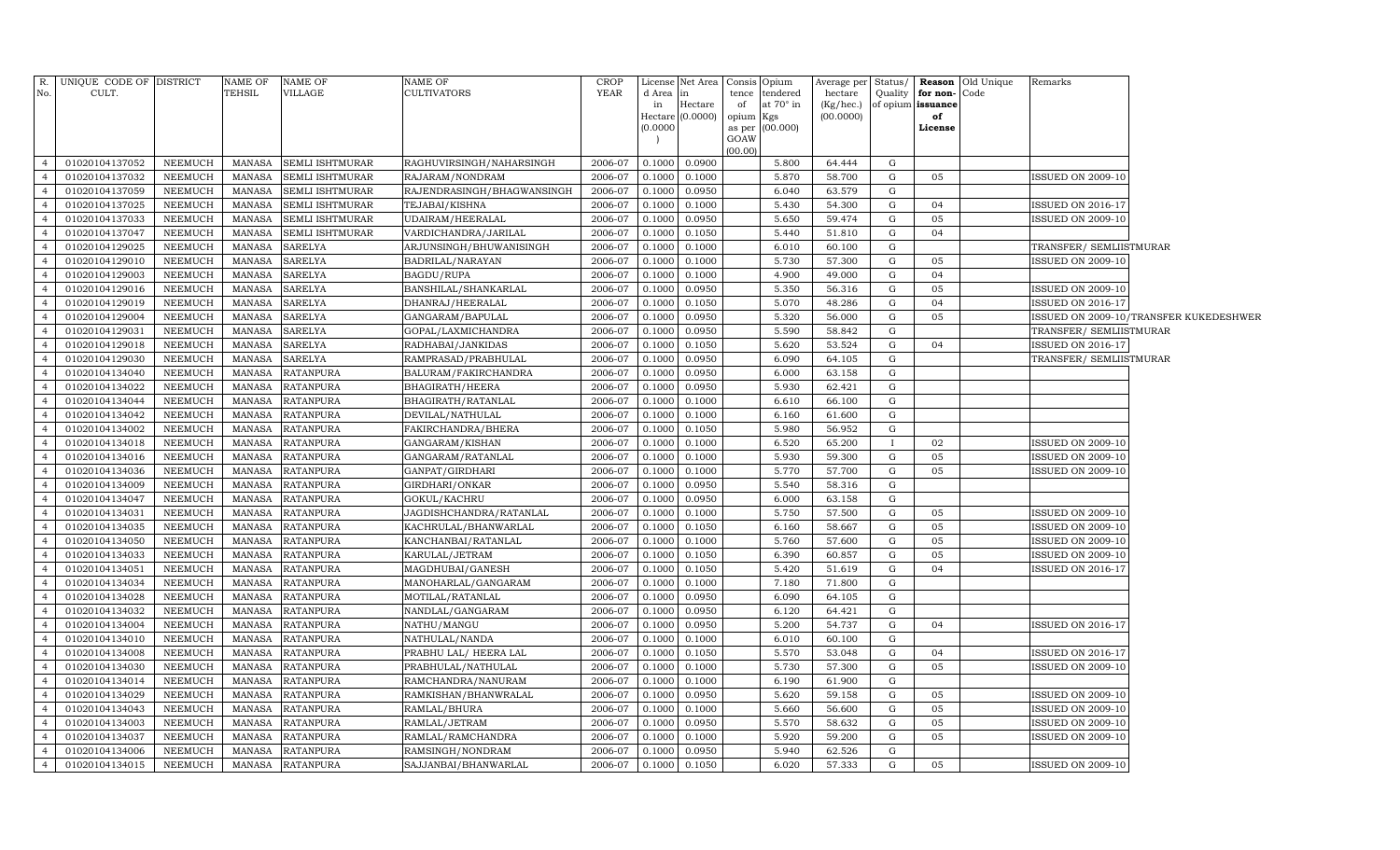| R.<br>No.                        | UNIQUE CODE OF DISTRICT<br>CULT. |                           | <b>NAME OF</b><br><b>TEHSIL</b> | NAME OF<br><b>VILLAGE</b> | NAME OF<br><b>CULTIVATORS</b>           | <b>CROP</b><br>YEAR | d Area in        | License Net Area   Consis   Opium | tence           | tendered         | Average per             | Status/     |                               | <b>Reason</b> Old Unique<br>Code | Remarks                             |
|----------------------------------|----------------------------------|---------------------------|---------------------------------|---------------------------|-----------------------------------------|---------------------|------------------|-----------------------------------|-----------------|------------------|-------------------------|-------------|-------------------------------|----------------------------------|-------------------------------------|
|                                  |                                  |                           |                                 |                           |                                         |                     | in               | Hectare                           | of              | at $70^\circ$ in | hectare<br>$(Kg/$ hec.) | Quality     | for non-<br>of opium issuance |                                  |                                     |
|                                  |                                  |                           |                                 |                           |                                         |                     |                  | Hectare (0.0000)                  | opium Kgs       |                  | (00.0000)               |             | of                            |                                  |                                     |
|                                  |                                  |                           |                                 |                           |                                         |                     | (0.0000)         |                                   |                 | as per (00.000)  |                         |             | License                       |                                  |                                     |
|                                  |                                  |                           |                                 |                           |                                         |                     |                  |                                   | GOAW<br>(00.00) |                  |                         |             |                               |                                  |                                     |
| $\overline{4}$                   | 01020104118002                   | NEEMUCH                   | <b>MANASA</b>                   | PIPLIYA GHOTA             | BALKISHAN/JANKILAL                      | 2006-07             | 0.1000           | 0.1000                            |                 | 6.470            | 64.700                  | G           |                               |                                  |                                     |
| $\overline{4}$                   | 01020104118047                   | <b>NEEMUCH</b>            | <b>MANASA</b>                   | PIPLIYA GHOTA             | BANESINGH/LALSINGH                      | 2006-07             | 0.1000           | 0.0950                            |                 | 5.500            | 57.895                  | G           | 05                            |                                  | <b>ISSUED ON 2009-10</b>            |
| $\overline{4}$                   | 01020104118050                   | NEEMUCH                   | MANASA                          | PIPLIYA GHOTA             | BHANWARIBAI/BHERULAL                    | 2006-07             | 0.1000           | 0.1050                            |                 | 4.670            | 44.476                  | $\mathbf I$ | 02                            |                                  |                                     |
| $\overline{4}$                   | 01020104118034                   | NEEMUCH                   | MANASA                          | PIPLIYA GHOTA             | BHERUSINGH/BAPUSINGH                    | 2006-07             | 0.1000           | 0.0950                            |                 | 5.740            | 60.421                  | G           |                               |                                  |                                     |
| $\overline{4}$                   | 01020104118046                   | <b>NEEMUCH</b>            | MANASA                          | PIPLIYA GHOTA             | DEV KISHAN/ NARAYAN                     | 2006-07             | 0.1000           | 0.1000                            |                 | 4.790            | 47.900                  | G           | 04                            |                                  | <b>ISSUED ON 2016-17</b>            |
| $\overline{4}$                   | 01020104118007                   | NEEMUCH                   | <b>MANASA</b>                   | PIPLIYA GHOTA             | DHANRAJ/BAPULAL                         | 2006-07             | 0.1000           | 0.1000                            |                 | 6.450            | 64.500                  | G           |                               |                                  |                                     |
| $\overline{4}$                   | 01020104118015                   | NEEMUCH                   | MANASA                          | PIPLIYA GHOTA             | GULABSINGH/KHUMANSINGH                  | 2006-07             | 0.1000           | 0.1000                            |                 | 6.060            | 60.600                  | G           |                               |                                  |                                     |
| $\overline{4}$                   | 01020104118039                   | NEEMUCH                   | MANASA                          | PIPLIYA GHOTA             | HARPAL SINGH / NATHU SINGH              | 2006-07             | 0.1000           | 0.1000                            |                 | 6.790            | 67.900                  | G           |                               |                                  | TRANSFER/ MOKADI                    |
| $\overline{4}$                   | 01020104118028                   | NEEMUCH                   | MANASA                          | PIPLIYA GHOTA             | HEERALAL/NANURAM                        | 2006-07             | 0.1000           | 0.1050                            |                 | 6.140            | 58.476                  | G           |                               |                                  |                                     |
| $\overline{4}$                   | 01020104118019                   | NEEMUCH                   | MANASA                          | PIPLIYA GHOTA             | KISHANIBAI/RAJARAM                      | 2006-07             | 0.1000           | 0.1000                            |                 | 5.340            | 53.400                  | G           | 04                            |                                  | <b>ISSUED ON 2016-17</b>            |
| $\overline{4}$                   | 01020104118001                   | NEEMUCH                   | MANASA                          | PIPLIYA GHOTA             | KISHANLAL/UDAIRAM                       | 2006-07             | 0.1000           | 0.1000                            |                 | 6.380            | 63.800                  | G           |                               |                                  |                                     |
| $\overline{4}$                   | 01020104118037                   | NEEMUCH                   | MANASA                          | PIPLIYA GHOTA             | KISHORE/BHAGWAN                         | 2006-07             | 0.1000           | 0.1000                            |                 | 6.310            | 63.100                  | G           |                               |                                  |                                     |
| $\overline{4}$                   | 01020104118056                   | NEEMUCH                   | MANASA                          | PIPLIYA GHOTA             | MANGISINGH/VIJAYSINGH                   | 2006-07             | 0.1000           | 0.1000                            |                 | 5.590            | 55.900                  | G           | 04                            |                                  | <b>ISSUED ON 2016-17</b>            |
| $\overline{4}$                   | 01020104118041                   | NEEMUCH                   | MANASA                          | PIPLIYA GHOTA             | NANDLAL/GIRDHARI                        | 2006-07             | 0.1000           | 0.0950                            |                 | 5.650            | 59.474                  | G           |                               |                                  |                                     |
| $\overline{4}$                   | 01020104118018                   | NEEMUCH                   | MANASA                          | PIPLIYA GHOTA             | ONKAR/NANDA                             | 2006-07             | 0.1000           | 0.1050                            |                 | 6.190            | 58.952                  | G           |                               |                                  |                                     |
| $\overline{4}$                   | 01020104118026                   | <b>NEEMUCH</b>            | MANASA                          | PIPLIYA GHOTA             | RAMESH/NARAYAN                          | 2006-07             | 0.1000           | 0.1000                            |                 | 6.300            | 63.000                  | G           |                               |                                  |                                     |
| $\overline{4}$                   | 01020104118005                   | NEEMUCH                   | MANASA                          | PIPLIYA GHOTA             | RAMLAL/PYARCHANDRA                      | 2006-07             | 0.1000           |                                   |                 |                  |                         | $\mathbf F$ |                               |                                  |                                     |
| $\overline{4}$                   | 01020104118006                   | <b>NEEMUCH</b>            | MANASA                          | PIPLIYA GHOTA             | RAMVILAS/JAGANNATH                      | 2006-07             | 0.1000           | 0.1000                            |                 | 6.620            | 66.200                  | G           |                               |                                  |                                     |
| $\overline{4}$                   | 01020104118036                   | NEEMUCH                   | MANASA                          | PIPLIYA GHOTA             | RUPSINGH/BANESINGH                      | 2006-07             | 0.1000           | 0.0950                            |                 | 5.470            | 57.579                  | G           | 05                            |                                  | <b>ISSUED ON 2009-10</b>            |
| $\overline{4}$                   | 01020104118030                   | NEEMUCH                   | MANASA                          | PIPLIYA GHOTA             | SAMRATHSINGH/BALWANATSINGH              | 2006-07             | 0.1000           | 0.1000                            |                 | 6.560            | 65.600                  | G           |                               |                                  |                                     |
| $\overline{4}$                   | 01020104118038                   | NEEMUCH                   | MANASA                          | PIPLIYA GHOTA             | SHOBHARAM/BHAGWAN                       | 2006-07             | 0.1000           | 0.1000                            |                 | 6.310            | 63.100                  | G           |                               |                                  |                                     |
| $\overline{4}$                   | 01020104118027                   | NEEMUCH                   | MANASA                          | PIPLIYA GHOTA             | SHYAMLAL/KISANLAL                       | 2006-07             | 0.1000           | 0.1000                            |                 | 6.400            | 64.000                  | G           |                               |                                  |                                     |
| $\overline{4}$                   | 01020104118024                   | NEEMUCH                   | MANASA                          | PIPLIYA GHOTA             | VIRENDRASINGH/BAHADUR                   | 2006-07             | 0.1000           | 0.1000                            |                 | 5.720            | 57.200                  | G           | 05                            |                                  | <b>ISSUED ON 2009-10</b>            |
| $\overline{4}$                   | 01020104119018                   | NEEMUCH                   | MANASA                          | PHOOLPURA                 | AMRITRAM/UDA                            | 2006-07             | 0.1000           | 0.0950                            |                 | 6.140            | 64.632                  | G           |                               |                                  |                                     |
| $\overline{4}$                   | 01020104119002                   | NEEMUCH                   | MANASA                          | PHOOLPURA                 | BAPULAL/DEV                             | 2006-07             | 0.1000           | 0.1000                            |                 | 6.260            | 62.600                  | G           |                               |                                  |                                     |
| $\overline{4}$                   | 01020104119021                   | NEEMUCH                   | MANASA                          | PHOOLPURA                 | BAPULAL/KISHORE                         | 2006-07             | 0.1000           | 0.0950                            |                 | 5.980            | 62.947                  | G           |                               |                                  |                                     |
| $\overline{4}$                   | 01020104119005                   | NEEMUCH                   | MANASA                          | PHOOLPURA                 | BAPULAL/NARAYAN                         | 2006-07             | 0.1000           | 0.1000                            |                 | 6.260            | 62.600                  | G           |                               |                                  |                                     |
| $\overline{4}$                   | 01020104119008                   | NEEMUCH                   | MANASA                          | PHOOLPURA                 | BHERULAL/HEERA                          | 2006-07             | 0.1000           | 0.0900                            |                 | 5.870            | 65.222                  | G           |                               |                                  | TRANSFER/ AMADKHEDI                 |
| $\overline{4}$                   | 01020104119028                   | <b>NEEMUCH</b>            | MANASA                          | PHOOLPURA                 | HEERABAI/BAPULAL                        | 2006-07             | 0.1000           | 0.1000                            |                 | 6.500            | 65.000                  | G           |                               |                                  |                                     |
| $\overline{4}$                   | 01020104119006                   | NEEMUCH                   | <b>MANASA</b>                   | PHOOLPURA                 | KALULAL/UDAIRAM                         | 2006-07             | 0.1000           | 0.1000                            |                 | 6.580            | 65.800                  | G           |                               |                                  |                                     |
| $\overline{4}$                   | 01020104119015                   | NEEMUCH                   | <b>MANASA</b>                   | PHOOLPURA                 | KARULAL/DEVI                            | 2006-07             | 0.1000           | 0.0950                            |                 | 5.770            | 60.737                  | G           |                               |                                  | NAME CHANGE                         |
| $\overline{4}$                   | 01020104119010                   | <b>NEEMUCH</b>            | <b>MANASA</b>                   | PHOOLPURA                 | KISHANLAL/NANURAM                       | 2006-07             | 0.1000           | 0.0950                            |                 | 6.460            | 68.000                  | G           |                               |                                  |                                     |
| $\overline{4}$                   | 01020104119004                   | NEEMUCH                   | <b>MANASA</b>                   | PHOOLPURA                 | MANNA/SITARAM                           | 2006-07             | 0.1000           | 0.1050                            |                 | 6.220            | 59.238                  | G           |                               |                                  | TRANSFER/KADI KHURD                 |
| $\overline{4}$<br>$\overline{4}$ | 01020104119013                   | NEEMUCH                   | <b>MANASA</b>                   | PHOOLPURA                 | MANNALAL/KISHORE                        | 2006-07             | 0.1000           | 0.1000                            |                 | 5.930            | 59.300                  | G           |                               |                                  |                                     |
| $\overline{4}$                   | 01020104119022                   | <b>NEEMUCH</b>            | <b>MANASA</b><br><b>MANASA</b>  | PHOOLPURA                 | NANDLAL/MANNALAL                        | 2006-07             | 0.1000           | 0.1000                            |                 | 5.910            | 59.100                  | G<br>G      |                               |                                  |                                     |
| $\overline{4}$                   | 01020104119027<br>01020104119019 | NEEMUCH                   |                                 | PHOOLPURA<br>PHOOLPURA    | PREMCHANDRA/RAMCHANDRA                  | 2006-07             | 0.1000           | 0.1000                            |                 | 6.310<br>5.670   | 63.100                  | G           | 05                            |                                  | <b>ISSUED ON 2009-10</b>            |
| $\overline{4}$                   | 01020104119024                   | NEEMUCH<br><b>NEEMUCH</b> | <b>MANASA</b><br><b>MANASA</b>  | PHOOLPURA                 | RODILAL/MEGHA                           | 2006-07<br>2006-07  | 0.1000<br>0.1000 | 0.1000<br>0.0900                  |                 | 4.860            | 56.700<br>54.000        | G           | 04                            |                                  | <b>ISSUED ON 2016-17</b>            |
| $\overline{4}$                   | 01020104140004                   | <b>NEEMUCH</b>            | <b>MANASA</b>                   | <b>PAVTI</b>              | VARDI BAI/ BHEEMA<br>HARIRAM/CHATARBHUJ | 2006-07             | 0.1000           | 0.1000                            |                 | 6.140            | 61.400                  | G           |                               |                                  | TRANSFER/ RATANPURA                 |
| $\overline{4}$                   | 01020104140009                   | <b>NEEMUCH</b>            | <b>MANASA</b>                   | <b>PAVTI</b>              | KACHRU/NANALAL                          | 2006-07             | 0.1000           | 0.1000                            |                 | 5.300            | 53.000                  | G           | 04                            |                                  |                                     |
| $\overline{4}$                   | 01020104140005                   | <b>NEEMUCH</b>            | <b>MANASA</b>                   | PAVTI                     | KANIRAM/BHAGWAN                         | 2006-07             | 0.1000           | 0.1000                            |                 | 5.140            | 51.400                  | G           | 04                            |                                  |                                     |
| $\overline{4}$                   | 01020104140023                   | <b>NEEMUCH</b>            | <b>MANASA</b>                   | PAVTI                     | LACHCHHIBAI/BHANWARLAL                  | 2006-07             | 0.1000           | 0.0900                            |                 | 4.250            | 47.222                  | G           | 04                            |                                  |                                     |
| $\overline{4}$                   | 01020104140022                   | <b>NEEMUCH</b>            | <b>MANASA</b>                   | <b>PAVTI</b>              | LAXMINARAYAN/AMRA                       | 2006-07             | 0.1000           | 0.1000                            |                 | 6.010            | 60.100                  | G           |                               |                                  | TRANSFER/ RATANPURA                 |
| $\overline{4}$                   | 01020104140008                   | NEEMUCH                   | <b>MANASA</b>                   | <b>PAVTI</b>              | MANGILAL/BHURA                          | 2006-07             | 0.1000 0.0900    |                                   |                 | 5.100            | 56.667                  | G           | 05                            |                                  | ISSUED ON 2009-10/TRANSFER KHADAWDA |
|                                  |                                  |                           |                                 |                           |                                         |                     |                  |                                   |                 |                  |                         |             |                               |                                  |                                     |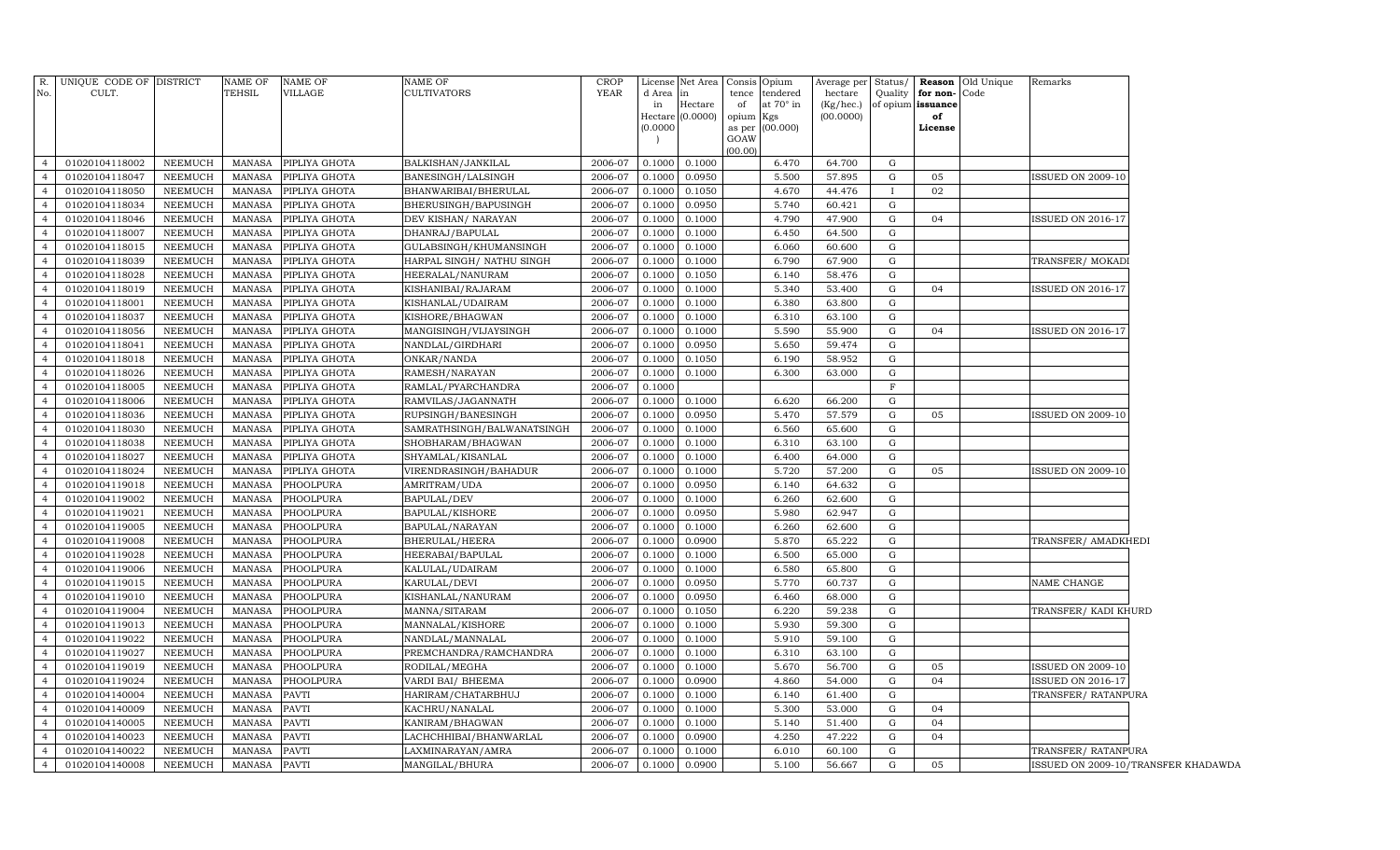| R.             | UNIQUE CODE OF DISTRICT |                | <b>NAME OF</b> | <b>NAME OF</b> | NAME OF                   | CROP        | License             | Net Area | Consis    | Opium           | Average per | Status/     | Reason            | Old Unique | Remarks                  |  |
|----------------|-------------------------|----------------|----------------|----------------|---------------------------|-------------|---------------------|----------|-----------|-----------------|-------------|-------------|-------------------|------------|--------------------------|--|
| No.            | CULT.                   |                | <b>TEHSIL</b>  | VILLAGE        | CULTIVATORS               | <b>YEAR</b> | d Area              | in       |           | tence tendered  | hectare     | Quality     | for non-          | Code       |                          |  |
|                |                         |                |                |                |                           |             | in                  | Hectare  | of        | at 70° in       | (Kg/hec.)   |             | of opium issuance |            |                          |  |
|                |                         |                |                |                |                           |             | Hectare<br>(0.0000) | (0.0000) | opium Kgs | as per (00.000) | (00.0000)   |             | of<br>License     |            |                          |  |
|                |                         |                |                |                |                           |             |                     |          | GOAW      |                 |             |             |                   |            |                          |  |
|                |                         |                |                |                |                           |             |                     |          | (00.00)   |                 |             |             |                   |            |                          |  |
| $\overline{4}$ | 01020104140002          | <b>NEEMUCH</b> | <b>MANASA</b>  | PAVTI          | MOHANLAL/UDA              | 2006-07     | 0.1000              | 0.1000   |           | 6.390           | 63.900      | G           |                   |            | TRANSFER/RATANPURA       |  |
| $\overline{4}$ | 01020104140011          | NEEMUCH        | <b>MANASA</b>  | <b>PAVTI</b>   | NANDLAL/BHAGIRATH         | 2006-07     | 0.1000              | 0.1050   |           | 6.250           | 59.524      | G           |                   |            | TRANSFER/RATANPURA       |  |
| $\overline{4}$ | 01020104140012          | <b>NEEMUCH</b> | <b>MANASA</b>  | PAVTI          | PANNALAL/BHAGWAN          | 2006-07     | 0.1000              | 0.1000   |           | 5.460           | 54.600      | $\mathbf G$ | 04                |            |                          |  |
| $\overline{4}$ | 01020104140010          | <b>NEEMUCH</b> | <b>MANASA</b>  | PAVTI          | RAMLAL/UDA                | 2006-07     | 0.1000              |          |           |                 |             | $\mathbf F$ |                   |            | TRANSFER/ LASUDIYA ANTRI |  |
| $\overline{4}$ | 01020104144028          | <b>NEEMUCH</b> | <b>MANASA</b>  | NALWA          | BABULAL/BHANWARLAL        | 2006-07     | 0.1000              | 0.1000   |           | 6.270           | 62.700      | $\mathbf G$ |                   |            |                          |  |
| $\overline{4}$ | 01020104144017          | NEEMUCH        | <b>MANASA</b>  | <b>NALWA</b>   | BABULAL/DEVILAL           | 2006-07     | 0.1000              | 0.1000   |           | 6.270           | 62.700      | ${\rm G}$   |                   |            |                          |  |
| $\overline{4}$ | 01020104144024          | NEEMUCH        | <b>MANASA</b>  | <b>NALWA</b>   | BHANWAR/GANESH            | 2006-07     | 0.1000              | 0.1000   |           | 6.760           | 67.600      | ${\bf G}$   |                   |            |                          |  |
| $\overline{4}$ | 01020104144026          | NEEMUCH        | <b>MANASA</b>  | <b>NALWA</b>   | GANPAT/LAXMINARAYAN       | 2006-07     | 0.1000              | 0.0950   |           | 5.470           | 57.579      | G           | 05                |            | <b>ISSUED ON 2009-10</b> |  |
| $\overline{4}$ | 01020104144040          | <b>NEEMUCH</b> | <b>MANASA</b>  | <b>NALWA</b>   | GEETABAI/NANURAM          | 2006-07     | 0.1000              | 0.1000   |           | 5.980           | 59.800      |             | 02                |            | <b>ISSUED ON 2009-10</b> |  |
| $\overline{4}$ | 01020104144037          | NEEMUCH        | <b>MANASA</b>  | NALWA          | KACHRULAL/RATANLAL        | 2006-07     | 0.1000              | 0.1000   |           | 6.350           | 63.500      | G           |                   |            |                          |  |
| $\overline{4}$ | 01020104144059          | <b>NEEMUCH</b> | <b>MANASA</b>  | <b>NALWA</b>   | NANURAM/BHEERA            | 2006-07     | 0.1000              | 0.0900   |           | 5.190           | 57.667      | $\mathbf G$ | 05                |            | <b>ISSUED ON 2009-10</b> |  |
| $\overline{4}$ | 01020104144015          | NEEMUCH        | <b>MANASA</b>  | <b>NALWA</b>   | PRAHALAD/SHAMBHULAL       | 2006-07     | 0.1000              | 0.1000   |           | 5.590           | 55.900      | ${\rm G}$   | 04                |            | <b>ISSUED ON 2016-17</b> |  |
| $\overline{4}$ | 01020104144022          | <b>NEEMUCH</b> | <b>MANASA</b>  | NALWA          | PREMBAI/BANSHILAL         | 2006-07     | 0.1000              | 0.1000   |           | 6.410           | 64.100      | $\mathbf G$ |                   |            |                          |  |
| $\overline{4}$ | 01020104144014          | NEEMUCH        | <b>MANASA</b>  | <b>NALWA</b>   | RADHA BAI/KARULAL         | 2006-07     | 0.1000              | 0.0950   |           | 4.150           | 43.684      | ${\rm G}$   | 04                |            | ISSUED ON 2016-17        |  |
| $\overline{4}$ | 01020104144034          | <b>NEEMUCH</b> | <b>MANASA</b>  | <b>NALWA</b>   | RAMCHANDRA/AMRA           | 2006-07     | 0.1000              | 0.1000   |           | 5.850           | 58.500      |             | 02                |            | <b>ISSUED ON 2009-10</b> |  |
| $\overline{4}$ | 01020104144027          | <b>NEEMUCH</b> | <b>MANASA</b>  | NALWA          | RAMDAYAL/SHANKARLAL       | 2006-07     | 0.1000              | 0.1000   |           | 5.460           | 54.600      | G           | 04                |            | ISSUED ON 2016-17        |  |
| $\overline{4}$ | 01020104144011          | <b>NEEMUCH</b> | <b>MANASA</b>  | <b>NALWA</b>   | RAMESHWAR/BHANWARLAL      | 2006-07     | 0.1000              | 0.1000   |           | 5.800           | 58.000      | $\mathbf G$ | 05                |            | <b>ISSUED ON 2009-10</b> |  |
| $\overline{4}$ | 01020104144006          | NEEMUCH        | <b>MANASA</b>  | NALWA          | VAJERAM/JAGANNATH         | 2006-07     | 0.1000              | 0.1000   |           | 5.700           | 57.000      | $\mathbf G$ | 05                |            | ISSUED ON 2009-10        |  |
| $\overline{4}$ | 01020104144012          | <b>NEEMUCH</b> | <b>MANASA</b>  | <b>NALWA</b>   | VIDHYABAI/GHISALAL        | 2006-07     | 0.1000              | 0.1000   |           | 6.260           | 62.600      |             | 02                |            | <b>ISSUED ON 2009-10</b> |  |
| $\overline{4}$ | 01020104144010          | <b>NEEMUCH</b> | <b>MANASA</b>  | <b>NALWA</b>   | VINODKUMAR/RAMNATH        | 2006-07     | 0.1000              | 0.1000   |           | 5.920           | 59.200      | G           |                   |            |                          |  |
| $\overline{4}$ | 01020104133051          | <b>NEEMUCH</b> | <b>MANASA</b>  | MOYA           | ALTABHUSSAIN/AHMADNOOR    | 2006-07     | 0.1000              | 0.1000   |           | 6.020           | 60.200      | ${\rm G}$   |                   |            |                          |  |
| $\overline{4}$ | 01020104133032          | NEEMUCH        | <b>MANASA</b>  | MOYA           | BABULAL/GANGARAM          | 2006-07     | 0.1000              | 0.1000   |           | 5.130           | 51.300      | ${\bf G}$   | 04                |            | ISSUED ON 2016-17        |  |
| $\overline{4}$ | 01020104133008          | <b>NEEMUCH</b> | <b>MANASA</b>  | MOYA           | BAPULAL/DEVILAL           | 2006-07     | 0.1000              | 0.1000   |           | 5.610           | 56.100      | $\mathbf G$ | 05                |            | <b>ISSUED ON 2009-10</b> |  |
| $\overline{4}$ | 01020104133004          | <b>NEEMUCH</b> | <b>MANASA</b>  | MOYA           | BHAGUBAI/BHAVARLAL        | 2006-07     | 0.1000              | 0.0950   |           | 5.380           | 56.632      | G           | 05                |            | <b>ISSUED ON 2009-10</b> |  |
| $\overline{4}$ | 01020104133005          | <b>NEEMUCH</b> | <b>MANASA</b>  | MOYA           | BHERULAL/MATHURALAL       | 2006-07     | 0.1000              | 0.1000   |           | 5.920           | 59.200      | ${\rm G}$   |                   |            |                          |  |
| $\overline{4}$ | 01020104133067          | <b>NEEMUCH</b> | <b>MANASA</b>  | MOYA           | BHULIBAI/BHONIRAM         | 2006-07     | 0.1000              | 0.0950   |           | 5.760           | 60.632      | ${\rm G}$   |                   |            |                          |  |
| $\overline{4}$ | 01020104133006          | <b>NEEMUCH</b> | <b>MANASA</b>  | MOYA           | CHANDBAI/IBRAHIM          | 2006-07     | 0.1000              | 0.1000   |           | 6.410           | 64.100      | ${\rm G}$   |                   |            |                          |  |
| $\overline{4}$ | 01020104133002          | <b>NEEMUCH</b> | <b>MANASA</b>  | MOYA           | GANGABAI/RAMCHANDRA       | 2006-07     | 0.1000              | 0.1000   |           | 5.970           | 59.700      | ${\rm G}$   | 05                |            | <b>ISSUED ON 2009-10</b> |  |
| $\overline{4}$ | 01020104133072          | <b>NEEMUCH</b> | <b>MANASA</b>  | MOYA           | HAMIDKHAN/KHAJUKHAN       | 2006-07     | 0.1000              | 0.1000   |           | 6.210           | 62.100      | ${\bf G}$   |                   |            |                          |  |
| $\overline{4}$ | 01020104133021          | NEEMUCH        | <b>MANASA</b>  | MOYA           | HEERALAL/KESHURAM         | 2006-07     | 0.1000              | 0.0950   |           | 5.720           | 60.211      | ${\bf G}$   |                   |            |                          |  |
| $\overline{4}$ | 01020104133054          | <b>NEEMUCH</b> | <b>MANASA</b>  | MOYA           | HUSAINKHAN/MURADKHAN      | 2006-07     | 0.1000              | 0.0950   |           | 6.600           | 69.474      | $\mathbf G$ |                   |            |                          |  |
| $\overline{4}$ | 01020104133010          | <b>NEEMUCH</b> | <b>MANASA</b>  | MOYA           | JAGDISH/PRITHVIRAJ        | 2006-07     | 0.1000              | 0.0950   |           | 6.600           | 69.474      | ${\rm G}$   |                   |            |                          |  |
| $\overline{4}$ | 01020104133014          | <b>NEEMUCH</b> | <b>MANASA</b>  | MOYA           | MUNIR/IBRAHIM             | 2006-07     | 0.1000              | 0.0950   |           | 6.180           | 65.053      | $\mathbf G$ | 05                |            | <b>ISSUED ON 2009-10</b> |  |
| $\overline{4}$ | 01020104133009          | <b>NEEMUCH</b> | <b>MANASA</b>  | MOYA           | RAMESH/PRITHVIRAJ         | 2006-07     | 0.1000              | 0.0950   |           | 6.060           | 63.789      | $\mathbf G$ |                   |            |                          |  |
| $\overline{4}$ | 01020104133033          | <b>NEEMUCH</b> | <b>MANASA</b>  | MOYA           | RAMNARAYAN/ONKARLAL       | 2006-07     | 0.1000              | 0.1000   |           | 4.940           | 49.400      | $\mathbf G$ | 04                |            |                          |  |
| $\overline{4}$ | 01020104133040          | <b>NEEMUCH</b> | <b>MANASA</b>  | MOYA           | RATANLAL/SITARAM          | 2006-07     | 0.1000              | 0.0950   |           | 6.060           | 63.789      | ${\rm G}$   |                   |            |                          |  |
| $\overline{4}$ | 01020104133043          | NEEMUCH        | <b>MANASA</b>  | MOYA           | SATYANARAYAN/KANHAIYALAL  | 2006-07     | 0.1000              | 0.1000   |           | 6.440           | 64.400      | ${\rm G}$   |                   |            |                          |  |
| $\overline{4}$ | 01020104133042          | NEEMUCH        | <b>MANASA</b>  | MOYA           | SATYANARAYAN/RAMCHANDRA   | 2006-07     | 0.1000              | 0.1000   |           | 6.030           | 60.300      | ${\rm G}$   |                   |            |                          |  |
| $\overline{4}$ | 01020104133070          | <b>NEEMUCH</b> | <b>MANASA</b>  | MOYA           | SHAKILMO./AHMADNOOR       | 2006-07     | 0.1000              | 0.1000   |           | 6.700           | 67.000      | ${\rm G}$   |                   |            |                          |  |
| $\overline{4}$ | 01020104133025          | <b>NEEMUCH</b> | <b>MANASA</b>  | MOYA           | SHAMBHUSINGH/BHANWARSINGH | 2006-07     | 0.1000              | 0.1000   |           | 5.340           | 53.400      | ${\rm G}$   | 04                |            | ISSUED ON 2016-17        |  |
| $\overline{4}$ | 01020104133069          | <b>NEEMUCH</b> | <b>MANASA</b>  | MOYA           | SHARIFHUSSAIN/SABIR       | 2006-07     | 0.1000              | 0.1000   |           | 5.380           | 53.800      | $\mathbf G$ | 04                |            | <b>ISSUED ON 2009-10</b> |  |
| $\overline{4}$ | 01020104133022          | NEEMUCH        | <b>MANASA</b>  | MOYA           | TEJSINGH/BHANWARSINGH     | 2006-07     | 0.1000              | 0.1000   |           | 6.300           | 63.000      | G           |                   |            |                          |  |
| $\overline{4}$ | 01020104116044          | <b>NEEMUCH</b> | <b>MANASA</b>  | MOKADI         | BALVANTSINGH/NIRBHAYSINGH | 2006-07     | 0.1000              | 0.0950   |           | 5.660           | 59.579      | $\mathbf G$ | 05                |            | <b>ISSUED ON 2009-10</b> |  |
| $\overline{4}$ | 01020104116042          | NEEMUCH        | <b>MANASA</b>  | MOKADI         | BHANWARLAL/BHONA          | 2006-07     | 0.1000              | 0.1000   |           | 6.030           | 60.300      | G           | 05                |            | <b>ISSUED ON 2009-10</b> |  |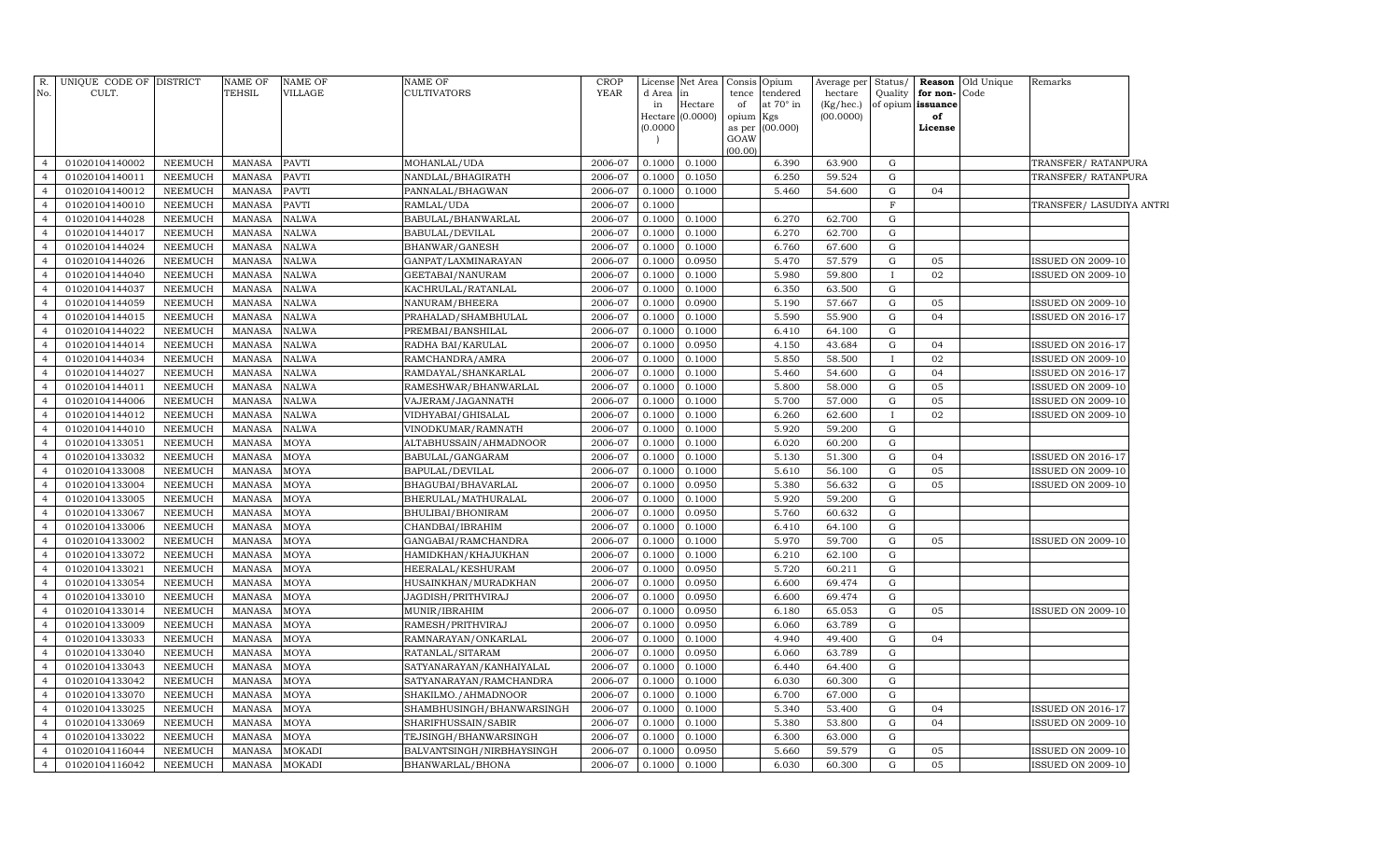| R.<br>No.      | UNIQUE CODE OF DISTRICT<br>CULT. |                | <b>NAME OF</b><br><b>TEHSIL</b> | <b>NAME OF</b><br><b>VILLAGE</b> | NAME OF<br><b>CULTIVATORS</b> | <b>CROP</b><br><b>YEAR</b> | License<br>d Area | Net Area<br>in   | Consis<br>tence | Opium<br>tendered | Average per<br>hectare | Status/<br>Quality | Reason<br>for non- | Old Unique<br>Code | Remarks                  |
|----------------|----------------------------------|----------------|---------------------------------|----------------------------------|-------------------------------|----------------------------|-------------------|------------------|-----------------|-------------------|------------------------|--------------------|--------------------|--------------------|--------------------------|
|                |                                  |                |                                 |                                  |                               |                            | in                | Hectare          | of              | at 70° in         | (Kg/hec.)              |                    | of opium issuance  |                    |                          |
|                |                                  |                |                                 |                                  |                               |                            |                   | Hectare (0.0000) | opium           | Kgs               | (00.0000)              |                    | of                 |                    |                          |
|                |                                  |                |                                 |                                  |                               |                            | (0.0000)          |                  | as per          | (00.000)          |                        |                    | License            |                    |                          |
|                |                                  |                |                                 |                                  |                               |                            |                   |                  | GOAW<br>(00.00) |                   |                        |                    |                    |                    |                          |
| $\overline{4}$ | 01020104116002                   | <b>NEEMUCH</b> | <b>MANASA</b>                   | <b>MOKADI</b>                    | BHANWARSINGH/BHUWANISINGH     | 2006-07                    | 0.1000            | 0.0950           |                 | 6.480             | 68.211                 | ${\rm G}$          |                    |                    |                          |
| $\overline{4}$ | 01020104116019                   | <b>NEEMUCH</b> | <b>MANASA</b>                   | <b>MOKADI</b>                    | BHANWARSINGH/MANSINGH         | 2006-07                    | 0.1000            | 0.0950           |                 | 4.160             | 43.789                 | ${\rm G}$          | 04                 |                    |                          |
| $\overline{4}$ | 01020104116051                   | <b>NEEMUCH</b> | <b>MANASA</b>                   | <b>MOKADI</b>                    | BHAVARDAS/MANGILAL            | 2006-07                    | 0.1000            | 0.0950           |                 | 4.690             | 49.368                 | ${\rm G}$          | 04                 |                    |                          |
| $\overline{4}$ | 01020104116028                   | <b>NEEMUCH</b> | <b>MANASA</b>                   | <b>MOKADI</b>                    | BHERUSINGH/BHUWANISINGH       | 2006-07                    | 0.1000            | 0.1000           |                 | 5.380             | 53.800                 | ${\rm G}$          | 04                 |                    | <b>ISSUED ON 2016-17</b> |
| $\overline{4}$ | 01020104116009                   | <b>NEEMUCH</b> | <b>MANASA</b>                   | <b>MOKADI</b>                    | DALPATSINGH/BHANWARSINGH      | 2006-07                    | 0.1000            | 0.0950           |                 | 6.620             | 69.684                 | ${\rm G}$          |                    |                    |                          |
| $\overline{4}$ | 01020104116016                   | <b>NEEMUCH</b> | <b>MANASA</b>                   | <b>MOKADI</b>                    | GIRVARSINGH/RANSINGH          | 2006-07                    | 0.1000            | 0.1000           |                 | 6.490             | 64.900                 | ${\rm G}$          |                    |                    |                          |
| $\overline{4}$ | 01020104116018                   | <b>NEEMUCH</b> | <b>MANASA</b>                   | <b>MOKADI</b>                    | HARISINGH/MOKAMSINGH          | 2006-07                    | 0.1000            | 0.0950           |                 | 5.810             | 61.158                 | ${\rm G}$          |                    |                    |                          |
| $\overline{4}$ | 01020104116014                   | <b>NEEMUCH</b> | <b>MANASA</b>                   | <b>MOKADI</b>                    | INDERSINGH/RANSINGH           | 2006-07                    | 0.1000            | 0.1000           |                 | 5.590             | 55.900                 | ${\rm G}$          | 04                 |                    | <b>ISSUED ON 2016-17</b> |
| $\overline{4}$ | 01020104116001                   | <b>NEEMUCH</b> | <b>MANASA</b>                   | <b>MOKADI</b>                    | JASWANTSINGH/BHANWARSINGH     | 2006-07                    | 0.1000            | 0.0950           |                 | 6.580             | 69.263                 | $\mathbf G$        |                    |                    |                          |
| $\overline{4}$ | 01020104116034                   | <b>NEEMUCH</b> | <b>MANASA</b>                   | <b>MOKADI</b>                    | JHAMKUBAI/HEERA               | 2006-07                    | 0.1000            | 0.0950           |                 | 6.760             | 71.158                 | G                  |                    |                    |                          |
| $\overline{4}$ | 01020104116005                   | <b>NEEMUCH</b> | <b>MANASA</b>                   | <b>MOKADI</b>                    | KISHORE/BHANWARLAL            | 2006-07                    | 0.1000            | 0.0900           |                 | 5.550             | 61.667                 | ${\rm G}$          |                    |                    |                          |
| $\overline{4}$ | 01020104116020                   | <b>NEEMUCH</b> | <b>MANASA</b>                   | <b>MOKADI</b>                    | MADANSINGH/BHUWANISINGH       | 2006-07                    | 0.1000            | 0.1000           |                 | 5.810             | 58.100                 | ${\bf G}$          | 05                 |                    | <b>ISSUED ON 2009-10</b> |
| $\overline{4}$ | 01020104116010                   | <b>NEEMUCH</b> | <b>MANASA</b>                   | <b>MOKADI</b>                    | NARAYANSINGH/BHAVARSINGH      | 2006-07                    | 0.1000            | 0.1000           |                 | 5.560             | 55.600                 | $\mathbf G$        | 04                 |                    | ISSUED ON 2016-17        |
| $\overline{4}$ | 01020104116007                   | <b>NEEMUCH</b> | <b>MANASA</b>                   | <b>MOKADI</b>                    | PRABHAKUNWAR/BAHADURSINGH     | 2006-07                    | 0.1000            | 0.1000           |                 | 6.570             | 65.700                 | ${\rm G}$          |                    |                    |                          |
| $\overline{4}$ | 01020104116026                   | <b>NEEMUCH</b> | <b>MANASA</b>                   | <b>MOKADI</b>                    | PYARA/HUKMA                   | 2006-07                    | 0.1000            | 0.0950           |                 | 5.530             | 58.211                 | ${\bf G}$          |                    |                    |                          |
| $\overline{4}$ | 01020104116004                   | <b>NEEMUCH</b> | <b>MANASA</b>                   | <b>MOKADI</b>                    | PYARA/KACHRU                  | 2006-07                    | 0.1000            | 0.1050           |                 | 5.960             | 56.762                 | ${\rm G}$          | 05                 |                    | <b>ISSUED ON 2009-10</b> |
| $\overline{4}$ | 01020104116032                   | <b>NEEMUCH</b> | <b>MANASA</b>                   | <b>MOKADI</b>                    | RAGHUVIR SINGH/ BHERU SINGH   | 2006-07                    | 0.1000            | 0.1050           |                 | 5.490             | 52.286                 | ${\rm G}$          | 04                 |                    |                          |
| $\overline{4}$ | 01020104116012                   | <b>NEEMUCH</b> | <b>MANASA</b>                   | <b>MOKADI</b>                    | RUGHNATH/ANSU                 | 2006-07                    | 0.1000            | 0.0950           |                 | 5.870             | 61.789                 | ${\rm G}$          |                    |                    |                          |
| $\overline{4}$ | 01020104116015                   | <b>NEEMUCH</b> | <b>MANASA</b>                   | <b>MOKADI</b>                    | SANGRAMSINGH/INDERSINGH       | 2006-07                    | 0.1000            | 0.1000           |                 | 6.330             | 63.300                 | ${\bf G}$          |                    |                    |                          |
| $\overline{4}$ | 01020104116013                   | <b>NEEMUCH</b> | <b>MANASA</b>                   | <b>MOKADI</b>                    | SUKHIBAI/PRITHVIRAJ           | 2006-07                    | 0.1000            | 0.1000           |                 | 5.570             | 55.700                 | ${\rm G}$          | 04                 |                    | ISSUED ON 2016-17        |
| $\overline{4}$ | 01020104116049                   | <b>NEEMUCH</b> | <b>MANASA</b>                   | <b>MOKADI</b>                    | VIKRAM SINGH/ NATHU SINGH     | 2006-07                    | 0.1000            | 0.1000           |                 | 5.520             | 55.200                 | $\mathbf G$        | 04                 |                    | <b>ISSUED ON 2016-17</b> |
| $\overline{4}$ | 01020104117019                   | <b>NEEMUCH</b> | <b>MANASA</b>                   | <b>MALAHEDA</b>                  | GATTUBAI/SHANKAR              | 2006-07                    | 0.1000            | 0.1000           |                 | 3.860             | 38.600                 | <b>I</b>           | 02                 |                    |                          |
| $\overline{4}$ | 01020104117001                   | NEEMUCH        | <b>MANASA</b>                   | <b>MALAHEDA</b>                  | KALURAM/BAPULAL               | 2006-07                    | 0.1000            | 0.1000           |                 | 6.680             | 66.800                 | $\mathbf G$        |                    |                    |                          |
| $\overline{4}$ | 01020104117002                   | <b>NEEMUCH</b> | <b>MANASA</b>                   | <b>MALAHEDA</b>                  | OMPRAKASH/NANDLAL             | 2006-07                    | 0.1000            | 0.1000           |                 | 6.180             | 61.800                 | $\mathbf G$        |                    |                    |                          |
| $\overline{4}$ | 01020104117004                   | <b>NEEMUCH</b> | <b>MANASA</b>                   | <b>MALAHEDA</b>                  | HEERALAL/BHUVANIRAM           | 2006-07                    | 0.1000            | 0.1050           |                 | 6.340             | 60.381                 | ${\bf G}$          |                    |                    |                          |
| $\overline{4}$ | 01020104117011                   | <b>NEEMUCH</b> | <b>MANASA</b>                   | <b>MALAHEDA</b>                  | GHISALAL/SUKKHA               | 2006-07                    | 0.1000            | 0.1000           |                 | 5.230             | 52.300                 | ${\rm G}$          | 04                 |                    | <b>ISSUED ON 2016-17</b> |
| $\overline{4}$ | 01020104117012                   | <b>NEEMUCH</b> | <b>MANASA</b>                   | <b>MALAHEDA</b>                  | NATHULAL/MEGHRAJ              | 2006-07                    | 0.1000            | 0.1000           |                 | 6.290             | 62.900                 | ${\bf G}$          |                    |                    |                          |
| $\overline{4}$ | 01020104117018                   | <b>NEEMUCH</b> | <b>MANASA</b>                   | MALAHEDA                         | SHOBHARAM/JAGANNATH           | 2006-07                    | 0.1000            | 0.1000           |                 | 4.170             | 41.700                 | ${\bf G}$          | 04                 |                    |                          |
| $\overline{4}$ | 01020104117041                   | <b>NEEMUCH</b> | <b>MANASA</b>                   | <b>MALAHEDA</b>                  | PYARCHAND/NANDA               | 2006-07                    | 0.1000            |                  |                 |                   |                        | $\mathbf F$        |                    |                    |                          |
| $\overline{4}$ | 01020104117020                   | <b>NEEMUCH</b> | <b>MANASA</b>                   | MALAHEDA                         | KRISHNGOPAL/LAXMINARAYAN      | 2006-07                    | 0.1000            | 0.1050           |                 | 6.090             | 58.000                 | ${\rm G}$          |                    |                    |                          |
| $\overline{4}$ | 01020104117003                   | <b>NEEMUCH</b> | <b>MANASA</b>                   | MALAHEDA                         | VIDHYABAI/NANDLAL             | 2006-07                    | 0.1000            | 0.1000           |                 | 5.590             | 55.900                 | ${\bf G}$          | 04                 |                    | <b>ISSUED ON 2009-10</b> |
| $\overline{4}$ | 01020104124014                   | <b>NEEMUCH</b> | <b>MANASA</b>                   | MAHESHPURIYA                     | AMARLAL/NANDA                 | 2006-07                    | 0.1000            | 0.1000           |                 | 6.680             | 66.800                 | $\mathbf G$        |                    |                    |                          |
| $\overline{4}$ | 01020104124024                   | NEEMUCH        | <b>MANASA</b>                   | MAHESHPURIYA                     | AMRITRAM/FULCHANDRA           | 2006-07                    | 0.1000            | 0.1000           |                 | 6.780             | 67.800                 | ${\bf G}$          |                    |                    |                          |
| $\overline{4}$ | 01020104124019                   | <b>NEEMUCH</b> | <b>MANASA</b>                   | MAHESHPURIYA                     | BHERULAL/DHURA                | 2006-07                    | 0.1000            | 0.1000           |                 | 6.770             | 67.700                 | $\mathbf G$        |                    |                    |                          |
| $\overline{4}$ | 01020104124012                   | <b>NEEMUCH</b> | <b>MANASA</b>                   | MAHESHPURIYA                     | CHAMPALAL/BHUWANA             | 2006-07                    | 0.1000            | 0.1000           |                 | 5.890             | 58.900                 | $\mathbf G$        | 05                 |                    | <b>ISSUED ON 2009-10</b> |
| $\overline{4}$ | 01020104124018                   | <b>NEEMUCH</b> | <b>MANASA</b>                   | MAHESHPURIYA                     | DHANNALAL/RAMLAL              | 2006-07                    | 0.1000            | 0.1000           |                 | 6.250             | 62.500                 | $\mathbf G$        | 05                 |                    | <b>ISSUED ON 2009-10</b> |
| $\overline{4}$ | 01020104124005                   | <b>NEEMUCH</b> | <b>MANASA</b>                   | MAHESHPURIYA                     | JAGANNATH/BHANWARLAL          | 2006-07                    | 0.1000            | 0.1000           |                 | 7.630             | 76.300                 | ${\bf G}$          |                    |                    |                          |
| $\overline{4}$ | 01020104124017                   | <b>NEEMUCH</b> | <b>MANASA</b>                   | MAHESHPURIYA                     | JAGANNATH/FULCHANDRA          | 2006-07                    | 0.1000            | 0.1050           |                 | 6.430             | 61.238                 | ${\rm G}$          | 05                 |                    | <b>ISSUED ON 2009-10</b> |
| $\overline{4}$ | 01020104124006                   | <b>NEEMUCH</b> | <b>MANASA</b>                   | MAHESHPURIYA                     | JANKILAL/HARLAL               | 2006-07                    | 0.1000            | 0.1000           |                 | 7.320             | 73.200                 | $\mathbf G$        |                    |                    |                          |
| $\overline{4}$ | 01020104124020                   | <b>NEEMUCH</b> | <b>MANASA</b>                   | MAHESHPURIYA                     | JUJHARLAL/GHISALAL            | 2006-07                    | 0.1000            | 0.1050           |                 | 6.430             | 61.238                 | ${\rm G}$          |                    |                    |                          |
| $\overline{4}$ | 01020104124001                   | <b>NEEMUCH</b> | <b>MANASA</b>                   | MAHESHPURIYA                     | KANHAIYALAL/BHANWARLAL        | 2006-07                    | 0.1000            | 0.1000           |                 | 7.890             | 78.900                 | ${\bf G}$          |                    |                    |                          |
| $\overline{4}$ | 01020104124003                   | <b>NEEMUCH</b> | <b>MANASA</b>                   | MAHESHPURIYA                     | KASHIRAM/NANURAM              | 2006-07                    | 0.1000            | 0.1000           |                 | 5.670             | 56.700                 | ${\bf G}$          | 05                 |                    | <b>ISSUED ON 2009-10</b> |
| $\overline{4}$ | 01020104124004                   | <b>NEEMUCH</b> | <b>MANASA</b>                   | MAHESHPURIYA                     | LAXMINARAYAN/HARLAL           | 2006-07                    | 0.1000            | 0.1000           |                 | 6.420             | 64.200                 | ${\bf G}$          |                    |                    |                          |
| $\overline{4}$ | 01020104124007                   | NEEMUCH        | <b>MANASA</b>                   | MAHESHPURIYA                     | MANNALAL/BHANWARLAL           | 2006-07                    | 0.1000            | 0.0950           |                 | 7.510             | 79.053                 | $\mathbf G$        |                    |                    |                          |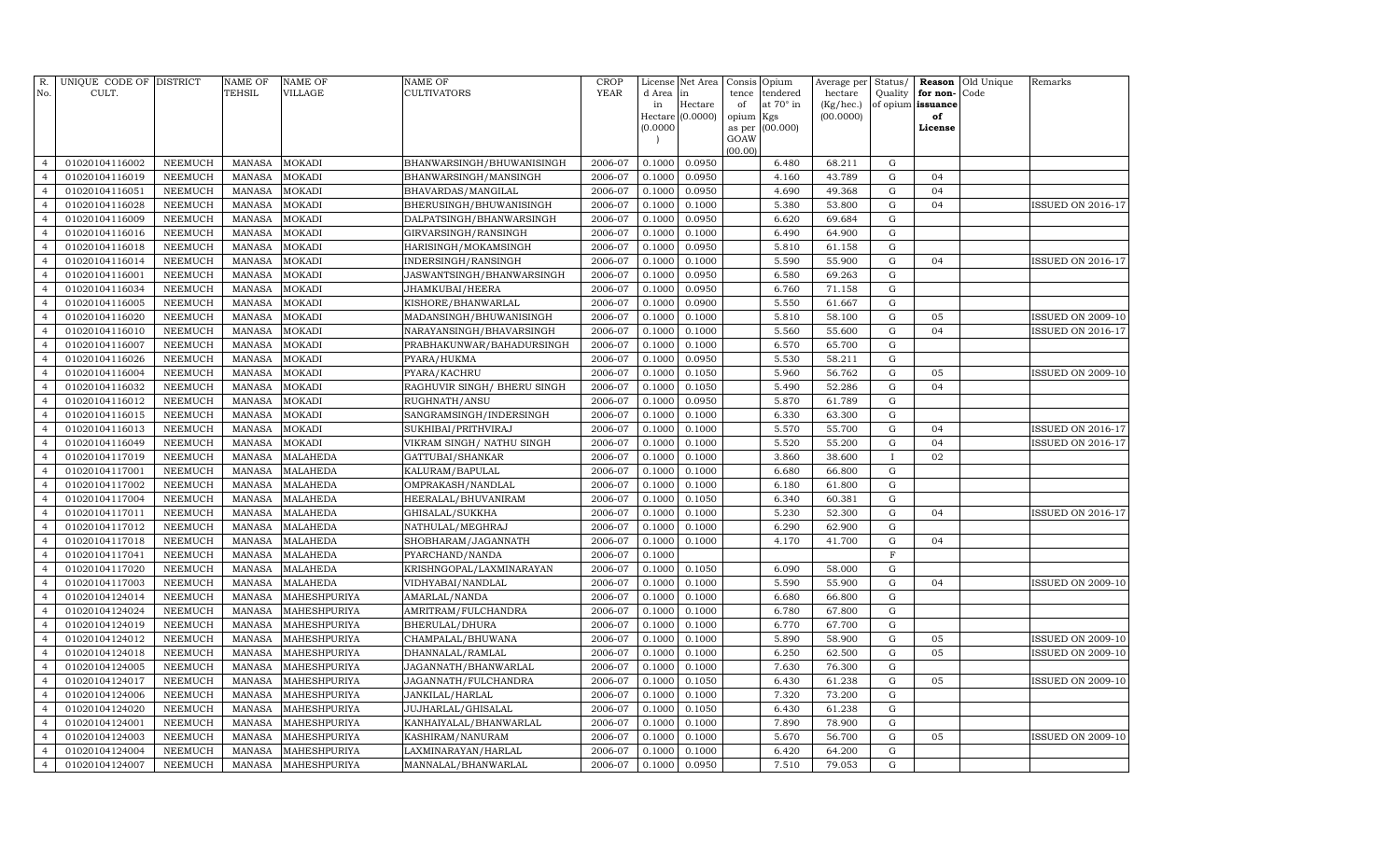|                                  | R. UNIQUE CODE OF DISTRICT       |                                  | NAME OF                        | NAME OF                          | NAME OF                                       | <b>CROP</b>        |                  | License Net Area            |                 | Consis Opium    | Average per Status/          |              |                | <b>Reason</b> Old Unique | Remarks                                              |                                                           |
|----------------------------------|----------------------------------|----------------------------------|--------------------------------|----------------------------------|-----------------------------------------------|--------------------|------------------|-----------------------------|-----------------|-----------------|------------------------------|--------------|----------------|--------------------------|------------------------------------------------------|-----------------------------------------------------------|
| No.                              | CULT.                            |                                  | TEHSIL                         | VILLAGE                          | <b>CULTIVATORS</b>                            | YEAR               | d Area           | in                          |                 | tence tendered  | hectare                      | Quality      | for non-Code   |                          |                                                      |                                                           |
|                                  |                                  |                                  |                                |                                  |                                               |                    | in               | Hectare<br>Hectare (0.0000) | of<br>opium Kgs | at 70° in       | $(Kg/$ hec. $)$<br>(00.0000) | of opium     | issuance<br>of |                          |                                                      |                                                           |
|                                  |                                  |                                  |                                |                                  |                                               |                    | (0.0000)         |                             |                 | as per (00.000) |                              |              | License        |                          |                                                      |                                                           |
|                                  |                                  |                                  |                                |                                  |                                               |                    |                  |                             | GOAW            |                 |                              |              |                |                          |                                                      |                                                           |
|                                  |                                  |                                  |                                |                                  |                                               |                    |                  |                             | (00.00)         |                 |                              |              |                |                          |                                                      |                                                           |
| 4                                | 01020104124010                   | <b>NEEMUCH</b>                   | MANASA                         | MAHESHPURIYA                     | NARENDRASINGH/SHAMBHUSINGH                    | 2006-07            | 0.1000           | 0.1000                      |                 | 6.060           | 60.600                       | G            |                |                          | TRANSFER/ BATISADI                                   |                                                           |
| 4                                | 01020104124011                   | NEEMUCH                          | MANASA                         | MAHESHPURIYA                     | PRABHULAL/PANNALAL                            | 2006-07            | 0.1000           | 0.1000                      |                 | 6.730           | 67.300                       | G            |                |                          |                                                      |                                                           |
| $\overline{4}$                   | 01020104124013                   | <b>NEEMUCH</b>                   | MANASA                         | MAHESHPURIYA                     | PRAHLAD/BHAGIRATH                             | 2006-07            | 0.1000           | 0.1000                      |                 | 6.580           | 65.800                       | G            |                |                          |                                                      |                                                           |
| 4<br>4                           | 01020104124026                   | <b>NEEMUCH</b>                   | MANASA                         | MAHESHPURIYA                     | RADHESHYAM/GOPAL                              | 2006-07            | 0.1000           | 0.1000                      |                 | 5.170           | 51.700                       | G<br>G       | 04             |                          | <b>ISSUED ON 2016-17</b>                             |                                                           |
| 4                                | 01020104124028<br>01020104124015 | <b>NEEMUCH</b><br><b>NEEMUCH</b> | MANASA<br>MANASA               | MAHESHPURIYA<br>MAHESHPURIYA     | RAMCHANDR/LAXMINARAYAN<br>RAMCHANDRA/BHUWANA  | 2006-07<br>2006-07 | 0.1000<br>0.1000 | 0.1000<br>0.1000            |                 | 6.600<br>6.290  | 66.000<br>62.900             | G            | 05             |                          |                                                      |                                                           |
| $\overline{4}$                   | 01020104124002                   | <b>NEEMUCH</b>                   | <b>MANASA</b>                  | MAHESHPURIYA                     | RAMKISHAN/ONKAR                               | 2006-07            | 0.1000           | 0.1050                      |                 | 7.240           | 68.952                       | G            |                |                          |                                                      | ISSUED ON 2009-10& ABSENT/ISSUED 2018-19 AS PER PARA 2(C) |
| $\overline{4}$                   | 01020104124023                   | <b>NEEMUCH</b>                   | MANASA                         | MAHESHPURIYA                     | RAMPRASAD/KANHAIYALAL                         | 2006-07            | 0.1000           | 0.1000                      |                 | 5.710           | 57.100                       | G            | 05             |                          | <b>ISSUED ON 2009-10</b>                             |                                                           |
| $\overline{4}$                   | 01020104124031                   | <b>NEEMUCH</b>                   | <b>MANASA</b>                  | MAHESHPURIYA                     | RUGHNATHSINGH/RAMSINGH                        | 2006-07            | 0.1000           | 0.1000                      |                 | 5.930           | 59.300                       | G            |                |                          |                                                      |                                                           |
| $\overline{4}$                   | 01020104124021                   | <b>NEEMUCH</b>                   | <b>MANASA</b>                  | MAHESHPURIYA                     | SHIVLAL/RAMKISHAN                             | 2006-07            | 0.1000           | 0.1050                      |                 | 7.000           | 66.667                       | G            |                |                          |                                                      |                                                           |
| $\overline{4}$                   | 01020104124016                   | <b>NEEMUCH</b>                   | <b>MANASA</b>                  | MAHESHPURIYA                     | SITARAM/KHUBA                                 | 2006-07            | 0.1000           | 0.1000                      |                 | 6.190           | 61.900                       | G            | 08             |                          | <b>ISSUED ON 2016-17</b>                             |                                                           |
| $\overline{4}$                   | 01020104145038                   | <b>NEEMUCH</b>                   | <b>MANASA</b>                  | LASUDIYA ANTRI                   | BAGDIRAM/VAKTARAM                             | 2006-07            | 0.1000           | 0.0950                      | 63.01           | 6.290           | 66.211                       | $\bf{I}$     | 02             |                          | ISSUED ON 2009-10                                    |                                                           |
| $\overline{4}$                   | 01020104145015                   | <b>NEEMUCH</b>                   | <b>MANASA</b>                  | LASUDIYA ANTRI                   | BAGDU/KACHRU                                  | 2006-07            | 0.1000           | 0.0950                      |                 | 5.540           | 58.316                       | G            | 05             |                          | <b>ISSUED ON 2009-10</b>                             |                                                           |
| $\overline{4}$                   | 01020104145018                   | <b>NEEMUCH</b>                   | <b>MANASA</b>                  | LASUDIYA ANTRI                   | <b>BAPULAL/KISHORE</b>                        | 2006-07            | 0.1000           | 0.1000                      |                 | 6.200           | 62.000                       | G            |                |                          |                                                      |                                                           |
| $\overline{4}$                   | 01020104145009                   | NEEMUCH                          | MANASA                         | LASUDIYA ANTRI                   | BHAGYAVATIBAI/BHONANATH                       | 2006-07            | 0.1000           | 0.1000                      |                 | 6.430           | 64.300                       | $\mathbf{I}$ | 02             |                          | <b>ISSUED ON 2009-10</b>                             |                                                           |
| $\overline{4}$                   | 01020104145034                   | <b>NEEMUCH</b>                   | <b>MANASA</b>                  | LASUDIYA ANTRI                   | BHULIBAI/MOTILAL                              | 2006-07            | 0.1000           | 0.1000                      |                 | 6.110           | 61.100                       |              | 02             |                          | <b>ISSUED ON 2009-10</b>                             |                                                           |
| $\overline{4}$                   | 01020104145033                   | <b>NEEMUCH</b>                   | <b>MANASA</b>                  | LASUDIYA ANTRI                   | DHAPUBAI/BHERA                                | 2006-07            | 0.1000           | 0.1000                      |                 | 5.460           | 54.600                       | G            | 04             |                          | <b>ISSUED ON 2016-17</b>                             |                                                           |
| $\overline{4}$                   | 01020104145012                   | <b>NEEMUCH</b>                   | <b>MANASA</b>                  | LASUDIYA ANTRI                   | GOPAL/HEERA                                   | 2006-07            | 0.1000           | 0.1000                      |                 | 7.120           | 71.200                       | $\mathbf{I}$ | 02             |                          | <b>ISSUED ON 2009-10</b>                             |                                                           |
| $\overline{4}$                   | 01020104145002                   | <b>NEEMUCH</b>                   | MANASA                         | LASUDIYA ANTRI                   | HANSRAJ/LALA                                  | 2006-07            | 0.1000           | 0.1000                      |                 | 5.770           | 57.700                       | G            | 05             |                          | <b>ISSUED ON 2009-10</b>                             |                                                           |
| $\overline{4}$                   | 01020104145008                   | <b>NEEMUCH</b>                   | <b>MANASA</b>                  | LASUDIYA ANTRI                   | JAYCHANDRA/GANGARAM                           | 2006-07            | 0.1000           | 0.1000                      |                 | 6.740           | 67.400                       | G            |                |                          |                                                      |                                                           |
| $\overline{4}$                   | 01020104145001                   | <b>NEEMUCH</b>                   | <b>MANASA</b>                  | LASUDIYA ANTRI                   | KACHRU/BHAGWAN                                | 2006-07            | 0.1000           | 0.1050                      |                 | 7.470           | 71.143                       | G            |                |                          |                                                      |                                                           |
| $\overline{4}$                   | 01020104145014                   | <b>NEEMUCH</b>                   | <b>MANASA</b>                  | LASUDIYA ANTRI                   | KARUNATH/SHANKARNATH                          | 2006-07            | 0.1000           | 0.1050                      |                 | 6.350           | 60.476                       | T            | 02             |                          | ISSUED ON 2009-10                                    |                                                           |
| $\overline{4}$                   | 01020104145023                   | <b>NEEMUCH</b>                   | <b>MANASA</b>                  | LASUDIYA ANTRI                   | KISHORE/BHONA                                 | 2006-07            | 0.1000           | 0.1000                      |                 | 5.860           | 58.600                       | G            |                |                          |                                                      |                                                           |
| $\overline{4}$                   | 01020104145029                   | <b>NEEMUCH</b>                   | <b>MANASA</b>                  | LASUDIYA ANTRI                   | MOHAN/BHERA                                   | 2006-07            | 0.1000           | 0.1000                      |                 | 6.400           | 64.000                       | $\mathbf{I}$ | 02             |                          | <b>ISSUED ON 2009-10</b>                             |                                                           |
| $\overline{4}$                   | 01020104145006                   | <b>NEEMUCH</b>                   | <b>MANASA</b>                  | LASUDIYA ANTRI                   | NENKIYA/BHERA                                 | 2006-07            | 0.1000           | 0.1000                      |                 | 5.980           | 59.800                       | G            |                |                          |                                                      |                                                           |
| $\overline{4}$                   | 01020104145027                   | <b>NEEMUCH</b>                   | <b>MANASA</b>                  | LASUDIYA ANTRI                   | RAMCHANDRA/HEERA                              | 2006-07            | 0.1000           | 0.1000                      |                 | 5.920           | 59.200                       | $\bf{I}$     | 02             |                          | <b>ISSUED ON 2009-10</b>                             |                                                           |
| $\overline{4}$                   | 01020104145022                   | <b>NEEMUCH</b>                   | <b>MANASA</b>                  | LASUDIYA ANTRI                   | RAMLAL/BAGDU                                  | 2006-07            | 0.1000           | 0.1000                      |                 | 6.340           | 63.400                       | G            |                |                          |                                                      |                                                           |
| $\overline{4}$                   | 01020104145013                   | <b>NEEMUCH</b>                   | <b>MANASA</b>                  | LASUDIYA ANTRI                   | RAMNARAYAN/KACHRU                             | 2006-07            | 0.1000           | 0.0900                      |                 | 5.030           | 55.889                       | G            | 04             |                          | <b>ISSUED ON 2016-17</b>                             |                                                           |
| $\overline{4}$                   | 01020104145007                   | <b>NEEMUCH</b>                   | <b>MANASA</b>                  | LASUDIYA ANTRI                   | RAMNARAYAN/NANALAL                            | 2006-07            | 0.1000           | 0.0950                      |                 | 6.790           | 71.474                       |              | 02             |                          | <b>ISSUED ON 2009-10</b>                             |                                                           |
| $\overline{4}$                   | 01020104145016                   | <b>NEEMUCH</b>                   | <b>MANASA</b>                  | LASUDIYA ANTRI                   | RAMNARAYAN/SEETARAM                           | 2006-07            | 0.1000           | 0.1000                      |                 | 6.080           | 60.800                       | G            |                |                          |                                                      |                                                           |
| $\overline{4}$<br>$\overline{4}$ | 01020104145035                   | <b>NEEMUCH</b>                   | <b>MANASA</b>                  | LASUDIYA ANTRI                   | RATNIBAI/GANESH                               | 2006-07            | 0.1000           | 0.0900                      |                 | 5.940           | 66.000                       | G            |                |                          |                                                      |                                                           |
| $\overline{4}$                   | 01020104145010<br>01020104145031 | <b>NEEMUCH</b><br><b>NEEMUCH</b> | <b>MANASA</b><br><b>MANASA</b> | LASUDIYA ANTRI<br>LASUDIYA ANTRI | SATYANARAYAN/BAPULAL<br>SHAMBHUNATH/DHURANATH | 2006-07<br>2006-07 | 0.1000<br>0.1000 | 0.1000                      |                 | 5.860<br>5.480  | 58.600<br>52.190             | G<br>G       | 04             |                          |                                                      |                                                           |
| $\overline{4}$                   | 01020104145005                   | <b>NEEMUCH</b>                   | <b>MANASA</b>                  | LASUDIYA ANTRI                   | SHELENDRA KUMAR/RAMNATH                       | 2006-07            | 0.1000           | 0.1050<br>0.1050            |                 | 5.850           | 55.714                       | G            | 04             |                          | <b>ISSUED ON 2016-17</b><br><b>ISSUED ON 2016-17</b> |                                                           |
| $\overline{4}$                   | 01020104145004                   | <b>NEEMUCH</b>                   | <b>MANASA</b>                  | LASUDIYA ANTRI                   | VARDIBAI/MANGILAL                             | 2006-07            | 0.1000           | 0.1050                      |                 | 5.630           | 53.619                       | G            | 04             |                          | <b>ISSUED ON 2016-17</b>                             |                                                           |
| $\overline{4}$                   | 01020104120048                   | <b>NEEMUCH</b>                   | <b>MANASA</b>                  | KUKDESHWAR-II                    | BADRILAL/BHANWARLAL                           | 2006-07            | 0.1000           | 0.1000                      |                 | 5.150           | 51.500                       | G            | 04             |                          | <b>ISSUED ON 2017-18</b>                             |                                                           |
| $\overline{4}$                   | 01020104120190                   | <b>NEEMUCH</b>                   | MANASA                         | KUKDESHWAR-II                    | BALMUKAND/BHUVANILAL                          | 2006-07            | 0.1000           | 0.1000                      |                 | 4.910           | 49.100                       | G            | 04             |                          | <b>ISSUED ON 2016-17</b>                             |                                                           |
| $\overline{4}$                   | 01020104120223                   | <b>NEEMUCH</b>                   | <b>MANASA</b>                  | KUKDESHWAR-II                    | BANSHILAL/MODA                                | 2006-07            | 0.1000           | 0.1000                      |                 | 6.430           | 64.300                       | G            |                |                          |                                                      |                                                           |
| $\overline{4}$                   | 01020104120221                   | <b>NEEMUCH</b>                   | <b>MANASA</b>                  | KUKDESHWAR-II                    | BHAGATRAM/KANWARLAL                           | 2006-07            | 0.1000           | 0.1050                      |                 | 4.720           | 44.952                       | G            | 04             |                          | <b>ISSUED ON 2016-17</b>                             |                                                           |
| $\overline{4}$                   | 01020104120081                   | <b>NEEMUCH</b>                   | <b>MANASA</b>                  | KUKDESHWAR-II                    | BHANUKUMAR/NANDLAL                            | 2006-07            | 0.1000           | 0.1000                      |                 | 5.820           | 58.200                       | G            |                |                          |                                                      |                                                           |
| $\overline{4}$                   | 01020104120228                   | <b>NEEMUCH</b>                   | MANASA                         | KUKDESHWAR-II                    | BHANWARLAL/KASHIRAM                           | 2006-07            | 0.1000           | 0.1000                      |                 | 5.530           | 55.300                       | G            | 04             |                          | <b>ISSUED ON 2016-17</b>                             |                                                           |
| $\overline{4}$                   | 01020104120183                   | <b>NEEMUCH</b>                   | <b>MANASA</b>                  | KUKDESHWAR-II                    | CHHAGANIBAI/BHANWARLAL                        | 2006-07            | 0.1000           | 0.1000                      |                 | 5.850           | 58.500                       | G            |                |                          |                                                      |                                                           |
| $\overline{4}$                   | 01020104120213                   | <b>NEEMUCH</b>                   | <b>MANASA</b>                  | KUKDESHWAR-II                    | CHHAGANLAL/CHANDANMAL                         | 2006-07            | 0.1000           | 0.1000                      |                 | 6.040           | 60.400                       | G            |                |                          |                                                      |                                                           |
| $\overline{4}$                   | 01020104120217                   | <b>NEEMUCH</b>                   | MANASA                         | KUKDESHWAR-II                    | DHANNIBAI/BALCHANDRA                          | 2006-07            | 0.1000           | 0.1000                      |                 | 5.060           | 50.600                       | G            | 04             |                          | <b>ISSUED ON 2016-17</b>                             |                                                           |
|                                  |                                  |                                  |                                |                                  |                                               |                    |                  |                             |                 |                 |                              |              |                |                          |                                                      |                                                           |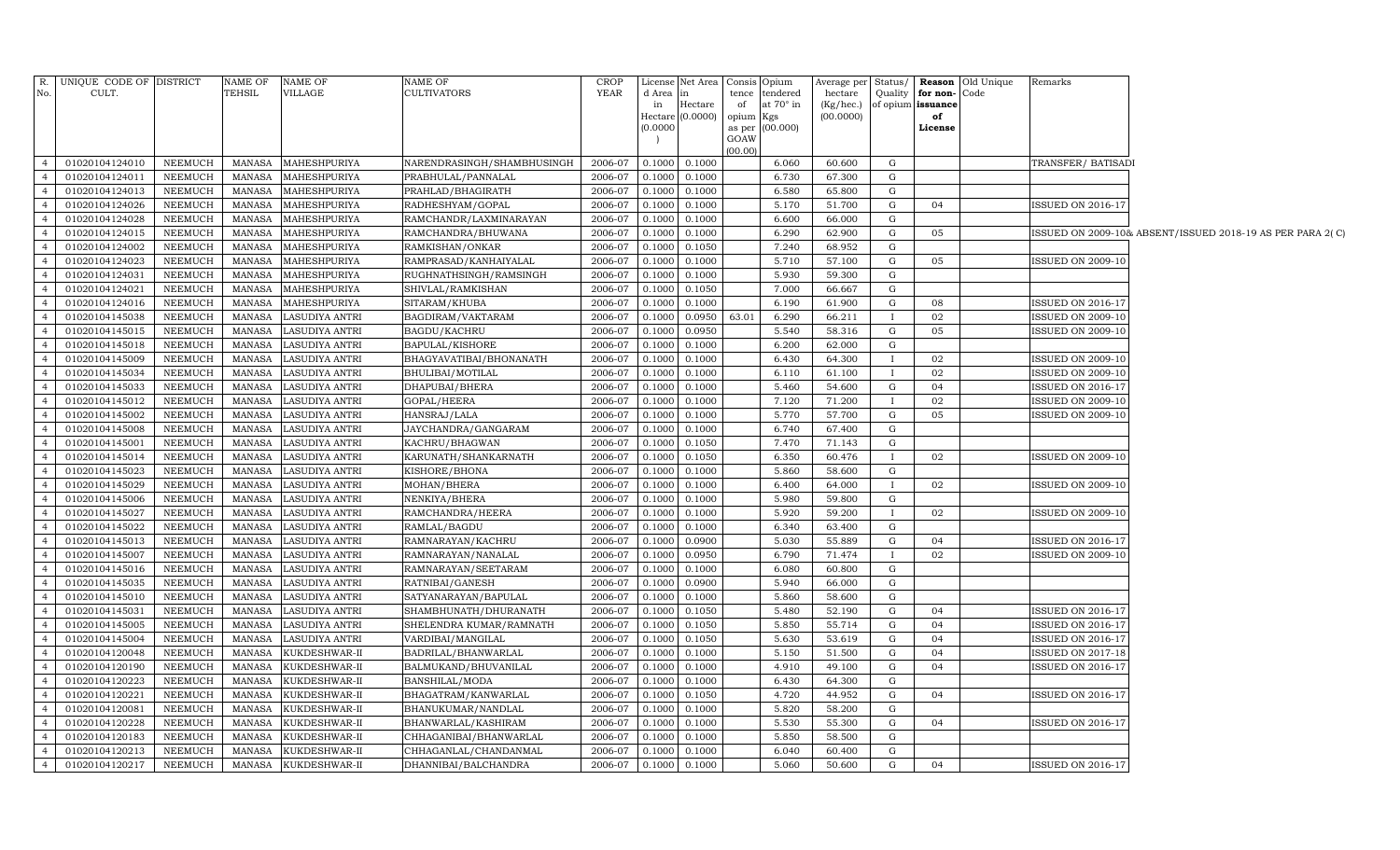| R.<br>No.      | UNIQUE CODE OF DISTRICT<br>CULT. |                | <b>NAME OF</b><br>TEHSIL | <b>NAME OF</b><br><b>VILLAGE</b> | <b>NAME OF</b><br><b>CULTIVATORS</b> | <b>CROP</b><br>YEAR | License<br>d Area | Net Area         | Consis          | Opium<br>tendered | Average per<br>hectare | Status/<br>Quality | Reason<br>for non- | Old Unique<br>Code | Remarks                  |
|----------------|----------------------------------|----------------|--------------------------|----------------------------------|--------------------------------------|---------------------|-------------------|------------------|-----------------|-------------------|------------------------|--------------------|--------------------|--------------------|--------------------------|
|                |                                  |                |                          |                                  |                                      |                     | in                | in<br>Hectare    | tence<br>of     | at 70° in         | (Kg/hec.)              |                    | of opium issuance  |                    |                          |
|                |                                  |                |                          |                                  |                                      |                     |                   | Hectare (0.0000) | opium Kgs       |                   | (00.0000)              |                    | of                 |                    |                          |
|                |                                  |                |                          |                                  |                                      |                     | (0.0000)          |                  | as per          | (00.000)          |                        |                    | License            |                    |                          |
|                |                                  |                |                          |                                  |                                      |                     |                   |                  | GOAW<br>(00.00) |                   |                        |                    |                    |                    |                          |
| $\overline{4}$ | 01020104120173                   | <b>NEEMUCH</b> | <b>MANASA</b>            | KUKDESHWAR-II                    | GANPAT/PRITHVIRAJ                    | 2006-07             | 0.1000            | 0.1000           |                 | 5.280             | 52.800                 | $\mathbf{I}$       | 02                 |                    |                          |
| $\overline{4}$ | 01020104120181                   | <b>NEEMUCH</b> | <b>MANASA</b>            | KUKDESHWAR-II                    | GENDIBAI/GORDHAN                     | 2006-07             | 0.1000            | 0.1000           |                 | 4.790             | 47.900                 | ${\rm G}$          | 04                 |                    |                          |
| $\overline{4}$ | 01020104120210                   | <b>NEEMUCH</b> | <b>MANASA</b>            | KUKDESHWAR-II                    | GHISALAL/KASHIRAM                    | 2006-07             | 0.1000            | 0.1000           |                 | 4.210             | 42.100                 | ${\bf G}$          | 04                 |                    |                          |
| $\overline{4}$ | 01020104120215                   | NEEMUCH        | <b>MANASA</b>            | KUKDESHWAR-II                    | GOPAL/KANHAIYALAL                    | 2006-07             | 0.1000            | 0.1000           |                 | 6.530             | 65.300                 | $\bf{I}$           | 02                 |                    | <b>ISSUED ON 2009-10</b> |
| $\overline{4}$ | 01020104120256                   | <b>NEEMUCH</b> | <b>MANASA</b>            | KUKDESHWAR-II                    | HEERABAI/KANWARLAL                   | 2006-07             | 0.1000            | 0.1000           |                 | 6.010             | 60.100                 | ${\rm G}$          |                    |                    |                          |
| $\overline{4}$ | 01020104120194                   | <b>NEEMUCH</b> | <b>MANASA</b>            | KUKDESHWAR-II                    | HEERALAL/SEVA                        | 2006-07             | 0.1000            | 0.1000           |                 | 6.500             | 65.000                 | ${\rm G}$          |                    |                    |                          |
| $\overline{4}$ | 01020104120003                   | <b>NEEMUCH</b> | <b>MANASA</b>            | KUKDESHWAR-II                    | KACHRIBAI/NANDLAL                    | 2006-07             | 0.1000            | 0.1000           |                 | 5.380             | 53.800                 | ${\rm G}$          | 04                 |                    | <b>ISSUED ON 2016-17</b> |
| $\overline{4}$ | 01020104120243                   | <b>NEEMUCH</b> | <b>MANASA</b>            | KUKDESHWAR-II                    | KANHAIYALAL/ BHANWAR LAL             | 2006-07             | 0.1000            | 0.1000           |                 | 5.630             | 56.300                 | ${\rm G}$          |                    |                    | NAME CHANGE              |
| $\overline{4}$ | 01020104120205                   | <b>NEEMUCH</b> | <b>MANASA</b>            | KUKDESHWAR-II                    | KANHAIYALAL/KALU                     | 2006-07             | 0.1000            | 0.1000           |                 | 5.540             | 55.400                 | ${\bf G}$          | 04                 |                    |                          |
| $\overline{4}$ | 01020104120165                   | <b>NEEMUCH</b> | <b>MANASA</b>            | KUKDESHWAR-II                    | KANHAIYALAL/MANGILAL                 | 2006-07             | 0.1000            | 0.1000           |                 | 5.280             | 52.800                 | ${\rm G}$          | 04                 |                    |                          |
| $\overline{4}$ | 01020104120028                   | <b>NEEMUCH</b> | <b>MANASA</b>            | KUKDESHWAR-II                    | KANKU BAI/BOTLAL                     | 2006-07             | 0.1000            | 0.0800           |                 | 5.090             | 63.625                 | ${\rm G}$          |                    |                    |                          |
| $\overline{4}$ | 01020104120241                   | <b>NEEMUCH</b> | <b>MANASA</b>            | KUKDESHWAR-II                    | MOHAMMAD HUSSAIN/ABDUL JI            | 2006-07             | 0.1000            |                  |                 |                   |                        | $\mathbf F$        |                    |                    |                          |
| $\overline{4}$ | 01020104120177                   | NEEMUCH        | <b>MANASA</b>            | KUKDESHWAR-II                    | MOHANLAL/HEMRAJ                      | 2006-07             | 0.1000            | 0.1000           |                 | 5.720             | 57.200                 | ${\bf G}$          | 05                 |                    | <b>ISSUED ON 2009-10</b> |
| $\overline{4}$ | 01020104120135                   | <b>NEEMUCH</b> | <b>MANASA</b>            | KUKDESHWAR-II                    | NANDA/MADHU                          | 2006-07             | 0.1000            | 0.1050           |                 | 5.940             | 56.571                 | ${\rm G}$          |                    |                    |                          |
| $\overline{4}$ | 01020104120250                   | <b>NEEMUCH</b> | <b>MANASA</b>            | KUKDESHWAR-II                    | NANDLAL/MOHANLAL                     | 2006-07             | 0.1000            | 0.1050           |                 | 5.880             | 56.000                 | ${\bf G}$          |                    |                    |                          |
| $\overline{4}$ | 01020104120006                   | <b>NEEMUCH</b> | <b>MANASA</b>            | KUKDESHWAR-II                    | NANDLAL/RADHAKISHAN                  | 2006-07             | 0.1000            | 0.1000           |                 | 4.010             | 40.100                 | ${\rm G}$          | 04                 |                    | ISSUED ON 2016-17        |
| $\overline{4}$ | 01020104120226                   | NEEMUCH        | <b>MANASA</b>            | KUKDESHWAR-II                    | NARAYAN/MODA                         | 2006-07             | 0.1000            | 0.1000           |                 | 5.100             | 51.000                 | ${\bf G}$          | 04                 |                    | <b>ISSUED ON 2016-17</b> |
| $\overline{4}$ | 01020104120199                   | NEEMUCH        | <b>MANASA</b>            | KUKDESHWAR-II                    | NONDRAM/MEGHRAJ                      | 2006-07             | 0.1000            |                  |                 |                   |                        | $\mathbb N$        | 08                 |                    |                          |
| $\overline{4}$ | 01020104120160                   | NEEMUCH        | <b>MANASA</b>            | KUKDESHWAR-II                    | PARWATIBAI/BANSHILAL                 | 2006-07             | 0.1000            | 0.1000           |                 | 5.860             | 58.600                 | ${\rm G}$          |                    |                    |                          |
| $\overline{4}$ | 01020104120111                   | <b>NEEMUCH</b> | <b>MANASA</b>            | KUKDESHWAR-II                    | PAWANKUMAR/TULSIRAM                  | 2006-07             | 0.1000            | 0.1000           |                 | 5.290             | 52.900                 | ${\rm G}$          | 04                 |                    | <b>ISSUED ON 2016-17</b> |
| $\overline{4}$ | 01020104120275                   | <b>NEEMUCH</b> | <b>MANASA</b>            | KUKDESHWAR-II                    | RADHESHYAM/KHYALIRAM                 | 2006-07             | 0.1000            | 0.1000           |                 | 7.000             | 70.000                 | $\mathbf G$        |                    |                    |                          |
| $\overline{4}$ | 01020104120202                   | NEEMUCH        | <b>MANASA</b>            | KUKDESHWAR-II                    | RAJENDRA/NARAYAN                     | 2006-07             | 0.1000            | 0.1000           |                 | 5.830             | 58.300                 | $\mathbf G$        |                    |                    |                          |
| $\overline{4}$ | 01020104120231                   | NEEMUCH        | <b>MANASA</b>            | KUKDESHWAR-II                    | RAMCHANDRA/NATHU                     | 2006-07             | 0.1000            | 0.1050           |                 | 5.740             | 54.667                 | $\mathbf G$        | 04                 |                    | <b>ISSUED ON 2016-17</b> |
| $\overline{4}$ | 01020104120220                   | <b>NEEMUCH</b> | <b>MANASA</b>            | KUKDESHWAR-II                    | RAMESH/DEVKISHAN                     | 2006-07             | 0.1000            | 0.1000           |                 | 5.660             | 56.600                 | $\mathbf G$        |                    |                    |                          |
| $\overline{4}$ | 01020104120114                   | <b>NEEMUCH</b> | <b>MANASA</b>            | KUKDESHWAR-II                    | RAMGOPAL/ BHUWANI SHANKAR            | 2006-07             | 0.1000            | 0.0750           |                 | 4.680             | 62.400                 | ${\bf G}$          |                    |                    | NAME CHANGE              |
| $\overline{4}$ | 01020104120068                   | <b>NEEMUCH</b> | <b>MANASA</b>            | KUKDESHWAR-II                    | RAMKANYABAI/BADRILAL                 | 2006-07             | 0.1000            | 0.0700           |                 | 4.300             | 61.429                 |                    | 02                 |                    | <b>ISSUED ON 2009-10</b> |
| $\overline{4}$ | 01020104120238                   | <b>NEEMUCH</b> | <b>MANASA</b>            | KUKDESHWAR-II                    | RAMKISHAN/MOTILAL                    | 2006-07             | 0.1000            | 0.1000           |                 | 5.860             | 58.600                 | $\mathbf G$        | 05                 |                    | <b>ISSUED ON 2009-10</b> |
| $\overline{4}$ | 01020104120193                   | <b>NEEMUCH</b> | <b>MANASA</b>            | KUKDESHWAR-II                    | RAMLAL/LAXMAN                        | 2006-07             | 0.1000            | 0.1000           |                 | 5.840             | 58.400                 | $\mathbf G$        |                    |                    |                          |
| $\overline{4}$ | 01020104120115                   | <b>NEEMUCH</b> | <b>MANASA</b>            | KUKDESHWAR-II                    | RAMNARAYAN/SHANKAR                   | 2006-07             | 0.1000            | 0.0950           |                 | 5.650             | 59.474                 | $\mathbf G$        | 05                 |                    | <b>ISSUED ON 2009-10</b> |
| $\overline{4}$ | 01020104120155                   | <b>NEEMUCH</b> | <b>MANASA</b>            | KUKDESHWAR-II                    | SATYANARAYAN/LAXMAN                  | 2006-07             | 0.1000            | 0.0950           |                 | 5.530             | 58.211                 | $\mathbf G$        |                    |                    |                          |
| $\overline{4}$ | 01020104120263                   | <b>NEEMUCH</b> | <b>MANASA</b>            | KUKDESHWAR-II                    | SATYANARAYAN/RAMCHANDR               | 2006-07             | 0.1000            | 0.1000           |                 | 5.350             | 53.500                 | $\mathbf G$        | 04                 |                    | <b>ISSUED ON 2017-18</b> |
| $\overline{4}$ | 01020104120066                   | <b>NEEMUCH</b> | <b>MANASA</b>            | KUKDESHWAR-II                    | SHANKAR/NANURAM                      | 2006-07             | 0.1000            | 0.1000           |                 | 6.900             | 69.000                 | $\mathbf G$        |                    |                    |                          |
| $\overline{4}$ | 01020104120150                   | <b>NEEMUCH</b> | <b>MANASA</b>            | KUKDESHWAR-II                    | SHIVPRASAD/BHANWARLAL                | 2006-07             | 0.1000            | 0.0950           |                 | 5.880             | 61.895                 | $\mathbf G$        |                    |                    |                          |
| $\overline{4}$ | 01020104120064                   | <b>NEEMUCH</b> | <b>MANASA</b>            | KUKDESHWAR-II                    | SITABAI/SATYANARAYAN                 | 2006-07             | 0.1000            | 0.0950           |                 | 4.910             | 51.684                 | $\mathbf G$        | 04                 |                    | <b>ISSUED ON 2016-17</b> |
| $\overline{4}$ | 01020104120010                   | <b>NEEMUCH</b> | <b>MANASA</b>            | KUKDESHWAR-II                    | SUNDERLAL/KANWARLAL                  | 2006-07             | 0.1000            | 0.1000           |                 | 5.030             | 50.300                 | $\mathbf G$        | 04                 |                    | <b>ISSUED ON 2016-17</b> |
| $\overline{4}$ | 01020104120073                   | <b>NEEMUCH</b> | <b>MANASA</b>            | KUKDESHWAR-II                    | TULSIRAM/SHANAKARLAL                 | 2006-07             | 0.1000            | 0.0950           |                 | 5.210             | 54.842                 |                    | 02                 |                    |                          |
| $\overline{4}$ | 01020104120140                   | <b>NEEMUCH</b> | <b>MANASA</b>            | KUKDESHWAR-II                    | VARDICHANDRA/RODILAL                 | 2006-07             | 0.1000            | 0.1000           |                 | 7.170             | 71.700                 | $\mathbf G$        |                    |                    |                          |
| $\overline{4}$ | 01020104120032                   | <b>NEEMUCH</b> | <b>MANASA</b>            | KUKDESHWAR-II                    | VISHNUGIR/RATANGIR                   | 2006-07             | 0.1000            | 0.1000           |                 | 6.040             | 60.400                 | ${\rm G}$          |                    |                    |                          |
| $\overline{4}$ | 01020104120042                   | <b>NEEMUCH</b> | <b>MANASA</b>            | KUKDESHWAR-II                    | YASHWANT/BAPULAL                     | 2006-07             | 0.1000            | 0.1000           |                 | 6.050             | 60.500                 | $\mathbf G$        |                    |                    |                          |
| $\overline{4}$ | 01020104120020                   | <b>NEEMUCH</b> | <b>MANASA</b>            | KUKDESHWAR-I                     | BADRILAL/BHERA                       | 2006-07             | 0.1000            | 0.0950           |                 | 5.540             | 58.316                 | $\mathbf G$        | 05                 |                    | <b>ISSUED ON 2009-10</b> |
| $\overline{4}$ | 01020104120043                   | NEEMUCH        | <b>MANASA</b>            | KUKDESHWAR-I                     | BADRILAL/NARAYAN                     | 2006-07             | 0.1000            | 0.1000           |                 | 5.590             | 55.900                 | $\mathbf G$        | 04                 |                    | <b>ISSUED ON 2016-17</b> |
| $\overline{4}$ | 01020104120085                   | <b>NEEMUCH</b> | <b>MANASA</b>            | KUKDESHWAR-I                     | BALCHANDRA/NANURAM                   | 2006-07             | 0.1000            | 0.1000           |                 | 5.350             | 53.500                 | $\mathbf G$        | 04                 |                    | <b>ISSUED ON 2016-17</b> |
| $\overline{4}$ | 01020104120014                   | <b>NEEMUCH</b> | <b>MANASA</b>            | KUKDESHWAR-I                     | <b>BANSILAL/DEVA</b>                 | 2006-07             | 0.1000            | 0.1000           |                 | 6.410             | 64.100                 |                    | 02                 |                    | <b>ISSUED ON 2009-10</b> |
| $\overline{4}$ | 01020104120021                   | <b>NEEMUCH</b> | <b>MANASA</b>            | KUKDESHWAR-I                     | BHAGIBAI/HEERALAL                    | 2006-07             | 0.1000            | 0.1000           |                 | 5.470             | 54.700                 | $\mathbf G$        | 04                 |                    |                          |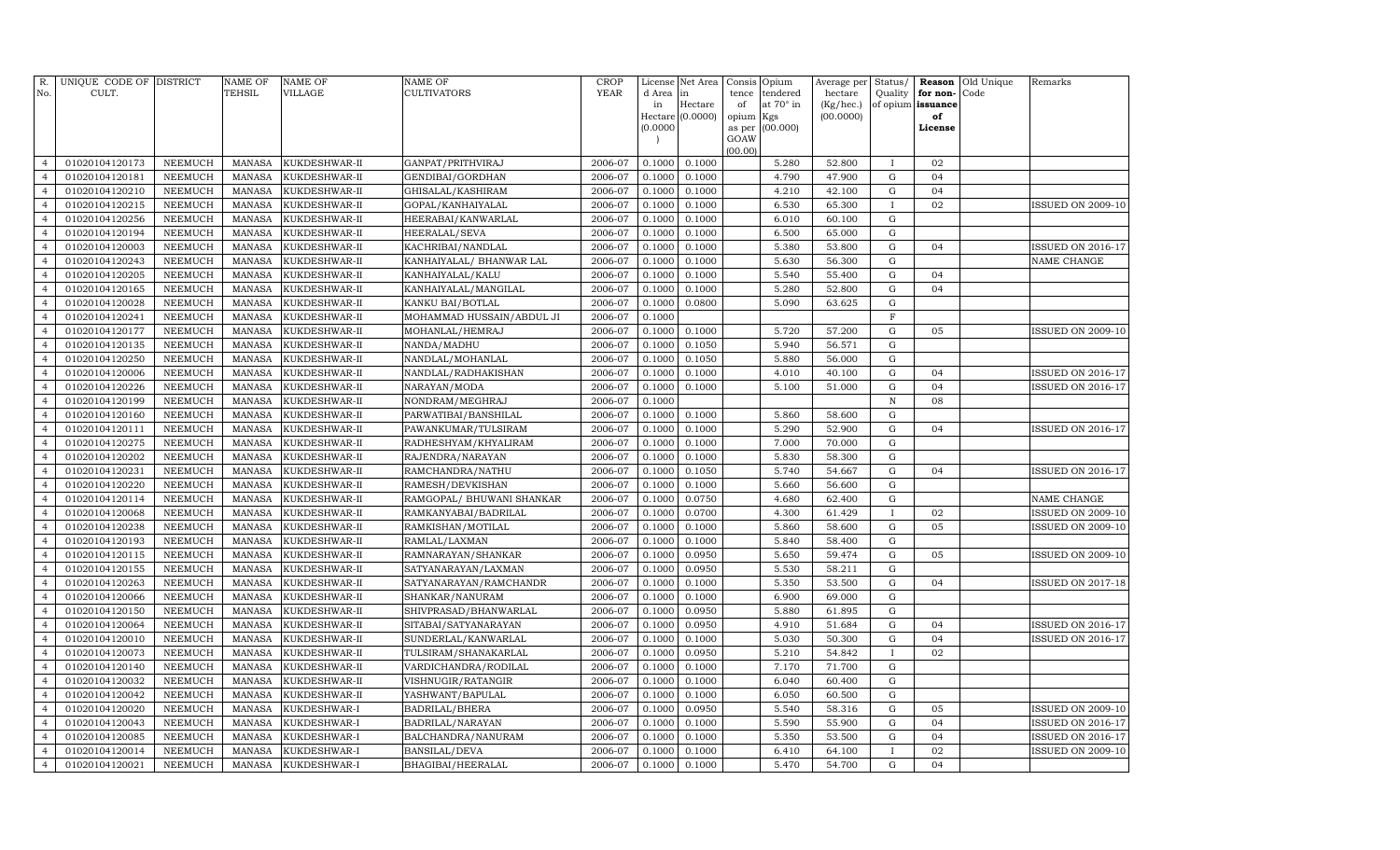| Hectare<br>at 70° in<br>of opium issuance<br>in<br>of<br>(Kg/hec.)<br>Hectare (0.0000)<br>(00.0000)<br>opium Kgs<br>of<br>(0.0000)<br>(00.000)<br>as per<br>License<br>GOAW<br>(00.00)<br>2006-07<br>0.1000<br>01020104120121<br><b>NEEMUCH</b><br><b>MANASA</b><br>KUKDESHWAR-I<br>BHANWARLAL/KANWARLAL<br>0.1000<br>5.700<br>57.000<br>G<br>05<br>$\overline{4}$<br>0.1000<br>5.270<br>52.700<br>01020104120035<br><b>NEEMUCH</b><br><b>MANASA</b><br>KUKDESHWAR-I<br>BHERU/UTTAMCHANDRA<br>2006-07<br>0.1000<br>G<br>04<br>$\overline{4}$<br>5.720<br>${\bf G}$<br>05<br>01020104120054<br><b>NEEMUCH</b><br><b>MANASA</b><br>KUKDESHWAR-I<br>BHERULAL/HEERALAL<br>2006-07<br>0.1000<br>0.1000<br>57.200<br>$\overline{4}$<br>01020104120005<br><b>NEEMUCH</b><br>MANASA<br>CHUNNILAL/BHERA<br>2006-07<br>0.1000<br>0.1050<br>6.190<br>58.952<br>${\rm G}$<br>$\overline{4}$<br>KUKDESHWAR-I<br>2006-07<br>4.780<br>${\bf G}$<br>01020104120092<br><b>NEEMUCH</b><br><b>MANASA</b><br>KUKDESHWAR-I<br>CHUNNILAL/GORDHANLAL<br>0.1000<br>0.1000<br>47.800<br>04<br>$\overline{4}$<br>01020104120002<br><b>NEEMUCH</b><br><b>MANASA</b><br>DEVILAL/CHUNNILAL<br>2006-07<br>0.1000<br>0.1000<br>4.830<br>48.300<br>${\rm G}$<br>04<br>$\overline{4}$<br>KUKDESHWAR-I<br>01020104120072<br><b>NEEMUCH</b><br><b>MANASA</b><br>KUKDESHWAR-I<br>DEVILAL/RADHAKISHAN<br>2006-07<br>0.1000<br>0.0900<br>4.020<br>44.667<br>${\rm G}$<br>04<br>$\overline{4}$<br>01020104120047<br><b>NEEMUCH</b><br><b>MANASA</b><br>2006-07<br>0.1000<br>0.1000<br>6.240<br>62.400<br>${\rm G}$<br>$\overline{4}$<br>KUKDESHWAR-I<br>DEVILAL/SHANKARLAL<br>01020104120131<br><b>NEEMUCH</b><br><b>MANASA</b><br>DHAPUBAI/VARDICHANDRA<br>2006-07<br>0.1000<br>$\mathbf F$<br>KUKDESHWAR-I<br>$\overline{4}$<br>01020104120063<br><b>NEEMUCH</b><br><b>MANASA</b><br>2006-07<br>0.1000<br>0.1000<br>6.280<br>62.800<br>${\rm G}$<br>$\overline{4}$<br>KUKDESHWAR-I<br>RAJENDRA/GORDHAN<br>01020104120062<br>NEEMUCH<br><b>MANASA</b><br>2006-07<br>0.1000<br>0.1000<br>6.040<br>60.400<br>${\rm G}$<br>KUKDESHWAR-I<br>GANGARAM/GORDHAN<br>$\overline{4}$<br><b>NEEMUCH</b><br>2006-07<br>0.1000<br>5.410<br>$\mathbf G$<br>01020104120023<br><b>MANASA</b><br>KUKDESHWAR-I<br>GIRJASHANKAR/BHAWANILAL<br>0.1000<br>54.100<br>04<br>$\overline{4}$<br>${\bf G}$<br>01020104120075<br><b>MANASA</b><br>2006-07<br>0.1000<br>0.1000<br>6.630<br>66.300<br>NEEMUCH<br>KUKDESHWAR-I<br>GIRJASHANKAR/VARDICHANDRA<br>$\overline{4}$<br>01020104120158<br>2006-07<br>0.1000<br>2.690<br><b>NEEMUCH</b><br><b>MANASA</b><br>KUKDESHWAR-I<br>GOPALKRISHNA/BHUWANISHANKAR<br>0.1000<br>26.900<br>02<br>$\overline{4}$<br>$\bf{I}$<br>6.240<br>$\mathbf G$<br><b>MANASA</b><br>2006-07<br>0.1000<br>62.400<br>01020104120008<br>NEEMUCH<br>KUKDESHWAR-I<br>GORDHAN/MODA<br>0.1000<br>$\overline{4}$<br>2006-07<br>0.1000<br>5.700<br>${\rm G}$<br>01020104120025<br><b>NEEMUCH</b><br><b>MANASA</b><br>KUKDESHWAR-I<br>GORDHAN/SHANKARLAL<br>0.1000<br>57.000<br>05<br>$\overline{4}$<br><b>MANASA</b><br>2006-07<br>0.1050<br>6.800<br>64.762<br>$\mathbf G$<br>01020104120273<br><b>NEEMUCH</b><br>KUKDESHWAR-I<br>HUKMICHANDRA/KISHANLAL<br>0.1000<br>$\overline{4}$<br>01020104120122<br><b>NEEMUCH</b><br><b>MANASA</b><br>2006-07<br>0.1000<br>0.1000<br>4.950<br>49.500<br>${\rm G}$<br>$\overline{4}$<br>KUKDESHWAR-I<br>JAGDISH/PANNALAL<br>04<br>${\bf G}$<br>01020104120120<br><b>NEEMUCH</b><br><b>MANASA</b><br>KUKDESHWAR-I<br>KAILASH/KANWARLAL<br>2006-07<br>0.1000<br>0.1000<br>4.990<br>49.900<br>04<br>$\overline{4}$<br>${\bf G}$<br>01020104120129<br><b>NEEMUCH</b><br><b>MANASA</b><br>KAILASH/MOHANLAL<br>2006-07<br>0.1000<br>0.1000<br>5.470<br>54.700<br>04<br>$\overline{4}$<br>KUKDESHWAR-I<br>${\bf G}$<br>01020104120053<br><b>NEEMUCH</b><br><b>MANASA</b><br>2006-07<br>0.1000<br>0.1050<br>6.040<br>57.524<br>KUKDESHWAR-I<br>KAILASH/MOHANLAL<br>$\overline{4}$<br>01020104120056<br>NEEMUCH<br><b>MANASA</b><br>2006-07<br>0.1000<br>0.1000<br>5.350<br>53.500<br>${\rm G}$<br>KUKDESHWAR-I<br>KAILASH/RAMCHANDRA<br>04<br>$\overline{4}$<br>5.910<br>59.100<br>${\bf G}$<br>01020104120112<br><b>NEEMUCH</b><br><b>MANASA</b><br>2006-07<br>0.1000<br>0.1000<br>KUKDESHWAR-I<br>KANHAIYALAL/MOTILAL<br>$\overline{4}$<br><b>NEEMUCH</b><br><b>MANASA</b><br>2006-07<br>0.1000<br>0.1000<br>5.660<br>56.600<br>${\rm G}$<br>01020104120083<br>KUKDESHWAR-I<br>KANHAIYALAL/NANKU<br>05<br>$\overline{4}$<br>5.070<br>${\bf G}$<br>04<br>01020104120033<br>NEEMUCH<br><b>MANASA</b><br>KANWARLAL/BHERA<br>2006-07<br>0.1000<br>0.0950<br>53.368<br>KUKDESHWAR-I<br><b>ISSUED ON 2009-10</b><br>$\overline{4}$<br>5.770<br>05<br>2006-07<br>0.1000<br>57.700<br>${\bf G}$<br>01020104120017<br>NEEMUCH<br><b>MANASA</b><br>KUKDESHWAR-I<br>KASTURIBAI/CHUNNILAL<br>0.1000<br>$\overline{4}$<br>${\bf G}$<br>6.390<br>60.857<br>$\overline{4}$<br>01020104120227<br>NEEMUCH<br><b>MANASA</b><br>KUKDESHWAR-I<br>LAXMINARAYAN/BHAGWAN<br>2006-07<br>0.1000<br>0.1050<br>5.850<br>61.579<br>$\overline{4}$<br>01020104120009<br><b>NEEMUCH</b><br><b>MANASA</b><br>KUKDESHWAR-I<br>LAXMINARAYAN/JAMNALAL<br>2006-07<br>0.1000<br>0.0950<br>02<br><b>ISSUED ON 2009-10</b><br>$\mathbf{I}$<br>5.770<br>$\mathbf G$<br>05<br>01020104120038<br>NEEMUCH<br><b>MANASA</b><br>KUKDESHWAR-I<br>LAXMINARAYAN/NATHULAL<br>2006-07<br>0.1000<br>0.1000<br>57.700<br><b>ISSUED ON 2009-10</b><br>$\overline{4}$<br>$\mathbf G$<br>04<br>01020104120015<br><b>NEEMUCH</b><br><b>MANASA</b><br>MADAN/SHANKAR<br>2006-07<br>0.1000<br>0.1000<br>5.460<br>54.600<br><b>ISSUED ON 2016-17</b><br>$\overline{4}$<br>KUKDESHWAR-I<br>5.800<br>$\mathbf G$<br>05<br>01020104120270<br><b>NEEMUCH</b><br><b>MANASA</b><br>KUKDESHWAR-I<br>2006-07<br>0.1000<br>0.1000<br>58.000<br><b>ISSUED ON 2009-10</b><br>$\overline{4}$<br>MANGILAL/LALA<br>$\mathbf G$<br>01020104120106<br><b>NEEMUCH</b><br><b>MANASA</b><br>2006-07<br>0.1000<br>0.1000<br>5.840<br>58.400<br>KUKDESHWAR-I<br>MANGILAL/NARAYAN<br>$\overline{4}$<br>$\mathbf G$<br>01020104120148<br><b>NEEMUCH</b><br><b>MANASA</b><br>MOHANBAI/GORDHANSINGH<br>2006-07<br>0.1000<br>0.1000<br>5.390<br>53.900<br>04<br><b>ISSUED ON 2016-17</b><br>$\overline{4}$<br>KUKDESHWAR-I<br>$\mathbf G$<br>01020104120080<br><b>NEEMUCH</b><br><b>MANASA</b><br>MOTILAL/JAMANALAL<br>2006-07<br>0.1000<br>0.1000<br>5.890<br>58.900<br>$\overline{4}$<br>KUKDESHWAR-I<br>6.330<br>$\mathbf G$<br>01020104120204<br><b>NEEMUCH</b><br><b>MANASA</b><br>KUKDESHWAR-I<br>OMPRAKASH/HEERALAL<br>2006-07<br>0.1000<br>0.1000<br>63.300<br>NAME CHANGE<br>$\overline{4}$<br>$\mathbf G$<br>01020104120082<br><b>NEEMUCH</b><br><b>MANASA</b><br>2006-07<br>0.1000<br>0.1000<br>5.090<br>50.900<br>04<br><b>ISSUED ON 2016-17</b><br>$\overline{4}$<br>KUKDESHWAR-I<br>NANURAM/NANDLAL<br>4.250<br>$\mathbf G$<br>01020104120059<br><b>NEEMUCH</b><br><b>MANASA</b><br>2006-07<br>0.1000<br>0.1000<br>42.500<br>04<br>$\overline{4}$<br>KUKDESHWAR-I<br>PARASRAM/NATHULAL<br>$\mathbf G$<br>2006-07<br>0.1000<br>0.1000<br>5.500<br>04<br>$\overline{4}$<br>01020104120019<br><b>NEEMUCH</b><br><b>MANASA</b><br>KUKDESHWAR-I<br>PRABHULAL/BAPULAL<br>55.000<br>ISSUED ON 2016-17<br>$\mathbf G$<br>01020104120050<br><b>NEEMUCH</b><br><b>MANASA</b><br>2006-07<br>0.1000<br>0.1000<br>5.630<br>56.300<br>KUKDESHWAR-I<br>PRABHULAL/BAPULAL<br>$\overline{4}$<br><b>NEEMUCH</b><br><b>MANASA</b><br>2006-07<br>0.1000<br>6.170<br>61.700<br>$\mathbf G$<br>01020104120224<br>KUKDESHWAR-I<br>PRABHULAL/LAXMAN<br>0.1000<br>$\overline{4}$<br>01020104120166<br><b>MANASA</b><br>2006-07<br>0.1000<br>0.1000<br>5.920<br>59.200<br>G<br>$\overline{4}$<br><b>NEEMUCH</b><br>KUKDESHWAR-I<br>PRABHULAL/MANGILAL<br>0.1000<br>5.720<br>57.200<br>${\bf G}$<br>01020104120110<br><b>NEEMUCH</b><br><b>MANASA</b><br>KUKDESHWAR-I<br>RAJENDRA/UTTAMCHANDRA<br>2006-07<br>0.1000<br>05<br>$\overline{4}$<br><b>MANASA</b><br>2006-07<br>0.1000<br>5.140<br>G<br>04<br>$\overline{4}$<br>01020104120031<br><b>NEEMUCH</b><br>KUKDESHWAR-I<br>RAMCHANDRA/KHEMRAJ<br>0.1000<br>51.400 | No.            | R. UNIQUE CODE OF DISTRICT<br>CULT. |                | <b>NAME OF</b><br>TEHSIL | NAME OF<br>VILLAGE | <b>NAME OF</b><br><b>CULTIVATORS</b> | <b>CROP</b><br>YEAR | License | Net Area | Consis Opium | tendered | Average per | Status/ | Reason   | Old Unique<br>Code | Remarks                  |
|---------------------------------------------------------------------------------------------------------------------------------------------------------------------------------------------------------------------------------------------------------------------------------------------------------------------------------------------------------------------------------------------------------------------------------------------------------------------------------------------------------------------------------------------------------------------------------------------------------------------------------------------------------------------------------------------------------------------------------------------------------------------------------------------------------------------------------------------------------------------------------------------------------------------------------------------------------------------------------------------------------------------------------------------------------------------------------------------------------------------------------------------------------------------------------------------------------------------------------------------------------------------------------------------------------------------------------------------------------------------------------------------------------------------------------------------------------------------------------------------------------------------------------------------------------------------------------------------------------------------------------------------------------------------------------------------------------------------------------------------------------------------------------------------------------------------------------------------------------------------------------------------------------------------------------------------------------------------------------------------------------------------------------------------------------------------------------------------------------------------------------------------------------------------------------------------------------------------------------------------------------------------------------------------------------------------------------------------------------------------------------------------------------------------------------------------------------------------------------------------------------------------------------------------------------------------------------------------------------------------------------------------------------------------------------------------------------------------------------------------------------------------------------------------------------------------------------------------------------------------------------------------------------------------------------------------------------------------------------------------------------------------------------------------------------------------------------------------------------------------------------------------------------------------------------------------------------------------------------------------------------------------------------------------------------------------------------------------------------------------------------------------------------------------------------------------------------------------------------------------------------------------------------------------------------------------------------------------------------------------------------------------------------------------------------------------------------------------------------------------------------------------------------------------------------------------------------------------------------------------------------------------------------------------------------------------------------------------------------------------------------------------------------------------------------------------------------------------------------------------------------------------------------------------------------------------------------------------------------------------------------------------------------------------------------------------------------------------------------------------------------------------------------------------------------------------------------------------------------------------------------------------------------------------------------------------------------------------------------------------------------------------------------------------------------------------------------------------------------------------------------------------------------------------------------------------------------------------------------------------------------------------------------------------------------------------------------------------------------------------------------------------------------------------------------------------------------------------------------------------------------------------------------------------------------------------------------------------------------------------------------------------------------------------------------------------------------------------------------------------------------------------------------------------------------------------------------------------------------------------------------------------------------------------------------------------------------------------------------------------------------------------------------------------------------------------------------------------------------------------------------------------------------------------------------------------------------------------------------------------------------------------------------------------------------------------------------------------------------------------------------------------------------------------------------------------------------------------------------------------------------------------------------------------------------------------------------------------------------------------------------------------------------------------------------------------------------------------------------------------------------------------------------------------------------------------------------------------------------------------------------------------------------------------------------------------------------------------------------------------------------------------------------------------------------------------------------------------------------------------------------------------------------------------------------------------------------------------------------------------------------------------------------------------------------------------------------------------------------------------------------------------------------------------------------------------------------------------------------------------------------------------------------------------------------------------------------------------------------------------------------------------------------------------------------------------------------------------------------------------------------------------------------------------------------------------------------------------------------------------------------------------------------------------------------------------------------------------------------------------------------------------------------------------------------------------------------------------------------------------------------------------------------------------------------------------------------------------------------------------------------------------------------------------------------------------------------------------------------------------------------------------------------------------------------------------------------------------------------------------------------------------------------------------------------------------------------|----------------|-------------------------------------|----------------|--------------------------|--------------------|--------------------------------------|---------------------|---------|----------|--------------|----------|-------------|---------|----------|--------------------|--------------------------|
|                                                                                                                                                                                                                                                                                                                                                                                                                                                                                                                                                                                                                                                                                                                                                                                                                                                                                                                                                                                                                                                                                                                                                                                                                                                                                                                                                                                                                                                                                                                                                                                                                                                                                                                                                                                                                                                                                                                                                                                                                                                                                                                                                                                                                                                                                                                                                                                                                                                                                                                                                                                                                                                                                                                                                                                                                                                                                                                                                                                                                                                                                                                                                                                                                                                                                                                                                                                                                                                                                                                                                                                                                                                                                                                                                                                                                                                                                                                                                                                                                                                                                                                                                                                                                                                                                                                                                                                                                                                                                                                                                                                                                                                                                                                                                                                                                                                                                                                                                                                                                                                                                                                                                                                                                                                                                                                                                                                                                                                                                                                                                                                                                                                                                                                                                                                                                                                                                                                                                                                                                                                                                                                                                                                                                                                                                                                                                                                                                                                                                                                                                                                                                                                                                                                                                                                                                                                                                                                                                                                                                                                                                                                                                                                                                                                                                                                                                                                                                                                                                                                                                                                                                                                                                                                                                                                                                                                                                                                                                                                                                                                                                                                                                                                                         |                |                                     |                |                          |                    |                                      |                     | d Area  | in       | tence        |          | hectare     | Quality | for non- |                    |                          |
|                                                                                                                                                                                                                                                                                                                                                                                                                                                                                                                                                                                                                                                                                                                                                                                                                                                                                                                                                                                                                                                                                                                                                                                                                                                                                                                                                                                                                                                                                                                                                                                                                                                                                                                                                                                                                                                                                                                                                                                                                                                                                                                                                                                                                                                                                                                                                                                                                                                                                                                                                                                                                                                                                                                                                                                                                                                                                                                                                                                                                                                                                                                                                                                                                                                                                                                                                                                                                                                                                                                                                                                                                                                                                                                                                                                                                                                                                                                                                                                                                                                                                                                                                                                                                                                                                                                                                                                                                                                                                                                                                                                                                                                                                                                                                                                                                                                                                                                                                                                                                                                                                                                                                                                                                                                                                                                                                                                                                                                                                                                                                                                                                                                                                                                                                                                                                                                                                                                                                                                                                                                                                                                                                                                                                                                                                                                                                                                                                                                                                                                                                                                                                                                                                                                                                                                                                                                                                                                                                                                                                                                                                                                                                                                                                                                                                                                                                                                                                                                                                                                                                                                                                                                                                                                                                                                                                                                                                                                                                                                                                                                                                                                                                                                                         |                |                                     |                |                          |                    |                                      |                     |         |          |              |          |             |         |          |                    |                          |
|                                                                                                                                                                                                                                                                                                                                                                                                                                                                                                                                                                                                                                                                                                                                                                                                                                                                                                                                                                                                                                                                                                                                                                                                                                                                                                                                                                                                                                                                                                                                                                                                                                                                                                                                                                                                                                                                                                                                                                                                                                                                                                                                                                                                                                                                                                                                                                                                                                                                                                                                                                                                                                                                                                                                                                                                                                                                                                                                                                                                                                                                                                                                                                                                                                                                                                                                                                                                                                                                                                                                                                                                                                                                                                                                                                                                                                                                                                                                                                                                                                                                                                                                                                                                                                                                                                                                                                                                                                                                                                                                                                                                                                                                                                                                                                                                                                                                                                                                                                                                                                                                                                                                                                                                                                                                                                                                                                                                                                                                                                                                                                                                                                                                                                                                                                                                                                                                                                                                                                                                                                                                                                                                                                                                                                                                                                                                                                                                                                                                                                                                                                                                                                                                                                                                                                                                                                                                                                                                                                                                                                                                                                                                                                                                                                                                                                                                                                                                                                                                                                                                                                                                                                                                                                                                                                                                                                                                                                                                                                                                                                                                                                                                                                                                         |                |                                     |                |                          |                    |                                      |                     |         |          |              |          |             |         |          |                    |                          |
|                                                                                                                                                                                                                                                                                                                                                                                                                                                                                                                                                                                                                                                                                                                                                                                                                                                                                                                                                                                                                                                                                                                                                                                                                                                                                                                                                                                                                                                                                                                                                                                                                                                                                                                                                                                                                                                                                                                                                                                                                                                                                                                                                                                                                                                                                                                                                                                                                                                                                                                                                                                                                                                                                                                                                                                                                                                                                                                                                                                                                                                                                                                                                                                                                                                                                                                                                                                                                                                                                                                                                                                                                                                                                                                                                                                                                                                                                                                                                                                                                                                                                                                                                                                                                                                                                                                                                                                                                                                                                                                                                                                                                                                                                                                                                                                                                                                                                                                                                                                                                                                                                                                                                                                                                                                                                                                                                                                                                                                                                                                                                                                                                                                                                                                                                                                                                                                                                                                                                                                                                                                                                                                                                                                                                                                                                                                                                                                                                                                                                                                                                                                                                                                                                                                                                                                                                                                                                                                                                                                                                                                                                                                                                                                                                                                                                                                                                                                                                                                                                                                                                                                                                                                                                                                                                                                                                                                                                                                                                                                                                                                                                                                                                                                                         |                |                                     |                |                          |                    |                                      |                     |         |          |              |          |             |         |          |                    |                          |
|                                                                                                                                                                                                                                                                                                                                                                                                                                                                                                                                                                                                                                                                                                                                                                                                                                                                                                                                                                                                                                                                                                                                                                                                                                                                                                                                                                                                                                                                                                                                                                                                                                                                                                                                                                                                                                                                                                                                                                                                                                                                                                                                                                                                                                                                                                                                                                                                                                                                                                                                                                                                                                                                                                                                                                                                                                                                                                                                                                                                                                                                                                                                                                                                                                                                                                                                                                                                                                                                                                                                                                                                                                                                                                                                                                                                                                                                                                                                                                                                                                                                                                                                                                                                                                                                                                                                                                                                                                                                                                                                                                                                                                                                                                                                                                                                                                                                                                                                                                                                                                                                                                                                                                                                                                                                                                                                                                                                                                                                                                                                                                                                                                                                                                                                                                                                                                                                                                                                                                                                                                                                                                                                                                                                                                                                                                                                                                                                                                                                                                                                                                                                                                                                                                                                                                                                                                                                                                                                                                                                                                                                                                                                                                                                                                                                                                                                                                                                                                                                                                                                                                                                                                                                                                                                                                                                                                                                                                                                                                                                                                                                                                                                                                                                         |                |                                     |                |                          |                    |                                      |                     |         |          |              |          |             |         |          |                    | ISSUED ON 2009-10        |
|                                                                                                                                                                                                                                                                                                                                                                                                                                                                                                                                                                                                                                                                                                                                                                                                                                                                                                                                                                                                                                                                                                                                                                                                                                                                                                                                                                                                                                                                                                                                                                                                                                                                                                                                                                                                                                                                                                                                                                                                                                                                                                                                                                                                                                                                                                                                                                                                                                                                                                                                                                                                                                                                                                                                                                                                                                                                                                                                                                                                                                                                                                                                                                                                                                                                                                                                                                                                                                                                                                                                                                                                                                                                                                                                                                                                                                                                                                                                                                                                                                                                                                                                                                                                                                                                                                                                                                                                                                                                                                                                                                                                                                                                                                                                                                                                                                                                                                                                                                                                                                                                                                                                                                                                                                                                                                                                                                                                                                                                                                                                                                                                                                                                                                                                                                                                                                                                                                                                                                                                                                                                                                                                                                                                                                                                                                                                                                                                                                                                                                                                                                                                                                                                                                                                                                                                                                                                                                                                                                                                                                                                                                                                                                                                                                                                                                                                                                                                                                                                                                                                                                                                                                                                                                                                                                                                                                                                                                                                                                                                                                                                                                                                                                                                         |                |                                     |                |                          |                    |                                      |                     |         |          |              |          |             |         |          |                    |                          |
|                                                                                                                                                                                                                                                                                                                                                                                                                                                                                                                                                                                                                                                                                                                                                                                                                                                                                                                                                                                                                                                                                                                                                                                                                                                                                                                                                                                                                                                                                                                                                                                                                                                                                                                                                                                                                                                                                                                                                                                                                                                                                                                                                                                                                                                                                                                                                                                                                                                                                                                                                                                                                                                                                                                                                                                                                                                                                                                                                                                                                                                                                                                                                                                                                                                                                                                                                                                                                                                                                                                                                                                                                                                                                                                                                                                                                                                                                                                                                                                                                                                                                                                                                                                                                                                                                                                                                                                                                                                                                                                                                                                                                                                                                                                                                                                                                                                                                                                                                                                                                                                                                                                                                                                                                                                                                                                                                                                                                                                                                                                                                                                                                                                                                                                                                                                                                                                                                                                                                                                                                                                                                                                                                                                                                                                                                                                                                                                                                                                                                                                                                                                                                                                                                                                                                                                                                                                                                                                                                                                                                                                                                                                                                                                                                                                                                                                                                                                                                                                                                                                                                                                                                                                                                                                                                                                                                                                                                                                                                                                                                                                                                                                                                                                                         |                |                                     |                |                          |                    |                                      |                     |         |          |              |          |             |         |          |                    | <b>ISSUED ON 2009-10</b> |
|                                                                                                                                                                                                                                                                                                                                                                                                                                                                                                                                                                                                                                                                                                                                                                                                                                                                                                                                                                                                                                                                                                                                                                                                                                                                                                                                                                                                                                                                                                                                                                                                                                                                                                                                                                                                                                                                                                                                                                                                                                                                                                                                                                                                                                                                                                                                                                                                                                                                                                                                                                                                                                                                                                                                                                                                                                                                                                                                                                                                                                                                                                                                                                                                                                                                                                                                                                                                                                                                                                                                                                                                                                                                                                                                                                                                                                                                                                                                                                                                                                                                                                                                                                                                                                                                                                                                                                                                                                                                                                                                                                                                                                                                                                                                                                                                                                                                                                                                                                                                                                                                                                                                                                                                                                                                                                                                                                                                                                                                                                                                                                                                                                                                                                                                                                                                                                                                                                                                                                                                                                                                                                                                                                                                                                                                                                                                                                                                                                                                                                                                                                                                                                                                                                                                                                                                                                                                                                                                                                                                                                                                                                                                                                                                                                                                                                                                                                                                                                                                                                                                                                                                                                                                                                                                                                                                                                                                                                                                                                                                                                                                                                                                                                                                         |                |                                     |                |                          |                    |                                      |                     |         |          |              |          |             |         |          |                    |                          |
|                                                                                                                                                                                                                                                                                                                                                                                                                                                                                                                                                                                                                                                                                                                                                                                                                                                                                                                                                                                                                                                                                                                                                                                                                                                                                                                                                                                                                                                                                                                                                                                                                                                                                                                                                                                                                                                                                                                                                                                                                                                                                                                                                                                                                                                                                                                                                                                                                                                                                                                                                                                                                                                                                                                                                                                                                                                                                                                                                                                                                                                                                                                                                                                                                                                                                                                                                                                                                                                                                                                                                                                                                                                                                                                                                                                                                                                                                                                                                                                                                                                                                                                                                                                                                                                                                                                                                                                                                                                                                                                                                                                                                                                                                                                                                                                                                                                                                                                                                                                                                                                                                                                                                                                                                                                                                                                                                                                                                                                                                                                                                                                                                                                                                                                                                                                                                                                                                                                                                                                                                                                                                                                                                                                                                                                                                                                                                                                                                                                                                                                                                                                                                                                                                                                                                                                                                                                                                                                                                                                                                                                                                                                                                                                                                                                                                                                                                                                                                                                                                                                                                                                                                                                                                                                                                                                                                                                                                                                                                                                                                                                                                                                                                                                                         |                |                                     |                |                          |                    |                                      |                     |         |          |              |          |             |         |          |                    | ISSUED ON 2016-17        |
|                                                                                                                                                                                                                                                                                                                                                                                                                                                                                                                                                                                                                                                                                                                                                                                                                                                                                                                                                                                                                                                                                                                                                                                                                                                                                                                                                                                                                                                                                                                                                                                                                                                                                                                                                                                                                                                                                                                                                                                                                                                                                                                                                                                                                                                                                                                                                                                                                                                                                                                                                                                                                                                                                                                                                                                                                                                                                                                                                                                                                                                                                                                                                                                                                                                                                                                                                                                                                                                                                                                                                                                                                                                                                                                                                                                                                                                                                                                                                                                                                                                                                                                                                                                                                                                                                                                                                                                                                                                                                                                                                                                                                                                                                                                                                                                                                                                                                                                                                                                                                                                                                                                                                                                                                                                                                                                                                                                                                                                                                                                                                                                                                                                                                                                                                                                                                                                                                                                                                                                                                                                                                                                                                                                                                                                                                                                                                                                                                                                                                                                                                                                                                                                                                                                                                                                                                                                                                                                                                                                                                                                                                                                                                                                                                                                                                                                                                                                                                                                                                                                                                                                                                                                                                                                                                                                                                                                                                                                                                                                                                                                                                                                                                                                                         |                |                                     |                |                          |                    |                                      |                     |         |          |              |          |             |         |          |                    | ISSUED ON 2016-17        |
|                                                                                                                                                                                                                                                                                                                                                                                                                                                                                                                                                                                                                                                                                                                                                                                                                                                                                                                                                                                                                                                                                                                                                                                                                                                                                                                                                                                                                                                                                                                                                                                                                                                                                                                                                                                                                                                                                                                                                                                                                                                                                                                                                                                                                                                                                                                                                                                                                                                                                                                                                                                                                                                                                                                                                                                                                                                                                                                                                                                                                                                                                                                                                                                                                                                                                                                                                                                                                                                                                                                                                                                                                                                                                                                                                                                                                                                                                                                                                                                                                                                                                                                                                                                                                                                                                                                                                                                                                                                                                                                                                                                                                                                                                                                                                                                                                                                                                                                                                                                                                                                                                                                                                                                                                                                                                                                                                                                                                                                                                                                                                                                                                                                                                                                                                                                                                                                                                                                                                                                                                                                                                                                                                                                                                                                                                                                                                                                                                                                                                                                                                                                                                                                                                                                                                                                                                                                                                                                                                                                                                                                                                                                                                                                                                                                                                                                                                                                                                                                                                                                                                                                                                                                                                                                                                                                                                                                                                                                                                                                                                                                                                                                                                                                                         |                |                                     |                |                          |                    |                                      |                     |         |          |              |          |             |         |          |                    | ISSUED ON 2016-17        |
|                                                                                                                                                                                                                                                                                                                                                                                                                                                                                                                                                                                                                                                                                                                                                                                                                                                                                                                                                                                                                                                                                                                                                                                                                                                                                                                                                                                                                                                                                                                                                                                                                                                                                                                                                                                                                                                                                                                                                                                                                                                                                                                                                                                                                                                                                                                                                                                                                                                                                                                                                                                                                                                                                                                                                                                                                                                                                                                                                                                                                                                                                                                                                                                                                                                                                                                                                                                                                                                                                                                                                                                                                                                                                                                                                                                                                                                                                                                                                                                                                                                                                                                                                                                                                                                                                                                                                                                                                                                                                                                                                                                                                                                                                                                                                                                                                                                                                                                                                                                                                                                                                                                                                                                                                                                                                                                                                                                                                                                                                                                                                                                                                                                                                                                                                                                                                                                                                                                                                                                                                                                                                                                                                                                                                                                                                                                                                                                                                                                                                                                                                                                                                                                                                                                                                                                                                                                                                                                                                                                                                                                                                                                                                                                                                                                                                                                                                                                                                                                                                                                                                                                                                                                                                                                                                                                                                                                                                                                                                                                                                                                                                                                                                                                                         |                |                                     |                |                          |                    |                                      |                     |         |          |              |          |             |         |          |                    |                          |
|                                                                                                                                                                                                                                                                                                                                                                                                                                                                                                                                                                                                                                                                                                                                                                                                                                                                                                                                                                                                                                                                                                                                                                                                                                                                                                                                                                                                                                                                                                                                                                                                                                                                                                                                                                                                                                                                                                                                                                                                                                                                                                                                                                                                                                                                                                                                                                                                                                                                                                                                                                                                                                                                                                                                                                                                                                                                                                                                                                                                                                                                                                                                                                                                                                                                                                                                                                                                                                                                                                                                                                                                                                                                                                                                                                                                                                                                                                                                                                                                                                                                                                                                                                                                                                                                                                                                                                                                                                                                                                                                                                                                                                                                                                                                                                                                                                                                                                                                                                                                                                                                                                                                                                                                                                                                                                                                                                                                                                                                                                                                                                                                                                                                                                                                                                                                                                                                                                                                                                                                                                                                                                                                                                                                                                                                                                                                                                                                                                                                                                                                                                                                                                                                                                                                                                                                                                                                                                                                                                                                                                                                                                                                                                                                                                                                                                                                                                                                                                                                                                                                                                                                                                                                                                                                                                                                                                                                                                                                                                                                                                                                                                                                                                                                         |                |                                     |                |                          |                    |                                      |                     |         |          |              |          |             |         |          |                    |                          |
|                                                                                                                                                                                                                                                                                                                                                                                                                                                                                                                                                                                                                                                                                                                                                                                                                                                                                                                                                                                                                                                                                                                                                                                                                                                                                                                                                                                                                                                                                                                                                                                                                                                                                                                                                                                                                                                                                                                                                                                                                                                                                                                                                                                                                                                                                                                                                                                                                                                                                                                                                                                                                                                                                                                                                                                                                                                                                                                                                                                                                                                                                                                                                                                                                                                                                                                                                                                                                                                                                                                                                                                                                                                                                                                                                                                                                                                                                                                                                                                                                                                                                                                                                                                                                                                                                                                                                                                                                                                                                                                                                                                                                                                                                                                                                                                                                                                                                                                                                                                                                                                                                                                                                                                                                                                                                                                                                                                                                                                                                                                                                                                                                                                                                                                                                                                                                                                                                                                                                                                                                                                                                                                                                                                                                                                                                                                                                                                                                                                                                                                                                                                                                                                                                                                                                                                                                                                                                                                                                                                                                                                                                                                                                                                                                                                                                                                                                                                                                                                                                                                                                                                                                                                                                                                                                                                                                                                                                                                                                                                                                                                                                                                                                                                                         |                |                                     |                |                          |                    |                                      |                     |         |          |              |          |             |         |          |                    |                          |
|                                                                                                                                                                                                                                                                                                                                                                                                                                                                                                                                                                                                                                                                                                                                                                                                                                                                                                                                                                                                                                                                                                                                                                                                                                                                                                                                                                                                                                                                                                                                                                                                                                                                                                                                                                                                                                                                                                                                                                                                                                                                                                                                                                                                                                                                                                                                                                                                                                                                                                                                                                                                                                                                                                                                                                                                                                                                                                                                                                                                                                                                                                                                                                                                                                                                                                                                                                                                                                                                                                                                                                                                                                                                                                                                                                                                                                                                                                                                                                                                                                                                                                                                                                                                                                                                                                                                                                                                                                                                                                                                                                                                                                                                                                                                                                                                                                                                                                                                                                                                                                                                                                                                                                                                                                                                                                                                                                                                                                                                                                                                                                                                                                                                                                                                                                                                                                                                                                                                                                                                                                                                                                                                                                                                                                                                                                                                                                                                                                                                                                                                                                                                                                                                                                                                                                                                                                                                                                                                                                                                                                                                                                                                                                                                                                                                                                                                                                                                                                                                                                                                                                                                                                                                                                                                                                                                                                                                                                                                                                                                                                                                                                                                                                                                         |                |                                     |                |                          |                    |                                      |                     |         |          |              |          |             |         |          |                    |                          |
|                                                                                                                                                                                                                                                                                                                                                                                                                                                                                                                                                                                                                                                                                                                                                                                                                                                                                                                                                                                                                                                                                                                                                                                                                                                                                                                                                                                                                                                                                                                                                                                                                                                                                                                                                                                                                                                                                                                                                                                                                                                                                                                                                                                                                                                                                                                                                                                                                                                                                                                                                                                                                                                                                                                                                                                                                                                                                                                                                                                                                                                                                                                                                                                                                                                                                                                                                                                                                                                                                                                                                                                                                                                                                                                                                                                                                                                                                                                                                                                                                                                                                                                                                                                                                                                                                                                                                                                                                                                                                                                                                                                                                                                                                                                                                                                                                                                                                                                                                                                                                                                                                                                                                                                                                                                                                                                                                                                                                                                                                                                                                                                                                                                                                                                                                                                                                                                                                                                                                                                                                                                                                                                                                                                                                                                                                                                                                                                                                                                                                                                                                                                                                                                                                                                                                                                                                                                                                                                                                                                                                                                                                                                                                                                                                                                                                                                                                                                                                                                                                                                                                                                                                                                                                                                                                                                                                                                                                                                                                                                                                                                                                                                                                                                                         |                |                                     |                |                          |                    |                                      |                     |         |          |              |          |             |         |          |                    | <b>ISSUED ON 2009-10</b> |
|                                                                                                                                                                                                                                                                                                                                                                                                                                                                                                                                                                                                                                                                                                                                                                                                                                                                                                                                                                                                                                                                                                                                                                                                                                                                                                                                                                                                                                                                                                                                                                                                                                                                                                                                                                                                                                                                                                                                                                                                                                                                                                                                                                                                                                                                                                                                                                                                                                                                                                                                                                                                                                                                                                                                                                                                                                                                                                                                                                                                                                                                                                                                                                                                                                                                                                                                                                                                                                                                                                                                                                                                                                                                                                                                                                                                                                                                                                                                                                                                                                                                                                                                                                                                                                                                                                                                                                                                                                                                                                                                                                                                                                                                                                                                                                                                                                                                                                                                                                                                                                                                                                                                                                                                                                                                                                                                                                                                                                                                                                                                                                                                                                                                                                                                                                                                                                                                                                                                                                                                                                                                                                                                                                                                                                                                                                                                                                                                                                                                                                                                                                                                                                                                                                                                                                                                                                                                                                                                                                                                                                                                                                                                                                                                                                                                                                                                                                                                                                                                                                                                                                                                                                                                                                                                                                                                                                                                                                                                                                                                                                                                                                                                                                                                         |                |                                     |                |                          |                    |                                      |                     |         |          |              |          |             |         |          |                    |                          |
|                                                                                                                                                                                                                                                                                                                                                                                                                                                                                                                                                                                                                                                                                                                                                                                                                                                                                                                                                                                                                                                                                                                                                                                                                                                                                                                                                                                                                                                                                                                                                                                                                                                                                                                                                                                                                                                                                                                                                                                                                                                                                                                                                                                                                                                                                                                                                                                                                                                                                                                                                                                                                                                                                                                                                                                                                                                                                                                                                                                                                                                                                                                                                                                                                                                                                                                                                                                                                                                                                                                                                                                                                                                                                                                                                                                                                                                                                                                                                                                                                                                                                                                                                                                                                                                                                                                                                                                                                                                                                                                                                                                                                                                                                                                                                                                                                                                                                                                                                                                                                                                                                                                                                                                                                                                                                                                                                                                                                                                                                                                                                                                                                                                                                                                                                                                                                                                                                                                                                                                                                                                                                                                                                                                                                                                                                                                                                                                                                                                                                                                                                                                                                                                                                                                                                                                                                                                                                                                                                                                                                                                                                                                                                                                                                                                                                                                                                                                                                                                                                                                                                                                                                                                                                                                                                                                                                                                                                                                                                                                                                                                                                                                                                                                                         |                |                                     |                |                          |                    |                                      |                     |         |          |              |          |             |         |          |                    |                          |
|                                                                                                                                                                                                                                                                                                                                                                                                                                                                                                                                                                                                                                                                                                                                                                                                                                                                                                                                                                                                                                                                                                                                                                                                                                                                                                                                                                                                                                                                                                                                                                                                                                                                                                                                                                                                                                                                                                                                                                                                                                                                                                                                                                                                                                                                                                                                                                                                                                                                                                                                                                                                                                                                                                                                                                                                                                                                                                                                                                                                                                                                                                                                                                                                                                                                                                                                                                                                                                                                                                                                                                                                                                                                                                                                                                                                                                                                                                                                                                                                                                                                                                                                                                                                                                                                                                                                                                                                                                                                                                                                                                                                                                                                                                                                                                                                                                                                                                                                                                                                                                                                                                                                                                                                                                                                                                                                                                                                                                                                                                                                                                                                                                                                                                                                                                                                                                                                                                                                                                                                                                                                                                                                                                                                                                                                                                                                                                                                                                                                                                                                                                                                                                                                                                                                                                                                                                                                                                                                                                                                                                                                                                                                                                                                                                                                                                                                                                                                                                                                                                                                                                                                                                                                                                                                                                                                                                                                                                                                                                                                                                                                                                                                                                                                         |                |                                     |                |                          |                    |                                      |                     |         |          |              |          |             |         |          |                    |                          |
|                                                                                                                                                                                                                                                                                                                                                                                                                                                                                                                                                                                                                                                                                                                                                                                                                                                                                                                                                                                                                                                                                                                                                                                                                                                                                                                                                                                                                                                                                                                                                                                                                                                                                                                                                                                                                                                                                                                                                                                                                                                                                                                                                                                                                                                                                                                                                                                                                                                                                                                                                                                                                                                                                                                                                                                                                                                                                                                                                                                                                                                                                                                                                                                                                                                                                                                                                                                                                                                                                                                                                                                                                                                                                                                                                                                                                                                                                                                                                                                                                                                                                                                                                                                                                                                                                                                                                                                                                                                                                                                                                                                                                                                                                                                                                                                                                                                                                                                                                                                                                                                                                                                                                                                                                                                                                                                                                                                                                                                                                                                                                                                                                                                                                                                                                                                                                                                                                                                                                                                                                                                                                                                                                                                                                                                                                                                                                                                                                                                                                                                                                                                                                                                                                                                                                                                                                                                                                                                                                                                                                                                                                                                                                                                                                                                                                                                                                                                                                                                                                                                                                                                                                                                                                                                                                                                                                                                                                                                                                                                                                                                                                                                                                                                                         |                |                                     |                |                          |                    |                                      |                     |         |          |              |          |             |         |          |                    | <b>ISSUED ON 2009-10</b> |
|                                                                                                                                                                                                                                                                                                                                                                                                                                                                                                                                                                                                                                                                                                                                                                                                                                                                                                                                                                                                                                                                                                                                                                                                                                                                                                                                                                                                                                                                                                                                                                                                                                                                                                                                                                                                                                                                                                                                                                                                                                                                                                                                                                                                                                                                                                                                                                                                                                                                                                                                                                                                                                                                                                                                                                                                                                                                                                                                                                                                                                                                                                                                                                                                                                                                                                                                                                                                                                                                                                                                                                                                                                                                                                                                                                                                                                                                                                                                                                                                                                                                                                                                                                                                                                                                                                                                                                                                                                                                                                                                                                                                                                                                                                                                                                                                                                                                                                                                                                                                                                                                                                                                                                                                                                                                                                                                                                                                                                                                                                                                                                                                                                                                                                                                                                                                                                                                                                                                                                                                                                                                                                                                                                                                                                                                                                                                                                                                                                                                                                                                                                                                                                                                                                                                                                                                                                                                                                                                                                                                                                                                                                                                                                                                                                                                                                                                                                                                                                                                                                                                                                                                                                                                                                                                                                                                                                                                                                                                                                                                                                                                                                                                                                                                         |                |                                     |                |                          |                    |                                      |                     |         |          |              |          |             |         |          |                    |                          |
|                                                                                                                                                                                                                                                                                                                                                                                                                                                                                                                                                                                                                                                                                                                                                                                                                                                                                                                                                                                                                                                                                                                                                                                                                                                                                                                                                                                                                                                                                                                                                                                                                                                                                                                                                                                                                                                                                                                                                                                                                                                                                                                                                                                                                                                                                                                                                                                                                                                                                                                                                                                                                                                                                                                                                                                                                                                                                                                                                                                                                                                                                                                                                                                                                                                                                                                                                                                                                                                                                                                                                                                                                                                                                                                                                                                                                                                                                                                                                                                                                                                                                                                                                                                                                                                                                                                                                                                                                                                                                                                                                                                                                                                                                                                                                                                                                                                                                                                                                                                                                                                                                                                                                                                                                                                                                                                                                                                                                                                                                                                                                                                                                                                                                                                                                                                                                                                                                                                                                                                                                                                                                                                                                                                                                                                                                                                                                                                                                                                                                                                                                                                                                                                                                                                                                                                                                                                                                                                                                                                                                                                                                                                                                                                                                                                                                                                                                                                                                                                                                                                                                                                                                                                                                                                                                                                                                                                                                                                                                                                                                                                                                                                                                                                                         |                |                                     |                |                          |                    |                                      |                     |         |          |              |          |             |         |          |                    |                          |
|                                                                                                                                                                                                                                                                                                                                                                                                                                                                                                                                                                                                                                                                                                                                                                                                                                                                                                                                                                                                                                                                                                                                                                                                                                                                                                                                                                                                                                                                                                                                                                                                                                                                                                                                                                                                                                                                                                                                                                                                                                                                                                                                                                                                                                                                                                                                                                                                                                                                                                                                                                                                                                                                                                                                                                                                                                                                                                                                                                                                                                                                                                                                                                                                                                                                                                                                                                                                                                                                                                                                                                                                                                                                                                                                                                                                                                                                                                                                                                                                                                                                                                                                                                                                                                                                                                                                                                                                                                                                                                                                                                                                                                                                                                                                                                                                                                                                                                                                                                                                                                                                                                                                                                                                                                                                                                                                                                                                                                                                                                                                                                                                                                                                                                                                                                                                                                                                                                                                                                                                                                                                                                                                                                                                                                                                                                                                                                                                                                                                                                                                                                                                                                                                                                                                                                                                                                                                                                                                                                                                                                                                                                                                                                                                                                                                                                                                                                                                                                                                                                                                                                                                                                                                                                                                                                                                                                                                                                                                                                                                                                                                                                                                                                                                         |                |                                     |                |                          |                    |                                      |                     |         |          |              |          |             |         |          |                    | <b>ISSUED ON 2016-17</b> |
|                                                                                                                                                                                                                                                                                                                                                                                                                                                                                                                                                                                                                                                                                                                                                                                                                                                                                                                                                                                                                                                                                                                                                                                                                                                                                                                                                                                                                                                                                                                                                                                                                                                                                                                                                                                                                                                                                                                                                                                                                                                                                                                                                                                                                                                                                                                                                                                                                                                                                                                                                                                                                                                                                                                                                                                                                                                                                                                                                                                                                                                                                                                                                                                                                                                                                                                                                                                                                                                                                                                                                                                                                                                                                                                                                                                                                                                                                                                                                                                                                                                                                                                                                                                                                                                                                                                                                                                                                                                                                                                                                                                                                                                                                                                                                                                                                                                                                                                                                                                                                                                                                                                                                                                                                                                                                                                                                                                                                                                                                                                                                                                                                                                                                                                                                                                                                                                                                                                                                                                                                                                                                                                                                                                                                                                                                                                                                                                                                                                                                                                                                                                                                                                                                                                                                                                                                                                                                                                                                                                                                                                                                                                                                                                                                                                                                                                                                                                                                                                                                                                                                                                                                                                                                                                                                                                                                                                                                                                                                                                                                                                                                                                                                                                                         |                |                                     |                |                          |                    |                                      |                     |         |          |              |          |             |         |          |                    | <b>ISSUED ON 2009-10</b> |
|                                                                                                                                                                                                                                                                                                                                                                                                                                                                                                                                                                                                                                                                                                                                                                                                                                                                                                                                                                                                                                                                                                                                                                                                                                                                                                                                                                                                                                                                                                                                                                                                                                                                                                                                                                                                                                                                                                                                                                                                                                                                                                                                                                                                                                                                                                                                                                                                                                                                                                                                                                                                                                                                                                                                                                                                                                                                                                                                                                                                                                                                                                                                                                                                                                                                                                                                                                                                                                                                                                                                                                                                                                                                                                                                                                                                                                                                                                                                                                                                                                                                                                                                                                                                                                                                                                                                                                                                                                                                                                                                                                                                                                                                                                                                                                                                                                                                                                                                                                                                                                                                                                                                                                                                                                                                                                                                                                                                                                                                                                                                                                                                                                                                                                                                                                                                                                                                                                                                                                                                                                                                                                                                                                                                                                                                                                                                                                                                                                                                                                                                                                                                                                                                                                                                                                                                                                                                                                                                                                                                                                                                                                                                                                                                                                                                                                                                                                                                                                                                                                                                                                                                                                                                                                                                                                                                                                                                                                                                                                                                                                                                                                                                                                                                         |                |                                     |                |                          |                    |                                      |                     |         |          |              |          |             |         |          |                    |                          |
|                                                                                                                                                                                                                                                                                                                                                                                                                                                                                                                                                                                                                                                                                                                                                                                                                                                                                                                                                                                                                                                                                                                                                                                                                                                                                                                                                                                                                                                                                                                                                                                                                                                                                                                                                                                                                                                                                                                                                                                                                                                                                                                                                                                                                                                                                                                                                                                                                                                                                                                                                                                                                                                                                                                                                                                                                                                                                                                                                                                                                                                                                                                                                                                                                                                                                                                                                                                                                                                                                                                                                                                                                                                                                                                                                                                                                                                                                                                                                                                                                                                                                                                                                                                                                                                                                                                                                                                                                                                                                                                                                                                                                                                                                                                                                                                                                                                                                                                                                                                                                                                                                                                                                                                                                                                                                                                                                                                                                                                                                                                                                                                                                                                                                                                                                                                                                                                                                                                                                                                                                                                                                                                                                                                                                                                                                                                                                                                                                                                                                                                                                                                                                                                                                                                                                                                                                                                                                                                                                                                                                                                                                                                                                                                                                                                                                                                                                                                                                                                                                                                                                                                                                                                                                                                                                                                                                                                                                                                                                                                                                                                                                                                                                                                                         |                |                                     |                |                          |                    |                                      |                     |         |          |              |          |             |         |          |                    | ISSUED ON 2016-17        |
|                                                                                                                                                                                                                                                                                                                                                                                                                                                                                                                                                                                                                                                                                                                                                                                                                                                                                                                                                                                                                                                                                                                                                                                                                                                                                                                                                                                                                                                                                                                                                                                                                                                                                                                                                                                                                                                                                                                                                                                                                                                                                                                                                                                                                                                                                                                                                                                                                                                                                                                                                                                                                                                                                                                                                                                                                                                                                                                                                                                                                                                                                                                                                                                                                                                                                                                                                                                                                                                                                                                                                                                                                                                                                                                                                                                                                                                                                                                                                                                                                                                                                                                                                                                                                                                                                                                                                                                                                                                                                                                                                                                                                                                                                                                                                                                                                                                                                                                                                                                                                                                                                                                                                                                                                                                                                                                                                                                                                                                                                                                                                                                                                                                                                                                                                                                                                                                                                                                                                                                                                                                                                                                                                                                                                                                                                                                                                                                                                                                                                                                                                                                                                                                                                                                                                                                                                                                                                                                                                                                                                                                                                                                                                                                                                                                                                                                                                                                                                                                                                                                                                                                                                                                                                                                                                                                                                                                                                                                                                                                                                                                                                                                                                                                                         |                |                                     |                |                          |                    |                                      |                     |         |          |              |          |             |         |          |                    |                          |
|                                                                                                                                                                                                                                                                                                                                                                                                                                                                                                                                                                                                                                                                                                                                                                                                                                                                                                                                                                                                                                                                                                                                                                                                                                                                                                                                                                                                                                                                                                                                                                                                                                                                                                                                                                                                                                                                                                                                                                                                                                                                                                                                                                                                                                                                                                                                                                                                                                                                                                                                                                                                                                                                                                                                                                                                                                                                                                                                                                                                                                                                                                                                                                                                                                                                                                                                                                                                                                                                                                                                                                                                                                                                                                                                                                                                                                                                                                                                                                                                                                                                                                                                                                                                                                                                                                                                                                                                                                                                                                                                                                                                                                                                                                                                                                                                                                                                                                                                                                                                                                                                                                                                                                                                                                                                                                                                                                                                                                                                                                                                                                                                                                                                                                                                                                                                                                                                                                                                                                                                                                                                                                                                                                                                                                                                                                                                                                                                                                                                                                                                                                                                                                                                                                                                                                                                                                                                                                                                                                                                                                                                                                                                                                                                                                                                                                                                                                                                                                                                                                                                                                                                                                                                                                                                                                                                                                                                                                                                                                                                                                                                                                                                                                                                         |                |                                     |                |                          |                    |                                      |                     |         |          |              |          |             |         |          |                    | <b>ISSUED ON 2009-10</b> |
|                                                                                                                                                                                                                                                                                                                                                                                                                                                                                                                                                                                                                                                                                                                                                                                                                                                                                                                                                                                                                                                                                                                                                                                                                                                                                                                                                                                                                                                                                                                                                                                                                                                                                                                                                                                                                                                                                                                                                                                                                                                                                                                                                                                                                                                                                                                                                                                                                                                                                                                                                                                                                                                                                                                                                                                                                                                                                                                                                                                                                                                                                                                                                                                                                                                                                                                                                                                                                                                                                                                                                                                                                                                                                                                                                                                                                                                                                                                                                                                                                                                                                                                                                                                                                                                                                                                                                                                                                                                                                                                                                                                                                                                                                                                                                                                                                                                                                                                                                                                                                                                                                                                                                                                                                                                                                                                                                                                                                                                                                                                                                                                                                                                                                                                                                                                                                                                                                                                                                                                                                                                                                                                                                                                                                                                                                                                                                                                                                                                                                                                                                                                                                                                                                                                                                                                                                                                                                                                                                                                                                                                                                                                                                                                                                                                                                                                                                                                                                                                                                                                                                                                                                                                                                                                                                                                                                                                                                                                                                                                                                                                                                                                                                                                                         |                |                                     |                |                          |                    |                                      |                     |         |          |              |          |             |         |          |                    |                          |
|                                                                                                                                                                                                                                                                                                                                                                                                                                                                                                                                                                                                                                                                                                                                                                                                                                                                                                                                                                                                                                                                                                                                                                                                                                                                                                                                                                                                                                                                                                                                                                                                                                                                                                                                                                                                                                                                                                                                                                                                                                                                                                                                                                                                                                                                                                                                                                                                                                                                                                                                                                                                                                                                                                                                                                                                                                                                                                                                                                                                                                                                                                                                                                                                                                                                                                                                                                                                                                                                                                                                                                                                                                                                                                                                                                                                                                                                                                                                                                                                                                                                                                                                                                                                                                                                                                                                                                                                                                                                                                                                                                                                                                                                                                                                                                                                                                                                                                                                                                                                                                                                                                                                                                                                                                                                                                                                                                                                                                                                                                                                                                                                                                                                                                                                                                                                                                                                                                                                                                                                                                                                                                                                                                                                                                                                                                                                                                                                                                                                                                                                                                                                                                                                                                                                                                                                                                                                                                                                                                                                                                                                                                                                                                                                                                                                                                                                                                                                                                                                                                                                                                                                                                                                                                                                                                                                                                                                                                                                                                                                                                                                                                                                                                                                         |                |                                     |                |                          |                    |                                      |                     |         |          |              |          |             |         |          |                    |                          |
|                                                                                                                                                                                                                                                                                                                                                                                                                                                                                                                                                                                                                                                                                                                                                                                                                                                                                                                                                                                                                                                                                                                                                                                                                                                                                                                                                                                                                                                                                                                                                                                                                                                                                                                                                                                                                                                                                                                                                                                                                                                                                                                                                                                                                                                                                                                                                                                                                                                                                                                                                                                                                                                                                                                                                                                                                                                                                                                                                                                                                                                                                                                                                                                                                                                                                                                                                                                                                                                                                                                                                                                                                                                                                                                                                                                                                                                                                                                                                                                                                                                                                                                                                                                                                                                                                                                                                                                                                                                                                                                                                                                                                                                                                                                                                                                                                                                                                                                                                                                                                                                                                                                                                                                                                                                                                                                                                                                                                                                                                                                                                                                                                                                                                                                                                                                                                                                                                                                                                                                                                                                                                                                                                                                                                                                                                                                                                                                                                                                                                                                                                                                                                                                                                                                                                                                                                                                                                                                                                                                                                                                                                                                                                                                                                                                                                                                                                                                                                                                                                                                                                                                                                                                                                                                                                                                                                                                                                                                                                                                                                                                                                                                                                                                                         |                |                                     |                |                          |                    |                                      |                     |         |          |              |          |             |         |          |                    |                          |
|                                                                                                                                                                                                                                                                                                                                                                                                                                                                                                                                                                                                                                                                                                                                                                                                                                                                                                                                                                                                                                                                                                                                                                                                                                                                                                                                                                                                                                                                                                                                                                                                                                                                                                                                                                                                                                                                                                                                                                                                                                                                                                                                                                                                                                                                                                                                                                                                                                                                                                                                                                                                                                                                                                                                                                                                                                                                                                                                                                                                                                                                                                                                                                                                                                                                                                                                                                                                                                                                                                                                                                                                                                                                                                                                                                                                                                                                                                                                                                                                                                                                                                                                                                                                                                                                                                                                                                                                                                                                                                                                                                                                                                                                                                                                                                                                                                                                                                                                                                                                                                                                                                                                                                                                                                                                                                                                                                                                                                                                                                                                                                                                                                                                                                                                                                                                                                                                                                                                                                                                                                                                                                                                                                                                                                                                                                                                                                                                                                                                                                                                                                                                                                                                                                                                                                                                                                                                                                                                                                                                                                                                                                                                                                                                                                                                                                                                                                                                                                                                                                                                                                                                                                                                                                                                                                                                                                                                                                                                                                                                                                                                                                                                                                                                         |                |                                     |                |                          |                    |                                      |                     |         |          |              |          |             |         |          |                    |                          |
|                                                                                                                                                                                                                                                                                                                                                                                                                                                                                                                                                                                                                                                                                                                                                                                                                                                                                                                                                                                                                                                                                                                                                                                                                                                                                                                                                                                                                                                                                                                                                                                                                                                                                                                                                                                                                                                                                                                                                                                                                                                                                                                                                                                                                                                                                                                                                                                                                                                                                                                                                                                                                                                                                                                                                                                                                                                                                                                                                                                                                                                                                                                                                                                                                                                                                                                                                                                                                                                                                                                                                                                                                                                                                                                                                                                                                                                                                                                                                                                                                                                                                                                                                                                                                                                                                                                                                                                                                                                                                                                                                                                                                                                                                                                                                                                                                                                                                                                                                                                                                                                                                                                                                                                                                                                                                                                                                                                                                                                                                                                                                                                                                                                                                                                                                                                                                                                                                                                                                                                                                                                                                                                                                                                                                                                                                                                                                                                                                                                                                                                                                                                                                                                                                                                                                                                                                                                                                                                                                                                                                                                                                                                                                                                                                                                                                                                                                                                                                                                                                                                                                                                                                                                                                                                                                                                                                                                                                                                                                                                                                                                                                                                                                                                                         |                |                                     |                |                          |                    |                                      |                     |         |          |              |          |             |         |          |                    |                          |
|                                                                                                                                                                                                                                                                                                                                                                                                                                                                                                                                                                                                                                                                                                                                                                                                                                                                                                                                                                                                                                                                                                                                                                                                                                                                                                                                                                                                                                                                                                                                                                                                                                                                                                                                                                                                                                                                                                                                                                                                                                                                                                                                                                                                                                                                                                                                                                                                                                                                                                                                                                                                                                                                                                                                                                                                                                                                                                                                                                                                                                                                                                                                                                                                                                                                                                                                                                                                                                                                                                                                                                                                                                                                                                                                                                                                                                                                                                                                                                                                                                                                                                                                                                                                                                                                                                                                                                                                                                                                                                                                                                                                                                                                                                                                                                                                                                                                                                                                                                                                                                                                                                                                                                                                                                                                                                                                                                                                                                                                                                                                                                                                                                                                                                                                                                                                                                                                                                                                                                                                                                                                                                                                                                                                                                                                                                                                                                                                                                                                                                                                                                                                                                                                                                                                                                                                                                                                                                                                                                                                                                                                                                                                                                                                                                                                                                                                                                                                                                                                                                                                                                                                                                                                                                                                                                                                                                                                                                                                                                                                                                                                                                                                                                                                         |                |                                     |                |                          |                    |                                      |                     |         |          |              |          |             |         |          |                    |                          |
|                                                                                                                                                                                                                                                                                                                                                                                                                                                                                                                                                                                                                                                                                                                                                                                                                                                                                                                                                                                                                                                                                                                                                                                                                                                                                                                                                                                                                                                                                                                                                                                                                                                                                                                                                                                                                                                                                                                                                                                                                                                                                                                                                                                                                                                                                                                                                                                                                                                                                                                                                                                                                                                                                                                                                                                                                                                                                                                                                                                                                                                                                                                                                                                                                                                                                                                                                                                                                                                                                                                                                                                                                                                                                                                                                                                                                                                                                                                                                                                                                                                                                                                                                                                                                                                                                                                                                                                                                                                                                                                                                                                                                                                                                                                                                                                                                                                                                                                                                                                                                                                                                                                                                                                                                                                                                                                                                                                                                                                                                                                                                                                                                                                                                                                                                                                                                                                                                                                                                                                                                                                                                                                                                                                                                                                                                                                                                                                                                                                                                                                                                                                                                                                                                                                                                                                                                                                                                                                                                                                                                                                                                                                                                                                                                                                                                                                                                                                                                                                                                                                                                                                                                                                                                                                                                                                                                                                                                                                                                                                                                                                                                                                                                                                                         |                |                                     |                |                          |                    |                                      |                     |         |          |              |          |             |         |          |                    |                          |
|                                                                                                                                                                                                                                                                                                                                                                                                                                                                                                                                                                                                                                                                                                                                                                                                                                                                                                                                                                                                                                                                                                                                                                                                                                                                                                                                                                                                                                                                                                                                                                                                                                                                                                                                                                                                                                                                                                                                                                                                                                                                                                                                                                                                                                                                                                                                                                                                                                                                                                                                                                                                                                                                                                                                                                                                                                                                                                                                                                                                                                                                                                                                                                                                                                                                                                                                                                                                                                                                                                                                                                                                                                                                                                                                                                                                                                                                                                                                                                                                                                                                                                                                                                                                                                                                                                                                                                                                                                                                                                                                                                                                                                                                                                                                                                                                                                                                                                                                                                                                                                                                                                                                                                                                                                                                                                                                                                                                                                                                                                                                                                                                                                                                                                                                                                                                                                                                                                                                                                                                                                                                                                                                                                                                                                                                                                                                                                                                                                                                                                                                                                                                                                                                                                                                                                                                                                                                                                                                                                                                                                                                                                                                                                                                                                                                                                                                                                                                                                                                                                                                                                                                                                                                                                                                                                                                                                                                                                                                                                                                                                                                                                                                                                                                         |                |                                     |                |                          |                    |                                      |                     |         |          |              |          |             |         |          |                    |                          |
|                                                                                                                                                                                                                                                                                                                                                                                                                                                                                                                                                                                                                                                                                                                                                                                                                                                                                                                                                                                                                                                                                                                                                                                                                                                                                                                                                                                                                                                                                                                                                                                                                                                                                                                                                                                                                                                                                                                                                                                                                                                                                                                                                                                                                                                                                                                                                                                                                                                                                                                                                                                                                                                                                                                                                                                                                                                                                                                                                                                                                                                                                                                                                                                                                                                                                                                                                                                                                                                                                                                                                                                                                                                                                                                                                                                                                                                                                                                                                                                                                                                                                                                                                                                                                                                                                                                                                                                                                                                                                                                                                                                                                                                                                                                                                                                                                                                                                                                                                                                                                                                                                                                                                                                                                                                                                                                                                                                                                                                                                                                                                                                                                                                                                                                                                                                                                                                                                                                                                                                                                                                                                                                                                                                                                                                                                                                                                                                                                                                                                                                                                                                                                                                                                                                                                                                                                                                                                                                                                                                                                                                                                                                                                                                                                                                                                                                                                                                                                                                                                                                                                                                                                                                                                                                                                                                                                                                                                                                                                                                                                                                                                                                                                                                                         |                |                                     |                |                          |                    |                                      |                     |         |          |              |          |             |         |          |                    |                          |
|                                                                                                                                                                                                                                                                                                                                                                                                                                                                                                                                                                                                                                                                                                                                                                                                                                                                                                                                                                                                                                                                                                                                                                                                                                                                                                                                                                                                                                                                                                                                                                                                                                                                                                                                                                                                                                                                                                                                                                                                                                                                                                                                                                                                                                                                                                                                                                                                                                                                                                                                                                                                                                                                                                                                                                                                                                                                                                                                                                                                                                                                                                                                                                                                                                                                                                                                                                                                                                                                                                                                                                                                                                                                                                                                                                                                                                                                                                                                                                                                                                                                                                                                                                                                                                                                                                                                                                                                                                                                                                                                                                                                                                                                                                                                                                                                                                                                                                                                                                                                                                                                                                                                                                                                                                                                                                                                                                                                                                                                                                                                                                                                                                                                                                                                                                                                                                                                                                                                                                                                                                                                                                                                                                                                                                                                                                                                                                                                                                                                                                                                                                                                                                                                                                                                                                                                                                                                                                                                                                                                                                                                                                                                                                                                                                                                                                                                                                                                                                                                                                                                                                                                                                                                                                                                                                                                                                                                                                                                                                                                                                                                                                                                                                                                         |                |                                     |                |                          |                    |                                      |                     |         |          |              |          |             |         |          |                    |                          |
|                                                                                                                                                                                                                                                                                                                                                                                                                                                                                                                                                                                                                                                                                                                                                                                                                                                                                                                                                                                                                                                                                                                                                                                                                                                                                                                                                                                                                                                                                                                                                                                                                                                                                                                                                                                                                                                                                                                                                                                                                                                                                                                                                                                                                                                                                                                                                                                                                                                                                                                                                                                                                                                                                                                                                                                                                                                                                                                                                                                                                                                                                                                                                                                                                                                                                                                                                                                                                                                                                                                                                                                                                                                                                                                                                                                                                                                                                                                                                                                                                                                                                                                                                                                                                                                                                                                                                                                                                                                                                                                                                                                                                                                                                                                                                                                                                                                                                                                                                                                                                                                                                                                                                                                                                                                                                                                                                                                                                                                                                                                                                                                                                                                                                                                                                                                                                                                                                                                                                                                                                                                                                                                                                                                                                                                                                                                                                                                                                                                                                                                                                                                                                                                                                                                                                                                                                                                                                                                                                                                                                                                                                                                                                                                                                                                                                                                                                                                                                                                                                                                                                                                                                                                                                                                                                                                                                                                                                                                                                                                                                                                                                                                                                                                                         |                |                                     |                |                          |                    |                                      |                     |         |          |              |          |             |         |          |                    |                          |
|                                                                                                                                                                                                                                                                                                                                                                                                                                                                                                                                                                                                                                                                                                                                                                                                                                                                                                                                                                                                                                                                                                                                                                                                                                                                                                                                                                                                                                                                                                                                                                                                                                                                                                                                                                                                                                                                                                                                                                                                                                                                                                                                                                                                                                                                                                                                                                                                                                                                                                                                                                                                                                                                                                                                                                                                                                                                                                                                                                                                                                                                                                                                                                                                                                                                                                                                                                                                                                                                                                                                                                                                                                                                                                                                                                                                                                                                                                                                                                                                                                                                                                                                                                                                                                                                                                                                                                                                                                                                                                                                                                                                                                                                                                                                                                                                                                                                                                                                                                                                                                                                                                                                                                                                                                                                                                                                                                                                                                                                                                                                                                                                                                                                                                                                                                                                                                                                                                                                                                                                                                                                                                                                                                                                                                                                                                                                                                                                                                                                                                                                                                                                                                                                                                                                                                                                                                                                                                                                                                                                                                                                                                                                                                                                                                                                                                                                                                                                                                                                                                                                                                                                                                                                                                                                                                                                                                                                                                                                                                                                                                                                                                                                                                                                         |                |                                     |                |                          |                    |                                      |                     |         |          |              |          |             |         |          |                    |                          |
|                                                                                                                                                                                                                                                                                                                                                                                                                                                                                                                                                                                                                                                                                                                                                                                                                                                                                                                                                                                                                                                                                                                                                                                                                                                                                                                                                                                                                                                                                                                                                                                                                                                                                                                                                                                                                                                                                                                                                                                                                                                                                                                                                                                                                                                                                                                                                                                                                                                                                                                                                                                                                                                                                                                                                                                                                                                                                                                                                                                                                                                                                                                                                                                                                                                                                                                                                                                                                                                                                                                                                                                                                                                                                                                                                                                                                                                                                                                                                                                                                                                                                                                                                                                                                                                                                                                                                                                                                                                                                                                                                                                                                                                                                                                                                                                                                                                                                                                                                                                                                                                                                                                                                                                                                                                                                                                                                                                                                                                                                                                                                                                                                                                                                                                                                                                                                                                                                                                                                                                                                                                                                                                                                                                                                                                                                                                                                                                                                                                                                                                                                                                                                                                                                                                                                                                                                                                                                                                                                                                                                                                                                                                                                                                                                                                                                                                                                                                                                                                                                                                                                                                                                                                                                                                                                                                                                                                                                                                                                                                                                                                                                                                                                                                                         |                |                                     |                |                          |                    |                                      |                     |         |          |              |          |             |         |          |                    |                          |
|                                                                                                                                                                                                                                                                                                                                                                                                                                                                                                                                                                                                                                                                                                                                                                                                                                                                                                                                                                                                                                                                                                                                                                                                                                                                                                                                                                                                                                                                                                                                                                                                                                                                                                                                                                                                                                                                                                                                                                                                                                                                                                                                                                                                                                                                                                                                                                                                                                                                                                                                                                                                                                                                                                                                                                                                                                                                                                                                                                                                                                                                                                                                                                                                                                                                                                                                                                                                                                                                                                                                                                                                                                                                                                                                                                                                                                                                                                                                                                                                                                                                                                                                                                                                                                                                                                                                                                                                                                                                                                                                                                                                                                                                                                                                                                                                                                                                                                                                                                                                                                                                                                                                                                                                                                                                                                                                                                                                                                                                                                                                                                                                                                                                                                                                                                                                                                                                                                                                                                                                                                                                                                                                                                                                                                                                                                                                                                                                                                                                                                                                                                                                                                                                                                                                                                                                                                                                                                                                                                                                                                                                                                                                                                                                                                                                                                                                                                                                                                                                                                                                                                                                                                                                                                                                                                                                                                                                                                                                                                                                                                                                                                                                                                                                         |                |                                     |                |                          |                    |                                      |                     |         |          |              |          |             |         |          |                    |                          |
|                                                                                                                                                                                                                                                                                                                                                                                                                                                                                                                                                                                                                                                                                                                                                                                                                                                                                                                                                                                                                                                                                                                                                                                                                                                                                                                                                                                                                                                                                                                                                                                                                                                                                                                                                                                                                                                                                                                                                                                                                                                                                                                                                                                                                                                                                                                                                                                                                                                                                                                                                                                                                                                                                                                                                                                                                                                                                                                                                                                                                                                                                                                                                                                                                                                                                                                                                                                                                                                                                                                                                                                                                                                                                                                                                                                                                                                                                                                                                                                                                                                                                                                                                                                                                                                                                                                                                                                                                                                                                                                                                                                                                                                                                                                                                                                                                                                                                                                                                                                                                                                                                                                                                                                                                                                                                                                                                                                                                                                                                                                                                                                                                                                                                                                                                                                                                                                                                                                                                                                                                                                                                                                                                                                                                                                                                                                                                                                                                                                                                                                                                                                                                                                                                                                                                                                                                                                                                                                                                                                                                                                                                                                                                                                                                                                                                                                                                                                                                                                                                                                                                                                                                                                                                                                                                                                                                                                                                                                                                                                                                                                                                                                                                                                                         |                |                                     |                |                          |                    |                                      |                     |         |          |              |          |             |         |          |                    |                          |
|                                                                                                                                                                                                                                                                                                                                                                                                                                                                                                                                                                                                                                                                                                                                                                                                                                                                                                                                                                                                                                                                                                                                                                                                                                                                                                                                                                                                                                                                                                                                                                                                                                                                                                                                                                                                                                                                                                                                                                                                                                                                                                                                                                                                                                                                                                                                                                                                                                                                                                                                                                                                                                                                                                                                                                                                                                                                                                                                                                                                                                                                                                                                                                                                                                                                                                                                                                                                                                                                                                                                                                                                                                                                                                                                                                                                                                                                                                                                                                                                                                                                                                                                                                                                                                                                                                                                                                                                                                                                                                                                                                                                                                                                                                                                                                                                                                                                                                                                                                                                                                                                                                                                                                                                                                                                                                                                                                                                                                                                                                                                                                                                                                                                                                                                                                                                                                                                                                                                                                                                                                                                                                                                                                                                                                                                                                                                                                                                                                                                                                                                                                                                                                                                                                                                                                                                                                                                                                                                                                                                                                                                                                                                                                                                                                                                                                                                                                                                                                                                                                                                                                                                                                                                                                                                                                                                                                                                                                                                                                                                                                                                                                                                                                                                         |                |                                     |                |                          |                    |                                      |                     |         |          |              |          |             |         |          |                    |                          |
|                                                                                                                                                                                                                                                                                                                                                                                                                                                                                                                                                                                                                                                                                                                                                                                                                                                                                                                                                                                                                                                                                                                                                                                                                                                                                                                                                                                                                                                                                                                                                                                                                                                                                                                                                                                                                                                                                                                                                                                                                                                                                                                                                                                                                                                                                                                                                                                                                                                                                                                                                                                                                                                                                                                                                                                                                                                                                                                                                                                                                                                                                                                                                                                                                                                                                                                                                                                                                                                                                                                                                                                                                                                                                                                                                                                                                                                                                                                                                                                                                                                                                                                                                                                                                                                                                                                                                                                                                                                                                                                                                                                                                                                                                                                                                                                                                                                                                                                                                                                                                                                                                                                                                                                                                                                                                                                                                                                                                                                                                                                                                                                                                                                                                                                                                                                                                                                                                                                                                                                                                                                                                                                                                                                                                                                                                                                                                                                                                                                                                                                                                                                                                                                                                                                                                                                                                                                                                                                                                                                                                                                                                                                                                                                                                                                                                                                                                                                                                                                                                                                                                                                                                                                                                                                                                                                                                                                                                                                                                                                                                                                                                                                                                                                                         |                |                                     |                |                          |                    |                                      |                     |         |          |              |          |             |         |          |                    | <b>ISSUED ON 2009-10</b> |
|                                                                                                                                                                                                                                                                                                                                                                                                                                                                                                                                                                                                                                                                                                                                                                                                                                                                                                                                                                                                                                                                                                                                                                                                                                                                                                                                                                                                                                                                                                                                                                                                                                                                                                                                                                                                                                                                                                                                                                                                                                                                                                                                                                                                                                                                                                                                                                                                                                                                                                                                                                                                                                                                                                                                                                                                                                                                                                                                                                                                                                                                                                                                                                                                                                                                                                                                                                                                                                                                                                                                                                                                                                                                                                                                                                                                                                                                                                                                                                                                                                                                                                                                                                                                                                                                                                                                                                                                                                                                                                                                                                                                                                                                                                                                                                                                                                                                                                                                                                                                                                                                                                                                                                                                                                                                                                                                                                                                                                                                                                                                                                                                                                                                                                                                                                                                                                                                                                                                                                                                                                                                                                                                                                                                                                                                                                                                                                                                                                                                                                                                                                                                                                                                                                                                                                                                                                                                                                                                                                                                                                                                                                                                                                                                                                                                                                                                                                                                                                                                                                                                                                                                                                                                                                                                                                                                                                                                                                                                                                                                                                                                                                                                                                                                         |                |                                     |                |                          |                    |                                      |                     |         |          |              |          |             |         |          |                    | <b>ISSUED ON 2016-17</b> |
|                                                                                                                                                                                                                                                                                                                                                                                                                                                                                                                                                                                                                                                                                                                                                                                                                                                                                                                                                                                                                                                                                                                                                                                                                                                                                                                                                                                                                                                                                                                                                                                                                                                                                                                                                                                                                                                                                                                                                                                                                                                                                                                                                                                                                                                                                                                                                                                                                                                                                                                                                                                                                                                                                                                                                                                                                                                                                                                                                                                                                                                                                                                                                                                                                                                                                                                                                                                                                                                                                                                                                                                                                                                                                                                                                                                                                                                                                                                                                                                                                                                                                                                                                                                                                                                                                                                                                                                                                                                                                                                                                                                                                                                                                                                                                                                                                                                                                                                                                                                                                                                                                                                                                                                                                                                                                                                                                                                                                                                                                                                                                                                                                                                                                                                                                                                                                                                                                                                                                                                                                                                                                                                                                                                                                                                                                                                                                                                                                                                                                                                                                                                                                                                                                                                                                                                                                                                                                                                                                                                                                                                                                                                                                                                                                                                                                                                                                                                                                                                                                                                                                                                                                                                                                                                                                                                                                                                                                                                                                                                                                                                                                                                                                                                                         | $\overline{4}$ | 01020104120246                      | <b>NEEMUCH</b> | MANASA                   | KUKDESHWAR-I       | RAMCHANDRA/BHERULAL                  | 2006-07             | 0.1000  | 0.1000   |              | 4.670    | 46.700      |         | 02       |                    |                          |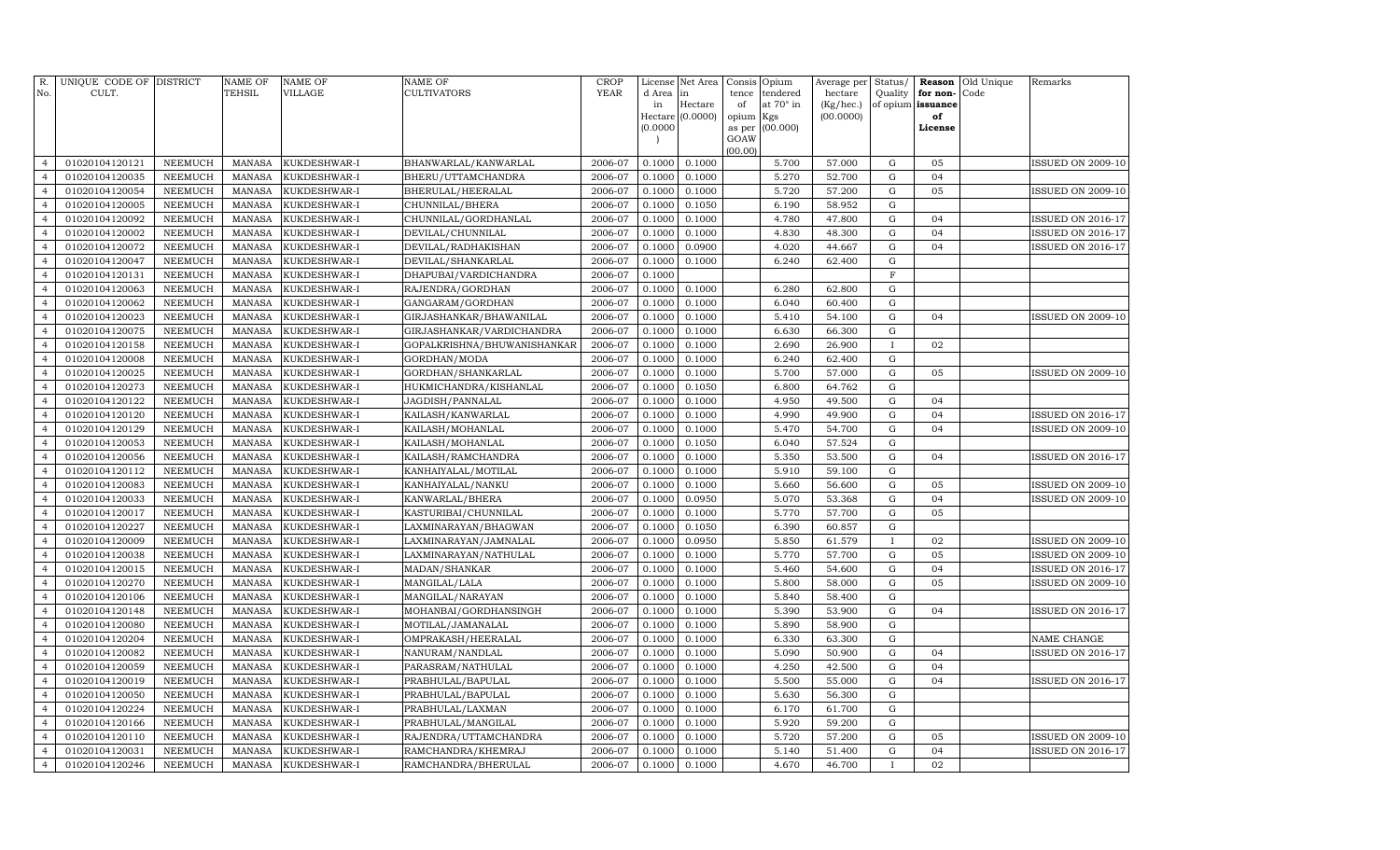| No.                              | R. UNIQUE CODE OF DISTRICT<br>CULT. |                    | <b>NAME OF</b><br>TEHSIL       | <b>NAME OF</b><br>VILLAGE | <b>NAME OF</b><br>CULTIVATORS    | <b>CROP</b><br>YEAR | d Area in<br>in<br>(0.0000) | License Net Area<br>Hectare<br>Hectare $(0.0000)$ | Consis Opium<br>tence<br>of<br>opium | tendered<br>at 70° in<br>Kgs<br>as per (00.000) | Average per<br>hectare<br>(Kg/hec.)<br>(00.0000) | Status/<br>Quality | for non-<br>of opium issuance<br>of<br>License | Reason Old Unique<br>Code | Remarks                  |
|----------------------------------|-------------------------------------|--------------------|--------------------------------|---------------------------|----------------------------------|---------------------|-----------------------------|---------------------------------------------------|--------------------------------------|-------------------------------------------------|--------------------------------------------------|--------------------|------------------------------------------------|---------------------------|--------------------------|
|                                  |                                     |                    |                                |                           |                                  |                     |                             |                                                   | GOAW<br>(00.00)                      |                                                 |                                                  |                    |                                                |                           |                          |
| $\overline{4}$                   | 01020104120097                      | NEEMUCH            | <b>MANASA</b>                  | KUKDESHWAR-I              | RAMCHANDRA/DEVILAL               | 2006-07             | 0.1000                      | 0.1000                                            |                                      | 5.540                                           | 55.400                                           |                    | 02                                             |                           |                          |
| $\overline{4}$                   | 01020104120044                      | NEEMUCH            | <b>MANASA</b>                  | KUKDESHWAR-I              | RAMCHANDR/ NARAYAN CHOUDHAR'     | 2006-07             | 0.1000                      | 0.1000                                            |                                      | 5.720                                           | 57.200                                           | ${\rm G}$          |                                                |                           |                          |
| $\overline{4}$                   | 01020104120045                      | NEEMUCH            | MANASA                         | KUKDESHWAR-I              | RAMCHANDRA/NARAYAN/BIJLOR        | 2006-07             | 0.1000                      | 0.1000                                            |                                      | 6.270                                           | 62.700                                           | G                  |                                                |                           |                          |
| $\overline{4}$                   | 01020104120069                      | NEEMUCH            | MANASA                         | KUKDESHWAR-I              | RAMDAYAL/SATYANARAYAN            | 2006-07             | 0.1000                      | 0.1000                                            |                                      | 5.100                                           | 51.000                                           | G                  | 04                                             |                           | ISSUED ON 2016-17        |
| $\overline{4}$                   | 01020104120077                      | <b>NEEMUCH</b>     | <b>MANASA</b>                  | KUKDESHWAR-I              | RAMKISAN/MATHURALAL              | 2006-07             | 0.1000                      | 0.1000                                            |                                      | 5.210                                           | 52.100                                           | G                  | 04                                             |                           | ISSUED ON 2016-17        |
| $\overline{4}$                   | 01020104120124                      | <b>NEEMUCH</b>     | <b>MANASA</b>                  | KUKDESHWAR-I              | RAMLAL/BAGDIRAM                  | 2006-07             | 0.1000                      | 0.1000                                            |                                      | 5.610                                           | 56.100                                           | G                  | 05                                             |                           | ISSUED ON 2009-10        |
| $\overline{4}$                   | 01020104120046                      | <b>NEEMUCH</b>     | <b>MANASA</b>                  | KUKDESHWAR-I              | RAMNARAYAN/HEERALAL              | 2006-07             | 0.1000                      | 0.1000                                            |                                      | 6.490                                           | 64.900                                           | G                  |                                                |                           |                          |
| $\overline{4}$                   | 01020104120076                      | NEEMUCH            | <b>MANASA</b>                  | KUKDESHWAR-I              | RATANLAL/JAMUNALAL               | 2006-07             | 0.1000                      | 0.1000                                            |                                      | 5.460                                           | 54.600                                           | G                  | 04                                             |                           | ISSUED ON 2016-17        |
| $\overline{4}$                   | 01020104120102                      | NEEMUCH            | <b>MANASA</b>                  | KUKDESHWAR-I              | REKHAPUROHIT/GHANSHYAM           | 2006-07             | 0.1000                      | 0.0950                                            |                                      | 5.810                                           | 61.158                                           | G                  | 05                                             |                           | <b>ISSUED ON 2009-10</b> |
| $\overline{4}$                   | 01020104120142                      | NEEMUCH            | <b>MANASA</b>                  | KUKDESHWAR-I              | SHANTILAL/INDERSINGH             | 2006-07             | 0.1000                      | 0.0900                                            |                                      | 5.080                                           | 56.444                                           | G                  |                                                |                           |                          |
| $\overline{4}$                   | 01020104120119                      | <b>NEEMUCH</b>     | <b>MANASA</b>                  | KUKDESHWAR-I              | SHANTILAL/KANWARLAL              | 2006-07             | 0.1000                      | 0.1000                                            |                                      | 5.570                                           | 55.700                                           | G                  | 04                                             |                           | ISSUED ON 2016-17        |
| $\overline{4}$                   | 01020104120001                      | <b>NEEMUCH</b>     | <b>MANASA</b>                  | KUKDESHWAR-I              | TRILOKCHANDRA/BHERA              | 2006-07             | 0.1000                      | 0.1000                                            |                                      | 6.350                                           | 63.500                                           | ${\rm G}$          |                                                |                           |                          |
| $\overline{4}$                   | 01020104120024                      | <b>NEEMUCH</b>     | <b>MANASA</b>                  | KUKDESHWAR-I              | TULSIRAM/BHANWARLAL              | 2006-07             | 0.1000                      | 0.1000                                            |                                      | 6.140                                           | 61.400                                           | ${\rm G}$          |                                                |                           |                          |
| $\overline{4}$                   | 01020104120126                      | <b>NEEMUCH</b>     | <b>MANASA</b>                  | KUKDESHWAR-I              | VISHNUPRASAD/PARSURAM            | 2006-07             | 0.1000                      | 0.0950                                            |                                      | 6.360                                           | 66.947                                           | G                  |                                                |                           |                          |
| $\overline{4}$                   | 01020104115021                      | <b>NEEMUCH</b>     | <b>MANASA</b>                  | <b>KHADAWDA</b>           | BAPULAL/JAGANNATH                | 2006-07             | 0.1000                      | 0.0950                                            |                                      | 4.870                                           | 51.263                                           | G                  | 04                                             |                           | <b>ISSUED ON 2016-17</b> |
| $\overline{4}$                   | 01020104115013                      | NEEMUCH            | <b>MANASA</b>                  | <b>KHADAWDA</b>           | BHARATSINGH/SAJJANSINGH          | 2006-07             | 0.1000                      | 0.0950                                            |                                      | 5.580                                           | 58.737                                           | G                  | 05                                             |                           | <b>ISSUED ON 2009-10</b> |
| $\overline{4}$                   | 01020104115052                      | <b>NEEMUCH</b>     | <b>MANASA</b>                  | <b>KHADAWDA</b>           | BHERU/KEDAR                      | 2006-07             | 0.1000                      | 0.0950                                            |                                      | 5.210                                           | 54.842                                           | G                  | 04                                             |                           | ISSUED ON 2016-17        |
| $\overline{4}$                   | 01020104115010                      | NEEMUCH            | MANASA                         | <b>KHADAWDA</b>           | KISHORKUMAR/SHIVSHANKAR          | 2006-07             | 0.1000                      | 0.1050                                            |                                      | 5.310                                           | 50.571                                           | G                  | 04                                             |                           |                          |
| $\overline{4}$                   | 01020104115070                      | NEEMUCH            | MANASA                         | <b>KHADAWDA</b>           | MANOHAR SINGH/LAL SINGH          | 2006-07             | 0.1000                      | 0.0950                                            |                                      | 6.030                                           | 63.474                                           | G                  | 05                                             |                           | ISSUED ON 2009-10        |
| $\overline{4}$                   | 01020104115024                      | NEEMUCH            | MANASA                         | <b>KHADAWDA</b>           | MOHANBAI/BHANWARSINGH            | 2006-07             | 0.1000                      | 0.1000                                            |                                      | 5.200                                           | 52.000                                           | G                  | 04                                             |                           | <b>ISSUED ON 2016-17</b> |
| $\overline{4}$                   | 01020104115042                      | NEEMUCH            | <b>MANASA</b>                  | KHADAWDA                  | MUNNI BAI/NANURAM                | 2006-07             | 0.1000                      | 0.0950                                            |                                      | 5.740                                           | 60.421                                           | G                  | 05                                             |                           | <b>ISSUED ON 2009-10</b> |
| $\overline{4}$                   | 01020104115033                      | NEEMUCH            | <b>MANASA</b>                  | <b>KHADAWDA</b>           | NARAYAN/CHUNNILAL                | 2006-07             | 0.1000                      | 0.0950                                            |                                      | 5.770                                           | 60.737                                           | ${\rm G}$          | 05                                             |                           | <b>ISSUED ON 2009-10</b> |
| $\overline{4}$                   | 01020104115020                      | NEEMUCH            | <b>MANASA</b>                  | <b>KHADAWDA</b>           | NATHU/DEVA                       | 2006-07             | 0.1000                      | 0.0950                                            |                                      | 5.380                                           | 56.632                                           | G                  | 05                                             |                           | <b>ISSUED ON 2009-10</b> |
| $\overline{4}$                   | 01020104115056                      | NEEMUCH            | <b>MANASA</b>                  | <b>KHADAWDA</b>           | ONKAR/DHURA                      | 2006-07             | 0.1000                      | 0.1000                                            |                                      | 6.150                                           | 61.500                                           | G                  |                                                |                           | TRANSFER/MOKADI          |
| $\overline{4}$                   | 01020104115015                      | <b>NEEMUCH</b>     | <b>MANASA</b>                  | <b>KHADAWDA</b>           | PRABHULAL/AMRA                   | 2006-07             | 0.1000                      | 0.0950                                            |                                      | 6.250                                           | 65.789                                           | ${\rm G}$          |                                                |                           | TRANSFER/BARKHEDA        |
| $\overline{4}$                   | 01020104115062                      | NEEMUCH            | <b>MANASA</b>                  | <b>KHADAWDA</b>           | PRAHLADKUNWAR/VIJAYKUNWAR        | 2006-07             | 0.1000                      | 0.0950                                            |                                      | 5.700                                           | 60.000                                           | ${\rm G}$          | 05                                             |                           | <b>ISSUED ON 2009-10</b> |
| $\overline{4}$                   | 01020104115022                      | NEEMUCH            | <b>MANASA</b>                  | <b>KHADAWDA</b>           | RAMESH/ONKAR                     | 2006-07             | 0.1000                      | 0.0950                                            |                                      | 6.100                                           | 64.211                                           | G                  |                                                |                           | TRANSFER/MOKADI          |
| $\overline{4}$                   | 01020104115034                      | NEEMUCH            | <b>MANASA</b>                  | <b>KHADAWDA</b>           | RUPA/SHYAMA                      | 2006-07             | 0.1000                      | 0.1000                                            |                                      | 4.770                                           | 47.700                                           | ${\rm G}$          | 04                                             |                           | ISSUED ON 2016-17        |
| $\overline{a}$                   | 01020104115007                      | <b>NEEMUCH</b>     | <b>MANASA</b>                  | <b>KHADAWDA</b>           | SAJJANSINGH/SARDARSINGH          | 2006-07             | 0.1000                      | 0.0950                                            |                                      | 5.490                                           | 57.789                                           | G                  | 05                                             |                           | <b>ISSUED ON 2009-10</b> |
| $\overline{4}$                   | 01020104115059                      | NEEMUCH            | MANASA                         | <b>KHADAWDA</b>           | SARJUBAI/LALA                    | 2006-07             | 0.1000                      | 0.0950                                            |                                      | 5.910                                           | 62.211                                           | G                  | 05                                             |                           | <b>ISSUED ON 2009-10</b> |
| $\overline{4}$                   | 01020104115035                      | NEEMUCH            | MANASA                         | <b>KHADAWDA</b>           | UMRAWBAI/BHERULAL                | 2006-07             | 0.1000                      | 0.0950                                            |                                      | 4.650                                           | 48.947                                           | ${\rm G}$          | 04                                             |                           |                          |
| $\overline{4}$                   | 01020104146062                      | <b>NEEMUCH</b>     | <b>MANASA</b>                  | KADI KHURD                | BAPU/JAYRAM                      | 2006-07             | 0.1000                      | 0.0950                                            |                                      | 5.710                                           | 60.105                                           | G                  |                                                |                           |                          |
| $\overline{4}$                   | 01020104146016                      | NEEMUCH            | <b>MANASA</b>                  | KADI KHURD                | BHAGIRATH/BAGDU                  | 2006-07             | 0.1000                      | 0.1000                                            |                                      | 6.650                                           | 66.500                                           | G                  |                                                |                           |                          |
| $\overline{4}$<br>$\overline{4}$ | 01020104146059                      | NEEMUCH            | <b>MANASA</b>                  | KADI KHURD                | BHAGIRATH/UDAIRAM                | 2006-07             | 0.1000                      | 0.1000                                            |                                      | 6.500                                           | 65.000                                           | G<br>G             |                                                |                           |                          |
| $\overline{a}$                   | 01020104146020                      | NEEMUCH            | <b>MANASA</b>                  | KADI KHURD                | BHAGWAN/RAMLAL                   | 2006-07             | 0.1000                      | 0.1000                                            |                                      | 5.750                                           | 57.500                                           | G                  | 05                                             |                           | ISSUED ON 2009-10        |
| $\overline{4}$                   | 01020104146013                      | NEEMUCH            | <b>MANASA</b>                  | KADI KHURD                | BHANWARILAL/KACHRU               | 2006-07<br>2006-07  | 0.1000                      | 0.1000                                            |                                      | 6.130<br>5.920                                  | 61.300                                           | G                  | 05                                             |                           |                          |
| $\overline{a}$                   | 01020104146065<br>01020104146064    | NEEMUCH<br>NEEMUCH | <b>MANASA</b><br><b>MANASA</b> | KADI KHURD<br>KADI KHURD  | BHAWARLAL/BHUVANA<br>BHERU/DUDHA | 2006-07             | 0.1000<br>0.1000            | 0.1050<br>0.0900                                  |                                      | 5.670                                           | 56.381<br>63.000                                 | G                  |                                                |                           | <b>ISSUED ON 2009-10</b> |
| $\overline{4}$                   | 01020104146002                      | NEEMUCH            | <b>MANASA</b>                  | KADI KHURD                | BHERULAL/GANGARAM                | 2006-07             | 0.1000                      | 0.1000                                            |                                      | 5.920                                           | 59.200                                           | G                  |                                                |                           |                          |
| $\overline{4}$                   | 01020104146021                      | NEEMUCH            | <b>MANASA</b>                  | KADI KHURD                | CHHAGANLAL/KANIRAM               | 2006-07             | 0.1000                      | 0.1000                                            |                                      | 6.220                                           | 62.200                                           | G                  |                                                |                           |                          |
| $\overline{4}$                   | 01020104146038                      | NEEMUCH            | <b>MANASA</b>                  | KADI KHURD                | DEVILAL/BANSHILAL                | 2006-07             | 0.1000                      | 0.1000                                            |                                      | 6.780                                           | 67.800                                           | G                  |                                                |                           |                          |
| $\overline{4}$                   | 01020104146003                      | NEEMUCH            | <b>MANASA</b>                  | KADI KHURD                | DEVILAL/UDAIRAM                  | 2006-07             | 0.1000                      | 0.0950                                            |                                      | 6.750                                           | 71.053                                           | G                  |                                                |                           |                          |
| $\overline{4}$                   | 01020104146008                      | NEEMUCH            | <b>MANASA</b>                  | KADI KHURD                | GANGARAM/PARTHA                  | 2006-07             | 0.1000                      |                                                   |                                      |                                                 |                                                  | F                  |                                                |                           |                          |
| $\overline{4}$                   | 01020104146031                      | NEEMUCH            | MANASA                         | KADI KHURD                | GHISADAS/MANGUDAS                | 2006-07             | 0.1000                      | 0.1000                                            |                                      | 6.050                                           | 60.500                                           | G                  |                                                |                           |                          |
|                                  |                                     |                    |                                |                           |                                  |                     |                             |                                                   |                                      |                                                 |                                                  |                    |                                                |                           |                          |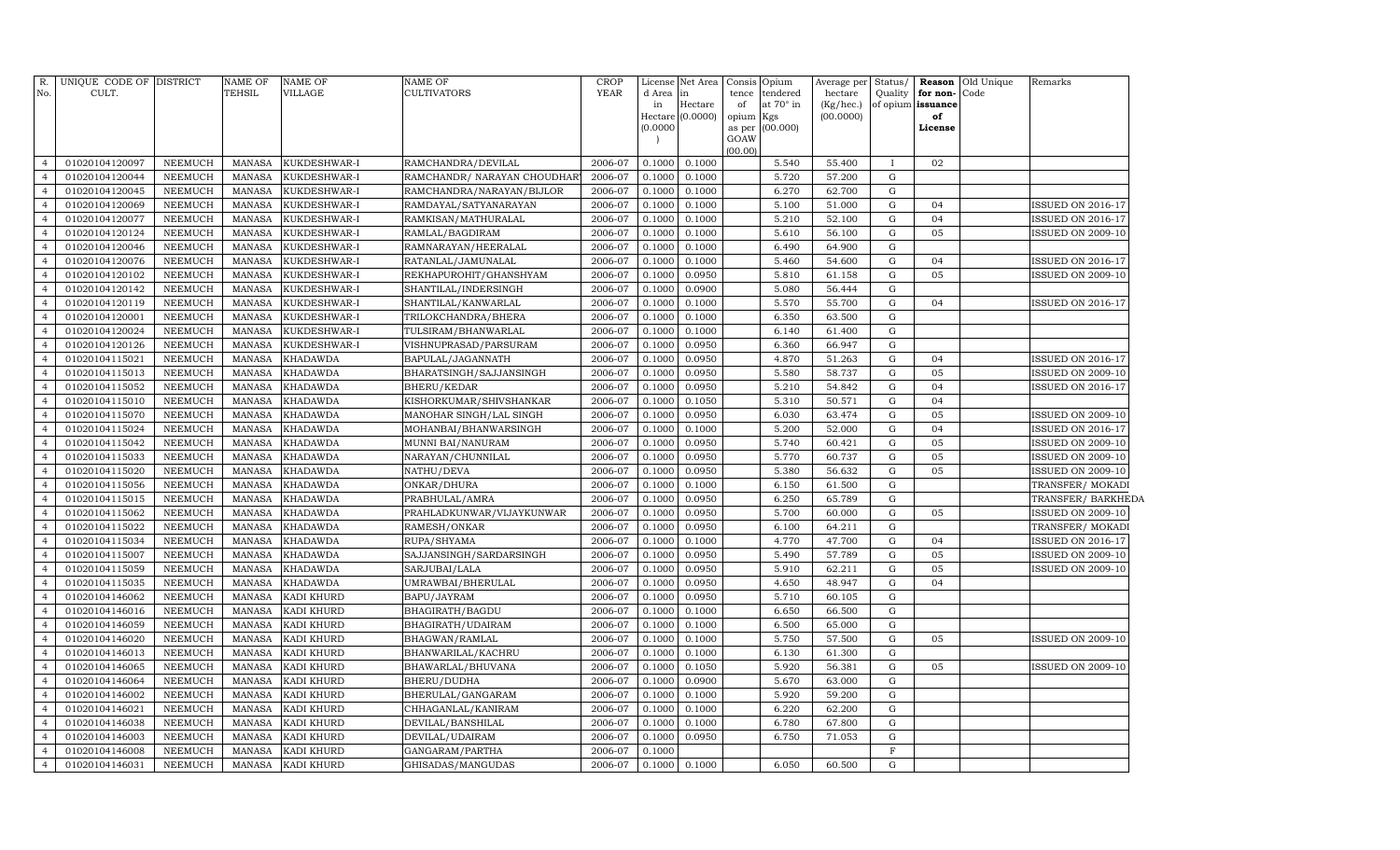| R.<br>No.                        | UNIQUE CODE OF DISTRICT<br>CULT. |                                  | <b>NAME OF</b><br><b>TEHSIL</b> | <b>NAME OF</b><br>VILLAGE         | <b>NAME OF</b><br>CULTIVATORS        | <b>CROP</b><br><b>YEAR</b> | d Area in<br>in<br>(0.0000) | License Net Area<br>Hectare<br>Hectare (0.0000) | Consis Opium<br>tence<br>of<br>opium Kgs<br>GOAW | tendered<br>at 70° in<br>as per (00.000) | Average per<br>hectare<br>(Kg/hec.)<br>(00.0000) | Status/<br>Quality       | for non-<br>of opium issuance<br>of<br>License | <b>Reason</b> Old Unique<br>Code | Remarks                                              |
|----------------------------------|----------------------------------|----------------------------------|---------------------------------|-----------------------------------|--------------------------------------|----------------------------|-----------------------------|-------------------------------------------------|--------------------------------------------------|------------------------------------------|--------------------------------------------------|--------------------------|------------------------------------------------|----------------------------------|------------------------------------------------------|
| $\overline{4}$                   | 01020104146015                   | NEEMUCH                          | MANASA                          | KADI KHURD                        | GOPAL/RATANLAL                       | 2006-07                    | 0.1000                      | 0.1000                                          | (00.00)                                          | 6.610                                    | 66.100                                           | G                        |                                                |                                  |                                                      |
| $\overline{4}$                   | 01020104146053                   | <b>NEEMUCH</b>                   | MANASA                          | KADI KHURD                        | GOPIBAI/RATANDAS                     | 2006-07                    | 0.1000                      | 0.1000                                          |                                                  | 6.150                                    | 61.500                                           | G                        |                                                |                                  |                                                      |
| $\overline{4}$                   | 01020104146057                   | <b>NEEMUCH</b>                   | MANASA                          | KADI KHURD                        | HAJARI/MEGHA                         | 2006-07                    | 0.1000                      | 0.1000                                          |                                                  | 5.740                                    | 57.400                                           | ${\rm G}$                |                                                |                                  |                                                      |
| $\overline{4}$                   | 01020104146058                   | <b>NEEMUCH</b>                   | MANASA                          | KADI KHURD                        | HAMERIBAI/RATANLAL                   | 2006-07                    | 0.1000                      | 0.1000                                          |                                                  | 6.120                                    | 61.200                                           | G                        |                                                |                                  |                                                      |
| $\overline{4}$                   | 01020104146007                   | <b>NEEMUCH</b>                   | MANASA                          | KADI KHURD                        | HARIRAM/NONDRAM                      | 2006-07                    | 0.1000                      | 0.0950                                          |                                                  | 5.570                                    | 58.632                                           | $\mathbf G$              | 05                                             |                                  | <b>ISSUED ON 2009-10</b>                             |
| $\overline{4}$                   | 01020104146022                   | <b>NEEMUCH</b>                   | MANASA                          | KADI KHURD                        | JAMNALAL/HANSRAJ                     | 2006-07                    | 0.1000                      | 0.1050                                          |                                                  | 6.300                                    | 60.000                                           | ${\rm G}$                |                                                |                                  |                                                      |
| $\overline{4}$                   | 01020104146029                   | <b>NEEMUCH</b>                   | MANASA                          | KADI KHURD                        | JAYSINGH/KUNWRA                      | 2006-07                    | 0.1000                      | 0.0900                                          |                                                  | 5.980                                    | 66.444                                           | ${\rm G}$                |                                                |                                  |                                                      |
| $\overline{4}$                   | 01020104146012                   | <b>NEEMUCH</b>                   | MANASA                          | KADI KHURD                        | JET RAM / GANGA RAM                  | 2006-07                    | 0.1000                      | 0.1050                                          |                                                  | 6.870                                    | 65.429                                           | $\mathbf G$              |                                                |                                  |                                                      |
| $\overline{4}$                   | 01020104146001                   | <b>NEEMUCH</b>                   | MANASA                          | KADI KHURD                        | KACHRU/KISHANLAL                     | 2006-07                    | 0.1000                      | 0.1000                                          |                                                  | 6.270                                    | 62.700                                           | ${\rm G}$                |                                                |                                  |                                                      |
| $\overline{4}$                   | 01020104146036                   | <b>NEEMUCH</b>                   | MANASA                          | KADI KHURD                        | KESHAR BAI/BADRILAL                  | 2006-07                    | 0.1000                      | 0.1000                                          |                                                  | 5.960                                    | 59.600                                           | ${\rm G}$                |                                                |                                  |                                                      |
| $\overline{4}$                   | 01020104146063                   | <b>NEEMUCH</b>                   | MANASA                          | KADI KHURD                        | MAGAN/ JAY RAM                       | 2006-07                    | 0.1000                      | 0.1000                                          |                                                  | 5.510                                    | 55.100                                           | ${\rm G}$                | 04                                             |                                  | <b>ISSUED ON 2016-17</b>                             |
| $\overline{4}$                   | 01020104146010                   | <b>NEEMUCH</b>                   | MANASA                          | KADI KHURD                        | MEGHRAJ/UDAIRAM                      | 2006-07                    | 0.1000                      | 0.1000                                          |                                                  | 6.220                                    | 62.200                                           | $\mathbf G$              |                                                |                                  |                                                      |
| $\overline{4}$                   | 01020104146006                   | <b>NEEMUCH</b>                   | MANASA                          | KADI KHURD                        | MODIRAM/RAMA                         | 2006-07                    | 0.1000                      | 0.1000                                          |                                                  | 6.190                                    | 61.900                                           | ${\rm G}$                |                                                |                                  |                                                      |
| $\overline{4}$                   | 01020104146028                   | <b>NEEMUCH</b>                   | <b>MANASA</b>                   | KADI KHURD                        | MOTILAL/MEGHRAJ                      | 2006-07                    | 0.1000                      | 0.0950                                          |                                                  | 6.400                                    | 67.368                                           | G                        |                                                |                                  |                                                      |
| $\overline{4}$                   | 01020104146030                   | <b>NEEMUCH</b>                   | MANASA                          | KADI KHURD                        | MOTIYABAI/VAKHTAWAR                  | 2006-07                    | 0.1000                      | 0.0950                                          |                                                  | 6.330                                    | 66.632                                           | $\mathbf G$              |                                                |                                  |                                                      |
| $\overline{4}$                   | 01020104146023                   | <b>NEEMUCH</b>                   | MANASA                          | KADI KHURD                        | NANI BAI/ KHEMRAJ                    | 2006-07                    | 0.1000                      | 0.1000                                          |                                                  | 6.090                                    | 60.900                                           | ${\rm G}$                |                                                |                                  |                                                      |
| $\overline{4}$                   | 01020104146061                   | NEEMUCH                          | <b>MANASA</b>                   | KADI KHURD                        | NARAYANSINGH/BHUWANISINGH            | 2006-07                    | 0.1000                      | 0.1000                                          |                                                  | 6.060                                    | 60.600                                           | ${\rm G}$                |                                                |                                  |                                                      |
| $\overline{4}$                   | 01020104146018                   | <b>NEEMUCH</b>                   | <b>MANASA</b>                   | KADI KHURD                        | PRABHULAL/KANIRAM                    | 2006-07                    | 0.1000                      | 0.1050                                          |                                                  | 6.560                                    | 62.476                                           | G                        |                                                |                                  |                                                      |
| $\overline{4}$                   | 01020104146019                   | <b>NEEMUCH</b>                   | <b>MANASA</b>                   | KADI KHURD                        | PRAKASHGIR/RAMAGIR                   | 2006-07                    | 0.1000                      | 0.1000                                          |                                                  | 6.730                                    | 67.300                                           | ${\rm G}$                |                                                |                                  |                                                      |
| $\overline{4}$                   | 01020104146017                   | <b>NEEMUCH</b>                   | <b>MANASA</b>                   | KADI KHURD                        | RAMESH/BAPULAL                       | 2006-07                    | 0.1000                      | 0.1000                                          |                                                  | 6.070                                    | 60.700                                           | G                        |                                                |                                  |                                                      |
| $\overline{4}$                   | 01020104146024                   | <b>NEEMUCH</b>                   | <b>MANASA</b>                   | KADI KHURD                        | RAMLAL/KALUGIR                       | 2006-07                    | 0.1000                      | 0.1000                                          |                                                  | 6.920                                    | 69.200                                           | ${\rm G}$                |                                                |                                  |                                                      |
| $\overline{4}$                   | 01020104146025                   | <b>NEEMUCH</b>                   | <b>MANASA</b>                   | KADI KHURD                        | RATANLAL/MANNA                       | 2006-07                    | 0.1000                      | 0.0950                                          |                                                  | 5.620                                    | 59.158                                           | $\mathbf G$              |                                                |                                  |                                                      |
| $\overline{4}$                   | 01020104146041                   | NEEMUCH                          | <b>MANASA</b>                   | KADI KHURD                        | SEETARAM/HEERAJI                     | 2006-07                    | 0.1000                      | 0.1000                                          |                                                  | 5.810                                    | 58.100                                           | $\mathbf G$              | 05                                             |                                  | <b>ISSUED ON 2009-10</b>                             |
| $\overline{4}$                   | 01020104146037                   | <b>NEEMUCH</b>                   | <b>MANASA</b>                   | KADI KHURD                        | SHYAMLAL/BADRILAL                    | 2006-07                    | 0.1000                      | 0.1050                                          |                                                  | 6.120                                    | 58.286                                           | $\mathbf{I}$             | 02                                             |                                  | <b>ISSUED ON 2009-10</b>                             |
| $\overline{4}$                   | 01020104146011                   | <b>NEEMUCH</b>                   | <b>MANASA</b>                   | KADI KHURD                        | SHYAMUDAS/PRABHUDAS                  | 2006-07                    | 0.1000                      | 0.1050                                          |                                                  | 6.480                                    | 61.714                                           | ${\rm G}$                |                                                |                                  | TRANSFER/ AMADKHEDI                                  |
| $\overline{4}$                   | 01020104146014                   | <b>NEEMUCH</b>                   | <b>MANASA</b>                   | KADI KHURD                        | SITARAM/KISHANLAL                    | 2006-07                    | 0.1000                      | 0.1050                                          |                                                  | 5.940                                    | 56.571                                           | $\mathbf G$              | 05                                             |                                  | <b>ISSUED ON 2009-10</b>                             |
| $\overline{4}$                   | 01020104146060                   | NEEMUCH                          | <b>MANASA</b>                   | KADI KHURD                        | TULSIBAI/BHUWANISINGH                | 2006-07                    | 0.1000                      | 0.1050                                          |                                                  | 6.030                                    | 57.429                                           | ${\rm G}$                |                                                |                                  |                                                      |
| $\overline{4}$<br>$\overline{4}$ | 01020104141046                   | <b>NEEMUCH</b>                   | <b>MANASA</b>                   | <b>HANUMANTIYA</b>                | BAGDIBAI/RAMCHANDRA                  | 2006-07                    | 0.1000                      | 0.1000                                          |                                                  | 5.570<br>5.170                           | 55.700                                           | ${\rm G}$<br>$\mathbf G$ | 04<br>04                                       |                                  | <b>ISSUED ON 2016-17</b>                             |
| $\overline{4}$                   | 01020104141023<br>01020104141020 | <b>NEEMUCH</b><br><b>NEEMUCH</b> | <b>MANASA</b><br><b>MANASA</b>  | HANUMANTIYA<br><b>HANUMANTIYA</b> | BHANWARLAL/NARAYAN<br>GANPAT/DEVILAL | 2006-07<br>2006-07         | 0.1000<br>0.1000            | 0.1000<br>0.1000                                |                                                  | 6.090                                    | 51.700<br>60.900                                 | G                        | 05                                             |                                  | <b>ISSUED ON 2016-17</b><br><b>ISSUED ON 2009-10</b> |
| $\overline{4}$                   | 01020104141009                   | <b>NEEMUCH</b>                   | <b>MANASA</b>                   | <b>HANUMANTIYA</b>                | HIMMATSINGH/PRATAPSINGH              | 2006-07                    | 0.1000                      | 0.1000                                          |                                                  | 5.460                                    | 54.600                                           | $\mathbf G$              | 04                                             |                                  | <b>ISSUED ON 2016-17</b>                             |
| $\overline{4}$                   | 01020104141005                   | <b>NEEMUCH</b>                   | <b>MANASA</b>                   | <b>HANUMANTIYA</b>                | KAMLABAI/BHAGWAN                     | 2006-07                    | 0.1000                      | 0.1000                                          |                                                  | 5.190                                    | 51.900                                           | G                        | 04                                             |                                  | <b>ISSUED ON 2016-17</b>                             |
| $\overline{4}$                   | 01020104141006                   | NEEMUCH                          | <b>MANASA</b>                   | <b>HANUMANTIYA</b>                | KAMLABAI/BHANWARLAL                  | 2006-07                    | 0.1000                      | 0.1000                                          |                                                  | 4.930                                    | 49.300                                           | $\mathbf G$              | 04                                             |                                  | <b>ISSUED ON 2016-17</b>                             |
| $\overline{4}$                   | 01020104141013                   | <b>NEEMUCH</b>                   | <b>MANASA</b>                   | <b>HANUMANTIYA</b>                | LAXMINARAYAN/CHAMPA                  | 2006-07                    | 0.1000                      |                                                 |                                                  |                                          |                                                  | F                        |                                                |                                  | TRANSFER/DHAMNIYA                                    |
| $\overline{4}$                   | 01020104141007                   | <b>NEEMUCH</b>                   | <b>MANASA</b>                   | <b>HANUMANTIYA</b>                | NARAYAN/BHONA                        | 2006-07                    | 0.1000                      | 0.1000                                          |                                                  | 5.660                                    | 56.600                                           | $\mathbf G$              | 05                                             |                                  | <b>ISSUED ON 2009-10</b>                             |
| $\overline{4}$                   | 01020104141018                   | <b>NEEMUCH</b>                   | MANASA                          | HANUMANTIYA                       | PREMNARAYAN/PURALAL                  | 2006-07                    | 0.1000                      | 0.1050                                          |                                                  | 5.400                                    | 51.429                                           | $\mathbf G$              | 04                                             |                                  | <b>ISSUED ON 2016-17</b>                             |
| $\overline{4}$                   | 01020104141027                   | <b>NEEMUCH</b>                   | MANASA                          | HANUMANTIYA                       | RADHESHYAM/BOTLAL                    | 2006-07                    | 0.1000                      | 0.1000                                          |                                                  | 6.080                                    | 60.800                                           | $\mathbf G$              |                                                |                                  | TRANSFER/KUKDESHWAR-II                               |
| $\overline{4}$                   | 01020104141008                   | <b>NEEMUCH</b>                   | <b>MANASA</b>                   | HANUMANTIYA                       | RADHESHYAM/FATEHCHANDRA              | 2006-07                    | 0.1000                      | 0.1050                                          |                                                  | 4.810                                    | 45.810                                           | $\mathbf G$              | 04                                             |                                  | ISSUED ON 2016-17                                    |
| $\overline{4}$                   | 01020104141011                   | <b>NEEMUCH</b>                   | <b>MANASA</b>                   | HANUMANTIYA                       | RAJARAM/MANGILAL                     | 2006-07                    | 0.1000                      | 0.1000                                          |                                                  | 6.980                                    | 69.800                                           | G                        |                                                |                                  | TRANSFER/ KADIKHURD                                  |
| $\overline{4}$                   | 01020104141028                   | <b>NEEMUCH</b>                   | <b>MANASA</b>                   | HANUMANTIYA                       | RAMCHANDRI BAI / CHHITAR MAL         | 2006-07                    | 0.1000                      | 0.1050                                          |                                                  | 5.870                                    | 55.905                                           | G                        | 04                                             |                                  | <b>ISSUED ON 2016-17</b>                             |
| $\overline{4}$                   | 01020104141031                   | NEEMUCH                          | <b>MANASA</b>                   | HANUMANTIYA                       | RAMESH/NATHU                         | 2006-07                    | 0.1000                      | 0.0950                                          |                                                  | 5.410                                    | 56.947                                           | G                        | 05                                             |                                  | ISSUED ON 2009-10                                    |
| $\overline{4}$                   | 01020104141012                   | <b>NEEMUCH</b>                   | <b>MANASA</b>                   | HANUMANTIYA                       | RAMESHCHANDRA/KANWARLAL              | 2006-07                    | 0.1000                      | 0.1000                                          |                                                  | 5.620                                    | 56.200                                           | $\mathbf G$              | 05                                             |                                  | ISSUED ON 2009-10                                    |
| $\overline{4}$                   | 01020104141022                   | <b>NEEMUCH</b>                   | <b>MANASA</b>                   | HANUMANTIYA                       | RAMSINGH/RATANLAL                    | 2006-07                    | 0.1000                      | 0.1000                                          |                                                  | 5.500                                    | 55.000                                           | $\mathbf G$              | 04                                             |                                  | <b>ISSUED ON 2016-17</b>                             |
| $\overline{4}$                   | 01020104141030                   | <b>NEEMUCH</b>                   | MANASA                          | <b>HANUMANTIYA</b>                | VAJJIBAI/BHERA                       | 2006-07                    | 0.1000                      | 0.1000                                          |                                                  | 5.120                                    | 51.200                                           | ${\rm G}$                | 04                                             |                                  |                                                      |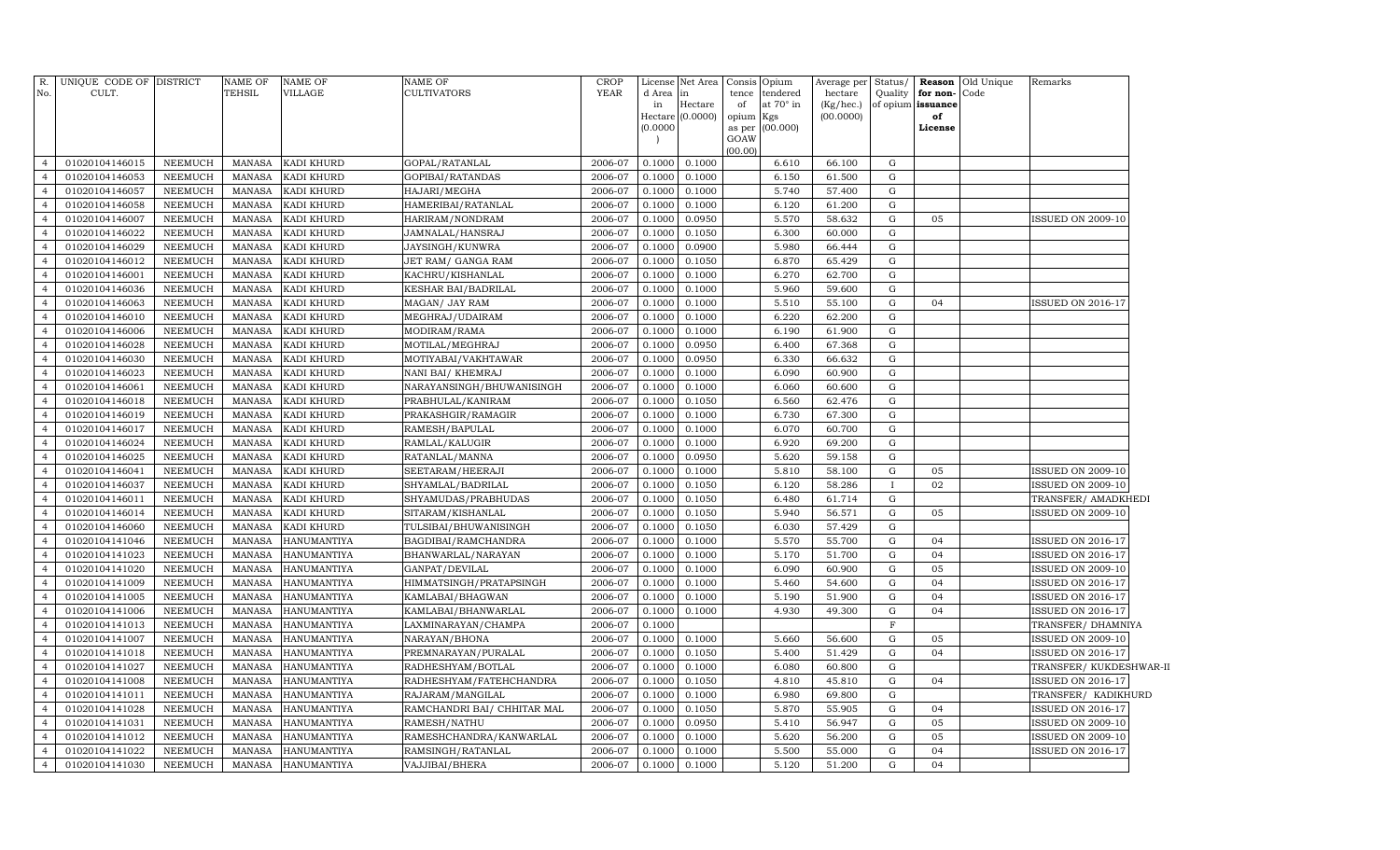| R.             | UNIQUE CODE OF DISTRICT |                | <b>NAME OF</b> | NAME OF                | <b>NAME OF</b>               | CROP    | License  | Net Area                    | Consis      | Opium            | Average per            | Status/      | Reason                  | Old Unique | Remarks                       |  |
|----------------|-------------------------|----------------|----------------|------------------------|------------------------------|---------|----------|-----------------------------|-------------|------------------|------------------------|--------------|-------------------------|------------|-------------------------------|--|
| No.            | CULT.                   |                | TEHSIL         | <b>VILLAGE</b>         | <b>CULTIVATORS</b>           | YEAR    | d Area   | in                          | tence       | tendered         | hectare                | Quality      | for non-                | Code       |                               |  |
|                |                         |                |                |                        |                              |         | in       | Hectare<br>Hectare (0.0000) | of<br>opium | at 70° in<br>Kgs | (Kg/hec.)<br>(00.0000) |              | of opium issuance<br>of |            |                               |  |
|                |                         |                |                |                        |                              |         | (0.0000) |                             | as per      | (00.000)         |                        |              | License                 |            |                               |  |
|                |                         |                |                |                        |                              |         |          |                             | GOAW        |                  |                        |              |                         |            |                               |  |
| $\overline{4}$ | 01020104141026          | NEEMUCH        | MANASA         | <b>HANUMANTIYA</b>     | BAJJIBAI/PURALAL             | 2006-07 | 0.1000   | 0.1000                      | (00.00)     | 5.370            | 53.700                 | G            | 04                      |            | <b>ISSUED ON 2016-17</b>      |  |
| $\overline{4}$ | 01020106100004          | <b>NEEMUCH</b> | <b>MANASA</b>  | <b>GANESHPURA</b>      | JAGANNATH/BHONA              | 2006-07 | 0.1000   | 0.0950                      |             | 5.520            | 58.105                 | G            |                         |            | TRANSFER/ HATUNIA             |  |
| $\overline{4}$ | 01020106100005          | NEEMUCH        | <b>MANASA</b>  | <b>GANESHPURA</b>      | BHERULAL/NANDLAL             | 2006-07 | 0.1000   | 0.0900                      |             | 2.720            | 30.222                 | G            | 04                      |            |                               |  |
| $\overline{4}$ | 01020106100081          | NEEMUCH        | <b>MANASA</b>  | <b>GANESHPURA</b>      | OMPRAKASH/AMBARAM            | 2006-07 | 0.1000   | 0.1000                      |             | 5.570            | 55.700                 | $\mathbf G$  | 04                      |            | <b>ISSUED ON 2009-10</b>      |  |
| $\overline{4}$ | 01020106100087          | <b>NEEMUCH</b> | <b>MANASA</b>  | <b>GANESHPURA</b>      | SUKHIBAI/MOHANLAL            | 2006-07 | 0.1000   | 0.0900                      |             | 5.860            | 65.111                 | G            |                         |            | TRANSFER/ MAHESHPURIYA        |  |
| $\overline{4}$ | 01020106100090          | NEEMUCH        | <b>MANASA</b>  | <b>GANESHPURA</b>      | MANGI LAL/ BAPU LAL          | 2006-07 | 0.1000   | 0.1050                      |             | 5.860            | 55.810                 | G            | 04                      |            | <b>ISSUED ON 2009-10</b>      |  |
| $\overline{4}$ | 01020106100032          | <b>NEEMUCH</b> | <b>MANASA</b>  | <b>GANESHPURA</b>      | RAMESHWAR/RATANLAL           | 2006-07 | 0.1000   | 0.1000                      |             | 6.130            | 61.300                 | $\mathbf{I}$ | 02                      |            | ISSUED ON 2009-10             |  |
| $\overline{4}$ | 01020106100077          | <b>NEEMUCH</b> | <b>MANASA</b>  | <b>GANESHPURA</b>      | UDI BAI/RAMA                 | 2006-07 | 0.1000   | 0.0900                      |             | 5.150            | 57.222                 | G            |                         |            | TRANSFER/ KADI KHURD          |  |
| $\overline{4}$ | 01020104142004          | <b>NEEMUCH</b> | <b>MANASA</b>  | FOFLIYA                | SUNDER BAI/KHEMRAJ           | 2006-07 | 0.1000   | 0.1000                      |             | 6.110            | 61.100                 | G            |                         |            | TRANSFER/ KHAJURI             |  |
| $\overline{4}$ | 01020104142012          | NEEMUCH        | <b>MANASA</b>  | FOFLIYA                | MOHANLAL/NATHULAL            | 2006-07 | 0.1000   | 0.1000                      |             | 5.740            | 57.400                 | G            |                         |            | TRANSFER/KUKDESHWAR-II        |  |
| $\overline{4}$ | 01020104142016          | <b>NEEMUCH</b> | <b>MANASA</b>  | FOFLIYA                | CHANDMAL/SATYANARAYAN        | 2006-07 | 0.1000   | 0.1000                      |             | 6.250            | 62.500                 | G            |                         |            | TRANSFER/KUKDESHWAR-II        |  |
| $\overline{4}$ | 01020104142014          | NEEMUCH        | <b>MANASA</b>  | <b>FOFLIYA</b>         | SITABAI/MANGILAL             | 2006-07 | 0.1000   | 0.1000                      |             | 4.940            | 49.400                 | G            | 04                      |            | <b>ISSUED ON 2016-17</b>      |  |
| $\overline{4}$ | 01020104142011          | NEEMUCH        | <b>MANASA</b>  | FOFLIYA                | KAILASHCHANDRA/BHERULAL CHHC | 2006-07 | 0.1000   | 0.0950                      |             | 5.320            | 56.000                 | G            |                         |            | TRANSFER/ BHATKHEDI           |  |
| $\overline{4}$ | 01020104142002          | <b>NEEMUCH</b> | <b>MANASA</b>  | <b>FOFLIYA</b>         | MANGI LAL/ SHOBA RAM         | 2006-07 | 0.1000   | 0.1050                      |             | 6.460            | 61.524                 | G            |                         |            | TRANSFER/FULPURA              |  |
| $\overline{4}$ | 01020104112025          | NEEMUCH        | <b>MANASA</b>  | DEVRI SOMYA            | ANANTKUMAR/SAMPATLAL         | 2006-07 | 0.1000   | 0.1000                      |             | 2.180            | 21.800                 | G            | 04                      |            |                               |  |
| $\overline{4}$ | 01020104112026          | NEEMUCH        | <b>MANASA</b>  | DEVRI SOMYA            | BASANTKUMAR/SAMPATLAL        | 2006-07 | 0.1000   | 0.1000                      |             | 4.450            | 44.500                 | G            | 04                      |            |                               |  |
| $\overline{4}$ | 01020104112030          | NEEMUCH        | <b>MANASA</b>  | DEVRI SOMYA            | BHANWARIBAI/BALCHAND         | 2006-07 | 0.1000   | 0.1000                      |             | 5.020            | 50.200                 | G            | 04                      |            | <b>ISSUED ON 2016-17</b>      |  |
| $\overline{4}$ | 01020104112019          | NEEMUCH        | <b>MANASA</b>  | DEVRI SOMYA            | DHURIBAI/TEJA                | 2006-07 | 0.1000   | 0.0950                      |             | 4.380            | 46.105                 | G            | 04                      |            |                               |  |
| $\overline{4}$ | 01020104112031          | NEEMUCH        | <b>MANASA</b>  | DEVRI SOMYA            | HARISHSHANKAR/BALCHANDRA     | 2006-07 | 0.1000   | 0.1000                      |             | 6.090            | 60.900                 | G            |                         |            | TRANSFER/KUKDESHWAR-II        |  |
| $\overline{4}$ | 01020104112037          | <b>NEEMUCH</b> | <b>MANASA</b>  | DEVRI SOMYA            | KASTURIBAI/NARAYAN           | 2006-07 | 0.1000   | 0.1000                      |             | 4.730            | 47.300                 | $\mathbf G$  | 04                      |            | <b>ISSUED ON 2017-18</b>      |  |
| $\overline{4}$ | 01020104112011          | <b>NEEMUCH</b> | <b>MANASA</b>  | <b>DEVRI SOMYA</b>     | MAHENDRA/SAMRATH             | 2006-07 | 0.1000   | 0.1000                      |             | 6.090            | 60.900                 | $\mathbf G$  |                         |            | TRANSFER/KUKDESHWAR-II        |  |
| $\overline{4}$ | 01020104112032          | <b>NEEMUCH</b> | <b>MANASA</b>  | DEVRI SOMYA            | PANNALAL/JAGNNATH            | 2006-07 | 0.1000   | 0.1000                      |             | 6.610            | 66.100                 | $\mathbf G$  |                         |            | TRANSFER/ PIPLIA GHOTA        |  |
| $\overline{4}$ | 01020104112016          | <b>NEEMUCH</b> | <b>MANASA</b>  | <b>DEVRI SOMYA</b>     | SAMRATHLAL/MANNALAL          | 2006-07 | 0.1000   | 0.1000                      |             | 5.700            | 57.000                 | G            |                         |            | TRANSFER/KUKDESHWAR-II        |  |
| $\overline{4}$ | 01020104112033          | <b>NEEMUCH</b> | <b>MANASA</b>  | DEVRI SOMYA            | SITARAM/RAGHUNATH            | 2006-07 | 0.1000   | 0.1000                      |             | 6.520            | 65.200                 | $\mathbf G$  |                         |            | TRANSFER/ PIPLIA GHOTA        |  |
| $\overline{4}$ | 01020104112001          | NEEMUCH        | <b>MANASA</b>  | DEVRI SOMYA            | VARDICHAND/UDA               | 2006-07 | 0.1000   | 0.1000                      |             | 4.350            | 43.500                 | G            | 04                      |            | <b>ISSUED ON 2016-17</b>      |  |
| $\overline{4}$ | 01020106127024          | <b>NEEMUCH</b> | <b>MANASA</b>  | <b>BORKHEDI</b>        | BAGDIBAI/BHAVANIRAM          | 2006-07 | 0.1000   | 0.1000                      |             | 6.640            | 66.400                 | $\mathbf G$  |                         |            |                               |  |
| $\overline{4}$ | 01020106127002          | <b>NEEMUCH</b> | <b>MANASA</b>  | <b>BORKHEDI</b>        | UDAILAL/BHAGIRATH            | 2006-07 | 0.1000   | 0.1000                      |             | 6.350            | 63.500                 | G            |                         |            |                               |  |
|                | 01020106127003          | <b>NEEMUCH</b> | <b>MANASA</b>  | <b>BORKHEDI</b>        | MEHTAB/LAXMAN                | 2006-07 | 0.1000   | 0.1000                      |             | 5.520            | 55.200                 | G            | 04                      |            | <b>ISSUED ON 2016-17</b>      |  |
| $\overline{4}$ | 01020106127004          | <b>NEEMUCH</b> | <b>MANASA</b>  | <b>BORKHEDI</b>        | SAMANDLAL/GOPAL              | 2006-07 | 0.1000   | 0.0950                      |             | 4.770            | 50.211                 | G            | 04                      |            | <b>ISSUED ON 2016-17</b>      |  |
| $\overline{4}$ | 01020106127005          | <b>NEEMUCH</b> | <b>MANASA</b>  | <b>BORKHEDI</b>        | MANSINGH/GAMERSINGH          | 2006-07 | 0.1000   | 0.0950                      |             | 4.780            | 50.316                 | G            | 04                      |            | ISSUED ON 2016-17             |  |
| $\overline{4}$ | 01020106127007          | <b>NEEMUCH</b> | <b>MANASA</b>  | <b>BORKHEDI</b>        | JORAWARSINGH/DOULATSINGH     | 2006-07 | 0.1000   | 0.1000                      |             | 4.900            | 49.000                 | G            | 04                      |            | <b>ISSUED ON 2016-17</b>      |  |
| $\overline{4}$ | 01020106127010          | <b>NEEMUCH</b> | <b>MANASA</b>  | <b>BORKHEDI</b>        | DEVILAL/MOHANLAL             | 2006-07 | 0.1000   | 0.1000                      |             | 6.090            | 60.900                 | G            |                         |            |                               |  |
| $\overline{4}$ | 01020106127011          | NEEMUCH        | <b>MANASA</b>  | <b>BORKHEDI</b>        | PURSHOTTAM/KISHANLAL         | 2006-07 | 0.1000   | 0.1000                      |             | 5.550            | 55.500                 | G            | 04                      |            | ISSUED ON 2016-17             |  |
| $\overline{4}$ | 01020106127017          | <b>NEEMUCH</b> | <b>MANASA</b>  | <b>BORKHEDI</b>        | BHANWARLAL/GOPAL             | 2006-07 | 0.1000   | 0.1000                      |             | 5.210            | 52.100                 | G            | 04                      |            | <b>ISSUED ON 2016-17</b>      |  |
| $\overline{4}$ | 01020106127019          | NEEMUCH        | <b>MANASA</b>  | <b>BORKHEDI</b>        | RADHAKISAN/BAPULAL           | 2006-07 | 0.1000   | 0.1000                      |             | 6.520            | 65.200                 | G            |                         |            |                               |  |
| $\overline{4}$ | 01020106127020          | <b>NEEMUCH</b> | <b>MANASA</b>  | <b>BORKHEDI</b>        | PRAHLAD/KASHIRAM             | 2006-07 | 0.1000   | 0.1000                      |             | 5.790            | 57.900                 | G            |                         |            |                               |  |
| $\overline{4}$ | 01020106127021          | <b>NEEMUCH</b> | <b>MANASA</b>  | <b>BORKHEDI</b>        | SHIVNARAYAN/RAMKISHAN        | 2006-07 | 0.1000   | 0.1000                      |             | 6.620            | 66.200                 | G            |                         |            |                               |  |
| $\overline{4}$ | 01020106127022          | NEEMUCH        | <b>MANASA</b>  | <b>BORKHEDI</b>        | LAXMINARAYAN/BAPULAL         | 2006-07 | 0.1000   | 0.1000                      |             | 6.510            | 65.100                 | G            |                         |            |                               |  |
| $\overline{4}$ | 01020106127023          | NEEMUCH        | <b>MANASA</b>  | <b>BORKHEDI</b>        | HARDAYAL/PURALAL             | 2006-07 | 0.1000   | 0.1000                      |             | 6.400            | 64.000                 | G            |                         |            |                               |  |
| $\overline{4}$ | 01020104139006          | <b>NEEMUCH</b> | <b>MANASA</b>  | <b>BHATKHEDI KHURD</b> | AMARSINGH/PRATAPSINGH        | 2006-07 | 0.1000   | 0.1000                      |             | 5.510            | 55.100                 | G            | 04                      |            | <b>ISSUED ON 2016-17</b>      |  |
| $\overline{4}$ | 01020104139016          | NEEMUCH        | <b>MANASA</b>  | <b>BHATKHEDI KHURD</b> | BANESINGH/JHUJARSINGH        | 2006-07 | 0.1000   | 0.1000                      |             | 5.860            | 58.600                 | G            |                         |            |                               |  |
| $\overline{4}$ | 01020104139024          | <b>NEEMUCH</b> | <b>MANASA</b>  | <b>BHATKHEDI KHURD</b> | BHARTSINGJH/BAHADURSINGH     | 2006-07 | 0.1000   | 0.1000                      |             | 5.770            | 57.700                 |              | 02                      |            | NAME CHANGE/ISSUED ON 2009-10 |  |
| $\overline{4}$ | 01020104139019          | <b>NEEMUCH</b> | <b>MANASA</b>  | <b>BHATKHEDI KHURD</b> | BHARATSINGH/MANGUSINGH       | 2006-07 | 0.1000   | 0.1000                      |             | 5.890            | 58.900                 | G            | 05                      |            | <b>ISSUED ON 2009-10</b>      |  |
| $\overline{4}$ | 01020104139010          | <b>NEEMUCH</b> | <b>MANASA</b>  | <b>BHATKHEDI KHURD</b> | DHANNALAL/KARULAL            | 2006-07 | 0.1000   | 0.1000                      |             | 6.020            | 60.200                 | G            |                         |            |                               |  |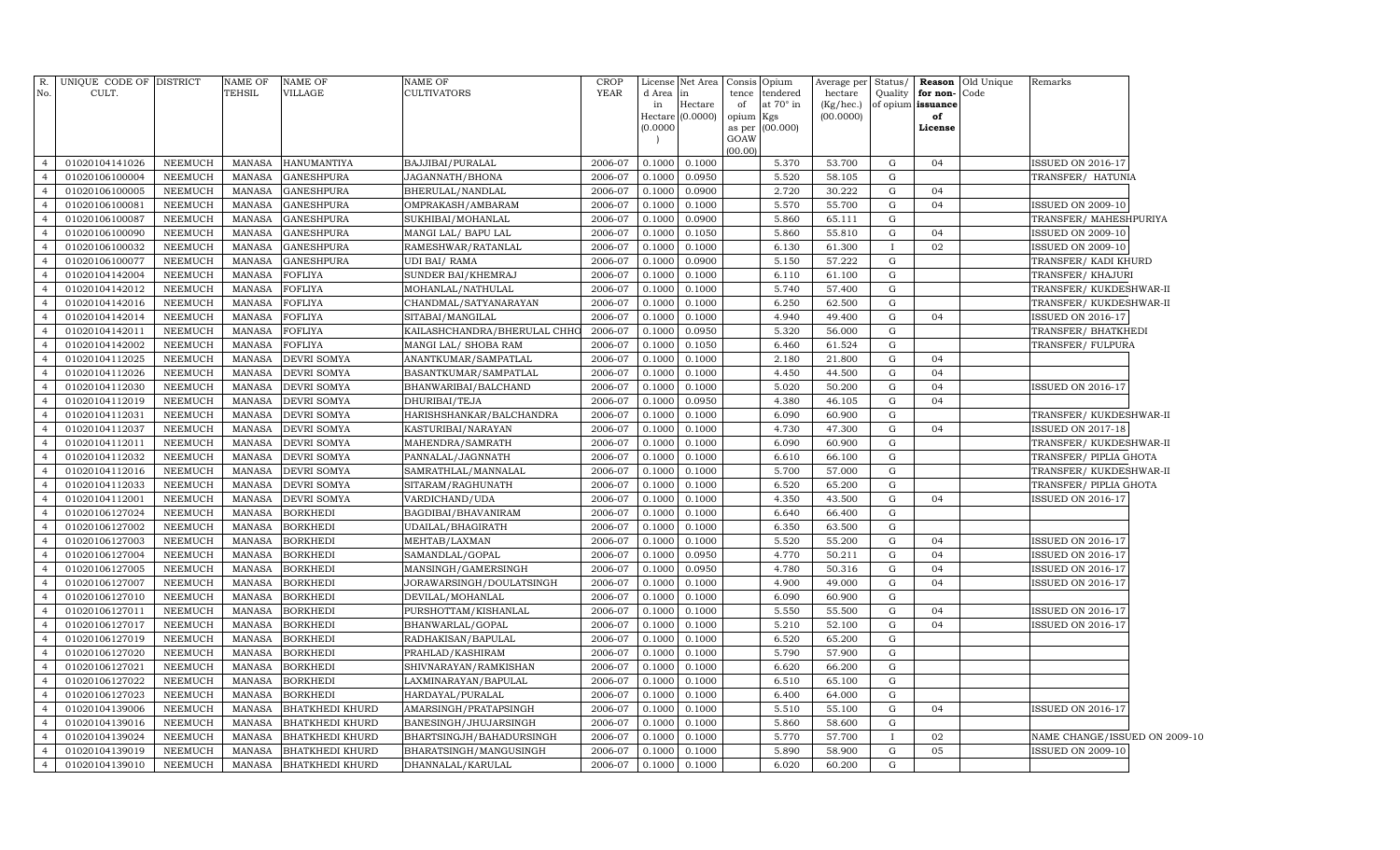|                | R. UNIQUE CODE OF DISTRICT |                    | NAME OF       | <b>NAME OF</b>                       | <b>NAME OF</b>                | <b>CROP</b> |                 | License Net Area | Consis Opium   |                  | Average per Status/ |              | <b>Reason</b> Old Unique | Remarks                                          |
|----------------|----------------------------|--------------------|---------------|--------------------------------------|-------------------------------|-------------|-----------------|------------------|----------------|------------------|---------------------|--------------|--------------------------|--------------------------------------------------|
| No.            | CULT.                      |                    | TEHSIL        | VILLAGE                              | <b>CULTIVATORS</b>            | YEAR        | d Area          | $\ln$            | tence          | tendered         | hectare             | Quality      | for non-<br>Code         |                                                  |
|                |                            |                    |               |                                      |                               |             | in              | Hectare          | of             | at $70^\circ$ in | (Kg/hec.)           |              | of opium issuance        |                                                  |
|                |                            |                    |               |                                      |                               |             |                 | Hectare (0.0000) | opium          | Kgs              | (00.0000)           |              | of                       |                                                  |
|                |                            |                    |               |                                      |                               |             | (0.0000)        |                  | as per<br>GOAW | (00.000)         |                     |              | License                  |                                                  |
|                |                            |                    |               |                                      |                               |             |                 |                  | (00.00)        |                  |                     |              |                          |                                                  |
| $\overline{4}$ | 01020104139003             | NEEMUCH            | MANASA        | <b>BHATKHEDI KHURD</b>               | GAMERIBAI/RAMLAL              | 2006-07     | 0.1000          | 0.1000           |                | 4.690            | 46.900              | G            | 04                       | <b>ISSUED ON 2016-17</b>                         |
| $\overline{4}$ | 01020104139001             | NEEMUCH            | <b>MANASA</b> | <b>BHATKHEDI KHURD</b>               | HARISINGH/RAMSINGH            | 2006-07     | 0.1000          | 0.1000           |                | 6.360            | 63.600              | G            |                          |                                                  |
| $\overline{4}$ | 01020104139005             | <b>NEEMUCH</b>     | <b>MANASA</b> | <b>BHATKHEDI KHURD</b>               | KALU/VARDA                    | 2006-07     | 0.1000          | 0.0950           |                | 5.170            | 54.421              | G            | 04                       | <b>ISSUED ON 2016-17</b>                         |
| $\overline{4}$ | 01020104139022             | NEEMUCH            | <b>MANASA</b> | <b>BHATKHEDI KHURD</b>               | KANCHANBAI/BHAWANWARLAL       | 2006-07     | 0.1000          | 0.1000           |                | 5.350            | 53.500              | G            | 04                       | <b>ISSUED ON 2016-17</b>                         |
| $\overline{4}$ | 01020104139009             | NEEMUCH            | <b>MANASA</b> | <b>BHATKHEDI KHURD</b>               | NAGUSINGH/NARAYANSINGH        | 2006-07     | 0.1000          | 0.0950           |                | 5.530            | 58.211              | G            | 05                       | <b>ISSUED ON 2009-10</b>                         |
| $\overline{4}$ | 01020104139020             | NEEMUCH            | <b>MANASA</b> | <b>BHATKHEDI KHURD</b>               | NANIBAI/SHYAMDAS              | 2006-07     | 0.1000          | 0.0950           |                | 5.300            | 55.789              | G            | 04                       | <b>ISSUED ON 2016-17</b>                         |
| $\overline{4}$ | 01020104139004             | <b>NEEMUCH</b>     | <b>MANASA</b> | <b>BHATKHEDI KHURD</b>               | PRABHULAL/RODILAL             | 2006-07     | 0.1000          | 0.0950           |                | 5.300            | 55.789              | G            | 04                       | <b>ISSUED ON 2016-17</b>                         |
| $\overline{4}$ | 01020104139014             | NEEMUCH            | MANASA        | <b>BHATKHEDI KHURD</b>               | RAJARAM/BHONA                 | 2006-07     | 0.1000          | 0.1000           |                | 6.280            | 62.800              | G            | 05                       | ISSUED ON 2009-10                                |
| $\overline{4}$ | 01020104139002             | NEEMUCH            | <b>MANASA</b> | <b>BHATKHEDI KHURD</b>               | RUKHMANIBAI/KASHIRAM          | 2006-07     | 0.1000          | 0.1050           |                | 6.200            | 59.048              | G            |                          |                                                  |
| $\overline{4}$ | 01020104139038             | NEEMUCH            | MANASA        | <b>BHATKHEDI KHURD</b>               | SURAJBAI/MOHANLAL             | 2006-07     | 0.1000          | 0.0950           |                | 5.470            | 57.579              | G            |                          |                                                  |
| $\overline{4}$ | 01020104139015             | NEEMUCH            | <b>MANASA</b> | <b>BHATKHEDI KHURD</b>               | TIKAMSINGH/DUNGARSINGH        | 2006-07     | 0.1000          | 0.1000           |                | 6.270            | 62.700              | G            |                          |                                                  |
| $\overline{4}$ | 01020104135001             | NEEMUCH            | <b>MANASA</b> | <b>BHADWA</b>                        | AMRITRAM / RATANLAL           | 2006-07     | 0.1000          | 0.1050           |                | 6.050            | 57.619              | G            | 05                       | <b>ISSUED ON 2009-10</b>                         |
| $\overline{4}$ | 01020104135029             | <b>NEEMUCH</b>     | <b>MANASA</b> | <b>BHADWA</b>                        | BANSHILAL/BHANWARLAL          | 2006-07     | 0.1000          | 0.1000           |                | 5.740            | 57.400              | G            | 05                       | <b>ISSUED ON 2009-10</b>                         |
| $\overline{4}$ | 01020104135031             | NEEMUCH            | <b>MANASA</b> | <b>BHADWA</b>                        | BHARATRAM/DULICHANDRA         | 2006-07     | 0.1000          | 0.0950           |                | 5.100            | 53.684              | G            | 04                       | <b>ISSUED ON 2016-17</b>                         |
| $\overline{4}$ | 01020104135003             | NEEMUCH            | <b>MANASA</b> | <b>BHADWA</b>                        | BHULIBAI/SEWARAM              | 2006-07     | 0.1000          | 0.1000           |                | 5.870            | 58.700              | G            |                          | TRANSFER/ RATANPURA                              |
| $\overline{4}$ | 01020104135007             | NEEMUCH            | <b>MANASA</b> | <b>BHADWA</b>                        | BHURANATH/PYARANATH           | 2006-07     | 0.1000          | 0.0850           |                | 4.590            | 54.000              | G            | 04                       | <b>ISSUED ON 2016-17</b>                         |
| $\overline{4}$ | 01020104135038             | NEEMUCH            | <b>MANASA</b> | <b>BHADWA</b>                        | DASHRATH/NANALAL              | 2006-07     | 0.1000          | 0.1000           |                | 5.270            | 52.700              | G            | 04                       | <b>ISSUED ON 2016-17</b>                         |
| $\overline{4}$ | 01020104135011             | NEEMUCH            | <b>MANASA</b> | <b>BHADWA</b>                        | GOPAL/NANDA                   | 2006-07     | 0.1000          | 0.1000           |                | 5.960            | 59.600              | G            | 05                       | ISSUED ON 2009-10                                |
| $\overline{4}$ | 01020104135020             | NEEMUCH            | <b>MANASA</b> | <b>BHADWA</b>                        | GOPAL/PRITHVIRAJ              | 2006-07     | 0.1000          | 0.1000           |                | 5.620            | 56.200              | G            | 05                       | <b>ISSUED ON 2009-10</b>                         |
| $\overline{4}$ | 01020104135008             | <b>NEEMUCH</b>     | <b>MANASA</b> | <b>BHADWA</b>                        | KACHRUNATH/SEVANATH           | 2006-07     | 0.1000          | 0.1000           |                | 4.820            | 48.200              | G            | 04                       |                                                  |
| $\overline{4}$ | 01020104135005             | NEEMUCH            | <b>MANASA</b> | <b>BHADWA</b>                        | KALU/HAMERA                   | 2006-07     | 0.1000          | 0.1000           |                | 4.710            | 47.100              | G            | 04                       | ISSUED ON 2009-10                                |
| $\overline{4}$ | 01020104135017             | NEEMUCH            | <b>MANASA</b> | <b>BHADWA</b>                        | MANGILAL/PRABHULAL            | 2006-07     | 0.1000          | 0.1050           |                | 6.170            | 58.762              | G            | 05                       | ISSUED ON 2009-10                                |
| $\overline{4}$ | 01020104135043             | NEEMUCH            | <b>MANASA</b> | <b>BHADWA</b>                        | NARENDRA/RAMNATH              | 2006-07     | 0.1000          |                  |                |                  |                     | $\mathbf F$  |                          | TRANSFER/ NALWA                                  |
| $\overline{4}$ | 01020104135040             | NEEMUCH            | MANASA        | <b>BHADWA</b>                        | NATHULAL/RAJARAM              | 2006-07     | 0.1000          | 0.1000           |                | 6.550            | 65.500              | G            |                          | TRANSFER/RATANPURA                               |
| $\overline{4}$ | 01020104135022             | NEEMUCH            | <b>MANASA</b> | BHADWA                               | PRABHU/BHURANATH              | 2006-07     | 0.1000          | 0.0900           |                | 4.230            | 47.000              | G            | 04                       | <b>ISSUED ON 2016-17</b>                         |
| $\overline{4}$ | 01020104135030             | NEEMUCH            | MANASA        | <b>BHADWA</b>                        | RAMCHANDRA/RATAN              | 2006-07     | 0.1000          | 0.1000           |                | 5.240            | 52.400              |              | 02                       |                                                  |
| $\overline{4}$ | 01020104135019             | NEEMUCH            | MANASA        | <b>BHADWA</b>                        | SATYANARAYAN/MANGILAL         | 2006-07     | 0.1000          | 0.0950           |                | 6.410            | 67.474              | G            |                          | TRANSFER/ LASUDIA ANTRI                          |
| $\overline{4}$ | 01020104135014             | ${\tt NEEMUCH}$    | MANASA        | <b>BHADWA</b>                        | TULSIBAI/BHAGWAN              | 2006-07     | 0.1000          | 0.1000           | 52.83          | 5.830            | 58.300              | $\mathbf{I}$ | 02                       | ISSUED ON 2009-10                                |
| $\overline{4}$ | 01020104136007             |                    | <b>MANASA</b> |                                      |                               | 2006-07     |                 |                  |                | 7.050            |                     | G            |                          |                                                  |
| $\overline{4}$ | 01020104136027             | NEEMUCH<br>NEEMUCH | <b>MANASA</b> | <b>BATTISADI</b><br><b>BATTISADI</b> | BANSHILAL/RAMLAL              | 2006-07     | 0.1000          | 0.1000<br>0.0950 |                | 5.570            | 70.500<br>58.632    | G            | 05                       | <b>ISSUED ON 2009-10</b>                         |
| $\overline{4}$ | 01020104136005             | NEEMUCH            | <b>MANASA</b> | <b>BATTISADI</b>                     | BHANWARLAL/SHAMBHUSINGH       | 2006-07     | 0.1000<br>0.100 | 0.0950           |                | 6.220            | 65.474              | G            |                          |                                                  |
| $\overline{4}$ | 01020104136019             | <b>NEEMUCH</b>     | <b>MANASA</b> | <b>BATTISADI</b>                     | CHAMPA/KISHNA<br>HANSRAJ/KALU | 2006-07     | 0.1000          | 0.0900           |                | 4.630            | 51.444              | G            | 04                       | ISSUED ON 2016-17                                |
| $\overline{4}$ | 01020104136002             | NEEMUCH            | <b>MANASA</b> | <b>BATTISADI</b>                     |                               | 2006-07     | 0.1000          | 0.0950           |                | 5.850            | 61.579              | G            |                          |                                                  |
| $\overline{4}$ | 01020104136015             | NEEMUCH            | <b>MANASA</b> | <b>BATTISADI</b>                     | HARIDWARBAI/BHAWARLAL         | 2006-07     |                 | 0.1000           |                | 5.110            | 51.100              | G            | 04                       | ISSUED ON 2016-17                                |
| $\overline{4}$ |                            |                    |               |                                      | KANKUBAI/PURALA               |             | 0.1000          |                  |                |                  |                     |              |                          |                                                  |
|                | 01020104136001             | NEEMUCH            | <b>MANASA</b> | <b>BATTISADI</b>                     | KESHAR BAI/JENA               | 2006-07     | 0.1000          | 0.1000           |                | 6.060            | 60.600              | G            |                          |                                                  |
| $\overline{4}$ | 01020104136016             | <b>NEEMUCH</b>     | <b>MANASA</b> | <b>BATTISADI</b>                     | MOHANLAL/BABU                 | 2006-07     | 0.1000          | 0.1000           |                | 6.260            | 62.600              | G            |                          |                                                  |
|                | 01020104136017             | NEEMUCH            | <b>MANASA</b> | <b>BATTISADI</b>                     | MOTILAL/MOHAN                 | 2006-07     | 0.1000          | 0.0950           |                | 5.090            | 53.579              | G            | 04                       |                                                  |
| $\overline{4}$ | 01020104136009             | <b>NEEMUCH</b>     | <b>MANASA</b> | <b>BATTISADI</b>                     | NANURAM/HEERALAL              | 2006-07     | 0.1000          | 0.1000           |                | 6.200            | 62.000              | G            |                          |                                                  |
| $\overline{4}$ | 01020104136020             | <b>NEEMUCH</b>     | <b>MANASA</b> | <b>BATTISADI</b>                     | RADHESHYAM/GANGARAM           | 2006-07     | 0.1000          | 0.1000           |                | 5.730            | 57.300              | G            |                          | NAME CHANGE                                      |
| $\overline{4}$ | 01020104136018             | <b>NEEMUCH</b>     | <b>MANASA</b> | <b>BATTISADI</b>                     | PRABHULAL/NANDA               | 2006-07     | 0.1000          | 0.1000           |                | 5.050            | 50.500              | G            | 04                       | <b>ISSUED ON 2016-17</b>                         |
| $\overline{4}$ | 01020104136006             | <b>NEEMUCH</b>     | <b>MANASA</b> | <b>BATTISADI</b>                     | RATANLAL/HARIRAM              | 2006-07     | 0.1000          | 0.1000           |                | 5.630            | 56.300              | G            | 05                       | ISSUED ON 2009-10                                |
| $\overline{4}$ | 01020104136032             | <b>NEEMUCH</b>     | <b>MANASA</b> | <b>BATTISADI</b>                     | SHAMBHUSINGH/RAMSINGH         | 2006-07     | 0.1000          | 0.0950           |                | 5.540            | 58.316              | G            | 05                       | <b>ISSUED ON 2009-10</b>                         |
| $\overline{4}$ | 01020104136011             | <b>NEEMUCH</b>     | <b>MANASA</b> | <b>BATTISADI</b>                     | UDAIRAM/BHANWARLAL            | 2006-07     | 0.1000          | 0.0950           |                | 6.240            | 65.684              | G            |                          |                                                  |
| $\overline{4}$ | 01020104138015             | NEEMUCH            | MANASA        | <b>BATTISADA</b>                     | PARVATI BAI / BHERULAL        | 2006-07     | 0.1000          | 0.0950           |                | 5.380            | 56.632              | G            | 05                       | NAME CHANGE/ ISSUED ON 2009-10/TRANSFER BATISADI |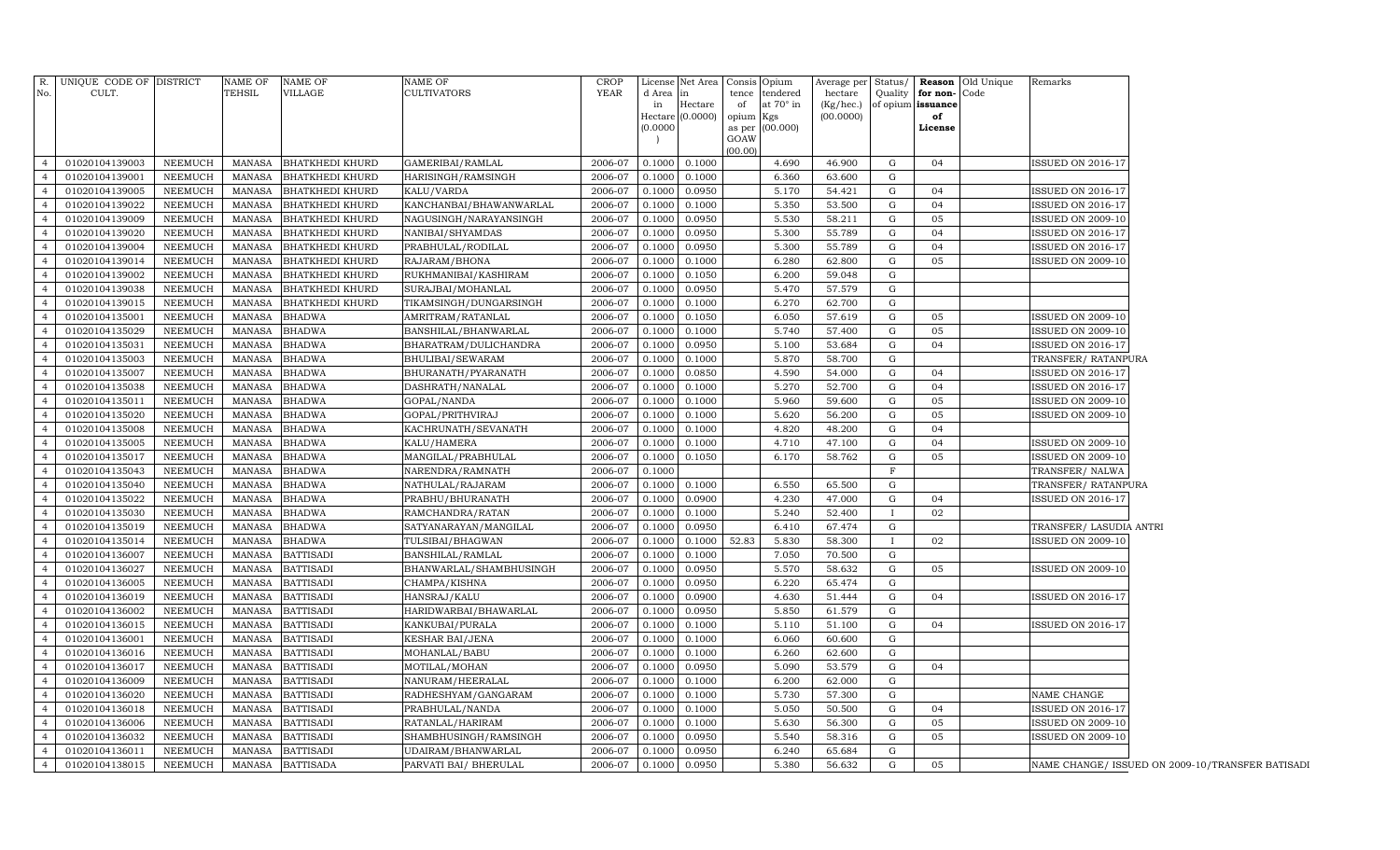| R.<br>No.                        | UNIQUE CODE OF DISTRICT<br>CULT. |                           | NAME OF<br>TEHSIL              | <b>NAME OF</b><br>VILLAGE          | NAME OF<br><b>CULTIVATORS</b>       | CROP<br><b>YEAR</b> | d Area<br>in       | License Net Area<br>in<br>Hectare | Consis<br>tence<br>of | )pium<br>tendered<br>at 70° in | Average per<br>hectare<br>(Kg/hec.) | Status/<br>Quality     | for non-Code<br>of opium issuance | <b>Reason</b> Old Unique | Remarks                  |
|----------------------------------|----------------------------------|---------------------------|--------------------------------|------------------------------------|-------------------------------------|---------------------|--------------------|-----------------------------------|-----------------------|--------------------------------|-------------------------------------|------------------------|-----------------------------------|--------------------------|--------------------------|
|                                  |                                  |                           |                                |                                    |                                     |                     | Hectare $(0.0000)$ |                                   | opium                 | Kgs                            | (00.0000)                           |                        | of                                |                          |                          |
|                                  |                                  |                           |                                |                                    |                                     |                     | (0.0000)           |                                   | as per<br>GOAW        | (00.000)                       |                                     |                        | License                           |                          |                          |
|                                  |                                  |                           |                                |                                    |                                     |                     |                    |                                   | (00.00)               |                                |                                     |                        |                                   |                          |                          |
| $\overline{4}$                   | 01020104138012                   | NEEMUCH                   | <b>MANASA</b>                  | <b>BATTISADA</b>                   | KANHAIYALAL/BHANWARLAL              | 2006-07             | 0.1000             | 0.1000                            |                       | 5.390                          | 53.900                              | $\mathbf G$            | 04                                |                          | <b>ISSUED ON 2016-17</b> |
| $\overline{4}$                   | 01020104138016                   | <b>NEEMUCH</b>            | <b>MANASA</b>                  | <b>BATTISADA</b>                   | BHANWARLAL/KALU                     | 2006-07             | 0.1000             | 0.1000                            |                       | 5.200                          | 52.000                              | $\mathbf G$            | 04                                |                          | <b>ISSUED ON 2016-17</b> |
| $\overline{4}$                   | 01020104138004                   | NEEMUCH                   | <b>MANASA</b>                  | <b>BATTISADA</b>                   | <b>BASANTIBAI/PURA</b>              | 2006-07             | 0.1000             | 0.1000                            |                       | 5.140                          | 51.400                              | G                      | 04                                |                          | <b>ISSUED ON 2016-17</b> |
| $\overline{4}$                   | 01020104138008                   | NEEMUCH                   | <b>MANASA</b>                  | <b>BATTISADA</b>                   | MOTILAL/RADHAKISHAN                 | 2006-07             | 0.1000             | 0.1000                            |                       | 4.400                          | 44.000                              | ${\rm G}$              | 04                                |                          | <b>ISSUED ON 2016-17</b> |
| $\overline{4}$                   | 01020104138010                   | <b>NEEMUCH</b>            | <b>MANASA</b>                  | <b>BATTISADA</b>                   | MANGILAL/MADHU                      | 2006-07             | 0.1000             | 0.0950                            |                       | 6.190                          | 65.158                              | ${\rm G}$              |                                   |                          | TRANSFER/ BATISADI       |
| $\overline{4}$                   | 01020104128007                   | <b>NEEMUCH</b>            | <b>MANASA</b>                  | <b>BARKHEDI</b>                    | ARJUNSINGH/GOPALSINGH               | 2006-07             | 0.1000             | 0.0950                            |                       | 5.030                          | 52.947                              | ${\rm G}$              | 04                                |                          | <b>ISSUED ON 2016-17</b> |
| $\overline{4}$                   | 01020104128015                   | <b>NEEMUCH</b>            | <b>MANASA</b>                  | <b>BARKHEDI</b>                    | BANESINGH/GUMANSINGH                | 2006-07             | 0.1000             | 0.1000                            |                       | 5.800                          | 58.000                              | G                      | 05                                |                          | <b>ISSUED ON 2009-10</b> |
| $\overline{4}$                   | 01020104128003                   | NEEMUCH                   | <b>MANASA</b>                  | <b>BARKHEDI</b>                    | BAPULAL/BHUWANA                     | 2006-07             | 0.1000             | 0.0950                            |                       | 6.040                          | 63.579                              | G                      |                                   |                          |                          |
| $\overline{4}$                   | 01020104128011                   | NEEMUCH                   | <b>MANASA</b>                  | <b>BARKHEDI</b>                    | BHANWARLAL/NANDA                    | 2006-07             | 0.1000             | 0.0900                            |                       | 5.430                          | 60.333                              | G                      | 05                                |                          | <b>ISSUED ON 2009-10</b> |
| $\overline{4}$                   | 01020104128019                   | <b>NEEMUCH</b>            | <b>MANASA</b>                  | <b>BARKHEDI</b>                    | BHAVARKUNVAR/NIRBHAYSINGH           | 2006-07             | 0.1000             | 0.1000                            |                       | 5.230                          | 52.300                              | G                      | 04                                |                          | <b>ISSUED ON 2016-17</b> |
| $\overline{4}$                   | 01020104128002                   | <b>NEEMUCH</b>            | <b>MANASA</b>                  | <b>BARKHEDI</b>                    | BHIMSINGH/JORAWARSINGH              | 2006-07             | 0.1000             | 0.1050                            |                       | 6.600                          | 62.857                              | ${\rm G}$              |                                   |                          |                          |
| $\overline{4}$                   | 01020104128006                   | <b>NEEMUCH</b>            | <b>MANASA</b>                  | <b>BARKHEDI</b>                    | BHUWANIDAS/RODIDAS                  | 2006-07             | 0.1000             | 0.1000                            |                       | 6.530                          | 65.300                              | $\mathbf G$            |                                   |                          |                          |
| $\overline{4}$                   | 01020104128023                   | <b>NEEMUCH</b>            | <b>MANASA</b>                  | <b>BARKHEDI</b>                    | CHENSINGH/GUMANSINGH                | 2006-07             | 0.1000             | 0.1050                            |                       | 5.770                          | 54.952                              | ${\rm G}$              | 04                                |                          | <b>ISSUED ON 2016-17</b> |
| $\overline{4}$                   | 01020104128028                   | <b>NEEMUCH</b>            | <b>MANASA</b>                  | <b>BARKHEDI</b>                    | DINESH/RADHESHYAM                   | 2006-07             | 0.1000             | 0.1000                            |                       | 5.200                          | 52.000                              | ${\rm G}$              | 04                                |                          | <b>ISSUED ON 2016-17</b> |
| $\overline{4}$                   | 01020104128022                   | NEEMUCH                   | MANASA                         | <b>BARKHEDI</b>                    | DOULATKUMAR/DASHRATH                | 2006-07             | 0.1000             | 0.0950                            |                       | 5.570                          | 58.632                              | ${\rm G}$              | 05                                |                          | <b>ISSUED ON 2009-10</b> |
| $\overline{4}$                   | 01020104128017                   | <b>NEEMUCH</b>            | <b>MANASA</b>                  | <b>BARKHEDI</b>                    | GHISALAL/RAMLAL                     | 2006-07             | 0.1000             | 0.0950                            |                       | 5.060                          | 53.263                              | ${\rm G}$              | 04                                |                          | <b>ISSUED ON 2016-17</b> |
| $\overline{4}$                   | 01020104128012                   | <b>NEEMUCH</b>            | <b>MANASA</b>                  | <b>BARKHEDI</b>                    | JASWANTSINGH/BHERUSINGH             | 2006-07             | 0.1000             | 0.1000                            |                       | 6.400                          | 64.000                              | ${\rm G}$              |                                   |                          |                          |
| $\overline{4}$                   | 01020104128018                   | NEEMUCH                   | <b>MANASA</b>                  | <b>BARKHEDI</b>                    | JUJHARSINGH/BHIMSINGH               | 2006-07             | 0.1000             | 0.1000                            |                       | 5.930                          | 59.300                              | ${\rm G}$              |                                   |                          |                          |
| $\overline{4}$                   | 01020104128020                   | <b>NEEMUCH</b>            | <b>MANASA</b>                  | <b>BARKHEDI</b>                    | KALYANSINGH/LALSINGH                | 2006-07             | 0.1000             | 0.1000                            |                       | 5.550                          | 55.500                              | ${\rm G}$              | 04                                |                          | <b>ISSUED ON 2016-17</b> |
| $\overline{4}$                   | 01020104128004                   | <b>NEEMUCH</b>            | <b>MANASA</b>                  | <b>BARKHEDI</b>                    | KISHANSINGH/DUNGARSINGH             | 2006-07             | 0.1000             | 0.1000                            |                       | 5.220                          | 52.200                              | ${\rm G}$              | 04                                |                          | <b>ISSUED ON 2016-17</b> |
| $\overline{4}$                   | 01020104128008                   | <b>NEEMUCH</b>            | <b>MANASA</b>                  | <b>BARKHEDI</b>                    | LALSINGH/GOPALSINGH                 | 2006-07             | 0.1000             | 0.1050                            |                       | 6.360                          | 60.571                              | ${\rm G}$              |                                   |                          |                          |
| $\overline{4}$                   | 01020104128013                   | <b>NEEMUCH</b>            | <b>MANASA</b>                  | <b>BARKHEDI</b>                    | LAXMANSINGH/PRATAPSINGH             | 2006-07             | 0.1000             | 0.1000                            |                       | 5.770                          | 57.700                              | $\mathbf G$            | 05                                |                          | ISSUED ON 2009-10        |
| $\overline{4}$                   | 01020104128009                   | <b>NEEMUCH</b>            | <b>MANASA</b>                  | <b>BARKHEDI</b>                    | MADANSINGH/BHUWANISINGH             | 2006-07             | 0.1000             | 0.0950                            |                       | 5.180                          | 54.526                              | ${\rm G}$              | 04                                |                          | <b>ISSUED ON 2016-17</b> |
| $\overline{4}$                   | 01020104128016                   | <b>NEEMUCH</b>            | MANASA                         | <b>BARKHEDI</b>                    | MOTISINGH/GOPALSINGH                | 2006-07             | 0.1000             | 0.0950                            |                       | 5.350                          | 56.316                              | ${\rm G}$              | 05                                |                          | <b>ISSUED ON 2009-10</b> |
| $\overline{4}$                   | 01020104128001                   | <b>NEEMUCH</b>            | <b>MANASA</b>                  | <b>BARKHEDI</b>                    | NARAYAN/KANA                        | 2006-07             | 0.1000             | 0.0950                            |                       | 5.310                          | 55.895                              | ${\rm G}$              | 04                                |                          | <b>ISSUED ON 2016-17</b> |
| $\overline{4}$<br>$\overline{4}$ | 01020104128021                   | <b>NEEMUCH</b>            | <b>MANASA</b>                  | <b>BARKHEDI</b>                    | RAJENDRASINGH/MADAN                 | 2006-07             | 0.1000             | 0.1000                            |                       | 5.770                          | 57.700                              | $\mathbf G$            | 05                                |                          | <b>ISSUED ON 2009-10</b> |
|                                  | 01020104128014                   | <b>NEEMUCH</b>            | <b>MANASA</b>                  | <b>BARKHEDI</b>                    | SUJANSINGH/BHERUSINGH               | 2006-07             | 0.1000             | 0.1050                            |                       | 6.670                          | 63.524                              | G                      |                                   |                          |                          |
| $\overline{4}$<br>$\overline{4}$ | 01020104128026                   | NEEMUCH                   | <b>MANASA</b>                  | <b>BARKHEDI</b>                    | TEJSINGH/FATEH SINGH                | 2006-07<br>2006-07  | 0.1000             | 0.1050<br>0.0950                  |                       | 6.500<br>5.790                 | 61.905<br>60.947                    | ${\rm G}$<br>${\rm G}$ |                                   |                          |                          |
| $\overline{4}$                   | 01020104131010<br>01020104131042 | <b>NEEMUCH</b><br>NEEMUCH | <b>MANASA</b><br><b>MANASA</b> | <b>BARKHEDA</b><br><b>BARKHEDA</b> | AMRITRAM/GANESH<br>DEVKISHAN/PARTHA | 2006-07             | 0.1000<br>0.1000   | 0.1000                            |                       | 6.580                          | 65.800                              | ${\rm G}$              |                                   |                          |                          |
| $\overline{4}$                   | 01020104131025                   | NEEMUCH                   | <b>MANASA</b>                  | <b>BARKHEDA</b>                    | DOULATRAM/CHATARBHUJ                | 2006-07             | 0.100              | 0.1000                            |                       | 5.540                          | 55.400                              | ${\rm G}$              | 04                                |                          | <b>ISSUED ON 2016-17</b> |
| $\overline{4}$                   | 01020104131018                   | <b>NEEMUCH</b>            | <b>MANASA</b>                  | <b>BARKHEDA</b>                    | FAKIRCHANDRA/PURALAL                | 2006-07             | 0.1000             | 0.0900                            |                       | 4.800                          | 53.333                              | $\mathbf G$            | 04                                |                          | <b>ISSUED ON 2017-18</b> |
| $\overline{4}$                   | 01020104131040                   | NEEMUCH                   | <b>MANASA</b>                  | <b>BARKHEDA</b>                    | KACHRIBAI/BAPULAL                   | 2006-07             | 0.1000             | 0.1000                            |                       | 5.460                          | 54.600                              | ${\rm G}$              | 04                                |                          | <b>ISSUED ON 2016-17</b> |
| $\overline{4}$                   | 01020104131012                   | <b>NEEMUCH</b>            | <b>MANASA</b>                  | <b>BARKHEDA</b>                    | MOHAN LAL/ NANU RAM                 | 2006-07             | 0.1000             | 0.1000                            |                       | 5.890                          | 58.900                              | G                      | 05                                |                          | <b>ISSUED ON 2009-10</b> |
| $\overline{4}$                   | 01020104131045                   | <b>NEEMUCH</b>            | <b>MANASA</b>                  | <b>BARKHEDA</b>                    | OMPRAKASH/BANSHILAL                 | 2006-07             | 0.1000             | 0.1000                            |                       | 6.910                          | 69.100                              | ${\rm G}$              |                                   |                          |                          |
| $\overline{4}$                   | 01020104131020                   | NEEMUCH                   | <b>MANASA</b>                  | <b>BARKHEDA</b>                    | PANNALAL/RAMLAL                     | 2006-07             | 0.1000             | 0.0950                            |                       | 5.380                          | 56.632                              | $\mathbf G$            |                                   |                          |                          |
| $\overline{4}$                   | 01020104131009                   | NEEMUCH                   | <b>MANASA</b>                  | <b>BARKHEDA</b>                    | PARTHA/CHATURBHUJ                   | 2006-07             | 0.1000             | 0.0950                            |                       | 5.740                          | 60.421                              | ${\rm G}$              |                                   |                          |                          |
| $\overline{4}$                   | 01020104131003                   | NEEMUCH                   | <b>MANASA</b>                  | <b>BARKHEDA</b>                    | PYARSINGH/GOPAL SINGH               | 2006-07             | 0.1000             | 0.1000                            |                       | 5.780                          | 57.800                              | ${\rm G}$              | 05                                |                          | <b>ISSUED ON 2009-10</b> |
| $\overline{4}$                   | 01020104131037                   | NEEMUCH                   | <b>MANASA</b>                  | <b>BARKHEDA</b>                    | RADHESHYAM/RAMESHWAR                | 2006-07             | 0.1000             | 0.0950                            |                       | 5.550                          | 58.421                              | ${\rm G}$              | 05                                |                          | <b>ISSUED ON 2009-10</b> |
| $\overline{4}$                   | 01020104131002                   | NEEMUCH                   | <b>MANASA</b>                  | <b>BARKHEDA</b>                    | RAMA/BHANWARLAL                     | 2006-07             | 0.1000             | 0.1000                            |                       | 5.680                          | 56.800                              | $\mathbf G$            | 05                                |                          | <b>ISSUED ON 2009-10</b> |
| $\overline{4}$                   | 01020104131005                   | NEEMUCH                   | <b>MANASA</b>                  | <b>BARKHEDA</b>                    | RAMIBAI/NANDA                       | 2006-07             | 0.100              | 0.0950                            |                       | 5.410                          | 56.947                              | ${\rm G}$              | 05                                |                          | <b>ISSUED ON 2009-10</b> |
| $\overline{4}$                   | 01020104131016                   | NEEMUCH                   | <b>MANASA</b>                  | <b>BARKHEDA</b>                    | RATANLAL/LAXMAN                     | 2006-07             | 0.100              | 0.1000                            |                       | 5.760                          | 57.600                              | ${\rm G}$              | 05                                |                          | <b>ISSUED ON 2009-10</b> |
| $\overline{4}$                   | 01020104131049                   | NEEMUCH                   | <b>MANASA</b>                  | <b>BARKHEDA</b>                    | RODILAL/RAMCHANDRA                  | 2006-07             | 0.1000             | 0.0950                            |                       | 5.500                          | 57.895                              | ${\rm G}$              |                                   |                          |                          |
| $\overline{4}$                   | 01020104131001                   | NEEMUCH                   | MANASA                         | <b>BARKHEDA</b>                    | SEETABAI/NANURAM                    | 2006-07             | 0.1000             | 0.1000                            |                       | 5.960                          | 59.600                              | G                      |                                   |                          |                          |